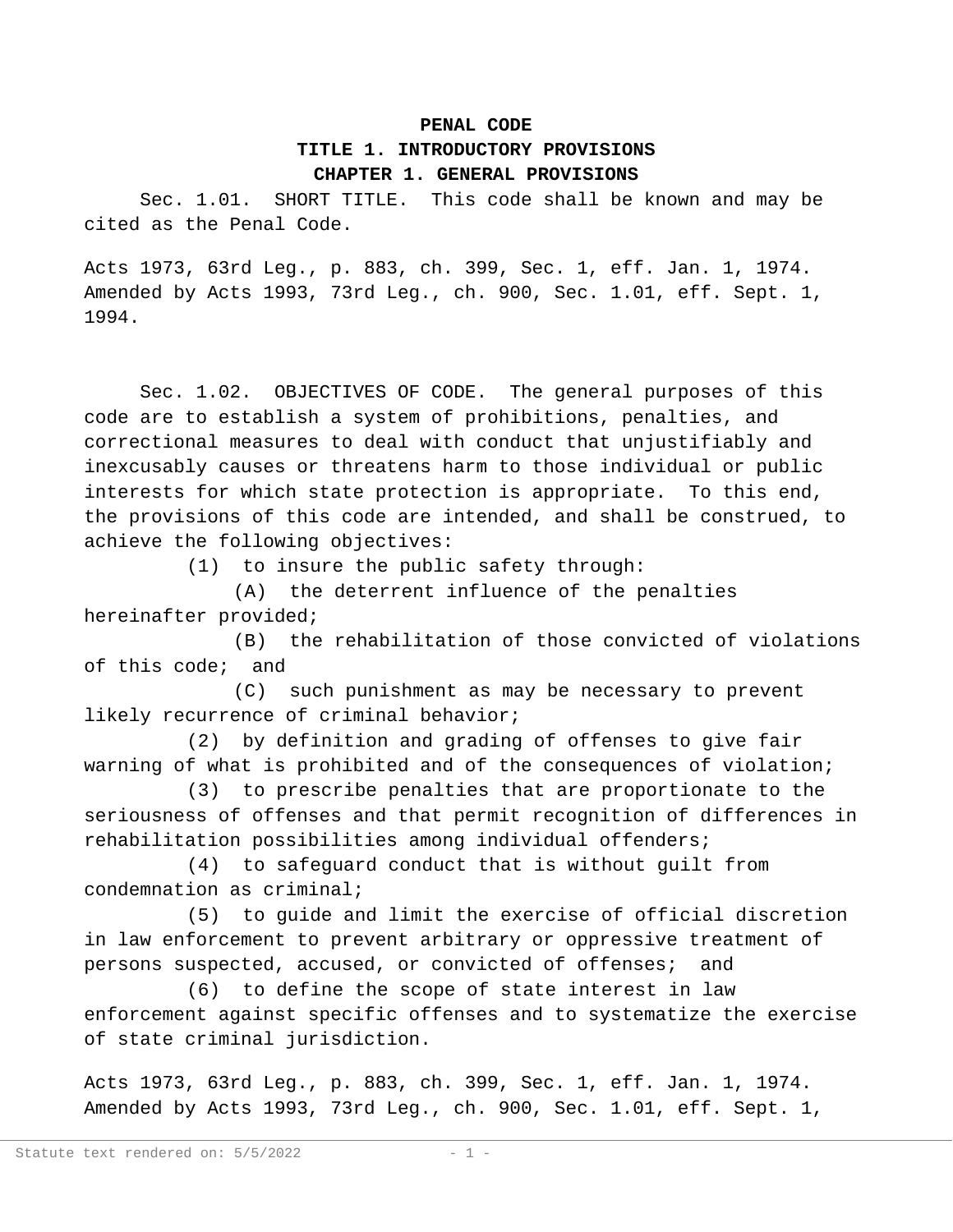1994.

Sec. 1.03. EFFECT OF CODE. (a) Conduct does not constitute an offense unless it is defined as an offense by statute, municipal ordinance, order of a county commissioners court, or rule authorized by and lawfully adopted under a statute.

(b) The provisions of Titles 1, 2, and 3 apply to offenses defined by other laws, unless the statute defining the offense provides otherwise; however, the punishment affixed to an offense defined outside this code shall be applicable unless the punishment is classified in accordance with this code.

(c) This code does not bar, suspend, or otherwise affect a right or liability to damages, penalty, forfeiture, or other remedy authorized by law to be recovered or enforced in a civil suit for conduct this code defines as an offense, and the civil injury is not merged in the offense.

Acts 1973, 63rd Leg., p. 883, ch. 399, Sec. 1, eff. Jan. 1, 1974. Amended by Acts 1993, 73rd Leg., ch. 900, Sec. 1.01, eff. Sept. 1, 1994.

Sec. 1.04. TERRITORIAL JURISDICTION. (a) This state has jurisdiction over an offense that a person commits by his own conduct or the conduct of another for which he is criminally responsible if:

(1) either the conduct or a result that is an element of the offense occurs inside this state;

(2) the conduct outside this state constitutes an attempt to commit an offense inside this state;

(3) the conduct outside this state constitutes a conspiracy to commit an offense inside this state, and an act in furtherance of the conspiracy occurs inside this state; or

(4) the conduct inside this state constitutes an attempt, solicitation, or conspiracy to commit, or establishes criminal responsibility for the commission of, an offense in another jurisdiction that is also an offense under the laws of this state.

(b) If the offense is criminal homicide, a "result" is either the physical impact causing death or the death itself. If the body of a criminal homicide victim is found in this state, it is presumed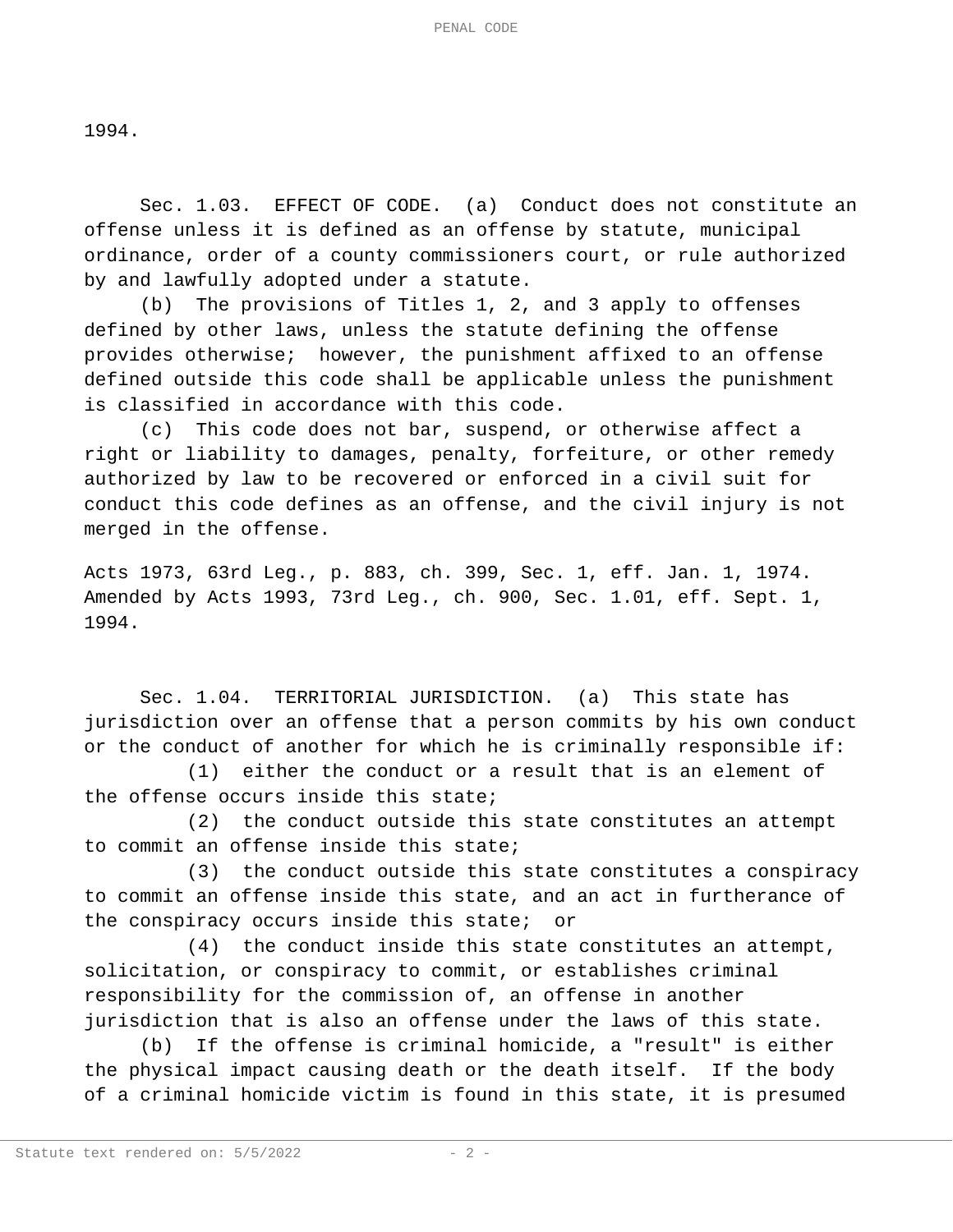that the death occurred in this state. If death alone is the basis for jurisdiction, it is a defense to the exercise of jurisdiction by this state that the conduct that constitutes the offense is not made criminal in the jurisdiction where the conduct occurred.

(c) An offense based on an omission to perform a duty imposed on an actor by a statute of this state is committed inside this state regardless of the location of the actor at the time of the offense.

(d) This state includes the land and water and the air space above the land and water over which this state has power to define offenses.

Acts 1973, 63rd Leg., p. 883, ch. 399, Sec. 1, eff. Jan. 1, 1974. Amended by Acts 1993, 73rd Leg., ch. 900, Sec. 1.01, eff. Sept. 1, 1994.

Sec. 1.05. CONSTRUCTION OF CODE. (a) The rule that a penal statute is to be strictly construed does not apply to this code. The provisions of this code shall be construed according to the fair import of their terms, to promote justice and effect the objectives of the code.

(b) Unless a different construction is required by the context, Sections 311.011, 311.012, 311.014, 311.015, and 311.021 through 311.032 of Chapter 311, Government Code (Code Construction Act), apply to the construction of this code.

(c) In this code:

(1) a reference to a title, chapter, or section without further identification is a reference to a title, chapter, or section of this code; and

(2) a reference to a subchapter, subsection, subdivision, paragraph, or other numbered or lettered unit without further identification is a reference to a unit of the next-larger unit of this code in which the reference appears.

Acts 1973, 63rd Leg., p. 883, ch. 399, Sec. 1, eff. Jan. 1, 1974. Amended by Acts 1985, 69th Leg., ch. 479, Sec. 69, eff. Sept. 1, 1985; Acts 1993, 73rd Leg., ch. 900, Sec. 1.01, eff. Sept. 1, 1994.

Sec. 1.06. COMPUTATION OF AGE. A person attains a specified age on the day of the anniversary of his birthdate.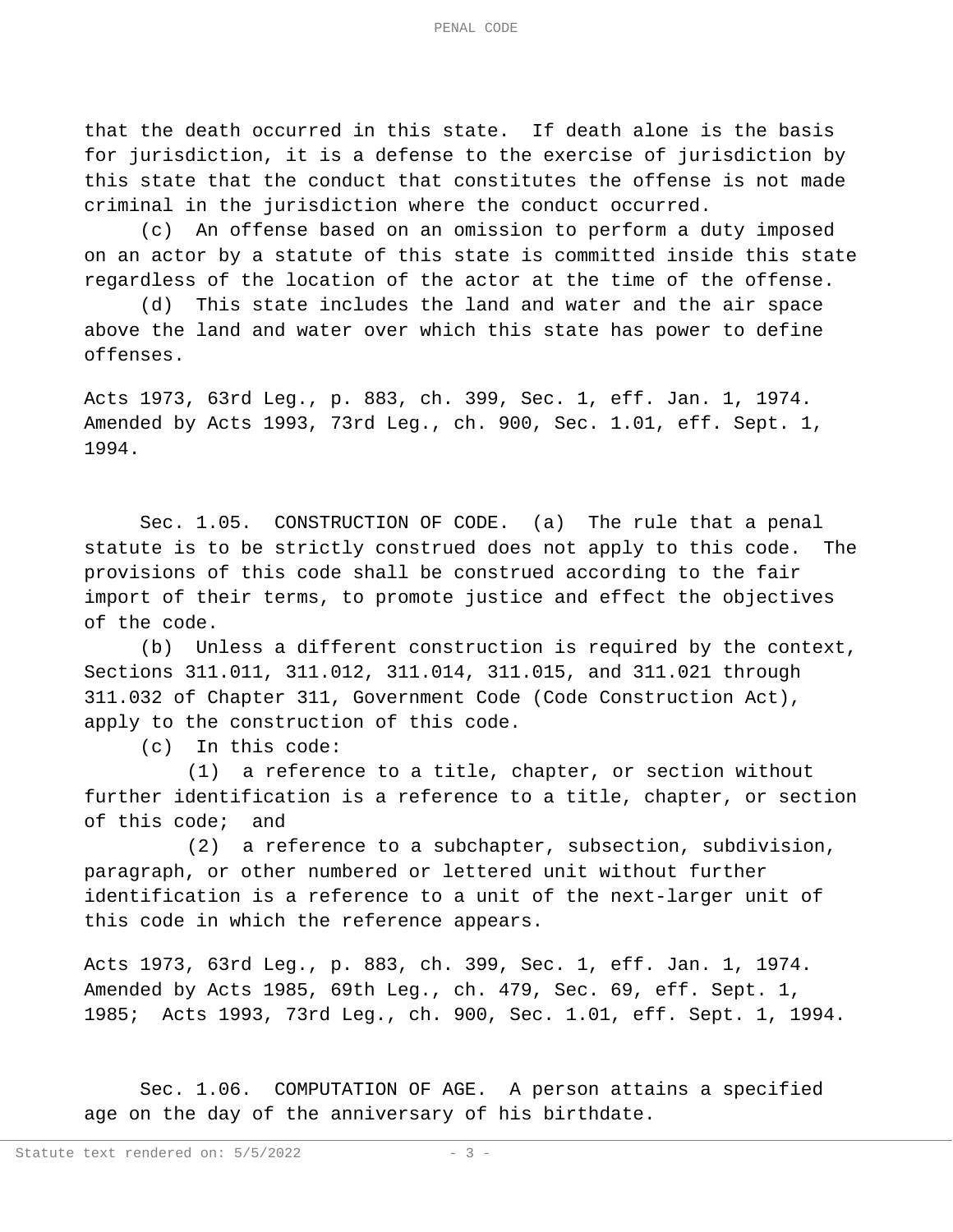Acts 1973, 63rd Leg., p. 883, ch. 399, Sec. 1, eff. Jan. 1, 1974. Amended by Acts 1993, 73rd Leg., ch. 900, Sec. 1.01, eff. Sept. 1, 1994.

Sec. 1.07. DEFINITIONS. (a) In this code:

(1) "Act" means a bodily movement, whether voluntary or involuntary, and includes speech.

(2) "Actor" means a person whose criminal responsibility is in issue in a criminal action. Whenever the term "suspect" is used in this code, it means "actor."

(3) "Agency" includes authority, board, bureau, commission, committee, council, department, district, division, and office.

(4) "Alcoholic beverage" has the meaning assigned by Section 1.04, Alcoholic Beverage Code.

(5) "Another" means a person other than the actor.

(6) "Association" means a government or governmental subdivision or agency, trust, partnership, or two or more persons having a joint or common economic interest.

(7) "Benefit" means anything reasonably regarded as economic gain or advantage, including benefit to any other person in whose welfare the beneficiary is interested.

(8) "Bodily injury" means physical pain, illness, or any impairment of physical condition.

(8-a) "Civil commitment facility" means a facility owned, leased, or operated by the state, or by a vendor under contract with the state, that houses only persons who have been civilly committed as sexually violent predators under Chapter 841, Health and Safety Code.

(9) "Coercion" means a threat, however communicated:

(A) to commit an offense;

(B) to inflict bodily injury in the future on the person threatened or another;

(C) to accuse a person of any offense;

(D) to expose a person to hatred, contempt, or

ridicule;

(E) to harm the credit or business repute of any person; or

(F) to take or withhold action as a public servant, or to cause a public servant to take or withhold action.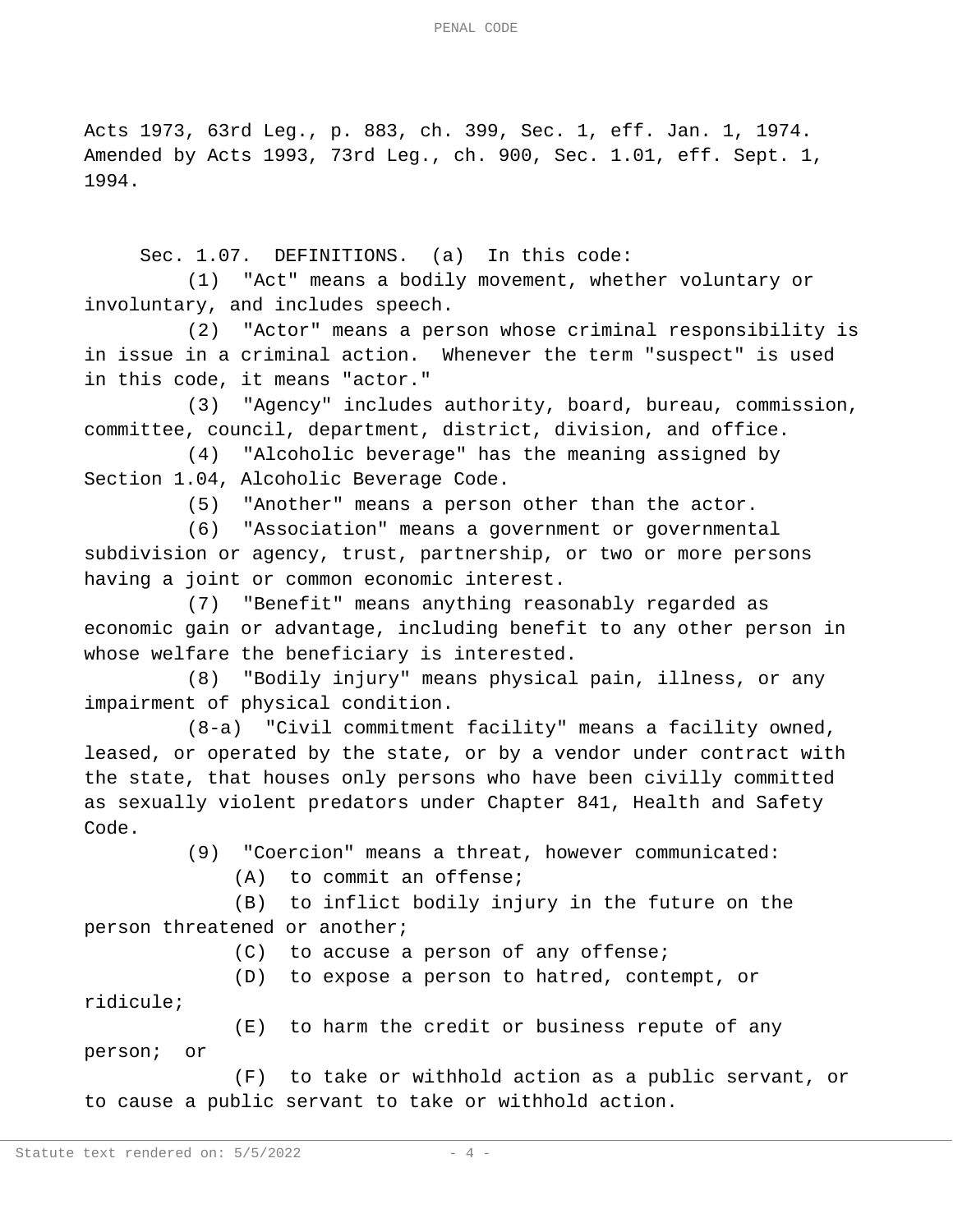(10) "Conduct" means an act or omission and its accompanying mental state.

(11) "Consent" means assent in fact, whether express or apparent.

(12) "Controlled substance" has the meaning assigned by Section 481.002, Health and Safety Code.

(13) "Corporation" includes nonprofit corporations, professional associations created pursuant to statute, and joint stock companies.

(14) "Correctional facility" means a place designated by law for the confinement of a person arrested for, charged with, or convicted of a criminal offense. The term includes:

(A) a municipal or county jail;

(B) a confinement facility operated by the Texas Department of Criminal Justice;

(C) a confinement facility operated under contract with any division of the Texas Department of Criminal Justice; and

(D) a community corrections facility operated by a community supervision and corrections department.

(15) "Criminal negligence" is defined in Section 6.03 (Culpable Mental States).

(16) "Dangerous drug" has the meaning assigned by Section 483.001, Health and Safety Code.

(17) "Deadly weapon" means:

(A) a firearm or anything manifestly designed, made, or adapted for the purpose of inflicting death or serious bodily injury; or

(B) anything that in the manner of its use or intended use is capable of causing death or serious bodily injury.

(18) "Drug" has the meaning assigned by Section 481.002, Health and Safety Code.

(19) "Effective consent" includes consent by a person legally authorized to act for the owner. Consent is not effective if:

(A) induced by force, threat, or fraud;

(B) given by a person the actor knows is not legally authorized to act for the owner;

(C) given by a person who by reason of youth, mental disease or defect, or intoxication is known by the actor to be unable to make reasonable decisions; or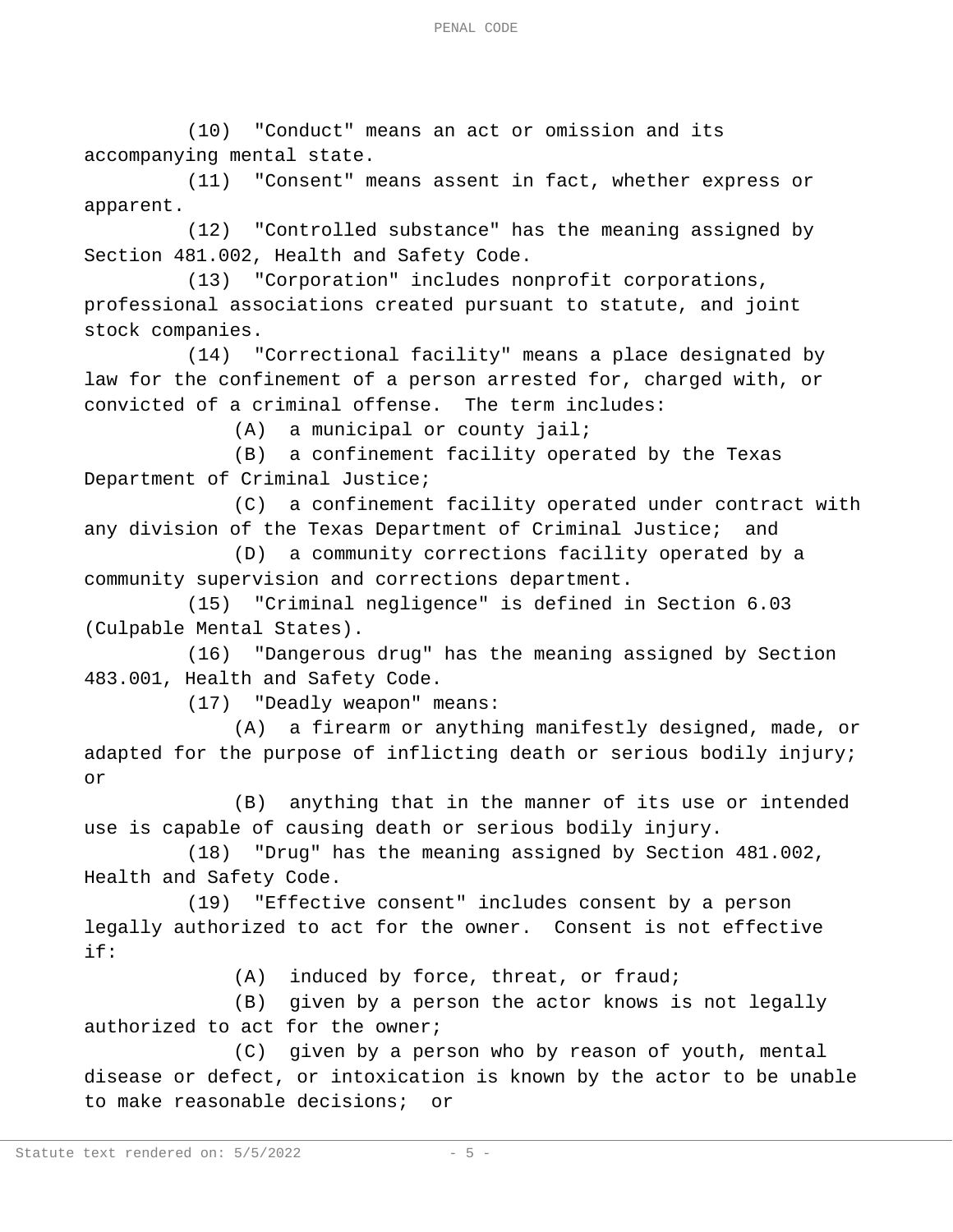(D) given solely to detect the commission of an offense.

(20) "Electric generating plant" means a facility that generates electric energy for distribution to the public.

(21) "Electric utility substation" means a facility used to switch or change voltage in connection with the transmission of electric energy for distribution to the public.

(22) "Element of offense" means:

(A) the forbidden conduct;

(B) the required culpability;

(C) any required result; and

(D) the negation of any exception to the offense.

(23) "Felony" means an offense so designated by law or punishable by death or confinement in a penitentiary.

(24) "Government" means:

(A) the state;

(B) a county, municipality, or political subdivision of the state; or

(C) any branch or agency of the state, a county, municipality, or political subdivision.

(25) "Harm" means anything reasonably regarded as loss, disadvantage, or injury, including harm to another person in whose welfare the person affected is interested.

(26) "Individual" means a human being who is alive, including an unborn child at every stage of gestation from fertilization until birth.

(27) Repealed by Acts 2009, 81st Leg., R.S., Ch. 87, Sec. 25.144, eff. September 1, 2009.

(28) "Intentional" is defined in Section 6.03 (Culpable Mental States).

(29) "Knowing" is defined in Section 6.03 (Culpable Mental States).

(30) "Law" means the constitution or a statute of this state or of the United States, a written opinion of a court of record, a municipal ordinance, an order of a county commissioners court, or a rule authorized by and lawfully adopted under a statute.

(31) "Misdemeanor" means an offense so designated by law or punishable by fine, by confinement in jail, or by both fine and confinement in jail.

(32) "Oath" includes affirmation.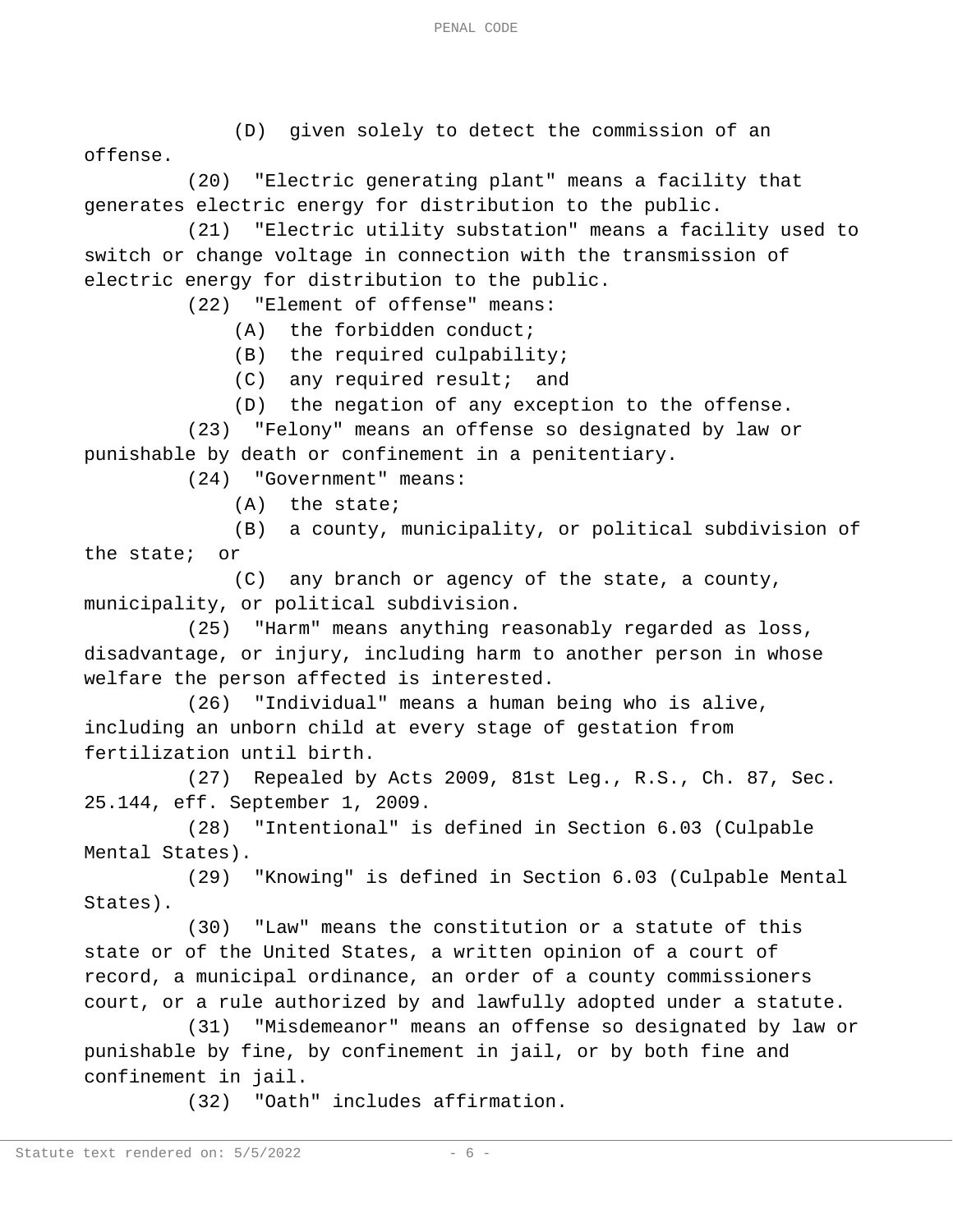(33) "Official proceeding" means any type of administrative, executive, legislative, or judicial proceeding that may be conducted before a public servant.

(34) "Omission" means failure to act.

(35) "Owner" means a person who:

(A) has title to the property, possession of the property, whether lawful or not, or a greater right to possession of the property than the actor; or

(B) is a holder in due course of a negotiable instrument.

(36) "Peace officer" means a person elected, employed, or appointed as a peace officer under Article 2.12, Code of Criminal Procedure, Section 51.212 or 51.214, Education Code, or other law.

(37) "Penal institution" means a place designated by law for confinement of persons arrested for, charged with, or convicted of an offense.

(38) "Person" means an individual or a corporation, association, limited liability company, or other entity or organization governed by the Business Organizations Code.

(39) "Possession" means actual care, custody, control, or management.

(40) "Public place" means any place to which the public or a substantial group of the public has access and includes, but is not limited to, streets, highways, and the common areas of schools, hospitals, apartment houses, office buildings, transport facilities, and shops.

(41) "Public servant" means a person elected, selected, appointed, employed, or otherwise designated as one of the following, even if he has not yet qualified for office or assumed his duties:

(A) an officer, employee, or agent of government;

(B) a juror or grand juror; or

(C) an arbitrator, referee, or other person who is authorized by law or private written agreement to hear or determine a cause or controversy; or

(D) an attorney at law or notary public when participating in the performance of a governmental function; or

(E) a candidate for nomination or election to public office; or

(F) a person who is performing a governmental function under a claim of right although he is not legally qualified to do so.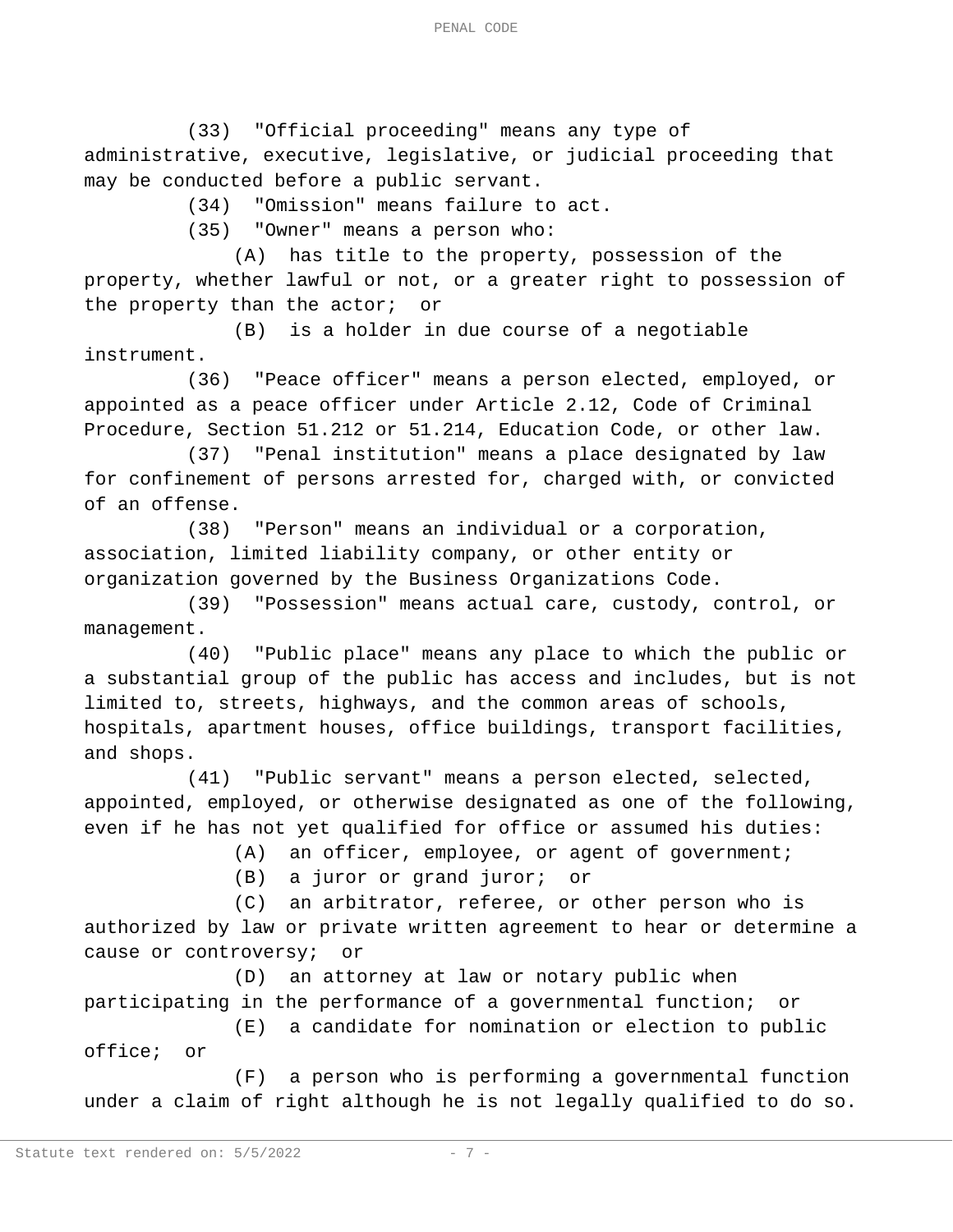PENAL CODE

(42) "Reasonable belief" means a belief that would be held by an ordinary and prudent man in the same circumstances as the actor.

(43) "Reckless" is defined in Section 6.03 (Culpable Mental States).

(44) "Rule" includes regulation.

(45) "Secure correctional facility" means:

(A) a municipal or county jail; or

(B) a confinement facility operated by or under a contract with any division of the Texas Department of Criminal Justice.

(46) "Serious bodily injury" means bodily injury that creates a substantial risk of death or that causes death, serious permanent disfigurement, or protracted loss or impairment of the function of any bodily member or organ.

(46-a) "Sight order" means a written or electronic instruction to pay money that is authorized by the person giving the instruction and that is payable on demand or at a definite time by the person being instructed to pay. The term includes a check, an electronic debit, or an automatic bank draft.

(46-b) "Federal special investigator" means a person described by Article 2.122, Code of Criminal Procedure.

(47) "Swear" includes affirm.

(48) "Unlawful" means criminal or tortious or both and includes what would be criminal or tortious but for a defense not amounting to justification or privilege.

(49) "Death" includes, for an individual who is an unborn child, the failure to be born alive.

(b) The definition of a term in this code applies to each grammatical variation of the term.

Acts 1973, 63rd Leg., p. 883, ch. 399, Sec. 1, eff. Jan. 1, 1974. Amended by Acts 1975, 64th Leg., p. 912, ch. 342, Sec. 1, eff. Sept. 1, 1975; Acts 1977, 65th Leg., p. 2123, ch. 848, Sec. 1, eff. Aug. 29, 1977; Acts 1979, 66th Leg., p. 1113, ch. 530, Sec. 1, eff. Aug. 27, 1979; Acts 1979, 66th Leg., p. 1520, ch. 655, Sec. 1, eff. Sept. 1, 1979; Acts 1987, 70th Leg., ch. 167, Sec. 5.01(a)(43), eff. Sept. 1, 1987; Acts 1989, 71st Leg., ch. 997, Sec. 1, eff. Aug. 28, 1989; Acts 1991, 72nd Leg., ch. 543, Sec. 1, eff. Sept. 1, 1991; Acts 1993, 73rd Leg., ch. 900, Sec. 1.01, eff. Sept. 1, 1994; Acts 2003,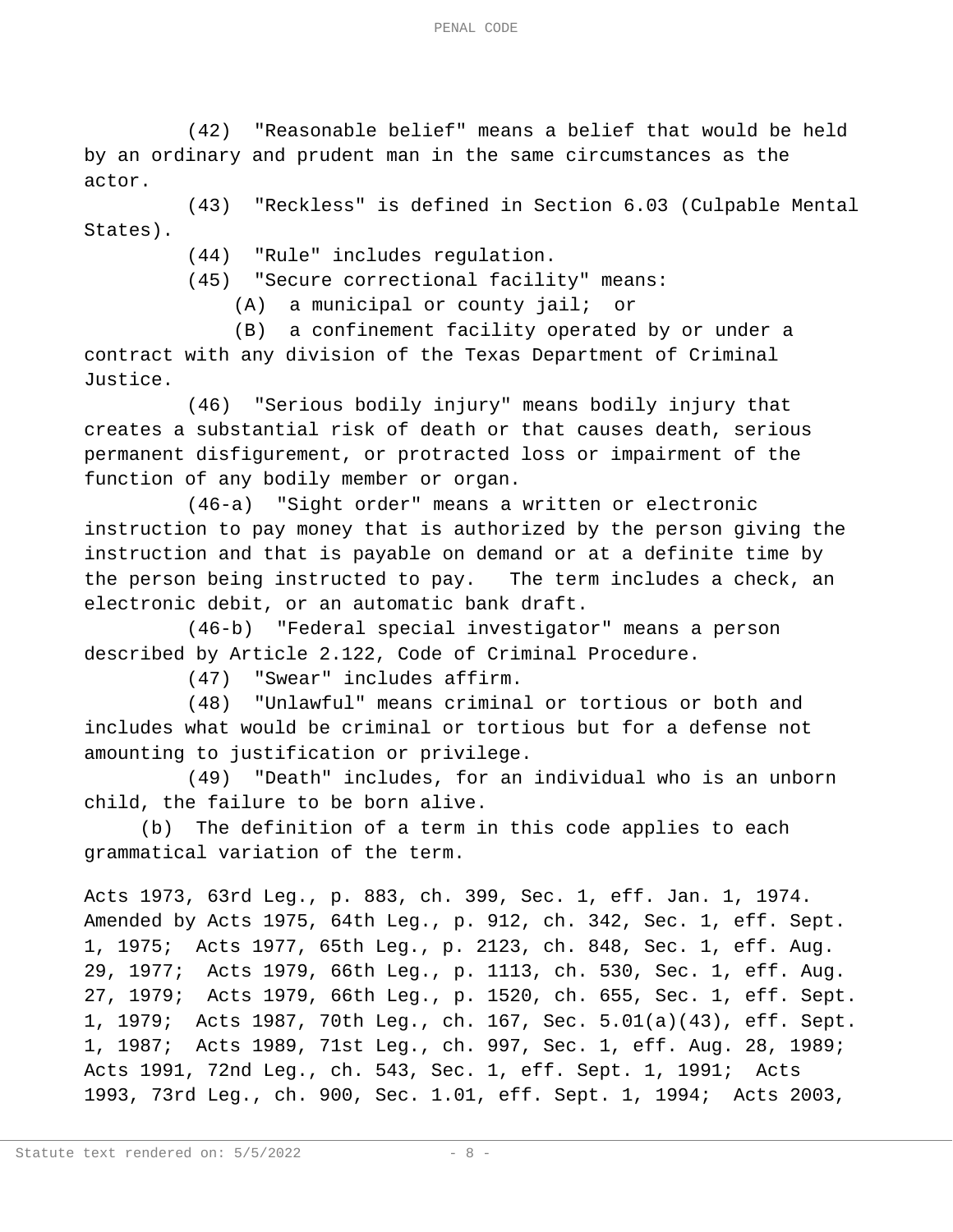78th Leg., ch. 822, Sec. 2.01, eff. Sept. 1, 2003. Amended by: Acts 2009, 81st Leg., R.S., Ch. 87 (S.B. [1969\)](http://www.legis.state.tx.us/tlodocs/81R/billtext/html/SB01969F.HTM), Sec. 25.144, eff. September 1, 2009. Acts 2009, 81st Leg., R.S., Ch. 421 (H.B. [2031](http://www.legis.state.tx.us/tlodocs/81R/billtext/html/HB02031F.HTM)), Sec. 1, eff. September 1, 2009. Acts 2011, 82nd Leg., R.S., Ch. 839 (H.B. [3423](http://www.legis.state.tx.us/tlodocs/82R/billtext/html/HB03423F.HTM)), Sec. 1, eff. September 1, 2011. Acts 2017, 85th Leg., R.S., Ch. 34 (S.B. [1576\)](http://www.legis.state.tx.us/tlodocs/85R/billtext/html/SB01576F.HTM), Sec. 26, eff. September 1, 2017. Acts 2019, 86th Leg., R.S., Ch. 112 (S.B. [1258](http://www.legis.state.tx.us/tlodocs/86R/billtext/html/SB01258F.HTM)), Sec. 1, eff. September 1, 2019.

Sec. 1.08. PREEMPTION. No governmental subdivision or agency may enact or enforce a law that makes any conduct covered by this code an offense subject to a criminal penalty. This section shall apply only as long as the law governing the conduct proscribed by this code is legally enforceable.

Acts 1973, 63rd Leg., p. 883, ch. 399, Sec. 1, eff. Jan. 1, 1974. Amended by Acts 1993, 73rd Leg., ch. 900, Sec. 1.01, eff. Sept. 1, 1994.

Sec. 1.09. CONCURRENT JURISDICTION UNDER THIS CODE TO PROSECUTE OFFENSES THAT INVOLVE STATE PROPERTY. With the consent of the appropriate local county or district attorney, the attorney general has concurrent jurisdiction with that consenting local prosecutor to prosecute under this code any offense an element of which occurs on state property or any offense that involves the use, unlawful appropriation, or misapplication of state property, including state funds.

Added by Acts 2007, 80th Leg., R.S., Ch. 378 (S.B. [563\)](http://www.legis.state.tx.us/tlodocs/80R/billtext/html/SB00563F.HTM), Sec. 1, eff. June 15, 2007.

Sec. 1.10. ENFORCEMENT OF CERTAIN FEDERAL LAWS REGULATING FIREARMS, FIREARM ACCESSORIES, AND FIREARM AMMUNITION. (a) In this section: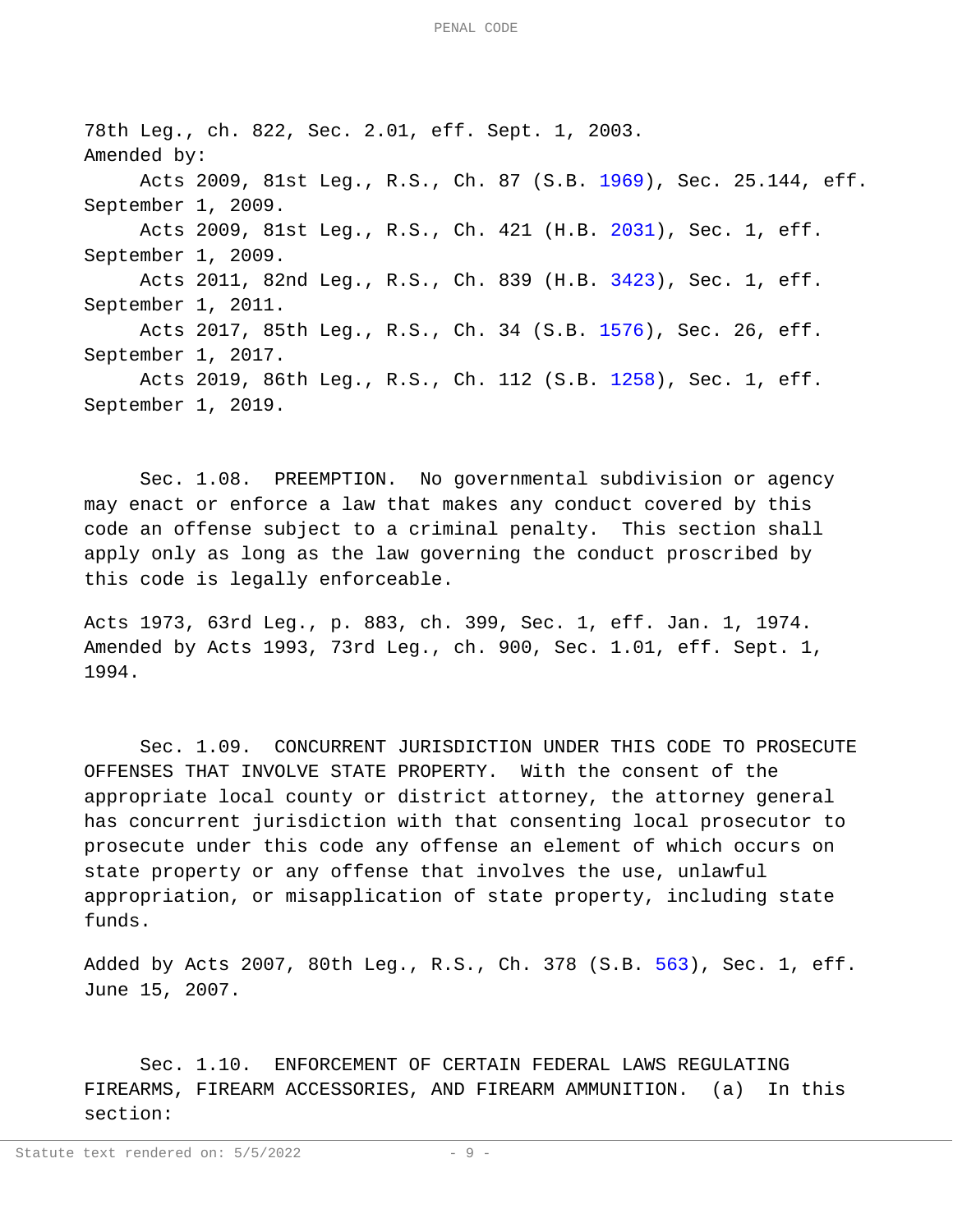(1) "Ammunition" has the meaning assigned by Section 229.001, Local Government Code.

(2) "Firearm" has the meaning assigned by Section 46.01.

(3) "Firearm accessory" means an item that is used in conjunction with or mounted on a firearm but is not essential to the basic function of the firearm. The term includes a detachable firearm magazine.

(4) "State funds" means money appropriated by the legislature or money under the control or direction of a state agency.

(b) Notwithstanding any other law, an agency of this state, a political subdivision of this state, or a law enforcement officer or other person employed by an agency of this state or a political subdivision of this state may not contract with or in any other manner provide assistance to a federal agency or official with respect to the enforcement of a federal statute, order, rule, or regulation that:

(1) imposes a prohibition, restriction, or other regulation that does not exist under the laws of this state; and

(2) relates to:

(A) a registry requirement for a firearm, a firearm accessory, or ammunition;

(B) a requirement that an owner of a firearm, a firearm accessory, or ammunition possess a license as a condition of owning, possessing, or carrying the firearm, firearm accessory, or ammunition;

(C) a requirement that a background check be conducted for the private sale or transfer of a firearm, a firearm accessory, or ammunition;

(D) a program for confiscating a firearm, a firearm accessory, or ammunition from a person who is not otherwise prohibited by the laws of this state from possessing the firearm, firearm accessory, or ammunition; or

(E) a program that requires an owner of a firearm, a firearm accessory, or ammunition to sell the firearm, firearm accessory, or ammunition.

(c) Subsection (b) does not apply to a contract or agreement to provide assistance in the enforcement of a federal statute, order, rule, or regulation in effect on January 19, 2021.

(d) A political subdivision of this state may not receive state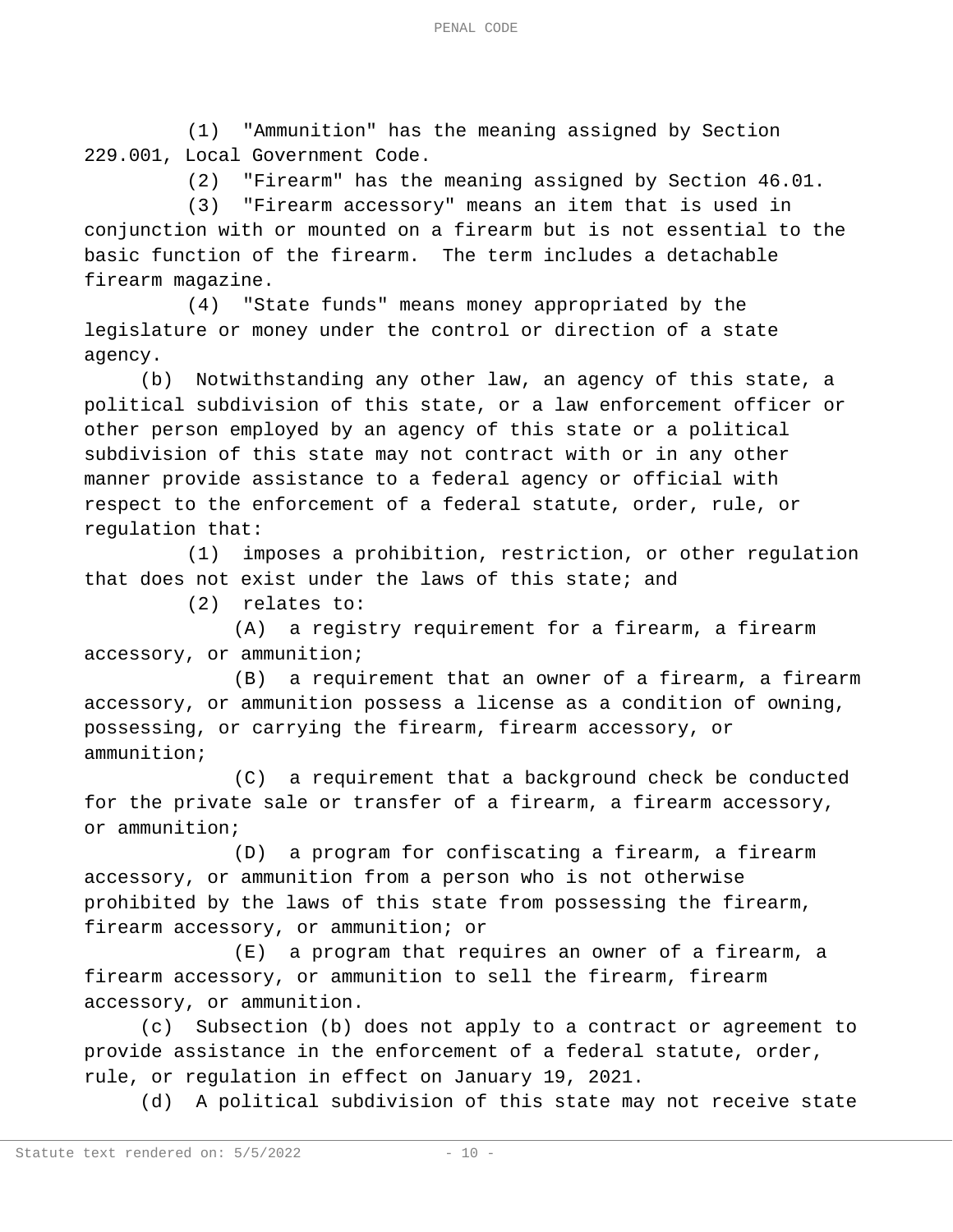funds if the political subdivision enters into a contract or adopts a rule, order, ordinance, or policy under which the political subdivision requires or assists with the enforcement of any federal statute, order, rule, or regulation described by Subsection (b) or, by consistent actions, requires or assists with the enforcement of any federal statute, order, rule, or regulation described by Subsection (b). State funds for the political subdivision shall be denied for the fiscal year following the year in which a final judicial determination in an action brought under this section is made that the political subdivision has required or assisted with the enforcement of any federal statute, order, rule, or regulation described by Subsection (b).

(e) Any individual residing in the jurisdiction of a political subdivision of this state may file a complaint with the attorney general if the individual offers evidence to support an allegation that the political subdivision has entered into a contract or adopted a rule, order, ordinance, or policy under which the political subdivision requires or assists with the enforcement of any federal statute, order, rule, or regulation described by Subsection (b) or evidence to support an allegation that the political subdivision, by consistent actions, requires or assists with the enforcement of any federal statute, order, rule, or regulation described by Subsection (b). The individual must include with the complaint the evidence the individual has that supports the complaint.

(f) If the attorney general determines that a complaint filed under Subsection (e) against a political subdivision of this state is valid, the attorney general may file a petition for a writ of mandamus or apply for other appropriate equitable relief in a district court in Travis County or in a county in which the principal office of the political subdivision is located to compel the political subdivision to comply with Subsection (b). The attorney general may recover reasonable expenses incurred in obtaining relief under this subsection, including court costs, reasonable attorney's fees, investigative costs, witness fees, and deposition costs.

(g) An appeal of a suit brought under Subsection (f) is governed by the procedures for accelerated appeals in civil cases under the Texas Rules of Appellate Procedure. The appellate court shall render its final order or judgment with the least possible delay.

(h) The attorney general shall defend any agency of this state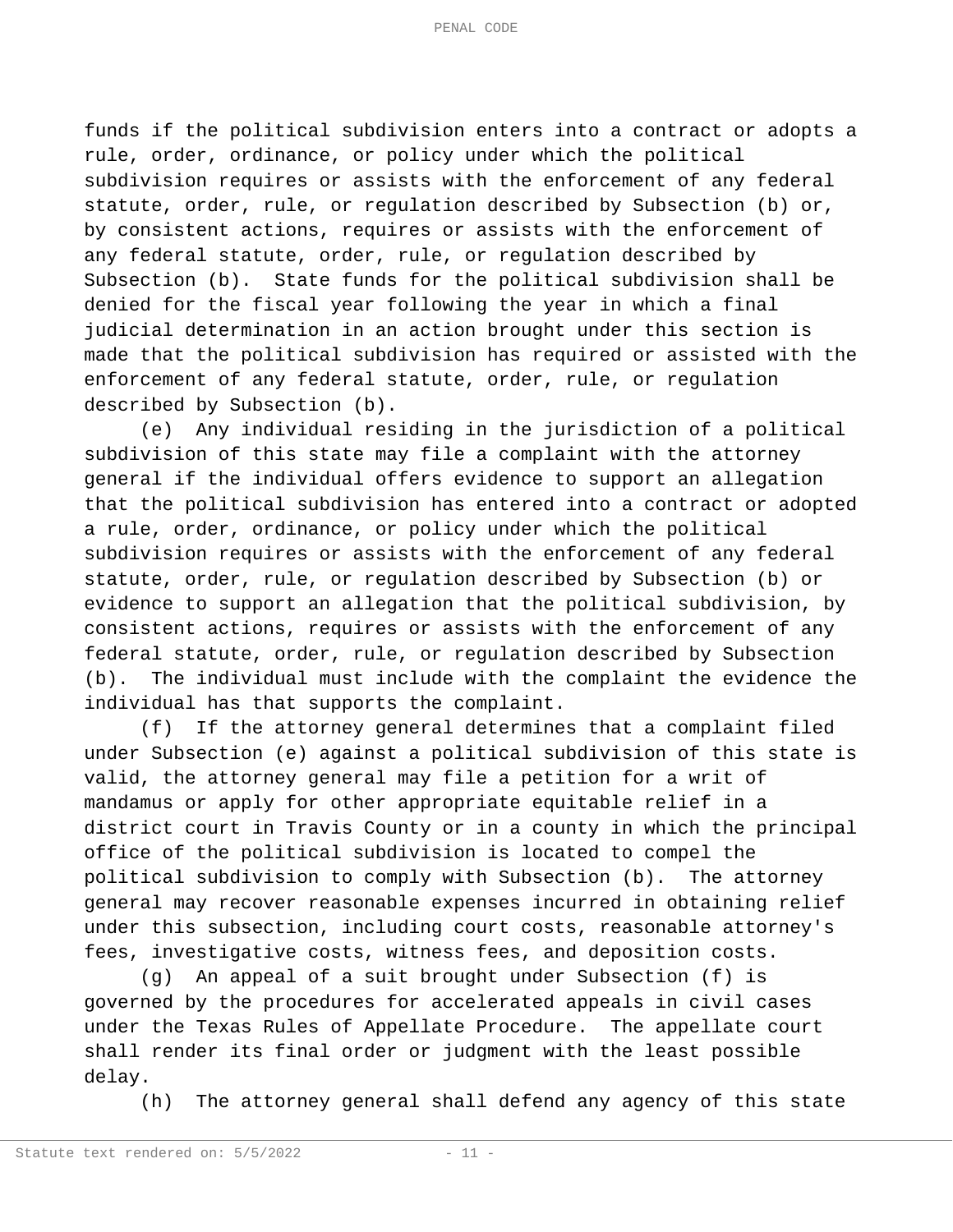in a suit brought against the agency by the federal government for an action or omission consistent with the requirements of this section.

Added by Acts 2021, 87th Leg., R.S., Ch. 819 (H.B. [2622](http://www.legis.state.tx.us/tlodocs/87R/billtext/html/HB02622F.HTM)), Sec. 2, eff. September 1, 2021.

#### **CHAPTER 2. BURDEN OF PROOF**

Sec. 2.01. PROOF BEYOND A REASONABLE DOUBT. All persons are presumed to be innocent and no person may be convicted of an offense unless each element of the offense is proved beyond a reasonable doubt. The fact that he has been arrested, confined, or indicted for, or otherwise charged with, the offense gives rise to no inference of guilt at his trial.

Acts 1973, 63rd Leg., p. 883, ch. 399, Sec. 1, eff. Jan. 1, 1974. Amended by Acts 1993, 73rd Leg., ch. 900, Sec. 1.01, eff. Sept. 1, 1994.

Sec. 2.02. EXCEPTION. (a) An exception to an offense in this code is so labeled by the phrase: "It is an exception to the application of . . . . "

(b) The prosecuting attorney must negate the existence of an exception in the accusation charging commission of the offense and prove beyond a reasonable doubt that the defendant or defendant's conduct does not fall within the exception.

(c) This section does not affect exceptions applicable to offenses enacted prior to the effective date of this code.

Acts 1973, 63rd Leg., p. 883, ch. 399, Sec. 1, eff. Jan. 1, 1974. Amended by Acts 1993, 73rd Leg., ch. 900, Sec. 1.01, eff. Sept. 1, 1994.

Sec. 2.03. DEFENSE. (a) A defense to prosecution for an offense in this code is so labeled by the phrase: "It is a defense to prosecution . . . ."

(b) The prosecuting attorney is not required to negate the existence of a defense in the accusation charging commission of the offense.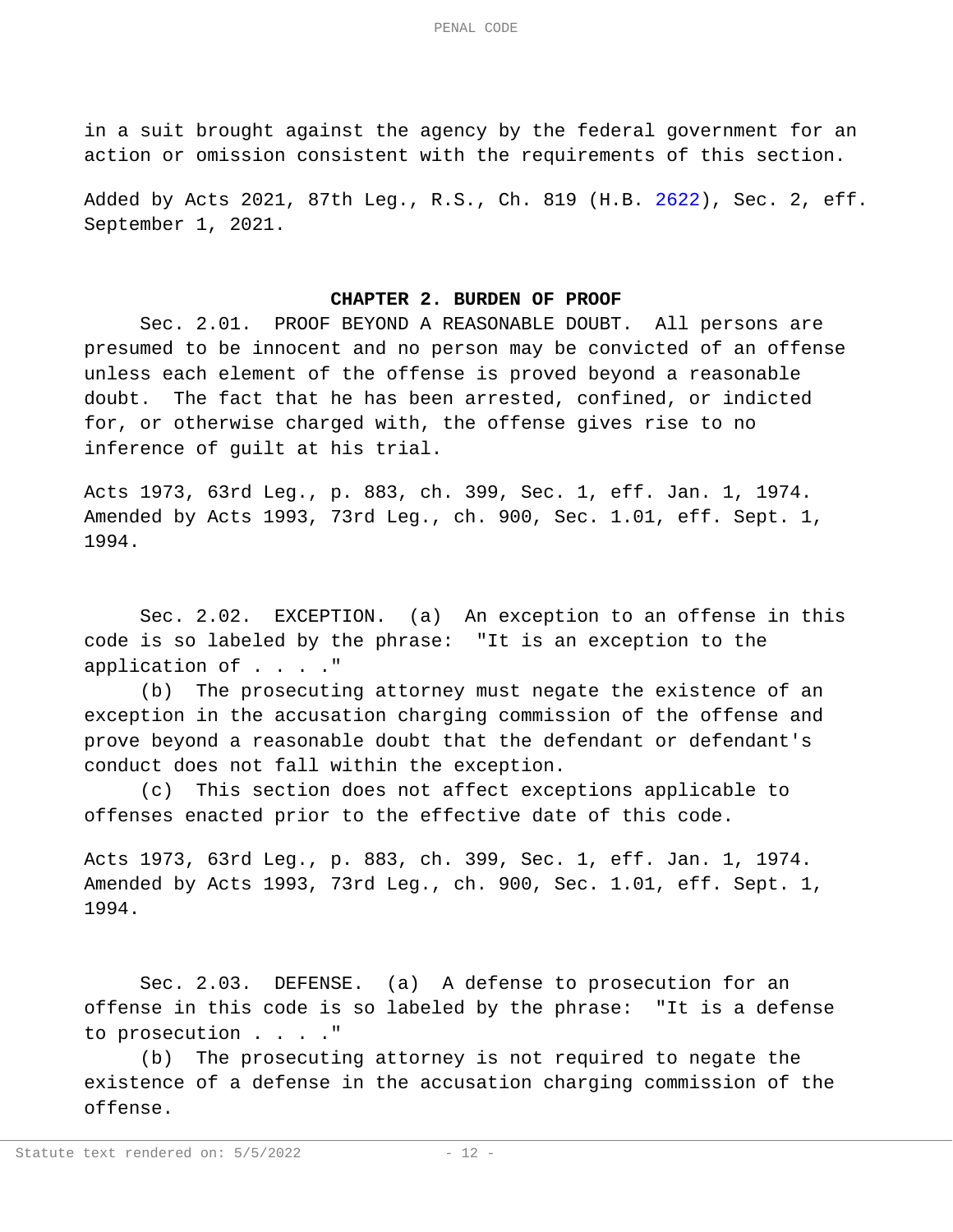(c) The issue of the existence of a defense is not submitted to the jury unless evidence is admitted supporting the defense.

(d) If the issue of the existence of a defense is submitted to the jury, the court shall charge that a reasonable doubt on the issue requires that the defendant be acquitted.

(e) A ground of defense in a penal law that is not plainly labeled in accordance with this chapter has the procedural and evidentiary consequences of a defense.

Acts 1973, 63rd Leg., p. 883, ch. 399, Sec. 1, eff. Jan. 1, 1974. Amended by Acts 1993, 73rd Leg., ch. 900, Sec. 1.01, eff. Sept. 1, 1994.

Sec. 2.04. AFFIRMATIVE DEFENSE. (a) An affirmative defense in this code is so labeled by the phrase: "It is an affirmative defense to prosecution . . . ."

(b) The prosecuting attorney is not required to negate the existence of an affirmative defense in the accusation charging commission of the offense.

(c) The issue of the existence of an affirmative defense is not submitted to the jury unless evidence is admitted supporting the defense.

(d) If the issue of the existence of an affirmative defense is submitted to the jury, the court shall charge that the defendant must prove the affirmative defense by a preponderance of evidence.

Acts 1973, 63rd Leg., p. 883, ch. 399, Sec. 1, eff. Jan. 1, 1974. Amended by Acts 1993, 73rd Leg., ch. 900, Sec. 1.01, eff. Sept. 1, 1994.

Sec. 2.05. PRESUMPTION. (a) Except as provided by Subsection (b), when this code or another penal law establishes a presumption with respect to any fact, it has the following consequences:

(1) if there is sufficient evidence of the facts that give rise to the presumption, the issue of the existence of the presumed fact must be submitted to the jury, unless the court is satisfied that the evidence as a whole clearly precludes a finding beyond a reasonable doubt of the presumed fact; and

(2) if the existence of the presumed fact is submitted to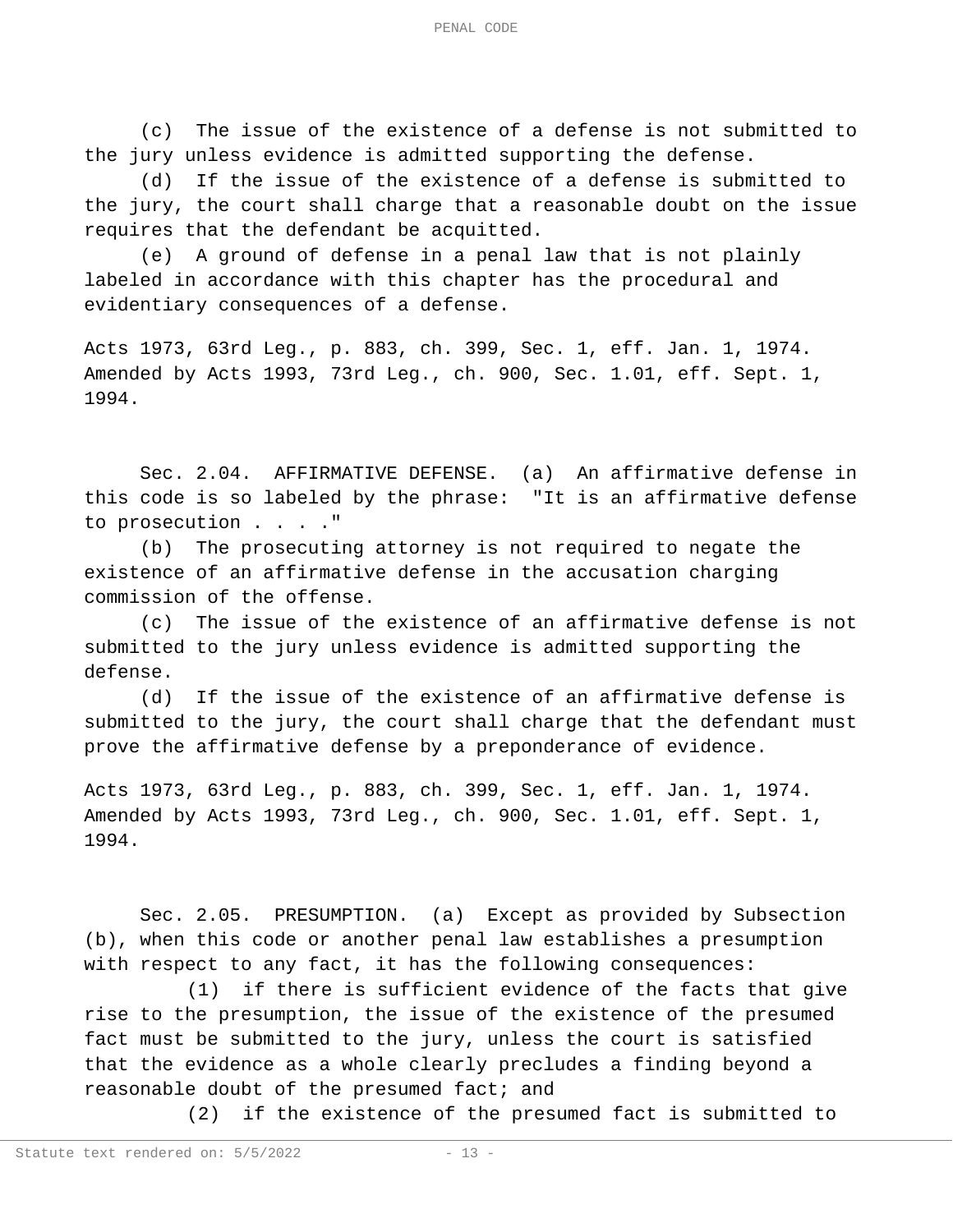the jury, the court shall charge the jury, in terms of the presumption and the specific element to which it applies, as follows:

(A) that the facts giving rise to the presumption must be proven beyond a reasonable doubt;

(B) that if such facts are proven beyond a reasonable doubt the jury may find that the element of the offense sought to be presumed exists, but it is not bound to so find;

(C) that even though the jury may find the existence of such element, the state must prove beyond a reasonable doubt each of the other elements of the offense charged; and

(D) if the jury has a reasonable doubt as to the existence of a fact or facts giving rise to the presumption, the presumption fails and the jury shall not consider the presumption for any purpose.

(b) When this code or another penal law establishes a presumption in favor of the defendant with respect to any fact, it has the following consequences:

(1) if there is sufficient evidence of the facts that give rise to the presumption, the issue of the existence of the presumed fact must be submitted to the jury unless the court is satisfied that the evidence as a whole clearly precludes a finding beyond a reasonable doubt of the presumed fact; and

(2) if the existence of the presumed fact is submitted to the jury, the court shall charge the jury, in terms of the presumption, that:

(A) the presumption applies unless the state proves beyond a reasonable doubt that the facts giving rise to the presumption do not exist;

(B) if the state fails to prove beyond a reasonable doubt that the facts giving rise to the presumption do not exist, the jury must find that the presumed fact exists;

(C) even though the jury may find that the presumed fact does not exist, the state must prove beyond a reasonable doubt each of the elements of the offense charged; and

(D) if the jury has a reasonable doubt as to whether the presumed fact exists, the presumption applies and the jury must consider the presumed fact to exist.

Acts 1973, 63rd Leg., p. 883, ch. 399, Sec. 1, eff. Jan. 1, 1974. Amended by Acts 1975, 64th Leg., p. 912, ch. 342, Sec. 2, eff. Sept.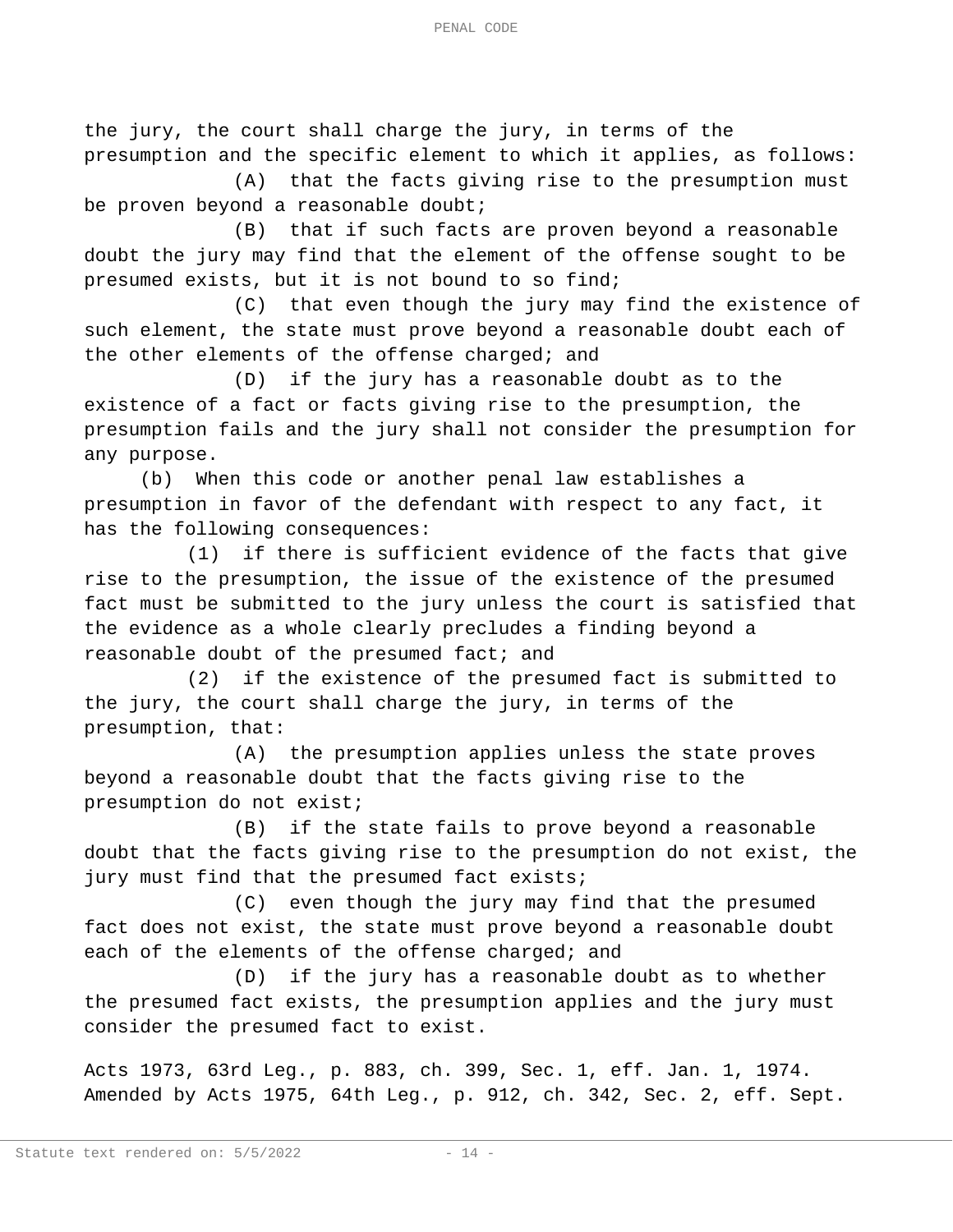1, 1975; Acts 1993, 73rd Leg., ch. 900, Sec. 1.01, eff. Sept. 1, 1994.

Amended by:

Acts 2005, 79th Leg., Ch. 288 (H.B. [823\)](http://www.legis.state.tx.us/tlodocs/79R/billtext/html/HB00823F.HTM), Sec. 2, eff. September 1, 2005.

#### **CHAPTER 3. MULTIPLE PROSECUTIONS**

Sec. 3.01. DEFINITION. In this chapter, "criminal episode" means the commission of two or more offenses, regardless of whether the harm is directed toward or inflicted upon more than one person or item of property, under the following circumstances:

(1) the offenses are committed pursuant to the same transaction or pursuant to two or more transactions that are connected or constitute a common scheme or plan; or

(2) the offenses are the repeated commission of the same or similar offenses.

Acts 1973, 63rd Leg., p. 883, ch. 399, Sec. 1, eff. Jan. 1, 1974. Amended by Acts 1987, 70th Leg., ch. 387, Sec. 1, eff. Sept. 1, 1987; Acts 1993, 73rd Leg., ch. 900, Sec. 1.01, eff. Sept. 1, 1994.

Sec. 3.02. CONSOLIDATION AND JOINDER OF PROSECUTIONS. (a) A defendant may be prosecuted in a single criminal action for all offenses arising out of the same criminal episode.

(b) When a single criminal action is based on more than one charging instrument within the jurisdiction of the trial court, the state shall file written notice of the action not less than 30 days prior to the trial.

(c) If a judgment of guilt is reversed, set aside, or vacated, and a new trial ordered, the state may not prosecute in a single criminal action in the new trial any offense not joined in the former prosecution unless evidence to establish probable guilt for that offense was not known to the appropriate prosecuting official at the time the first prosecution commenced.

Acts 1973, 63rd Leg., p. 883, ch. 399, Sec. 1, eff. Jan. 1, 1974. Amended by Acts 1993, 73rd Leg., ch. 900, Sec. 1.01, eff. Sept. 1, 1994.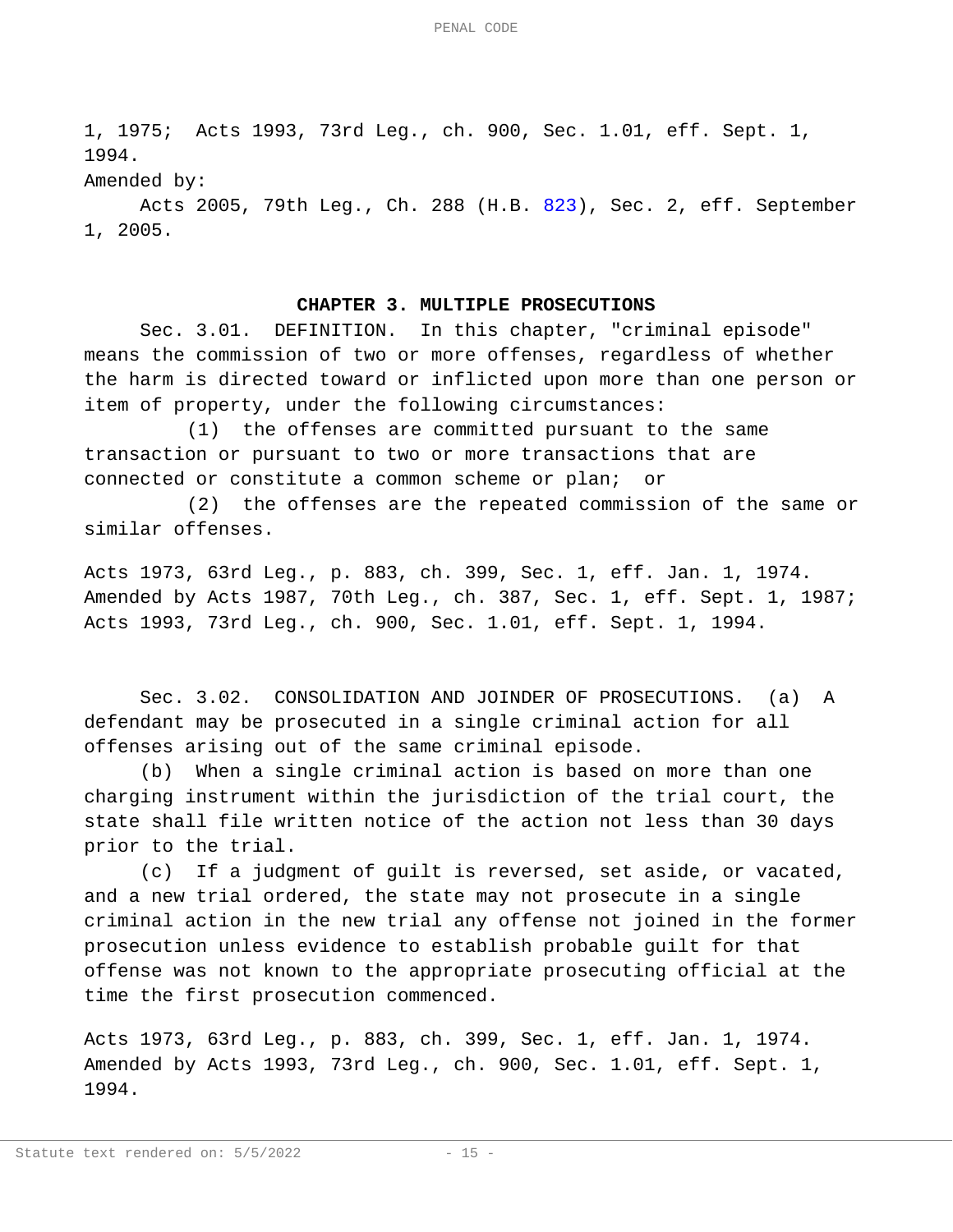Sec. 3.03. SENTENCES FOR OFFENSES ARISING OUT OF SAME CRIMINAL EPISODE. (a) When the accused is found guilty of more than one offense arising out of the same criminal episode prosecuted in a single criminal action, a sentence for each offense for which he has been found guilty shall be pronounced. Except as provided by Subsection (b), the sentences shall run concurrently.

(b) If the accused is found guilty of more than one offense arising out of the same criminal episode, the sentences may run concurrently or consecutively if each sentence is for a conviction of:

(1) an offense:

(A) under Section 49.07 or 49.08, regardless of whether the accused is convicted of violations of the same section more than once or is convicted of violations of both sections; or

(B) for which a plea agreement was reached in a case in which the accused was charged with more than one offense listed in Paragraph (A), regardless of whether the accused is charged with violations of the same section more than once or is charged with violations of both sections;

(2) an offense:

(A) under Section 33.021 or an offense under Section 21.02, 21.11, 22.011, 22.021, 25.02, or 43.25 committed against a victim younger than 17 years of age at the time of the commission of the offense regardless of whether the accused is convicted of violations of the same section more than once or is convicted of violations of more than one section; or

(B) for which a plea agreement was reached in a case in which the accused was charged with more than one offense listed in Paragraph (A) committed against a victim younger than 17 years of age at the time of the commission of the offense regardless of whether the accused is charged with violations of the same section more than once or is charged with violations of more than one section;

(3) an offense:

(A) under Section 21.15 or 43.26, regardless of whether the accused is convicted of violations of the same section more than once or is convicted of violations of both sections; or

(B) for which a plea agreement was reached in a case in which the accused was charged with more than one offense listed in Paragraph (A), regardless of whether the accused is charged with violations of the same section more than once or is charged with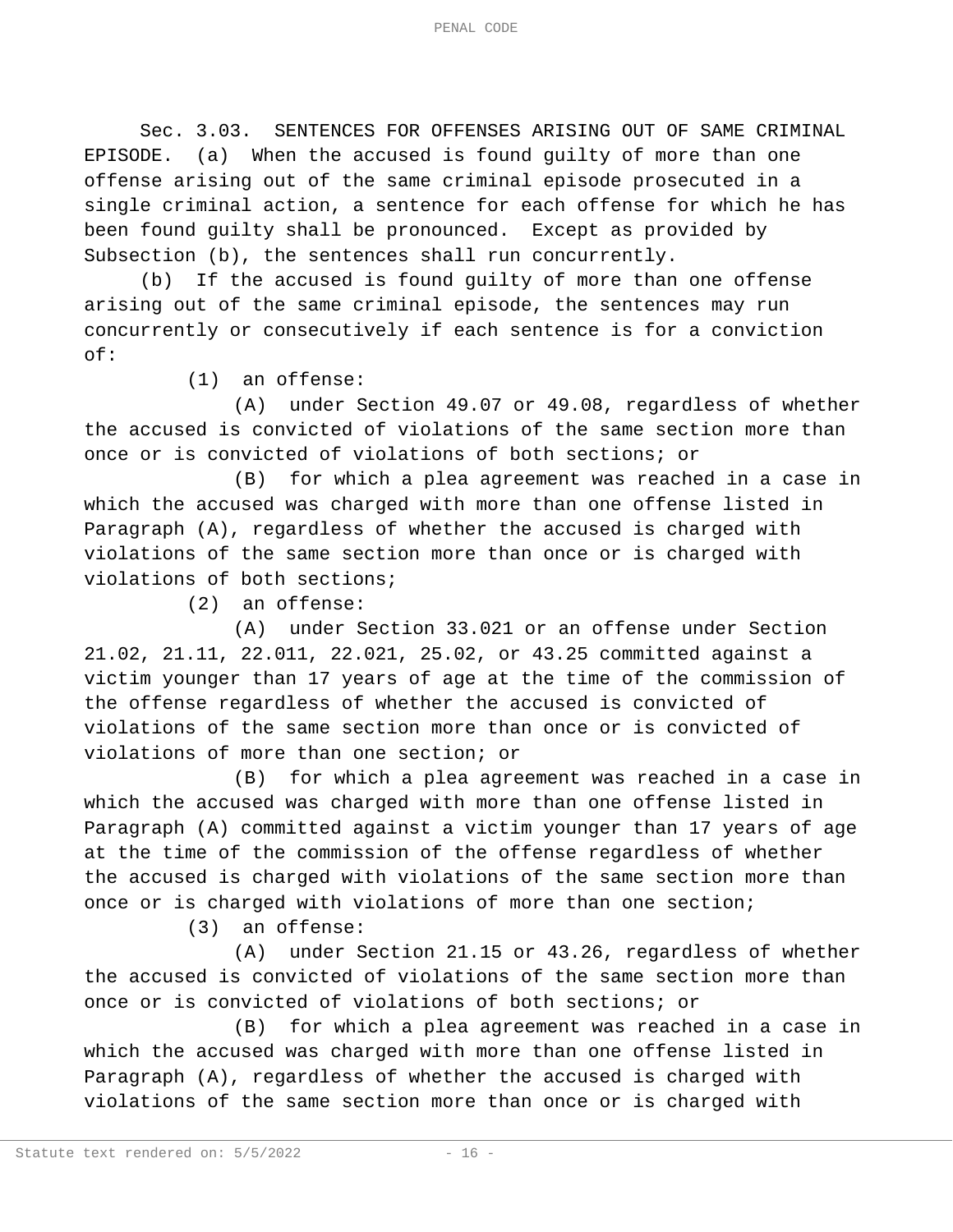violations of both sections;

(4) an offense for which the judgment in the case contains an affirmative finding under Article 42.0197, Code of Criminal Procedure;

(5) an offense:

(A) under Section 20A.02, 20A.03, or 43.05, regardless of whether the accused is convicted of violations of the same section more than once or is convicted of violations of more than one section; or

(B) for which a plea agreement was reached in a case in which the accused was charged with more than one offense listed in Paragraph (A), regardless of whether the accused is charged with violations of the same section more than once or is charged with violations of more than one section;

(6) an offense:

(A) under Section 22.04(a)(1) or (2) or Section 22.04(a-1)(1) or (2) that is punishable as a felony of the first degree, regardless of whether the accused is convicted of violations of the same section more than once or is convicted of violations of more than one section; or

(B) for which a plea agreement was reached in a case in which the accused was charged with more than one offense listed in Paragraph (A) and punishable as described by that paragraph, regardless of whether the accused is charged with violations of the same section more than once or is charged with violations of more than one section; or

(7) any combination of offenses listed in Subdivisions (1)- (6).

 $(b-1)$  Subsection  $(b)(4)$  does not apply to a defendant whose case was transferred to the court under Section 54.02, Family Code.

Acts 1973, 63rd Leg., p. 883, ch. 399, Sec. 1, eff. Jan. 1, 1974. Amended by Acts 1993, 73rd Leg., ch. 900, Sec. 1.01, eff. Sept. 1, 1994; Acts 1995, 74th Leg., ch. 596, Sec. 1, eff. Sept. 1, 1995; Acts 1997, 75th Leg., ch. 667, Sec. 2, eff. Sept. 1, 1997. Amended by:

Acts 2005, 79th Leg., Ch. 527 (H.B. [904\)](http://www.legis.state.tx.us/tlodocs/79R/billtext/html/HB00904F.HTM), Sec. 1, eff. September 1, 2005.

Acts 2007, 80th Leg., R.S., Ch. 593 (H.B. [8\)](http://www.legis.state.tx.us/tlodocs/80R/billtext/html/HB00008F.HTM), Sec. 3.47, eff. September 1, 2007.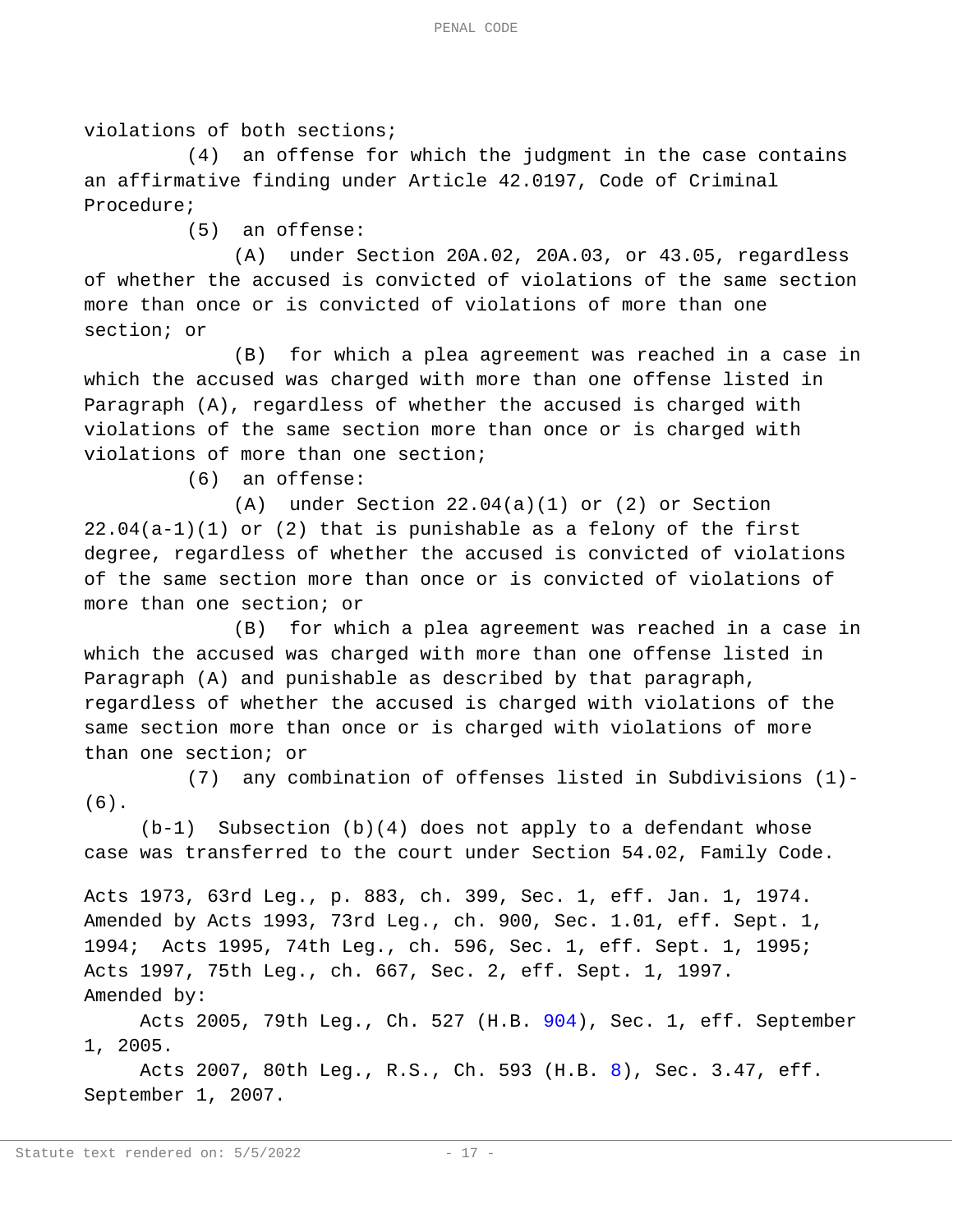Acts 2007, 80th Leg., R.S., Ch. 1291 (S.B. [6\)](http://www.legis.state.tx.us/tlodocs/80R/billtext/html/SB00006F.HTM), Sec. 6, eff. September 1, 2007. Acts 2009, 81st Leg., R.S., Ch. 1130 (H.B. [2086](http://www.legis.state.tx.us/tlodocs/81R/billtext/html/HB02086F.HTM)), Sec. 21, eff. September 1, 2009. Acts 2011, 82nd Leg., R.S., Ch. 1 (S.B. [24](http://www.legis.state.tx.us/tlodocs/82R/billtext/html/SB00024F.HTM)), Sec. 6.01, eff. September 1, 2011. Acts 2013, 83rd Leg., R.S., Ch. 228 (H.B. [220](http://www.legis.state.tx.us/tlodocs/83R/billtext/html/HB00220F.HTM)), Sec. 1, eff. September 1, 2013. Acts 2019, 86th Leg., R.S., Ch. 413 (S.B. [20\)](http://www.legis.state.tx.us/tlodocs/86R/billtext/html/SB00020F.HTM), Sec. 1.01, eff. September 1, 2019. Acts 2021, 87th Leg., R.S., Ch. 249 (H.B. [1403](http://www.legis.state.tx.us/tlodocs/87R/billtext/html/HB01403F.HTM)), Sec. 1, eff. September 1, 2021.

Sec. 3.04. SEVERANCE. (a) Whenever two or more offenses have been consolidated or joined for trial under Section 3.02, the defendant shall have a right to a severance of the offenses.

(b) In the event of severance under this section, the provisions of Section 3.03 do not apply, and the court in its discretion may order the sentences to run either concurrently or consecutively.

(c) The right to severance under this section does not apply to a prosecution for offenses described by Section 3.03(b) unless the court determines that the defendant or the state would be unfairly prejudiced by a joinder of offenses, in which event the judge may order the offenses to be tried separately or may order other relief as justice requires.

Acts 1973, 63rd Leg., p. 883, ch. 399, Sec. 1, eff. Jan. 1, 1974. Amended by Acts 1993, 73rd Leg., ch. 900, Sec. 1.01, eff. Sept. 1, 1994; Acts 1997, 75th Leg., ch. 667, Sec. 3, eff. Sept. 1, 1997. Amended by:

Acts 2005, 79th Leg., Ch. 527 (H.B. [904\)](http://www.legis.state.tx.us/tlodocs/79R/billtext/html/HB00904F.HTM), Sec. 2, eff. September 1, 2005.

## **TITLE 2. GENERAL PRINCIPLES OF CRIMINAL RESPONSIBILITY CHAPTER 6. CULPABILITY GENERALLY**

Sec. 6.01. REQUIREMENT OF VOLUNTARY ACT OR OMISSION. (a) A person commits an offense only if he voluntarily engages in conduct,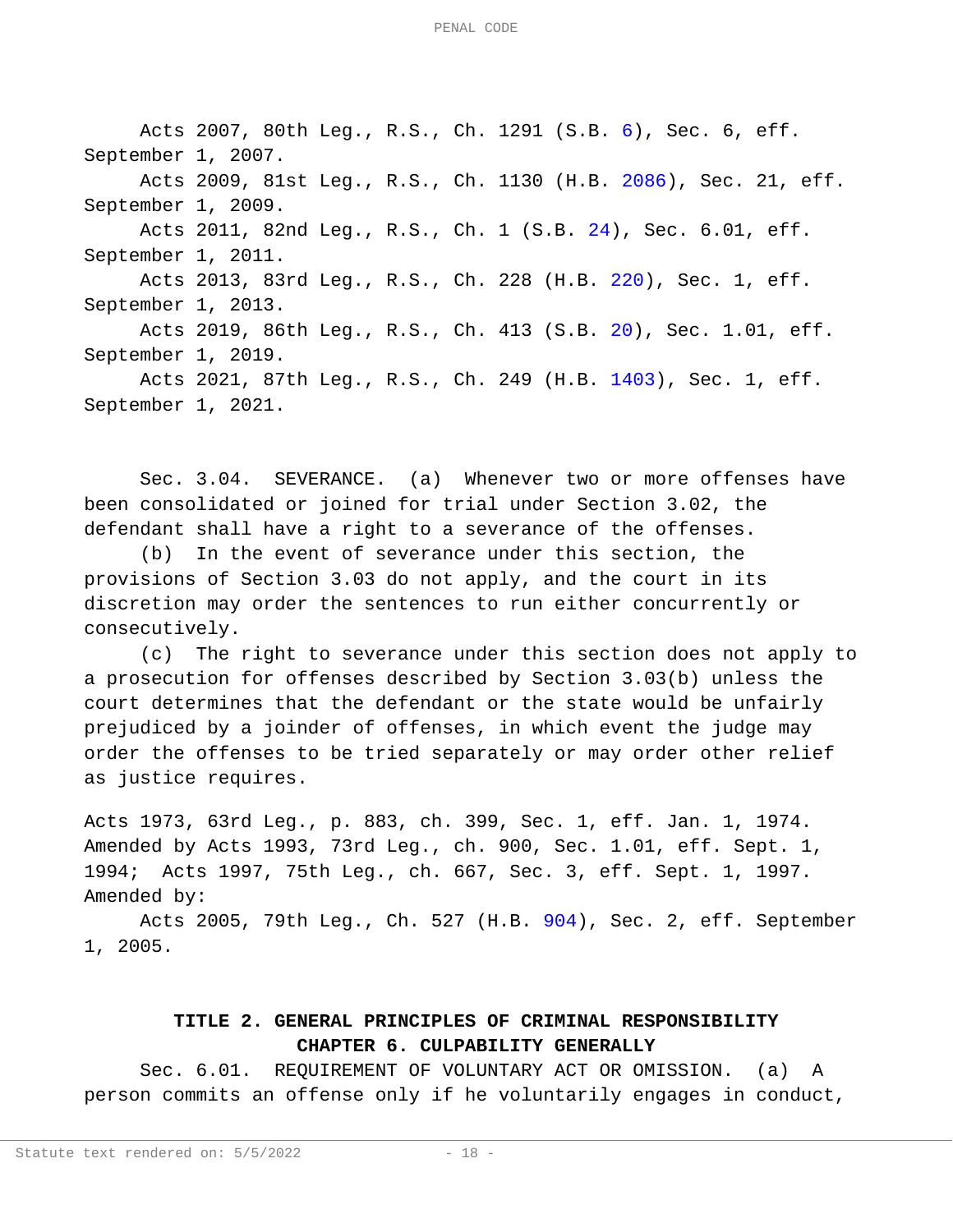including an act, an omission, or possession.

(b) Possession is a voluntary act if the possessor knowingly obtains or receives the thing possessed or is aware of his control of the thing for a sufficient time to permit him to terminate his control.

(c) A person who omits to perform an act does not commit an offense unless a law as defined by Section 1.07 provides that the omission is an offense or otherwise provides that he has a duty to perform the act.

Acts 1973, 63rd Leg., p. 883, ch. 399, Sec. 1, eff. Jan. 1, 1974. Amended by Acts 1975, 64th Leg., p. 913, ch. 342, Sec. 3, eff. Sept. 1, 1975; Acts 1993, 73rd Leg., ch. 3, Sec. 1, eff. Feb. 25, 1993; Acts 1993, 73rd Leg., ch. 900, Sec. 1.01, eff. Sept. 1, 1994.

Sec. 6.02. REQUIREMENT OF CULPABILITY. (a) Except as provided in Subsection (b), a person does not commit an offense unless he intentionally, knowingly, recklessly, or with criminal negligence engages in conduct as the definition of the offense requires.

(b) If the definition of an offense does not prescribe a culpable mental state, a culpable mental state is nevertheless required unless the definition plainly dispenses with any mental element.

(c) If the definition of an offense does not prescribe a culpable mental state, but one is nevertheless required under Subsection (b), intent, knowledge, or recklessness suffices to establish criminal responsibility.

(d) Culpable mental states are classified according to relative degrees, from highest to lowest, as follows:

- (1) intentional;
- (2) knowing;
- (3) reckless;
- (4) criminal negligence.

(e) Proof of a higher degree of culpability than that charged constitutes proof of the culpability charged.

(f) An offense defined by municipal ordinance or by order of a county commissioners court may not dispense with the requirement of a culpable mental state if the offense is punishable by a fine exceeding the amount authorized by Section 12.23.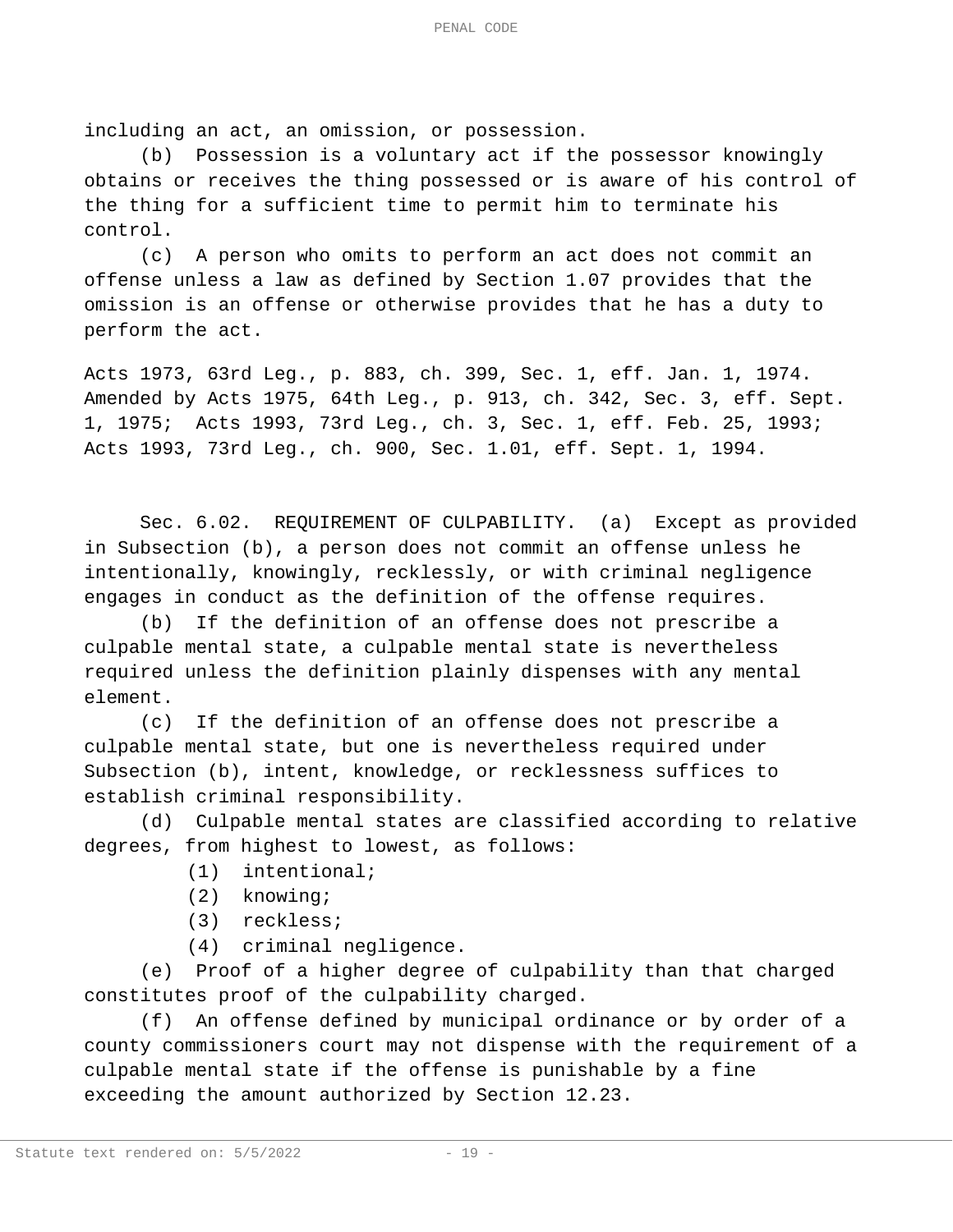Acts 1973, 63rd Leg., p. 883, ch. 399, Sec. 1, eff. Jan. 1, 1974. Amended by Acts 1993, 73rd Leg., ch. 900, Sec. 1.01, eff. Sept. 1, 1994.

Amended by:

Acts 2005, 79th Leg., Ch. 1219 (H.B. [970\)](http://www.legis.state.tx.us/tlodocs/79R/billtext/html/HB00970F.HTM), Sec. 1, eff. September 1, 2005.

Sec. 6.03. DEFINITIONS OF CULPABLE MENTAL STATES. (a) A person acts intentionally, or with intent, with respect to the nature of his conduct or to a result of his conduct when it is his conscious objective or desire to engage in the conduct or cause the result.

(b) A person acts knowingly, or with knowledge, with respect to the nature of his conduct or to circumstances surrounding his conduct when he is aware of the nature of his conduct or that the circumstances exist. A person acts knowingly, or with knowledge, with respect to a result of his conduct when he is aware that his conduct is reasonably certain to cause the result.

(c) A person acts recklessly, or is reckless, with respect to circumstances surrounding his conduct or the result of his conduct when he is aware of but consciously disregards a substantial and unjustifiable risk that the circumstances exist or the result will occur. The risk must be of such a nature and degree that its disregard constitutes a gross deviation from the standard of care that an ordinary person would exercise under all the circumstances as viewed from the actor's standpoint.

(d) A person acts with criminal negligence, or is criminally negligent, with respect to circumstances surrounding his conduct or the result of his conduct when he ought to be aware of a substantial and unjustifiable risk that the circumstances exist or the result will occur. The risk must be of such a nature and degree that the failure to perceive it constitutes a gross deviation from the standard of care that an ordinary person would exercise under all the circumstances as viewed from the actor's standpoint.

Acts 1973, 63rd Leg., p. 883, ch. 399, Sec. 1, eff. Jan. 1, 1974. Amended by Acts 1993, 73rd Leg., ch. 900, Sec. 1.01, eff. Sept. 1, 1994.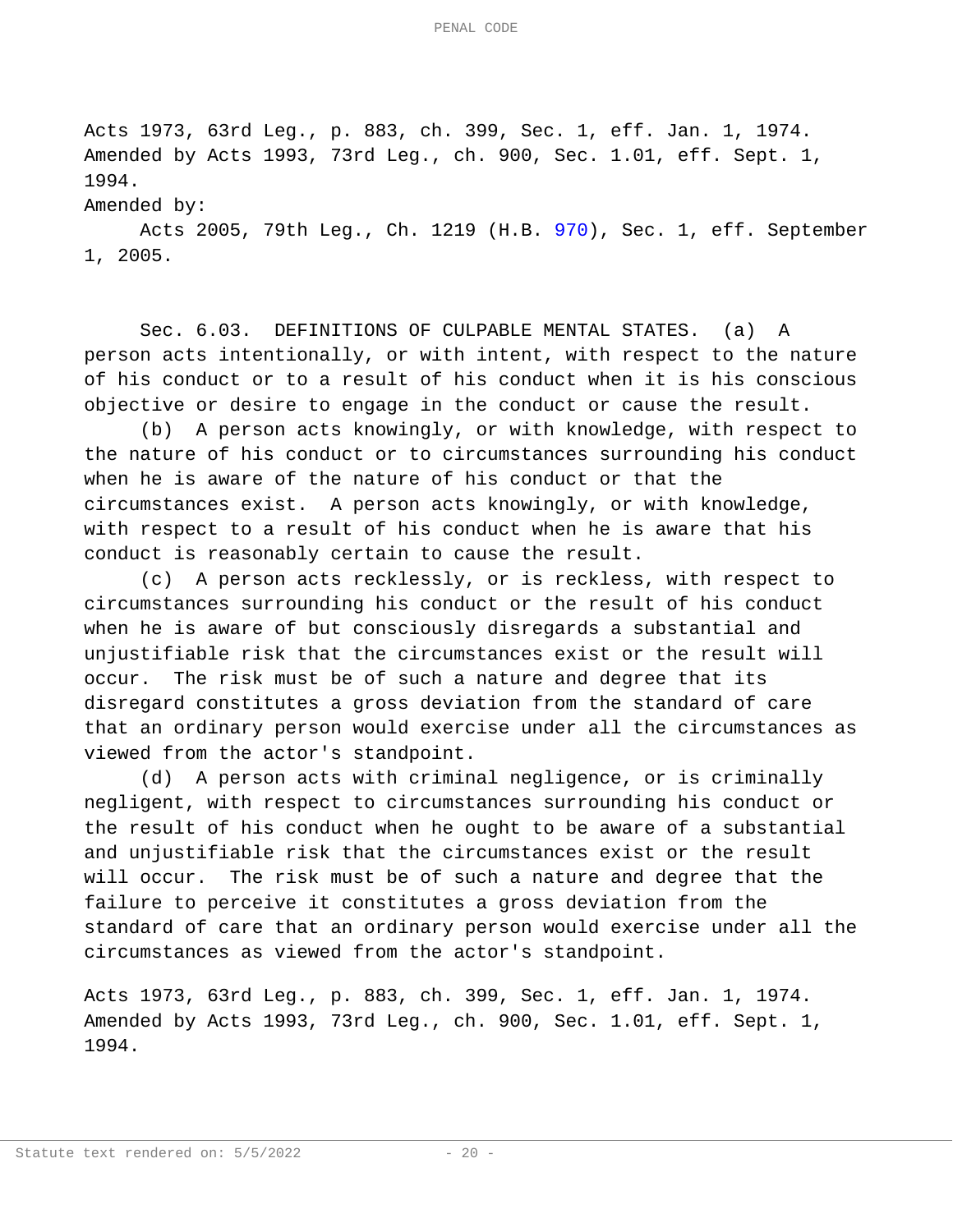PENAL CODE

Sec. 6.04. CAUSATION: CONDUCT AND RESULTS. (a) A person is criminally responsible if the result would not have occurred but for his conduct, operating either alone or concurrently with another cause, unless the concurrent cause was clearly sufficient to produce the result and the conduct of the actor clearly insufficient.

(b) A person is nevertheless criminally responsible for causing a result if the only difference between what actually occurred and what he desired, contemplated, or risked is that:

(1) a different offense was committed; or

(2) a different person or property was injured, harmed, or otherwise affected.

Acts 1973, 63rd Leg., p. 883, ch. 399, Sec. 1, eff. Jan. 1, 1974. Amended by Acts 1993, 73rd Leg., ch. 900, Sec. 1.01, eff. Sept. 1, 1994.

# **CHAPTER 7. CRIMINAL RESPONSIBILITY FOR CONDUCT OF ANOTHER SUBCHAPTER A. COMPLICITY**

Sec. 7.01. PARTIES TO OFFENSES. (a) A person is criminally responsible as a party to an offense if the offense is committed by his own conduct, by the conduct of another for which he is criminally responsible, or by both.

(b) Each party to an offense may be charged with commission of the offense.

(c) All traditional distinctions between accomplices and principals are abolished by this section, and each party to an offense may be charged and convicted without alleging that he acted as a principal or accomplice.

Acts 1973, 63rd Leg., p. 883, ch. 399, Sec. 1, eff. Jan. 1, 1974. Amended by Acts 1993, 73rd Leg., ch. 900, Sec. 1.01, eff. Sept. 1, 1994.

Sec. 7.02. CRIMINAL RESPONSIBILITY FOR CONDUCT OF ANOTHER. (a) A person is criminally responsible for an offense committed by the conduct of another if:

(1) acting with the kind of culpability required for the offense, he causes or aids an innocent or nonresponsible person to engage in conduct prohibited by the definition of the offense;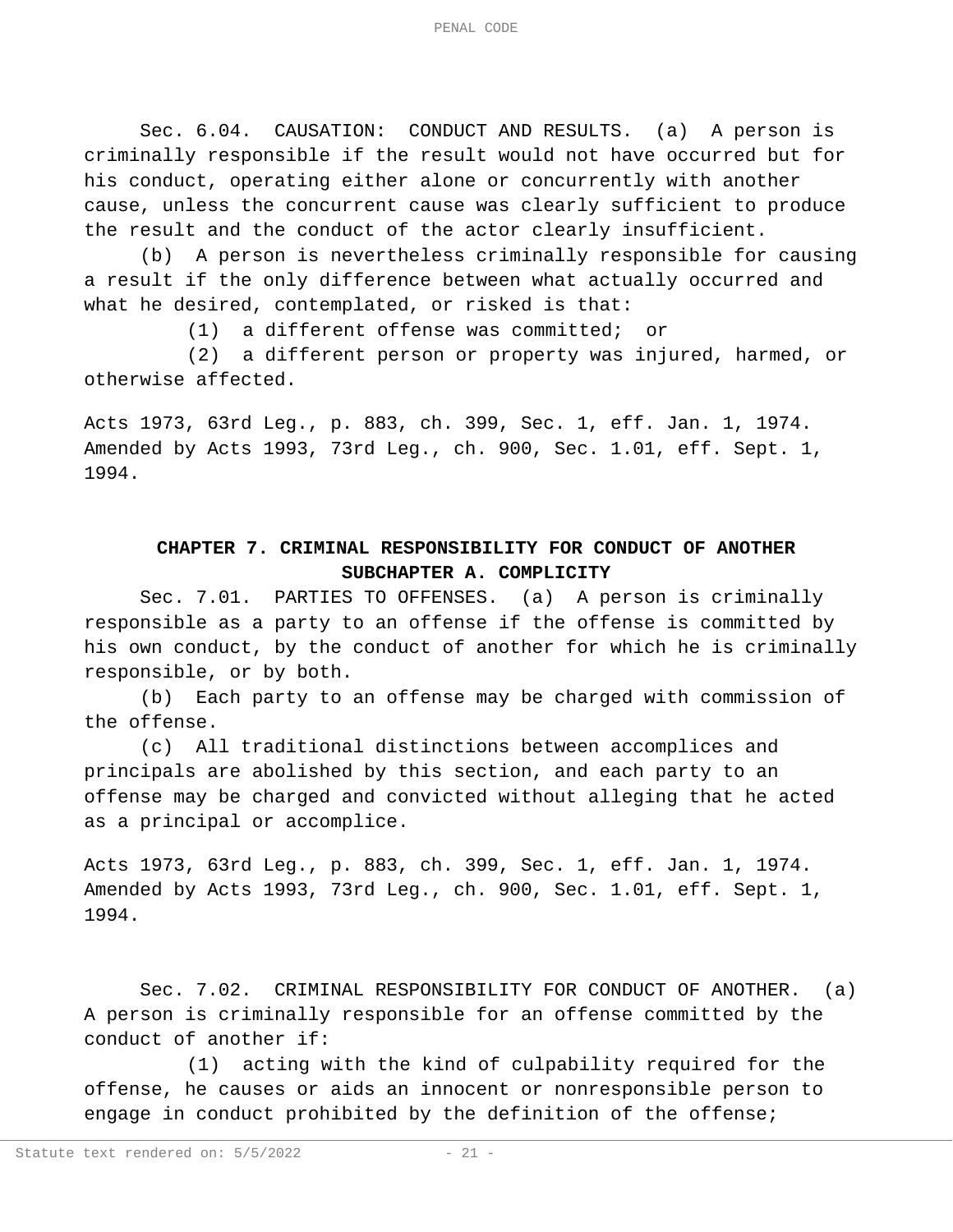(2) acting with intent to promote or assist the commission of the offense, he solicits, encourages, directs, aids, or attempts to aid the other person to commit the offense; or

(3) having a legal duty to prevent commission of the offense and acting with intent to promote or assist its commission, he fails to make a reasonable effort to prevent commission of the offense.

(b) If, in the attempt to carry out a conspiracy to commit one felony, another felony is committed by one of the conspirators, all conspirators are guilty of the felony actually committed, though having no intent to commit it, if the offense was committed in furtherance of the unlawful purpose and was one that should have been anticipated as a result of the carrying out of the conspiracy.

Acts 1973, 63rd Leg., p. 883, ch. 399, Sec. 1, eff. Jan. 1, 1974. Amended by Acts 1993, 73rd Leg., ch. 900, Sec. 1.01, eff. Sept. 1, 1994.

Sec. 7.03. DEFENSES EXCLUDED. In a prosecution in which an actor's criminal responsibility is based on the conduct of another, the actor may be convicted on proof of commission of the offense and that he was a party to its commission, and it is no defense:

(1) that the actor belongs to a class of persons that by definition of the offense is legally incapable of committing the offense in an individual capacity; or

(2) that the person for whose conduct the actor is criminally responsible has been acquitted, has not been prosecuted or convicted, has been convicted of a different offense or of a different type or class of offense, or is immune from prosecution.

Acts 1973, 63rd Leg., p. 883, ch. 399, Sec. 1, eff. Jan. 1, 1974. Amended by Acts 1993, 73rd Leg., ch. 900, Sec. 1.01, eff. Sept. 1, 1994.

## **SUBCHAPTER B. CORPORATIONS, ASSOCIATIONS, LIMITED LIABILITY COMPANIES, AND OTHER BUSINESS ENTITIES**

Sec. 7.21. DEFINITIONS. In this subchapter:

(1) "Agent" means a director, officer, employee, or other person authorized to act in behalf of a corporation, an association,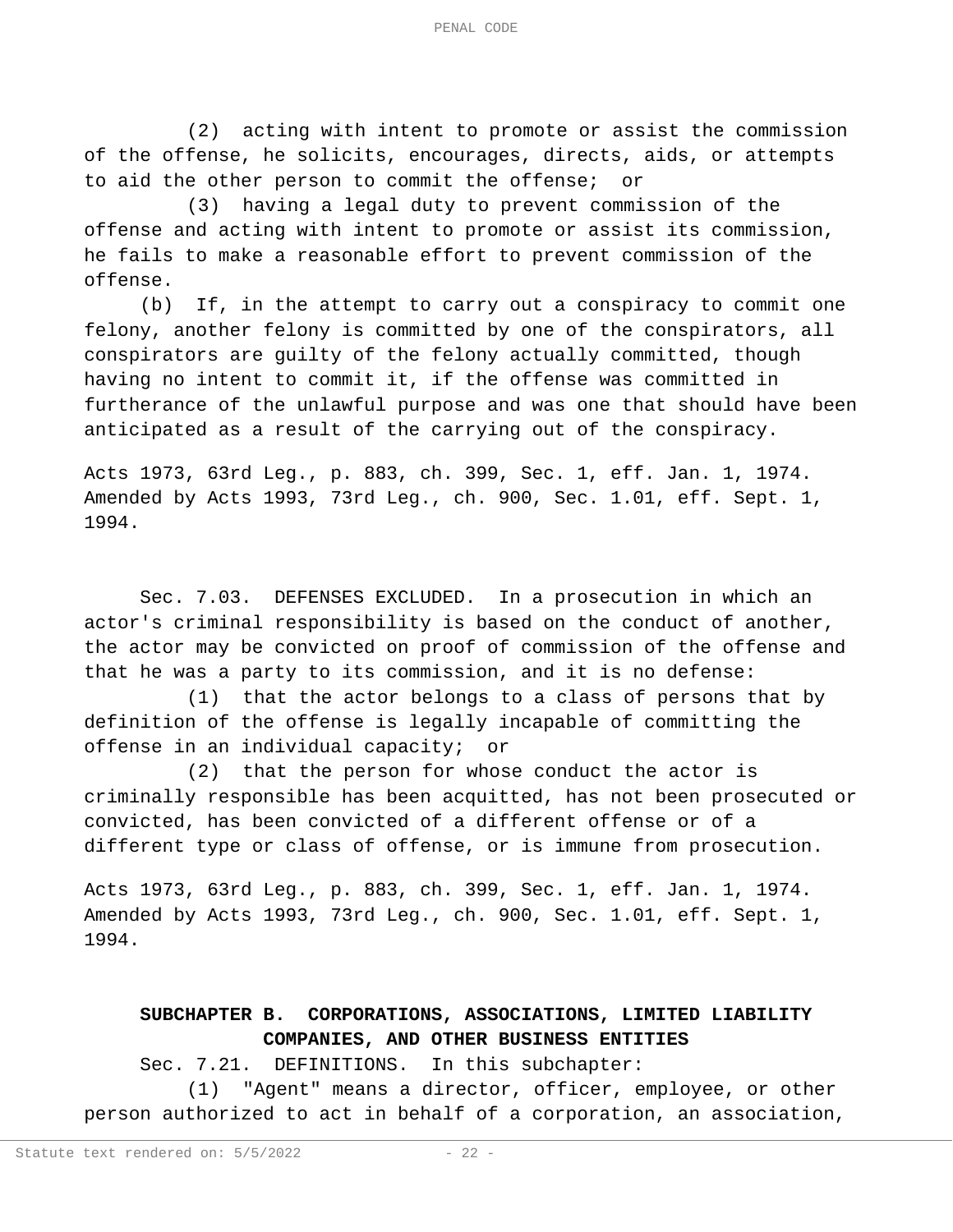a limited liability company, or another business entity.

(1-a) "Business entity" means an entity or organization governed by the Business Organizations Code, other than a corporation, association, or limited liability company.

(2) "High managerial agent" means:

(A) a partner in a partnership;

(B) an officer of a corporation, an association, a limited liability company, or another business entity;

(C) an agent of a corporation, an association, a limited liability company, or another business entity who has duties of such responsibility that the agent's conduct reasonably may be assumed to represent the policy of the corporation, association, limited liability company, or other business entity.

Acts 1973, 63rd Leg., p. 883, ch. 399, Sec. 1, eff. Jan. 1, 1974. Amended by Acts 1993, 73rd Leg., ch. 900, Sec. 1.01, eff. Sept. 1, 1994.

Amended by:

Acts 2019, 86th Leg., R.S., Ch. 112 (S.B. [1258](http://www.legis.state.tx.us/tlodocs/86R/billtext/html/SB01258F.HTM)), Sec. 2, eff. September 1, 2019.

Sec. 7.22. CRIMINAL RESPONSIBILITY OF CORPORATION, ASSOCIATION, LIMITED LIABILITY COMPANY, OR OTHER BUSINESS ENTITY. (a) If conduct constituting an offense is performed by an agent acting in behalf of a corporation, an association, a limited liability company, or another business entity and within the scope of the agent's office or employment, the corporation, association, limited liability company, or other business entity is criminally responsible for an offense defined:

(1) in this code where corporations, associations, limited liability companies, and other business entities are made subject thereto;

(2) by law other than this code in which a legislative purpose to impose criminal responsibility on corporations, associations, limited liability companies, and other business entities plainly appears; or

(3) by law other than this code for which strict liability is imposed, unless a legislative purpose not to impose criminal responsibility on corporations, associations, limited liability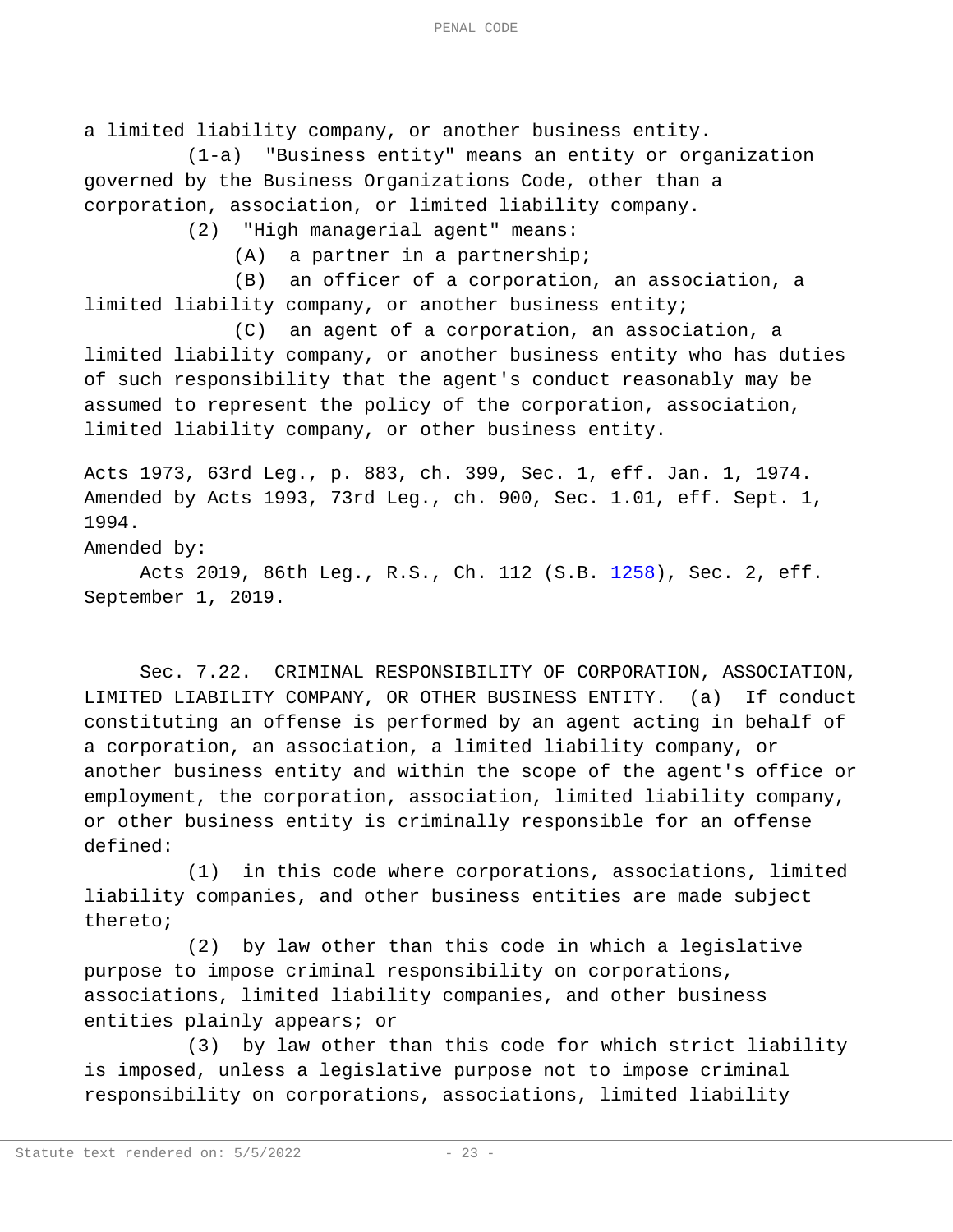companies, or other business entities plainly appears.

(b) A corporation, an association, a limited liability company, or another business entity is criminally responsible for a felony offense only if its commission was authorized, requested, commanded, performed, or recklessly tolerated by:

(1) a majority of the governing body acting in behalf of the corporation, association, limited liability company, or other business entity; or

(2) a high managerial agent acting in behalf of the corporation, association, limited liability company, or other business entity and within the scope of the agent's office or employment.

Acts 1973, 63rd Leg., p. 883, ch. 399, Sec. 1, eff. Jan. 1, 1974. Amended by Acts 1975, 64th Leg., p. 913, ch. 342, Sec. 4, eff. Sept. 1, 1975; Acts 1993, 73rd Leg., ch. 900, Sec. 1.01, eff. Sept. 1, 1994.

Amended by:

Acts 2019, 86th Leg., R.S., Ch. 112 (S.B. [1258](http://www.legis.state.tx.us/tlodocs/86R/billtext/html/SB01258F.HTM)), Sec. 2, eff. September 1, 2019.

Sec. 7.23. CRIMINAL RESPONSIBILITY OF PERSON FOR CONDUCT IN BEHALF OF CORPORATION, ASSOCIATION, LIMITED LIABILITY COMPANY, OR OTHER BUSINESS ENTITY. (a) An individual is criminally responsible for conduct that the individual performs in the name of or in behalf of a corporation, an association, a limited liability company, or another business entity to the same extent as if the conduct were performed in the individual's own name or behalf.

(b) An agent having primary responsibility for the discharge of a duty to act imposed by law on a corporation, an association, a limited liability company, or another business entity is criminally responsible for omission to discharge the duty to the same extent as if the duty were imposed by law directly on the agent.

(c) If an individual is convicted of conduct constituting an offense performed in the name of or on behalf of a corporation, an association, a limited liability company, or another business entity, the individual is subject to the sentence authorized by law for an individual convicted of the offense.

Acts 1973, 63rd Leg., p. 883, ch. 399, Sec. 1, eff. Jan. 1, 1974.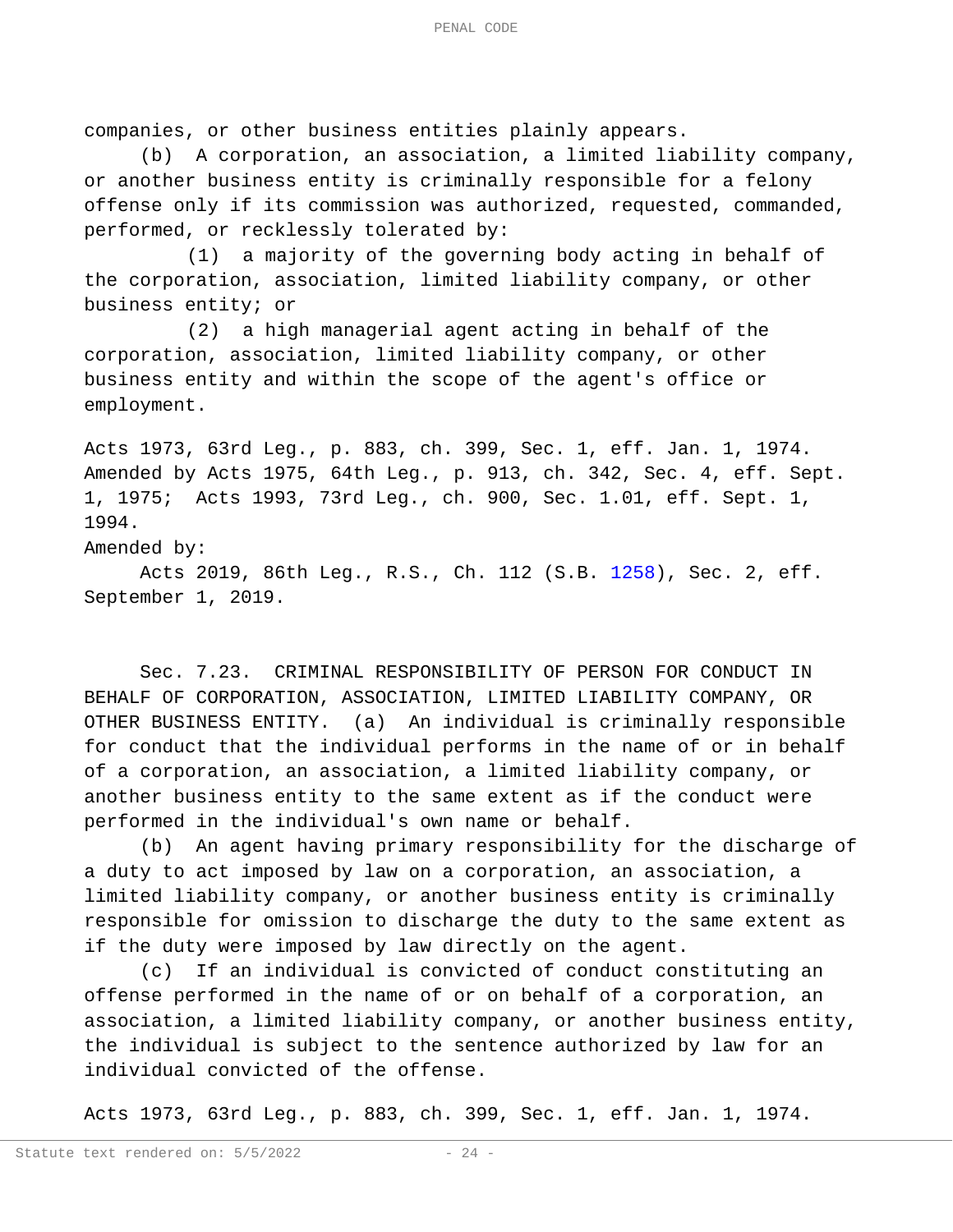Amended by Acts 1993, 73rd Leg., ch. 900, Sec. 1.01, eff. Sept. 1, 1994.

Amended by:

Acts 2019, 86th Leg., R.S., Ch. 112 (S.B. [1258](http://www.legis.state.tx.us/tlodocs/86R/billtext/html/SB01258F.HTM)), Sec. 2, eff. September 1, 2019.

Sec. 7.24. DEFENSE TO CRIMINAL RESPONSIBILITY OF CORPORATION, ASSOCIATION, LIMITED LIABILITY COMPANY, OR OTHER BUSINESS ENTITY. It is an affirmative defense to prosecution of a corporation, an association, a limited liability company, or another business entity under Section 7.22(a)(1) or (a)(2) that the high managerial agent having supervisory responsibility over the subject matter of the offense employed due diligence to prevent its commission.

Acts 1973, 63rd Leg., p. 883, ch. 399, Sec. 1, eff. Jan. 1, 1974. Amended by Acts 1975, 64th Leg., p. 913, ch. 342, Sec. 5, eff. Sept. 1, 1975; Acts 1993, 73rd Leg., ch. 900, Sec. 1.01, eff. Sept. 1, 1994.

Amended by:

Acts 2019, 86th Leg., R.S., Ch. 112 (S.B. [1258](http://www.legis.state.tx.us/tlodocs/86R/billtext/html/SB01258F.HTM)), Sec. 2, eff. September 1, 2019.

#### **CHAPTER 8. GENERAL DEFENSES TO CRIMINAL RESPONSIBILITY**

Sec. 8.01. INSANITY. (a) It is an affirmative defense to prosecution that, at the time of the conduct charged, the actor, as a result of severe mental disease or defect, did not know that his conduct was wrong.

(b) The term "mental disease or defect" does not include an abnormality manifested only by repeated criminal or otherwise antisocial conduct.

Acts 1973, 63rd Leg., p. 883, ch. 399, Sec. 1, eff. Jan. 1, 1974. Amended by Acts 1983, 68th Leg., p. 2640, ch. 454, Sec. 1, eff. Aug. 29, 1983; Acts 1993, 73rd Leg., ch. 900, Sec. 1.01, eff. Sept. 1, 1994.

Sec. 8.02. MISTAKE OF FACT. (a) It is a defense to prosecution that the actor through mistake formed a reasonable belief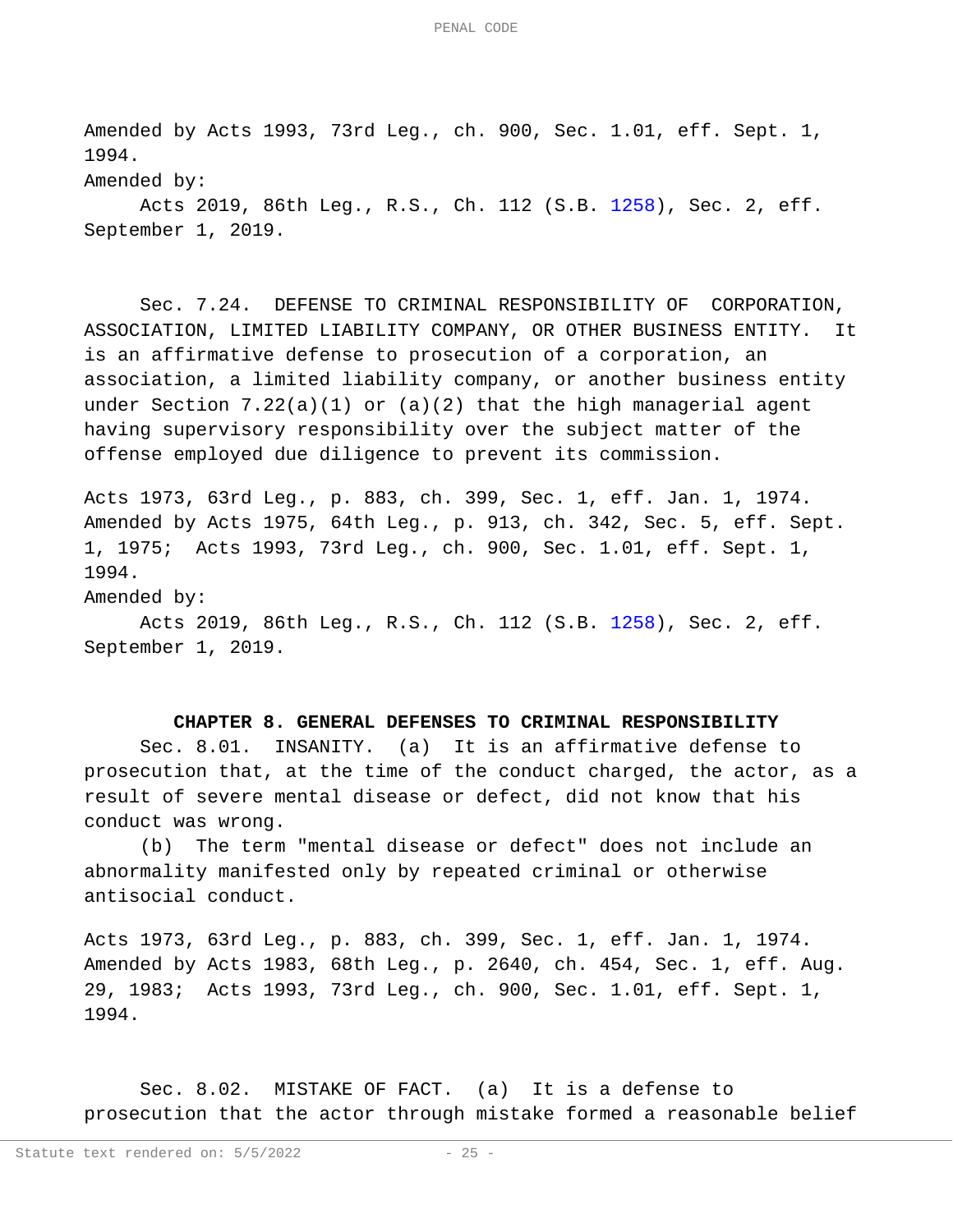about a matter of fact if his mistaken belief negated the kind of culpability required for commission of the offense.

(b) Although an actor's mistake of fact may constitute a defense to the offense charged, he may nevertheless be convicted of any lesser included offense of which he would be guilty if the fact were as he believed.

Acts 1973, 63rd Leg., p. 883, ch. 399, Sec. 1, eff. Jan. 1, 1974. Amended by Acts 1993, 73rd Leg., ch. 900, Sec. 1.01, eff. Sept. 1, 1994.

Sec. 8.03. MISTAKE OF LAW. (a) It is no defense to prosecution that the actor was ignorant of the provisions of any law after the law has taken effect.

(b) It is an affirmative defense to prosecution that the actor reasonably believed the conduct charged did not constitute a crime and that he acted in reasonable reliance upon:

(1) an official statement of the law contained in a written order or grant of permission by an administrative agency charged by law with responsibility for interpreting the law in question; or

(2) a written interpretation of the law contained in an opinion of a court of record or made by a public official charged by law with responsibility for interpreting the law in question.

(c) Although an actor's mistake of law may constitute a defense to the offense charged, he may nevertheless be convicted of a lesser included offense of which he would be guilty if the law were as he believed.

Acts 1973, 63rd Leg., p. 883, ch. 399, Sec. 1, eff. Jan. 1, 1974. Amended by Acts 1993, 73rd Leg., ch. 900, Sec. 1.01, eff. Sept. 1, 1994.

Sec. 8.04. INTOXICATION. (a) Voluntary intoxication does not constitute a defense to the commission of crime.

(b) Evidence of temporary insanity caused by intoxication may be introduced by the actor in mitigation of the penalty attached to the offense for which he is being tried.

(c) When temporary insanity is relied upon as a defense and the evidence tends to show that such insanity was caused by intoxication,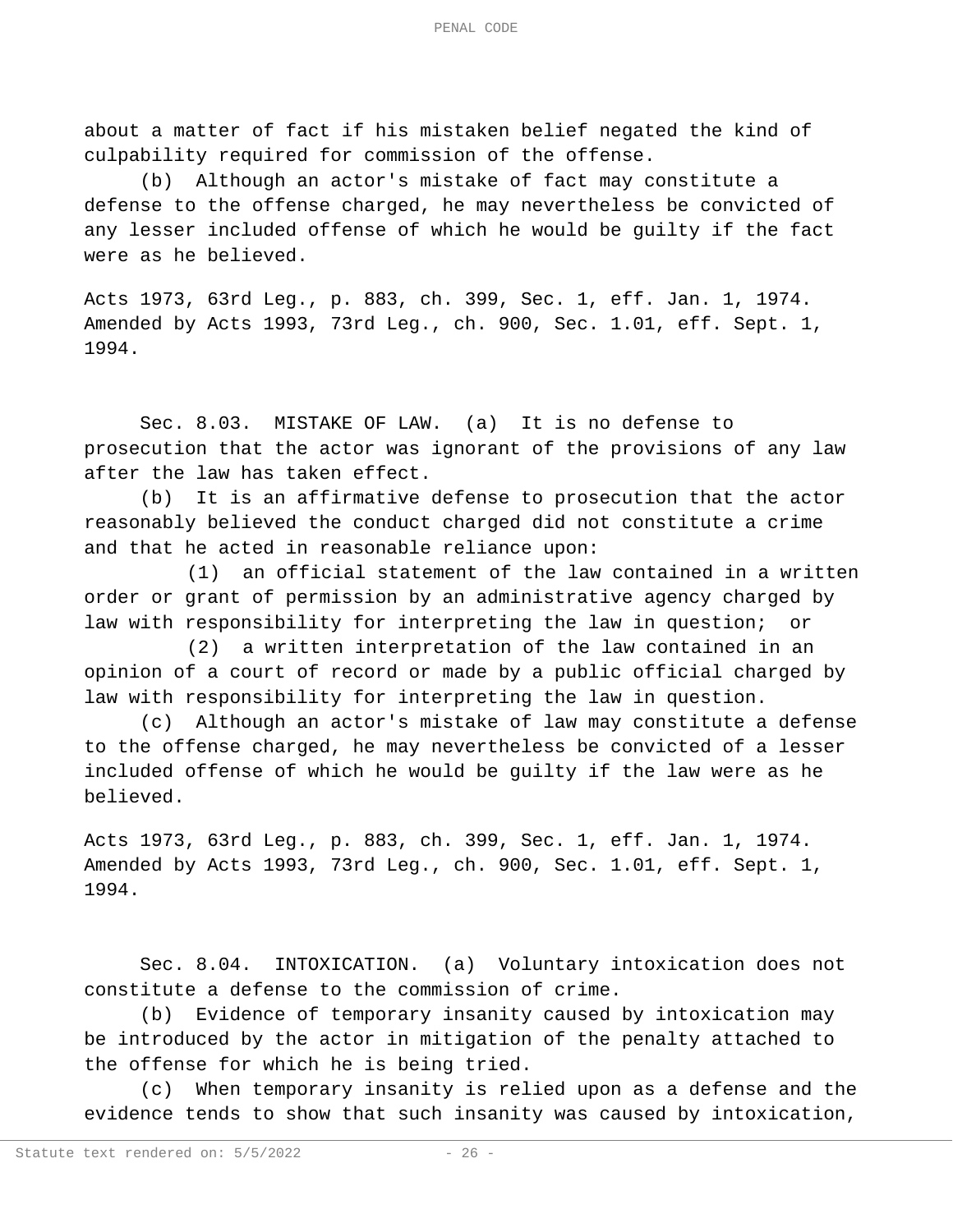the court shall charge the jury in accordance with the provisions of this section.

(d) For purposes of this section "intoxication" means disturbance of mental or physical capacity resulting from the introduction of any substance into the body.

Acts 1973, 63rd Leg., p. 883, ch. 399, Sec. 1, eff. Jan. 1, 1974. Amended by Acts 1993, 73rd Leg., ch. 900, Sec. 1.01, eff. Sept. 1, 1994.

Sec. 8.05. DURESS. (a) It is an affirmative defense to prosecution that the actor engaged in the proscribed conduct because he was compelled to do so by threat of imminent death or serious bodily injury to himself or another.

(b) In a prosecution for an offense that does not constitute a felony, it is an affirmative defense to prosecution that the actor engaged in the proscribed conduct because he was compelled to do so by force or threat of force.

(c) Compulsion within the meaning of this section exists only if the force or threat of force would render a person of reasonable firmness incapable of resisting the pressure.

(d) The defense provided by this section is unavailable if the actor intentionally, knowingly, or recklessly placed himself in a situation in which it was probable that he would be subjected to compulsion.

(e) It is no defense that a person acted at the command or persuasion of his spouse, unless he acted under compulsion that would establish a defense under this section.

Acts 1973, 63rd Leg., p. 883, ch. 399, Sec. 1, eff. Jan. 1, 1974. Amended by Acts 1993, 73rd Leg., ch. 900, Sec. 1.01, eff. Sept. 1, 1994.

Sec. 8.06. ENTRAPMENT. (a) It is a defense to prosecution that the actor engaged in the conduct charged because he was induced to do so by a law enforcement agent using persuasion or other means likely to cause persons to commit the offense. Conduct merely affording a person an opportunity to commit an offense does not constitute entrapment.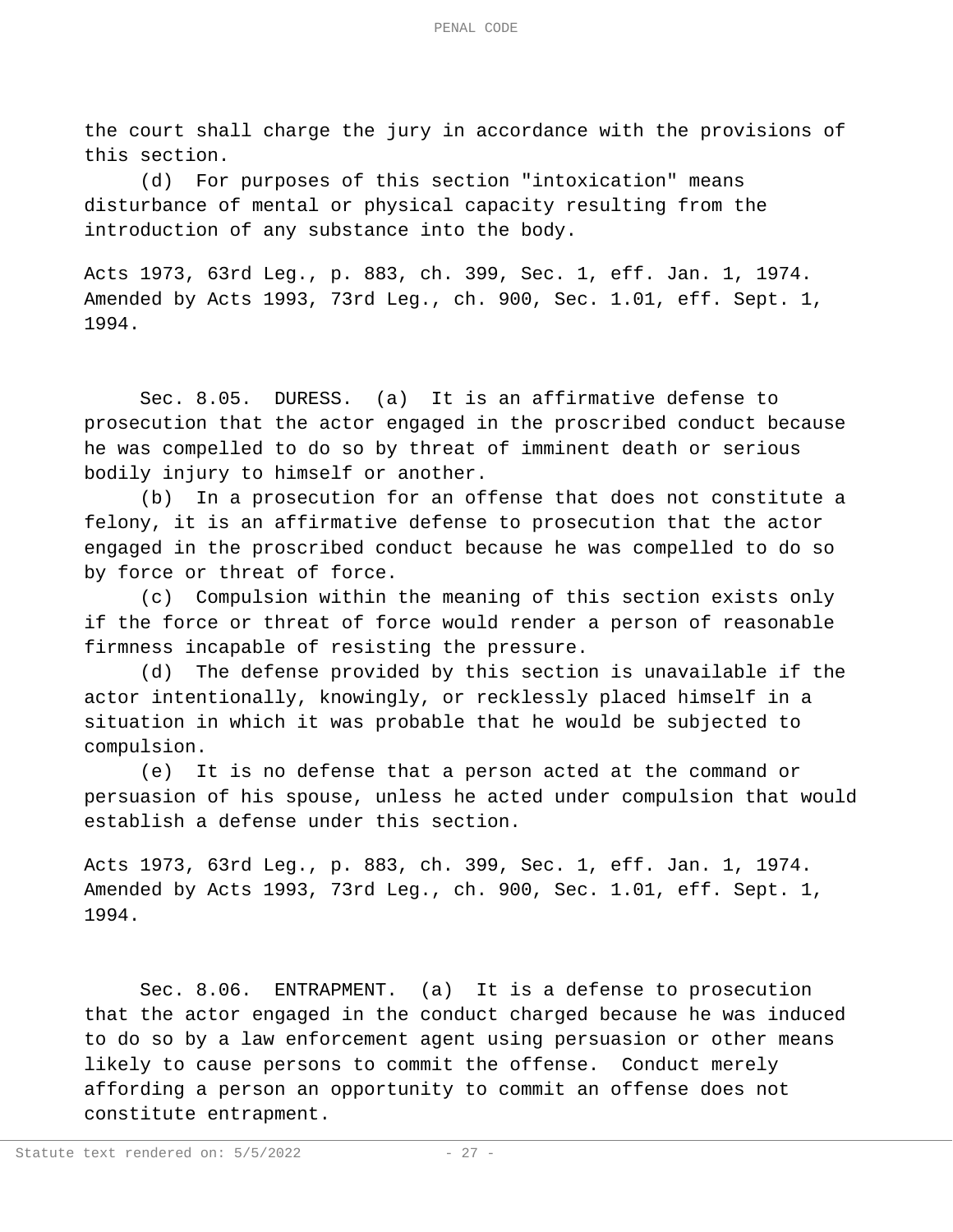(b) In this section "law enforcement agent" includes personnel of the state and local law enforcement agencies as well as of the United States and any person acting in accordance with instructions from such agents.

Acts 1973, 63rd Leg., p. 883, ch. 399, Sec. 1, eff. Jan. 1, 1974. Amended by Acts 1993, 73rd Leg., ch. 900, Sec. 1.01, eff. Sept. 1, 1994.

Sec. 8.07. AGE AFFECTING CRIMINAL RESPONSIBILITY. (a) A person may not be prosecuted for or convicted of any offense that the person committed when younger than 15 years of age except:

(1) perjury and aggravated perjury when it appears by proof that the person had sufficient discretion to understand the nature and obligation of an oath;

(2) a violation of a penal statute cognizable under Chapter 729, Transportation Code, except for conduct for which the person convicted may be sentenced to imprisonment or confinement in jail;

(3) a violation of a motor vehicle traffic ordinance of an incorporated city or town in this state;

(4) a misdemeanor punishable by fine only;

(5) a violation of a penal ordinance of a political subdivision;

(6) a violation of a penal statute that is, or is a lesser included offense of, a capital felony, an aggravated controlled substance felony, or a felony of the first degree for which the person is transferred to the court under Section 54.02, Family Code, for prosecution if the person committed the offense when 14 years of age or older; or

(7) a capital felony or an offense under Section 19.02 for which the person is transferred to the court under Section 54.02(j)(2)(A), Family Code.

(b) Unless the juvenile court waives jurisdiction under Section 54.02, Family Code, and certifies the individual for criminal prosecution or the juvenile court has previously waived jurisdiction under that section and certified the individual for criminal prosecution, a person may not be prosecuted for or convicted of any offense committed before reaching 17 years of age except an offense described by Subsections  $(a)(1)-(5)$ .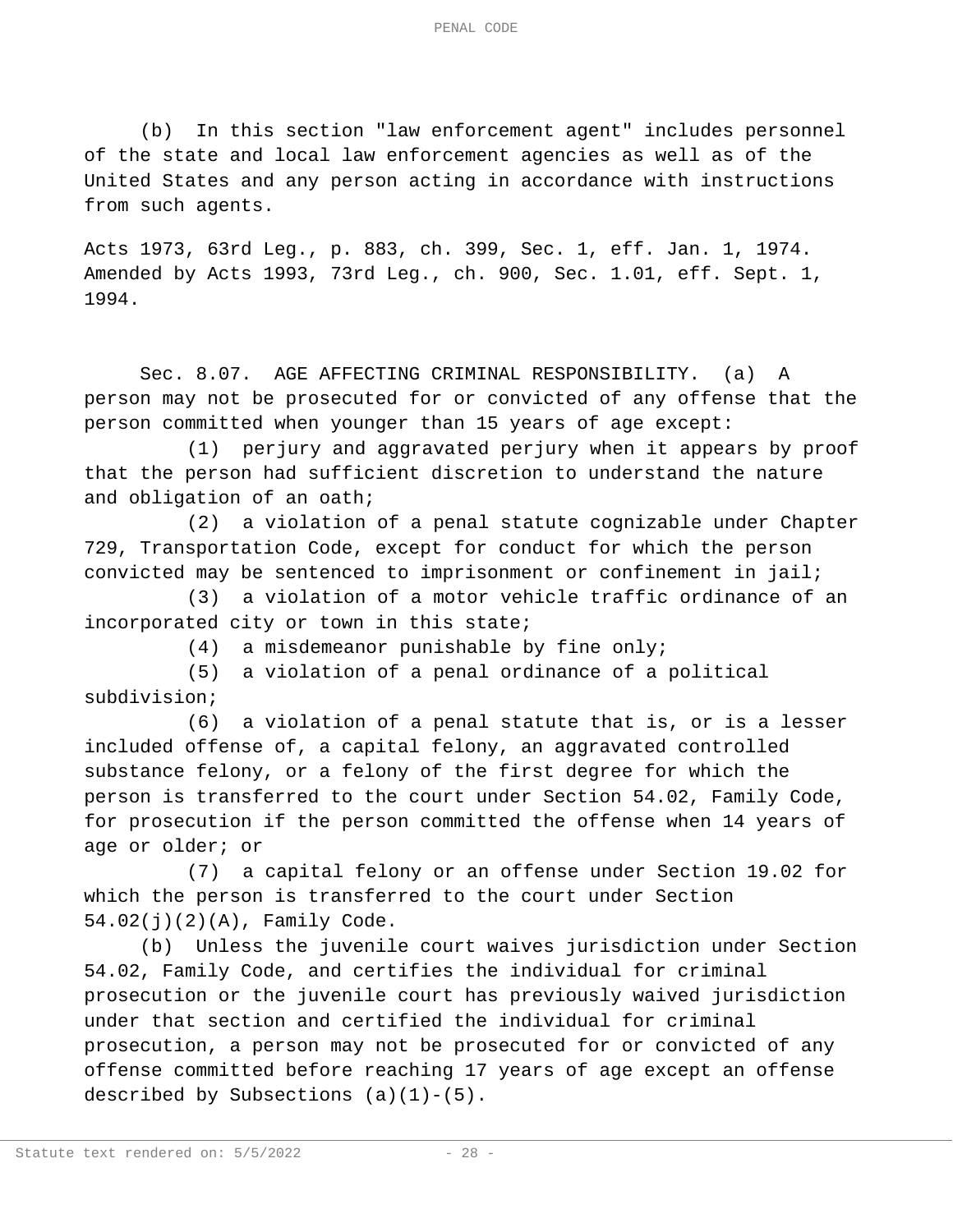(c) No person may, in any case, be punished by death for an offense committed while the person was younger than 18 years.

(d) Notwithstanding Subsection (a), a person may not be prosecuted for or convicted of an offense described by Subsection (a)(4) or (5) that the person committed when younger than 10 years of age.

(e) A person who is at least 10 years of age but younger than 15 years of age is presumed incapable of committing an offense described by Subsection  $(a)(4)$  or  $(5)$ , other than an offense under a juvenile curfew ordinance or order. This presumption may be refuted if the prosecution proves to the court by a preponderance of the evidence that the actor had sufficient capacity to understand that the conduct engaged in was wrong at the time the conduct was engaged in. The prosecution is not required to prove that the actor at the time of engaging in the conduct knew that the act was a criminal offense or knew the legal consequences of the offense.

Acts 1973, 63rd Leg., p. 883, ch. 399, Sec. 1, eff. Jan. 1, 1974. Amended by Acts 1975, 64th Leg., p. 2158, ch. 693, Sec. 24, eff. Sept. 1, 1975; Acts 1987, 70th Leg., ch. 1040, Sec. 26, eff. Sept. 1, 1987; Acts 1989, 71st Leg., ch. 1245, Sec. 3, eff. Sept. 1, 1989; Acts 1991, 72nd Leg., ch. 169, Sec. 3, eff. Sept. 1, 1991; Acts 1993, 73rd Leg., ch. 900, Sec. 1.01, eff. Sept. 1, 1994. Amended by Acts 1995, 74th Leg., ch. 262, Sec. 77, eff. Jan. 1, 1996; Acts 1997, 75th Leg., ch. 165, Sec. 30.236, eff. Sept. 1, 1997; Acts 1997, 75th Leg., ch. 822, Sec. 4, eff. Sept. 1, 1997; Acts 1997, 75th Leg., ch. 1086, Sec. 42, eff. Sept. 1, 1997; Acts 2001, 77th Leg., ch. 1297, Sec. 68, eff. Sept. 1, 2001; Acts 2003, 78th Leg., ch. 283, Sec. 52, eff. Sept. 1, 2003. Amended by:

Acts 2005, 79th Leg., Ch. 787 (S.B. [60\)](http://www.legis.state.tx.us/tlodocs/79R/billtext/html/SB00060F.HTM), Sec. 2, eff. September 1, 2005.

Acts 2005, 79th Leg., Ch. 949 (H.B. [1575\)](http://www.legis.state.tx.us/tlodocs/79R/billtext/html/HB01575F.HTM), Sec. 45, eff. September 1, 2005.

Acts 2009, 81st Leg., R.S., Ch. 311 (H.B. [558](http://www.legis.state.tx.us/tlodocs/81R/billtext/html/HB00558F.HTM)), Sec. 5, eff. September 1, 2009.

Acts 2013, 83rd Leg., R.S., Ch. 1407 (S.B. [393](http://www.legis.state.tx.us/tlodocs/83R/billtext/html/SB00393F.HTM)), Sec. 17, eff. September 1, 2013.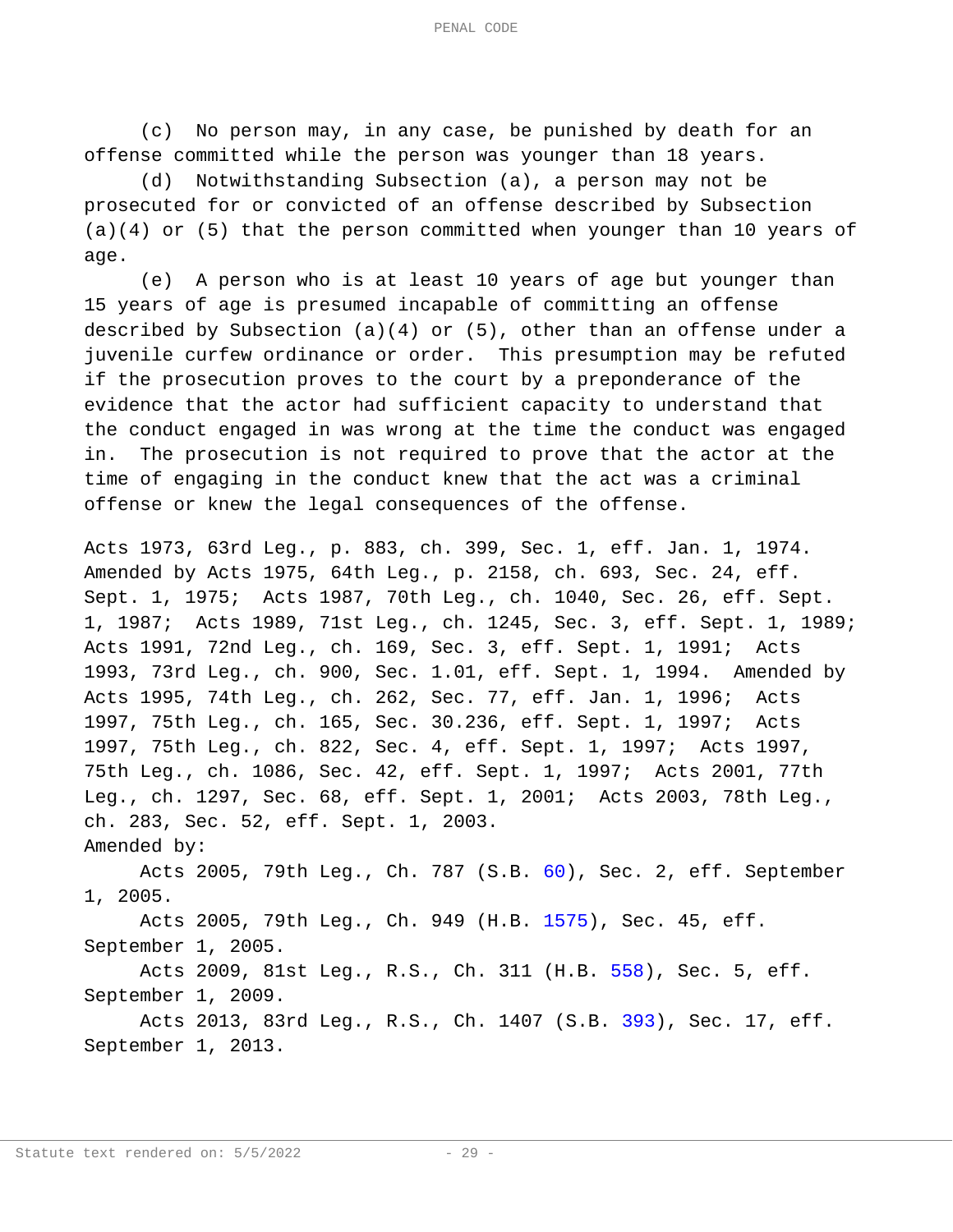Sec. 8.08. CHILD WITH MENTAL ILLNESS, DISABILITY, OR LACK OF CAPACITY. (a) On motion by the state, the defendant, or a person standing in parental relation to the defendant, or on the court's own motion, a court with jurisdiction of an offense described by Section 8.07(a)(4) or (5) shall determine whether probable cause exists to believe that a child, including a child with a mental illness or developmental disability:

(1) lacks the capacity to understand the proceedings in criminal court or to assist in the child's own defense and is unfit to proceed; or

(2) lacks substantial capacity either to appreciate the wrongfulness of the child's own conduct or to conform the child's conduct to the requirement of the law.

(b) If the court determines that probable cause exists for a finding under Subsection (a), after providing notice to the state, the court may dismiss the complaint.

(c) A dismissal of a complaint under Subsection (b) may be appealed as provided by Article 44.01, Code of Criminal Procedure.

(d) In this section, "child" has the meaning assigned by Article 45.058(h), Code of Criminal Procedure.

Added by Acts 2013, 83rd Leg., R.S., Ch. 1407 (S.B. [393](http://www.legis.state.tx.us/tlodocs/83R/billtext/html/SB00393F.HTM)), Sec. 18, eff. September 1, 2013.

### **CHAPTER 9. JUSTIFICATION EXCLUDING CRIMINAL RESPONSIBILITY SUBCHAPTER A. GENERAL PROVISIONS**

Sec. 9.01. DEFINITIONS. In this chapter:

(1) "Custody" has the meaning assigned by Section 38.01.

(2) "Escape" has the meaning assigned by Section 38.01.

(3) "Deadly force" means force that is intended or known by

the actor to cause, or in the manner of its use or intended use is capable of causing, death or serious bodily injury.

(4) "Habitation" has the meaning assigned by Section 30.01.

(5) "Vehicle" has the meaning assigned by Section 30.01.

Acts 1973, 63rd Leg., p. 883, ch. 399, Sec. 1, eff. Jan. 1, 1974. Amended by Acts 1993, 73rd Leg., ch. 900, Sec. 1.01, eff. Sept. 1, 1994; Acts 1997, 75th Leg., ch. 293, Sec. 1, eff. Sept. 1, 1997. Amended by:

Acts 2007, 80th Leg., R.S., Ch. 1 (S.B. [378\)](http://www.legis.state.tx.us/tlodocs/80R/billtext/html/SB00378F.HTM), Sec. 1, eff.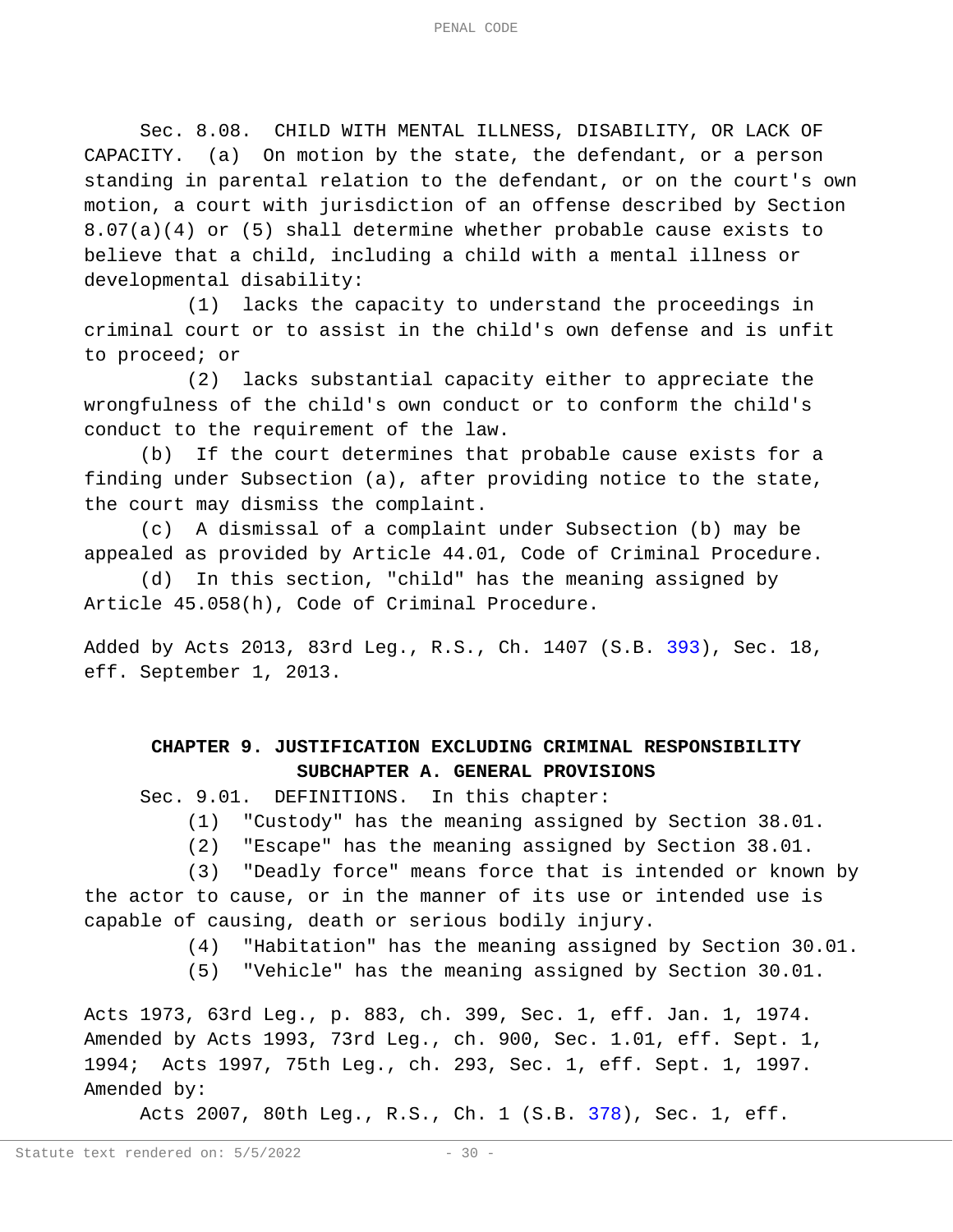September 1, 2007.

Sec. 9.02. JUSTIFICATION AS A DEFENSE. It is a defense to prosecution that the conduct in question is justified under this chapter.

Acts 1973, 63rd Leg., p. 883, ch. 399, Sec. 1, eff. Jan. 1, 1974. Amended by Acts 1993, 73rd Leg., ch. 900, Sec. 1.01, eff. Sept. 1, 1994.

Sec. 9.03. CONFINEMENT AS JUSTIFIABLE FORCE. Confinement is justified when force is justified by this chapter if the actor takes reasonable measures to terminate the confinement as soon as he knows he safely can unless the person confined has been arrested for an offense.

Acts 1973, 63rd Leg., p. 883, ch. 399, Sec. 1, eff. Jan. 1, 1974. Amended by Acts 1993, 73rd Leg., ch. 900, Sec. 1.01, eff. Sept. 1, 1994.

Sec. 9.04. THREATS AS JUSTIFIABLE FORCE. The threat of force is justified when the use of force is justified by this chapter. For purposes of this section, a threat to cause death or serious bodily injury by the production of a weapon or otherwise, as long as the actor's purpose is limited to creating an apprehension that he will use deadly force if necessary, does not constitute the use of deadly force.

Acts 1973, 63rd Leg., p. 883, ch. 399, Sec. 1, eff. Jan. 1, 1974. Amended by Acts 1993, 73rd Leg., ch. 900, Sec. 1.01, eff. Sept. 1, 1994.

Sec. 9.05. RECKLESS INJURY OF INNOCENT THIRD PERSON. Even though an actor is justified under this chapter in threatening or using force or deadly force against another, if in doing so he also recklessly injures or kills an innocent third person, the justification afforded by this chapter is unavailable in a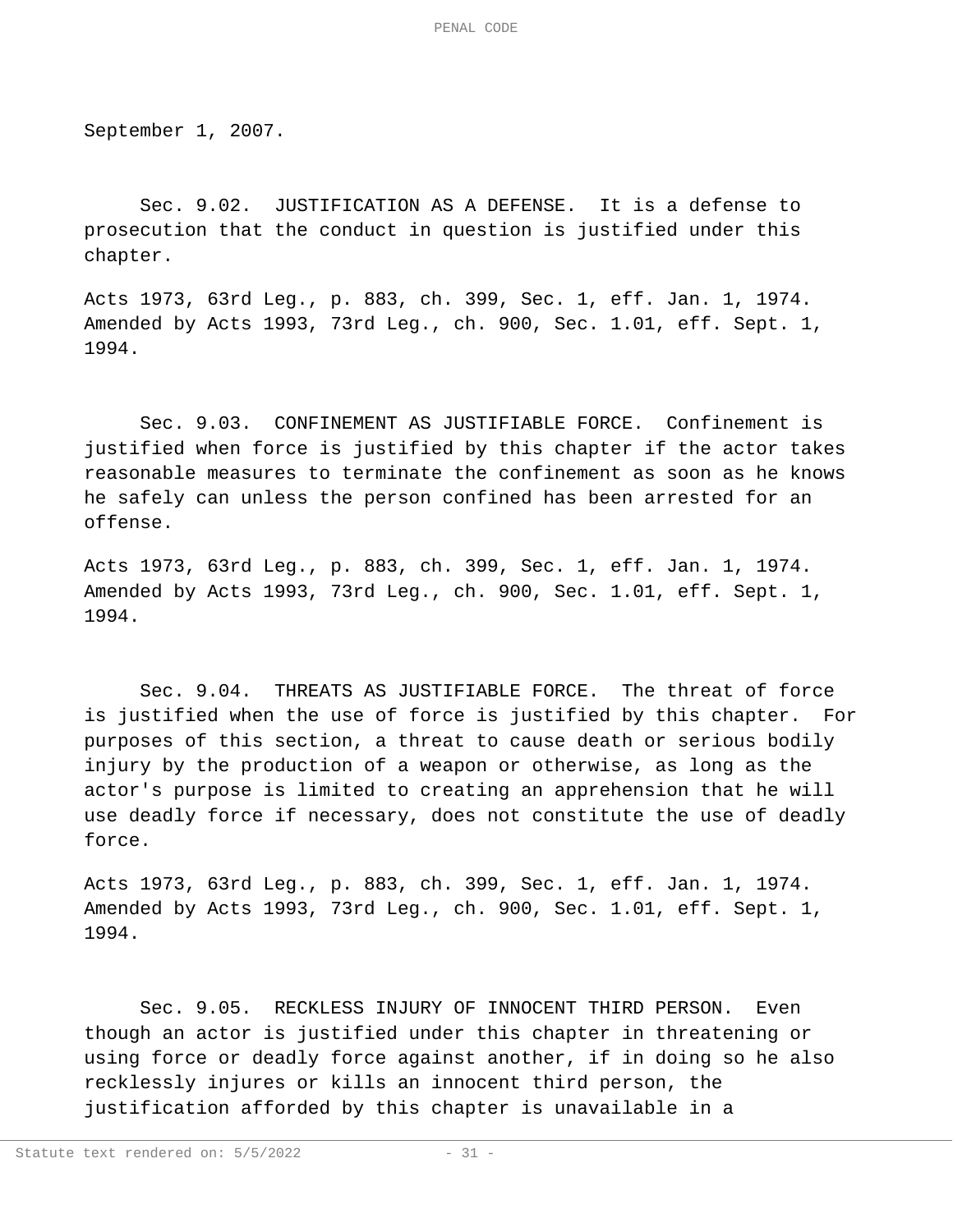prosecution for the reckless injury or killing of the innocent third person.

Acts 1973, 63rd Leg., p. 883, ch. 399, Sec. 1, eff. Jan. 1, 1974. Amended by Acts 1993, 73rd Leg., ch. 900, Sec. 1.01, eff. Sept. 1, 1994.

Sec. 9.06. CIVIL REMEDIES UNAFFECTED. The fact that conduct is justified under this chapter does not abolish or impair any remedy for the conduct that is available in a civil suit.

Acts 1973, 63rd Leg., p. 883, ch. 399, Sec. 1, eff. Jan. 1, 1974. Amended by Acts 1993, 73rd Leg., ch. 900, Sec. 1.01, eff. Sept. 1, 1994.

#### **SUBCHAPTER B. JUSTIFICATION GENERALLY**

Sec. 9.21. PUBLIC DUTY. (a) Except as qualified by Subsections (b) and (c), conduct is justified if the actor reasonably believes the conduct is required or authorized by law, by the judgment or order of a competent court or other governmental tribunal, or in the execution of legal process.

(b) The other sections of this chapter control when force is used against a person to protect persons (Subchapter C), to protect property (Subchapter D), for law enforcement (Subchapter E), or by virtue of a special relationship (Subchapter F).

(c) The use of deadly force is not justified under this section unless the actor reasonably believes the deadly force is specifically required by statute or unless it occurs in the lawful conduct of war. If deadly force is so justified, there is no duty to retreat before using it.

(d) The justification afforded by this section is available if the actor reasonably believes:

(1) the court or governmental tribunal has jurisdiction or the process is lawful, even though the court or governmental tribunal lacks jurisdiction or the process is unlawful; or

(2) his conduct is required or authorized to assist a public servant in the performance of his official duty, even though the servant exceeds his lawful authority.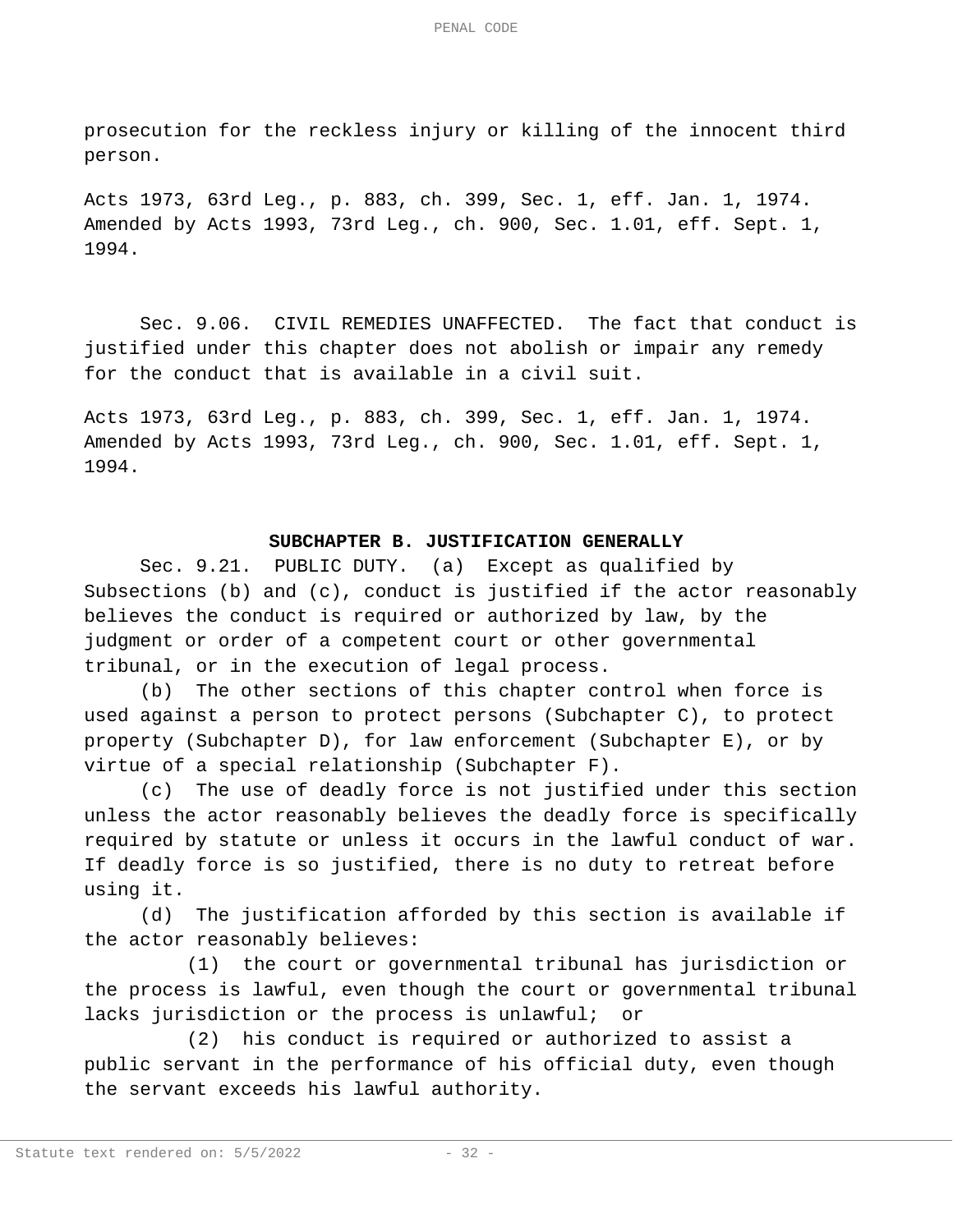Acts 1973, 63rd Leg., p. 883, ch. 399, Sec. 1, eff. Jan. 1, 1974. Amended by Acts 1993, 73rd Leg., ch. 900, Sec. 1.01, eff. Sept. 1, 1994.

Sec. 9.22. NECESSITY. Conduct is justified if: (1) the actor reasonably believes the conduct is immediately necessary to avoid imminent harm;

(2) the desirability and urgency of avoiding the harm clearly outweigh, according to ordinary standards of reasonableness, the harm sought to be prevented by the law proscribing the conduct; and

(3) a legislative purpose to exclude the justification claimed for the conduct does not otherwise plainly appear.

Acts 1973, 63rd Leg., p. 883, ch. 399, Sec. 1, eff. Jan. 1, 1974. Amended by Acts 1993, 73rd Leg., ch. 900, Sec. 1.01, eff. Sept. 1, 1994.

#### **SUBCHAPTER C. PROTECTION OF PERSONS**

Sec. 9.31. SELF-DEFENSE. (a) Except as provided in Subsection (b), a person is justified in using force against another when and to the degree the actor reasonably believes the force is immediately necessary to protect the actor against the other's use or attempted use of unlawful force. The actor's belief that the force was immediately necessary as described by this subsection is presumed to be reasonable if the actor:

(1) knew or had reason to believe that the person against whom the force was used:

(A) unlawfully and with force entered, or was attempting to enter unlawfully and with force, the actor's occupied habitation, vehicle, or place of business or employment;

(B) unlawfully and with force removed, or was attempting to remove unlawfully and with force, the actor from the actor's habitation, vehicle, or place of business or employment; or

(C) was committing or attempting to commit aggravated kidnapping, murder, sexual assault, aggravated sexual assault, robbery, or aggravated robbery;

(2) did not provoke the person against whom the force was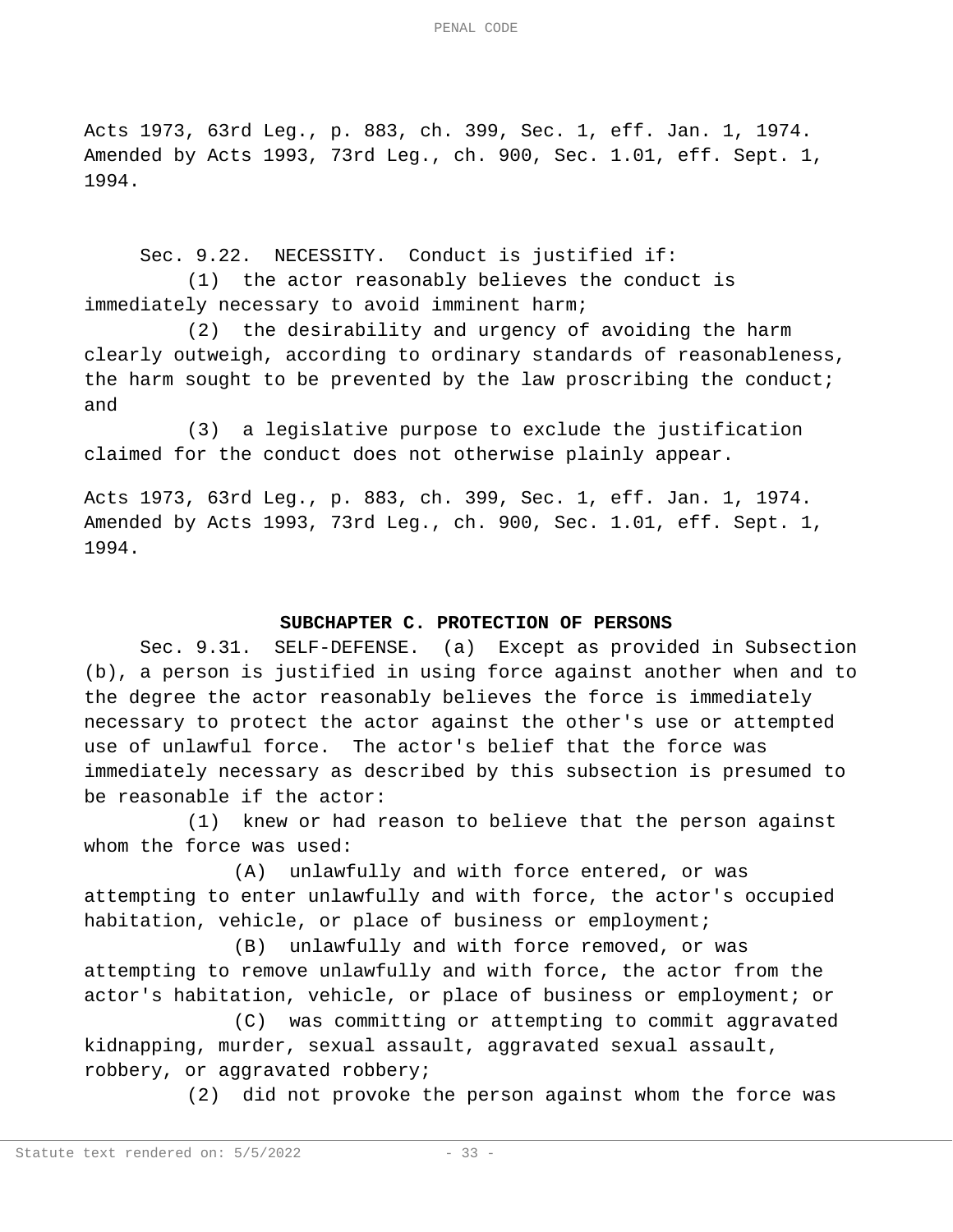used; and

(3) was not otherwise engaged in criminal activity, other than a Class C misdemeanor that is a violation of a law or ordinance regulating traffic at the time the force was used.

(b) The use of force against another is not justified:

(1) in response to verbal provocation alone;

(2) to resist an arrest or search that the actor knows is being made by a peace officer, or by a person acting in a peace officer's presence and at his direction, even though the arrest or search is unlawful, unless the resistance is justified under Subsection (c);

(3) if the actor consented to the exact force used or attempted by the other;

(4) if the actor provoked the other's use or attempted use of unlawful force, unless:

(A) the actor abandons the encounter, or clearly communicates to the other his intent to do so reasonably believing he cannot safely abandon the encounter; and

(B) the other nevertheless continues or attempts to use unlawful force against the actor; or

(5) if the actor sought an explanation from or discussion with the other person concerning the actor's differences with the other person while the actor was:

(A) carrying a weapon in violation of Section 46.02;

or

(B) possessing or transporting a weapon in violation of Section 46.05.

(c) The use of force to resist an arrest or search is justified:

(1) if, before the actor offers any resistance, the peace officer (or person acting at his direction) uses or attempts to use greater force than necessary to make the arrest or search; and

(2) when and to the degree the actor reasonably believes the force is immediately necessary to protect himself against the peace officer's (or other person's) use or attempted use of greater force than necessary.

(d) The use of deadly force is not justified under this subchapter except as provided in Sections 9.32, 9.33, and 9.34.

(e) A person who has a right to be present at the location where the force is used, who has not provoked the person against whom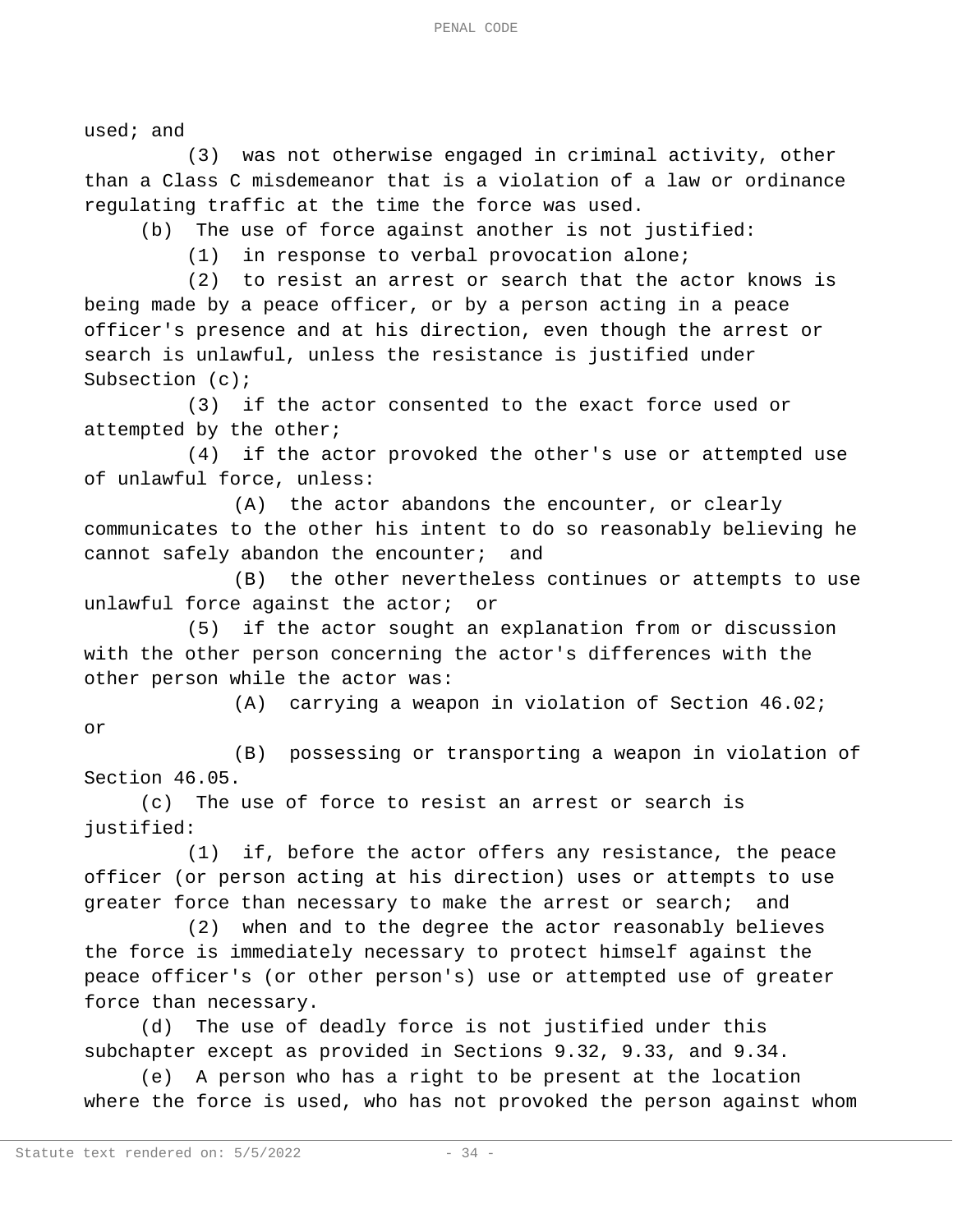the force is used, and who is not engaged in criminal activity at the time the force is used is not required to retreat before using force as described by this section.

(f) For purposes of Subsection (a), in determining whether an actor described by Subsection (e) reasonably believed that the use of force was necessary, a finder of fact may not consider whether the actor failed to retreat.

Acts 1973, 63rd Leg., p. 883, ch. 399, Sec. 1, eff. Jan. 1, 1974. Amended by Acts 1993, 73rd Leg., ch. 900, Sec. 1.01, eff. Sept. 1, 1994; Acts 1995, 74th Leg., ch. 190, Sec. 1, eff. Sept. 1, 1995. Amended by:

Acts 2007, 80th Leg., R.S., Ch. 1 (S.B. [378\)](http://www.legis.state.tx.us/tlodocs/80R/billtext/html/SB00378F.HTM), Sec. 2, eff. September 1, 2007.

Sec. 9.32. DEADLY FORCE IN DEFENSE OF PERSON. (a) A person is justified in using deadly force against another:

(1) if the actor would be justified in using force against the other under Section 9.31; and

(2) when and to the degree the actor reasonably believes the deadly force is immediately necessary:

(A) to protect the actor against the other's use or attempted use of unlawful deadly force; or

(B) to prevent the other's imminent commission of aggravated kidnapping, murder, sexual assault, aggravated sexual assault, robbery, or aggravated robbery.

(b) The actor's belief under Subsection (a)(2) that the deadly force was immediately necessary as described by that subdivision is presumed to be reasonable if the actor:

(1) knew or had reason to believe that the person against whom the deadly force was used:

(A) unlawfully and with force entered, or was attempting to enter unlawfully and with force, the actor's occupied habitation, vehicle, or place of business or employment;

(B) unlawfully and with force removed, or was attempting to remove unlawfully and with force, the actor from the actor's habitation, vehicle, or place of business or employment; or

(C) was committing or attempting to commit an offense described by Subsection  $(a)(2)(B);$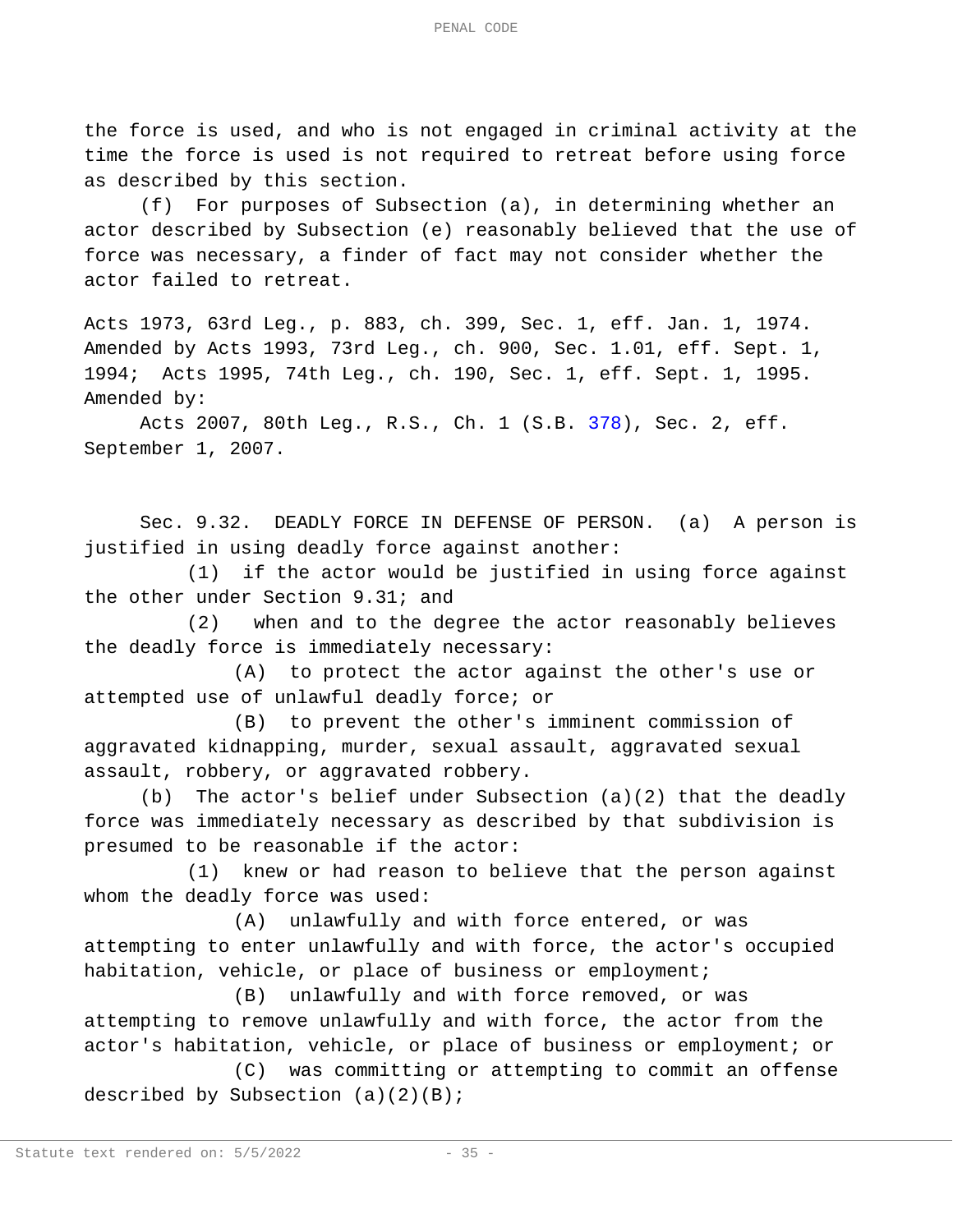(2) did not provoke the person against whom the force was used; and

(3) was not otherwise engaged in criminal activity, other than a Class C misdemeanor that is a violation of a law or ordinance regulating traffic at the time the force was used.

(c) A person who has a right to be present at the location where the deadly force is used, who has not provoked the person against whom the deadly force is used, and who is not engaged in criminal activity at the time the deadly force is used is not required to retreat before using deadly force as described by this section.

(d) For purposes of Subsection (a)(2), in determining whether an actor described by Subsection (c) reasonably believed that the use of deadly force was necessary, a finder of fact may not consider whether the actor failed to retreat.

Acts 1973, 63rd Leg., p. 883, ch. 399, Sec. 1, eff. Jan. 1, 1974. Amended by Acts 1983, 68th Leg., p. 5316, ch. 977, Sec. 5, eff. Sept. 1, 1983; Acts 1993, 73rd Leg., ch. 900, Sec. 1.01, eff. Sept. 1, 1994; Acts 1995, 74th Leg., ch. 235, Sec. 1, eff. Sept. 1, 1995. Amended by:

Acts 2007, 80th Leg., R.S., Ch. 1 (S.B. [378\)](http://www.legis.state.tx.us/tlodocs/80R/billtext/html/SB00378F.HTM), Sec. 3, eff. September 1, 2007.

Sec. 9.33. DEFENSE OF THIRD PERSON. A person is justified in using force or deadly force against another to protect a third person if:

(1) under the circumstances as the actor reasonably believes them to be, the actor would be justified under Section 9.31 or 9.32 in using force or deadly force to protect himself against the unlawful force or unlawful deadly force he reasonably believes to be threatening the third person he seeks to protect; and

(2) the actor reasonably believes that his intervention is immediately necessary to protect the third person.

Acts 1973, 63rd Leg., p. 883, ch. 399, Sec. 1, eff. Jan. 1, 1974. Amended by Acts 1993, 73rd Leg., ch. 900, Sec. 1.01, eff. Sept. 1, 1994.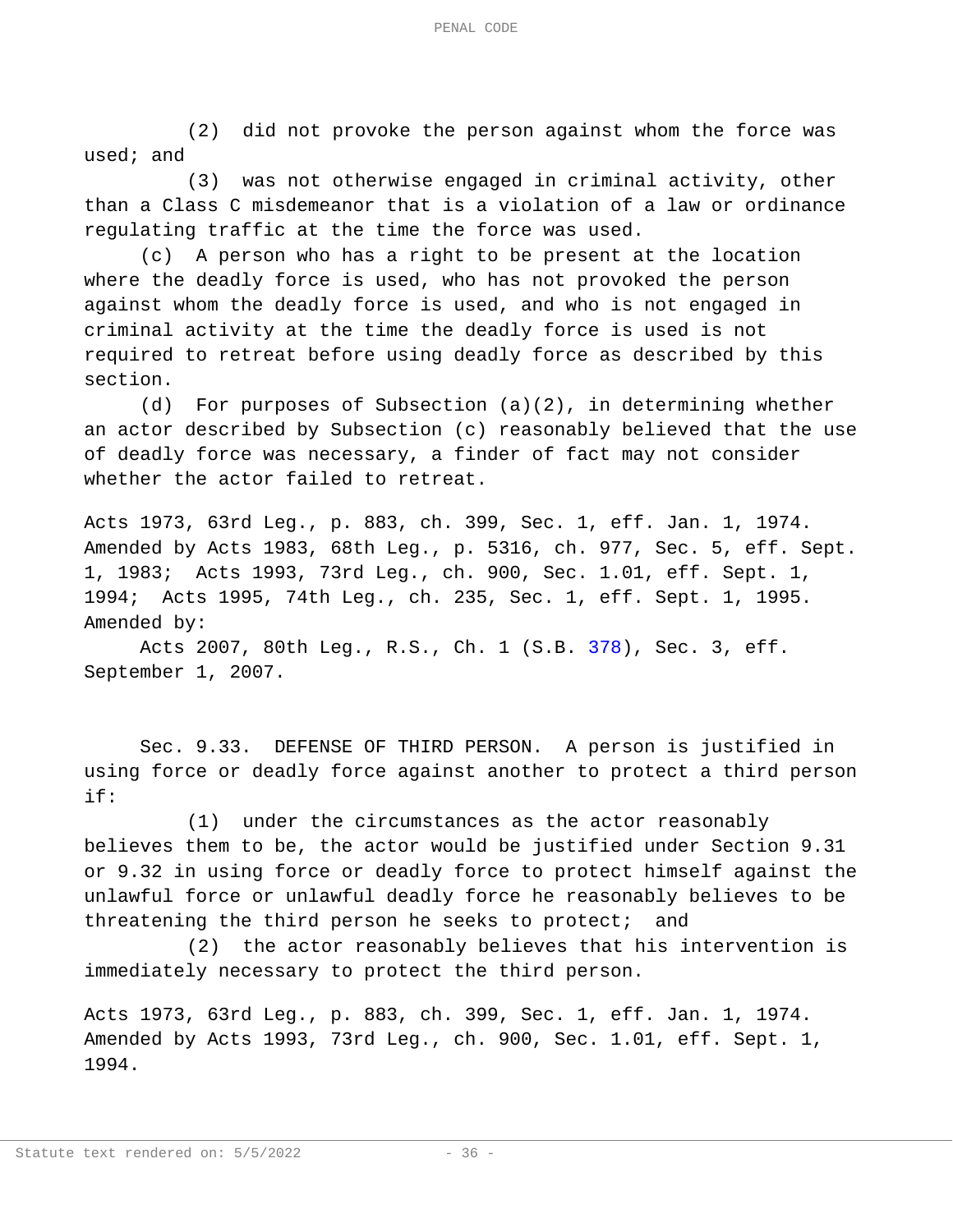PENAL CODE

Sec. 9.34. PROTECTION OF LIFE OR HEALTH. (a) A person is justified in using force, but not deadly force, against another when and to the degree he reasonably believes the force is immediately necessary to prevent the other from committing suicide or inflicting serious bodily injury to himself.

(b) A person is justified in using both force and deadly force against another when and to the degree he reasonably believes the force or deadly force is immediately necessary to preserve the other's life in an emergency.

Acts 1973, 63rd Leg., p. 883, ch. 399, Sec. 1, eff. Jan. 1, 1974. Amended by Acts 1993, 73rd Leg., ch. 900, Sec. 1.01, eff. Sept. 1, 1994.

## **SUBCHAPTER D. PROTECTION OF PROPERTY**

Sec. 9.41. PROTECTION OF ONE'S OWN PROPERTY. (a) A person in lawful possession of land or tangible, movable property is justified in using force against another when and to the degree the actor reasonably believes the force is immediately necessary to prevent or terminate the other's trespass on the land or unlawful interference with the property.

(b) A person unlawfully dispossessed of land or tangible, movable property by another is justified in using force against the other when and to the degree the actor reasonably believes the force is immediately necessary to reenter the land or recover the property if the actor uses the force immediately or in fresh pursuit after the dispossession and:

(1) the actor reasonably believes the other had no claim of right when he dispossessed the actor; or

(2) the other accomplished the dispossession by using force, threat, or fraud against the actor.

Acts 1973, 63rd Leg., p. 883, ch. 399, Sec. 1, eff. Jan. 1, 1974. Amended by Acts 1993, 73rd Leg., ch. 900, Sec. 1.01, eff. Sept. 1, 1994.

Sec. 9.42. DEADLY FORCE TO PROTECT PROPERTY. A person is justified in using deadly force against another to protect land or tangible, movable property: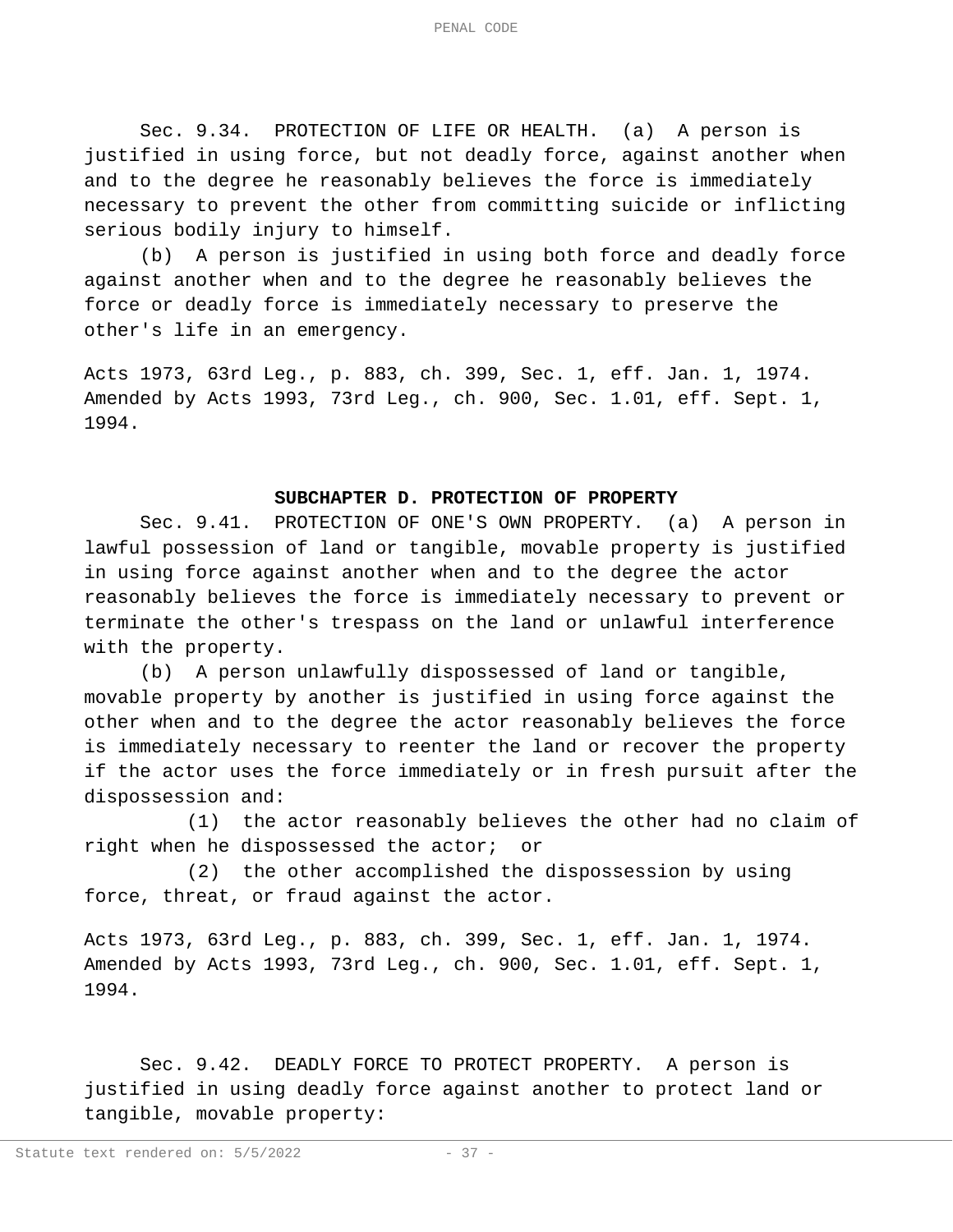(1) if he would be justified in using force against the other under Section 9.41; and

(2) when and to the degree he reasonably believes the deadly force is immediately necessary:

(A) to prevent the other's imminent commission of arson, burglary, robbery, aggravated robbery, theft during the nighttime, or criminal mischief during the nighttime; or

(B) to prevent the other who is fleeing immediately after committing burglary, robbery, aggravated robbery, or theft during the nighttime from escaping with the property; and

(3) he reasonably believes that:

(A) the land or property cannot be protected or recovered by any other means; or

(B) the use of force other than deadly force to protect or recover the land or property would expose the actor or another to a substantial risk of death or serious bodily injury.

Acts 1973, 63rd Leg., p. 883, ch. 399, Sec. 1, eff. Jan. 1, 1974. Amended by Acts 1993, 73rd Leg., ch. 900, Sec. 1.01, eff. Sept. 1, 1994.

Sec. 9.43. PROTECTION OF THIRD PERSON'S PROPERTY. A person is justified in using force or deadly force against another to protect land or tangible, movable property of a third person if, under the circumstances as he reasonably believes them to be, the actor would be justified under Section 9.41 or 9.42 in using force or deadly force to protect his own land or property and:

(1) the actor reasonably believes the unlawful interference constitutes attempted or consummated theft of or criminal mischief to the tangible, movable property; or

(2) the actor reasonably believes that:

(A) the third person has requested his protection of the land or property;

(B) he has a legal duty to protect the third person's land or property; or

(C) the third person whose land or property he uses force or deadly force to protect is the actor's spouse, parent, or child, resides with the actor, or is under the actor's care.

Acts 1973, 63rd Leg., p. 883, ch. 399, Sec. 1, eff. Jan. 1, 1974.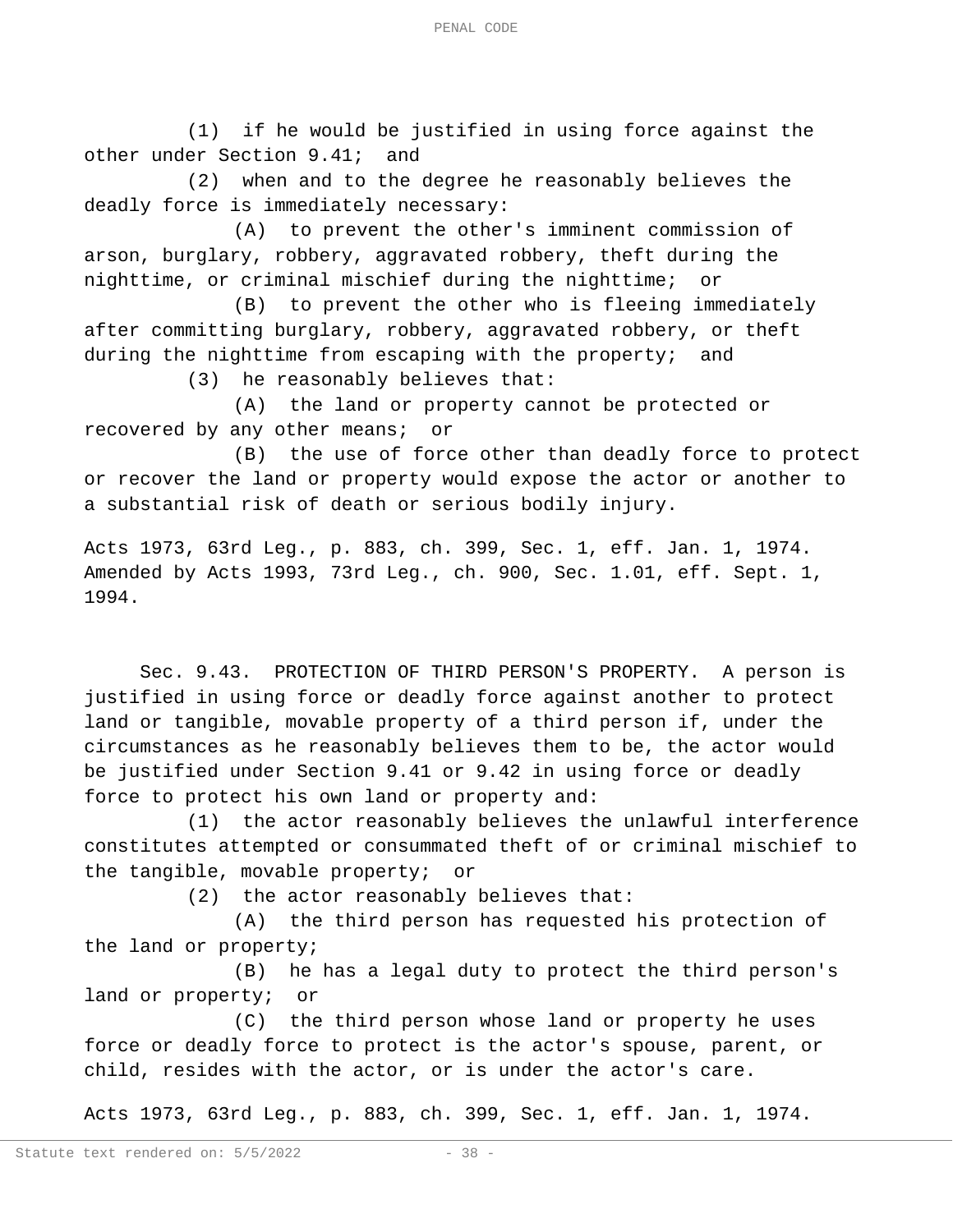Amended by Acts 1993, 73rd Leg., ch. 900, Sec. 1.01, eff. Sept. 1, 1994.

Sec. 9.44. USE OF DEVICE TO PROTECT PROPERTY. The justification afforded by Sections 9.41 and 9.43 applies to the use of a device to protect land or tangible, movable property if:

(1) the device is not designed to cause, or known by the actor to create a substantial risk of causing, death or serious bodily injury; and

(2) use of the device is reasonable under all the circumstances as the actor reasonably believes them to be when he installs the device.

Acts 1973, 63rd Leg., p. 883, ch. 399, Sec. 1, eff. Jan. 1, 1974. Amended by Acts 1975, 64th Leg., p. 913, ch. 342, Sec. 6, eff. Sept. 1, 1975. Acts 1993, 73rd Leg., ch. 900, Sec. 1.01, eff. Sept. 1, 1994.

#### **SUBCHAPTER E. LAW ENFORCEMENT**

Sec. 9.51. ARREST AND SEARCH. (a) A peace officer, or a person acting in a peace officer's presence and at his direction, is justified in using force against another when and to the degree the actor reasonably believes the force is immediately necessary to make or assist in making an arrest or search, or to prevent or assist in preventing escape after arrest, if:

(1) the actor reasonably believes the arrest or search is lawful or, if the arrest or search is made under a warrant, he reasonably believes the warrant is valid; and

(2) before using force, the actor manifests his purpose to arrest or search and identifies himself as a peace officer or as one acting at a peace officer's direction, unless he reasonably believes his purpose and identity are already known by or cannot reasonably be made known to the person to be arrested.

(b) A person other than a peace officer (or one acting at his direction) is justified in using force against another when and to the degree the actor reasonably believes the force is immediately necessary to make or assist in making a lawful arrest, or to prevent or assist in preventing escape after lawful arrest if, before using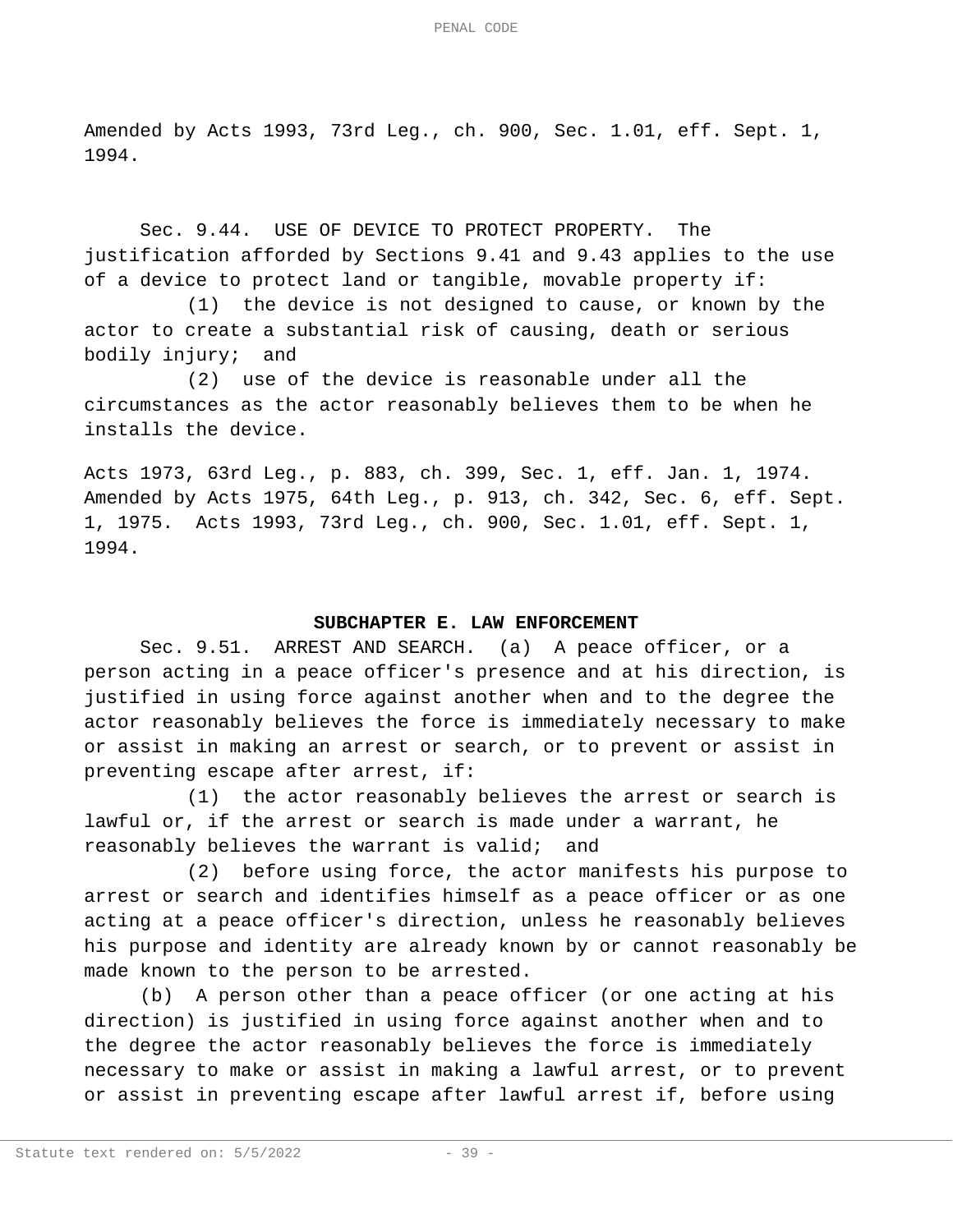force, the actor manifests his purpose to and the reason for the arrest or reasonably believes his purpose and the reason are already known by or cannot reasonably be made known to the person to be arrested.

(c) A peace officer is justified in using deadly force against another when and to the degree the peace officer reasonably believes the deadly force is immediately necessary to make an arrest, or to prevent escape after arrest, if the use of force would have been justified under Subsection (a) and:

(1) the actor reasonably believes the conduct for which arrest is authorized included the use or attempted use of deadly force; or

(2) the actor reasonably believes there is a substantial risk that the person to be arrested will cause death or serious bodily injury to the actor or another if the arrest is delayed.

(d) A person other than a peace officer acting in a peace officer's presence and at his direction is justified in using deadly force against another when and to the degree the person reasonably believes the deadly force is immediately necessary to make a lawful arrest, or to prevent escape after a lawful arrest, if the use of force would have been justified under Subsection (b) and:

(1) the actor reasonably believes the felony or offense against the public peace for which arrest is authorized included the use or attempted use of deadly force; or

(2) the actor reasonably believes there is a substantial risk that the person to be arrested will cause death or serious bodily injury to another if the arrest is delayed.

(e) There is no duty to retreat before using deadly force justified by Subsection (c) or (d).

(f) Nothing in this section relating to the actor's manifestation of purpose or identity shall be construed as conflicting with any other law relating to the issuance, service, and execution of an arrest or search warrant either under the laws of this state or the United States.

(g) Deadly force may only be used under the circumstances enumerated in Subsections (c) and (d).

Acts 1973, 63rd Leg., p. 883, ch. 399, Sec. 1, eff. Jan. 1, 1974. Amended by Acts 1993, 73rd Leg., ch. 900, Sec. 1.01, eff. Sept. 1, 1994.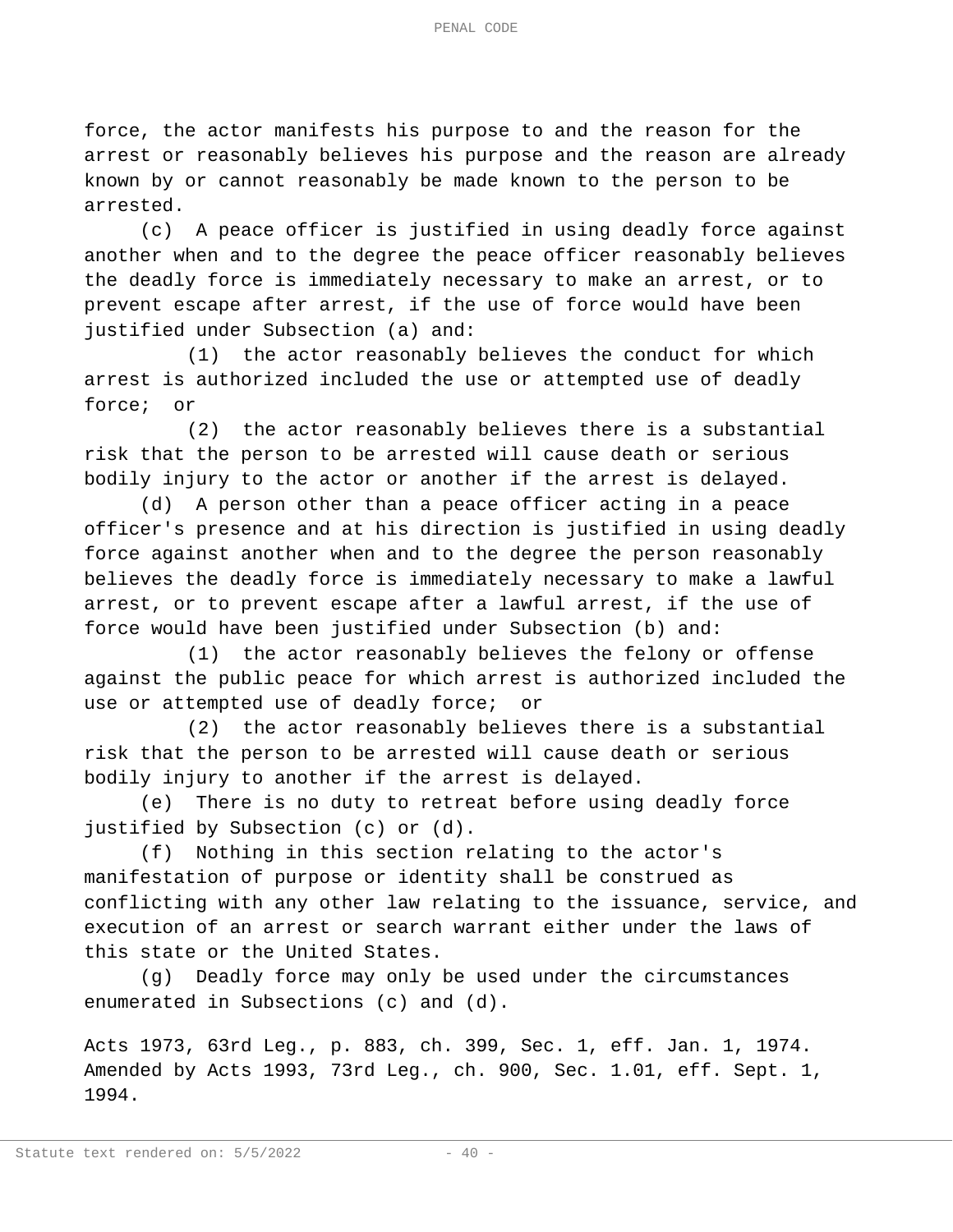Sec. 9.52. PREVENTION OF ESCAPE FROM CUSTODY. The use of force to prevent the escape of an arrested person from custody is justifiable when the force could have been employed to effect the arrest under which the person is in custody, except that a guard employed by a correctional facility or a peace officer is justified in using any force, including deadly force, that he reasonably believes to be immediately necessary to prevent the escape of a person from the correctional facility.

Acts 1973, 63rd Leg., p. 883, ch. 399, Sec. 1, eff. Jan. 1, 1974. Amended by Acts 1993, 73rd Leg., ch. 900, Sec. 1.01, eff. Sept. 1, 1994.

Sec. 9.53. MAINTAINING SECURITY IN CORRECTIONAL FACILITY. An officer or employee of a correctional facility is justified in using force against a person in custody when and to the degree the officer or employee reasonably believes the force is necessary to maintain the security of the correctional facility, the safety or security of other persons in custody or employed by the correctional facility, or his own safety or security.

Added by Acts 1987, 70th Leg., ch. 512, Sec. 1, eff. Sept. 1, 1987. Amended by Acts 1993, 73rd Leg., ch. 900, Sec. 1.01, eff. Sept. 1, 1994.

Sec. 9.54. LIMITATION ON USE OF FORCE BY DRONE. (a) In this section:

(1) "Autonomous drone" means a drone that operates autonomously through computer software or other programming.

(2) "Drone" and "law enforcement agency" have the meanings assigned by Article 2.33, Code of Criminal Procedure.

(b) Notwithstanding any other law, the use of force, including deadly force, involving a drone is justified under this subchapter only if:

(1) at the time the use of force occurred, the actor was employed by a law enforcement agency;

(2) the use of force: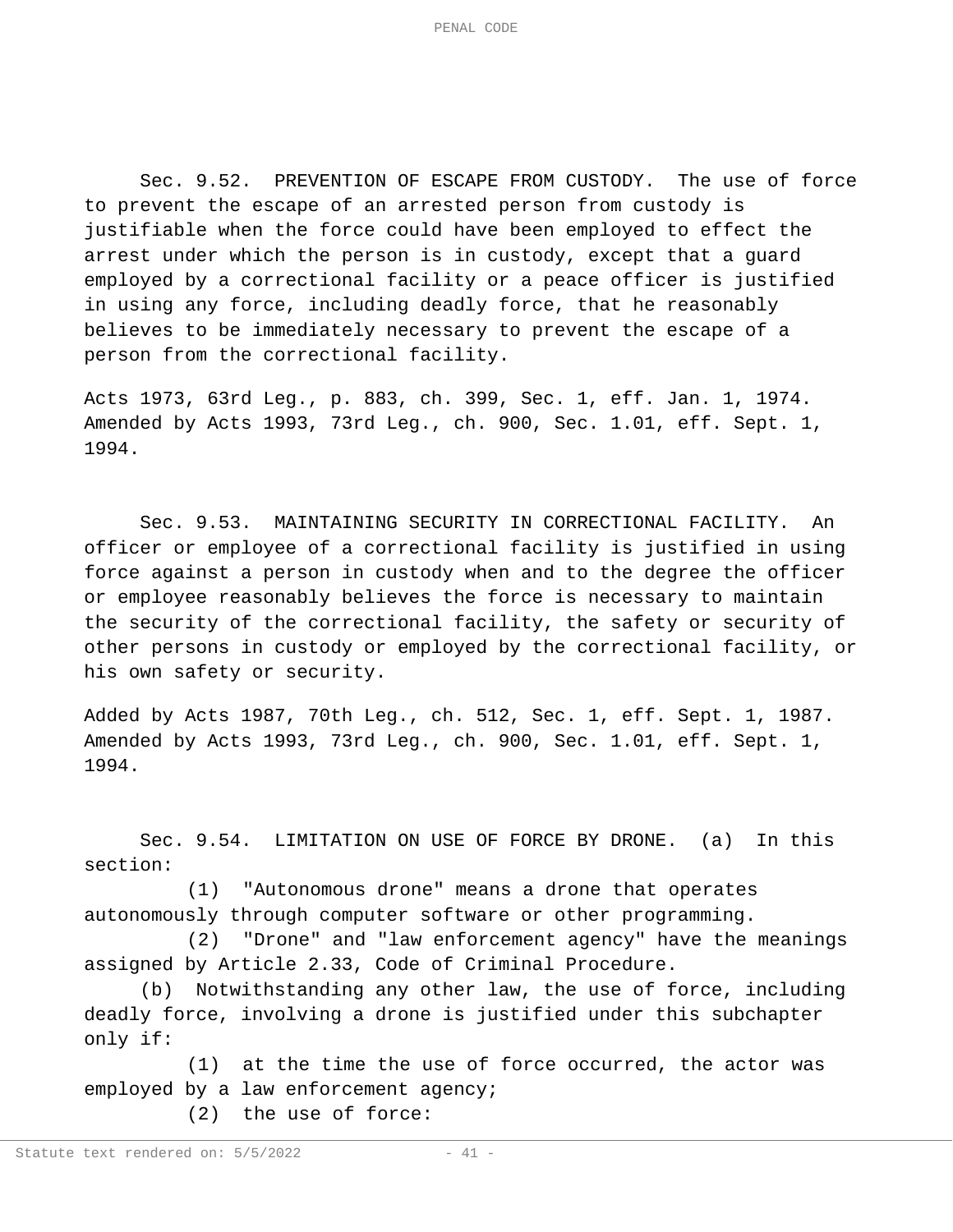(A) would have been justified under another provision of this subchapter; and

(B) did not involve the use of deadly force by means of an autonomous drone; and

(3) before the use of force occurred, the law enforcement agency employing the actor adopted and submitted to the Texas Commission on Law Enforcement a policy on the agency's use of force by means of a drone, as required by Article 2.33, Code of Criminal Procedure, and the use of force conformed to the requirements of that policy.

Added by Acts 2021, 87th Leg., R.S., Ch. 1011 (H.B. [1758](http://www.legis.state.tx.us/tlodocs/87R/billtext/html/HB01758F.HTM)), Sec. 2, eff. September 1, 2021.

### **SUBCHAPTER F. SPECIAL RELATIONSHIPS**

Sec. 9.61. PARENT-CHILD. (a) The use of force, but not deadly force, against a child younger than 18 years is justified:

(1) if the actor is the child's parent or stepparent or is acting in loco parentis to the child; and

(2) when and to the degree the actor reasonably believes the force is necessary to discipline the child or to safeguard or promote his welfare.

(b) For purposes of this section, "in loco parentis" includes grandparent and guardian, any person acting by, through, or under the direction of a court with jurisdiction over the child, and anyone who has express or implied consent of the parent or parents.

Acts 1973, 63rd Leg., p. 883, ch. 399, Sec. 1, eff. Jan. 1, 1974. Amended by Acts 1993, 73rd Leg., ch. 900, Sec. 1.01, eff. Sept. 1, 1994.

Sec. 9.62. EDUCATOR-STUDENT. The use of force, but not deadly force, against a person is justified:

(1) if the actor is entrusted with the care, supervision, or administration of the person for a special purpose; and

(2) when and to the degree the actor reasonably believes the force is necessary to further the special purpose or to maintain discipline in a group.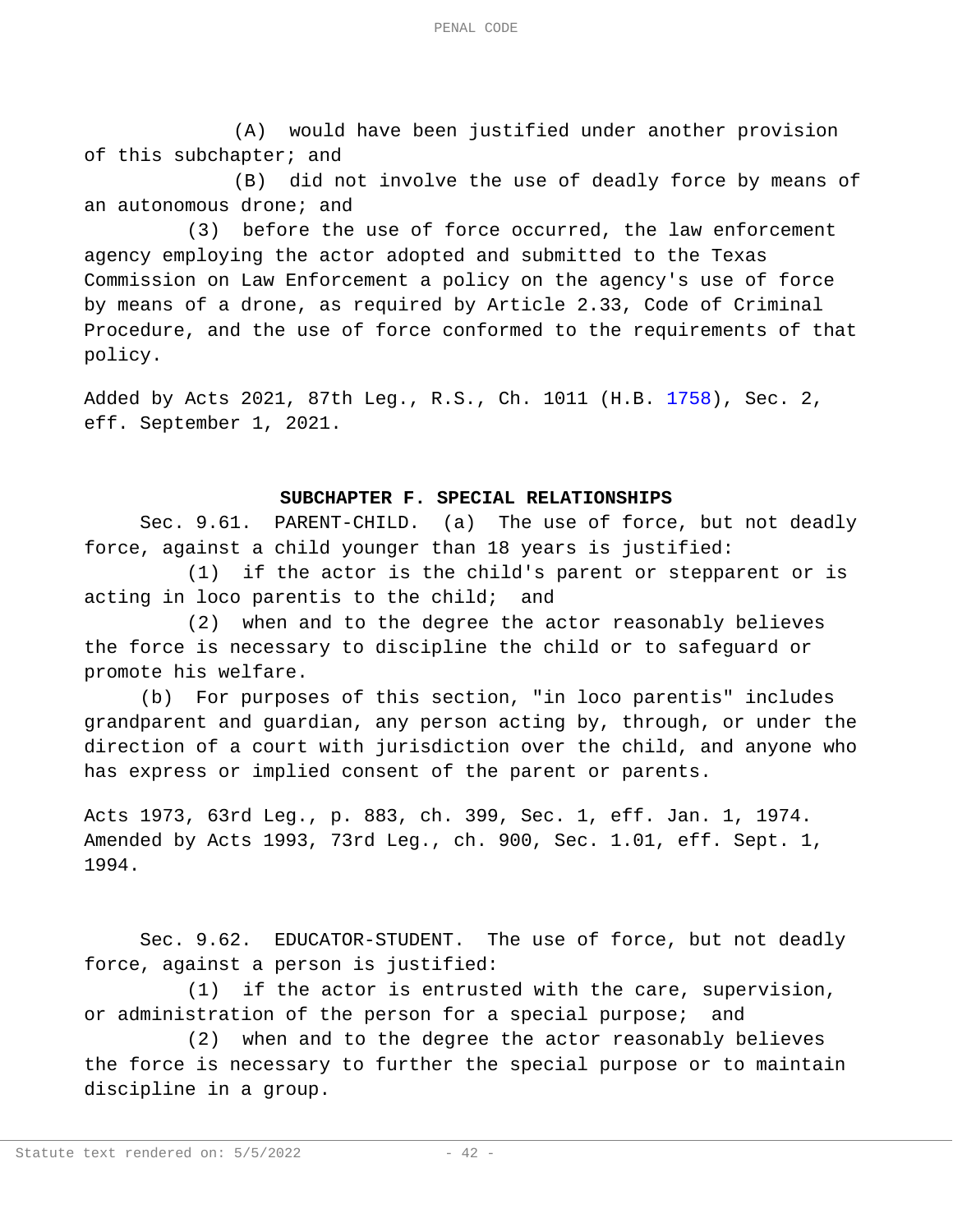Acts 1973, 63rd Leg., p. 883, ch. 399, Sec. 1, eff. Jan. 1, 1974. Amended by Acts 1993, 73rd Leg., ch. 900, Sec. 1.01, eff. Sept. 1, 1994.

Sec. 9.63. GUARDIAN-INCOMPETENT. The use of force, but not deadly force, against a mental incompetent is justified:

(1) if the actor is the incompetent's guardian or someone similarly responsible for the general care and supervision of the incompetent; and

(2) when and to the degree the actor reasonably believes the force is necessary:

or

(A) to safeguard and promote the incompetent's welfare;

(B) if the incompetent is in an institution for his care and custody, to maintain discipline in the institution.

Acts 1973, 63rd Leg., p. 883, ch. 399, Sec. 1, eff. Jan. 1, 1974. Amended by Acts 1993, 73rd Leg., ch. 900, Sec. 1.01, eff. Sept. 1, 1994.

# **TITLE 3. PUNISHMENTS CHAPTER 12. PUNISHMENTS SUBCHAPTER A. GENERAL PROVISIONS**

Sec. 12.01. PUNISHMENT IN ACCORDANCE WITH CODE. (a) A person adjudged guilty of an offense under this code shall be punished in accordance with this chapter and the Code of Criminal Procedure.

(b) Penal laws enacted after the effective date of this code shall be classified for punishment purposes in accordance with this chapter.

(c) This chapter does not deprive a court of authority conferred by law to forfeit property, dissolve a corporation, suspend or cancel a license or permit, remove a person from office, cite for contempt, or impose any other civil penalty. The civil penalty may be included in the sentence.

Acts 1973, 63rd Leg., p. 883, ch. 399, Sec. 1, eff. Jan. 1, 1974. Amended by Acts 1993, 73rd Leg., ch. 900, Sec. 1.01, eff. Sept. 1, 1994.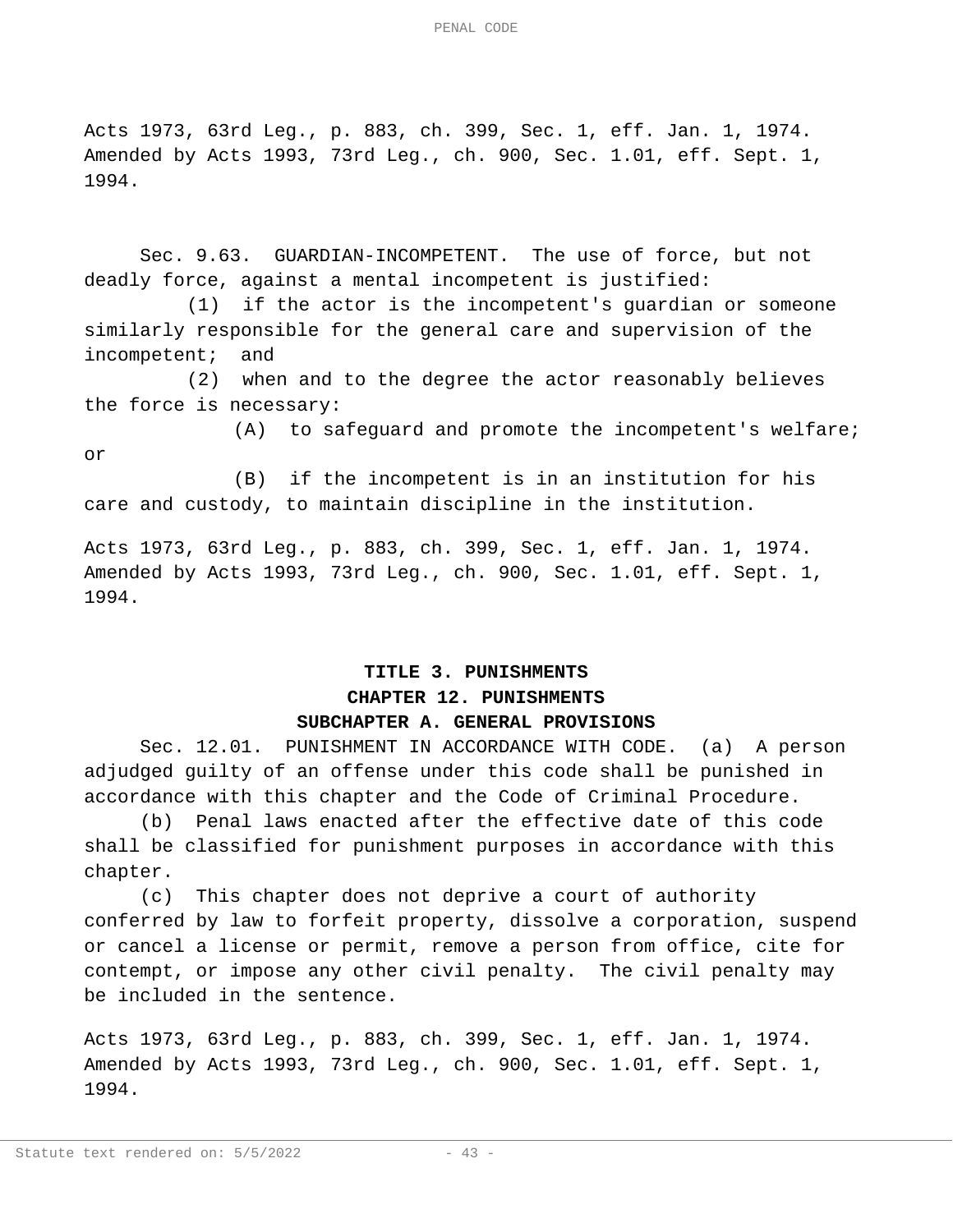Sec. 12.02. CLASSIFICATION OF OFFENSES. Offenses are designated as felonies or misdemeanors.

Acts 1973, 63rd Leg., p. 883, ch. 399, Sec. 1, eff. Jan. 1, 1974. Amended by Acts 1993, 73rd Leg., ch. 900, Sec. 1.01, eff. Sept. 1, 1994.

Sec. 12.03. CLASSIFICATION OF MISDEMEANORS. (a) Misdemeanors are classified according to the relative seriousness of the offense into three categories:

- (1) Class A misdemeanors;
- (2) Class B misdemeanors;
- (3) Class C misdemeanors.

(b) An offense designated a misdemeanor in this code without specification as to punishment or category is a Class C misdemeanor.

(c) Conviction of a Class C misdemeanor does not impose any legal disability or disadvantage.

Acts 1973, 63rd Leg., p. 883, ch. 399, Sec. 1, eff. Jan. 1, 1974. Amended by Acts 1993, 73rd Leg., ch. 900, Sec. 1.01, eff. Sept. 1, 1994.

Sec. 12.04. CLASSIFICATION OF FELONIES. (a) Felonies are classified according to the relative seriousness of the offense into five categories:

- (1) capital felonies;
- (2) felonies of the first degree;
- (3) felonies of the second degree;
- (4) felonies of the third degree; and
- (5) state jail felonies.

(b) An offense designated a felony in this code without specification as to category is a state jail felony.

Acts 1973, 63rd Leg., p. 883, ch. 399, Sec. 1, eff. Jan. 1, 1974. Amended by Acts 1973, 63rd Leg., p. 1125, ch. 426, art. 2, Sec. 3, eff. Jan. 1, 1974; Acts 1993, 73rd Leg., ch. 900, Sec. 1.01, eff. Sept. 1, 1994.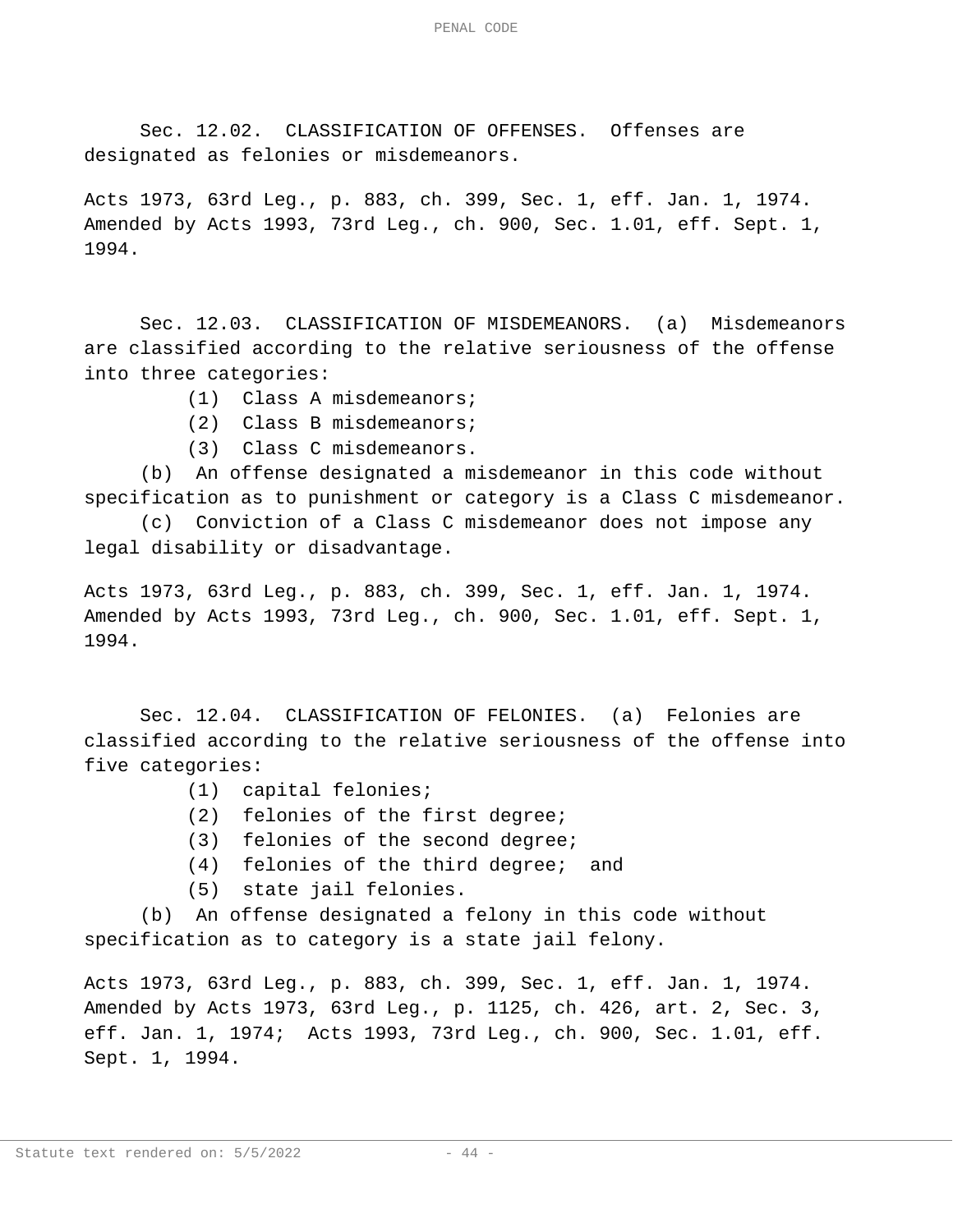#### **SUBCHAPTER B. ORDINARY MISDEMEANOR PUNISHMENTS**

Sec. 12.21. CLASS A MISDEMEANOR. An individual adjudged guilty of a Class A misdemeanor shall be punished by:

- (1) a fine not to exceed \$4,000;
- (2) confinement in jail for a term not to exceed one year;
	- (3) both such fine and confinement.

Acts 1973, 63rd Leg., p. 883, ch. 399, Sec. 1, eff. Jan. 1, 1974. Amended by Acts 1991, 72nd Leg., ch. 108, Sec. 1, eff. Sept. 1, 1991; Acts 1993, 73rd Leg., ch. 900, Sec. 1.01, eff. Sept. 1, 1994.

Sec. 12.22. CLASS B MISDEMEANOR. An individual adjudged guilty of a Class B misdemeanor shall be punished by:

(1) a fine not to exceed \$2,000;

(2) confinement in jail for a term not to exceed 180 days;

or

or

(3) both such fine and confinement.

Acts 1973, 63rd Leg., p. 883, ch. 399, Sec. 1, eff. Jan. 1, 1974. Amended by Acts 1991, 72nd Leg., ch. 108, Sec. 1, eff. Sept. 1, 1991; Acts 1993, 73rd Leg., ch. 900, Sec. 1.01, eff. Sept. 1, 1994.

Sec. 12.23. CLASS C MISDEMEANOR. An individual adjudged guilty of a Class C misdemeanor shall be punished by a fine not to exceed \$500.

Acts 1973, 63rd Leg., p. 883, ch. 399, Sec. 1, eff. Jan. 1, 1974. Amended by Acts 1991, 72nd Leg., ch. 108, Sec. 1, eff. Sept. 1, 1991; Acts 1993, 73rd Leg., ch. 900, Sec. 1.01, eff. Sept. 1, 1994.

## **SUBCHAPTER C. ORDINARY FELONY PUNISHMENTS**

Sec. 12.31. CAPITAL FELONY. (a) An individual adjudged guilty of a capital felony in a case in which the state seeks the death penalty shall be punished by imprisonment in the Texas Department of Criminal Justice for life without parole or by death. An individual adjudged guilty of a capital felony in a case in which the state does not seek the death penalty shall be punished by imprisonment in the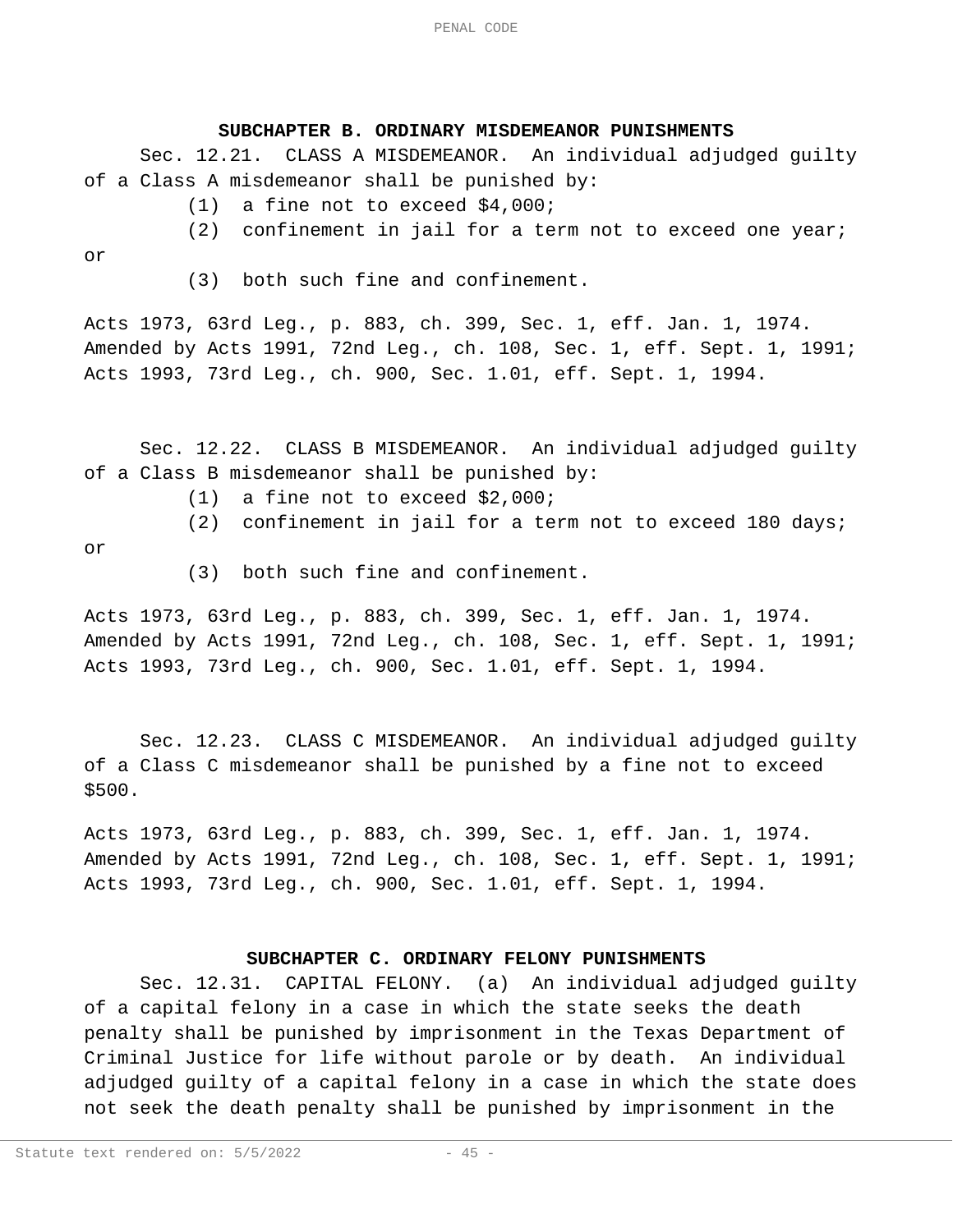Texas Department of Criminal Justice for:

(1) life, if the individual committed the offense when younger than 18 years of age; or

(2) life without parole, if the individual committed the offense when 18 years of age or older.

(b) In a capital felony trial in which the state seeks the death penalty, prospective jurors shall be informed that a sentence of life imprisonment without parole or death is mandatory on conviction of a capital felony. In a capital felony trial in which the state does not seek the death penalty, prospective jurors shall be informed that the state is not seeking the death penalty and that:

(1) a sentence of life imprisonment is mandatory on conviction of the capital felony, if the individual committed the offense when younger than 18 years of age; or

(2) a sentence of life imprisonment without parole is mandatory on conviction of the capital felony, if the individual committed the offense when 18 years of age or older.

Added by Acts 1973, 63rd Leg., p. 1124, ch. 426, art. 2, Sec. 2, eff. Jan. 1, 1974. Amended by Acts 1991, 72nd Leg., ch. 652, Sec. 12, eff. Sept. 1, 1991; Acts 1991, 72nd Leg., ch. 838, Sec. 4, eff. Sept. 1, 1991; Acts 1993, 73rd Leg., ch. 900, Sec. 1.01, eff. Sept. 1, 1994.

## Amended by:

Acts 2005, 79th Leg., Ch. 787 (S.B. [60\)](http://www.legis.state.tx.us/tlodocs/79R/billtext/html/SB00060F.HTM), Sec. 1, eff. September 1, 2005.

Acts 2009, 81st Leg., R.S., Ch. 87 (S.B. [1969\)](http://www.legis.state.tx.us/tlodocs/81R/billtext/html/SB01969F.HTM), Sec. 25.145, eff. September 1, 2009.

Acts 2009, 81st Leg., R.S., Ch. 765 (S.B. [839](http://www.legis.state.tx.us/tlodocs/81R/billtext/html/SB00839F.HTM)), Sec. 1, eff. September 1, 2009.

Acts 2013, 83rd Leg., 2nd C.S., Ch. [2](http://www.legis.state.tx.us/tlodocs/832/billtext/html/SB00002F.HTM), Sec. 1, eff. July 22, 2013.

Sec. 12.32. FIRST DEGREE FELONY PUNISHMENT. (a) An individual adjudged guilty of a felony of the first degree shall be punished by imprisonment in the Texas Department of Criminal Justice for life or for any term of not more than 99 years or less than 5 years.

(b) In addition to imprisonment, an individual adjudged guilty of a felony of the first degree may be punished by a fine not to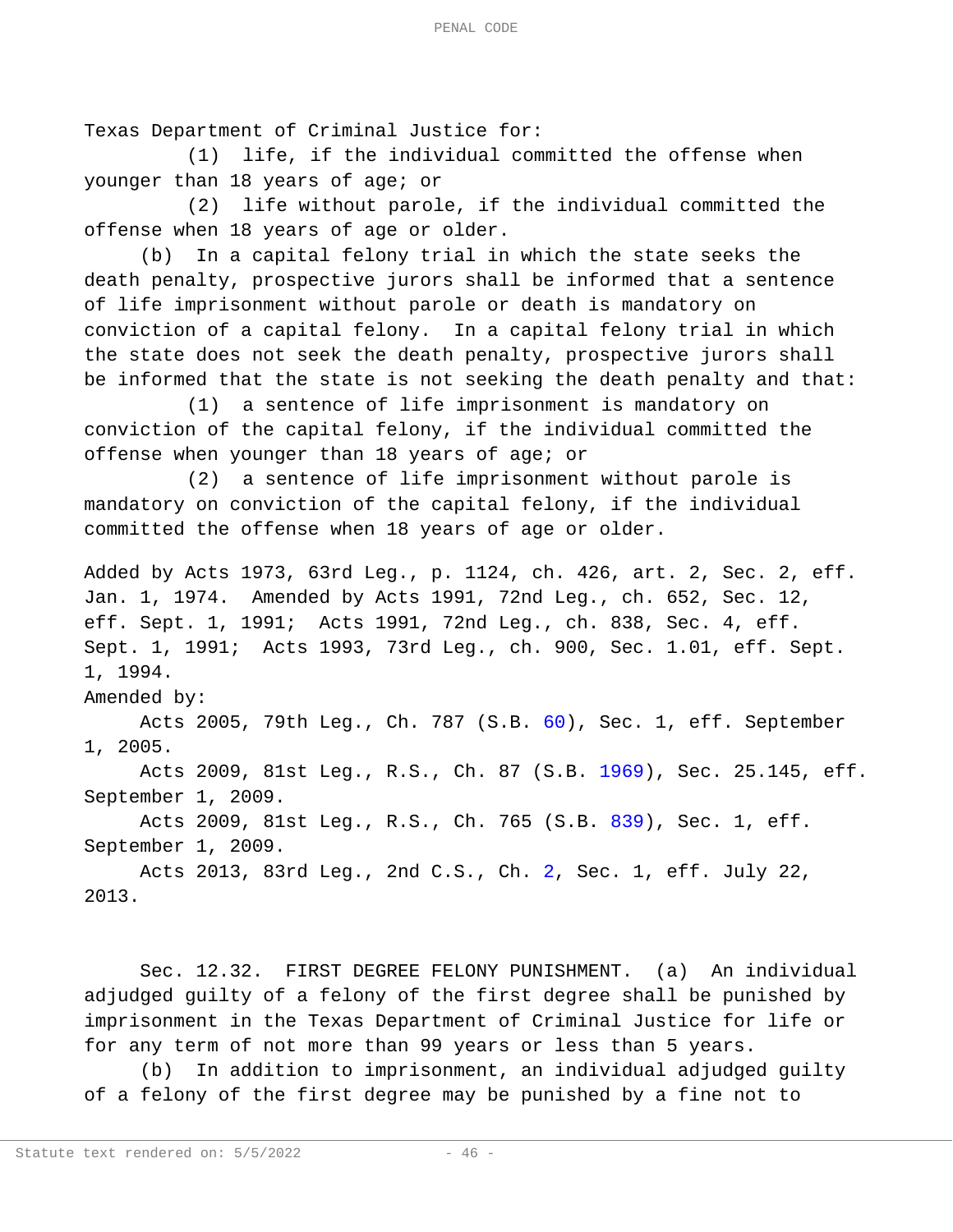exceed \$10,000.

Acts 1973, 63rd Leg., p. 883, ch. 399, Sec. 1, eff. Jan. 1, 1974. Renumbered from Penal Code Sec. 12.31 by Acts 1973, 63rd Leg., p. 1124, ch. 426, art. 2, Sec. 2, eff. Jan. 1, 1974. Amended by Acts 1979, 66th Leg., p. 1058, ch. 488, Sec. 1, eff. Sept. 1, 1979; Acts 1993, 73rd Leg., ch. 900, Sec. 1.01, eff. Sept. 1, 1994. Amended by:

Acts 2009, 81st Leg., R.S., Ch. 87 (S.B. [1969\)](http://www.legis.state.tx.us/tlodocs/81R/billtext/html/SB01969F.HTM), Sec. 25.146, eff. September 1, 2009.

Sec. 12.33. SECOND DEGREE FELONY PUNISHMENT. (a) An individual adjudged guilty of a felony of the second degree shall be punished by imprisonment in the Texas Department of Criminal Justice for any term of not more than 20 years or less than 2 years.

(b) In addition to imprisonment, an individual adjudged guilty of a felony of the second degree may be punished by a fine not to exceed \$10,000.

Acts 1973, 63rd Leg., p. 883, ch. 399, Sec. 1, eff. Jan. 1, 1974. Renumbered from Penal Code Sec. 12.32 by Acts 1973, 63rd Leg., p. 1124, ch. 426, art. 2, Sec. 2, eff. Jan. 1, 1974. Amended by Acts 1993, 73rd Leg., ch. 900, Sec. 1.01, eff. Sept. 1, 1994. Amended by:

Acts 2009, 81st Leg., R.S., Ch. 87 (S.B. [1969\)](http://www.legis.state.tx.us/tlodocs/81R/billtext/html/SB01969F.HTM), Sec. 25.147, eff. September 1, 2009.

Sec. 12.34. THIRD DEGREE FELONY PUNISHMENT. (a) An individual adjudged guilty of a felony of the third degree shall be punished by imprisonment in the Texas Department of Criminal Justice for any term of not more than 10 years or less than 2 years.

(b) In addition to imprisonment, an individual adjudged guilty of a felony of the third degree may be punished by a fine not to exceed \$10,000.

Acts 1973, 63rd Leg., p. 883, ch. 399, Sec. 1, eff. Jan. 1, 1974. Renumbered from Penal Code Sec. 12.33 by Acts 1973, 63rd Leg., p. 1124, ch. 426, art. 2, Sec. 2, eff. Jan. 1,1974. Amended by Acts 1989, 71st Leg., ch. 785, Sec. 4.01, eff. Sept. 1, 1989; Acts 1990,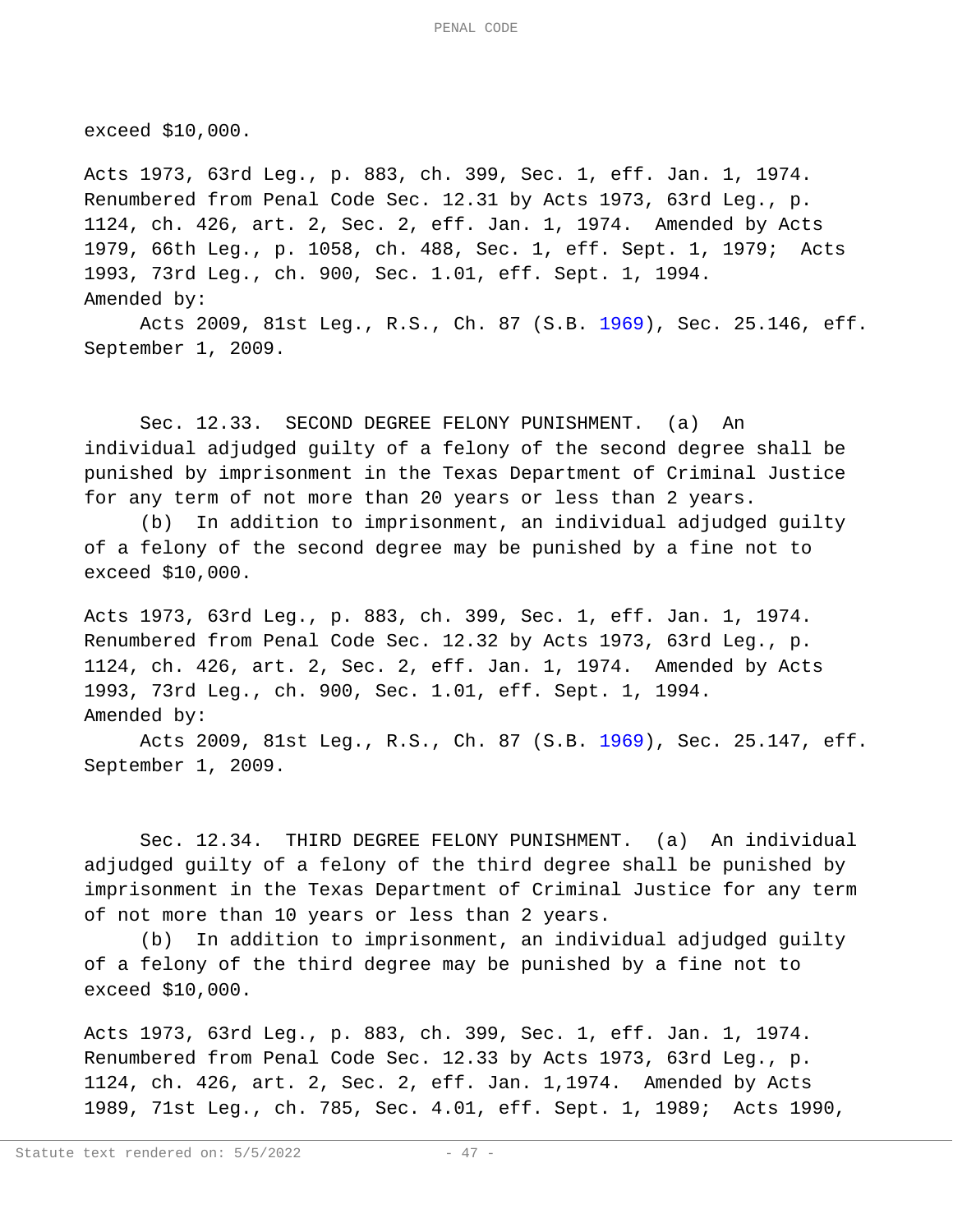71st Leg., 6th C.S., ch. 25, Sec. 7, eff. June 18, 1990; Acts 1993, 73rd Leg., ch. 900, Sec. 1.01, eff. Sept. 1, 1994. Amended by:

Acts 2009, 81st Leg., R.S., Ch. 87 (S.B. [1969\)](http://www.legis.state.tx.us/tlodocs/81R/billtext/html/SB01969F.HTM), Sec. 25.148, eff. September 1, 2009.

Sec. 12.35. STATE JAIL FELONY PUNISHMENT. (a) Except as provided by Subsection (c), an individual adjudged guilty of a state jail felony shall be punished by confinement in a state jail for any term of not more than two years or less than 180 days.

(b) In addition to confinement, an individual adjudged guilty of a state jail felony may be punished by a fine not to exceed \$10,000.

(c) An individual adjudged guilty of a state jail felony shall be punished for a third degree felony if it is shown on the trial of the offense that:

(1) a deadly weapon as defined by Section 1.07 was used or exhibited during the commission of the offense or during immediate flight following the commission of the offense, and that the individual used or exhibited the deadly weapon or was a party to the offense and knew that a deadly weapon would be used or exhibited; or

(2) the individual has previously been finally convicted of any felony:

(A) under Section 20A.03 or 21.02 or listed in Article 42A.054(a), Code of Criminal Procedure; or

(B) for which the judgment contains an affirmative finding under Article 42A.054(c) or (d), Code of Criminal Procedure.

Added by Acts 1993, 73rd Leg., ch. 900, Sec. 1.01, eff. Sept. 1, 1994.

Amended by:

Acts 2007, 80th Leg., R.S., Ch. 593 (H.B. [8\)](http://www.legis.state.tx.us/tlodocs/80R/billtext/html/HB00008F.HTM), Sec. 3.48, eff. September 1, 2007.

Acts 2011, 82nd Leg., R.S., Ch. 122 (H.B. [3000](http://www.legis.state.tx.us/tlodocs/82R/billtext/html/HB03000F.HTM)), Sec. 13, eff. September 1, 2011.

Acts 2015, 84th Leg., R.S., Ch. 770 (H.B. [2299](http://www.legis.state.tx.us/tlodocs/84R/billtext/html/HB02299F.HTM)), Sec. 2.81, eff. January 1, 2017.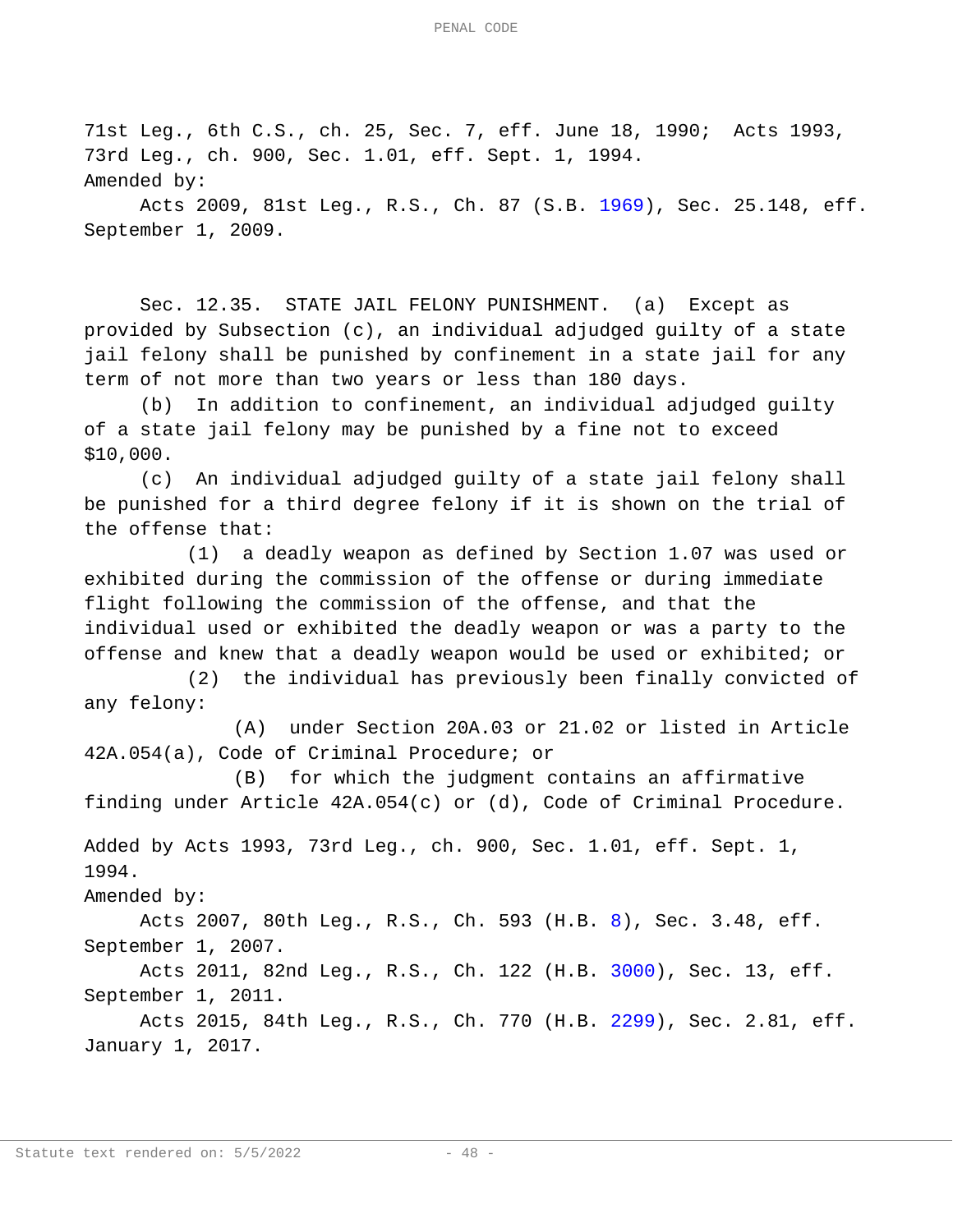## **SUBCHAPTER D. EXCEPTIONAL SENTENCES**

Sec. 12.41. CLASSIFICATION OF OFFENSES OUTSIDE THIS CODE. For purposes of this subchapter, any conviction not obtained from a prosecution under this code shall be classified as follows:

(1) "felony of the third degree" if imprisonment in the Texas Department of Criminal Justice or another penitentiary is affixed to the offense as a possible punishment;

(2) "Class B misdemeanor" if the offense is not a felony and confinement in a jail is affixed to the offense as a possible punishment;

(3) "Class C misdemeanor" if the offense is punishable by fine only.

Acts 1973, 63rd Leg., p. 883, ch. 399, Sec. 1, eff. Jan. 1, 1974. Amended by Acts 1993, 73rd Leg., ch. 900, Sec. 1.01, eff. Sept. 1, 1994.

```
Amended by:
```
Acts 2009, 81st Leg., R.S., Ch. 87 (S.B. [1969\)](http://www.legis.state.tx.us/tlodocs/81R/billtext/html/SB01969F.HTM), Sec. 25.149, eff. September 1, 2009.

Sec. 12.42. PENALTIES FOR REPEAT AND HABITUAL FELONY OFFENDERS ON TRIAL FOR FIRST, SECOND, OR THIRD DEGREE FELONY. (a) Except as provided by Subsection (c)(2), if it is shown on the trial of a felony of the third degree that the defendant has previously been finally convicted of a felony other than a state jail felony punishable under Section 12.35(a), on conviction the defendant shall be punished for a felony of the second degree.

(b) Except as provided by Subsection (c)(2) or (c)(4), if it is shown on the trial of a felony of the second degree that the defendant has previously been finally convicted of a felony other than a state jail felony punishable under Section 12.35(a), on conviction the defendant shall be punished for a felony of the first degree.

 $(c)(1)$  If it is shown on the trial of a felony of the first degree that the defendant has previously been finally convicted of a felony other than a state jail felony punishable under Section 12.35(a), on conviction the defendant shall be punished by imprisonment in the Texas Department of Criminal Justice for life, or for any term of not more than 99 years or less than 15 years. In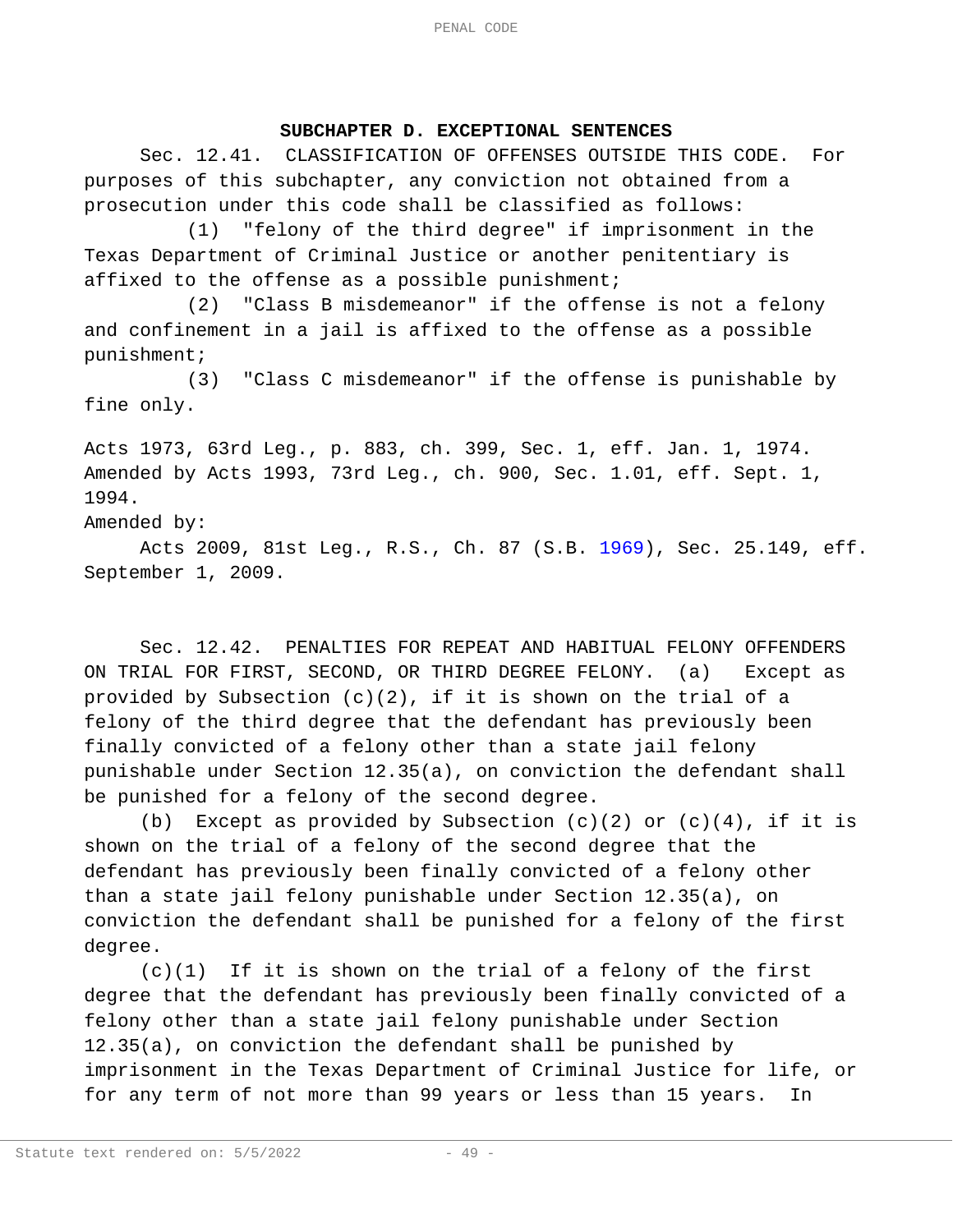addition to imprisonment, an individual may be punished by a fine not to exceed \$10,000.

(2) Notwithstanding Subdivision (1), a defendant shall be punished by imprisonment in the Texas Department of Criminal Justice for life if:

(A) the defendant is convicted of an offense:

(i) under Section 20A.02(a)(7) or (8), 21.11(a)(1), 22.021, or 22.011, Penal Code;

(ii) under Section 20.04(a)(4), Penal Code, if the defendant committed the offense with the intent to violate or abuse the victim sexually; or

(iii) under Section 30.02, Penal Code, punishable under Subsection (d) of that section, if the defendant committed the offense with the intent to commit a felony described by Subparagraph (i) or (ii) or a felony under Section 21.11, Penal Code; and

(B) the defendant has been previously convicted of an offense:

(i) under Section 43.25 or 43.26, Penal Code, or an offense under Section 43.23, Penal Code, punishable under Subsection (h) of that section;

(ii) under Section 20A.02(a)(7) or (8), 21.02, 21.11, 22.011, 22.021, or 25.02, Penal Code;

(iii) under Section 20.04(a)(4), Penal Code, if the defendant committed the offense with the intent to violate or abuse the victim sexually;

(iv) under Section 30.02, Penal Code, punishable under Subsection (d) of that section, if the defendant committed the offense with the intent to commit a felony described by Subparagraph (ii) or (iii); or

(v) under the laws of another state containing elements that are substantially similar to the elements of an offense listed in Subparagraph (i), (ii), (iii), or (iv).

(3) Notwithstanding Subdivision (1) or (2), a defendant shall be punished for a capital felony if it is shown on the trial of an offense under Section 22.021 otherwise punishable under Subsection (f) of that section that the defendant has previously been finally convicted of:

(A) an offense under Section 22.021 that was committed against a victim described by Section 22.021(f)(1) or was committed against a victim described by Section 22.021(f)(2) and in a manner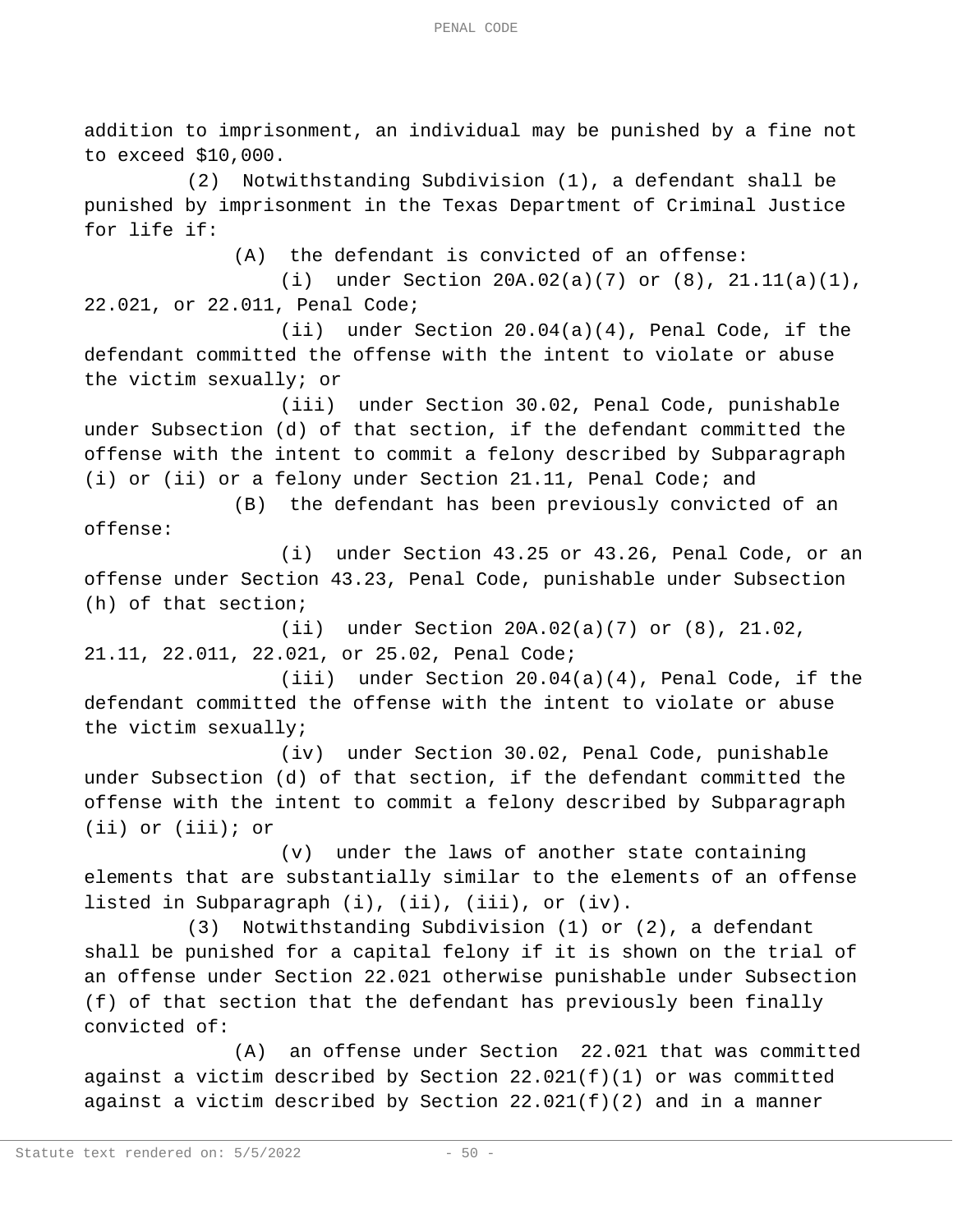described by Section  $22.021(a)(2)(A)$ ; or

(B) an offense that was committed under the laws of another state that:

(i) contains elements that are substantially similar to the elements of an offense under Section 22.021; and

(ii) was committed against a victim described by Section  $22.021(f)(1)$  or was committed against a victim described by Section  $22.021(f)(2)$  and in a manner substantially similar to a manner described by Section 22.021(a)(2)(A).

(4) Notwithstanding Subdivision (1) or (2), and except as provided by Subdivision (3) for the trial of an offense under Section 22.021 as described by that subdivision, a defendant shall be punished by imprisonment in the Texas Department of Criminal Justice for life without parole if it is shown on the trial of an offense under Section 20A.03 or of a sexually violent offense, committed by the defendant on or after the defendant's 18th birthday, that the defendant has previously been finally convicted of:

(A) an offense under Section 20A.03 or of a sexually violent offense; or

(B) an offense that was committed under the laws of another state and that contains elements that are substantially similar to the elements of an offense under Section 20A.03 or of a sexually violent offense.

(5) A previous conviction for a state jail felony punishable under Section 12.35(a) may not be used for enhancement purposes under Subdivision (2).

(d) Except as provided by Subsection (c)(2) or (c)(4), if it is shown on the trial of a felony offense other than a state jail felony punishable under Section 12.35(a) that the defendant has previously been finally convicted of two felony offenses, and the second previous felony conviction is for an offense that occurred subsequent to the first previous conviction having become final, on conviction the defendant shall be punished by imprisonment in the Texas Department of Criminal Justice for life, or for any term of not more than 99 years or less than 25 years. A previous conviction for a state jail felony punishable under Section 12.35(a) may not be used for enhancement purposes under this subsection.

(e) Repealed by Acts 2011, 82nd Leg., R.S., Ch. 834, Sec. 6, eff. September 1, 2011.

(f) For the purposes of Subsections (a), (b), and (c)(1), an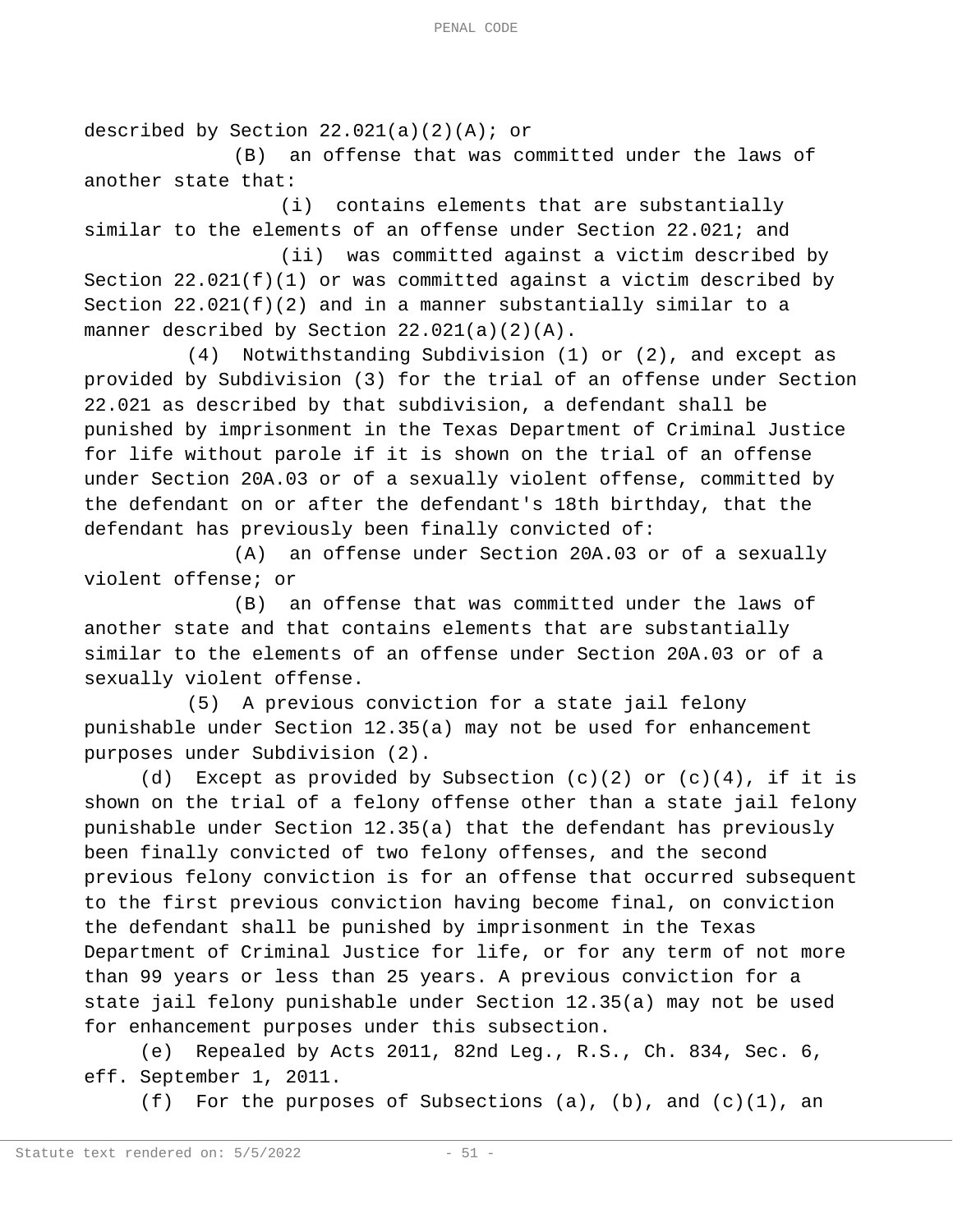adjudication by a juvenile court under Section 54.03, Family Code, that a child engaged in delinquent conduct on or after January 1, 1996, constituting a felony offense for which the child is committed to the Texas Juvenile Justice Department under Section  $54.04(d)(2)$ , (d)(3), or (m), Family Code, or Section 54.05(f), Family Code, or to a post-adjudication secure correctional facility under Section 54.04011, Family Code, is a final felony conviction.

(g) For the purposes of Subsection (c)(2):

(1) a defendant has been previously convicted of an offense listed under Subsection  $(c)(2)(B)$  if the defendant was adjudged guilty of the offense or entered a plea of guilty or nolo contendere in return for a grant of deferred adjudication, regardless of whether the sentence for the offense was ever imposed or whether the sentence was probated and the defendant was subsequently discharged from community supervision; and

(2) a conviction under the laws of another state for an offense containing elements that are substantially similar to the elements of an offense listed under Subsection (c)(2)(B) is a conviction of an offense listed under Subsection (c)(2)(B).

(h) In this section, "sexually violent offense" means an offense:

(1) described by Article 62.001(6), Code of Criminal Procedure; and

(2) for which an affirmative finding has been entered under Article 42.015(b) or 42A.105(a), Code of Criminal Procedure, for an offense other than an offense under Section 21.02 or 22.021.

Acts 1973, 63rd Leg., p. 883, ch. 399, Sec. 1, eff. Jan. 1, 1974. Amended by Acts 1983, 68th Leg., p. 1750, ch. 339, Sec. 1, eff. Sept. 1, 1983; Acts 1985, 69th Leg., ch. 582, Sec. 1, eff. Sept. 1, 1985; Acts 1993, 73rd Leg., ch. 900, Sec. 1.01, eff. Sept. 1, 1994; Acts 1995, 74th Leg., ch. 250, Sec. 1, eff. Sept. 1, 1995; Acts 1995, 74th Leg., ch. 262, Sec. 78, eff. Jan. 1, 1996; Acts 1995, 74th Leg., ch. 318, Sec. 1, eff. Jan. 1, 1996; Acts 1997, 75th Leg., ch. 665, Sec. 1, 2, eff. Sept. 1, 1997; Acts 1997, 75th Leg., ch. 667, Sec. 4, eff. Sept. 1, 1997; Acts 1999, 76th Leg., ch. 62, Sec. 15.01, eff. Sept. 1, 1999; Acts 2003, 78th Leg., ch. 283, Sec. 53, eff. Sept. 1, 2003; Acts 2003, 78th Leg., ch. 1005, Sec. 2, eff. Sept. 1, 2003. Amended by: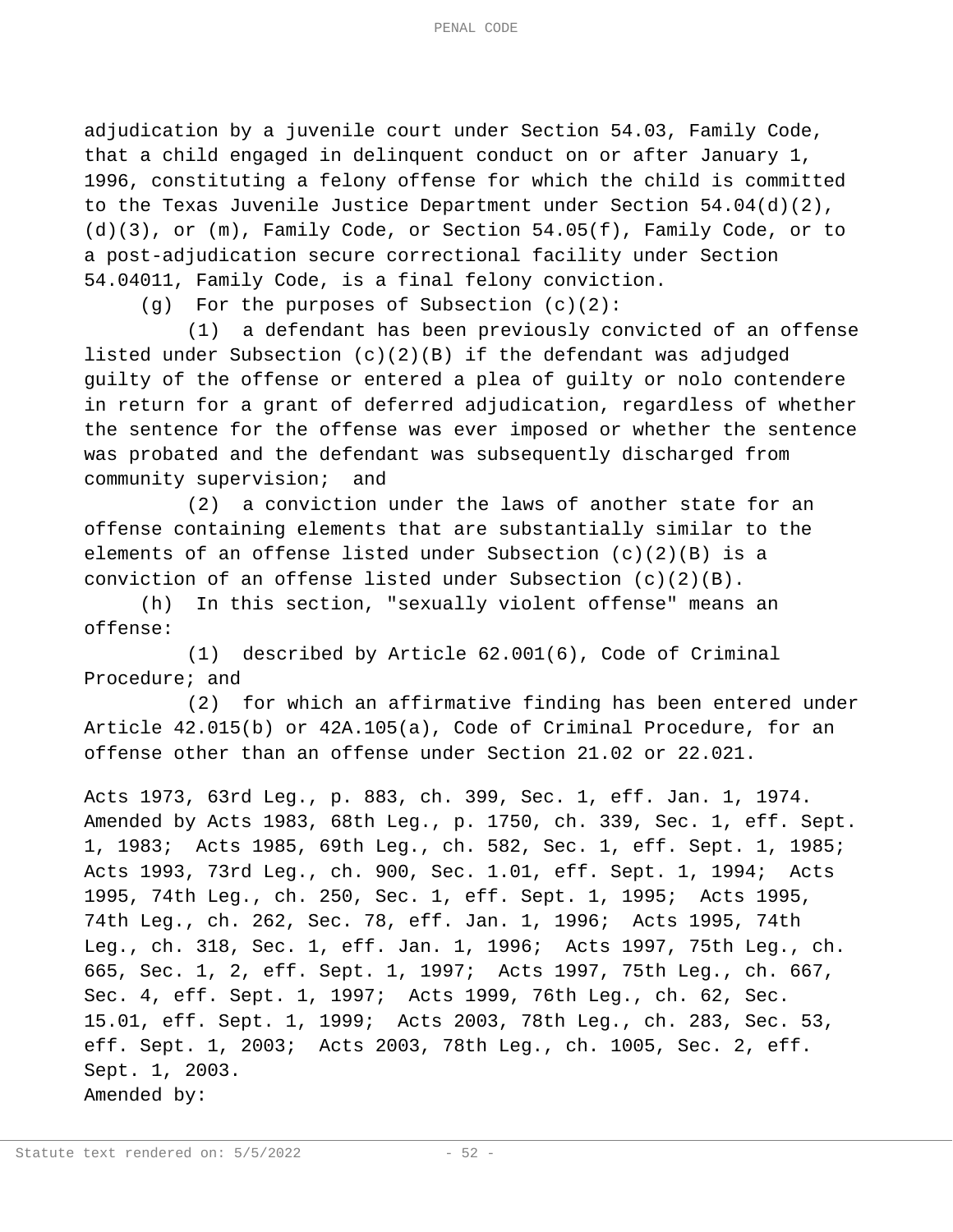Acts 2007, 80th Leg., R.S., Ch. 340 (S.B. [75\)](http://www.legis.state.tx.us/tlodocs/80R/billtext/html/SB00075F.HTM), Sec. 1, eff. September 1, 2007. Acts 2007, 80th Leg., R.S., Ch. 340 (S.B. [75\)](http://www.legis.state.tx.us/tlodocs/80R/billtext/html/SB00075F.HTM), Sec. 2, eff. September 1, 2007. Acts 2007, 80th Leg., R.S., Ch. 340 (S.B. [75\)](http://www.legis.state.tx.us/tlodocs/80R/billtext/html/SB00075F.HTM), Sec. 3, eff. September 1, 2007. Acts 2007, 80th Leg., R.S., Ch. 340 (S.B. [75\)](http://www.legis.state.tx.us/tlodocs/80R/billtext/html/SB00075F.HTM), Sec. 4, eff. September 1, 2007. Acts 2007, 80th Leg., R.S., Ch. 593 (H.B. [8\)](http://www.legis.state.tx.us/tlodocs/80R/billtext/html/HB00008F.HTM), Sec. 1.14, eff. September 1, 2007. Acts 2007, 80th Leg., R.S., Ch. 593 (H.B. [8\)](http://www.legis.state.tx.us/tlodocs/80R/billtext/html/HB00008F.HTM), Sec. 1.15, eff. September 1, 2007. Acts 2009, 81st Leg., R.S., Ch. 87 (S.B. [1969\)](http://www.legis.state.tx.us/tlodocs/81R/billtext/html/SB01969F.HTM), Sec. 25.150, eff. September 1, 2009. Acts 2011, 82nd Leg., R.S., Ch. 1 (S.B. [24](http://www.legis.state.tx.us/tlodocs/82R/billtext/html/SB00024F.HTM)), Sec. 6.02, eff. September 1, 2011. Acts 2011, 82nd Leg., R.S., Ch. 122 (H.B. [3000](http://www.legis.state.tx.us/tlodocs/82R/billtext/html/HB03000F.HTM)), Sec. 14, eff. September 1, 2011. Acts 2011, 82nd Leg., R.S., Ch. 834 (H.B. [3384](http://www.legis.state.tx.us/tlodocs/82R/billtext/html/HB03384F.HTM)), Sec. 1, eff. September 1, 2011. Acts 2011, 82nd Leg., R.S., Ch. 834 (H.B. [3384](http://www.legis.state.tx.us/tlodocs/82R/billtext/html/HB03384F.HTM)), Sec. 2, eff. September 1, 2011. Acts 2011, 82nd Leg., R.S., Ch. 834 (H.B. [3384](http://www.legis.state.tx.us/tlodocs/82R/billtext/html/HB03384F.HTM)), Sec. 3, eff. September 1, 2011. Acts 2011, 82nd Leg., R.S., Ch. 834 (H.B. [3384](http://www.legis.state.tx.us/tlodocs/82R/billtext/html/HB03384F.HTM)), Sec. 4, eff. September 1, 2011. Acts 2011, 82nd Leg., R.S., Ch. 834 (H.B. [3384](http://www.legis.state.tx.us/tlodocs/82R/billtext/html/HB03384F.HTM)), Sec. 6, eff. September 1, 2011. Acts 2011, 82nd Leg., R.S., Ch. 1119 (H.B. [3\)](http://www.legis.state.tx.us/tlodocs/82R/billtext/html/HB00003F.HTM), Sec. 3, eff. September 1, 2011. Acts 2011, 82nd Leg., R.S., Ch. 1119 (H.B. [3\)](http://www.legis.state.tx.us/tlodocs/82R/billtext/html/HB00003F.HTM), Sec. 4, eff. September 1, 2011. Acts 2013, 83rd Leg., R.S., Ch. 161 (S.B. [1093](http://www.legis.state.tx.us/tlodocs/83R/billtext/html/SB01093F.HTM)), Sec. 16.003, eff. September 1, 2013. Acts 2013, 83rd Leg., R.S., Ch. 663 (H.B. [1302](http://www.legis.state.tx.us/tlodocs/83R/billtext/html/HB01302F.HTM)), Sec. 7, eff. September 1, 2013. Acts 2013, 83rd Leg., R.S., Ch. 663 (H.B. [1302](http://www.legis.state.tx.us/tlodocs/83R/billtext/html/HB01302F.HTM)), Sec. 8, eff. September 1, 2013. Acts 2013, 83rd Leg., R.S., Ch. 663 (H.B. [1302](http://www.legis.state.tx.us/tlodocs/83R/billtext/html/HB01302F.HTM)), Sec. 9, eff. September 1, 2013.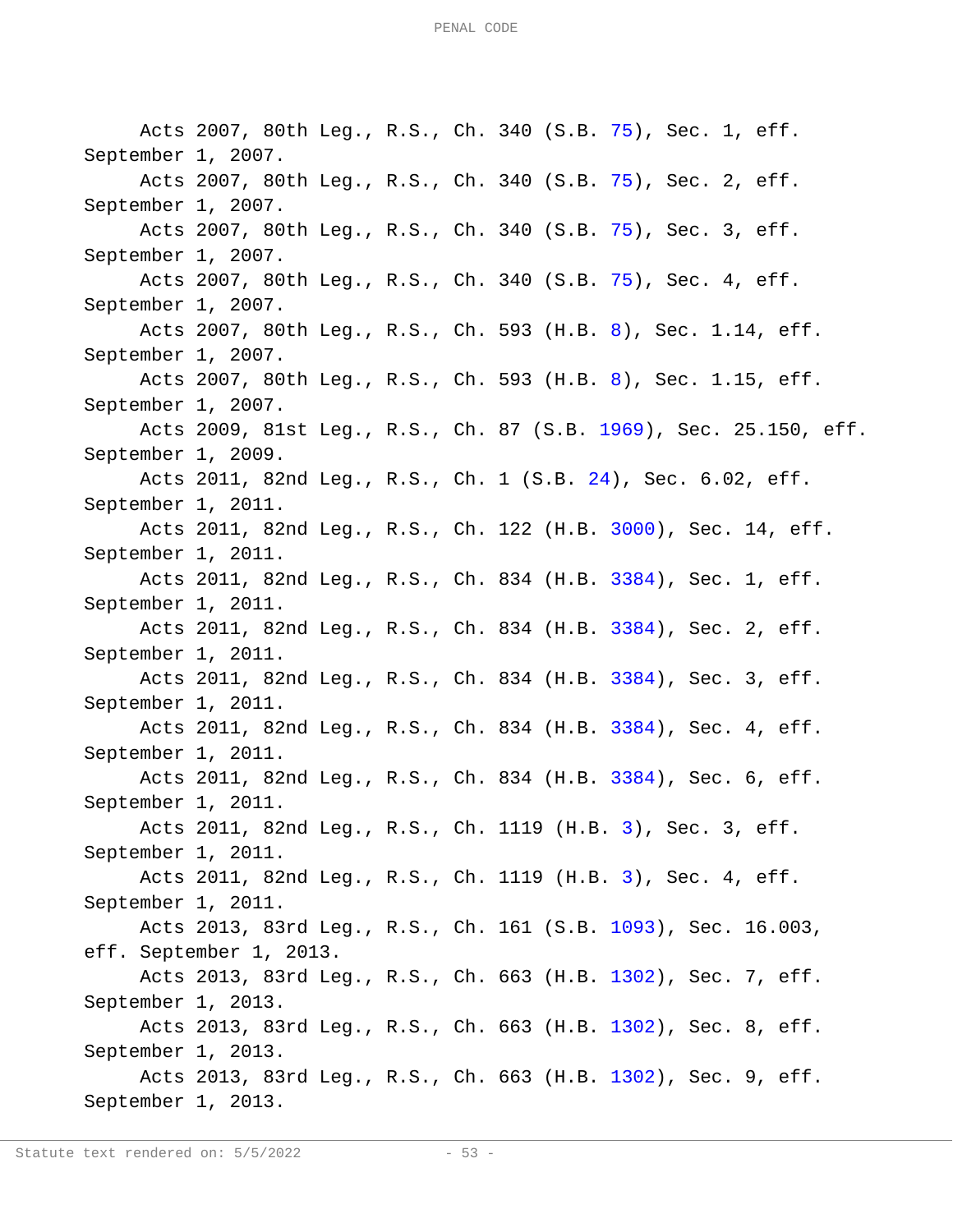Acts 2013, 83rd Leg., R.S., Ch. 1323 (S.B. [511](http://www.legis.state.tx.us/tlodocs/83R/billtext/html/SB00511F.HTM)), Sec. 11, eff. December 1, 2013.

Acts 2015, 84th Leg., R.S., Ch. 770 (H.B. [2299](http://www.legis.state.tx.us/tlodocs/84R/billtext/html/HB02299F.HTM)), Sec. 2.82, eff. January 1, 2017.

Sec. 12.425. PENALTIES FOR REPEAT AND HABITUAL FELONY OFFENDERS ON TRIAL FOR STATE JAIL FELONY. (a) If it is shown on the trial of a state jail felony punishable under Section 12.35(a) that the defendant has previously been finally convicted of two state jail felonies punishable under Section 12.35(a), on conviction the defendant shall be punished for a felony of the third degree.

(b) If it is shown on the trial of a state jail felony punishable under Section 12.35(a) that the defendant has previously been finally convicted of two felonies other than a state jail felony punishable under Section 12.35(a), and the second previous felony conviction is for an offense that occurred subsequent to the first previous conviction having become final, on conviction the defendant shall be punished for a felony of the second degree.

(c) If it is shown on the trial of a state jail felony for which punishment may be enhanced under Section 12.35(c) that the defendant has previously been finally convicted of a felony other than a state jail felony punishable under Section 12.35(a), on conviction the defendant shall be punished for a felony of the second degree.

Added by Acts 2011, 82nd Leg., R.S., Ch. 834 (H.B. [3384](http://www.legis.state.tx.us/tlodocs/82R/billtext/html/HB03384F.HTM)), Sec. 5, eff. September 1, 2011.

Sec. 12.43. PENALTIES FOR REPEAT AND HABITUAL MISDEMEANOR OFFENDERS. (a) If it is shown on the trial of a Class A misdemeanor that the defendant has been before convicted of a Class A misdemeanor or any degree of felony, on conviction he shall be punished by:

(1) a fine not to exceed \$4,000;

(2) confinement in jail for any term of not more than one year or less than 90 days; or

(3) both such fine and confinement.

(b) If it is shown on the trial of a Class B misdemeanor that the defendant has been before convicted of a Class A or Class B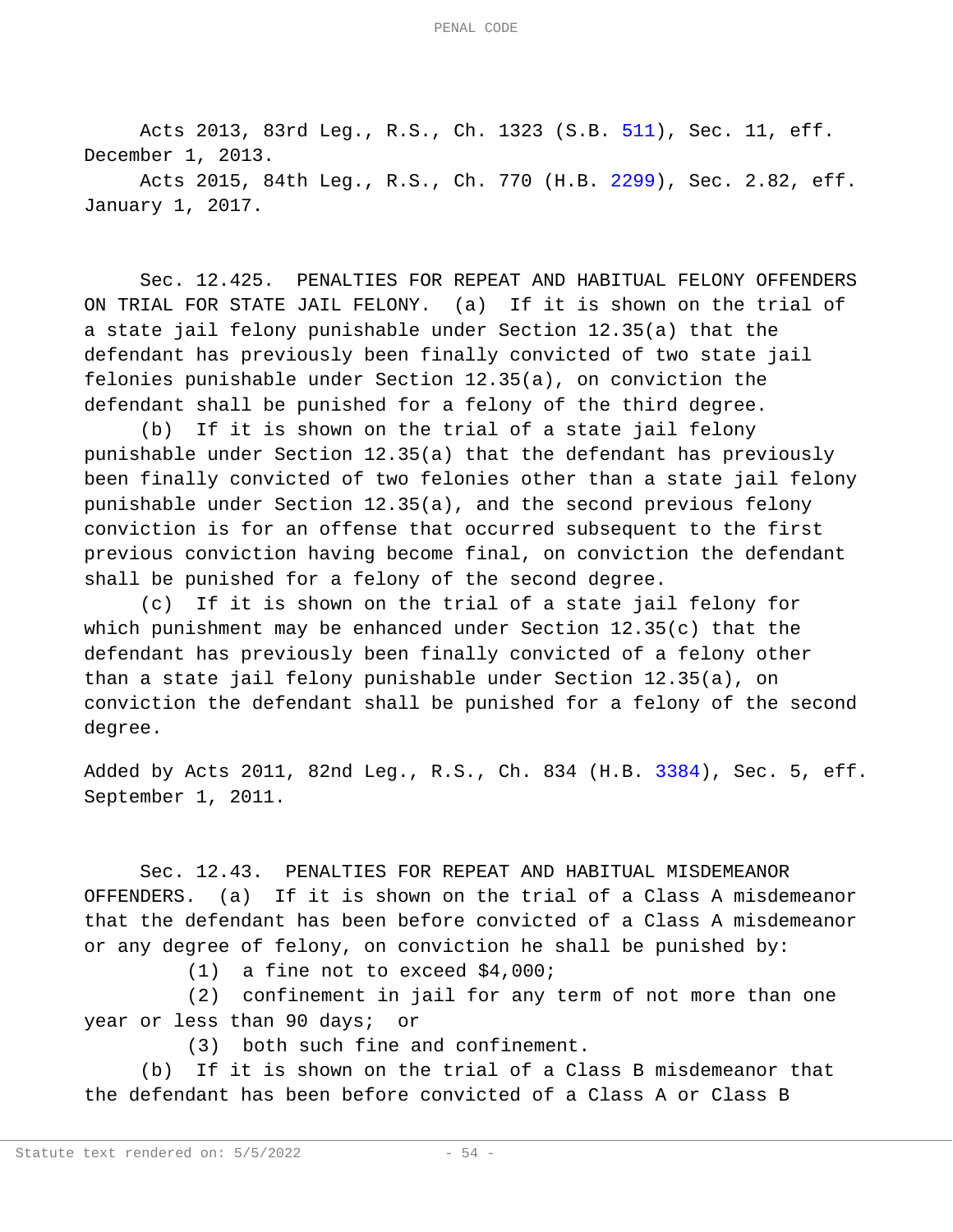misdemeanor or any degree of felony, on conviction he shall be punished by:

(1) a fine not to exceed \$2,000;

(2) confinement in jail for any term of not more than 180 days or less than 30 days; or

(3) both such fine and confinement.

(c) If it is shown on the trial of an offense punishable as a Class C misdemeanor under Section 42.01 or 49.02 that the defendant has been before convicted under either of those sections three times or three times for any combination of those offenses and each prior offense was committed in the 24 months preceding the date of commission of the instant offense, the defendant shall be punished by:

(1) a fine not to exceed \$2,000;

(2) confinement in jail for a term not to exceed 180 days;

or

(3) both such fine and confinement.

(d) If the punishment scheme for an offense contains a specific enhancement provision increasing punishment for a defendant who has previously been convicted of the offense, the specific enhancement provision controls over this section.

Acts 1973, 63rd Leg., p. 883, ch. 399, Sec. 1, eff. Jan. 1, 1974. Amended by Acts 1993, 73rd Leg., ch. 900, Sec. 1.01, eff. Sept. 1, 1994; Acts 1995, 74th Leg., ch. 318, Sec. 2, eff. Sept. 1, 1995; Acts 1999, 76th Leg., ch. 564, Sec. 1, eff. Sept. 1, 1999.

Sec. 12.44. REDUCTION OF STATE JAIL FELONY PUNISHMENT TO MISDEMEANOR PUNISHMENT. (a) A court may punish a defendant who is convicted of a state jail felony by imposing the confinement permissible as punishment for a Class A misdemeanor if, after considering the gravity and circumstances of the felony committed and the history, character, and rehabilitative needs of the defendant, the court finds that such punishment would best serve the ends of justice.

(b) At the request of the prosecuting attorney, the court may authorize the prosecuting attorney to prosecute a state jail felony as a Class A misdemeanor.

Acts 1973, 63rd Leg., p. 883, ch. 399, Sec. 1, eff. Jan. 1, 1974.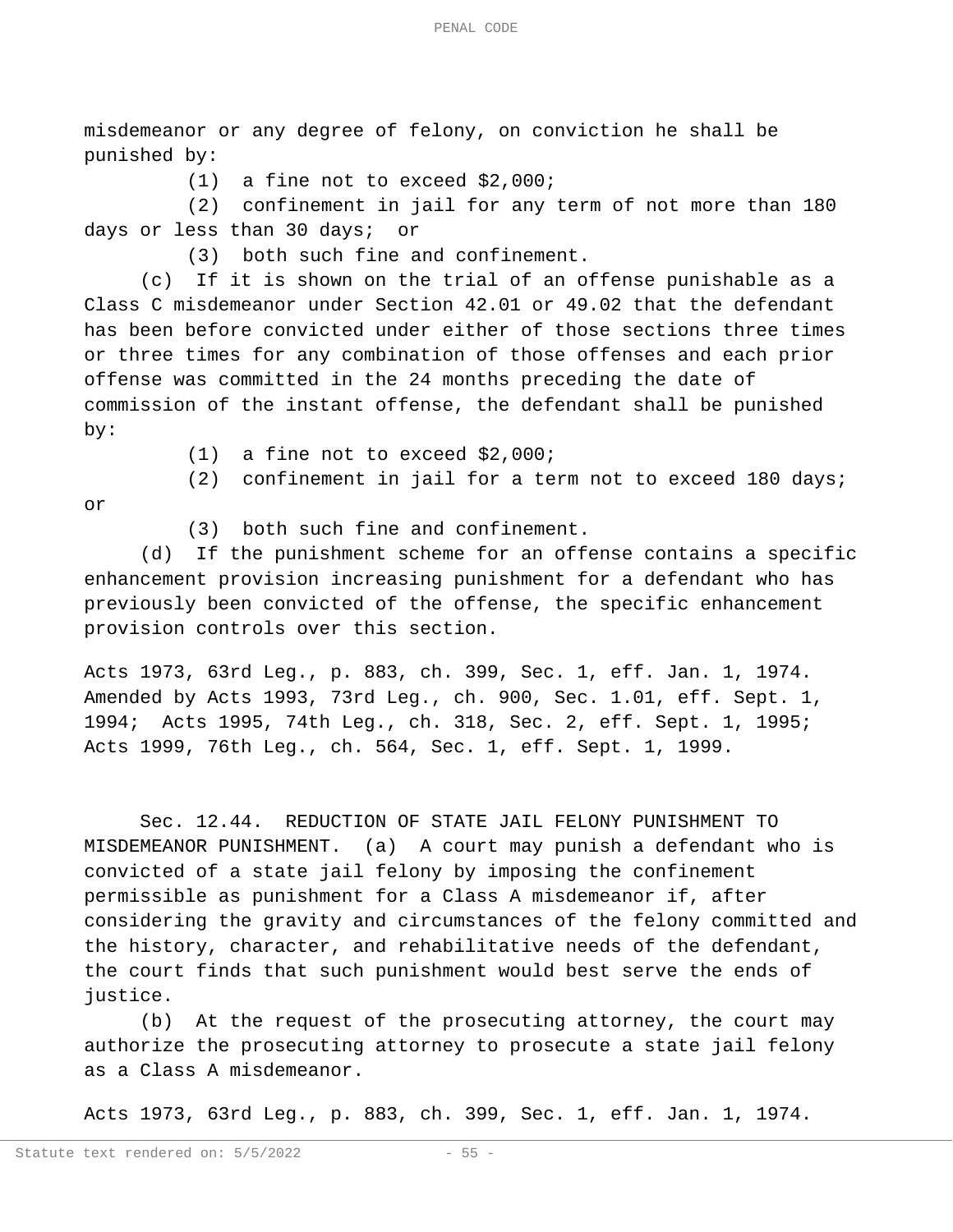Amended by Acts 1989, 71st Leg., ch. 785, Sec. 4.02, eff. Sept. 1, 1989; Acts 1993, 73rd Leg., ch. 900, Sec. 1.01, eff. Sept. 1, 1994; Acts 1995, 74th Leg., ch. 318, Sec. 3, eff. Sept. 1, 1995. Amended by:

Acts 2005, 79th Leg., Ch. 1276 (H.B. [2296](http://www.legis.state.tx.us/tlodocs/79R/billtext/html/HB02296F.HTM)), Sec. 1, eff. September 1, 2005.

Sec. 12.45. ADMISSION OF UNADJUDICATED OFFENSE. (a) A person may, with the consent of the attorney for the state, admit during the sentencing hearing his guilt of one or more unadjudicated offenses and request the court to take each into account in determining sentence for the offense or offenses of which he stands adjudged guilty.

(b) Before a court may take into account an admitted offense over which exclusive venue lies in another county or district, the court must obtain permission from the prosecuting attorney with jurisdiction over the offense.

(c) If a court lawfully takes into account an admitted offense, prosecution is barred for that offense.

Acts 1973, 63rd Leg., p. 883, ch. 399, Sec. 1, eff. Jan. 1, 1974. Amended by Acts 1983, 68th Leg., p. 4131, ch. 649, Sec. 1, eff. Aug. 29, 1983; Acts 1993, 73rd Leg., ch. 900, Sec. 1.01, eff. Sept. 1, 1994.

Sec. 12.46. USE OF PRIOR CONVICTIONS. The use of a conviction for enhancement purposes shall not preclude the subsequent use of such conviction for enhancement purposes.

Added by Acts 1979, 66th Leg., p. 1027, ch. 459, Sec. 1, eff. June 7, 1979. Amended by Acts 1993, 73rd Leg., ch. 900, Sec. 1.01, eff. Sept. 1, 1994.

Sec. 12.47. PENALTY IF OFFENSE COMMITTED BECAUSE OF BIAS OR PREJUDICE. (a) If an affirmative finding under Article 42.014, Code of Criminal Procedure, is made in the trial of an offense other than a first degree felony or a Class A misdemeanor, the punishment for the offense is increased to the punishment prescribed for the next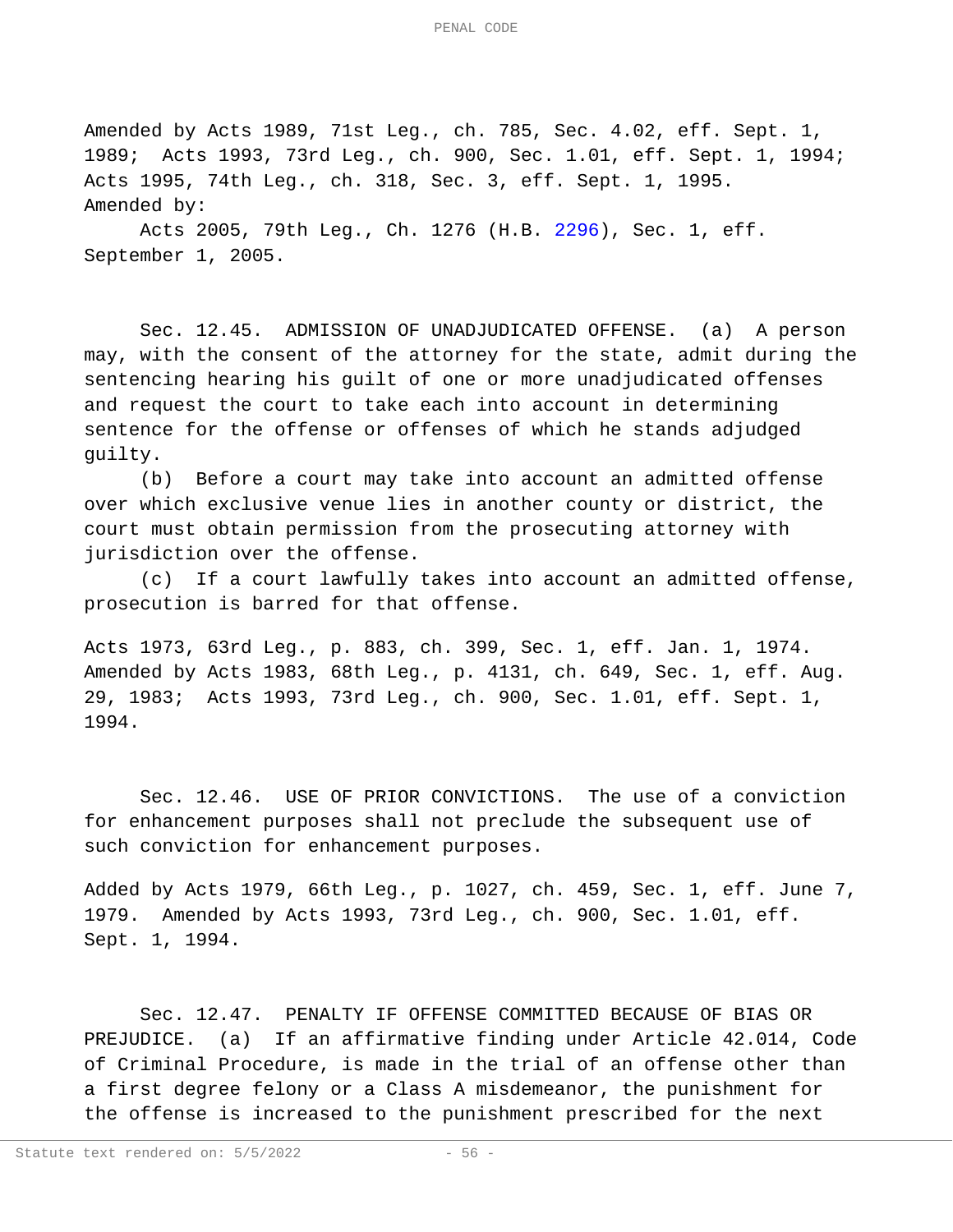highest category of offense. If the offense is a Class A misdemeanor, the minimum term of confinement for the offense is increased to 180 days. This section does not apply to the trial of an offense of injury to a disabled individual under Section 22.04, if the affirmative finding in the case under Article 42.014, Code of Criminal Procedure, shows that the defendant intentionally selected the victim because the victim was disabled.

(b) The attorney general, if requested to do so by a prosecuting attorney, may assist the prosecuting attorney in the investigation or prosecution of an offense committed because of bias or prejudice. The attorney general shall designate one individual in the division of the attorney general's office that assists in the prosecution of criminal cases to coordinate responses to requests made under this subsection.

Added by Acts 1993, 73rd Leg., ch. 987, Sec. 1, eff. Sept. 1, 1993. Amended by Acts 1997, 75th Leg., ch. 751, Sec. 1, eff. Sept. 1, 1997; Acts 2001, 77th Leg., ch. 85, Sec. 1.01, eff. Sept. 1, 2001.

Sec. 12.48. CERTAIN OFFENSES RESULTING IN LOSS TO NURSING AND CONVALESCENT HOMES. If it is shown on the trial of an offense under Chapter 31 or 32 that, as a result of a loss incurred because of the conduct charged, a trustee was appointed and emergency assistance funds, other than funds used to pay the expenses of the trustee, were used for a nursing or convalescent home under Subchapter D, Chapter 242, Health and Safety Code, the punishment for the offense is increased to the punishment prescribed for the next higher category of offense except that a felony of the first degree is punished as a felony of the first degree.

Added by Acts 1999, 76th Leg., ch. 439, Sec. 4, eff. Sept. 1, 1999.

Sec. 12.49. PENALTY IF CONTROLLED SUBSTANCE USED TO COMMIT OFFENSE. If the court makes an affirmative finding under Article 42.012, Code of Criminal Procedure, in the punishment phase of the trial of an offense under Chapter 29, Chapter 31, or Title 5, other than a first degree felony or a Class A misdemeanor, the punishment for the offense is increased to the punishment prescribed for the next highest category of offense. If the offense is a Class A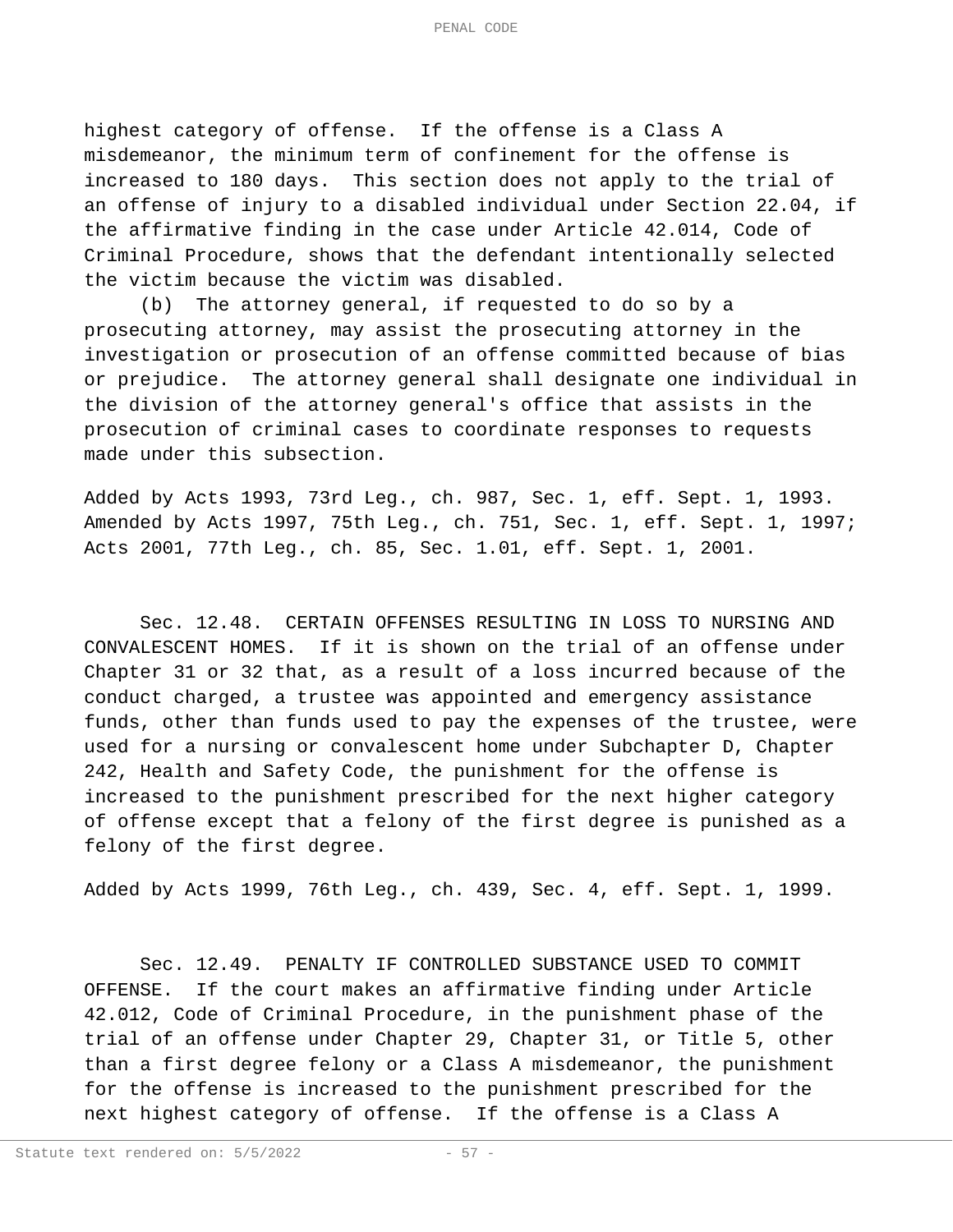misdemeanor, the minimum term of confinement for the offense is increased to 180 days.

Added by Acts 1999, 76th Leg., ch. 417, Sec. 2(a), eff. Sept. 1, 1999. Renumbered from Penal Code Sec. 12.48 and amended by Acts 2001, 77th Leg., ch. 1420, Sec. 21.001(93), 21.002(15), eff. Sept. 1, 2001.

Sec. 12.50. PENALTY IF OFFENSE COMMITTED IN DISASTER AREA OR EVACUATED AREA. (a) Subject to Subsection (c), the punishment for an offense described by Subsection (b) is increased to the punishment prescribed for the next higher category of offense if it is shown on the trial of the offense that the offense was committed in an area that was, at the time of the offense:

(1) subject to a declaration of a state of disaster made by:

(A) the president of the United States under the Robert T. Stafford Disaster Relief and Emergency Assistance Act (42 U.S.C. Section 5121 et seq.);

(B) the governor under Section 418.014, Government Code; or

(C) the presiding officer of the governing body of a political subdivision under Section 418.108, Government Code; or

(2) subject to an emergency evacuation order.

(b) The increase in punishment authorized by this section applies only to an offense under:

- (1) Section 22.01;
- (2) Section 28.02;
- (3) Section 29.02;
- (4) Section 30.02;
- (5) Section 30.03;
- (6) Section 30.04;
- (7) Section 30.05; and
- (8) Section 31.03.

(c) If an offense listed under Subsection  $(b)(1)$ ,  $(5)$ ,  $(6)$ , (7), or (8) is punishable as a Class A misdemeanor, the minimum term of confinement for the offense is increased to 180 days. If an offense listed under Subsection (b)(2), (4), or (8) is punishable as a felony of the first degree, the punishment for that offense may not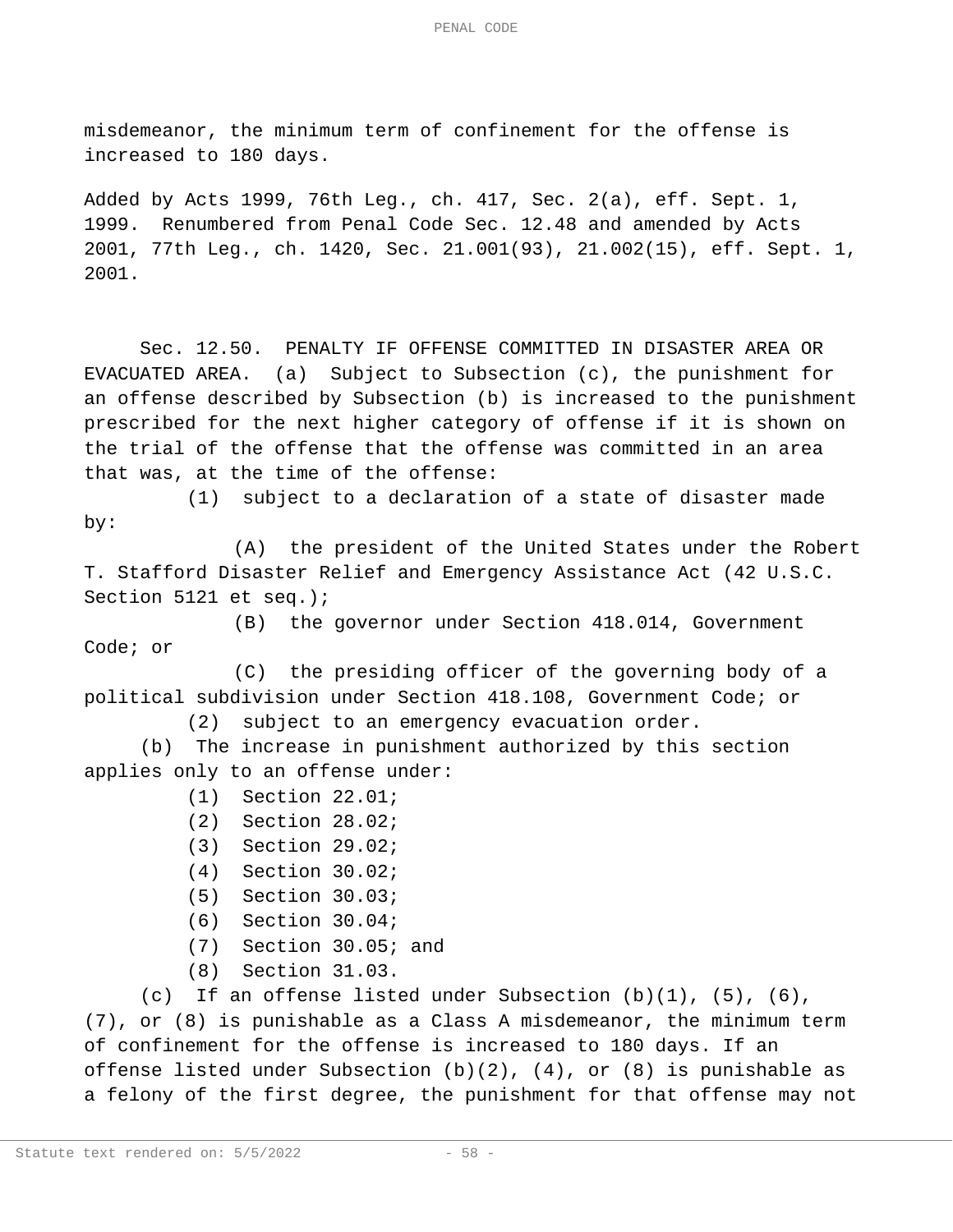be increased under this section.

(d) Repealed by Acts 2019, 86th Leg., R.S., Ch. 418 (S.B. [201](https://capitol.texas.gov/tlodocs/86R/billtext/html/SB00201F.HTM) ), Sec. 2, and Ch. 1058 (H.B. [1028\)](https://capitol.texas.gov/tlodocs/86R/billtext/html/HB01028F.HTM), Sec. 2, eff. September 1, 2019. (e) For purposes of this section, "emergency evacuation order" means an official statement issued by the governing body of this state or a political subdivision of this state to recommend or require the evacuation of all or part of the population of an area stricken or threatened with a disaster.

Added by Acts 2009, 81st Leg., R.S., Ch. 731 (S.B. [359\)](http://www.legis.state.tx.us/tlodocs/81R/billtext/html/SB00359F.HTM), Sec. 1, eff. September 1, 2009.

Amended by:

Acts 2019, 86th Leg., R.S., Ch. 418 (S.B. [201](http://www.legis.state.tx.us/tlodocs/86R/billtext/html/SB00201F.HTM)), Sec. 1, eff. September 1, 2019.

Acts 2019, 86th Leg., R.S., Ch. 418 (S.B. [201](http://www.legis.state.tx.us/tlodocs/86R/billtext/html/SB00201F.HTM)), Sec. 2, eff. September 1, 2019.

Acts 2019, 86th Leg., R.S., Ch. 1058 (H.B. [1028](http://www.legis.state.tx.us/tlodocs/86R/billtext/html/HB01028F.HTM)), Sec. 1, eff. September 1, 2019.

Acts 2019, 86th Leg., R.S., Ch. 1058 (H.B. [1028](http://www.legis.state.tx.us/tlodocs/86R/billtext/html/HB01028F.HTM)), Sec. 2, eff. September 1, 2019.

Acts 2021, 87th Leg., R.S., Ch. 915 (H.B. [3607](http://www.legis.state.tx.us/tlodocs/87R/billtext/html/HB03607F.HTM)), Sec. 16.001, eff. September 1, 2021.

Sec. 12.501. PENALTY FOR CERTAIN OFFENSES COMMITTED IN RETALIATION FOR OR ON ACCOUNT OF PERSON'S SERVICE OR STATUS AS PUBLIC SERVANT. (a) In this section, "public servant" has the meaning assigned by Section 36.06.

(b) Subject to Subsection (d), the punishment for an offense described by Subsection (c) is increased to the punishment prescribed for the next higher category of offense if it is shown on the trial of the offense that:

(1) the offense:

(A) was committed against a person the actor knows is a public servant or a member of a public servant's family or household; or

(B) involves property that the actor knows belongs to, is under the control of, or is lawfully possessed by a public servant; and

(2) the offense was committed in retaliation for or on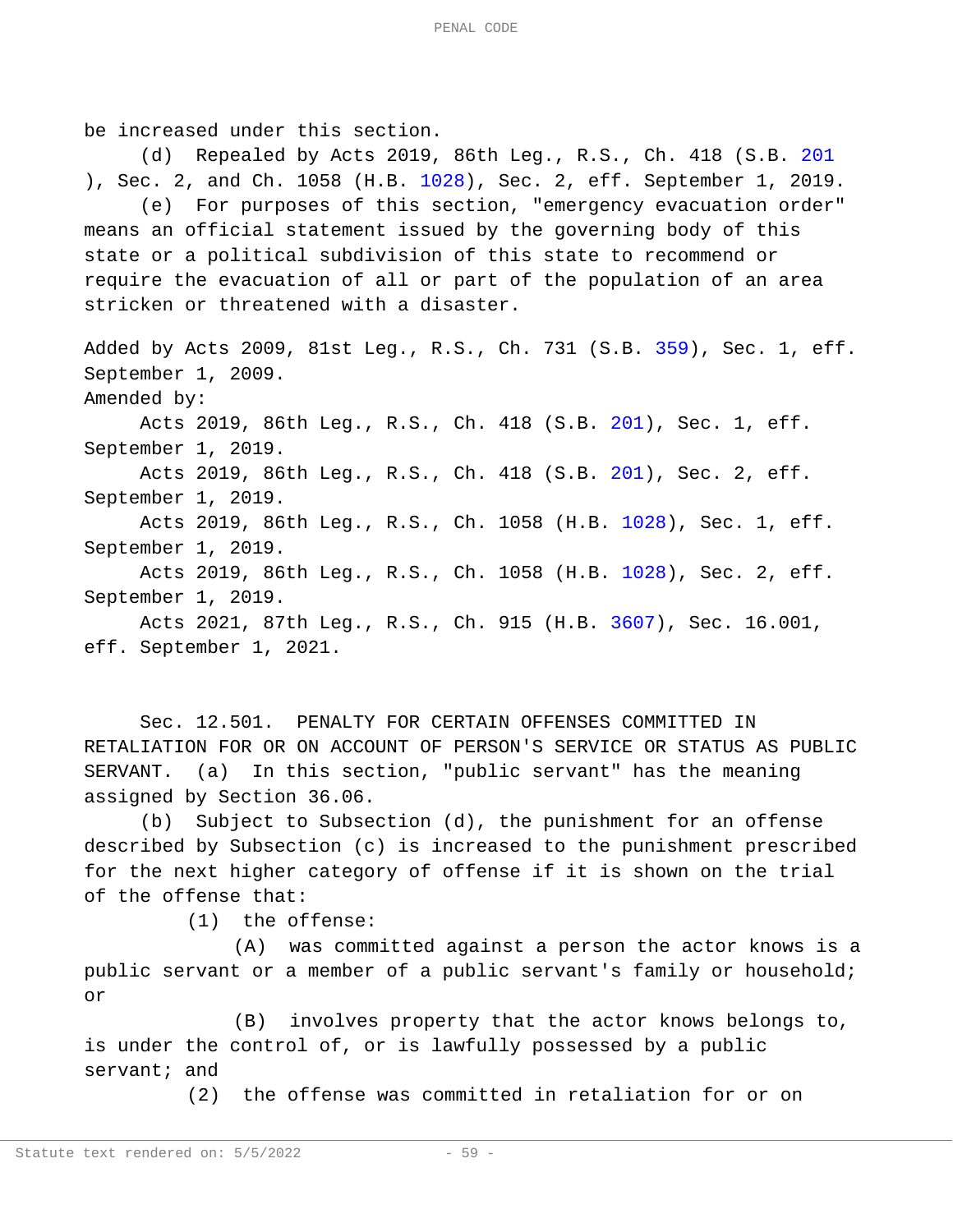account of the service or status of the person as a public servant.

(c) The increase in punishment authorized by this section applies only to:

(1) an offense under Section 21.16, 21.18, 21.19, 22.011, 28.02, 28.03, 30.05, 33.02, 42.07, or 42.072; or

(2) an offense under Section 32.51, other than an offense punishable under Subsection (c-1) of that section.

(d) If an offense described by Subsection (c) is punishable as a Class A misdemeanor, the minimum term of confinement for the offense is increased to 180 days. If an offense described by Subsection (c) is punishable as a felony of the first degree, the punishment for that offense may not be increased under this section.

(e) For purposes of this section, "member of a public servant's family" means a person related to the public servant within the second degree of consanguinity.

Added by Acts 2021, 87th Leg., R.S., Ch. 791 (H.B. [624\)](http://www.legis.state.tx.us/tlodocs/87R/billtext/html/HB00624F.HTM), Sec. 1, eff. September 1, 2021.

### **SUBCHAPTER E. CORPORATIONS AND ASSOCIATIONS**

Sec. 12.51. AUTHORIZED PUNISHMENTS FOR CORPORATIONS, ASSOCIATIONS, LIMITED LIABILITY COMPANIES, AND OTHER BUSINESS ENTITIES. (a) If a corporation, an association, a limited liability company, or another business entity is adjudged guilty of an offense that provides a penalty consisting of a fine only, a court may sentence the corporation, association, limited liability company, or other business entity to pay a fine in an amount fixed by the court, not to exceed the fine provided by the offense.

(b) If a corporation, an association, a limited liability company, or another business entity is adjudged guilty of an offense that provides a penalty including imprisonment, or that provides no specific penalty, a court may sentence the corporation, association, limited liability company, or other business entity to pay a fine in an amount fixed by the court, not to exceed:

> (1) \$20,000 if the offense is a felony of any category; (2) \$10,000 if the offense is a Class A or Class B

misdemeanor;

(3) \$2,000 if the offense is a Class C misdemeanor; or (4) \$50,000 if, as a result of an offense classified as a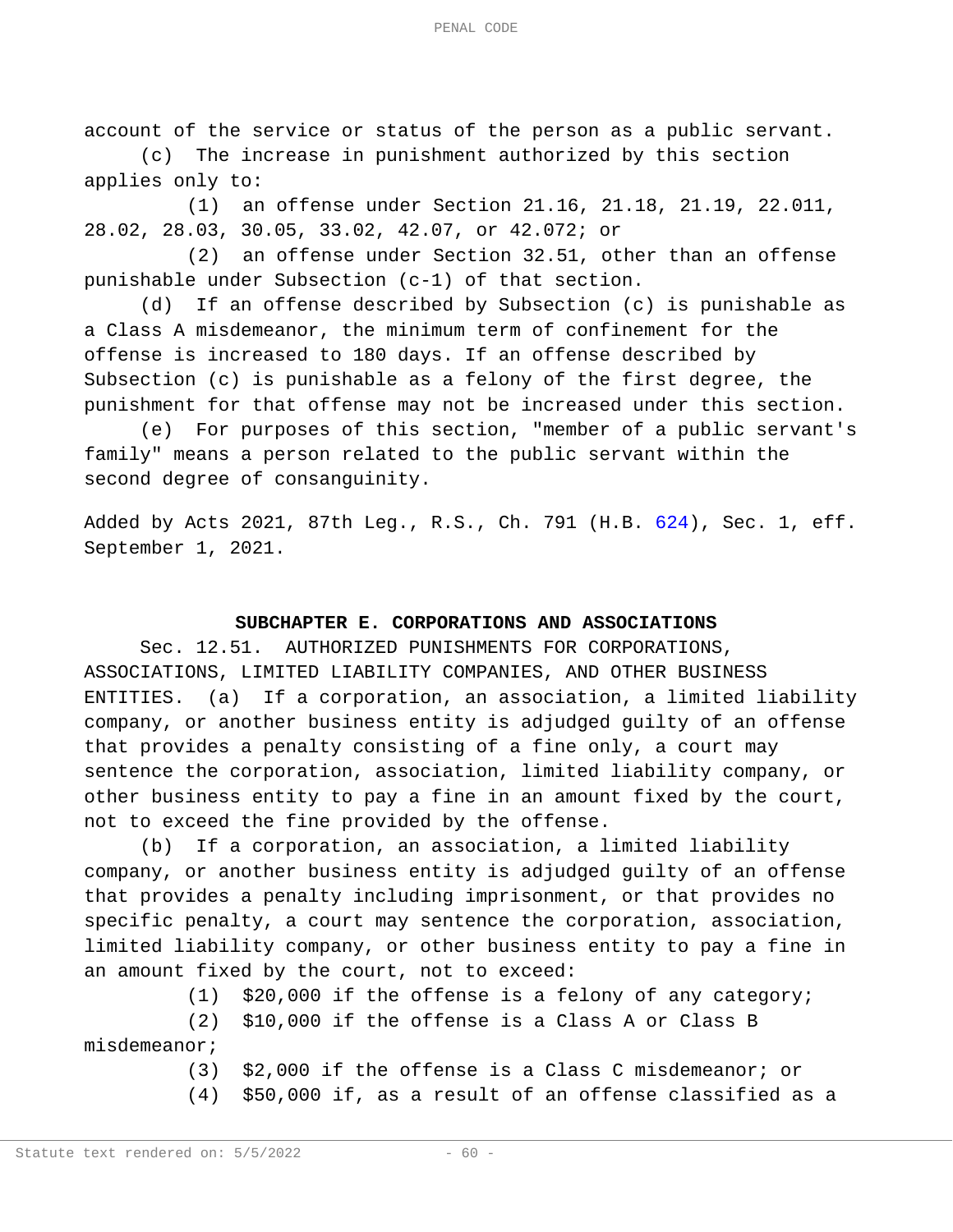felony or Class A misdemeanor, an individual suffers serious bodily injury or death.

(c) In lieu of the fines authorized by Subsections  $(a)$ ,  $(b)(1)$ ,  $(b)(2)$ , and  $(b)(4)$ , if a court finds that the corporation, association, limited liability company, or other business entity gained money or property or caused personal injury or death, property damage, or other loss through the commission of a felony or Class A or Class B misdemeanor, the court may sentence the corporation, association, limited liability company, or other business entity to pay a fine in an amount fixed by the court, not to exceed double the amount gained or caused by the corporation, association, limited liability company, or business entity to be lost or damaged, whichever is greater.

(d) In addition to any sentence that may be imposed by this section, a corporation, an association, a limited liability company, or another business entity that has been adjudged guilty of an offense may be ordered by the court to give notice of the conviction to any person the court deems appropriate.

(e) On conviction of a corporation, an association, a limited liability company, or another business entity, the court shall notify the attorney general of that fact.

(f) In this section, "business entity" has the meaning assigned by Section 7.21.

Acts 1973, 63rd Leg., p. 883, ch. 399, Sec. 1, eff. Jan. 1, 1974. Amended by Acts 1977, 65th Leg., p. 1917, ch. 768, Sec. 1, eff. June 16, 1977; Acts 1987, 70th Leg., ch. 1085, Sec. 1, eff. Sept. 1, 1987; Acts 1993, 73rd Leg., ch. 900, Sec. 1.01, eff. Sept. 1, 1994. Amended by:

Acts 2019, 86th Leg., R.S., Ch. 112 (S.B. [1258](http://www.legis.state.tx.us/tlodocs/86R/billtext/html/SB01258F.HTM)), Sec. 3, eff. September 1, 2019.

## **TITLE 4. INCHOATE OFFENSES CHAPTER 15. PREPARATORY OFFENSES**

Sec. 15.01. CRIMINAL ATTEMPT. (a) A person commits an offense if, with specific intent to commit an offense, he does an act amounting to more than mere preparation that tends but fails to effect the commission of the offense intended.

(b) If a person attempts an offense that may be aggravated, his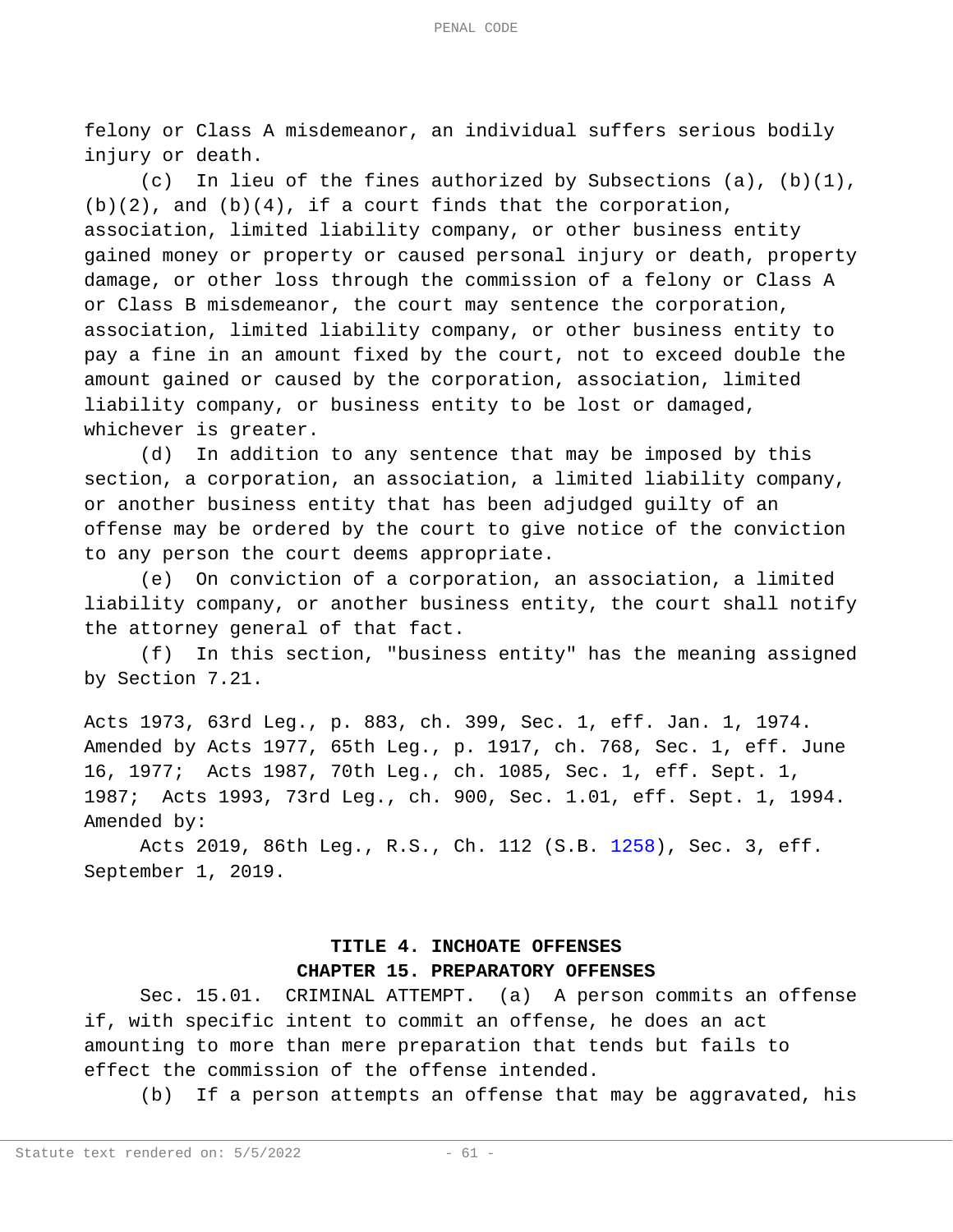conduct constitutes an attempt to commit the aggravated offense if an element that aggravates the offense accompanies the attempt.

(c) It is no defense to prosecution for criminal attempt that the offense attempted was actually committed.

(d) An offense under this section is one category lower than the offense attempted, and if the offense attempted is a state jail felony, the offense is a Class A misdemeanor.

Acts 1973, 63rd Leg., p. 883, ch. 399, Sec. 1, eff. Jan. 1, 1974. Amended by Acts 1975, 64th Leg., p. 478, ch. 203, Sec. 4, eff. Sept. 1, 1975; Acts 1993, 73rd Leg., ch. 900, Sec. 1.01, eff. Sept. 1, 1994.

Sec. 15.02. CRIMINAL CONSPIRACY. (a) A person commits criminal conspiracy if, with intent that a felony be committed:

(1) he agrees with one or more persons that they or one or more of them engage in conduct that would constitute the offense; and

(2) he or one or more of them performs an overt act in pursuance of the agreement.

(b) An agreement constituting a conspiracy may be inferred from acts of the parties.

(c) It is no defense to prosecution for criminal conspiracy that:

(1) one or more of the coconspirators is not criminally responsible for the object offense;

(2) one or more of the coconspirators has been acquitted, so long as two or more coconspirators have not been acquitted;

(3) one or more of the coconspirators has not been prosecuted or convicted, has been convicted of a different offense, or is immune from prosecution;

(4) the actor belongs to a class of persons that by definition of the object offense is legally incapable of committing the object offense in an individual capacity; or

(5) the object offense was actually committed.

(d) An offense under this section is one category lower than the most serious felony that is the object of the conspiracy, and if the most serious felony that is the object of the conspiracy is a state jail felony, the offense is a Class A misdemeanor.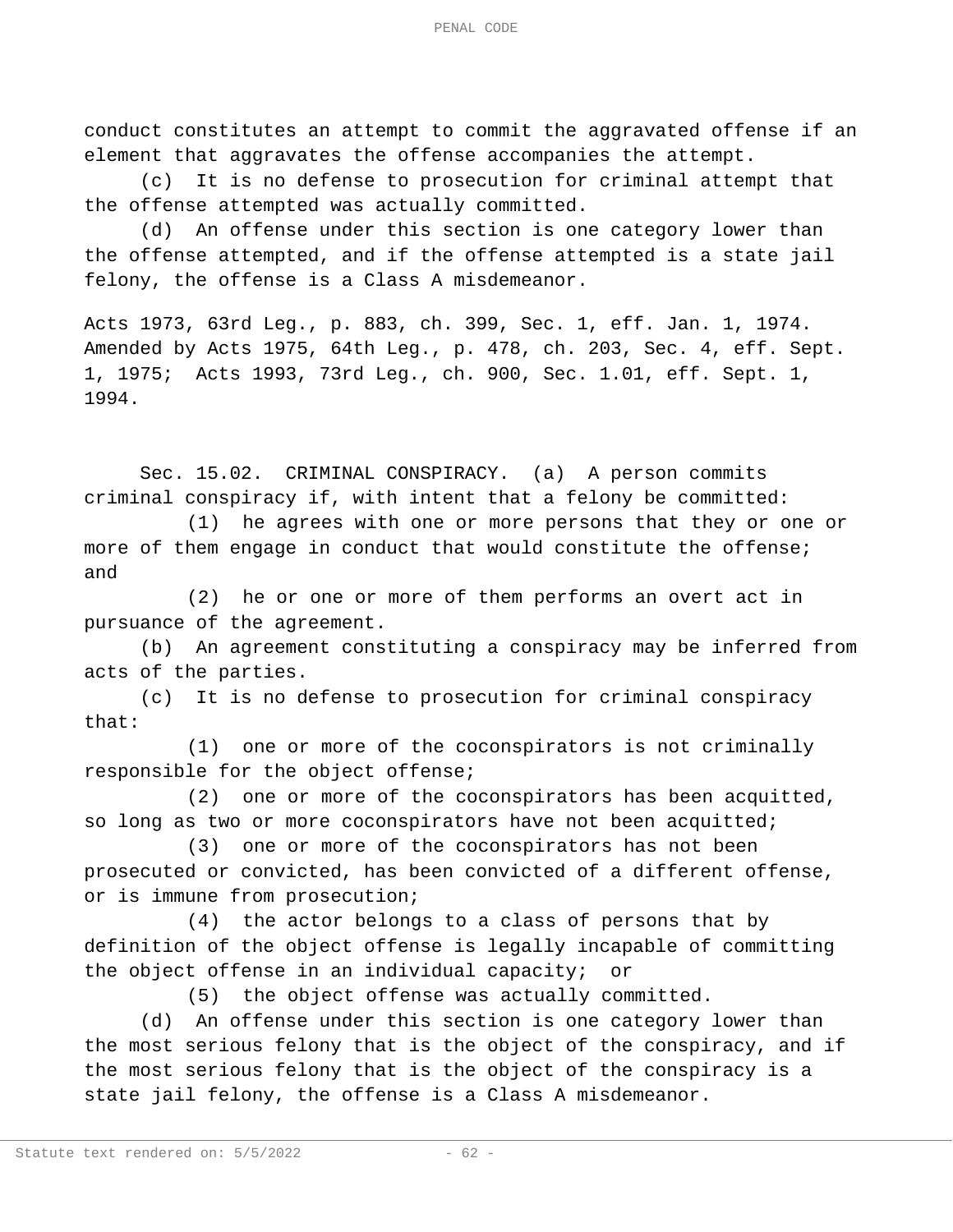Acts 1973, 63rd Leg., p. 883, ch. 399, Sec. 1, eff. Jan. 1, 1974. Amended by Acts 1993, 73rd Leg., ch. 900, Sec. 1.01, eff. Sept. 1, 1994.

Sec. 15.03. CRIMINAL SOLICITATION. (a) A person commits an offense if, with intent that a capital felony or felony of the first degree be committed, he requests, commands, or attempts to induce another to engage in specific conduct that, under the circumstances surrounding his conduct as the actor believes them to be, would constitute the felony or make the other a party to its commission.

(b) A person may not be convicted under this section on the uncorroborated testimony of the person allegedly solicited and unless the solicitation is made under circumstances strongly corroborative of both the solicitation itself and the actor's intent that the other person act on the solicitation.

(c) It is no defense to prosecution under this section that:

(1) the person solicited is not criminally responsible for the felony solicited;

(2) the person solicited has been acquitted, has not been prosecuted or convicted, has been convicted of a different offense or of a different type or class of offense, or is immune from prosecution;

(3) the actor belongs to a class of persons that by definition of the felony solicited is legally incapable of committing the offense in an individual capacity; or

(4) the felony solicited was actually committed.

(d) An offense under this section is:

(1) a felony of the first degree if the offense solicited is a capital offense; or

(2) a felony of the second degree if the offense solicited is a felony of the first degree.

Acts 1973, 63rd Leg., p. 883, ch. 399, Sec. 1, eff. Jan. 1, 1974. Amended by Acts 1993, 73rd Leg., ch. 462, Sec. 1, eff. Sept. 1, 1993; Acts 1993, 73rd Leg., ch. 900, Sec. 1.01, eff. Sept. 1, 1994.

Sec. 15.031. CRIMINAL SOLICITATION OF A MINOR. (a) A person commits an offense if, with intent that an offense listed by Article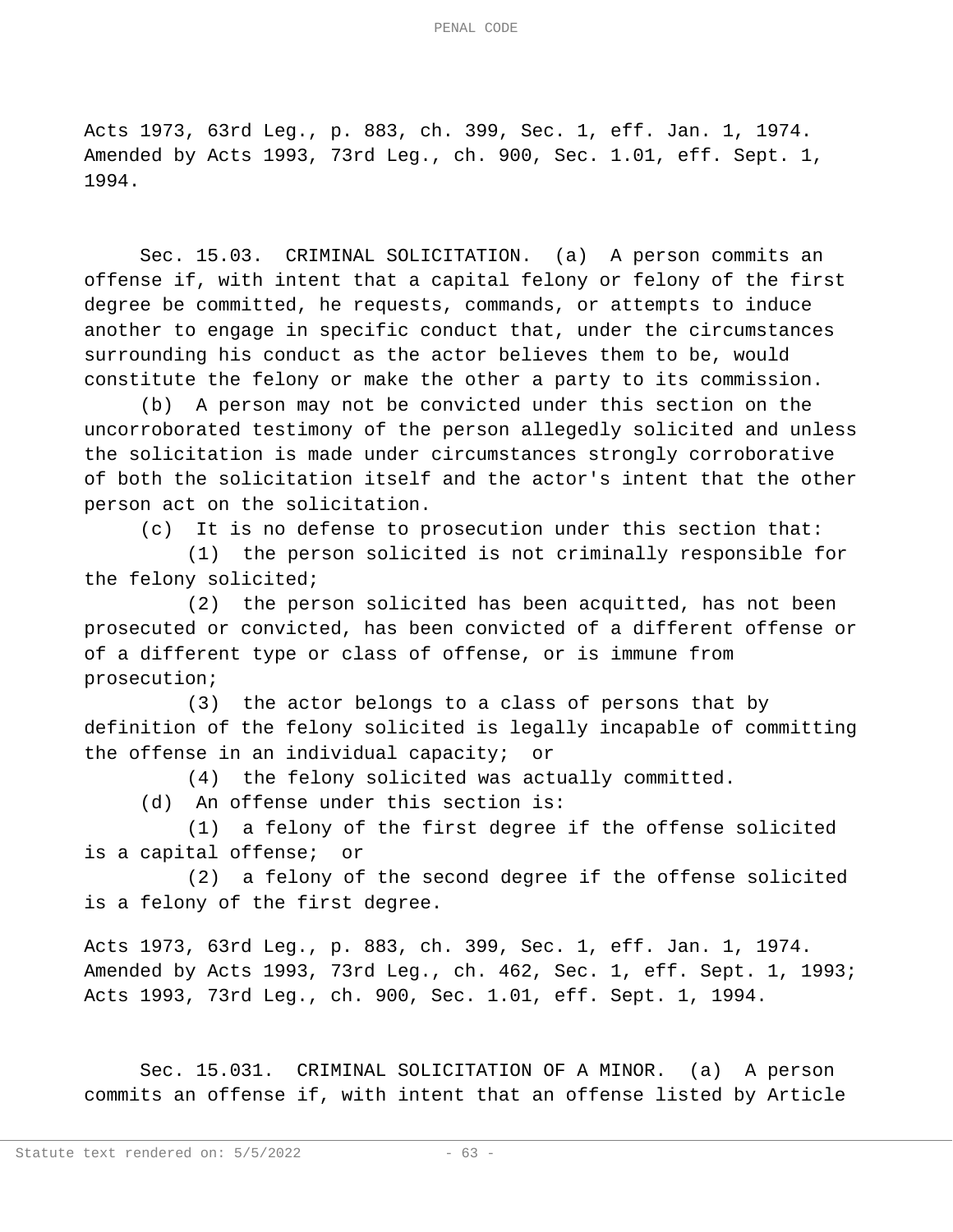42A.054(a), Code of Criminal Procedure, be committed, the person requests, commands, or attempts to induce a minor to engage in specific conduct that, under the circumstances surrounding the actor's conduct as the actor believes them to be, would constitute an offense listed by Article 42A.054(a) or make the minor a party to the commission of an offense listed by Article 42A.054(a).

(b) A person commits an offense if, with intent that an offense under Section 20A.02(a)(7) or (8), 21.02, 21.11, 22.011, 22.021, 43.02, 43.021, 43.05(a)(2), or 43.25 be committed, the person by any means requests, commands, or attempts to induce a minor or another whom the person believes to be a minor to engage in specific conduct that, under the circumstances surrounding the actor's conduct as the actor believes them to be, would constitute an offense under one of those sections or would make the minor or other believed by the person to be a minor a party to the commission of an offense under one of those sections.

(c) A person may not be convicted under this section on the uncorroborated testimony of the minor allegedly solicited unless the solicitation is made under circumstances strongly corroborative of both the solicitation itself and the actor's intent that the minor act on the solicitation.

(d) It is no defense to prosecution under this section that:

(1) the minor solicited is not criminally responsible for the offense solicited;

(2) the minor solicited has been acquitted, has not been prosecuted or convicted, has been convicted of a different offense or of a different type or class of offense, or is immune from prosecution;

(3) the actor belongs to a class of persons that by definition of the offense solicited is legally incapable of committing the offense in an individual capacity; or

(4) the offense solicited was actually committed.

(e) An offense under this section is one category lower than the solicited offense, except that an offense under this section is the same category as the solicited offense if it is shown on the trial of the offense that the actor:

(1) was at the time of the offense 17 years of age or older and a member of a criminal street gang, as defined by Section 71.01; and

(2) committed the offense with the intent to: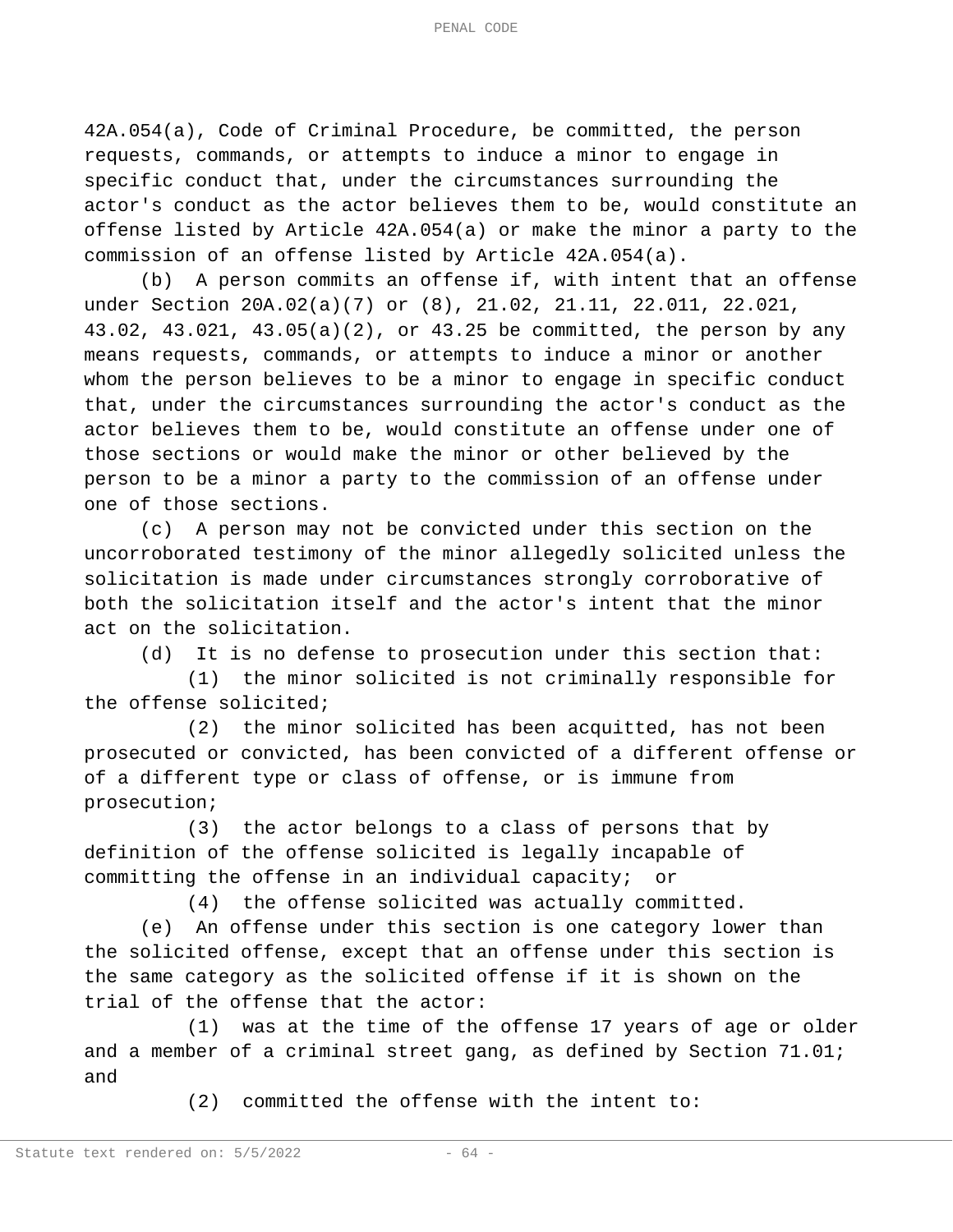(A) further the criminal activities of the criminal street gang; or (B) avoid detection as a member of a criminal street gang. (f) In this section, "minor" means an individual younger than 17 years of age. Added by Acts 1995, 74th Leg., ch. 262, Sec. 79, eff. Jan. 1, 1996. Amended by Acts 1999, 76th Leg., ch. 1415, Sec. 22(a), eff. Sept. 1, 1999. Amended by: Acts 2007, 80th Leg., R.S., Ch. 593 (H.B. [8\)](http://www.legis.state.tx.us/tlodocs/80R/billtext/html/HB00008F.HTM), Sec. 3.49, eff. September 1, 2007. Acts 2009, 81st Leg., R.S., Ch. 1130 (H.B. [2086](http://www.legis.state.tx.us/tlodocs/81R/billtext/html/HB02086F.HTM)), Sec. 2, eff. September 1, 2009. Acts 2011, 82nd Leg., R.S., Ch. 1 (S.B. [24](http://www.legis.state.tx.us/tlodocs/82R/billtext/html/SB00024F.HTM)), Sec. 6.03, eff. September 1, 2011. Acts 2015, 84th Leg., R.S., Ch. 770 (H.B. [2299](http://www.legis.state.tx.us/tlodocs/84R/billtext/html/HB02299F.HTM)), Sec. 2.83, eff. January 1, 2017. Acts 2021, 87th Leg., R.S., Ch. 807 (H.B. [1540](http://www.legis.state.tx.us/tlodocs/87R/billtext/html/HB01540F.HTM)), Sec. 51, eff. September 1, 2021.

Sec. 15.04. RENUNCIATION DEFENSE. (a) It is an affirmative defense to prosecution under Section 15.01 that under circumstances manifesting a voluntary and complete renunciation of his criminal objective the actor avoided commission of the offense attempted by abandoning his criminal conduct or, if abandonment was insufficient to avoid commission of the offense, by taking further affirmative action that prevented the commission.

(b) It is an affirmative defense to prosecution under Section 15.02 or 15.03 that under circumstances manifesting a voluntary and complete renunciation of his criminal objective the actor countermanded his solicitation or withdrew from the conspiracy before commission of the object offense and took further affirmative action that prevented the commission of the object offense.

(c) Renunciation is not voluntary if it is motivated in whole or in part:

(1) by circumstances not present or apparent at the inception of the actor's course of conduct that increase the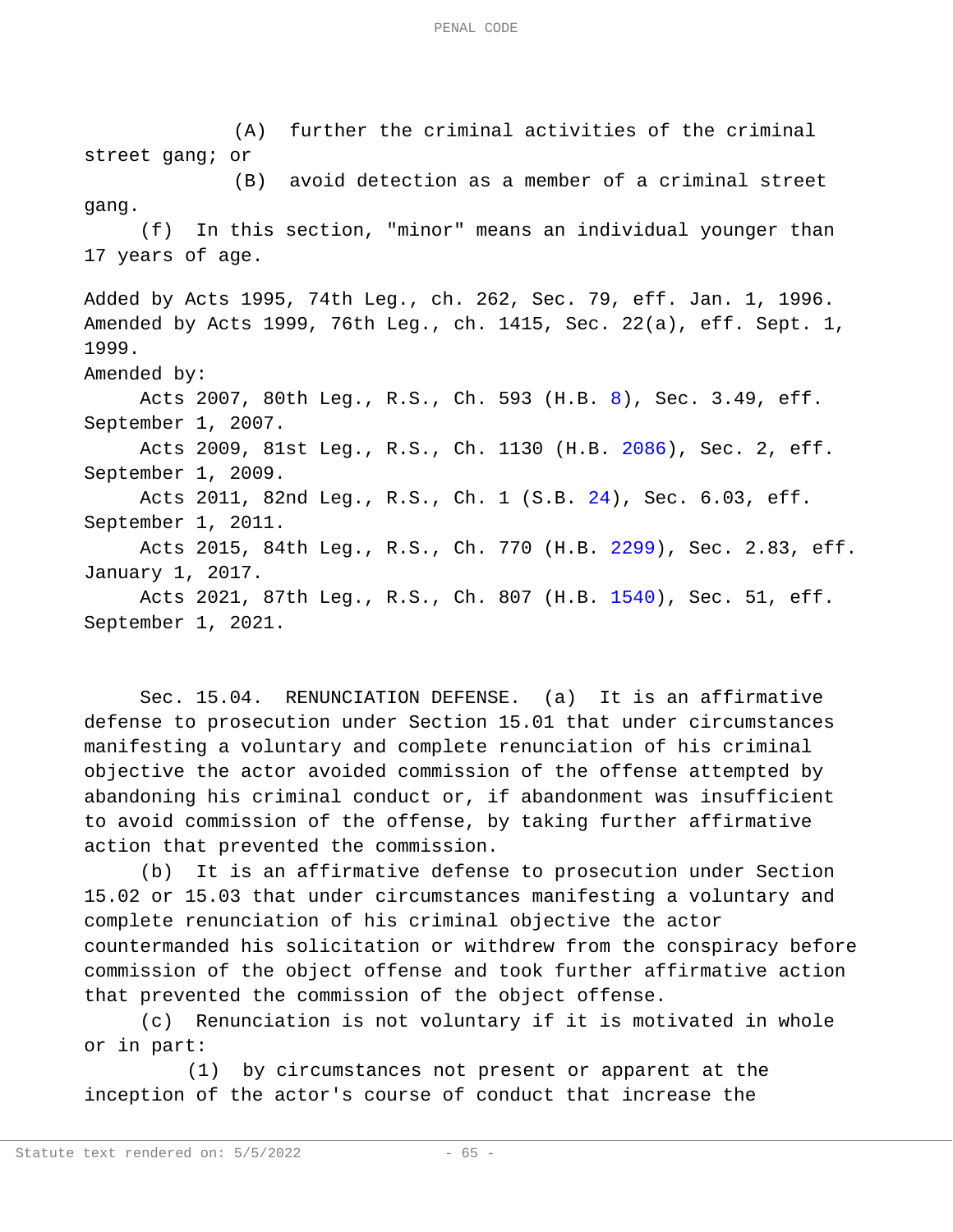probability of detection or apprehension or that make more difficult the accomplishment of the objective; or

(2) by a decision to postpone the criminal conduct until another time or to transfer the criminal act to another but similar objective or victim.

(d) Evidence that the defendant renounced his criminal objective by abandoning his criminal conduct, countermanding his solicitation, or withdrawing from the conspiracy before the criminal offense was committed and made substantial effort to prevent the commission of the object offense shall be admissible as mitigation at the hearing on punishment if he has been found guilty of criminal attempt, criminal solicitation, or criminal conspiracy; and in the event of a finding of renunciation under this subsection, the punishment shall be one grade lower than that provided for the offense committed.

Acts 1973, 63rd Leg., p. 883, ch. 399, Sec. 1, eff. Jan. 1, 1974. Amended by Acts 1993, 73rd Leg., ch. 900, Sec. 1.01, eff. Sept. 1, 1994.

Sec. 15.05. NO OFFENSE. Attempt or conspiracy to commit, or solicitation of, a preparatory offense defined in this chapter is not an offense.

Acts 1973, 63rd Leg., p. 883, ch. 399, Sec. 1, eff. Jan. 1, 1974. Amended by Acts 1993, 73rd Leg., ch. 900, Sec. 1.01, eff. Sept. 1, 1994.

# **CHAPTER 16. CRIMINAL INSTRUMENTS, INTERCEPTION OF WIRE OR ORAL COMMUNICATION, AND INSTALLATION OF TRACKING DEVICE**

Sec. 16.01. UNLAWFUL USE OF CRIMINAL INSTRUMENT OR MECHANICAL SECURITY DEVICE. (a) A person commits an offense if:

(1) the person possesses a criminal instrument or mechanical security device with the intent to use the instrument or device in the commission of an offense; or

(2) with knowledge of its character and with the intent to use a criminal instrument or mechanical security device or aid or permit another to use the instrument or device in the commission of an offense, the person manufactures, adapts, sells, installs, or sets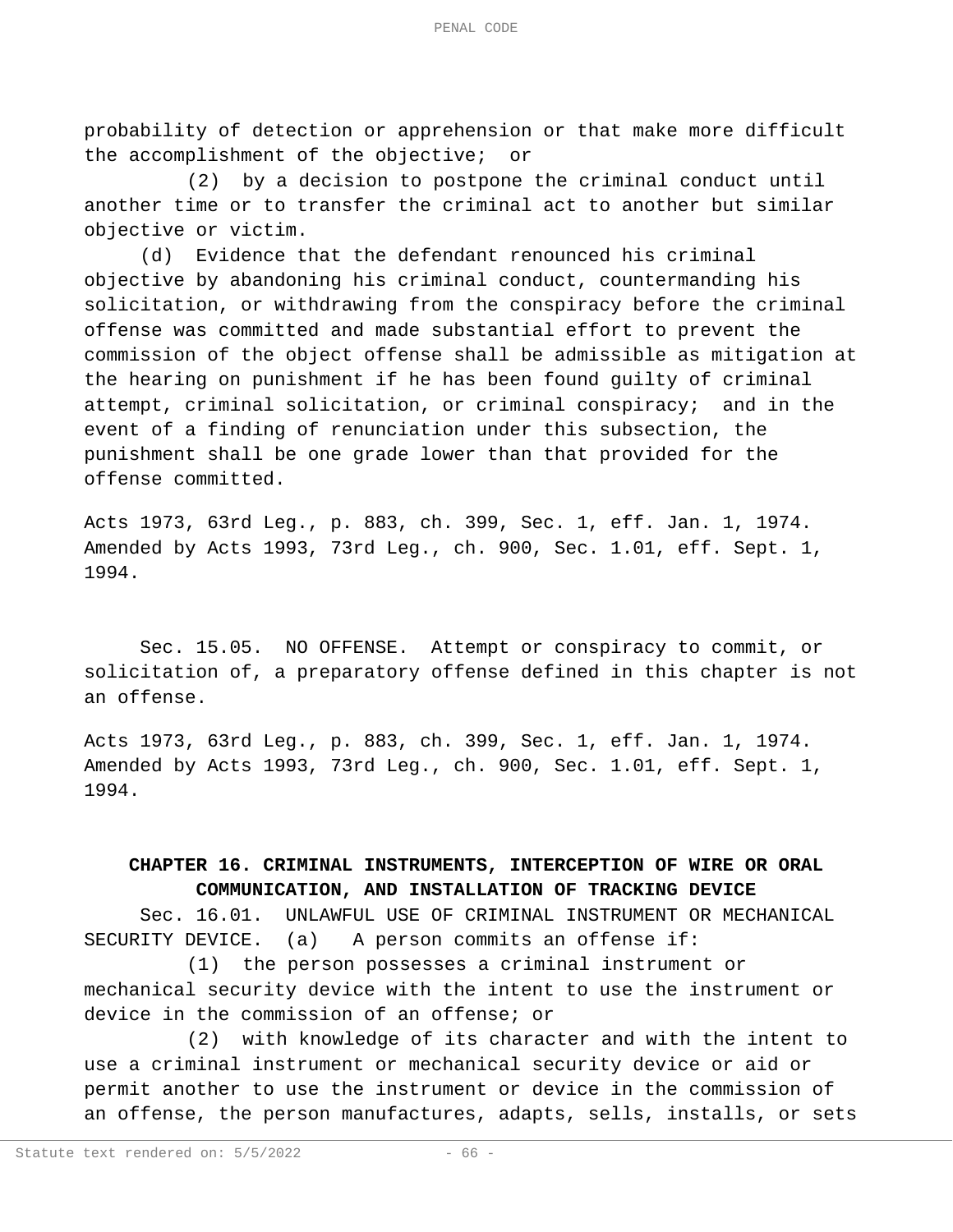up the instrument or device.

(b) For the purpose of this section:

(1) "Criminal instrument" means anything, the possession, manufacture, or sale of which is not otherwise an offense, that is specially designed, made, or adapted for use in the commission of an offense.

(2) "Mechanical security device" means a device designed or manufactured for use by a locksmith to perform services for a customer who seeks entry to a structure, motor vehicle, or other property.

(c) An offense under Subsection (a)(1) is one category lower than the offense intended. An offense under Subsection (a)(2) is a state jail felony.

Acts 1973, 63rd Leg., p. 883, ch. 399, Sec. 1, eff. Jan. 1, 1974. Amended by Acts 1975, 64th Leg., p. 913, ch. 342, Sec. 7, eff. Sept. 1, 1975; Acts 1993, 73rd Leg., ch. 900, Sec. 1.01, eff. Sept. 1, 1994.

Amended by:

Acts 2011, 82nd Leg., R.S., Ch. 814 (H.B. [2577](http://www.legis.state.tx.us/tlodocs/82R/billtext/html/HB02577F.HTM)), Sec. 1, eff. September 1, 2011.

Sec. 16.02. UNLAWFUL INTERCEPTION, USE, OR DISCLOSURE OF WIRE, ORAL, OR ELECTRONIC COMMUNICATIONS. (a) In this section:

(1) "Communication common carrier," "computer trespasser," "contents," "covert entry," "electronic communication," "intercept," "interception device," "investigative or law enforcement officer," "oral communication," "protected computer," and "wire communication" have the meanings assigned by Article 18A.001, Code of Criminal Procedure.

(2) "Immediate life-threatening situation" and "member of a law enforcement unit specially trained to respond to and deal with life-threatening situations" have the meanings assigned by Article 18A.201, Code of Criminal Procedure.

(3) "Readily accessible to the general public" means, with respect to a radio communication, a communication that is not:

(A) scrambled or encrypted;

(B) transmitted using modulation techniques whose essential parameters have been withheld from the public with the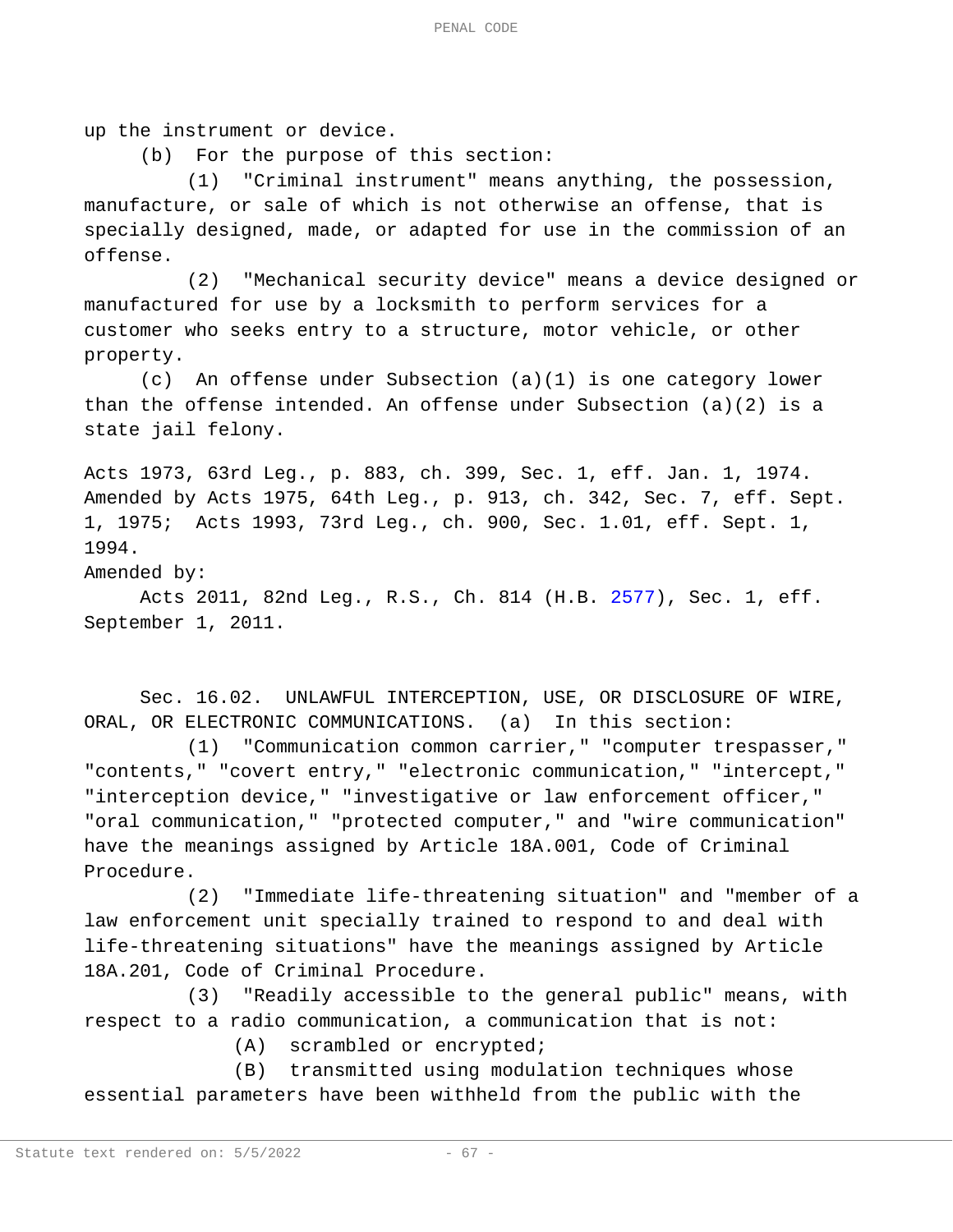intention of preserving the privacy of the communication;

(C) carried on a subcarrier or other signal subsidiary to a radio transmission;

(D) transmitted over a communication system provided by a common carrier, unless the communication is a tone-only paging system communication;

(E) transmitted on frequencies allocated under Part 25, Subpart D, E, or F of Part 74, or Part 94 of the rules of the Federal Communications Commission, unless, in the case of a communication transmitted on a frequency allocated under Part 74 that is not exclusively allocated to broadcast auxiliary services, the communication is a two-way voice communication by radio; or

(F) an electronic communication.

(b) A person commits an offense if the person:

(1) intentionally intercepts, endeavors to intercept, or procures another person to intercept or endeavor to intercept a wire, oral, or electronic communication;

(2) intentionally discloses or endeavors to disclose to another person the contents of a wire, oral, or electronic communication if the person knows or has reason to know the information was obtained through the interception of a wire, oral, or electronic communication in violation of this subsection;

(3) intentionally uses or endeavors to use the contents of a wire, oral, or electronic communication if the person knows or is reckless about whether the information was obtained through the interception of a wire, oral, or electronic communication in violation of this subsection;

(4) knowingly or intentionally effects a covert entry for the purpose of intercepting wire, oral, or electronic communications without court order or authorization; or

(5) intentionally uses, endeavors to use, or procures any other person to use or endeavor to use any interception device to intercept any oral communication when the device:

(A) is affixed to, or otherwise transmits a signal through a wire, cable, or other connection used in wire communications; or

(B) transmits communications by radio or interferes with the transmission of communications by radio.

(c) It is an affirmative defense to prosecution under Subsection (b) that: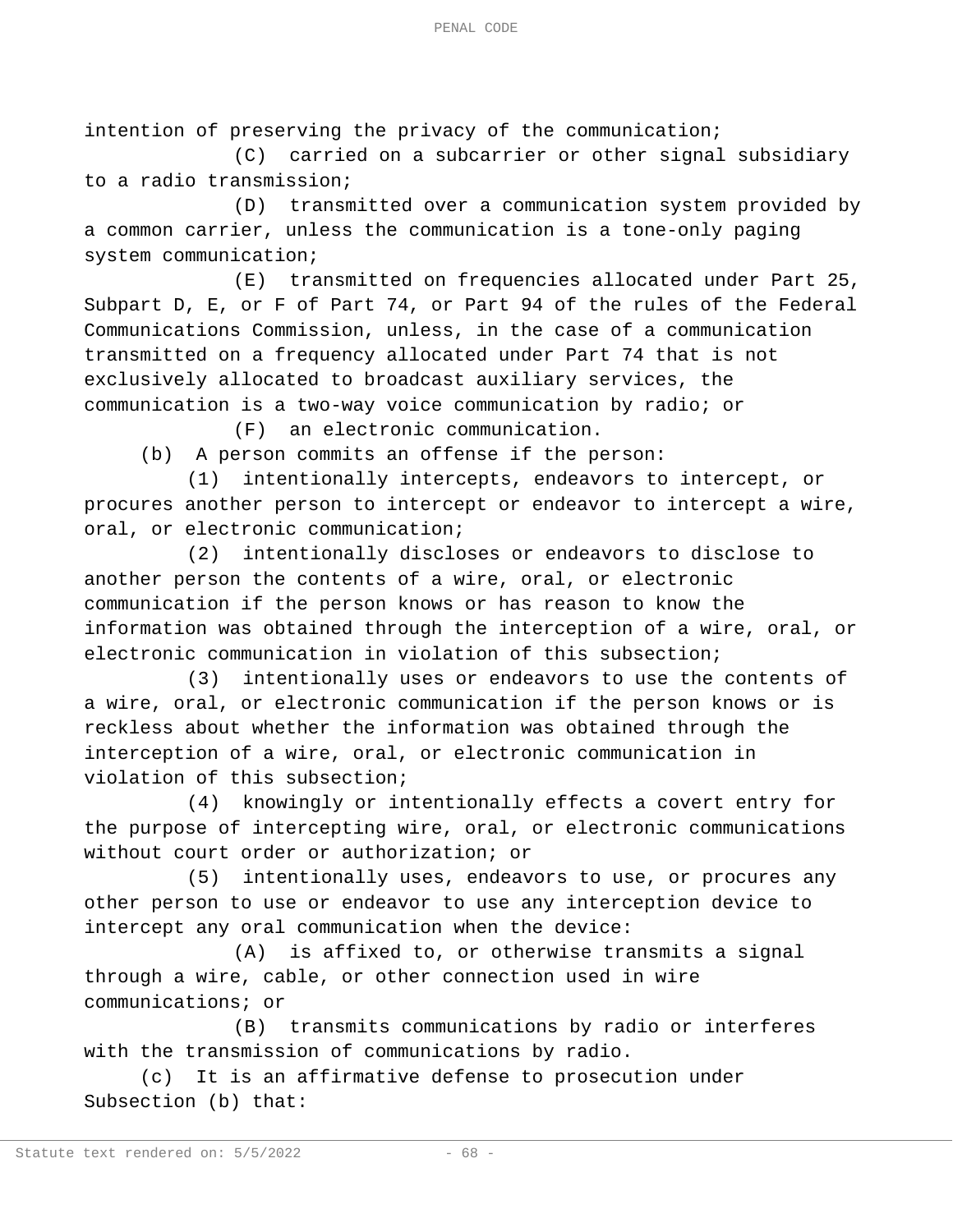(1) an operator of a switchboard or an officer, employee, or agent of a communication common carrier whose facilities are used in the transmission of a wire or electronic communication intercepts a communication or discloses or uses an intercepted communication in the normal course of employment while engaged in an activity that is a necessary incident to the rendition of service or to the protection of the rights or property of the carrier of the communication, unless the interception results from the communication common carrier's use of service observing or random monitoring for purposes other than mechanical or service quality control checks;

(2) an officer, employee, or agent of a communication common carrier provides information, facilities, or technical assistance to an investigative or law enforcement officer who is authorized as provided by this section to intercept a wire, oral, or electronic communication;

(3) a person acting under color of law intercepts:

(A) a wire, oral, or electronic communication, if the person is a party to the communication or if one of the parties to the communication has given prior consent to the interception;

(B) a wire, oral, or electronic communication, if the person is acting under the authority of Chapter 18A, Code of Criminal Procedure; or

(C) a wire or electronic communication made by a computer trespasser and transmitted to, through, or from a protected computer, if:

(i) the interception did not acquire a communication other than one transmitted to or from the computer trespasser;

(ii) the owner of the protected computer consented to the interception of the computer trespasser's communications on the protected computer; and

(iii) the actor was lawfully engaged in an ongoing criminal investigation and the actor had reasonable suspicion to believe that the contents of the computer trespasser's communications likely to be obtained would be material to the investigation;

(4) a person not acting under color of law intercepts a wire, oral, or electronic communication, if:

(A) the person is a party to the communication; or

(B) one of the parties to the communication has given prior consent to the interception, unless the communication is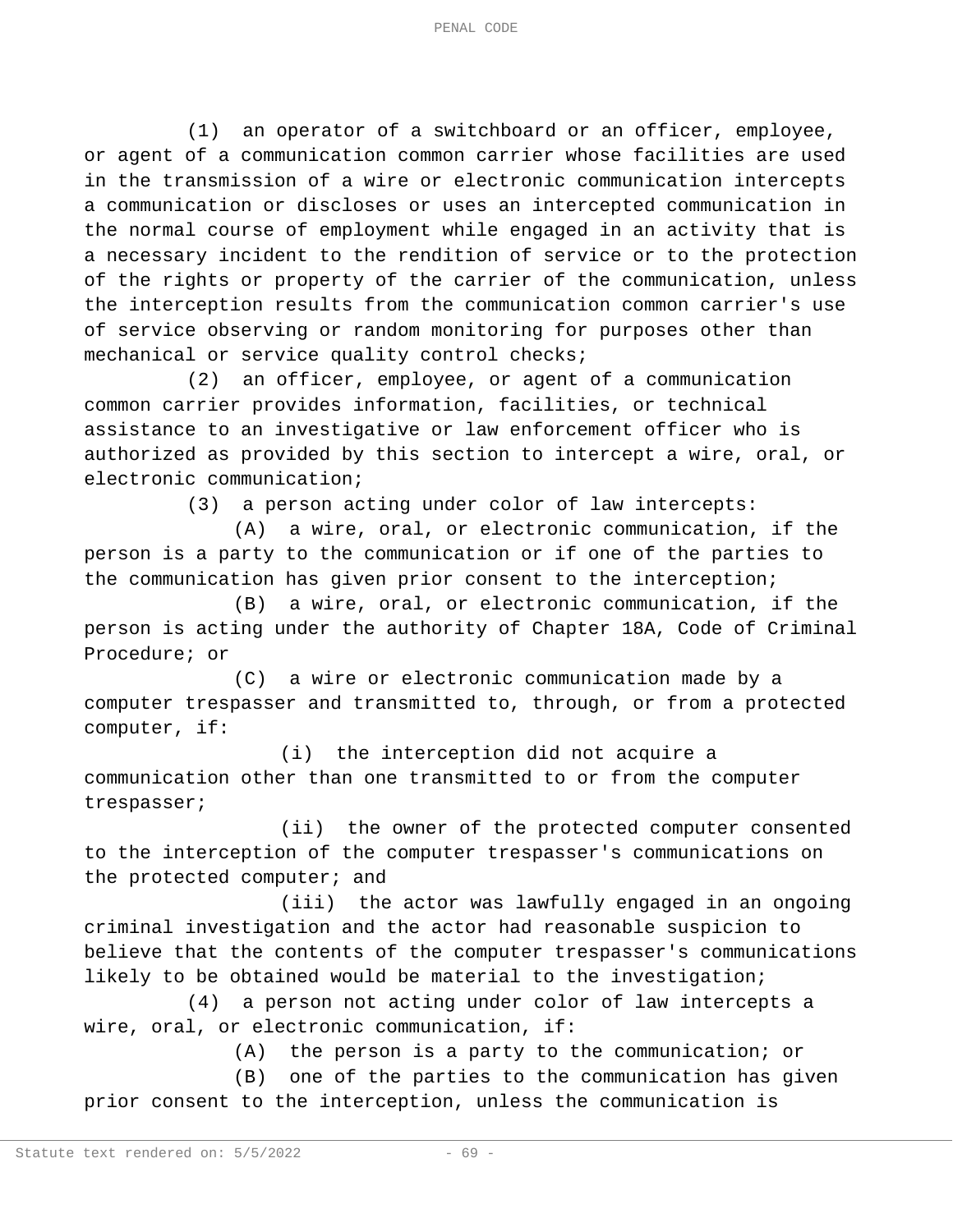intercepted for the purpose of committing an unlawful act;

(5) a person acting under color of law intercepts a wire, oral, or electronic communication if:

(A) oral or written consent for the interception is given by a magistrate before the interception;

(B) an immediate life-threatening situation exists;

(C) the person is a member of a law enforcement unit specially trained to:

(i) respond to and deal with life-threatening situations; or

(ii) install interception devices; and

(D) the interception ceases immediately on termination of the life-threatening situation;

(6) an officer, employee, or agent of the Federal Communications Commission intercepts a communication transmitted by radio or discloses or uses an intercepted communication in the normal course of employment and in the discharge of the monitoring responsibilities exercised by the Federal Communications Commission in the enforcement of Chapter 5, Title 47, United States Code;

(7) a person intercepts or obtains access to an electronic communication that was made through an electronic communication system that is configured to permit the communication to be readily accessible to the general public;

(8) a person intercepts radio communication, other than a cordless telephone communication that is transmitted between a cordless telephone handset and a base unit, that is transmitted:

(A) by a station for the use of the general public;

(B) to ships, aircraft, vehicles, or persons in

(C) by a governmental, law enforcement, civil defense, private land mobile, or public safety communications system that is readily accessible to the general public, unless the radio communication is transmitted by a law enforcement representative to or from a mobile data terminal;

(D) by a station operating on an authorized frequency within the bands allocated to the amateur, citizens band, or general mobile radio services; or

(E) by a marine or aeronautical communications system; (9) a person intercepts a wire or electronic communication the transmission of which causes harmful interference to a lawfully

distress;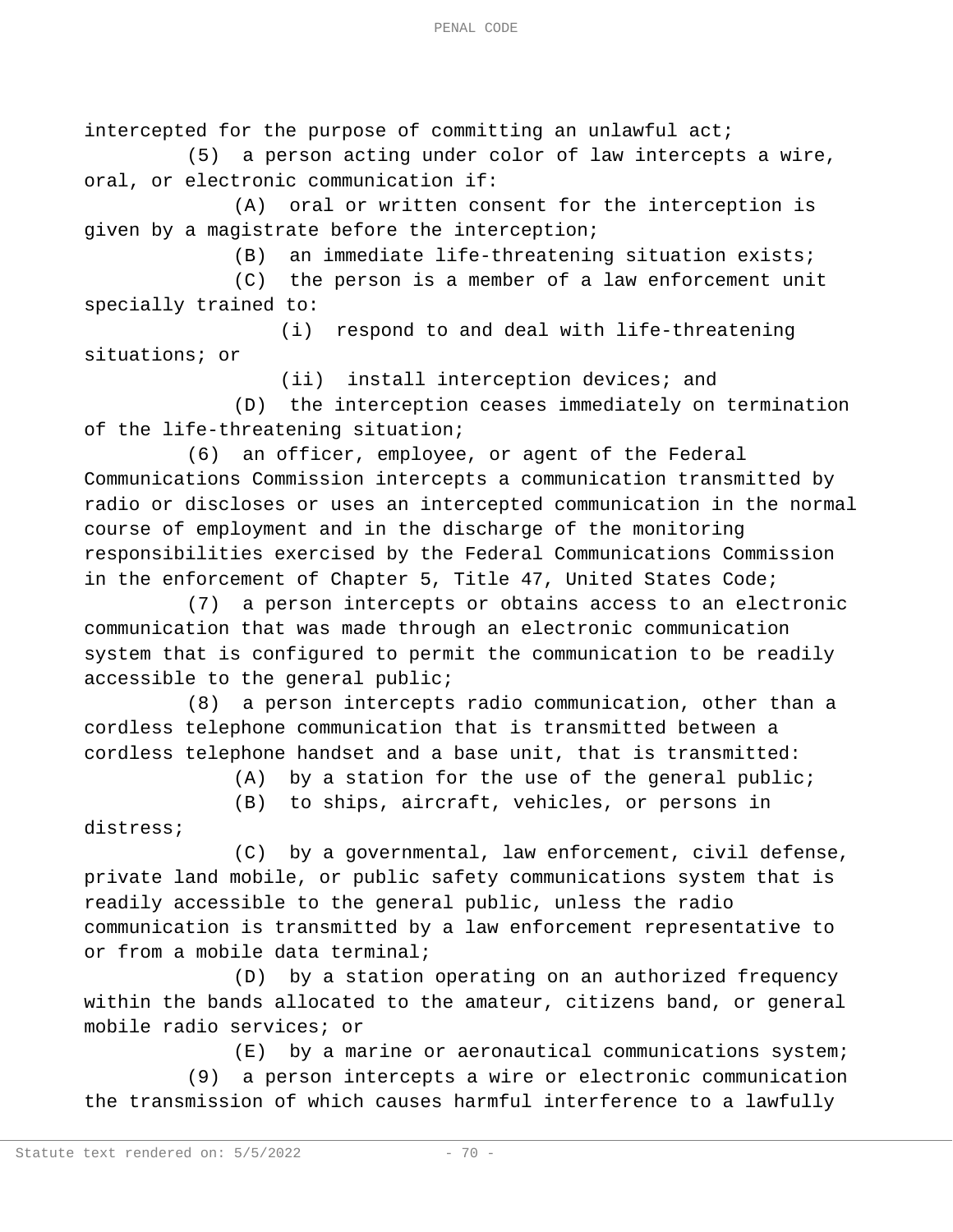operating station or consumer electronic equipment, to the extent necessary to identify the source of the interference;

(10) a user of the same frequency intercepts a radio communication made through a system that uses frequencies monitored by individuals engaged in the provision or the use of the system, if the communication is not scrambled or encrypted; or

(11) a provider of an electronic communications service records the fact that a wire or electronic communication was initiated or completed in order to protect the provider, another provider furnishing service towards the completion of the communication, or a user of that service from fraudulent, unlawful, or abusive use of the service.

(d) A person commits an offense if the person:

(1) intentionally manufactures, assembles, possesses, or sells an interception device knowing or having reason to know that the device is designed primarily for nonconsensual interception of wire, electronic, or oral communications and that the device or a component of the device has been or will be used for an unlawful purpose; or

(2) places in a newspaper, magazine, handbill, or other publication an advertisement of an interception device:

(A) knowing or having reason to know that the device is designed primarily for nonconsensual interception of wire, electronic, or oral communications;

(B) promoting the use of the device for the purpose of nonconsensual interception of wire, electronic, or oral communications; or

(C) knowing or having reason to know that the advertisement will promote the use of the device for the purpose of nonconsensual interception of wire, electronic, or oral communications.

(e) It is an affirmative defense to prosecution under Subsection (d) that the manufacture, assembly, possession, or sale of an interception device that is designed primarily for the purpose of nonconsensual interception of wire, electronic, or oral communication is by:

(1) a communication common carrier or a provider of wire or electronic communications service or an officer, agent, or employee of or a person under contract with a communication common carrier or service provider acting in the normal course of the provider's or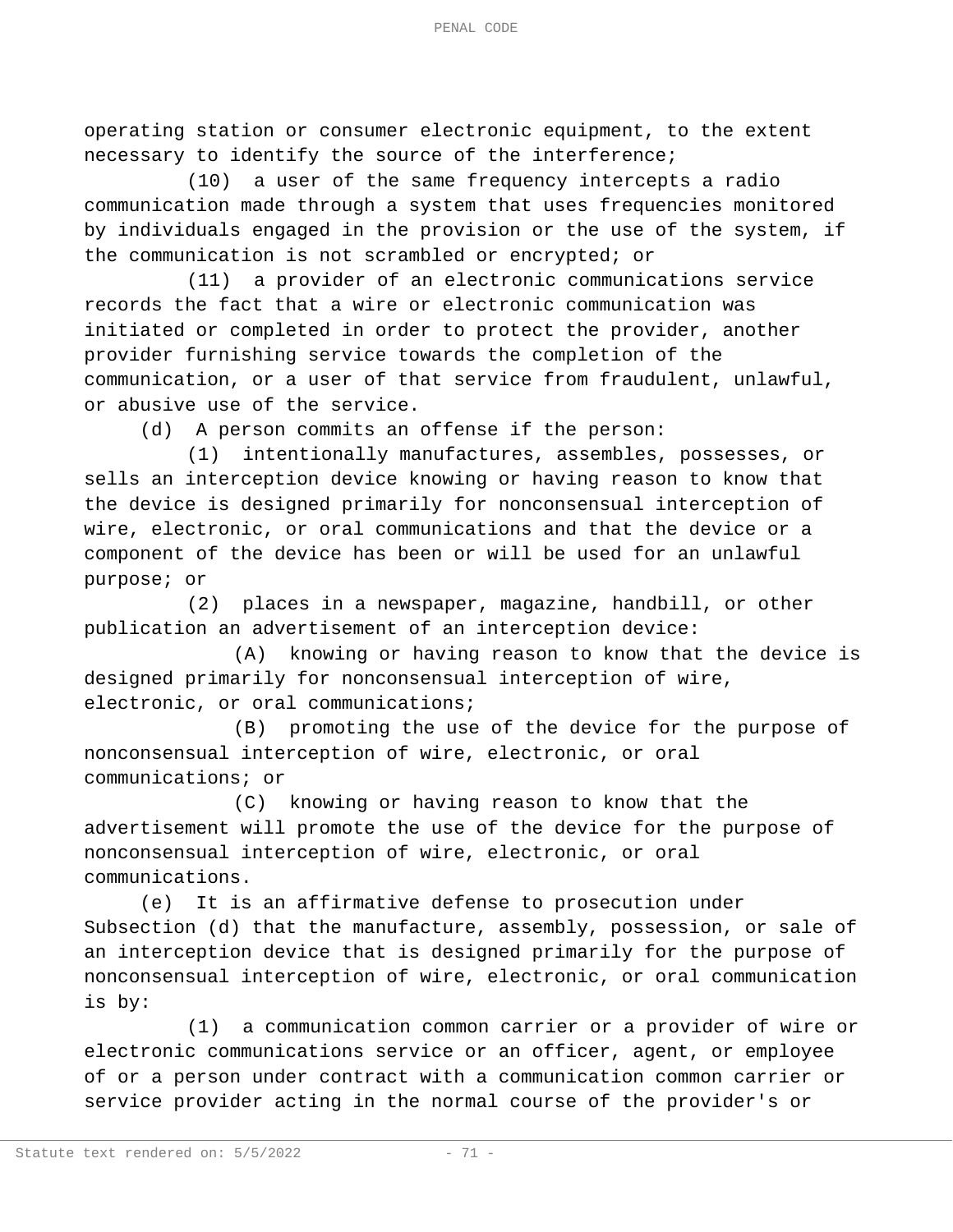carrier's business;

(2) an officer, agent, or employee of a person under contract with, bidding on contracts with, or doing business with the United States or this state acting in the normal course of the activities of the United States or this state;

(3) a member of the Department of Public Safety who is specifically trained to install wire, oral, or electronic communications intercept equipment; or

(4) a member of a local law enforcement agency that has an established unit specifically designated to respond to and deal with life-threatening situations.

 $(e-1)$  It is a defense to prosecution under Subsection  $(d)(1)$ that the interception device is possessed by a person authorized to possess the device under Section 500.008, Government Code, or Section 242.103, Human Resources Code.

(f) An offense under this section is a felony of the second degree, unless the offense is committed under Subsection (d) or (g), in which event the offense is a state jail felony.

(g) A person commits an offense if, knowing that a government attorney or an investigative or law enforcement officer has been authorized or has applied for authorization to intercept wire, electronic, or oral communications, the person obstructs, impedes, prevents, gives notice to another of, or attempts to give notice to another of the interception.

(h) Repealed by Acts 2005, 79th Leg., Ch. 889, Sec. 1, eff. June 17, 2005.

Added by Acts 1981, 67th Leg., p. 738, ch. 275, Sec. 2, eff. Aug. 31, 1981. Amended by Acts 1983, 68th Leg., p. 4878, ch. 864, Sec. 1 to 3, eff. June 19, 1983; Acts 1989, 71st Leg., ch. 1166, Sec. 16, eff. Sept. 1, 1989; Acts 1993, 73rd Leg., ch. 790, Sec. 16, eff. Sept. 1, 1993; Acts 1993, 73rd Leg., ch. 900, Sec. 1.01, eff. Sept. 1, 1994; Acts 1997, 75th Leg., ch. 1051, Sec. 9, eff. Sept. 1, 1997; Acts 2001, 77th Leg., ch. 1270, Sec. 11, eff. Sept. 1, 2001; Acts 2003, 78th Leg., ch. 678, Sec. 1, eff. Sept. 1, 2003. Amended by:

Acts 2005, 79th Leg., Ch. 889 (S.B. [1551\)](http://www.legis.state.tx.us/tlodocs/79R/billtext/html/SB01551F.HTM), Sec. 1, eff. June 17, 2005.

Acts 2009, 81st Leg., R.S., Ch. 1169 (H.B. [3228](http://www.legis.state.tx.us/tlodocs/81R/billtext/html/HB03228F.HTM)), Sec. 9, eff. September 1, 2009.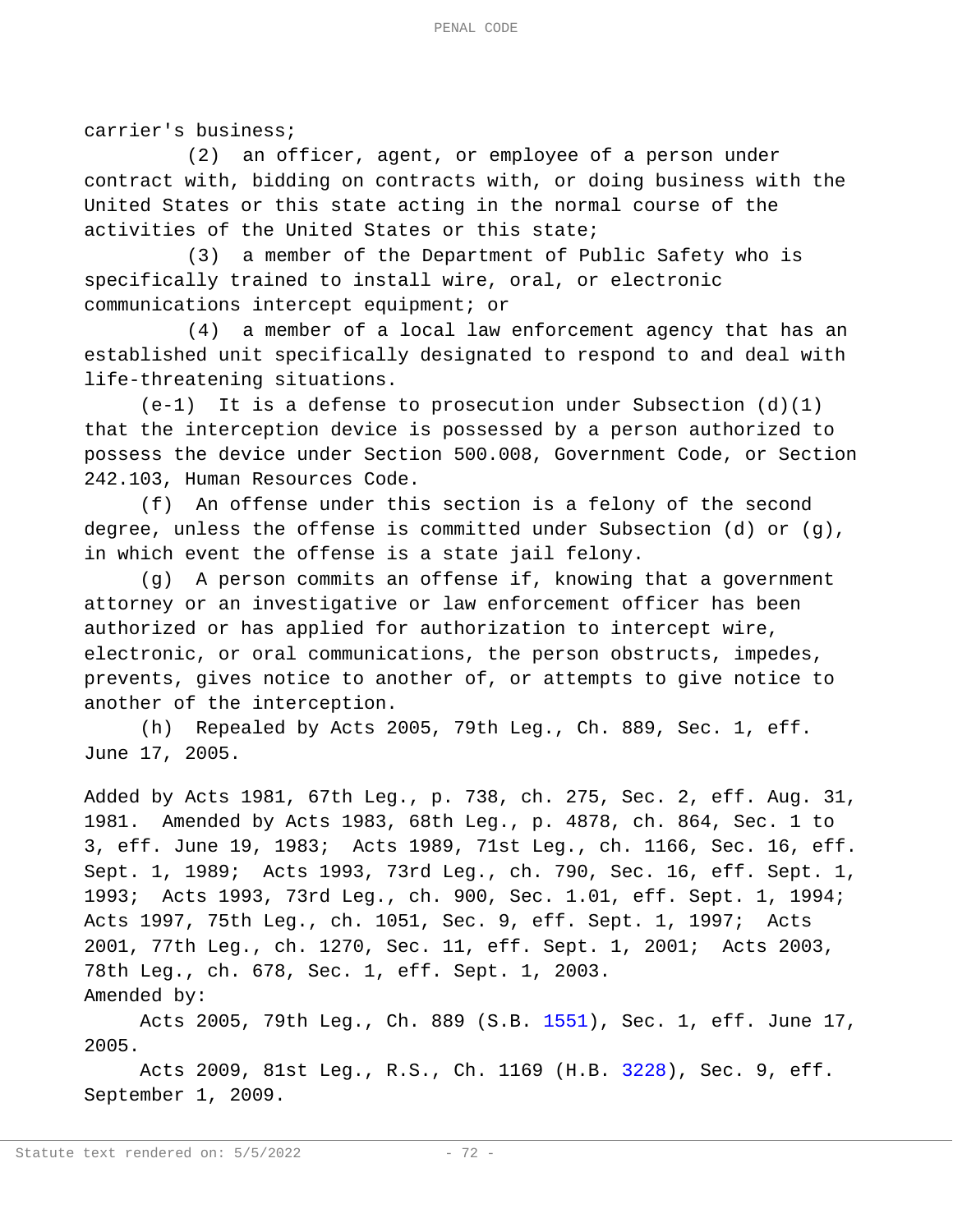Acts 2011, 82nd Leg., R.S., Ch. 85 (S.B. [653\)](http://www.legis.state.tx.us/tlodocs/82R/billtext/html/SB00653F.HTM), Sec. 3.023, eff. September 1, 2011.

Acts 2017, 85th Leg., R.S., Ch. 1058 (H.B. [2931](http://www.legis.state.tx.us/tlodocs/85R/billtext/html/HB02931F.HTM)), Sec. 2.01, eff. January 1, 2019.

Sec. 16.03. UNLAWFUL USE OF PEN REGISTER OR TRAP AND TRACE DEVICE. (a) A person commits an offense if the person knowingly installs or uses a pen register or trap and trace device to record or decode electronic or other impulses for the purpose of identifying telephone numbers dialed or otherwise transmitted on a telephone line.

(b) In this section:

(1) "Authorized peace officer," "pen register," and "trap and trace device" have the meanings assigned by Article 18B.001, Code of Criminal Procedure.

(2) "Communication common carrier" has the meaning assigned by Article 18A.001, Code of Criminal Procedure.

(c) It is an affirmative defense to prosecution under Subsection (a) that the actor is:

(1) an officer, employee, or agent of a communication common carrier and the actor installs or uses a device or equipment to record a number dialed from or to a telephone instrument in the normal course of business of the carrier for purposes of:

(A) protecting property or services provided by the carrier; or

(B) assisting another who the actor reasonably believes to be a peace officer authorized to install or use a pen register or trap and trace device under Chapter 18B, Code of Criminal Procedure;

(2) an officer, employee, or agent of a lawful enterprise and the actor installs or uses a device or equipment while engaged in an activity that:

(A) is a necessary incident to the rendition of service or to the protection of property of or services provided by the enterprise; and

(B) is not made for the purpose of gathering information for a law enforcement agency or private investigative agency, other than information related to the theft of communication or information services provided by the enterprise; or

(3) a person authorized to install or use a pen register or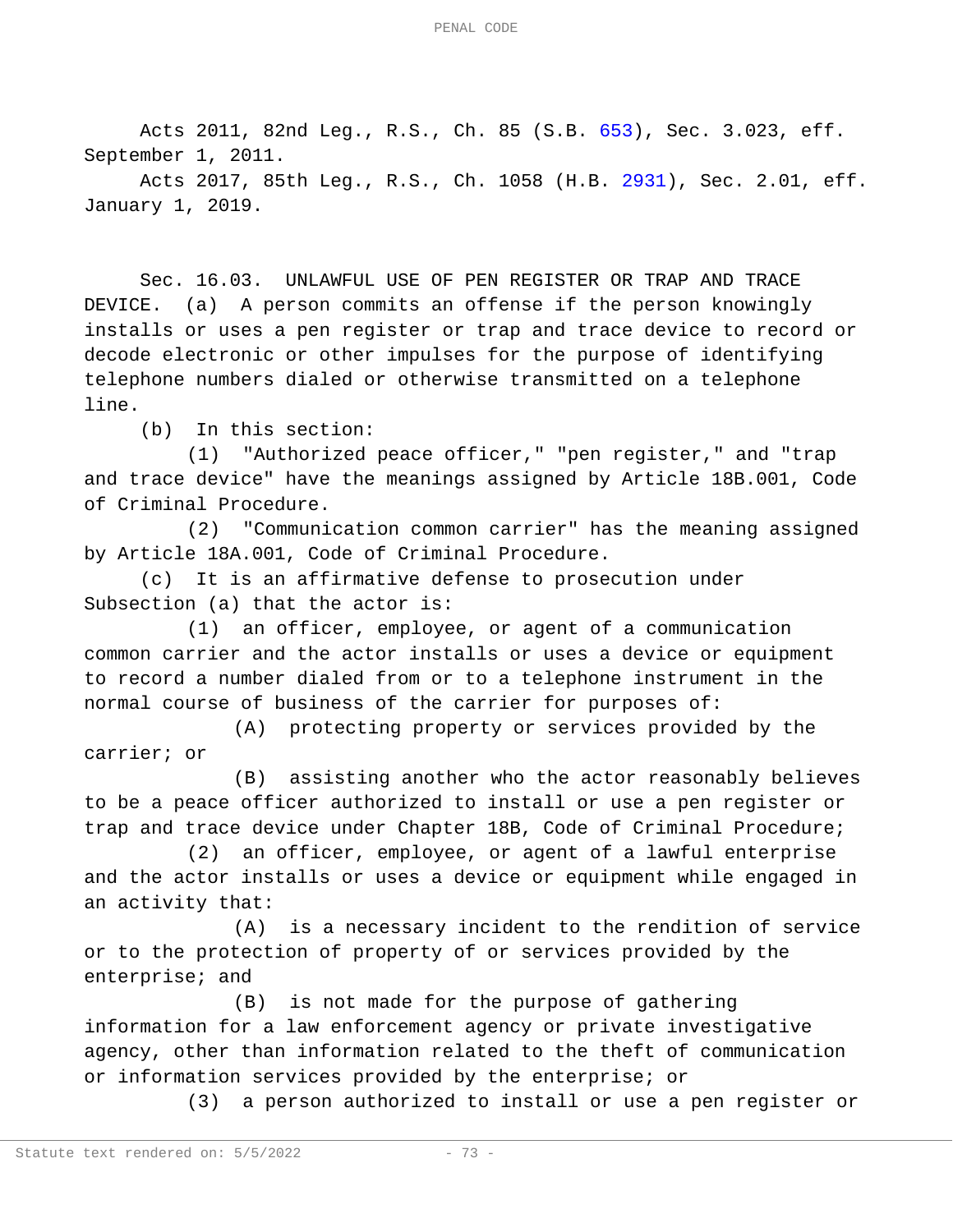trap and trace device under Chapter 18B, Code of Criminal Procedure. (d) An offense under this section is a state jail felony.

Added by Acts 1985, 69th Leg., ch. 587, Sec. 6, eff. Aug. 26, 1985. Amended by Acts 1989, 71st Leg., ch. 958, Sec. 2, eff. Sept. 1, 1989; Acts 1993, 73rd Leg., ch. 900, Sec. 1.01, eff. Sept. 1, 1994; Acts 1997, 75th Leg., ch. 1051, Sec. 10, eff. Sept. 1, 1997. Amended by:

Acts 2017, 85th Leg., R.S., Ch. 1058 (H.B. [2931](http://www.legis.state.tx.us/tlodocs/85R/billtext/html/HB02931F.HTM)), Sec. 2.02, eff. January 1, 2019.

Sec. 16.04. UNLAWFUL ACCESS TO STORED COMMUNICATIONS. (a) In this section:

(1) "Electronic communication," "user," and "wire communication" have the meanings assigned by Article 18A.001, Code of Criminal Procedure.

(2) "Electronic storage" has the meaning assigned by Article 18B.001, Code of Criminal Procedure.

(b) A person commits an offense if the person obtains, alters, or prevents authorized access to a wire or electronic communication while the communication is in electronic storage by:

(1) intentionally obtaining access without authorization to a facility through which a wire or electronic communications service is provided; or

(2) intentionally exceeding an authorization for access to a facility through which a wire or electronic communications service is provided.

(c) Except as provided by Subsection (d), an offense under Subsection (b) is a Class A misdemeanor.

(d) If committed to obtain a benefit or to harm another, an offense is a state jail felony.

(e) It is an affirmative defense to prosecution under Subsection (b) that the conduct was authorized by:

(1) the provider of the wire or electronic communications service;

(2) the user of the wire or electronic communications service;

(3) the addressee or intended recipient of the wire or electronic communication; or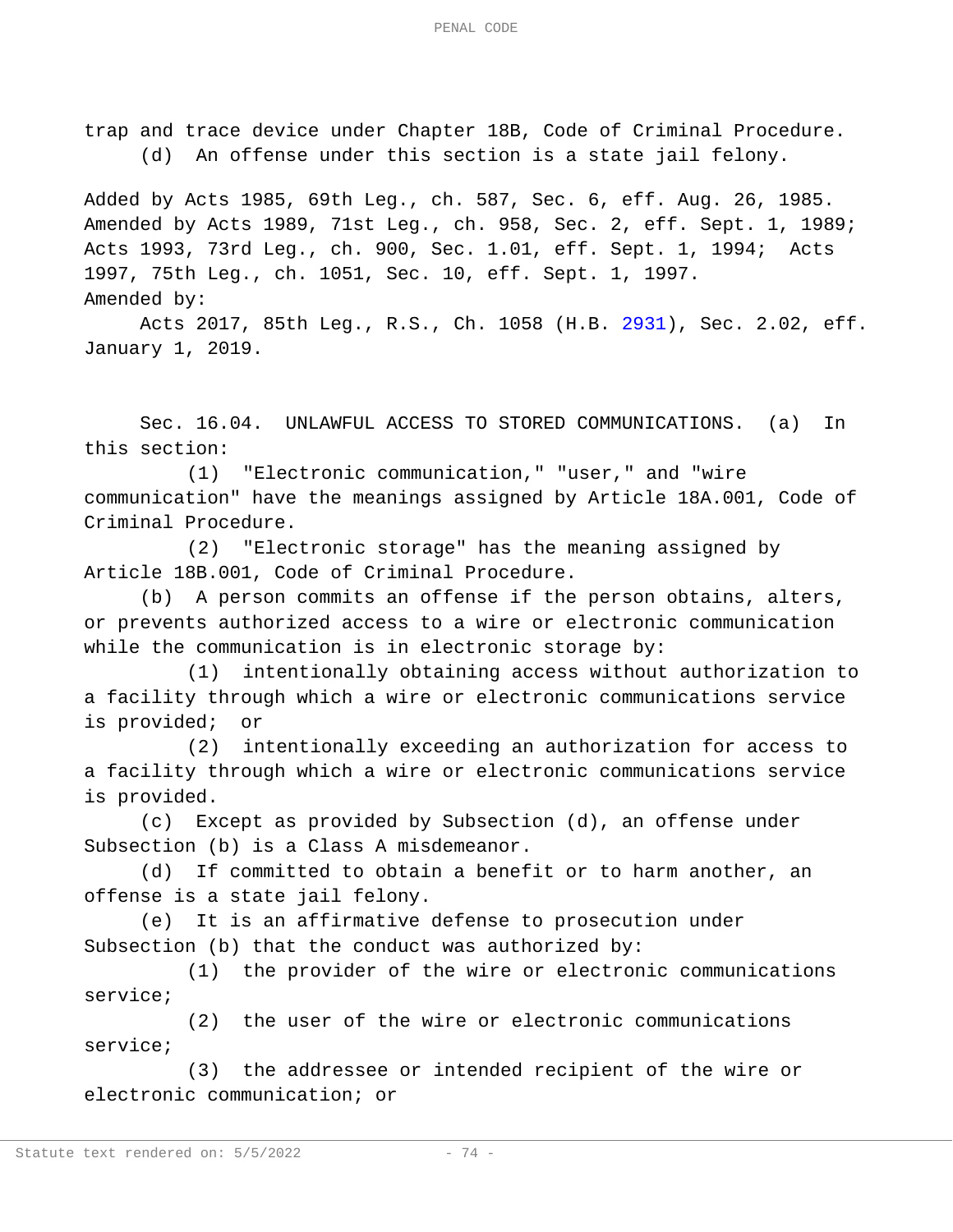(4) Chapter 18B, Code of Criminal Procedure.

Added by Acts 1989, 71st Leg., ch. 958, Sec. 3, eff. Sept. 1, 1989. Amended by Acts 1993, 73rd Leg., ch. 900, Sec. 1.01, eff. Sept. 1, 1994; Acts 1997, 75th Leg., ch. 1051, Sec. 11, eff. Sept. 1, 1997. Amended by:

Acts 2017, 85th Leg., R.S., Ch. 1058 (H.B. [2931](http://www.legis.state.tx.us/tlodocs/85R/billtext/html/HB02931F.HTM)), Sec. 2.03, eff. January 1, 2019.

Sec. 16.05. ILLEGAL DIVULGENCE OF PUBLIC COMMUNICATIONS. (a) In this section, "electronic communications service" has the meaning assigned by Article 18A.001, Code of Criminal Procedure.

(b) A person who provides electronic communications service to the public commits an offense if the person knowingly divulges the contents of a communication to another who is not the intended recipient of the communication.

(c) It is an affirmative defense to prosecution under Subsection (b) that the actor divulged the contents of the communication:

(1) as authorized by federal or state law;

(2) to a person employed, authorized, or whose facilities are used to forward the communication to the communication's destination; or

(3) to a law enforcement agency if the contents reasonably appear to pertain to the commission of a crime.

(d) Except as provided by Subsection (e), an offense under Subsection (b) that involves a scrambled or encrypted radio communication is a state jail felony.

(e) If committed for a tortious or illegal purpose or to gain a benefit, an offense under Subsection (b) that involves a radio communication that is not scrambled or encrypted:

(1) is a Class A misdemeanor if the communication is not a public land mobile radio service communication or a paging service communication; or

(2) is a Class C misdemeanor if the communication is a public land mobile radio service communication or a paging service communication.

(f) Repealed by Acts 1997, 75th Leg., ch. 1051, Sec. 13, eff. Sept. 1, 1997.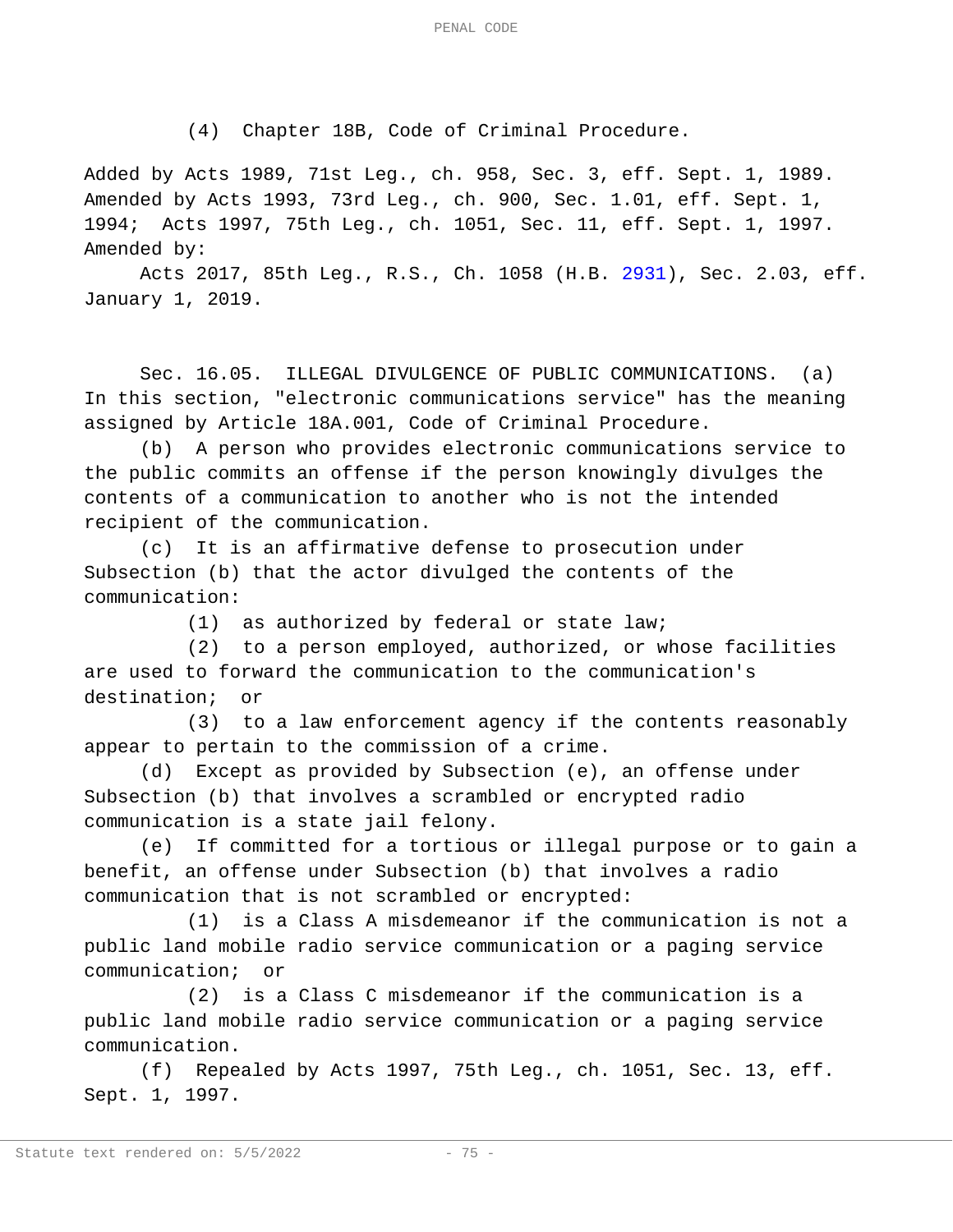Added by Acts 1989, 71st Leg., ch. 1166, Sec. 17, eff. Sept. 1, 1989. Renumbered from Penal Code Sec. 16.04 by Acts 1990, 71st Leg., 6th C.S., ch. 12, Sec. 2(24), eff. Sept. 6, 1990. Amended by Acts 1993, 73rd Leg., ch. 900, Sec. 1.01, eff. Sept. 1, 1994; Acts 1997, 75th Leg., ch. 1051, Sec. 12, 13, eff. Sept. 1, 1997. Amended by:

Acts 2017, 85th Leg., R.S., Ch. 1058 (H.B. [2931](http://www.legis.state.tx.us/tlodocs/85R/billtext/html/HB02931F.HTM)), Sec. 2.04, eff. January 1, 2019.

Sec. 16.06. UNLAWFUL INSTALLATION OF TRACKING DEVICE. (a) In this section:

(1) "Electronic or mechanical tracking device" means a device capable of emitting an electronic frequency or other signal that may be used by a person to identify, monitor, or record the location of another person or object.

(2) "Motor vehicle" has the meaning assigned by Section 501.002, Transportation Code.

(b) A person commits an offense if the person knowingly installs an electronic or mechanical tracking device on a motor vehicle owned or leased by another person.

(c) An offense under this section is a Class A misdemeanor.

(d) It is an affirmative defense to prosecution under this section that the person:

(1) obtained the effective consent of the owner or lessee of the motor vehicle before the electronic or mechanical tracking device was installed;

(2) assisted another whom the person reasonably believed to be a peace officer authorized to install the device in the course of a criminal investigation or pursuant to an order of a court to gather information for a law enforcement agency; or

(3) was a private investigator licensed under Chapter 1702, Occupations Code, who installed the device:

(A) with written consent:

(i) to install the device given by the owner or lessee of the motor vehicle; and

(ii) to enter private residential property, if that entry was necessary to install the device, given by the owner or lessee of the property; or

(B) pursuant to an order of or other authorization from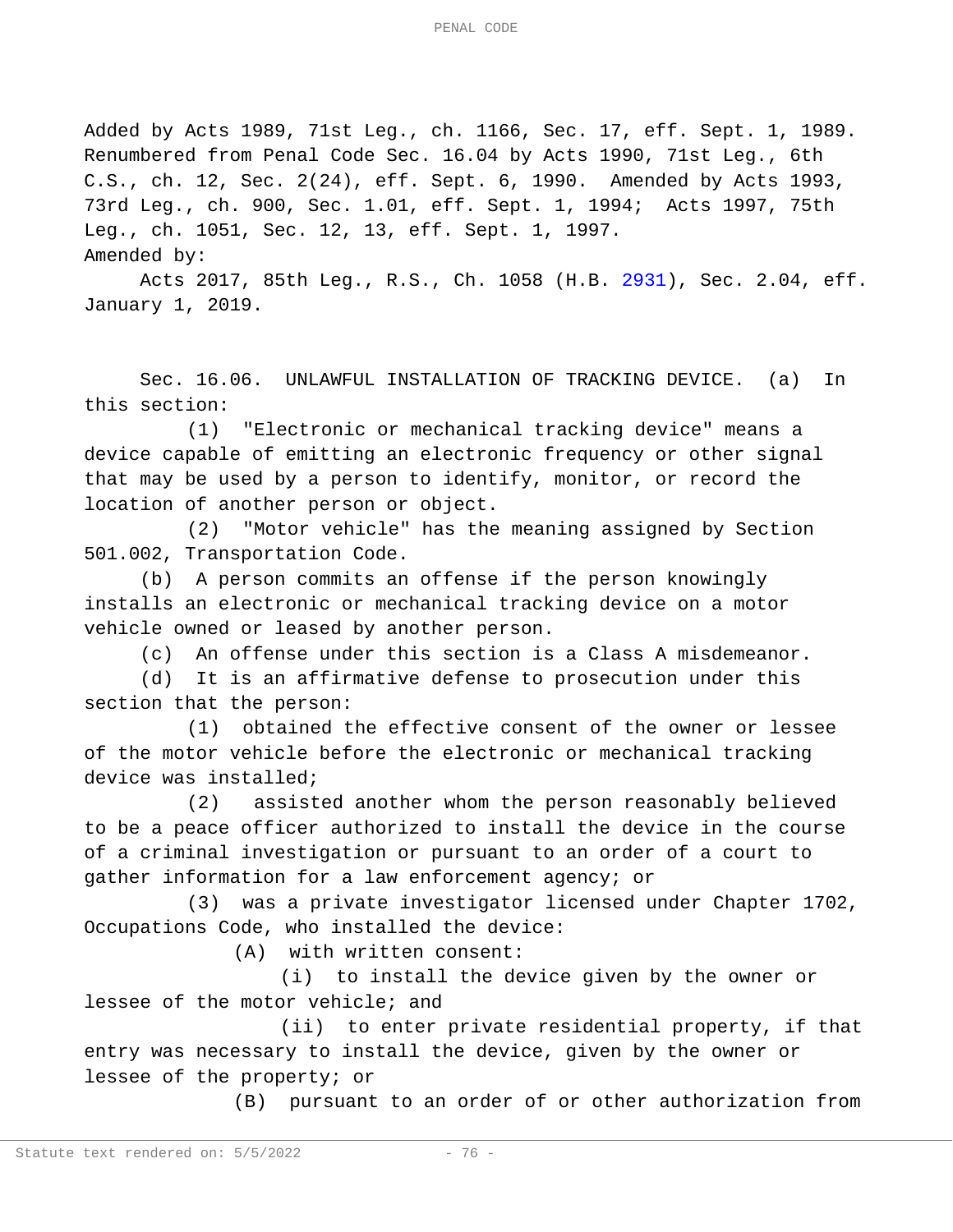a court to gather information.

(e) This section does not apply to a peace officer who installed the device in the course of a criminal investigation or pursuant to an order of a court to gather information for a law enforcement agency.

Added by Acts 1999, 76th Leg., ch. 728, Sec. 1, eff. Sept. 1, 1999. Amended by Acts 2001, 77th Leg., ch. 1420, Sec. 14.828, eff. Sept. 1, 2001.

Amended by:

Acts 2009, 81st Leg., R.S., Ch. 1122 (H.B. [1659](http://www.legis.state.tx.us/tlodocs/81R/billtext/html/HB01659F.HTM)), Sec. 1, eff. September 1, 2009.

# **TITLE 5. OFFENSES AGAINST THE PERSON CHAPTER 19. CRIMINAL HOMICIDE**

Sec. 19.01. TYPES OF CRIMINAL HOMICIDE. (a) A person commits criminal homicide if he intentionally, knowingly, recklessly, or with criminal negligence causes the death of an individual.

(b) Criminal homicide is murder, capital murder, manslaughter, or criminally negligent homicide.

Acts 1973, 63rd Leg., p. 883, ch. 399, Sec. 1, eff. Jan. 1, 1974. Amended by Acts 1973, 63rd Leg., p. 1123, ch. 426, art. 2, Sec. 1, eff. Jan. 1, 1974; Acts 1993, 73rd Leg., ch. 900, Sec. 1.01, eff. Sept. 1, 1994.

Sec. 19.02. MURDER. (a) In this section:

(1) "Adequate cause" means cause that would commonly produce a degree of anger, rage, resentment, or terror in a person of ordinary temper, sufficient to render the mind incapable of cool reflection.

(2) "Sudden passion" means passion directly caused by and arising out of provocation by the individual killed or another acting with the person killed which passion arises at the time of the offense and is not solely the result of former provocation.

(b) A person commits an offense if he:

(1) intentionally or knowingly causes the death of an individual;

(2) intends to cause serious bodily injury and commits an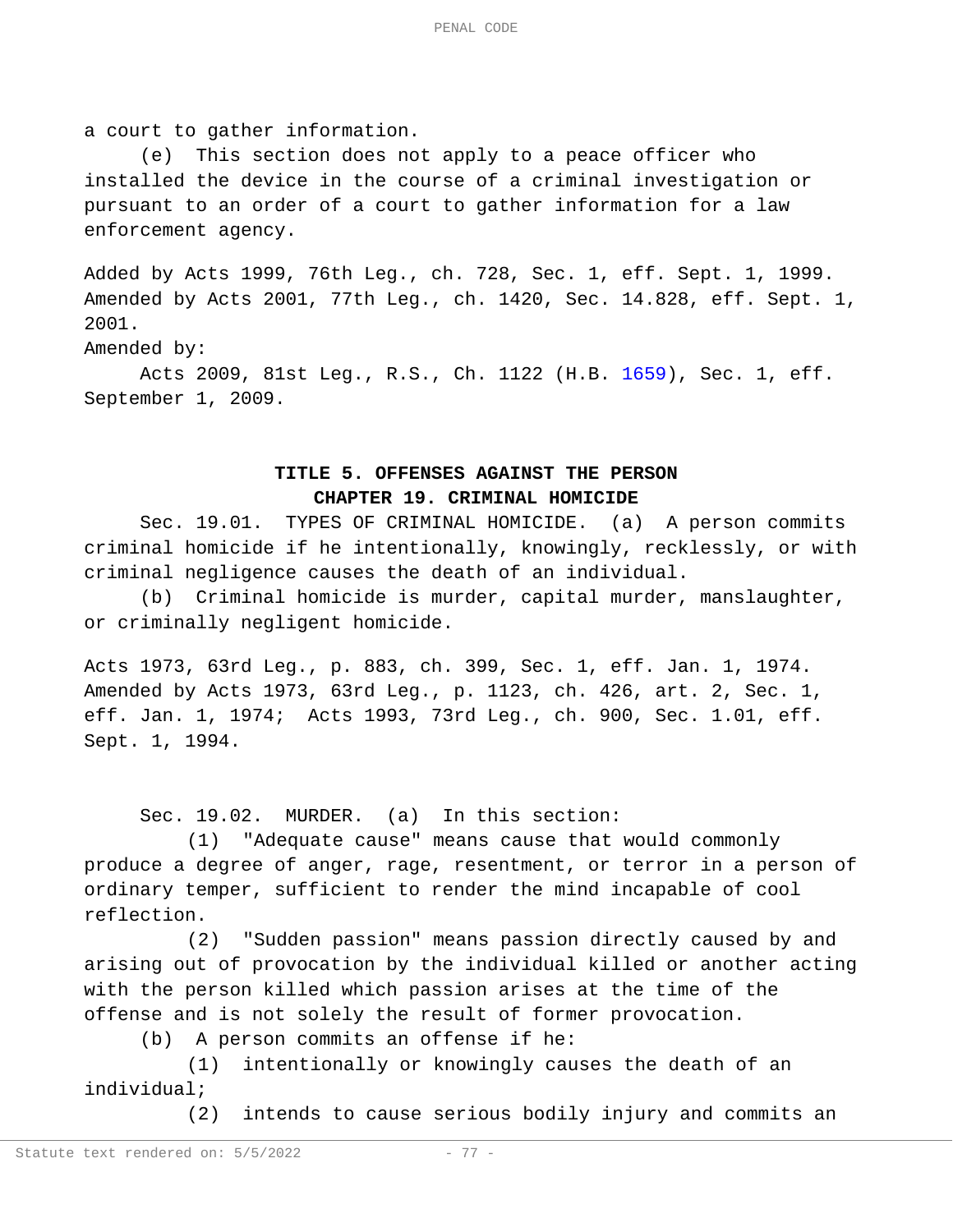act clearly dangerous to human life that causes the death of an individual; or

(3) commits or attempts to commit a felony, other than manslaughter, and in the course of and in furtherance of the commission or attempt, or in immediate flight from the commission or attempt, he commits or attempts to commit an act clearly dangerous to human life that causes the death of an individual.

(c) Except as provided by Subsection (d), an offense under this section is a felony of the first degree.

(d) At the punishment stage of a trial, the defendant may raise the issue as to whether he caused the death under the immediate influence of sudden passion arising from an adequate cause. If the defendant proves the issue in the affirmative by a preponderance of the evidence, the offense is a felony of the second degree.

Acts 1973, 63rd Leg., p. 883, ch. 399, Sec. 1, eff. Jan. 1, 1974. Amended by Acts 1973, 63rd Leg., p. 1123, ch. 426, art. 2, Sec. 1, eff. Jan. 1, 1974; Acts 1993, 73rd Leg., ch. 900, Sec. 1.01, eff. Sept. 1, 1994.

Sec. 19.03. CAPITAL MURDER. (a) A person commits an offense if the person commits murder as defined under Section  $19.02(b)(1)$ and:

(1) the person murders a peace officer or fireman who is acting in the lawful discharge of an official duty and who the person knows is a peace officer or fireman;

(2) the person intentionally commits the murder in the course of committing or attempting to commit kidnapping, burglary, robbery, aggravated sexual assault, arson, obstruction or retaliation, or terroristic threat under Section 22.07(a)(1), (3), (4), (5), or (6);

(3) the person commits the murder for remuneration or the promise of remuneration or employs another to commit the murder for remuneration or the promise of remuneration;

(4) the person commits the murder while escaping or attempting to escape from a penal institution;

(5) the person, while incarcerated in a penal institution, murders another:

(A) who is employed in the operation of the penal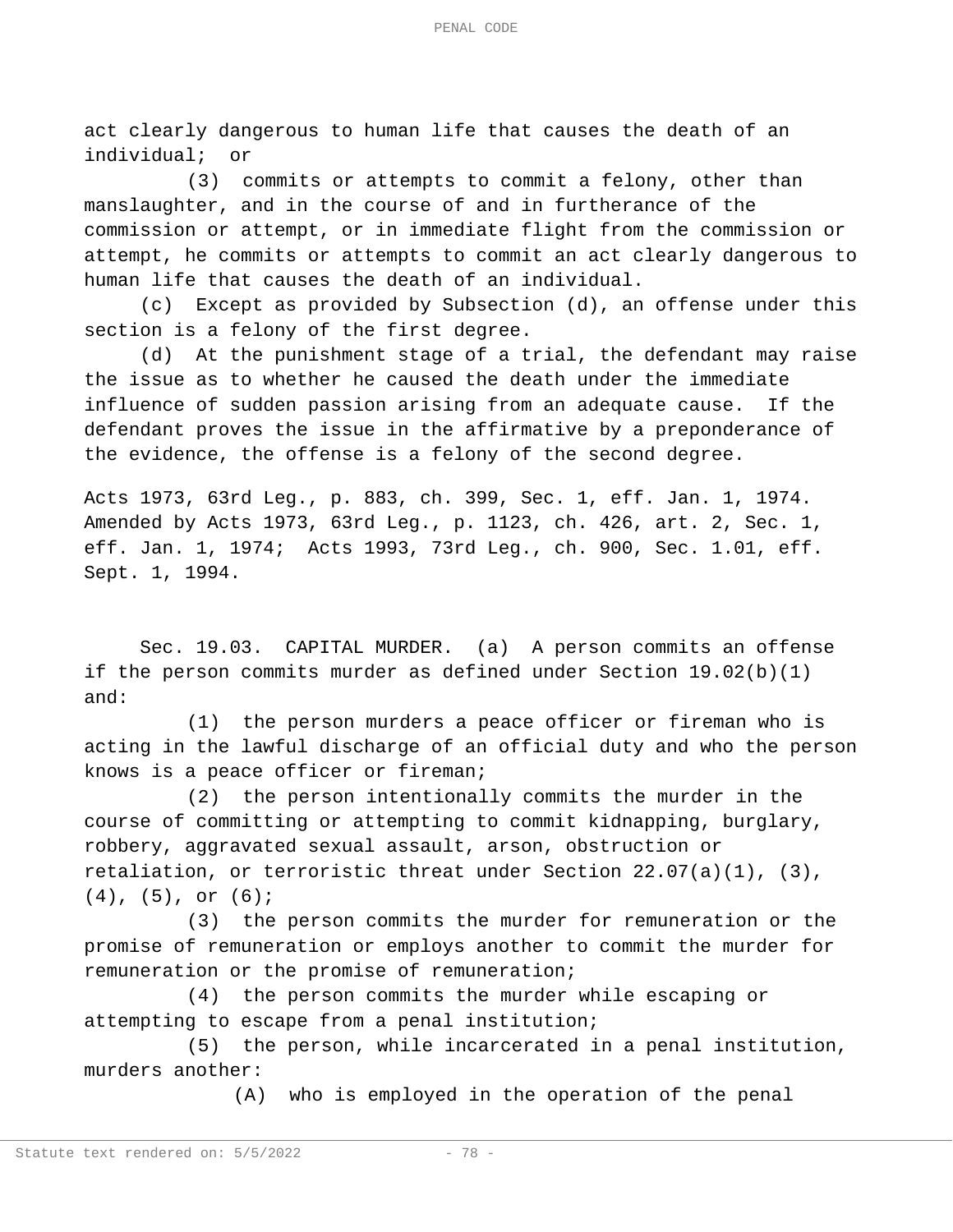institution; or

(B) with the intent to establish, maintain, or participate in a combination or in the profits of a combination; (6) the person:

(A) while incarcerated for an offense under this section or Section 19.02, murders another; or

(B) while serving a sentence of life imprisonment or a term of 99 years for an offense under Section 20.04, 22.021, or 29.03, murders another;

(7) the person murders more than one person:

(A) during the same criminal transaction; or

(B) during different criminal transactions but the

murders are committed pursuant to the same scheme or course of conduct;

(8) the person murders an individual under 10 years of age;

(9) the person murders an individual 10 years of age or older but younger than 15 years of age; or

(10) the person murders another person in retaliation for or on account of the service or status of the other person as a judge or justice of the supreme court, the court of criminal appeals, a court of appeals, a district court, a criminal district court, a constitutional county court, a statutory county court, a justice court, or a municipal court.

(b) An offense under this section is a capital felony.

(c) If the jury or, when authorized by law, the judge does not find beyond a reasonable doubt that the defendant is guilty of an offense under this section, he may be convicted of murder or of any other lesser included offense.

Added by Acts 1973, 63rd Leg., p. 1123, ch. 426, art. 2, Sec. 1, eff. Jan. 1, 1974. Amended by Acts 1983, 68th Leg., p. 5317, ch. 977, Sec. 6, eff. Sept. 1, 1983; Acts 1985, 69th Leg., ch. 44, Sec. 1, eff. Sept. 1, 1985; Acts 1991, 72nd Leg., ch. 652, Sec. 13, eff. Sept. 1, 1991; Acts 1993, 73rd Leg., ch. 715, Sec. 1, eff. Sept. 1, 1993; Acts 1993, 73rd Leg., ch. 887, Sec. 1, eff. Sept. 1, 1993; Acts 1993, 73rd Leg., ch. 900, Sec. 1.01, eff. Sept. 1, 1994; Acts 2003, 78th Leg., ch. 388, Sec. 1, eff. Sept. 1, 2003. Amended by:

Acts 2005, 79th Leg., Ch. 428 (S.B. [1791\)](http://www.legis.state.tx.us/tlodocs/79R/billtext/html/SB01791F.HTM), Sec. 1, eff. September 1, 2005.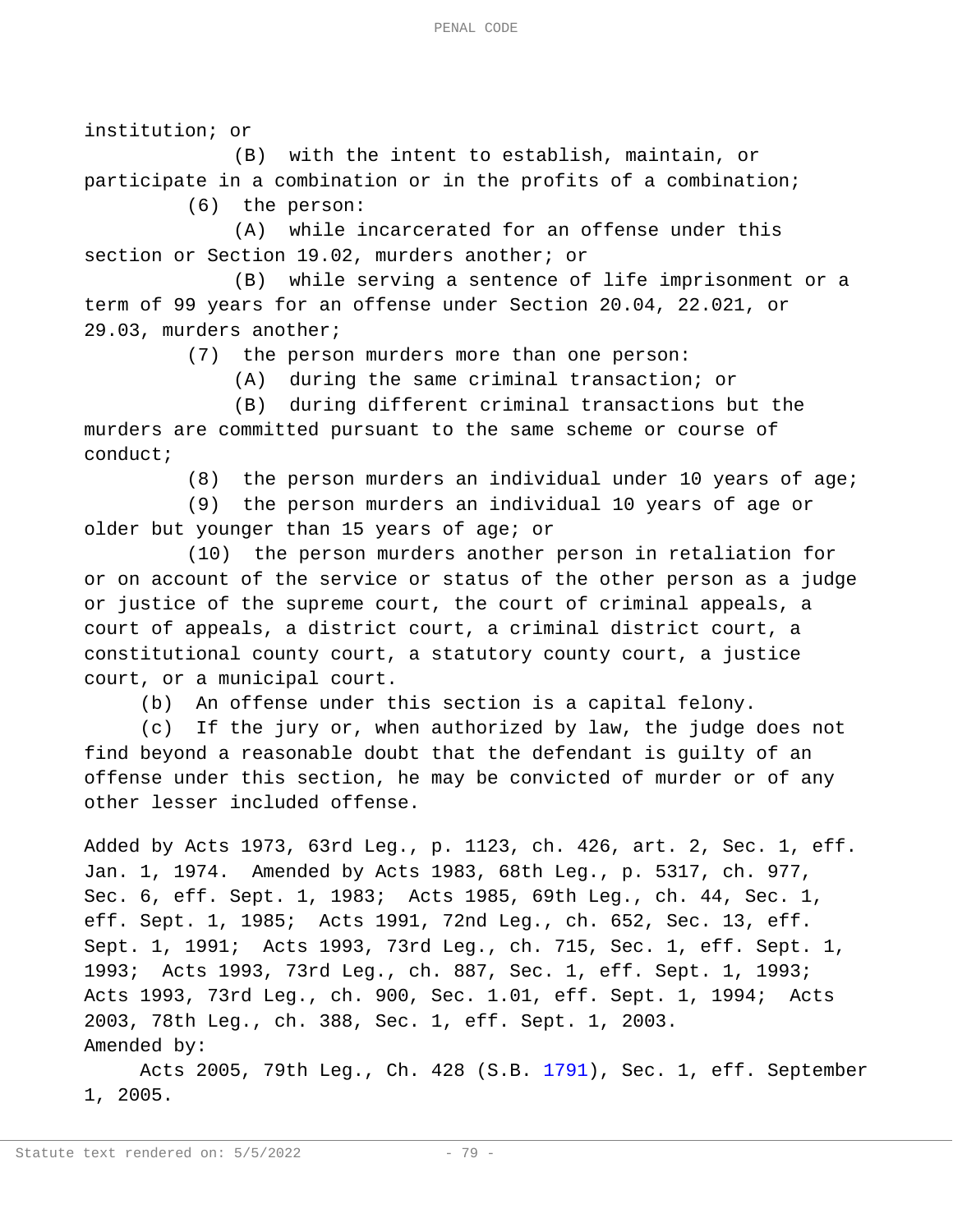Acts 2011, 82nd Leg., R.S., Ch. 1209 (S.B. [377](http://www.legis.state.tx.us/tlodocs/82R/billtext/html/SB00377F.HTM)), Sec. 1, eff. September 1, 2011.

Acts 2019, 86th Leg., R.S., Ch. 1214 (S.B. [719](http://www.legis.state.tx.us/tlodocs/86R/billtext/html/SB00719F.HTM)), Sec. 2, eff. September 1, 2019.

Sec. 19.04. MANSLAUGHTER. (a) A person commits an offense if he recklessly causes the death of an individual.

(b) An offense under this section is a felony of the second degree.

Acts 1973, 63rd Leg., p. 883, ch. 399, Sec. 1, eff. Jan. 1, 1974. Renumbered from Penal Code Sec. 19.04 by Acts 1973, 63rd Leg., p. 1123, ch. 426, art. 2, Sec. 1, eff. Jan. 1, 1974. Amended by Acts 1987, 70th Leg., ch. 307, Sec. 1, eff. Sept. 1, 1987. Renumbered from Penal Code Sec. 19.05 and amended by Acts 1993, 73rd Leg., ch. 900, Sec. 1.01, eff. Sept. 1, 1994.

Sec. 19.05. CRIMINALLY NEGLIGENT HOMICIDE. (a) A person commits an offense if he causes the death of an individual by criminal negligence.

(b) An offense under this section is a state jail felony.

Acts 1973, 63rd Leg., p. 883, ch. 399, Sec. 1, eff. Jan. 1, 1974. Renumbered from Penal Code Sec. 19.06 by Acts 1973, 63rd Leg., p. 1123, ch. 426, art. 2, Sec. 1, eff. Jan. 1, 1974. Renumbered from Penal Code Sec. 19.07 and amended by Acts 1993, 73rd Leg., ch. 900, Sec. 1.01, eff. Sept. 1, 1994.

Sec. 19.06. APPLICABILITY TO CERTAIN CONDUCT. This chapter does not apply to the death of an unborn child if the conduct charged is:

(1) conduct committed by the mother of the unborn child;

(2) a lawful medical procedure performed by a physician or other licensed health care provider with the requisite consent, if the death of the unborn child was the intended result of the procedure;

(3) a lawful medical procedure performed by a physician or other licensed health care provider with the requisite consent as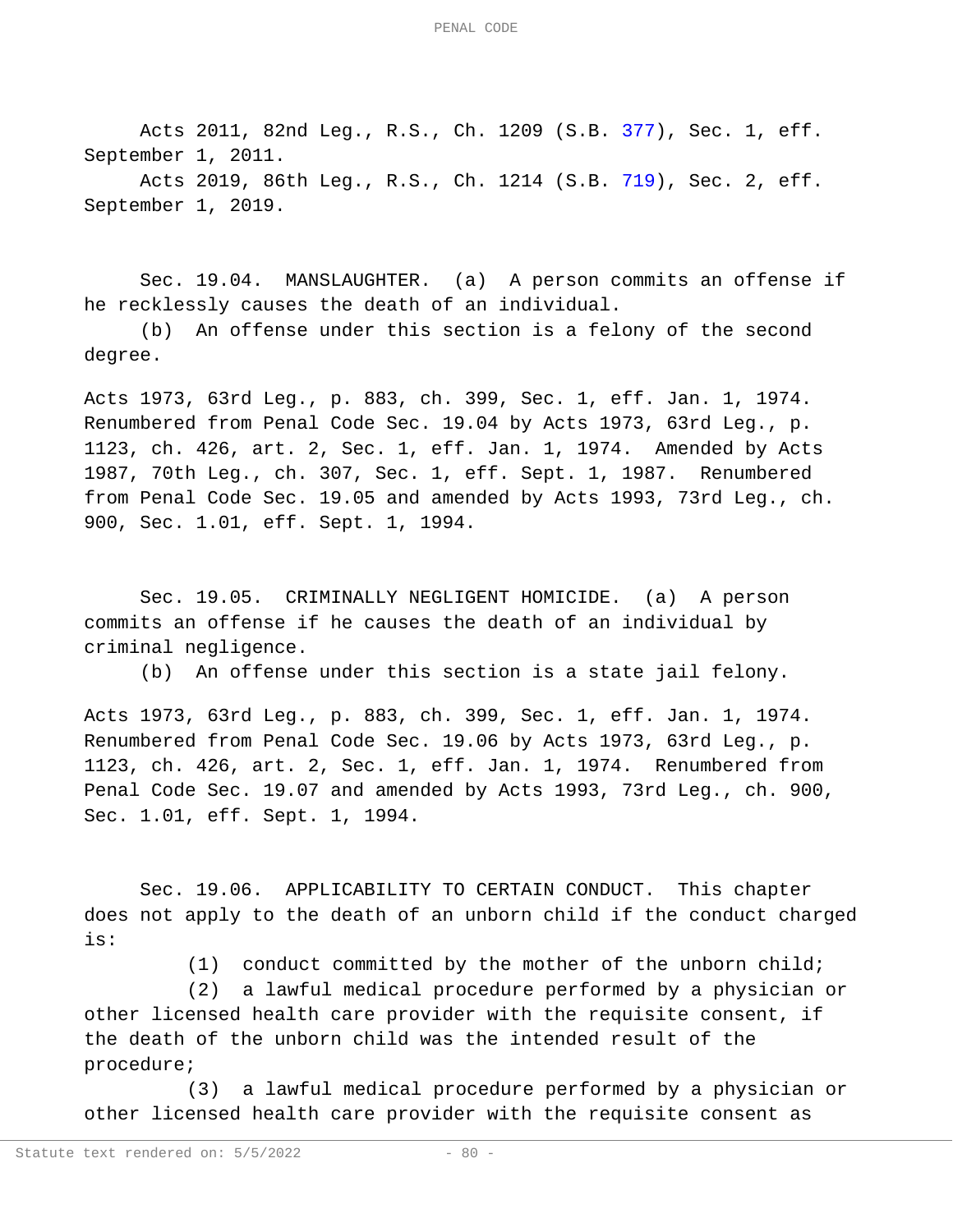part of an assisted reproduction as defined by Section 160.102, Family Code; or

(4) the dispensation of a drug in accordance with law or administration of a drug prescribed in accordance with law.

Added by Acts 2003, 78th Leg., ch. 822, Sec. 2.02, eff. Sept. 1, 2003.

## **CHAPTER 20. KIDNAPPING, UNLAWFUL RESTRAINT, AND SMUGGLING OF PERSONS**

Sec. 20.01. DEFINITIONS. In this chapter:

(1) "Restrain" means to restrict a person's movements without consent, so as to interfere substantially with the person's liberty, by moving the person from one place to another or by confining the person. Restraint is "without consent" if it is accomplished by:

(A) force, intimidation, or deception; or

(B) any means, including acquiescence of the victim,

if:

(i) the victim is a child who is less than 14 years of age or an incompetent person and the parent, guardian, or person or institution acting in loco parentis has not acquiesced in the movement or confinement; or

(ii) the victim is a child who is 14 years of age or older and younger than 17 years of age, the victim is taken outside of the state and outside a 120-mile radius from the victim's residence, and the parent, guardian, or person or institution acting in loco parentis has not acquiesced in the movement.

(2) "Abduct" means to restrain a person with intent to prevent his liberation by:

(A) secreting or holding him in a place where he is not likely to be found; or

(B) using or threatening to use deadly force.

(3) "Relative" means a parent or stepparent, ancestor, sibling, or uncle or aunt, including an adoptive relative of the same degree through marriage or adoption.

(4) "Person" means an individual or a corporation, association, limited liability company, or other entity or organization governed by the Business Organizations Code.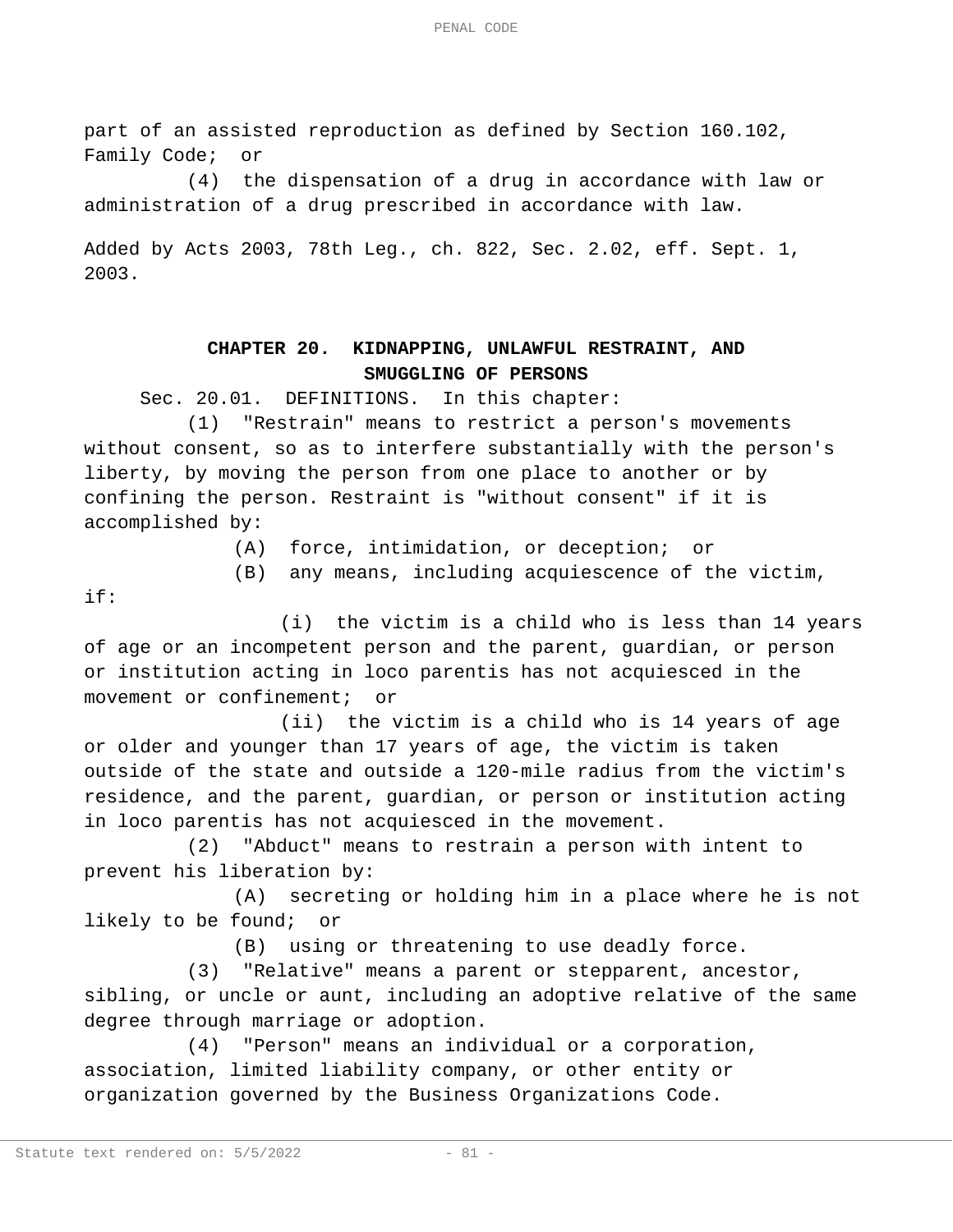(5) Notwithstanding Section 1.07, "individual" means a human being who has been born and is alive.

(6) "Agricultural land" has the meaning assigned by Section 75.001, Civil Practice and Remedies Code.

(7) "Firearm" has the meaning assigned by Section 46.01.

(8) "Special investigator" includes an agent of the United States Department of Homeland Security.

Acts 1973, 63rd Leg., p. 883, ch. 399, Sec. 1, eff. Jan. 1, 1974. Amended by Acts 1993, 73rd Leg., ch. 900, Sec. 1.01, eff. Sept. 1, 1994; Acts 1999, 76th Leg., ch. 790, Sec. 1, eff. Sept. 1, 1999; Acts 2003, 78th Leg., ch. 822, Sec. 2.03, eff. Sept. 1, 2003. Amended by:

Acts 2019, 86th Leg., R.S., Ch. 112 (S.B. [1258](http://www.legis.state.tx.us/tlodocs/86R/billtext/html/SB01258F.HTM)), Sec. 4, eff. September 1, 2019.

Acts 2021, 87th Leg., R.S., Ch. 572 (S.B. [576](http://www.legis.state.tx.us/tlodocs/87R/billtext/html/SB00576F.HTM)), Sec. 1, eff. September 1, 2021.

Sec. 20.02. UNLAWFUL RESTRAINT. (a) A person commits an offense if he intentionally or knowingly restrains another person.

(b) It is an affirmative defense to prosecution under this section that:

(1) the person restrained was a child younger than 14 years of age;

(2) the actor was a relative of the child; and

(3) the actor's sole intent was to assume lawful control of the child.

(c) An offense under this section is a Class A misdemeanor, except that the offense is:

(1) a state jail felony if the person restrained was a child younger than 17 years of age;

(2) a felony of the third degree if:

(A) the actor recklessly exposes the victim to a substantial risk of serious bodily injury;

(B) the actor restrains an individual the actor knows is a public servant while the public servant is lawfully discharging an official duty or in retaliation or on account of an exercise of official power or performance of an official duty as a public servant; or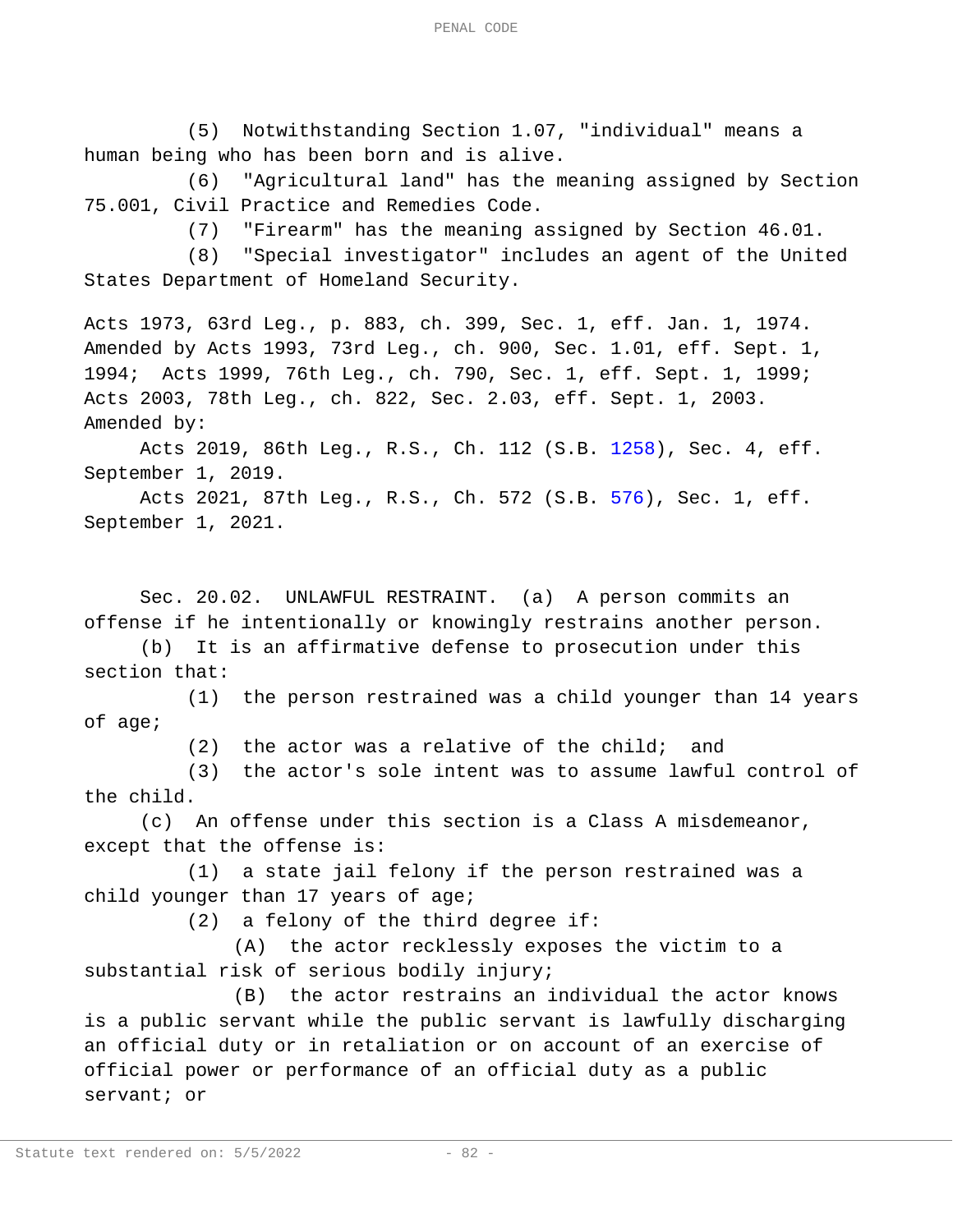(C) the actor while in custody restrains any other person; or

(3) notwithstanding Subdivision (2)(B), a felony of the second degree if the actor restrains an individual the actor knows is a peace officer or judge while the officer or judge is lawfully discharging an official duty or in retaliation or on account of an exercise of official power or performance of an official duty as a peace officer or judge.

(d) It is no offense to detain or move another under this section when it is for the purpose of effecting a lawful arrest or detaining an individual lawfully arrested.

(e) It is an affirmative defense to prosecution under this section that:

(1) the person restrained was a child who is 14 years of age or older and younger than 17 years of age;

(2) the actor does not restrain the child by force, intimidation, or deception; and

(3) the actor is not more than three years older than the child.

Acts 1973, 63rd Leg., p. 883, ch. 399, Sec. 1, eff. Jan. 1, 1974. Amended by Acts 1993, 73rd Leg., ch. 900, Sec. 1.01, eff. Sept. 1, 1994; Acts 1997, 75th Leg., ch. 707, Sec. 1(b), 2, eff. Sept. 1, 1997; Acts 1999, 76th Leg., ch. 790, Sec. 2, eff. Sept. 1, 1999; Acts 2001, 77th Leg., ch. 524, Sec. 1, eff. Sept. 1, 2001. Amended by:

Acts 2017, 85th Leg., R.S., Ch. 440 (H.B. [2908](http://www.legis.state.tx.us/tlodocs/85R/billtext/html/HB02908F.HTM)), Sec. 2, eff. September 1, 2017.

Sec. 20.03. KIDNAPPING. (a) A person commits an offense if he intentionally or knowingly abducts another person.

(b) It is an affirmative defense to prosecution under this section that:

(1) the abduction was not coupled with intent to use or to threaten to use deadly force;

(2) the actor was a relative of the person abducted; and

(3) the actor's sole intent was to assume lawful control of the victim.

(c) An offense under this section is a felony of the third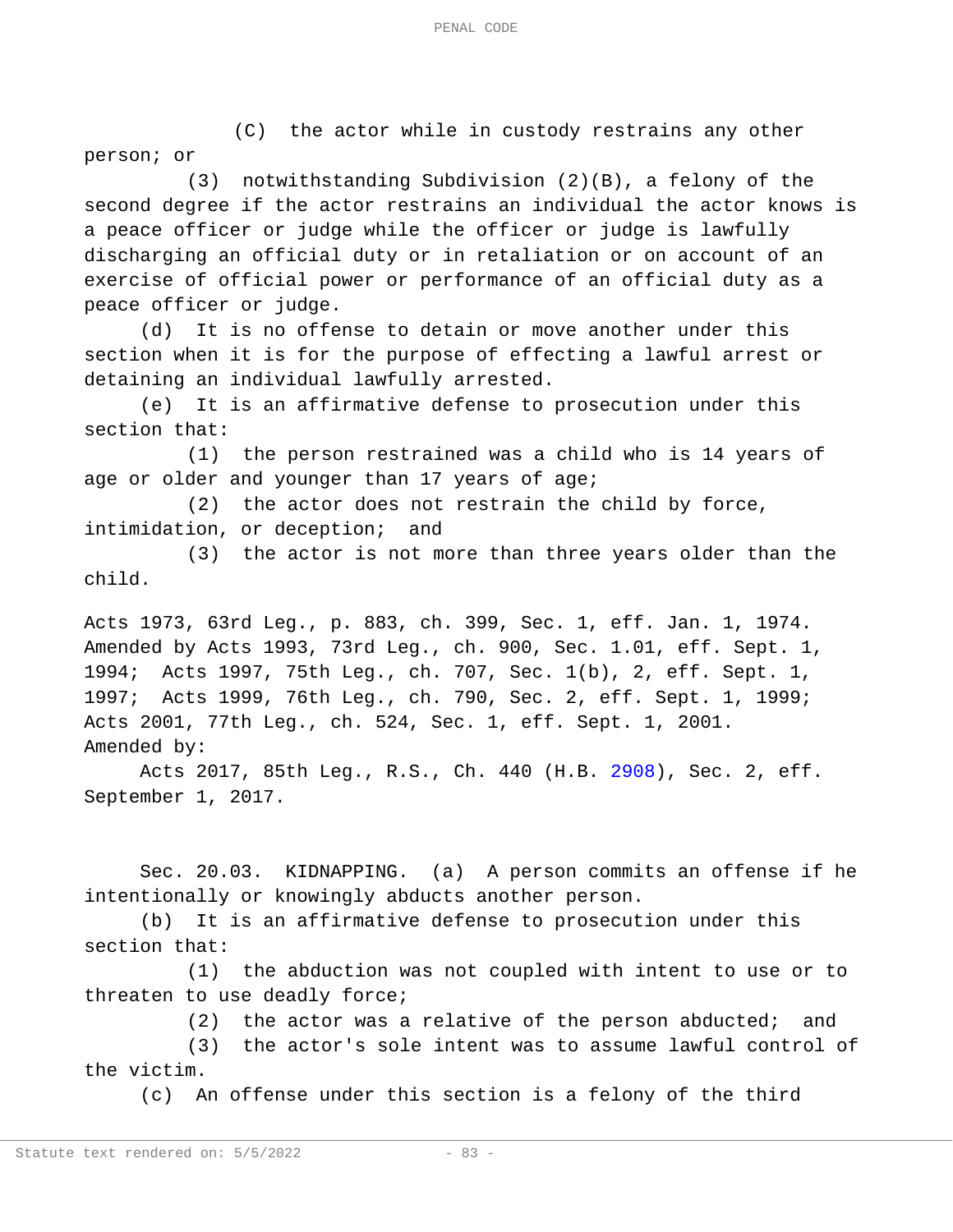degree.

Acts 1973, 63rd Leg., p. 883, ch. 399, Sec. 1, eff. Jan. 1, 1974. Amended by Acts 1993, 73rd Leg., ch. 900, Sec. 1.01, eff. Sept. 1, 1994.

Sec. 20.04. AGGRAVATED KIDNAPPING. (a) A person commits an offense if he intentionally or knowingly abducts another person with the intent to:

(1) hold him for ransom or reward;

(2) use him as a shield or hostage;

(3) facilitate the commission of a felony or the flight after the attempt or commission of a felony;

(4) inflict bodily injury on him or violate or abuse him sexually;

(5) terrorize him or a third person; or

(6) interfere with the performance of any governmental or political function.

(b) A person commits an offense if the person intentionally or knowingly abducts another person and uses or exhibits a deadly weapon during the commission of the offense.

(c) Except as provided by Subsection (d), an offense under this section is a felony of the first degree.

(d) At the punishment stage of a trial, the defendant may raise the issue as to whether he voluntarily released the victim in a safe place. If the defendant proves the issue in the affirmative by a preponderance of the evidence, the offense is a felony of the second degree.

Acts 1973, 63rd Leg., p. 883, ch. 399, Sec. 1, eff. Jan. 1, 1974. Amended by Acts 1993, 73rd Leg., ch. 900, Sec. 1.01, eff. Sept. 1, 1994; Acts 1995, 74th Leg., ch. 318, Sec. 4, eff. Sept. 1, 1995.

Sec. 20.05. SMUGGLING OF PERSONS. (a) A person commits an offense if the person knowingly:

(1) uses a motor vehicle, aircraft, watercraft, or other means of conveyance to transport an individual with the intent to:

(A) conceal the individual from a peace officer or special investigator; or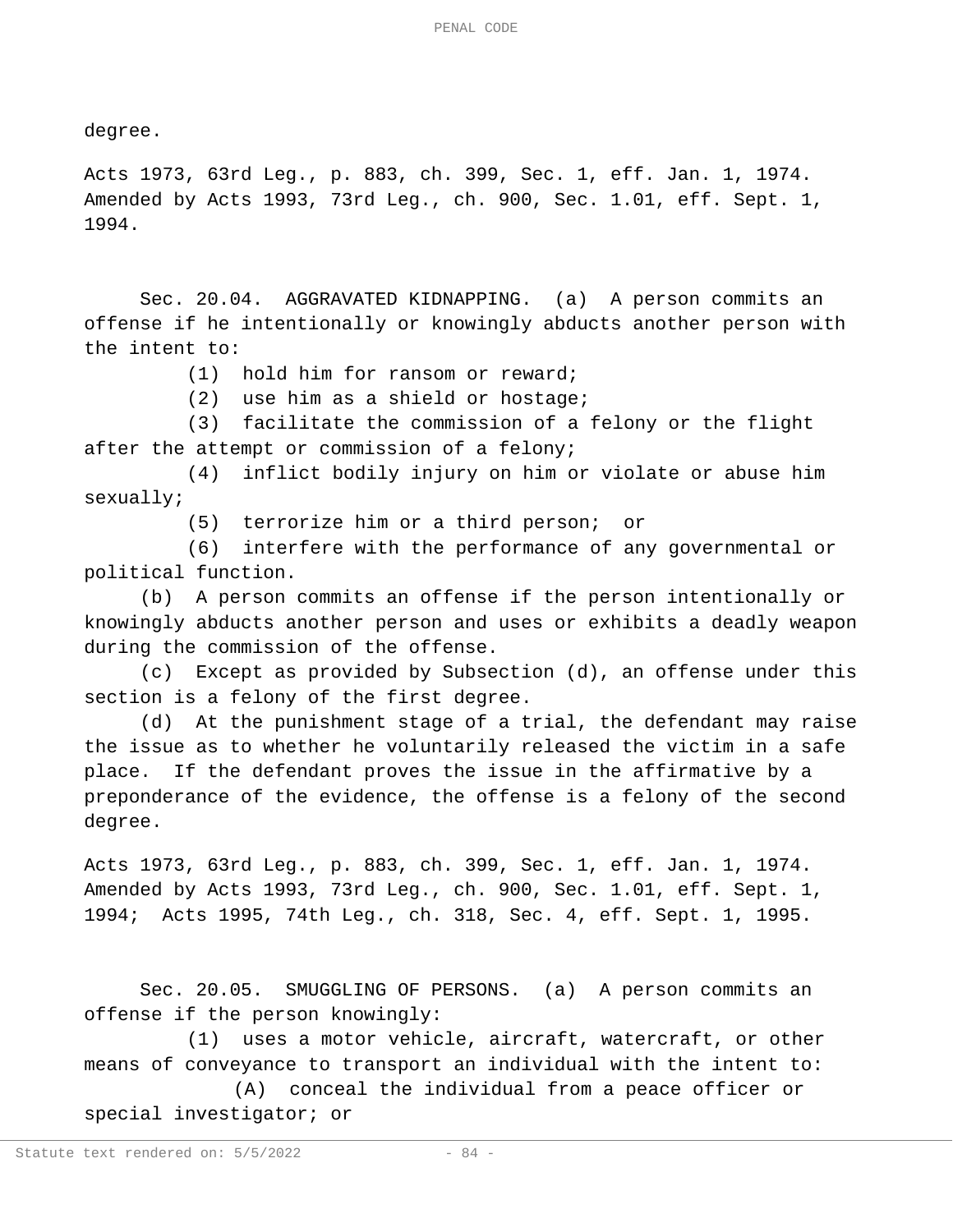(B) flee from a person the actor knows is a peace officer or special investigator attempting to lawfully arrest or detain the actor;

(2) encourages or induces a person to enter or remain in this country in violation of federal law by concealing, harboring, or shielding that person from detection; or

(3) assists, guides, or directs two or more individuals to enter or remain on agricultural land without the effective consent of the owner.

(b) An offense under this section is a felony of the third degree, except that the offense is:

(1) a felony of the second degree if:

(A) the actor commits the offense in a manner that creates a substantial likelihood that the smuggled individual will suffer serious bodily injury or death;

(B) the smuggled individual is a child younger than 18 years of age at the time of the offense;

(C) the offense was committed with the intent to obtain a pecuniary benefit;

(D) during the commission of the offense the actor, another party to the offense, or an individual assisted, guided, or directed by the actor knowingly possessed a firearm; or

(E) the actor commits the offense under Subsection  $(a)(1)(B);$  or

(2) a felony of the first degree if:

(A) it is shown on the trial of the offense that, as a direct result of the commission of the offense, the smuggled individual became a victim of sexual assault, as defined by Section 22.011, or aggravated sexual assault, as defined by Section 22.021; or

(B) the smuggled individual suffered serious bodily injury or death.

(c) It is an affirmative defense to prosecution of an offense under this section, other than an offense punishable under Subsection  $(b)(1)(A)$  or  $(b)(2)$ , that the actor is related to the smuggled individual within the second degree of consanguinity or, at the time of the offense, within the second degree of affinity.

(d) If conduct constituting an offense under this section also constitutes an offense under another section of this code, the actor may be prosecuted under either section or under both sections.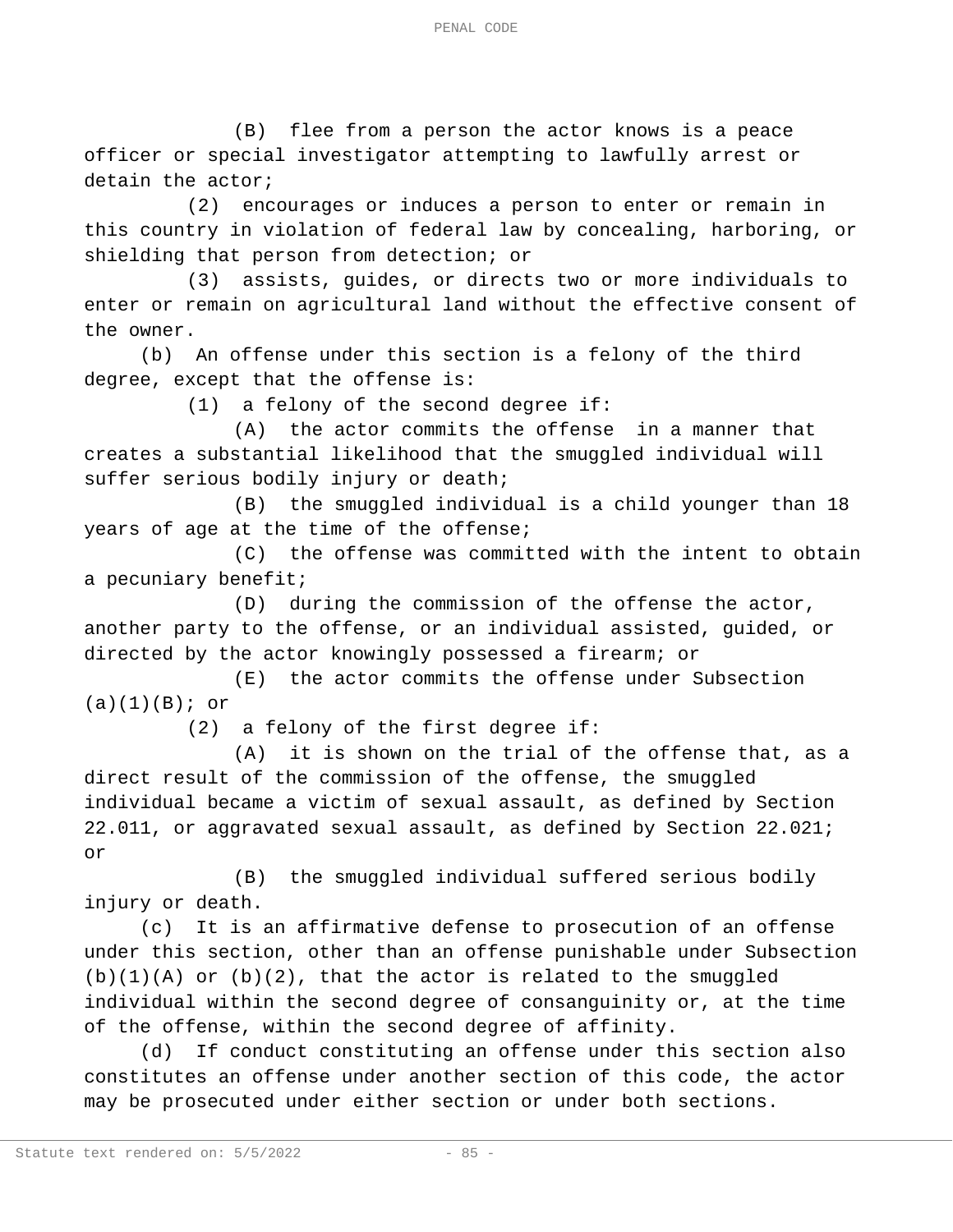Added by Acts 1999, 76th Leg., ch. 1014, Sec. 1, eff. Sept. 1, 1999. Amended by:

Acts 2011, 82nd Leg., R.S., Ch. 223 (H.B. [260](http://www.legis.state.tx.us/tlodocs/82R/billtext/html/HB00260F.HTM)), Sec. 2, eff. September 1, 2011.

Acts 2015, 84th Leg., R.S., Ch. 333 (H.B. [11\)](http://www.legis.state.tx.us/tlodocs/84R/billtext/html/HB00011F.HTM), Sec. 14, eff. September 1, 2015.

Acts 2021, 87th Leg., R.S., Ch. 572 (S.B. [576](http://www.legis.state.tx.us/tlodocs/87R/billtext/html/SB00576F.HTM)), Sec. 2, eff. September 1, 2021.

Sec. 20.06. CONTINUOUS SMUGGLING OF PERSONS. (a) A person commits an offense if, during a period that is 10 or more days in duration, the person engages two or more times in conduct that constitutes an offense under Section 20.05.

(b) If a jury is the trier of fact, members of the jury are not required to agree unanimously on which specific conduct engaged in by the defendant constituted an offense under Section 20.05 or on which exact date the defendant engaged in that conduct. The jury must agree unanimously that the defendant, during a period that is 10 or more days in duration, engaged two or more times in conduct that constitutes an offense under Section 20.05.

(c) If the victim of an offense under Subsection (a) is the same victim as a victim of an offense under Section 20.05, a defendant may not be convicted of the offense under Section 20.05 in the same criminal action as the offense under Subsection (a), unless the offense under Section 20.05:

(1) is charged in the alternative;

(2) occurred outside the period in which the offense alleged under Subsection (a) was committed; or

(3) is considered by the trier of fact to be a lesser included offense of the offense alleged under Subsection (a).

(d) A defendant may not be charged with more than one count under Subsection (a) if all of the conduct that constitutes an offense under Section 20.05 is alleged to have been committed against the same victim.

(e) Except as provided by Subsections (f) and (g), an offense under this section is a felony of the second degree.

(f) An offense under this section is a felony of the first degree if:

(1) the conduct constituting an offense under Section 20.05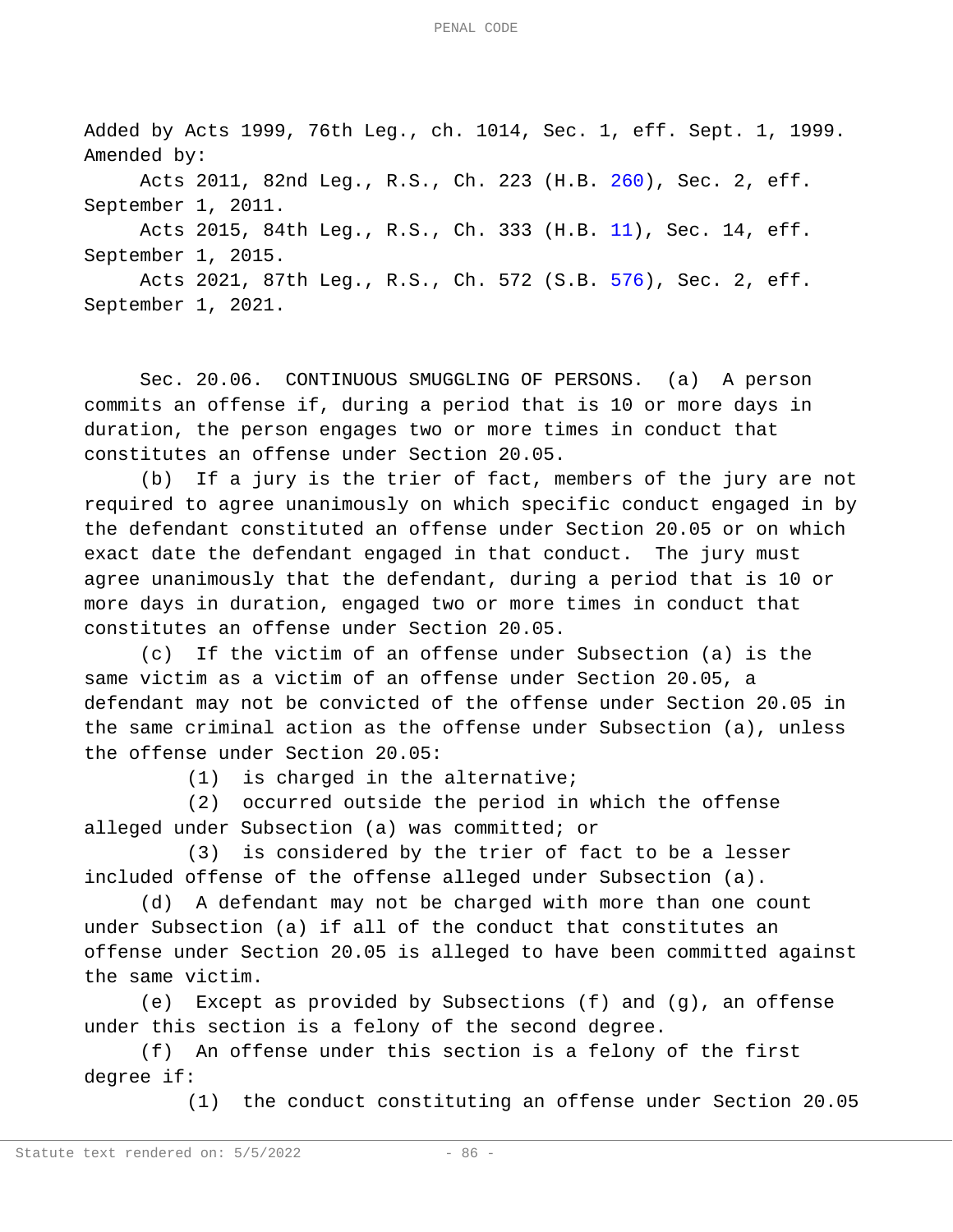is conducted in a manner that creates a substantial likelihood that the smuggled individual will suffer serious bodily injury or death; or

(2) the smuggled individual is a child younger than 18 years of age at the time of the offense.

(g) An offense under this section is a felony of the first degree, punishable by imprisonment in the Texas Department of Criminal Justice for life or for any term of not more than 99 years or less than 25 years, if:

(1) it is shown on the trial of the offense that, as a direct result of the commission of the offense, the smuggled individual became a victim of sexual assault, as defined by Section 22.011, or aggravated sexual assault, as defined by Section 22.021; or

(2) the smuggled individual suffered serious bodily injury or death.

Added by Acts 2015, 84th Leg., R.S., Ch. 333 (H.B. [11\)](http://www.legis.state.tx.us/tlodocs/84R/billtext/html/HB00011F.HTM), Sec. 15, eff. September 1, 2015.

Sec. 20.07. OPERATION OF STASH HOUSE. (a) A person commits an offense if the person knowingly:

(1) uses or permits another to use any real estate, building, room, tent, vehicle, boat, or other property owned by the person or under the person's control to commit an offense or to facilitate the commission of an offense under Section 20.05, 20.06, 20A.02, 20A.03, 43.04, or 43.05; or

(2) rents or leases any property to another, intending that the property be used as described by Subdivision (1).

(b) An offense under this section is a Class A misdemeanor.

(c) If conduct that constitutes an offense under this section

also constitutes an offense under another law, the actor may be prosecuted under this section, the other law, or both.

Added by Acts 2019, 86th Leg., R.S., Ch. 412 (H.B. [2613](http://www.legis.state.tx.us/tlodocs/86R/billtext/html/HB02613F.HTM)), Sec. 1, eff. September 1, 2019.

### **CHAPTER 20A. TRAFFICKING OF PERSONS**

Sec. 20A.01. DEFINITIONS. In this chapter: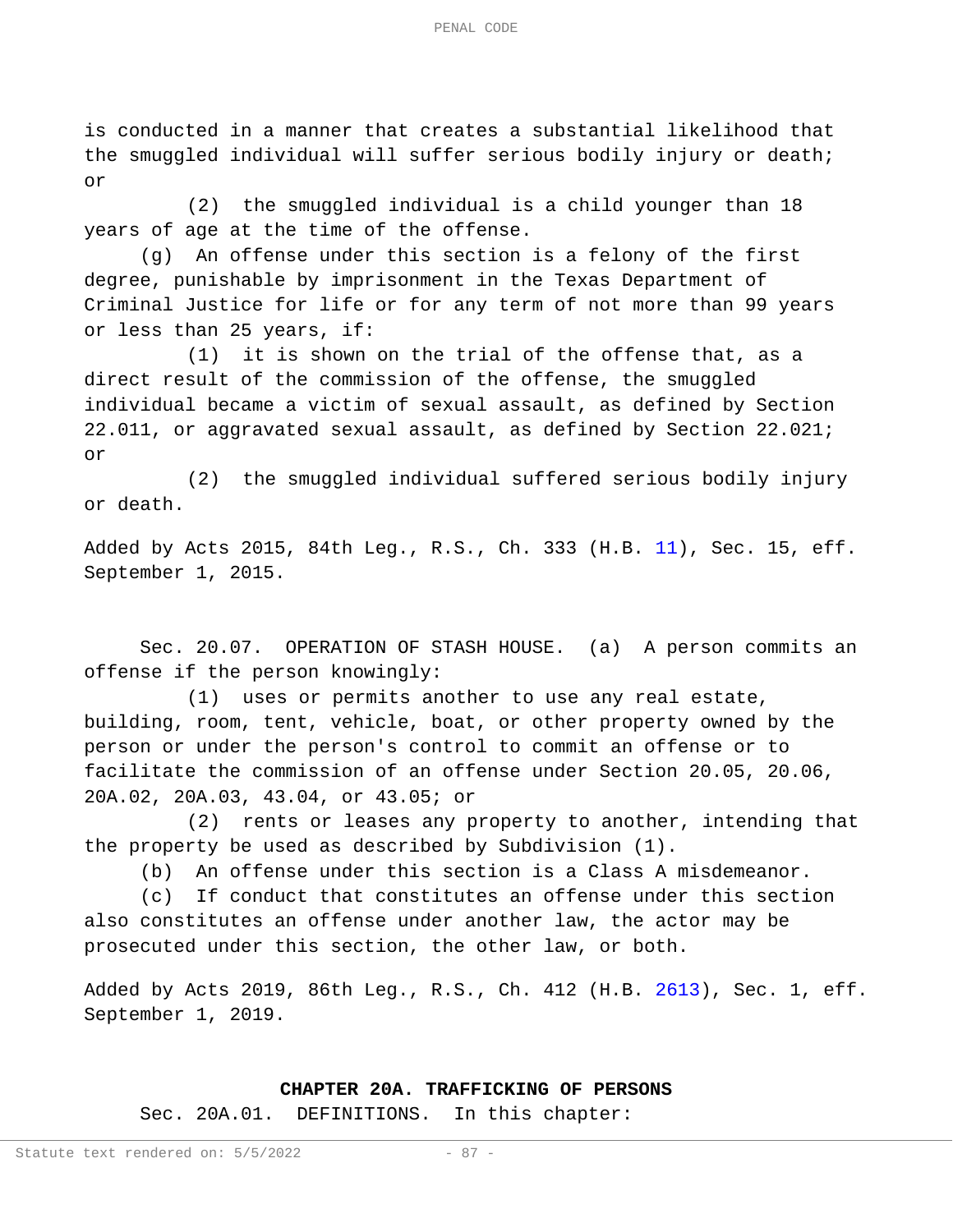(1) "Child" means a person younger than 18 years of age.

(1-a) "Coercion" as defined by Section 1.07 includes:

(A) destroying, concealing, confiscating, or withholding from a trafficked person, or threatening to destroy, conceal, confiscate, or withhold from a trafficked person, the person's actual or purported:

(i) government records; or

(ii) identifying information or documents;

(B) causing a trafficked person, without the person's consent, to become intoxicated, as defined by Section 49.01, to a degree that impairs the person's ability to appraise the nature of or resist engaging in any conduct, including performing or providing labor or services; or

(C) withholding alcohol or a controlled substance to a degree that impairs the ability of a trafficked person with a chemical dependency, as defined by Section 462.001, Health and Safety Code, to appraise the nature of or resist engaging in any conduct, including performing or providing labor or services.

(2) "Forced labor or services" means labor or services, other than labor or services that constitute sexual conduct, that are performed or provided by another person and obtained through an actor's use of force, fraud, or coercion.

(2-a) "Premises" has the meaning assigned by Section 481.134, Health and Safety Code.

(2-b) "School" means a public or private primary or secondary school.

(3) "Sexual conduct" has the meaning assigned by Section 43.25.

(4) "Traffic" means to transport, entice, recruit, harbor, provide, or otherwise obtain another person by any means.

Added by Acts 2003, 78th Leg., ch. 641, Sec. 2, eff. Sept. 1, 2003. Amended by:

Acts 2007, 80th Leg., R.S., Ch. 258 (S.B. [11\)](http://www.legis.state.tx.us/tlodocs/80R/billtext/html/SB00011F.HTM), Sec. 16.01, eff. September 1, 2007.

Acts 2007, 80th Leg., R.S., Ch. 849 (H.B. [1121](http://www.legis.state.tx.us/tlodocs/80R/billtext/html/HB01121F.HTM)), Sec. 4, eff. June 15, 2007.

Acts 2011, 82nd Leg., R.S., Ch. 1 (S.B. [24](http://www.legis.state.tx.us/tlodocs/82R/billtext/html/SB00024F.HTM)), Sec. 1.01, eff. September 1, 2011.

Acts 2021, 87th Leg., R.S., Ch. 807 (H.B. [1540](http://www.legis.state.tx.us/tlodocs/87R/billtext/html/HB01540F.HTM)), Sec. 21, eff.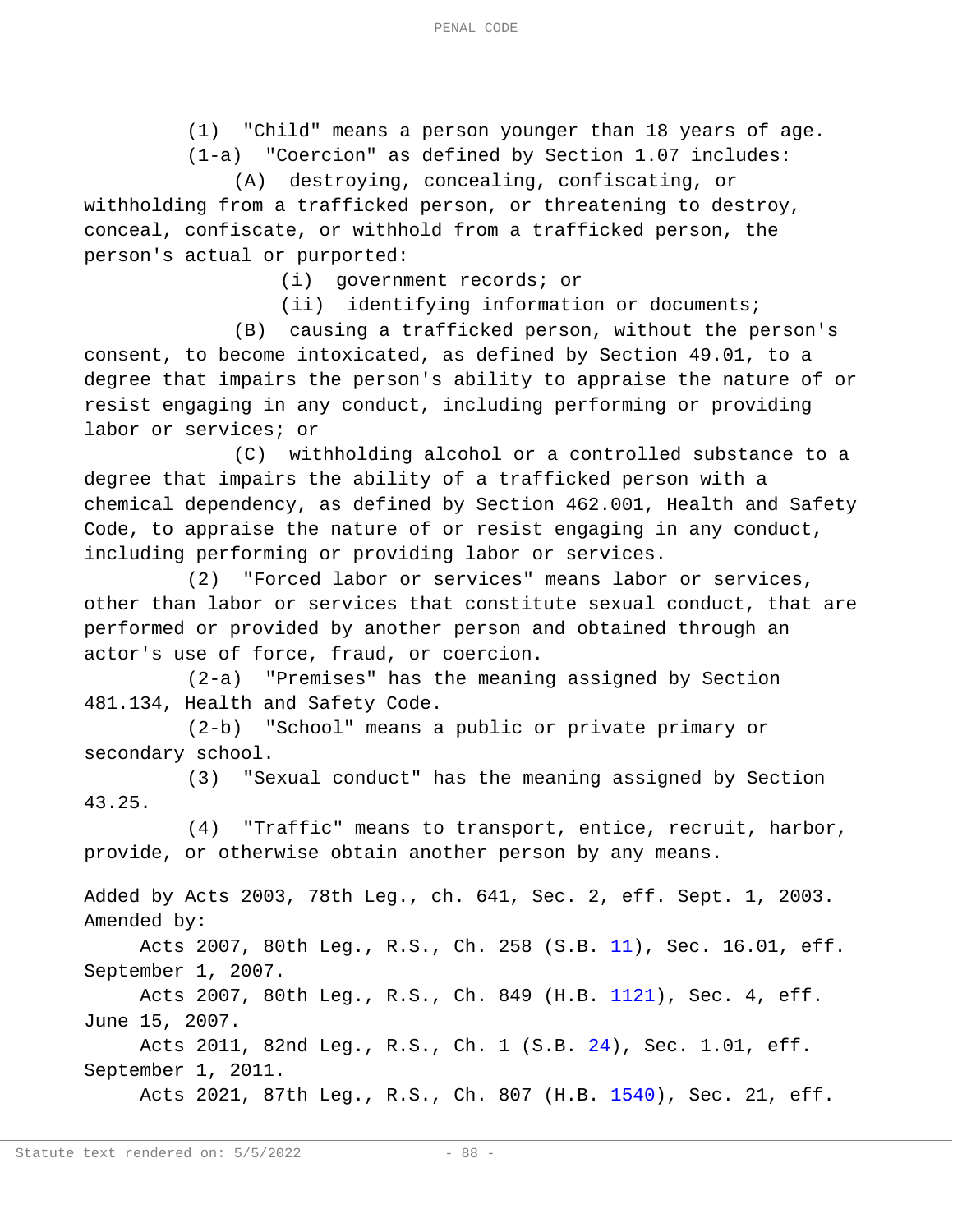September 1, 2021. Acts 2021, 87th Leg., R.S., Ch. 905 (H.B. [3521](http://www.legis.state.tx.us/tlodocs/87R/billtext/html/HB03521F.HTM)), Sec. 1, eff. September 1, 2021. Acts 2021, 87th Leg., R.S., Ch. 1049 (S.B. [1831](http://www.legis.state.tx.us/tlodocs/87R/billtext/html/SB01831F.HTM)), Sec. 5, eff. September 1, 2021.

Sec. 20A.02. TRAFFICKING OF PERSONS. (a) A person commits an offense if the person knowingly:

(1) traffics another person with the intent that the trafficked person engage in forced labor or services;

(2) receives a benefit from participating in a venture that involves an activity described by Subdivision (1), including by receiving labor or services the person knows are forced labor or services;

(3) traffics another person and, through force, fraud, or coercion, causes the trafficked person to engage in conduct prohibited by:

(A) Section 43.02 (Prostitution);

- (B) Section 43.03 (Promotion of Prostitution);
- (B-1) Section 43.031 (Online Promotion of

Prostitution);

(C) Section 43.04 (Aggravated Promotion of Prostitution);

(C-1) Section 43.041 (Aggravated Online Promotion of Prostitution); or

(D) Section 43.05 (Compelling Prostitution);

(4) receives a benefit from participating in a venture that involves an activity described by Subdivision (3) or engages in sexual conduct with a person trafficked in the manner described in Subdivision (3);

(5) traffics a child with the intent that the trafficked child engage in forced labor or services;

(6) receives a benefit from participating in a venture that involves an activity described by Subdivision (5), including by receiving labor or services the person knows are forced labor or services;

(7) traffics a child and by any means causes the trafficked child to engage in, or become the victim of, conduct prohibited by: (A) Section 21.02 (Continuous Sexual Abuse of Young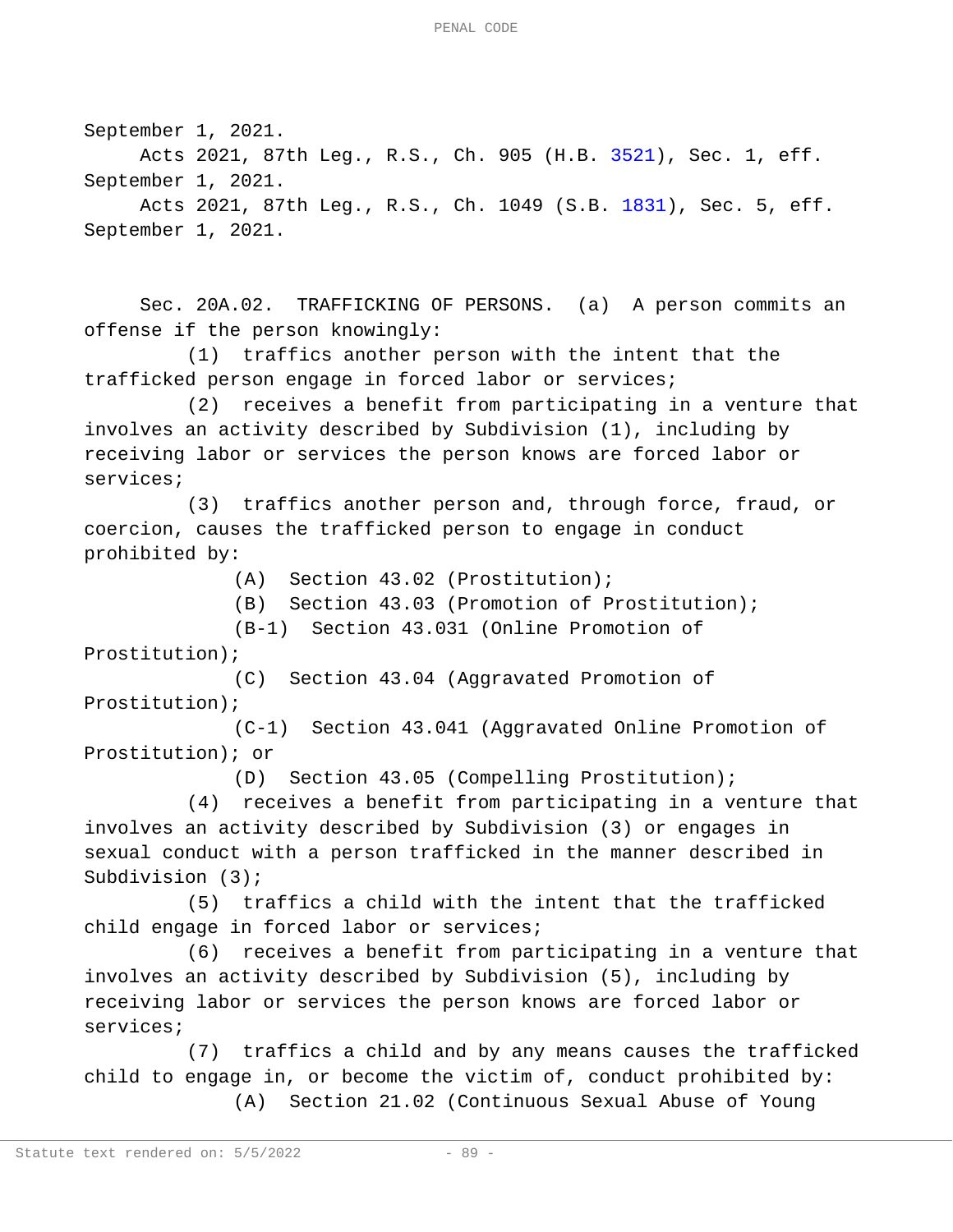Child or Disabled Individual); (B) Section 21.11 (Indecency with a Child); (C) Section 22.011 (Sexual Assault); (D) Section 22.021 (Aggravated Sexual Assault); (E) Section 43.02 (Prostitution); (E-1) Section 43.021 (Solicitation of Prostitution); (F) Section 43.03 (Promotion of Prostitution); (F-1) Section 43.031 (Online Promotion of Prostitution); (G) Section 43.04 (Aggravated Promotion of Prostitution); (G-1) Section 43.041 (Aggravated Online Promotion of Prostitution); (H) Section 43.05 (Compelling Prostitution); (I) Section 43.25 (Sexual Performance by a Child); (J) Section 43.251 (Employment Harmful to Children); or (K) Section 43.26 (Possession or Promotion of Child Pornography); or (8) receives a benefit from participating in a venture that involves an activity described by Subdivision (7) or engages in sexual conduct with a child trafficked in the manner described in Subdivision (7). (a-1) Repealed by Acts 2021, 87th Leg., R.S., Ch. 807 (H.B. [1540\)](https://capitol.texas.gov/tlodocs/87R/billtext/html/HB01540F.HTM), Sec. 62(5) and Ch. 905 (H.B. [3521\)](https://capitol.texas.gov/tlodocs/87R/billtext/html/HB03521F.HTM), Sec. 2, eff. September 1, 2021. (b) Except as otherwise provided by this subsection and Subsection (b-1), an offense under this section is a felony of the second degree. An offense under this section is a felony of the first degree if: (1) the applicable conduct constitutes an offense under Subsection  $(a)(5)$ ,  $(6)$ ,  $(7)$ , or  $(8)$ , regardless of whether the actor knows the age of the child at the time of the offense; (2) the commission of the offense results in the death of the person who is trafficked; (3) the commission of the offense results in the death of an unborn child of the person who is trafficked; or (4) the actor recruited, enticed, or obtained the victim of the offense from a shelter or facility operating as a residential treatment center that serves runaway youth, foster children, the homeless, or persons subjected to human trafficking, domestic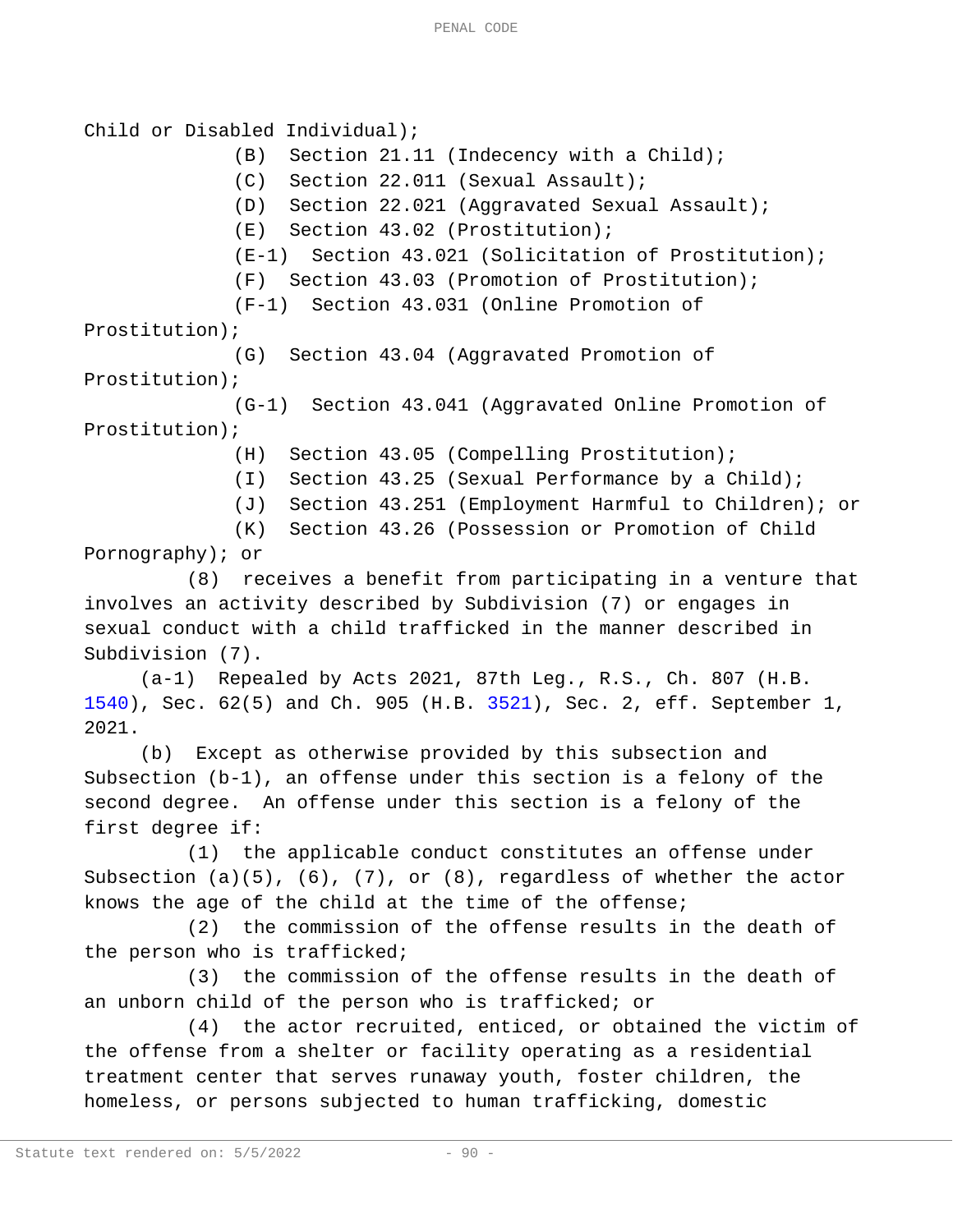violence, or sexual assault.

(b-1) An offense under this section is a felony of the first degree punishable by imprisonment in the Texas Department of Criminal Justice for life or for a term of not more than 99 years or less than 25 years if it is shown on the trial of the offense that the actor committed the offense in a location that was:

(1) on the premises of or within 1,000 feet of the premises of a school; or

(2) on premises or within 1,000 feet of premises where:

(A) an official school function was taking place; or

(B) an event sponsored or sanctioned by the University Interscholastic League was taking place.

(c) If conduct constituting an offense under this section also constitutes an offense under another section of this code, the actor may be prosecuted under either section or under both sections.

(d) If the victim of an offense under Subsection  $(a)(7)(A)$  is the same victim as a victim of an offense under Section 21.02, a defendant may not be convicted of the offense under Section 21.02 in the same criminal action as the offense under Subsection  $(a)(7)(A)$ unless the offense under Section 21.02:

(1) is charged in the alternative;

(2) occurred outside the period in which the offense alleged under Subsection (a)(7)(A) was committed; or

(3) is considered by the trier of fact to be a lesser included offense of the offense alleged under Subsection (a)(7)(A).

Added by Acts 2003, 78th Leg., ch. 641, Sec. 2, eff. Sept. 1, 2003. Amended by:

Acts 2007, 80th Leg., R.S., Ch. 258 (S.B. [11\)](http://www.legis.state.tx.us/tlodocs/80R/billtext/html/SB00011F.HTM), Sec. 16.02, eff. September 1, 2007.

Acts 2007, 80th Leg., R.S., Ch. 849 (H.B. [1121](http://www.legis.state.tx.us/tlodocs/80R/billtext/html/HB01121F.HTM)), Sec. 5, eff. June 15, 2007.

Acts 2009, 81st Leg., R.S., Ch. 1002 (H.B. [4009](http://www.legis.state.tx.us/tlodocs/81R/billtext/html/HB04009F.HTM)), Sec. 7, eff. September 1, 2009.

Acts 2011, 82nd Leg., R.S., Ch. 1 (S.B. [24](http://www.legis.state.tx.us/tlodocs/82R/billtext/html/SB00024F.HTM)), Sec. 1.02, eff. September 1, 2011.

Acts 2017, 85th Leg., R.S., Ch. 480 (H.B. [2529](http://www.legis.state.tx.us/tlodocs/85R/billtext/html/HB02529F.HTM)), Sec. 1, eff. September 1, 2017.

Acts 2017, 85th Leg., R.S., Ch. 685 (H.B. [29\)](http://www.legis.state.tx.us/tlodocs/85R/billtext/html/HB00029F.HTM), Sec. 30, eff. September 1, 2017.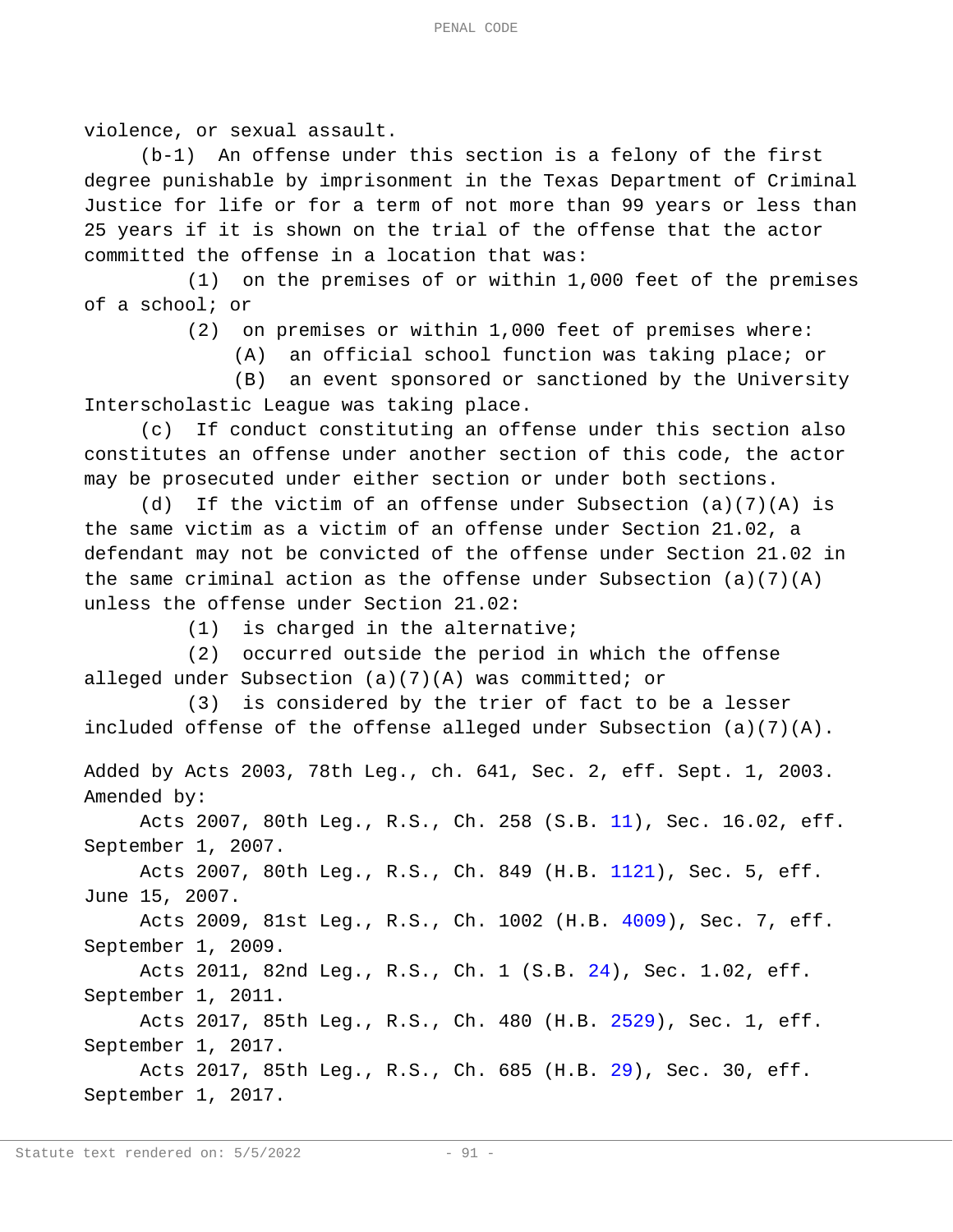Acts 2017, 85th Leg., R.S., Ch. 858 (H.B. [2552](http://www.legis.state.tx.us/tlodocs/85R/billtext/html/HB02552F.HTM)), Sec. 15, eff. September 1, 2017. Acts 2017, 85th Leg., R.S., Ch. 1038 (H.B. [1808](http://www.legis.state.tx.us/tlodocs/85R/billtext/html/HB01808F.HTM)), Sec. 1, eff. September 1, 2017. Acts 2019, 86th Leg., R.S., Ch. 273 (S.B. [1802](http://www.legis.state.tx.us/tlodocs/86R/billtext/html/SB01802F.HTM)), Sec. 2, eff. September 1, 2019. Acts 2019, 86th Leg., R.S., Ch. 413 (S.B. [20\)](http://www.legis.state.tx.us/tlodocs/86R/billtext/html/SB00020F.HTM), Sec. 3.11, eff. September 1, 2019. Acts 2021, 87th Leg., R.S., Ch. 221 (H.B. [375](http://www.legis.state.tx.us/tlodocs/87R/billtext/html/HB00375F.HTM)), Sec. 2.26, eff. September 1, 2021. Acts 2021, 87th Leg., R.S., Ch. 807 (H.B. [1540](http://www.legis.state.tx.us/tlodocs/87R/billtext/html/HB01540F.HTM)), Sec. 22, eff. September 1, 2021. Acts 2021, 87th Leg., R.S., Ch. 807 (H.B. [1540](http://www.legis.state.tx.us/tlodocs/87R/billtext/html/HB01540F.HTM)), Sec. 62(5), eff. September 1, 2021. Acts 2021, 87th Leg., R.S., Ch. 905 (H.B. [3521](http://www.legis.state.tx.us/tlodocs/87R/billtext/html/HB03521F.HTM)), Sec. 2, eff. September 1, 2021. Acts 2021, 87th Leg., R.S., Ch. 1049 (S.B. [1831](http://www.legis.state.tx.us/tlodocs/87R/billtext/html/SB01831F.HTM)), Sec. 6, eff. September 1, 2021.

Sec. 20A.03. CONTINUOUS TRAFFICKING OF PERSONS. (a) A person commits an offense if, during a period that is 30 or more days in duration, the person engages two or more times in conduct that constitutes an offense under Section 20A.02 against one or more victims.

(b) If a jury is the trier of fact, members of the jury are not required to agree unanimously on which specific conduct engaged in by the defendant constituted an offense under Section 20A.02 or on which exact date the defendant engaged in that conduct. The jury must agree unanimously that the defendant, during a period that is 30 or more days in duration, engaged in conduct that constituted an offense under Section 20A.02.

(c) If the victim of an offense under Subsection (a) is the same victim as a victim of an offense under Section 20A.02, a defendant may not be convicted of the offense under Section 20A.02 in the same criminal action as the offense under Subsection (a), unless the offense under Section 20A.02:

(1) is charged in the alternative;

(2) occurred outside the period in which the offense alleged under Subsection (a) was committed; or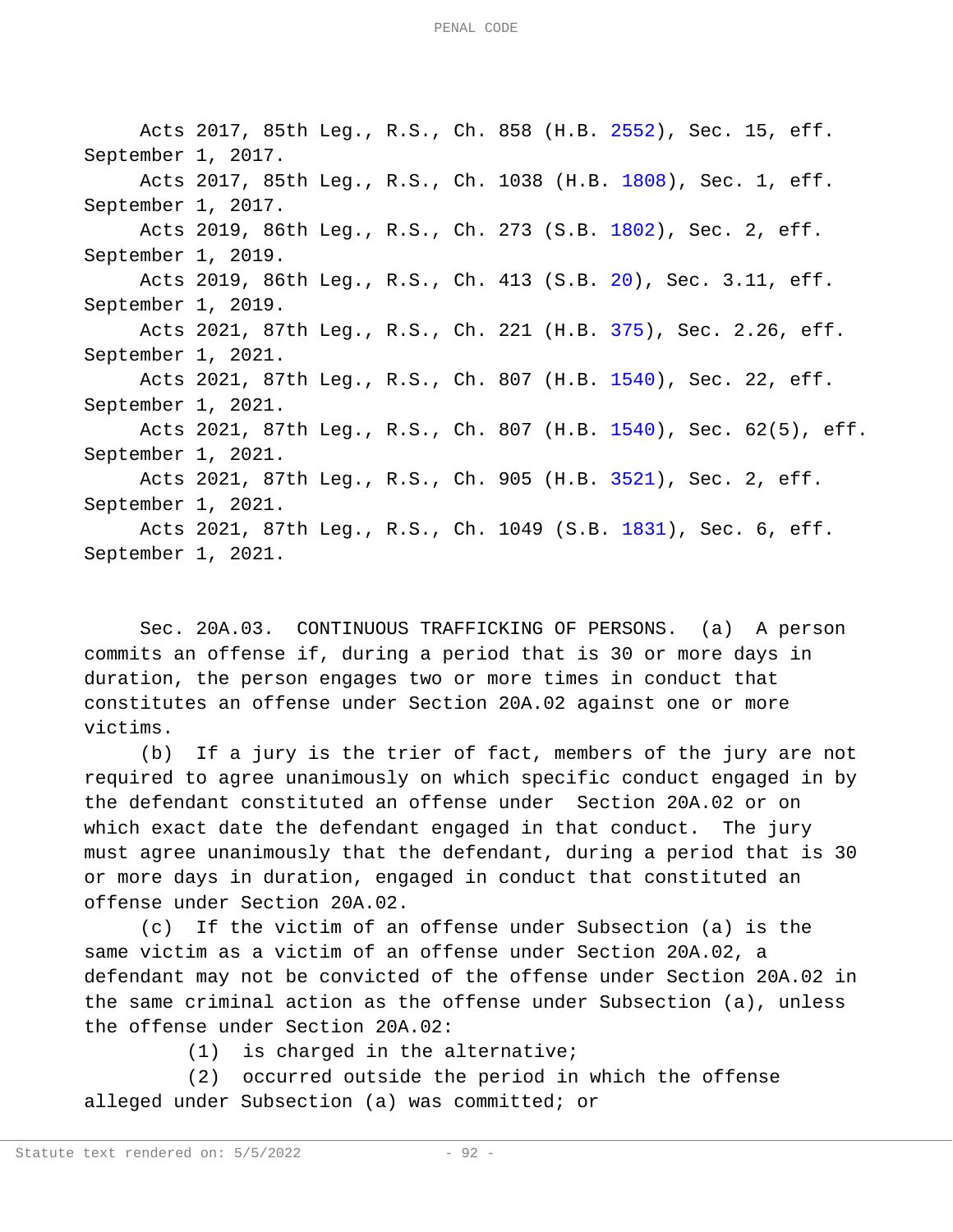(3) is considered by the trier of fact to be a lesser included offense of the offense alleged under Subsection (a).

(d) A defendant may not be charged with more than one count under Subsection (a) if all of the conduct that constitutes an offense under Section 20A.02 is alleged to have been committed against the same victim.

(e) An offense under this section is a felony of the first degree, punishable by imprisonment in the Texas Department of Criminal Justice for life or for any term of not more than 99 years or less than 25 years.

Added by Acts 2011, 82nd Leg., R.S., Ch. 122 (H.B. [3000](http://www.legis.state.tx.us/tlodocs/82R/billtext/html/HB03000F.HTM)), Sec. 1, eff. September 1, 2011.

Amended by:

Acts 2015, 84th Leg., R.S., Ch. 332 (H.B. [10\)](http://www.legis.state.tx.us/tlodocs/84R/billtext/html/HB00010F.HTM), Sec. 12, eff. September 1, 2015.

Sec. 20A.04. ACCOMPLICE WITNESS; TESTIMONY AND IMMUNITY. (a) A party to an offense under this chapter may be required to provide evidence or testify about the offense.

(b) A party to an offense under this chapter may not be prosecuted for any offense about which the party is required to provide evidence or testify, and the evidence and testimony may not be used against the party in any adjudicatory proceeding except a prosecution for aggravated perjury. For purposes of this subsection, "adjudicatory proceeding" means a proceeding before a court or any other agency of government in which the legal rights, powers, duties, or privileges of specified parties are determined.

(c) A conviction under this chapter may be had on the uncorroborated testimony of a party to the offense.

Added by Acts 2015, 84th Leg., R.S., Ch. 332 (H.B. [10\)](http://www.legis.state.tx.us/tlodocs/84R/billtext/html/HB00010F.HTM), Sec. 13, eff. September 1, 2015.

#### **CHAPTER 21. SEXUAL OFFENSES**

Sec. 21.01. DEFINITIONS. In this chapter:

(1) "Deviate sexual intercourse" means:

(A) any contact between any part of the genitals of one person and the mouth or anus of another person; or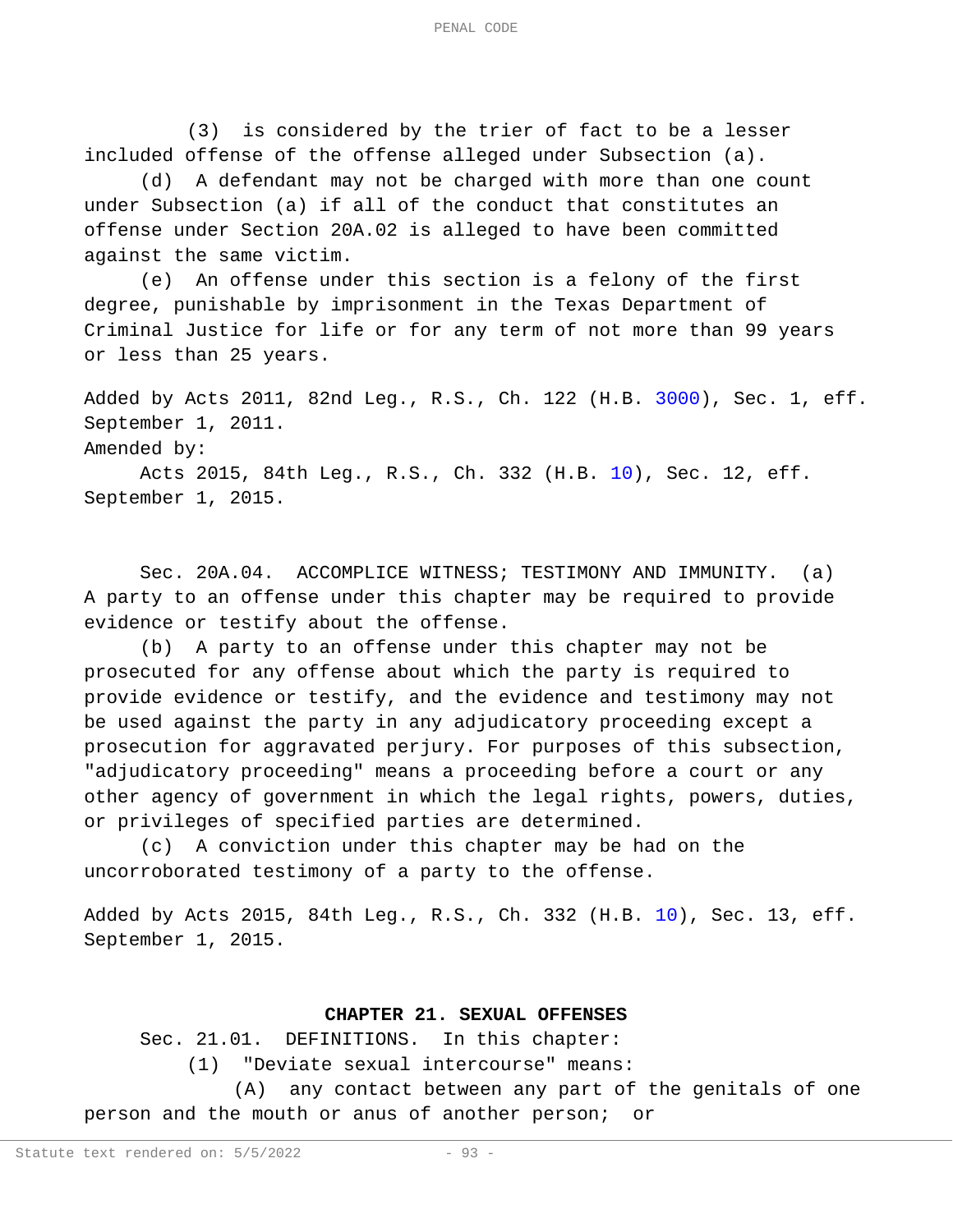(B) the penetration of the genitals or the anus of another person with an object.

(2) "Sexual contact" means, except as provided by Section 21.11 or 21.12, any touching of the anus, breast, or any part of the genitals of another person with intent to arouse or gratify the sexual desire of any person.

(3) "Sexual intercourse" means any penetration of the female sex organ by the male sex organ.

(4) "Spouse" means a person to whom a person is legally married under Subtitle A, Title 1, Family Code, or a comparable law of another jurisdiction.

Acts 1973, 63rd Leg., p. 883, ch. 399, Sec. 1, eff. Jan. 1, 1974. Amended by Acts 1979, 66th Leg., p. 373, ch. 168, Sec. 1, eff. Aug. 27, 1979; Acts 1981, 67th Leg., p. 203, ch. 96, Sec. 3, eff. Sept. 1, 1981; Acts 1993, 73rd Leg., ch. 900, Sec. 1.01, eff. Sept. 1, 1994; Acts 2001, 77th Leg., ch. 739, Sec. 1, eff. Sept. 1, 2001. Amended by:

Acts 2005, 79th Leg., Ch. 268 (S.B. [6](http://www.legis.state.tx.us/tlodocs/79R/billtext/html/SB00006F.HTM)), Sec. 1.124, eff. September 1, 2005.

Acts 2021, 87th Leg., R.S., Ch. 631 (H.B. [246](http://www.legis.state.tx.us/tlodocs/87R/billtext/html/HB00246F.HTM)), Sec. 1, eff. September 1, 2021.

Sec. 21.02. CONTINUOUS SEXUAL ABUSE OF YOUNG CHILD OR DISABLED INDIVIDUAL. (a) In this section:

(1) "Child" has the meaning assigned by Section 22.011(c).

(2) "Disabled individual" has the meaning assigned by Section 22.021(b).

(b) A person commits an offense if:

(1) during a period that is 30 or more days in duration, the person commits two or more acts of sexual abuse, regardless of whether the acts of sexual abuse are committed against one or more victims; and

(2) at the time of the commission of each of the acts of sexual abuse, the actor is 17 years of age or older and the victim is:

(A) a child younger than 14 years of age, regardless of whether the actor knows the age of the victim at the time of the offense; or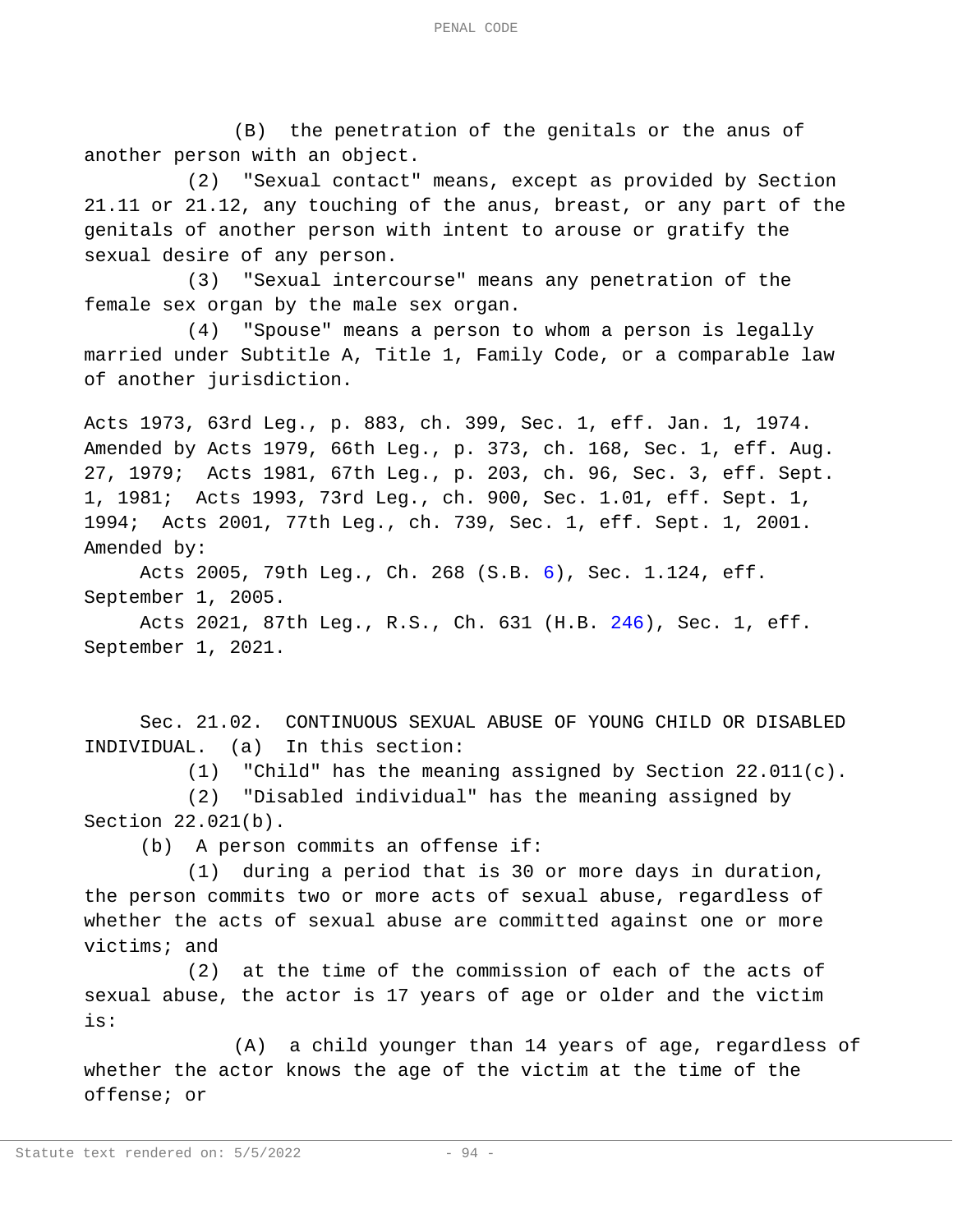(B) a disabled individual.

(c) For purposes of this section, "act of sexual abuse" means any act that is a violation of one or more of the following penal laws:

(1) aggravated kidnapping under Section 20.04(a)(4), if the actor committed the offense with the intent to violate or abuse the victim sexually;

 $(2)$  indecency with a child under Section 21.11(a)(1), if the actor committed the offense in a manner other than by touching, including touching through clothing, the breast of a child;

(3) sexual assault under Section 22.011;

(4) aggravated sexual assault under Section 22.021;

(5) burglary under Section 30.02, if the offense is punishable under Subsection (d) of that section and the actor committed the offense with the intent to commit an offense listed in Subdivisions  $(1)-(4)$ ;

(6) sexual performance by a child under Section 43.25;

(7) trafficking of persons under Section 20A.02(a)(3), (4), (7), or (8); and

(8) compelling prostitution under Section 43.05.

(d) If a jury is the trier of fact, members of the jury are not required to agree unanimously on which specific acts of sexual abuse were committed by the defendant or the exact date when those acts were committed. The jury must agree unanimously that the defendant, during a period that is 30 or more days in duration, committed two or more acts of sexual abuse.

(e) A defendant may not be convicted in the same criminal action of an offense listed under Subsection (c) the victim of which is the same victim as a victim of the offense alleged under Subsection (b) unless the offense listed in Subsection (c):

(1) is charged in the alternative;

(2) occurred outside the period in which the offense alleged under Subsection (b) was committed; or

(3) is considered by the trier of fact to be a lesser included offense of the offense alleged under Subsection (b).

(f) A defendant may not be charged with more than one count under Subsection (b) if all of the specific acts of sexual abuse that are alleged to have been committed are alleged to have been committed against a single victim.

(g) With respect to a prosecution under this section involving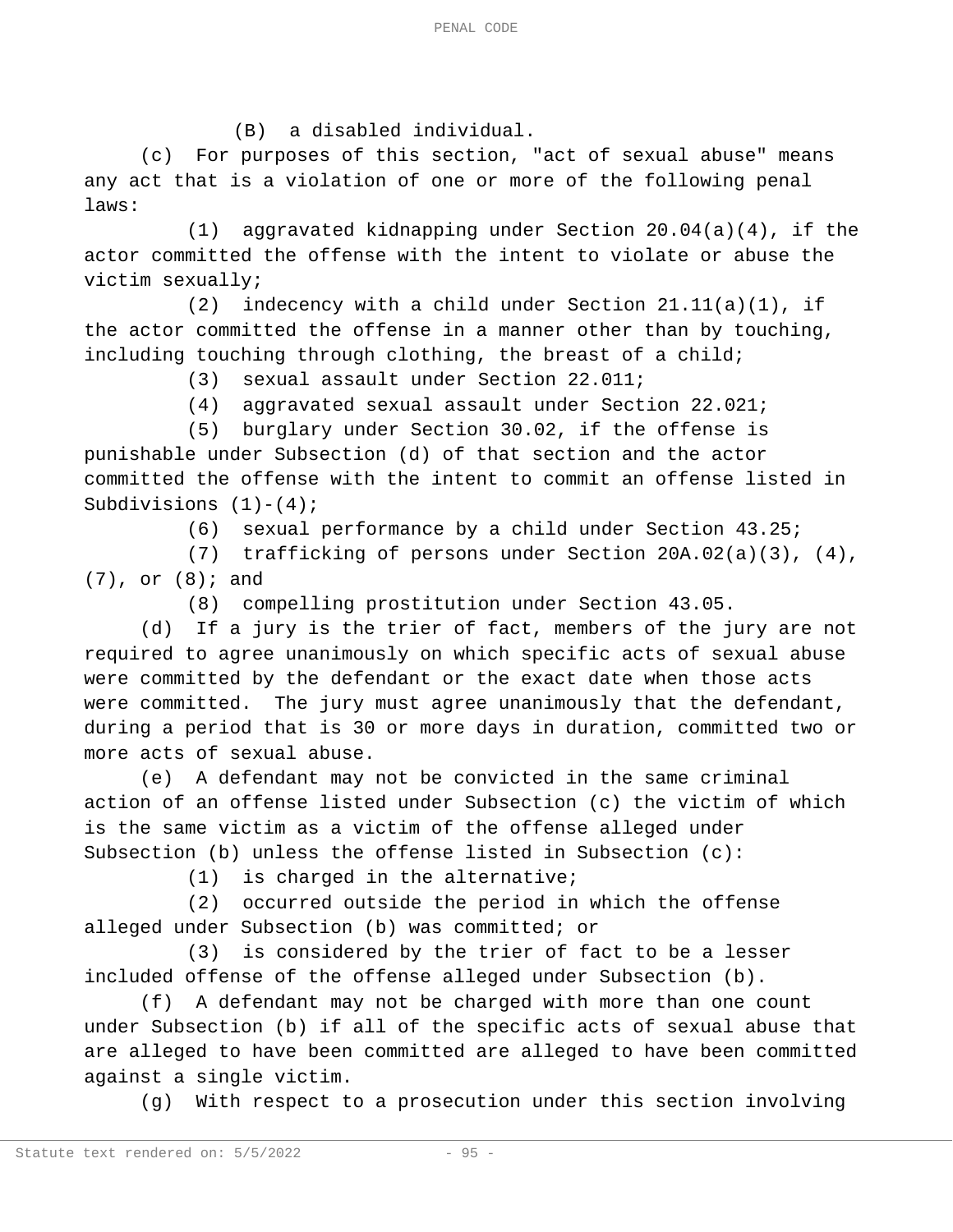only one or more victims described by Subsection  $(b)(2)(A)$ , it is an affirmative defense to prosecution under this section that the actor:

(1) was not more than five years older than:

(A) the victim of the offense, if the offense is alleged to have been committed against only one victim; or

(B) the youngest victim of the offense, if the offense is alleged to have been committed against more than one victim;

(2) did not use duress, force, or a threat against a victim at the time of the commission of any of the acts of sexual abuse alleged as an element of the offense; and

(3) at the time of the commission of any of the acts of sexual abuse alleged as an element of the offense:

(A) was not required under Chapter 62, Code of Criminal Procedure, to register for life as a sex offender; or

(B) was not a person who under Chapter 62 had a reportable conviction or adjudication for an offense under this section or an act of sexual abuse as described by Subsection (c).

(h) An offense under this section is a felony of the first degree, punishable by imprisonment in the Texas Department of Criminal Justice for life, or for any term of not more than 99 years or less than 25 years.

Added by Acts 2007, 80th Leg., R.S., Ch. 593 (H.B. [8](http://www.legis.state.tx.us/tlodocs/80R/billtext/html/HB00008F.HTM)), Sec. 1.17, eff. September 1, 2007.

Amended by:

Acts 2011, 82nd Leg., R.S., Ch. 1 (S.B. [24](http://www.legis.state.tx.us/tlodocs/82R/billtext/html/SB00024F.HTM)), Sec. 6.04, eff. September 1, 2011.

Acts 2017, 85th Leg., R.S., Ch. 685 (H.B. [29\)](http://www.legis.state.tx.us/tlodocs/85R/billtext/html/HB00029F.HTM), Sec. 31, eff. September 1, 2017.

Acts 2017, 85th Leg., R.S., Ch. 1038 (H.B. [1808](http://www.legis.state.tx.us/tlodocs/85R/billtext/html/HB01808F.HTM)), Sec. 2, eff. September 1, 2017.

Acts 2021, 87th Leg., R.S., Ch. 221 (H.B. [375](http://www.legis.state.tx.us/tlodocs/87R/billtext/html/HB00375F.HTM)), Sec. 1.01, eff. September 1, 2021.

Acts 2021, 87th Leg., R.S., Ch. 221 (H.B. [375](http://www.legis.state.tx.us/tlodocs/87R/billtext/html/HB00375F.HTM)), Sec. 1.02, eff. September 1, 2021.

Section 21.06 was declared unconstitutional by Lawrence v. Texas, 123 S.Ct. 2472. Sec. 21.06. HOMOSEXUAL CONDUCT. (a) A person commits an

Statute text rendered on:  $5/5/2022$  - 96 -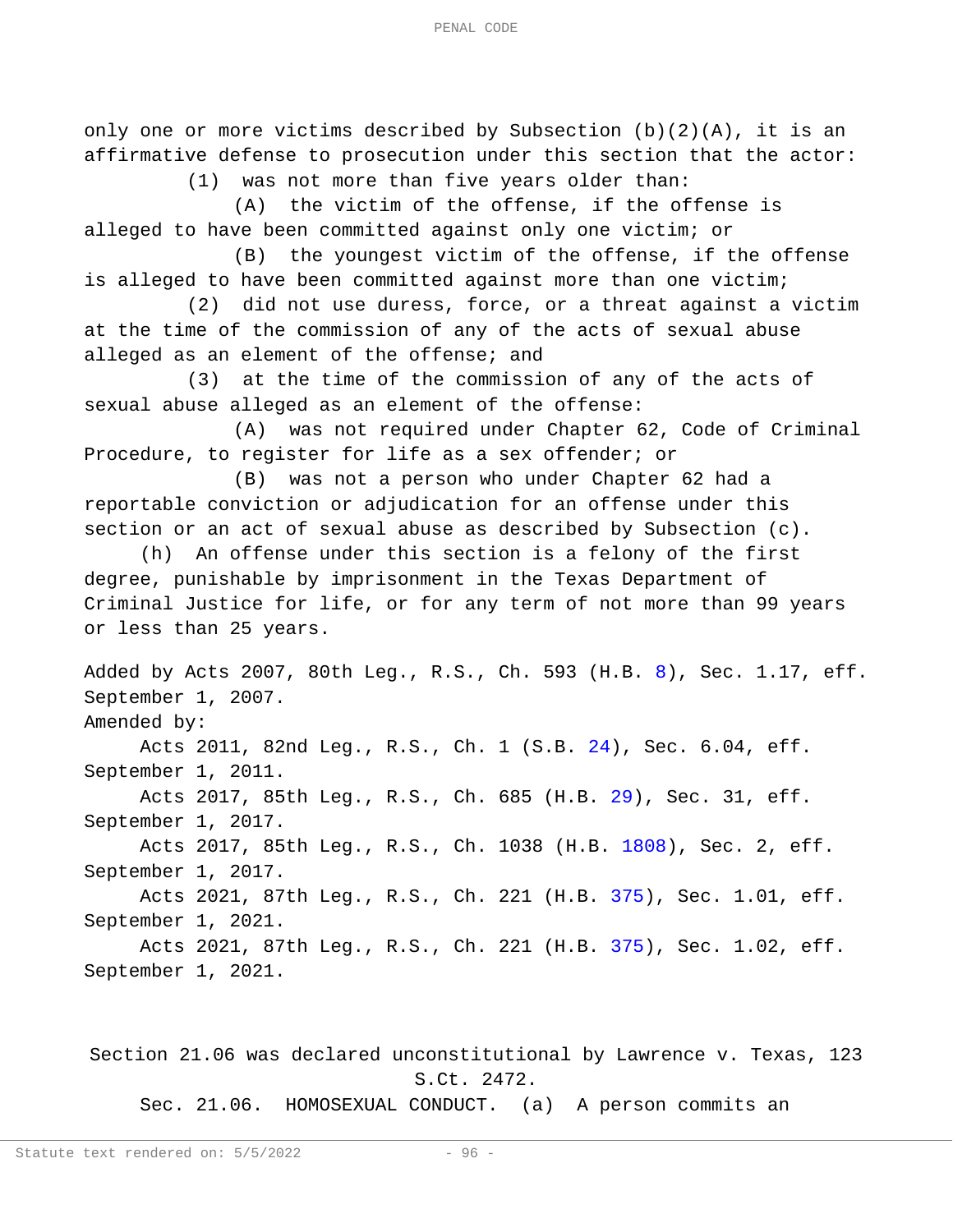offense if he engages in deviate sexual intercourse with another individual of the same sex.

(b) An offense under this section is a Class C misdemeanor.

Acts 1973, 63rd Leg., p. 883, ch. 399, Sec. 1, eff. Jan. 1, 1974. Amended by Acts 1993, 73rd Leg., ch. 900, Sec. 1.01, eff. Sept. 1, 1994.

Sec. 21.07. PUBLIC LEWDNESS. (a) A person commits an offense if the person knowingly engages in any of the following acts in a public place or, if not in a public place, the person is reckless about whether another is present who will be offended or alarmed by the person's:

- (1) act of sexual intercourse;
- (2) act of deviate sexual intercourse; or
- (3) act of sexual contact.
- (b) An offense under this section is a Class A misdemeanor.

Acts 1973, 63rd Leg., p. 883, ch. 399, Sec. 1, eff. Jan. 1, 1974. Amended by Acts 1993, 73rd Leg., ch. 900, Sec. 1.01, eff. Sept. 1, 1994.

Amended by:

Acts 2017, 85th Leg., R.S., Ch. 739 (S.B. [1232](http://www.legis.state.tx.us/tlodocs/85R/billtext/html/SB01232F.HTM)), Sec. 1, eff. September 1, 2017.

Sec. 21.08. INDECENT EXPOSURE. (a) A person commits an offense if he exposes his anus or any part of his genitals with intent to arouse or gratify the sexual desire of any person, and he is reckless about whether another is present who will be offended or alarmed by his act.

(b) An offense under this section is a Class B misdemeanor.

Acts 1973, 63rd Leg., p. 883, ch. 399, Sec. 1, eff. Jan. 1, 1974. Amended by Acts 1983, 68th Leg., p. 509, ch. 924, Sec. 1, eff. Sept. 1, 1983; Acts 1993, 73rd Leg., ch. 900, Sec. 1.01, eff. Sept. 1, 1994.

Sec. 21.09. BESTIALITY. (a) A person commits an offense if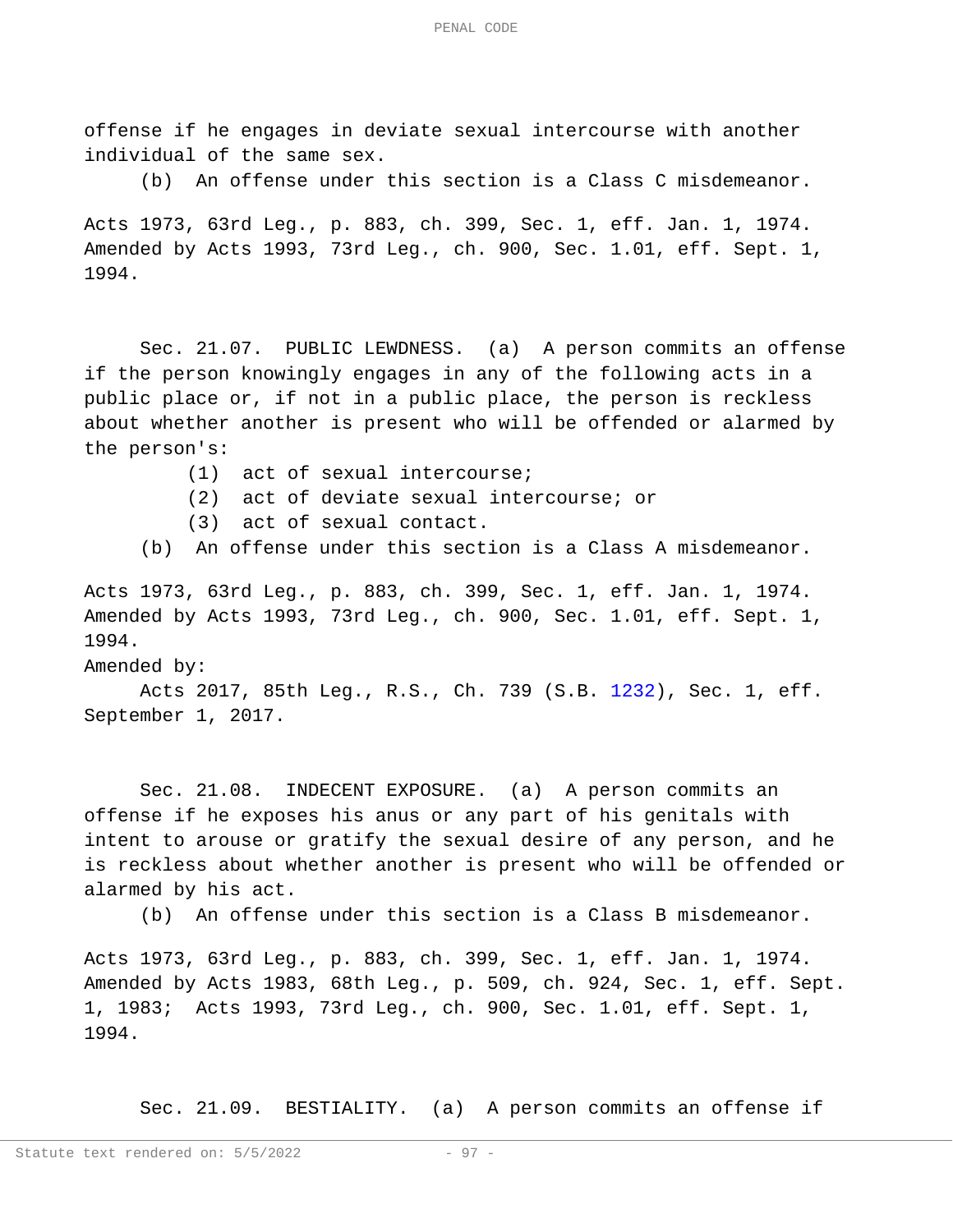the person knowingly:

(1) engages in an act involving contact between:

(A) the person's mouth, anus, or genitals and the anus or genitals of an animal; or

(B) the person's anus or genitals and the mouth of the animal;

(2) fondles or touches the anus or genitals of an animal in a manner that is not a generally accepted and otherwise lawful animal husbandry or veterinary practice, including touching through clothing;

(3) causes an animal to contact the seminal fluid of the person;

(4) inserts any part of a person's body or any object into the anus or genitals of an animal in a manner that is not a generally accepted and otherwise lawful animal husbandry or veterinary practice;

(5) possesses, sells, transfers, purchases, or otherwise obtains an animal with the intent that the animal be used for conduct described by Subdivision (1), (2), (3), or (4);

(6) organizes, promotes, conducts, or participates as an observer of conduct described by Subdivision  $(1)$ ,  $(2)$ ,  $(3)$ , or  $(4)$ ;

(7) causes a person to engage or aids a person in engaging in conduct described by Subdivision  $(1)$ ,  $(2)$ ,  $(3)$ , or  $(4)$ ;

 $(8)$  permits conduct described by Subdivision  $(1)$ ,  $(2)$ ,  $(3)$ , or (4) to occur on any premises under the person's control;

(9) engages in conduct described by Subdivision (1), (2),  $(3)$ , or  $(4)$  in the presence of a child younger than 18 years of age; or

(10) advertises, offers, or accepts the offer of an animal with the intent that the animal be used in this state for conduct described by Subdivision  $(1)$ ,  $(2)$ ,  $(3)$ , or  $(4)$ .

(b) An offense under this section is a state jail felony, unless the offense is committed under Subsection (a)(9) or results in serious bodily injury or death of the animal, in which event the offense is a felony of the second degree.

(c) It is an exception to the application of this section that the conduct engaged in by the actor is a generally accepted and otherwise lawful animal husbandry or veterinary practice.

Added by Acts 2017, 85th Leg., R.S., Ch. 739 (S.B. [1232](http://www.legis.state.tx.us/tlodocs/85R/billtext/html/SB01232F.HTM)), Sec. 2, eff.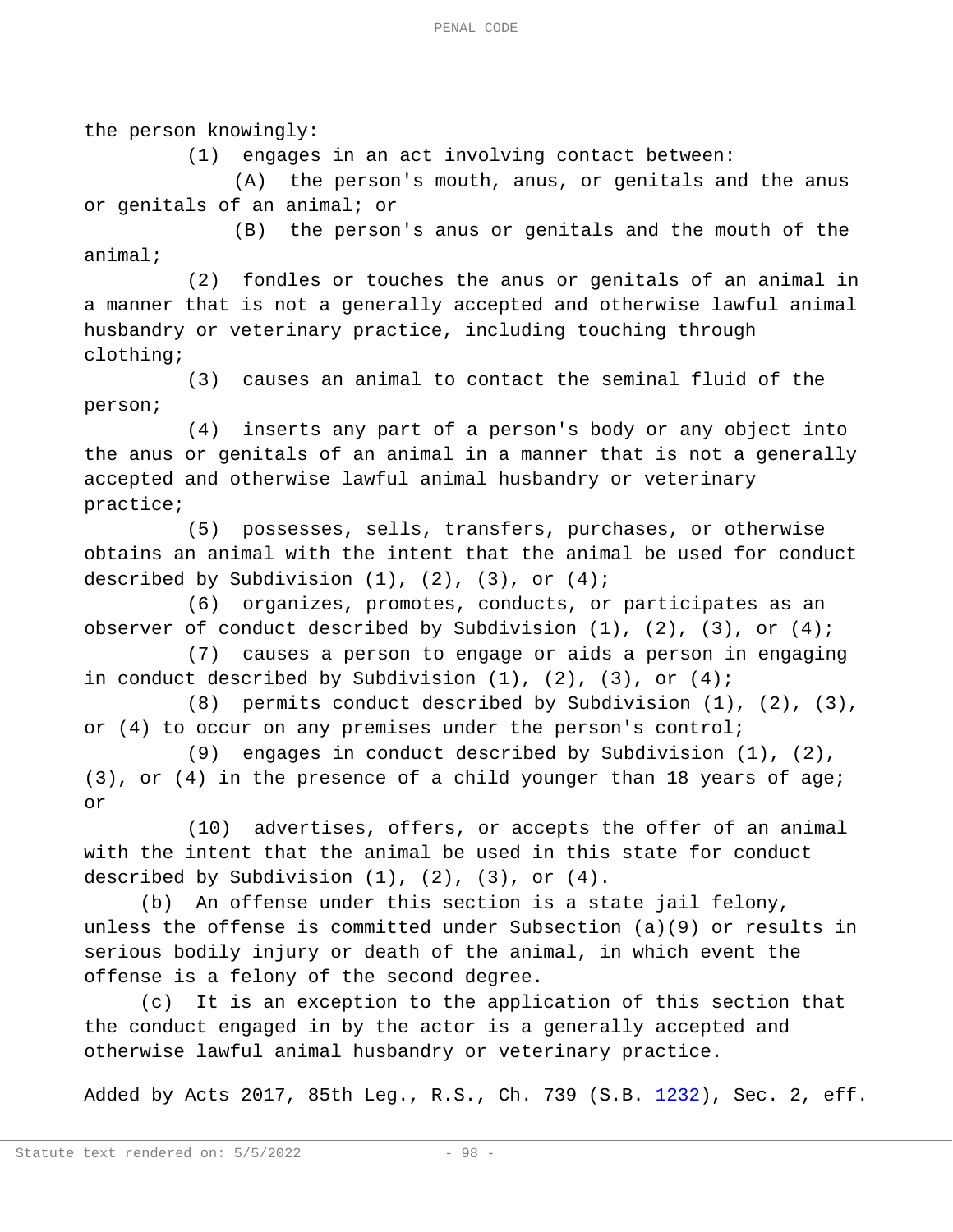September 1, 2017.

Sec. 21.11. INDECENCY WITH A CHILD. (a) A person commits an offense if, with a child younger than 17 years of age, whether the child is of the same or opposite sex and regardless of whether the person knows the age of the child at the time of the offense, the person:

(1) engages in sexual contact with the child or causes the child to engage in sexual contact; or

(2) with intent to arouse or gratify the sexual desire of any person:

(A) exposes the person's anus or any part of the person's genitals, knowing the child is present; or

(B) causes the child to expose the child's anus or any part of the child's genitals.

(b) It is an affirmative defense to prosecution under this section that the actor:

(1) was not more than three years older than the victim and of the opposite sex;

(2) did not use duress, force, or a threat against the victim at the time of the offense; and

(3) at the time of the offense:

(A) was not required under Chapter 62, Code of Criminal Procedure, to register for life as a sex offender; or

(B) was not a person who under Chapter 62 had a reportable conviction or adjudication for an offense under this section.

(b-1) It is an affirmative defense to prosecution under this section that the actor was the spouse of the child at the time of the offense.

(c) In this section, "sexual contact" means the following acts, if committed with the intent to arouse or gratify the sexual desire of any person:

(1) any touching by a person, including touching through clothing, of the anus, breast, or any part of the genitals of a child; or

(2) any touching of any part of the body of a child, including touching through clothing, with the anus, breast, or any part of the genitals of a person.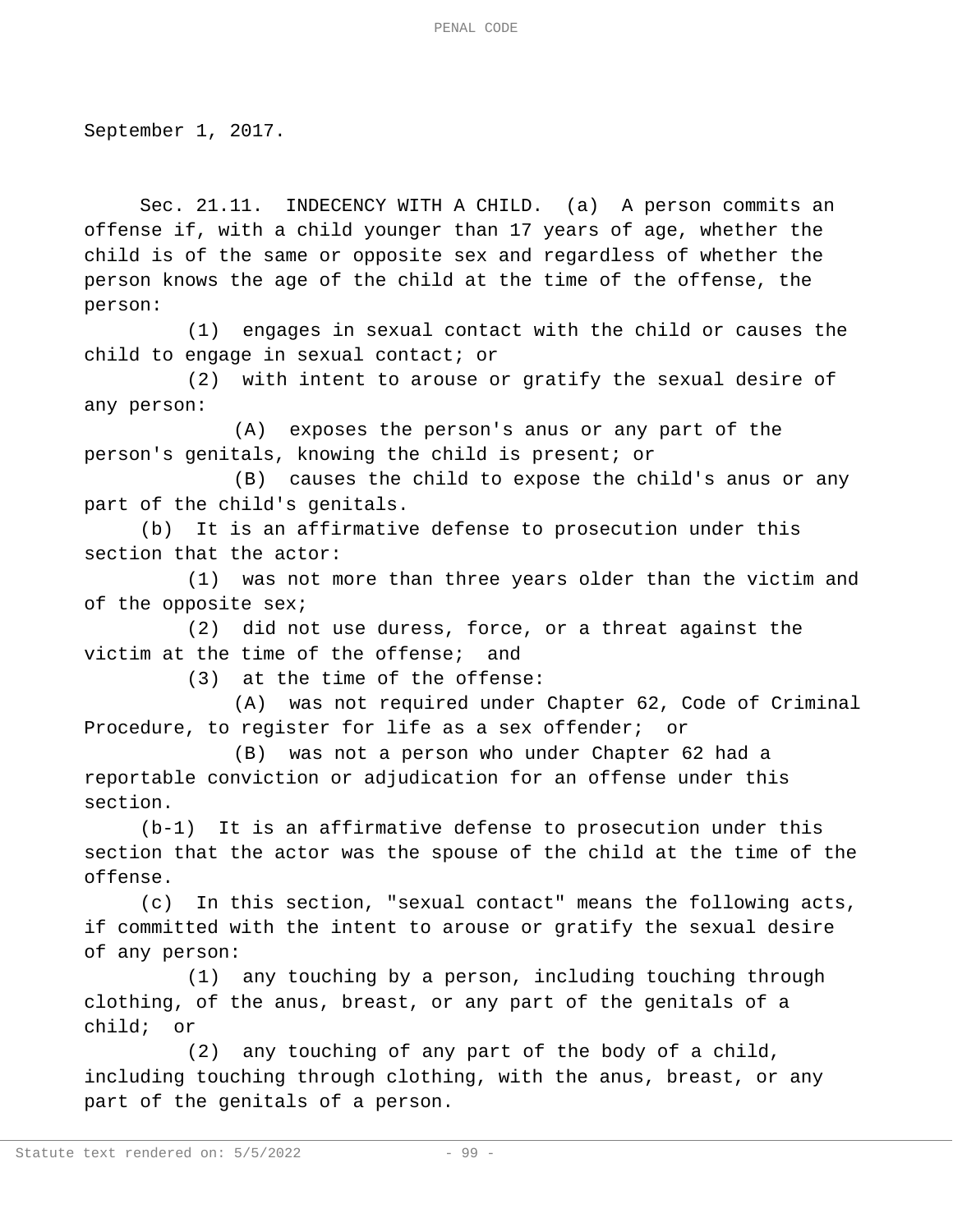(d) An offense under Subsection (a)(1) is a felony of the second degree and an offense under Subsection (a)(2) is a felony of the third degree.

Acts 1973, 63rd Leg., p. 883, ch. 399, Sec. 1, eff. Jan. 1, 1974. Amended by Acts 1981, 67th Leg., p. 472, ch. 202, Sec. 3, eff. Sept. 1, 1981; Acts 1987, 70th Leg., ch. 1028, Sec. 1, eff. Sept. 1, 1987; Acts 1993, 73rd Leg., ch. 900, Sec. 1.01, eff. Sept. 1, 1994; Acts 1999, 76th Leg., ch. 1415, Sec. 23, eff. Sept. 1, 1999; Acts 2001, 77th Leg., ch. 739, Sec. 2, eff. Sept. 1, 2001. Amended by:

Acts 2009, 81st Leg., R.S., Ch. 260 (H.B. [549](http://www.legis.state.tx.us/tlodocs/81R/billtext/html/HB00549F.HTM)), Sec. 1, eff. September 1, 2009.

Acts 2017, 85th Leg., R.S., Ch. 685 (H.B. [29\)](http://www.legis.state.tx.us/tlodocs/85R/billtext/html/HB00029F.HTM), Sec. 32, eff. September 1, 2017.

Acts 2017, 85th Leg., R.S., Ch. 1038 (H.B. [1808](http://www.legis.state.tx.us/tlodocs/85R/billtext/html/HB01808F.HTM)), Sec. 3, eff. September 1, 2017.

Sec. 21.12. IMPROPER RELATIONSHIP BETWEEN EDUCATOR AND STUDENT. (a) An employee of a public or private primary or secondary school commits an offense if the employee:

(1) engages in sexual contact, sexual intercourse, or deviate sexual intercourse with a person who is enrolled in a public or private primary or secondary school at which the employee works;

(2) holds a position described by Section 21.003(a) or (b), Education Code, regardless of whether the employee holds the appropriate certificate, permit, license, or credential for the position, and engages in sexual contact, sexual intercourse, or deviate sexual intercourse with a person the employee knows is:

(A) enrolled in a public or private primary or secondary school, other than a school described by Subdivision (1); or

(B) a student participant in an educational activity that is sponsored by a school district or a public or private primary or secondary school, if students enrolled in a public or private primary or secondary school are the primary participants in the activity; or

(3) engages in conduct described by Section 33.021, with a person described by Subdivision (1), or a person the employee knows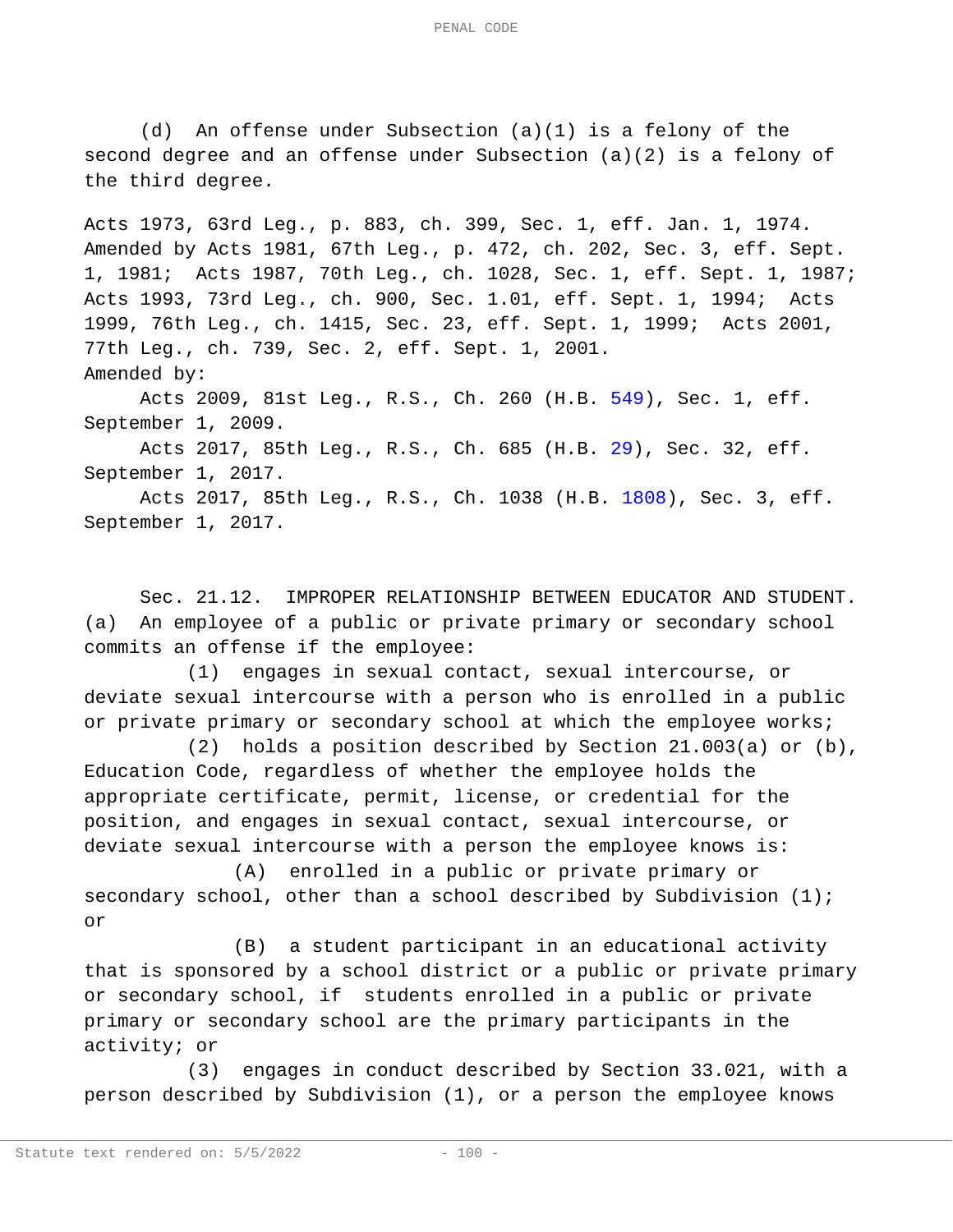is a person described by Subdivision  $(2)(A)$  or  $(B)$ , regardless of the age of that person.

(b) An offense under this section is a felony of the second degree.

(b-1) It is an affirmative defense to prosecution under this section that:

(1) the actor was the spouse of the enrolled person at the time of the offense; or

(2) the actor was not more than three years older than the enrolled person and, at the time of the offense, the actor and the enrolled person were in a relationship that began before the actor's employment at a public or private primary or secondary school.

(c) If conduct constituting an offense under this section also constitutes an offense under another section of this code, the actor may be prosecuted under either section or both sections.

(d) The name of a person who is enrolled in a public or private primary or secondary school and involved in an improper relationship with an educator as provided by Subsection (a) may not be released to the public and is not public information under Chapter 552, Government Code.

(d-1) Except as otherwise provided by this subsection, a public or private primary or secondary school, or a person or entity that operates a public or private primary or secondary school, may not release externally to the general public the name of an employee of the school who is accused of committing an offense under this section until the employee is indicted for the offense. The school, or the person or entity that operates the school, may release the name of the accused employee regardless of whether the employee has been indicted for the offense as necessary for the school to:

(1) report the accusation:

(A) to the Texas Education Agency, another state agency, or local law enforcement or as otherwise required by law; or

(B) to the school's members or community in accordance with the school's policies or procedures or with the religious law observed by the school; or

(2) conduct an investigation of the accusation.

(e) In this section, "sexual contact" means the following acts, if committed with the intent to arouse or gratify the sexual desire of any person:

(1) any touching by an employee of a public or private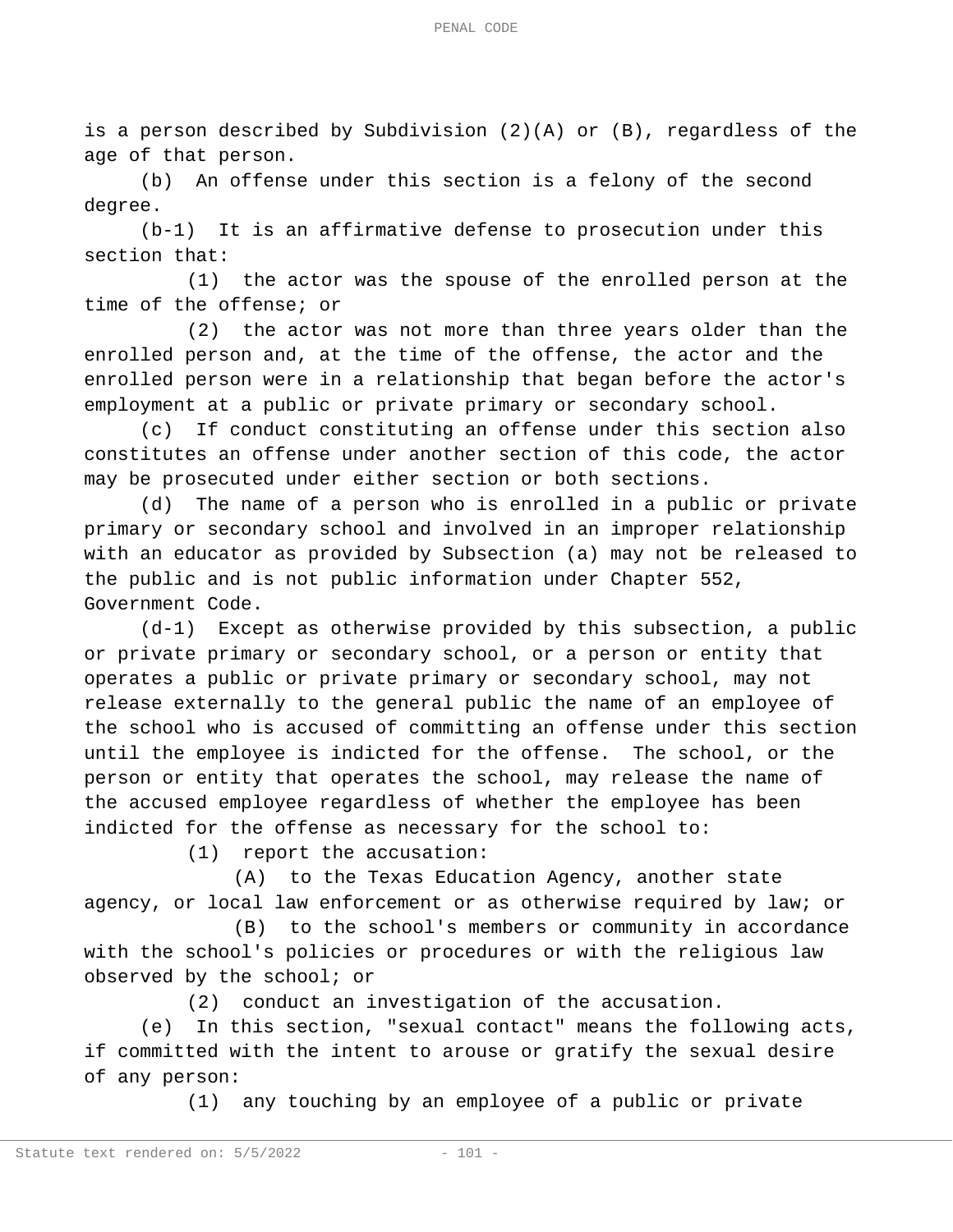primary or secondary school of the anus, breast, or any part of the genitals of:  $(A)$  an enrolled person described by Subsection  $(a)(1)$ or  $(a)(2)(A)$ ; or (B) a student participant described by Subsection  $(a)(2)(B);$  or (2) any touching of any part of the body of the enrolled person or student participant with the anus, breast, or any part of the genitals of the employee. Added by Acts 2003, 78th Leg., ch. 224, Sec. 1, eff. Sept. 1, 2003. Amended by: Acts 2007, 80th Leg., R.S., Ch. 610 (H.B. [401](http://www.legis.state.tx.us/tlodocs/80R/billtext/html/HB00401F.HTM)), Sec. 1, eff. September 1, 2007. Acts 2007, 80th Leg., R.S., Ch. 772 (H.B. [3659](http://www.legis.state.tx.us/tlodocs/80R/billtext/html/HB03659F.HTM)), Sec. 1, eff. September 1, 2007. Acts 2009, 81st Leg., R.S., Ch. 260 (H.B. [549](http://www.legis.state.tx.us/tlodocs/81R/billtext/html/HB00549F.HTM)), Sec. 2, eff. September 1, 2009. Acts 2011, 82nd Leg., R.S., Ch. 761 (H.B. [1610](http://www.legis.state.tx.us/tlodocs/82R/billtext/html/HB01610F.HTM)), Sec. 3, eff. September 1, 2011. Acts 2017, 85th Leg., R.S., Ch. 178 (S.B. [7\)](http://www.legis.state.tx.us/tlodocs/85R/billtext/html/SB00007F.HTM), Sec. 1, eff. September 1, 2017. Acts 2021, 87th Leg., R.S., Ch. 631 (H.B. [246](http://www.legis.state.tx.us/tlodocs/87R/billtext/html/HB00246F.HTM)), Sec. 2, eff. September 1, 2021.

Sec. 21.15. INVASIVE VISUAL RECORDING. (a) In this section: (1) "Female breast" means any portion of the female breast below the top of the areola.

(2) "Intimate area" means the naked or clothed genitals, pubic area, anus, buttocks, or female breast of a person.

(3) "Changing room" means a room or portioned area provided for or primarily used for the changing of clothing and includes dressing rooms, locker rooms, and swimwear changing areas.

(4) "Promote" has the meaning assigned by Section 43.21.

(b) A person commits an offense if, without the other person's consent and with intent to invade the privacy of the other person, the person:

(1) photographs or by videotape or other electronic means records, broadcasts, or transmits a visual image of an intimate area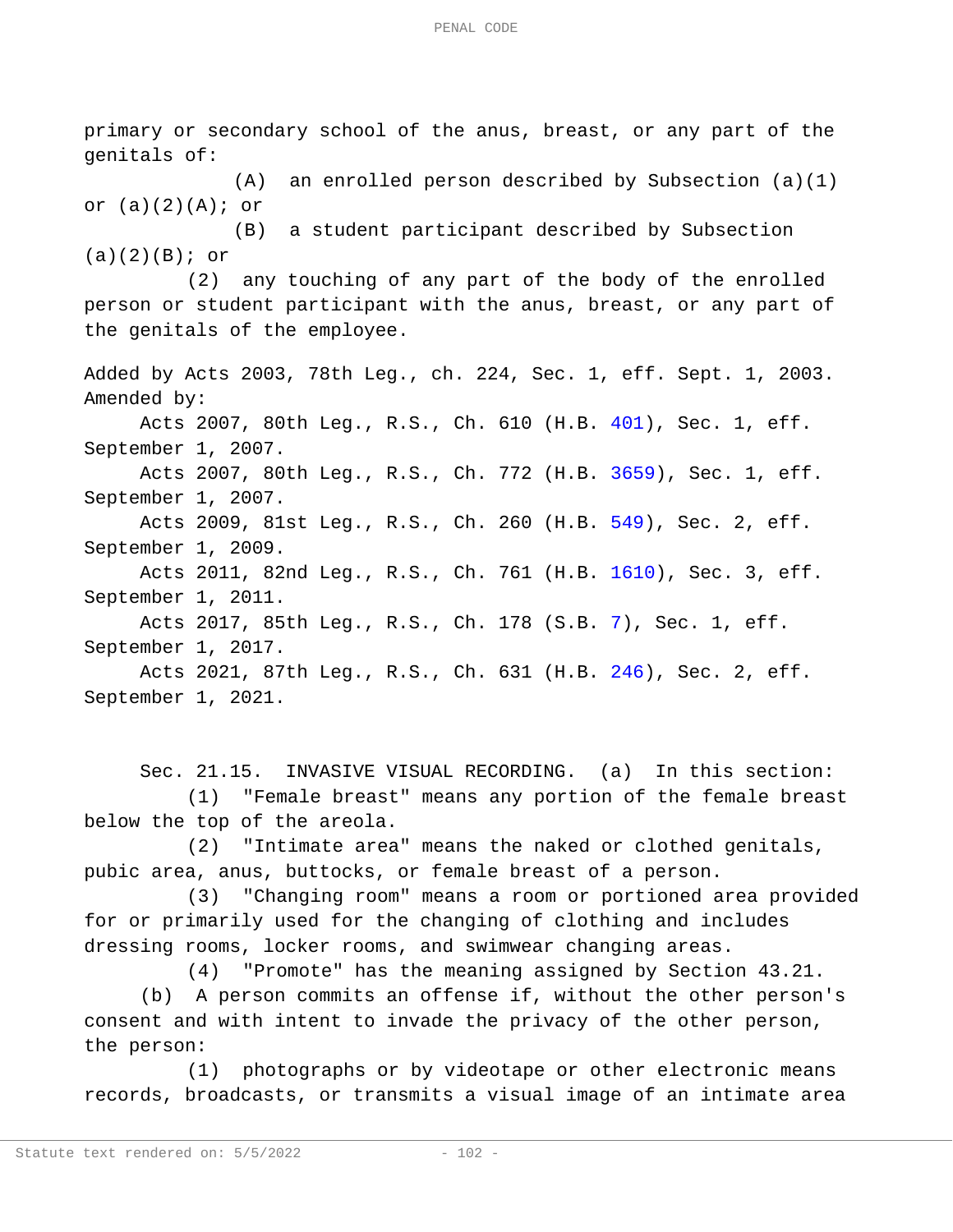of another person if the other person has a reasonable expectation that the intimate area is not subject to public view;

(2) photographs or by videotape or other electronic means records, broadcasts, or transmits a visual image of another in a bathroom or changing room; or

(3) knowing the character and content of the photograph, recording, broadcast, or transmission, promotes a photograph, recording, broadcast, or transmission described by Subdivision (1) or (2).

(c) An offense under this section is a state jail felony.

(d) If conduct that constitutes an offense under this section also constitutes an offense under any other law, the actor may be prosecuted under this section or the other law.

(e) For purposes of Subsection (b)(2), a sign or signs posted indicating that the person is being photographed or that a visual image of the person is being recorded, broadcast, or transmitted is not sufficient to establish the person's consent under that subdivision.

Added by Acts 2001, 77th Leg., ch. 458, Sec. 1, eff. Sept. 1, 2001. Amended by Acts 2003, 78th Leg., ch. 500, Sec. 1, eff. Sept. 1, 2003. Amended by:

Acts 2007, 80th Leg., R.S., Ch. 306 (H.B. [1804](http://www.legis.state.tx.us/tlodocs/80R/billtext/html/HB01804F.HTM)), Sec. 1, eff. September 1, 2007.

Acts 2015, 84th Leg., R.S., Ch. 955 (S.B. [1317](http://www.legis.state.tx.us/tlodocs/84R/billtext/html/SB01317F.HTM)), Sec. 1, eff. June 18, 2015.

Acts 2015, 84th Leg., R.S., Ch. 955 (S.B. [1317](http://www.legis.state.tx.us/tlodocs/84R/billtext/html/SB01317F.HTM)), Sec. 2, eff. June 18, 2015.

Sec. 21.16. UNLAWFUL DISCLOSURE OR PROMOTION OF INTIMATE VISUAL MATERIAL. (a) In this section:

(1) "Intimate parts" means the naked genitals, pubic area, anus, buttocks, or female nipple of a person.

(2) "Promote" means to procure, manufacture, issue, sell, give, provide, lend, mail, deliver, transfer, transmit, publish, distribute, circulate, disseminate, present, exhibit, or advertise or to offer or agree to do any of the above.

(3) "Sexual conduct" means sexual contact, actual or simulated sexual intercourse, deviate sexual intercourse, sexual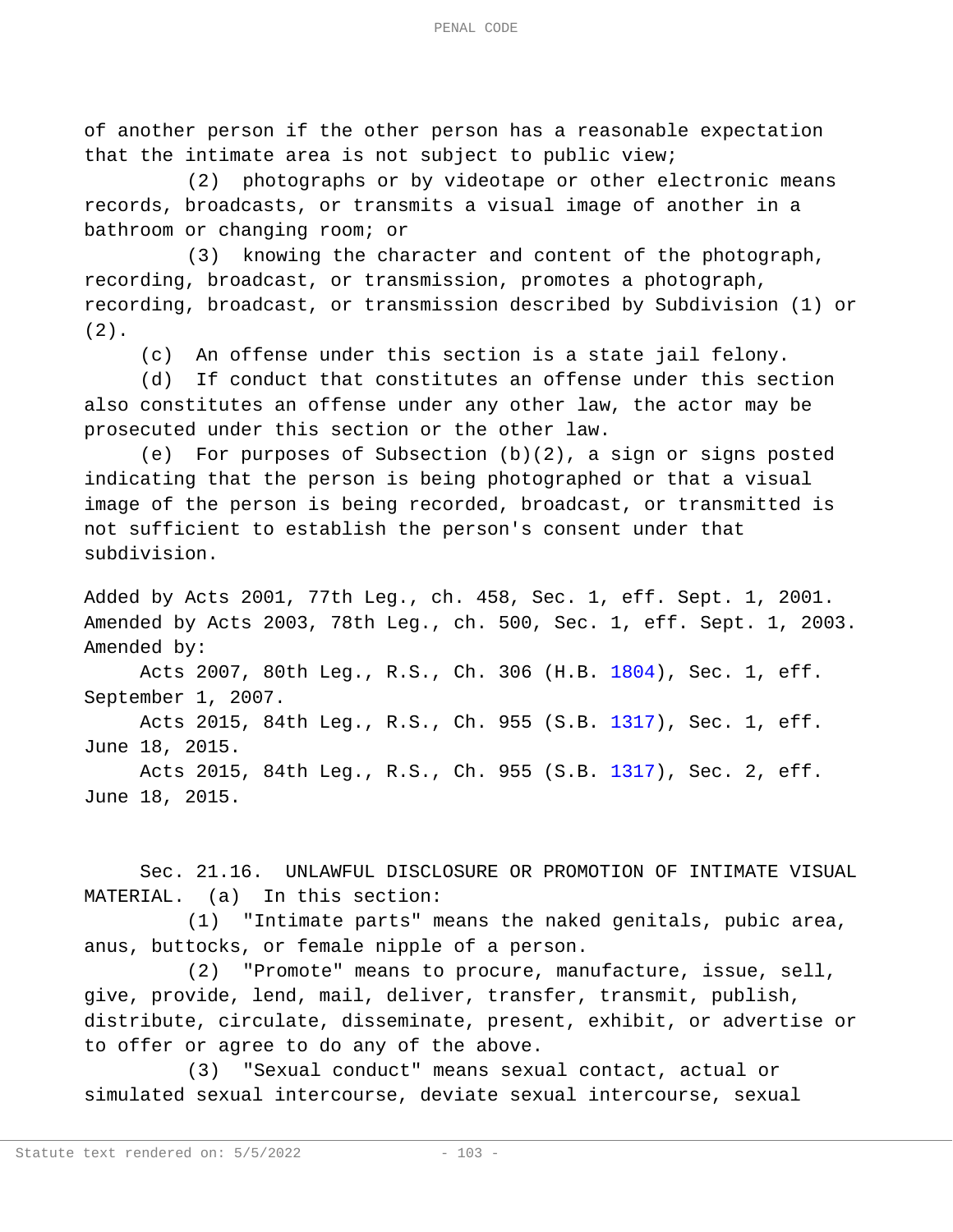bestiality, masturbation, or sadomasochistic abuse.

(4) "Simulated" means the explicit depiction of sexual conduct that creates the appearance of actual sexual conduct and during which a person engaging in the conduct exhibits any uncovered portion of the breasts, genitals, or buttocks.

(5) "Visual material" means:

(A) any film, photograph, videotape, negative, or slide or any photographic reproduction that contains or incorporates in any manner any film, photograph, videotape, negative, or slide; or

(B) any disk, diskette, or other physical medium that allows an image to be displayed on a computer or other video screen and any image transmitted to a computer or other video screen by telephone line, cable, satellite transmission, or other method.

(b) A person commits an offense if:

(1) without the effective consent of the depicted person and with the intent to harm that person, the person discloses visual material depicting another person with the person's intimate parts exposed or engaged in sexual conduct;

(2) at the time of the disclosure, the person knows or has reason to believe that the visual material was obtained by the person or created under circumstances in which the depicted person had a reasonable expectation that the visual material would remain private;

(3) the disclosure of the visual material causes harm to the depicted person; and

(4) the disclosure of the visual material reveals the identity of the depicted person in any manner, including through:

(A) any accompanying or subsequent information or material related to the visual material; or

(B) information or material provided by a third party in response to the disclosure of the visual material.

(c) A person commits an offense if the person intentionally threatens to disclose, without the consent of the depicted person, visual material depicting another person with the person's intimate parts exposed or engaged in sexual conduct and the actor makes the threat to obtain a benefit:

(1) in return for not making the disclosure; or

(2) in connection with the threatened disclosure.

(d) A person commits an offense if, knowing the character and content of the visual material, the person promotes visual material described by Subsection (b) on an Internet website or other forum for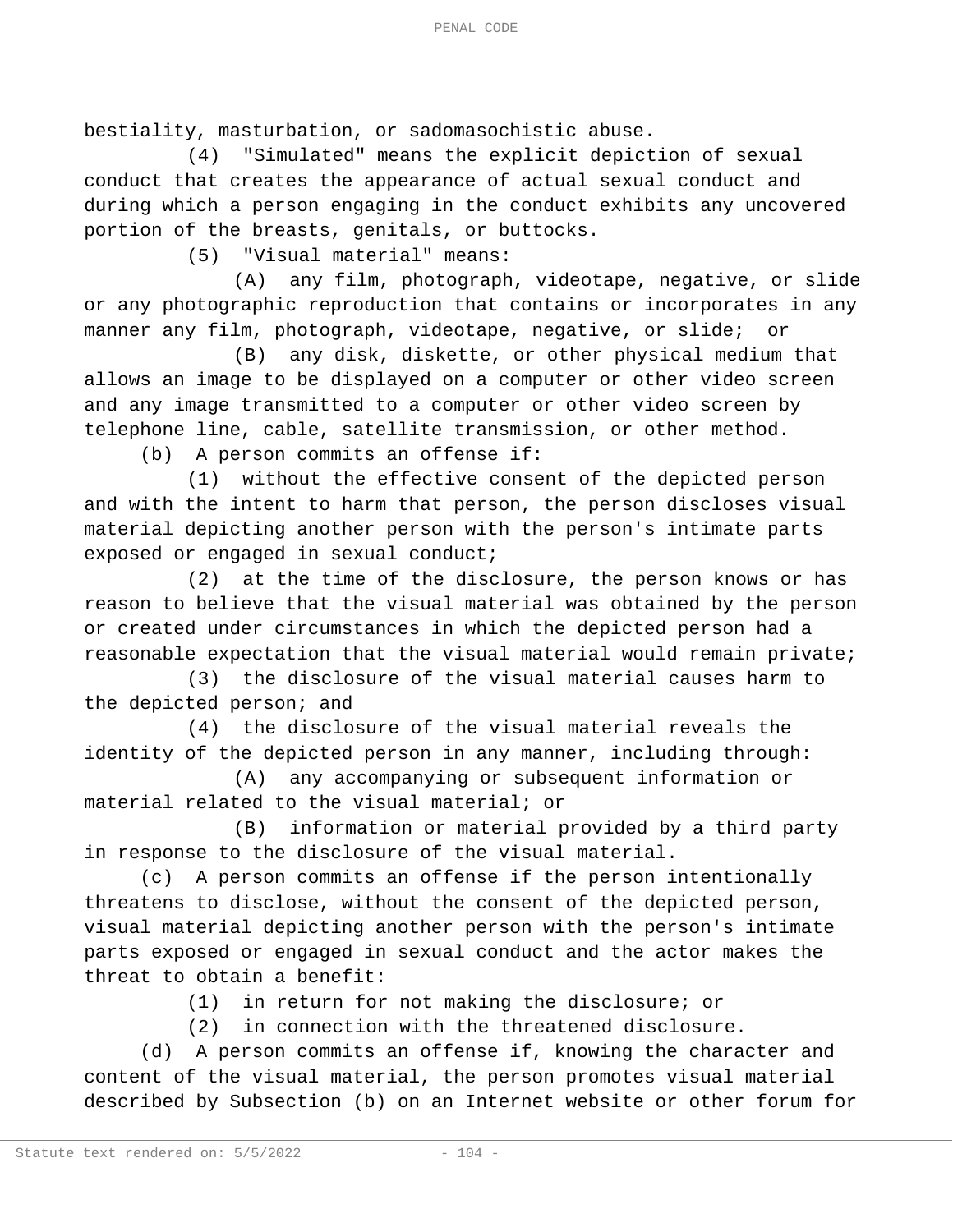publication that is owned or operated by the person.

(e) It is not a defense to prosecution under this section that the depicted person:

(1) created or consented to the creation of the visual material; or

(2) voluntarily transmitted the visual material to the actor.

(f) It is an affirmative defense to prosecution under Subsection (b) or (d) that:

(1) the disclosure or promotion is made in the course of:

(A) lawful and common practices of law enforcement or medical treatment;

(B) reporting unlawful activity; or

(C) a legal proceeding, if the disclosure or promotion is permitted or required by law;

(2) the disclosure or promotion consists of visual material depicting in a public or commercial setting only a person's voluntary exposure of:

(A) the person's intimate parts; or

(B) the person engaging in sexual conduct; or

(3) the actor is an interactive computer service, as defined by 47 U.S.C. Section 230, and the disclosure or promotion consists of visual material provided by another person.

(g) An offense under this section is a state jail felony.

(h) If conduct that constitutes an offense under this section also constitutes an offense under another law, the actor may be prosecuted under this section, the other law, or both.

Added by Acts 2015, 84th Leg., R.S., Ch. 852 (S.B. [1135](http://www.legis.state.tx.us/tlodocs/84R/billtext/html/SB01135F.HTM)), Sec. 3, eff. September 1, 2015. Amended by: Acts 2017, 85th Leg., R.S., Ch. 858 (H.B. [2552](http://www.legis.state.tx.us/tlodocs/85R/billtext/html/HB02552F.HTM)), Sec. 16(b), eff. September 1, 2017.

Acts 2019, 86th Leg., R.S., Ch. 1354 (H.B. [98](http://www.legis.state.tx.us/tlodocs/86R/billtext/html/HB00098F.HTM)), Sec. 2, eff. September 1, 2019.

Sec. 21.17. VOYEURISM. (a) A person commits an offense if the person, with the intent to arouse or gratify the sexual desire of the actor, observes another person without the other person's consent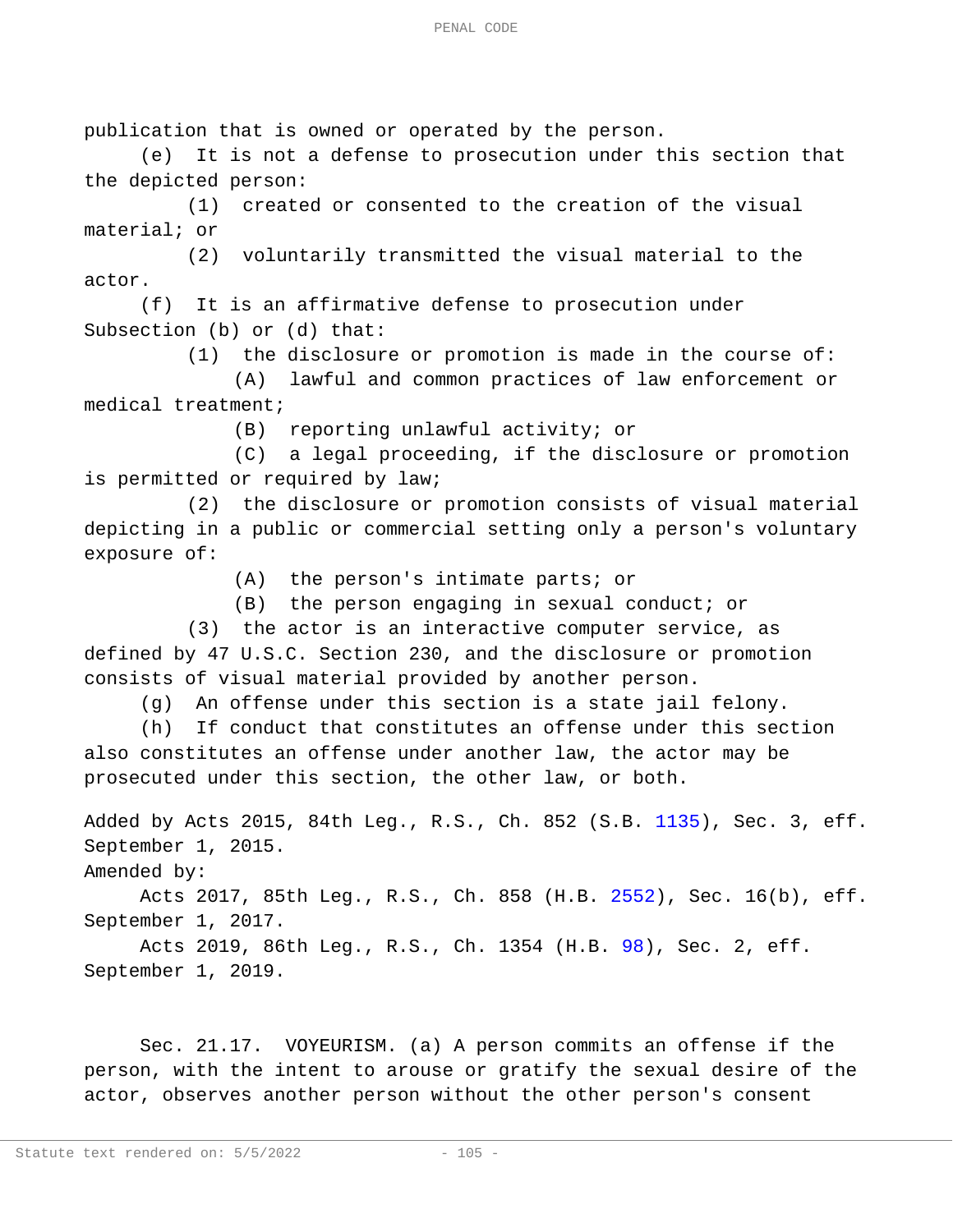while the other person is in a dwelling or structure in which the other person has a reasonable expectation of privacy.

(b) Except as provided by Subsection (c) or (d), an offense under this section is a Class C misdemeanor.

(c) An offense under this section is a Class B misdemeanor if it is shown on the trial of the offense that the actor has previously been convicted two or more times of an offense under this section.

(d) An offense under this section is a state jail felony if the victim was a child younger than 14 years of age at the time of the offense.

(e) If conduct that constitutes an offense under this section also constitutes an offense under any other law, the actor may be prosecuted under this section, the other law, or both.

Added by Acts 2015, 84th Leg., R.S., Ch. 676 (H.B. [207\)](http://www.legis.state.tx.us/tlodocs/84R/billtext/html/HB00207F.HTM), Sec. 1, eff. September 1, 2015. Redesignated from Penal Code, Section 21.16 by Acts 2017, 85th Leg., R.S., Ch. 324 (S.B. [1488\)](http://www.legis.state.tx.us/tlodocs/85R/billtext/html/SB01488F.HTM), Sec. 24.001(35), eff. September 1, 2017.

Sec. 21.18. SEXUAL COERCION. (a) In this section:

(1) "Intimate visual material" means the visual material described by Section  $21.16(b)(1)$  or  $(c)$ .

(2) "Sexual conduct" has the meaning assigned by Section 43.25.

(b) A person commits an offense if the person intentionally threatens, including by coercion or extortion, to commit an offense under Chapter 43 or Section 20A.02(a)(3), (4), (7), or (8), 21.02, 21.08, 21.11, 21.12, 21.15, 21.16, 21.17, 22.011, or 22.021 to obtain, in return for not committing the threatened offense or in connection with the threatened offense, any of the following benefits:

(1) intimate visual material;

(2) an act involving sexual conduct causing arousal or gratification; or

(3) a monetary benefit or other benefit of value.

(c) A person commits an offense if the person intentionally threatens, including by coercion or extortion, to commit an offense under Chapter 19 or 20 or Section  $20A.02(a)(1)$ ,  $(2)$ ,  $(5)$ , or  $(6)$  to obtain, in return for not committing the threatened offense or in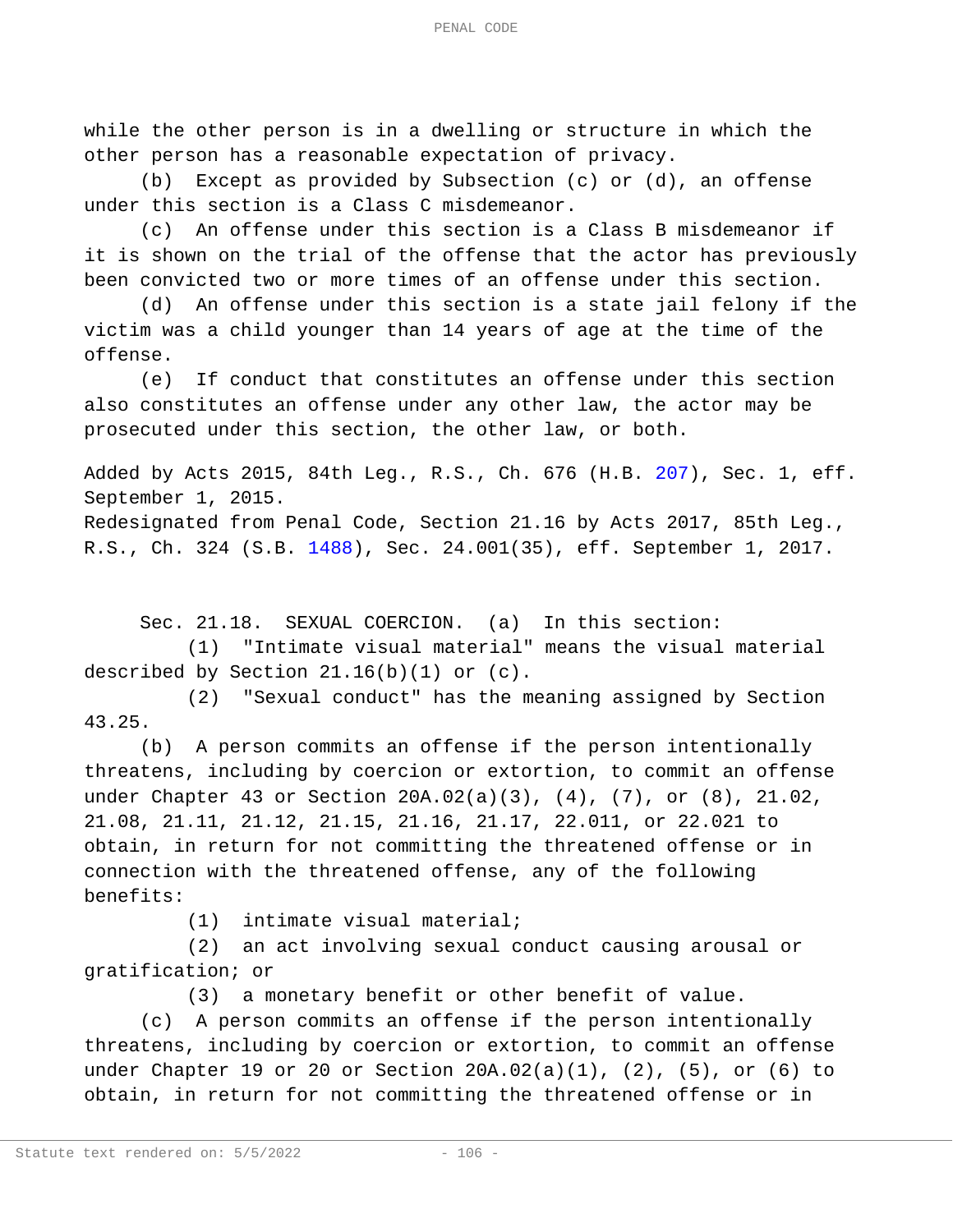connection with the threatened offense, either of the following benefits:

(1) intimate visual material; or

(2) an act involving sexual conduct causing arousal or gratification.

(d) This section applies to a threat regardless of how that threat is communicated, including a threat transmitted through e-mail or an Internet website, social media account, or chat room and a threat made by other electronic or technological means.

(e) An offense under this section is a state jail felony, except that the offense is a felony of the third degree if it is shown on the trial of the offense that the defendant has previously been convicted of an offense under this section.

Added by Acts 2017, 85th Leg., R.S., Ch. 858 (H.B. [2552](http://www.legis.state.tx.us/tlodocs/85R/billtext/html/HB02552F.HTM)), Sec. 16(c), eff. September 1, 2017. Added by Acts 2017, 85th Leg., R.S., Ch. 1038 (H.B. [1808](http://www.legis.state.tx.us/tlodocs/85R/billtext/html/HB01808F.HTM)), Sec. 4(b), eff. September 1, 2017.

Sec. 21.19. UNLAWFUL ELECTRONIC TRANSMISSION OF SEXUALLY EXPLICIT VISUAL MATERIAL. (a) In this section, "intimate parts," "sexual conduct," and "visual material" have the meanings assigned by Section 21.16.

(b) A person commits an offense if the person knowingly transmits by electronic means visual material that:

(1) depicts:

(A) any person engaging in sexual conduct or with the person's intimate parts exposed; or

(B) covered genitals of a male person that are in a discernibly turgid state; and

(2) is not sent at the request of or with the express consent of the recipient.

(c) An offense under this section is a Class C misdemeanor.

(d) If conduct that constitutes an offense under this section also constitutes an offense under any other law, the actor may be prosecuted under this section or the other law.

Added by Acts 2019, 86th Leg., R.S., Ch. 848 (H.B. [2789](http://www.legis.state.tx.us/tlodocs/86R/billtext/html/HB02789F.HTM)), Sec. 1, eff. September 1, 2019.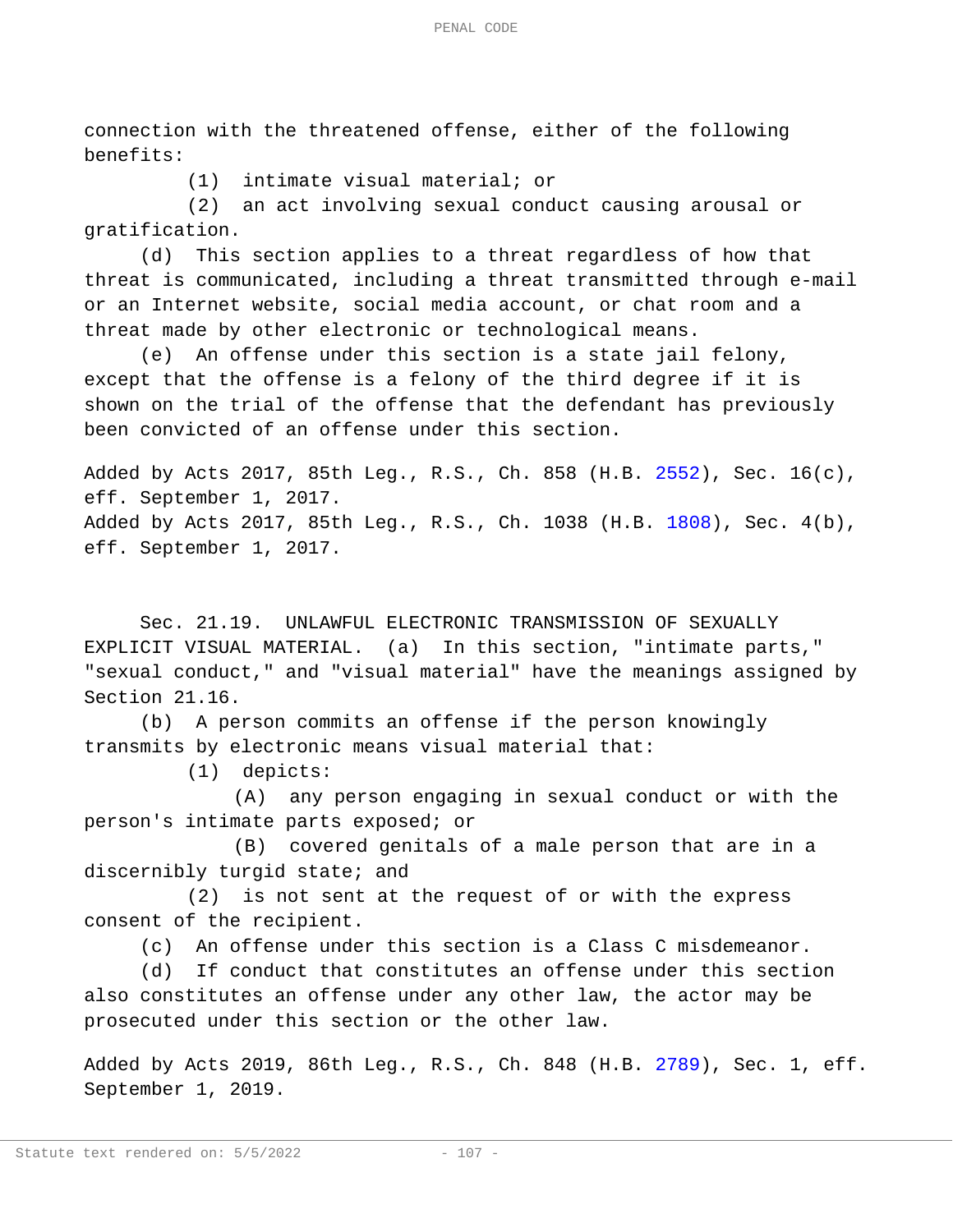### **CHAPTER 22. ASSAULTIVE OFFENSES**

Sec. 22.01. ASSAULT. (a) A person commits an offense if the person:

(1) intentionally, knowingly, or recklessly causes bodily injury to another, including the person's spouse;

(2) intentionally or knowingly threatens another with imminent bodily injury, including the person's spouse; or

(3) intentionally or knowingly causes physical contact with another when the person knows or should reasonably believe that the other will regard the contact as offensive or provocative.

(b) An offense under Subsection (a)(1) is a Class A misdemeanor, except that the offense is a felony of the third degree if the offense is committed against:

(1) a person the actor knows is a public servant while the public servant is lawfully discharging an official duty, or in retaliation or on account of an exercise of official power or performance of an official duty as a public servant;

(2) a person whose relationship to or association with the defendant is described by Section 71.0021(b), 71.003, or 71.005, Family Code, if:

(A) it is shown on the trial of the offense that the defendant has been previously convicted of an offense under this chapter, Chapter 19, or Section 20.03, 20.04, 21.11, or 25.11 against a person whose relationship to or association with the defendant is described by Section 71.0021(b), 71.003, or 71.005, Family Code; or

(B) the offense is committed by intentionally, knowingly, or recklessly impeding the normal breathing or circulation of the blood of the person by applying pressure to the person's throat or neck or by blocking the person's nose or mouth;

(3) a person who contracts with government to perform a service in a facility as defined by Section 1.07(a)(14), Penal Code, or Section 51.02(13) or (14), Family Code, or an employee of that person:

(A) while the person or employee is engaged in performing a service within the scope of the contract, if the actor knows the person or employee is authorized by government to provide the service; or

(B) in retaliation for or on account of the person's or employee's performance of a service within the scope of the contract; (4) a person the actor knows is a security officer while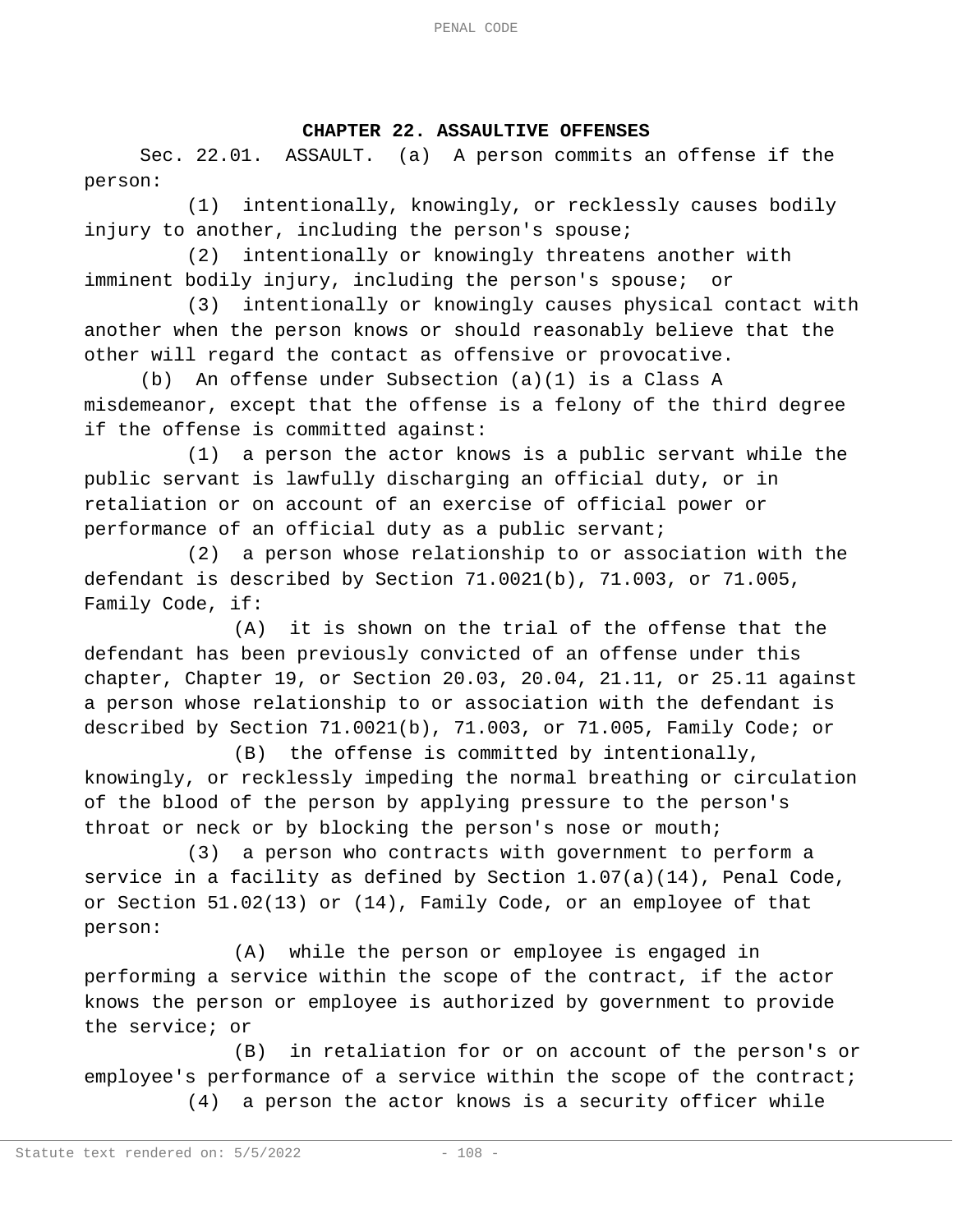the officer is performing a duty as a security officer;

(5) a person the actor knows is emergency services personnel while the person is providing emergency services;

(6) a person the actor knows is a process server while the person is performing a duty as a process server;

(7) a pregnant individual to force the individual to have an abortion; or

(8) a person the actor knows is pregnant at the time of the offense.

(b-1) Notwithstanding Subsection (b), an offense under Subsection  $(a)(1)$  is a felony of the third degree if the offense is committed:

(1) while the actor is committed to a civil commitment facility; and

(2) against:

(A) an officer or employee of the Texas Civil Commitment Office:

(i) while the officer or employee is lawfully discharging an official duty at a civil commitment facility; or

(ii) in retaliation for or on account of an exercise of official power or performance of an official duty by the officer or employee; or

(B) a person who contracts with the state to perform a service in a civil commitment facility or an employee of that person:

(i) while the person or employee is engaged in performing a service within the scope of the contract, if the actor knows the person or employee is authorized by the state to provide the service; or

(ii) in retaliation for or on account of the person's or employee's performance of a service within the scope of the contract.

(b-2) Notwithstanding Subsection (b)(1), an offense under Subsection  $(a)(1)$  is a felony of the second degree if the offense is committed against a person the actor knows is a peace officer or judge while the officer or judge is lawfully discharging an official duty or in retaliation or on account of an exercise of official power or performance of an official duty as a peace officer or judge.

(b-3) Notwithstanding Subsection (b)(2), an offense under Subsection  $(a)(1)$  is a felony of the second degree if:

(1) the offense is committed against a person whose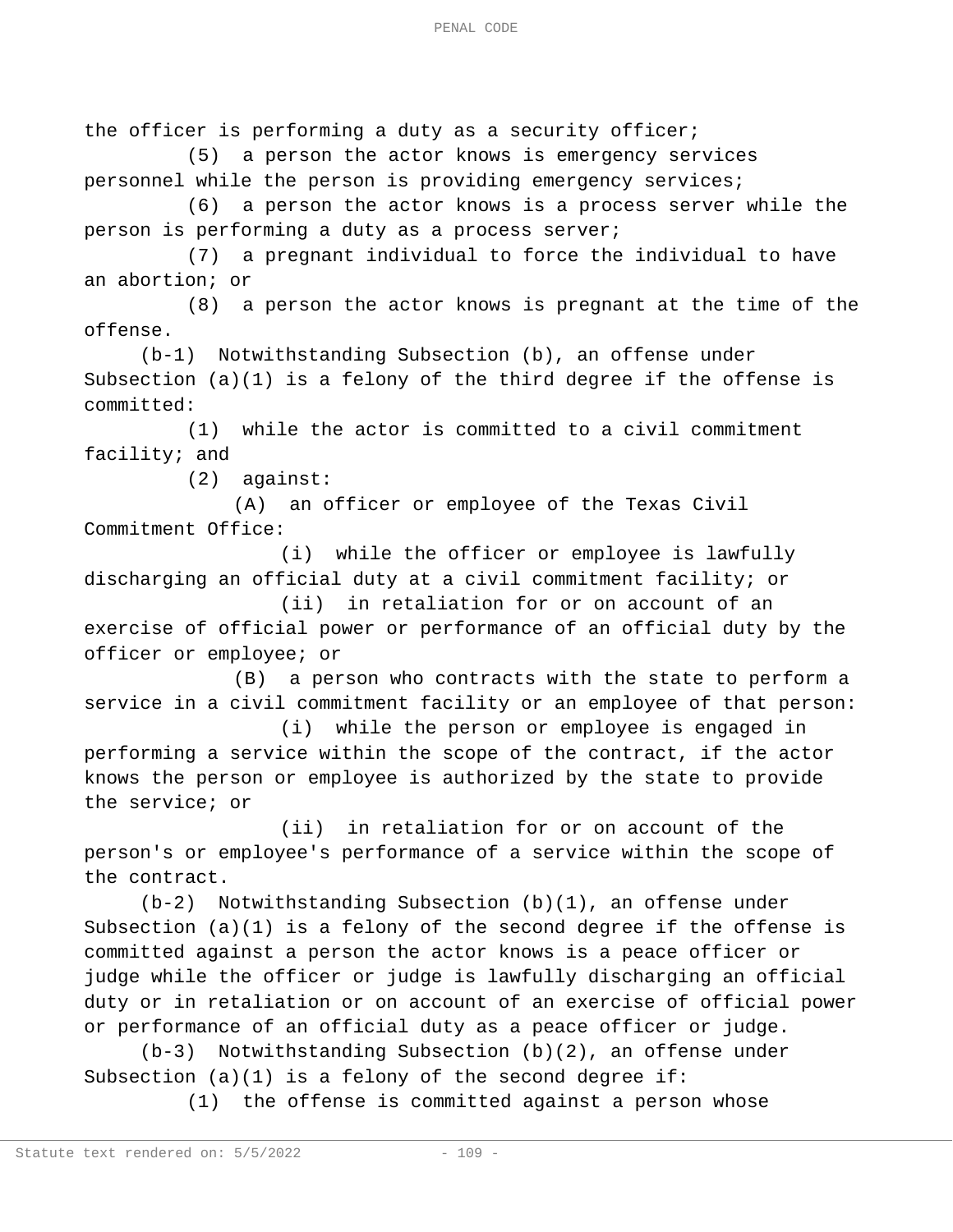relationship to or association with the defendant is described by Section 71.0021(b), 71.003, or 71.005, Family Code;

(2) it is shown on the trial of the offense that the defendant has been previously convicted of an offense under this chapter, Chapter 19, or Section 20.03, 20.04, or 21.11 against a person whose relationship to or association with the defendant is described by Section 71.0021(b), 71.003, or 71.005, Family Code; and

(3) the offense is committed by intentionally, knowingly, or recklessly impeding the normal breathing or circulation of the blood of the person by applying pressure to the person's throat or neck or by blocking the person's nose or mouth.

(c) An offense under Subsection (a)(2) or (3) is a Class C misdemeanor, except that the offense is:

(1) a Class A misdemeanor if the offense is committed under Subsection (a)(3) against an elderly individual or disabled individual, as those terms are defined by Section 22.04;

(2) a Class B misdemeanor if the offense is committed by a person who is not a sports participant against a person the actor knows is a sports participant either:

(A) while the participant is performing duties or responsibilities in the participant's capacity as a sports participant; or

(B) in retaliation for or on account of the participant's performance of a duty or responsibility within the participant's capacity as a sports participant; or

(3) a Class A misdemeanor if the offense is committed against a pregnant individual to force the individual to have an abortion.

(d) For purposes of Subsection (b), the actor is presumed to have known the person assaulted was a public servant, a security officer, or emergency services personnel if the person was wearing a distinctive uniform or badge indicating the person's employment as a public servant or status as a security officer or emergency services personnel.

(e) In this section:

(1) "Emergency services personnel" includes firefighters, emergency medical services personnel as defined by Section 773.003, Health and Safety Code, emergency room personnel, and other individuals who, in the course and scope of employment or as a volunteer, provide services for the benefit of the general public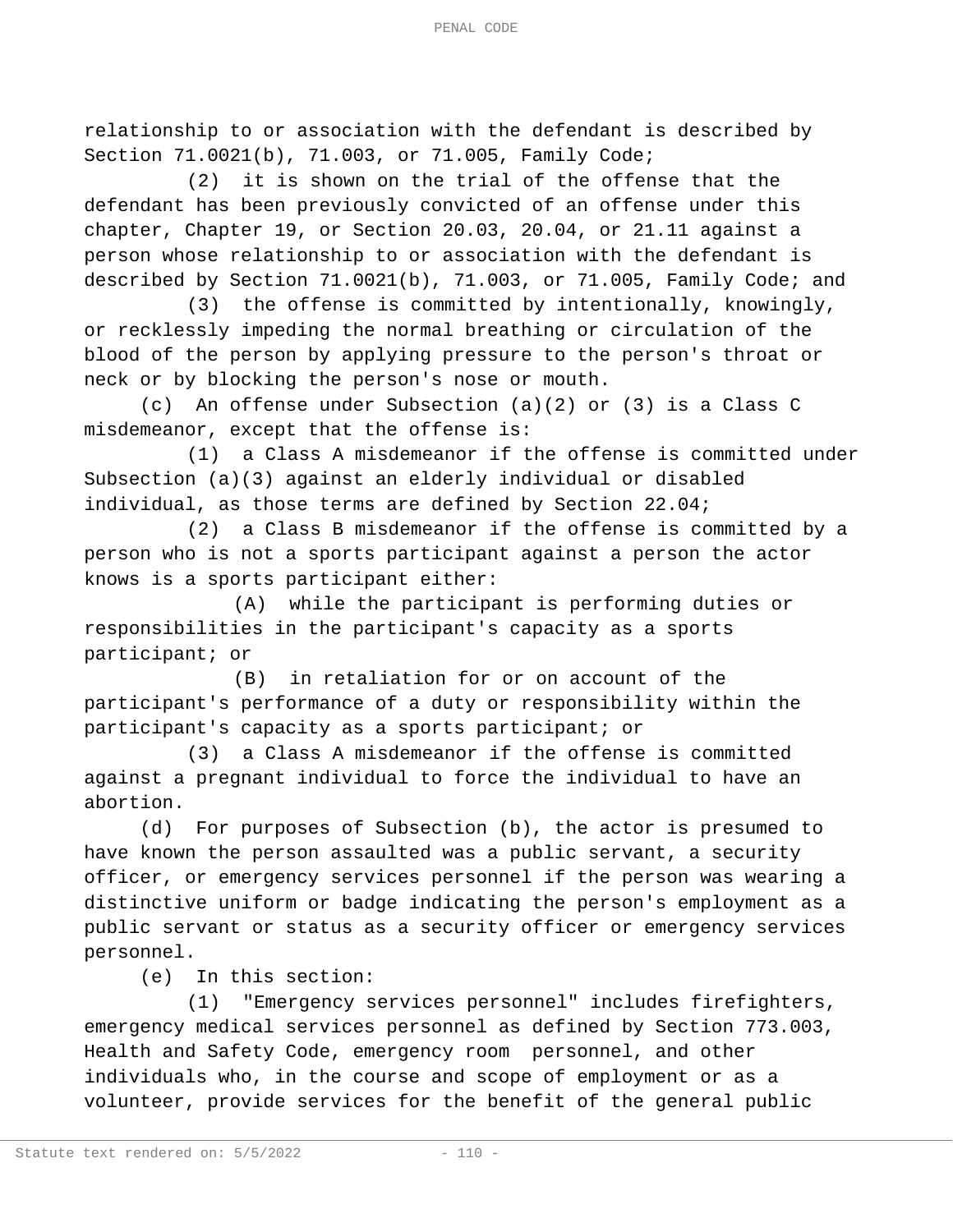during emergency situations.

(2) "Process server" has the meaning assigned by Section 156.001, Government Code.

(3) "Security officer" means a commissioned security officer as defined by Section 1702.002, Occupations Code, or a noncommissioned security officer registered under Section 1702.221, Occupations Code.

(4) "Sports participant" means a person who participates in any official capacity with respect to an interscholastic, intercollegiate, or other organized amateur or professional athletic competition and includes an athlete, referee, umpire, linesman, coach, instructor, administrator, or staff member.

(f) For the purposes of Subsections  $(b)(2)(A)$  and  $(b-3)(2)$ :

(1) a defendant has been previously convicted of an offense listed in those subsections committed against a person whose relationship to or association with the defendant is described by Section 71.0021(b), 71.003, or 71.005, Family Code, if the defendant was adjudged guilty of the offense or entered a plea of guilty or nolo contendere in return for a grant of deferred adjudication, regardless of whether the sentence for the offense was ever imposed or whether the sentence was probated and the defendant was subsequently discharged from community supervision; and

(2) a conviction under the laws of another state for an offense containing elements that are substantially similar to the elements of an offense listed in those subsections is a conviction of the offense listed.

(g) If conduct constituting an offense under this section also constitutes an offense under another section of this code, the actor may be prosecuted under either section or both sections.

Acts 1973, 63rd Leg., p. 883, ch. 399, Sec. 1, eff. Jan. 1, 1974. Amended by Acts 1977, 65th Leg., 1st C.S., p. 55, ch. 2, Sec. 12, 13, eff. July 22, 1977; Acts 1979, 66th Leg., p. 260, ch. 135, Sec. 1, 2, eff. Aug. 27, 1979; Acts 1979, 66th Leg., p. 367, ch. 164, Sec. 2, eff. Sept. 1, 1979; Acts 1983, 68th Leg., p. 5311, ch. 977, Sec. 1, eff. Sept. 1, 1983; Acts 1987, 70th Leg., ch. 1052, Sec. 2.08, eff. Sept. 1, 1987; Acts 1989, 71st Leg., ch. 739, Sec. 1 to 3, eff. Sept. 1, 1989; Acts 1991, 72nd Leg., ch. 14, Sec. 284(23) to (26), eff. Sept. 1, 1991; Acts 1991, 72nd Leg., ch. 334, Sec. 1, eff. Sept. 1, 1991; Acts 1991, 72nd Leg., ch. 366, Sec. 1, eff. Sept. 1,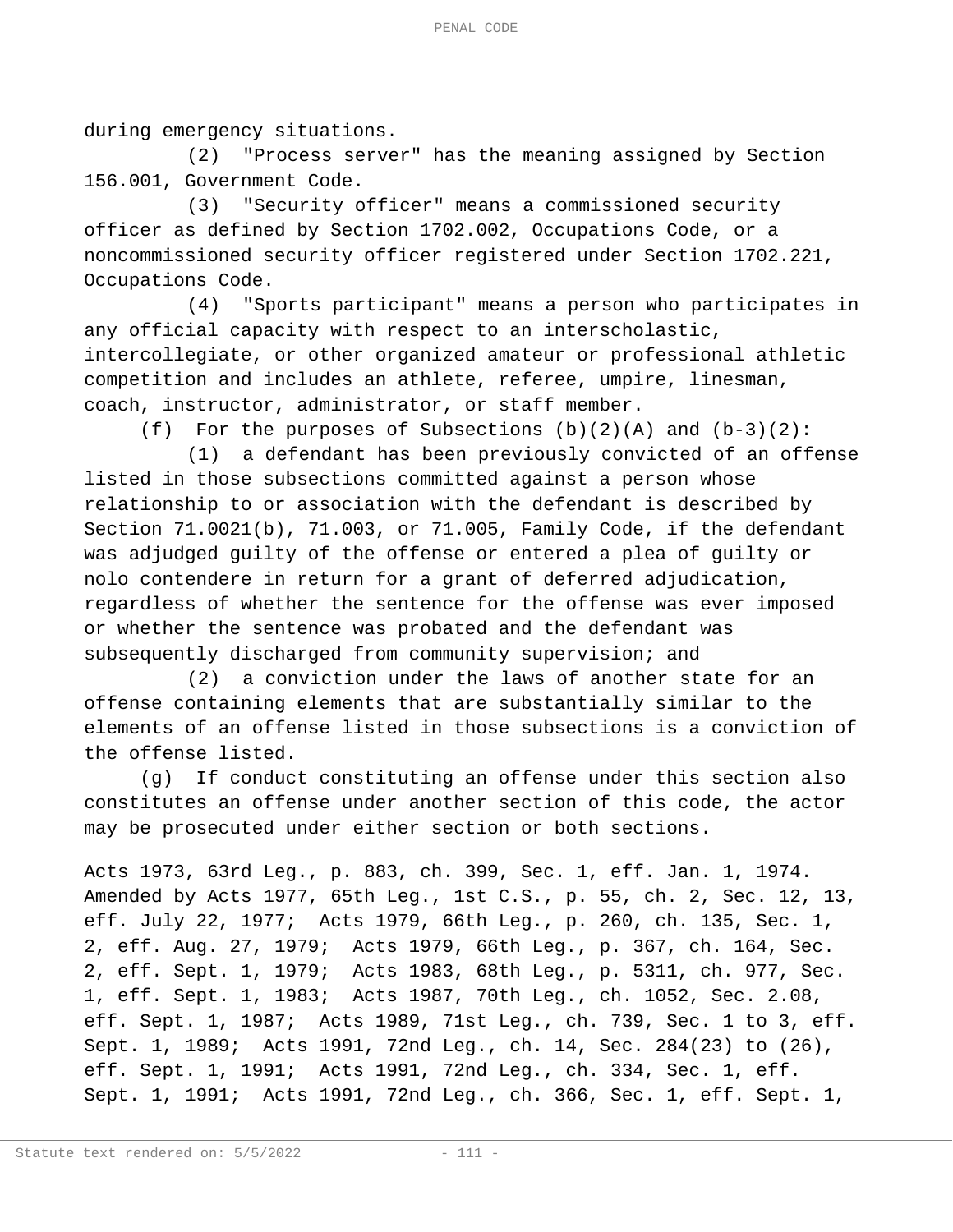1991; Acts 1993, 73rd Leg., ch. 900, Sec. 1.01, eff. Sept. 1, 1994; Acts 1997, 75th Leg., ch. 165, Sec. 27.01, eff. Sept. 1, 1997; Acts 1995, 74th Leg., ch. 318, Sec. 5, eff. Sept. 1, 1995; Acts 1995, 74th Leg., ch. 659, Sec. 1, eff. Sept. 1, 1995; Acts 1997, 75th Leg., ch. 165, Sec. 27.01, 31.01(68), eff. Sept. 1, 1997; Acts 1999, 76th Leg., ch. 62, Sec. 15.02(a), eff. Sept. 1, 1999; Acts 1999, 76th Leg., ch. 1158, Sec. 1, eff. Sept. 1, 1999; Acts 2003, 78th Leg., ch. 294, Sec. 1, eff. Sept. 1, 2003; Acts 2003, 78th Leg., ch. 1019, Sec. 1, 2, eff. Sept. 1, 2003; Acts 2003, 78th Leg., ch. 1028, Sec. 1, eff. Sept. 1, 2003. Amended by: Acts 2005, 79th Leg., Ch. 728 (H.B. [2018\)](http://www.legis.state.tx.us/tlodocs/79R/billtext/html/HB02018F.HTM), Sec. 16.002, eff. September 1, 2005. Acts 2005, 79th Leg., Ch. 788 (S.B. [91\)](http://www.legis.state.tx.us/tlodocs/79R/billtext/html/SB00091F.HTM), Sec. 1, eff. September 1, 2005. Acts 2005, 79th Leg., Ch. 788 (S.B. [91\)](http://www.legis.state.tx.us/tlodocs/79R/billtext/html/SB00091F.HTM), Sec. 2, eff. September 1, 2005. Acts 2005, 79th Leg., Ch. 788 (S.B. [91\)](http://www.legis.state.tx.us/tlodocs/79R/billtext/html/SB00091F.HTM), Sec. 6, eff. September 1, 2005. Acts 2007, 80th Leg., R.S., Ch. 623 (H.B. [495](http://www.legis.state.tx.us/tlodocs/80R/billtext/html/HB00495F.HTM)), Sec. 1, eff. September 1, 2007. Acts 2007, 80th Leg., R.S., Ch. 623 (H.B. [495](http://www.legis.state.tx.us/tlodocs/80R/billtext/html/HB00495F.HTM)), Sec. 2, eff. September 1, 2007. Acts 2009, 81st Leg., R.S., Ch. 427 (H.B. [2066](http://www.legis.state.tx.us/tlodocs/81R/billtext/html/HB02066F.HTM)), Sec. 1, eff. September 1, 2009. Acts 2009, 81st Leg., R.S., Ch. 665 (H.B. [2240](http://www.legis.state.tx.us/tlodocs/81R/billtext/html/HB02240F.HTM)), Sec. 2, eff. September 1, 2009. Acts 2013, 83rd Leg., R.S., Ch. 875 (H.B. [705](http://www.legis.state.tx.us/tlodocs/83R/billtext/html/HB00705F.HTM)), Sec. 1, eff. September 1, 2013. Acts 2017, 85th Leg., R.S., Ch. 34 (S.B. [1576\)](http://www.legis.state.tx.us/tlodocs/85R/billtext/html/SB01576F.HTM), Sec. 27, eff. September 1, 2017. Acts 2017, 85th Leg., R.S., Ch. 440 (H.B. [2908](http://www.legis.state.tx.us/tlodocs/85R/billtext/html/HB02908F.HTM)), Sec. 3, eff. September 1, 2017. Acts 2017, 85th Leg., R.S., Ch. 858 (H.B. [2552](http://www.legis.state.tx.us/tlodocs/85R/billtext/html/HB02552F.HTM)), Sec. 18, eff. September 1, 2017. Acts 2019, 86th Leg., R.S., Ch. 467 (H.B. [4170](http://www.legis.state.tx.us/tlodocs/86R/billtext/html/HB04170F.HTM)), Sec. 21.001(39), eff. September 1, 2019. Acts 2019, 86th Leg., R.S., Ch. 467 (H.B. [4170](http://www.legis.state.tx.us/tlodocs/86R/billtext/html/HB04170F.HTM)), Sec. 21.002(14), eff. September 1, 2019. Acts 2019, 86th Leg., R.S., Ch. 751 (H.B. [902](http://www.legis.state.tx.us/tlodocs/86R/billtext/html/HB00902F.HTM)), Sec. 1, eff.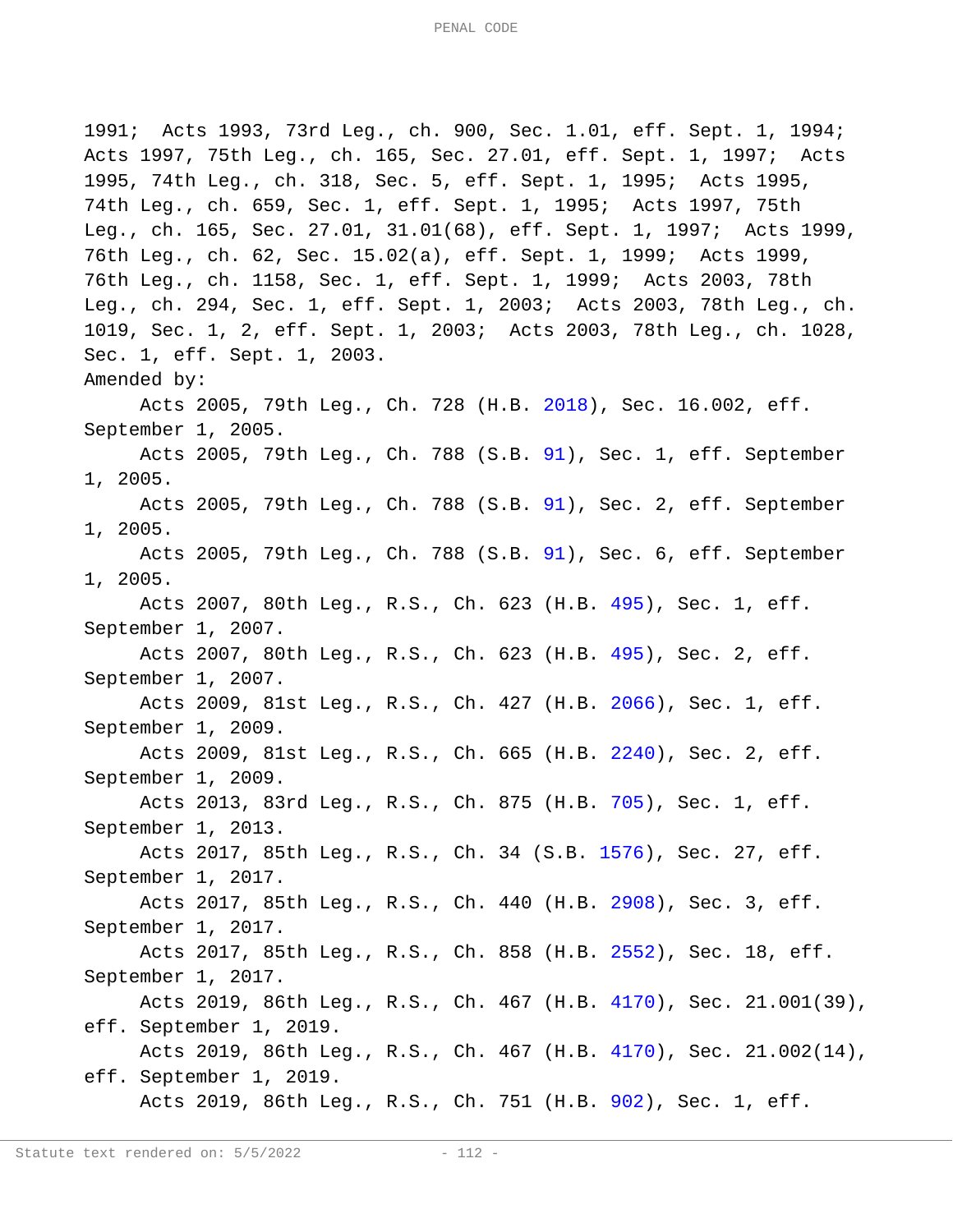September 1, 2019. Acts 2021, 87th Leg., R.S., Ch. 461 (H.B. [1306](http://www.legis.state.tx.us/tlodocs/87R/billtext/html/HB01306F.HTM)), Sec. 1, eff. September 1, 2021. Acts 2021, 87th Leg., R.S., Ch. 461 (H.B. [1306](http://www.legis.state.tx.us/tlodocs/87R/billtext/html/HB01306F.HTM)), Sec. 2, eff. September 1, 2021.

Sec. 22.011. SEXUAL ASSAULT. (a) A person commits an offense if:

(1) the person intentionally or knowingly:

(A) causes the penetration of the anus or sexual organ of another person by any means, without that person's consent;

(B) causes the penetration of the mouth of another person by the sexual organ of the actor, without that person's consent; or

(C) causes the sexual organ of another person, without that person's consent, to contact or penetrate the mouth, anus, or sexual organ of another person, including the actor; or

(2) regardless of whether the person knows the age of the child at the time of the offense, the person intentionally or knowingly:

(A) causes the penetration of the anus or sexual organ of a child by any means;

(B) causes the penetration of the mouth of a child by the sexual organ of the actor;

(C) causes the sexual organ of a child to contact or penetrate the mouth, anus, or sexual organ of another person, including the actor;

(D) causes the anus of a child to contact the mouth, anus, or sexual organ of another person, including the actor; or

(E) causes the mouth of a child to contact the anus or sexual organ of another person, including the actor.

(b) A sexual assault under Subsection (a)(1) is without the consent of the other person if:

(1) the actor compels the other person to submit or participate by the use of physical force, violence, or coercion;

(2) the actor compels the other person to submit or participate by threatening to use force or violence against the other person or to cause harm to the other person, and the other person believes that the actor has the present ability to execute the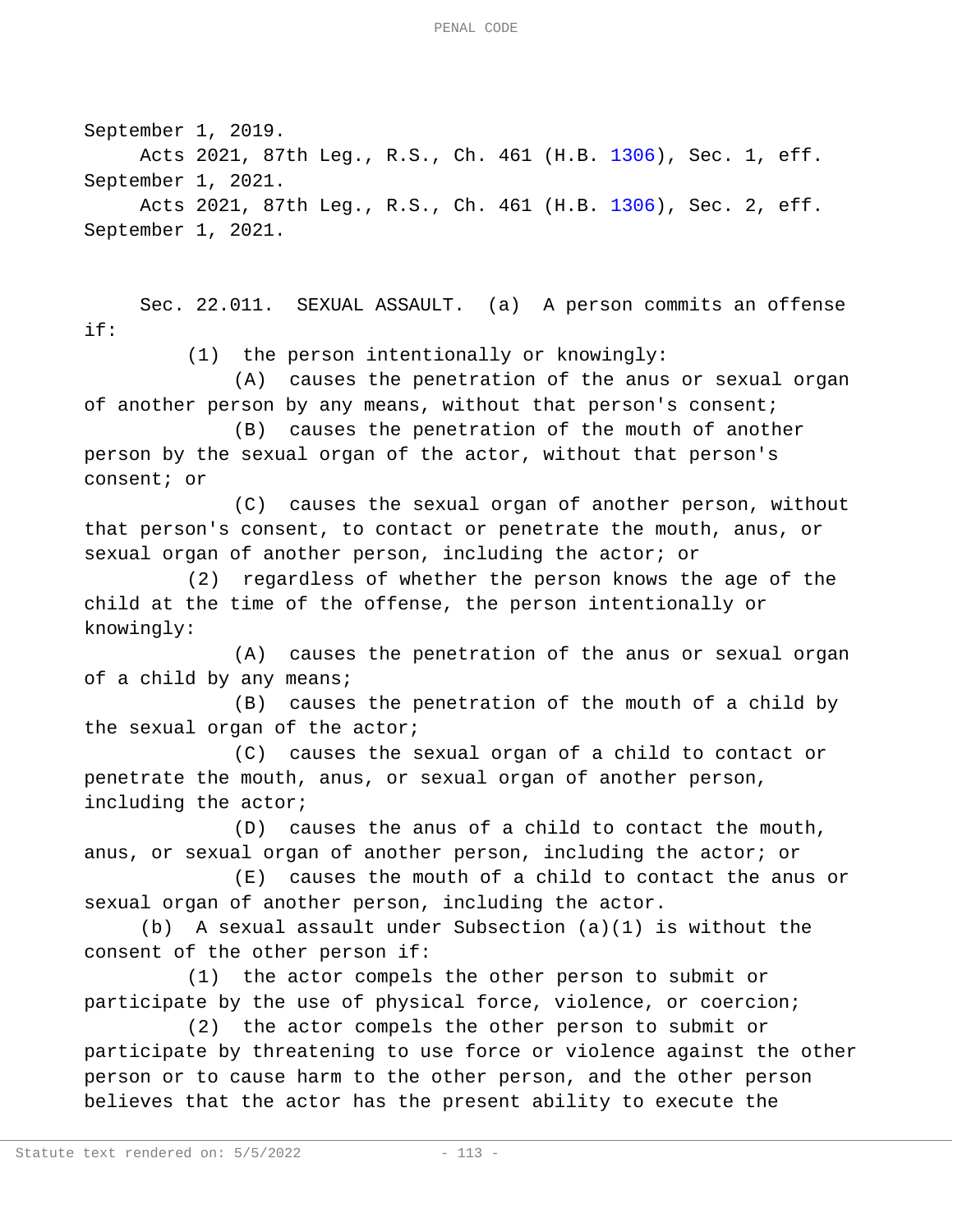threat;

(3) the other person has not consented and the actor knows the other person is unconscious or physically unable to resist;

(4) the actor knows that as a result of mental disease or defect the other person is at the time of the sexual assault incapable either of appraising the nature of the act or of resisting it;

(5) the other person has not consented and the actor knows the other person is unaware that the sexual assault is occurring;

(6) the actor has intentionally impaired the other person's power to appraise or control the other person's conduct by administering any substance without the other person's knowledge;

(7) the actor compels the other person to submit or participate by threatening to use force or violence against any person, and the other person believes that the actor has the ability to execute the threat;

(8) the actor is a public servant who coerces the other person to submit or participate;

(9) the actor is a mental health services provider or a health care services provider who causes the other person, who is a patient or former patient of the actor, to submit or participate by exploiting the other person's emotional dependency on the actor;

(10) the actor is a clergyman who causes the other person to submit or participate by exploiting the other person's emotional dependency on the clergyman in the clergyman's professional character as spiritual adviser;

(11) the actor is an employee of a facility where the other person is a resident, unless the employee and resident are formally or informally married to each other under Chapter 2, Family Code;

(12) the actor is a health care services provider who, in the course of performing an assisted reproduction procedure on the other person, uses human reproductive material from a donor knowing that the other person has not expressly consented to the use of material from that donor;

(13) the actor is a coach or tutor who causes the other person to submit or participate by using the actor's power or influence to exploit the other person's dependency on the actor; or

(14) the actor is a caregiver hired to assist the other person with activities of daily life and causes the other person to submit or participate by exploiting the other person's dependency on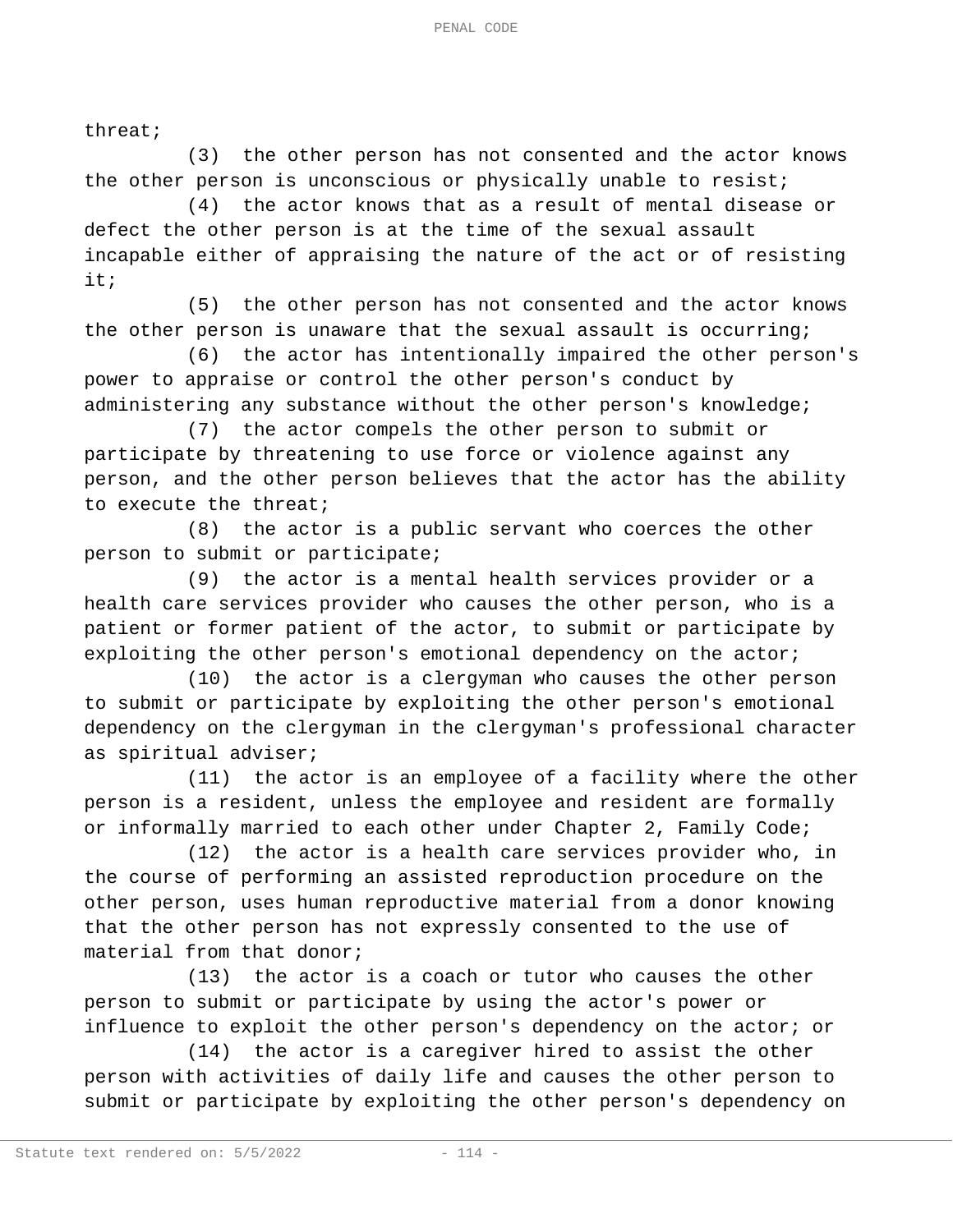the actor. (c) In this section: (1) "Child" means a person younger than 17 years of age. (2) "Spouse" means a person who is legally married to another. (3) "Health care services provider" means: (A) a physician licensed under Subtitle B, Title 3, Occupations Code; (B) a chiropractor licensed under Chapter 201, Occupations Code; (C) a physical therapist licensed under Chapter 453, Occupations Code; (D) a physician assistant licensed under Chapter 204, Occupations Code; or (E) a registered nurse, a vocational nurse, or an advanced practice nurse licensed under Chapter 301, Occupations Code. (4) "Mental health services provider" means an individual, licensed or unlicensed, who performs or purports to perform mental health services, including a: (A) licensed social worker as defined by Section 505.002, Occupations Code; (B) chemical dependency counselor as defined by Section 504.001, Occupations Code; (C) licensed professional counselor as defined by Section 503.002, Occupations Code; (D) licensed marriage and family therapist as defined by Section 502.002, Occupations Code; (E) member of the clergy; (F) psychologist offering psychological services as defined by Section 501.003, Occupations Code; or (G) special officer for mental health assignment certified under Section 1701.404, Occupations Code. (5) "Employee of a facility" means a person who is an employee of a facility defined by Section 250.001, Health and Safety Code, or any other person who provides services for a facility for compensation, including a contract laborer. (6) "Assisted reproduction" and "donor" have the meanings assigned by Section 160.102, Family Code. (7) "Human reproductive material" means:

(A) a human spermatozoon or ovum; or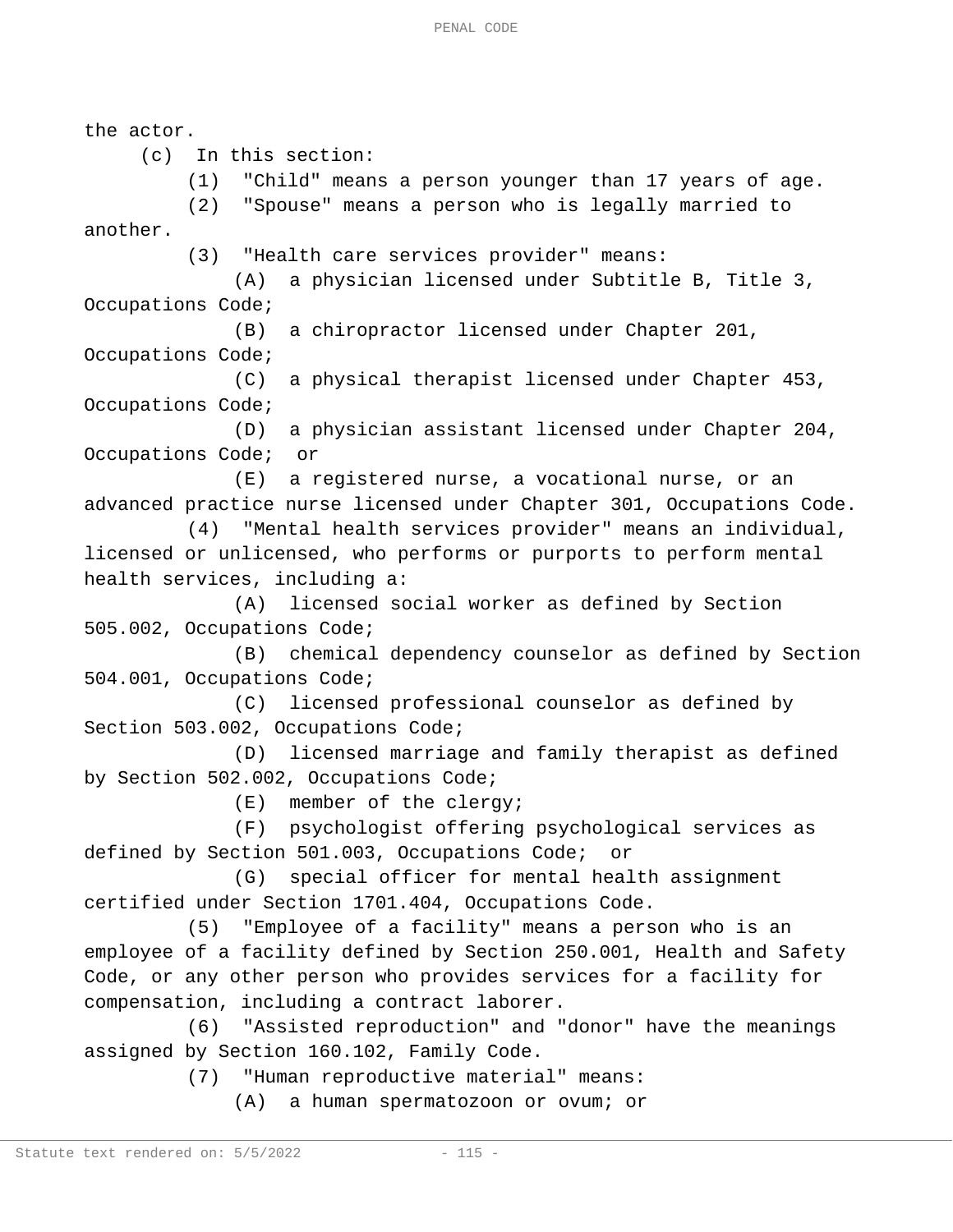(B) a human organism at any stage of development from fertilized ovum to embryo.

(d) It is a defense to prosecution under Subsection (a)(2) that the conduct consisted of medical care for the child and did not include any contact between the anus or sexual organ of the child and the mouth, anus, or sexual organ of the actor or a third party.

(e) It is an affirmative defense to prosecution under Subsection (a)(2):

(1) that the actor was the spouse of the child at the time of the offense; or

 $(2)$  that:

(A) the actor was not more than three years older than the victim and at the time of the offense:

(i) was not required under Chapter 62, Code of Criminal Procedure, to register for life as a sex offender; or

(ii) was not a person who under Chapter 62, Code of Criminal Procedure, had a reportable conviction or adjudication for an offense under this section; and

(B) the victim:

(i) was a child of 14 years of age or older; and (ii) was not:

(a) a person whom the actor was prohibited from marrying or purporting to marry or with whom the actor was prohibited from living under the appearance of being married under Section 25.01; or

(b) a person with whom the actor was prohibited from engaging in sexual intercourse or deviate sexual intercourse under Section 25.02.

(f) An offense under this section is a felony of the second degree, except that an offense under this section is:

(1) a felony of the first degree if the victim was:

(A) a person whom the actor was prohibited from marrying or purporting to marry or with whom the actor was prohibited from living under the appearance of being married under Section 25.01; or

(B) a person with whom the actor was prohibited from engaging in sexual intercourse or deviate sexual intercourse under Section 25.02; or

(2) a state jail felony if the offense is committed under Subsection (a)(1) and the actor has not received express consent as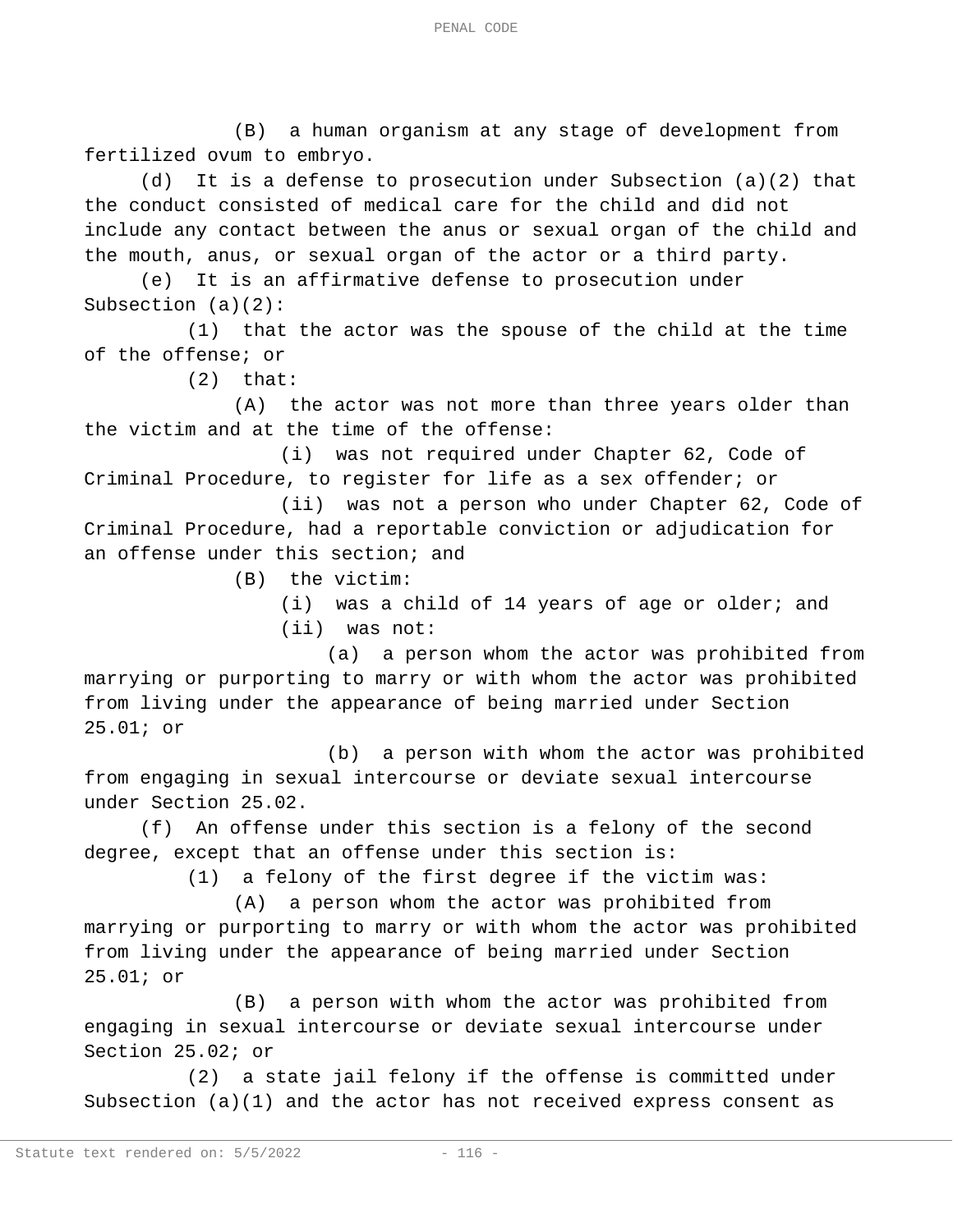described by Subsection (b)(12).

Added by Acts 1983, 68th Leg., p. 5312, ch. 977, Sec. 3, eff. Sept. 1, 1983. Amended by Acts 1985, 69th Leg., ch. 557, Sec. 1, eff. Sept. 1, 1985; Acts 1987, 70th Leg., ch. 1029, Sec. 1, eff. Sept. 1, 1987; Acts 1991, 72nd Leg., ch. 662, Sec. 1, eff. Sept. 1, 1991; Acts 1993, 73rd Leg., ch. 900, Sec. 1.01, eff. Sept. 1, 1994; Acts 1995, 74th Leg., ch. 273, Sec. 1, eff. Sept. 1, 1995; Acts 1995, 74th Leg., ch. 318, Sec. 6, eff. Sept. 1, 1995; Acts 1997, 75th Leg., ch. 1031, Sec. 1, 2, eff. Sept. 1, 1997; Acts 1997, 75th Leg., ch. 1286, Sec. 1, eff. Sept. 1, 1997; Acts 1999, 76th Leg., ch. 1102, Sec. 3, eff. Sept. 1, 1999; Acts 1999, 76th Leg., ch. 1415, Sec. 24, eff. Sept. 1, 1999; Acts 2001, 77th Leg., ch. 1420, Sec. 14.829, eff. Sept. 1, 2001; Acts 2003, 78th Leg., ch. 155, Sec. 1, 2, eff. Sept. 1, 2003; Acts 2003, 78th Leg., ch. 528, Sec. 1, eff. Sept. 1, 2003; Acts 2003, 78th Leg., ch. 553, Sec. 2.017, eff. Feb. 1, 2004. Amended by: Acts 2005, 79th Leg., Ch. 268 (S.B. [6](http://www.legis.state.tx.us/tlodocs/79R/billtext/html/SB00006F.HTM)), Sec. 4.02, eff. September 1, 2005. Acts 2009, 81st Leg., R.S., Ch. 260 (H.B. [549](http://www.legis.state.tx.us/tlodocs/81R/billtext/html/HB00549F.HTM)), Sec. 3, eff. September 1, 2009. Acts 2009, 81st Leg., R.S., Ch. 260 (H.B. [549](http://www.legis.state.tx.us/tlodocs/81R/billtext/html/HB00549F.HTM)), Sec. 4, eff. September 1, 2009. Acts 2017, 85th Leg., R.S., Ch. 685 (H.B. [29\)](http://www.legis.state.tx.us/tlodocs/85R/billtext/html/HB00029F.HTM), Sec. 33, eff. September 1, 2017. Acts 2017, 85th Leg., R.S., Ch. 1038 (H.B. [1808](http://www.legis.state.tx.us/tlodocs/85R/billtext/html/HB01808F.HTM)), Sec. 6, eff. September 1, 2017. Acts 2019, 86th Leg., R.S., Ch. 436 (S.B. [1259](http://www.legis.state.tx.us/tlodocs/86R/billtext/html/SB01259F.HTM)), Sec. 2, eff. September 1, 2019. Acts 2019, 86th Leg., R.S., Ch. 436 (S.B. [1259](http://www.legis.state.tx.us/tlodocs/86R/billtext/html/SB01259F.HTM)), Sec. 3, eff. September 1, 2019. Acts 2019, 86th Leg., R.S., Ch. 738 (H.B. [667](http://www.legis.state.tx.us/tlodocs/86R/billtext/html/HB00667F.HTM)), Sec. 2, eff. September 1, 2019. Acts 2021, 87th Leg., R.S., Ch. 873 (S.B. [1164](http://www.legis.state.tx.us/tlodocs/87R/billtext/html/SB01164F.HTM)), Sec. 1, eff. September 1, 2021. Acts 2021, 87th Leg., R.S., Ch. 915 (H.B. [3607](http://www.legis.state.tx.us/tlodocs/87R/billtext/html/HB03607F.HTM)), Sec. 16.002, eff. September 1, 2021.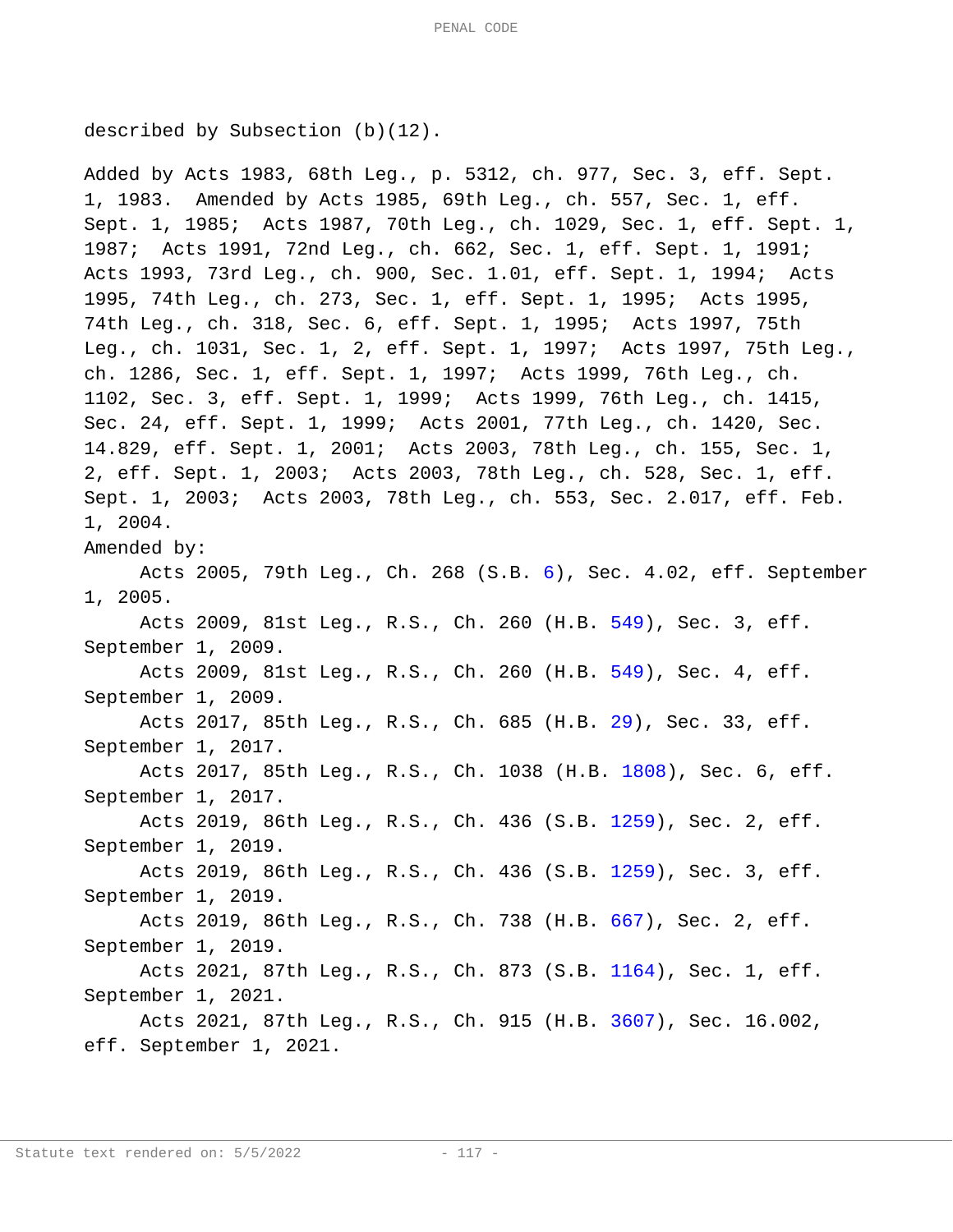Sec. 22.012. INDECENT ASSAULT. (a) A person commits an offense if, without the other person's consent and with the intent to arouse or gratify the sexual desire of any person, the person:

(1) touches the anus, breast, or any part of the genitals of another person;

(2) touches another person with the anus, breast, or any part of the genitals of any person;

(3) exposes or attempts to expose another person's genitals, pubic area, anus, buttocks, or female areola; or

(4) causes another person to contact the blood, seminal fluid, vaginal fluid, saliva, urine, or feces of any person.

(b) An offense under this section is a Class A misdemeanor.

(c) If conduct that constitutes an offense under this section also constitutes an offense under another law, the actor may be prosecuted under this section, the other law, or both.

Added by Acts 2019, 86th Leg., R.S., Ch. 955 (S.B. [194\)](http://www.legis.state.tx.us/tlodocs/86R/billtext/html/SB00194F.HTM), Sec. 1, eff. September 1, 2019.

Sec. 22.02. AGGRAVATED ASSAULT. (a) A person commits an offense if the person commits assault as defined in Sec. 22.01 and the person:

(1) causes serious bodily injury to another, including the person's spouse; or

(2) uses or exhibits a deadly weapon during the commission of the assault.

(b) An offense under this section is a felony of the second degree, except that the offense is a felony of the first degree if:

(1) the actor uses a deadly weapon during the commission of the assault and causes serious bodily injury to a person whose relationship to or association with the defendant is described by Section 71.0021(b), 71.003, or 71.005, Family Code;

(2) regardless of whether the offense is committed under Subsection  $(a)(1)$  or  $(a)(2)$ , the offense is committed:

(A) by a public servant acting under color of the servant's office or employment;

(B) against a person the actor knows is a public servant while the public servant is lawfully discharging an official duty, or in retaliation or on account of an exercise of official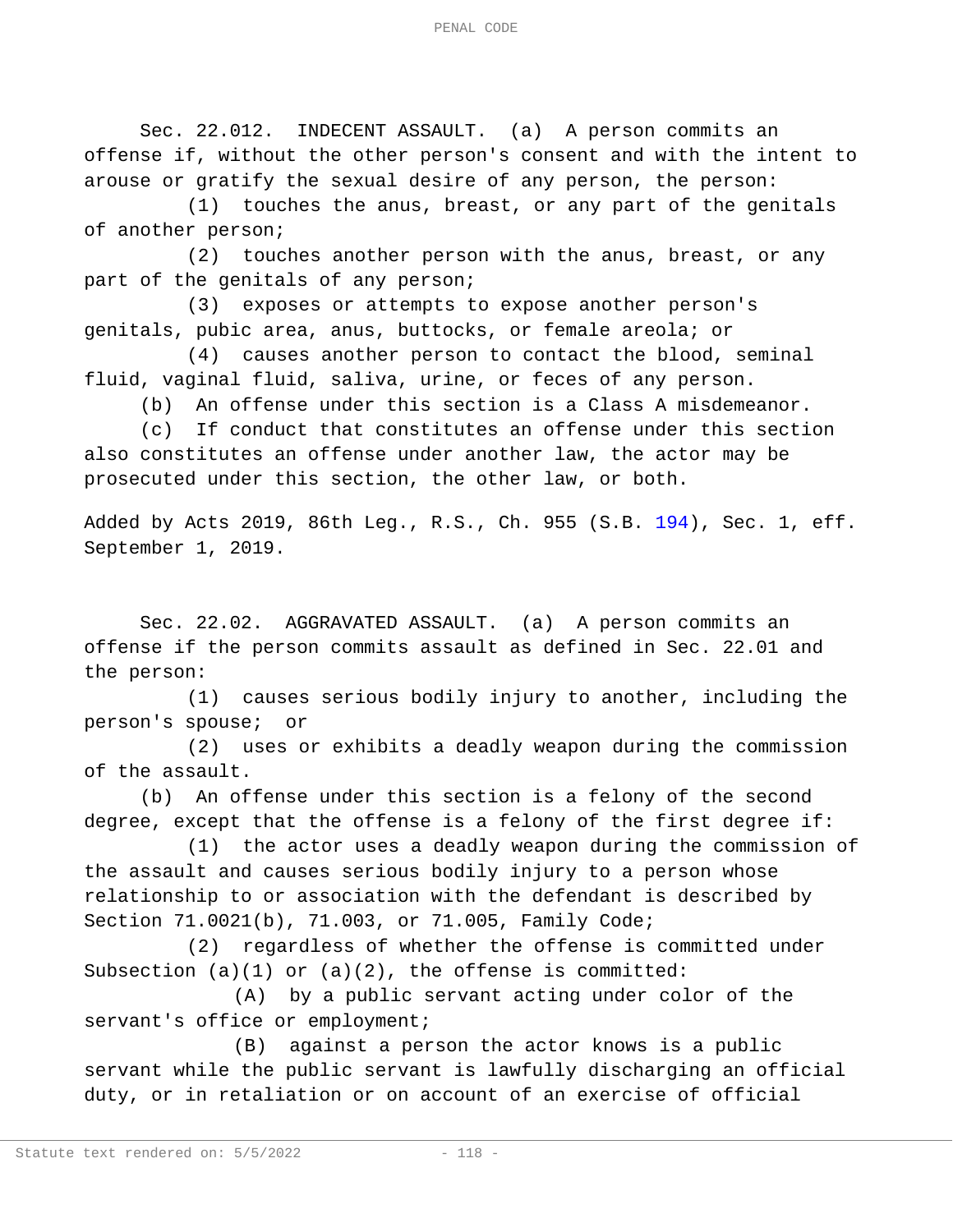power or performance of an official duty as a public servant;

(C) in retaliation against or on account of the service of another as a witness, prospective witness, informant, or person who has reported the occurrence of a crime;

(D) against a person the actor knows is a process server while the person is performing a duty as a process server; or

(E) against a person the actor knows is a security officer while the officer is performing a duty as a security officer; or

(3) the actor is in a motor vehicle, as defined by Section 501.002, Transportation Code, and:

(A) knowingly discharges a firearm at or in the direction of a habitation, building, or vehicle;

(B) is reckless as to whether the habitation, building, or vehicle is occupied; and

(C) in discharging the firearm, causes serious bodily injury to any person.

(c) The actor is presumed to have known the person assaulted was a public servant or a security officer if the person was wearing a distinctive uniform or badge indicating the person's employment as a public servant or status as a security officer.

(d) In this section:

(1) "Process server" has the meaning assigned by Section 156.001, Government Code.

(2) "Security officer" means a commissioned security officer as defined by Section 1702.002, Occupations Code, or a noncommissioned security officer registered under Section 1702.221, Occupations Code.

Acts 1973, 63rd Leg., p. 883, ch. 399, Sec. 1, eff. Jan. 1, 1974. Amended by Acts 1979, 66th Leg., p. 367, ch. 164, Sec. 2, eff. Sept. 1, 1979; Acts 1979, 66th Leg., p. 1521, ch. 655, Sec. 2, eff. Sept. 1, 1979; Acts 1983, 68th Leg., p. 349, ch. 79, Sec. 1, eff. Sept. 1, 1983; Acts 1983, 68th Leg., p. 5311, ch. 977, Sec. 2, eff. Sept. 1, 1983; Acts 1985, 69th Leg., ch. 223, Sec. 1, eff. Sept. 1, 1985; Acts 1987, 70th Leg., ch. 18, Sec. 3, eff. April 14, 1987; Acts 1987, 70th Leg., ch. 1101, Sec. 12, eff. Sept. 1, 1987; Acts 1989, 71st Leg., ch. 939, Sec. 1 to 3, eff. Sept. 1, 1989; Acts 1991, 72nd Leg., ch. 334, Sec. 2, eff. Sept. 1, 1991; Acts 1991, 72nd Leg., ch. 903, Sec. 1, eff. Sept. 1, 1991; Acts 1993, 73rd Leg., ch. 900, Sec.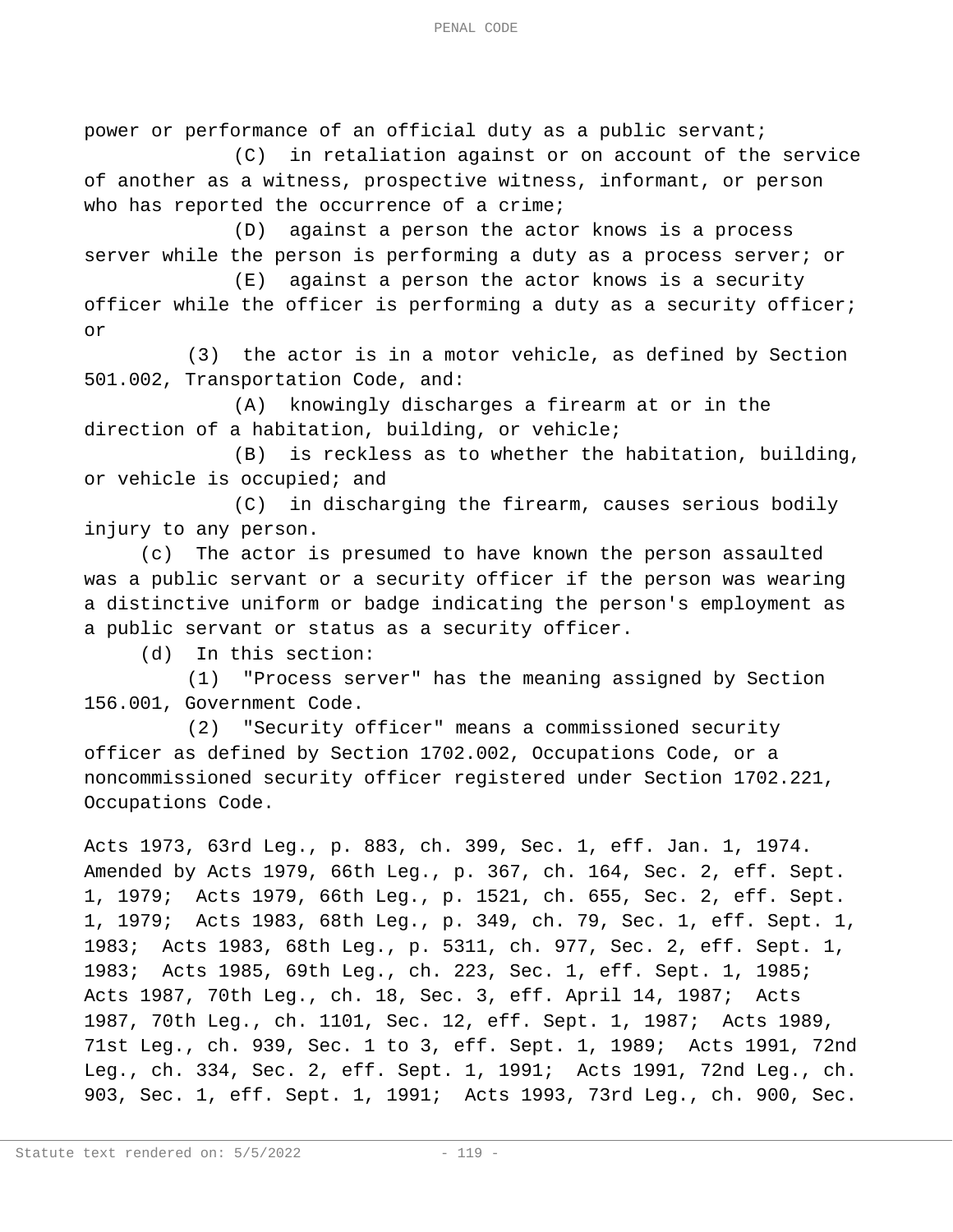1.01, eff. Sept. 1, 1994; Acts 2003, 78th Leg., ch. 1019, Sec. 3, eff. Sept. 1, 2003. Amended by: Acts 2005, 79th Leg., Ch. 788 (S.B. [91\)](http://www.legis.state.tx.us/tlodocs/79R/billtext/html/SB00091F.HTM), Sec. 3, eff. September

1, 2005.

Acts 2009, 81st Leg., R.S., Ch. 594 (H.B. [176](http://www.legis.state.tx.us/tlodocs/81R/billtext/html/HB00176F.HTM)), Sec. 2, eff. September 1, 2009.

Acts 2021, 87th Leg., R.S., Ch. 461 (H.B. [1306](http://www.legis.state.tx.us/tlodocs/87R/billtext/html/HB01306F.HTM)), Sec. 3, eff. September 1, 2021.

Sec. 22.021. AGGRAVATED SEXUAL ASSAULT. (a) A person commits an offense:

(1) if the person:

(A) intentionally or knowingly:

(i) causes the penetration of the anus or sexual organ of another person by any means, without that person's consent; (ii) causes the penetration of the mouth of another

person by the sexual organ of the actor, without that person's consent; or

(iii) causes the sexual organ of another person, without that person's consent, to contact or penetrate the mouth, anus, or sexual organ of another person, including the actor; or

(B) regardless of whether the person knows the age of the child at the time of the offense, intentionally or knowingly:

(i) causes the penetration of the anus or sexual organ of a child by any means;

(ii) causes the penetration of the mouth of a child by the sexual organ of the actor;

(iii) causes the sexual organ of a child to contact or penetrate the mouth, anus, or sexual organ of another person, including the actor;

(iv) causes the anus of a child to contact the mouth, anus, or sexual organ of another person, including the actor; or

(v) causes the mouth of a child to contact the anus or sexual organ of another person, including the actor; and

(2) if:

(A) the person:

(i) causes serious bodily injury or attempts to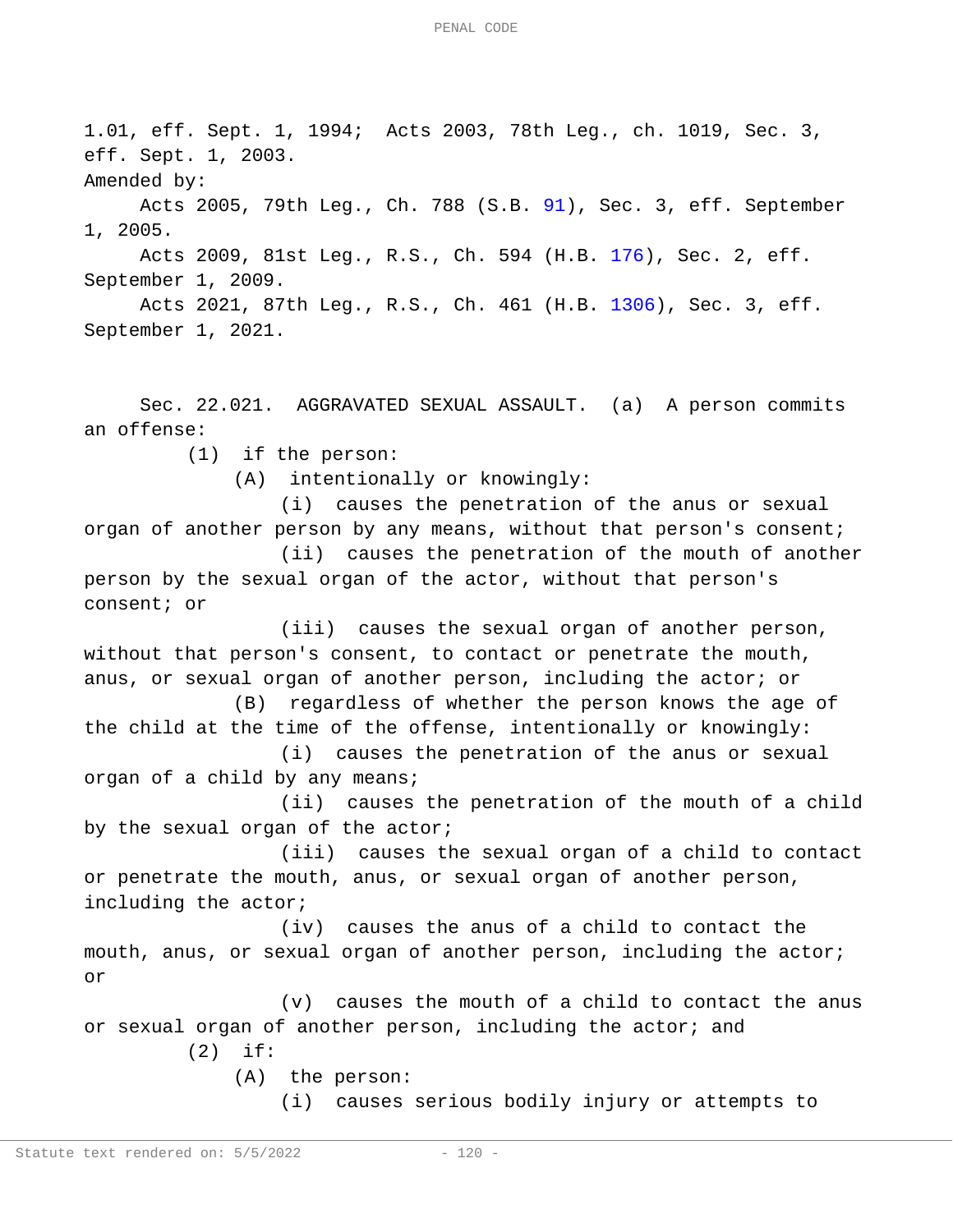cause the death of the victim or another person in the course of the same criminal episode;

(ii) by acts or words places the victim in fear that any person will become the victim of an offense under Section  $20A.02(a)(3)$ ,  $(4)$ ,  $(7)$ , or  $(8)$  or that death, serious bodily injury, or kidnapping will be imminently inflicted on any person;

(iii) by acts or words occurring in the presence of the victim threatens to cause any person to become the victim of an offense under Section  $20A.02(a)(3)$ ,  $(4)$ ,  $(7)$ , or  $(8)$  or to cause the death, serious bodily injury, or kidnapping of any person;

(iv) uses or exhibits a deadly weapon in the course of the same criminal episode;

(v) acts in concert with another who engages in conduct described by Subdivision (1) directed toward the same victim and occurring during the course of the same criminal episode; or

(vi) with the intent of facilitating the commission of the offense, administers or provides to the victim of the offense any substance capable of impairing the victim's ability to appraise the nature of the act or to resist the act;

(B) the victim is younger than 14 years of age, regardless of whether the person knows the age of the victim at the time of the offense; or

(C) the victim is an elderly individual or a disabled individual.

(b) In this section:

(1) "Child" has the meaning assigned by Section 22.011(c).

(2) "Elderly individual" has the meaning assigned by Section 22.04(c).

(3) "Disabled individual" means a person older than 13 years of age who by reason of age or physical or mental disease, defect, or injury is substantially unable to protect the person's self from harm or to provide food, shelter, or medical care for the person's self.

(c) An aggravated sexual assault under this section is without the consent of the other person if the aggravated sexual assault occurs under the same circumstances listed in Section 22.011(b).

(d) The defense provided by Section 22.011(d) applies to this section.

(e) An offense under this section is a felony of the first degree.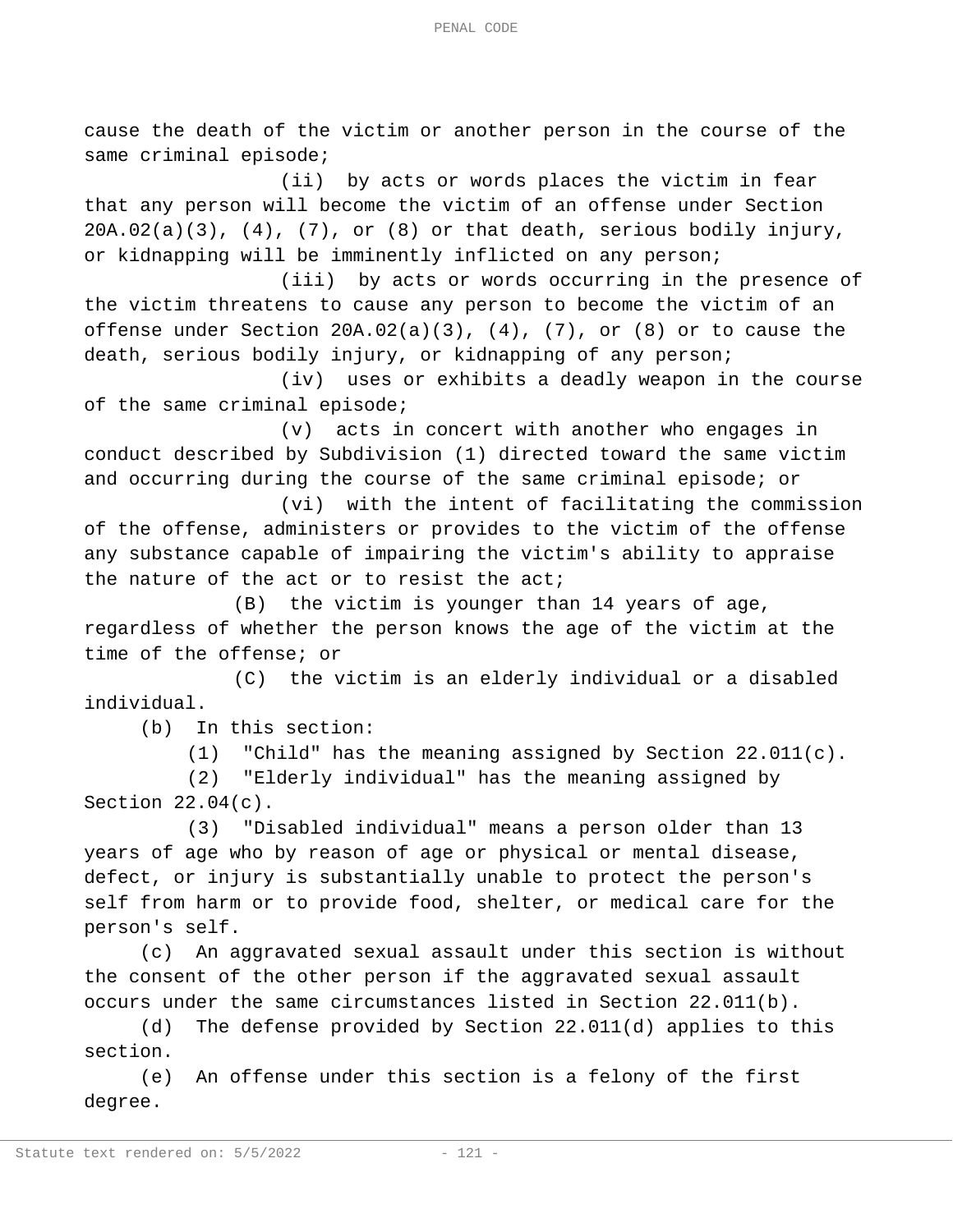(f) The minimum term of imprisonment for an offense under this section is increased to 25 years if:

(1) the victim of the offense is younger than six years of age at the time the offense is committed; or

(2) the victim of the offense is younger than 14 years of age at the time the offense is committed and the actor commits the offense in a manner described by Subsection  $(a)(2)(A)$ .

Added by Acts 1983, 68th Leg., p. 5312, ch. 977, Sec. 3, eff. Sept. 1, 1983. Amended by Acts 1987, 70th Leg., ch. 573, Sec. 1, eff. Sept. 1, 1987; Acts 1987, 70th Leg., 2nd C.S., ch. 16, Sec. 1, eff. Sept. 1, 1987; Acts 1993, 73rd Leg., ch. 900, Sec. 1.01, eff. Sept. 1, 1994; Acts 1995, 74th Leg., ch. 318, Sec. 7, eff. Sept. 1, 1995; Acts 1997, 75th Leg., ch. 1286, Sec. 2, eff. Sept. 1, 1997; Acts 1999, 76th Leg., ch. 417, Sec. 1, eff. Sept. 1, 1999; Acts 2001, 77th Leg., ch. 459, Sec. 5, eff. Sept. 1, 2001; Acts 2003, 78th Leg., ch. 528, Sec. 2, eff. Sept. 1, 2003; Acts 2003, 78th Leg., ch. 896, Sec. 1, eff. Sept. 1, 2003. Amended by: Acts 2007, 80th Leg., R.S., Ch. 593 (H.B. [8\)](http://www.legis.state.tx.us/tlodocs/80R/billtext/html/HB00008F.HTM), Sec. 1.18, eff. September 1, 2007. Acts 2011, 82nd Leg., R.S., Ch. 1 (S.B. [24](http://www.legis.state.tx.us/tlodocs/82R/billtext/html/SB00024F.HTM)), Sec. 6.05, eff. September 1, 2011. Acts 2015, 84th Leg., R.S., Ch. 784 (H.B. [2589](http://www.legis.state.tx.us/tlodocs/84R/billtext/html/HB02589F.HTM)), Sec. 1, eff. September 1, 2015. Acts 2017, 85th Leg., R.S., Ch. 685 (H.B. [29\)](http://www.legis.state.tx.us/tlodocs/85R/billtext/html/HB00029F.HTM), Sec. 34, eff.

September 1, 2017.

Acts 2017, 85th Leg., R.S., Ch. 1038 (H.B. [1808](http://www.legis.state.tx.us/tlodocs/85R/billtext/html/HB01808F.HTM)), Sec. 7, eff. September 1, 2017.

Sec. 22.04. INJURY TO A CHILD, ELDERLY INDIVIDUAL, OR DISABLED INDIVIDUAL. (a) A person commits an offense if he intentionally, knowingly, recklessly, or with criminal negligence, by act or intentionally, knowingly, or recklessly by omission, causes to a child, elderly individual, or disabled individual:

- (1) serious bodily injury;
- (2) serious mental deficiency, impairment, or injury; or
- (3) bodily injury.
- (a-1) A person commits an offense if the person is an owner,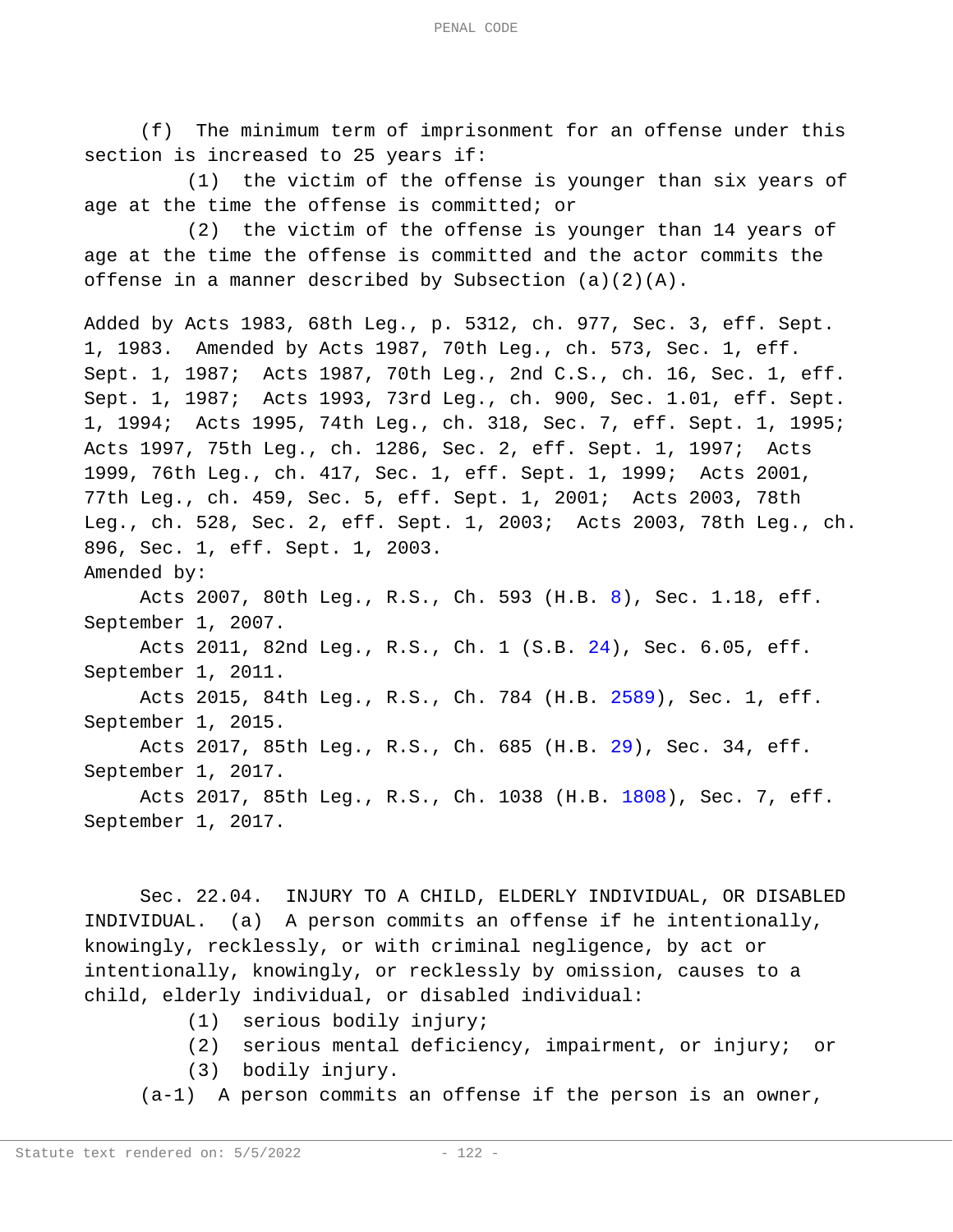operator, or employee of a group home, nursing facility, assisted living facility, boarding home facility, intermediate care facility for persons with an intellectual or developmental disability, or other institutional care facility and the person intentionally, knowingly, recklessly, or with criminal negligence by omission causes to a child, elderly individual, or disabled individual who is a resident of that group home or facility:

- (1) serious bodily injury;
- (2) serious mental deficiency, impairment, or injury; or
- (3) bodily injury.

(b) An omission that causes a condition described by Subsection  $(a)(1)$ ,  $(2)$ , or  $(3)$  or  $(a-1)(1)$ ,  $(2)$ , or  $(3)$  is conduct constituting an offense under this section if:

(1) the actor has a legal or statutory duty to act; or

(2) the actor has assumed care, custody, or control of a child, elderly individual, or disabled individual.

- (c) In this section:
	- (1) "Child" means a person 14 years of age or younger.
- (2) "Elderly individual" means a person 65 years of age or older.
	- (3) "Disabled individual" means a person:
		- (A) with one or more of the following:

(i) autism spectrum disorder, as defined by Section 1355.001, Insurance Code;

(ii) developmental disability, as defined by Section 112.042, Human Resources Code;

(iii) intellectual disability, as defined by Section 591.003, Health and Safety Code;

(iv) severe emotional disturbance, as defined by Section 261.001, Family Code;

(v) traumatic brain injury, as defined by Section 92.001, Health and Safety Code; or

(vi) mental illness, as defined by Section 571.003, Health and Safety Code; or

(B) who otherwise by reason of age or physical or mental disease, defect, or injury is substantially unable to protect the person's self from harm or to provide food, shelter, or medical care for the person's self.

(4) Repealed by Acts 2011, 82nd Leg., R.S., Ch. 620, Sec. 11, eff. September 1, 2011.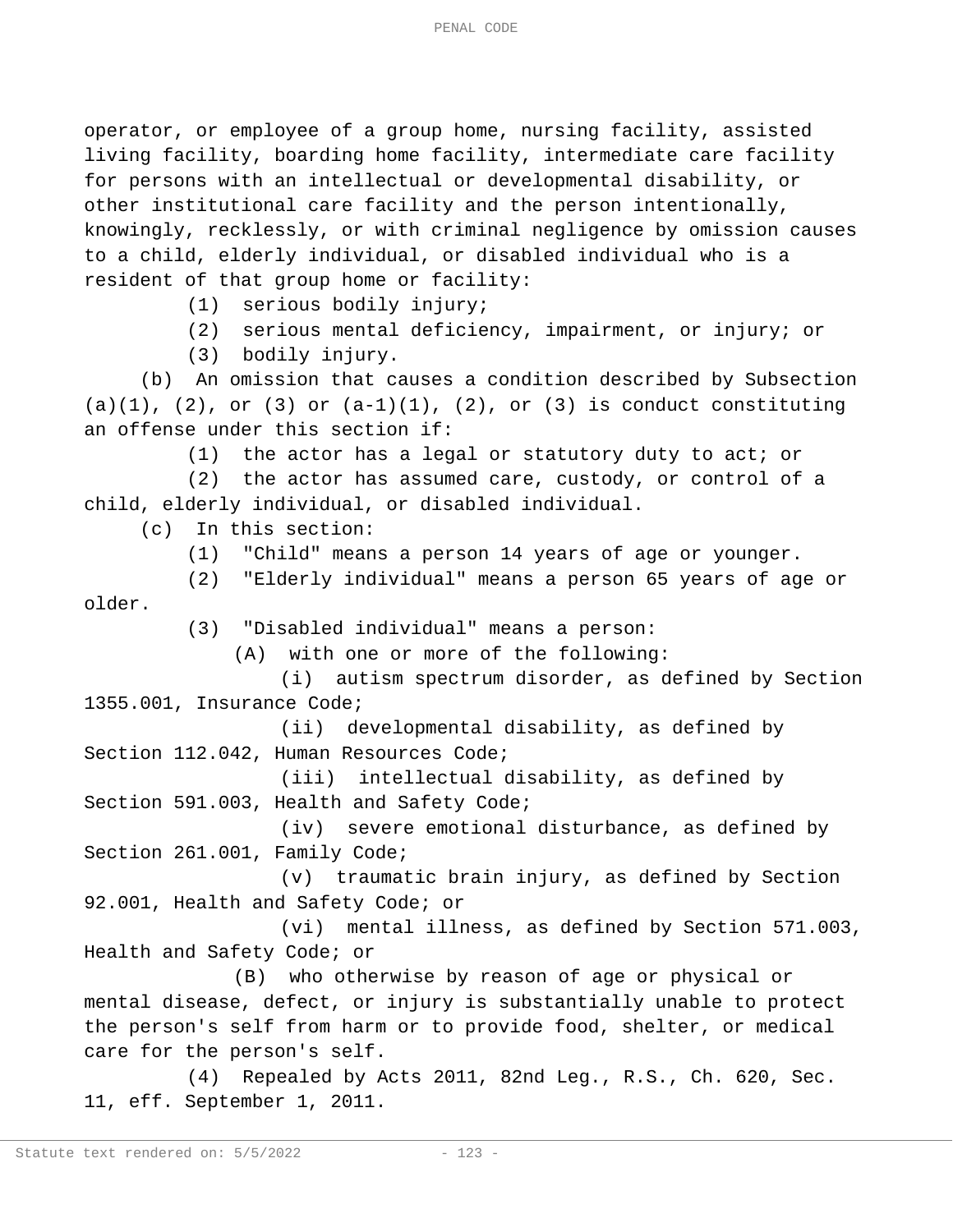(d) For purposes of an omission that causes a condition described by Subsection  $(a)(1)$ ,  $(2)$ , or  $(3)$ , the actor has assumed care, custody, or control if the actor has by act, words, or course of conduct acted so as to cause a reasonable person to conclude that the actor has accepted responsibility for protection, food, shelter, or medical care for a child, elderly individual, or disabled individual. For purposes of an omission that causes a condition described by Subsection  $(a-1)(1)$ ,  $(2)$ , or  $(3)$ , the actor acting during the actor's capacity as owner, operator, or employee of a group home or facility described by Subsection (a-1) is considered to have accepted responsibility for protection, food, shelter, or medical care for the child, elderly individual, or disabled individual who is a resident of the group home or facility.

(e) An offense under Subsection  $(a)(1)$  or  $(2)$  or  $(a-1)(1)$  or (2) is a felony of the first degree when the conduct is committed intentionally or knowingly. When the conduct is engaged in recklessly, the offense is a felony of the second degree.

(f) An offense under Subsection  $(a)(3)$  or  $(a-1)(3)$  is a felony of the third degree when the conduct is committed intentionally or knowingly, except that an offense under Subsection (a)(3) is a felony of the second degree when the conduct is committed intentionally or knowingly and the victim is a disabled individual residing in a center, as defined by Section 555.001, Health and Safety Code, or in a facility licensed under Chapter 252, Health and Safety Code, and the actor is an employee of the center or facility whose employment involved providing direct care for the victim. When the conduct is engaged in recklessly, the offense is a state jail felony.

(g) An offense under Subsection (a) is a state jail felony when the person acts with criminal negligence. An offense under Subsection (a-1) is a state jail felony when the person, with criminal negligence and by omission, causes a condition described by Subsection  $(a-1)(1)$ ,  $(2)$ , or  $(3)$ .

(h) A person who is subject to prosecution under both this section and another section of this code may be prosecuted under either or both sections. Section 3.04 does not apply to criminal episodes prosecuted under both this section and another section of this code. If a criminal episode is prosecuted under both this section and another section of this code and sentences are assessed for convictions under both sections, the sentences shall run concurrently.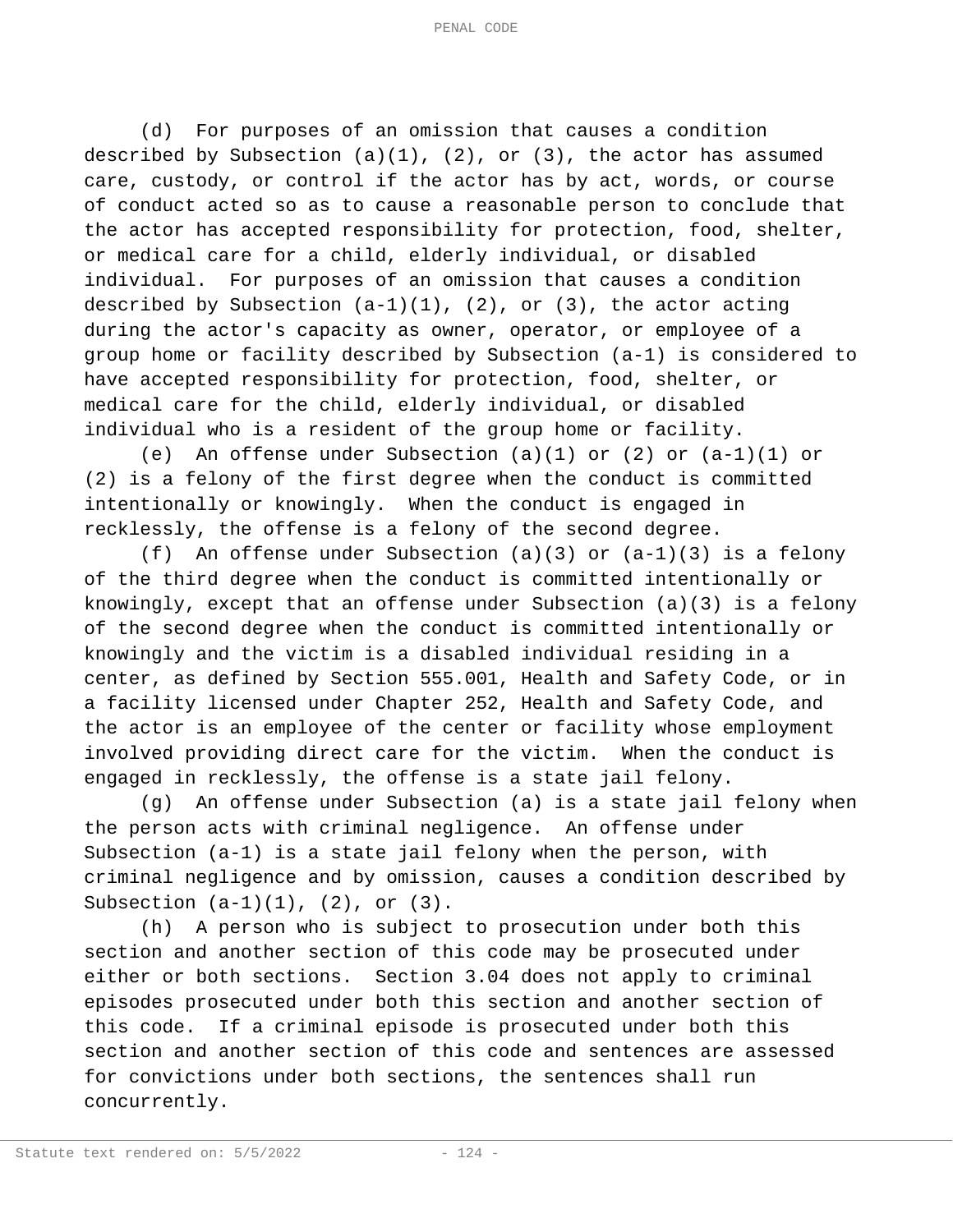(i) It is an affirmative defense to prosecution under Subsection  $(b)(2)$  that before the offense the actor:

(1) notified in person the child, elderly individual, or disabled individual that the actor would no longer provide the applicable care described by Subsection (d), and notified in writing the parents or a person, other than the actor, acting in loco parentis to the child, elderly individual, or disabled individual that the actor would no longer provide the applicable care described by Subsection (d); or

(2) notified in writing the Department of Family and Protective Services that the actor would no longer provide the applicable care described by Subsection (d).

(j) Written notification under Subsection (i)(2) or (i)(3) is not effective unless it contains the name and address of the actor, the name and address of the child, elderly individual, or disabled individual, the type of care provided by the actor, and the date the care was discontinued.

(k) It is a defense to prosecution under this section that the act or omission consisted of:

(1) reasonable medical care occurring under the direction of or by a licensed physician; or

(2) emergency medical care administered in good faith and with reasonable care by a person not licensed in the healing arts.

(l) It is an affirmative defense to prosecution under this section:

(1) that the act or omission was based on treatment in accordance with the tenets and practices of a recognized religious method of healing with a generally accepted record of efficacy;

(2) for a person charged with an act of omission causing to a child, elderly individual, or disabled individual a condition described by Subsection  $(a)(1)$ ,  $(2)$ , or  $(3)$  that:

(A) there is no evidence that, on the date prior to the offense charged, the defendant was aware of an incident of injury to the child, elderly individual, or disabled individual and failed to report the incident; and

(B) the person:

(i) was a victim of family violence, as that term is defined by Section 71.004, Family Code, committed by a person who is also charged with an offense against the child, elderly individual, or disabled individual under this section or any other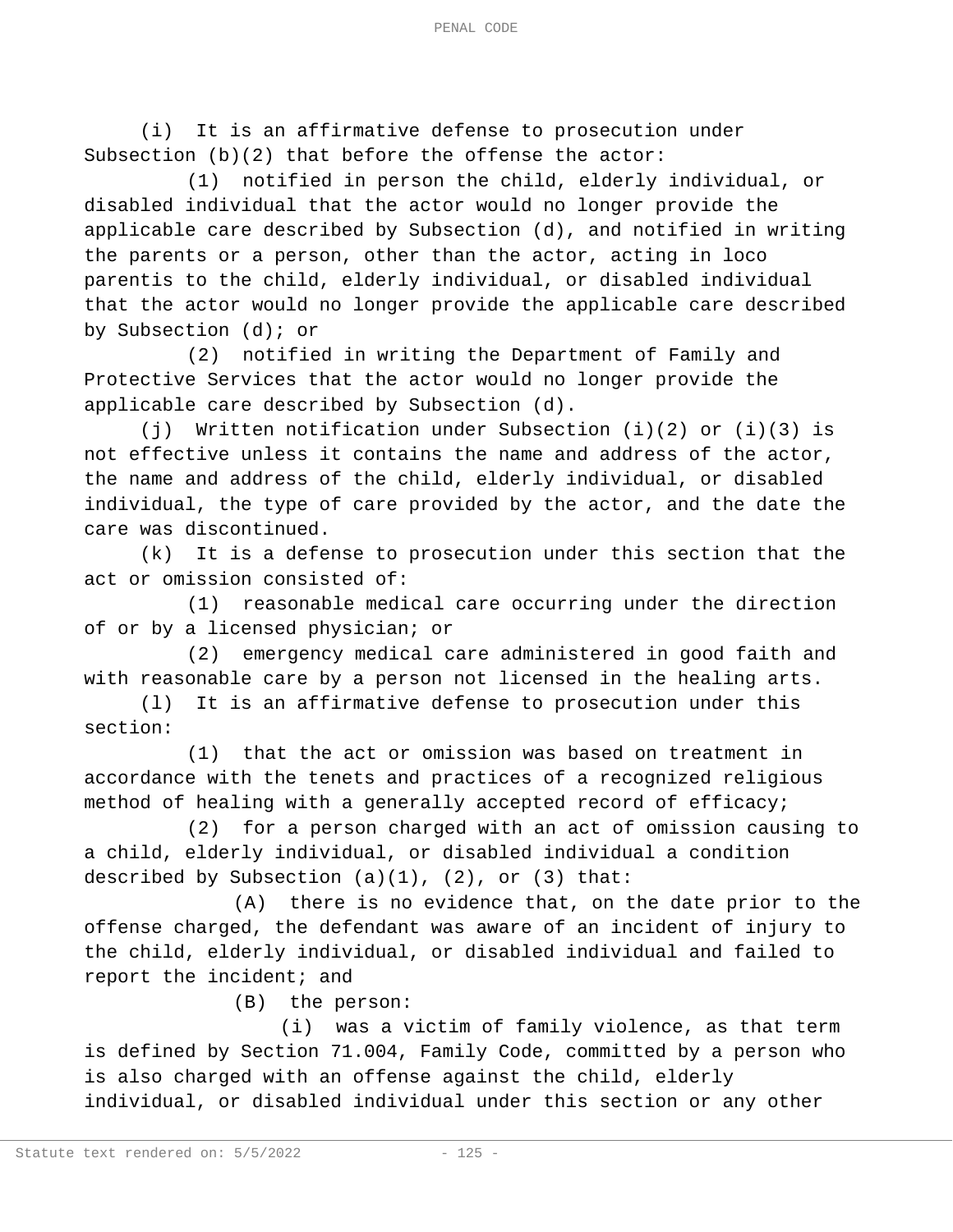section of this title; (ii) did not cause a condition described by Subsection  $(a)(1)$ ,  $(2)$ , or  $(3)$ ; and (iii) did not reasonably believe at the time of the omission that an effort to prevent the person also charged with an offense against the child, elderly individual, or disabled individual

from committing the offense would have an effect; or

(3) that:

(A) the actor was not more than three years older than the victim at the time of the offense; and

(B) the victim was a nondisabled or disabled child at the time of the offense.

(m) It is an affirmative defense to prosecution under Subsections  $(a)(1)$ ,  $(2)$ , and  $(3)$  for injury to a disabled individual that the person did not know and could not reasonably have known that the individual was a disabled individual, as defined by Subsection (c), at the time of the offense.

Acts 1973, 63rd Leg., p. 883, ch. 399, Sec. 1, eff. Jan. 1, 1974. Amended by Acts 1977, 65th Leg., p. 2067, ch. 819, Sec. 1, eff. Aug. 29, 1977; Acts 1979, 66th Leg., p. 365, ch. 162, Sec. 1, eff. Aug. 27, 1979; Acts 1981, 67th Leg., p. 472, ch. 202, Sec. 4, eff. Sept. 1, 1981; Acts 1981, 67th Leg., p. 2397, ch. 604, Sec. 1, eff. Sept. 1, 1981; Acts 1989, 71st Leg., ch. 357, Sec. 1, eff. Sept. 1, 1989; Acts 1991, 72nd Leg., ch. 497, Sec. 1, eff. Sept. 1, 1991; Acts 1993, 73rd Leg., ch. 900, Sec. 1.01, eff. Sept. 1, 1994; Acts 1995, 74th Leg., ch. 76, Sec. 8.139, eff. Sept. 1, 1995; Acts 1999, 76th Leg., ch. 62, Sec. 15.02(b), eff. Sept. 1, 1999. Amended by:

Acts 2005, 79th Leg., Ch. 268 (S.B. [6](http://www.legis.state.tx.us/tlodocs/79R/billtext/html/SB00006F.HTM)), Sec. 1.125(a), eff. September 1, 2005.

Acts 2005, 79th Leg., Ch. 949 (H.B. [1575\)](http://www.legis.state.tx.us/tlodocs/79R/billtext/html/HB01575F.HTM), Sec. 46, eff. September 1, 2005.

Acts 2009, 81st Leg., R.S., Ch. 284 (S.B. [643](http://www.legis.state.tx.us/tlodocs/81R/billtext/html/SB00643F.HTM)), Sec. 38, eff. June 11, 2009.

Acts 2011, 82nd Leg., R.S., Ch. 620 (S.B. [688](http://www.legis.state.tx.us/tlodocs/82R/billtext/html/SB00688F.HTM)), Sec. 5, eff. September 1, 2011.

Acts 2011, 82nd Leg., R.S., Ch. 620 (S.B. [688](http://www.legis.state.tx.us/tlodocs/82R/billtext/html/SB00688F.HTM)), Sec. 11, eff. September 1, 2011.

Acts 2015, 84th Leg., R.S., Ch. 719 (H.B. [1286](http://www.legis.state.tx.us/tlodocs/84R/billtext/html/HB01286F.HTM)), Sec. 1, eff.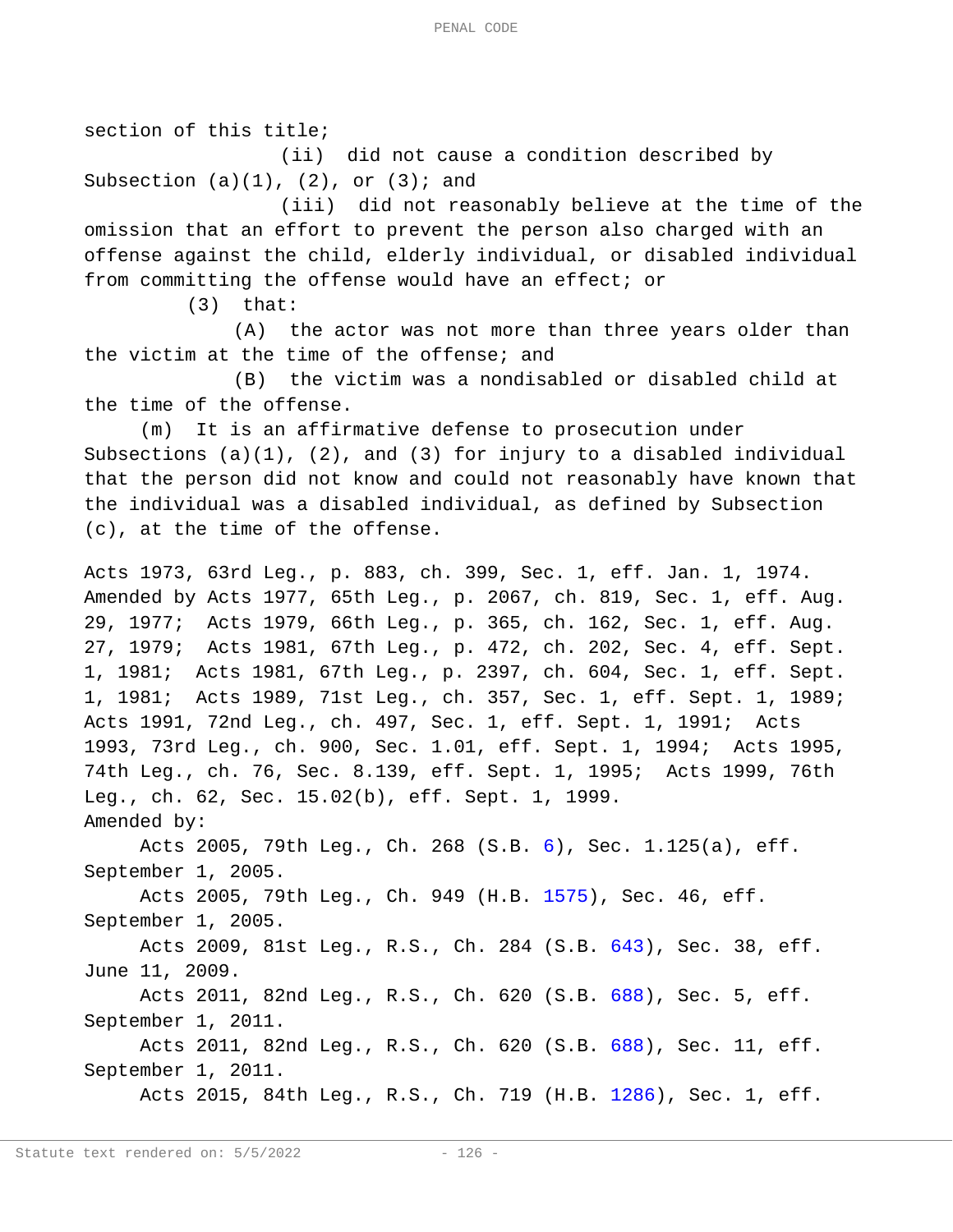September 1, 2015. Acts 2015, 84th Leg., R.S., Ch. 719 (H.B. [1286](http://www.legis.state.tx.us/tlodocs/84R/billtext/html/HB01286F.HTM)), Sec. 2, eff. September 1, 2015. Acts 2017, 85th Leg., R.S., Ch. 361 (H.B. [3019](http://www.legis.state.tx.us/tlodocs/85R/billtext/html/HB03019F.HTM)), Sec. 1, eff. September 1, 2017. Acts 2017, 85th Leg., R.S., Ch. 361 (H.B. [3019](http://www.legis.state.tx.us/tlodocs/85R/billtext/html/HB03019F.HTM)), Sec. 2, eff. September 1, 2017. Acts 2021, 87th Leg., R.S., Ch. 187 (S.B. [1354](http://www.legis.state.tx.us/tlodocs/87R/billtext/html/SB01354F.HTM)), Sec. 1, eff. September 1, 2021.

Sec. 22.041. ABANDONING OR ENDANGERING CHILD. (a) In this section, "abandon" means to leave a child in any place without providing reasonable and necessary care for the child, under circumstances under which no reasonable, similarly situated adult would leave a child of that age and ability.

(b) A person commits an offense if, having custody, care, or control of a child younger than 15 years, he intentionally abandons the child in any place under circumstances that expose the child to an unreasonable risk of harm.

(c) A person commits an offense if he intentionally, knowingly, recklessly, or with criminal negligence, by act or omission, engages in conduct that places a child younger than 15 years in imminent danger of death, bodily injury, or physical or mental impairment.

(c-1) For purposes of Subsection (c), it is presumed that a person engaged in conduct that places a child in imminent danger of death, bodily injury, or physical or mental impairment if:

(1) the person manufactured, possessed, or in any way introduced into the body of any person the controlled substance methamphetamine in the presence of the child;

(2) the person's conduct related to the proximity or accessibility of the controlled substance methamphetamine to the child and an analysis of a specimen of the child's blood, urine, or other bodily substance indicates the presence of methamphetamine in the child's body; or

(3) the person injected, ingested, inhaled, or otherwise introduced a controlled substance listed in Penalty Group 1, Section 481.102, Health and Safety Code, or Penalty Group 1-B, Section 481.1022, Health and Safety Code, into the human body when the person was not in lawful possession of the substance as defined by Section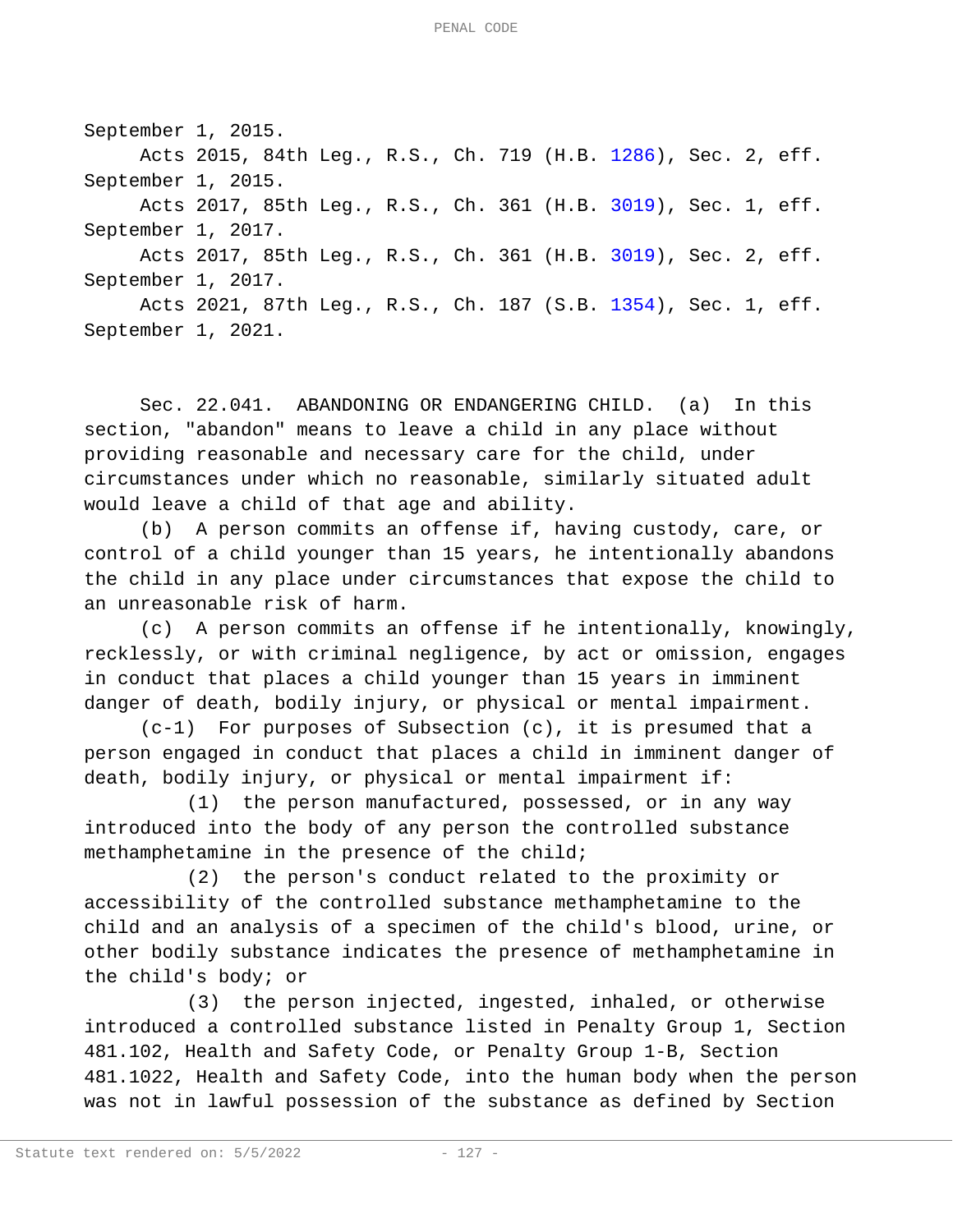481.002(24) of that code.

(d) Except as provided by Subsection (e), an offense under Subsection (b) is:

(1) a state jail felony if the actor abandoned the child with intent to return for the child; or

(2) a felony of the third degree if the actor abandoned the child without intent to return for the child.

(e) An offense under Subsection (b) is a felony of the second degree if the actor abandons the child under circumstances that a reasonable person would believe would place the child in imminent danger of death, bodily injury, or physical or mental impairment.

(f) An offense under Subsection (c) is a state jail felony.

(g) It is a defense to prosecution under Subsection (c) that the act or omission enables the child to practice for or participate in an organized athletic event and that appropriate safety equipment and procedures are employed in the event.

(h) It is an exception to the application of this section that the actor voluntarily delivered the child to a designated emergency infant care provider under Section 262.302, Family Code.

Added by Acts 1985, 69th Leg., ch. 791, Sec. 1, eff. Sept. 1, 1985. Amended by Acts 1989, 71st Leg., ch. 904, Sec. 1, eff. Sept. 1, 1989; Acts 1993, 73rd Leg., ch. 900, Sec. 1.01, eff. Sept. 1, 1994; Acts 1997, 75th Leg., ch. 687, Sec. 1, eff. Sept. 1, 1997; Acts 1999, 76th Leg., ch. 1087, Sec. 3, eff. Sept. 1, 1999; Acts 2001, 77th Leg., ch. 809, Sec. 7, eff. Sept. 1, 2001. Amended by:

Acts 2005, 79th Leg., Ch. 282 (H.B. [164\)](http://www.legis.state.tx.us/tlodocs/79R/billtext/html/HB00164F.HTM), Sec. 10, eff. August 1, 2005.

Acts 2007, 80th Leg., R.S., Ch. 840 (H.B. [946](http://www.legis.state.tx.us/tlodocs/80R/billtext/html/HB00946F.HTM)), Sec. 2, eff. September 1, 2007.

Acts 2021, 87th Leg., R.S., Ch. 584 (S.B. [768](http://www.legis.state.tx.us/tlodocs/87R/billtext/html/SB00768F.HTM)), Sec. 19, eff. September 1, 2021.

Sec. 22.05. DEADLY CONDUCT. (a) A person commits an offense if he recklessly engages in conduct that places another in imminent danger of serious bodily injury.

(b) A person commits an offense if he knowingly discharges a firearm at or in the direction of: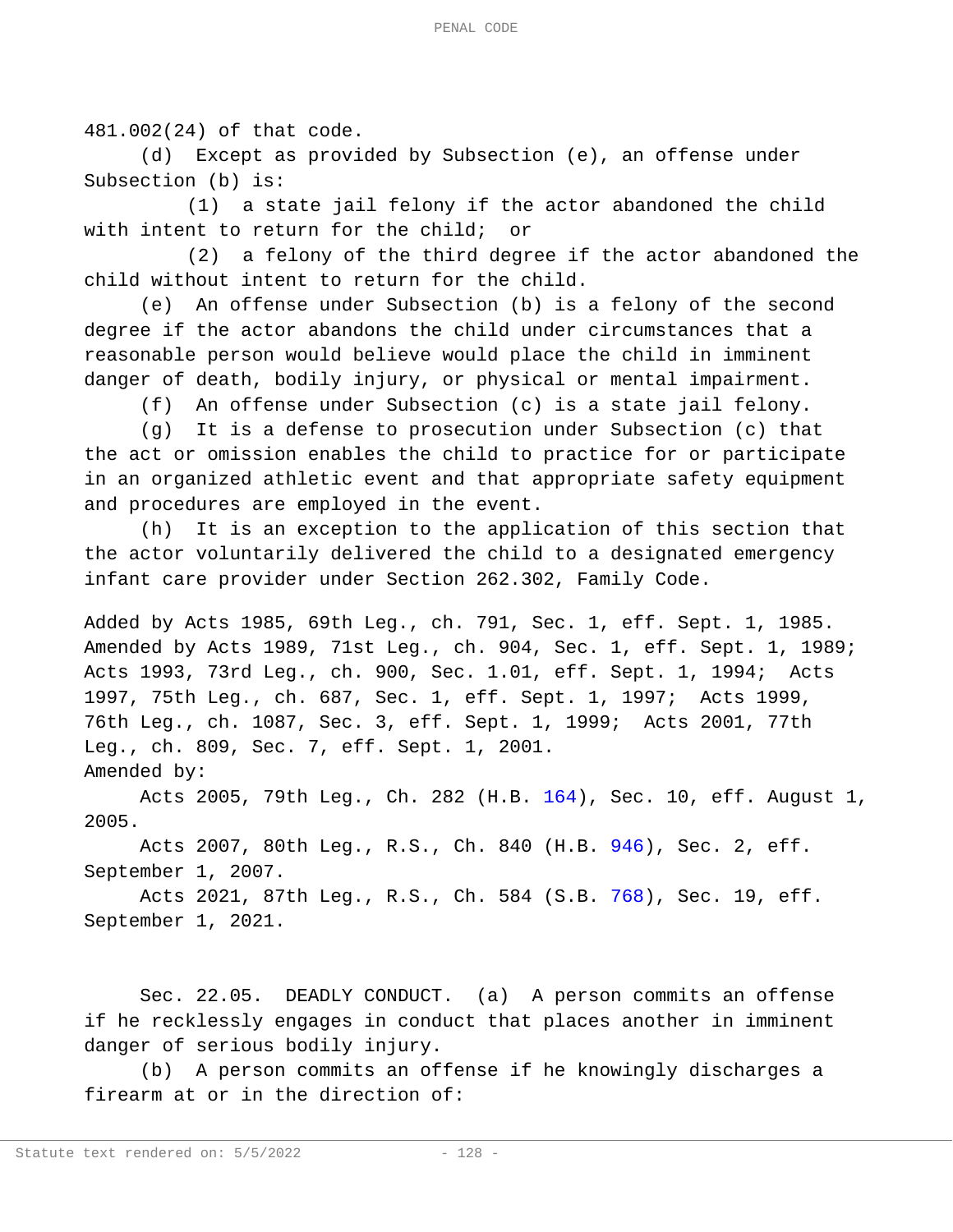(1) one or more individuals; or

(2) a habitation, building, or vehicle and is reckless as to whether the habitation, building, or vehicle is occupied.

(c) Recklessness and danger are presumed if the actor knowingly pointed a firearm at or in the direction of another whether or not the actor believed the firearm to be loaded.

(d) For purposes of this section, "building," "habitation," and "vehicle" have the meanings assigned those terms by Section 30.01.

(e) An offense under Subsection (a) is a Class A misdemeanor. An offense under Subsection (b) is a felony of the third degree.

Acts 1973, 63rd Leg., p. 883, ch. 399, Sec. 1, eff. Jan. 1, 1974. Amended by Acts 1993, 73rd Leg., ch. 900, Sec. 1.01, eff. Sept. 1, 1994.

Sec. 22.06. CONSENT AS DEFENSE TO ASSAULTIVE CONDUCT. (a) The victim's effective consent or the actor's reasonable belief that the victim consented to the actor's conduct is a defense to prosecution under Section 22.01 (Assault), 22.02 (Aggravated Assault), or 22.05 (Deadly Conduct) if:

(1) the conduct did not threaten or inflict serious bodily injury; or

- (2) the victim knew the conduct was a risk of:
	- (A) his occupation;
	- (B) recognized medical treatment; or

(C) a scientific experiment conducted by recognized methods.

(b) The defense to prosecution provided by Subsection (a) is not available to a defendant who commits an offense described by Subsection (a) as a condition of the defendant's or the victim's initiation or continued membership in a criminal street gang, as defined by Section 71.01.

Acts 1973, 63rd Leg., p. 883, ch. 399, Sec. 1, eff. Jan. 1, 1974. Amended by Acts 1993, 73rd Leg., ch. 900, Sec. 1.01, eff. Sept. 1, 1994.

Amended by:

Acts 2007, 80th Leg., R.S., Ch. 273 (H.B. [184](http://www.legis.state.tx.us/tlodocs/80R/billtext/html/HB00184F.HTM)), Sec. 1, eff. September 1, 2007.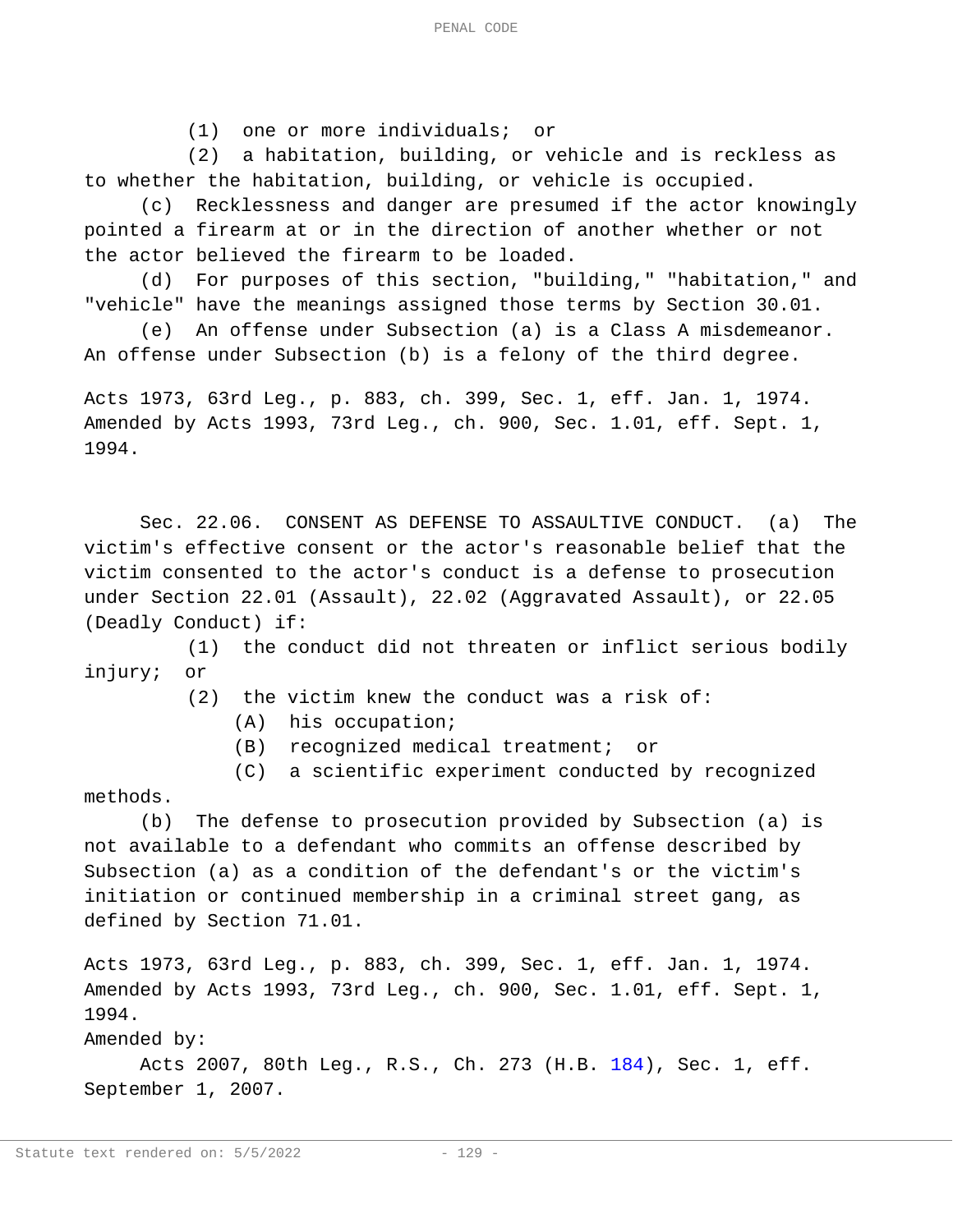Sec. 22.07. TERRORISTIC THREAT. (a) A person commits an offense if he threatens to commit any offense involving violence to any person or property with intent to:

(1) cause a reaction of any type to his threat by an official or volunteer agency organized to deal with emergencies;

(2) place any person in fear of imminent serious bodily injury;

(3) prevent or interrupt the occupation or use of a building, room, place of assembly, place to which the public has access, place of employment or occupation, aircraft, automobile, or other form of conveyance, or other public place;

(4) cause impairment or interruption of public communications, public transportation, public water, gas, or power supply or other public service;

(5) place the public or a substantial group of the public in fear of serious bodily injury; or

(6) influence the conduct or activities of a branch or agency of the federal government, the state, or a political subdivision of the state.

(b) An offense under Subsection (a)(1) is a Class B misdemeanor.

(c) An offense under Subsection (a)(2) is a Class B misdemeanor, except that the offense is a Class A misdemeanor if the offense:

(1) is committed against a member of the person's family or household or otherwise constitutes family violence; or

(2) is committed against a public servant.

(c-1) Notwithstanding Subsection (c)(2), an offense under Subsection  $(a)(2)$  is a state jail felony if the offense is committed against a person the actor knows is a peace officer or judge.

(d) An offense under Subsection (a)(3) is a Class A misdemeanor, unless the actor causes pecuniary loss of \$1,500 or more to the owner of the building, room, place, or conveyance, in which event the offense is a state jail felony.

(e) An offense under Subsection  $(a)(4)$ ,  $(a)(5)$ , or  $(a)(6)$  is a felony of the third degree.

(f) In this section:

(1) "Family" has the meaning assigned by Section 71.003, Family Code.

(2) "Family violence" has the meaning assigned by Section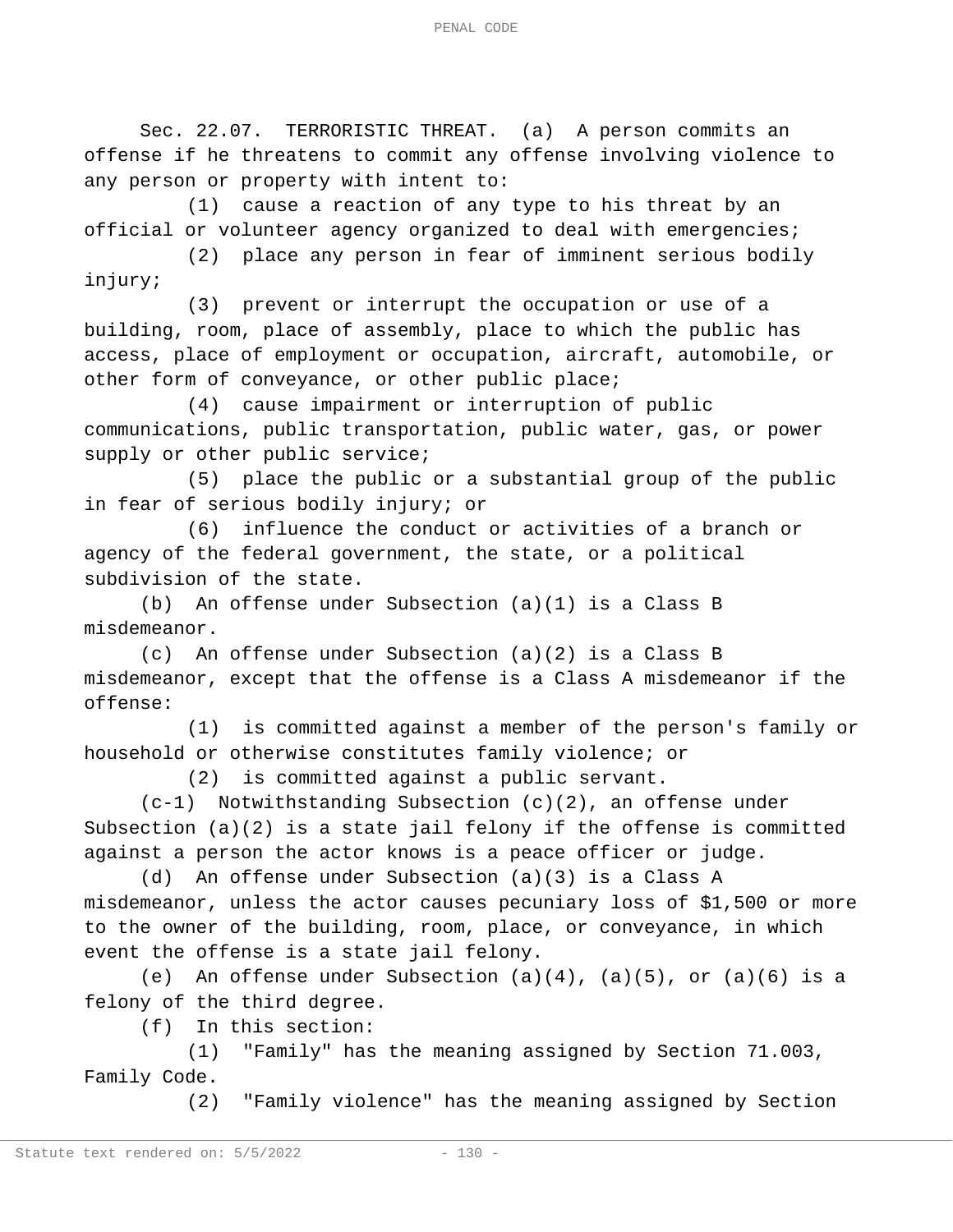71.004, Family Code.

(3) "Household" has the meaning assigned by Section 71.005, Family Code.

(g) For purposes of Subsection (d), the amount of pecuniary loss is the amount of economic loss suffered by the owner of the building, room, place, or conveyance as a result of the prevention or interruption of the occupation or use of the building, room, place, or conveyance.

Acts 1973, 63rd Leg., p. 883, ch. 399, Sec. 1, eff. Jan. 1, 1974. Amended by Acts 1979, 66th Leg., p. 1114, ch. 530, Sec. 2, eff. Aug. 27, 1979; Acts 1993, 73rd Leg., ch. 900, Sec. 1.01, eff. Sept. 1, 1994; Acts 2003, 78th Leg., ch. 139, Sec. 1, eff. Sept. 1, 2003; Acts 2003, 78th Leg., ch. 388, Sec. 2, eff. Sept. 1, 2003; Acts 2003, 78th Leg., ch. 446, Sec. 1, eff. Sept. 1, 2003. Reenacted and amended by Acts 2005, 79th Leg., Ch. 728 (H.B. [2018](http://www.legis.state.tx.us/tlodocs/79R/billtext/html/HB02018F.HTM)), Sec. 16.003, eff. September 1, 2005. Amended by:

Acts 2017, 85th Leg., R.S., Ch. 440 (H.B. [2908](http://www.legis.state.tx.us/tlodocs/85R/billtext/html/HB02908F.HTM)), Sec. 4, eff. September 1, 2017.

Sec. 22.08. AIDING SUICIDE. (a) A person commits an offense if, with intent to promote or assist the commission of suicide by another, he aids or attempts to aid the other to commit or attempt to commit suicide.

(b) An offense under this section is a Class C misdemeanor unless the actor's conduct causes suicide or attempted suicide that results in serious bodily injury, in which event the offense is a state jail felony.

Acts 1973, 63rd Leg., p. 883, ch. 399, Sec. 1, eff. Jan. 1, 1974. Amended by Acts 1993, 73rd Leg., ch. 900, Sec. 1.01, eff. Sept. 1, 1994.

Sec. 22.09. TAMPERING WITH CONSUMER PRODUCT. (a) In this section:

(1) "Consumer Product" means any product offered for sale to or for consumption by the public and includes "food" and "drugs" as those terms are defined in Section 431.002, Health and Safety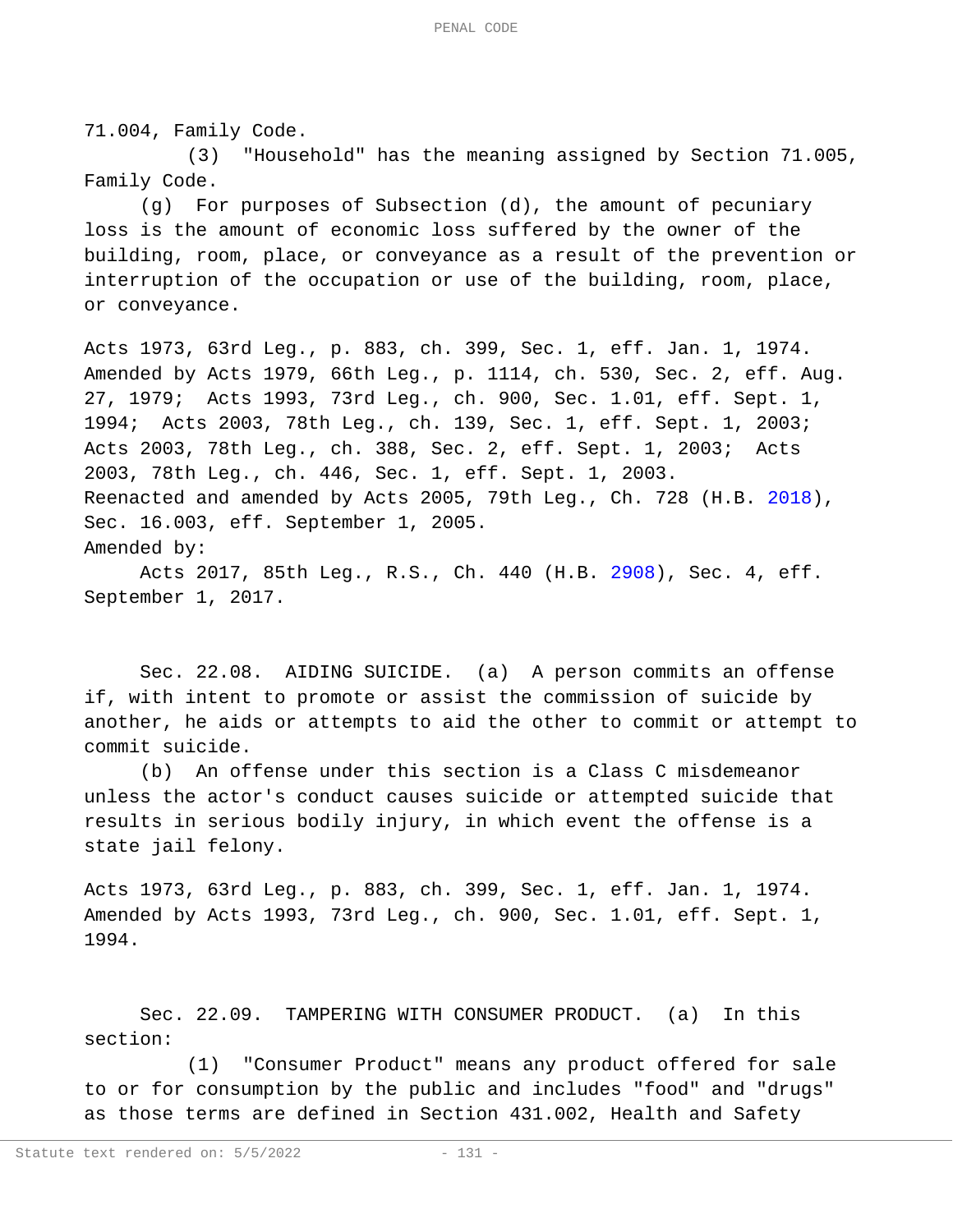Code.

(2) "Tamper" means to alter or add a foreign substance to a consumer product to make it probable that the consumer product will cause serious bodily injury.

(b) A person commits an offense if he knowingly or intentionally tampers with a consumer product knowing that the consumer product will be offered for sale to the public or as a gift to another.

(c) A person commits an offense if he knowingly or intentionally threatens to tamper with a consumer product with the intent to cause fear, to affect the sale of the consumer product, or to cause bodily injury to any person.

(d) An offense under Subsection (b) is a felony of the second degree unless a person suffers serious bodily injury, in which event it is a felony of the first degree. An offense under Subsection (c) is a felony of the third degree.

Added by Acts 1983, 68th Leg., p. 2812, ch. 481, Sec. 1, eff. Sept. 1, 1983. Amended by Acts 1989, 71st Leg., ch. 1008, Sec. 1, eff. Sept. 1, 1989; Acts 1991, 72nd Leg., ch. 14, Sec. 284(32), eff. Sept. 1, 1991; Acts 1993, 73rd Leg., ch. 900, Sec. 1.01, eff. Sept. 1, 1994.

Sec. 22.10. LEAVING A CHILD IN A VEHICLE. (a) A person commits an offense if he intentionally or knowingly leaves a child in a motor vehicle for longer than five minutes, knowing that the child is:

(1) younger than seven years of age; and

(2) not attended by an individual in the vehicle who is 14 years of age or older.

(b) An offense under this section is a Class C misdemeanor.

Added by Acts 1984, 68th Leg., 2nd C.S., ch. 24, Sec. 1, eff. Oct. 2, 1984. Amended by Acts 1993, 73rd Leg., ch. 900, Sec. 1.01, eff. Sept. 1, 1994.

Sec. 22.11. HARASSMENT BY PERSONS IN CERTAIN FACILITIES; HARASSMENT OF PUBLIC SERVANT. (a) A person commits an offense if, with the intent to assault, harass, or alarm, the person: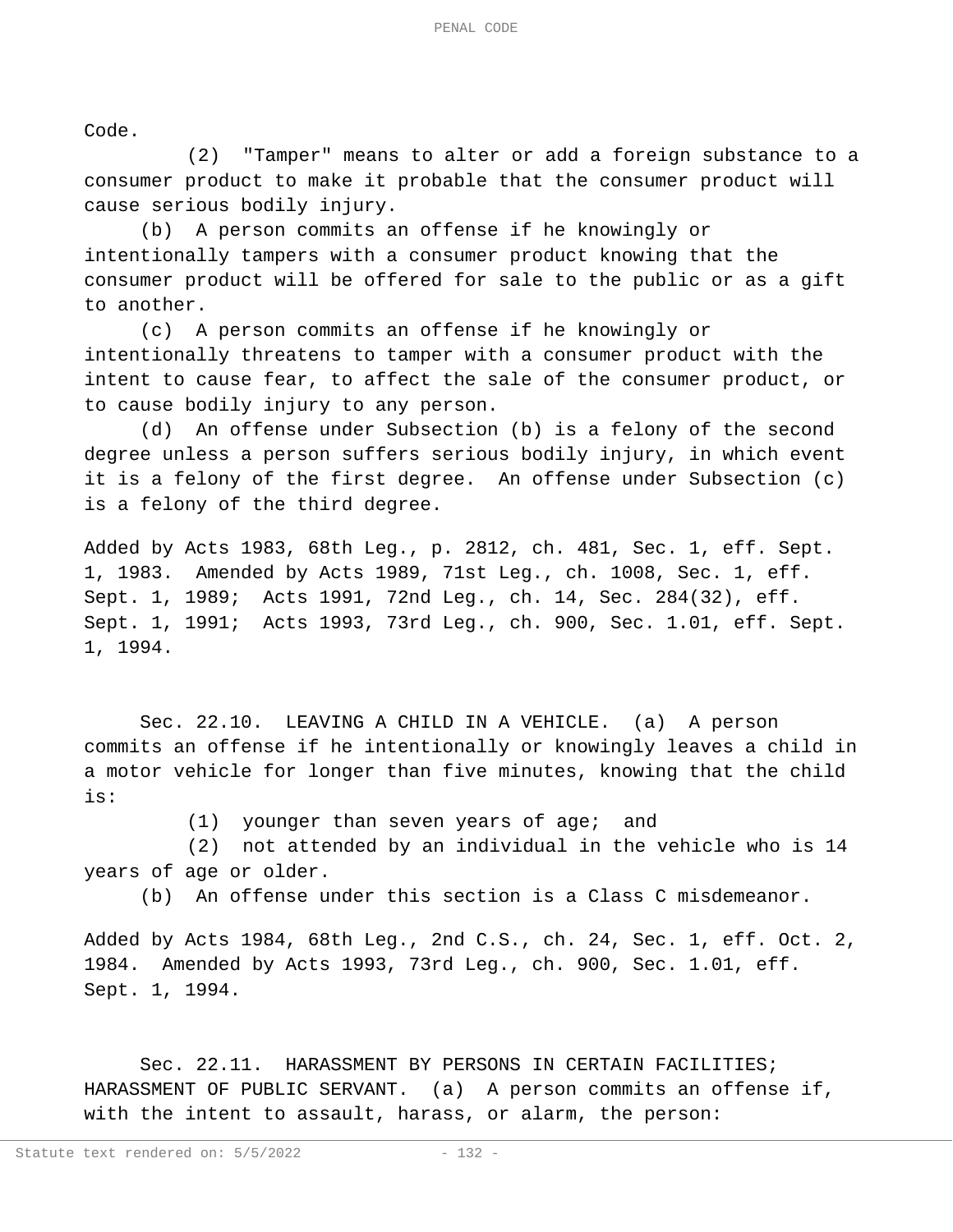(1) while imprisoned or confined in a correctional or detention facility, causes another person to contact the blood, seminal fluid, vaginal fluid, saliva, urine, or feces of the actor, any other person, or an animal;

(2) while committed to a civil commitment facility, causes:

(A) an officer or employee of the Texas Civil Commitment Office to contact the blood, seminal fluid, vaginal fluid, saliva, urine, or feces of the actor, any other person, or an animal: (i) while the officer or employee is lawfully

discharging an official duty at a civil commitment facility; or

(ii) in retaliation for or on account of an exercise of official power or performance of an official duty by the officer or employee; or

(B) a person who contracts with the state to perform a service in the facility or an employee of that person to contact the blood, seminal fluid, vaginal fluid, saliva, urine, or feces of the actor, any other person, or an animal:

(i) while the person or employee is engaged in performing a service within the scope of the contract, if the actor knows the person or employee is authorized by the state to provide the service; or

(ii) in retaliation for or on account of the person's or employee's performance of a service within the scope of the contract; or

(3) causes another person the actor knows to be a public servant to contact the blood, seminal fluid, vaginal fluid, saliva, urine, or feces of the actor, any other person, or an animal while the public servant is lawfully discharging an official duty or in retaliation or on account of an exercise of the public servant's official power or performance of an official duty.

(b) An offense under this section is a felony of the third degree.

(c) If conduct constituting an offense under this section also constitutes an offense under another section of this code, the actor may be prosecuted under either section.

(d) In this section, "correctional or detention facility" means:

(1) a secure correctional facility; or

(2) a "secure correctional facility" or a "secure detention facility" as defined by Section 51.02, Family Code, operated by or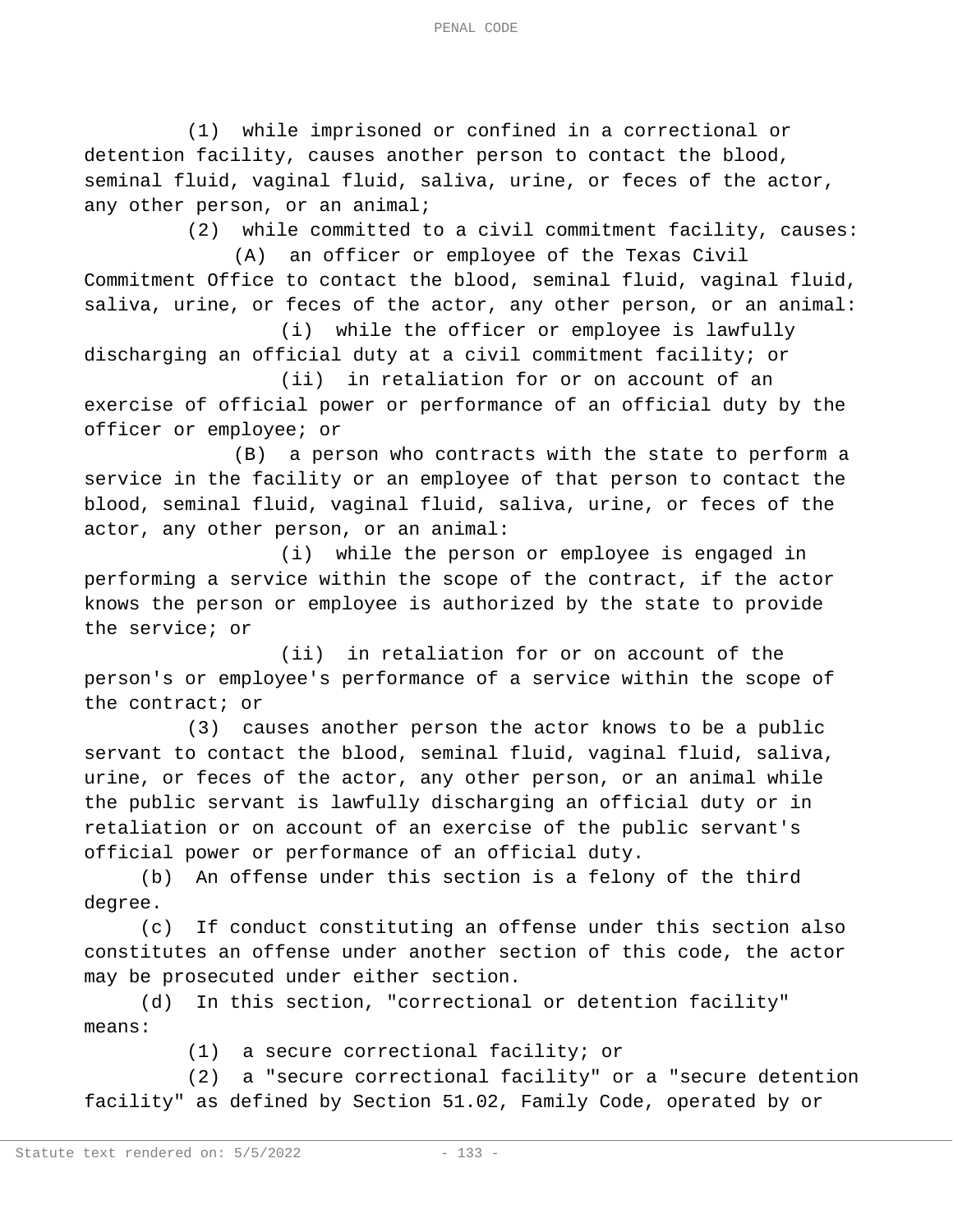under contract with a juvenile board or the Texas Juvenile Justice Department or any other facility operated by or under contract with that department.

(e) For purposes of Subsection (a)(3), the actor is presumed to have known the person was a public servant if the person was wearing a distinctive uniform or badge indicating the person's employment as a public servant.

Added by Acts 1999, 76th Leg., ch. 335, Sec. 1, eff. Sept. 1, 1999. Amended by Acts 2003, 78th Leg., ch. 878, Sec. 1, eff. Sept. 1, 2003; Acts 2003, 78th Leg., ch. 1006, Sec. 1, eff. Sept. 1, 2003. Amended by:

Acts 2005, 79th Leg., Ch. 543 (H.B. [1095\)](http://www.legis.state.tx.us/tlodocs/79R/billtext/html/HB01095F.HTM), Sec. 2, eff. September 1, 2005.

Acts 2015, 84th Leg., R.S., Ch. 734 (H.B. [1549](http://www.legis.state.tx.us/tlodocs/84R/billtext/html/HB01549F.HTM)), Sec. 142, eff. September 1, 2015.

Acts 2017, 85th Leg., R.S., Ch. 34 (S.B. [1576\)](http://www.legis.state.tx.us/tlodocs/85R/billtext/html/SB01576F.HTM), Sec. 28, eff. September 1, 2017.

Acts 2017, 85th Leg., R.S., Ch. 34 (S.B. [1576\)](http://www.legis.state.tx.us/tlodocs/85R/billtext/html/SB01576F.HTM), Sec. 29, eff. September 1, 2017.

Sec. 22.12. APPLICABILITY TO CERTAIN CONDUCT. This chapter does not apply to conduct charged as having been committed against an individual who is an unborn child if the conduct is:

(1) committed by the mother of the unborn child;

(2) a lawful medical procedure performed by a physician or other health care provider with the requisite consent;

(3) a lawful medical procedure performed by a physician or other licensed health care provider with the requisite consent as part of an assisted reproduction as defined by Section 160.102, Family Code; or

(4) the dispensation of a drug in accordance with law or administration of a drug prescribed in accordance with law.

Added by Acts 2003, 78th Leg., ch. 822, Sec. 2.04, eff. Sept. 1, 2003.

## **TITLE 6. OFFENSES AGAINST THE FAMILY CHAPTER 25. OFFENSES AGAINST THE FAMILY**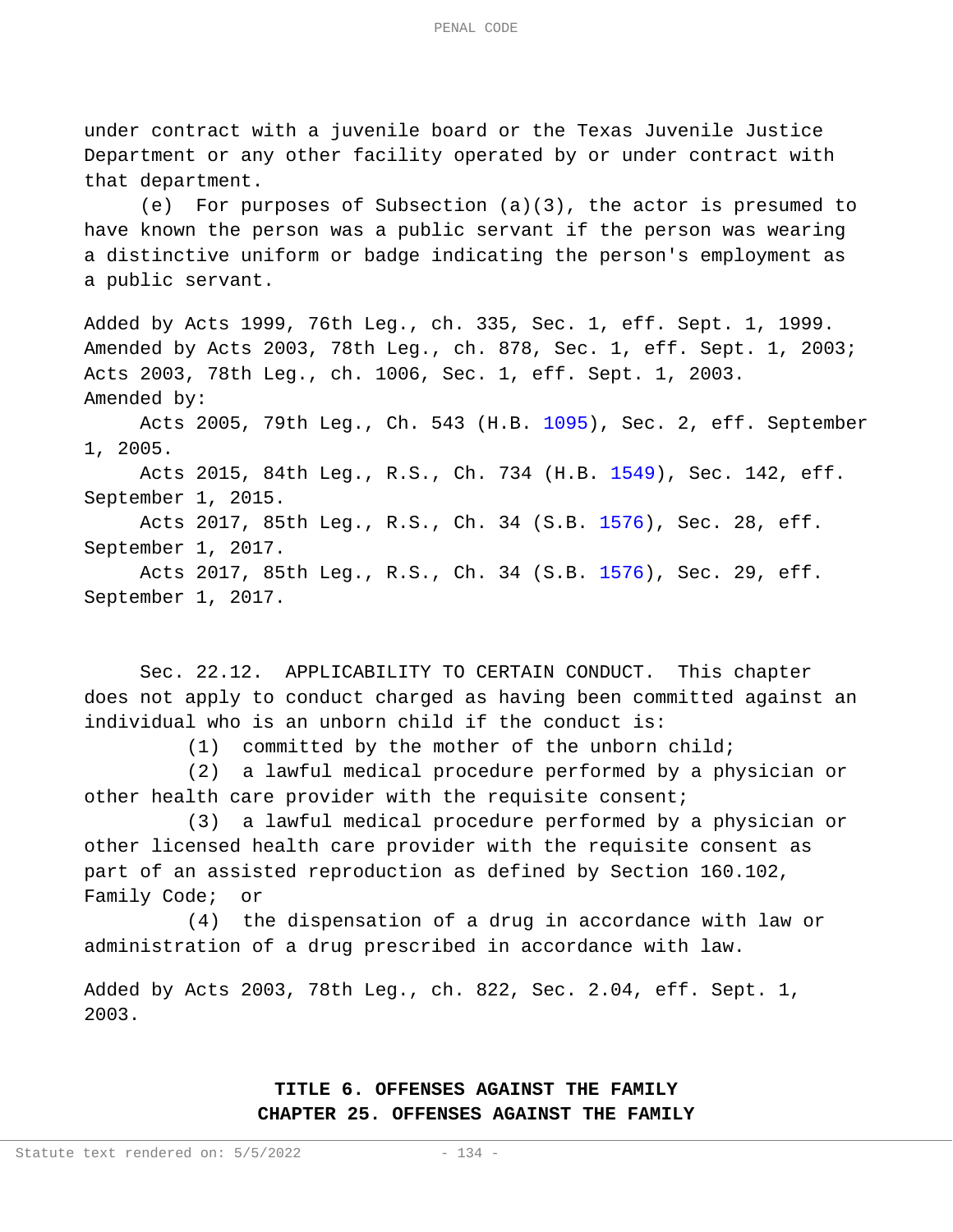Sec. 25.01. BIGAMY. (a) An individual commits an offense if: (1) he is legally married and he:

(A) purports to marry or does marry a person other than his spouse in this state, or any other state or foreign country, under circumstances that would, but for the actor's prior marriage, constitute a marriage; or

(B) lives with a person other than his spouse in this state under the appearance of being married; or

(2) he knows that a married person other than his spouse is married and he:

(A) purports to marry or does marry that person in this state, or any other state or foreign country, under circumstances that would, but for the person's prior marriage, constitute a marriage; or

(B) lives with that person in this state under the appearance of being married.

(b) For purposes of this section, "under the appearance of being married" means holding out that the parties are married with cohabitation and an intent to be married by either party.

(c) It is a defense to prosecution under Subsection (a)(1) that the actor reasonably believed at the time of the commission of the offense that the actor and the person whom the actor married or purported to marry or with whom the actor lived under the appearance of being married were legally eligible to be married because the actor's prior marriage was void or had been dissolved by death, divorce, or annulment. For purposes of this subsection, an actor's belief is reasonable if the belief is substantiated by a certified copy of a death certificate or other signed document issued by a court.

(d) For the purposes of this section, the lawful wife or husband of the actor may testify both for or against the actor concerning proof of the original marriage.

(e) An offense under this section is a felony of the third degree, except that if at the time of the commission of the offense, the person whom the actor marries or purports to marry or with whom the actor lives under the appearance of being married is:

(1) 17 years of age, the offense is a felony of the second degree; or

(2) 16 years of age or younger, the offense is a felony of the first degree.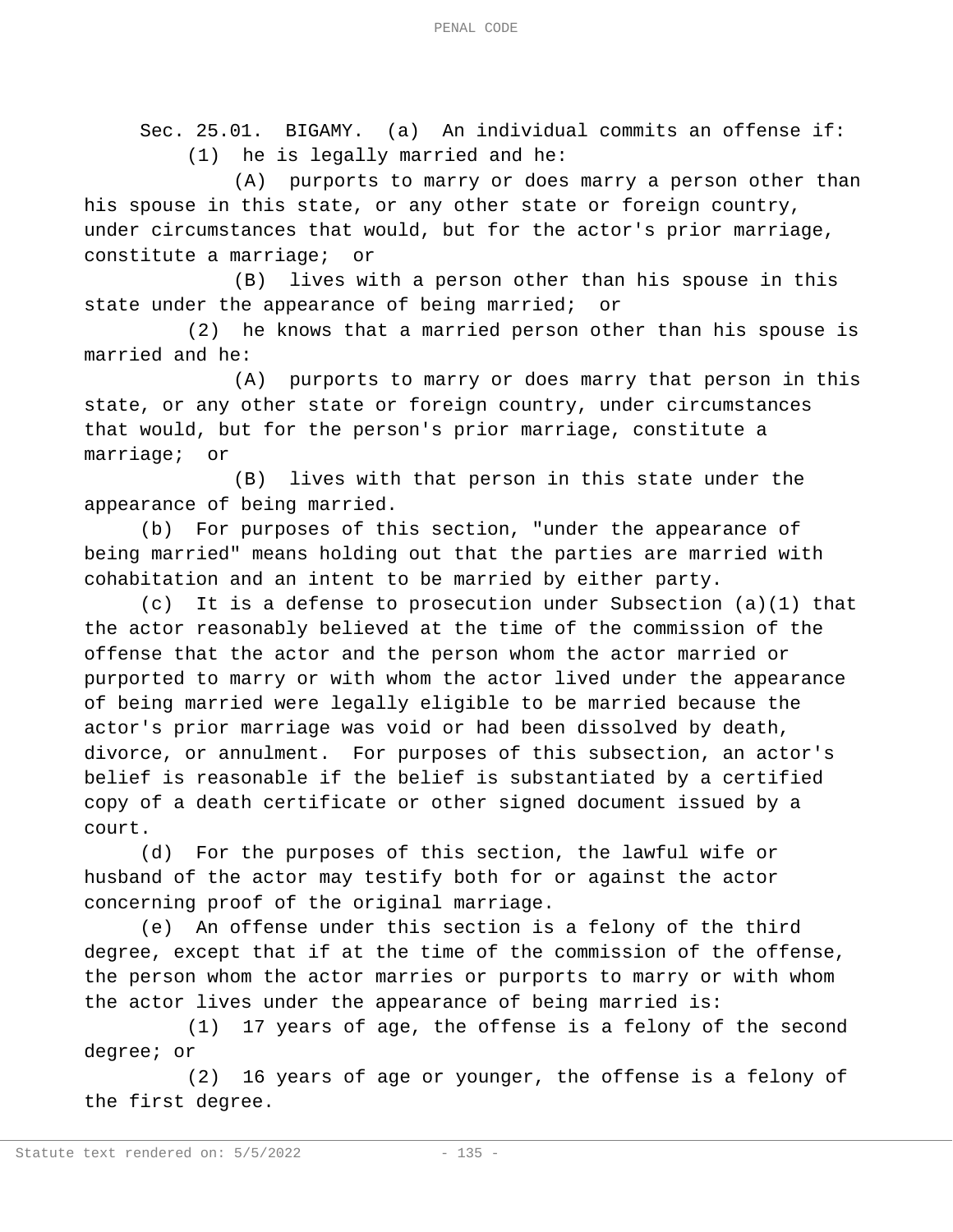Acts 1973, 63rd Leg., p. 883, ch. 399, Sec. 1, eff. Jan. 1, 1974. Amended by Acts 1993, 73rd Leg., ch. 900, Sec. 1.01, eff. Sept. 1, 1994.

Amended by:

Acts 2005, 79th Leg., Ch. 268 (S.B. [6](http://www.legis.state.tx.us/tlodocs/79R/billtext/html/SB00006F.HTM)), Sec. 4.03, eff. September 1, 2005.

Acts 2011, 82nd Leg., R.S., Ch. 222 (H.B. [253](http://www.legis.state.tx.us/tlodocs/82R/billtext/html/HB00253F.HTM)), Sec. 4, eff. September 1, 2011.

Sec. 25.02. PROHIBITED SEXUAL CONDUCT. (a) A person commits an offense if the person engages in sexual intercourse or deviate sexual intercourse with another person the actor knows to be, without regard to legitimacy:

(1) the actor's ancestor or descendant by blood or adoption;

(2) the actor's current or former stepchild or stepparent;

(3) the actor's parent's brother or sister of the whole or half blood;

(4) the actor's brother or sister of the whole or half blood or by adoption;

(5) the children of the actor's brother or sister of the whole or half blood or by adoption; or

(6) the son or daughter of the actor's aunt or uncle of the whole or half blood or by adoption.

(b) For purposes of this section:

(1) "Deviate sexual intercourse" means any contact between the genitals of one person and the mouth or anus of another person with intent to arouse or gratify the sexual desire of any person.

(2) "Sexual intercourse" means any penetration of the female sex organ by the male sex organ.

(c) An offense under this section is a felony of the third degree, unless the offense is committed under Subsection  $(a)(1)$ , in which event the offense is a felony of the second degree.

Acts 1973, 63rd Leg., p. 883, ch. 399, Sec. 1, eff. Jan. 1, 1974. Amended by Acts 1993, 73rd Leg., ch. 900, Sec. 1.01, eff. Sept. 1, 1994.

Amended by:

Acts 2005, 79th Leg., Ch. 268 (S.B. [6](http://www.legis.state.tx.us/tlodocs/79R/billtext/html/SB00006F.HTM)), Sec. 4.04, eff. September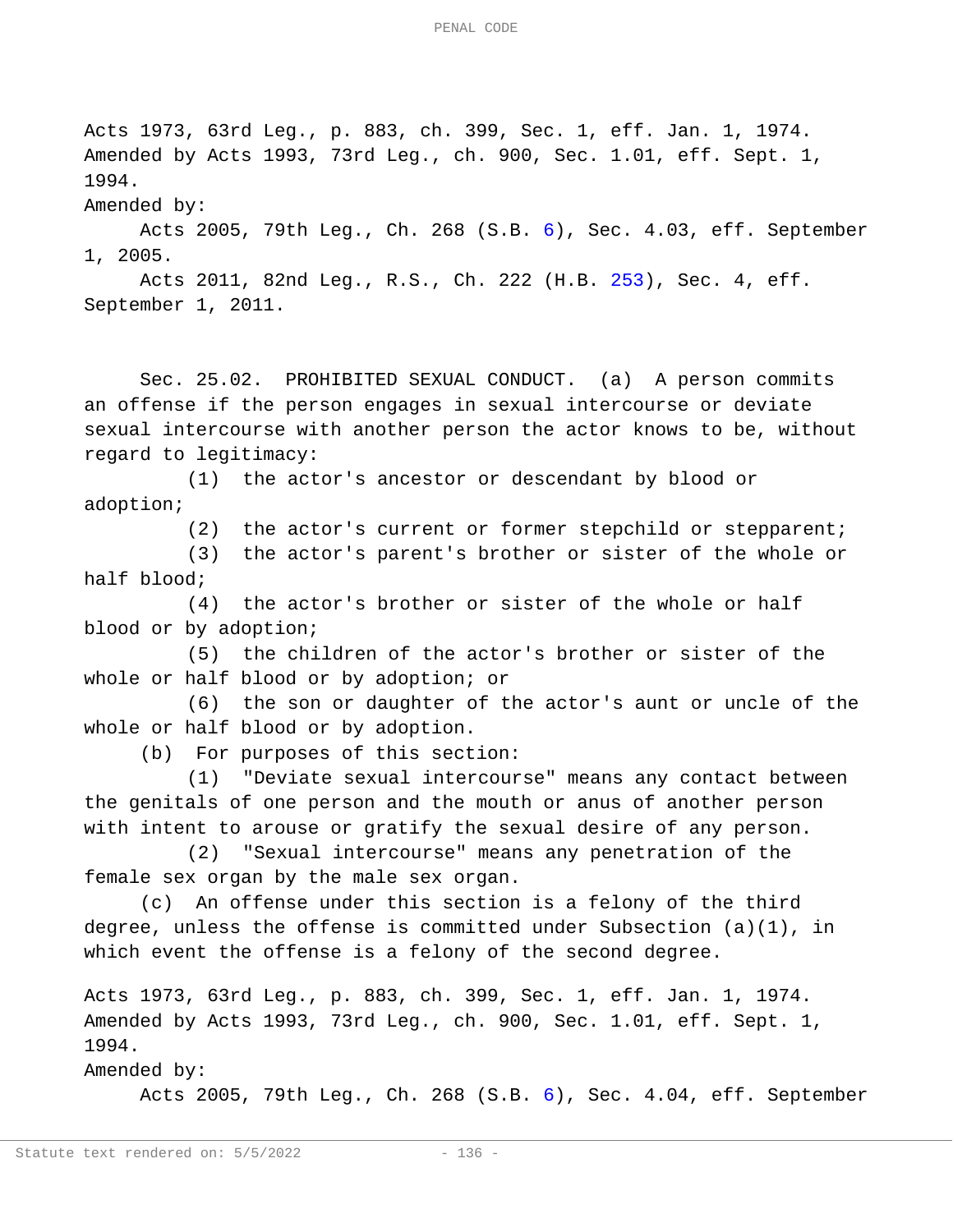1, 2005.

Acts 2009, 81st Leg., R.S., Ch. 673 (H.B. [2385](http://www.legis.state.tx.us/tlodocs/81R/billtext/html/HB02385F.HTM)), Sec. 1, eff. September 1, 2009.

Sec. 25.03. INTERFERENCE WITH CHILD CUSTODY. (a) A person commits an offense if the person takes or retains a child younger than 18 years of age:

(1) when the person knows that the person's taking or retention violates the express terms of a judgment or order, including a temporary order, of a court disposing of the child's custody;

(2) when the person has not been awarded custody of the child by a court of competent jurisdiction, knows that a suit for divorce or a civil suit or application for habeas corpus to dispose of the child's custody has been filed, and takes the child out of the geographic area of the counties composing the judicial district if the court is a district court or the county if the court is a statutory county court, without the permission of the court and with the intent to deprive the court of authority over the child; or

(3) outside of the United States with the intent to deprive a person entitled to possession of or access to the child of that possession or access and without the permission of that person.

(b) A noncustodial parent commits an offense if, with the intent to interfere with the lawful custody of a child younger than 18 years, the noncustodial parent knowingly entices or persuades the child to leave the custody of the custodial parent, guardian, or person standing in the stead of the custodial parent or guardian of the child.

(c) It is a defense to prosecution under Subsection  $(a)(2)$  that the actor returned the child to the geographic area of the counties composing the judicial district if the court is a district court or the county if the court is a statutory county court, within three days after the date of the commission of the offense.

(c-1) It is an affirmative defense to prosecution under Subsection (a)(3) that:

(1) the taking or retention of the child was pursuant to a valid order providing for possession of or access to the child; or

(2) notwithstanding any violation of a valid order providing for possession of or access to the child, the actor's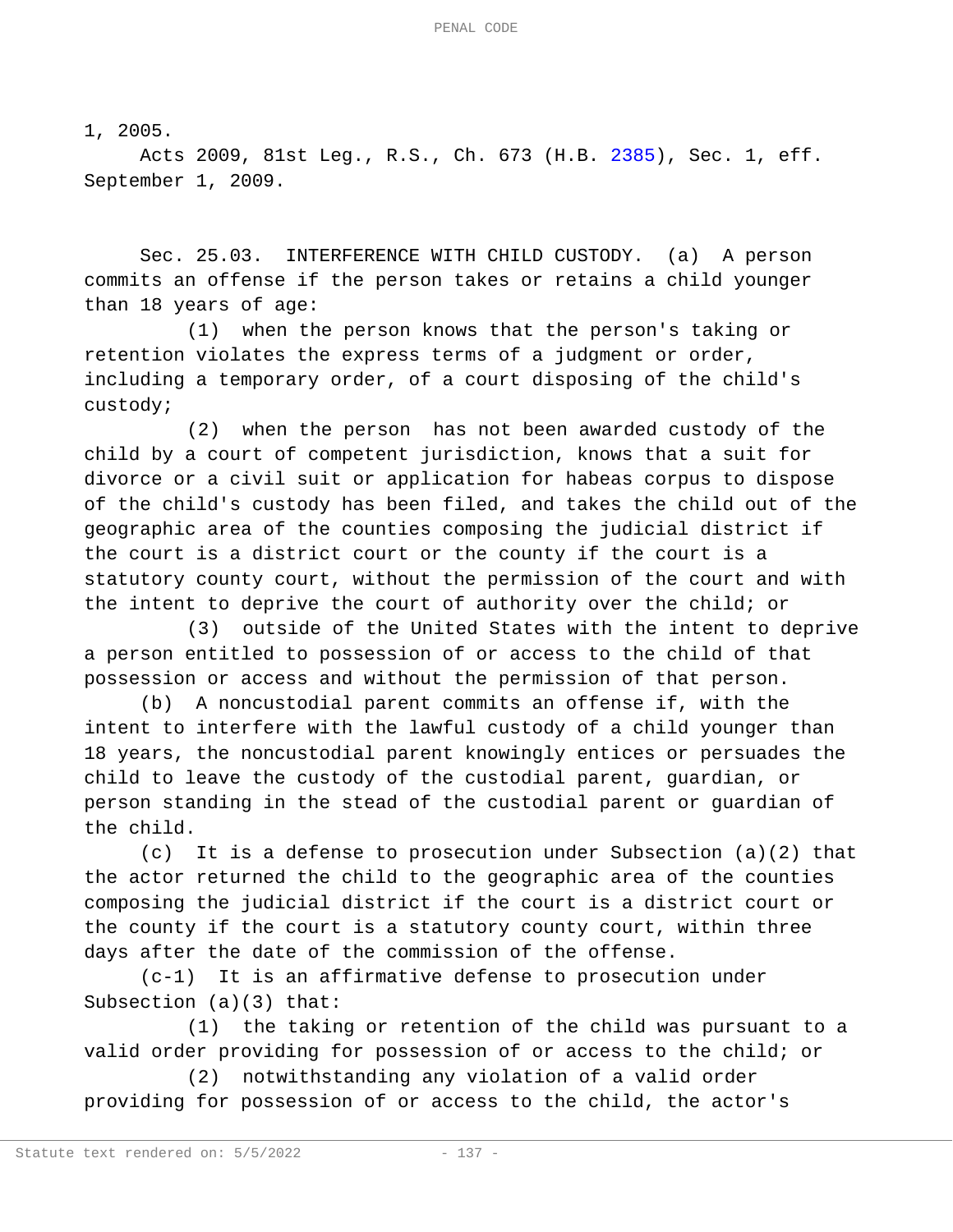retention of the child was due only to circumstances beyond the actor's control and the actor promptly provided notice or made reasonable attempts to provide notice of those circumstances to the other person entitled to possession of or access to the child.

(c-2) Subsection (a)(3) does not apply if, at the time of the offense, the person taking or retaining the child:

(1) was entitled to possession of or access to the child; and

(2) was fleeing the commission or attempted commission of family violence, as defined by Section 71.004, Family Code, against the child or the person.

(d) An offense under this section is a state jail felony.

Acts 1973, 63rd Leg., p. 883, ch. 399, Sec. 1, eff. Jan. 1, 1974. Amended by Acts 1979, 66th Leg., p. 1111, ch. 527, Sec. 1, eff. Aug. 27, 1979; Acts 1987, 70th Leg., ch. 444, Sec. 1, eff. Sept. 1, 1987; Acts 1989, 71st Leg., ch. 830, Sec. 1, eff. Sept. 1, 1989; Acts 1993, 73rd Leg., ch. 900, Sec. 1.01, eff. Sept. 1, 1994; Acts 2001, 77th Leg., ch. 332, Sec. 1, eff. May 24, 2001. Amended by:

Acts 2007, 80th Leg., R.S., Ch. 272 (H.B. [95\)](http://www.legis.state.tx.us/tlodocs/80R/billtext/html/HB00095F.HTM), Sec. 1, eff. September 1, 2007.

Acts 2011, 82nd Leg., R.S., Ch. 840 (H.B. [3439](http://www.legis.state.tx.us/tlodocs/82R/billtext/html/HB03439F.HTM)), Sec. 2, eff. September 1, 2011.

Acts 2011, 82nd Leg., R.S., Ch. 1100 (S.B. [1551](http://www.legis.state.tx.us/tlodocs/82R/billtext/html/SB01551F.HTM)), Sec. 3, eff. September 1, 2011.

Sec. 25.031. AGREEMENT TO ABDUCT FROM CUSTODY. (a) A person commits an offense if the person agrees, for remuneration or the promise of remuneration, to abduct a child younger than 18 years of age by force, threat of force, misrepresentation, stealth, or unlawful entry, knowing that the child is under the care and control of a person having custody or physical possession of the child under a court order, including a temporary order, or under the care and control of another person who is exercising care and control with the consent of a person having custody or physical possession under a court order, including a temporary order.

(b) An offense under this section is a state jail felony.

Added by Acts 1987, 70th Leg., ch. 444, Sec. 3, eff. Sept. 1, 1987.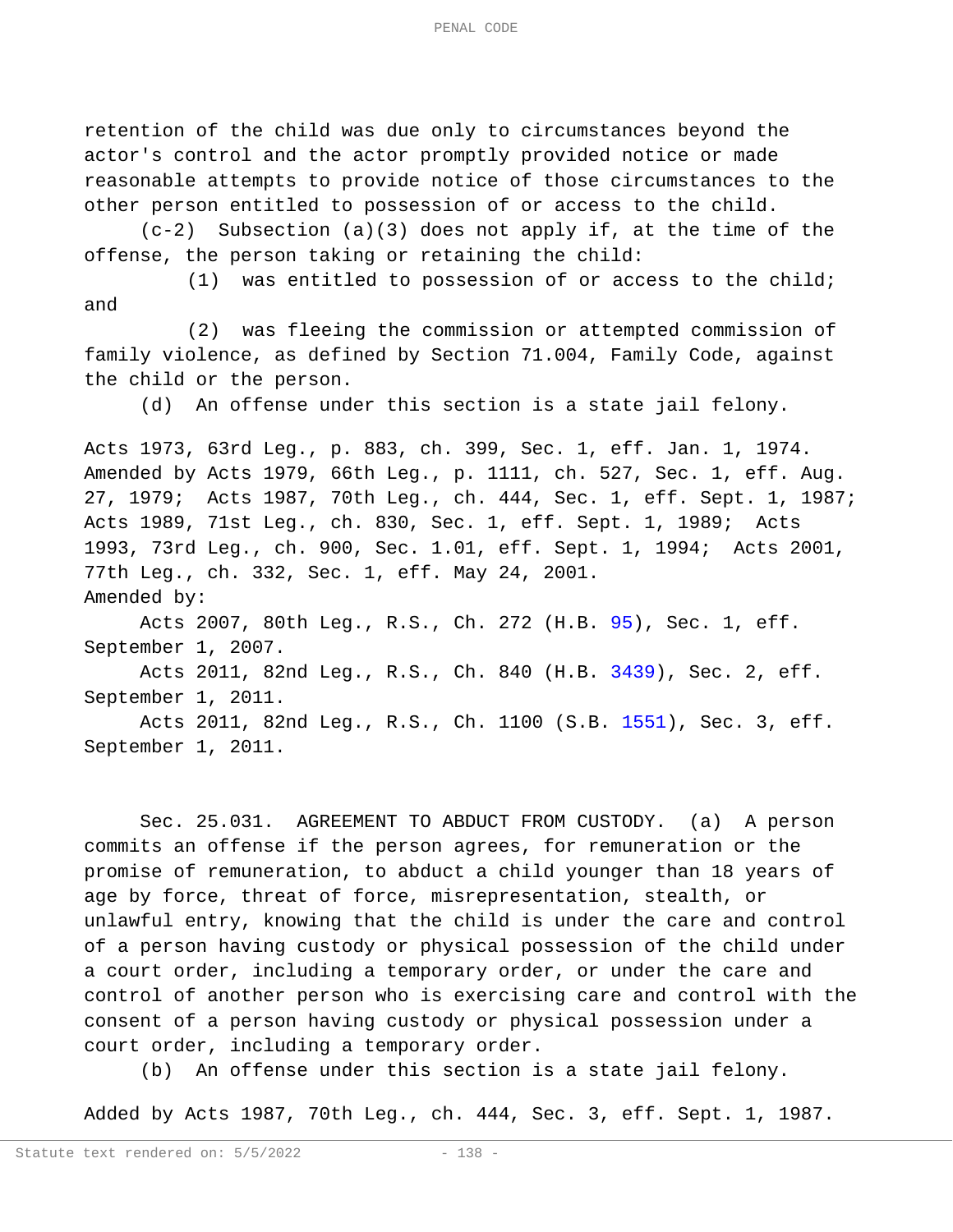Amended by Acts 1993, 73rd Leg., ch. 900, Sec. 1.01, eff. Sept. 1, 1994.

Amended by:

Acts 2007, 80th Leg., R.S., Ch. 272 (H.B. [95\)](http://www.legis.state.tx.us/tlodocs/80R/billtext/html/HB00095F.HTM), Sec. 2, eff. September 1, 2007.

Sec. 25.04. ENTICING A CHILD. (a) A person commits an offense if, with the intent to interfere with the lawful custody of a child younger than 18 years, he knowingly entices, persuades, or takes the child from the custody of the parent or guardian or person standing in the stead of the parent or guardian of such child.

(b) An offense under this section is a Class B misdemeanor, unless it is shown on the trial of the offense that the actor intended to commit a felony against the child, in which event an offense under this section is a felony of the third degree.

Acts 1973, 63rd Leg., p. 883, ch. 399, Sec. 1, eff. Jan. 1, 1974. Amended by Acts 1993, 73rd Leg., ch. 900, Sec. 1.01, eff. Sept. 1, 1994; Acts 1999, 76th Leg., ch. 685, Sec. 7, eff. Sept. 1, 1999.

Sec. 25.05. CRIMINAL NONSUPPORT. (a) An individual commits an offense if the individual intentionally or knowingly fails to provide support for the individual's child younger than 18 years of age, or for the individual's child who is the subject of a court order requiring the individual to support the child.

(b) For purposes of this section, "child" includes a child born out of wedlock whose paternity has either been acknowledged by the actor or has been established in a civil suit under the Family Code or the law of another state.

(c) Under this section, a conviction may be had on the uncorroborated testimony of a party to the offense.

(d) It is an affirmative defense to prosecution under this section that the actor could not provide support for the actor's child.

(e) The pendency of a prosecution under this section does not affect the power of a court to enter an order for child support under the Family Code.

(f) An offense under this section is a state jail felony.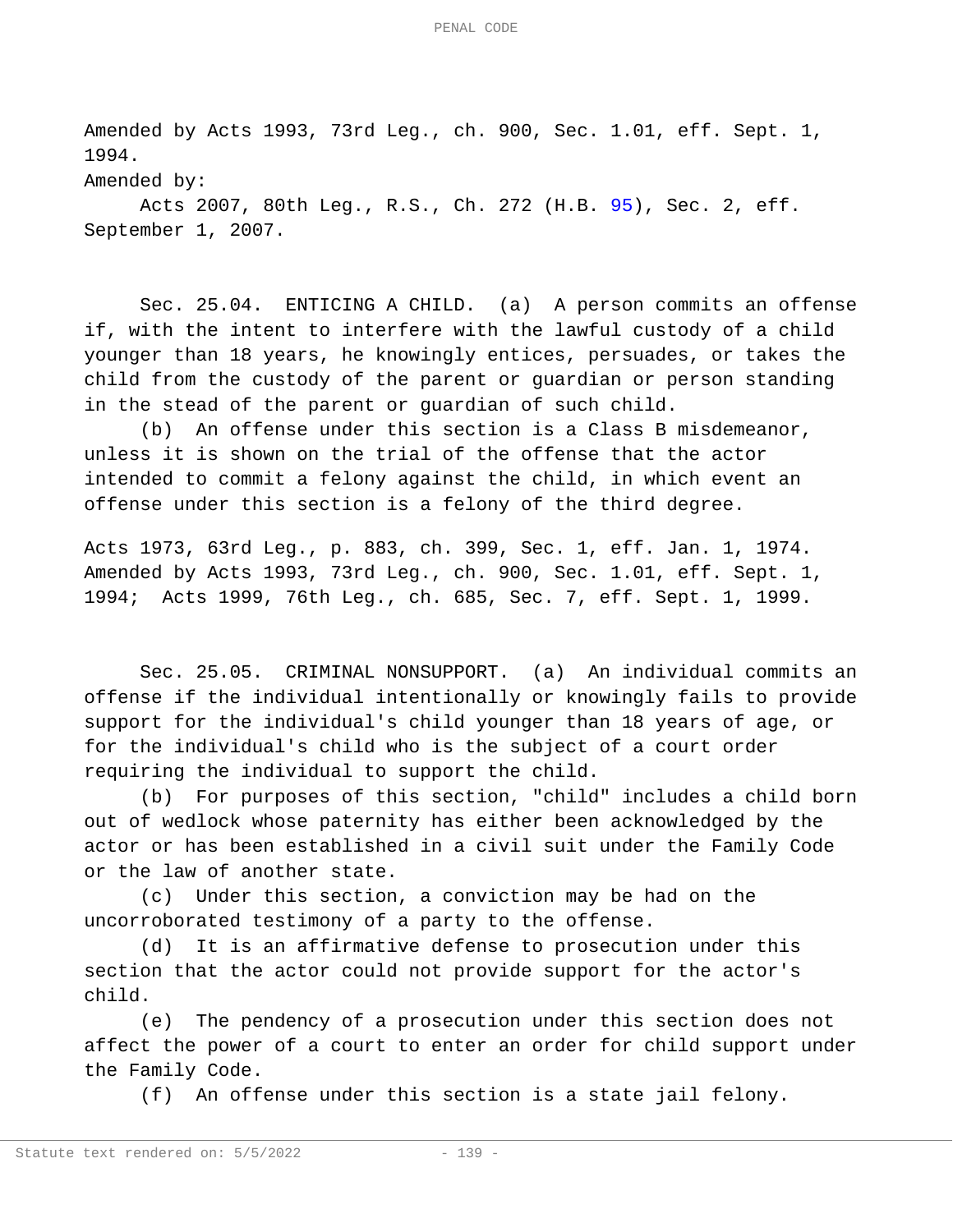Acts 1973, 63rd Leg., p. 883, ch. 399, Sec. 1, eff. Jan. 1, 1974. Amended by Acts 1987, 70th Leg., 2nd C.S., ch. 73, Sec. 13, eff. Nov. 1, 1987; Acts 1993, 73rd Leg., ch. 900, Sec. 1.01, eff. Sept. 1, 1994; Acts 2001, 77th Leg., ch. 375, Sec. 1, eff. May 25, 2001.

Sec. 25.06. HARBORING RUNAWAY CHILD. (a) A person commits an offense if he knowingly harbors a child and he is criminally negligent about whether the child:

(1) is younger than 18 years; and

(2) has escaped from the custody of a peace officer, a probation officer, the Texas Youth Council, or a detention facility for children, or is voluntarily absent from the child's home without the consent of the child's parent or guardian for a substantial length of time or without the intent to return.

(b) It is a defense to prosecution under this section that the actor was related to the child within the second degree by consanguinity or affinity, as determined under Chapter 573, Government Code.

(c) It is a defense to prosecution under this section that the actor notified:

(1) the person or agency from which the child escaped or a law enforcement agency of the presence of the child within 24 hours after discovering that the child had escaped from custody; or

(2) a law enforcement agency or a person at the child's home of the presence of the child within 24 hours after discovering that the child was voluntarily absent from home without the consent of the child's parent or guardian.

(d) An offense under this section is a Class A misdemeanor.

(e) On the receipt of a report from a peace officer, probation officer, the Texas Youth Council, a foster home, or a detention facility for children that a child has escaped its custody or upon receipt of a report from a parent, guardian, conservator, or legal custodian that a child is missing, a law enforcement agency shall immediately enter a record of the child into the National Crime Information Center.

Added by Acts 1979, 66th Leg., p. 1155, ch. 558, Sec. 1, eff. Sept. 1, 1979. Amended by Acts 1983, 68th Leg., p. 4750, ch. 831, Sec. 1, eff. Sept. 1, 1983; Acts 1991, 72nd Leg., ch. 561, Sec. 40, eff.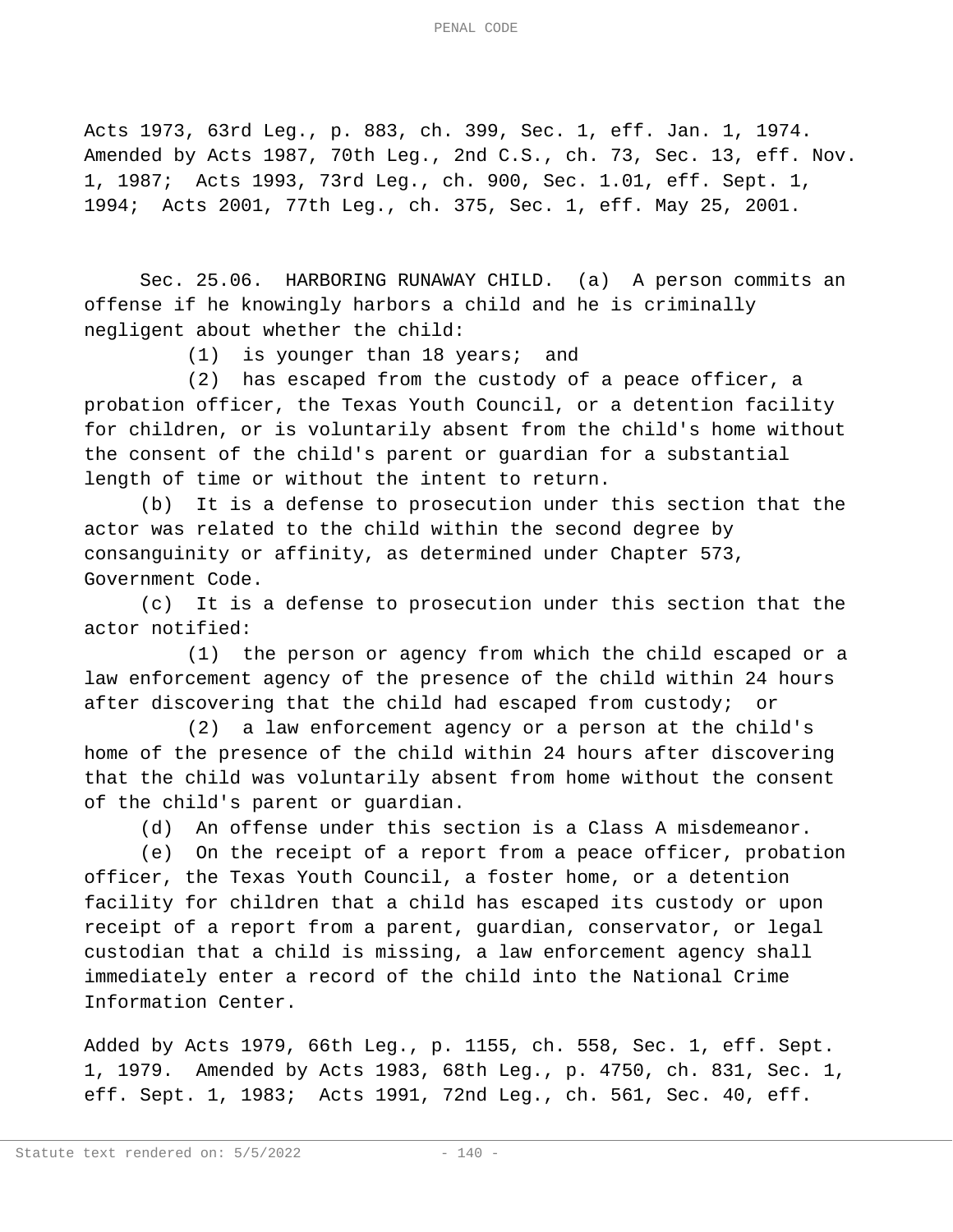Aug. 26, 1991. Renumbered from Sec. 25.07 by Acts 1993, 73rd Leg., ch. 900, Sec. 1.01, eff. Sept. 1, 1994. Amended by Acts 1995, 74th Leg., ch. 76, Sec. 5.95(27), eff. Sept. 1, 1995.

Sec. 25.07. VIOLATION OF CERTAIN COURT ORDERS OR CONDITIONS OF BOND IN A FAMILY VIOLENCE, CHILD ABUSE OR NEGLECT, SEXUAL ASSAULT OR ABUSE, INDECENT ASSAULT, STALKING, OR TRAFFICKING CASE. (a) A person commits an offense if, in violation of a condition of bond set in a family violence, sexual assault or abuse, indecent assault, stalking, or trafficking case and related to the safety of a victim or the safety of the community, an order issued under Subchapter A, Chapter 7B, Code of Criminal Procedure, an order issued under Article 17.292, Code of Criminal Procedure, an order issued under Section 6.504, Family Code, Chapter 83, Family Code, if the temporary ex parte order has been served on the person, Chapter 85, Family Code, or Subchapter F, Chapter 261, Family Code, or an order issued by another jurisdiction as provided by Chapter 88, Family Code, the person knowingly or intentionally:

(1) commits family violence or an act in furtherance of an offense under Section 20A.02, 22.011, 22.012, 22.021, or 42.072;

(2) communicates:

(A) directly with a protected individual or a member of the family or household in a threatening or harassing manner;

(B) a threat through any person to a protected individual or a member of the family or household; or

(C) in any manner with the protected individual or a member of the family or household except through the person's attorney or a person appointed by the court, if the violation is of an order described by this subsection and the order prohibits any communication with a protected individual or a member of the family or household;

(3) goes to or near any of the following places as specifically described in the order or condition of bond:

(A) the residence or place of employment or business of a protected individual or a member of the family or household; or

(B) any child care facility, residence, or school where a child protected by the order or condition of bond normally resides or attends;

(4) possesses a firearm;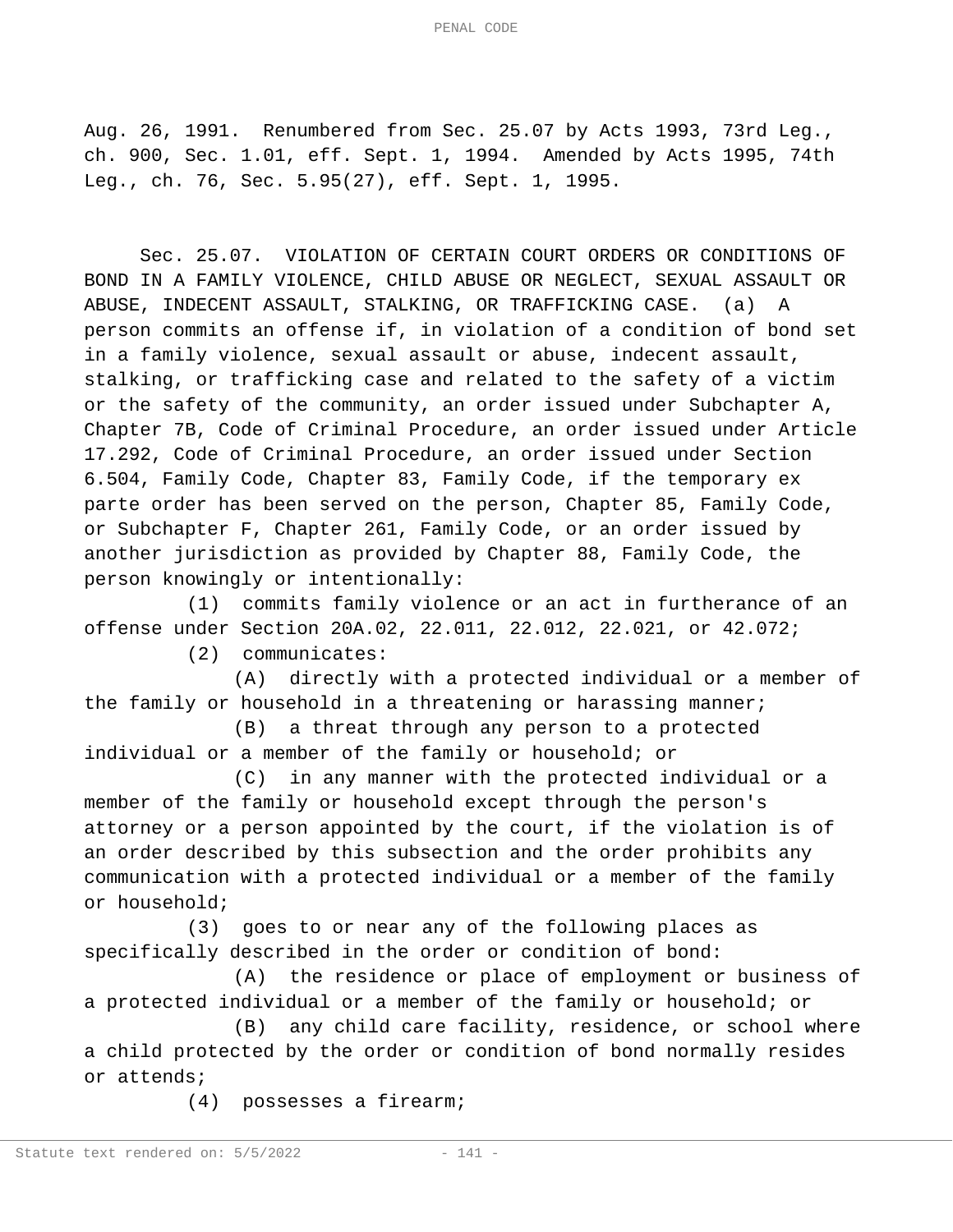(5) harms, threatens, or interferes with the care, custody, or control of a pet, companion animal, or assistance animal that is possessed by a person protected by the order or condition of bond; or

(6) removes, attempts to remove, or otherwise tampers with the normal functioning of a global positioning monitoring system.

(a-1) For purposes of Subsection (a)(5), possession of a pet, companion animal, or assistance animal by a person means:

(1) actual care, custody, control, or management of a pet, companion animal, or assistance animal by the person; or

(2) constructive possession of a pet, companion animal, or assistance animal owned by the person or for which the person has been the primary caregiver.

(b) For the purposes of this section:

(1) "Family violence," " family," "household," and "member of a household" have the meanings assigned by Chapter 71, Family Code.

(2) "Firearm" has the meaning assigned by Chapter 46.

(2-a) "Global positioning monitoring system" has the meaning assigned by Article 17.49, Code of Criminal Procedure.

(3) "Assistance animal" has the meaning assigned by Section 121.002, Human Resources Code.

(4) "Sexual abuse" means any act as described by Section 21.02 or 21.11.

(5) "Sexual assault" means any act as described by Section 22.011 or 22.021.

(6) "Stalking" means any conduct that constitutes an offense under Section 42.072.

(7) "Trafficking" means any conduct that constitutes an offense under Section 20A.02.

(8) "Indecent assault" means any conduct that constitutes an offense under Section 22.012.

(c) If conduct constituting an offense under this section also constitutes an offense under another section of this code, the actor may be prosecuted under either section or under both sections.

(d) Reconciliatory actions or agreements made by persons affected by an order do not affect the validity of the order or the duty of a peace officer to enforce this section.

(e) A peace officer investigating conduct that may constitute an offense under this section for a violation of an order may not arrest a person protected by that order for a violation of that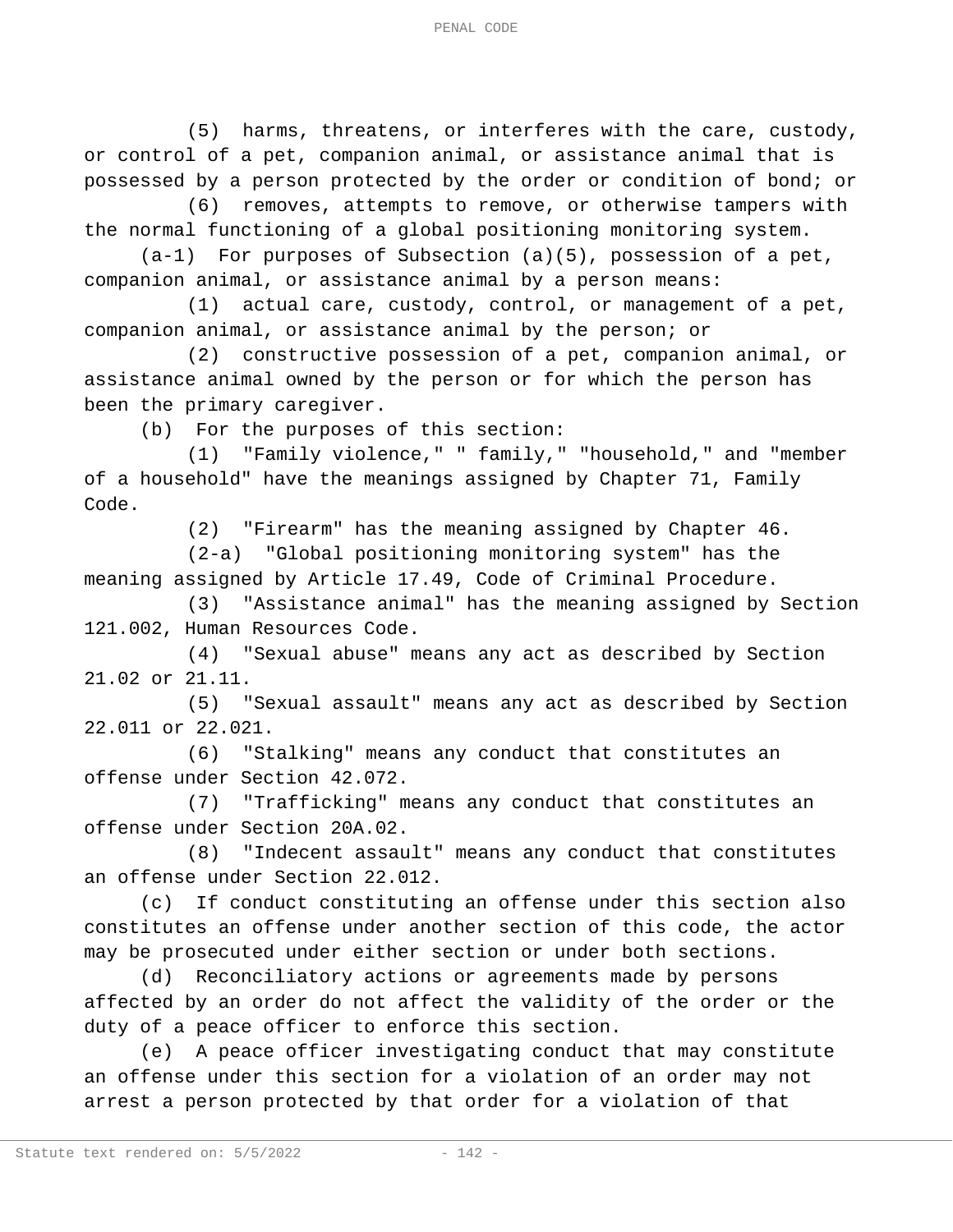order.

(f) It is not a defense to prosecution under this section that certain information has been excluded, as provided by Section 85.007, Family Code, or Article 17.292, Code of Criminal Procedure, from an order to which this section applies.

(g) An offense under this section is a Class A misdemeanor, except the offense is:

(1) subject to Subdivision (2), a state jail felony if it is shown at the trial of the offense that the defendant violated an order issued under Subchapter A, Chapter 7B, Code of Criminal Procedure, following the defendant's conviction of or placement on deferred adjudication community supervision for an offense, if the order was issued with respect to a victim of that offense; or

(2) a felony of the third degree if it is shown on the trial of the offense that the defendant:

(A) has previously been convicted two or more times of an offense under this section or two or more times of an offense under Section 25.072, or has previously been convicted of an offense under this section and an offense under Section 25.072; or

(B) has violated the order or condition of bond by committing an assault or the offense of stalking.

(h) For purposes of Subsection (g), a conviction under the laws of another state for an offense containing elements that are substantially similar to the elements of an offense under this section or Section 25.072 is considered to be a conviction under this section or Section 25.072, as applicable.

Added by Acts 1983, 68th Leg., p. 4049, ch. 631, Sec. 3, eff. Sept. 1, 1983. Amended by Acts 1985, 69th Leg., ch. 583, Sec. 3, eff. Sept. 1, 1985; Acts 1987, 70th Leg., ch. 170, Sec. 1, eff. Sept. 1, 1987; Acts 1987, 70th Leg., ch. 677, Sec. 8, eff. Sept. 1, 1987; Acts 1989, 71st Leg., ch. 614, Sec. 23 to 26, eff. Sept. 1, 1989; Acts 1989, 71st Leg., ch. 739, Sec. 4 to 7, eff. Sept. 1, 1989; Acts 1991, 72nd Leg., ch. 366, Sec. 2, eff. Sept. 1, 1991. Renumbered from Sec. 25.08 and amended by Acts 1993, 73rd Leg., ch. 900, Sec. 1.01, eff. Sept. 1, 1994. Amended by Acts 1995, 74th Leg., ch. 658, Sec. 2, 3, eff. June 14, 1995; Acts 1995, 74th Leg., ch. 660, Sec. 1, 2, eff. Sept. 1, 1995; Acts 1995, 74th Leg., ch. 1024, Sec. 23, eff. Sept. 1, 1995; Acts 1997, 75th Leg., ch. 1, Sec. 2, eff. Jan. 28, 1997; Acts 1997, 75th Leg., ch. 1193, Sec. 21, eff. Sept. 1,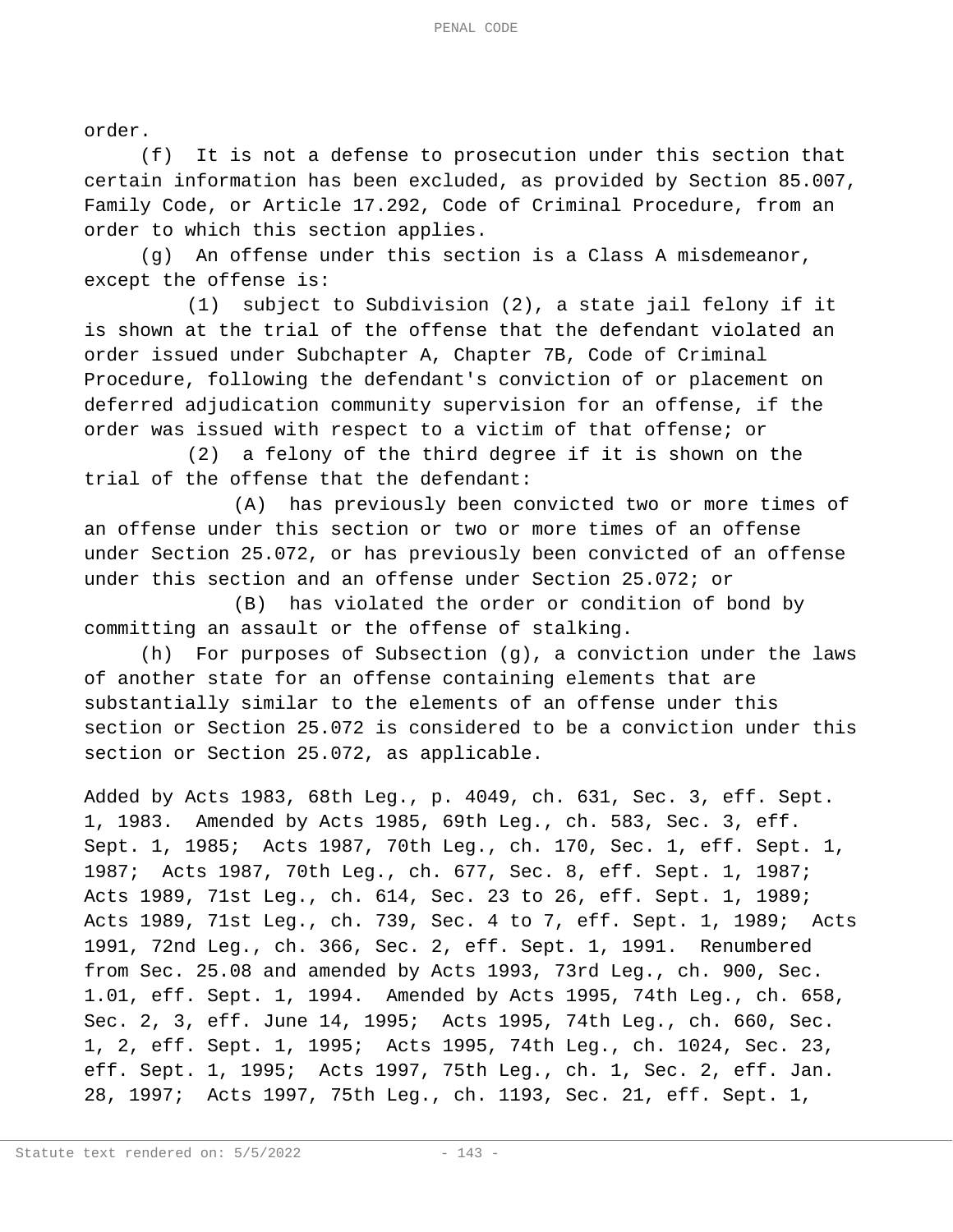1997; Acts 1999, 76th Leg., ch. 62, Sec. 15.02(c), eff. Sept. 1, 1999; Acts 2001, 77th Leg., ch. 23, Sec. 1, eff. Sept. 1, 2001; Acts 2003, 78th Leg., ch. 134, Sec. 1, eff. Sept. 1, 2003. Amended by: Acts 2007, 80th Leg., R.S., Ch. 66 (S.B. [584\)](http://www.legis.state.tx.us/tlodocs/80R/billtext/html/SB00584F.HTM), Sec. 2, eff. May 11, 2007. Acts 2007, 80th Leg., R.S., Ch. 1113 (H.B. [3692](http://www.legis.state.tx.us/tlodocs/80R/billtext/html/HB03692F.HTM)), Sec. 1, eff. January 1, 2008. Acts 2009, 81st Leg., R.S., Ch. 87 (S.B. [1969\)](http://www.legis.state.tx.us/tlodocs/81R/billtext/html/SB01969F.HTM), Sec. 19.001, eff. September 1, 2009. Acts 2011, 82nd Leg., R.S., Ch. 136 (S.B. [279](http://www.legis.state.tx.us/tlodocs/82R/billtext/html/SB00279F.HTM)), Sec. 4, eff. September 1, 2011. Acts 2013, 83rd Leg., R.S., Ch. 96 (S.B. [743\)](http://www.legis.state.tx.us/tlodocs/83R/billtext/html/SB00743F.HTM), Sec. 2, eff. September 1, 2013. Acts 2013, 83rd Leg., R.S., Ch. 543 (S.B. [555](http://www.legis.state.tx.us/tlodocs/83R/billtext/html/SB00555F.HTM)), Sec. 3, eff. September 1, 2013. Acts 2013, 83rd Leg., R.S., Ch. 760 (S.B. [893](http://www.legis.state.tx.us/tlodocs/83R/billtext/html/SB00893F.HTM)), Sec. 5, eff. September 1, 2013. Acts 2013, 83rd Leg., R.S., Ch. 760 (S.B. [893](http://www.legis.state.tx.us/tlodocs/83R/billtext/html/SB00893F.HTM)), Sec. 6, eff. September 1, 2013. Acts 2015, 84th Leg., R.S., Ch. 1086 (H.B. [2645](http://www.legis.state.tx.us/tlodocs/84R/billtext/html/HB02645F.HTM)), Sec. 2, eff. September 1, 2015. Acts 2015, 84th Leg., R.S., Ch. 1086 (H.B. [2645](http://www.legis.state.tx.us/tlodocs/84R/billtext/html/HB02645F.HTM)), Sec. 3, eff. September 1, 2015. Acts 2015, 84th Leg., R.S., Ch. 1133 (S.B. [147](http://www.legis.state.tx.us/tlodocs/84R/billtext/html/SB00147F.HTM)), Sec. 2, eff. September 1, 2015. Acts 2015, 84th Leg., R.S., Ch. 1133 (S.B. [147](http://www.legis.state.tx.us/tlodocs/84R/billtext/html/SB00147F.HTM)), Sec. 3, eff. September 1, 2015. Acts 2017, 85th Leg., R.S., Ch. 317 (H.B. [7\)](http://www.legis.state.tx.us/tlodocs/85R/billtext/html/HB00007F.HTM), Sec. 69, eff. September 1, 2017. Acts 2019, 86th Leg., R.S., Ch. 469 (H.B. [4173](http://www.legis.state.tx.us/tlodocs/86R/billtext/html/HB04173F.HTM)), Sec. 2.58, eff. January 1, 2021. Acts 2019, 86th Leg., R.S., Ch. 955 (S.B. [194](http://www.legis.state.tx.us/tlodocs/86R/billtext/html/SB00194F.HTM)), Sec. 11(b), eff. September 1, 2019. Acts 2019, 86th Leg., R.S., Ch. 955 (S.B. [194](http://www.legis.state.tx.us/tlodocs/86R/billtext/html/SB00194F.HTM)), Sec. 11(c), eff. September 1, 2019. Acts 2019, 86th Leg., R.S., Ch. 955 (S.B. [194](http://www.legis.state.tx.us/tlodocs/86R/billtext/html/SB00194F.HTM)), Sec. 13, eff. September 1, 2019. Acts 2019, 86th Leg., R.S., Ch. 1066 (H.B. [1343](http://www.legis.state.tx.us/tlodocs/86R/billtext/html/HB01343F.HTM)), Sec. 4, eff. September 1, 2019.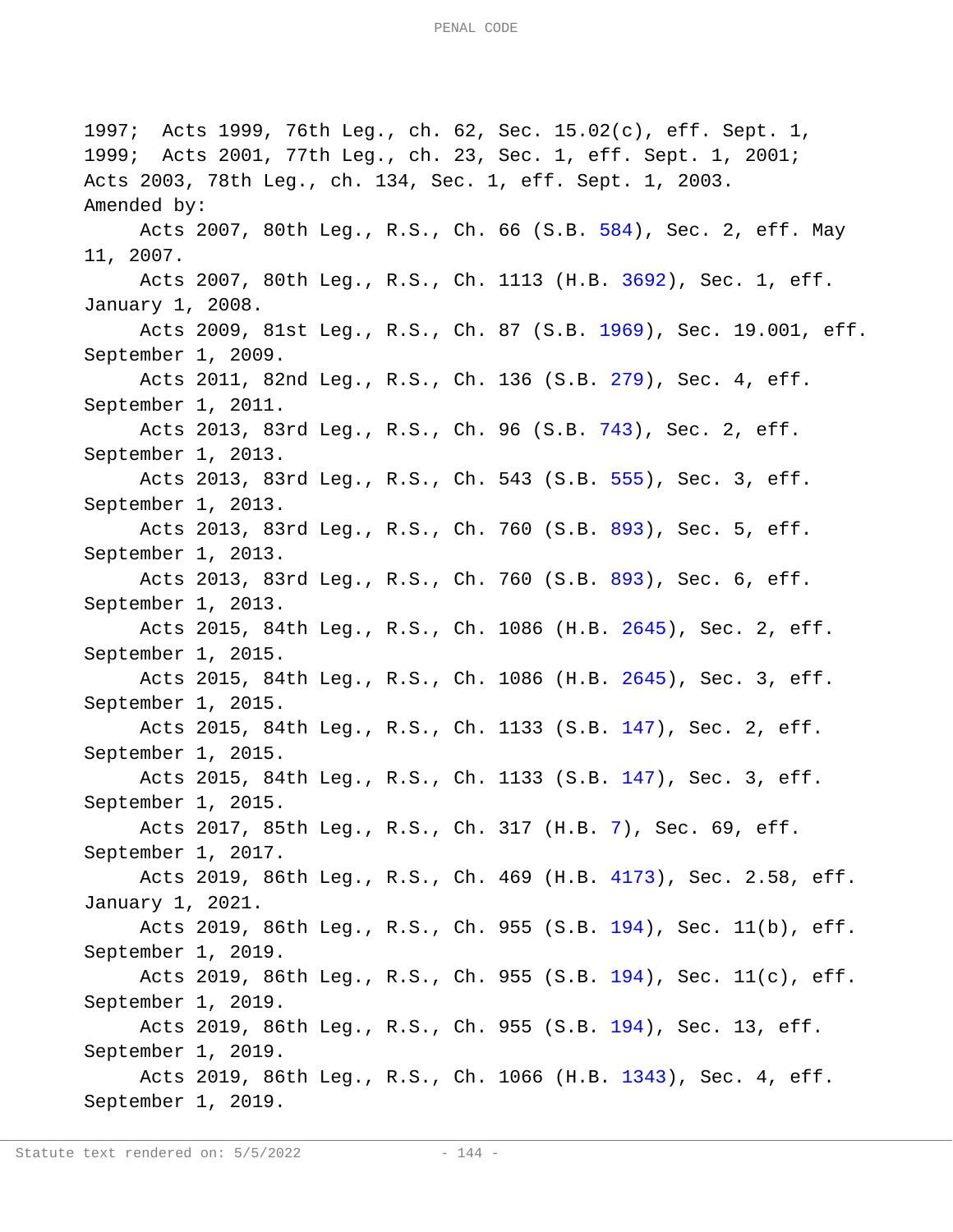Acts 2021, 87th Leg., R.S., Ch. 787 (H.B. [39\)](http://www.legis.state.tx.us/tlodocs/87R/billtext/html/HB00039F.HTM), Sec. 11, eff. September 1, 2021.

Sec. 25.071. VIOLATION OF PROTECTIVE ORDER PREVENTING OFFENSE CAUSED BY BIAS OR PREJUDICE. (a) A person commits an offense if, in violation of an order issued under Subchapter C, Chapter 7B, Code of Criminal Procedure, the person knowingly or intentionally:

(1) commits an offense under Title 5 or Section 28.02, 28.03, or 28.08 and commits the offense because of bias or prejudice as described by Article 42.014, Code of Criminal Procedure;

(2) communicates:

(A) directly with a protected individual in a threatening or harassing manner;

(B) a threat through any person to a protected individual; or

(C) in any manner with the protected individual, if the order prohibits any communication with a protected individual; or

(3) goes to or near the residence or place of employment or business of a protected individual.

(b) If conduct constituting an offense under this section also constitutes an offense under another section of this code, the actor may be prosecuted under either section or under both sections.

(c) A peace officer investigating conduct that may constitute an offense under this section for a violation of an order may not arrest a person protected by that order for a violation of that order.

(d) An offense under this section is a Class A misdemeanor unless it is shown on the trial of the offense that the defendant has previously been convicted under this section two or more times or has violated the protective order by committing an assault, in which event the offense is a third degree felony.

Added by Acts 2001, 77th Leg., ch. 85, Sec. 3.02, eff. Sept. 1, 2001. Amended by:

Acts 2019, 86th Leg., R.S., Ch. 469 (H.B. [4173](http://www.legis.state.tx.us/tlodocs/86R/billtext/html/HB04173F.HTM)), Sec. 2.59, eff. January 1, 2021.

Sec. 25.072. REPEATED VIOLATION OF CERTAIN COURT ORDERS OR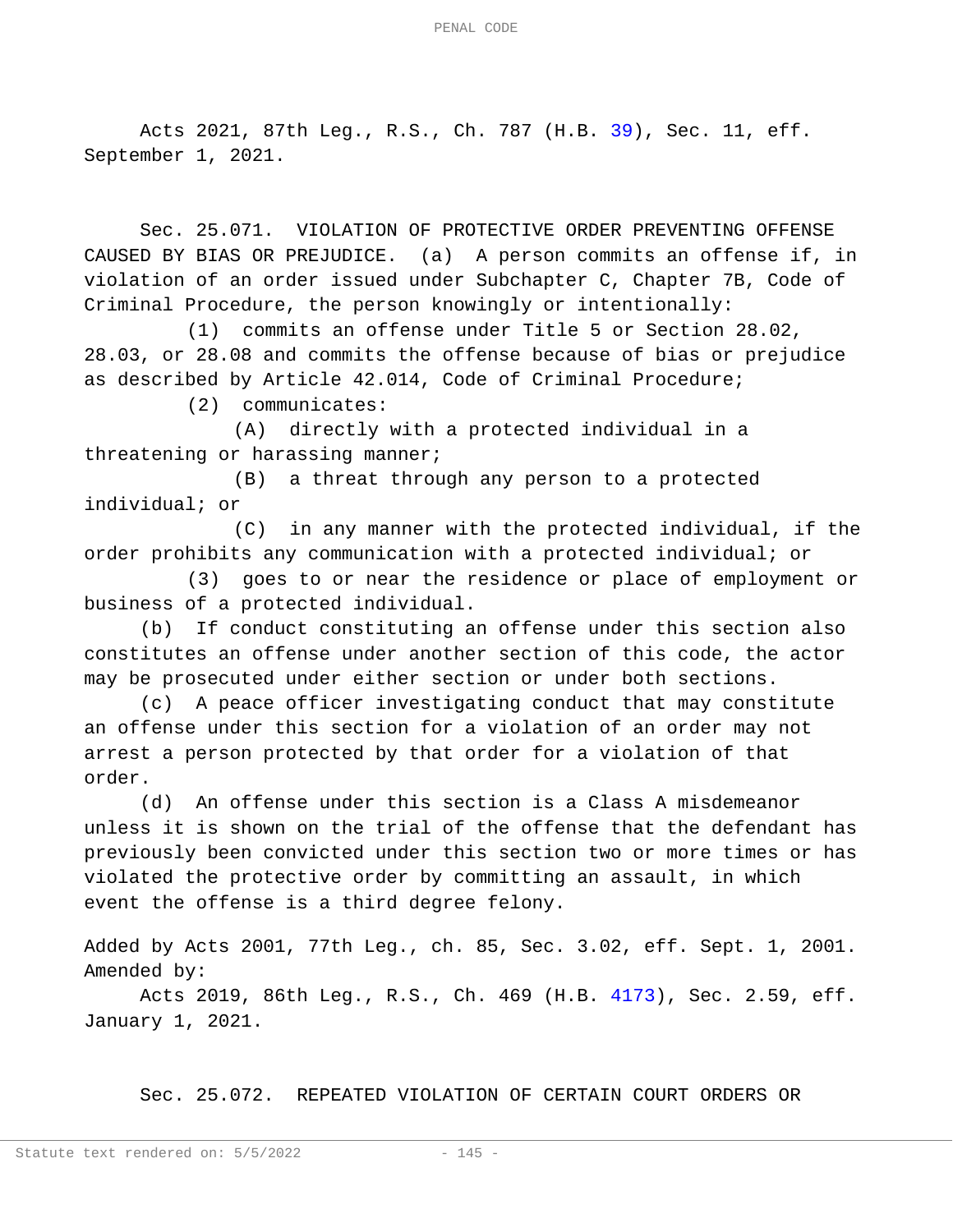CONDITIONS OF BOND IN FAMILY VIOLENCE, CHILD ABUSE OR NEGLECT, SEXUAL ASSAULT OR ABUSE, INDECENT ASSAULT, STALKING, OR TRAFFICKING CASE. (a) A person commits an offense if, during a period that is 12 months or less in duration, the person two or more times engages in conduct that constitutes an offense under Section 25.07.

(b) If the jury is the trier of fact, members of the jury must agree unanimously that the defendant, during a period that is 12 months or less in duration, two or more times engaged in conduct that constituted an offense under Section 25.07.

(c) A defendant may not be convicted in the same criminal action of another offense an element of which is any conduct that is alleged as an element of the offense under Subsection (a) unless the other offense:

(1) is charged in the alternative;

(2) occurred outside the period in which the offense alleged under Subsection (a) was committed; or

(3) is considered by the trier of fact to be a lesser included offense of the offense alleged under Subsection (a).

(d) A defendant may not be charged with more than one count under Subsection (a) if all of the specific conduct that is alleged to have been engaged in is alleged to have been committed in violation of a single court order or single setting of bond.

(e) An offense under this section is a felony of the third degree.

Added by Acts 2013, 83rd Leg., R.S., Ch. 96 (S.B. [743\)](http://www.legis.state.tx.us/tlodocs/83R/billtext/html/SB00743F.HTM), Sec. 1, eff. September 1, 2013.

Amended by:

Acts 2019, 86th Leg., R.S., Ch. 955 (S.B. [194](http://www.legis.state.tx.us/tlodocs/86R/billtext/html/SB00194F.HTM)), Sec. 11(d), eff. September 1, 2019.

Sec. 25.08. SALE OR PURCHASE OF CHILD. (a) A person commits an offense if he:

(1) possesses a child younger than 18 years of age or has the custody, conservatorship, or guardianship of a child younger than 18 years of age, whether or not he has actual possession of the child, and he offers to accept, agrees to accept, or accepts a thing of value for the delivery of the child to another or for the possession of the child by another for purposes of adoption; or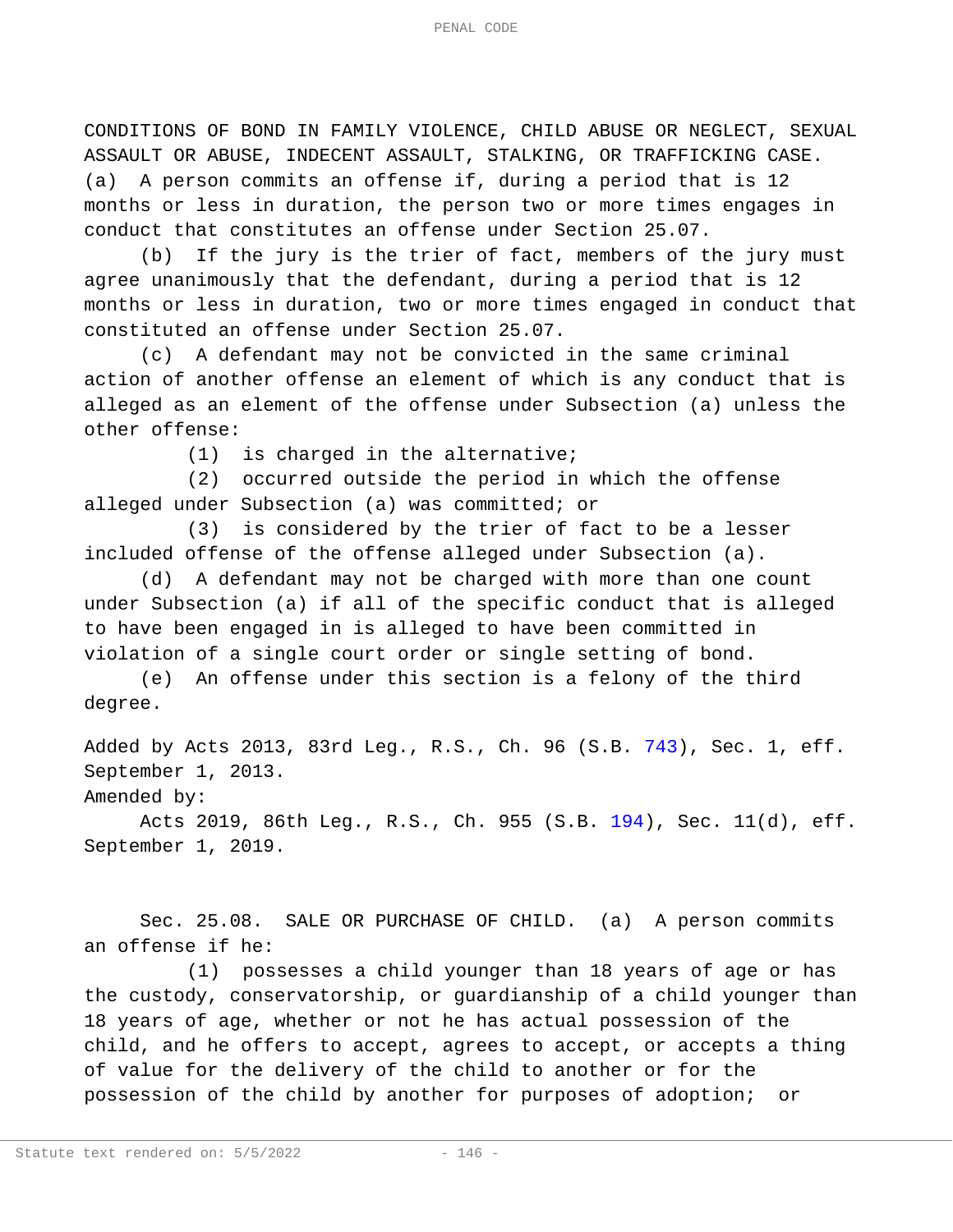(2) offers to give, agrees to give, or gives a thing of value to another for acquiring or maintaining the possession of a child for the purpose of adoption.

(b) It is an exception to the application of this section that the thing of value is:

(1) a fee or reimbursement paid to a child-placing agency as authorized by law;

(2) a fee paid to an attorney, social worker, mental health professional, or physician for services rendered in the usual course of legal or medical practice or in providing adoption counseling;

(3) a reimbursement of legal or medical expenses incurred by a person for the benefit of the child; or

(4) a necessary pregnancy-related expense paid by a childplacing agency for the benefit of the child's parent during the pregnancy or after the birth of the child as permitted by the minimum standards for child-placing agencies and Department of Protective and Regulatory Services rules.

(c) An offense under this section is a felony of the third degree, except that the offense is a felony of the second degree if the actor commits the offense with intent to commit an offense under Section 20A.02, 43.021, 43.05, or 43.25.

Added by Acts 1977, 65th Leg., p. 81, ch. 38, Sec. 1, eff. March 30, 1977. Amended by Acts 1981, 67th Leg., p. 2211, ch. 514, Sec. 1, eff. Sept. 1, 1981. Renumbered from Sec. 25.06 by Acts 1987, 70th Leg., ch. 167, Sec. 5.01(a)(44). Renumbered from Sec. 25.11 and amended by Acts 1993, 73rd Leg., ch. 900, Sec. 1.01, eff. Sept. 1, 1994. Amended by Acts 2001, 77th Leg., ch. 134, Sec. 1, eff. Sept. 1, 2001; Acts 2003, 78th Leg., ch. 1005, Sec. 3, eff. Sept. 1, 2003. Amended by:

Acts 2011, 82nd Leg., R.S., Ch. 515 (H.B. [2014](http://www.legis.state.tx.us/tlodocs/82R/billtext/html/HB02014F.HTM)), Sec. 4.01, eff. September 1, 2011.

Acts 2021, 87th Leg., R.S., Ch. 807 (H.B. [1540](http://www.legis.state.tx.us/tlodocs/87R/billtext/html/HB01540F.HTM)), Sec. 52, eff. September 1, 2021.

Sec. 25.081. UNREGULATED CUSTODY TRANSFER OF ADOPTED CHILD. (a) In this section:

(1) "Adopted child" means a person younger than 18 years of age who was legally adopted through a governmental entity or through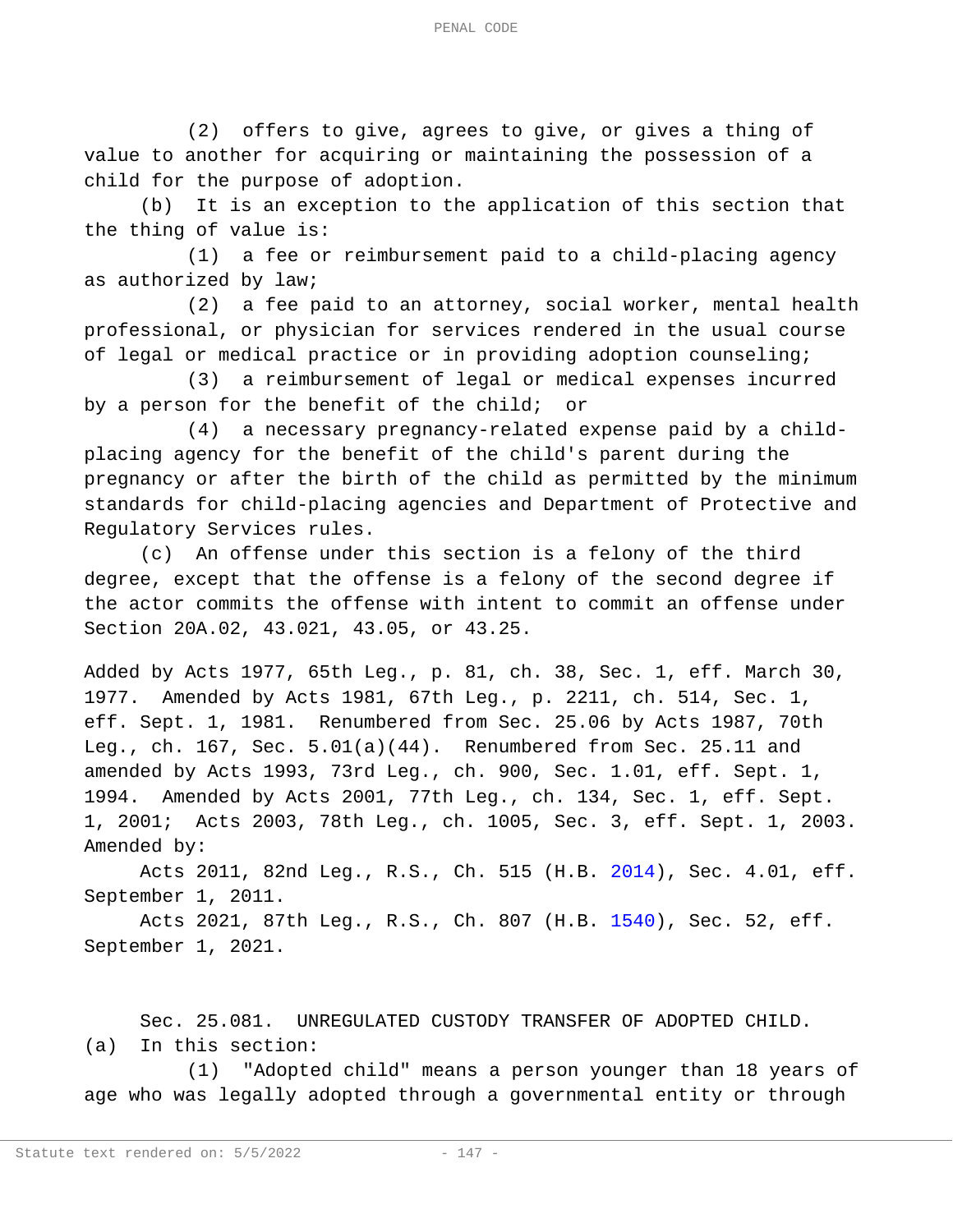private means, including a person who is in foster care or from a foreign country at the time of the adoption.

(2) "Unregulated custody transfer" means the transfer of the permanent physical custody of an adopted child by the parent, managing conservator, or guardian of the child without receiving approval of the transfer by a court as required by Section 162.026, Family Code.

(b) Except as otherwise provided by this section, a person commits an offense if the person knowingly:

(1) conducts an unregulated custody transfer of an adopted child; or

(2) facilitates or participates in the unregulated custody transfer of an adopted child, including by transferring, recruiting, harboring, transporting, providing, soliciting, or obtaining an adopted child for that purpose.

(c) An offense under this section is a felony of the third degree, except that the offense is a felony of the second degree if the actor commits the offense with intent to commit an offense under Section 20A.02, 43.021, 43.05, 43.25, 43.251, or 43.26.

(d) This section does not apply to:

(1) the placement of an adopted child with a licensed child-placing agency, the Department of Family and Protective Services, or an adult relative, stepparent, or other adult with a significant and long-standing relationship to the child;

(2) the placement of an adopted child by a licensed childplacing agency or the Department of Family and Protective Services;

(3) the temporary placement of an adopted child by the child's parent, managing conservator, or guardian for a designated short-term period with a specified intent and period for return of the child due to temporary circumstances, including:

(A) a vacation;

(B) a school-sponsored function or activity; or

(C) the incarceration, military service, medical treatment, or incapacity of the parent, managing conservator, or guardian;

(4) the placement of an adopted child in another state in accordance with the requirements of Subchapter B, Chapter 162, Family Code; or

(5) the voluntary delivery of an adopted child under Subchapter D, Chapter 262, Family Code.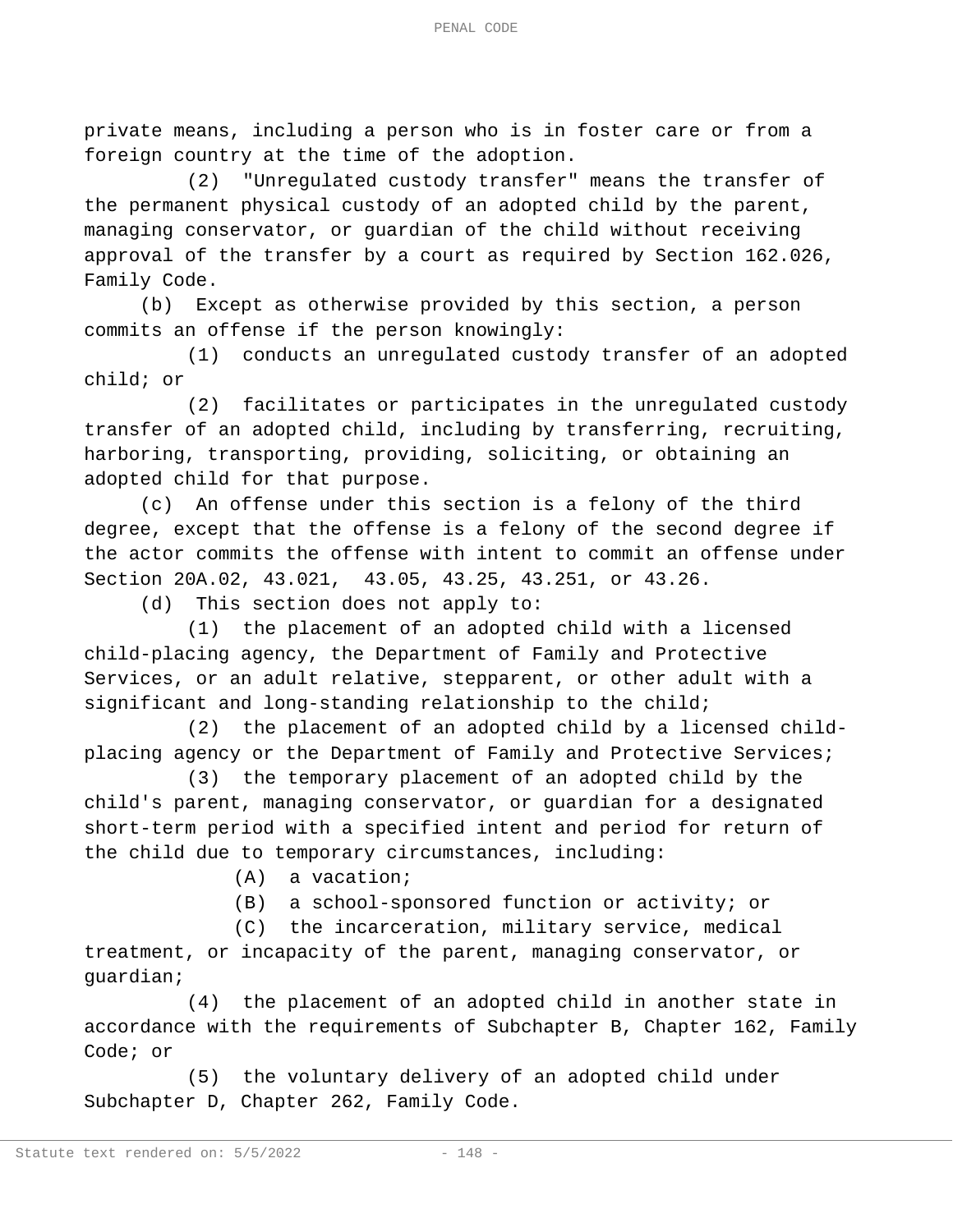Added by Acts 2017, 85th Leg., R.S., Ch. 985 (H.B. [834\)](http://www.legis.state.tx.us/tlodocs/85R/billtext/html/HB00834F.HTM), Sec. 3, eff. September 1, 2017.

Amended by:

Acts 2021, 87th Leg., R.S., Ch. 807 (H.B. [1540](http://www.legis.state.tx.us/tlodocs/87R/billtext/html/HB01540F.HTM)), Sec. 53, eff. September 1, 2021.

Sec. 25.09. ADVERTISING FOR PLACEMENT OF CHILD. (a) A person commits an offense if the person advertises in the public media that the person will place, provide, or obtain a child for adoption or any other form of permanent physical custody of the child.

(b) This section does not apply to a licensed child-placing agency that is identified in the advertisement as a licensed childplacing agency.

(c) An offense under this section is a Class A misdemeanor unless the person has been convicted previously under this section, in which event the offense is a felony of the third degree.

(d) In this section:

(1) "Child" has the meaning assigned by Section 101.003, Family Code.

(2) "Public media" has the meaning assigned by Section 38.01. The term also includes communications through the use of the Internet or another public computer network.

Added by Acts 1997, 75th Leg., ch. 561, Sec. 31, eff. Sept. 1, 1997. Amended by:

Acts 2017, 85th Leg., R.S., Ch. 985 (H.B. [834](http://www.legis.state.tx.us/tlodocs/85R/billtext/html/HB00834F.HTM)), Sec. 4, eff. September 1, 2017.

Sec. 25.10. INTERFERENCE WITH RIGHTS OF GUARDIAN OF THE PERSON. (a) In this section:

(1) "Possessory right" means the right of a guardian of the person to have physical possession of a ward and to establish the ward's legal domicile, as provided by Section  $1151.051(c)(1)$ , Estates Code.

(2) "Ward" has the meaning assigned by Chapter 1002, Estates Code.

(b) A person commits an offense if the person takes, retains, or conceals a ward when the person knows that the person's taking,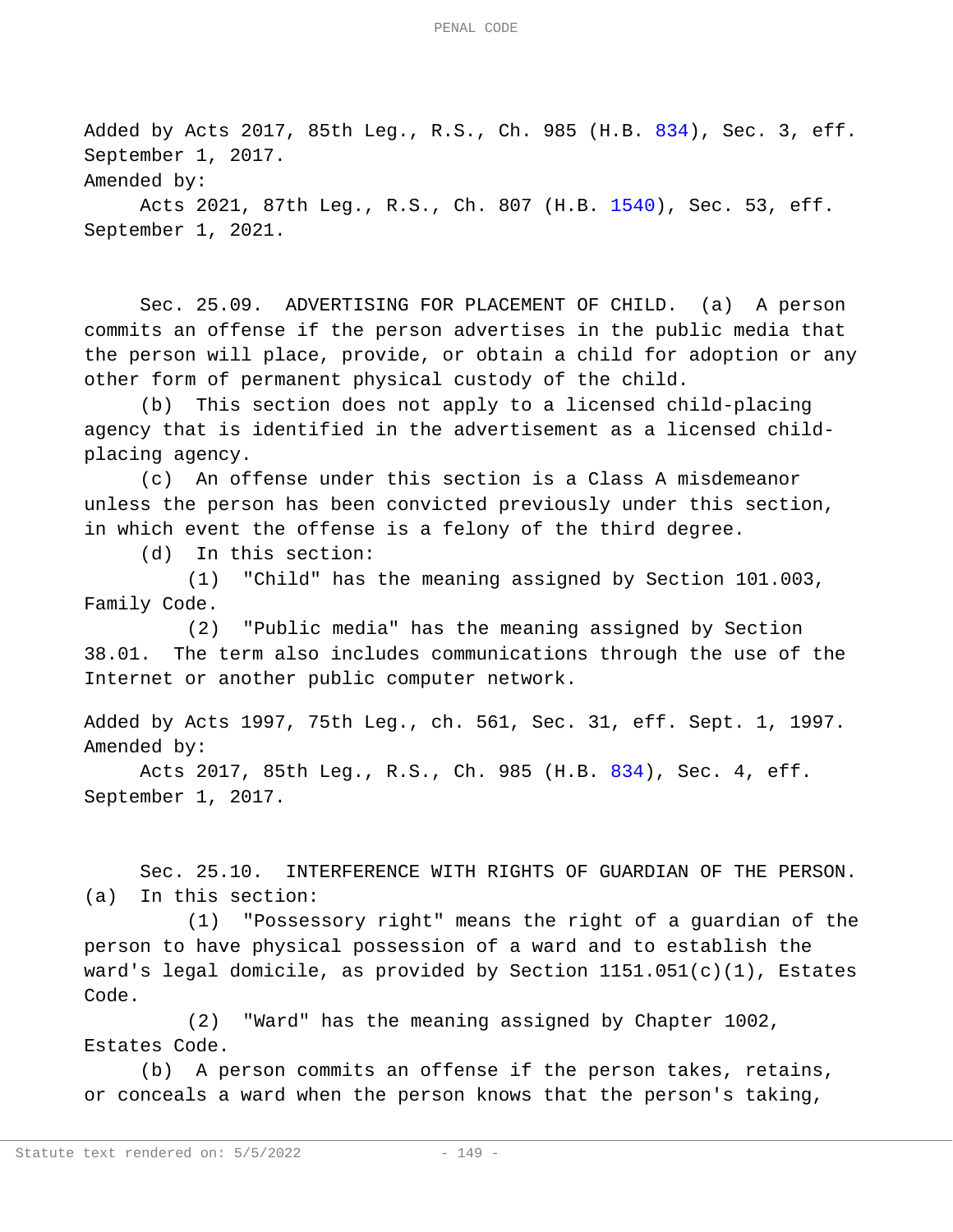retention, or concealment interferes with a possessory right with respect to the ward.

(c) An offense under this section is a state jail felony.

(d) This section does not apply to a governmental entity where the taking, retention, or concealment of the ward was authorized by Subtitle E, Title 5, Family Code, or Chapter 48, Human Resources Code.

Added by Acts 2003, 78th Leg., ch. 549, Sec. 32, eff. Sept. 1, 2003. Amended by:

Acts 2017, 85th Leg., R.S., Ch. 324 (S.B. [1488](http://www.legis.state.tx.us/tlodocs/85R/billtext/html/SB01488F.HTM)), Sec. 22.056, eff. September 1, 2017.

Sec. 25.11. CONTINUOUS VIOLENCE AGAINST THE FAMILY. (a) A person commits an offense if, during a period that is 12 months or less in duration, the person two or more times engages in conduct that constitutes an offense under Section  $22.01(a)(1)$  against another person or persons whose relationship to or association with the defendant is described by Section 71.0021(b), 71.003, or 71.005, Family Code.

(b) If the jury is the trier of fact, members of the jury are not required to agree unanimously on the specific conduct in which the defendant engaged that constituted an offense under Section 22.01(a)(1) against the person or persons described by Subsection (a), the exact date when that conduct occurred, or the county in which each instance of the conduct occurred. The jury must agree unanimously that the defendant, during a period that is 12 months or less in duration, two or more times engaged in conduct that constituted an offense under Section 22.01(a)(1) against the person or persons described by Subsection (a).

(c) A defendant may not be convicted in the same criminal action of another offense the victim of which is an alleged victim of the offense under Subsection (a) and an element of which is any conduct that is alleged as an element of the offense under Subsection (a) unless the other offense:

(1) is charged in the alternative;

(2) occurred outside the period in which the offense alleged under Subsection (a) was committed; or

(3) is considered by the trier of fact to be a lesser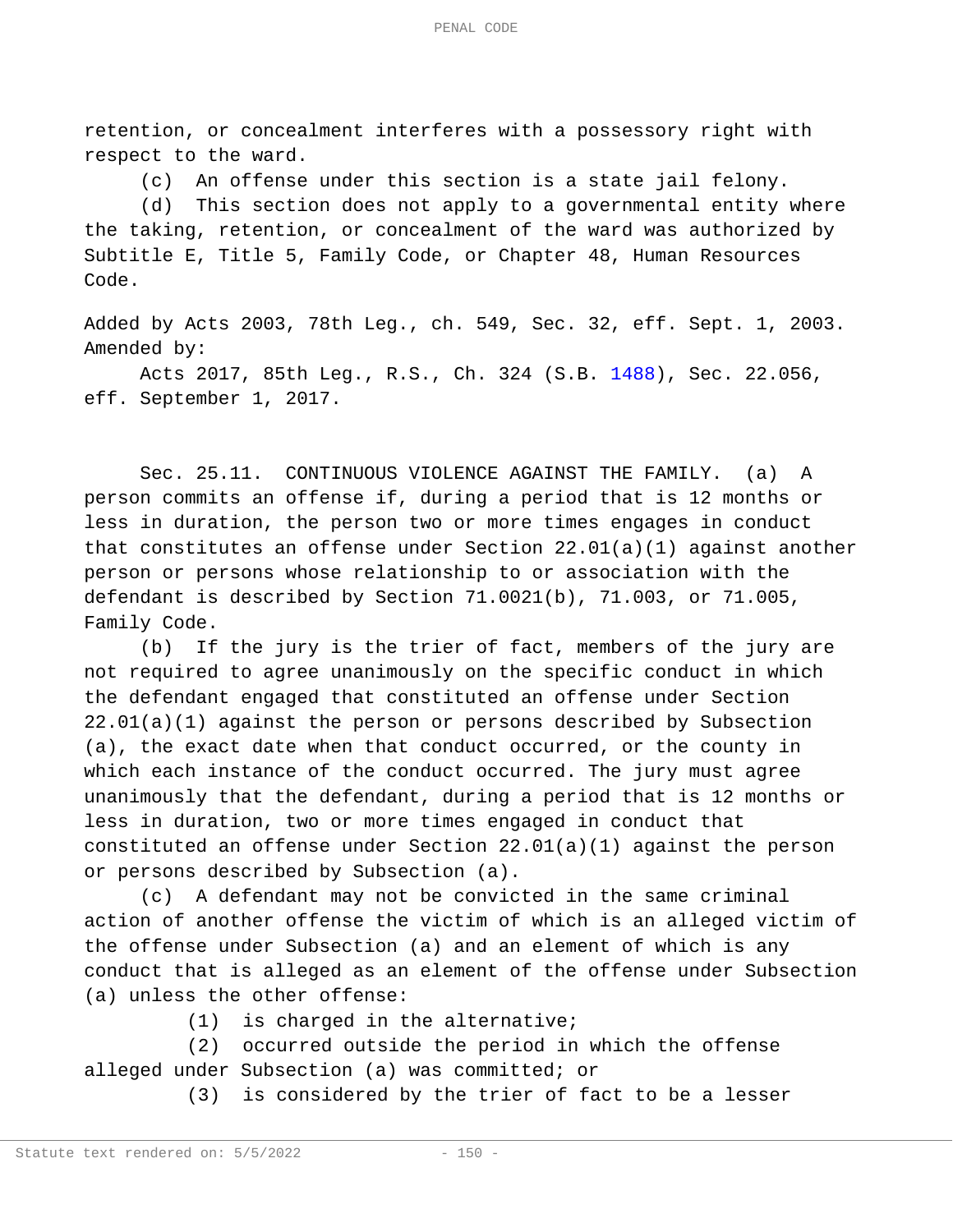included offense of the offense alleged under Subsection (a).

(d) A defendant may not be charged with more than one count under Subsection (a) if all of the specific conduct that is alleged to have been engaged in is alleged to have been committed against a single victim or members of the same household, as defined by Section 71.005, Family Code.

(e) An offense under this section is a felony of the third degree.

Added by Acts 2009, 81st Leg., R.S., Ch. 665 (H.B. [2240](http://www.legis.state.tx.us/tlodocs/81R/billtext/html/HB02240F.HTM)), Sec. 1, eff. September 1, 2009.

Amended by:

Acts 2019, 86th Leg., R.S., Ch. 1360 (H.B. [1661](http://www.legis.state.tx.us/tlodocs/86R/billtext/html/HB01661F.HTM)), Sec. 3, eff. September 1, 2019.

## **TITLE 7. OFFENSES AGAINST PROPERTY**

## **CHAPTER 28. ARSON, CRIMINAL MISCHIEF, AND OTHER PROPERTY DAMAGE OR DESTRUCTION**

Sec. 28.01. DEFINITIONS. In this chapter:

(1) "Habitation" means a structure or vehicle that is adapted for the overnight accommodation of persons and includes:

(A) each separately secured or occupied portion of the structure or vehicle; and

(B) each structure appurtenant to or connected with the structure or vehicle.

(2) "Building" means any structure or enclosure intended for use or occupation as a habitation or for some purpose of trade, manufacture, ornament, or use.

(3) "Property" means:

(A) real property;

(B) tangible or intangible personal property, including anything severed from land; or

(C) a document, including money, that represents or embodies anything of value.

(4) "Vehicle" includes any device in, on, or by which any person or property is or may be propelled, moved, or drawn in the normal course of commerce or transportation.

(5) "Open-space land" means real property that is undeveloped for the purpose of human habitation.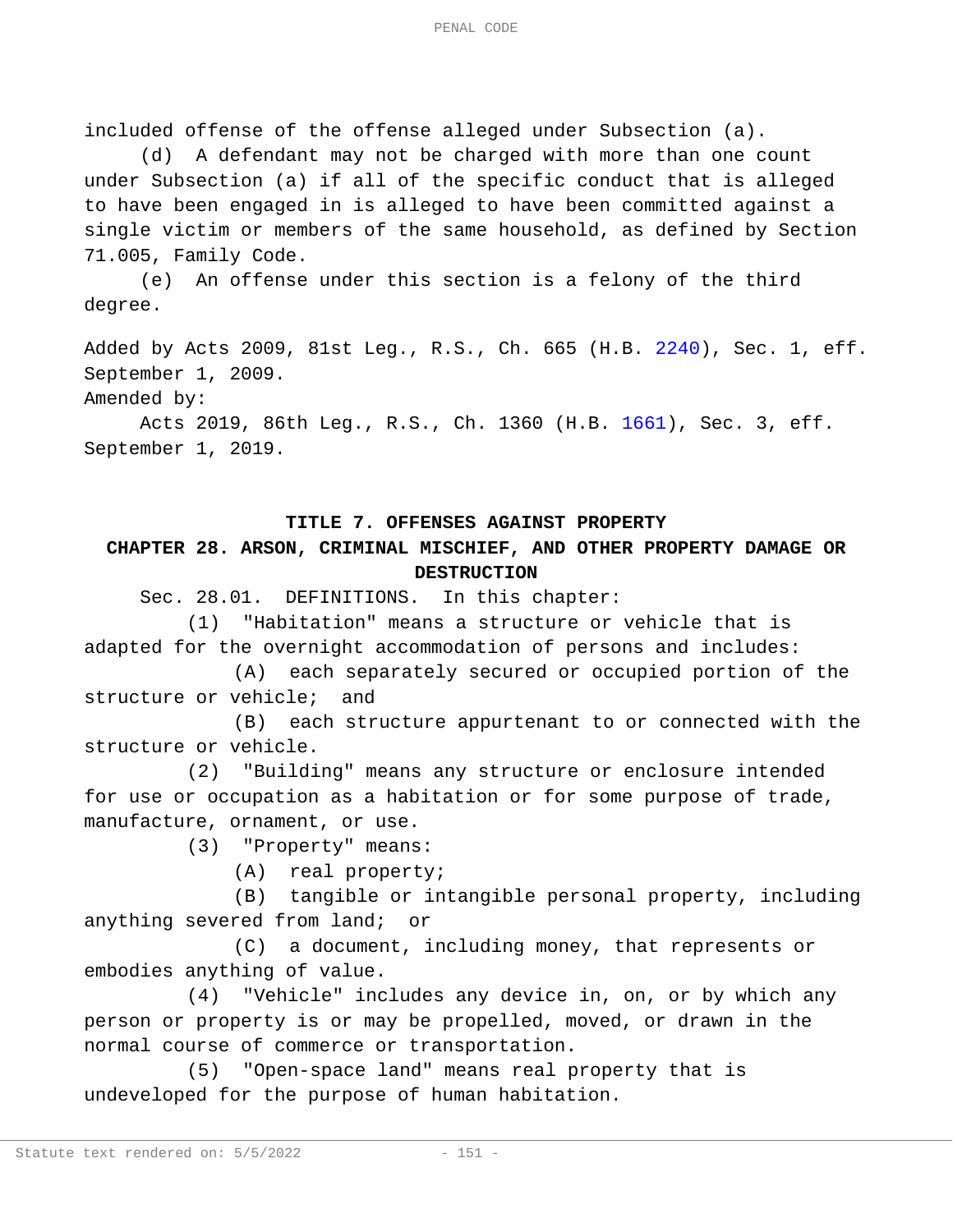(6) "Controlled burning" means the burning of unwanted vegetation with the consent of the owner of the property on which the vegetation is located and in such a manner that the fire is controlled and limited to a designated area.

Acts 1973, 63rd Leg., p. 883, ch. 399, Sec. 1, eff. Jan. 1, 1974. Amended by Acts 1979, 66th Leg., p. 1216, ch. 588, Sec. 1, eff. Sept. 1, 1979; Acts 1989, 71st Leg., ch. 31, Sec. 1, eff. Sept. 1, 1989; Acts 1993, 73rd Leg., ch. 900, Sec. 1.01, eff. Sept. 1, 1994.

Sec. 28.02. ARSON. (a) A person commits an offense if the person starts a fire, regardless of whether the fire continues after ignition, or causes an explosion with intent to destroy or damage:

(1) any vegetation, fence, or structure on open-space land;

(2) any building, habitation, or vehicle:

(A) knowing that it is within the limits of an incorporated city or town;

(B) knowing that it is insured against damage or destruction;

(C) knowing that it is subject to a mortgage or other security interest;

(D) knowing that it is located on property belonging to another;

(E) knowing that it has located within it property belonging to another; or

(F) when the person is reckless about whether the burning or explosion will endanger the life of some individual or the safety of the property of another.

(a-1) A person commits an offense if the person recklessly starts a fire or causes an explosion while manufacturing or attempting to manufacture a controlled substance and the fire or explosion damages any building, habitation, or vehicle.

(a-2) A person commits an offense if the person intentionally starts a fire or causes an explosion and in so doing:

(1) recklessly damages or destroys a building belonging to another; or

(2) recklessly causes another person to suffer bodily injury or death.

or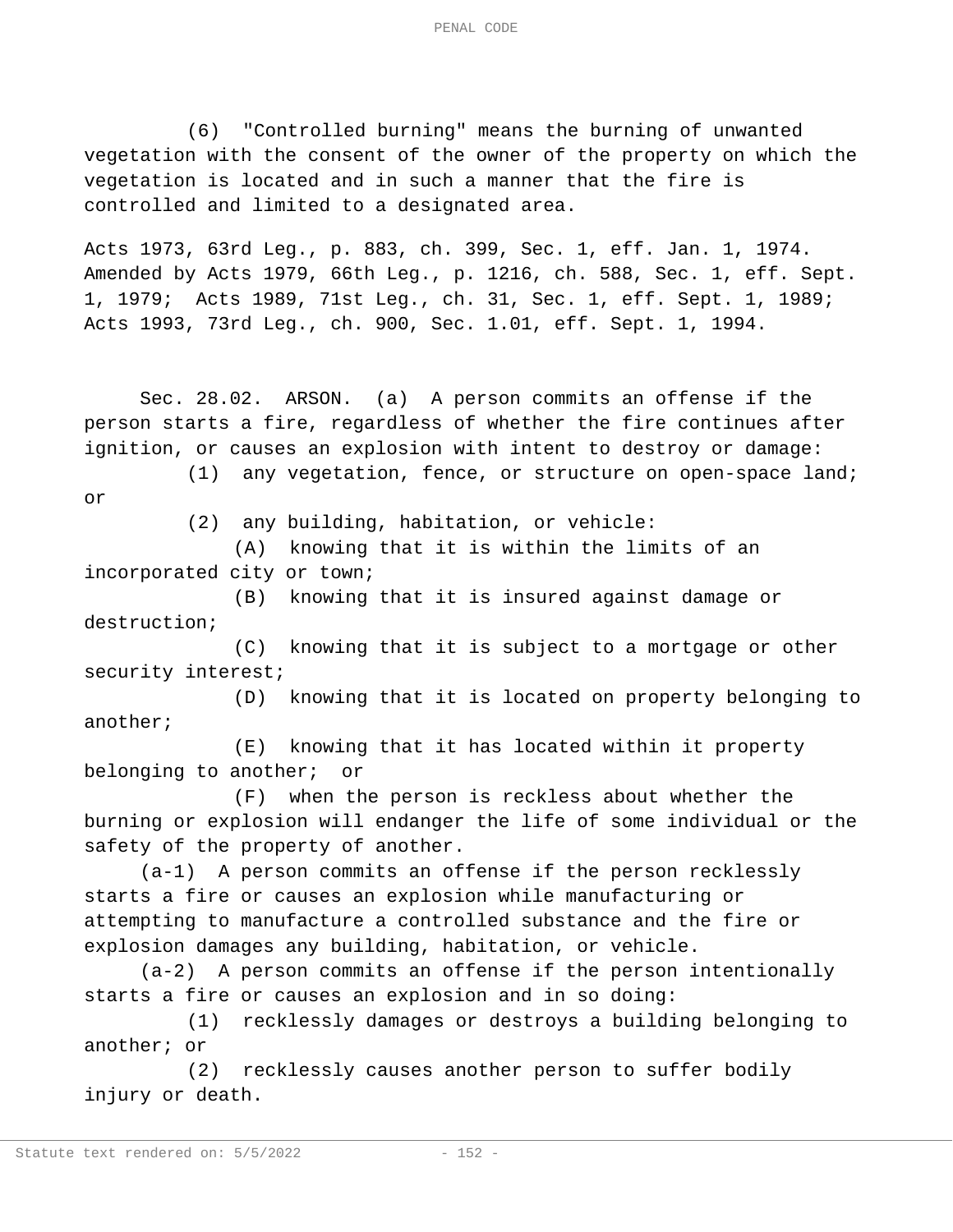(b) It is an exception to the application of Subsection  $(a)(1)$ that the fire or explosion was a part of the controlled burning of open-space land.

(c) It is a defense to prosecution under Subsection  $(a)(2)(A)$ that prior to starting the fire or causing the explosion, the actor obtained a permit or other written authorization granted in accordance with a city ordinance, if any, regulating fires and explosions.

(d) An offense under Subsection (a) is a felony of the second degree, except that the offense is a felony of the first degree if it is shown on the trial of the offense that:

(1) bodily injury or death was suffered by any person by reason of the commission of the offense; or

(2) the property intended to be damaged or destroyed by the actor was a habitation or a place of assembly or worship.

(e) An offense under Subsection (a-1) is a state jail felony, except that the offense is a felony of the third degree if it is shown on the trial of the offense that bodily injury or death was suffered by any person by reason of the commission of the offense.

(f) An offense under Subsection (a-2) is a state jail felony.

(g) If conduct that constitutes an offense under Subsection (a-1) or that constitutes an offense under Subsection (a-2) also constitutes an offense under another subsection of this section or another section of this code, the actor may be prosecuted under Subsection (a-1) or Subsection (a-2), under the other subsection of this section, or under the other section of this code.

Acts 1973, 63rd Leg., p. 883, ch. 399, Sec. 1, eff. Jan. 1, 1974. Amended by Acts 1979, 66th Leg., p. 1216, ch. 588, Sec. 2, eff. Sept. 1, 1979; Acts 1981, 67th Leg., p. 1837, ch. 425, Sec. 1, eff. Sept. 1, 1981; Acts 1989, 71st Leg., ch. 31, Sec. 2, eff. Sept. 1, 1989; Acts 1993, 73rd Leg., ch. 900, Sec. 1.01, eff. Sept. 1, 1994; Acts 1997, 75th Leg., ch. 1006, Sec. 1, eff. Sept. 1, 1997; Acts 2001, 77th Leg., ch. 976, Sec. 1, eff. Sept. 1, 2001. Amended by:

Acts 2005, 79th Leg., Ch. 960 (H.B. [1634\)](http://www.legis.state.tx.us/tlodocs/79R/billtext/html/HB01634F.HTM), Sec. 1, eff. September 1, 2005.

Acts 2009, 81st Leg., R.S., Ch. 1168 (H.B. [3224](http://www.legis.state.tx.us/tlodocs/81R/billtext/html/HB03224F.HTM)), Sec. 1, eff. September 1, 2009.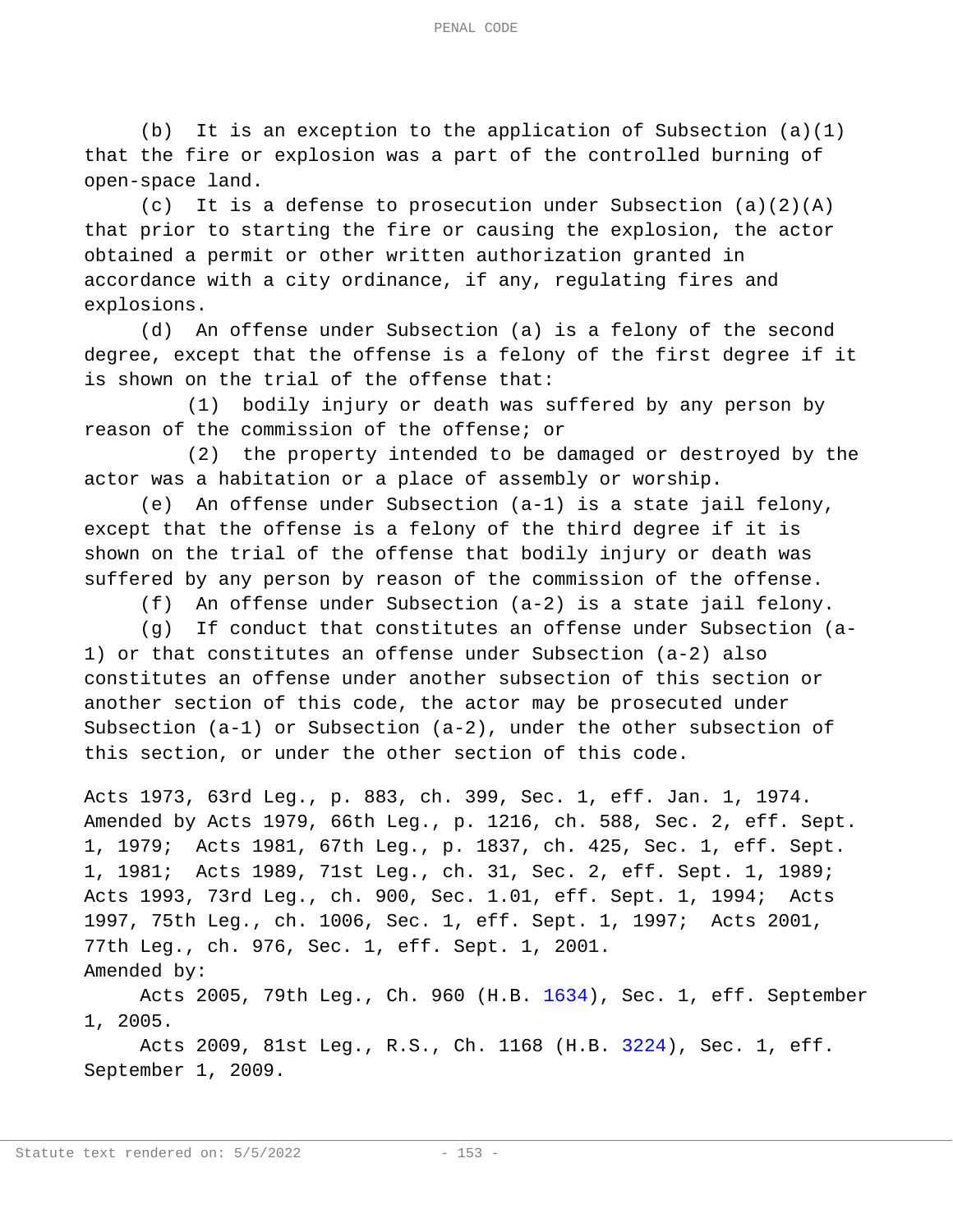Sec. 28.03. CRIMINAL MISCHIEF. (a) A person commits an offense if, without the effective consent of the owner:

(1) he intentionally or knowingly damages or destroys the tangible property of the owner;

(2) he intentionally or knowingly tampers with the tangible property of the owner and causes pecuniary loss or substantial inconvenience to the owner or a third person; or

(3) he intentionally or knowingly makes markings, including inscriptions, slogans, drawings, or paintings, on the tangible property of the owner.

(b) Except as provided by Subsections (f) and (h), an offense under this section is:

(1) a Class C misdemeanor if:

(A) the amount of pecuniary loss is less than \$100; or

(B) except as provided in Subdivision (3)(A) or (3)(B), it causes substantial inconvenience to others;

(2) a Class B misdemeanor if the amount of pecuniary loss is \$100 or more but less than \$750;

(3) a Class A misdemeanor if:

(A) the amount of pecuniary loss is \$750 or more but less than \$2,500; or

(B) the actor causes in whole or in part impairment or interruption of any public water supply, or causes to be diverted in whole, in part, or in any manner, including installation or removal of any device for any such purpose, any public water supply, regardless of the amount of the pecuniary loss;

(4) a state jail felony if the amount of pecuniary loss is:

(A) \$2,500 or more but less than \$30,000;

(B) less than \$2,500, if the property damaged or destroyed is a habitation and if the damage or destruction is caused by a firearm or explosive weapon;

(C) less than \$2,500, if the property was a fence used for the production or containment of:

(i) cattle, bison, horses, sheep, swine, goats, exotic livestock, or exotic poultry; or

(ii) game animals as that term is defined by Section 63.001, Parks and Wildlife Code; or

(D) less than \$30,000 and the actor:

(i) causes wholly or partly impairment or

interruption of property used for flood control purposes or a dam or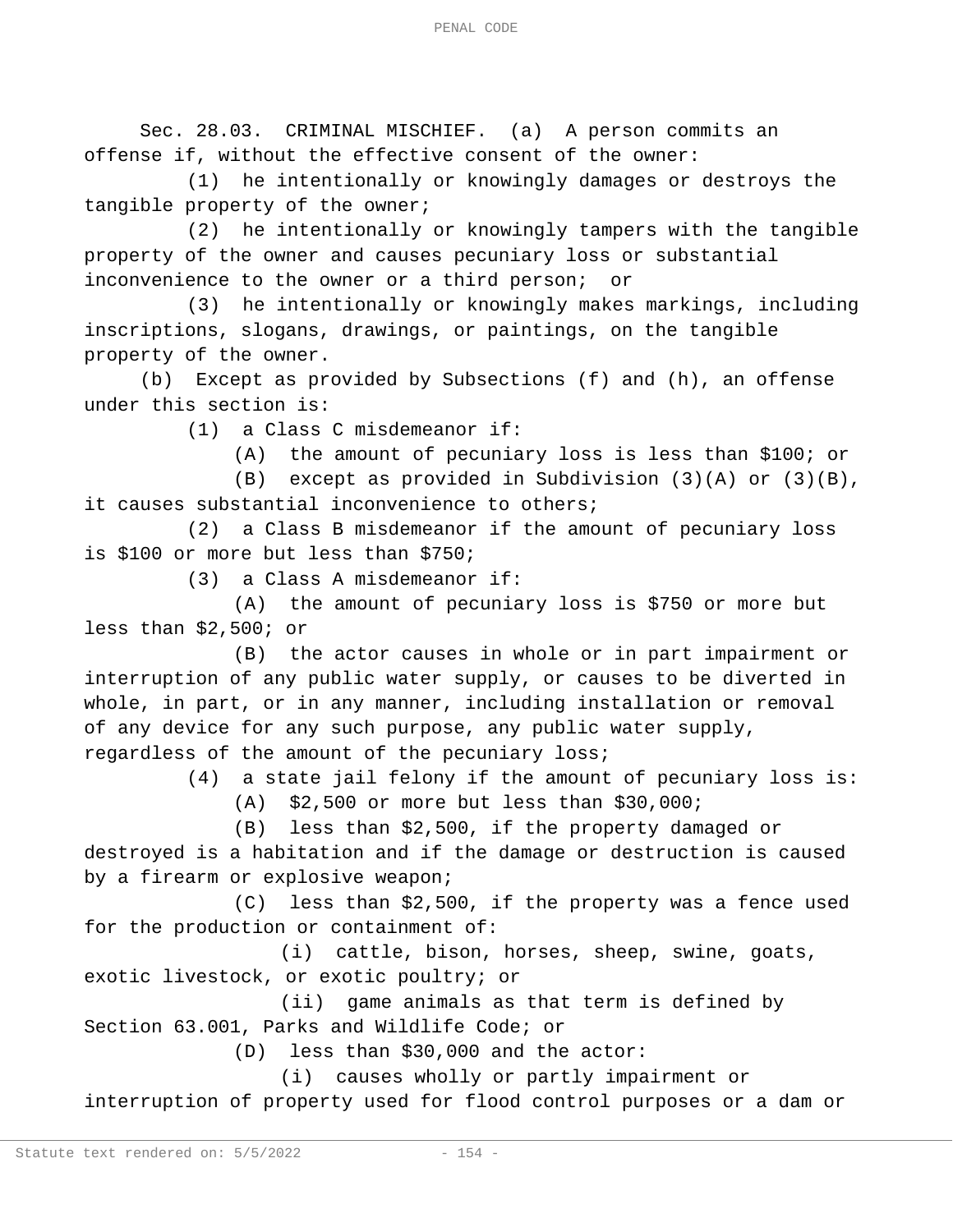of public communications, public transportation, public gas or power supply, or other public service; or

(ii) causes to be diverted wholly, partly, or in any manner, including installation or removal of any device for any such purpose, any public communications or public gas or power supply;

(5) a felony of the third degree if:

(A) the amount of the pecuniary loss is \$30,000 or more but less than \$150,000;

(B) the actor, by discharging a firearm or other weapon or by any other means, causes the death of one or more head of cattle or bison or one or more horses; or

(C) the actor causes wholly or partly impairment or interruption of access to an automated teller machine, regardless of the amount of the pecuniary loss;

(6) a felony of the second degree if the amount of pecuniary loss is \$150,000 or more but less than \$300,000; or

(7) a felony of the first degree if the amount of pecuniary loss is \$300,000 or more.

(c) For the purposes of this section, it shall be presumed that a person who is receiving the economic benefit of public communications, public water, gas, or power supply, has knowingly tampered with the tangible property of the owner if the communication or supply has been:

(1) diverted from passing through a metering device; or

(2) prevented from being correctly registered by a metering device; or

(3) activated by any device installed to obtain public communications, public water, gas, or power supply without a metering device.

(d) The terms "public communication, public transportation, public gas or power supply, or other public service" and "public water supply" shall mean, refer to, and include any such services subject to regulation by the Public Utility Commission of Texas, the Railroad Commission of Texas, or the Texas Natural Resource Conservation Commission or any such services enfranchised by the State of Texas or any political subdivision thereof.

(e) When more than one item of tangible property, belonging to one or more owners, is damaged, destroyed, or tampered with in violation of this section pursuant to one scheme or continuing course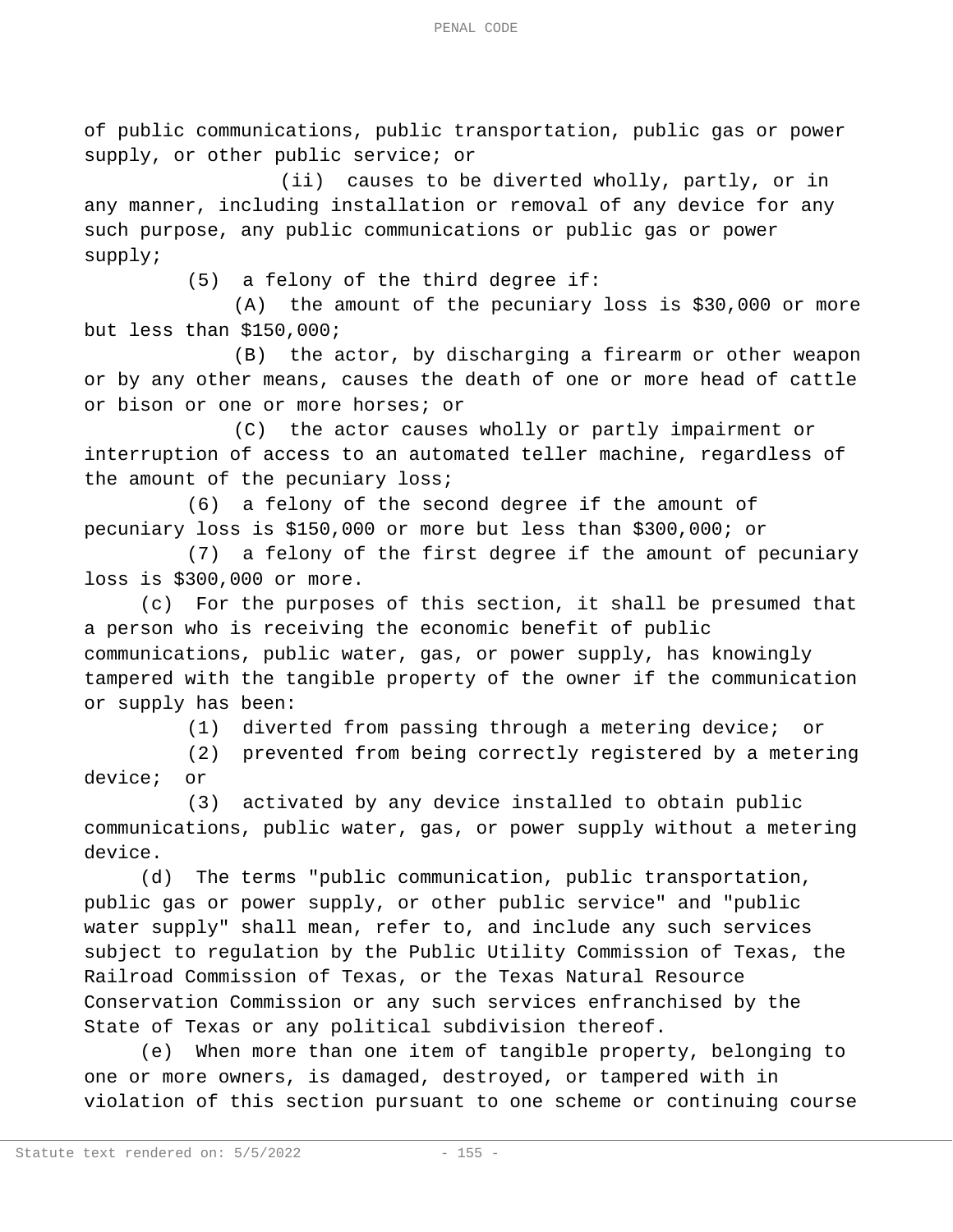of conduct, the conduct may be considered as one offense, and the amounts of pecuniary loss to property resulting from the damage to, destruction of, or tampering with the property may be aggregated in determining the grade of the offense.

(f) An offense under this section is a state jail felony if the damage or destruction is inflicted on a place of worship or human burial, a public monument, or a community center that provides medical, social, or educational programs and the amount of the pecuniary loss to real property or to tangible personal property is \$750 or more but less than \$30,000.

(g) In this section:

(1) "Explosive weapon" means any explosive or incendiary device that is designed, made, or adapted for the purpose of inflicting serious bodily injury, death, or substantial property damage, or for the principal purpose of causing such a loud report as to cause undue public alarm or terror, and includes:

(A) an explosive or incendiary bomb, grenade, rocket, and mine;

(B) a device designed, made, or adapted for delivering or shooting an explosive weapon; and

(C) a device designed, made, or adapted to start a fire in a time-delayed manner.

(2) "Firearm" has the meaning assigned by Section 46.01.

(3) "Institution of higher education" has the meaning assigned by Section 61.003, Education Code.

(4) "Aluminum wiring" means insulated or noninsulated wire or cable that consists of at least 50 percent aluminum, including any tubing or conduit attached to the wire or cable.

(5) "Bronze wiring" means insulated or noninsulated wire or cable that consists of at least 50 percent bronze, including any tubing or conduit attached to the wire or cable.

(6) "Copper wiring" means insulated or noninsulated wire or cable that consists of at least 50 percent copper, including any tubing or conduit attached to the wire or cable.

(7) "Transportation communications equipment" means:

(A) an official traffic-control device, railroad sign or signal, or traffic-control signal, as those terms are defined by Section 541.304, Transportation Code; or

(B) a sign, signal, or device erected by a railroad, public body, or public officer to direct the movement of a railroad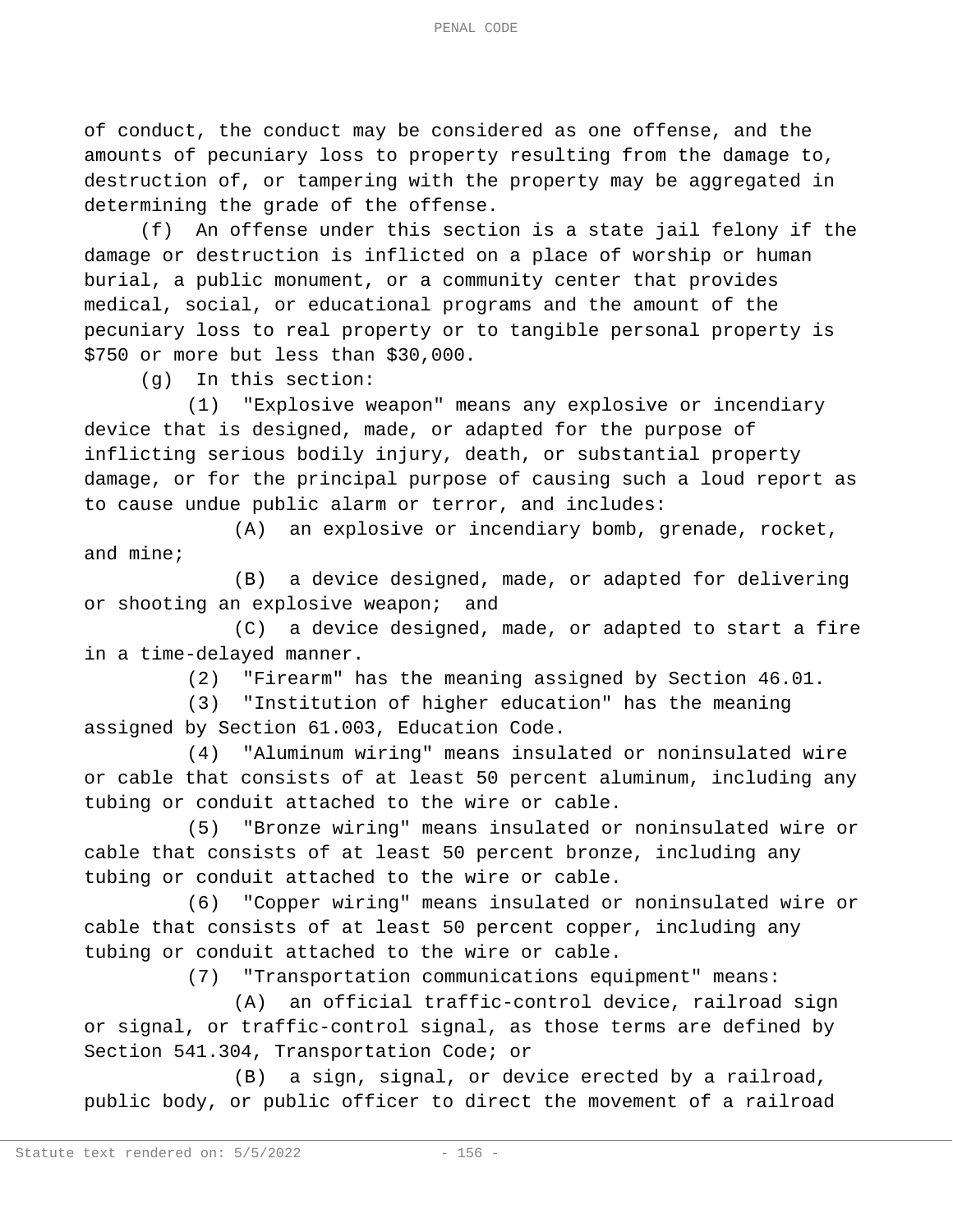train, as defined by Section 541.202, Transportation Code.

(8) "Transportation communications device" means any item attached to transportation communications equipment, including aluminum wiring, bronze wiring, and copper wiring.

(9) "Automated teller machine" has the meaning assigned by Section 31.03.

(h) An offense under this section is a state jail felony if the amount of the pecuniary loss to real property or to tangible personal property is \$750 or more but less than \$30,000 and the damage or destruction is inflicted on a public or private elementary school, secondary school, or institution of higher education.

(i) Notwithstanding Subsection (b), an offense under this section is a felony of the first degree if the property is livestock and the damage is caused by introducing bovine spongiform encephalopathy, commonly known as mad cow disease, or a disease listed in rules adopted by the Texas Animal Health Commission under Section 161.041(a), Agriculture Code. In this subsection, "livestock" has the meaning assigned by Section 161.001, Agriculture Code.

(j) Notwithstanding Subsection (b), an offense under this section is a felony of the third degree if:

(1) the tangible property damaged, destroyed, or tampered with is transportation communications equipment or a transportation communications device; and

(2) the amount of the pecuniary loss to the tangible property is less than \$150,000.

(k) Subsection (a)(1) or (2) does not apply if the tangible personal property of the owner was a head of cattle or bison killed, or a horse killed, in the course of the actor's:

(1) actual discharge of official duties as a member of the United States armed forces or the state military forces as defined by Section 437.001, Government Code; or

(2) regular agricultural labor duties and practices.

Acts 1973, 63rd Leg., p. 883, ch. 399, Sec. 1, eff. Jan. 1, 1974. Amended by Acts 1981, 67th Leg., p. 66, ch. 29, Sec. 1, eff. Aug. 31, 1981; Acts 1983, 68th Leg., p. 2917, ch. 497, Sec. 1, eff. Sept. 1, 1983; Acts 1985, 69th Leg., ch. 352, Sec. 1, eff. Sept. 1, 1985; Acts 1989, 71st Leg., ch. 559, Sec. 1, eff. June 14, 1989; Acts 1989, 71st Leg., ch. 1253, Sec. 1, eff. Sept. 1, 1989; Acts 1989,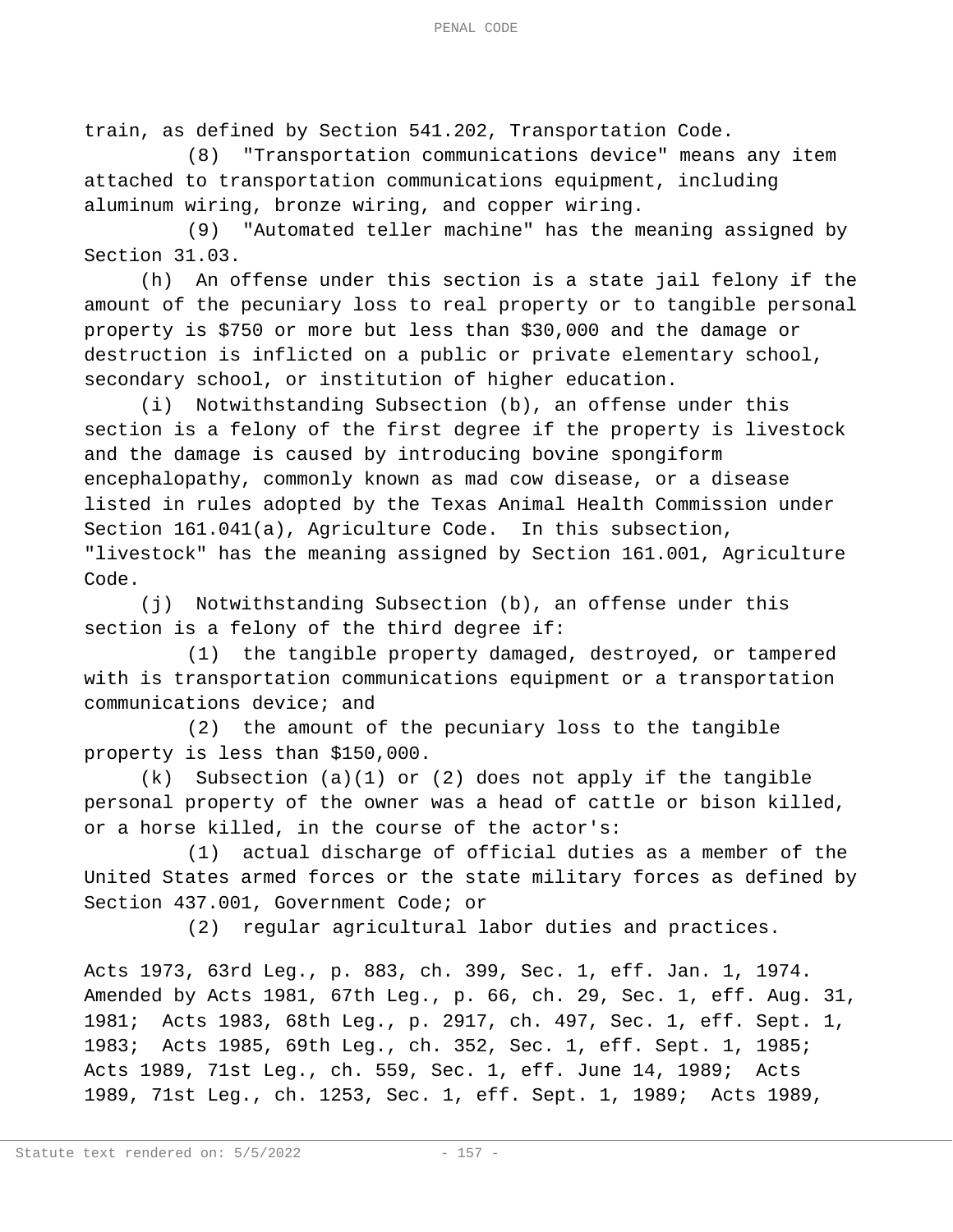71st Leg., 1st C.S., ch. 42, Sec. 1, eff. Sept. 1, 1989; Acts 1993, 73rd Leg., ch. 900, Sec. 1.01, eff. Sept. 1, 1994; Acts 1995, 74th Leg., ch. 76, Sec. 11.280, eff. Sept. 1, 1995; Acts 1997, 75th Leg., ch. 1083, Sec. 1, eff. Sept. 1, 1997; Acts 1999, 76th Leg., ch. 686, Sec. 1, eff. Sept. 1, 1999; Acts 2001, 77th Leg., ch. 747, Sec. 1, eff. Sept. 1, 2001; Acts 2001, 77th Leg., ch. 976, Sec. 2, eff. Sept. 1, 2001; Acts 2003, 78th Leg., ch. 1280, Sec. 1, eff. Sept. 1, 2003. Amended by: Acts 2007, 80th Leg., R.S., Ch. 690 (H.B. [1767](http://www.legis.state.tx.us/tlodocs/80R/billtext/html/HB01767F.HTM)), Sec. 1, eff. September 1, 2007. Acts 2007, 80th Leg., R.S., Ch. 690 (H.B. [1767](http://www.legis.state.tx.us/tlodocs/80R/billtext/html/HB01767F.HTM)), Sec. 2, eff. September 1, 2007. Acts 2009, 81st Leg., R.S., Ch. 638 (H.B. [1614](http://www.legis.state.tx.us/tlodocs/81R/billtext/html/HB01614F.HTM)), Sec. 1, eff. September 1, 2009. Acts 2015, 84th Leg., R.S., Ch. 1251 (H.B. [1396](http://www.legis.state.tx.us/tlodocs/84R/billtext/html/HB01396F.HTM)), Sec. 5, eff. September 1, 2015. Acts 2017, 85th Leg., R.S., Ch. 136 (H.B. [1257](http://www.legis.state.tx.us/tlodocs/85R/billtext/html/HB01257F.HTM)), Sec. 1, eff. September 1, 2017. Acts 2017, 85th Leg., R.S., Ch. 500 (H.B. [2817](http://www.legis.state.tx.us/tlodocs/85R/billtext/html/HB02817F.HTM)), Sec. 2, eff. September 1, 2017. Acts 2021, 87th Leg., R.S., Ch. 369 (S.B. [516](http://www.legis.state.tx.us/tlodocs/87R/billtext/html/SB00516F.HTM)), Sec. 1, eff. September 1, 2021. Acts 2021, 87th Leg., R.S., Ch. 369 (S.B. [516](http://www.legis.state.tx.us/tlodocs/87R/billtext/html/SB00516F.HTM)), Sec. 2, eff. September 1, 2021. Acts 2021, 87th Leg., R.S., Ch. 849 (S.B. [705](http://www.legis.state.tx.us/tlodocs/87R/billtext/html/SB00705F.HTM)), Sec. 36, eff. September 1, 2021.

Sec. 28.04. RECKLESS DAMAGE OR DESTRUCTION. (a) A person commits an offense if, without the effective consent of the owner, he recklessly damages or destroys property of the owner.

(b) An offense under this section is a Class C misdemeanor.

Acts 1973, 63rd Leg., p. 883, ch. 399, Sec. 1, eff. Jan. 1, 1974. Amended by Acts 1993, 73rd Leg., ch. 900, Sec. 1.01, eff. Sept. 1, 1994.

Sec. 28.05. ACTOR'S INTEREST IN PROPERTY. It is no defense to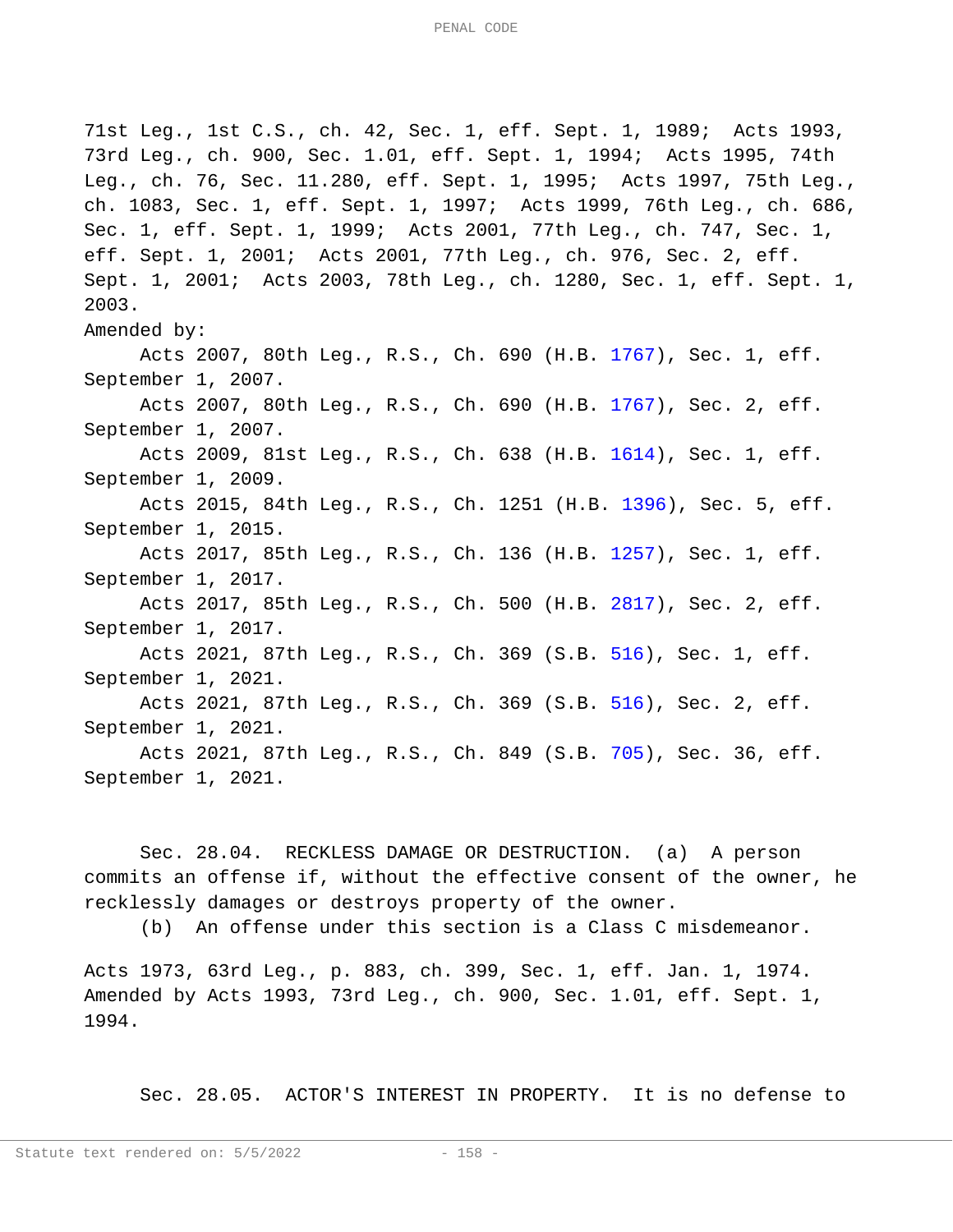prosecution under this chapter that the actor has an interest in the property damaged or destroyed if another person also has an interest that the actor is not entitled to infringe.

Acts 1973, 63rd Leg., p. 883, ch. 399, Sec. 1, eff. Jan. 1, 1974. Amended by Acts 1993, 73rd Leg., ch. 900, Sec. 1.01, eff. Sept. 1, 1994.

Sec. 28.06. AMOUNT OF PECUNIARY LOSS. (a) The amount of pecuniary loss under this chapter, if the property is destroyed, is:

(1) the fair market value of the property at the time and place of the destruction; or

(2) if the fair market value of the property cannot be ascertained, the cost of replacing the property within a reasonable time after the destruction.

(b) The amount of pecuniary loss under this chapter, if the property is damaged, is the cost of repairing or restoring the damaged property within a reasonable time after the damage occurred.

(c) The amount of pecuniary loss under this chapter for documents, other than those having a readily ascertainable market value, is:

(1) the amount due and collectible at maturity less any part that has been satisfied, if the document constitutes evidence of a debt; or

(2) the greatest amount of economic loss that the owner might reasonably suffer by virtue of the destruction or damage if the document is other than evidence of a debt.

(d) If the amount of pecuniary loss cannot be ascertained by the criteria set forth in Subsections (a) through (c), the amount of loss is deemed to be greater than \$750 but less than \$2,500.

(e) If the actor proves by a preponderance of the evidence that he gave consideration for or had a legal interest in the property involved, the value of the interest so proven shall be deducted from:

(1) the amount of pecuniary loss if the property is destroyed; or

(2) the amount of pecuniary loss to the extent of an amount equal to the ratio the value of the interest bears to the total value of the property, if the property is damaged.

Acts 1973, 63rd Leg., p. 883, ch. 399, Sec. 1, eff. Jan. 1, 1974.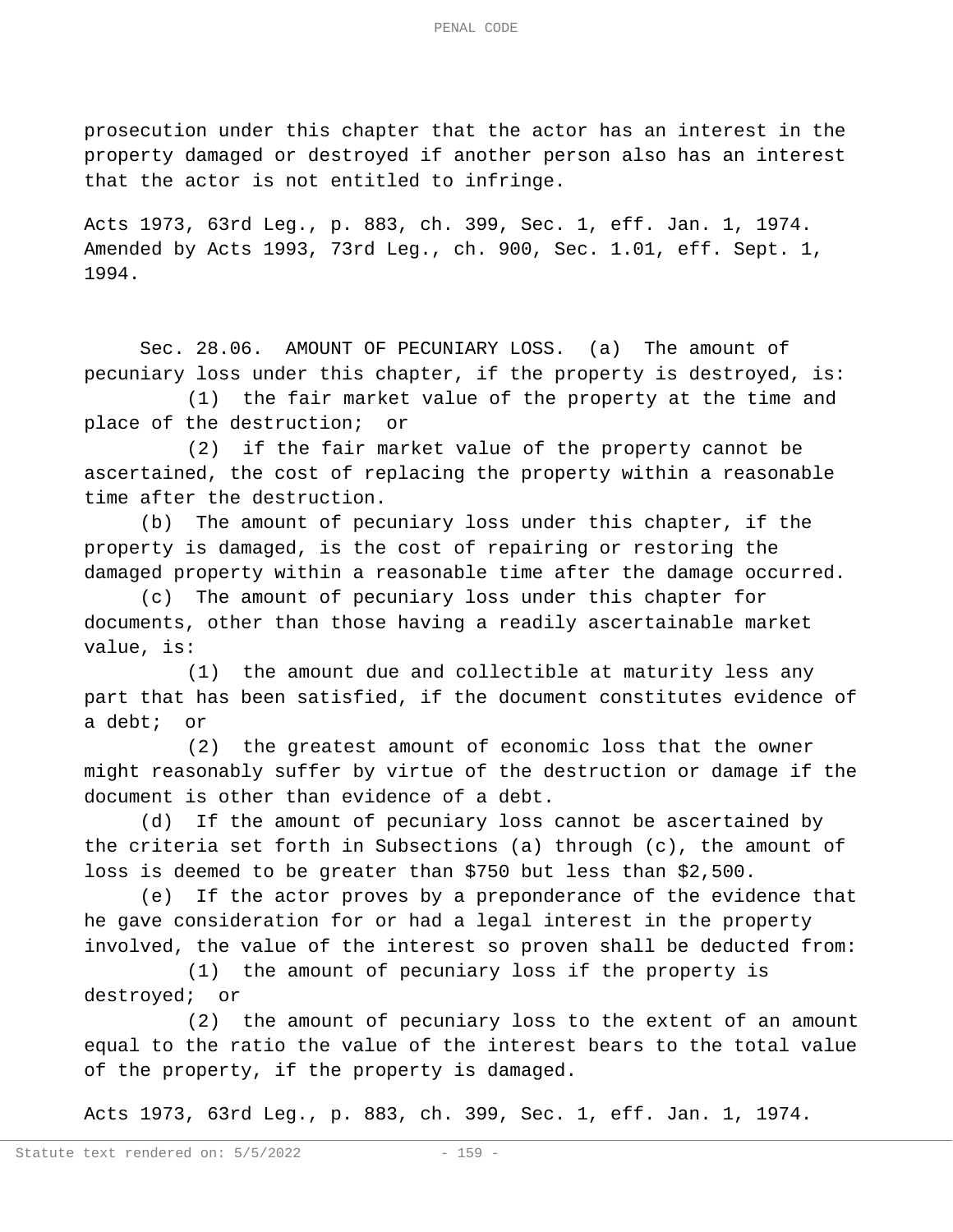Amended by Acts 1983, 68th Leg., p. 2918, ch. 497, Sec. 2, eff. Sept. 1, 1983; Acts 1993, 73rd Leg., ch. 900, Sec. 1.01, eff. Sept. 1, 1994.

Amended by:

Acts 2015, 84th Leg., R.S., Ch. 1251 (H.B. [1396](http://www.legis.state.tx.us/tlodocs/84R/billtext/html/HB01396F.HTM)), Sec. 6, eff. September 1, 2015.

Sec. 28.07. INTERFERENCE WITH RAILROAD PROPERTY. (a) In this section:

(1) "Railroad property" means:

(A) a train, locomotive, railroad car, caboose, work equipment, rolling stock, safety device, switch, or connection that is owned, leased, operated, or possessed by a railroad; or

(B) a railroad track, rail, bridge, trestle, or rightof-way owned or used by a railroad.

(2) "Tamper" means to move, alter, or interfere with railroad property.

(b) A person commits an offense if the person:

(1) throws an object or discharges a firearm or weapon at a train or rail-mounted work equipment; or

(2) without the effective consent of the owner:

(A) enters or remains on railroad property, knowing that it is railroad property;

(B) tampers with railroad property;

(C) places an obstruction on a railroad track or rightof-way; or

(D) causes in any manner the derailment of a train, railroad car, or other railroad property that moves on tracks.

(c) An offense under Subsection (b)(1) is a Class B misdemeanor unless the person causes bodily injury to another, in which event the offense is a felony of the third degree.

(d) An offense under Subsection (b)(2)(A) is a Class C misdemeanor.

(e) An offense under Subsection  $(b)(2)(B)$ ,  $(b)(2)(C)$ , or  $(b)(2)(D)$  is a Class C misdemeanor unless the person causes pecuniary loss of \$100 or more, in which event the offense is:

(1) a Class B misdemeanor if the amount of pecuniary loss is \$100 or more but less than \$750;

(2) a Class A misdemeanor if the amount of pecuniary loss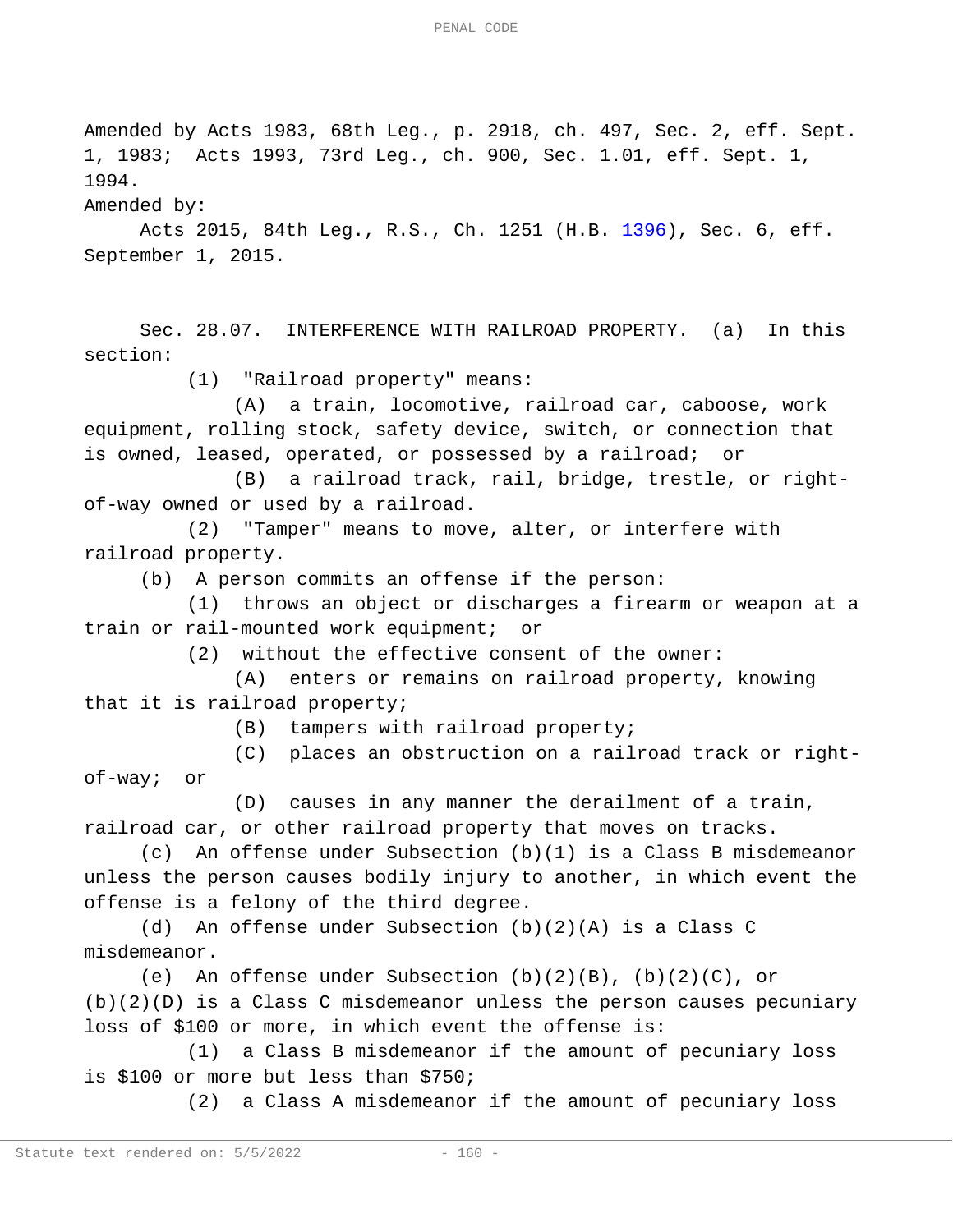is \$750 or more but less than \$2,500;

(3) a state jail felony if the amount of pecuniary loss is \$2,500 or more but less than \$30,000;

(4) a felony of the third degree if the amount of the pecuniary loss is \$30,000 or more but less than \$150,000;

(5) a felony of the second degree if the amount of pecuniary loss is \$150,000 or more but less than \$300,000; or

(6) a felony of the first degree if the amount of the pecuniary loss is \$300,000 or more.

(f) The conduct described in Subsection  $(b)(2)(A)$  is not an offense under this section if it is undertaken by an employee of the railroad or by a representative of a labor organization which represents or is seeking to represent the employees of the railroad as long as the employee or representative has a right to engage in such conduct under the Railway Labor Act (45 U.S.C. Section 151 et seq.).

Added by Acts 1989, 71st Leg., ch. 908, Sec. 1, eff. Sept. 1, 1989. Amended by Acts 1993, 73rd Leg., ch. 900, Sec. 1.01, eff. Sept. 1, 1994.

Amended by:

Acts 2015, 84th Leg., R.S., Ch. 1251 (H.B. [1396](http://www.legis.state.tx.us/tlodocs/84R/billtext/html/HB01396F.HTM)), Sec. 7, eff. September 1, 2015.

Sec. 28.08. GRAFFITI. (a) A person commits an offense if, without the effective consent of the owner, the person intentionally or knowingly makes markings, including inscriptions, slogans, drawings, or paintings, on the tangible property of the owner with:

- (1) paint;
- (2) an indelible marker; or
- (3) an etching or engraving device.

(b) Except as provided by Subsection (d), an offense under this section is:

(1) a Class C misdemeanor if the amount of pecuniary loss is less than \$100;

(2) a Class B misdemeanor if the amount of pecuniary loss is \$100 or more but less than \$750;

(3) a Class A misdemeanor if the amount of pecuniary loss is \$750 or more but less than \$2,500;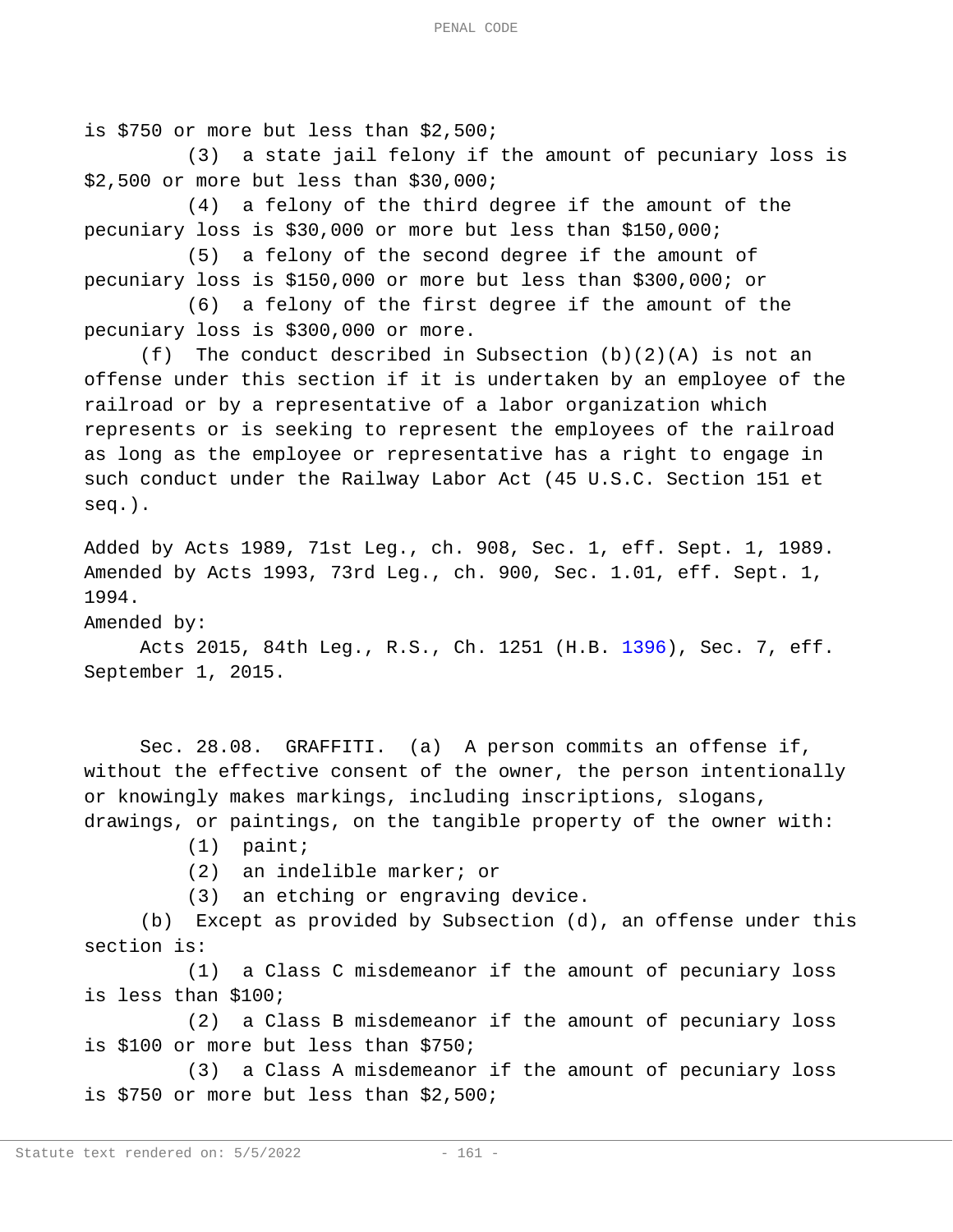(4) a state jail felony if the amount of pecuniary loss is \$2,500 or more but less than \$30,000;

(5) a felony of the third degree if the amount of pecuniary loss is \$30,000 or more but less than \$150,000;

(6) a felony of the second degree if the amount of pecuniary loss is \$150,000 or more but less than \$300,000; or

(7) a felony of the first degree if the amount of pecuniary loss is \$300,000 or more.

(c) When more than one item of tangible property, belonging to one or more owners, is marked in violation of this section pursuant to one scheme or continuing course of conduct, the conduct may be considered as one offense, and the amounts of pecuniary loss to property resulting from the marking of the property may be aggregated in determining the grade of the offense.

(d) An offense under this section is a state jail felony if:

(1) the marking is made on a school, an institution of higher education, a place of worship or human burial, a public monument, or a community center that provides medical, social, or educational programs; and

(2) the amount of the pecuniary loss to real property or to tangible personal property is \$750 or more but less than \$30,000.

(e) In this section:

(1) "Aerosol paint" means an aerosolized paint product.

(2) "Etching or engraving device" means a device that makes a delineation or impression on tangible property, regardless of the manufacturer's intended use for that device.

(3) "Indelible marker" means a device that makes a mark with a paint or ink product that is specifically formulated to be more difficult to erase, wash out, or remove than ordinary paint or ink products.

(4) "Institution of higher education" has the meaning assigned by Section 481.134, Health and Safety Code.

(5) "School" means a private or public elementary or secondary school.

Added by Acts 1997, 75th Leg., ch. 593, Sec. 1, eff. Sept. 1, 1997. Amended by Acts 1999, 76th Leg., ch. 166, Sec. 1, 2, eff. Sept. 1, 1999; Acts 1999, 76th Leg., ch. 695, Sec. 1, eff. Sept. 1, 1999; Acts 2001, 77th Leg., ch. 1420, Sec. 16.001, eff. Sept. 1, 2001. Amended by: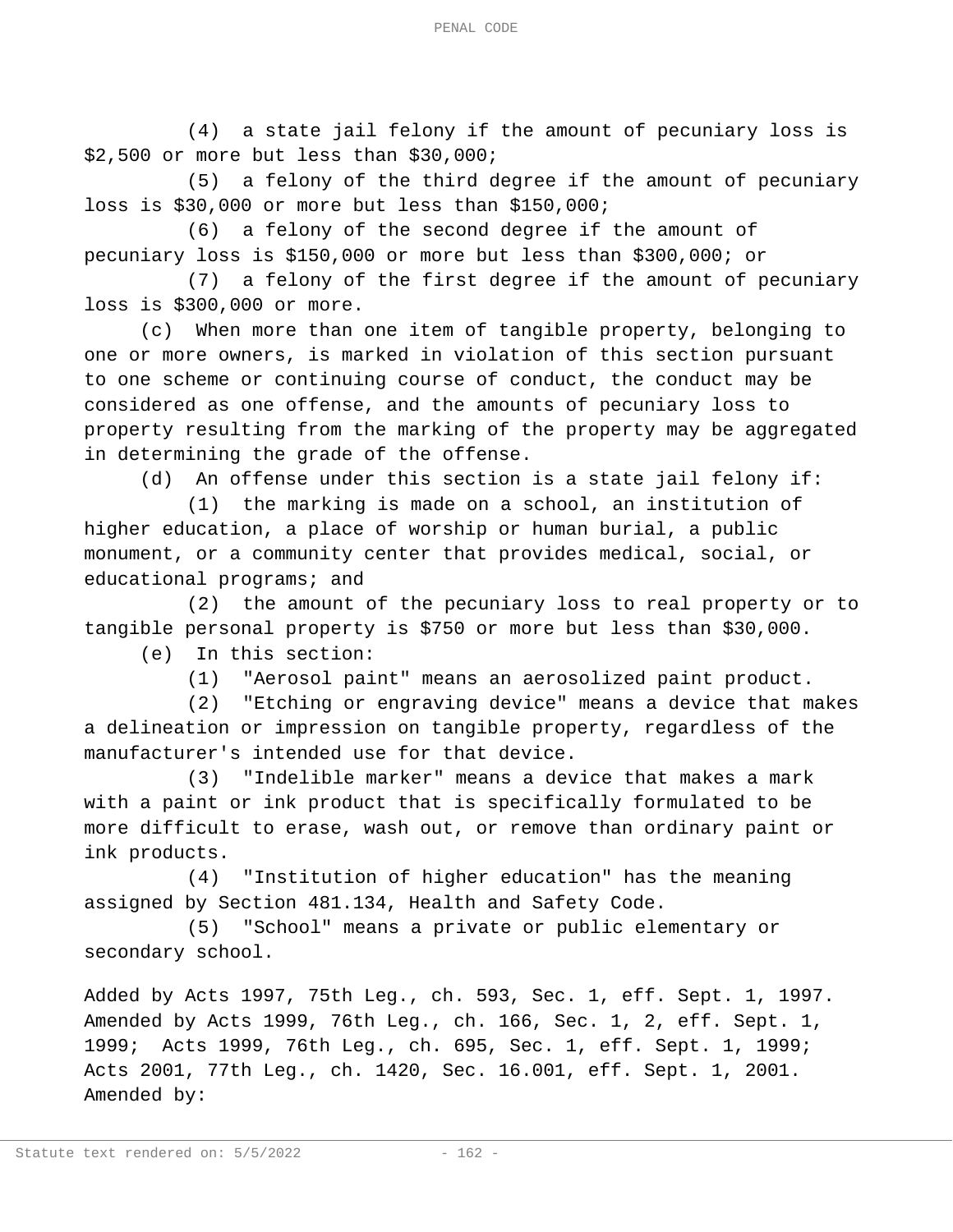Acts 2009, 81st Leg., R.S., Ch. 639 (H.B. [1633](http://www.legis.state.tx.us/tlodocs/81R/billtext/html/HB01633F.HTM)), Sec. 4, eff. September 1, 2009.

Acts 2015, 84th Leg., R.S., Ch. 1251 (H.B. [1396](http://www.legis.state.tx.us/tlodocs/84R/billtext/html/HB01396F.HTM)), Sec. 8, eff. September 1, 2015.

## **CHAPTER 29. ROBBERY**

Sec. 29.01. DEFINITIONS. In this chapter:

(1) "In the course of committing theft" means conduct that occurs in an attempt to commit, during the commission, or in immediate flight after the attempt or commission of theft.

(2) "Property" means:

(A) tangible or intangible personal property including anything severed from land; or

(B) a document, including money, that represents or embodies anything of value.

Acts 1973, 63rd Leg., p. 883, ch. 399, Sec. 1, eff. Jan. 1, 1974. Amended by Acts 1993, 73rd Leg., ch. 900, Sec. 1.01, eff. Sept. 1, 1994.

Sec. 29.02. ROBBERY. (a) A person commits an offense if, in the course of committing theft as defined in Chapter 31 and with intent to obtain or maintain control of the property, he:

(1) intentionally, knowingly, or recklessly causes bodily injury to another; or

(2) intentionally or knowingly threatens or places another in fear of imminent bodily injury or death.

(b) An offense under this section is a felony of the second degree.

Acts 1973, 63rd Leg., p. 883, ch. 399, Sec. 1, eff. Jan. 1, 1974. Amended by Acts 1993, 73rd Leg., ch. 900, Sec. 1.01, eff. Sept. 1, 1994.

Sec. 29.03. AGGRAVATED ROBBERY. (a) A person commits an offense if he commits robbery as defined in Section 29.02, and he: (1) causes serious bodily injury to another;

- 
- (2) uses or exhibits a deadly weapon; or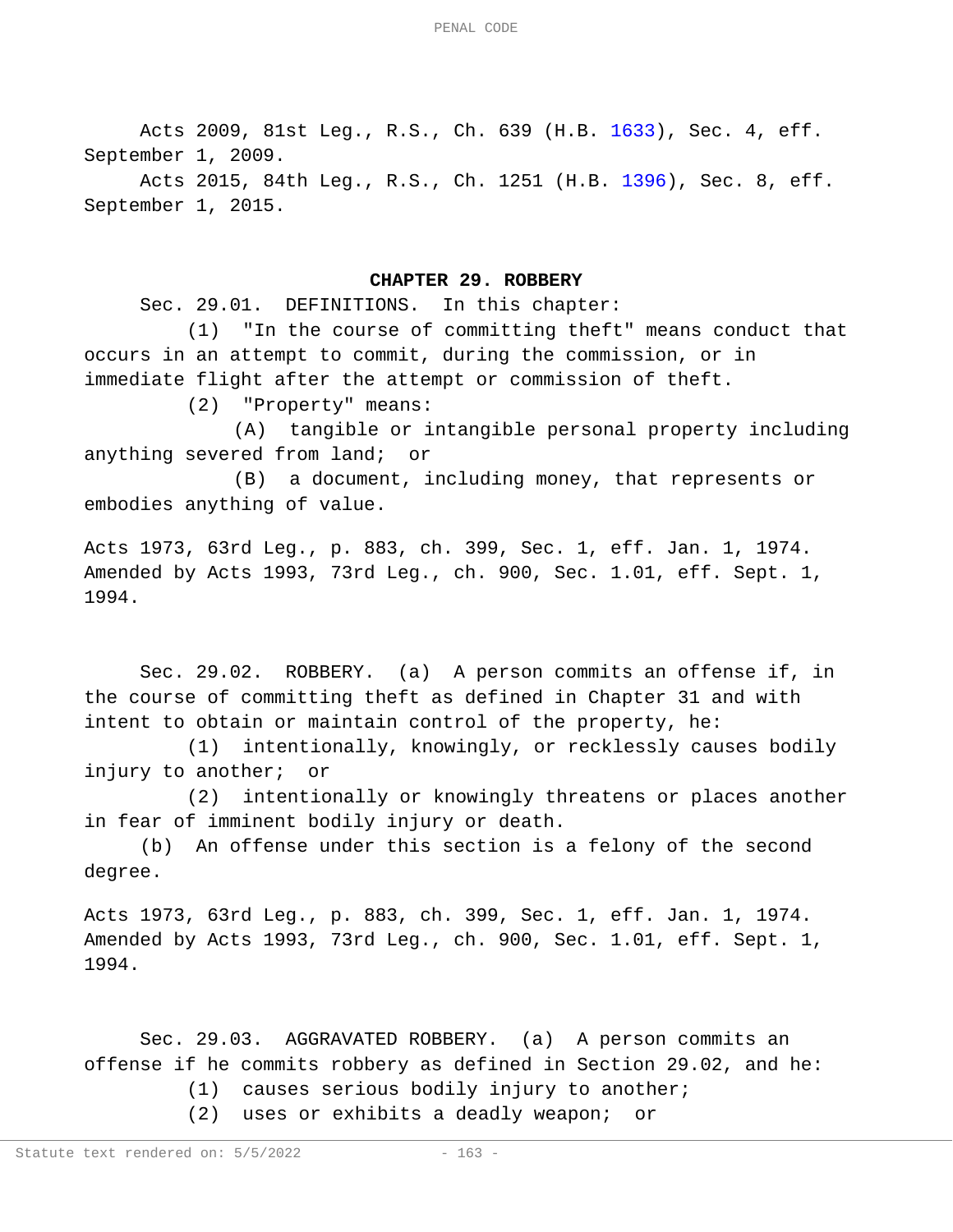(3) causes bodily injury to another person or threatens or places another person in fear of imminent bodily injury or death, if the other person is:

(A) 65 years of age or older; or

(B) a disabled person.

(b) An offense under this section is a felony of the first degree.

(c) In this section, "disabled person" means an individual with a mental, physical, or developmental disability who is substantially unable to protect himself from harm.

Acts 1973, 63rd Leg., p. 883, ch. 399, Sec. 1, eff. Jan. 1, 1974. Amended by Acts 1989, 71st Leg., ch. 357, Sec. 2, eff. Sept. 1, 1989; Acts 1993, 73rd Leg., ch. 900, Sec. 1.01, eff. Sept. 1, 1994.

## **CHAPTER 30. BURGLARY AND CRIMINAL TRESPASS**

Sec. 30.01. DEFINITIONS. In this chapter:

(1) "Habitation" means a structure or vehicle that is adapted for the overnight accommodation of persons, and includes:

(A) each separately secured or occupied portion of the structure or vehicle; and

(B) each structure appurtenant to or connected with the structure or vehicle.

(2) "Building" means any enclosed structure intended for use or occupation as a habitation or for some purpose of trade, manufacture, ornament, or use.

(3) "Vehicle" includes any device in, on, or by which any person or property is or may be propelled, moved, or drawn in the normal course of commerce or transportation, except such devices as are classified as "habitation."

(4) "Controlled substance" has the meaning assigned by Section 481.002, Health and Safety Code.

(5) "Wholesale distributor of prescription drugs" means a wholesale distributor, as defined by Section 431.401, Health and Safety Code.

Acts 1973, 63rd Leg., p. 883, ch. 399, Sec. 1, eff. Jan. 1, 1974. Amended by Acts 1993, 73rd Leg., ch. 900, Sec. 1.01, eff. Sept. 1, 1994. Amended by: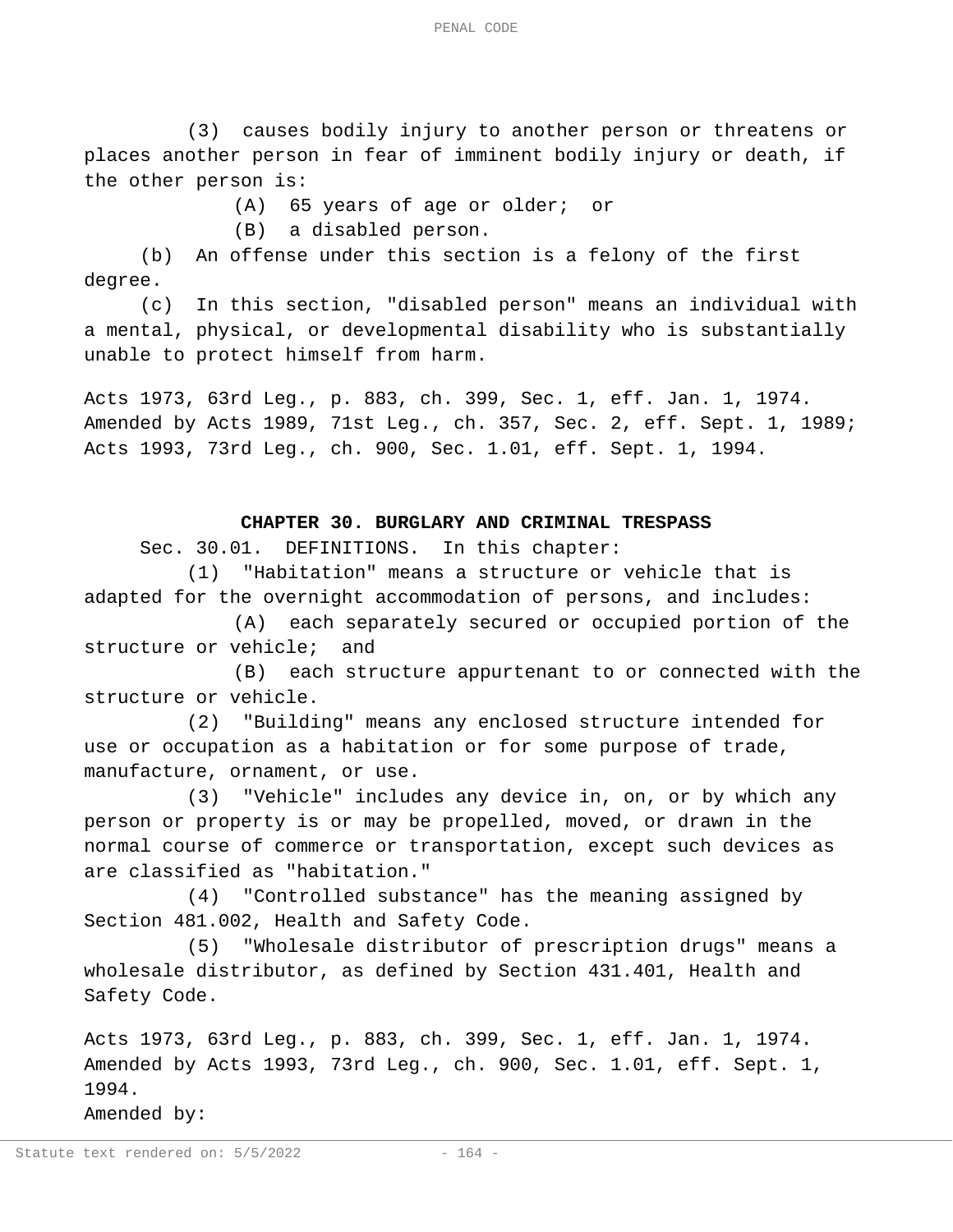Acts 2017, 85th Leg., R.S., Ch. 338 (H.B. [1178](http://www.legis.state.tx.us/tlodocs/85R/billtext/html/HB01178F.HTM)), Sec. 1, eff. September 1, 2017.

Sec. 30.02. BURGLARY. (a) A person commits an offense if, without the effective consent of the owner, the person:

(1) enters a habitation, or a building (or any portion of a building) not then open to the public, with intent to commit a felony, theft, or an assault; or

(2) remains concealed, with intent to commit a felony, theft, or an assault, in a building or habitation; or

(3) enters a building or habitation and commits or attempts to commit a felony, theft, or an assault.

(b) For purposes of this section, "enter" means to intrude:

(1) any part of the body; or

(2) any physical object connected with the body.

(c) Except as provided in Subsection (c-1) or (d), an offense under this section is a:

(1) state jail felony if committed in a building other than a habitation; or

(2) felony of the second degree if committed in a habitation.

(c-1) An offense under this section is a felony of the third degree if:

(1) the premises are a commercial building in which a controlled substance is generally stored, including a pharmacy, clinic, hospital, nursing facility, or warehouse; and

(2) the person entered or remained concealed in that building with intent to commit a theft of a controlled substance.

(d) An offense under this section is a felony of the first degree if:

(1) the premises are a habitation; and

(2) any party to the offense entered the habitation with intent to commit a felony other than felony theft or committed or attempted to commit a felony other than felony theft.

Acts 1973, 63rd Leg., p. 883, ch. 399, Sec. 1, eff. Jan. 1, 1974. Amended by Acts 1993, 73rd Leg., ch. 900, Sec. 1.01, eff. Sept. 1, 1994; Acts 1995, 74th Leg., ch. 318, Sec. 8, eff. Sept. 1, 1995; Acts 1999, 76th Leg., ch. 727, Sec. 1, eff. Sept. 1, 1999.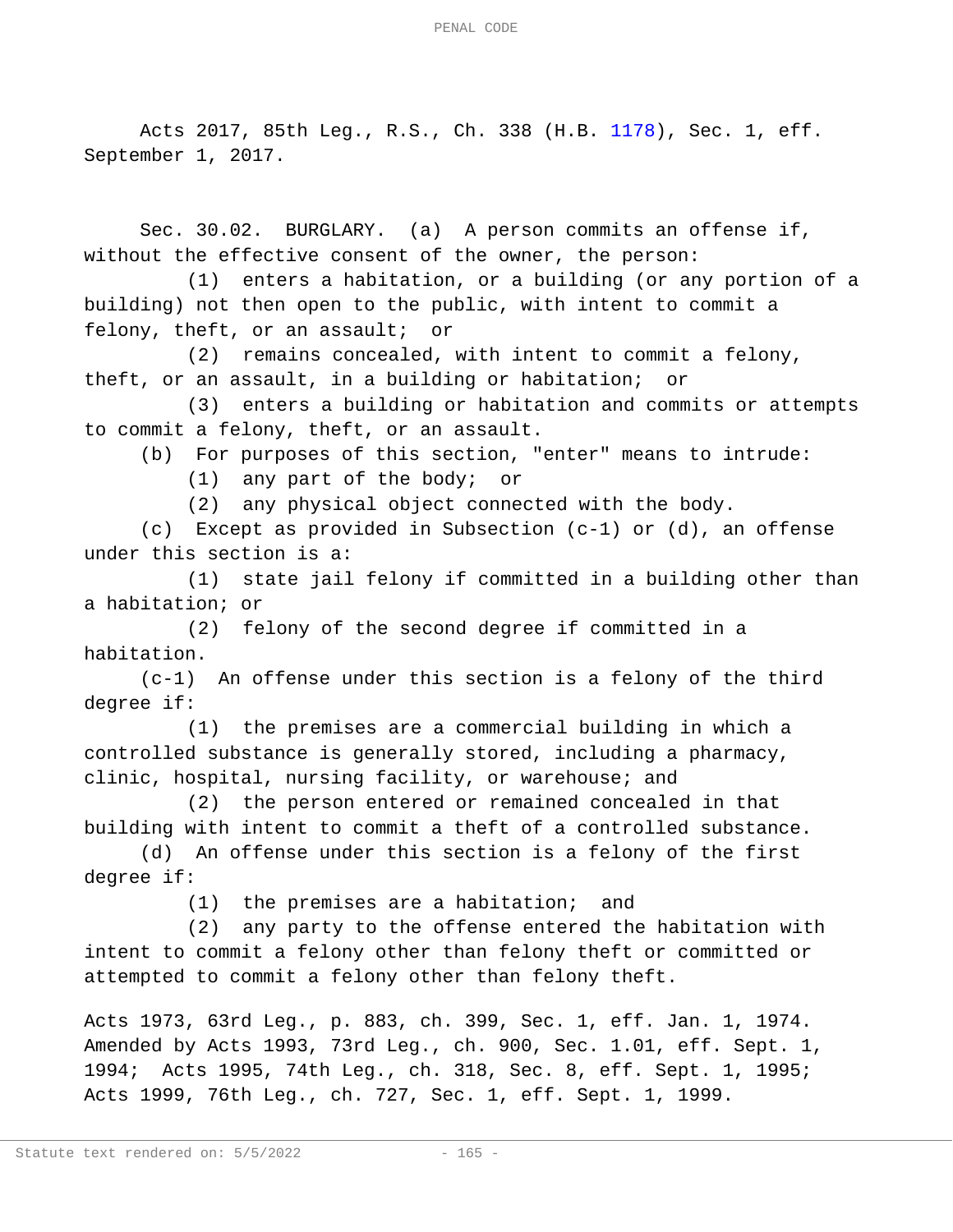Amended by: Acts 2017, 85th Leg., R.S., Ch. 338 (H.B. [1178](http://www.legis.state.tx.us/tlodocs/85R/billtext/html/HB01178F.HTM)), Sec. 2, eff. September 1, 2017.

Sec. 30.03. BURGLARY OF COIN-OPERATED OR COIN COLLECTION MACHINES. (a) A person commits an offense if, without the effective consent of the owner, he breaks or enters into any coin-operated machine, coin collection machine, or other coin-operated or coin collection receptacle, contrivance, apparatus, or equipment used for the purpose of providing lawful amusement, sales of goods, services, or other valuable things, or telecommunications with intent to obtain property or services.

(b) For purposes of this section, "entry" includes every kind of entry except one made with the effective consent of the owner.

(c) An offense under this section is a Class A misdemeanor.

Acts 1973, 63rd Leg., p. 883, ch. 399, Sec. 1, eff. Jan. 1, 1974. Amended by Acts 1987, 70th Leg., ch. 62, Sec. 1, eff. Sept. 1, 1987; Acts 1993, 73rd Leg., ch. 900, Sec. 1.01, eff. Sept. 1, 1994.

Sec. 30.04. BURGLARY OF VEHICLES. (a) A person commits an offense if, without the effective consent of the owner, he breaks into or enters a vehicle or any part of a vehicle with intent to commit any felony or theft.

(b) For purposes of this section, "enter" means to intrude:

(1) any part of the body; or

(2) any physical object connected with the body.

(c) For purposes of this section, a container or trailer carried on a rail car is a part of the rail car.

(d) An offense under this section is a Class A misdemeanor, except that:

(1) the offense is a Class A misdemeanor with a minimum term of confinement of six months if it is shown on the trial of the offense that the defendant has been previously convicted of an offense under this section;

(2) the offense is a state jail felony if:

(A) it is shown on the trial of the offense that the defendant has been previously convicted two or more times of an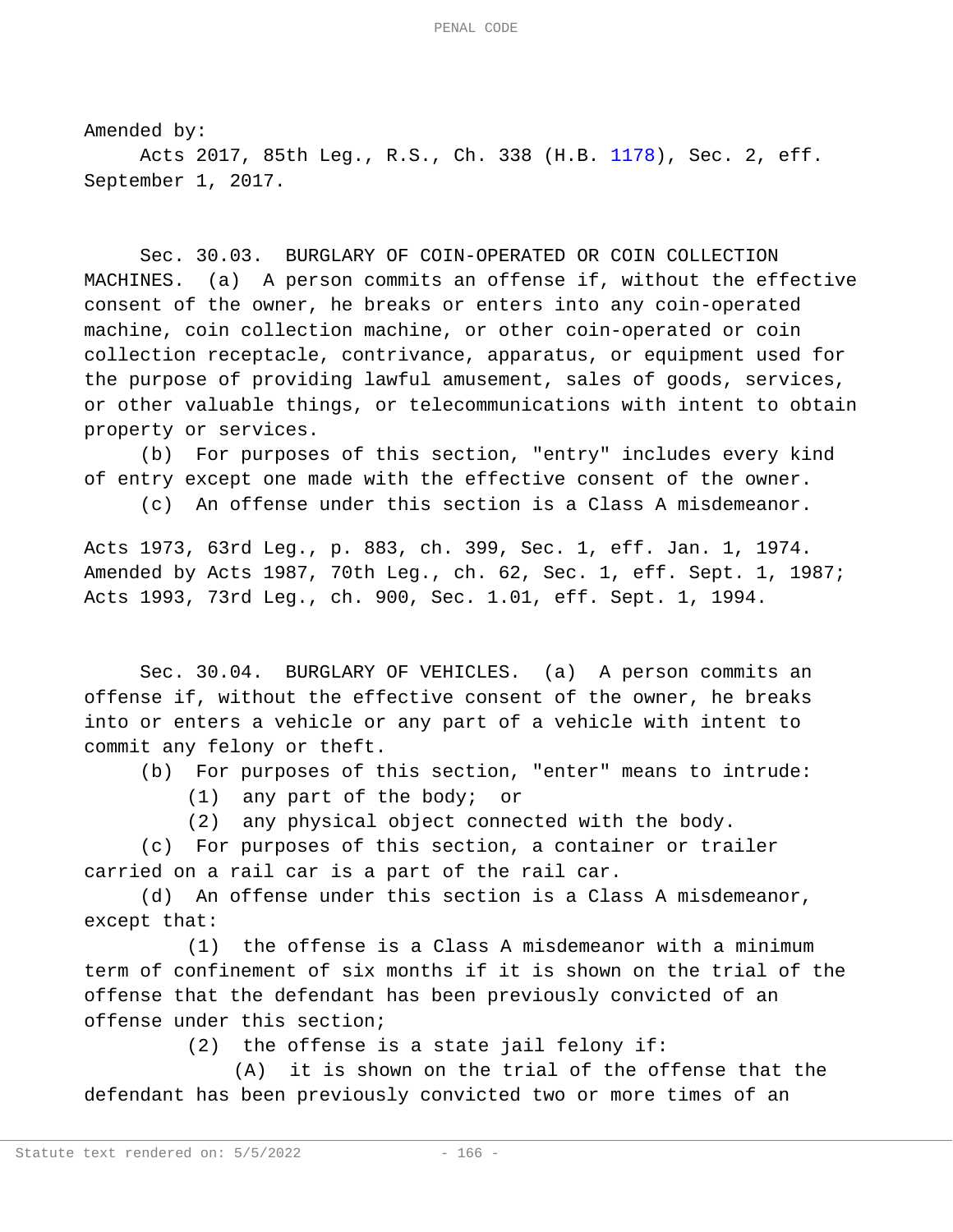offense under this section; or

(B) the vehicle or part of the vehicle broken into or entered is a rail car; and

(3) the offense is a felony of the third degree if:

(A) the vehicle broken into or entered is owned or operated by a wholesale distributor of prescription drugs; and

(B) the actor breaks into or enters that vehicle with the intent to commit theft of a controlled substance.

(d-1) For the purposes of Subsection (d), a defendant has been previously convicted under this section if the defendant was adjudged guilty of the offense or entered a plea of guilty or nolo contendere in return for a grant of deferred adjudication, regardless of whether the sentence for the offense was ever imposed or whether the sentence was probated and the defendant was subsequently discharged from community supervision.

(e) It is a defense to prosecution under this section that the actor entered a rail car or any part of a rail car and was at that time an employee or a representative of employees exercising a right under the Railway Labor Act (45 U.S.C. Section 151 et seq.).

Acts 1973, 63rd Leg., p. 883, ch. 399, Sec. 1, eff. Jan. 1, 1974. Amended by Acts 1993, 73rd Leg., ch. 900, Sec. 1.01, eff. Sept. 1, 1994; Acts 1999, 76th Leg., ch. 916, Sec. 1, eff. Sept. 1, 1999. Amended by:

Acts 2007, 80th Leg., R.S., Ch. 308 (H.B. [1887](http://www.legis.state.tx.us/tlodocs/80R/billtext/html/HB01887F.HTM)), Sec. 1, eff. September 1, 2007.

Acts 2017, 85th Leg., R.S., Ch. 338 (H.B. [1178](http://www.legis.state.tx.us/tlodocs/85R/billtext/html/HB01178F.HTM)), Sec. 3, eff. September 1, 2017.

Sec. 30.05. CRIMINAL TRESPASS. (a) A person commits an offense if the person enters or remains on or in property of another, including residential land, agricultural land, a recreational vehicle park, a building, a general residential operation operating as a residential treatment center, or an aircraft or other vehicle, without effective consent and the person:

- (1) had notice that the entry was forbidden; or
- (2) received notice to depart but failed to do so.
- (b) For purposes of this section:
	- (1) "Entry" means the intrusion of the entire body.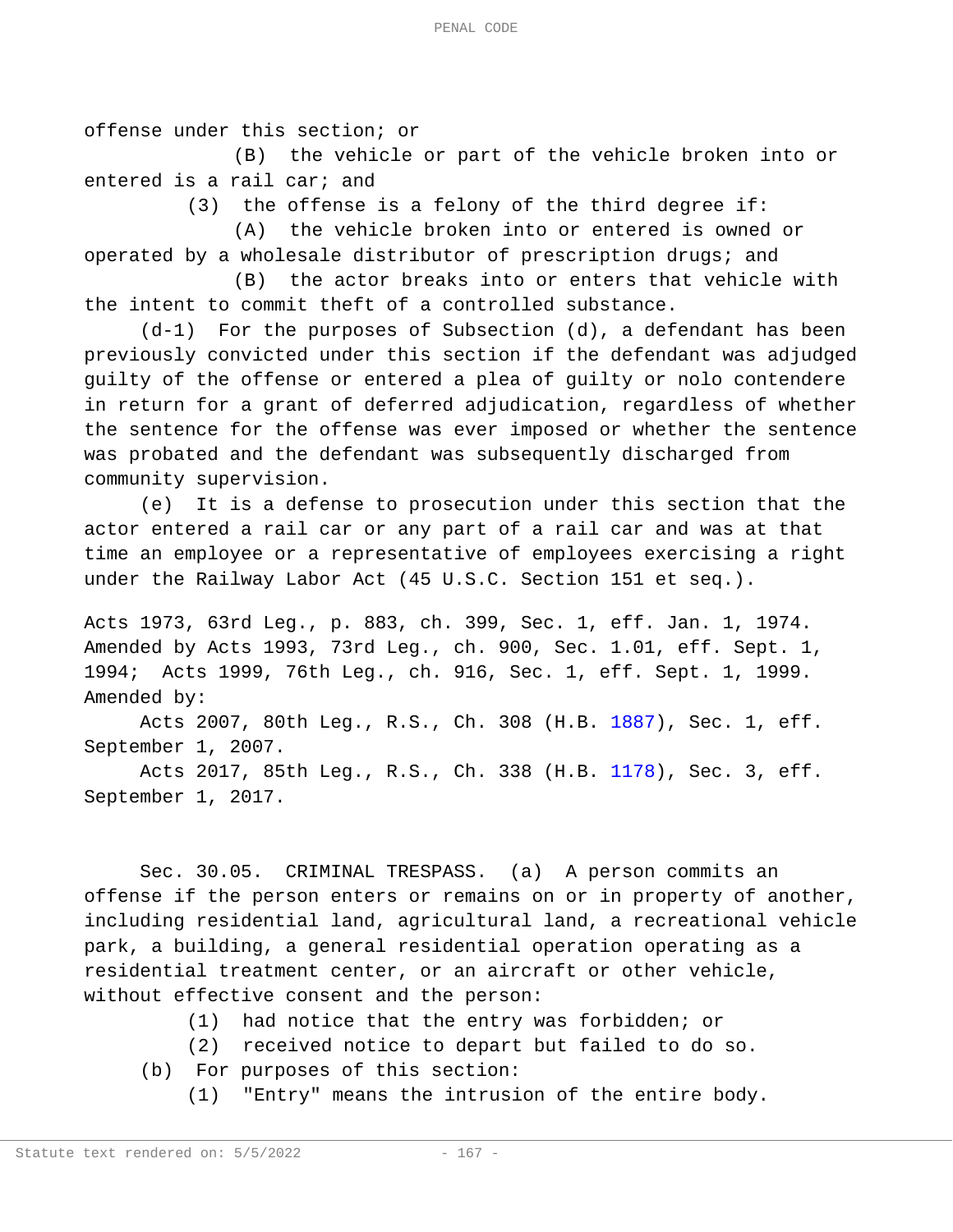(2) "Notice" means:

(A) oral or written communication by the owner or someone with apparent authority to act for the owner;

(B) fencing or other enclosure obviously designed to exclude intruders or to contain livestock;

(C) a sign or signs posted on the property or at the entrance to the building, reasonably likely to come to the attention of intruders, indicating that entry is forbidden;

(D) the placement of identifying purple paint marks on trees or posts on the property, provided that the marks are:

(i) vertical lines of not less than eight inches in length and not less than one inch in width;

(ii) placed so that the bottom of the mark is not less than three feet from the ground or more than five feet from the ground; and

(iii) placed at locations that are readily visible to any person approaching the property and no more than:

(a) 100 feet apart on forest land; or

(b) 1,000 feet apart on land other than forest

land; or

(E) the visible presence on the property of a crop grown for human consumption that is under cultivation, in the process of being harvested, or marketable if harvested at the time of entry.

(3) "Shelter center" has the meaning assigned by Section 51.002, Human Resources Code.

(4) "Forest land" means land on which the trees are potentially valuable for timber products.

(5) "Agricultural land" has the meaning assigned by Section 75.001, Civil Practice and Remedies Code.

(6) "Superfund site" means a facility that:

(A) is on the National Priorities List established under Section 105 of the federal Comprehensive Environmental Response, Compensation, and Liability Act of 1980 (42 U.S.C. Section 9605); or

(B) is listed on the state registry established under Section 361.181, Health and Safety Code.

(7) "Critical infrastructure facility" means one of the following, if completely enclosed by a fence or other physical barrier that is obviously designed to exclude intruders: (A) a chemical manufacturing facility;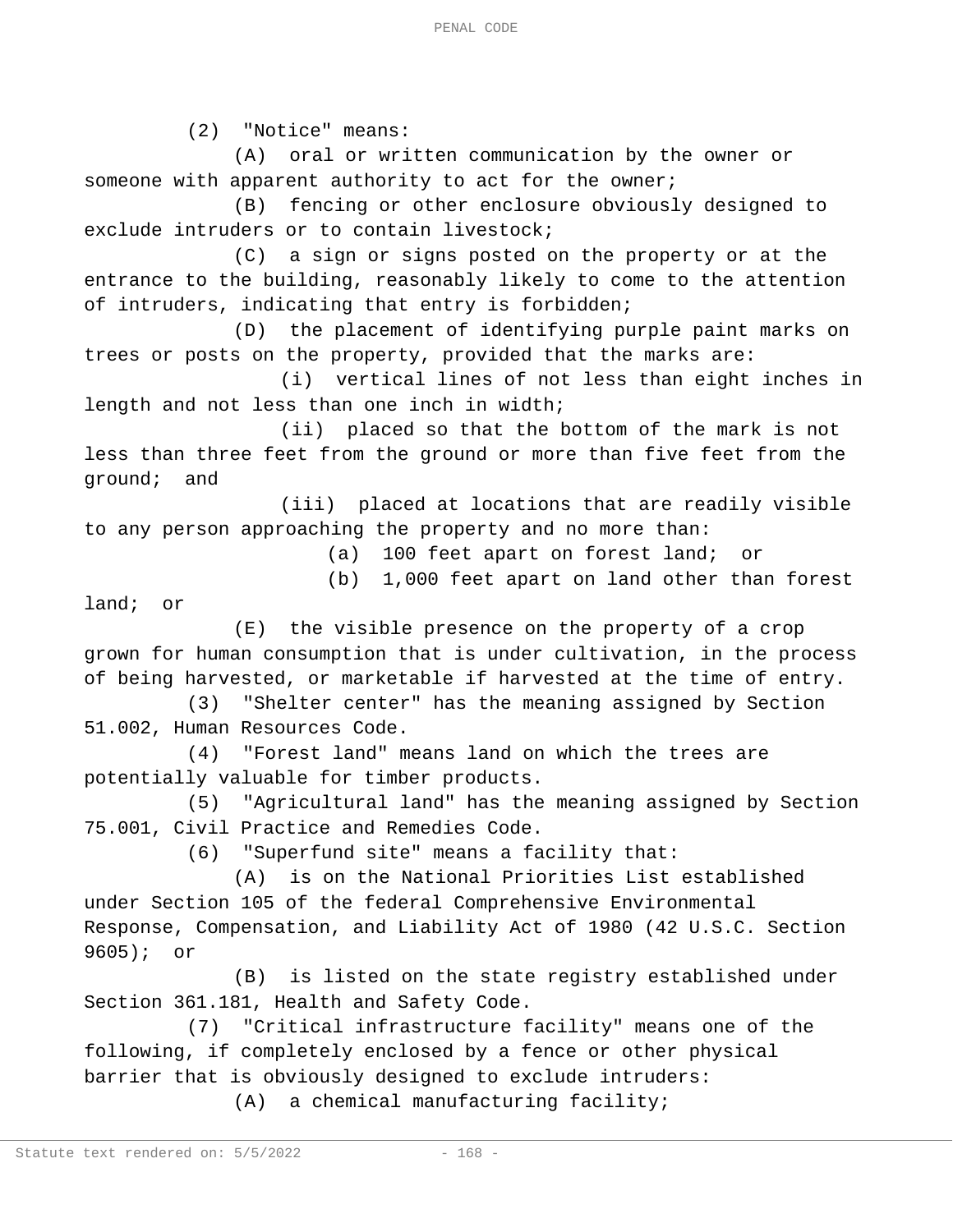(B) a refinery;

(C) an electrical power generating facility, substation, switching station, electrical control center, or electrical transmission or distribution facility;

(D) a water intake structure, water treatment facility, wastewater treatment plant, or pump station;

(E) a natural gas transmission compressor station;

(F) a liquid natural gas terminal or storage facility;

(G) a telecommunications central switching office;

(H) a port, railroad switching yard, trucking terminal, or other freight transportation facility;

(I) a gas processing plant, including a plant used in the processing, treatment, or fractionation of natural gas; or

(J) a transmission facility used by a federally licensed radio or television station.

(8) "Protected freshwater area" has the meaning assigned by Section 90.001, Parks and Wildlife Code.

(9) "Recognized state" means another state with which the attorney general of this state, with the approval of the governor of this state, negotiated an agreement after determining that the other state:

(A) has firearm proficiency requirements for peace officers; and

(B) fully recognizes the right of peace officers commissioned in this state to carry weapons in the other state.

(10) "Recreational vehicle park" has the meaning assigned by Section 13.087, Water Code.

(11) "Residential land" means real property improved by a dwelling and zoned for or otherwise authorized for single-family or multifamily use.

(12) "Institution of higher education" has the meaning assigned by Section 61.003, Education Code.

(13) "General residential operation" has the meaning assigned by Section 42.002, Human Resources Code.

(c) A person may provide notice that firearms are prohibited on the property by posting a sign at each entrance to the property that:

(1) includes language that is identical to or substantially similar to the following: "Pursuant to Section 30.05, Penal Code (criminal trespass), a person may not enter this property with a firearm";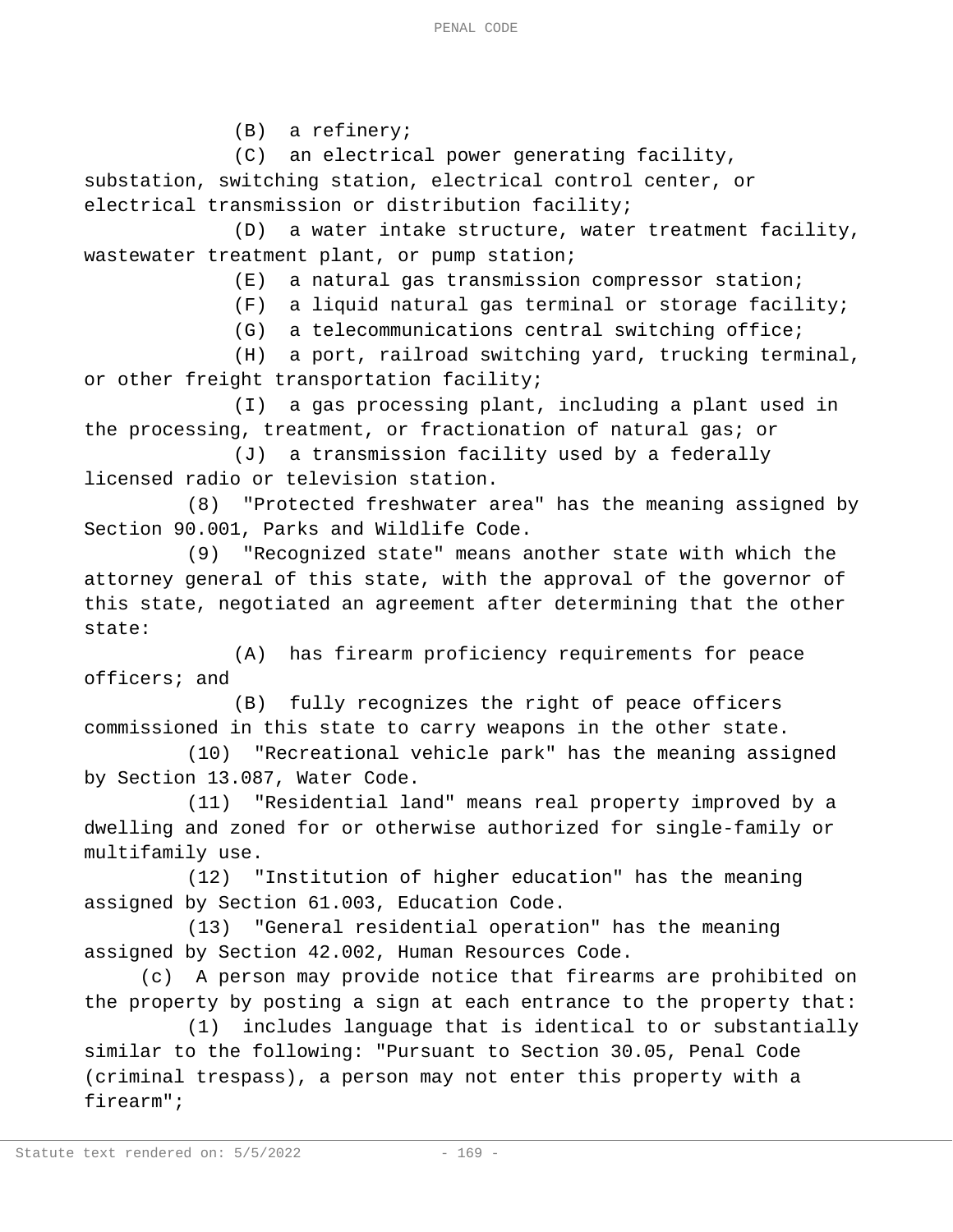(2) includes the language described by Subdivision (1) in both English and Spanish; (3) appears in contrasting colors with block letters at least one inch in height; and (4) is displayed in a conspicuous manner clearly visible to the public. (d) Subject to Subsection (d-3), an offense under this section is: (1) a Class B misdemeanor, except as provided by Subdivisions (2) and (3); (2) a Class C misdemeanor, except as provided by Subdivision (3), if the offense is committed: (A) on agricultural land and within 100 feet of the boundary of the land; or (B) on residential land and within 100 feet of a protected freshwater area; and (3) a Class A misdemeanor if: (A) the offense is committed: (i) in a habitation or a shelter center; (ii) on a Superfund site; or (iii) on or in a critical infrastructure facility; (B) the offense is committed on or in property of an institution of higher education and it is shown on the trial of the offense that the person has previously been convicted of: (i) an offense under this section relating to entering or remaining on or in property of an institution of higher education; or (ii) an offense under Section 51.204(b)(1), Education Code, relating to trespassing on the grounds of an institution of higher education; (C) the person carries a deadly weapon during the commission of the offense; or (D) the offense is committed on the property of or within a general residential operation operating as a residential treatment center.  $(d-1)$  For the purposes of Subsection  $(d)(3)(B)$ , a person has

previously been convicted of an offense described by that paragraph if the person was adjudged guilty of the offense or entered a plea of guilty or nolo contendere in return for a grant of deferred adjudication community supervision, regardless of whether the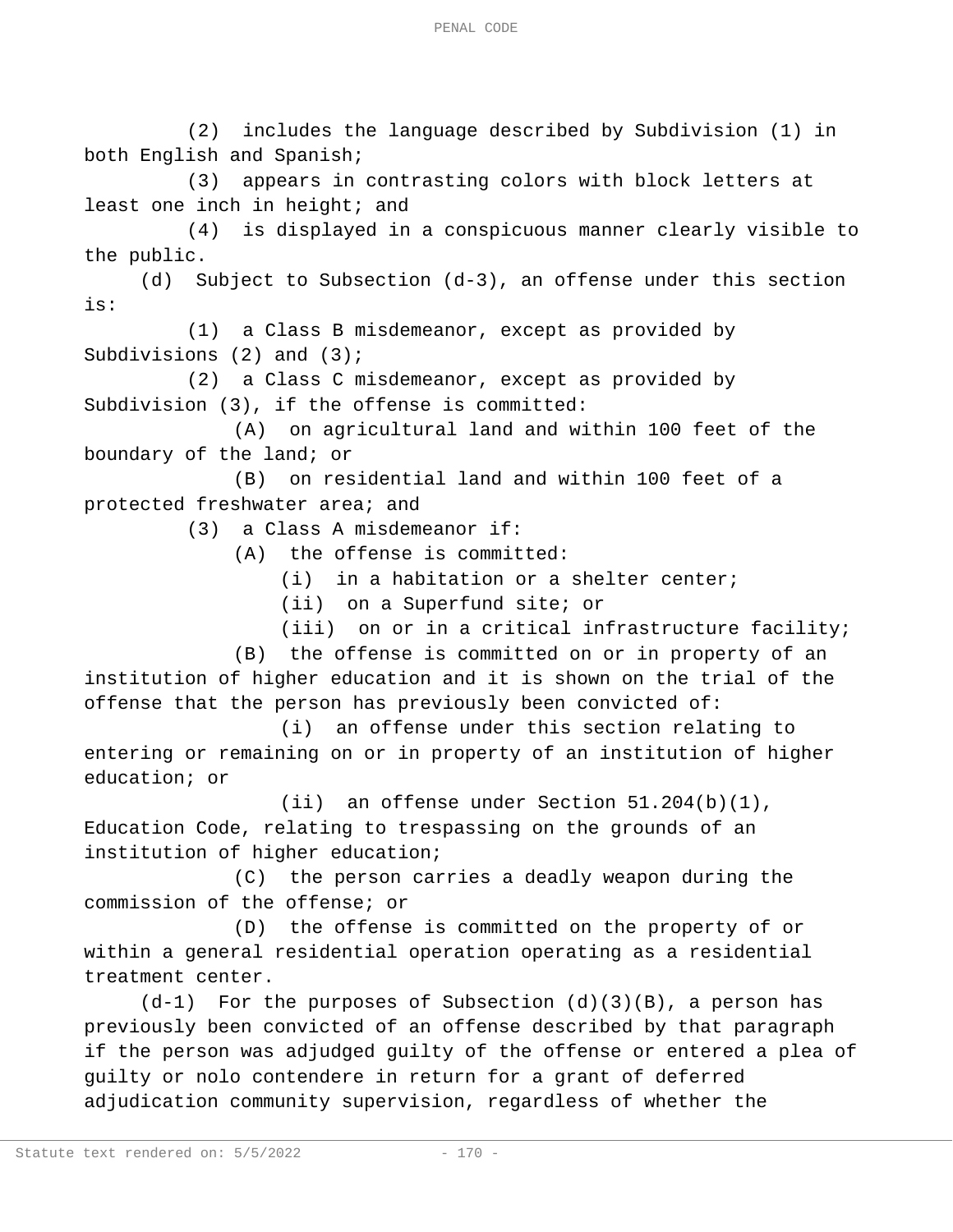sentence for the offense was ever imposed or whether the sentence was probated and the person was subsequently discharged from deferred adjudication community supervision.

(d-2) At the punishment stage of a trial in which the attorney representing the state seeks the increase in punishment provided by Subsection  $(d)(3)(B)$ , the defendant may raise the issue as to whether, at the time of the instant offense or the previous offense, the defendant was engaging in speech or expressive conduct protected by the First Amendment to the United States Constitution or Section 8, Article I, Texas Constitution. If the defendant proves the issue in the affirmative by a preponderance of the evidence, the increase in punishment provided by Subsection  $(d)(3)(B)$  does not apply.

(d-3) An offense under this section is a Class C misdemeanor punishable by a fine not to exceed \$200 if the person enters the property, land, or building with a firearm or other weapon and the sole basis on which entry on the property or land or in the building was forbidden is that entry with a firearm or other weapon was forbidden, except that the offense is a Class A misdemeanor if it is shown on the trial of the offense that, after entering the property, land, or building with the firearm or other weapon, the actor:

(1) personally received from the owner of the property or another person with apparent authority to act for the owner notice that entry with a firearm or other weapon was forbidden, as given through:

 $(A)$  notice under Subsection  $(b)(2)(A)$ , including oral or written communication; or

(B) if the actor is unable to reasonably understand the notice described by Paragraph (A), other personal notice that is reasonable under the circumstances; and

(2) subsequently failed to depart.

(e) It is a defense to prosecution under this section that the actor at the time of the offense was:

(1) a firefighter or emergency medical services personnel, as defined by Section 773.003, Health and Safety Code, acting in the lawful discharge of an official duty under exigent circumstances;

(2) a person who was:

(A) an employee or agent of:

(i) an electric utility, as defined by Section 31.002, Utilities Code;

(ii) a telecommunications provider, as defined by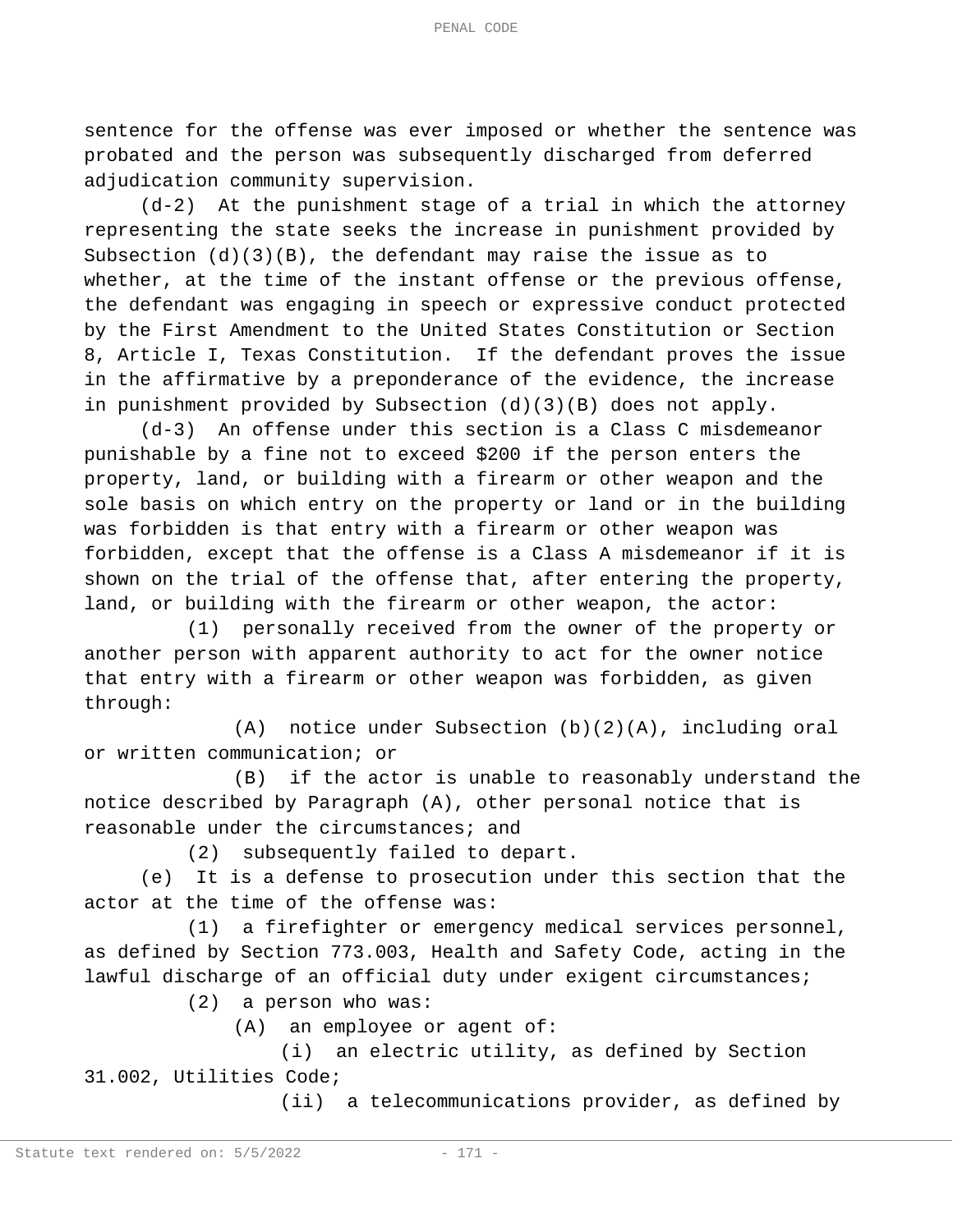Section 51.002, Utilities Code; (iii) a video service provider or cable service provider, as defined by Section 66.002, Utilities Code; (iv) a gas utility, as defined by Section 101.003, Utilities Code, which for the purposes of this subsection includes a municipally owned utility as defined by that section; (v) a gas utility, as defined by Section 121.001, Utilities Code; (vi) a pipeline used for the transportation or sale of oil, gas, or related products; or (vii) an electric cooperative or municipally owned utility, as defined by Section 11.003, Utilities Code; and (B) performing a duty within the scope of that employment or agency; or (3) a person who was: (A) employed by or acting as agent for an entity that had, or that the person reasonably believed had, effective consent or authorization provided by law to enter the property; and (B) performing a duty within the scope of that employment or agency. (f) It is a defense to prosecution under this section that: (1) the basis on which entry on the property or land or in the building was forbidden is that entry with a handgun was forbidden; and (2) the person was carrying: (A) a license issued under Subchapter H, Chapter 411, Government Code, to carry a handgun; and (B) a handgun: (i) in a concealed manner; or (ii) in a holster. (f-1) It is a defense to prosecution under this section that: (1) the basis on which entry on the property was forbidden is that entry with a firearm or firearm ammunition was forbidden; (2) the actor is: (A) an owner of an apartment in a condominium regime governed by Chapter 81, Property Code; (B) an owner of a condominium unit governed by Chapter 82, Property Code; (C) a tenant or guest of an owner described by Paragraph (A) or (B); or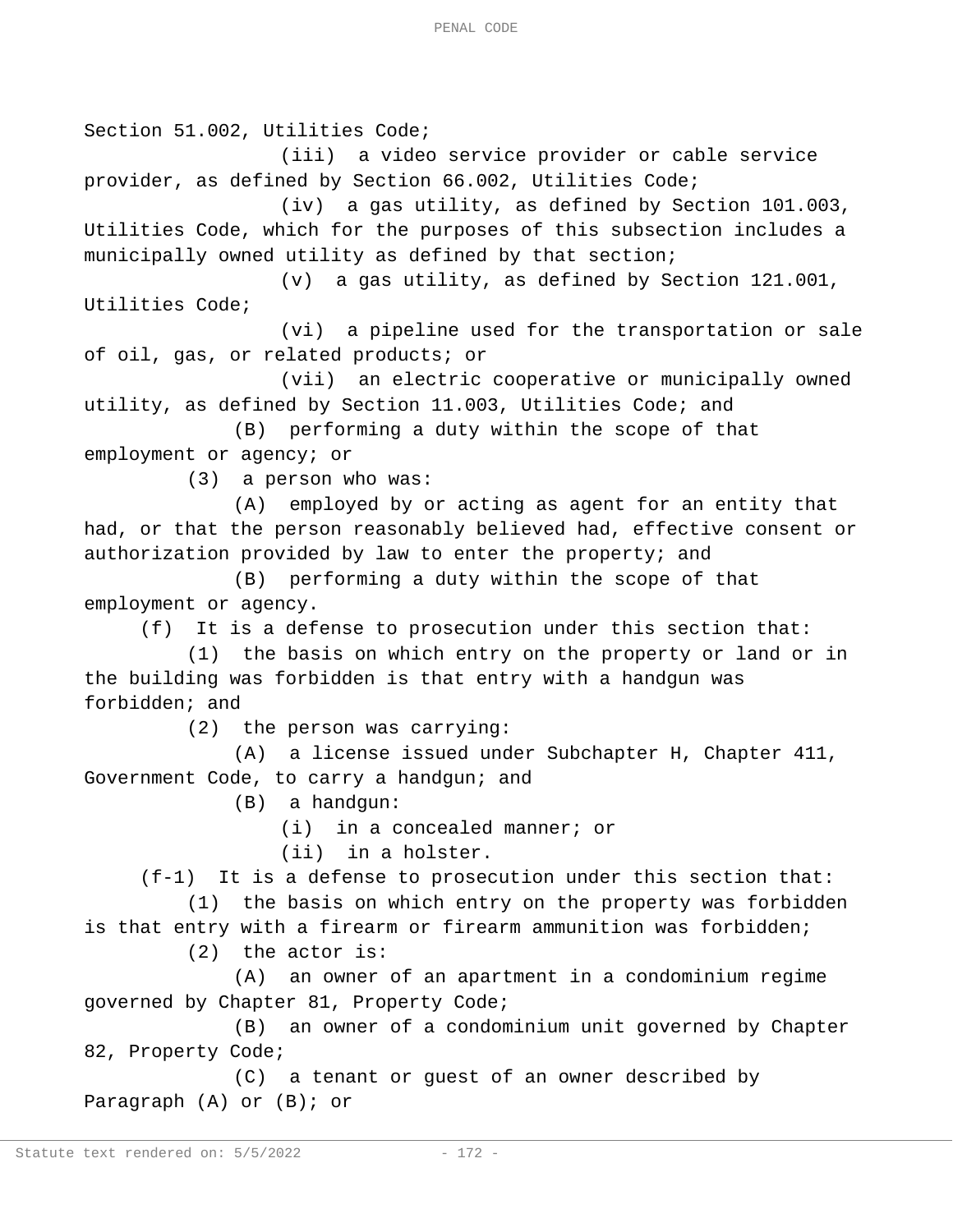(D) a guest of a tenant of an owner described by Paragraph (A) or (B);

(3) the actor:

(A) carries or stores a firearm or firearm ammunition in the condominium apartment or unit owner's apartment or unit;

(B) carries a firearm or firearm ammunition directly en route to or from the condominium apartment or unit owner's apartment or unit;

(C) carries a firearm or firearm ammunition directly en route to or from the actor's vehicle located in a parking area provided for residents or guests of the condominium property; or

(D) carries or stores a firearm or firearm ammunition in the actor's vehicle located in a parking area provided for residents or guests of the condominium property; and

(4) the actor is not otherwise prohibited by law from possessing a firearm or firearm ammunition.

(f-2) It is a defense to prosecution under this section that:

(1) the basis on which entry on a leased premises governed by Chapter 92, Property Code, was forbidden is that entry with a firearm or firearm ammunition was forbidden;

(2) the actor is a tenant of the leased premises or the tenant's guest;

(3) the actor:

(A) carries or stores a firearm or firearm ammunition in the tenant's rental unit;

(B) carries a firearm or firearm ammunition directly en route to or from the tenant's rental unit;

(C) carries a firearm or firearm ammunition directly en route to or from the actor's vehicle located in a parking area provided for tenants or guests by the landlord of the leased premises; or

(D) carries or stores a firearm or firearm ammunition in the actor's vehicle located in a parking area provided for tenants or guests by the landlord of the leased premises; and

(4) the actor is not otherwise prohibited by law from possessing a firearm or firearm ammunition.

(f-3) It is a defense to prosecution under this section that:

(1) the basis on which entry on a leased premises governed by Chapter 94, Property Code, was forbidden is that entry with a firearm or firearm ammunition was forbidden;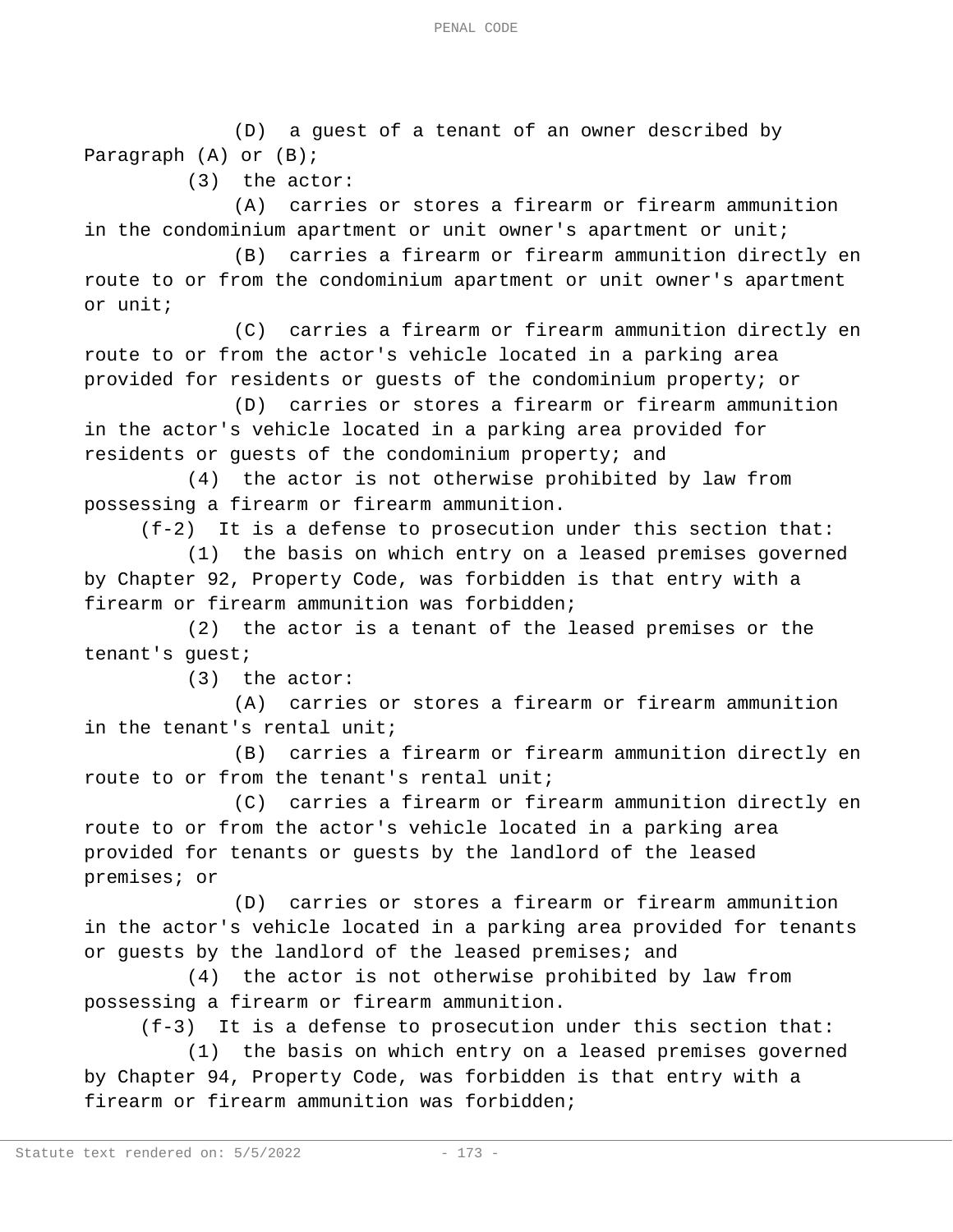(2) the actor is a tenant of a manufactured home lot or the tenant's guest;

(3) the actor:

(A) carries or stores a firearm or firearm ammunition in the tenant's manufactured home;

(B) carries a firearm or firearm ammunition directly en route to or from the tenant's manufactured home;

(C) carries a firearm or firearm ammunition directly en route to or from the actor's vehicle located in a parking area provided for tenants or tenants' guests by the landlord of the leased premises; or

(D) carries or stores a firearm or firearm ammunition in the actor's vehicle located in a parking area provided for tenants or tenants' guests by the landlord of the leased premises; and

(4) the actor is not otherwise prohibited by law from possessing a firearm or firearm ammunition.

(f-4) It is a defense to prosecution under this section that:

(1) the conduct occurred on hotel property, and the basis on which entry on that property was forbidden is that entry with a firearm or firearm ammunition was forbidden;

(2) the actor is a guest of a hotel, as defined by Section 2155.101, Occupations Code; and

(3) the actor:

(A) carries or stores a firearm or firearm ammunition in the actor's hotel room;

(B) carries a firearm or firearm ammunition directly en route to or from the hotel or the actor's hotel room;

(C) carries a firearm or firearm ammunition directly en route to or from the actor's vehicle located on the hotel property, including a vehicle in a parking area provided for hotel guests; or

(D) carries or stores a firearm or firearm ammunition in the actor's vehicle located on the hotel property, including a vehicle in a parking area provided for hotel guests.

(g) It is a defense to prosecution under this section that the actor entered a railroad switching yard or any part of a railroad switching yard and was at that time an employee or a representative of employees exercising a right under the Railway Labor Act (45 U.S.C. Section 151 et seq.).

(h) At the punishment stage of a trial in which the attorney representing the state seeks the increase in punishment provided by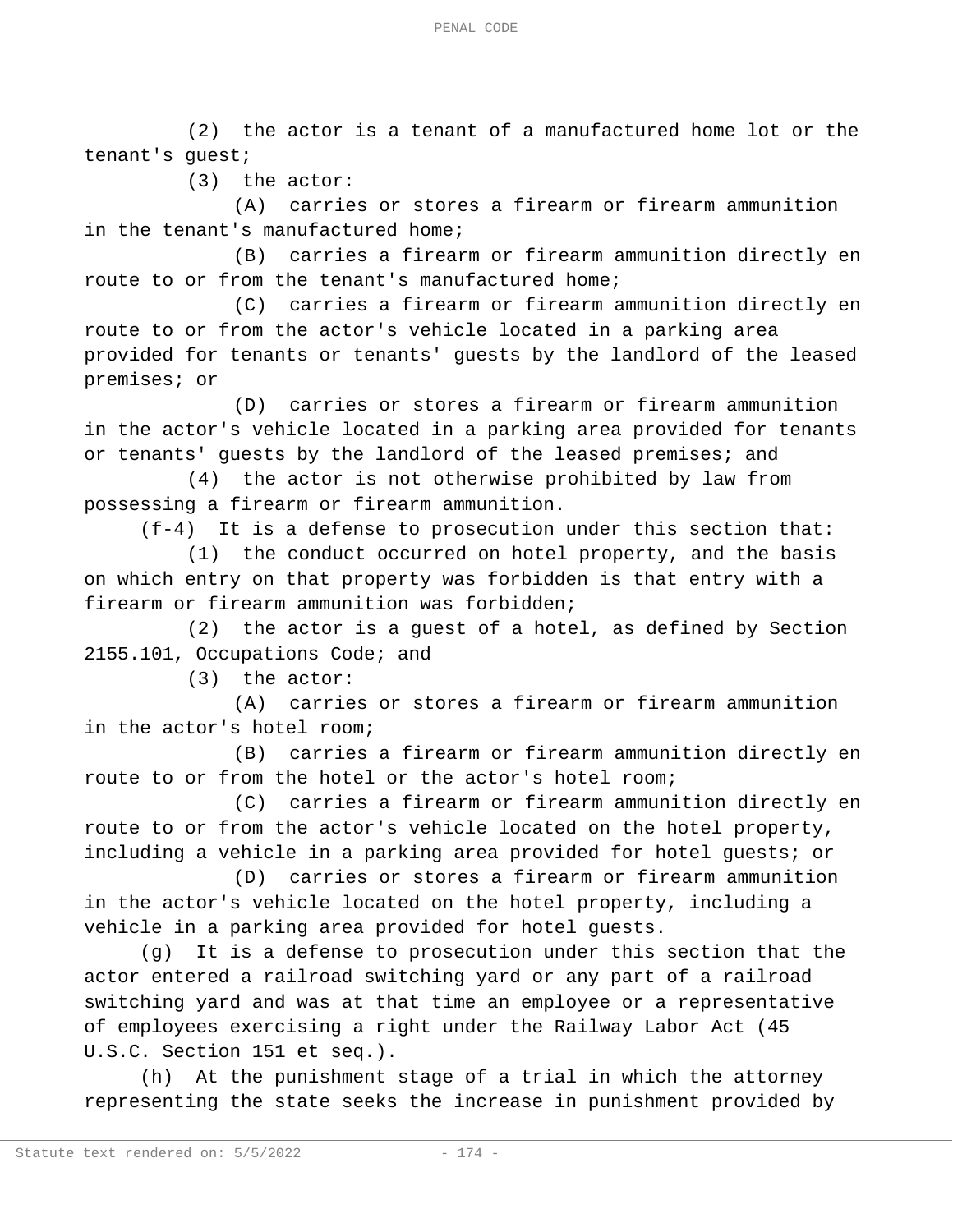Subsection  $(d)(3)(A)(iii)$ , the defendant may raise the issue as to whether the defendant entered or remained on or in a critical infrastructure facility as part of a peaceful or lawful assembly, including an attempt to exercise rights guaranteed by state or federal labor laws. If the defendant proves the issue in the affirmative by a preponderance of the evidence, the increase in punishment provided by Subsection (d)(3)(A)(iii) does not apply.

(i) This section does not apply if:

(1) the basis on which entry on the property or land or in the building was forbidden is that entry with a handgun or other weapon was forbidden; and

(2) the actor at the time of the offense was a peace officer, including a commissioned peace officer of a recognized state, or a special investigator under Article 2.122, Code of Criminal Procedure, regardless of whether the peace officer or special investigator was engaged in the actual discharge of an official duty while carrying the weapon.

(j) Repealed by Acts 2009, 81st Leg., R.S., Ch. 1138, Sec. 4, eff. September 1, 2009.

Acts 1973, 63rd Leg., p. 883, ch. 399, Sec. 1, eff. Jan. 1, 1974. Amended by Acts 1979, 66th Leg., p. 1114, ch. 530, Sec. 3, eff. Aug. 27, 1979; Acts 1981, 67th Leg., p. 2385, ch. 596, Sec. 1, eff. Sept. 1, 1981; Acts 1989, 71st Leg., ch. 139, Sec. 1, eff. Sept. 1, 1989; Acts 1991, 72nd Leg., ch. 308, Sec. 1, eff. Sept. 1, 1991; Acts 1993, 73rd Leg., ch. 24, Sec. 1, eff. Sept. 1, 1993; Acts 1993, 73rd Leg., ch. 900, Sec. 1.01, eff. Sept. 1, 1994; Acts 1997, 75th Leg., ch. 1229, Sec. 1, 2, eff. Sept. 1, 1997; Acts 1999, 76th Leg., ch. 161, Sec. 1, eff. Sept. 1, 1999; Acts 1999, 76th Leg., ch. 169, Sec. 1, 2, eff. Sept. 1, 1999; Acts 1999, 76th Leg., ch. 765, Sec. 1, 2, eff. Sept. 1, 1999; Acts 2001, 77th Leg., ch. 1420, Sec. 16.002, 21.001(94), eff. Sept. 1, 2001; Acts 2003, 78th Leg., ch. 1078, Sec. 1, eff. Sept. 1, 2003; Acts 2003, 78th Leg., ch. 1178, Sec. 1, eff. Sept. 1, 2003; Acts 2003, 78th Leg., ch. 1276, Sec. 14B.001, eff. Sept. 1, 2003.

Amended by:

Acts 2005, 79th Leg., Ch. 1093 (H.B. [2110](http://www.legis.state.tx.us/tlodocs/79R/billtext/html/HB02110F.HTM)), Sec. 3, eff. September 1, 2005.

Acts 2005, 79th Leg., Ch. 1337 (S.B. [9\)](http://www.legis.state.tx.us/tlodocs/79R/billtext/html/SB00009F.HTM), Sec. 20, eff. June 18, 2005.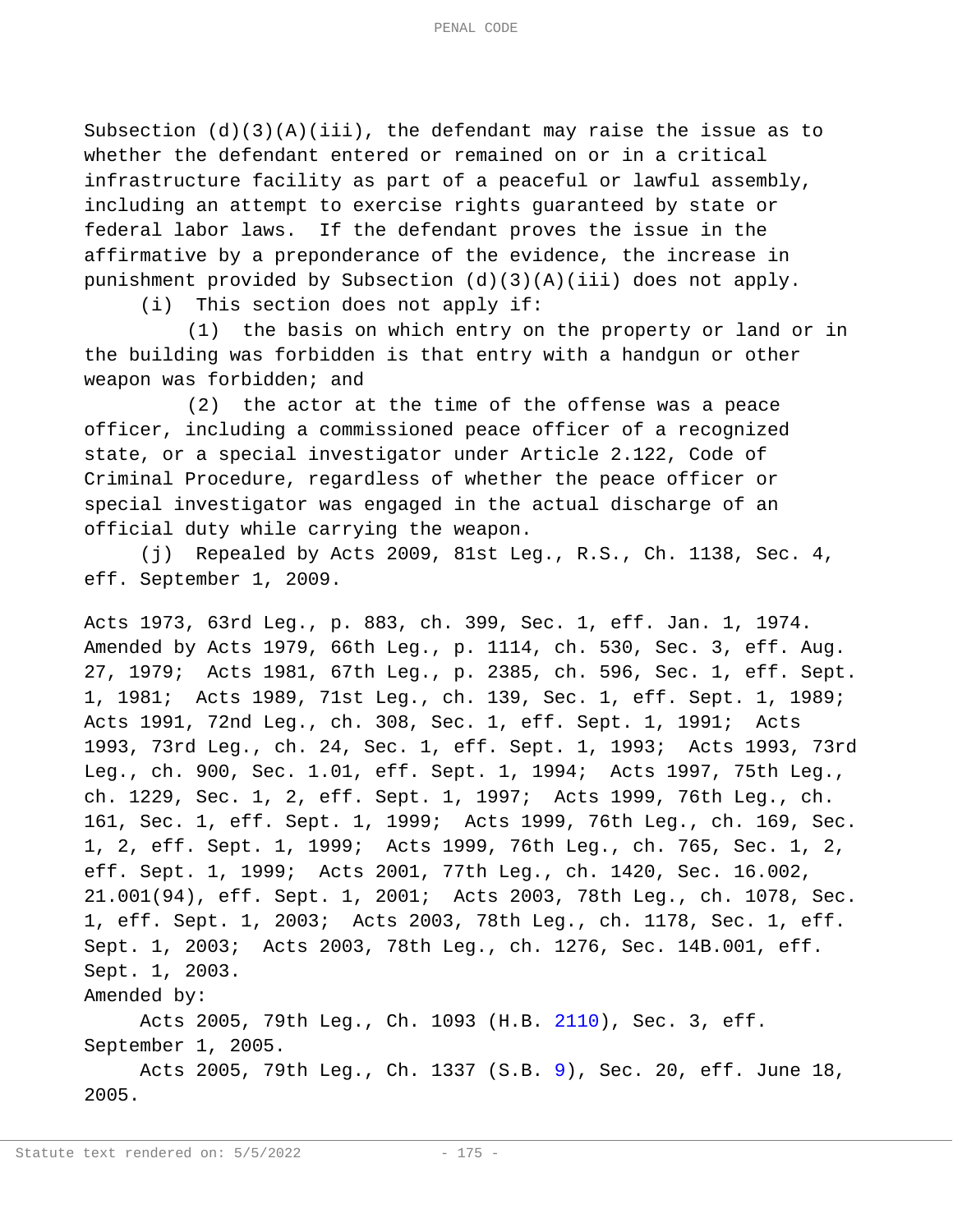Acts 2005, 79th Leg., Ch. 1337 (S.B. [9\)](http://www.legis.state.tx.us/tlodocs/79R/billtext/html/SB00009F.HTM), Sec. 21, eff. June 18, 2005. Acts 2007, 80th Leg., R.S., Ch. 921 (H.B. [3167](http://www.legis.state.tx.us/tlodocs/80R/billtext/html/HB03167F.HTM)), Sec. 17.001(61), eff. September 1, 2007. Acts 2007, 80th Leg., R.S., Ch. 921 (H.B. [3167](http://www.legis.state.tx.us/tlodocs/80R/billtext/html/HB03167F.HTM)), Sec. 17.002(13), eff. September 1, 2007. Acts 2009, 81st Leg., R.S., Ch. 1138 (H.B. [2609](http://www.legis.state.tx.us/tlodocs/81R/billtext/html/HB02609F.HTM)), Sec. 1, eff. September 1, 2009. Acts 2009, 81st Leg., R.S., Ch. 1138 (H.B. [2609](http://www.legis.state.tx.us/tlodocs/81R/billtext/html/HB02609F.HTM)), Sec. 2, eff. September 1, 2009. Acts 2009, 81st Leg., R.S., Ch. 1138 (H.B. [2609](http://www.legis.state.tx.us/tlodocs/81R/billtext/html/HB02609F.HTM)), Sec. 3, eff. September 1, 2009. Acts 2009, 81st Leg., R.S., Ch. 1138 (H.B. [2609](http://www.legis.state.tx.us/tlodocs/81R/billtext/html/HB02609F.HTM)), Sec. 4, eff. September 1, 2009. Acts 2011, 82nd Leg., R.S., Ch. 91 (S.B. [1303\)](http://www.legis.state.tx.us/tlodocs/82R/billtext/html/SB01303F.HTM), Sec. 20.001, eff. September 1, 2011. Acts 2013, 83rd Leg., R.S., Ch. 564 (S.B. [701](http://www.legis.state.tx.us/tlodocs/83R/billtext/html/SB00701F.HTM)), Sec. 1, eff. September 1, 2013. Acts 2013, 83rd Leg., R.S., Ch. 613 (S.B. [1268](http://www.legis.state.tx.us/tlodocs/83R/billtext/html/SB01268F.HTM)), Sec. 1, eff. September 1, 2013. Acts 2013, 83rd Leg., R.S., Ch. 1302 (H.B. [3142](http://www.legis.state.tx.us/tlodocs/83R/billtext/html/HB03142F.HTM)), Sec. 12, eff. June 14, 2013. Acts 2015, 84th Leg., R.S., Ch. 437 (H.B. [910](http://www.legis.state.tx.us/tlodocs/84R/billtext/html/HB00910F.HTM)), Sec. 40, eff. January 1, 2016. Acts 2017, 85th Leg., R.S., Ch. 602 (S.B. [1649](http://www.legis.state.tx.us/tlodocs/85R/billtext/html/SB01649F.HTM)), Sec. 1, eff. September 1, 2017. Acts 2017, 85th Leg., R.S., Ch. 602 (S.B. [1649](http://www.legis.state.tx.us/tlodocs/85R/billtext/html/SB01649F.HTM)), Sec. 2, eff. September 1, 2017. Acts 2019, 86th Leg., R.S., Ch. 39 (H.B. [302\)](http://www.legis.state.tx.us/tlodocs/86R/billtext/html/HB00302F.HTM), Sec. 1, eff. September 1, 2019. Acts 2021, 87th Leg., R.S., Ch. 481 (H.B. [2112](http://www.legis.state.tx.us/tlodocs/87R/billtext/html/HB02112F.HTM)), Sec. 1, eff. September 1, 2021. Acts 2021, 87th Leg., R.S., Ch. 518 (S.B. [550](http://www.legis.state.tx.us/tlodocs/87R/billtext/html/SB00550F.HTM)), Sec. 2, eff. September 1, 2021. Acts 2021, 87th Leg., R.S., Ch. 807 (H.B. [1540](http://www.legis.state.tx.us/tlodocs/87R/billtext/html/HB01540F.HTM)), Sec. 23, eff. September 1, 2021. Acts 2021, 87th Leg., R.S., Ch. 807 (H.B. [1540](http://www.legis.state.tx.us/tlodocs/87R/billtext/html/HB01540F.HTM)), Sec. 24, eff. September 1, 2021. Acts 2021, 87th Leg., R.S., Ch. 807 (H.B. [1540](http://www.legis.state.tx.us/tlodocs/87R/billtext/html/HB01540F.HTM)), Sec. 25, eff. September 1, 2021.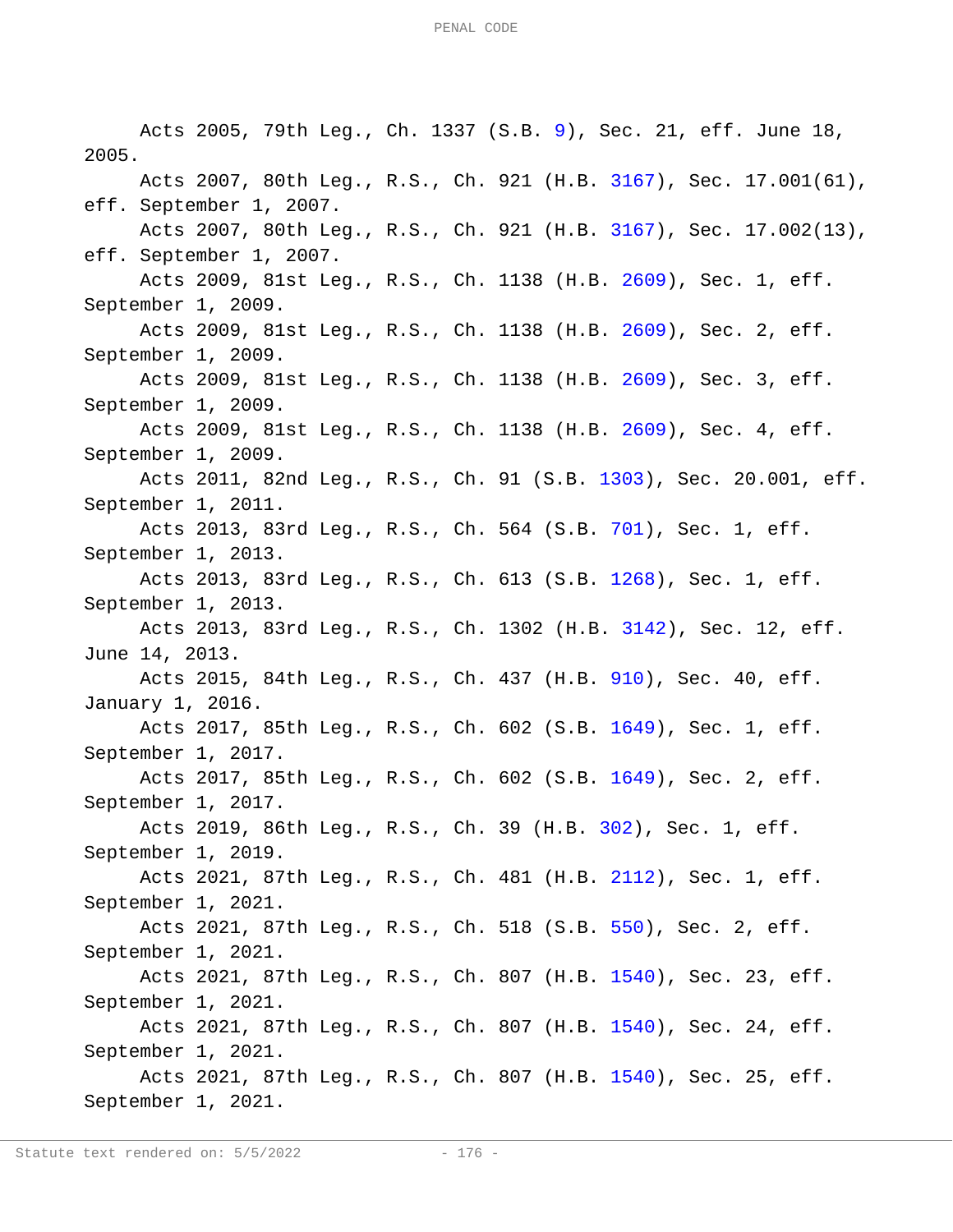Acts 2021, 87th Leg., R.S., Ch. 809 (H.B. [1927](http://www.legis.state.tx.us/tlodocs/87R/billtext/html/HB01927F.HTM)), Sec. 17, eff. September 1, 2021.

Acts 2021, 87th Leg., R.S., Ch. 1008 (S.B. [20](http://www.legis.state.tx.us/tlodocs/87R/billtext/html/SB00020F.HTM)), Sec. 4, eff. September 1, 2021.

Sec. 30.06. TRESPASS BY LICENSE HOLDER WITH A CONCEALED HANDGUN. (a) A license holder commits an offense if the license holder:

(1) carries a concealed handgun under the authority of Subchapter H, Chapter 411, Government Code, on property of another without effective consent; and

(2) received notice that entry on the property by a license holder with a concealed handgun was forbidden.

(b) For purposes of this section, a person receives notice if the owner of the property or someone with apparent authority to act for the owner provides notice to the person by oral or written communication.

(c) In this section:

(1) "Entry" has the meaning assigned by Section 30.05(b).

(2) "License holder" has the meaning assigned by Section 46.03.

(3) "Written communication" means:

(A) a card or other document on which is written language identical to the following: "Pursuant to Section 30.06, Penal Code (trespass by license holder with a concealed handgun), a person licensed under Subchapter H, Chapter 411, Government Code (handgun licensing law), may not enter this property with a concealed handgun"; or

(B) a sign posted on the property that:

(i) includes the language described by Paragraph (A) in both English and Spanish;

(ii) appears in contrasting colors with block letters at least one inch in height; and

(iii) is displayed in a conspicuous manner clearly visible to the public.

(d) An offense under this section is a Class C misdemeanor punishable by a fine not to exceed \$200, except that the offense is a Class A misdemeanor if it is shown on the trial of the offense that, after entering the property, the license holder was personally given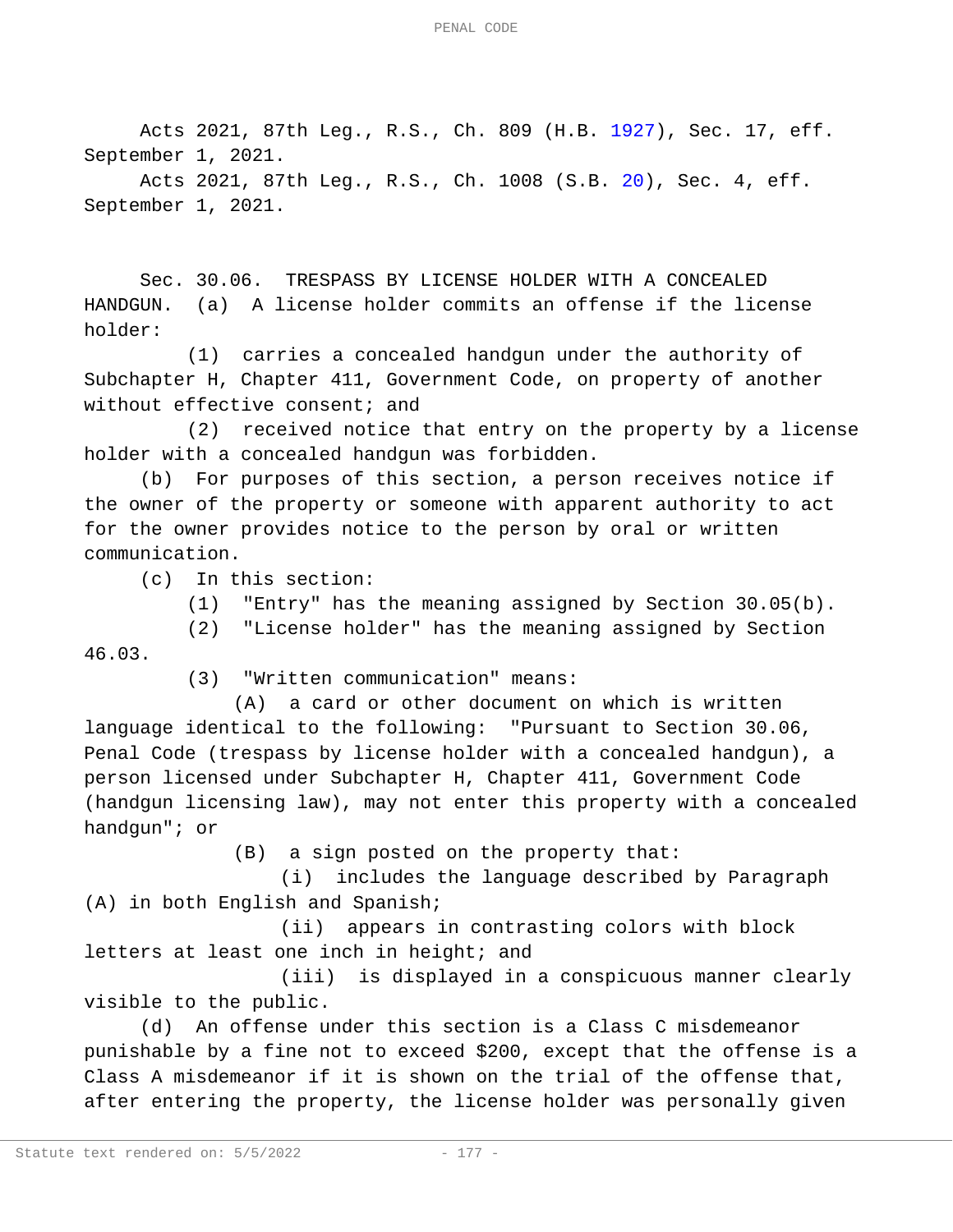the notice by oral communication described by Subsection (b) and subsequently failed to depart.

(e) It is an exception to the application of this section that the property on which the license holder carries a handgun is owned or leased by a governmental entity and is not a premises or other place on which the license holder is prohibited from carrying the handgun under Section 46.03.

(e-1) It is a defense to prosecution under this section that: (1) the license holder is:

(A) an owner of an apartment in a condominium regime governed by Chapter 81, Property Code;

(B) an owner of a condominium unit governed by Chapter 82, Property Code;

(C) a tenant or guest of an owner described by Paragraph (A) or  $(B)$ ; or

(D) a guest of a tenant of an owner described by Paragraph (A) or (B); and

(2) the license holder:

(A) carries or stores a handgun in the condominium apartment or unit owner's apartment or unit;

(B) carries a handgun directly en route to or from the condominium apartment or unit owner's apartment or unit;

(C) carries a handgun directly en route to or from the license holder's vehicle located in a parking area provided for residents or guests of the condominium property; or

(D) carries or stores a handgun in the license holder's vehicle located in a parking area provided for residents or guests of the condominium property.

(e-2) It is a defense to prosecution under this section that:

(1) the license holder is a tenant of a leased premises governed by Chapter 92, Property Code, or the tenant's guest; and

(2) the license holder:

(A) carries or stores a handgun in the tenant's rental unit;

(B) carries a handgun directly en route to or from the tenant's rental unit;

(C) carries a handgun directly en route to or from the license holder's vehicle located in a parking area provided for tenants or guests by the landlord of the leased premises; or

(D) carries or stores a handgun in the license holder's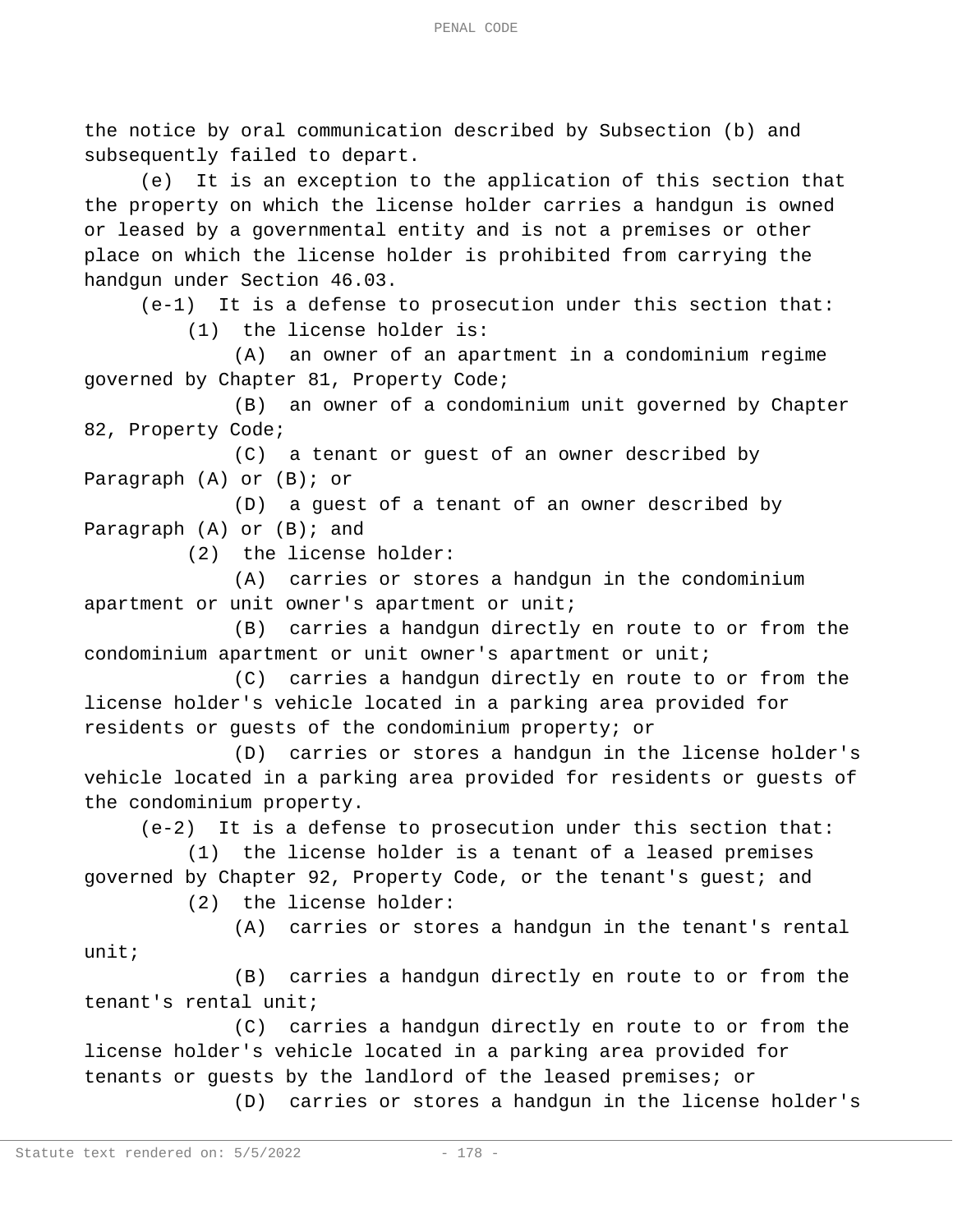vehicle located in a parking area provided for tenants or guests by the landlord of the leased premises.

(e-3) It is a defense to prosecution under this section that:

(1) the license holder is a tenant of a manufactured home lot governed by Chapter 94, Property Code, or the tenant's guest; and

(2) the license holder:

(A) carries or stores a handgun in the tenant's manufactured home;

(B) carries a handgun directly en route to or from the tenant's manufactured home;

(C) carries a handgun directly en route to or from the license holder's vehicle located in a parking area provided for tenants or tenants' guests by the landlord of the leased premises; or

(D) carries or stores a handgun in the license holder's vehicle located in a parking area provided for tenants or tenants' guests by the landlord of the leased premises.

(e-4) It is a defense to prosecution under this section that the license holder is a guest of a hotel, as defined by Section 2155.101, Occupations Code, and the license holder:

(1) carries or stores a handgun in the license holder's hotel room;

(2) carries a handgun directly en route to or from the hotel or the license holder's hotel room;

(3) carries a handgun directly en route to or from the license holder's vehicle located on the hotel property, including a vehicle in a parking area provided for hotel guests; or

(4) carries or stores a handgun in the license holder's vehicle located on the hotel property, including a vehicle in a parking area provided for hotel guests.

(f) It is a defense to prosecution under this section that the license holder is volunteer emergency services personnel, as defined by Section 46.01.

(f-1) It is a defense to prosecution under this section that the license holder is a first responder, as defined by Section 46.01, who:

(1) holds an unexpired certificate of completion under Section 411.184, Government Code, at the time of engaging in the applicable conduct;

(2) was engaged in the actual discharge of the first responder's duties while carrying the handgun; and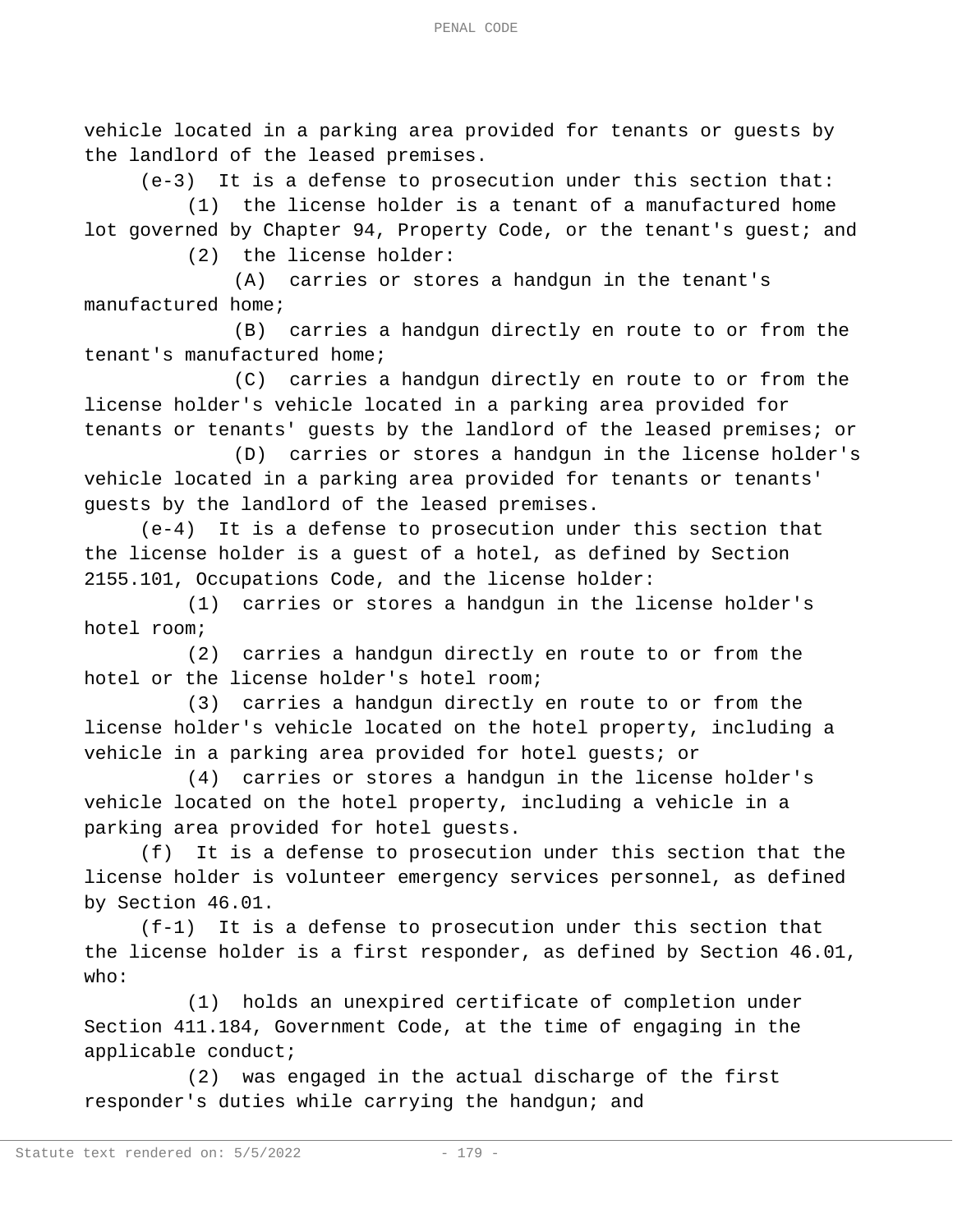(3) was employed or supervised by a municipality or county

to which Chapter 179, Local Government Code, applies. (g) It is a defense to prosecution under this section that the license holder was personally given notice by oral communication described by Subsection (b) and promptly departed from the property. Added by Acts 1997, 75th Leg., ch. 1261, Sec. 23, eff. Sept. 1, 1997. Amended by Acts 1999, 76th Leg., ch. 62, Sec. 9.24, eff. Sept. 1, 1999; Acts 2003, 78th Leg., ch. 1178, Sec. 2, eff. Sept. 1, 2003. Amended by: Acts 2015, 84th Leg., R.S., Ch. 437 (H.B. [910](http://www.legis.state.tx.us/tlodocs/84R/billtext/html/HB00910F.HTM)), Sec. 41, eff. January 1, 2016. Acts 2015, 84th Leg., R.S., Ch. 437 (H.B. [910](http://www.legis.state.tx.us/tlodocs/84R/billtext/html/HB00910F.HTM)), Sec. 42, eff. January 1, 2016. Acts 2015, 84th Leg., R.S., Ch. 437 (H.B. [910](http://www.legis.state.tx.us/tlodocs/84R/billtext/html/HB00910F.HTM)), Sec. 43, eff. January 1, 2016. Acts 2017, 85th Leg., R.S., Ch. 1143 (H.B. [435](http://www.legis.state.tx.us/tlodocs/85R/billtext/html/HB00435F.HTM)), Sec. 8, eff. September 1, 2017. Acts 2019, 86th Leg., R.S., Ch. 39 (H.B. [302\)](http://www.legis.state.tx.us/tlodocs/86R/billtext/html/HB00302F.HTM), Sec. 2, eff. September 1, 2019. Acts 2019, 86th Leg., R.S., Ch. 250 (H.B. [121](http://www.legis.state.tx.us/tlodocs/86R/billtext/html/HB00121F.HTM)), Sec. 1, eff. September 1, 2019. Acts 2021, 87th Leg., R.S., Ch. 809 (H.B. [1927](http://www.legis.state.tx.us/tlodocs/87R/billtext/html/HB01927F.HTM)), Sec. 18, eff. September 1, 2021. Acts 2021, 87th Leg., R.S., Ch. 809 (H.B. [1927](http://www.legis.state.tx.us/tlodocs/87R/billtext/html/HB01927F.HTM)), Sec. 19, eff. September 1, 2021. Acts 2021, 87th Leg., R.S., Ch. 1008 (S.B. [20](http://www.legis.state.tx.us/tlodocs/87R/billtext/html/SB00020F.HTM)), Sec. 5, eff. September 1, 2021. Acts 2021, 87th Leg., R.S., Ch. 1026 (H.B. [1069](http://www.legis.state.tx.us/tlodocs/87R/billtext/html/HB01069F.HTM)), Sec. 5, eff. September 1, 2021.

Sec. 30.07. TRESPASS BY LICENSE HOLDER WITH AN OPENLY CARRIED HANDGUN. (a) A license holder commits an offense if the license holder:

(1) openly carries a handgun under the authority of Subchapter H, Chapter 411, Government Code, on property of another without effective consent; and

(2) received notice that entry on the property by a license holder openly carrying a handgun was forbidden.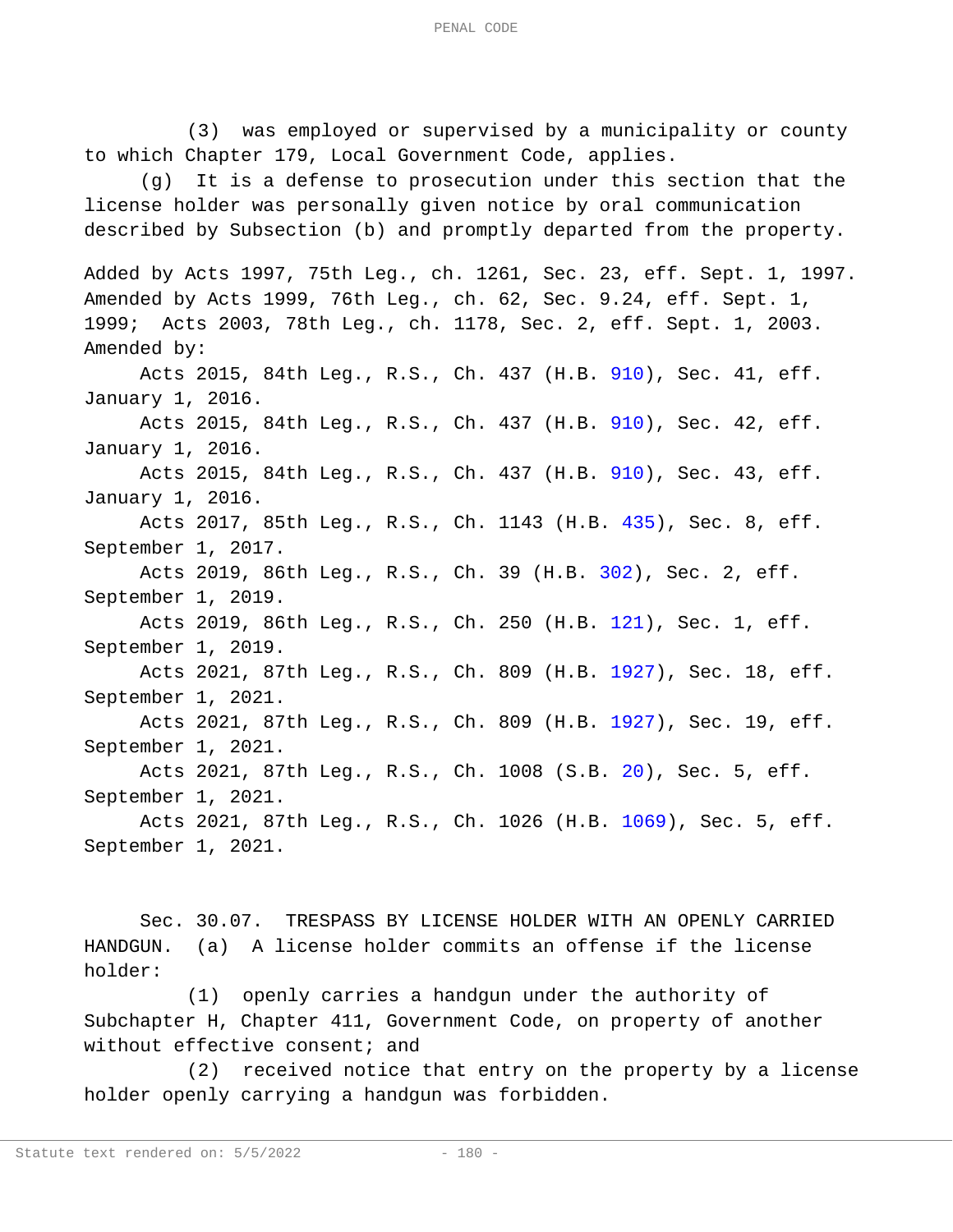(b) For purposes of this section, a person receives notice if the owner of the property or someone with apparent authority to act for the owner provides notice to the person by oral or written communication.

(c) In this section:

- (1) "Entry" has the meaning assigned by Section 30.05(b).
- (2) "License holder" has the meaning assigned by Section

46.03.

(3) "Written communication" means:

(A) a card or other document on which is written language identical to the following: "Pursuant to Section 30.07, Penal Code (trespass by license holder with an openly carried handgun), a person licensed under Subchapter H, Chapter 411, Government Code (handgun licensing law), may not enter this property with a handgun that is carried openly"; or

(B) a sign posted on the property that:

(i) includes the language described by Paragraph (A) in both English and Spanish;

(ii) appears in contrasting colors with block letters at least one inch in height; and

(iii) is displayed in a conspicuous manner clearly visible to the public at each entrance to the property.

(d) An offense under this section is a Class C misdemeanor punishable by a fine not to exceed \$200, except that the offense is a Class A misdemeanor if it is shown on the trial of the offense that, after entering the property, the license holder was personally given the notice by oral communication described by Subsection (b) and subsequently failed to depart.

(e) It is an exception to the application of this section that the property on which the license holder openly carries the handgun is owned or leased by a governmental entity and is not a premises or other place on which the license holder is prohibited from carrying the handgun under Section 46.03.

(e-1) It is a defense to prosecution under this section that:

(1) the license holder is:

(A) an owner of an apartment in a condominium regime governed by Chapter 81, Property Code;

(B) an owner of a condominium unit governed by Chapter 82, Property Code;

(C) a tenant or guest of an owner described by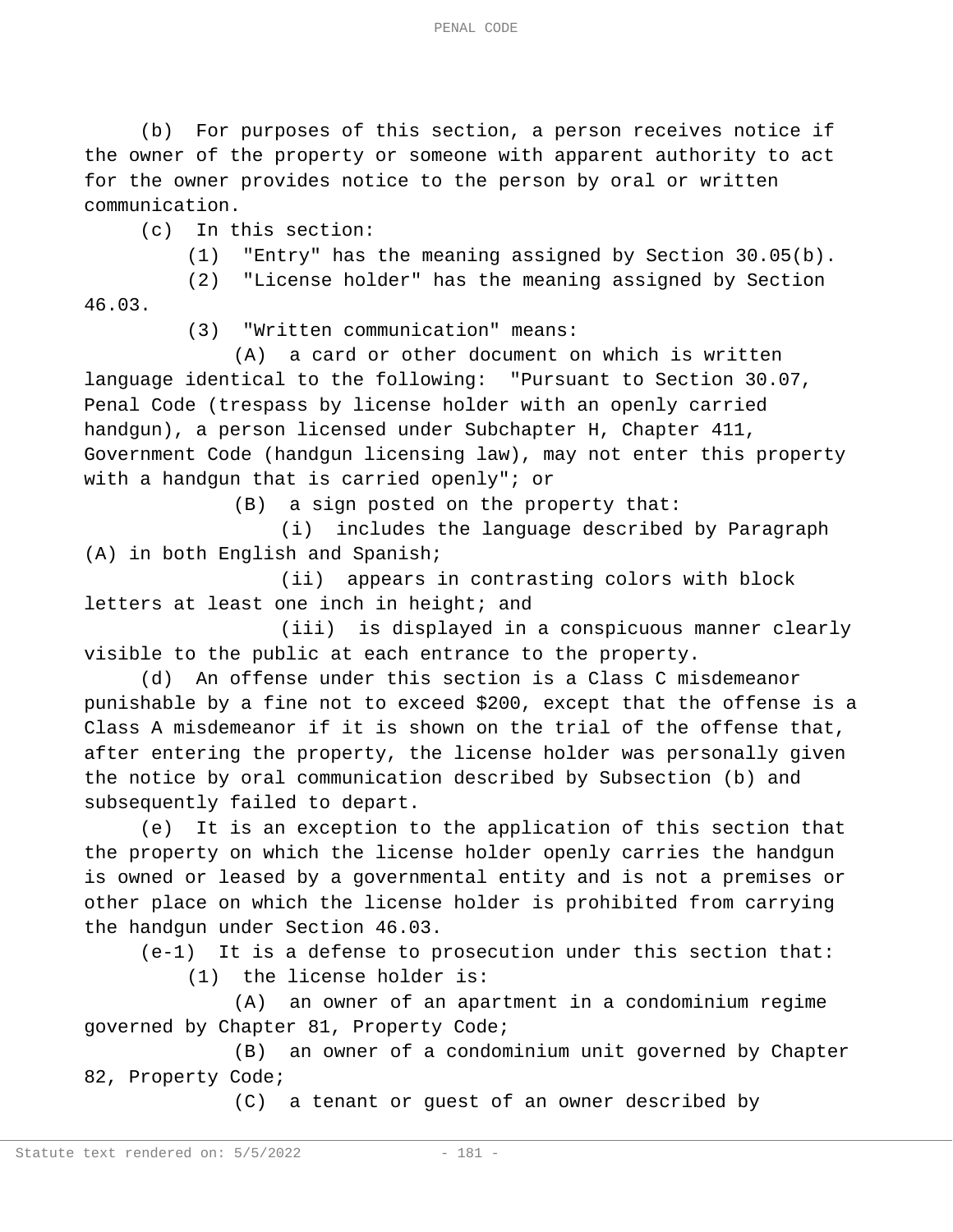Paragraph (A) or (B); or (D) a guest of a tenant of an owner described by Paragraph  $(A)$  or  $(B)$ ; and

(2) the license holder:

(A) carries or stores a handgun in the condominium apartment or unit owner's apartment or unit;

(B) carries a handgun directly en route to or from the condominium apartment or unit owner's apartment or unit;

(C) carries a handgun directly en route to or from the license holder's vehicle located in a parking area provided for residents or guests of the condominium property; or

(D) carries or stores a handgun in the license holder's vehicle located in a parking area provided for residents or guests of the condominium property.

(e-2) It is a defense to prosecution under this section that:

(1) the license holder is a tenant of a leased premises governed by Chapter 92, Property Code, or the tenant's guest; and

(2) the license holder:

(A) carries or stores a handgun in the tenant's rental unit;

(B) carries a handgun directly en route to or from the tenant's rental unit;

(C) carries a handgun directly en route to or from the license holder's vehicle located in a parking area provided for tenants or guests by the landlord of the leased premises; or

(D) carries or stores a handgun in the license holder's vehicle located in a parking area provided for tenants or guests by the landlord of the leased premises.

(e-3) It is a defense to prosecution under this section that:

(1) the license holder is a tenant of a manufactured home lot governed by Chapter 94, Property Code, or the tenant's guest; and

(2) the license holder:

(A) carries or stores a handgun in the tenant's manufactured home;

(B) carries a handgun directly en route to or from the tenant's manufactured home;

(C) carries a handgun directly en route to or from the license holder's vehicle located in a parking area provided for tenants or tenants' guests by the landlord of the leased premises; or (D) carries or stores a handgun in the license holder's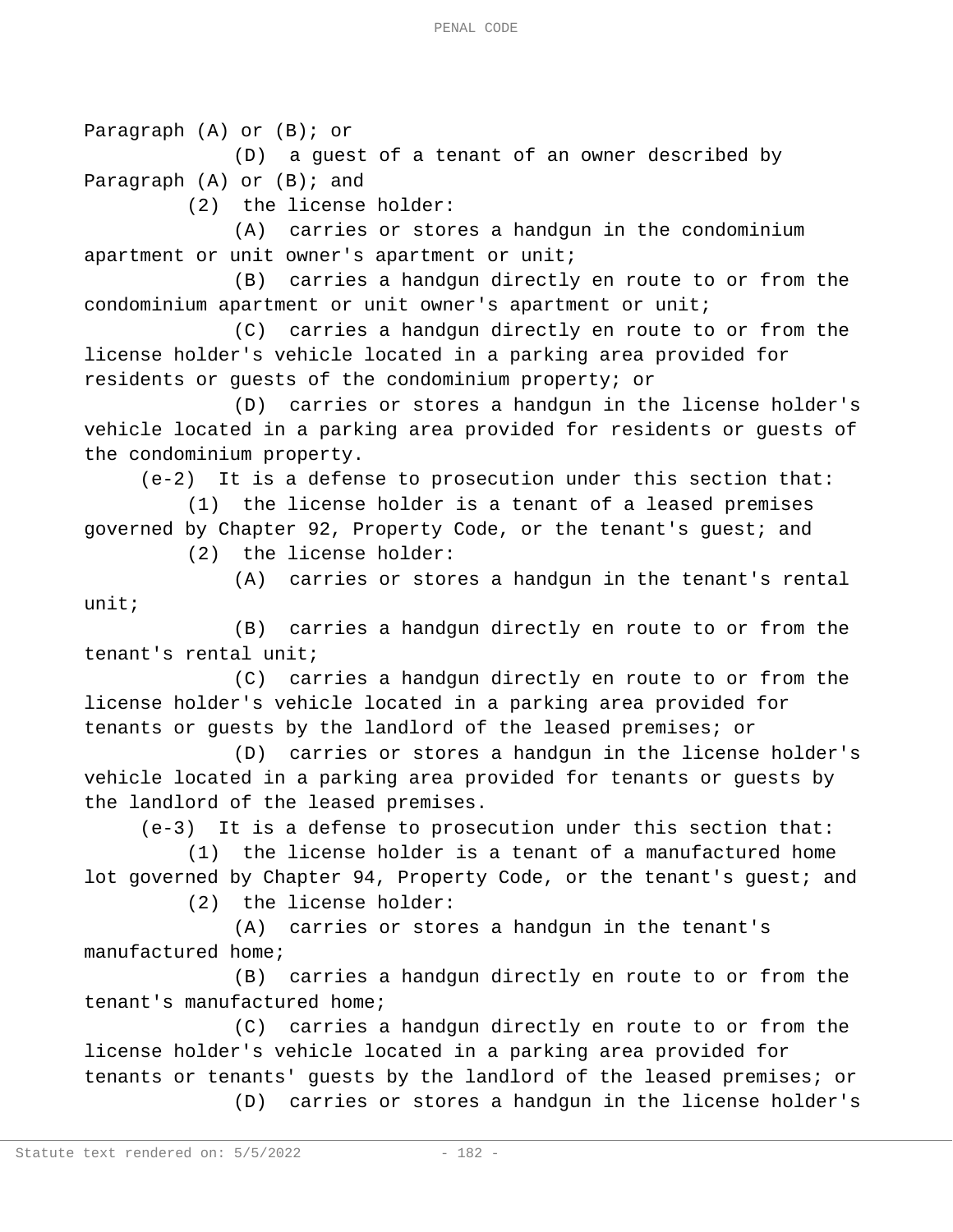vehicle located in a parking area provided for tenants or tenants' guests by the landlord of the leased premises.

(e-4) It is a defense to prosecution under this section that the license holder is a guest of a hotel, as defined by Section 2155.101, Occupations Code, and the license holder:

(1) carries or stores a handgun in the license holder's hotel room;

(2) carries a handgun directly en route to or from the hotel or the license holder's hotel room;

(3) carries a handgun directly en route to or from the license holder's vehicle located on the hotel property, including a vehicle in a parking area provided for hotel guests; or

(4) carries or stores a handgun in the license holder's vehicle located on the hotel property, including a vehicle in a parking area provided for hotel guests.

(f) It is not a defense to prosecution under this section that the handgun was carried in a holster.

(g) It is a defense to prosecution under this section that the license holder is volunteer emergency services personnel, as defined by Section 46.01.

 $(q-1)$  It is a defense to prosecution under this section that the license holder is a first responder, as defined by Section 46.01, who:

(1) holds an unexpired certificate of completion under Section 411.184, Government Code, at the time of engaging in the applicable conduct;

(2) was engaged in the actual discharge of the first responder's duties while carrying the handgun; and

(3) was employed or supervised by a municipality or county to which Chapter 179, Local Government Code, applies.

(h) It is a defense to prosecution under this section that the license holder was personally given notice by oral communication described by Subsection (b) and promptly departed from the property.

Added by Acts 2015, 84th Leg., R.S., Ch. 437 (H.B. [910\)](http://www.legis.state.tx.us/tlodocs/84R/billtext/html/HB00910F.HTM), Sec. 44, eff. January 1, 2016.

Amended by:

Acts 2017, 85th Leg., R.S., Ch. 1143 (H.B. [435](http://www.legis.state.tx.us/tlodocs/85R/billtext/html/HB00435F.HTM)), Sec. 9, eff. September 1, 2017.

Acts 2019, 86th Leg., R.S., Ch. 39 (H.B. [302\)](http://www.legis.state.tx.us/tlodocs/86R/billtext/html/HB00302F.HTM), Sec. 3, eff.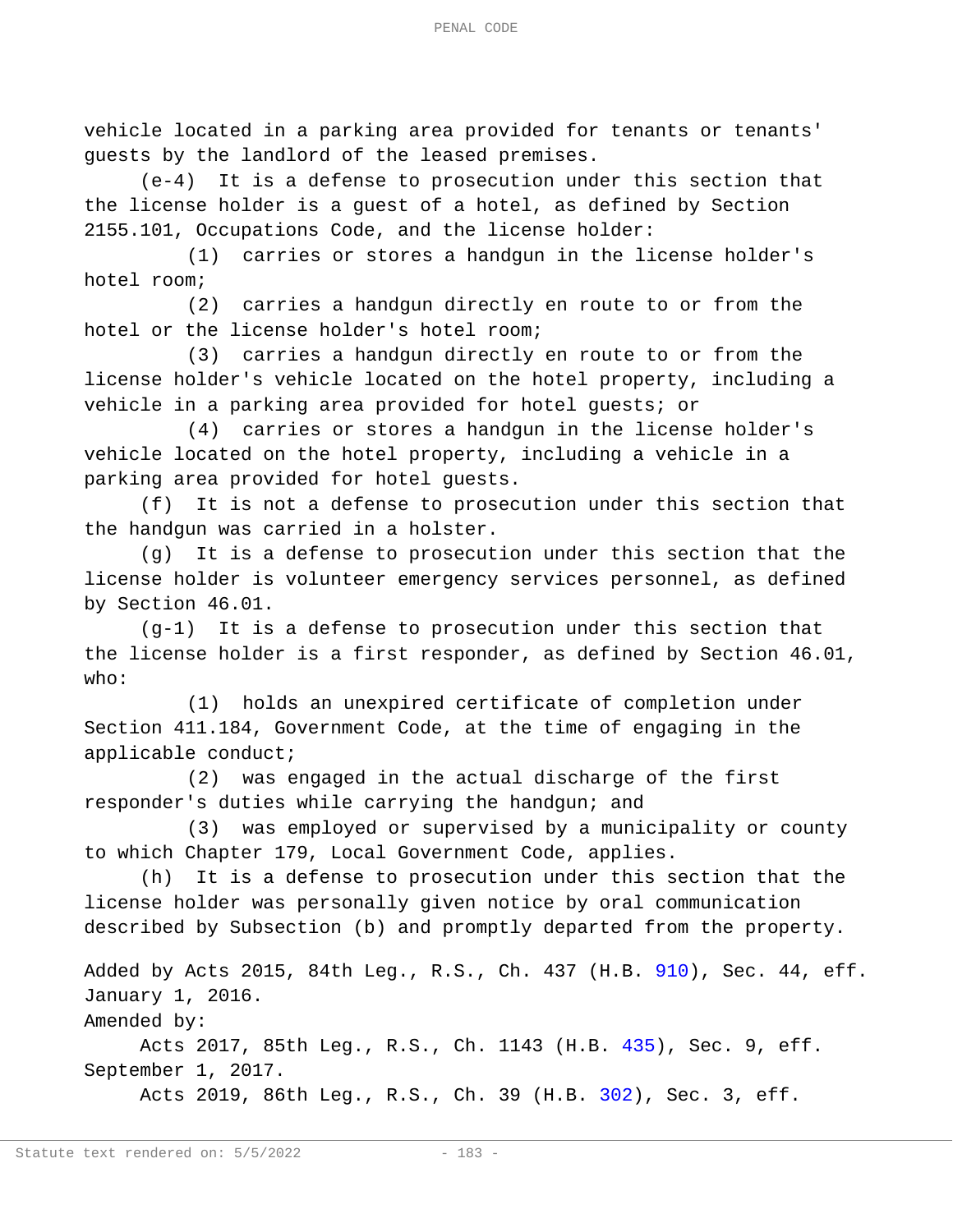September 1, 2019. Acts 2019, 86th Leg., R.S., Ch. 250 (H.B. [121](http://www.legis.state.tx.us/tlodocs/86R/billtext/html/HB00121F.HTM)), Sec. 2, eff. September 1, 2019. Acts 2021, 87th Leg., R.S., Ch. 481 (H.B. [2112](http://www.legis.state.tx.us/tlodocs/87R/billtext/html/HB02112F.HTM)), Sec. 2, eff. September 1, 2021. Acts 2021, 87th Leg., R.S., Ch. 518 (S.B. [550](http://www.legis.state.tx.us/tlodocs/87R/billtext/html/SB00550F.HTM)), Sec. 3, eff. September 1, 2021. Acts 2021, 87th Leg., R.S., Ch. 809 (H.B. [1927](http://www.legis.state.tx.us/tlodocs/87R/billtext/html/HB01927F.HTM)), Sec. 20, eff. September 1, 2021. Acts 2021, 87th Leg., R.S., Ch. 809 (H.B. [1927](http://www.legis.state.tx.us/tlodocs/87R/billtext/html/HB01927F.HTM)), Sec. 21, eff. September 1, 2021. Acts [20](http://www.legis.state.tx.us/tlodocs/87R/billtext/html/SB00020F.HTM)21, 87th Leg., R.S., Ch. 1008 (S.B. 20), Sec. 6, eff. September 1, 2021. Acts 2021, 87th Leg., R.S., Ch. 1026 (H.B. [1069](http://www.legis.state.tx.us/tlodocs/87R/billtext/html/HB01069F.HTM)), Sec. 6, eff. September 1, 2021.

## **CHAPTER 31. THEFT**

Sec. 31.01. DEFINITIONS. In this chapter:

(1) "Deception" means:

(A) creating or confirming by words or conduct a false impression of law or fact that is likely to affect the judgment of another in the transaction, and that the actor does not believe to be true;

(B) failing to correct a false impression of law or fact that is likely to affect the judgment of another in the transaction, that the actor previously created or confirmed by words or conduct, and that the actor does not now believe to be true;

(C) preventing another from acquiring information likely to affect his judgment in the transaction;

(D) selling or otherwise transferring or encumbering property without disclosing a lien, security interest, adverse claim, or other legal impediment to the enjoyment of the property, whether the lien, security interest, claim, or impediment is or is not valid, or is or is not a matter of official record; or

(E) promising performance that is likely to affect the judgment of another in the transaction and that the actor does not intend to perform or knows will not be performed, except that failure to perform the promise in issue without other evidence of intent or knowledge is not sufficient proof that the actor did not intend to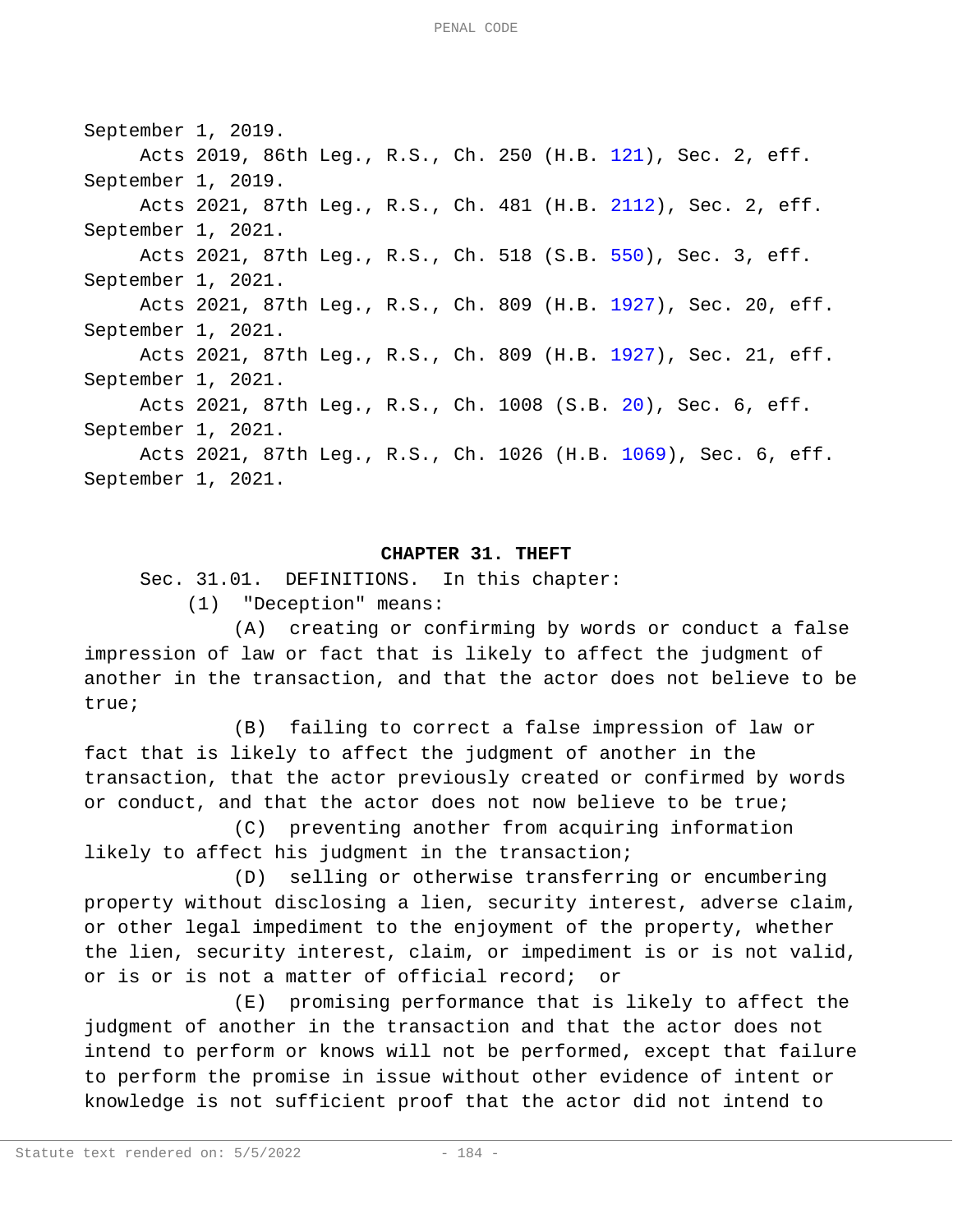perform or knew the promise would not be performed.

(2) "Deprive" means:

(A) to withhold property from the owner permanently or for so extended a period of time that a major portion of the value or enjoyment of the property is lost to the owner;

(B) to restore property only upon payment of reward or other compensation; or

(C) to dispose of property in a manner that makes recovery of the property by the owner unlikely.

(3) "Effective consent" includes consent by a person legally authorized to act for the owner. Consent is not effective if:

(A) induced by deception or coercion;

(B) given by a person the actor knows is not legally authorized to act for the owner;

(C) given by a person who by reason of youth, mental disease or defect, or intoxication is known by the actor to be unable to make reasonable property dispositions;

(D) given solely to detect the commission of an offense; or

(E) given by a person who by reason of advanced age is known by the actor to have a diminished capacity to make informed and rational decisions about the reasonable disposition of property.

(4) "Appropriate" means:

(A) to bring about a transfer or purported transfer of title to or other nonpossessory interest in property, whether to the actor or another; or

(B) to acquire or otherwise exercise control over property other than real property.

(5) "Property" means:

(A) real property;

(B) tangible or intangible personal property including anything severed from land; or

(C) a document, including money, that represents or embodies anything of value.

(6) "Service" includes:

(A) labor and professional service;

(B) telecommunication, public utility, or

transportation service;

(C) lodging, restaurant service, and entertainment;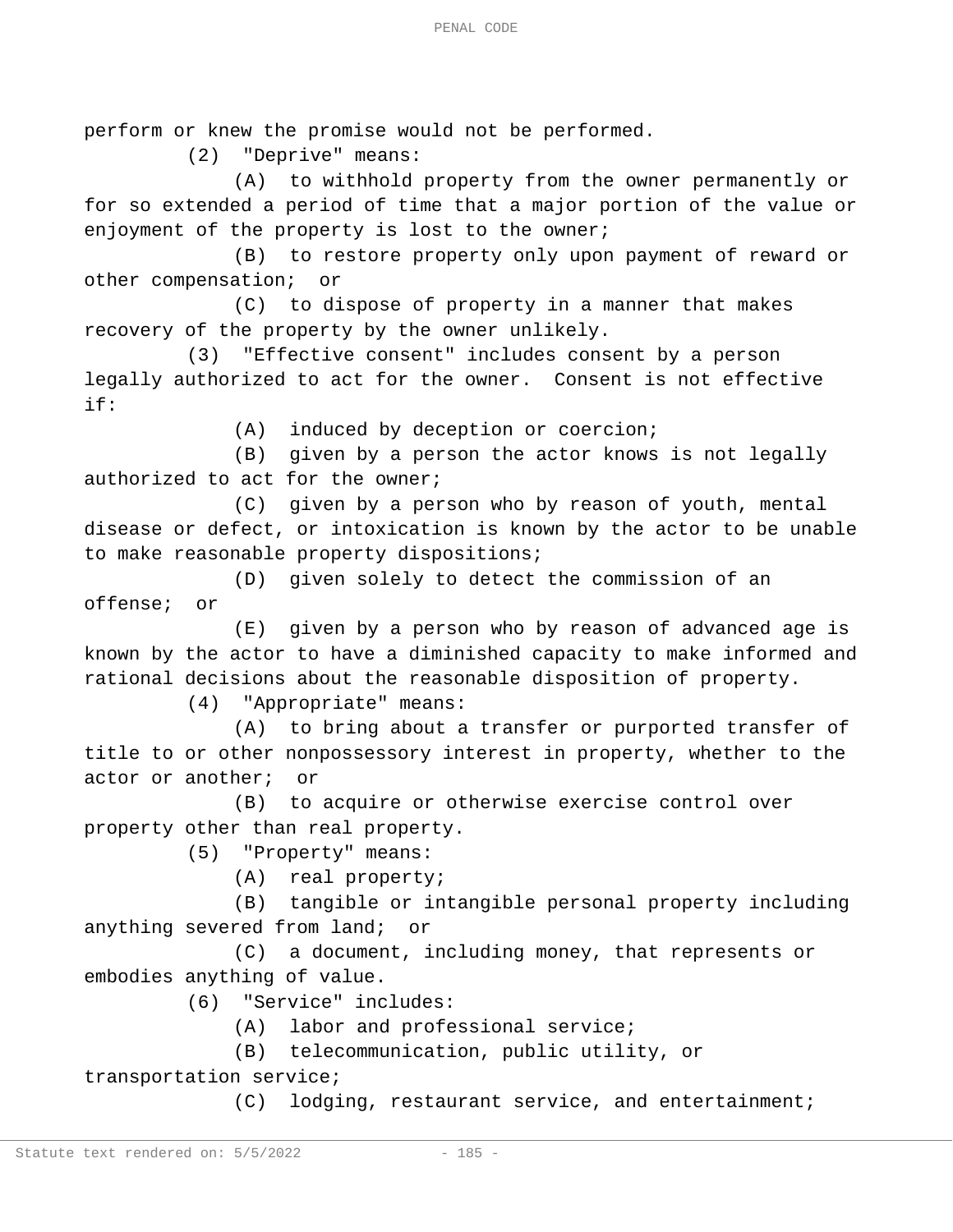and

(D) the supply of a motor vehicle or other property for

use.

(7) "Steal" means to acquire property or service by theft.

(8) "Certificate of title" has the meaning assigned by Section 501.002, Transportation Code.

(9) "Used or secondhand motor vehicle" means a used motor vehicle, as that term is defined by Section 501.002, Transportation Code.

(10) "Elderly individual" has the meaning assigned by Section 22.04(c).

(11) "Retail merchandise" means one or more items of tangible personal property displayed, held, stored, or offered for sale in a retail establishment.

(12) "Retail theft detector" means an electrical, mechanical, electronic, or magnetic device used to prevent or detect shoplifting and includes any article or component part essential to the proper operation of the device.

(13) "Shielding or deactivation instrument" means any item or tool designed, made, or adapted for the purpose of preventing the detection of stolen merchandise by a retail theft detector. The term includes a metal-lined or foil-lined shopping bag and any item used to remove a security tag affixed to retail merchandise.

(14) "Fire exit alarm" has the meaning assigned by Section 793.001, Health and Safety Code.

Acts 1973, 63rd Leg., p. 883, ch. 399, Sec. 1, eff. Jan. 1, 1974. Amended by Acts 1975, 64th Leg., p. 914, ch. 342, Sec. 9, eff. Sept. 1, 1975; Acts 1985, 69th Leg., ch. 901, Sec. 2, eff. Sept. 1, 1985; Acts 1993, 73rd Leg., ch. 900, Sec. 1.01, eff. Sept. 1, 1994; Acts 1997, 75th Leg., ch. 165, Sec. 30.237, eff. Sept. 1, 1997; Acts 2003, 78th Leg., ch. 432, Sec. 1, eff. Sept. 1, 2003. Amended by:

Acts 2011, 82nd Leg., R.S., Ch. 323 (H.B. [2482](http://www.legis.state.tx.us/tlodocs/82R/billtext/html/HB02482F.HTM)), Sec. 1, eff. September 1, 2011.

Sec. 31.02. CONSOLIDATION OF THEFT OFFENSES. Theft as defined in Section 31.03 constitutes a single offense superseding the separate offenses previously known as theft, theft by false pretext,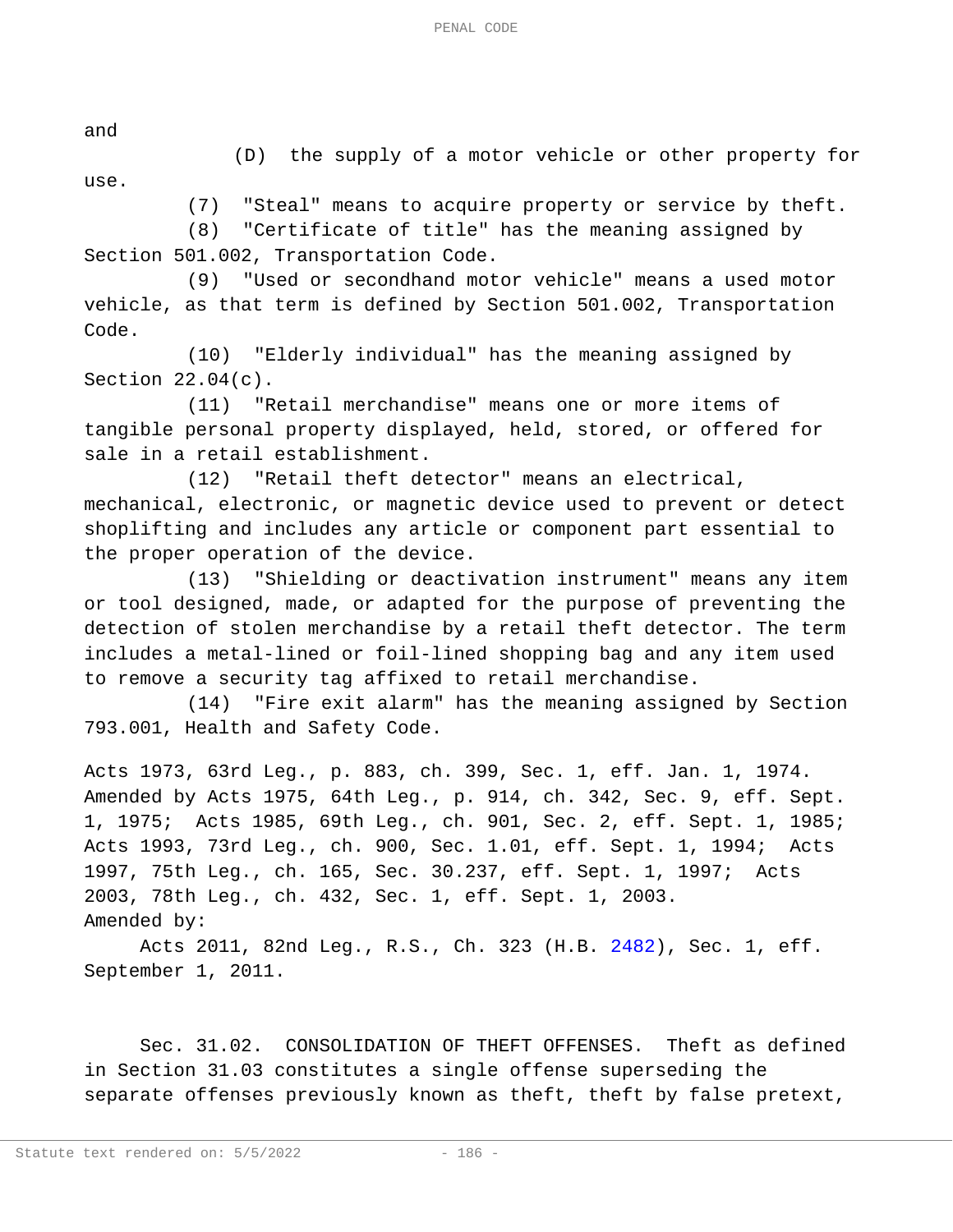conversion by a bailee, theft from the person, shoplifting, acquisition of property by threat, swindling, swindling by worthless check, embezzlement, extortion, receiving or concealing embezzled property, and receiving or concealing stolen property.

Acts 1973, 63rd Leg., p. 883, ch. 399, Sec. 1, eff. Jan. 1, 1974. Amended by Acts 1993, 73rd Leg., ch. 900, Sec. 1.01, eff. Sept. 1, 1994.

Sec. 31.03. THEFT. (a) A person commits an offense if he unlawfully appropriates property with intent to deprive the owner of property.

(b) Appropriation of property is unlawful if:

(1) it is without the owner's effective consent;

(2) the property is stolen and the actor appropriates the property knowing it was stolen by another; or

(3) property in the custody of any law enforcement agency was explicitly represented by any law enforcement agent to the actor as being stolen and the actor appropriates the property believing it was stolen by another.

(c) For purposes of Subsection (b):

(1) evidence that the actor has previously participated in recent transactions other than, but similar to, that which the prosecution is based is admissible for the purpose of showing knowledge or intent and the issues of knowledge or intent are raised by the actor's plea of not guilty;

(2) the testimony of an accomplice shall be corroborated by proof that tends to connect the actor to the crime, but the actor's knowledge or intent may be established by the uncorroborated testimony of the accomplice;

(3) an actor engaged in the business of buying and selling used or secondhand personal property, or lending money on the security of personal property deposited with the actor, is presumed to know upon receipt by the actor of stolen property (other than a motor vehicle subject to Chapter 501, Transportation Code) that the property has been previously stolen from another if the actor pays for or loans against the property \$25 or more (or consideration of equivalent value) and the actor knowingly or recklessly:

(A) fails to record the name, address, and physical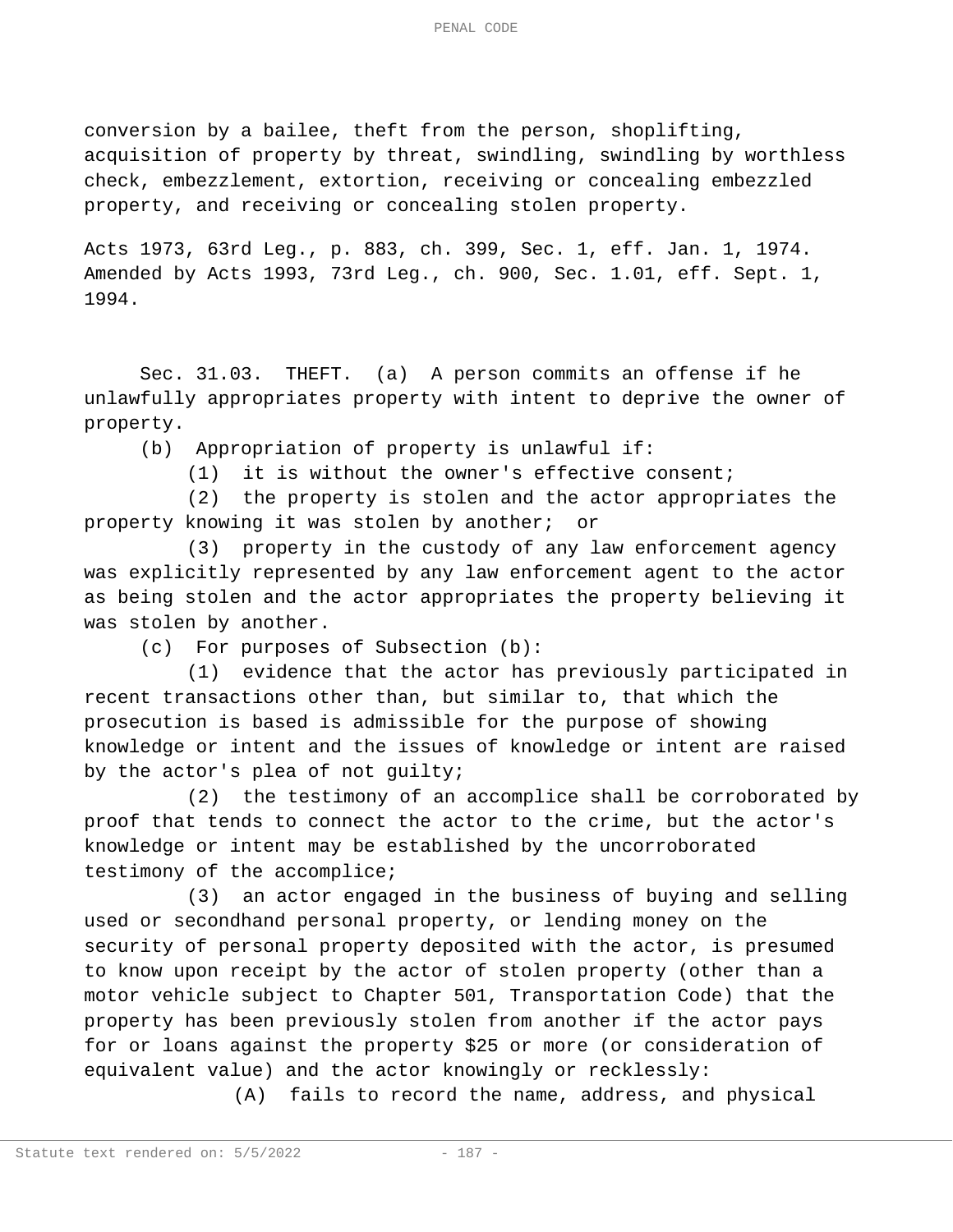description or identification number of the seller or pledgor;

(B) fails to record a complete description of the property, including the serial number, if reasonably available, or other identifying characteristics; or

(C) fails to obtain a signed warranty from the seller or pledgor that the seller or pledgor has the right to possess the property. It is the express intent of this provision that the presumption arises unless the actor complies with each of the numbered requirements;

(4) for the purposes of Subdivision (3)(A), "identification number" means driver's license number, military identification number, identification certificate, or other official number capable of identifying an individual;

(5) stolen property does not lose its character as stolen when recovered by any law enforcement agency;

(6) an actor engaged in the business of obtaining abandoned or wrecked motor vehicles or parts of an abandoned or wrecked motor vehicle for resale, disposal, scrap, repair, rebuilding, demolition, or other form of salvage is presumed to know on receipt by the actor of stolen property that the property has been previously stolen from another if the actor knowingly or recklessly:

(A) fails to maintain an accurate and legible inventory of each motor vehicle component part purchased by or delivered to the actor, including the date of purchase or delivery, the name, age, address, sex, and driver's license number of the seller or person making the delivery, the license plate number of the motor vehicle in which the part was delivered, a complete description of the part, and the vehicle identification number of the motor vehicle from which the part was removed, or in lieu of maintaining an inventory, fails to record the name and certificate of inventory number of the person who dismantled the motor vehicle from which the part was obtained;

(B) fails on receipt of a motor vehicle to obtain a certificate of authority, sales receipt, or transfer document as required by Chapter 683, Transportation Code, or a certificate of title showing that the motor vehicle is not subject to a lien or that all recorded liens on the motor vehicle have been released; or

(C) fails on receipt of a motor vehicle to immediately remove an unexpired license plate from the motor vehicle, to keep the plate in a secure and locked place, or to maintain an inventory, on forms provided by the Texas Department of Motor Vehicles, of license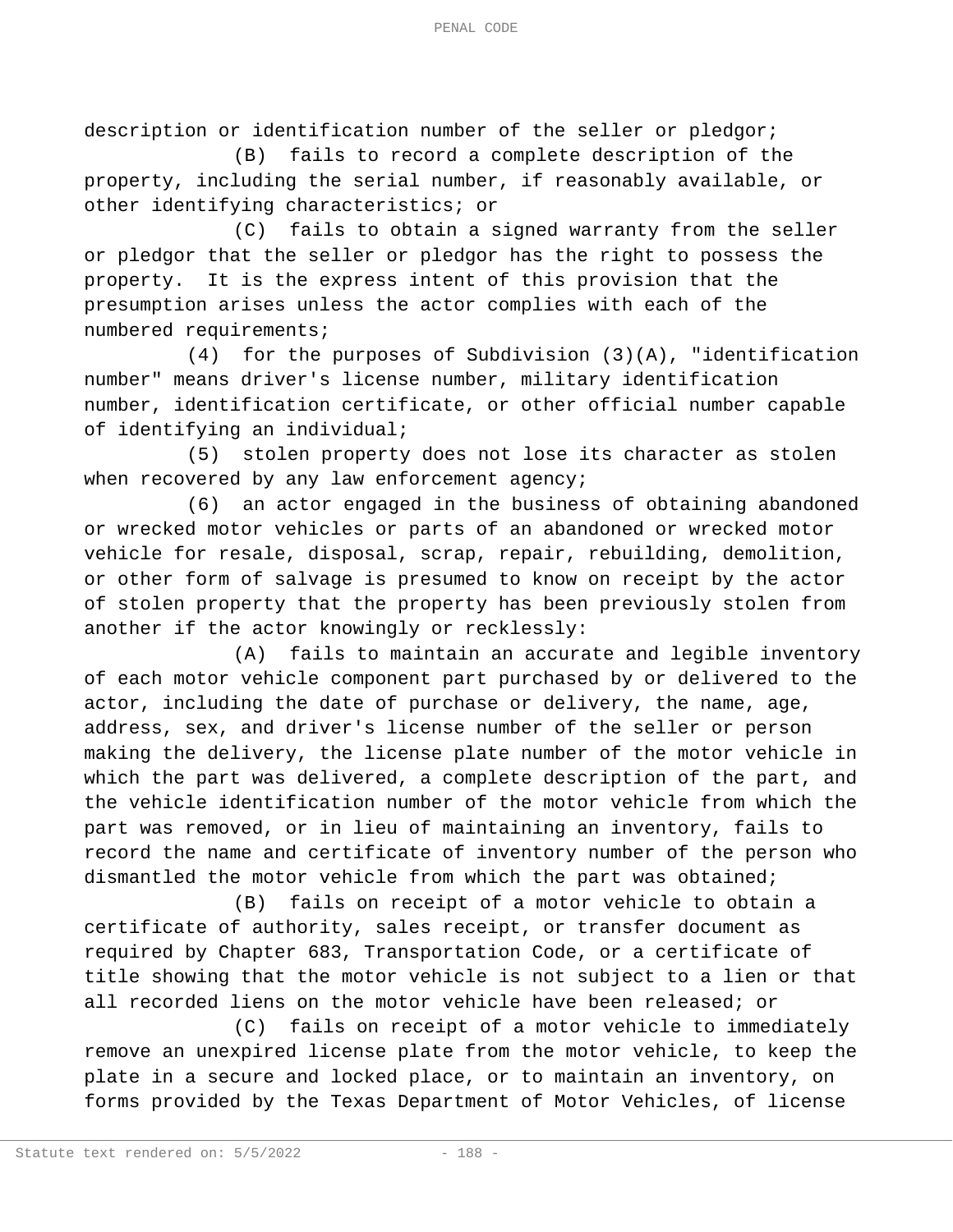plates kept under this paragraph, including for each plate or set of plates the license plate number and the make, motor number, and vehicle identification number of the motor vehicle from which the plate was removed;

(7) an actor who purchases or receives a used or secondhand motor vehicle is presumed to know on receipt by the actor of the motor vehicle that the motor vehicle has been previously stolen from another if the actor knowingly or recklessly:

(A) fails to report to the Texas Department of Motor Vehicles the failure of the person who sold or delivered the motor vehicle to the actor to deliver to the actor a properly executed certificate of title to the motor vehicle at the time the motor vehicle was delivered; or

(B) fails to file with the county tax assessorcollector of the county in which the actor received the motor vehicle, not later than the 20th day after the date the actor received the motor vehicle, the registration license receipt and certificate of title or evidence of title delivered to the actor in accordance with Subchapter D, Chapter 520, Transportation Code, at the time the motor vehicle was delivered;

(8) an actor who purchases or receives from any source other than a licensed retailer or distributor of pesticides a restricted-use pesticide or a state-limited-use pesticide or a compound, mixture, or preparation containing a restricted-use or state-limited-use pesticide is presumed to know on receipt by the actor of the pesticide or compound, mixture, or preparation that the pesticide or compound, mixture, or preparation has been previously stolen from another if the actor:

(A) fails to record the name, address, and physical description of the seller or pledgor;

(B) fails to record a complete description of the amount and type of pesticide or compound, mixture, or preparation purchased or received; and

(C) fails to obtain a signed warranty from the seller or pledgor that the seller or pledgor has the right to possess the property; and

(9) an actor who is subject to Section 409, Packers and Stockyards Act (7 U.S.C. Section 228b), that obtains livestock from a commission merchant by representing that the actor will make prompt payment is presumed to have induced the commission merchant's consent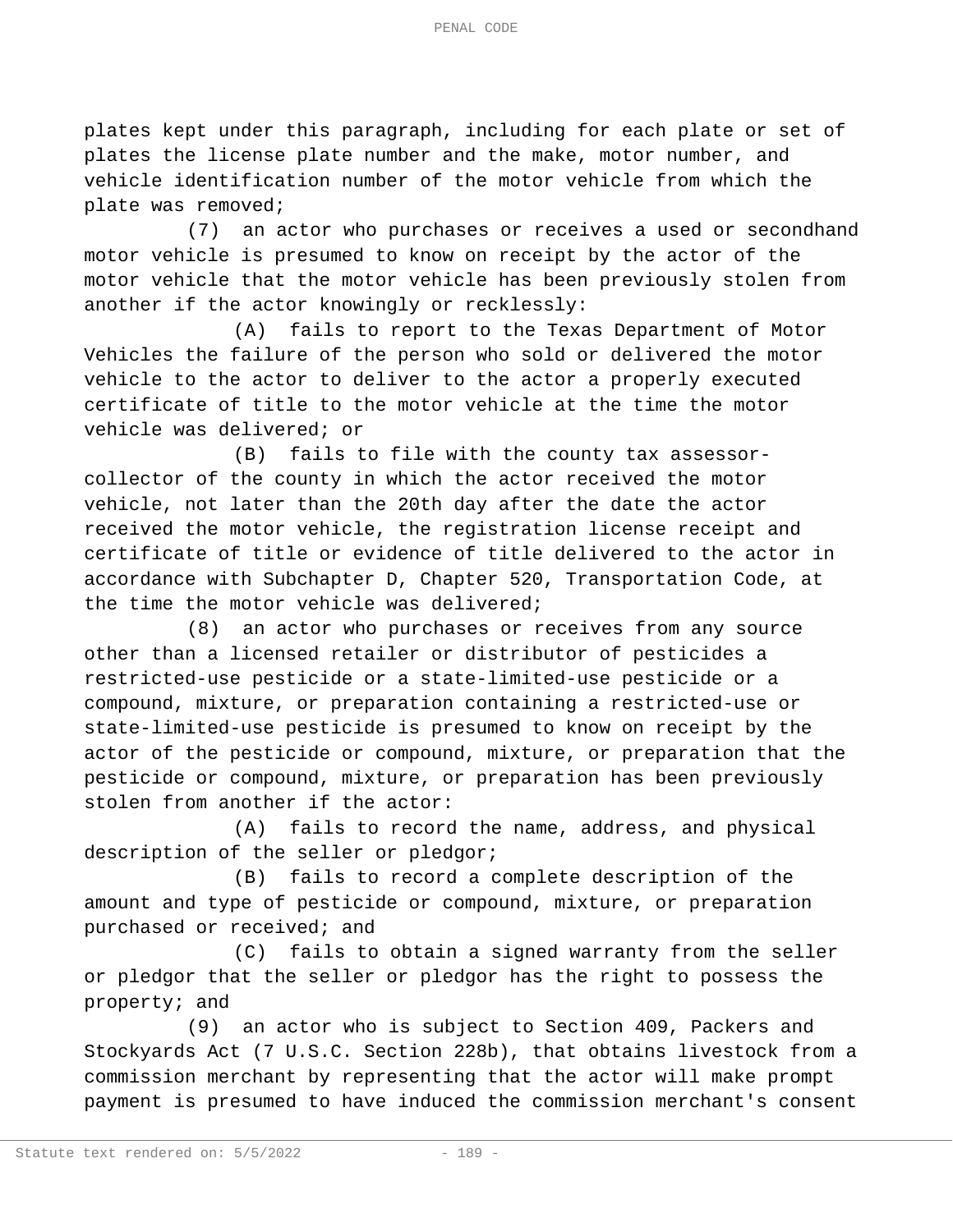by deception if the actor fails to make full payment in accordance with Section 409, Packers and Stockyards Act (7 U.S.C. Section 228b).

(d) It is not a defense to prosecution under this section that:

(1) the offense occurred as a result of a deception or strategy on the part of a law enforcement agency, including the use of an undercover operative or peace officer;

(2) the actor was provided by a law enforcement agency with a facility in which to commit the offense or an opportunity to engage in conduct constituting the offense; or

(3) the actor was solicited to commit the offense by a peace officer, and the solicitation was of a type that would encourage a person predisposed to commit the offense to actually commit the offense, but would not encourage a person not predisposed to commit the offense to actually commit the offense.

(e) Except as provided by Subsection (f), an offense under this section is:

(1) a Class C misdemeanor if the value of the property stolen is less than \$100;

(2) a Class B misdemeanor if:

(A) the value of the property stolen is \$100 or more but less than \$750;

(B) the value of the property stolen is less than \$100 and the defendant has previously been convicted of any grade of theft; or

(C) the property stolen is a driver's license, commercial driver's license, or personal identification certificate issued by this state or another state;

(3) a Class A misdemeanor if the value of the property stolen is \$750 or more but less than \$2,500;

(4) a state jail felony if:

(A) the value of the property stolen is \$2,500 or more but less than \$30,000, or the property is less than 10 head of sheep, swine, or goats or any part thereof under the value of \$30,000;

(B) regardless of value, the property is stolen from the person of another or from a human corpse or grave, including property that is a military grave marker;

(C) the property stolen is a firearm, as defined by Section 46.01;

(D) the value of the property stolen is less than \$2,500 and the defendant has been previously convicted two or more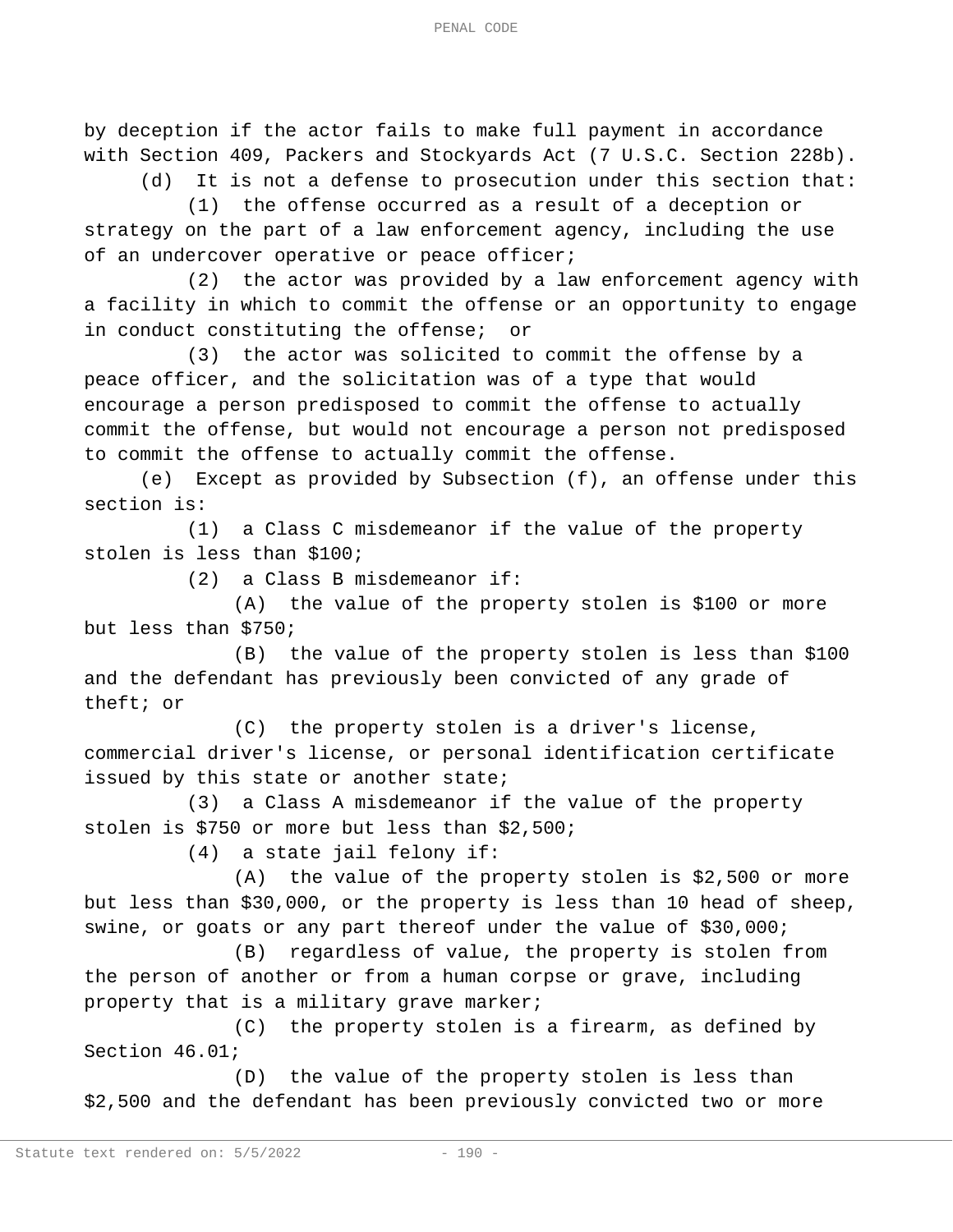times of any grade of theft;

(E) the property stolen is an official ballot or official carrier envelope for an election; or

(F) the value of the property stolen is less than \$20,000 and the property stolen is:

(i) aluminum;

(ii) bronze;

(iii) copper; or

(iv) brass;

(5) a felony of the third degree if the value of the property stolen is \$30,000 or more but less than \$150,000, or the property is:

(A) cattle, horses, or exotic livestock or exotic fowl as defined by Section 142.001, Agriculture Code, stolen during a single transaction and having an aggregate value of less than \$150,000;

(B) 10 or more head of sheep, swine, or goats stolen during a single transaction and having an aggregate value of less than \$150,000; or

(C) a controlled substance, having a value of less than \$150,000, if stolen from:

(i) a commercial building in which a controlled substance is generally stored, including a pharmacy, clinic, hospital, nursing facility, or warehouse; or

(ii) a vehicle owned or operated by a wholesale distributor of prescription drugs;

(6) a felony of the second degree if:

(A) the value of the property stolen is \$150,000 or more but less than \$300,000; or

(B) the value of the property stolen is less than \$300,000 and the property stolen is an automated teller machine or the contents or components of an automated teller machine; or

(7) a felony of the first degree if the value of the property stolen is \$300,000 or more.

(f) An offense described for purposes of punishment by Subsections  $(e)(1)-(6)$  is increased to the next higher category of offense if it is shown on the trial of the offense that:

(1) the actor was a public servant at the time of the offense and the property appropriated came into the actor's custody, possession, or control by virtue of his status as a public servant;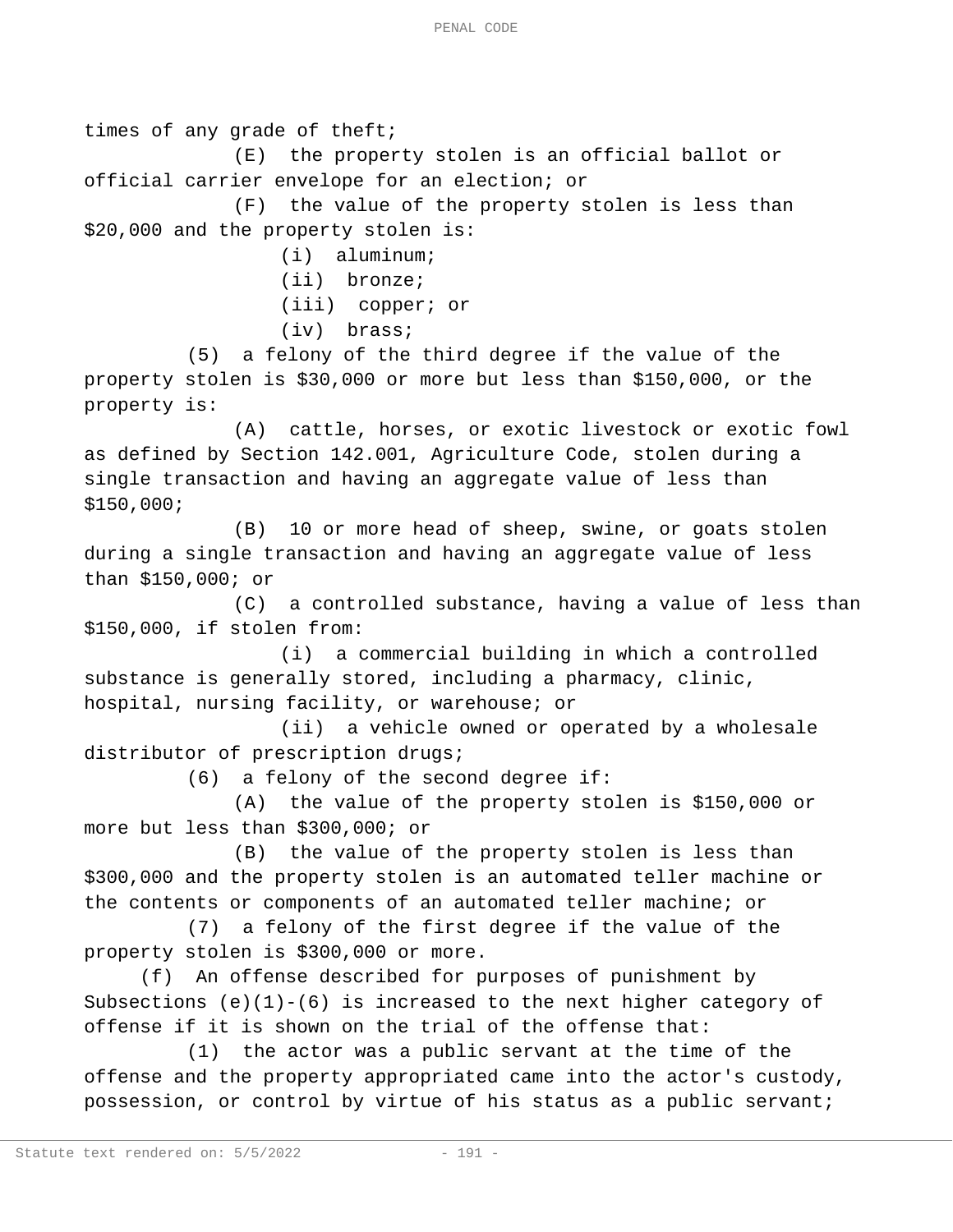(2) the actor was in a contractual relationship with government at the time of the offense and the property appropriated came into the actor's custody, possession, or control by virtue of the contractual relationship;

(3) the owner of the property appropriated was at the time of the offense:

(A) an elderly individual; or

(B) a nonprofit organization;

(4) the actor was a Medicare provider in a contractual relationship with the federal government at the time of the offense and the property appropriated came into the actor's custody, possession, or control by virtue of the contractual relationship; or

(5) during the commission of the offense, the actor intentionally, knowingly, or recklessly:

(A) caused a fire exit alarm to sound or otherwise become activated;

(B) deactivated or otherwise prevented a fire exit alarm or retail theft detector from sounding; or

(C) used a shielding or deactivation instrument to prevent or attempt to prevent detection of the offense by a retail theft detector.

(g) For the purposes of Subsection (a), a person is the owner of exotic livestock or exotic fowl as defined by Section 142.001, Agriculture Code, only if the person qualifies to claim the animal under Section 142.0021, Agriculture Code, if the animal is an estray.

(h) In this section:

(1) "Restricted-use pesticide" means a pesticide classified as a restricted-use pesticide by the administrator of the Environmental Protection Agency under 7 U.S.C. Section 136a, as that law existed on January 1, 1995, and containing an active ingredient listed in the federal regulations adopted under that law (40 C.F.R. Section 152.175) and in effect on that date.

(2) "State-limited-use pesticide" means a pesticide classified as a state-limited-use pesticide by the Department of Agriculture under Section 76.003, Agriculture Code, as that section existed on January 1, 1995, and containing an active ingredient listed in the rules adopted under that section (4 TAC Section 7.24) as that section existed on that date.

(3) "Nonprofit organization" means an organization that is exempt from federal income taxation under Section 501(a), Internal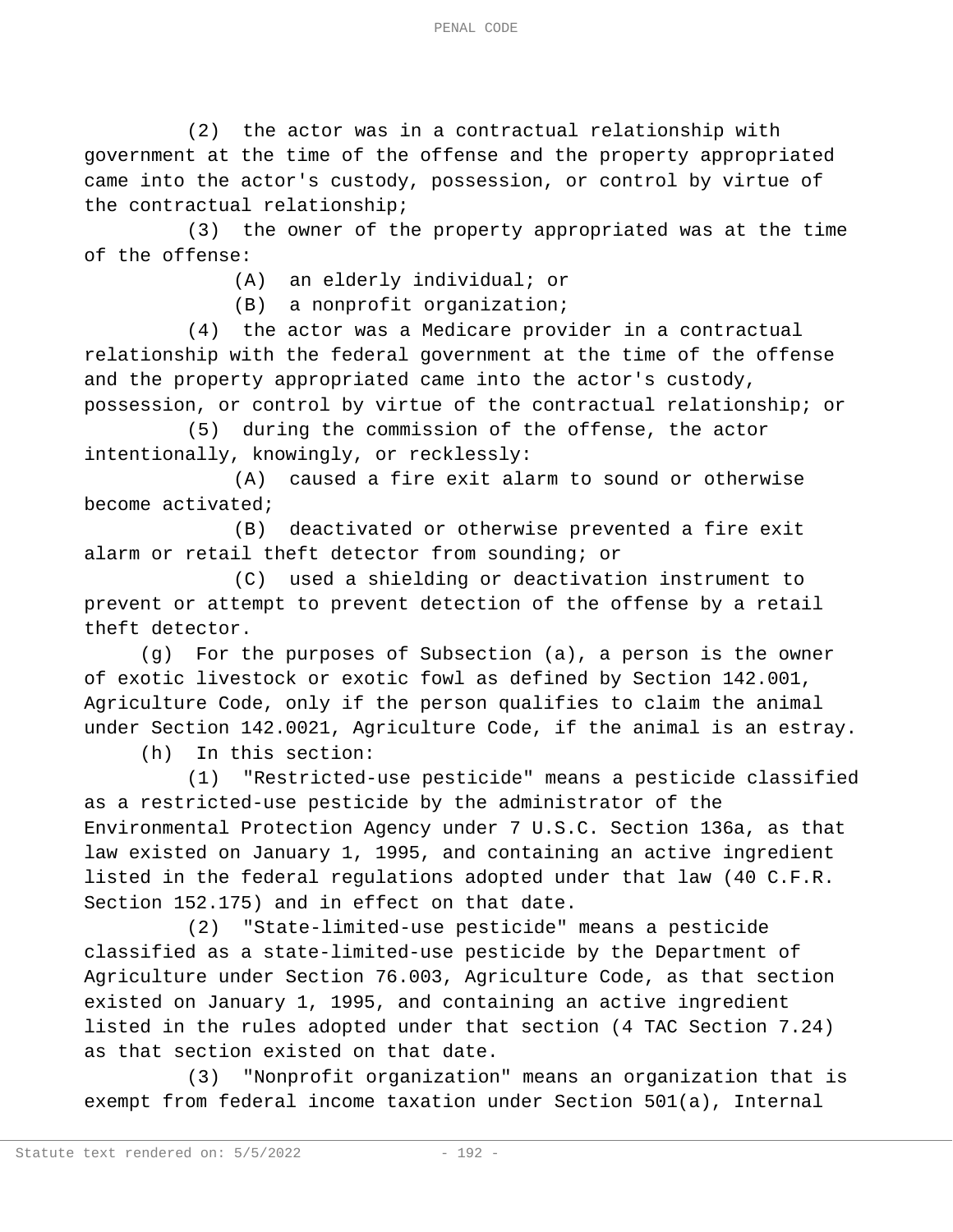Revenue Code of 1986, by being described as an exempt organization by Section  $501(c)(3)$  of that code.

(4) "Automated teller machine" means an unstaffed electronic information processing device that, at the request of a user, performs a financial transaction through the direct transmission of electronic impulses to a financial institution or through the recording of electronic impulses or other indicia of a transaction for delayed transmission to a financial institution. The term includes an automated banking machine.

(5) "Controlled substance" has the meaning assigned by Section 481.002, Health and Safety Code.

(6) "Wholesale distributor of prescription drugs" means a wholesale distributor, as defined by Section 431.401, Health and Safety Code.

(i) For purposes of Subsection (c)(9), "livestock" and "commission merchant" have the meanings assigned by Section 147.001, Agriculture Code.

(j) With the consent of the appropriate local county or district attorney, the attorney general has concurrent jurisdiction with that consenting local prosecutor to prosecute an offense under this section that involves the state Medicaid program.

Acts 1973, 63rd Leg., p. 883, ch. 399, Sec. 1, eff. Jan. 1, 1974. Amended by Acts 1975, 64th Leg., p. 914, ch. 342, Sec. 10, eff. Sept. 1, 1975; Acts 1977, 65th Leg., p. 937, ch. 349, Sec. 1, eff. Aug. 29, 1977; Acts 1981, 67th Leg., p. 849, ch. 298, Sec. 1, eff. Sept. 1, 1981; Acts 1981, 67th Leg., p. 2065, ch. 455, Sec. 1, eff. June 11, 1981; Acts 1983, 68th Leg., p. 2918, ch. 497, Sec. 3, eff. Sept. 1, 1983; Acts 1983, 68th Leg., p. 3244, ch. 558, Sec. 11, eff. Sept. 1, 1983; Acts 1983, 68th Leg., p. 4523, ch. 741, Sec. 1, eff. Sept. 1, 1983; Acts 1985, 69th Leg., ch. 599, Sec. 1, eff. Sept. 1, 1985; Acts 1985, 69th Leg., ch. 901, Sec. 1, eff. Sept. 1, 1985; Acts 1987, 70th Leg., ch. 167, Sec. 5.01(a)(45), eff. Sept. 1, 1987; Acts 1989, 71st Leg., ch. 245, Sec. 1, eff. Sept. 1, 1989; Acts 1989, 71st Leg., ch. 724, Sec. 2, 3, eff. Sept. 1, 1989; Acts 1991, 72nd Leg., ch. 14, Sec. 284(80), eff. Sept. 1, 1991; Acts 1991, 72nd Leg., ch. 565, Sec. 1, eff. Sept. 1, 1991; Acts 1993, 73rd Leg., ch. 203, Sec. 4, 5, eff. Sept. 1, 1993; Acts 1993, 73rd Leg., ch. 900, Sec. 1.01, eff. Sept. 1, 1994; Acts 1995, 74th Leg., ch. 318, Sec. 9, eff. Sept. 1, 1995; Acts 1995, 74th Leg., ch. 734, Sec. 1, eff.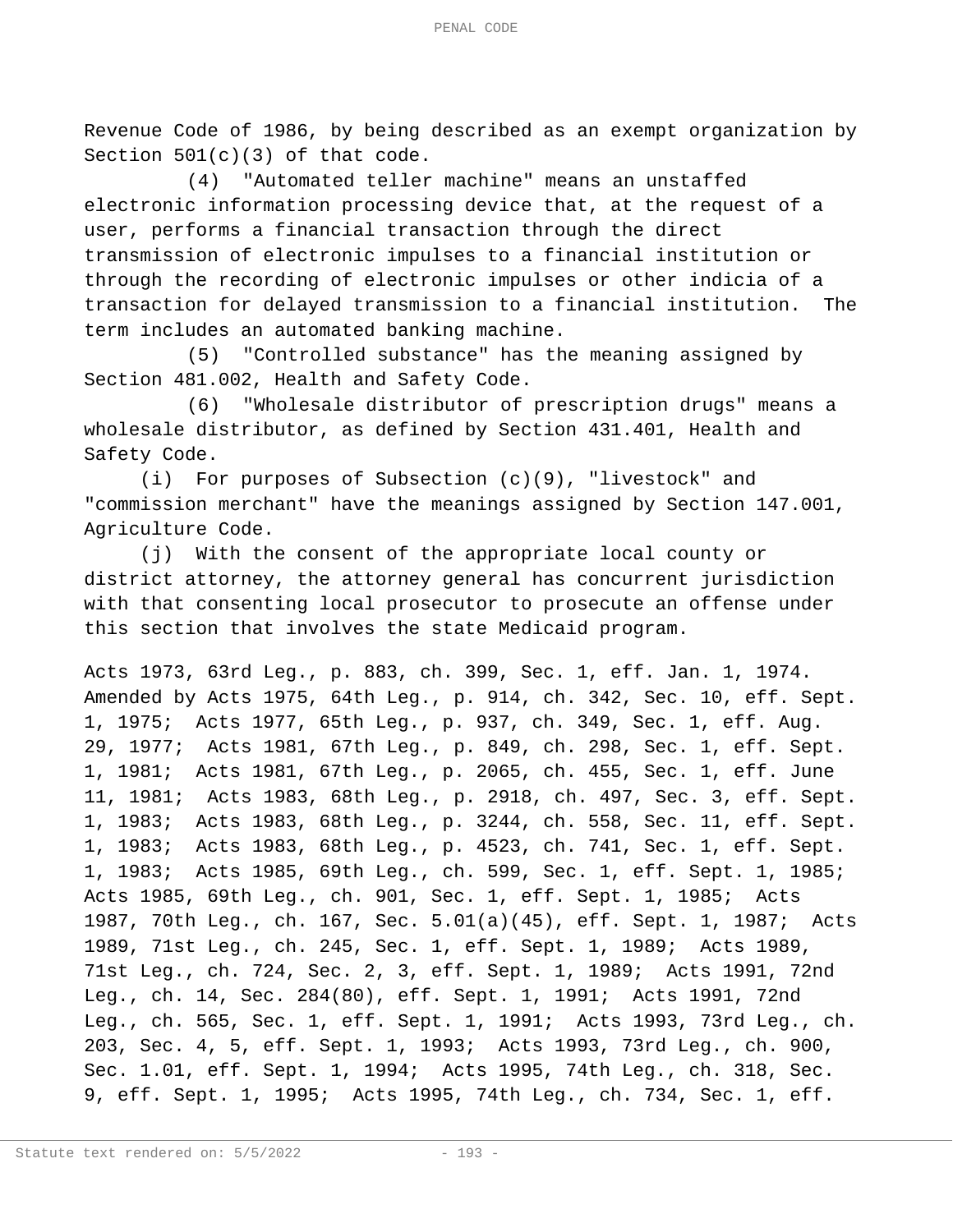Sept. 1, 1995; Acts 1995, 74th Leg., ch. 843, Sec. 1, eff. Sept. 1, 1995; Acts 1997, 75th Leg., ch. 165, Sec. 30.238, 31.01(69), eff. Sept. 1, 1997; Acts 1997, 75th Leg., ch. 1153, Sec. 7.01, eff. Sept. 1, 1997; Acts 2001, 77th Leg., ch. 1276, Sec. 1, eff. Sept. 1, 2001; Acts 2003, 78th Leg., ch. 198, Sec. 2.136, eff. Sept. 1, 2003; Acts 2003, 78th Leg., ch. 257, Sec. 13, eff. Sept. 1, 2003; Acts 2003, 78th Leg., ch. 393, Sec. 20, eff. Sept. 1, 2003; Acts 2003, 78th Leg., ch. 432, Sec. 2, eff. Sept. 1, 2003. Amended by: Acts 2007, 80th Leg., R.S., Ch. 304 (H.B. [1766](http://www.legis.state.tx.us/tlodocs/80R/billtext/html/HB01766F.HTM)), Sec. 1, eff. September 1, 2007. Acts 2009, 81st Leg., R.S., Ch. 70 (H.B. [1282\)](http://www.legis.state.tx.us/tlodocs/81R/billtext/html/HB01282F.HTM), Sec. 1, eff. September 1, 2009. Acts 2009, 81st Leg., R.S., Ch. 105 (H.B. [1466](http://www.legis.state.tx.us/tlodocs/81R/billtext/html/HB01466F.HTM)), Sec. 1, eff. May 23, 2009. Acts 2009, 81st Leg., R.S., Ch. 139 (S.B. [1163](http://www.legis.state.tx.us/tlodocs/81R/billtext/html/SB01163F.HTM)), Sec. 1, eff. September 1, 2009. Acts 2009, 81st Leg., R.S., Ch. 295 (H.B. [348](http://www.legis.state.tx.us/tlodocs/81R/billtext/html/HB00348F.HTM)), Sec. 1, eff. September 1, 2009. Acts 2009, 81st Leg., R.S., Ch. 903 (H.B. [671](http://www.legis.state.tx.us/tlodocs/81R/billtext/html/HB00671F.HTM)), Sec. 1, eff. September 1, 2009. Acts 2009, 81st Leg., R.S., Ch. 903 (H.B. [671](http://www.legis.state.tx.us/tlodocs/81R/billtext/html/HB00671F.HTM)), Sec. 2, eff. September 1, 2009. Acts 2009, 81st Leg., R.S., Ch. 933 (H.B. [3097](http://www.legis.state.tx.us/tlodocs/81R/billtext/html/HB03097F.HTM)), Sec. 3J.01, eff. September 1, 2009. Acts 2011, 82nd Leg., R.S., Ch. 120 (S.B. [887](http://www.legis.state.tx.us/tlodocs/82R/billtext/html/SB00887F.HTM)), Sec. 1, eff. September 1, 2011. Acts 2011, 82nd Leg., R.S., Ch. 120 (S.B. [887](http://www.legis.state.tx.us/tlodocs/82R/billtext/html/SB00887F.HTM)), Sec. 2, eff. September 1, 2011. Acts 2011, 82nd Leg., R.S., Ch. 323 (H.B. [2482](http://www.legis.state.tx.us/tlodocs/82R/billtext/html/HB02482F.HTM)), Sec. 2, eff. September 1, 2011. Acts 2011, 82nd Leg., R.S., Ch. 1234 (S.B. [694](http://www.legis.state.tx.us/tlodocs/82R/billtext/html/SB00694F.HTM)), Sec. 21, eff. September 1, 2011. Acts 2015, 84th Leg., R.S., Ch. 1251 (H.B. [1396](http://www.legis.state.tx.us/tlodocs/84R/billtext/html/HB01396F.HTM)), Sec. 10, eff. September 1, 2015. Acts 2017, 85th Leg., R.S., Ch. 338 (H.B. [1178](http://www.legis.state.tx.us/tlodocs/85R/billtext/html/HB01178F.HTM)), Sec. 4, eff. September 1, 2017. Acts 2017, 85th Leg., R.S., Ch. 338 (H.B. [1178](http://www.legis.state.tx.us/tlodocs/85R/billtext/html/HB01178F.HTM)), Sec. 5, eff. September 1, 2017.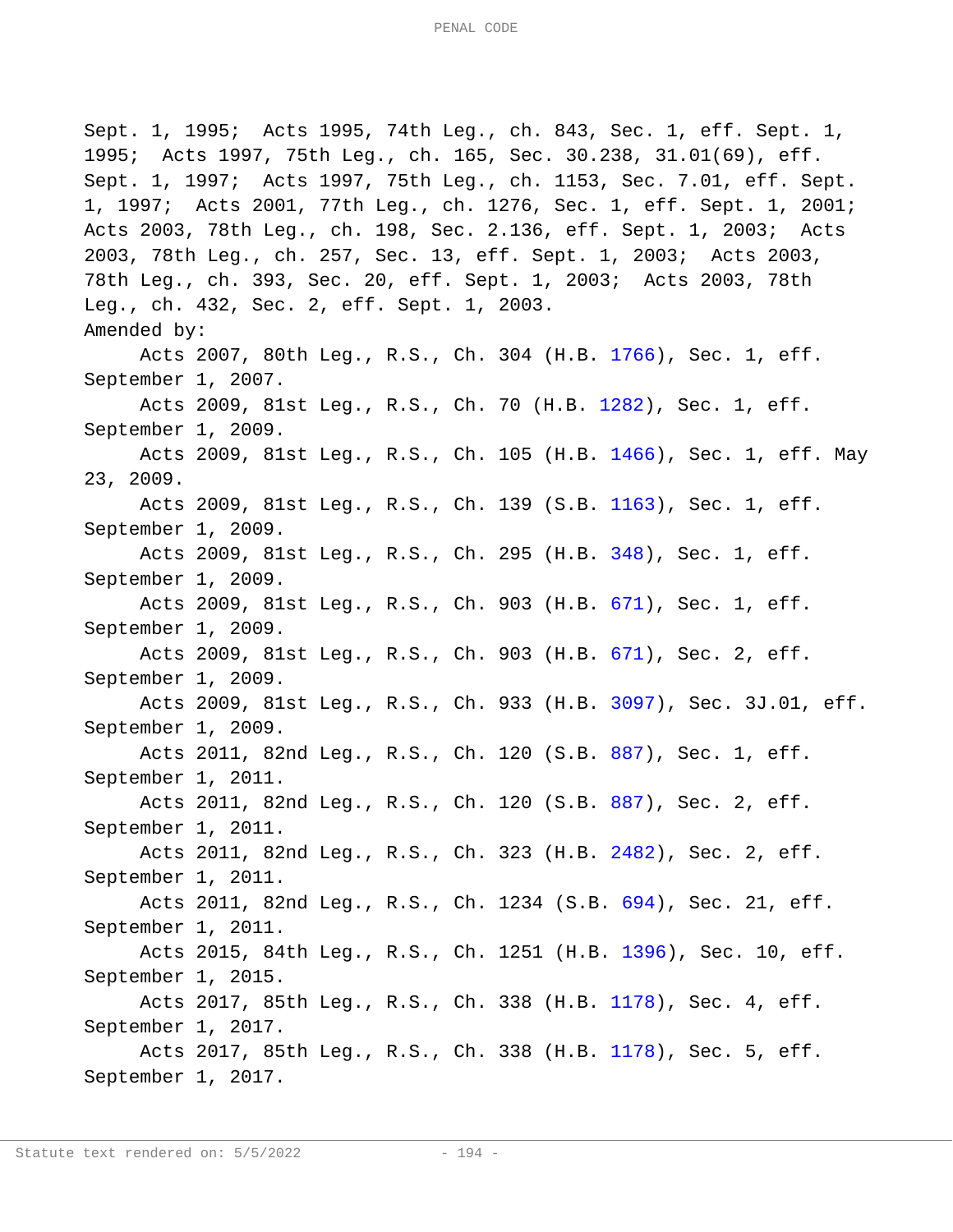Sec. 31.04. THEFT OF SERVICE. (a) A person commits theft of service if, with intent to avoid payment for service that the actor knows is provided only for compensation:

(1) the actor intentionally or knowingly secures performance of the service by deception, threat, or false token;

(2) having control over the disposition of services of another to which the actor is not entitled, the actor intentionally or knowingly diverts the other's services to the actor's own benefit or to the benefit of another not entitled to the services;

(3) having control of personal property under a written rental agreement, the actor holds the property beyond the expiration of the rental period without the effective consent of the owner of the property, thereby depriving the owner of the property of its use in further rentals; or

(4) the actor intentionally or knowingly secures the performance of the service by agreeing to provide compensation and, after the service is rendered, fails to make full payment after receiving notice demanding payment.

(b) For purposes of this section, intent to avoid payment is presumed if any of the following occurs:

(1) the actor absconded without paying for the service or expressly refused to pay for the service in circumstances where payment is ordinarily made immediately upon rendering of the service, as in hotels, campgrounds, recreational vehicle parks, restaurants, and comparable establishments;

(2) the actor failed to make payment under a service agreement within 10 days after receiving notice demanding payment;

(3) the actor returns property held under a rental agreement after the expiration of the rental agreement and fails to pay the applicable rental charge for the property within 10 days after the date on which the actor received notice demanding payment;

(4) the actor failed to return the property held under a rental agreement:

(A) within five days after receiving notice demanding return, if the property is valued at less than \$2,500;

(B) within three days after receiving notice demanding return, if the property is valued at \$2,500 or more but less than \$10,000; or

(C) within two days after receiving notice demanding return, if the property is valued at \$10,000 or more; or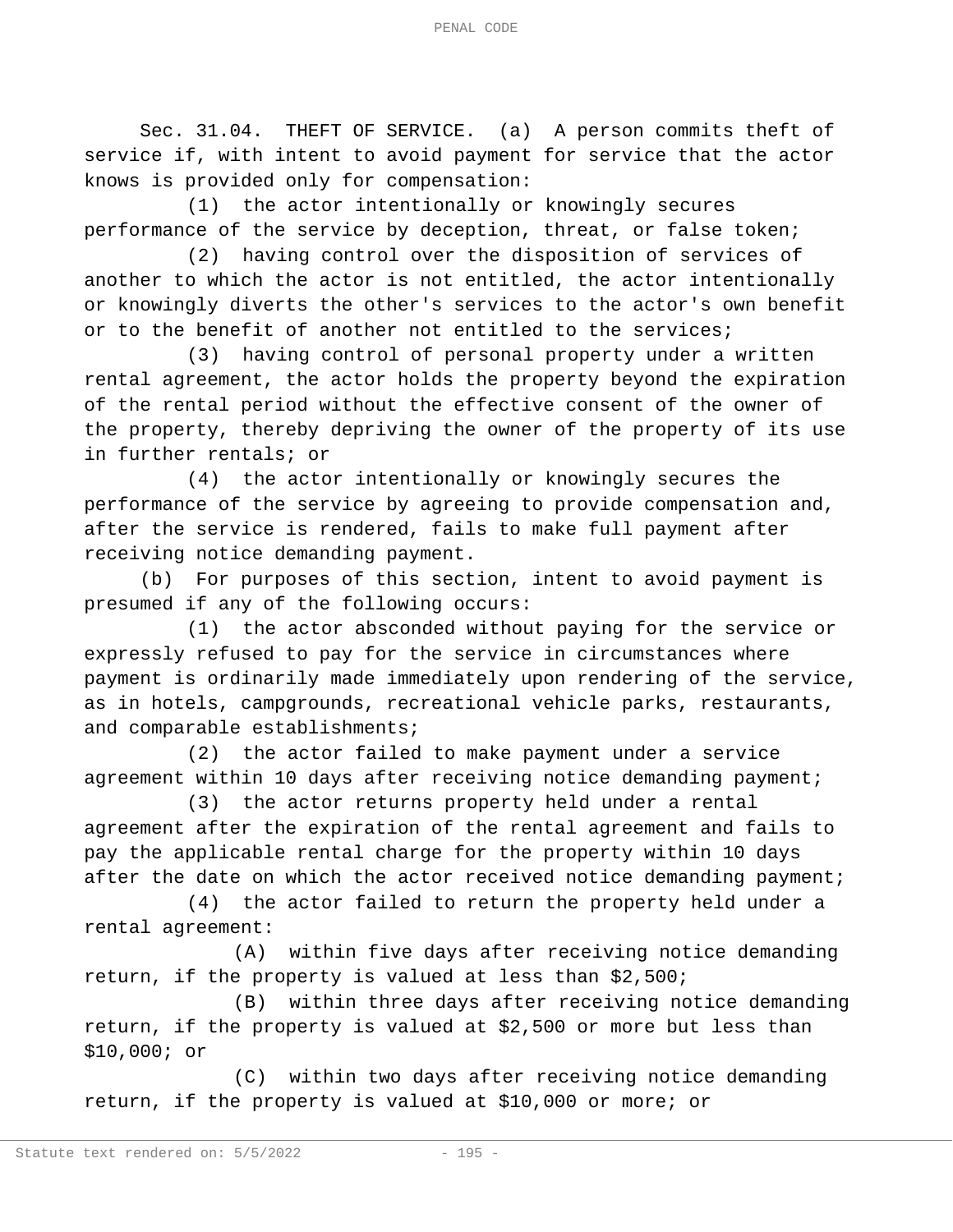(5) the actor:

(A) failed to return the property held under an agreement described by Subsections  $(d-2)(1)-(3)$  within five business days after receiving notice demanding return; and

(B) has made fewer than three complete payments under the agreement.

(c) For purposes of Subsections  $(a)(4)$ ,  $(b)(2)$ ,  $(b)(4)$ , and  $(b)(5)$ , notice must be:

(1) in writing;

(2) sent by:

(A) registered or certified mail with return receipt requested; or

(B) commercial delivery service; and

(3) sent to the actor using the actor's mailing address shown on the rental agreement or service agreement.

(d) Except as otherwise provided by this subsection, if written notice is given in accordance with Subsection (c), it is presumed that the notice was received not later than two days after the notice was sent. For purposes of Subsections  $(b)(4)(A)$  and  $(B)$  and  $(b)(5)$ , if written notice is given in accordance with Subsection (c), it is presumed that the notice was received not later than five days after the notice was sent.

(d-1) For purposes of Subsection (a)(2), the diversion of services to the benefit of a person who is not entitled to those services includes the disposition of personal property by an actor having control of the property under an agreement described by Subsections  $(d-2)(1)-(3)$ , if the actor disposes of the property in violation of the terms of the agreement and to the benefit of any person who is not entitled to the property.

(d-2) For purposes of Subsection (a)(3), the term "written rental agreement" does not include an agreement that:

(1) permits an individual to use personal property for personal, family, or household purposes for an initial rental period;

(2) is automatically renewable with each payment after the initial rental period; and

(3) permits the individual to become the owner of the property.

(d-3) For purposes of Subsection (a)(4):

(1) if the compensation is or was to be paid on a periodic basis, the intent to avoid payment for a service may be formed at any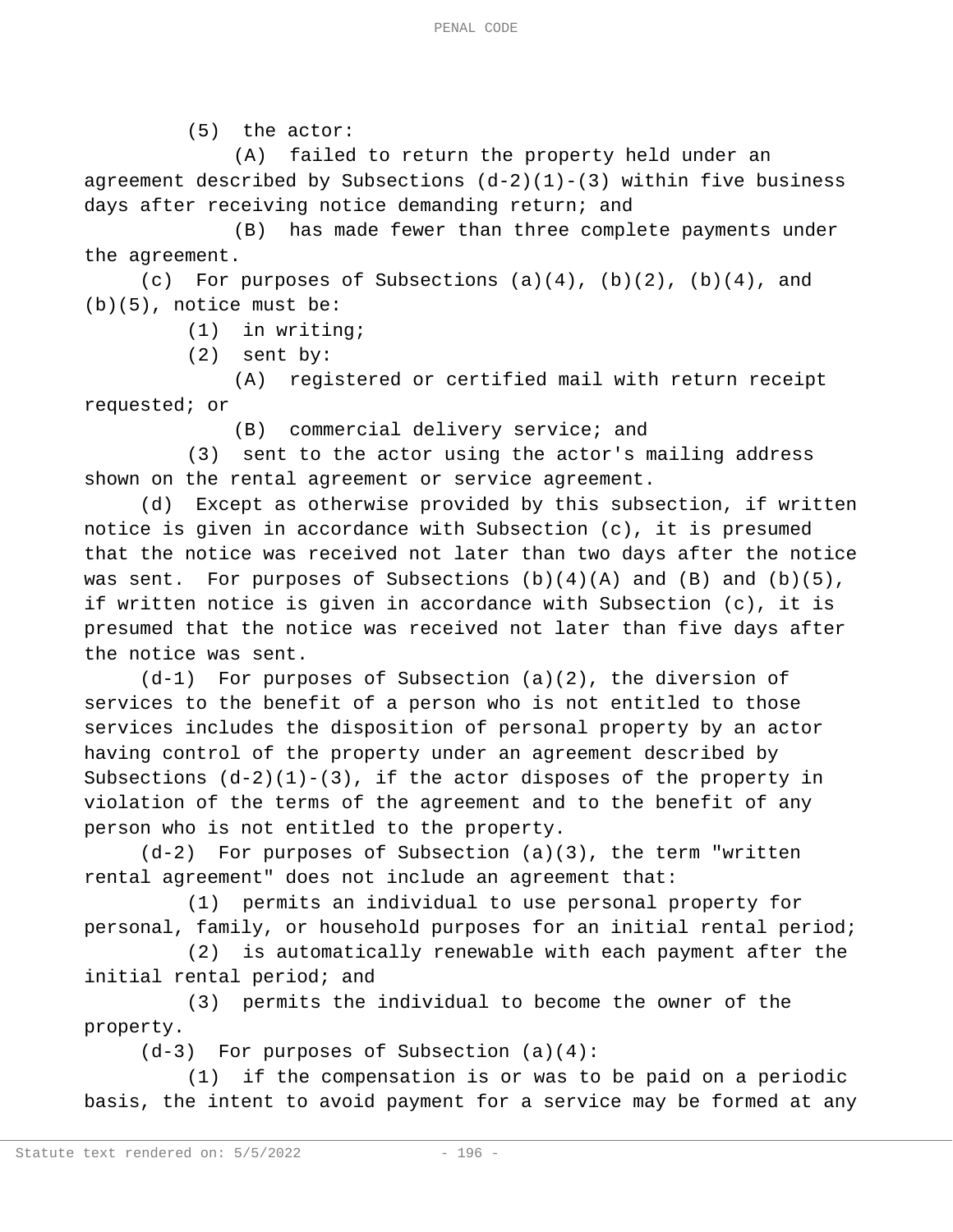time during or before a pay period;

(2) the partial payment of wages alone is not sufficient evidence to negate the actor's intent to avoid payment for a service; and

(3) the term "service" does not include leasing personal property under an agreement described by Subsections (d-2)(1)-(3).

(d-4) A presumption established under Subsection (b) involving a defendant's failure to return property held under an agreement described by Subsections  $(d-2)(1)-(3)$  may be refuted if the defendant shows that the defendant:

(1) intended to return the property; and

(2) was unable to return the property.

 $(d-5)$  For purposes of Subsection  $(b)(5)$ , "business day" means a day other than Sunday or a state or federal holiday.

(e) An offense under this section is:

(1) a Class C misdemeanor if the value of the service stolen is less than \$100;

(2) a Class B misdemeanor if the value of the service stolen is \$100 or more but less than \$750;

(3) a Class A misdemeanor if the value of the service stolen is \$750 or more but less than \$2,500;

(4) a state jail felony if the value of the service stolen is \$2,500 or more but less than \$30,000;

(5) a felony of the third degree if the value of the service stolen is \$30,000 or more but less than \$150,000;

(6) a felony of the second degree if the value of the service stolen is \$150,000 or more but less than \$300,000; or

(7) a felony of the first degree if the value of the service stolen is \$300,000 or more.

(f) Notwithstanding any other provision of this code, any police or other report of stolen vehicles by a political subdivision of this state shall include on the report any rental vehicles whose renters have been shown to such reporting agency to be in violation of Subsection (b)(2) and shall indicate that the renting agency has complied with the notice requirements demanding return as provided in this section.

(g) It is a defense to prosecution under this section that:

(1) the defendant secured the performance of the service by giving a post-dated check or similar sight order to the person performing the service; and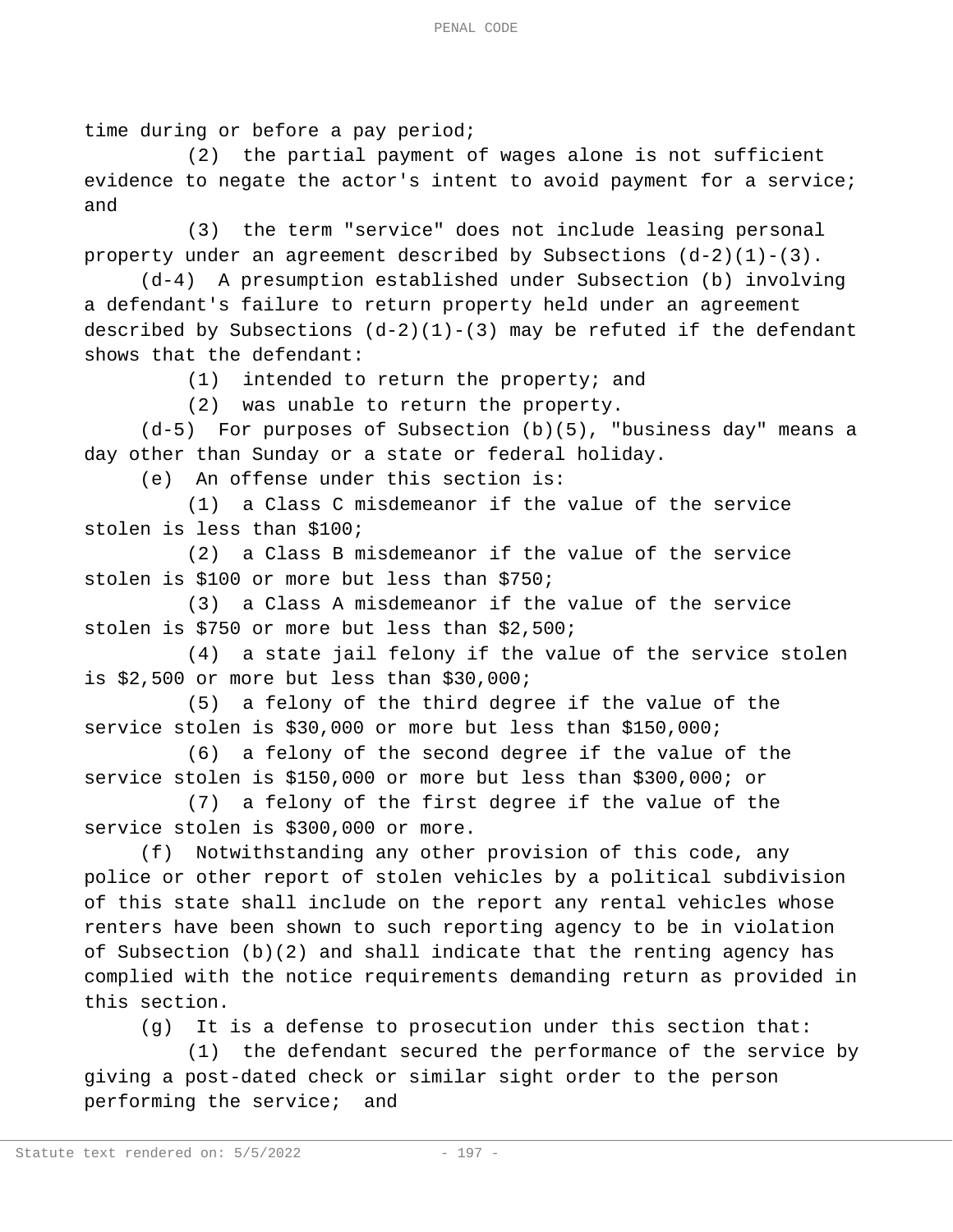(2) the person performing the service or any other person presented the check or sight order for payment before the date on the check or sight order.

Acts 1973, 63rd Leg., p. 883, ch. 399, Sec. 1, eff. Jan. 1, 1974. Amended by Acts 1977, 65th Leg., p. 1138, ch. 429, Sec. 1, eff. Aug. 29, 1977; Acts 1983, 68th Leg., p. 2920, ch. 497, Sec. 4, eff. Sept. 1, 1983; Acts 1991, 72nd Leg., ch. 565, Sec. 15, eff. Sept. 1, 1991; Acts 1993, 73rd Leg., ch. 900, Sec. 1.01, eff. Sept. 1, 1994; Acts 1995, 74th Leg., ch. 479, Sec. 1, eff. Aug. 28, 1995; Acts 1999, 76th Leg., ch. 843, Sec. 1, eff. Sept. 1, 1999; Acts 2001, 77th Leg., ch. 1245, Sec. 1, 2, eff. Sept. 1, 2001; Acts 2003, 78th Leg., ch. 419, Sec. 1, eff. Sept. 1, 2003. Amended by:

Acts 2011, 82nd Leg., R.S., Ch. 141 (S.B. [1024](http://www.legis.state.tx.us/tlodocs/82R/billtext/html/SB01024F.HTM)), Sec. 1, eff. September 1, 2011.

Acts 2015, 84th Leg., R.S., Ch. 1251 (H.B. [1396](http://www.legis.state.tx.us/tlodocs/84R/billtext/html/HB01396F.HTM)), Sec. 11, eff. September 1, 2015.

Acts 2019, 86th Leg., R.S., Ch. 1124 (H.B. [2524](http://www.legis.state.tx.us/tlodocs/86R/billtext/html/HB02524F.HTM)), Sec. 1, eff. September 1, 2019.

Sec. 31.05. THEFT OF TRADE SECRETS. (a) For purposes of this section:

(1) "Article" means any object, material, device, or substance or any copy thereof, including a writing, recording, drawing, sample, specimen, prototype, model, photograph, microorganism, blueprint, or map.

(2) "Copy" means a facsimile, replica, photograph, or other reproduction of an article or a note, drawing, or sketch made of or from an article.

(3) "Representing" means describing, depicting, containing, constituting, reflecting, or recording.

(4) "Trade secret" means the whole or any part of any scientific or technical information, design, process, procedure, formula, or improvement that has value and that the owner has taken measures to prevent from becoming available to persons other than those selected by the owner to have access for limited purposes.

(b) A person commits an offense if, without the owner's effective consent, he knowingly: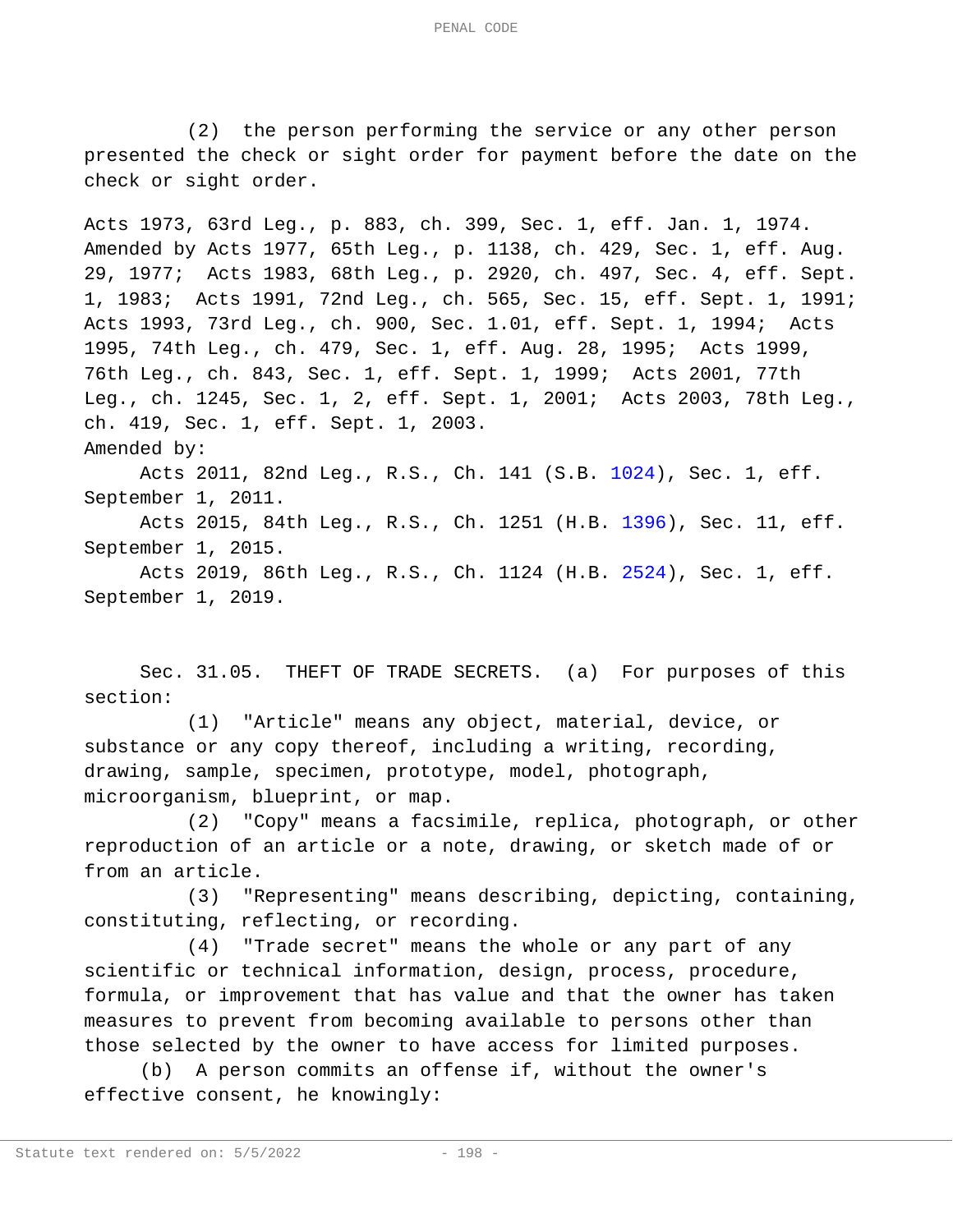- (1) steals a trade secret;
- (2) makes a copy of an article representing a trade secret;

or

(3) communicates or transmits a trade secret.

(c) An offense under this section is a felony of the third degree.

Acts 1973, 63rd Leg., p. 883, ch. 399, Sec. 1, eff. Jan. 1, 1974. Amended by Acts 1993, 73rd Leg., ch. 900, Sec. 1.01, eff. Sept. 1, 1994.

Sec. 31.06. PRESUMPTION FOR THEFT BY CHECK OR SIMILAR SIGHT ORDER. (a) If the actor obtained property or secured performance of service by issuing or passing a check or similar sight order for the payment of money, when the issuer did not have sufficient funds in or on deposit with the bank or other drawee for the payment in full of the check or order as well as all other checks or orders then outstanding, it is prima facie evidence of the issuer's intent to deprive the owner of property under Section 31.03 (Theft) including a drawee or third-party holder in due course who negotiated the check or order or to avoid payment for service under Section 31.04 (Theft of Service) (except in the case of a postdated check or order) if:

(1) the issuer had no account with the bank or other drawee at the time the issuer issued the check or sight order; or

(2) payment was refused by the bank or other drawee for lack of funds or insufficient funds, on presentation within 30 days after issue, and the issuer failed to pay the holder in full within 10 days after receiving notice of that refusal.

(b) For purposes of Subsection  $(a)(2)$  or  $(f)(3)$ , notice may be actual notice or notice in writing that:

(1) is sent by:

(A) first class mail, evidenced by an affidavit of

service; or

(B) registered or certified mail with return receipt requested;

(2) is addressed to the issuer at the issuer's address shown on:

(A) the check or order;

(B) the records of the bank or other drawee; or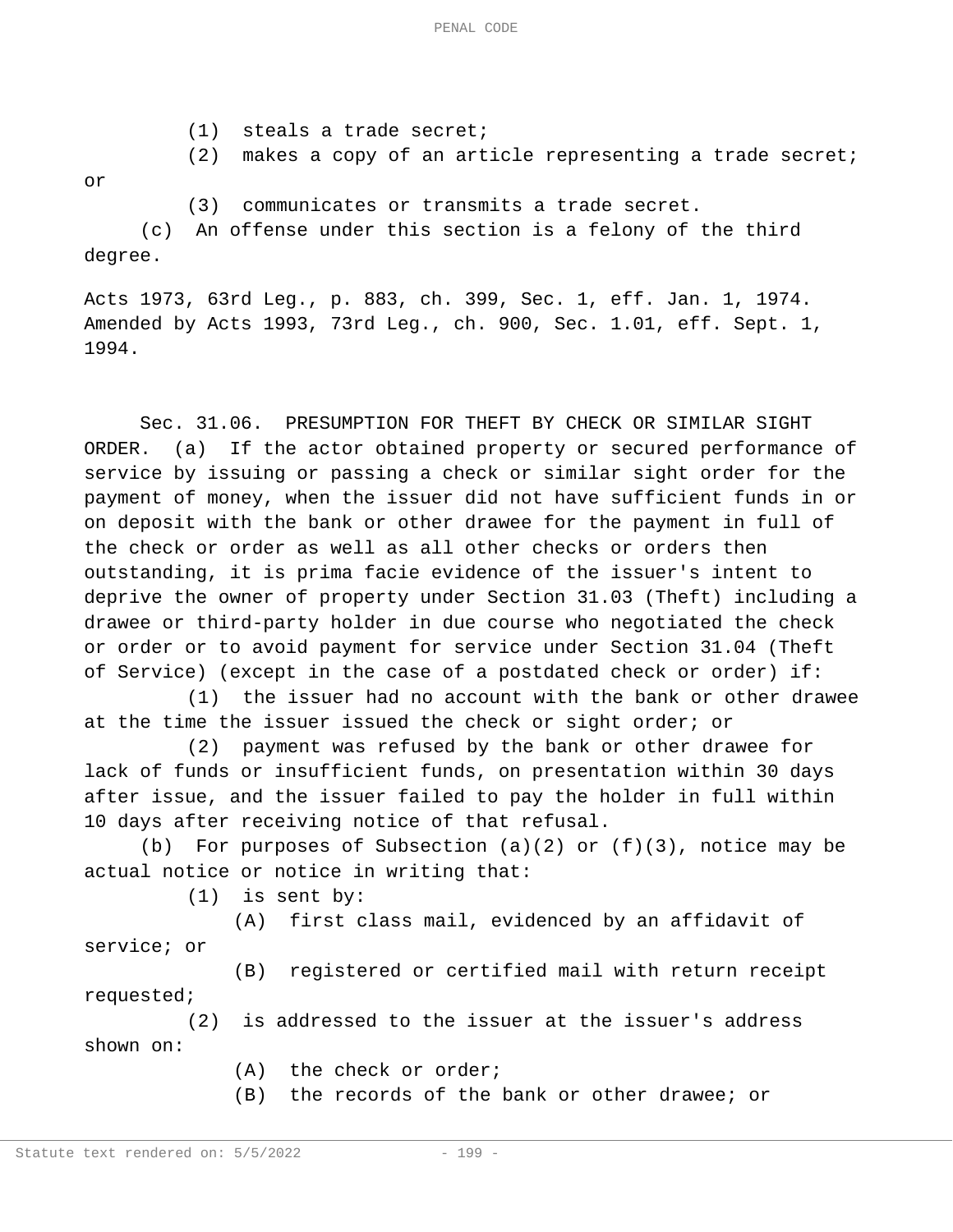(C) the records of the person to whom the check or order has been issued or passed; and

(3) contains the following statement:

"This is a demand for payment in full for a check or order not paid because of a lack of funds or insufficient funds. If you fail to make payment in full within 10 days after the date of receipt of this notice, the failure to pay creates a presumption for committing an offense, and this matter may be referred for criminal prosecution."

(c) If written notice is given in accordance with Subsection (b), it is presumed that the notice was received no later than five days after it was sent.

(d) Nothing in this section prevents the prosecution from establishing the requisite intent by direct evidence.

(e) Partial restitution does not preclude the presumption of the requisite intent under this section.

(f) If the actor obtained property by issuing or passing a check or similar sight order for the payment of money, the actor's intent to deprive the owner of the property under Section 31.03 (Theft) is presumed, except in the case of a postdated check or order, if:

(1) the actor ordered the bank or other drawee to stop payment on the check or order;

(2) the bank or drawee refused payment to the holder on presentation of the check or order within 30 days after issue;

(3) the owner gave the actor notice of the refusal of payment and made a demand to the actor for payment or return of the property; and

(4) the actor failed to:

(A) pay the holder within 10 days after receiving the demand for payment; or

(B) return the property to the owner within 10 days after receiving the demand for return of the property.

Acts 1973, 63rd Leg., p. 883, ch. 399, Sec. 1, eff. Jan. 1, 1974. Amended by Acts 1991, 72nd Leg., ch. 543, Sec. 2, eff. Sept. 1, 1991; Acts 1993, 73rd Leg., ch. 900, Sec. 1.01, eff. Sept. 1, 1994; Acts 1995, 74th Leg., ch. 753, Sec. 1, eff. Sept. 1, 1995. Amended by:

Acts 2007, 80th Leg., R.S., Ch. 976 (S.B. [548](http://www.legis.state.tx.us/tlodocs/80R/billtext/html/SB00548F.HTM)), Sec. 1, eff.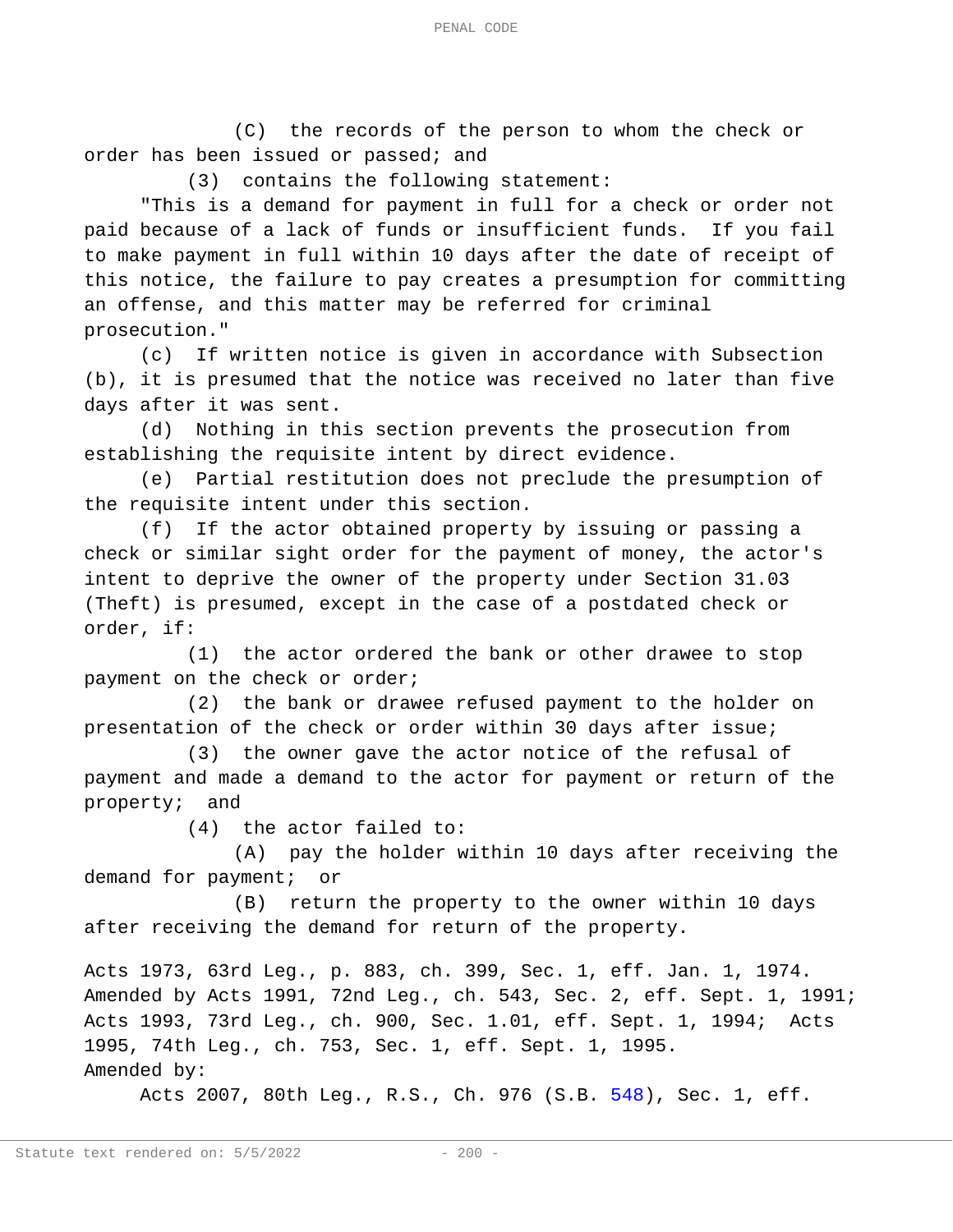September 1, 2007. Acts 2013, 83rd Leg., R.S., Ch. 128 (S.B. [821](http://www.legis.state.tx.us/tlodocs/83R/billtext/html/SB00821F.HTM)), Sec. 1, eff. September 1, 2013. Acts 2013, 83rd Leg., R.S., Ch. 128 (S.B. [821](http://www.legis.state.tx.us/tlodocs/83R/billtext/html/SB00821F.HTM)), Sec. 2, eff. September 1, 2013.

Sec. 31.07. UNAUTHORIZED USE OF A VEHICLE. (a) A person commits an offense if he intentionally or knowingly operates another's boat, airplane, or motor-propelled vehicle without the effective consent of the owner.

(b) An offense under this section is a state jail felony.

Acts 1973, 63rd Leg., p. 883, ch. 399, Sec. 1, eff. Jan. 1, 1974. Amended by Acts 1993, 73rd Leg., ch. 900, Sec. 1.01, eff. Sept. 1, 1994.

Sec. 31.08. VALUE. (a) Subject to the additional criteria of Subsections (b) and  $(c)$ , value under this chapter is:

(1) the fair market value of the property or service at the time and place of the offense; or

(2) if the fair market value of the property cannot be ascertained, the cost of replacing the property within a reasonable time after the theft.

(b) The value of documents, other than those having a readily ascertainable market value, is:

(1) the amount due and collectible at maturity less that part which has been satisfied, if the document constitutes evidence of a debt; or

(2) the greatest amount of economic loss that the owner might reasonably suffer by virtue of loss of the document, if the document is other than evidence of a debt.

(c) If property or service has value that cannot be reasonably ascertained by the criteria set forth in Subsections (a) and (b), the property or service is deemed to have a value of \$750 or more but less than \$2,500.

(d) If the actor proves by a preponderance of the evidence that he gave consideration for or had a legal interest in the property or service stolen, the amount of the consideration or the value of the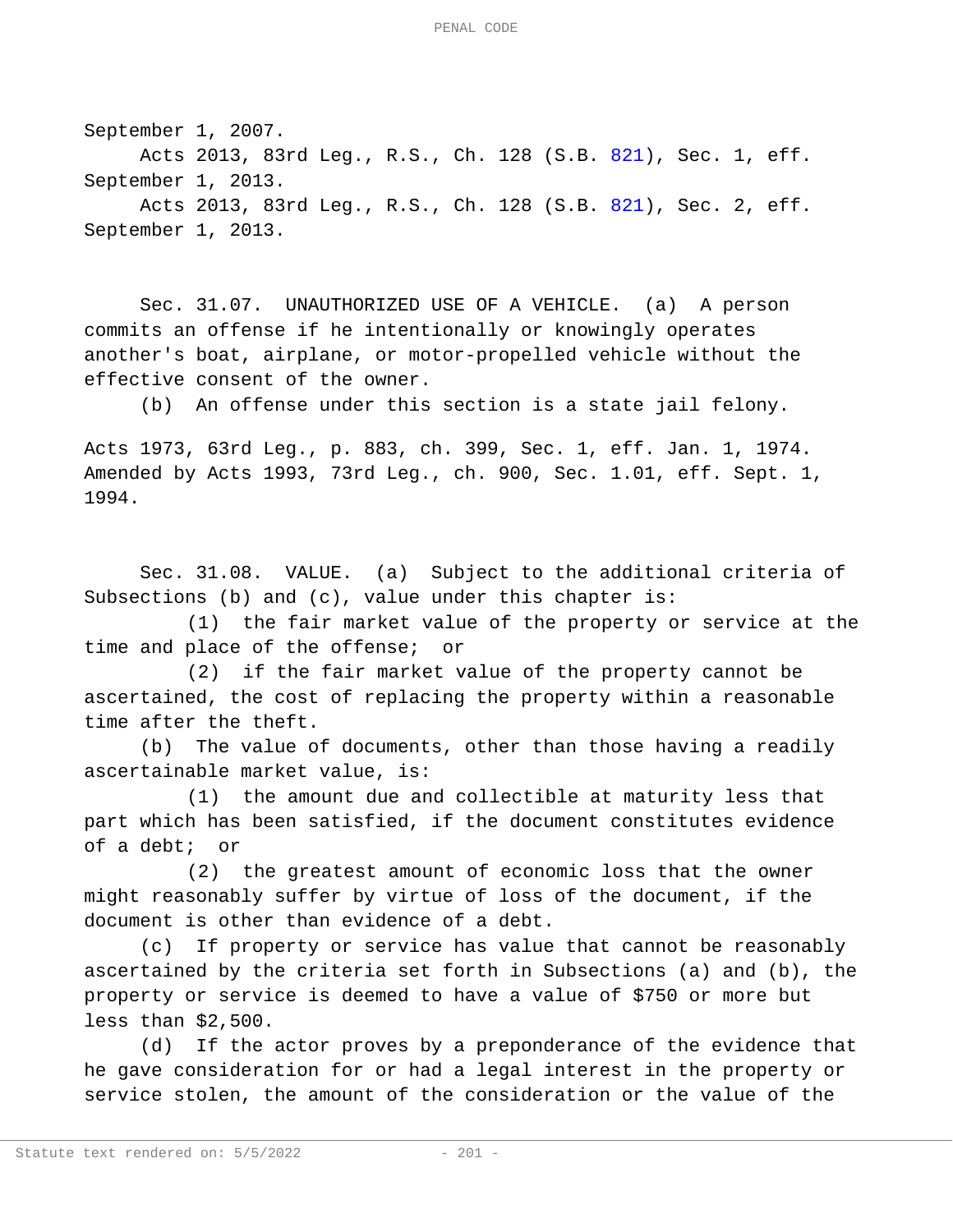interest so proven shall be deducted from the value of the property or service ascertained under Subsection (a), (b), or (c) to determine value for purposes of this chapter.

Acts 1973, 63rd Leg., p. 883, ch. 399, Sec. 1, eff. Jan. 1, 1974. Amended by Acts 1983, 68th Leg., p. 2920, ch. 497, Sec. 5, eff. Sept. 1, 1983; Acts 1993, 73rd Leg., ch. 900, Sec. 1.01, eff. Sept. 1, 1994.

Amended by:

Acts 2015, 84th Leg., R.S., Ch. 1251 (H.B. [1396](http://www.legis.state.tx.us/tlodocs/84R/billtext/html/HB01396F.HTM)), Sec. 12, eff. September 1, 2015.

Sec. 31.09. AGGREGATION OF AMOUNTS INVOLVED IN THEFT. When amounts are obtained in violation of this chapter pursuant to one scheme or continuing course of conduct, whether from the same or several sources, the conduct may be considered as one offense and the amounts aggregated in determining the grade of the offense.

Acts 1973, 63rd Leg., p. 883, ch. 399, Sec. 1, eff. Jan. 1, 1974. Amended by Acts 1993, 73rd Leg., ch. 900, Sec. 1.01, eff. Sept. 1, 1994.

Sec. 31.10. ACTOR'S INTEREST IN PROPERTY. It is no defense to prosecution under this chapter that the actor has an interest in the property or service stolen if another person has the right of exclusive possession of the property.

Acts 1973, 63rd Leg., p. 883, ch. 399, Sec. 1, eff. Jan. 1, 1974. Amended by Acts 1993, 73rd Leg., ch. 900, Sec. 1.01, eff. Sept. 1, 1994.

Sec. 31.11. TAMPERING WITH IDENTIFICATION NUMBERS. (a) A person commits an offense if the person:

(1) knowingly or intentionally removes, alters, or obliterates the serial number or other permanent identification marking on tangible personal property; or

(2) possesses, sells, or offers for sale tangible personal property and: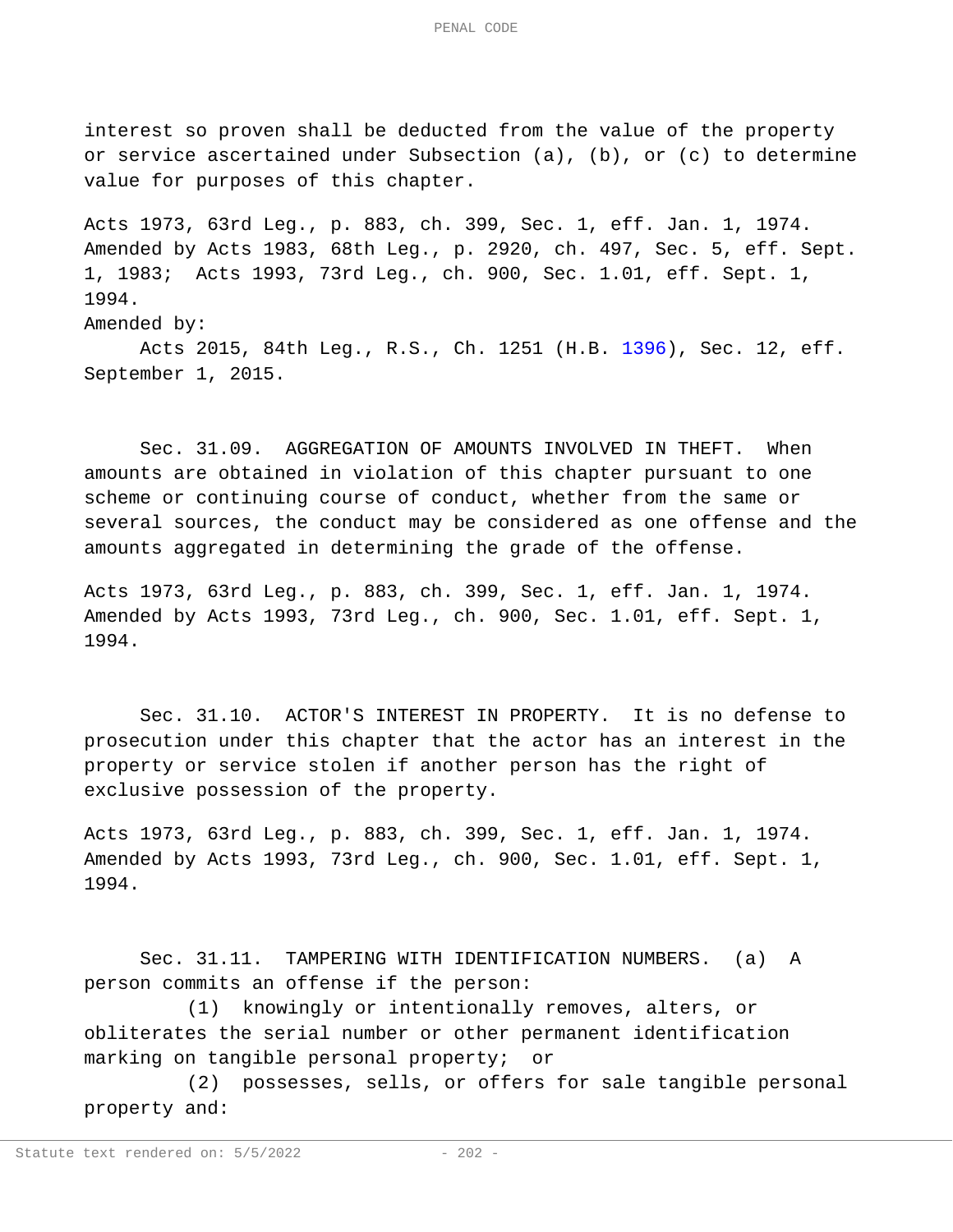(A) the actor knows that the serial number or other permanent identification marking has been removed, altered, or obliterated; or

(B) a reasonable person in the position of the actor would have known that the serial number or other permanent identification marking has been removed, altered, or obliterated.

(b) It is an affirmative defense to prosecution under this section that the person was:

(1) the owner or acting with the effective consent of the owner of the property involved;

(2) a peace officer acting in the actual discharge of official duties; or

(3) acting with respect to a number assigned to a vehicle by the Texas Department of Transportation or the Texas Department of Motor Vehicles, as applicable, and the person was:

(A) in the actual discharge of official duties as an employee or agent of the department; or

(B) in full compliance with the rules of the department as an applicant for an assigned number approved by the department.

(c) Property involved in a violation of this section may be treated as stolen for purposes of custody and disposition of the property.

(d) An offense under this section is a Class A misdemeanor.

(e) In this section, "vehicle" has the meaning given by Section 541.201, Transportation Code.

Added by Acts 1979, 66th Leg., p. 417, ch. 191, Sec. 1, eff. Sept. 1, 1979. Amended by Acts 1983, 68th Leg., p. 4525, ch. 741, Sec. 2, eff. Sept. 1, 1983; Acts 1991, 72nd Leg., ch. 113, Sec. 1, eff. Sept. 1, 1991; Acts 1993, 73rd Leg., ch. 900, Sec. 1.01, eff. Sept. 1, 1994; Acts 1997, 75th Leg., ch. 165, Sec. 30.239, eff. Sept. 1, 1997.

Amended by:

Acts 2009, 81st Leg., R.S., Ch. 933 (H.B. [3097](http://www.legis.state.tx.us/tlodocs/81R/billtext/html/HB03097F.HTM)), Sec. 3J.02, eff. September 1, 2009.

Sec. 31.12. THEFT OF OR TAMPERING WITH MULTICHANNEL VIDEO OR INFORMATION SERVICES. (a) A person commits an offense if, without the authorization of the multichannel video or information services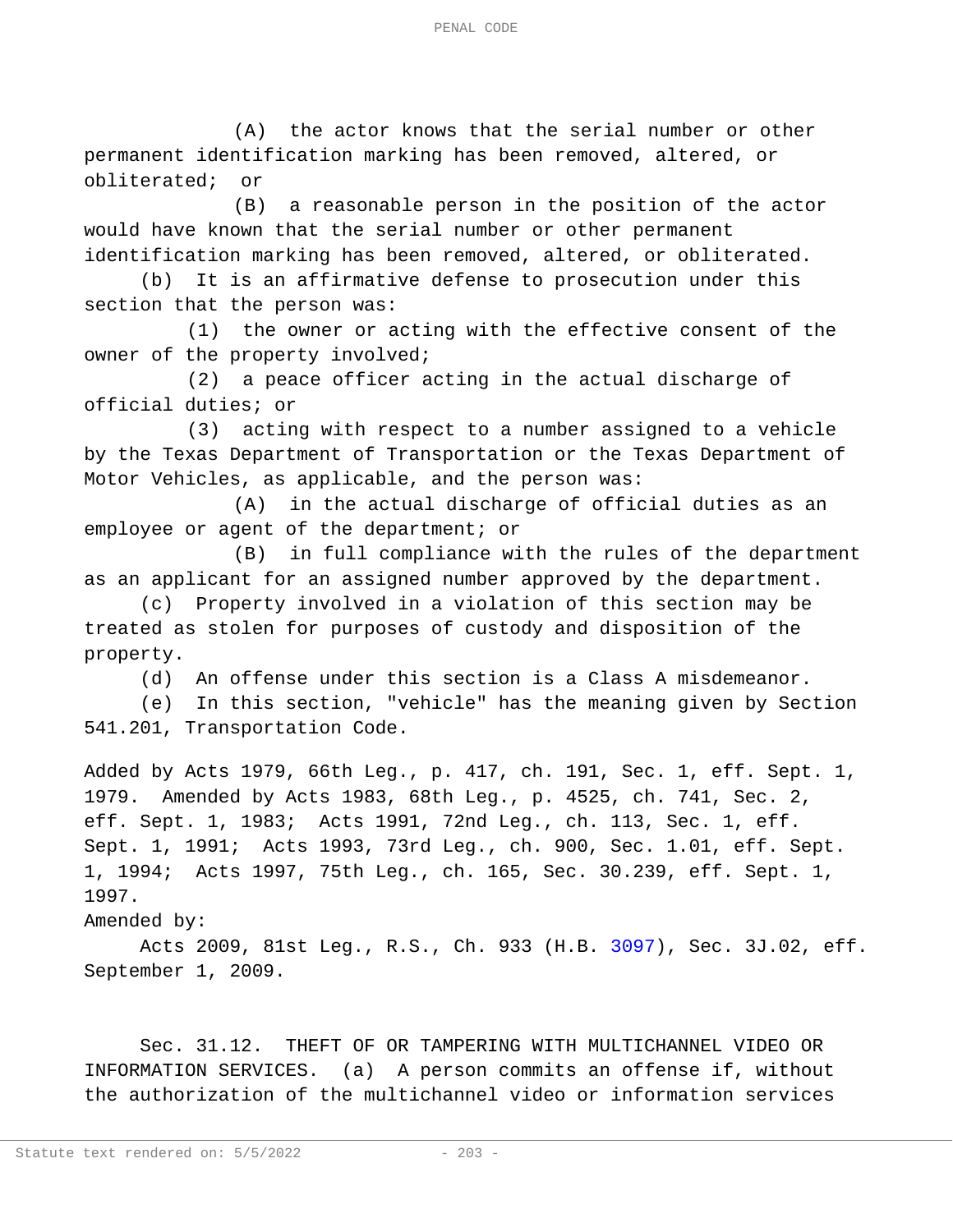provider, the person intentionally or knowingly:

(1) makes or maintains a connection, whether physically, electrically, electronically, or inductively, to:

(A) a cable, wire, or other component of or media attached to a multichannel video or information services system; or

(B) a television set, videotape recorder, or other receiver attached to a multichannel video or information system;

(2) attaches, causes to be attached, or maintains the attachment of a device to:

(A) a cable, wire, or other component of or media attached to a multichannel video or information services system; or

(B) a television set, videotape recorder, or other receiver attached to a multichannel video or information services system;

(3) tampers with, modifies, or maintains a modification to a device installed by a multichannel video or information services provider; or

(4) tampers with, modifies, or maintains a modification to an access device or uses that access device or any unauthorized access device to obtain services from a multichannel video or information services provider.

(b) In this section:

(1) "Access device," "connection," and "device" mean an access device, connection, or device wholly or partly designed to make intelligible an encrypted, encoded, scrambled, or other nonstandard signal carried by a multichannel video or information services provider.

(2) "Encrypted, encoded, scrambled, or other nonstandard signal" means any type of signal or transmission not intended to produce an intelligible program or service without the use of a device, signal, or information provided by a multichannel video or information services provider.

(3) "Multichannel video or information services provider" means a licensed cable television system, video dialtone system, multichannel multipoint distribution services system, direct broadcast satellite system, or other system providing video or information services that are distributed by cable, wire, radio frequency, or other media.

(c) This section does not prohibit the manufacture, distribution, sale, or use of satellite receiving antennas that are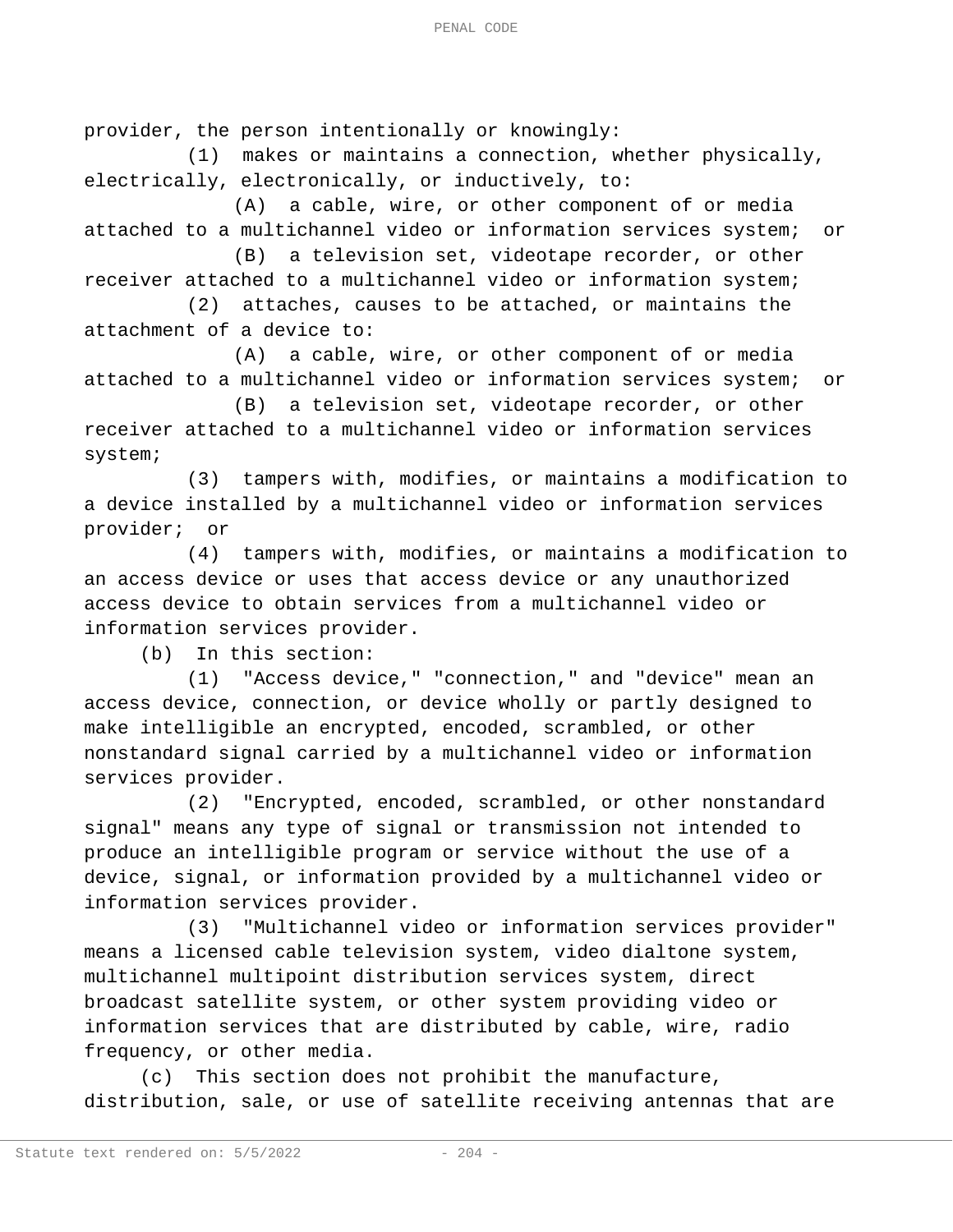otherwise permitted by state or federal law.

(d) An offense under this section is a Class C misdemeanor unless it is shown on the trial of the offense that the actor:

(1) has been previously convicted one time of an offense under this section, in which event the offense is a Class B misdemeanor, or convicted two or more times of an offense under this section, in which event the offense is a Class A misdemeanor; or

(2) committed the offense for remuneration, in which event the offense is a Class A misdemeanor, unless it is also shown on the trial of the offense that the actor has been previously convicted two or more times of an offense under this section, in which event the offense is a Class A misdemeanor with a minimum fine of \$2,000 and a minimum term of confinement of 180 days.

(e) For the purposes of this section, each connection, attachment, modification, or act of tampering is a separate offense.

Added by Acts 1995, 74th Leg., ch. 318, Sec. 10, eff. Sept. 1, 1995. Amended by Acts 1999, 76th Leg., ch. 858, Sec. 1, eff. Sept. 1, 1999.

Sec. 31.13. MANUFACTURE, DISTRIBUTION, OR ADVERTISEMENT OF MULTICHANNEL VIDEO OR INFORMATION SERVICES DEVICE. (a) A person commits an offense if the person for remuneration intentionally or knowingly manufactures, assembles, modifies, imports into the state, exports out of the state, distributes, advertises, or offers for sale, with an intent to aid in the commission of an offense under Section 31.12, a device, a kit or part for a device, or a plan for a system of components wholly or partly designed to make intelligible an encrypted, encoded, scrambled, or other nonstandard signal carried or caused by a multichannel video or information services provider.

(b) In this section, "device," "encrypted, encoded, scrambled, or other nonstandard signal," and "multichannel video or information services provider" have the meanings assigned by Section 31.12.

(c) This section does not prohibit the manufacture, distribution, advertisement, offer for sale, or use of satellite receiving antennas that are otherwise permitted by state or federal law.

(d) An offense under this section is a Class A misdemeanor.

Added by Acts 1995, 74th Leg., ch. 318, Sec. 10, eff. Sept. 1, 1995. Amended by Acts 1999, 76th Leg., ch. 858, Sec. 2, eff. Sept. 1, 1999.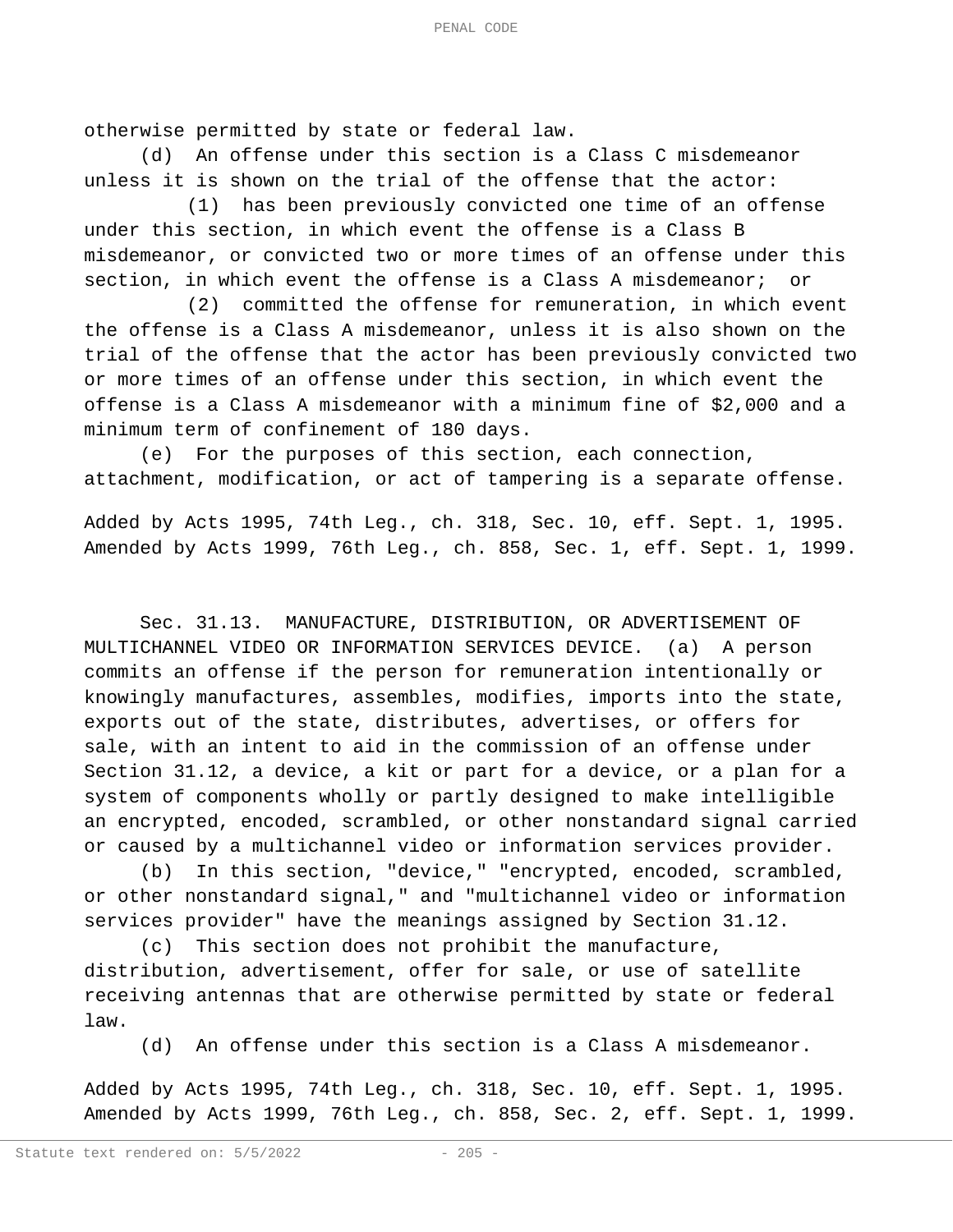Sec. 31.14. SALE OR LEASE OF MULTICHANNEL VIDEO OR INFORMATION SERVICES DEVICE. (a) A person commits an offense if the person intentionally or knowingly sells or leases, with an intent to aid in the commission of an offense under Section 31.12, a device, a kit or part for a device, or a plan for a system of components wholly or partly designed to make intelligible an encrypted, encoded, scrambled, or other nonstandard signal carried or caused by a multichannel video or information services provider.

(b) In this section, "device," "encrypted, encoded, scrambled, or other nonstandard signal," and "multichannel video or information services provider" have the meanings assigned by Section 31.12.

(c) This section does not prohibit the sale or lease of satellite receiving antennas that are otherwise permitted by state or federal law without providing notice to the comptroller.

(d) An offense under this section is a Class A misdemeanor.

Added by Acts 1999, 76th Leg., ch. 858, Sec. 3, eff. Sept. 1, 1999.

Sec. 31.15. POSSESSION, MANUFACTURE, OR DISTRIBUTION OF CERTAIN INSTRUMENTS USED TO COMMIT RETAIL THEFT. (a) Repealed by Acts 2011, 82nd Leg., R.S., Ch. 323, Sec. 4, eff. September 1, 2011.

(b) A person commits an offense if, with the intent to use the instrument to commit theft, the person:

(1) possesses a shielding or deactivation instrument; or

(2) knowingly manufactures, sells, offers for sale, or otherwise distributes a shielding or deactivation instrument.

(c) An offense under this section is a Class A misdemeanor.

Added by Acts 2001, 77th Leg., ch. 109, Sec. 1, eff. Sept. 1, 2001. Amended by:

Acts 2011, 82nd Leg., R.S., Ch. 323 (H.B. [2482](http://www.legis.state.tx.us/tlodocs/82R/billtext/html/HB02482F.HTM)), Sec. 4, eff. September 1, 2011.

Sec. 31.16. ORGANIZED RETAIL THEFT. (a) Repealed by Acts 2011, 82nd Leg., R.S., Ch. 323, Sec. 4, eff. September 1, 2011.

(b) A person commits an offense if the person intentionally conducts, promotes, or facilitates an activity in which the person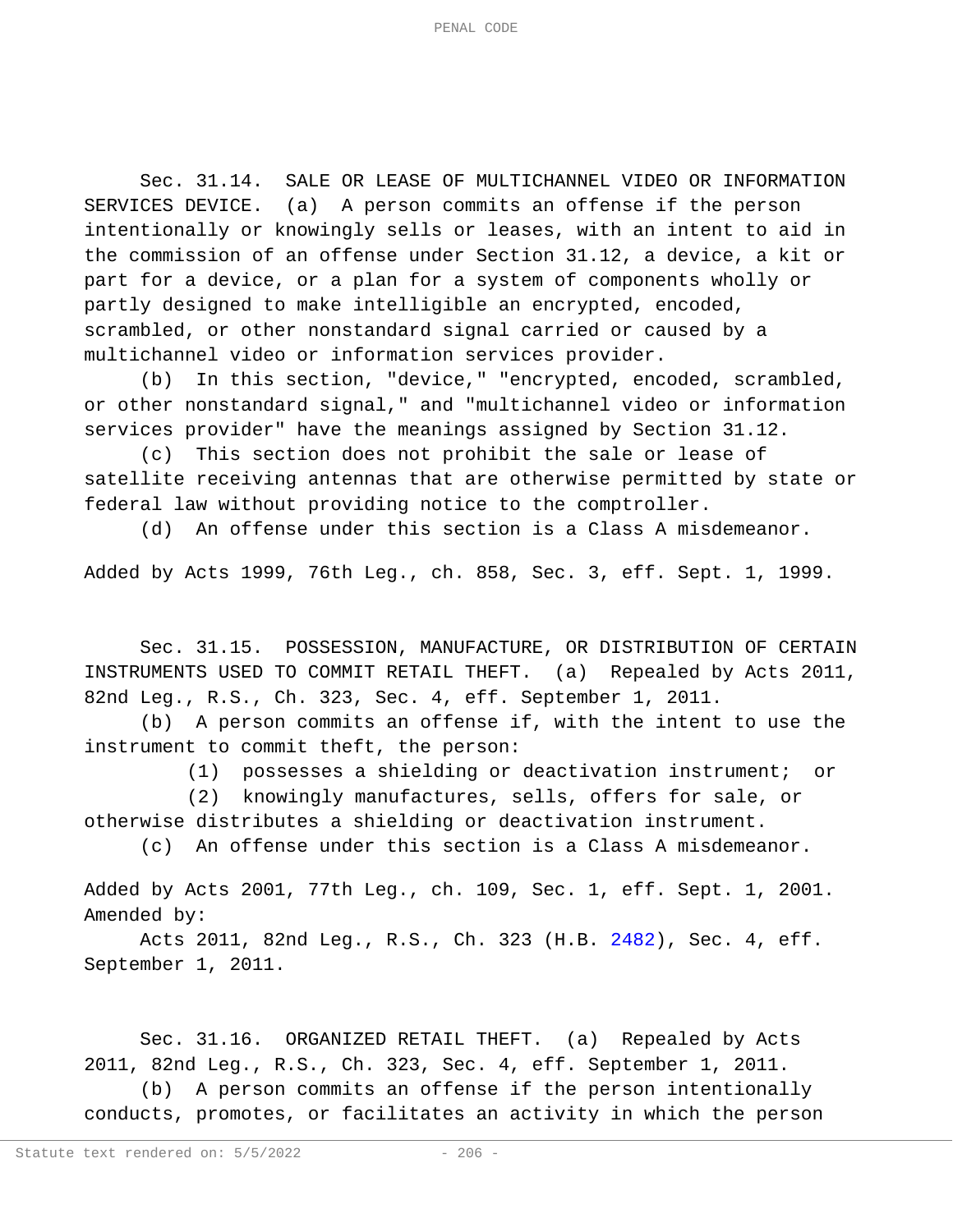receives, possesses, conceals, stores, barters, sells, or disposes of:

(1) stolen retail merchandise; or

(2) merchandise explicitly represented to the person as being stolen retail merchandise.

(c) An offense under this section is:

(1) a Class C misdemeanor if the total value of the merchandise involved in the activity is less than \$100;

(2) a Class B misdemeanor if the total value of the merchandise involved in the activity is \$100 or more but less than \$750;

(3) a Class A misdemeanor if the total value of the merchandise involved in the activity is \$750 or more but less than \$2,500;

(4) a state jail felony if the total value of the merchandise involved in the activity is \$2,500 or more but less than \$30,000;

(5) a felony of the third degree if the total value of the merchandise involved in the activity is \$30,000 or more but less than \$150,000;

(6) a felony of the second degree if the total value of the merchandise involved in the activity is \$150,000 or more but less than \$300,000; or

(7) a felony of the first degree if the total value of the merchandise involved in the activity is \$300,000 or more.

(d) An offense described for purposes of punishment by Subsections  $(c)(1)-(6)$  is increased to the next higher category of offense if it is shown on the trial of the offense that:

(1) the person organized, supervised, financed, or managed one or more other persons engaged in an activity described by Subsection (b); or

(2) during the commission of the offense, a person engaged in an activity described by Subsection (b) intentionally, knowingly, or recklessly:

(A) caused a fire exit alarm to sound or otherwise become activated;

(B) deactivated or otherwise prevented a fire exit alarm or retail theft detector from sounding; or

(C) used a shielding or deactivation instrument to prevent or attempt to prevent detection of the offense by a retail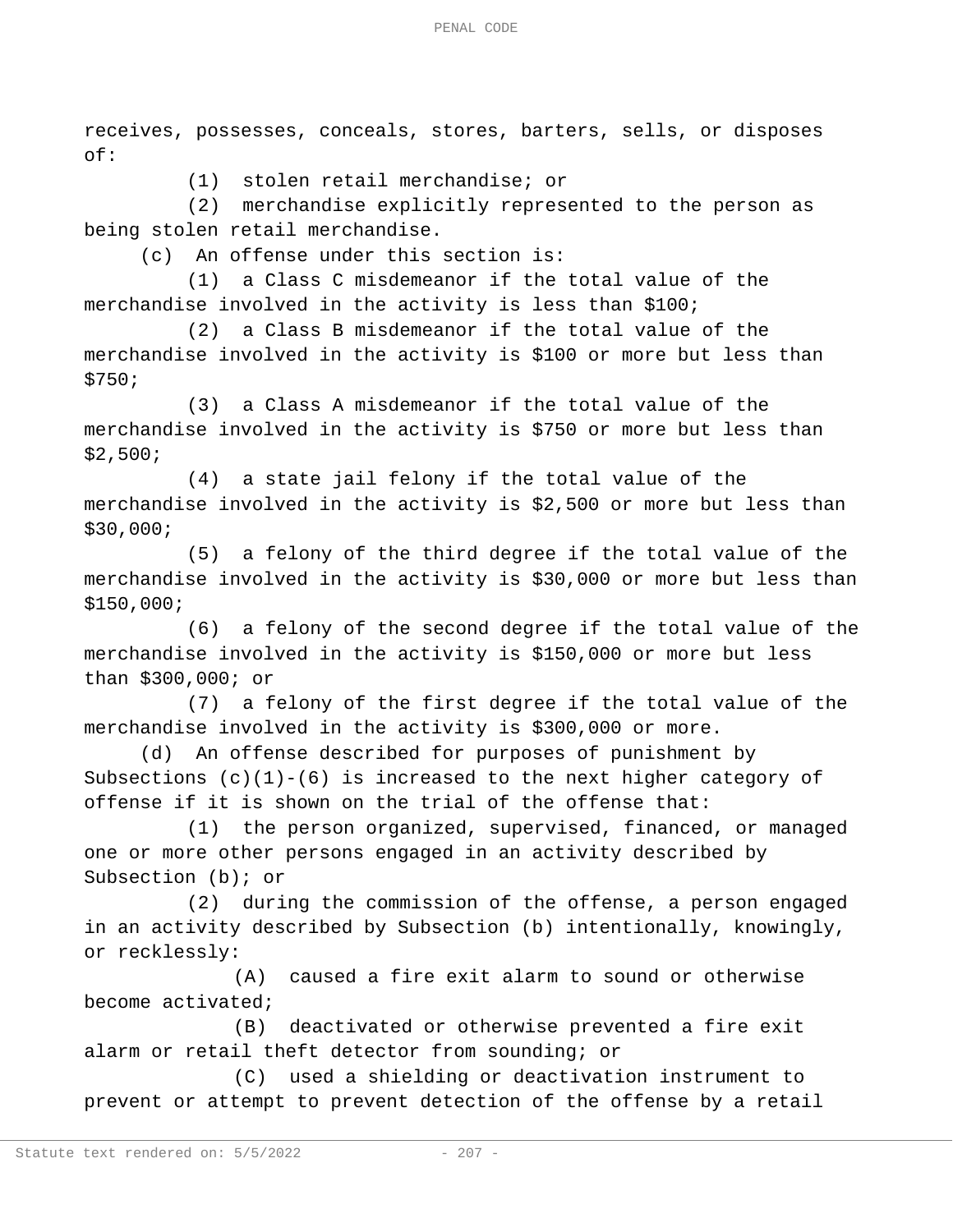theft detector. (e) Repealed by Acts 2011, 82nd Leg., R.S., Ch. 323, Sec. 4, eff. September 1, 2011. Added by Acts 2007, 80th Leg., R.S., Ch. 1274 (H.B. [3584](http://www.legis.state.tx.us/tlodocs/80R/billtext/html/HB03584F.HTM)), Sec. 1, eff. September 1, 2007. Amended by: Acts 2011, 82nd Leg., R.S., Ch. 323 (H.B. [2482](http://www.legis.state.tx.us/tlodocs/82R/billtext/html/HB02482F.HTM)), Sec. 3, eff. September 1, 2011. Acts 2011, 82nd Leg., R.S., Ch. 323 (H.B. [2482](http://www.legis.state.tx.us/tlodocs/82R/billtext/html/HB02482F.HTM)), Sec. 4, eff. September 1, 2011. Acts 2015, 84th Leg., R.S., Ch. 1251 (H.B. [1396](http://www.legis.state.tx.us/tlodocs/84R/billtext/html/HB01396F.HTM)), Sec. 13, eff.

September 1, 2015.

Sec. 31.17. UNAUTHORIZED ACQUISITION OR TRANSFER OF CERTAIN FINANCIAL INFORMATION. (a) In this section:

(1) "Check" has the meaning assigned by Section 3.104, Business & Commerce Code.

(2) "Credit card" and "debit card" have the meanings assigned by Section 32.31.

(3) "Financial sight order or payment card information" means financial information that is:

(A) contained on either side of a check or similar sight order, check card, debit card, or credit card; or

(B) encoded on the magnetic strip or stripe of a check card, debit card, or credit card.

(b) A person commits an offense if the person, knowing that the person is not entitled to obtain or possess that financial information:

(1) obtains the financial sight order or payment card information of another by use of an electronic, photographic, visual imaging, recording, or other device capable of accessing, reading, recording, capturing, copying, imaging, scanning, reproducing, or storing in any manner the financial sight order or payment card information; or

(2) transfers to a third party information obtained as described by Subdivision (1).

(c) An offense under Subsection (b)(1) is a Class B misdemeanor. An offense under Subsection (b)(2) is a Class A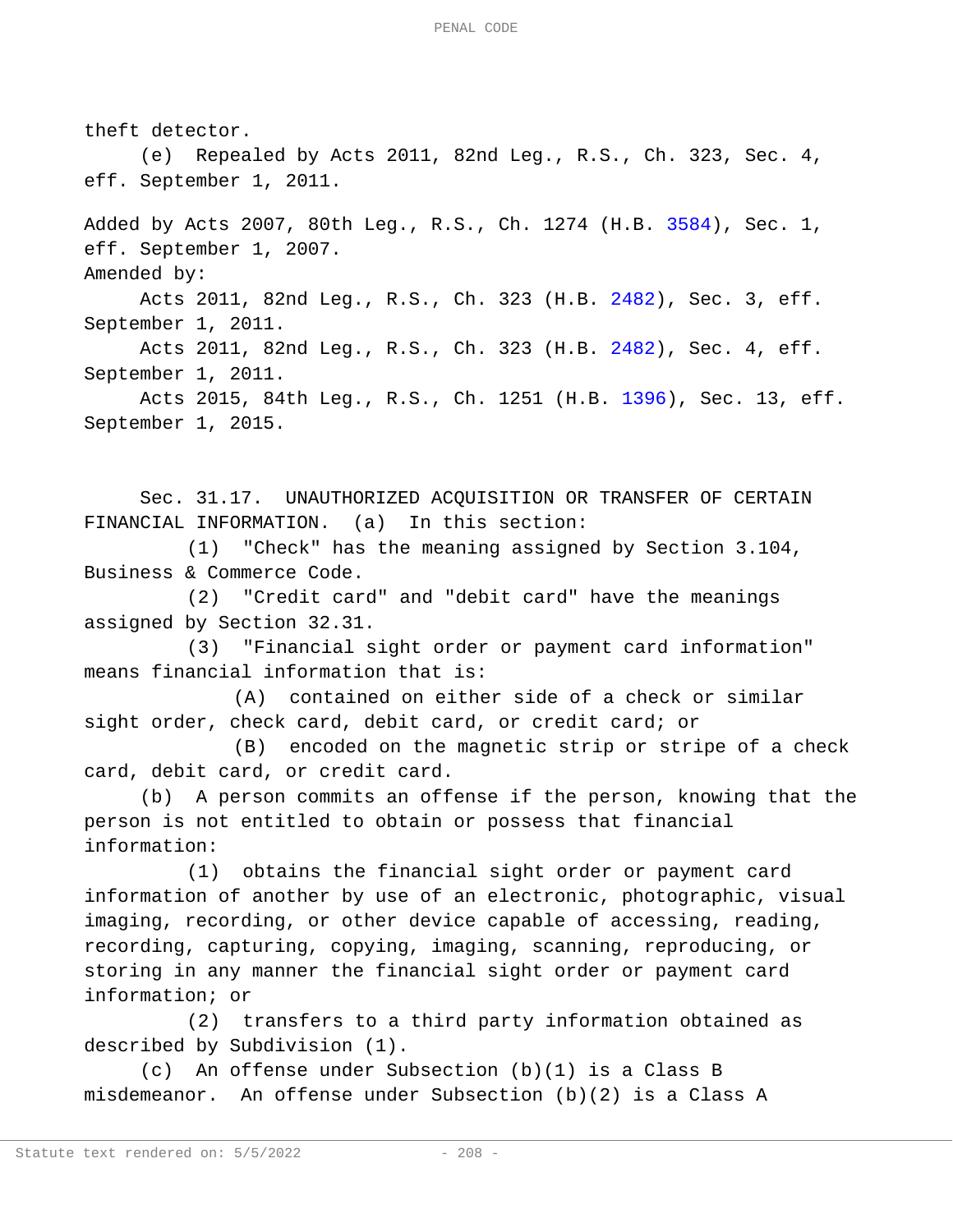misdemeanor.

(d) If conduct that constitutes an offense under this section also constitutes an offense under any other law, the actor may be prosecuted under this section or the other law.

Added by Acts 2011, 82nd Leg., R.S., Ch. 260 (H.B. [1215](http://www.legis.state.tx.us/tlodocs/82R/billtext/html/HB01215F.HTM)), Sec. 1, eff. September 1, 2011.

Sec. 31.18. CARGO THEFT. (a) In this section:

(1) "Cargo" means goods, as defined by Section 7.102, Business & Commerce Code, that constitute, wholly or partly, a commercial shipment of freight moving in commerce. A shipment is considered to be moving in commerce if the shipment is located at any point between the point of origin and the final point of destination regardless of any temporary stop that is made for the purpose of transshipment or otherwise.

(2) "Vehicle" has the meaning assigned by Section 541.201, Transportation Code.

(b) A person commits an offense if the person:

(1) knowingly or intentionally conducts, promotes, or facilitates an activity in which the person receives, possesses, conceals, stores, barters, sells, abandons, or disposes of:

(A) stolen cargo; or

(B) cargo explicitly represented to the person as being stolen cargo; or

(2) is employed as a driver lawfully contracted to transport a specific cargo by vehicle from a known point of origin to a known point of destination and, with the intent to conduct, promote, or facilitate an activity described by Subdivision (1), knowingly or intentionally:

(A) fails to deliver the entire cargo to the known point of destination as contracted; or

(B) causes the seal to be broken on the vehicle or on an intermodal container containing any part of the cargo.

(c) An offense under this section is:

(1) a state jail felony if the total value of the cargo involved in the activity is \$1,500 or more but less than \$10,000;

(2) a felony of the third degree if the total value of the cargo involved in the activity is \$10,000 or more but less than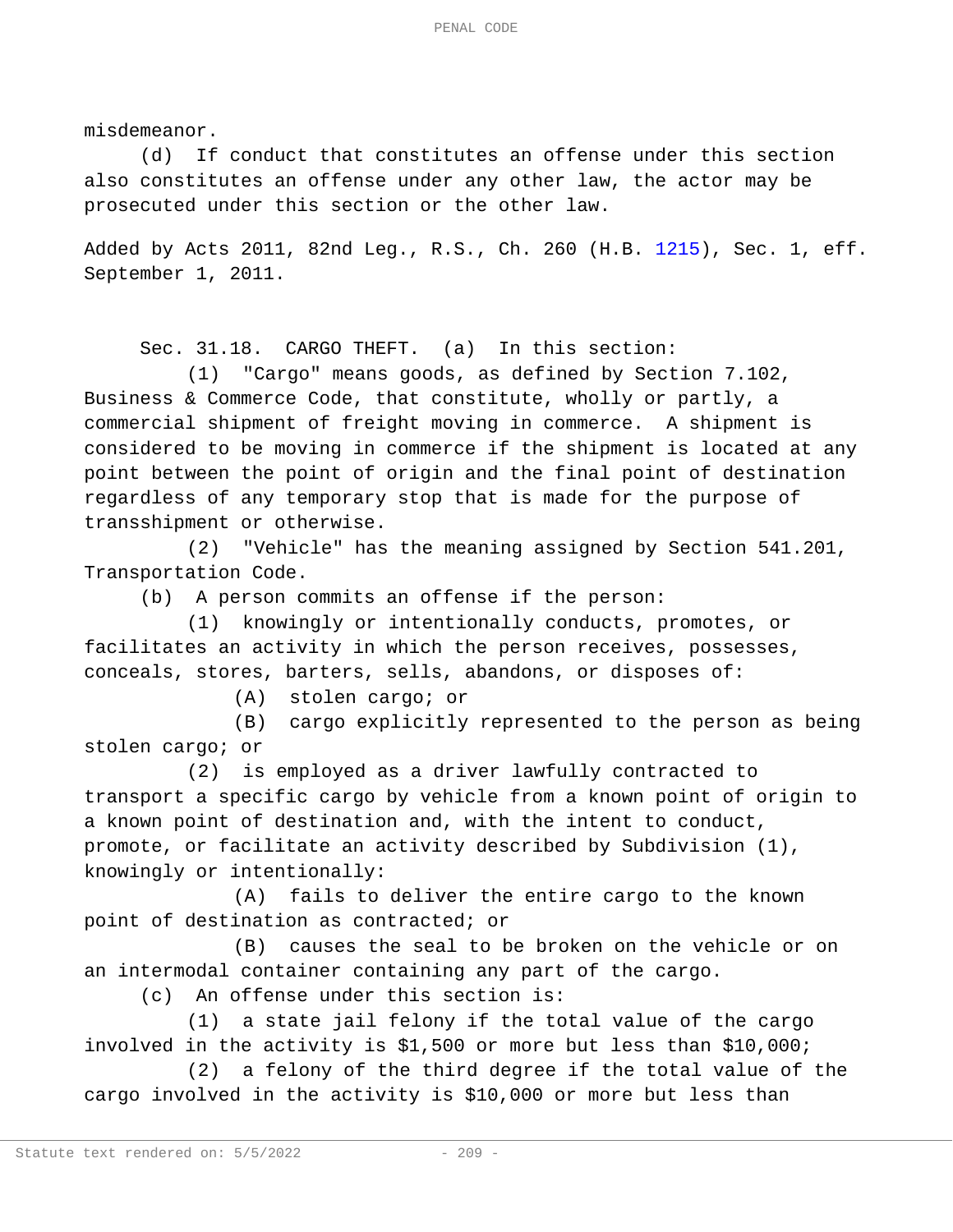\$100,000;

(3) a felony of the second degree if the total value of the cargo involved in the activity is \$100,000 or more but less than \$200,000; or

(4) a felony of the first degree if the total value of the cargo involved in the activity is \$200,000 or more.

(d) For purposes of Subsection (c), the total value of the cargo involved in the activity includes the value of any vehicle stolen or damaged in the course of the same criminal episode as the conduct that is the subject of the prosecution.

(e) An offense described for purposes of punishment by Subsections  $(c)(1)-(3)$  is increased to the next higher category of offense if it is shown on the trial of the offense that the person organized, supervised, financed, or managed one or more other persons engaged in an activity described by Subsection (b).

(f) It is not a defense to prosecution under this section that:

(1) the offense occurred as a result of a deception or strategy on the part of a law enforcement agency, including the use of:

(A) an undercover operative or peace officer; or

(B) a bait vehicle;

(2) the actor was provided by a law enforcement agency with a facility in which to commit the offense or with an opportunity to engage in conduct constituting the offense; or

(3) the actor was solicited to commit the offense by a peace officer, and the solicitation was of a type that would encourage a person predisposed to commit the offense to actually commit the offense but would not encourage a person not predisposed to commit the offense to actually commit the offense.

Added by Acts 2015, 84th Leg., R.S., Ch. 1219 (S.B. [1828](http://www.legis.state.tx.us/tlodocs/84R/billtext/html/SB01828F.HTM)), Sec. 3, eff. September 1, 2015.

Amended by:

Acts 2017, 85th Leg., R.S., Ch. 324 (S.B. [1488](http://www.legis.state.tx.us/tlodocs/85R/billtext/html/SB01488F.HTM)), Sec. 15.001, eff. September 1, 2017.

Sec. 31.19. THEFT OF PETROLEUM PRODUCT. (a) In this section, "petroleum product" means crude oil, natural gas, or condensate. (b) A person commits an offense if the person unlawfully

Statute text rendered on:  $5/5/2022$  - 210 -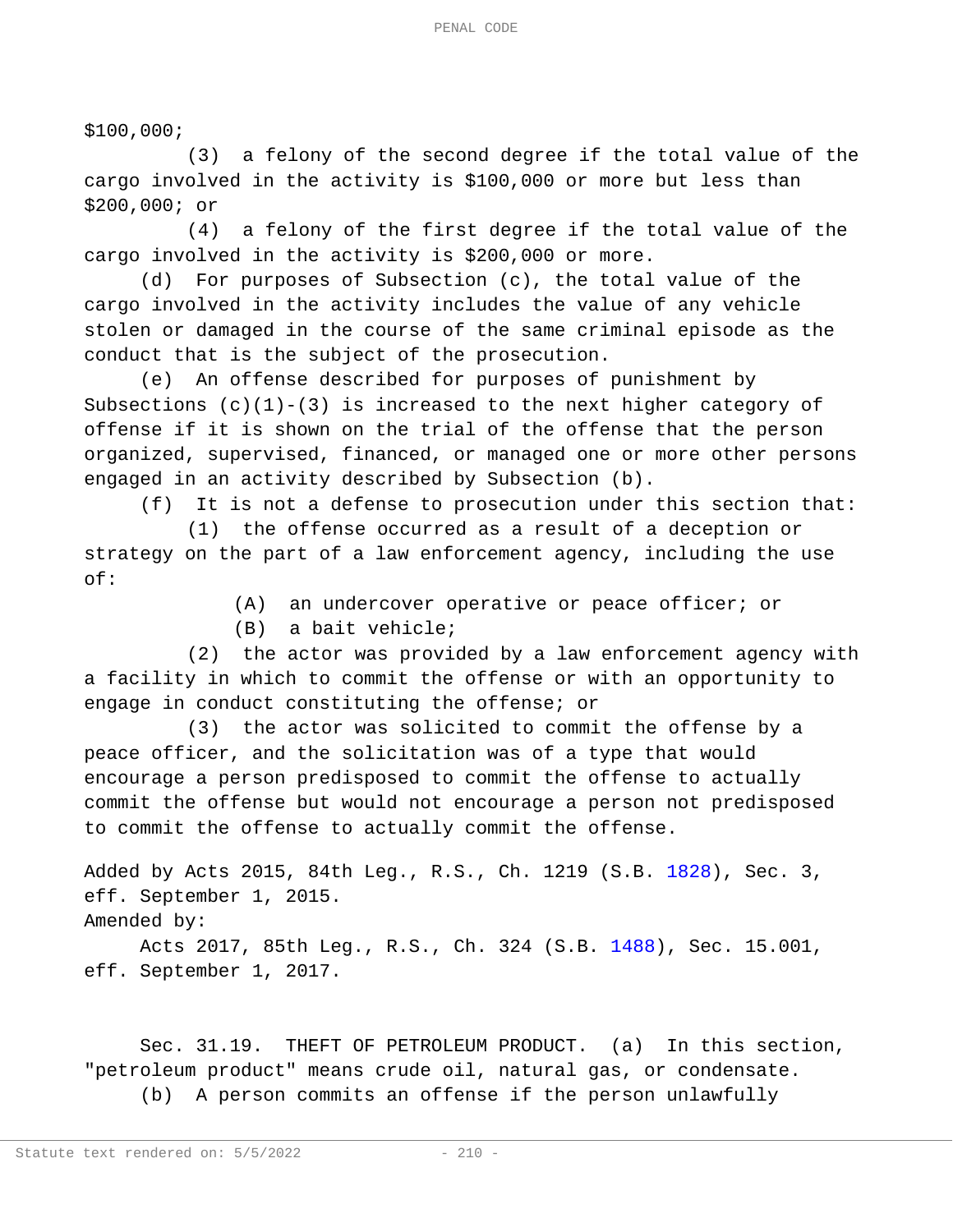appropriates a petroleum product with intent to deprive the owner of the petroleum product by:

(1) possessing, removing, delivering, receiving, purchasing, selling, moving, concealing, or transporting the petroleum product; or

(2) making or causing a connection to be made with, or drilling or tapping or causing a hole to be drilled or tapped in, a pipe, pipeline, or tank used to store or transport a petroleum product.

(c) Appropriation of a petroleum product is unlawful if it is without the owner's effective consent.

(d) An offense under this section is:

(1) a state jail felony if the total value of the petroleum product appropriated is less than \$10,000;

(2) a felony of the third degree if the total value of the petroleum product appropriated is \$10,000 or more but less than \$100,000;

(3) a felony of the second degree if the total value of the petroleum product appropriated is \$100,000 or more but less than \$300,000; or

(4) a felony of the first degree if the total value of the petroleum product appropriated is \$300,000 or more.

Added by Acts 2017, 85th Leg., R.S., Ch. 46 (S.B. [1871\)](http://www.legis.state.tx.us/tlodocs/85R/billtext/html/SB01871F.HTM), Sec. 1, eff. September 1, 2017.

Sec. 31.20. MAIL THEFT. (a) In this section:

(1) "Disabled individual" and "elderly individual" have the meanings assigned by Section 22.04.

(2) "Identifying information" has the meaning assigned by Section 32.51.

(3) "Mail" means a letter, postal card, package, bag, or other sealed article that:

(A) is delivered by a common carrier or delivery service and not yet received by the addressee; or

(B) has been left to be collected for delivery by a common carrier or delivery service.

(b) A person commits an offense if the person intentionally appropriates mail from another person's mailbox or premises without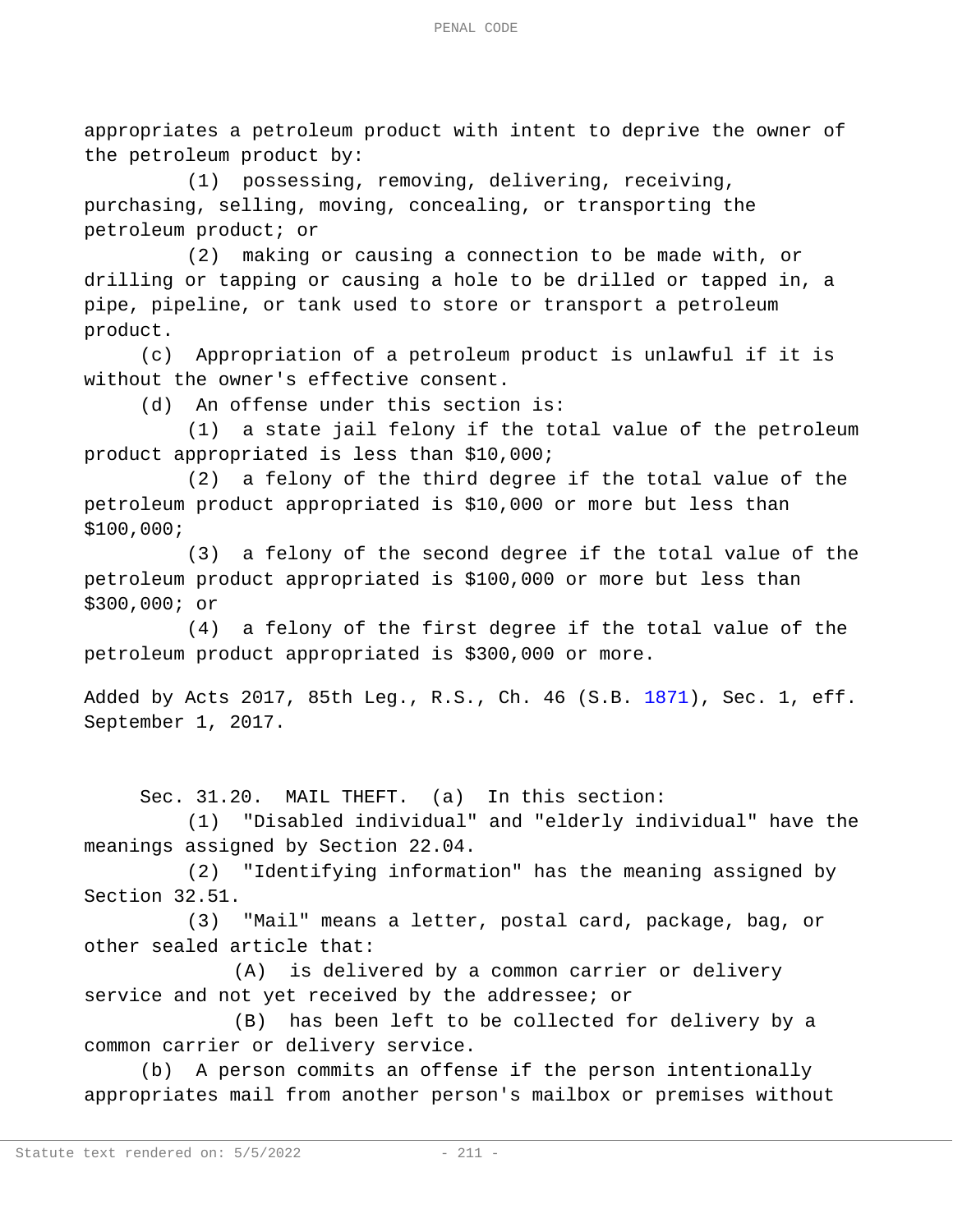the effective consent of the addressee and with the intent to deprive that addressee of the mail.

(c) Except as provided by Subsections (d) and (e), an offense under this section is:

(1) a Class A misdemeanor if the mail is appropriated from fewer than 10 addressees;

(2) a state jail felony if the mail is appropriated from at least 10 but fewer than 30 addressees; or

(3) a felony of the third degree if the mail is appropriated from 30 or more addressees.

(d) If it is shown on the trial of an offense under this section that the appropriated mail contained an item of identifying information and the actor committed the offense with the intent to facilitate an offense under Section 32.51, an offense under this section is:

(1) a state jail felony if the mail is appropriated from fewer than 10 addressees;

(2) a felony of the third degree if the mail is appropriated from at least 10 but fewer than 20 addressees;

(3) a felony of the second degree if the mail is appropriated from at least 20 but fewer than 50 addressees; or

(4) a felony of the first degree if the mail is appropriated from 50 or more addressees.

(e) An offense described for purposes of punishment by Subsection  $(d)(1)$ ,  $(2)$ , or  $(3)$  is increased to the next higher category of offense if it is shown on the trial of the offense that at the time of the offense the actor knew or had reason to believe that an addressee from whom the actor appropriated mail was a disabled individual or an elderly individual.

(f) If conduct that constitutes an offense under this section also constitutes an offense under another law, the actor may be prosecuted under this section, the other law, or both.

Added by Acts 2019, 86th Leg., R.S., Ch. 706 (H.B. [37\)](http://www.legis.state.tx.us/tlodocs/86R/billtext/html/HB00037F.HTM), Sec. 1, eff. September 1, 2019.

## **CHAPTER 32. FRAUD**

## **SUBCHAPTER A. GENERAL PROVISIONS**

Sec. 32.01. DEFINITIONS. In this chapter: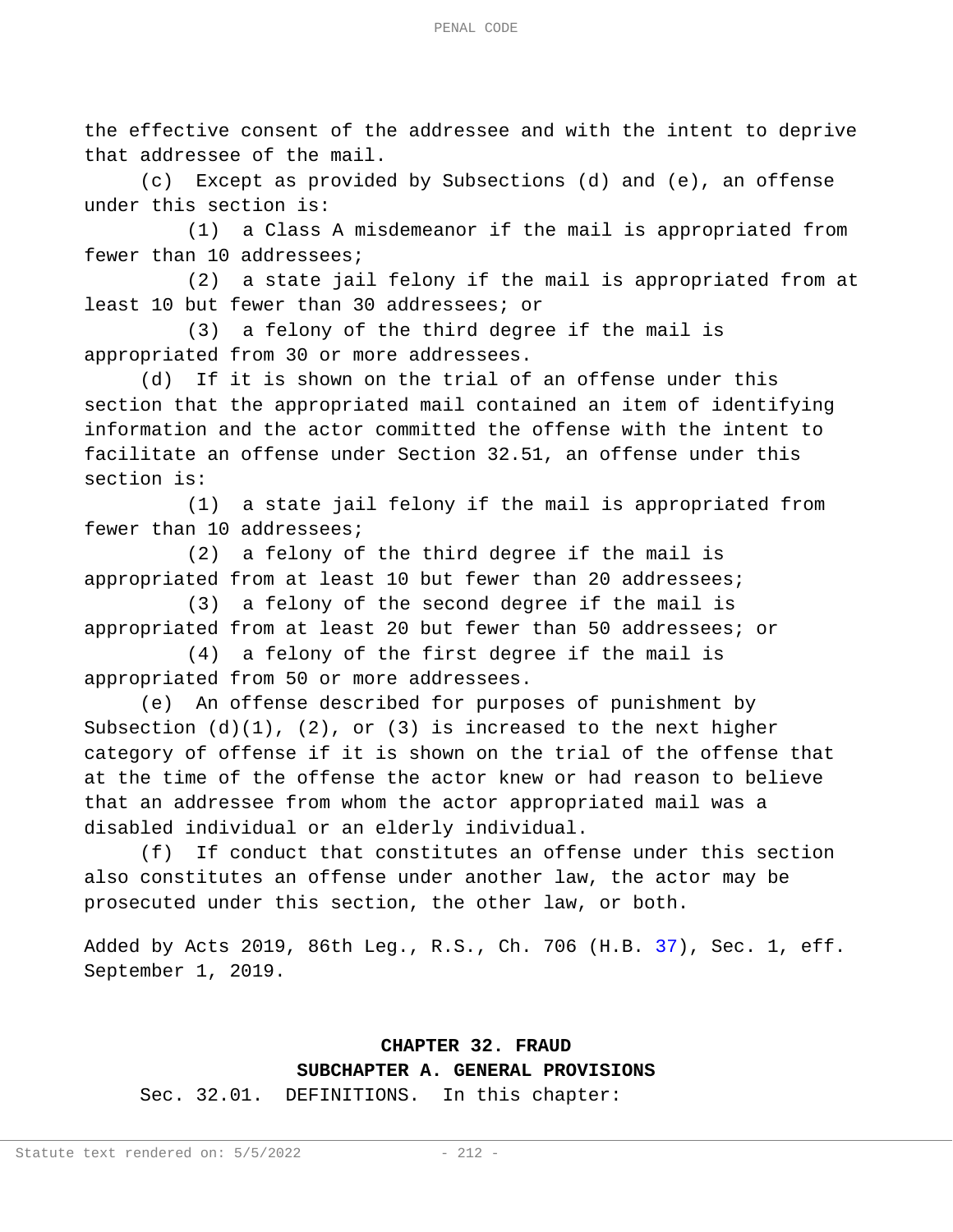(1) "Financial institution" means a bank, trust company, insurance company, credit union, building and loan association, savings and loan association, investment trust, investment company, or any other organization held out to the public as a place for deposit of funds or medium of savings or collective investment.

(2) "Property" means:

(A) real property;

(B) tangible or intangible personal property including anything severed from land; or

(C) a document, including money, that represents or embodies anything of value.

(3) "Service" includes:

(A) labor and professional service;

(B) telecommunication, public utility, and transportation service;

(C) lodging, restaurant service, and entertainment;

and

(D) the supply of a motor vehicle or other property for use.

(4) "Steal" means to acquire property or service by theft.

Acts 1973, 63rd Leg., p. 883, ch. 399, Sec. 1, eff. Jan. 1, 1974. Amended by Acts 1993, 73rd Leg., ch. 900, Sec. 1.01, eff. Sept. 1, 1994.

Sec. 32.02. VALUE. (a) Subject to the additional criteria of Subsections (b) and (c), value under this chapter is:

(1) the fair market value of the property or service at the time and place of the offense; or

(2) if the fair market value of the property cannot be ascertained, the cost of replacing the property within a reasonable time after the offense.

(b) The value of documents, other than those having a readily ascertainable market value, is:

(1) the amount due and collectible at maturity less any part that has been satisfied, if the document constitutes evidence of a debt; or

(2) the greatest amount of economic loss that the owner might reasonably suffer by virtue of loss of the document, if the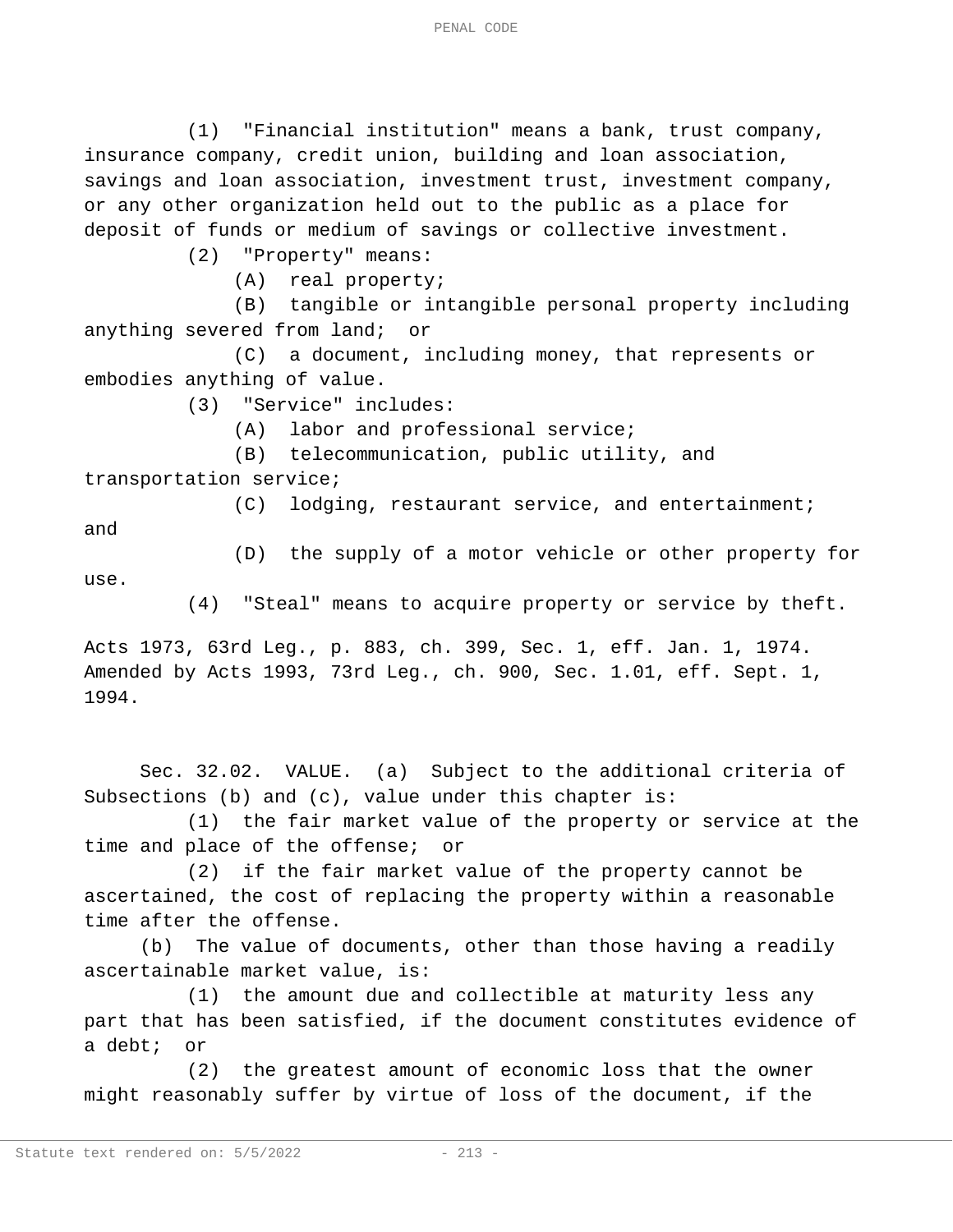document is other than evidence of a debt.

(c) If property or service has value that cannot be reasonably ascertained by the criteria set forth in Subsections (a) and (b), the property or service is deemed to have a value of \$750 or more but less than \$2,500.

(d) If the actor proves by a preponderance of the evidence that he gave consideration for or had a legal interest in the property or service stolen, the amount of the consideration or the value of the interest so proven shall be deducted from the value of the property or service ascertained under Subsection (a), (b), or (c) to determine value for purposes of this chapter.

Acts 1973, 63rd Leg., p. 883, ch. 399, Sec. 1, eff. Jan. 1, 1974. Amended by Acts 1993, 73rd Leg., ch. 900, Sec. 1.01, eff. Sept. 1, 1994.

Amended by:

Acts 2015, 84th Leg., R.S., Ch. 1251 (H.B. [1396](http://www.legis.state.tx.us/tlodocs/84R/billtext/html/HB01396F.HTM)), Sec. 14, eff. September 1, 2015.

Sec. 32.03. AGGREGATION OF AMOUNTS INVOLVED IN FRAUD. When amounts are obtained in violation of this chapter pursuant to one scheme or continuing course of conduct, whether from the same or several sources, the conduct may be considered as one offense and the amounts aggregated in determining the grade of offense.

Acts 1973, 63rd Leg., p. 883, ch. 399, Sec. 1, eff. Jan. 1, 1974. Amended by Acts 1993, 73rd Leg., ch. 900, Sec. 1.01, eff. Sept. 1, 1994.

## **SUBCHAPTER B. FORGERY**

Sec. 32.21. FORGERY. (a) For purposes of this section: (1) "Forge" means:

(A) to alter, make, complete, execute, or authenticate any writing so that it purports:

(i) to be the act of another who did not authorize that act;

(ii) to have been executed at a time or place or in a numbered sequence other than was in fact the case; or

(iii) to be a copy of an original when no such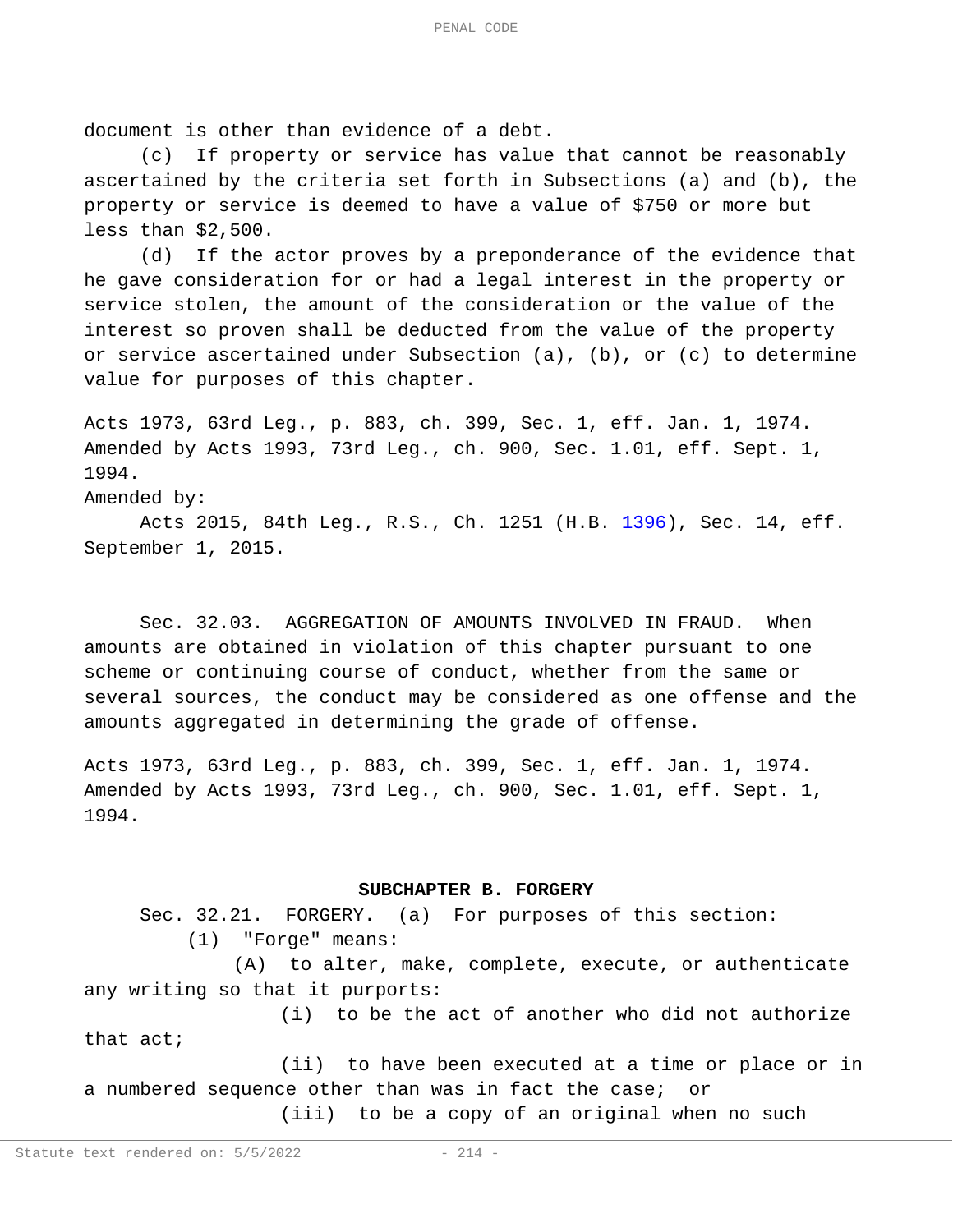original existed;

(B) to issue, transfer, register the transfer of, pass, publish, or otherwise utter a writing that is forged within the meaning of Paragraph  $(A)$ ; or

(C) to possess a writing that is forged within the meaning of Paragraph (A) with intent to utter it in a manner specified in Paragraph (B).

(2) "Writing" includes:

(A) printing or any other method of recording information;

(B) money, coins, tokens, stamps, seals, credit cards, badges, and trademarks; and

(C) symbols of value, right, privilege, or identification.

(b) A person commits an offense if he forges a writing with intent to defraud or harm another.

(c) Except as provided by Subsections (d), (e), and (e-1), an offense under this section is a Class A misdemeanor.

(d) Subject to Subsection (e-1), an offense under this section is a state jail felony if the writing is or purports to be a will, codicil, deed, deed of trust, mortgage, security instrument, security agreement, credit card, check, authorization to debit an account at a financial institution, or similar sight order for payment of money, contract, release, or other commercial instrument.

(e) Subject to Subsection (e-1), an offense under this section is a felony of the third degree if the writing is or purports to be:

(1) part of an issue of money, securities, postage or revenue stamps;

(2) a government record listed in Section  $37.01(2)(C)$ ; or

(3) other instruments issued by a state or national government or by a subdivision of either, or part of an issue of stock, bonds, or other instruments representing interests in or claims against another person.

(e-1) If it is shown on the trial of an offense under this section that the actor engaged in the conduct to obtain or attempt to obtain a property or service, an offense under this section is:

(1) a Class C misdemeanor if the value of the property or service is less than \$100;

(2) a Class B misdemeanor if the value of the property or service is \$100 or more but less than \$750;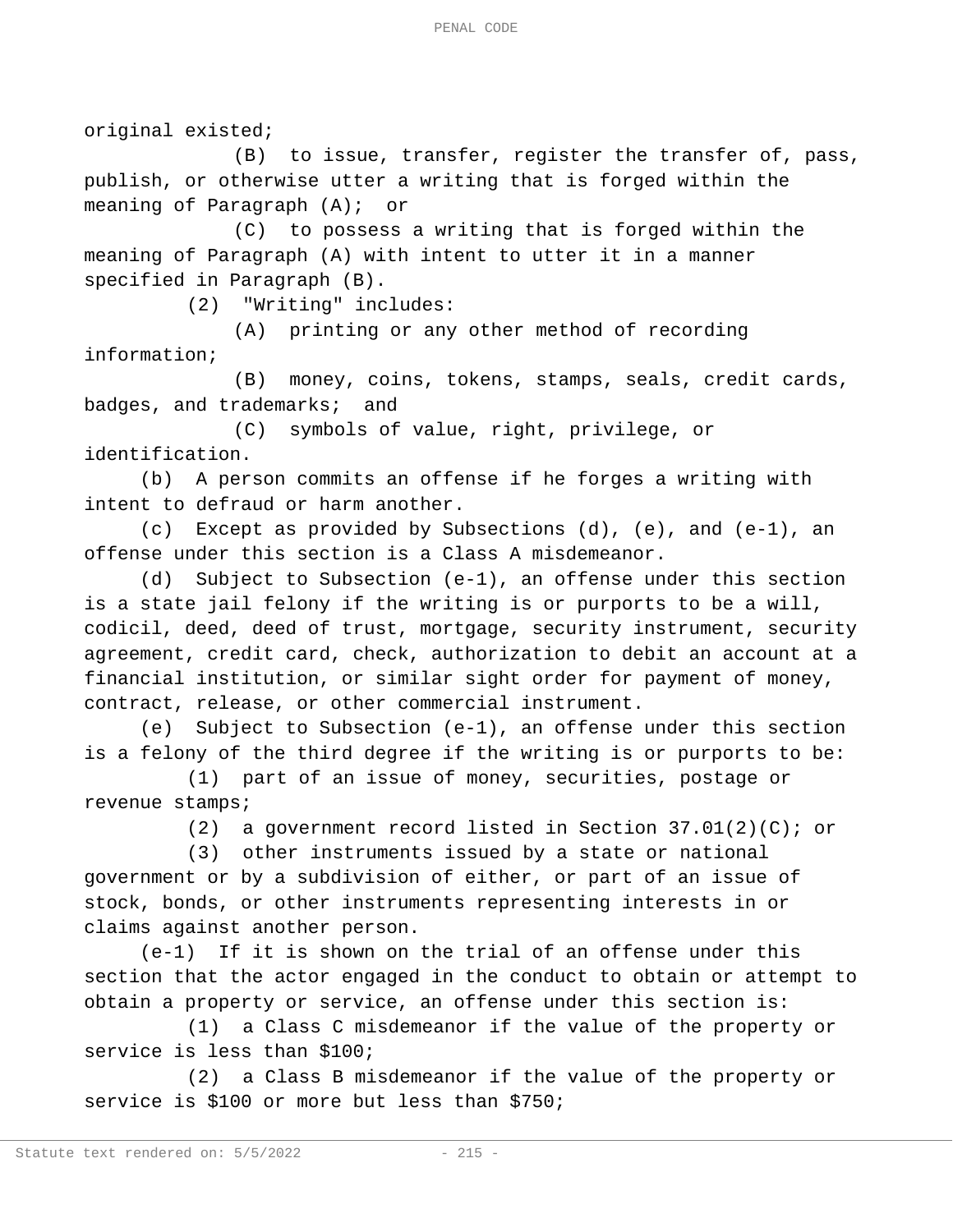(3) a Class A misdemeanor if the value of the property or service is \$750 or more but less than \$2,500;

(4) a state jail felony if the value of the property or service is \$2,500 or more but less than \$30,000;

(5) a felony of the third degree if the value of the property or service is \$30,000 or more but less than \$150,000;

(6) a felony of the second degree if the value of the property or service is \$150,000 or more but less than \$300,000; and

(7) a felony of the first degree if the value of the property or service is \$300,000 or more.

(e-2) Notwithstanding any other provision of this section, an offense under this section, other than an offense described for purposes of punishment by Subsection (e-1)(7), is increased to the next higher category of offense if it is shown on the trial of the offense that the offense was committed against an elderly individual as defined by Section 22.04.

(f) A person is presumed to intend to defraud or harm another if the person acts with respect to two or more writings of the same type and if each writing is a government record listed in Section 37.01(2)(C).

(g) If conduct that constitutes an offense under this section also constitutes an offense under any other law, the actor may be prosecuted under this section or the other law.

Acts 1973, 63rd Leg., p. 883, ch. 399, Sec. 1, eff. Jan. 1, 1974. Amended by Acts 1991, 72nd Leg., ch. 113, Sec. 2, eff. Sept. 1, 1991; Acts 1993, 73rd Leg., ch. 900, Sec. 1.01, eff. Sept. 1, 1994; Acts 1997, 75th Leg., ch. 189, Sec. 1, eff. May 21, 1997; Acts 2003, 78th Leg., ch. 1104, Sec. 1, eff. Sept. 1, 2003. Amended by:

Acts 2009, 81st Leg., R.S., Ch. 670 (H.B. [2328](http://www.legis.state.tx.us/tlodocs/81R/billtext/html/HB02328F.HTM)), Sec. 1, eff. September 1, 2009.

Acts 2017, 85th Leg., R.S., Ch. 977 (H.B. [351](http://www.legis.state.tx.us/tlodocs/85R/billtext/html/HB00351F.HTM)), Sec. 25, eff. September 1, 2017.

Sec. 32.22. CRIMINAL SIMULATION. (a) A person commits an offense if, with intent to defraud or harm another:

(1) he makes or alters an object, in whole or in part, so that it appears to have value because of age, antiquity, rarity,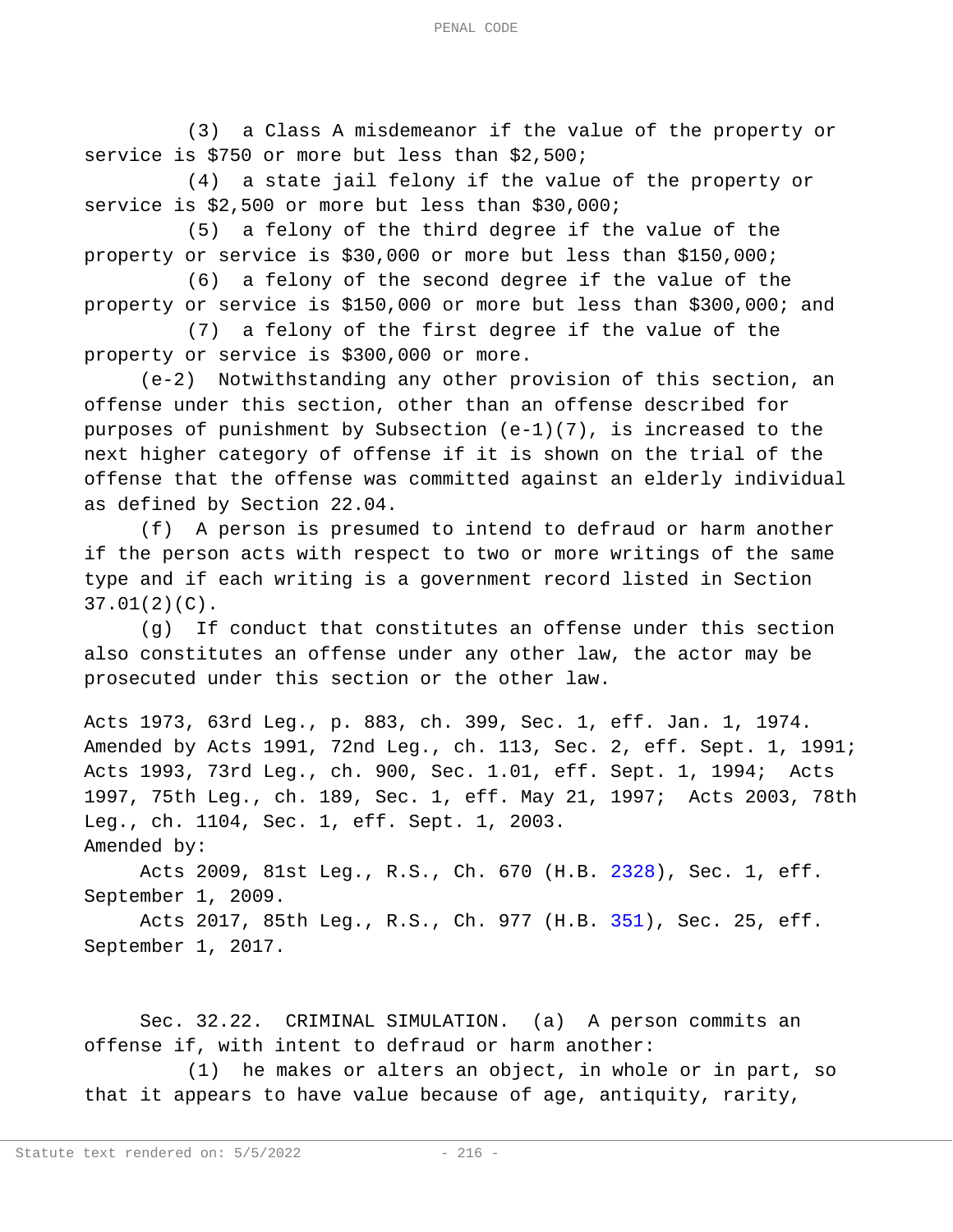source, or authorship that it does not have;

(2) he possesses an object so made or altered, with intent to sell, pass, or otherwise utter it; or

(3) he authenticates or certifies an object so made or altered as genuine or as different from what it is.

(b) An offense under this section is a Class A misdemeanor.

Acts 1973, 63rd Leg., p. 883, ch. 399, Sec. 1, eff. Jan. 1, 1974. Amended by Acts 1993, 73rd Leg., ch. 900, Sec. 1.01, eff. Sept. 1, 1994.

Sec. 32.23. TRADEMARK COUNTERFEITING. (a) In this section:

(1) "Counterfeit mark" means a mark that is identical to or substantially indistinguishable from a protected mark the use or production of which is not authorized by the owner of the protected mark.

(2) "Identification mark" means a data plate, serial number, or part identification number.

(3) "Protected mark" means a trademark or service mark or an identification mark that is:

(A) registered with the secretary of state;

(B) registered on the principal register of the United States Patent and Trademark Office;

(C) registered under the laws of another state; or

(D) protected by Section 16.105, Business & Commerce Code, or by 36 U.S.C. Section 371 et seq.

(4) "Retail value" means the actor's regular selling price for a counterfeit mark or an item or service that bears or is identified by a counterfeit mark, except that if an item bearing a counterfeit mark is a component of a finished product, the retail value means the actor's regular selling price of the finished product on or in which the component is used, distributed, or sold.

(5) "Service mark" has the meaning assigned by Section 16.001, Business & Commerce Code.

(6) "Trademark" has the meaning assigned by Section 16.001, Business & Commerce Code.

(b) A person commits an offense if the person intentionally manufactures, displays, advertises, distributes, offers for sale, sells, or possesses with intent to sell or distribute a counterfeit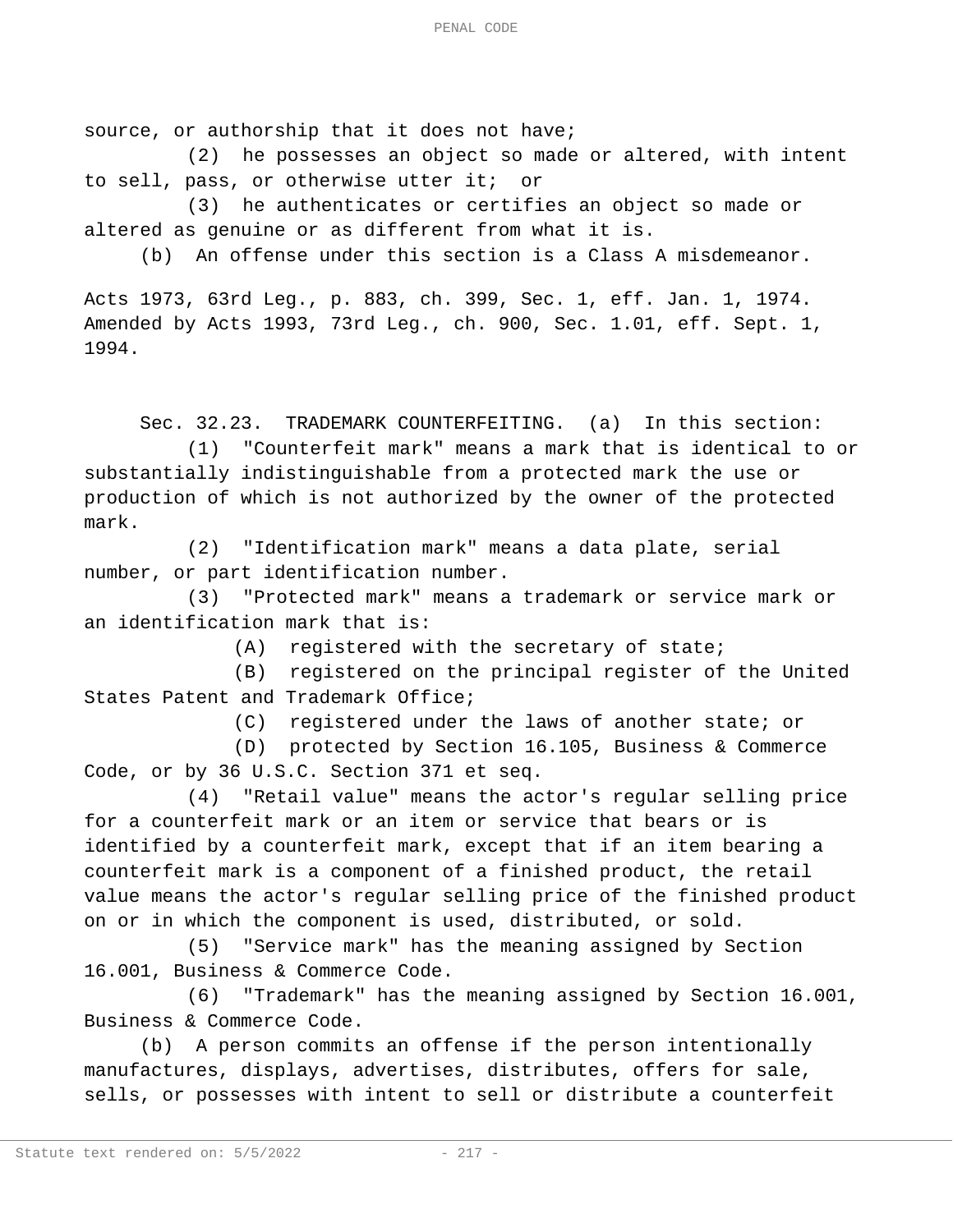mark or an item or service that:

(1) bears or is identified by a counterfeit mark; or

(2) the person knows or should have known bears or is identified by a counterfeit mark.

(c) A state or federal certificate of registration of intellectual property is prima facie evidence of the facts stated in the certificate.

(d) For the purposes of Subsection (e), when items or services are the subject of counterfeiting in violation of this section pursuant to one scheme or continuing course of conduct, the conduct may be considered as one offense and the retail value of the items or services aggregated in determining the grade of offense.

(e) An offense under this section is a:

(1) Class C misdemeanor if the retail value of the item or service is less than \$100;

(2) Class B misdemeanor if the retail value of the item or service is \$100 or more but less than \$750;

(3) Class A misdemeanor if the retail value of the item or service is \$750 or more but less than \$2,500;

(4) state jail felony if the retail value of the item or service is \$2,500 or more but less than \$30,000;

(5) felony of the third degree if the retail value of the item or service is \$30,000 or more but less than \$150,000;

(6) felony of the second degree if the retail value of the item or service is \$150,000 or more but less than \$300,000; or

(7) felony of the first degree if the retail value of the item or service is \$300,000 or more.

Added by Acts 1997, 75th Leg., ch. 1161, Sec. 2, eff. Sept. 1, 1997. Amended by:

Acts 2011, 82nd Leg., R.S., Ch. 563 (H.B. [3141](http://www.legis.state.tx.us/tlodocs/82R/billtext/html/HB03141F.HTM)), Sec. 2, eff. September 1, 2012.

Acts 2015, 84th Leg., R.S., Ch. 1251 (H.B. [1396](http://www.legis.state.tx.us/tlodocs/84R/billtext/html/HB01396F.HTM)), Sec. 15, eff. September 1, 2015.

Sec. 32.24. STEALING OR RECEIVING STOLEN CHECK OR SIMILAR SIGHT ORDER. (a) A person commits an offense if the person steals an unsigned check or similar sight order or, with knowledge that an unsigned check or similar sight order has been stolen, receives the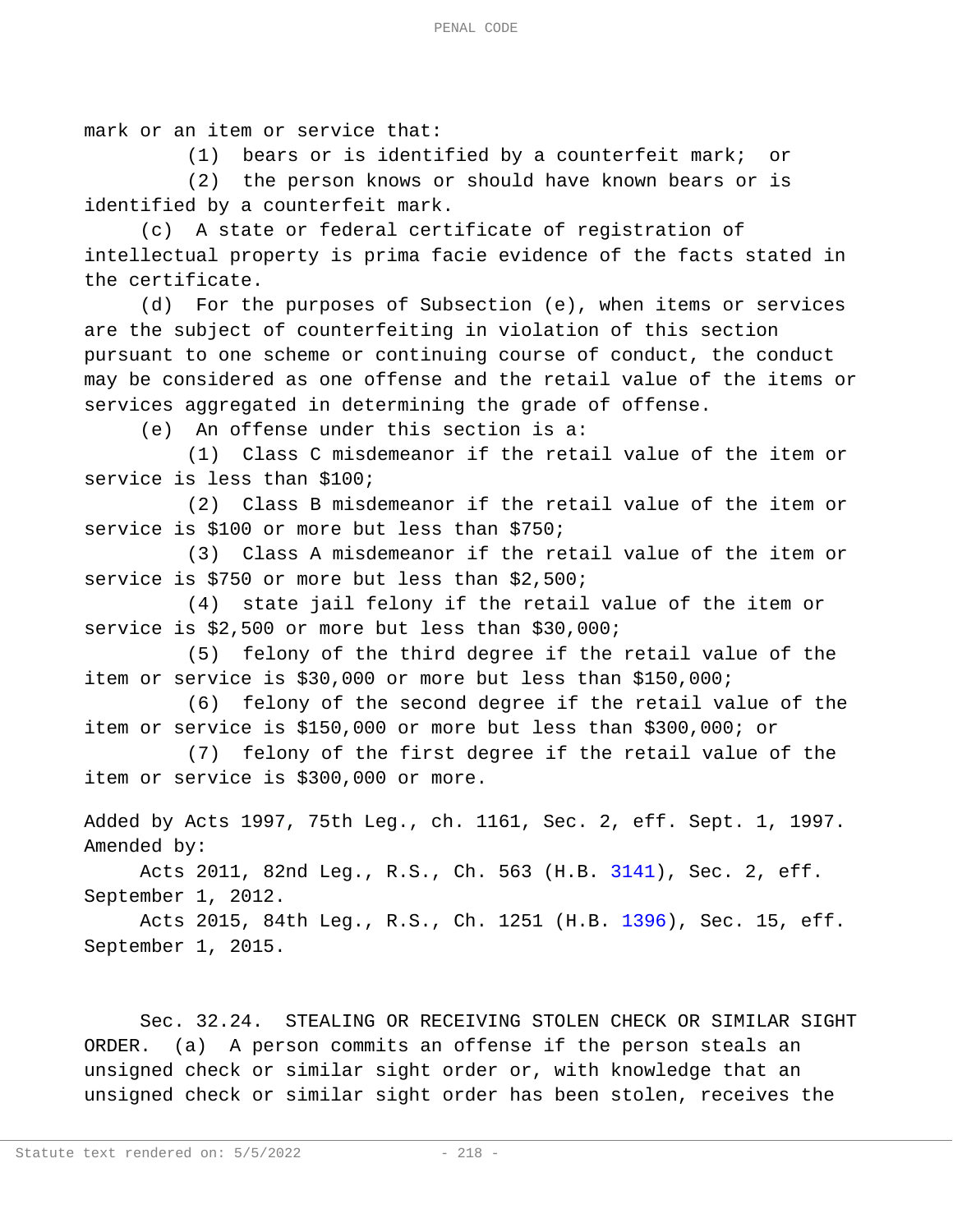check or sight order with intent to use it, to sell it, or to transfer it to a person other than the person from whom the check or sight order was stolen.

(b) An offense under this section is a Class A misdemeanor.

Added by Acts 1999, 76th Leg., ch. 1413, Sec. 1, eff. Sept. 1, 1999.

## **SUBCHAPTER C. CREDIT**

Sec. 32.31. CREDIT CARD OR DEBIT CARD ABUSE. (a) For purposes of this section:

(1) "Cardholder" means the person named on the face of a credit card or debit card to whom or for whose benefit the card is issued.

(2) "Credit card" means an identification card, plate, coupon, book, number, or any other device authorizing a designated person or bearer to obtain property or services on credit. The term includes the number or description of the device if the device itself is not produced at the time of ordering or obtaining the property or service.

(3) "Expired credit card" means a credit card bearing an expiration date after that date has passed.

(4) "Debit card" means an identification card, plate, coupon, book, number, or any other device authorizing a designated person or bearer to communicate a request to an unmanned teller machine or a customer convenience terminal or obtain property or services by debit to an account at a financial institution. The term includes the number or description of the device if the device itself is not produced at the time of ordering or obtaining the benefit.

(5) "Expired debit card" means a debit card bearing as its expiration date a date that has passed.

(6) "Unmanned teller machine" means a machine, other than a telephone, capable of being operated by a customer, by which a customer may communicate to a financial institution a request to withdraw a benefit for himself or for another directly from the customer's account or from the customer's account under a line of credit previously authorized by the institution for the customer.

(7) "Customer convenience terminal" means an unmanned teller machine the use of which does not involve personnel of a financial institution.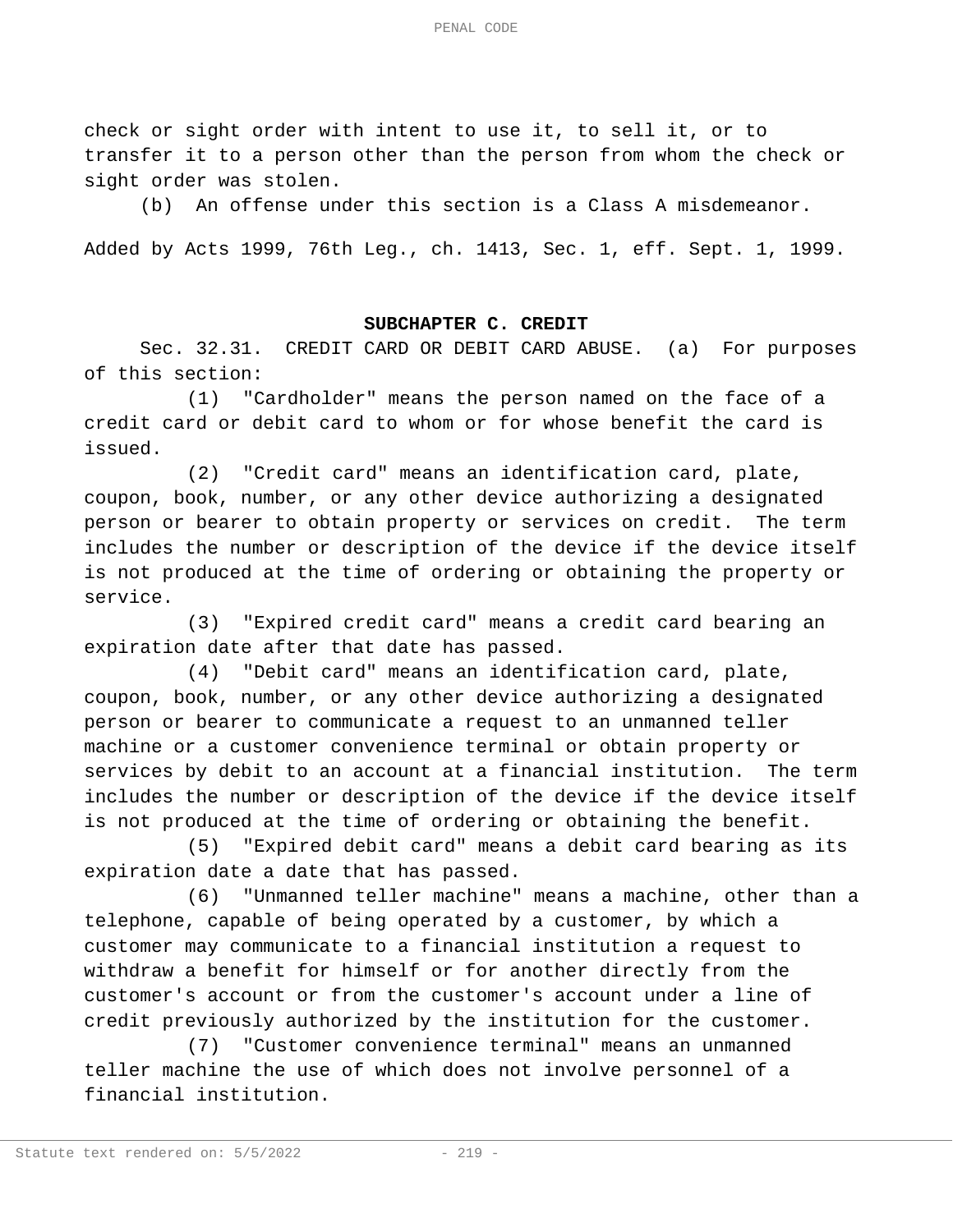(b) A person commits an offense if:

(1) with intent to obtain a benefit fraudulently, he presents or uses a credit card or debit card with knowledge that:

(A) the card, whether or not expired, has not been issued to him and is not used with the effective consent of the cardholder; or

(B) the card has expired or has been revoked or cancelled;

(2) with intent to obtain a benefit, he uses a fictitious credit card or debit card or the pretended number or description of a fictitious card;

(3) he receives a benefit that he knows has been obtained in violation of this section;

(4) he steals a credit card or debit card or, with knowledge that it has been stolen, receives a credit card or debit card with intent to use it, to sell it, or to transfer it to a person other than the issuer or the cardholder;

(5) he buys a credit card or debit card from a person who he knows is not the issuer;

(6) not being the issuer, he sells a credit card or debit card;

(7) he uses or induces the cardholder to use the cardholder's credit card or debit card to obtain property or service for the actor's benefit for which the cardholder is financially unable to pay;

(8) not being the cardholder, and without the effective consent of the cardholder, he possesses a credit card or debit card with intent to use it;

(9) he possesses two or more incomplete credit cards or debit cards that have not been issued to him with intent to complete them without the effective consent of the issuer. For purposes of this subdivision, a card is incomplete if part of the matter that an issuer requires to appear on the card before it can be used, other than the signature of the cardholder, has not yet been stamped, embossed, imprinted, or written on it;

(10) being authorized by an issuer to furnish goods or services on presentation of a credit card or debit card, he, with intent to defraud the issuer or the cardholder, furnishes goods or services on presentation of a credit card or debit card obtained or retained in violation of this section or a credit card or debit card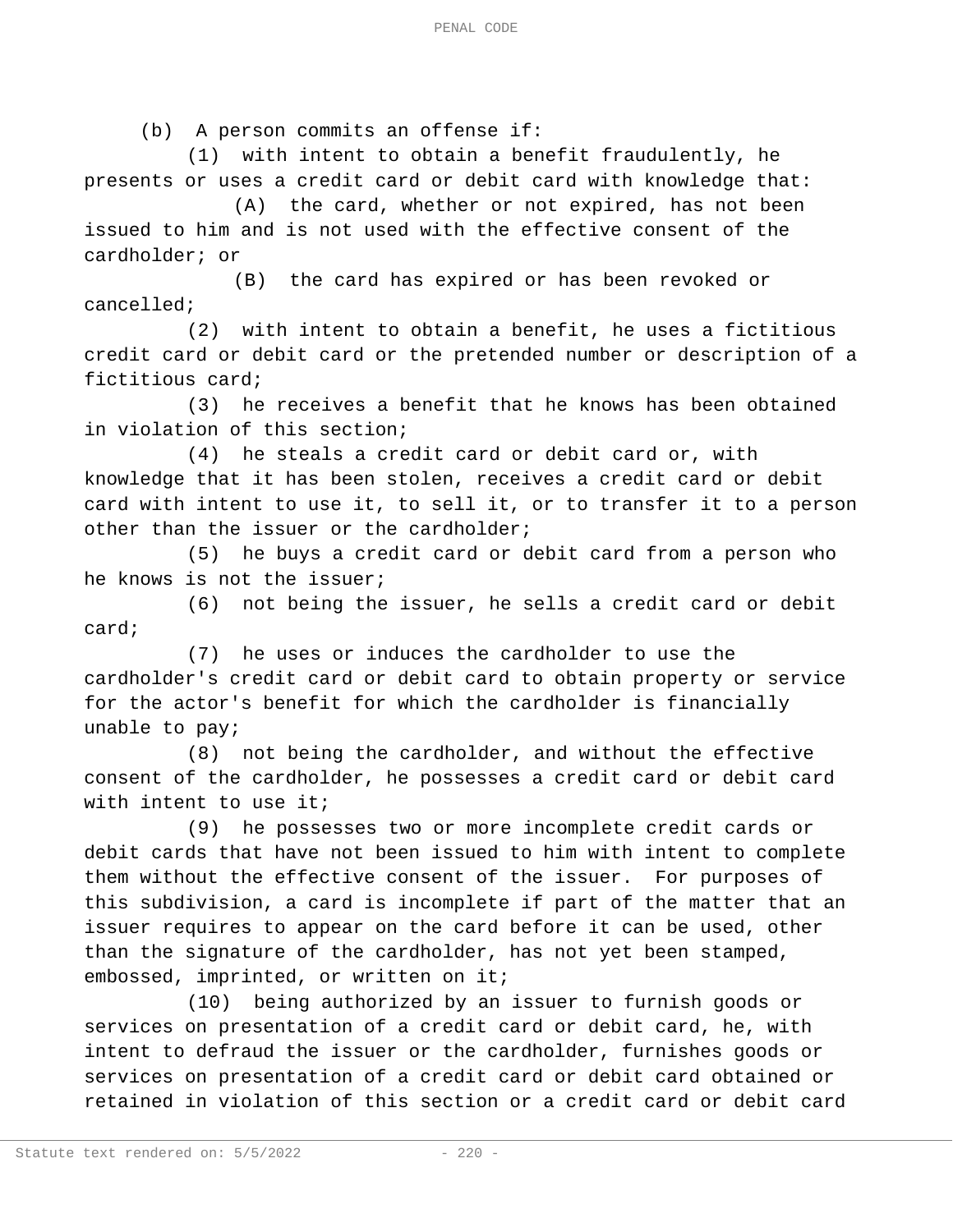that is forged, expired, or revoked; or

(11) being authorized by an issuer to furnish goods or services on presentation of a credit card or debit card, he, with intent to defraud the issuer or a cardholder, fails to furnish goods or services that he represents in writing to the issuer that he has furnished.

(c) It is presumed that a person who used a revoked, cancelled, or expired credit card or debit card had knowledge that the card had been revoked, cancelled, or expired if he had received notice of revocation, cancellation, or expiration from the issuer. For purposes of this section, notice may be either notice given orally in person or by telephone, or in writing by mail or by telegram. If written notice was sent by registered or certified mail with return receipt requested, or by telegram with report of delivery requested, addressed to the cardholder at the last address shown by the records of the issuer, it is presumed that the notice was received by the cardholder no later than five days after sent.

(d) An offense under this section is a state jail felony, except that the offense is a felony of the third degree if it is shown on the trial of the offense that the offense was committed against an elderly individual as defined by Section 22.04.

Acts 1973, 63rd Leg., p. 883, ch. 399, Sec. 1, eff. Jan. 1, 1974. Amended by Acts 1993, 73rd Leg., ch. 900, Sec. 1.01, eff. Sept. 1, 1994; Acts 2003, 78th Leg., ch. 1104, Sec. 2, 3, eff. Sept. 1, 2003. Amended by:

Acts 2005, 79th Leg., Ch. 1054 (H.B. [1323](http://www.legis.state.tx.us/tlodocs/79R/billtext/html/HB01323F.HTM)), Sec. 1, eff. September 1, 2005.

Acts 2009, 81st Leg., R.S., Ch. 670 (H.B. [2328](http://www.legis.state.tx.us/tlodocs/81R/billtext/html/HB02328F.HTM)), Sec. 2, eff. September 1, 2009.

Sec. 32.315. FRAUDULENT USE OR POSSESSION OF CREDIT CARD OR DEBIT CARD INFORMATION. (a) In this section:

(1) "Counterfeit credit card or debit card" means a:

(A) credit card or debit card that:

(i) purports on its face to have been issued by an issuer that did not issue the card;

(ii) has been altered to contain a digital imprint other than that which was placed on the card by the issuer;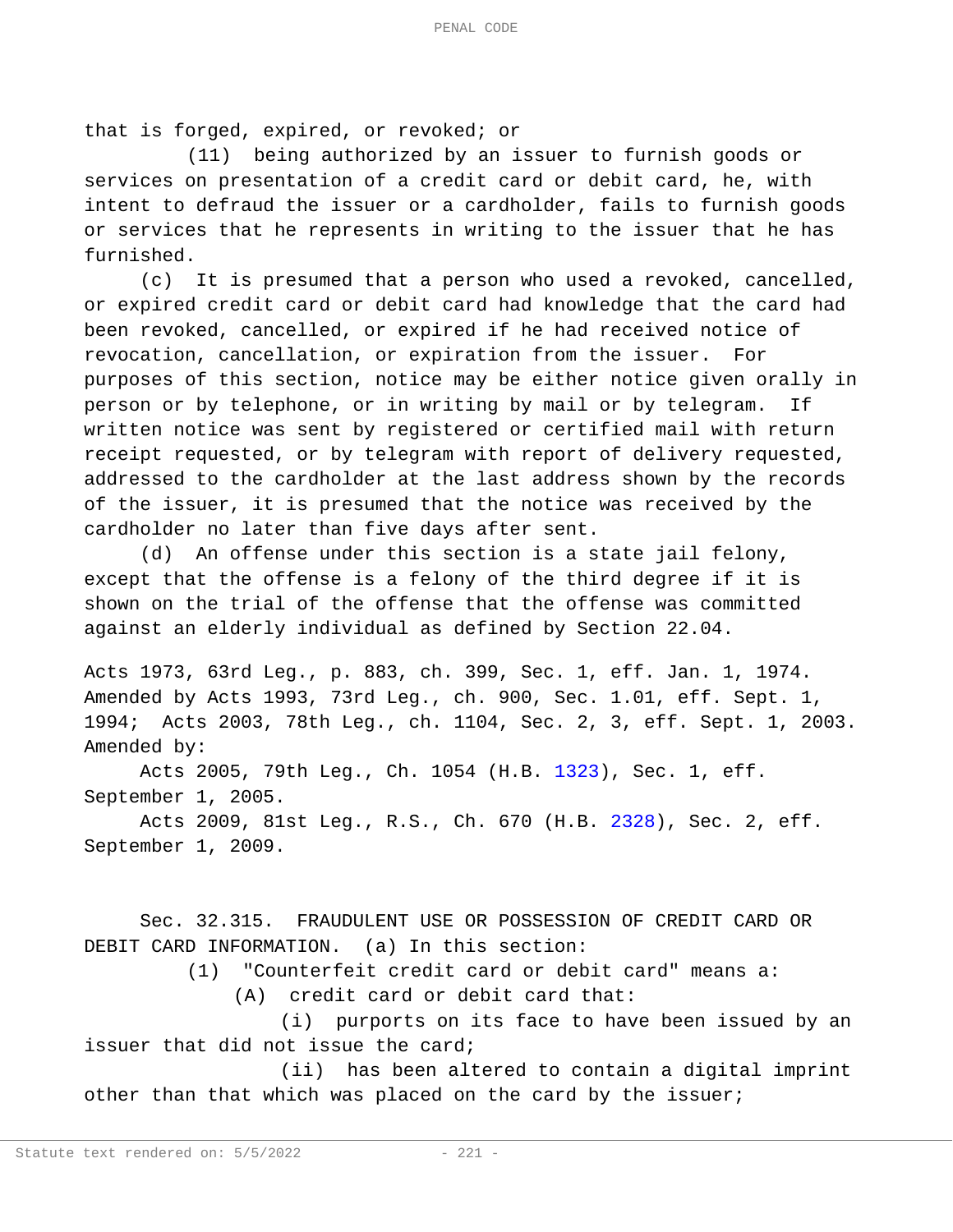(iii) contains a digital imprint with account information or account holder information differing from that which is printed or embossed on the card; or

(iv) has been altered to change the account information or account holder information on the face of the card from that which was printed or embossed on the card by the issuer; or

(B) card, other than one issued as a credit card or debit card, that has been altered to contain the digital imprint of a credit card or debit card.

(2) "Credit card" and "debit card" have the meanings assigned by Section 32.31.

(3) "Digital imprint" means the digital data placed on a credit card or debit card or on a counterfeit credit card or debit card.

(b) A person commits an offense if the person, with the intent to harm or defraud another, obtains, possesses, transfers, or uses:

(1) a counterfeit credit card or debit card;

(2) the number and expiration date of a credit card or debit card without the consent of the account holder; or

(3) the data stored on the digital imprint of a credit card or debit card without the consent of the account holder.

(c) If an actor possessed five or more of an item described by Subsection  $(b)(2)$  or  $(3)$ , a rebuttable presumption exists that the actor possessed each item without the consent of the account holder.

(d) The presumption established under Subsection (c) does not apply to a business or other commercial entity or a government agency that is engaged in a business activity or governmental function that does not violate a penal law of this state.

(e) An offense under this section is:

(1) a state jail felony if the number of items obtained, possessed, transferred, or used is less than five;

(2) a felony of the third degree if the number of items obtained, possessed, transferred, or used is five or more but less than 10;

(3) a felony of the second degree if the number of items obtained, possessed, transferred, or used is 10 or more but less than 50; or

(4) a felony of the first degree if the number of items obtained, possessed, transferred, or used is 50 or more.

(f) If a court orders a defendant convicted of an offense under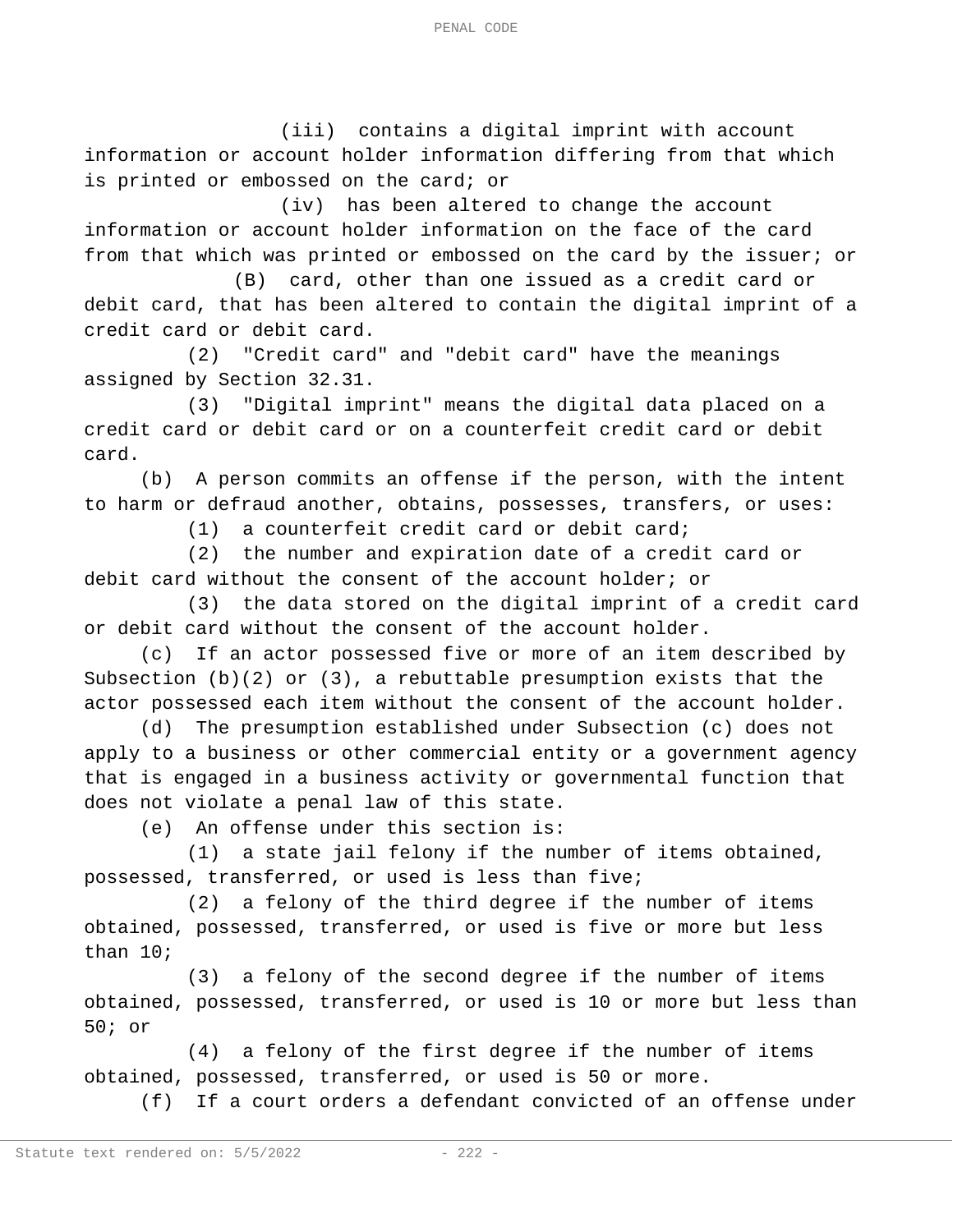this section to make restitution to a victim of the offense, the court may order the defendant to reimburse the victim for lost income or other expenses, other than attorney's fees, incurred as a result of the offense.

(g) If conduct that constitutes an offense under this section also constitutes an offense under any other law, the actor may be prosecuted under this section, the other law, or both.

Added by Acts 2019, 86th Leg., R.S., Ch. 832 (H.B. [2625](http://www.legis.state.tx.us/tlodocs/86R/billtext/html/HB02625F.HTM)), Sec. 1, eff. September 1, 2019.

Sec. 32.32. FALSE STATEMENT TO OBTAIN PROPERTY OR CREDIT OR IN THE PROVISION OF CERTAIN SERVICES. (a) For purposes of this section, "credit" includes:

(1) a loan of money;

(2) furnishing property or service on credit;

(3) extending the due date of an obligation;

(4) comaking, endorsing, or guaranteeing a note or other instrument for obtaining credit;

(5) a line or letter of credit;

(6) a credit card, as defined in Section 32.31 (Credit Card or Debit Card Abuse); and

(7) a mortgage loan.

(b) A person commits an offense if he intentionally or knowingly makes a materially false or misleading written statement to obtain property or credit, including a mortgage loan.

(b-1) A person commits an offense if the person intentionally or knowingly makes a materially false or misleading written statement in providing an appraisal of real property for compensation.

(c) An offense under this section is:

(1) a Class C misdemeanor if the value of the property or the amount of credit is less than \$100;

(2) a Class B misdemeanor if the value of the property or the amount of credit is \$100 or more but less than \$750;

(3) a Class A misdemeanor if the value of the property or the amount of credit is \$750 or more but less than \$2,500;

(4) a state jail felony if the value of the property or the amount of credit is \$2,500 or more but less than \$30,000;

(5) a felony of the third degree if the value of the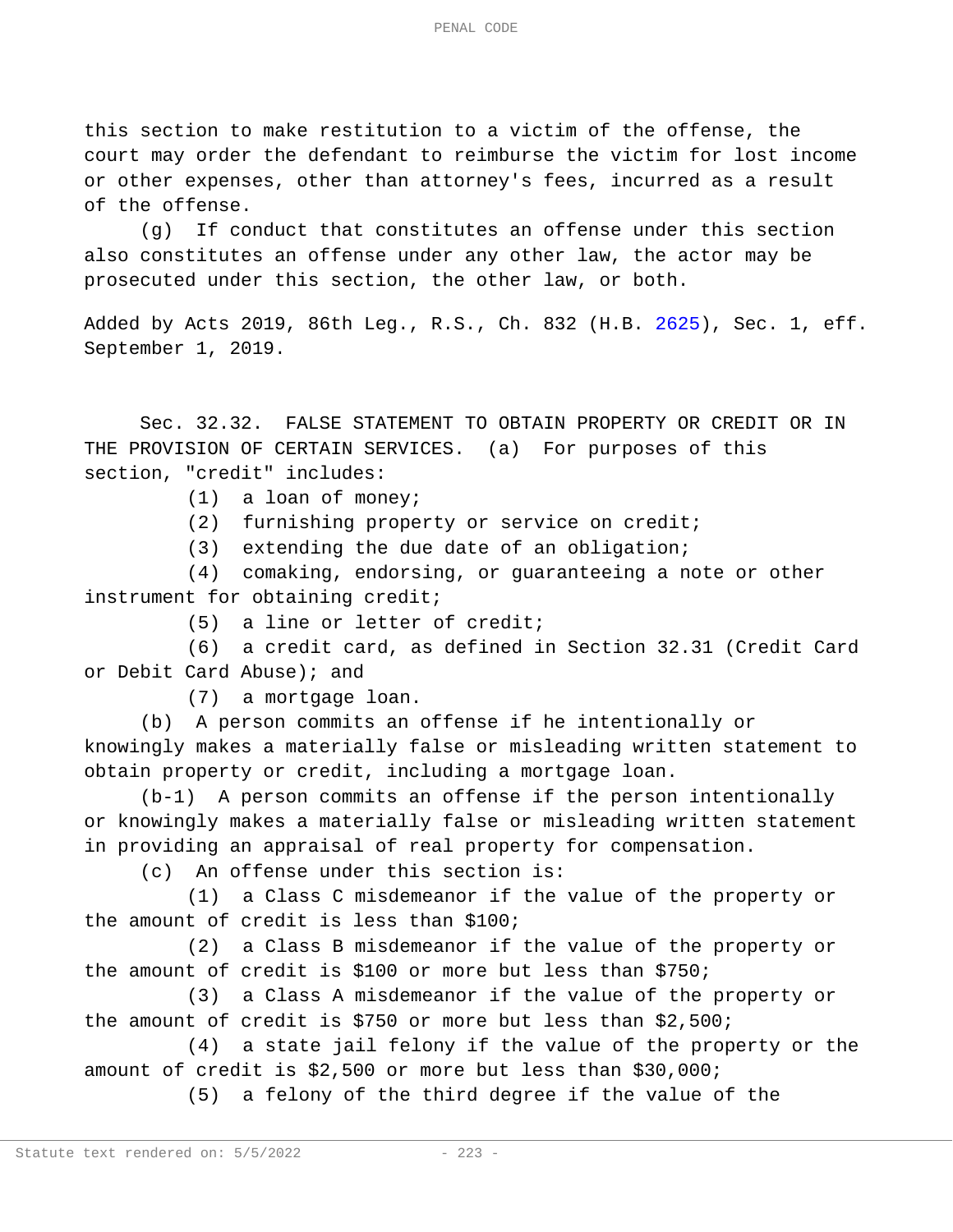property or the amount of credit is \$30,000 or more but less than \$150,000;

(6) a felony of the second degree if the value of the property or the amount of credit is \$150,000 or more but less than \$300,000; or

(7) a felony of the first degree if the value of the property or the amount of credit is \$300,000 or more.

(d) The following agencies shall assist a prosecuting attorney of the United States or of a county or judicial district of this state, a county or state law enforcement agency of this state, or a federal law enforcement agency in the investigation of an offense under this section involving a mortgage loan:

(1) the office of the attorney general;

- (2) the Department of Public Safety;
- (3) the Texas Department of Insurance;
- (4) the Office of Consumer Credit Commissioner;
- (5) the Texas Department of Banking;
- (6) the credit union department;
- (7) the Department of Savings and Mortgage Lending;
- (8) the Texas Real Estate Commission;
- (9) the Texas Appraiser Licensing and Certification Board; and

(10) the Texas Department of Housing and Community Affairs.

(e) With the consent of the appropriate local county or district attorney, the attorney general has concurrent jurisdiction with that consenting local prosecutor to prosecute an offense under this section that involves a mortgage loan.

Acts 1973, 63rd Leg., p. 883, ch. 399, Sec. 1, eff. Jan. 1, 1974. Amended by Acts 1993, 73rd Leg., ch. 900, Sec. 1.01, eff. Sept. 1, 1994; Acts 1995, 74th Leg., ch. 76, Sec. 14.50, eff. Sept. 1, 1995; Acts 2001, 77th Leg., ch. 1245, Sec. 3, eff. Sept. 1, 2001. Amended by: Acts 2007, 80th Leg., R.S., Ch. 285 (H.B. [716](http://www.legis.state.tx.us/tlodocs/80R/billtext/html/HB00716F.HTM)), Sec. 5, eff. September 1, 2007. Acts 2009, 81st Leg., R.S., Ch. 709 (H.B. [2840](http://www.legis.state.tx.us/tlodocs/81R/billtext/html/HB02840F.HTM)), Sec. 4, eff. September 1, 2009. Acts 2009, 81st Leg., R.S., Ch. 709 (H.B. [2840](http://www.legis.state.tx.us/tlodocs/81R/billtext/html/HB02840F.HTM)), Sec. 5, eff. September 1, 2009. Acts 2015, 84th Leg., R.S., Ch. 1251 (H.B. [1396](http://www.legis.state.tx.us/tlodocs/84R/billtext/html/HB01396F.HTM)), Sec. 16, eff.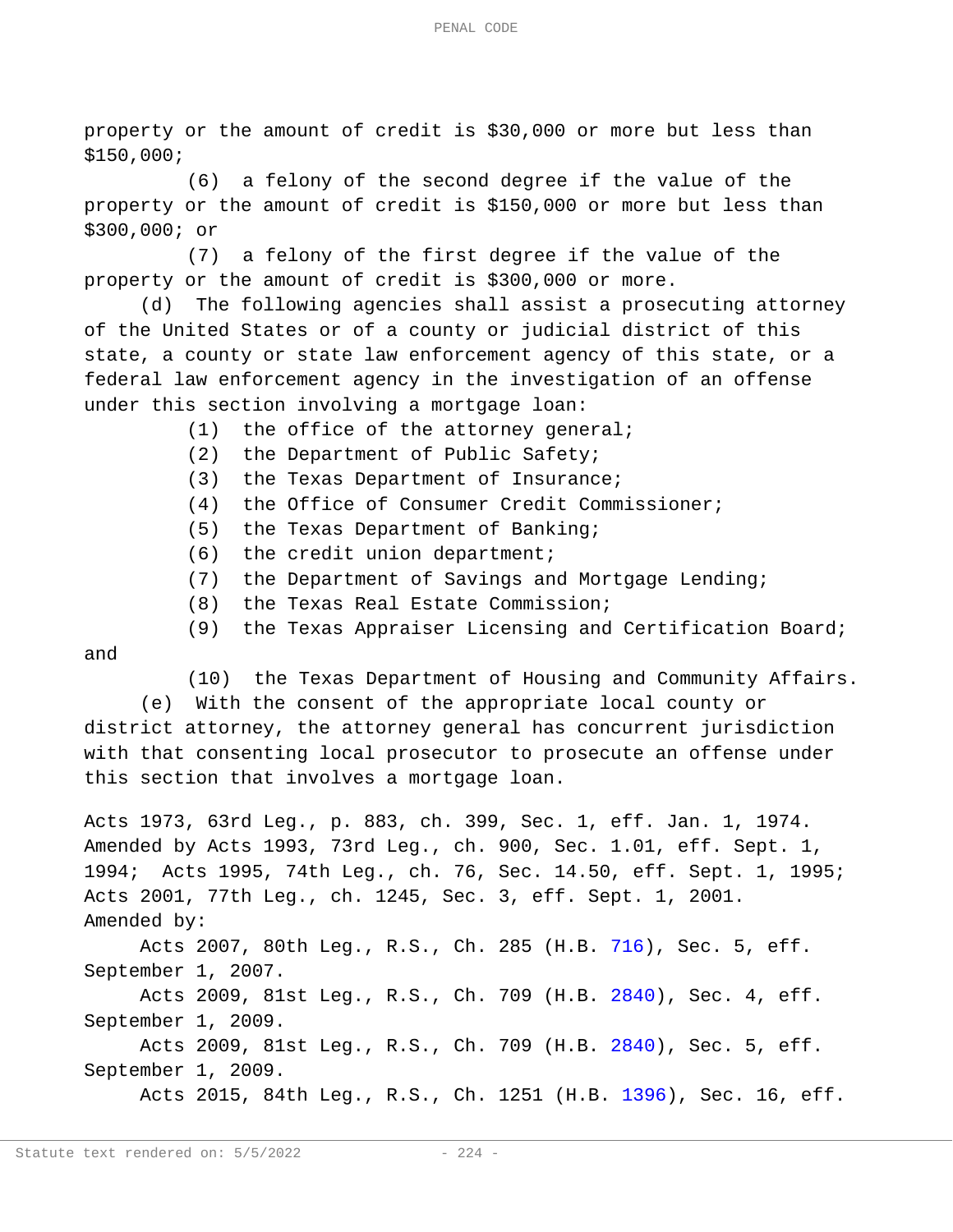September 1, 2015.

Sec. 32.33. HINDERING SECURED CREDITORS. (a) For purposes of this section:

(1) "Remove" means transport, without the effective consent of the secured party, from the state in which the property was located when the security interest or lien attached.

(2) "Security interest" means an interest in personal property or fixtures that secures payment or performance of an obligation.

(b) A person who has signed a security agreement creating a security interest in property or a mortgage or deed of trust creating a lien on property commits an offense if, with intent to hinder enforcement of that interest or lien, he destroys, removes, conceals, encumbers, or otherwise harms or reduces the value of the property.

(c) For purposes of this section, a person is presumed to have intended to hinder enforcement of the security interest or lien if, when any part of the debt secured by the security interest or lien was due, he failed:

(1) to pay the part then due; and

(2) if the secured party had made demand, to deliver possession of the secured property to the secured party.

(d) An offense under Subsection (b) is a:

(1) Class C misdemeanor if the value of the property destroyed, removed, concealed, encumbered, or otherwise harmed or reduced in value is less than \$100;

(2) Class B misdemeanor if the value of the property destroyed, removed, concealed, encumbered, or otherwise harmed or reduced in value is \$100 or more but less than \$750;

(3) Class A misdemeanor if the value of the property destroyed, removed, concealed, encumbered, or otherwise harmed or reduced in value is \$750 or more but less than \$2,500;

(4) state jail felony if the value of the property destroyed, removed, concealed, encumbered, or otherwise harmed or reduced in value is \$2,500 or more but less than \$30,000;

(5) felony of the third degree if the value of the property destroyed, removed, concealed, encumbered, or otherwise harmed or reduced in value is \$30,000 or more but less than \$150,000; (6) felony of the second degree if the value of the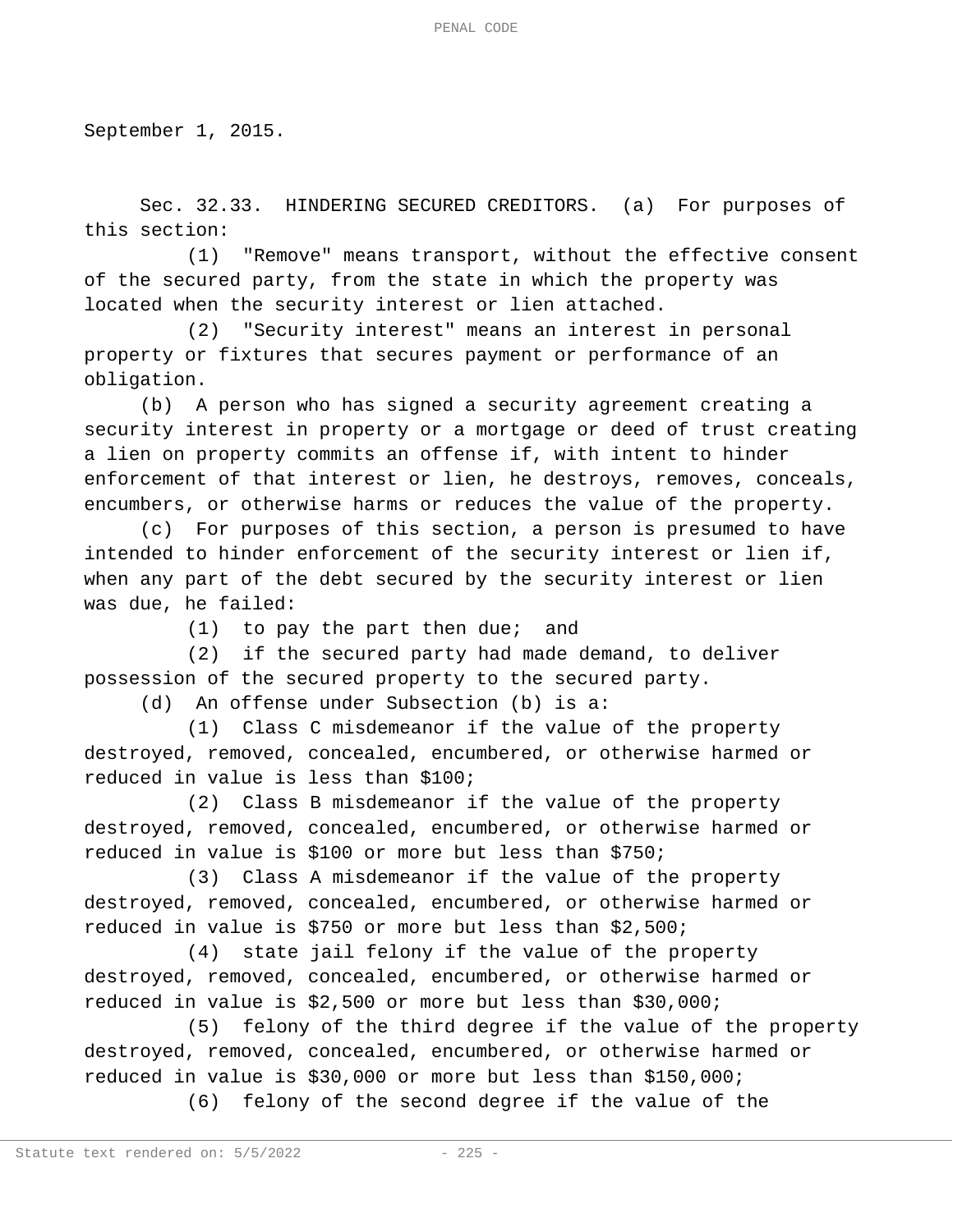property destroyed, removed, concealed, encumbered, or otherwise harmed or reduced in value is \$150,000 or more but less than \$300,000; or

(7) felony of the first degree if the value of the property destroyed, removed, concealed, encumbered, or otherwise harmed or reduced in value is \$300,000 or more.

(e) A person who is a debtor under a security agreement, and who does not have a right to sell or dispose of the secured property or is required to account to the secured party for the proceeds of a permitted sale or disposition, commits an offense if the person sells or otherwise disposes of the secured property, or does not account to the secured party for the proceeds of a sale or other disposition as required, with intent to appropriate (as defined in Chapter 31) the proceeds or value of the secured property. A person is presumed to have intended to appropriate proceeds if the person does not deliver the proceeds to the secured party or account to the secured party for the proceeds before the 11th day after the day that the secured party makes a lawful demand for the proceeds or account. An offense under this subsection is:

(1) a Class C misdemeanor if the proceeds obtained from the sale or other disposition are money or goods having a value of less than \$100;

(2) a Class B misdemeanor if the proceeds obtained from the sale or other disposition are money or goods having a value of \$100 or more but less than \$750;

(3) a Class A misdemeanor if the proceeds obtained from the sale or other disposition are money or goods having a value of \$750 or more but less than \$2,500;

a state jail felony if the proceeds obtained from the sale or other disposition are money or goods having a value of \$2,500 or more but less than \$30,000;

(5) a felony of the third degree if the proceeds obtained from the sale or other disposition are money or goods having a value of \$30,000 or more but less than \$150,000;

(6) a felony of the second degree if the proceeds obtained from the sale or other disposition are money or goods having a value of \$150,000 or more but less than \$300,000; or

(7) a felony of the first degree if the proceeds obtained from the sale or other disposition are money or goods having a value of \$300,000 or more.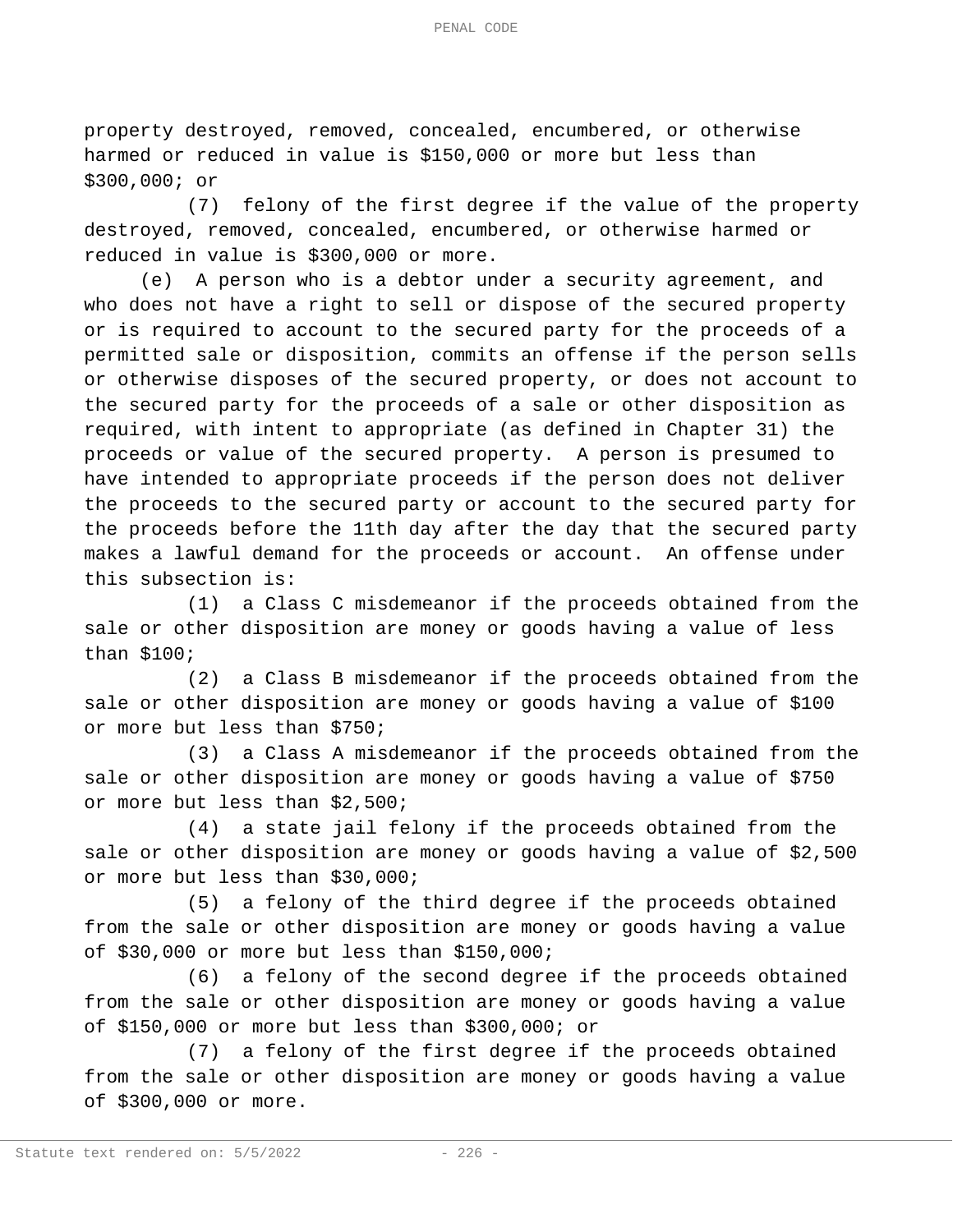Acts 1973, 63rd Leg., p. 883, ch. 399, Sec. 1, eff. Jan. 1, 1974. Amended by Acts 1979, 66th Leg., p. 501, ch. 232, Sec. 1, eff. Sept. 1, 1979; Acts 1985, 69th Leg., ch. 914, Sec. 5, eff. Sept. 1, 1985; Acts 1993, 73rd Leg., ch. 900, Sec. 1.01, eff. Sept. 1, 1994. Amended by:

Acts 2015, 84th Leg., R.S., Ch. 1251 (H.B. [1396](http://www.legis.state.tx.us/tlodocs/84R/billtext/html/HB01396F.HTM)), Sec. 17, eff. September 1, 2015.

Sec. 32.34. FRAUDULENT TRANSFER OF A MOTOR VEHICLE. (a) In this section:

(1) "Lease" means the grant of use and possession of a motor vehicle for consideration, whether or not the grant includes an option to buy the vehicle.

(2) "Motor vehicle" means a device in, on, or by which a person or property is or may be transported or drawn on a highway, except a device used exclusively on stationary rails or tracks.

(3) "Security interest" means an interest in personal property or fixtures that secures payment or performance of an obligation.

(4) "Third party" means a person other than the actor or the owner of the vehicle.

(5) "Transfer" means to transfer possession, whether or not another right is also transferred, by means of a sale, lease, sublease, lease assignment, or other property transfer.

(b) A person commits an offense if the person acquires, accepts possession of, or exercises control over the motor vehicle of another under a written or oral agreement to arrange for the transfer of the vehicle to a third party and:

(1) knowing the vehicle is subject to a security interest, lease, or lien, the person transfers the vehicle to a third party without first obtaining written authorization from the vehicle's secured creditor, lessor, or lienholder;

(2) intending to defraud or harm the vehicle's owner, the person transfers the vehicle to a third party;

(3) intending to defraud or harm the vehicle's owner, the person disposes of the vehicle in a manner other than by transfer to a third party; or

(4) the person does not disclose the location of the vehicle on the request of the vehicle's owner, secured creditor,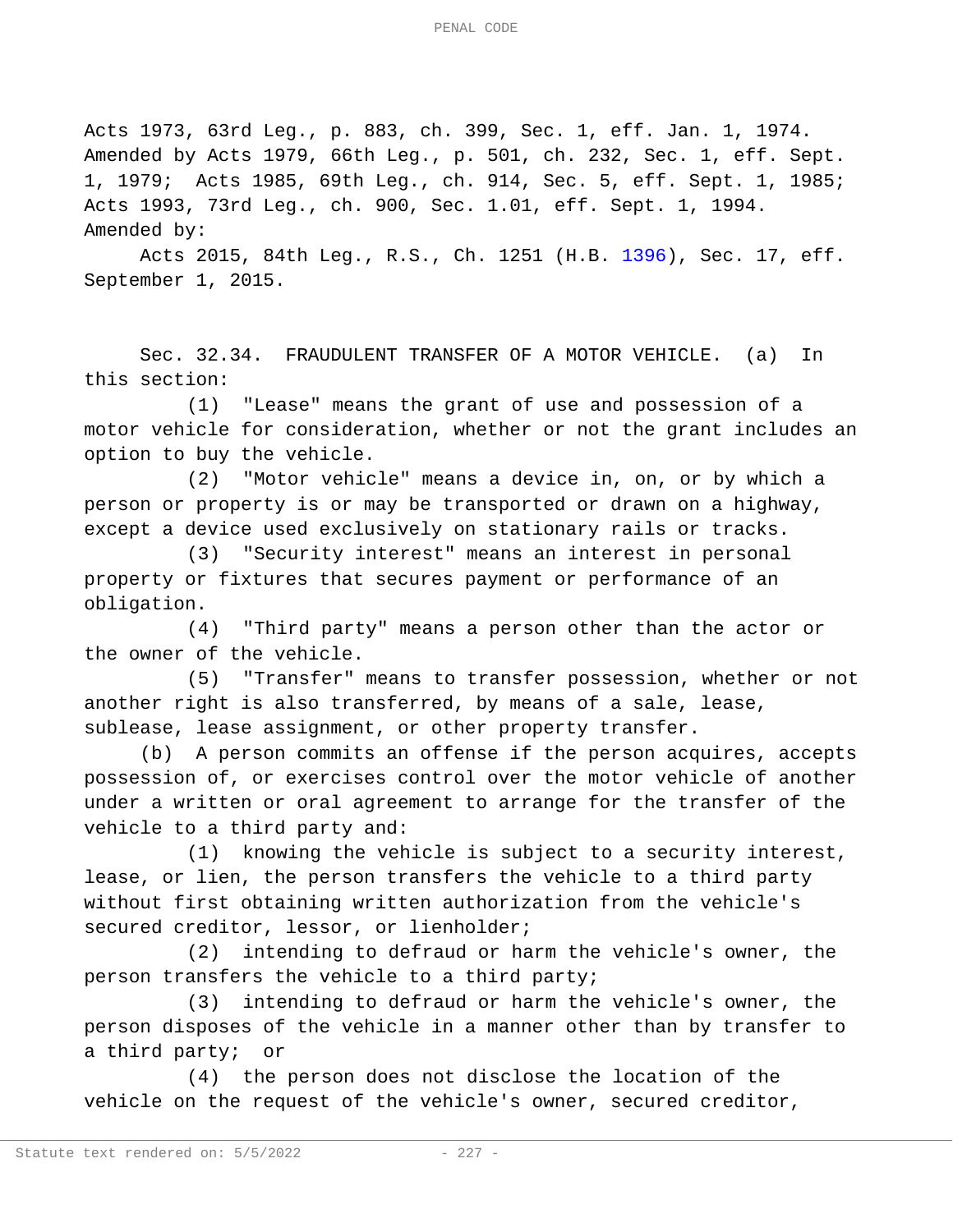lessor, or lienholder.

(c) For the purposes of Subsection (b)(2), the actor is presumed to have intended to defraud or harm the motor vehicle's owner if the actor does not take reasonable steps to determine whether or not the third party is financially able to pay for the vehicle.

(d) It is a defense to prosecution under Subsection  $(b)(1)$  that the entire indebtedness secured by or owed under the security interest, lease, or lien is paid or satisfied in full not later than the 30th day after the date that the transfer was made.

(e) It is not a defense to prosecution under Subsection  $(b)(1)$ that the motor vehicle's owner has violated a contract creating a security interest, lease, or lien in the motor vehicle.

(f) An offense under Subsection  $(b)(1)$ ,  $(b)(2)$ , or  $(b)(3)$  is:

(1) a state jail felony if the value of the motor vehicle is less than \$30,000;

(2) a felony of the third degree if the value of the motor vehicle is \$30,000 or more but less than \$150,000;

(3) a felony of the second degree if the value of the motor vehicle is \$150,000 or more but less than \$300,000; or

(4) a felony of the first degree if the value of the motor vehicle is \$300,000 or more.

(g) An offense under Subsection (b)(4) is a Class A misdemeanor.

Added by Acts 1989, 71st Leg., ch. 954, Sec. 1, eff. Sept. 1, 1989. Renumbered from Penal Code, Sec. 32.36 and amended by Acts 1993, 73rd Leg., ch. 900, Sec. 1.01, eff. Sept. 1, 1994. Amended by:

Acts 2015, 84th Leg., R.S., Ch. 1251 (H.B. [1396](http://www.legis.state.tx.us/tlodocs/84R/billtext/html/HB01396F.HTM)), Sec. 18, eff. September 1, 2015.

Sec. 32.35. CREDIT CARD TRANSACTION RECORD LAUNDERING. (a) In this section:

(1) "Agent" means a person authorized to act on behalf of another and includes an employee.

(2) "Authorized vendor" means a person authorized by a creditor to furnish property, service, or anything else of value upon presentation of a credit card by a cardholder.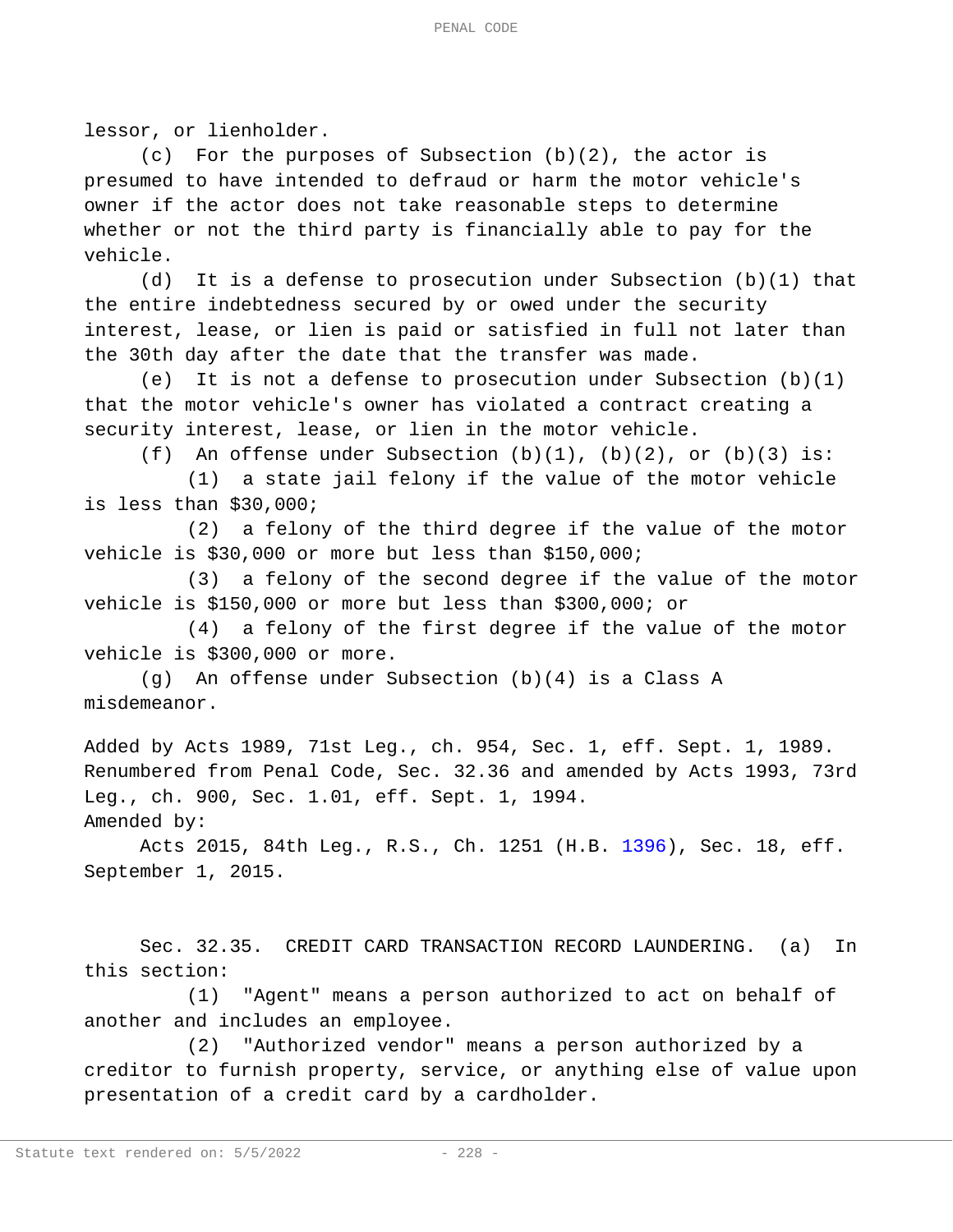(3) "Cardholder" means the person named on the face of a credit card to whom or for whose benefit the credit card is issued, and includes the named person's agents.

(4) "Credit card" means an identification card, plate, coupon, book, number, or any other device authorizing a designated person or bearer to obtain property or services on credit. It includes the number or description on the device if the device itself is not produced at the time of ordering or obtaining the property or service.

(5) "Creditor" means a person licensed under Chapter 342, Finance Code, a bank, savings and loan association, credit union, or other regulated financial institution that lends money or otherwise extends credit to a cardholder through a credit card and that authorizes other persons to honor the credit card.

(b) A person commits an offense if the person is an authorized vendor who, with intent to defraud the creditor or cardholder, presents to a creditor, for payment, a credit card transaction record of a sale that was not made by the authorized vendor or the vendor's agent.

(c) A person commits an offense if, without the creditor's authorization, the person employs, solicits, or otherwise causes an authorized vendor or the vendor's agent to present to a creditor, for payment, a credit card transaction record of a sale that was not made by the authorized vendor or the vendor's agent.

(d) It is presumed that a person is not the agent of an authorized vendor if a fee is paid or offered to be paid by the person to the authorized vendor in connection with the vendor's presentment to a creditor of a credit card transaction record.

(e) An offense under this section is a:

(1) Class C misdemeanor if the amount of the record of a sale is less than \$100;

(2) Class B misdemeanor if the amount of the record of a sale is \$100 or more but less than \$750;

(3) Class A misdemeanor if the amount of the record of a sale is \$750 or more but less than \$2,500;

(4) state jail felony if the amount of the record of a sale is \$2,500 or more but less than \$30,000;

(5) felony of the third degree if the amount of the record of a sale is \$30,000 or more but less than \$150,000;

(6) felony of the second degree if the amount of the record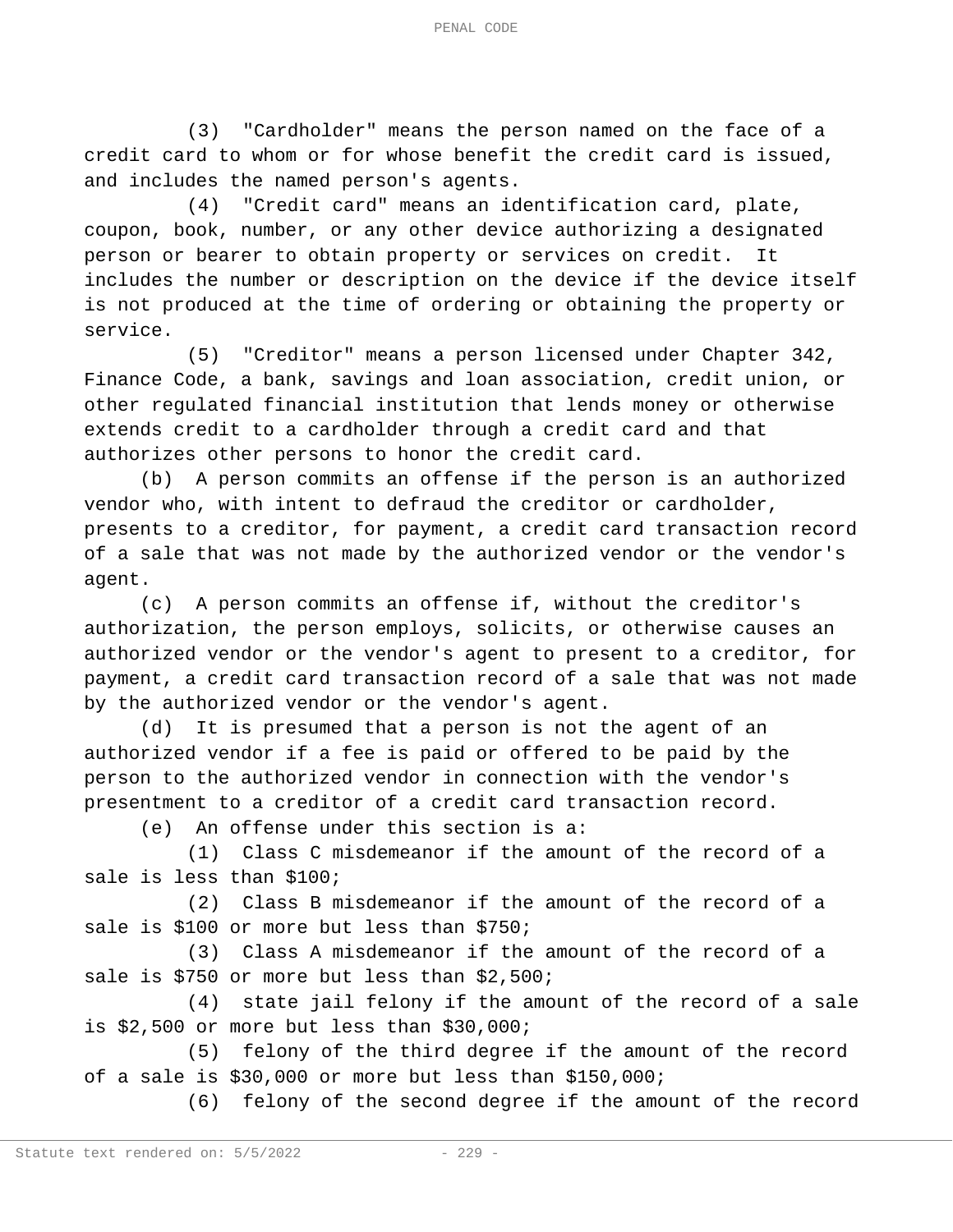of a sale is \$150,000 or more but less than \$300,000; or

(7) felony of the first degree if the amount of the record of a sale is \$300,000 or more.

Added by Acts 1991, 72nd Leg., ch. 792, Sec. 1, eff. Aug. 26, 1991. Renumbered from Penal Code Sec. 32.37 and amended by Acts 1993, 73rd Leg., ch. 900, Sec. 1.01, eff. Sept. 1, 1994. Amended by Acts 1997, 75th Leg., ch. 1396, Sec. 38, eff. Sept. 1, 1997; Acts 1999, 76th Leg., ch. 62, Sec. 7.83, eff. Sept. 1, 1999. Amended by:

Acts 2015, 84th Leg., R.S., Ch. 1251 (H.B. [1396](http://www.legis.state.tx.us/tlodocs/84R/billtext/html/HB01396F.HTM)), Sec. 19, eff. September 1, 2015.

## **SUBCHAPTER D. OTHER DECEPTIVE PRACTICES**

Sec. 32.41. ISSUANCE OF BAD CHECK OR SIMILAR SIGHT ORDER. (a) A person commits an offense if he issues or passes a check or similar sight order for the payment of money knowing that the issuer does not have sufficient funds in or on deposit with the bank or other drawee for the payment in full of the check or order as well as all other checks or orders outstanding at the time of issuance.

(b) This section does not prevent the prosecution from establishing the required knowledge by direct evidence; however, for purposes of this section, the issuer's knowledge of insufficient funds is presumed (except in the case of a postdated check or order) if:

(1) he had no account with the bank or other drawee at the time he issued the check or order; or

(2) payment was refused by the bank or other drawee for lack of funds or insufficient funds on presentation within 30 days after issue and the issuer failed to pay the holder in full within 10 days after receiving notice of that refusal.

(c) Notice for purposes of Subsection (b)(2) may be actual notice or notice in writing that:

(1) is sent by:

(A) first class mail, evidenced by an affidavit of service; or

(B) registered or certified mail with return receipt requested;

(2) is addressed to the issuer at the issuer's address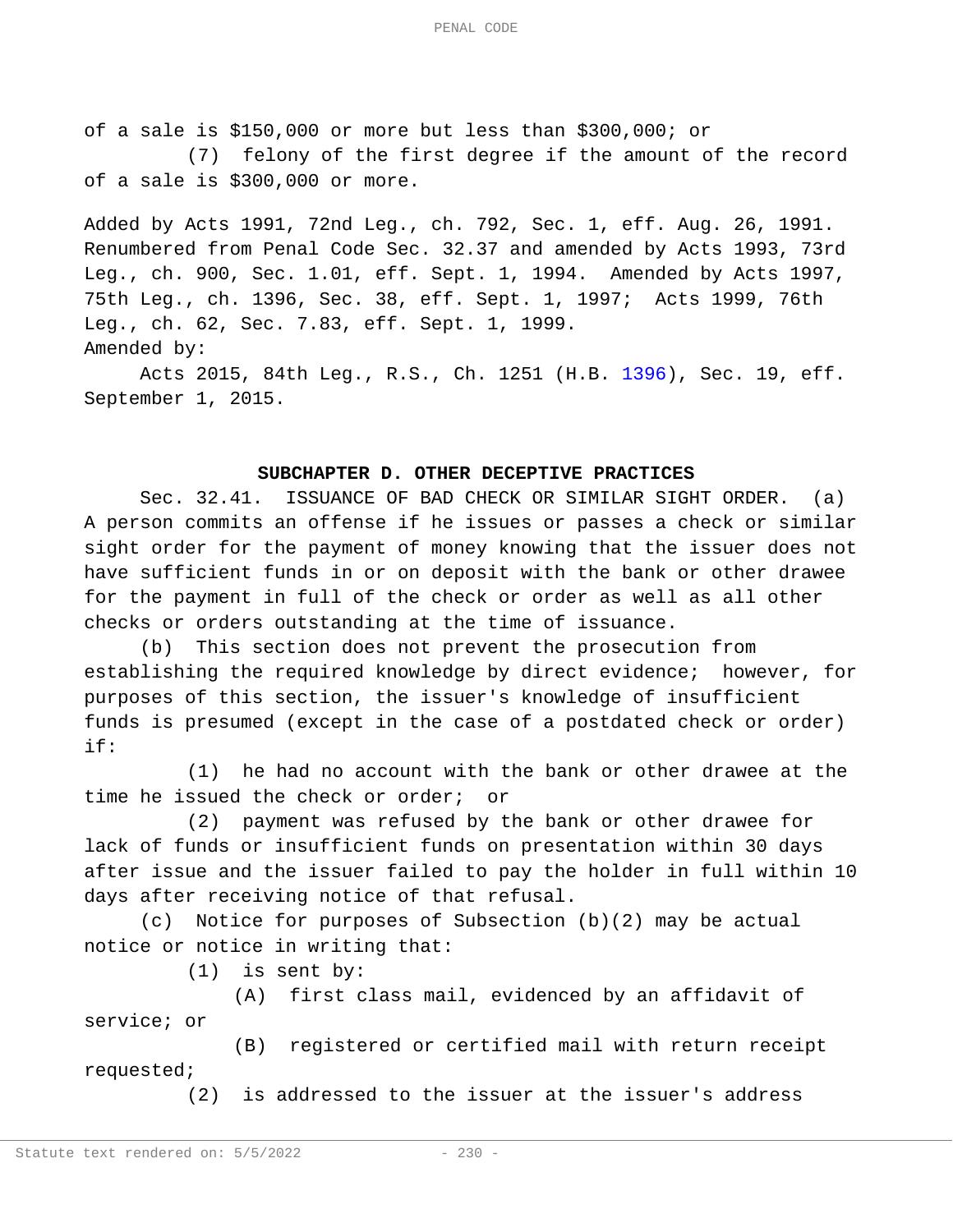shown on:

- (A) the check or order;
- (B) the records of the bank or other drawee; or
- (C) the records of the person to whom the check or

order has been issued or passed; and

(3) contains the following statement:

"This is a demand for payment in full for a check or order not paid because of a lack of funds or insufficient funds. If you fail to make payment in full within 10 days after the date of receipt of this notice, the failure to pay creates a presumption for committing an offense, and this matter may be referred for criminal prosecution."

(d) If notice is given in accordance with Subsection (c), it is presumed that the notice was received no later than five days after it was sent.

(e) A person charged with an offense under this section may make restitution for the bad checks or sight orders. Restitution shall be made through the prosecutor's office if collection and processing were initiated through that office. In other cases restitution may be, with the approval of the court in which the offense is filed:

(1) made through the court; or

(2) collected by a law enforcement agency if a peace officer of that agency executes a warrant against the person charged with the offense.

(f) Except as otherwise provided by this subsection, an offense under this section is a Class C misdemeanor. If the check or similar sight order that was issued or passed was for a child support payment the obligation for which is established under a court order, the offense is a Class B misdemeanor.

(g) An offense under this section is not a lesser included offense of an offense under Section 31.03 or 31.04.

Acts 1973, 63rd Leg., p. 883, ch. 399, Sec. 1, eff. Jan. 1, 1974. Amended by Acts 1983, 68th Leg., p. 5050, ch. 911, Sec. 1, eff. Aug. 29, 1983; Acts 1987, 70th Leg., ch. 687, Sec. 2, eff. June 18, 1987; Acts 1989, 71st Leg., ch. 1038, Sec. 1, eff. June 16, 1989; Acts 1993, 73rd Leg., ch. 900, Sec. 1.01, eff. Sept. 1, 1994; Acts 1995, 74th Leg., ch. 753, Sec. 2, eff. Sept. 1, 1995; Acts 1997, 75th Leg., ch. 702, Sec. 14, eff. Sept. 1, 1997.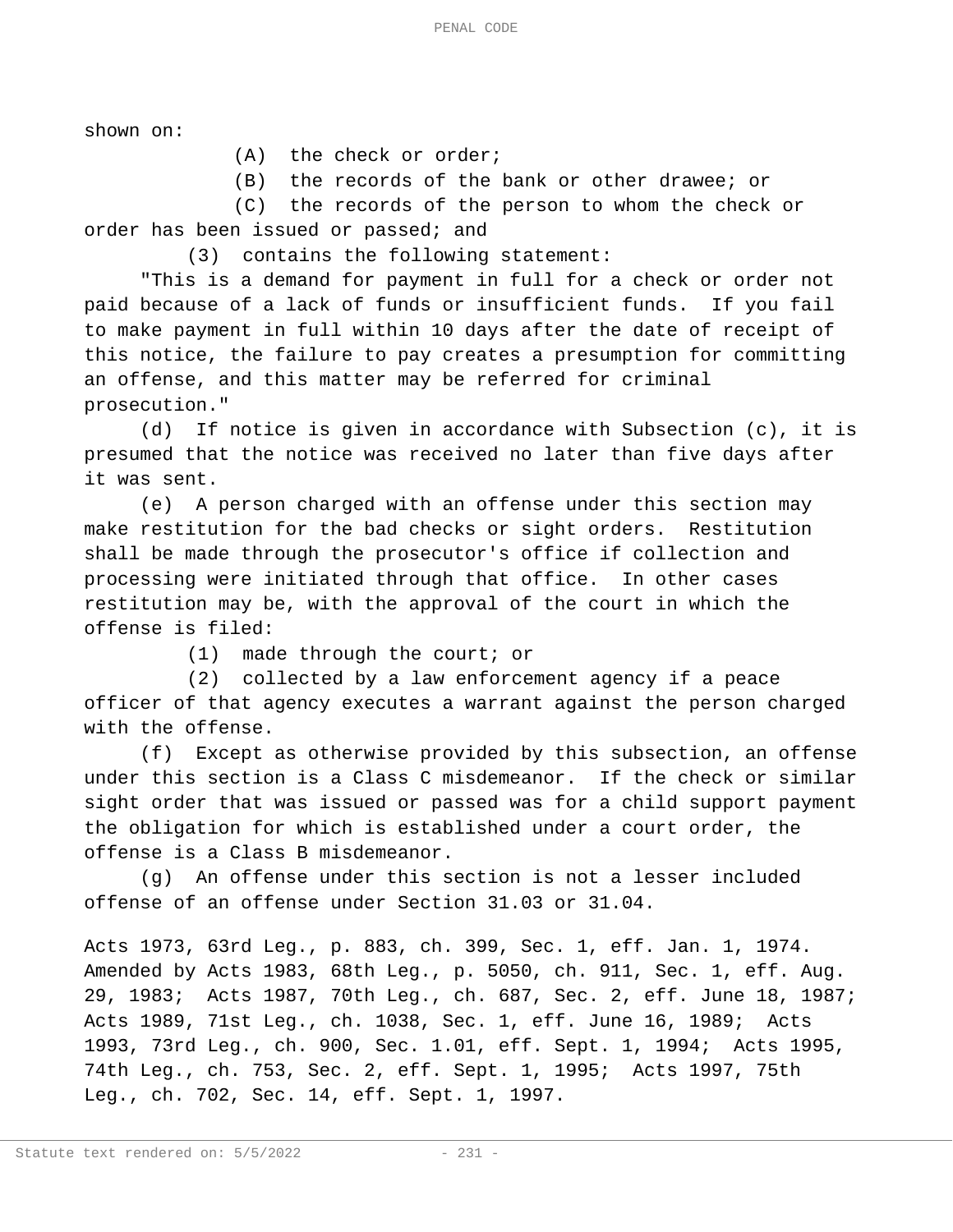Amended by: Acts 2007, 80th Leg., R.S., Ch. 976 (S.B. [548](http://www.legis.state.tx.us/tlodocs/80R/billtext/html/SB00548F.HTM)), Sec. 2, eff. September 1, 2007. Acts 2007, 80th Leg., R.S., Ch. 1393 (H.B. [485](http://www.legis.state.tx.us/tlodocs/80R/billtext/html/HB00485F.HTM)), Sec. 1, eff. September 1, 2007. Acts 2013, 83rd Leg., R.S., Ch. 128 (S.B. [821](http://www.legis.state.tx.us/tlodocs/83R/billtext/html/SB00821F.HTM)), Sec. 3, eff. September 1, 2013. Acts 2013, 83rd Leg., R.S., Ch. 128 (S.B. [821](http://www.legis.state.tx.us/tlodocs/83R/billtext/html/SB00821F.HTM)), Sec. 4, eff. September 1, 2013.

Sec. 32.42. DECEPTIVE BUSINESS PRACTICES. (a) For purposes of this section:

(1) "Adulterated" means varying from the standard of composition or quality prescribed by law or set by established commercial usage.

(2) "Business" includes trade and commerce and advertising, selling, and buying service or property.

(3) "Commodity" means any tangible or intangible personal property.

(4) "Contest" includes sweepstake, puzzle, and game of chance.

(5) "Deceptive sales contest" means a sales contest:

(A) that misrepresents the participant's chance of winning a prize;

(B) that fails to disclose to participants on a conspicuously displayed permanent poster (if the contest is conducted by or through a retail outlet) or on each card game piece, entry blank, or other paraphernalia required for participation in the contest (if the contest is not conducted by or through a retail outlet):

(i) the geographical area or number of outlets in which the contest is to be conducted;

(ii) an accurate description of each type of prize;

(iii) the minimum number and minimum amount of cash prizes; and

(iv) the minimum number of each other type of prize; or

(C) that is manipulated or rigged so that prizes are given to predetermined persons or retail establishments. A sales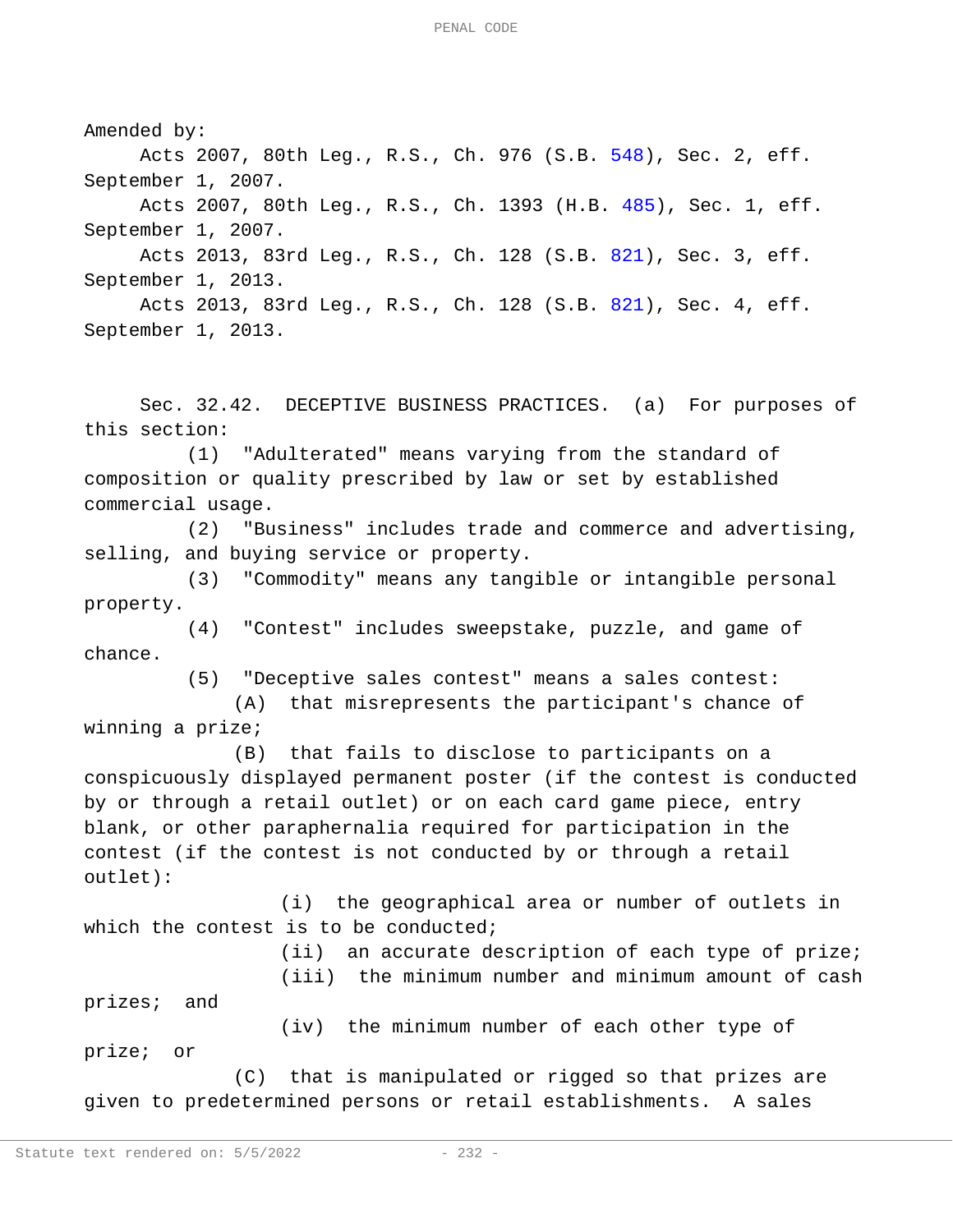contest is not deceptive if the total value of prizes to each retail outlet is in a uniform ratio to the number of game pieces distributed to that outlet.

(6) "Mislabeled" means varying from the standard of truth or disclosure in labeling prescribed by law or set by established commercial usage.

(7) "Prize" includes gift, discount, coupon, certificate, gratuity, and any other thing of value awarded in a sales contest.

(8) "Sales contest" means a contest in connection with the sale of a commodity or service by which a person may, as determined by drawing, guessing, matching, or chance, receive a prize and which is not regulated by the rules of a federal regulatory agency.

(9) "Sell" and "sale" include offer for sale, advertise for sale, expose for sale, keep for the purpose of sale, deliver for or after sale, solicit and offer to buy, and every disposition for value.

(b) A person commits an offense if in the course of business he intentionally, knowingly, recklessly, or with criminal negligence commits one or more of the following deceptive business practices:

(1) using, selling, or possessing for use or sale a false weight or measure, or any other device for falsely determining or recording any quality or quantity;

(2) selling less than the represented quantity of a property or service;

(3) taking more than the represented quantity of property or service when as a buyer the actor furnishes the weight or measure;

(4) selling an adulterated or mislabeled commodity;

(5) passing off property or service as that of another;

(6) representing that a commodity is original or new if it is deteriorated, altered, rebuilt, reconditioned, reclaimed, used, or secondhand;

(7) representing that a commodity or service is of a particular style, grade, or model if it is of another;

(8) advertising property or service with intent:

(A) not to sell it as advertised, or

(B) not to supply reasonably expectable public demand, unless the advertising adequately discloses a time or quantity limit;

(9) representing the price of property or service falsely or in a way tending to mislead;

(10) making a materially false or misleading statement of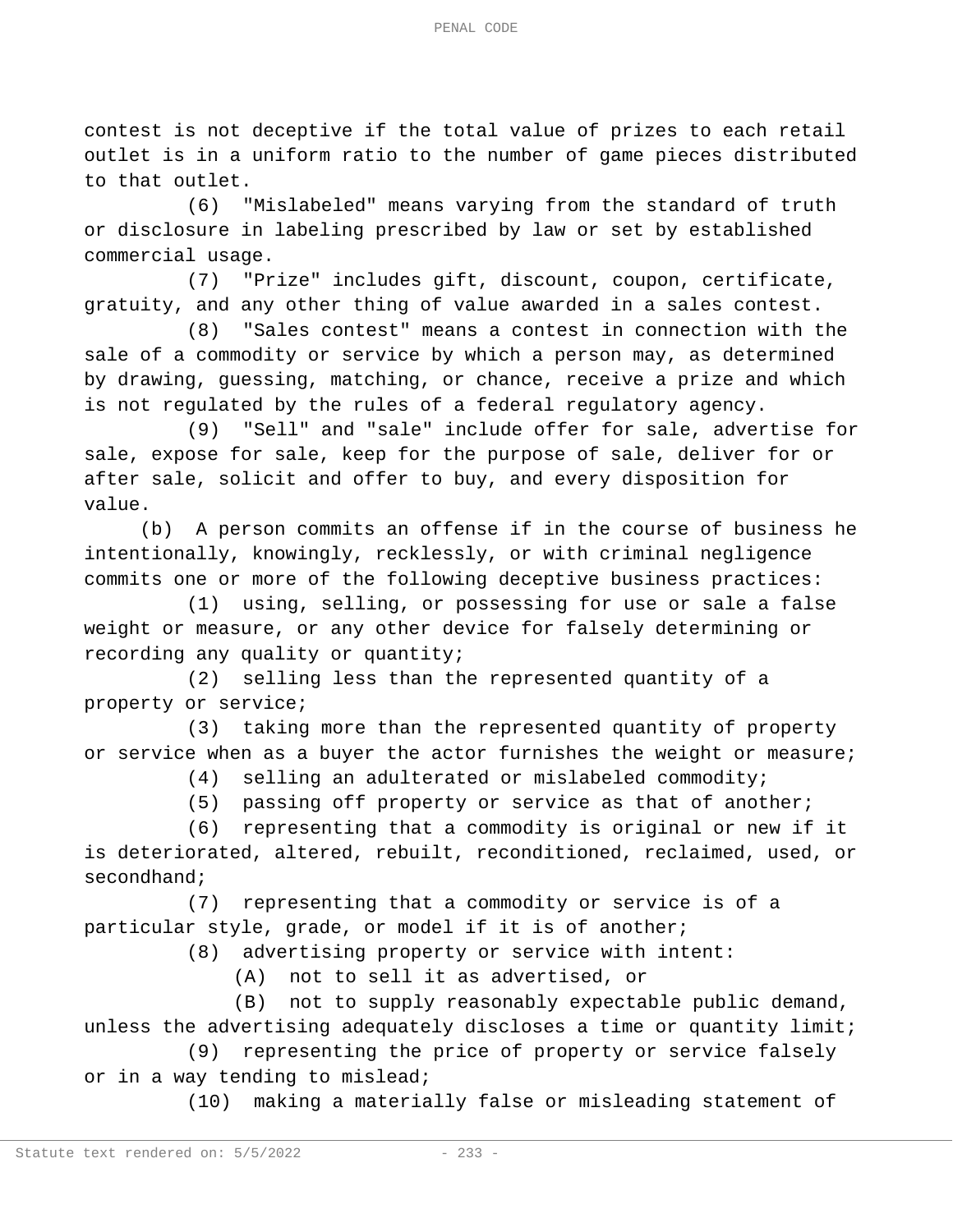fact concerning the reason for, existence of, or amount of a price or price reduction;

(11) conducting a deceptive sales contest; or

(12) making a materially false or misleading statement:

(A) in an advertisement for the purchase or sale of property or service; or

(B) otherwise in connection with the purchase or sale of property or service.

(c) An offense under Subsections  $(b)(1)$ ,  $(b)(2)$ ,  $(b)(3)$ ,  $(b)(4)$ ,  $(b)(5)$ , and  $(b)(6)$  is:

(1) a Class C misdemeanor if the actor commits an offense with criminal negligence and if he has not previously been convicted of a deceptive business practice; or

(2) a Class A misdemeanor if the actor commits an offense intentionally, knowingly, recklessly or if he has been previously convicted of a Class B or C misdemeanor under this section.

(d) An offense under Subsections (b)(7), (b)(8), (b)(9),  $(b)(10)$ ,  $(b)(11)$ , and  $(b)(12)$  is a Class A misdemeanor.

Acts 1973, 63rd Leg., p. 883, ch. 399, Sec. 1, eff. Jan. 1, 1974. Amended by Acts 1975, 64th Leg., p. 1350, ch. 508, Sec. 1, 2, eff. Sept. 1, 1975; Acts 1993, 73rd Leg., ch. 900, Sec. 1.01, eff. Sept. 1, 1994.

Sec. 32.43. COMMERCIAL BRIBERY. (a) For purposes of this section:

(1) "Beneficiary" means a person for whom a fiduciary is acting.

(2) "Fiduciary" means:

(A) an agent or employee;

(B) a trustee, guardian, custodian, administrator, executor, conservator, receiver, or similar fiduciary;

(C) a lawyer, physician, accountant, appraiser, or other professional advisor; or

(D) an officer, director, partner, manager, or other participant in the direction of the affairs of a corporation or association.

(b) A person who is a fiduciary commits an offense if, without the consent of his beneficiary, he intentionally or knowingly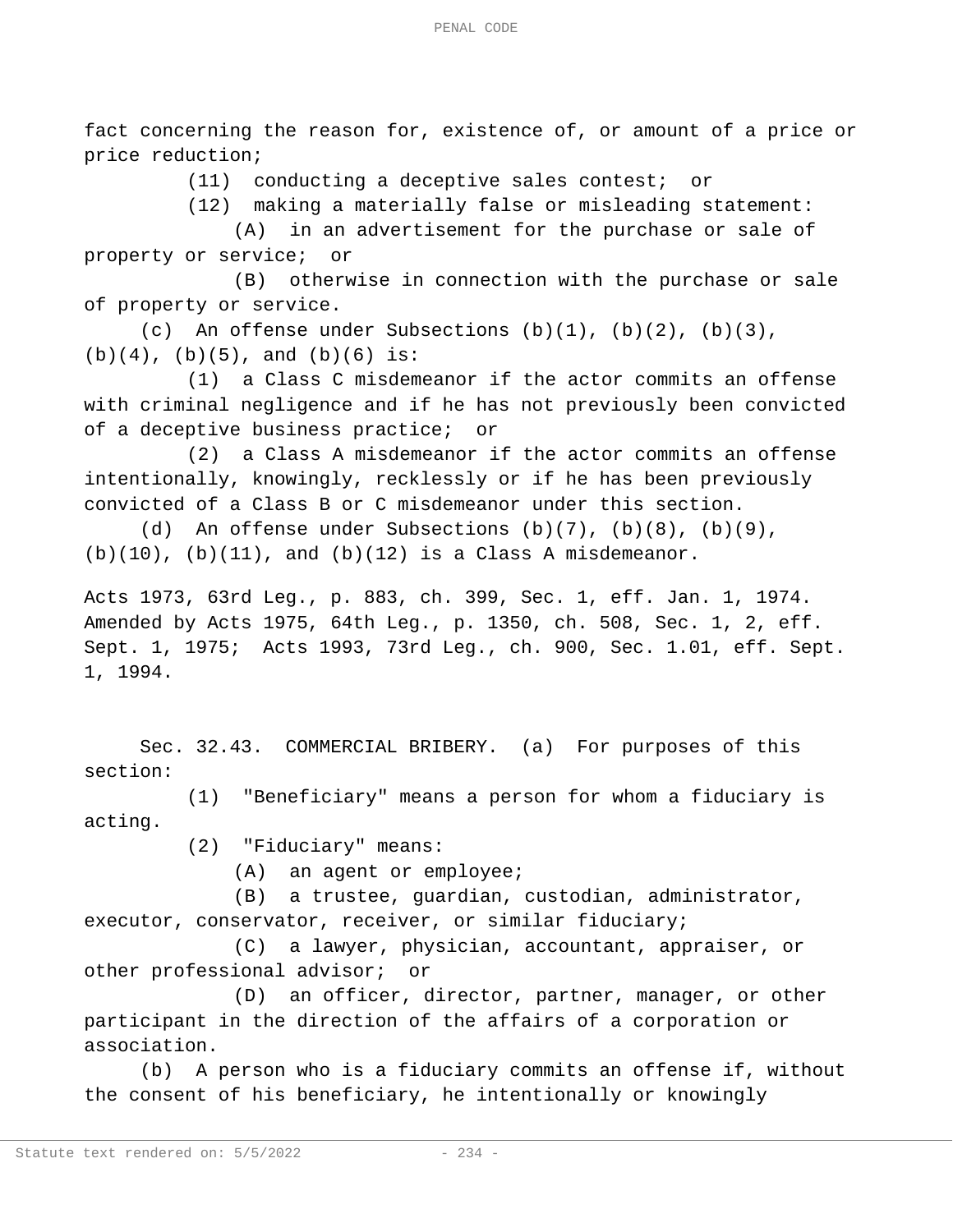solicits, accepts, or agrees to accept any benefit from another person on agreement or understanding that the benefit will influence the conduct of the fiduciary in relation to the affairs of his beneficiary.

(c) A person commits an offense if he offers, confers, or agrees to confer any benefit the acceptance of which is an offense under Subsection (b).

(d) An offense under this section is a state jail felony.

(e) In lieu of a fine that is authorized by Subsection (d), and in addition to the imprisonment that is authorized by that subsection, if the court finds that an individual who is a fiduciary gained a benefit through the commission of an offense under Subsection (b), the court may sentence the individual to pay a fine in an amount fixed by the court, not to exceed double the value of the benefit gained. This subsection does not affect the application of Section 12.51(c) to an offense under this section committed by a corporation, an association, a limited liability company, or another business entity, as defined by Section 7.21.

Acts 1973, 63rd Leg., p. 883, ch. 399, Sec. 1, eff. Jan. 1, 1974. Amended by Acts 1983, 68th Leg., p. 1942, ch. 357, Sec. 1, eff. Sept. 1, 1983; Acts 1993, 73rd Leg., ch. 900, Sec. 1.01, eff. Sept. 1, 1994.

Amended by:

Acts 2019, 86th Leg., R.S., Ch. 112 (S.B. [1258](http://www.legis.state.tx.us/tlodocs/86R/billtext/html/SB01258F.HTM)), Sec. 5, eff. September 1, 2019.

Sec. 32.44. RIGGING PUBLICLY EXHIBITED CONTEST. (a) A person commits an offense if, with intent to affect the outcome (including the score) of a publicly exhibited contest:

(1) he offers, confers, or agrees to confer any benefit on, or threatens harm to:

(A) a participant in the contest to induce him not to use his best efforts; or

(B) an official or other person associated with the contest; or

(2) he tampers with a person, animal, or thing in a manner contrary to the rules of the contest.

(b) A person commits an offense if he intentionally or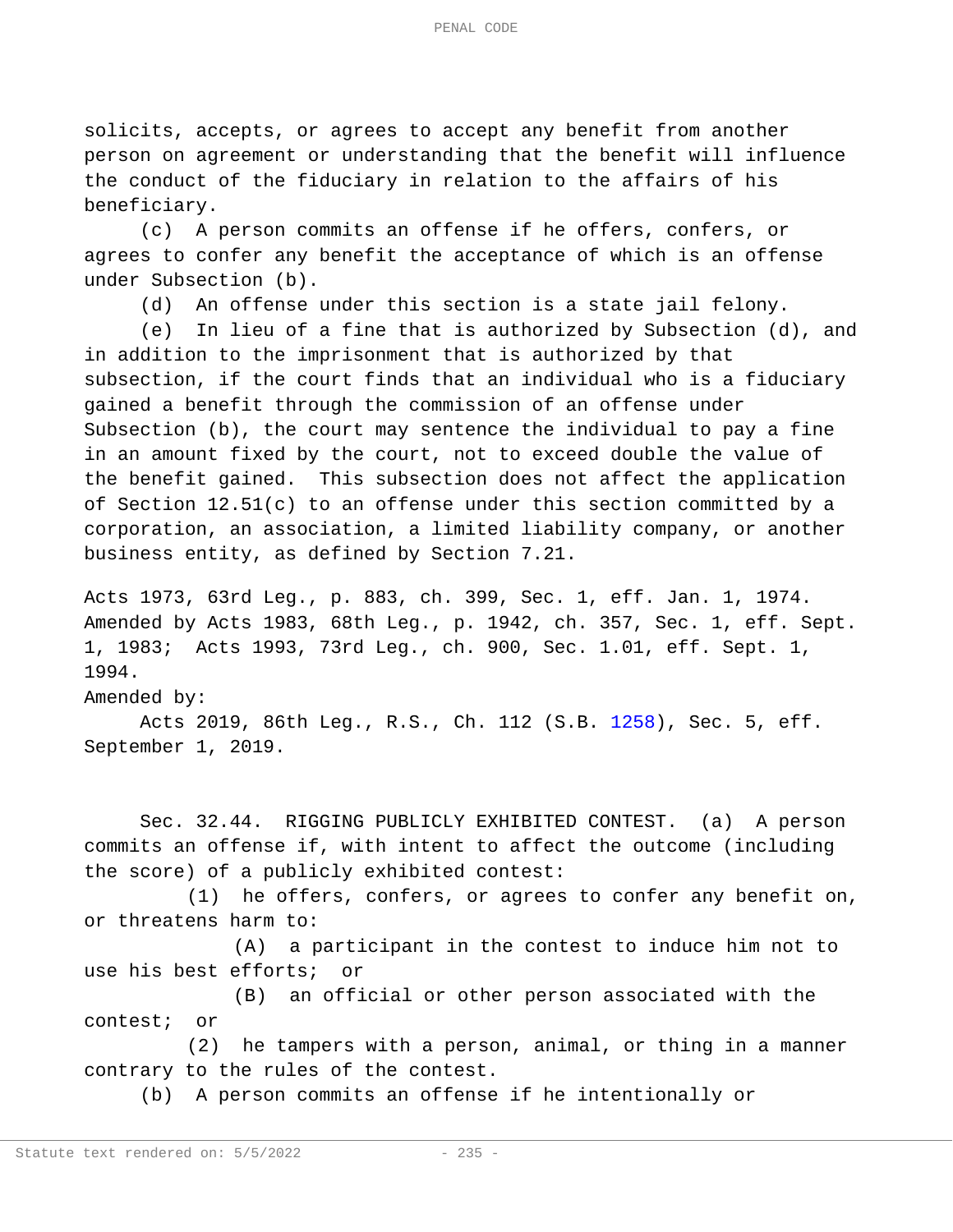knowingly solicits, accepts, or agrees to accept any benefit the conferring of which is an offense under Subsection (a).

(c) An offense under this section is a Class A misdemeanor.

Acts 1973, 63rd Leg., p. 883, ch. 399, Sec. 1, eff. Jan. 1, 1974. Amended by Acts 1993, 73rd Leg., ch. 900, Sec. 1.01, eff. Sept. 1, 1994.

Sec. 32.441. ILLEGAL RECRUITMENT OF AN ATHLETE. (a) A person commits an offense if, without the consent of the governing body or a designee of the governing body of an institution of higher education, the person intentionally or knowingly solicits, accepts, or agrees to accept any benefit from another on an agreement or understanding that the benefit will influence the conduct of the person in enrolling in the institution and participating in intercollegiate athletics.

(b) A person commits an offense if he offers, confers, or agrees to confer any benefit the acceptance of which is an offense under Subsection (a).

(c) It is an exception to prosecution under this section that the person offering, conferring, or agreeing to confer a benefit and the person soliciting, accepting, or agreeing to accept a benefit are related within the second degree of consanguinity or affinity, as determined under Chapter 573, Government Code.

(d) It is an exception to prosecution under Subsection (a) that, not later than the 60th day after the date the person accepted or agreed to accept a benefit, the person contacted a law enforcement agency and furnished testimony or evidence about the offense.

(e) An offense under this section is a:

(1) Class C misdemeanor if the value of the benefit is less than \$100;

(2) Class B misdemeanor if the value of the benefit is \$100 or more but less than \$750;

(3) Class A misdemeanor if the value of the benefit is \$750 or more but less than \$2,500;

(4) state jail felony if the value of the benefit is \$2,500 or more but less than \$30,000;

(5) felony of the third degree if the value of the benefit is \$30,000 or more but less than \$150,000;

(6) felony of the second degree if the value of the benefit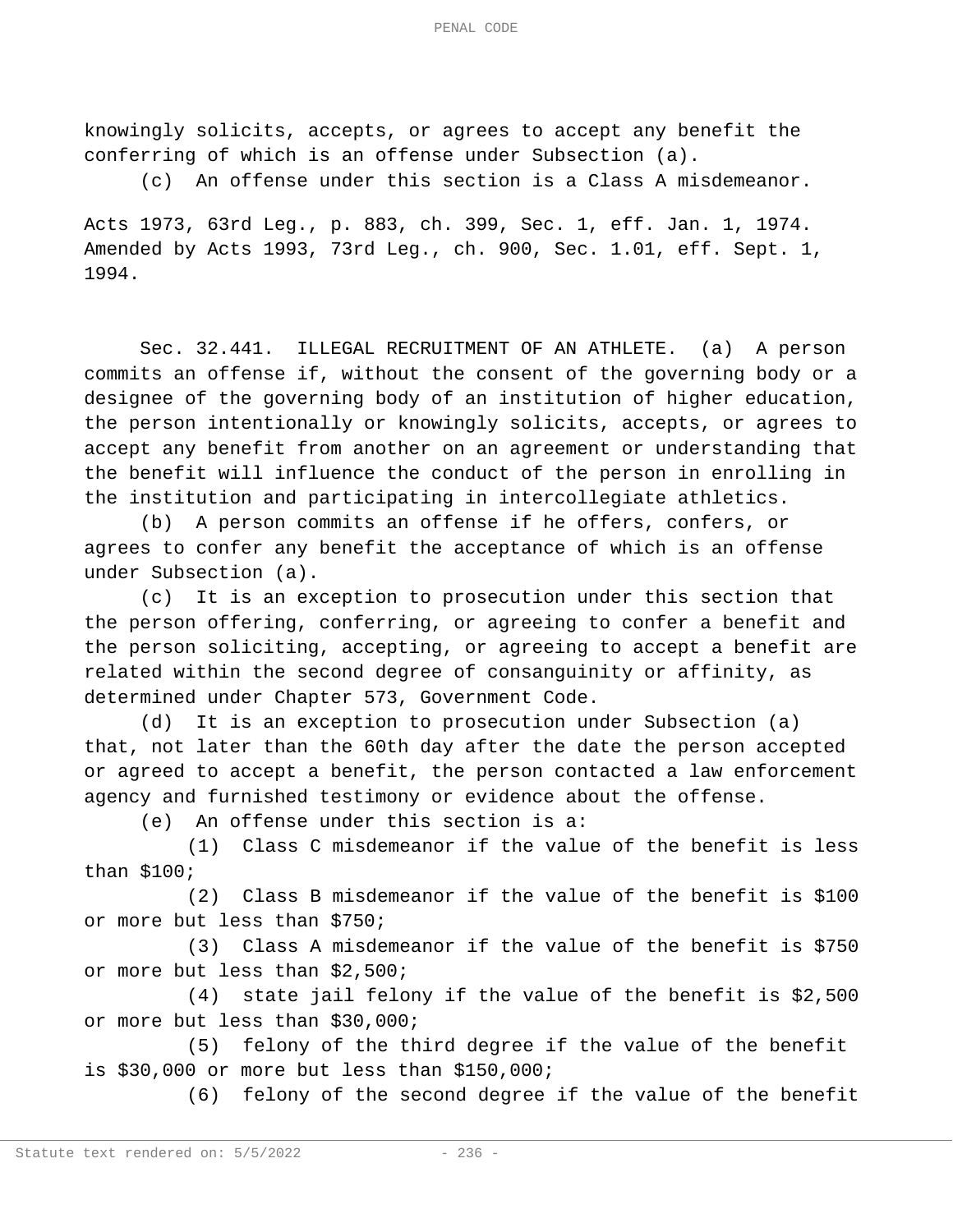is \$150,000 or more but less than \$300,000; or

(7) felony of the first degree if the value of the benefit is \$300,000 or more.

Added by Acts 1989, 71st Leg., ch. 125, Sec. 1, eff. Sept. 1, 1989. Amended by Acts 1991, 72nd Leg., ch. 561, Sec. 41, eff. Aug. 26, 1991; Acts 1993, 73rd Leg., ch. 900, Sec. 1.01, eff. Sept. 1, 1994; Acts 1995, 74th Leg., ch. 76, Sec. 5.95(27), eff. Sept. 1, 1995. Amended by:

Acts 2015, 84th Leg., R.S., Ch. 1251 (H.B. [1396](http://www.legis.state.tx.us/tlodocs/84R/billtext/html/HB01396F.HTM)), Sec. 20, eff. September 1, 2015.

Sec. 32.45. MISAPPLICATION OF FIDUCIARY PROPERTY OR PROPERTY OF FINANCIAL INSTITUTION. (a) For purposes of this section:

(1) "Fiduciary" includes:

(A) a trustee, guardian, administrator, executor, conservator, and receiver;

(B) an attorney in fact or agent appointed under a durable power of attorney as provided by Subtitle P, Title 2, Estates Code;

(C) any other person acting in a fiduciary capacity, but not a commercial bailee unless the commercial bailee is a party in a motor fuel sales agreement with a distributor or supplier, as those terms are defined by Section 162.001, Tax Code; and

(D) an officer, manager, employee, or agent carrying on fiduciary functions on behalf of a fiduciary.

(2) "Misapply" means deal with property contrary to:

(A) an agreement under which the fiduciary holds the property; or

(B) a law prescribing the custody or disposition of the property.

(b) A person commits an offense if he intentionally, knowingly, or recklessly misapplies property he holds as a fiduciary or property of a financial institution in a manner that involves substantial risk of loss to the owner of the property or to a person for whose benefit the property is held.

(c) An offense under this section is:

(1) a Class C misdemeanor if the value of the property misapplied is less than \$100;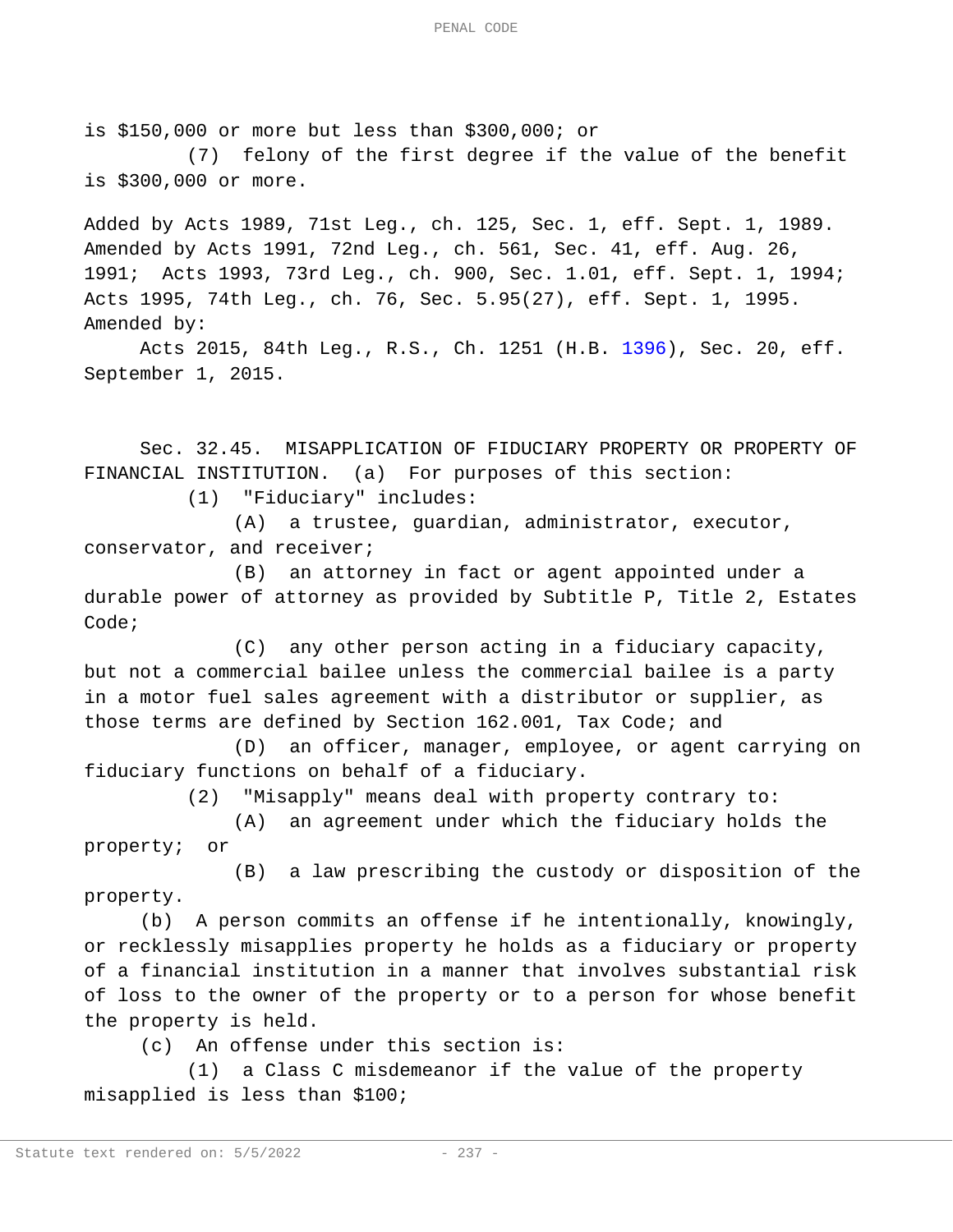(2) a Class B misdemeanor if the value of the property misapplied is \$100 or more but less than \$750;

(3) a Class A misdemeanor if the value of the property misapplied is \$750 or more but less than \$2,500;

(4) a state jail felony if the value of the property misapplied is \$2,500 or more but less than \$30,000;

(5) a felony of the third degree if the value of the property misapplied is \$30,000 or more but less than \$150,000;

(6) a felony of the second degree if the value of the property misapplied is \$150,000 or more but less than \$300,000; or (7) a felony of the first degree if the value of the

property misapplied is \$300,000 or more.

(d) An offense described for purposes of punishment by Subsections  $(c)(1)-(6)$  is increased to the next higher category of offense if it is shown on the trial of the offense that the offense was committed against an elderly individual as defined by Section 22.04.

(e) With the consent of the appropriate local county or district attorney, the attorney general has concurrent jurisdiction with that consenting local prosecutor to prosecute an offense under this section that involves the state Medicaid program.

Acts 1973, 63rd Leg., p. 883, ch. 399, Sec. 1, eff. Jan. 1, 1974. Amended by Acts 1991, 72nd Leg., ch. 565, Sec. 2, eff. Sept. 1, 1991; Acts 1993, 73rd Leg., ch. 900, Sec. 1.01, eff. Sept. 1, 1994; Acts 1997, 75th Leg., ch. 1036, Sec. 14, eff. Sept. 1, 1997; Acts 2001, 77th Leg., ch. 1047, Sec. 1, eff. Sept. 1, 2001; Acts 2003, 78th Leg., ch. 198, Sec. 2.137, eff. Sept. 1, 2003; Acts 2003, 78th Leg., ch. 257, Sec. 14, eff. Sept. 1, 2003; Acts 2003, 78th Leg., ch. 432, Sec. 3, eff. Sept. 1, 2003.

Amended by:

Acts 2005, 79th Leg., Ch. 728 (H.B. [2018\)](http://www.legis.state.tx.us/tlodocs/79R/billtext/html/HB02018F.HTM), Sec. 23.001(77), eff. September 1, 2005.

Acts 2013, 83rd Leg., R.S., Ch. 128 (S.B. [821](http://www.legis.state.tx.us/tlodocs/83R/billtext/html/SB00821F.HTM)), Sec. 5, eff. September 1, 2013.

Acts 2015, 84th Leg., R.S., Ch. 1251 (H.B. [1396](http://www.legis.state.tx.us/tlodocs/84R/billtext/html/HB01396F.HTM)), Sec. 21, eff. September 1, 2015.

Acts 2017, 85th Leg., R.S., Ch. 324 (S.B. [1488](http://www.legis.state.tx.us/tlodocs/85R/billtext/html/SB01488F.HTM)), Sec. 22.057, eff. September 1, 2017.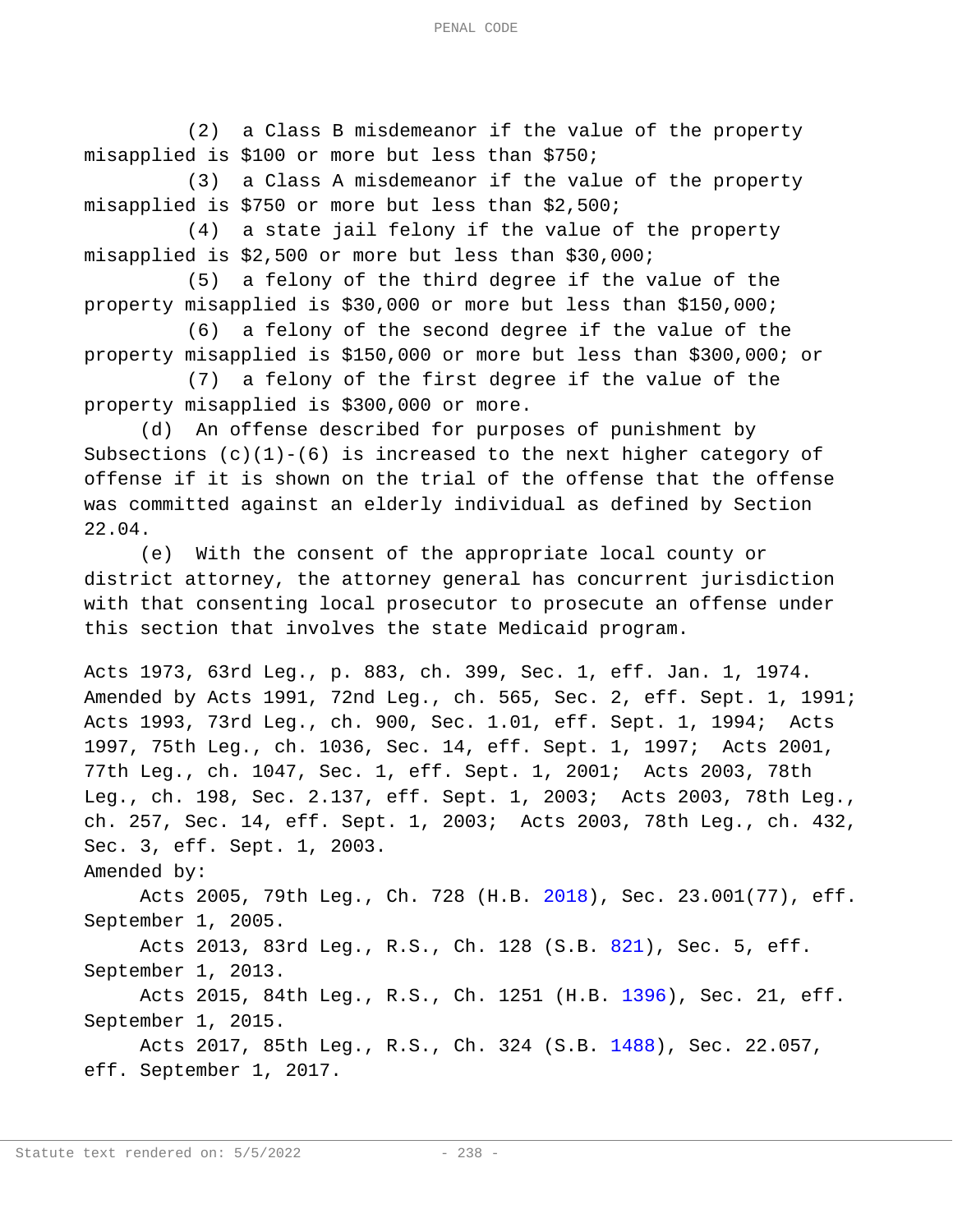Sec. 32.46. FRAUDULENT SECURING OF DOCUMENT EXECUTION. (a) A person commits an offense if the person, with the intent to defraud or harm any person:

(1) causes another person, without that person's effective consent, to sign or execute any document affecting property or service or the pecuniary interest of any person; or

(2) causes a public servant, without the public servant's effective consent, to file or record any purported judgment or other document purporting to memorialize or evidence an act, an order, a directive, or process of:

(A) a purported court that is not expressly created or established under the constitution or the laws of this state or of the United States;

(B) a purported judicial entity that is not expressly created or established under the constitution or laws of this state or of the United States; or

(C) a purported judicial officer of a purported court or purported judicial entity described by Paragraph (A) or (B).

(b) An offense under Subsection (a)(1) is a:

(1) Class C misdemeanor if the value of the property, service, or pecuniary interest is less than \$100;

(2) Class B misdemeanor if the value of the property, service, or pecuniary interest is \$100 or more but less than \$750;

(3) Class A misdemeanor if the value of the property, service, or pecuniary interest is \$750 or more but less than \$2,500;

(4) state jail felony if the value of the property, service, or pecuniary interest is \$2,500 or more but less than \$30,000;

(5) felony of the third degree if the value of the property, service, or pecuniary interest is \$30,000 or more but less than \$150,000;

(6) felony of the second degree if the value of the property, service, or pecuniary interest is \$150,000 or more but less than \$300,000; or

(7) felony of the first degree if the value of the property, service, or pecuniary interest is \$300,000 or more.

(c) An offense under Subsection (a)(2) is a state jail felony.

(c-1) An offense described for purposes of punishment by Subsections  $(b)(1)-(6)$  and  $(c)$  is increased to the next higher category of offense if it is shown on the trial of the offense that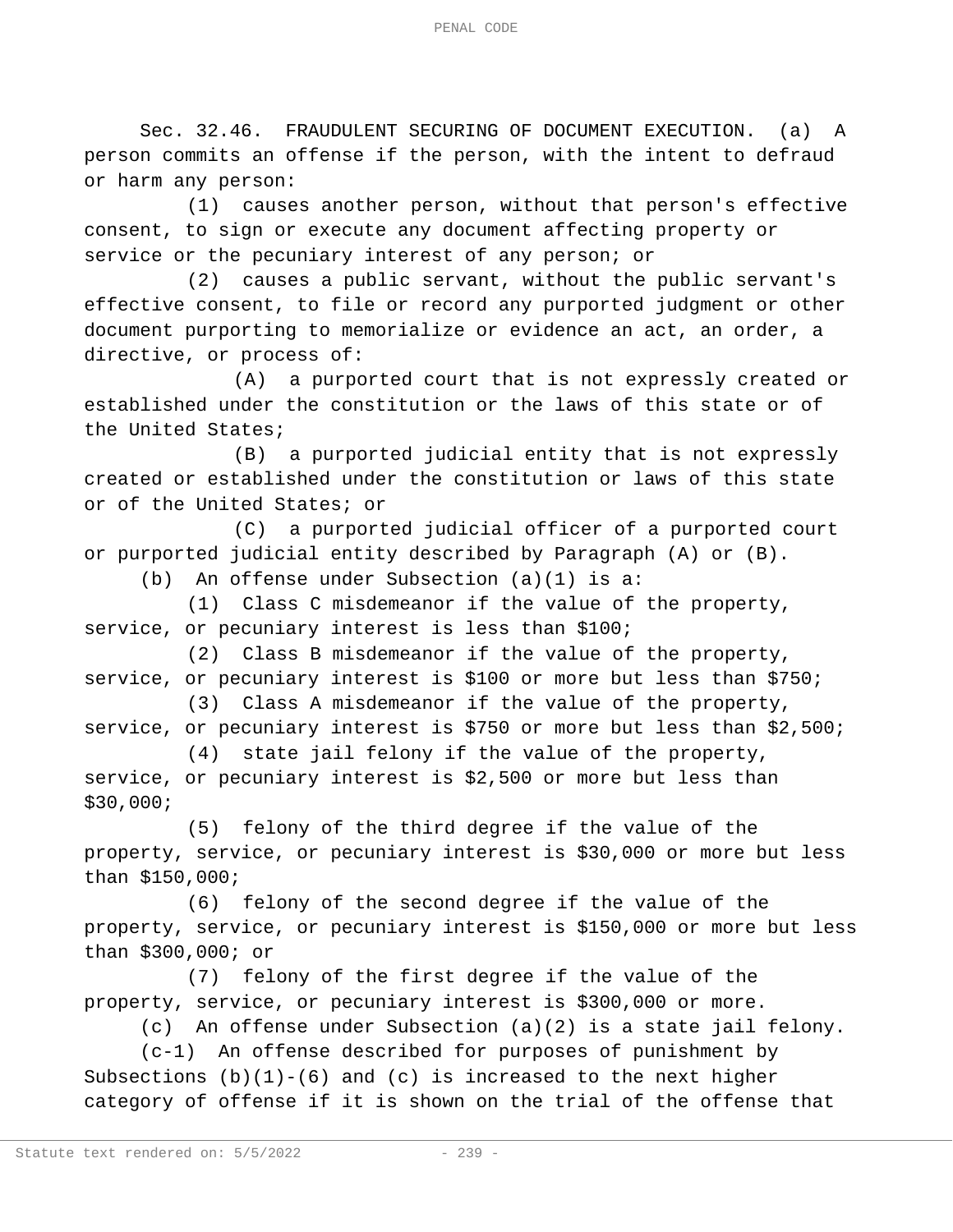the offense was committed against an elderly individual as defined by Section 22.04 or involves the state Medicaid program.

(d) In this section:

(1) "Deception" has the meaning assigned by Section 31.01.

(2) "Document" includes electronically stored data or other information that is retrievable in a readable, perceivable form.

(3) "Effective consent" includes consent by a person legally authorized to act for the owner. Consent is not effective if:

(A) induced by deception or coercion;

(B) given by a person who by reason of youth, mental disease or defect, or intoxication is known by the actor to be unable to make reasonable property dispositions; or

(C) given by a person who by reason of advanced age is known by the actor to have a diminished capacity to make informed and rational decisions about the reasonable disposition of property.

(e) With the consent of the appropriate local county or district attorney, the attorney general has concurrent jurisdiction with that consenting local prosecutor to prosecute an offense under this section that involves the state Medicaid program.

Acts 1973, 63rd Leg., p. 883, ch. 399, Sec. 1, eff. Jan. 1, 1974. Amended by Acts 1993, 73rd Leg., ch. 900, Sec. 1.01, eff. Sept. 1, 1994; Acts 1997, 75th Leg., ch. 189, Sec. 2, eff. May 21, 1997; Acts 2003, 78th Leg., ch. 198, Sec. 2.138, eff. Sept. 1, 2003; Acts 2003, 78th Leg., ch. 257, Sec. 15, eff. Sept. 1, 2003; Acts 2003, 78th Leg., ch. 432, Sec. 4, eff. Sept. 1, 2003. Amended by:

Acts 2007, 80th Leg., R.S., Ch. 127 (S.B. [1694](http://www.legis.state.tx.us/tlodocs/80R/billtext/html/SB01694F.HTM)), Sec. 4, eff. September 1, 2007.

Acts 2011, 82nd Leg., R.S., Ch. 620 (S.B. [688](http://www.legis.state.tx.us/tlodocs/82R/billtext/html/SB00688F.HTM)), Sec. 6, eff. September 1, 2011.

Acts 2015, 84th Leg., R.S., Ch. 1251 (H.B. [1396](http://www.legis.state.tx.us/tlodocs/84R/billtext/html/HB01396F.HTM)), Sec. 22, eff. September 1, 2015.

Acts 2021, 87th Leg., R.S., Ch. 837 (S.B. [109](http://www.legis.state.tx.us/tlodocs/87R/billtext/html/SB00109F.HTM)), Sec. 1, eff. September 1, 2021.

Acts 2021, 87th Leg., R.S., Ch. 837 (S.B. [109](http://www.legis.state.tx.us/tlodocs/87R/billtext/html/SB00109F.HTM)), Sec. 2, eff. September 1, 2021.

Acts 2021, 87th Leg., R.S., Ch. 837 (S.B. [109](http://www.legis.state.tx.us/tlodocs/87R/billtext/html/SB00109F.HTM)), Sec. 3, eff. September 1, 2021.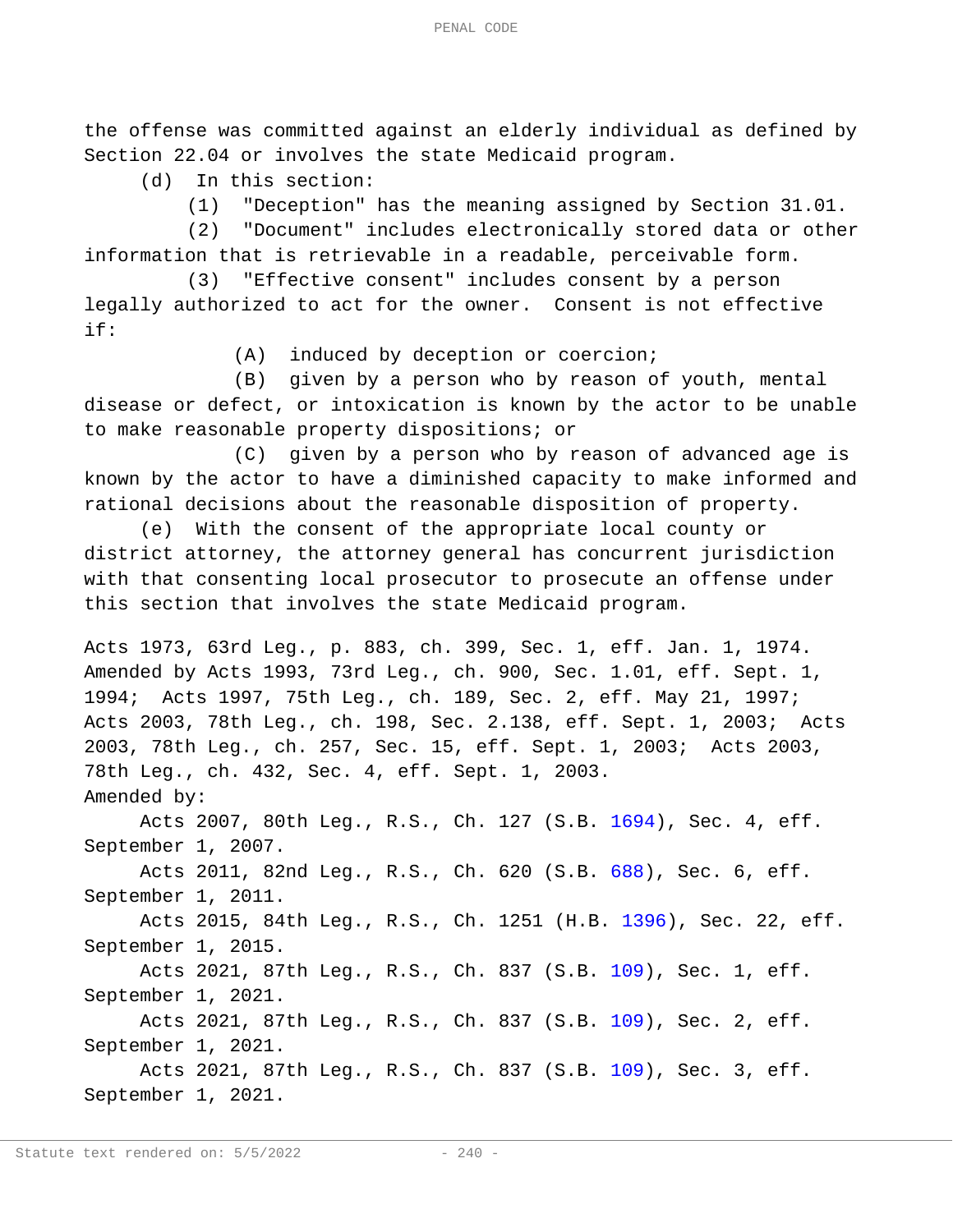Sec. 32.47. FRAUDULENT DESTRUCTION, REMOVAL, OR CONCEALMENT OF WRITING. (a) A person commits an offense if, with intent to defraud or harm another, he destroys, removes, conceals, alters, substitutes, or otherwise impairs the verity, legibility, or availability of a writing, other than a governmental record.

(b) For purposes of this section, "writing" includes:

(1) printing or any other method of recording information;

(2) money, coins, tokens, stamps, seals, credit cards, badges, trademarks;

(3) symbols of value, right, privilege, or identification; and

(4) universal product codes, labels, price tags, or markings on goods.

(c) Except as provided by Subsection (d), an offense under this section is a Class A misdemeanor, provided that:

(1) the writing is not attached to tangible property to indicate the price for the sale of that property; and

(2) the actor did not engage in the conduct described by Subsection (a) with respect to that writing for the purpose of obtaining the property for a lesser price indicated by a separate writing.

(d) An offense under this section is a state jail felony if the writing:

(1) is a will or codicil of another, whether or not the maker is alive or dead and whether or not it has been admitted to probate; or

(2) is a deed, mortgage, deed of trust, security instrument, security agreement, or other writing for which the law provides public recording or filing, whether or not the writing has been acknowledged.

(e) If at the time of the offense the writing was attached to tangible property to indicate the price for the sale of that property and the actor engaged in the conduct described by Subsection (a) with respect to that writing for the purpose of obtaining the property for a lesser price indicated by a separate writing, an offense under this section is:

(1) a Class C misdemeanor if the difference between the impaired writing and the lesser price indicated by the other writing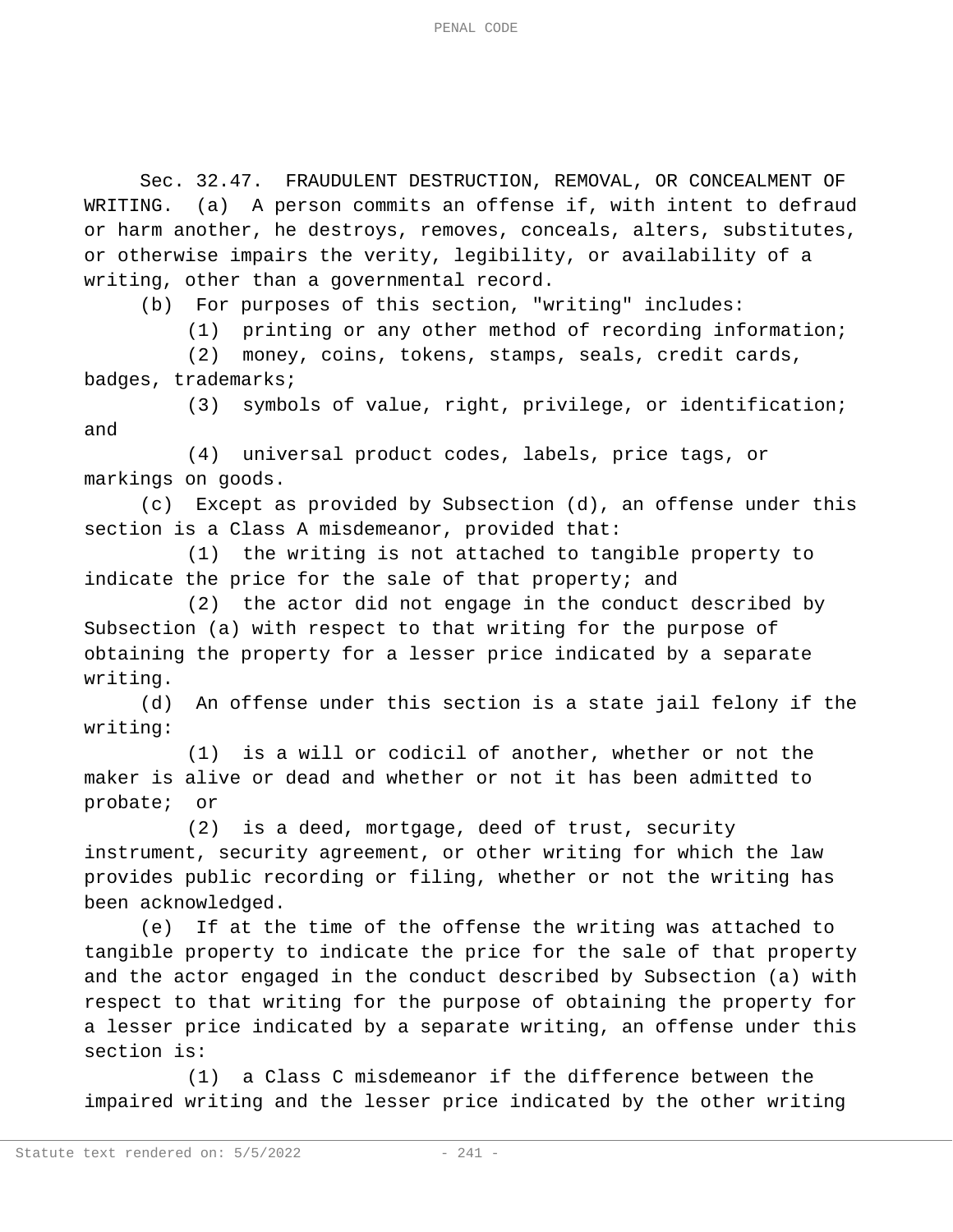is less than \$100;

(2) a Class B misdemeanor if the difference between the impaired writing and the lesser price indicated by the other writing is \$100 or more but less than \$750;

(3) a Class A misdemeanor if the difference between the impaired writing and the lesser price indicated by the other writing is \$750 or more but less than \$2,500;

(4) a state jail felony if the difference between the impaired writing and the lesser price indicated by the other writing is \$2,500 or more but less than \$30,000;

(5) a felony of the third degree if the difference between the impaired writing and the lesser price indicated by the other writing is \$30,000 or more but less than \$150,000;

(6) a felony of the second degree if the difference between the impaired writing and the lesser price indicated by the other writing is \$150,000 or more but less than \$300,000; or

(7) a felony of the first degree if the difference between the impaired writing and the lesser price indicated by the other writing is \$300,000 or more.

Acts 1973, 63rd Leg., p. 883, ch. 399, Sec. 1, eff. Jan. 1, 1974. Amended by Acts 1993, 73rd Leg., ch. 900, Sec. 1.01, eff. Sept. 1, 1994; Acts 2001, 77th Leg., ch. 21, Sec. 1, eff. Sept. 1, 2001. Amended by:

Acts 2019, 86th Leg., R.S., Ch. 215 (H.B. [427](http://www.legis.state.tx.us/tlodocs/86R/billtext/html/HB00427F.HTM)), Sec. 1, eff. September 1, 2019.

Sec. 32.48. SIMULATING LEGAL PROCESS. (a) A person commits an offense if the person recklessly causes to be delivered to another any document that simulates a summons, complaint, judgment, or other court process with the intent to:

(1) induce payment of a claim from another person; or

(2) cause another to:

(A) submit to the putative authority of the document;

or

(B) take any action or refrain from taking any action in response to the document, in compliance with the document, or on the basis of the document.

(b) Proof that the document was mailed to any person with the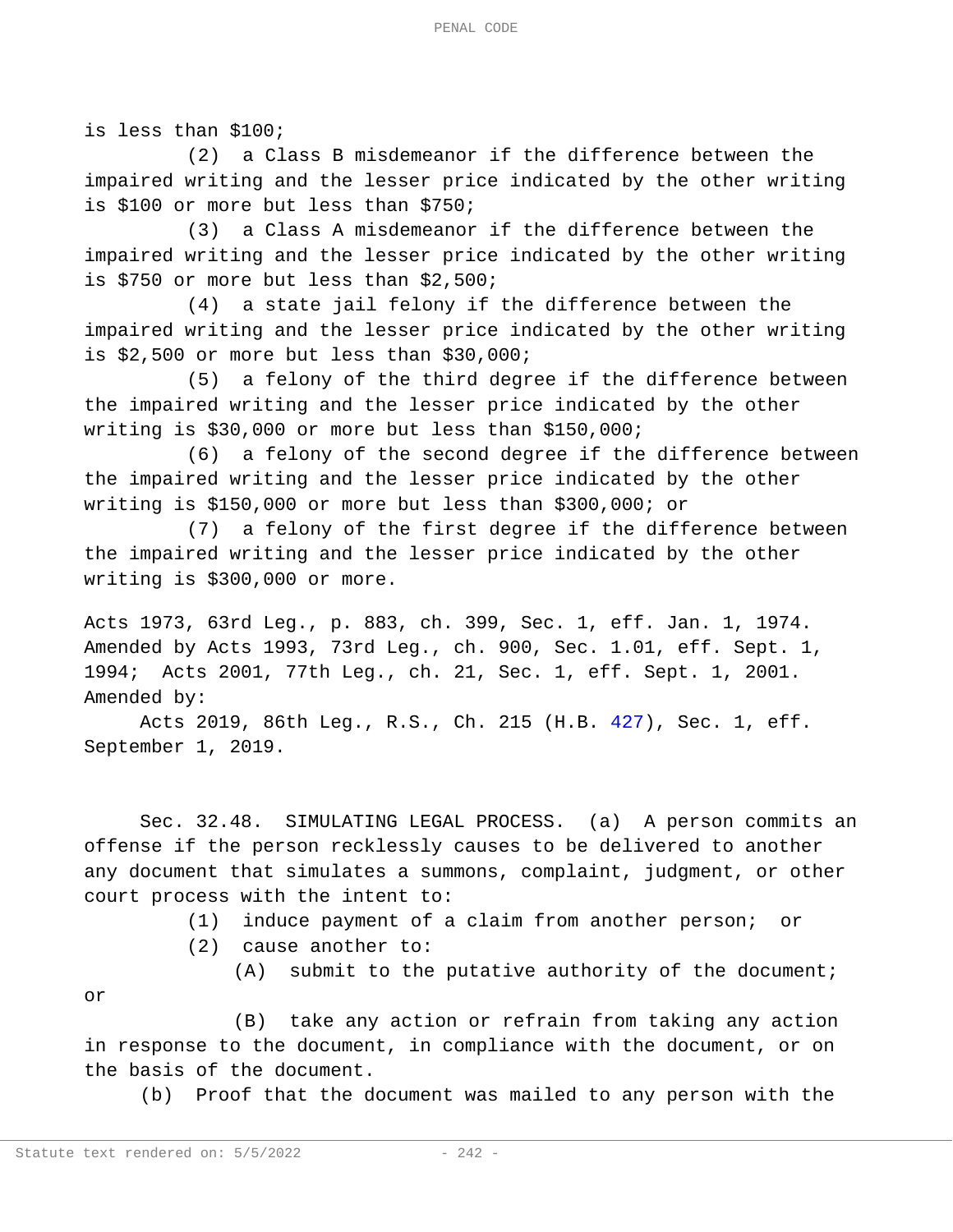intent that it be forwarded to the intended recipient is a sufficient showing that the document was delivered.

(c) It is not a defense to prosecution under this section that the simulating document:

(1) states that it is not legal process; or

(2) purports to have been issued or authorized by a person or entity who did not have lawful authority to issue or authorize the document.

(d) If it is shown on the trial of an offense under this section that the simulating document was filed with, presented to, or delivered to a clerk of a court or an employee of a clerk of a court created or established under the constitution or laws of this state, there is a rebuttable presumption that the document was delivered with the intent described by Subsection (a).

(e) Except as provided by Subsection (f), an offense under this section is a Class A misdemeanor.

(f) If it is shown on the trial of an offense under this section that the defendant has previously been convicted of a violation of this section, the offense is a state jail felony.

Added by Acts 1997, 75th Leg., ch. 189, Sec. 3, eff. May 21, 1997.

Sec. 32.49. REFUSAL TO EXECUTE RELEASE OF FRAUDULENT LIEN OR CLAIM. (a) A person commits an offense if, with intent to defraud or harm another, the person:

(1) owns, holds, or is the beneficiary of a purported lien or claim asserted against real or personal property or an interest in real or personal property that is fraudulent, as described by Section 51.901(c), Government Code; and

(2) not later than the 21st day after the date of receipt of actual or written notice sent by either certified or registered mail, return receipt requested, to the person's last known address, or by telephonic document transfer to the recipient's current telecopier number, requesting the execution of a release of the fraudulent lien or claim, refuses to execute the release on the request of:

(A) the obligor or debtor; or

(B) any person who owns any interest in the real or personal property described in the document or instrument that is the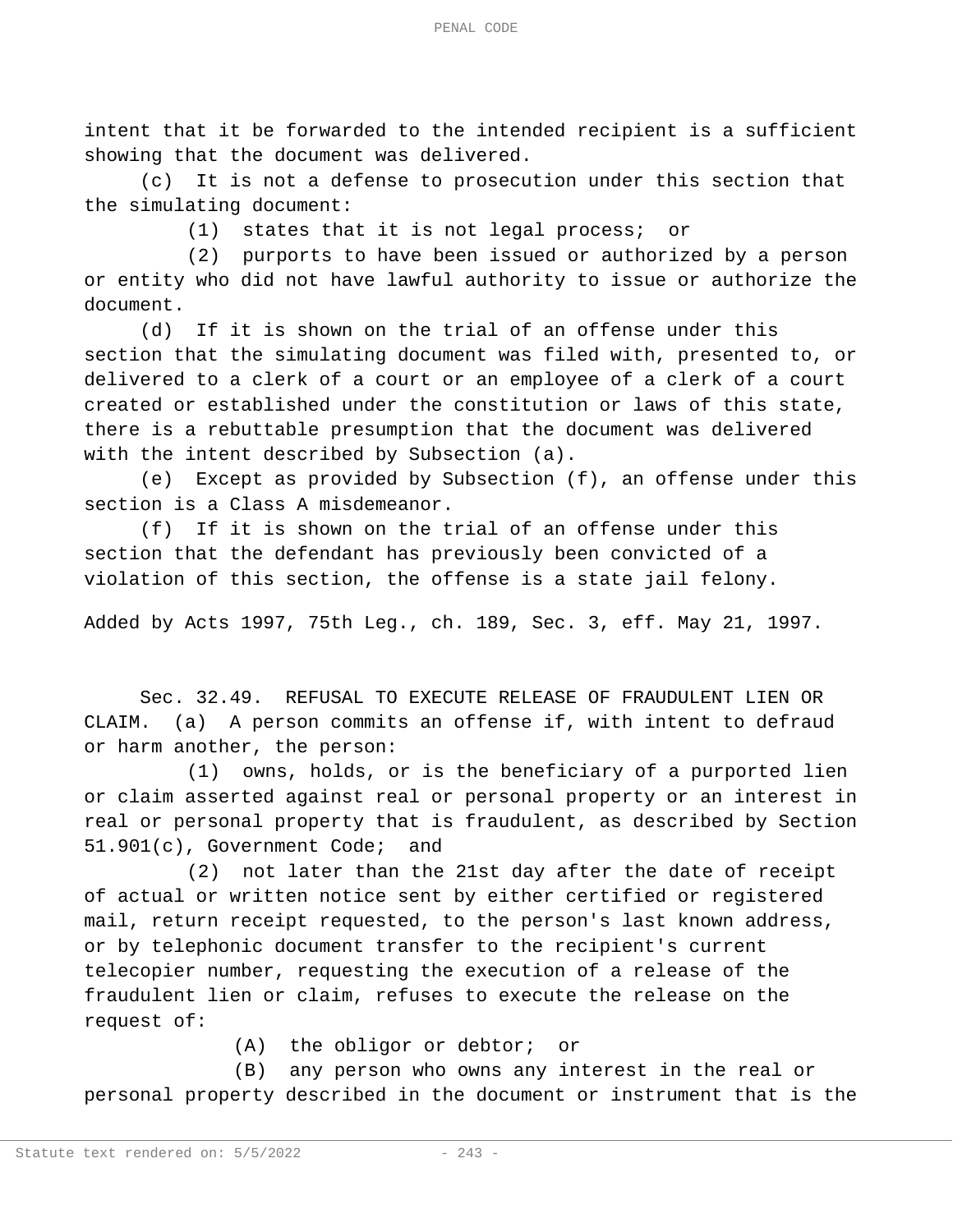basis for the lien or claim.

(b) A person who fails to execute a release of the purported lien or claim within the period prescribed by Subsection (a)(2) is presumed to have had the intent to harm or defraud another.

(c) An offense under this section is a Class A misdemeanor.

Added by Acts 1997, 75th Leg., ch. 189, Sec. 4, eff. May 21, 1997.

Sec. 32.50. DECEPTIVE PREPARATION AND MARKETING OF ACADEMIC PRODUCT. (a) For purposes of this section:

(1) "Academic product" means a term paper, thesis, dissertation, essay, report, recording, work of art, or other written, recorded, pictorial, or artistic product or material submitted or intended to be submitted by a person to satisfy an academic requirement of the person.

(2) "Academic requirement" means a requirement or prerequisite to receive course credit or to complete a course of study or degree, diploma, or certificate program at an institution of higher education.

(3) "Institution of higher education" means an institution of higher education or private or independent institution of higher education as those terms are defined by Section 61.003, Education Code, or a private postsecondary educational institution as that term is defined by Section 61.302, Education Code.

(b) A person commits an offense if, with intent to make a profit, the person prepares, sells, offers or advertises for sale, or delivers to another person an academic product when the person knows, or should reasonably have known, that a person intends to submit or use the academic product to satisfy an academic requirement of a person other than the person who prepared the product.

(c) A person commits an offense if, with intent to induce another person to enter into an agreement or obligation to obtain or have prepared an academic product, the person knowingly makes or disseminates a written or oral statement that the person will prepare or cause to be prepared an academic product to be sold for use in satisfying an academic requirement of a person other than the person who prepared the product.

(d) It is a defense to prosecution under this section that the actor's conduct consisted solely of action taken as an employee of an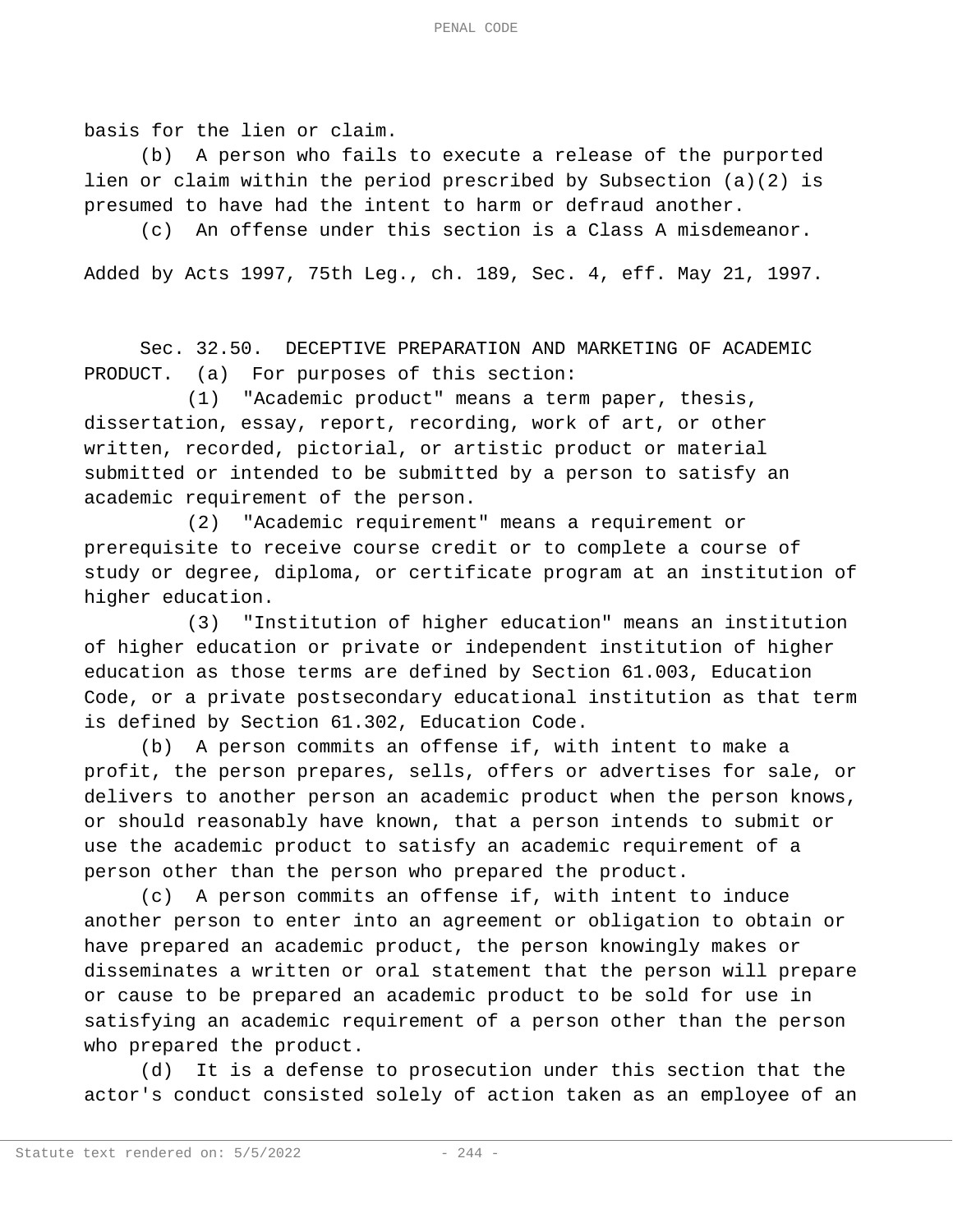institution of higher education in providing instruction, counseling, or tutoring in research or writing to students of the institution.

(e) It is a defense to prosecution under this section that the actor's conduct consisted solely of offering or providing tutorial or editing assistance to another person in connection with the other person's preparation of an academic product to satisfy the other person's academic requirement, and the actor does not offer or provide substantial preparation, writing, or research in the production of the academic product.

(f) It is a defense to prosecution under this section that the actor's conduct consisted solely of typing, transcribing, or reproducing a manuscript for a fee, or of offering to do so.

(g) An offense under this section is a Class C misdemeanor.

Added by Acts 1997, 75th Leg., ch. 730, Sec. 1, eff. Sept. 1, 1997. Renumbered from Penal Code Sec. 32.49 by Acts 1999, 76th Leg., ch. 62, Sec. 19.01(87), (88), eff. Sept. 1, 1999.

Sec. 32.51. FRAUDULENT USE OR POSSESSION OF IDENTIFYING INFORMATION. (a) In this section:

(1) "Identifying information" means information that alone or in conjunction with other information identifies a person, including a person's:

(A) name and date of birth;

(B) unique biometric data, including the person's fingerprint, voice print, or retina or iris image;

(C) unique electronic identification number, address, routing code, or financial institution account number;

(D) telecommunication identifying information or access device; and

(E) social security number or other government-issued identification number.

(2) "Telecommunication access device" means a card, plate, code, account number, personal identification number, electronic serial number, mobile identification number, or other telecommunications service, equipment, or instrument identifier or means of account access that alone or in conjunction with another telecommunication access device may be used to:

(A) obtain money, goods, services, or other thing of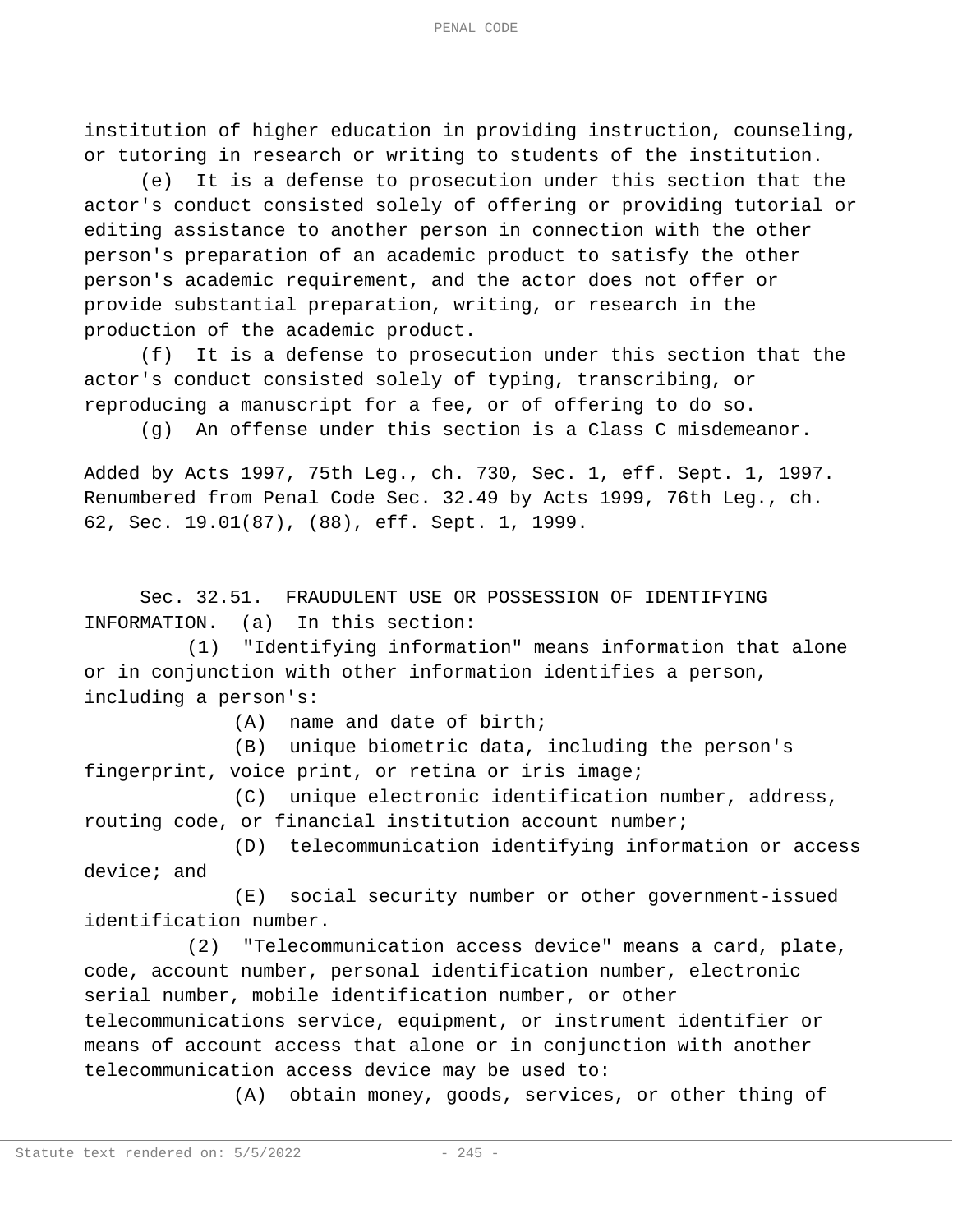value; or

(B) initiate a transfer of funds other than a transfer originated solely by paper instrument.

(b) A person commits an offense if the person, with the intent to harm or defraud another, obtains, possesses, transfers, or uses an item of:

(1) identifying information of another person without the other person's consent or effective consent;

(2) information concerning a deceased natural person, including a stillborn infant or fetus, that would be identifying information of that person were that person alive, if the item of information is obtained, possessed, transferred, or used without legal authorization; or

(3) identifying information of a child younger than 18 years of age.

(b-1) For the purposes of Subsection (b), the actor is presumed to have the intent to harm or defraud another if the actor possesses:

(1) the identifying information of three or more other persons;

(2) information described by Subsection (b)(2) concerning three or more deceased persons; or

(3) information described by Subdivision (1) or (2) concerning three or more persons or deceased persons.

(b-2) The presumption established under Subsection (b-1) does not apply to a business or other commercial entity or a government agency that is engaged in a business activity or governmental function that does not violate a penal law of this state.

(c) An offense under this section is:

(1) a state jail felony if the number of items obtained, possessed, transferred, or used is less than five;

(2) a felony of the third degree if the number of items obtained, possessed, transferred, or used is five or more but less than 10;

(3) a felony of the second degree if the number of items obtained, possessed, transferred, or used is 10 or more but less than 50; or

(4) a felony of the first degree if the number of items obtained, possessed, transferred, or used is 50 or more.

(c-1) An offense described for purposes of punishment by Subsections  $(c)(1)-(3)$  is increased to the next higher category of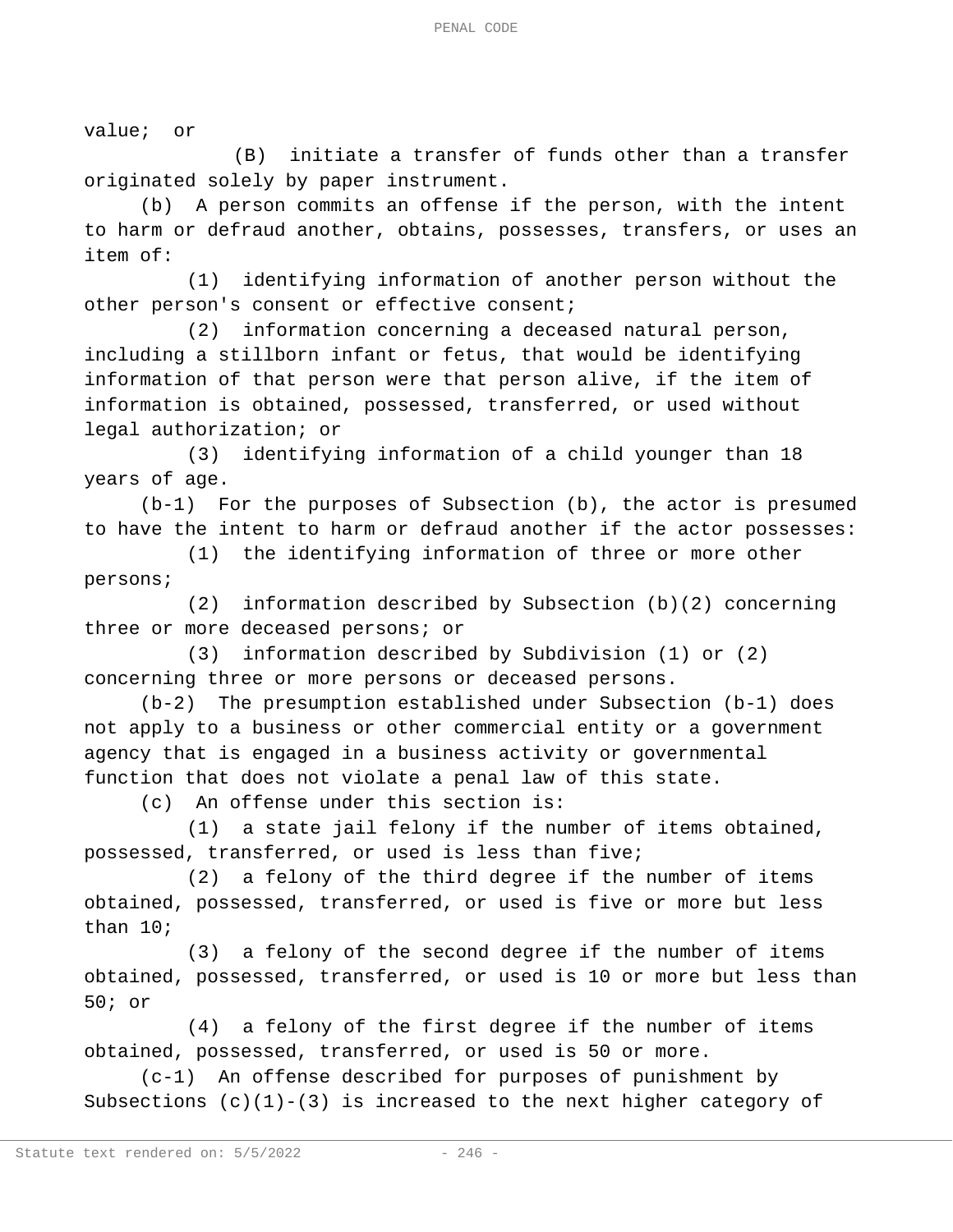offense if it is shown on the trial of the offense that:

(1) the offense was committed against an elderly individual as defined by Section 22.04; or

(2) the actor fraudulently used identifying information with the intent to facilitate an offense under Article 62.102, Code of Criminal Procedure.

(d) If a court orders a defendant convicted of an offense under this section to make restitution to the victim of the offense, the court may order the defendant to reimburse the victim for lost income or other expenses, other than attorney's fees, incurred as a result of the offense.

(e) If conduct that constitutes an offense under this section also constitutes an offense under any other law, the actor may be prosecuted under this section, the other law, or both.

Added by Acts 1999, 76th Leg., ch. 1159, Sec. 1, eff. Sept. 1, 1999. Amended by Acts 2003, 78th Leg., ch. 1104, Sec. 4, eff. Sept. 1, 2003. Amended by: Acts 2007, 80th Leg., R.S., Ch. 631 (H.B. [649](http://www.legis.state.tx.us/tlodocs/80R/billtext/html/HB00649F.HTM)), Sec. 1, eff. September 1, 2007. Acts 2007, 80th Leg., R.S., Ch. 1163 (H.B. [126](http://www.legis.state.tx.us/tlodocs/80R/billtext/html/HB00126F.HTM)), Sec. 1, eff. September 1, 2007. Acts 2007, 80th Leg., R.S., Ch. 1173 (H.B. [460](http://www.legis.state.tx.us/tlodocs/80R/billtext/html/HB00460F.HTM)), Sec. 1, eff. September 1, 2007. Acts 2007, 80th Leg., R.S., Ch. 1173 (H.B. [460](http://www.legis.state.tx.us/tlodocs/80R/billtext/html/HB00460F.HTM)), Sec. 2, eff. September 1, 2007. Acts 2009, 81st Leg., R.S., Ch. 87 (S.B. [1969\)](http://www.legis.state.tx.us/tlodocs/81R/billtext/html/SB01969F.HTM), Sec. 19.002, eff. September 1, 2009. Acts 2009, 81st Leg., R.S., Ch. 670 (H.B. [2328](http://www.legis.state.tx.us/tlodocs/81R/billtext/html/HB02328F.HTM)), Sec. 3, eff. September 1, 2009. Acts 2011, 82nd Leg., R.S., Ch. 276 (H.B. [1529](http://www.legis.state.tx.us/tlodocs/82R/billtext/html/HB01529F.HTM)), Sec. 1, eff. September 1, 2011. Acts 2013, 83rd Leg., R.S., Ch. 362 (H.B. [2637](http://www.legis.state.tx.us/tlodocs/83R/billtext/html/HB02637F.HTM)), Sec. 2, eff. September 1, 2013. Acts 2019, 86th Leg., R.S., Ch. 319 (H.B. [2697](http://www.legis.state.tx.us/tlodocs/86R/billtext/html/HB02697F.HTM)), Sec. 2, eff. September 1, 2019.

Sec. 32.52. FRAUDULENT, SUBSTANDARD, OR FICTITIOUS DEGREE. (a)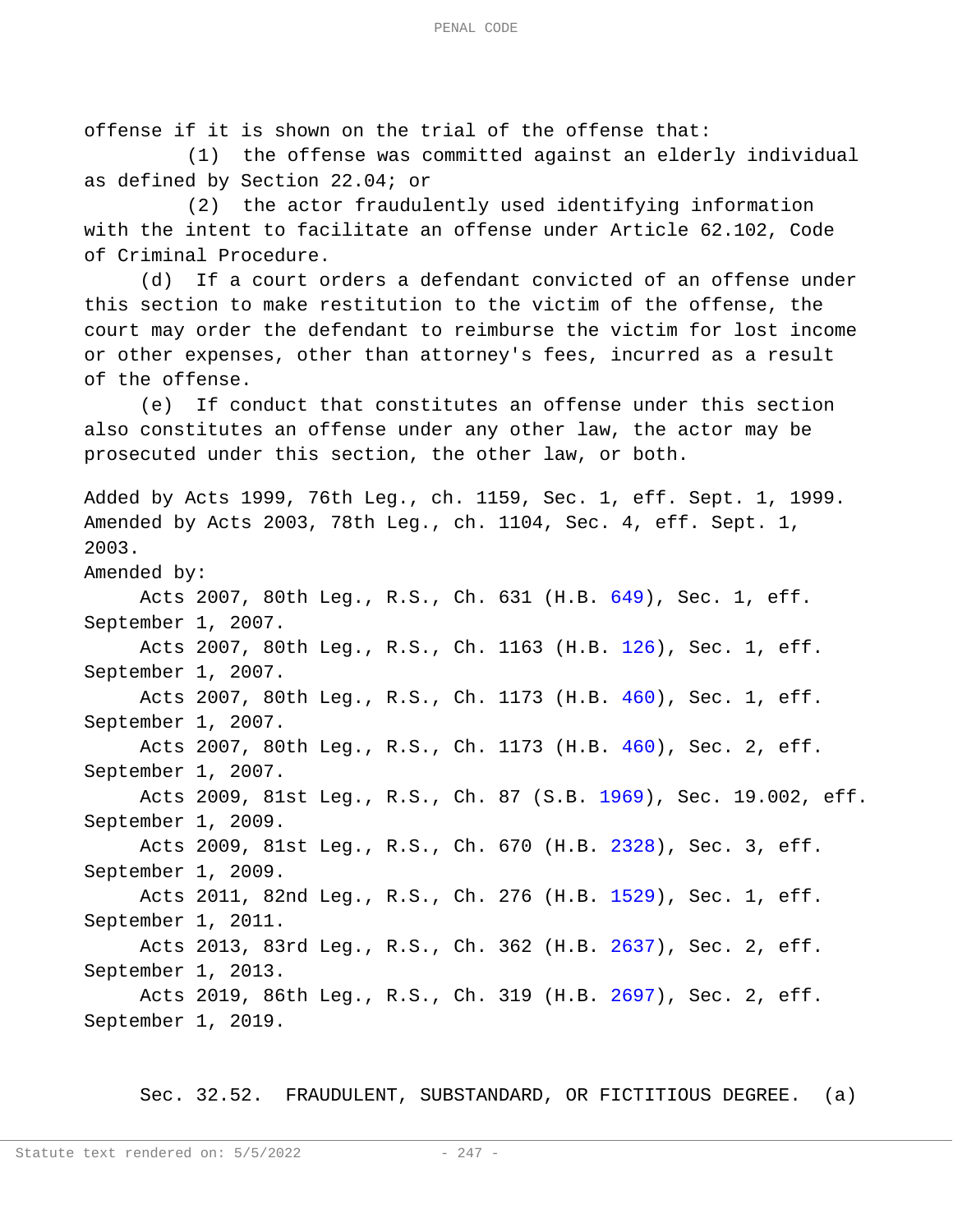In this section, "fraudulent or substandard degree" has the meaning assigned by Section 61.302, Education Code.

(b) A person commits an offense if the person:

(1) uses or claims to hold a postsecondary degree that the person knows:

(A) is a fraudulent or substandard degree;

(B) is fictitious or has otherwise not been granted to the person; or

(C) has been revoked; and

(2) uses or claims to hold that degree:

(A) in a written or oral advertisement or other promotion of a business; or

(B) with the intent to:

(i) obtain employment;

(ii) obtain a license or certificate to practice a trade, profession, or occupation;

(iii) obtain a promotion, a compensation or other benefit, or an increase in compensation or other benefit, in employment or in the practice of a trade, profession, or occupation;

(iv) obtain admission to an educational program in this state; or

(v) gain a position in government with authority over another person, regardless of whether the actor receives compensation for the position.

(c) An offense under this section is a Class B misdemeanor.

(d) If conduct that constitutes an offense under this section also constitutes an offense under any other law, the actor may be prosecuted under this section or the other law.

Added by Acts 2005, 79th Leg., Ch. 1039 (H.B. [1173](http://www.legis.state.tx.us/tlodocs/79R/billtext/html/HB01173F.HTM)), Sec. 8, eff. September 1, 2005.

Sec. 32.53. EXPLOITATION OF CHILD, ELDERLY INDIVIDUAL, OR DISABLED INDIVIDUAL. (a) In this section:

(1) "Child," "elderly individual," and "disabled individual" have the meanings assigned by Section 22.04.

(2) "Exploitation" means the illegal or improper use of a child, elderly individual, or disabled individual or of the resources of a child, elderly individual, or disabled individual for monetary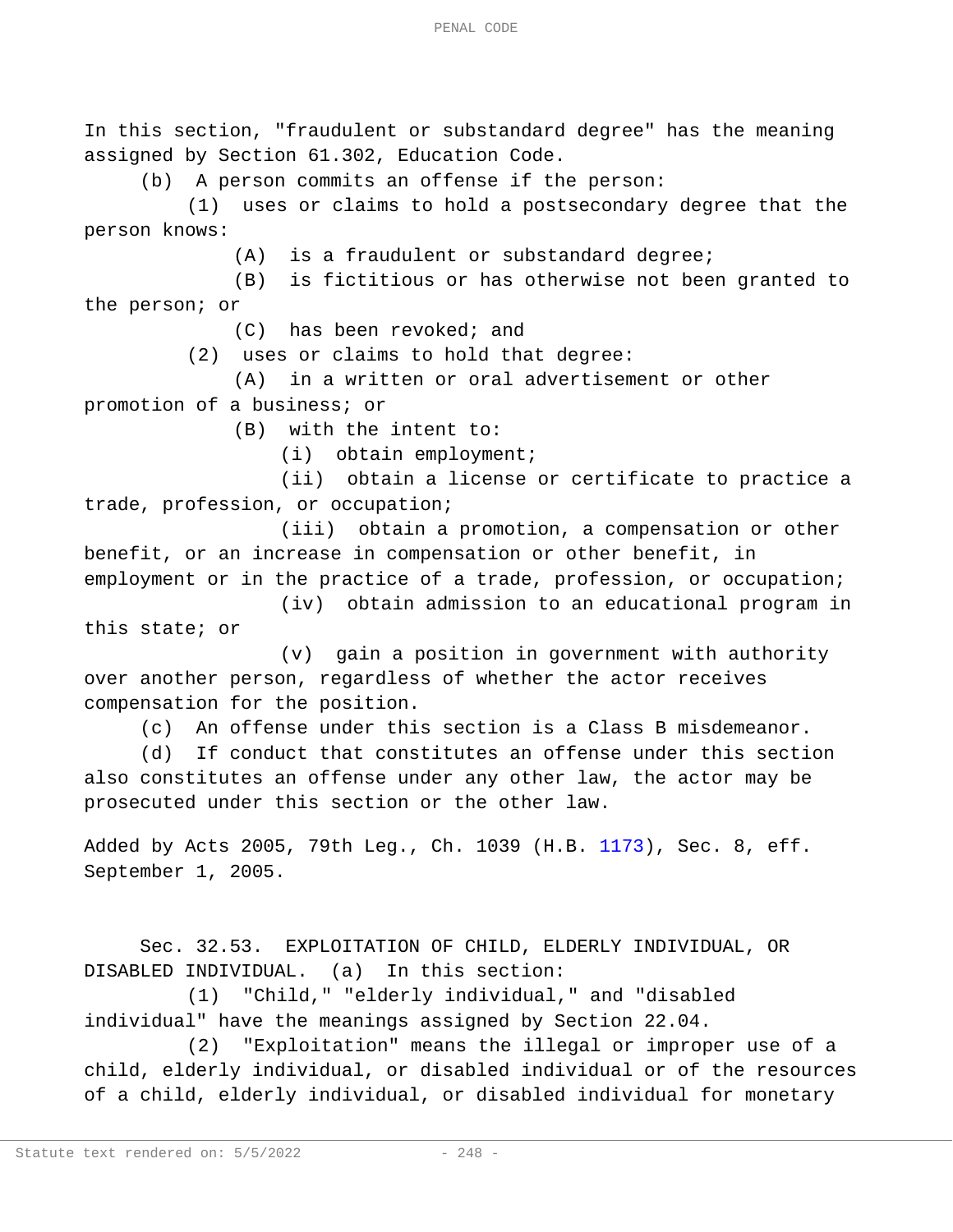or personal benefit, profit, or gain.

(b) A person commits an offense if the person intentionally, knowingly, or recklessly causes the exploitation of a child, elderly individual, or disabled individual.

(c) An offense under this section is a felony of the third degree.

(d) A person who is subject to prosecution under both this section and another section of this code may be prosecuted under either or both sections. Section 3.04 does not apply to criminal episodes prosecuted under both this section and another section of this code. If a criminal episode is prosecuted under both this section and another section of this code and sentences are assessed for convictions under both sections, the sentences shall run concurrently.

(e) With the consent of the appropriate local county or district attorney, the attorney general has concurrent jurisdiction with that consenting local prosecutor to prosecute an offense under this section that involves the Medicaid program.

Added by Acts 2011, 82nd Leg., R.S., Ch. 620 (S.B. [688\)](http://www.legis.state.tx.us/tlodocs/82R/billtext/html/SB00688F.HTM), Sec. 7, eff. September 1, 2011.

Sec. 32.54. FRAUDULENT OR FICTITIOUS MILITARY RECORD. (a) In this section:

(1) "Military record" means an enlistment record, occupation specialty, medal, award, decoration, or certification obtained by a person through the person's service in the armed forces of the United States or the state military forces.

(2) "State military forces" has the meaning assigned by Section 437.001, Government Code.

(b) A person commits an offense if the person:

(1) uses or claims to hold a military record that the person knows:

(A) is fraudulent;

(B) is fictitious or has otherwise not been granted or assigned to the person; or

(C) has been revoked; and

(2) uses or claims to hold that military record:

(A) in a written or oral advertisement or other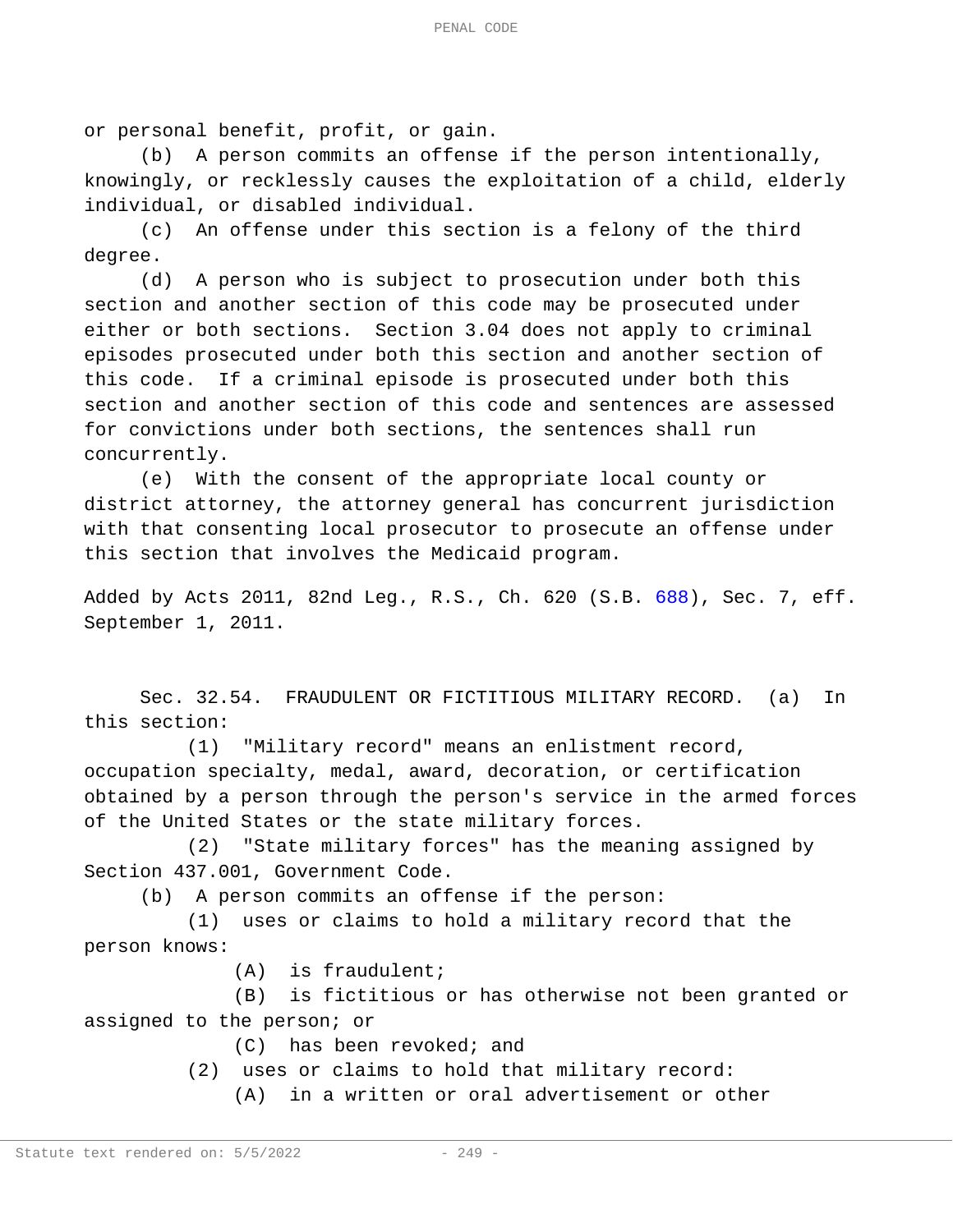promotion of a business; or

(B) with the intent to: (i) obtain priority in receiving services or resources under Subchapter G, Chapter 302, Labor Code; (ii) qualify for a veteran's employment preference under Chapter 657, Government Code; (iii) obtain a license or certificate to practice a trade, profession, or occupation; (iv) obtain a promotion, compensation, or other benefit, or an increase in compensation or other benefit, in employment or in the practice of a trade, profession, or occupation; (v) obtain a benefit, service, or donation from another person; (vi) obtain admission to an educational program in this state; or (vii) gain a position in state government with authority over another person, regardless of whether the actor receives compensation for the position. (c) An offense under this section is a Class B misdemeanor. (d) If conduct that constitutes an offense under this section also constitutes an offense under any other law, the actor may be prosecuted under this section or the other law. Added by Acts 2011, 82nd Leg., R.S., Ch. 386 (S.B. [431\)](http://www.legis.state.tx.us/tlodocs/82R/billtext/html/SB00431F.HTM), Sec. 1, eff. September 1, 2011. Amended by: Acts 2013, 83rd Leg., R.S., Ch. 1217 (S.B. [1536](http://www.legis.state.tx.us/tlodocs/83R/billtext/html/SB01536F.HTM)), Sec. 3.19, eff. September 1, 2013. Acts 2015, 84th Leg., R.S., Ch. 6 (S.B. [835\)](http://www.legis.state.tx.us/tlodocs/84R/billtext/html/SB00835F.HTM), Sec. 1, eff. September 1, 2015. Sec. 32.55. FINANCIAL ABUSE OF ELDERLY INDIVIDUAL. (a) In this section: (1) "Elderly individual" has the meaning assigned by Section 22.04. (2) "Financial abuse" means the wrongful taking, appropriation, obtaining, retention, or use of, or assisting in the wrongful taking, appropriation, obtaining, retention, or use of, money or other property of another person by any means, including by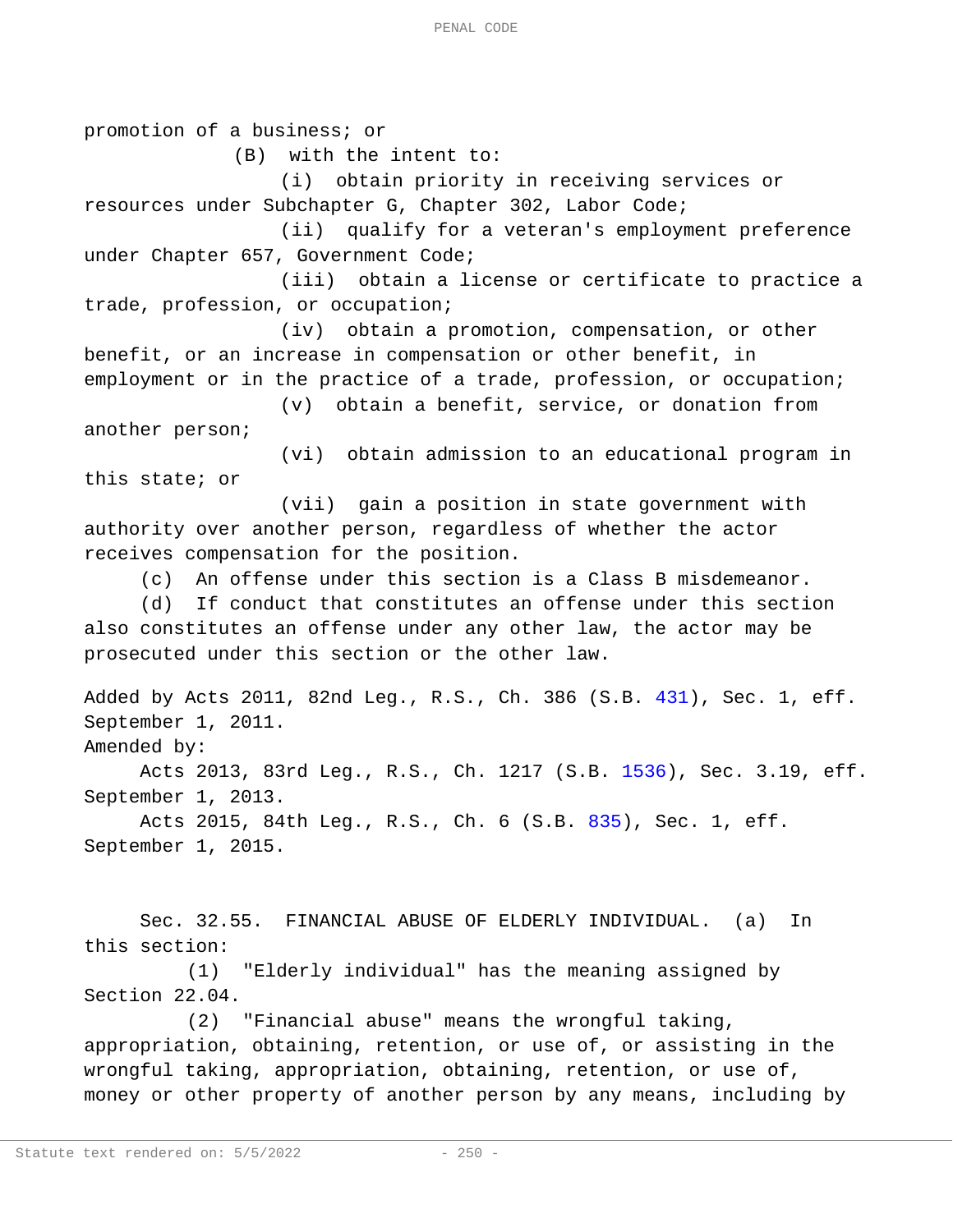exerting undue influence. The term includes financial exploitation.

(3) "Financial exploitation" means the wrongful taking, appropriation, obtaining, retention, or use of money or other property of another person by a person who has a relationship of confidence or trust with the other person. Financial exploitation may involve coercion, manipulation, threats, intimidation, misrepresentation, or the exerting of undue influence. The term includes:

(A) the breach of a fiduciary relationship, including the misuse of a durable power of attorney or the abuse of guardianship powers, that results in the unauthorized appropriation, sale, or transfer of another person's property;

(B) the unauthorized taking of personal assets;

(C) the misappropriation, misuse, or unauthorized transfer of another person's money from a personal or a joint account; and

(D) the knowing or intentional failure to effectively use another person's income and assets for the necessities required for the person's support and maintenance.

(b) For purposes of Subsection (a)(3), a person has a relationship of confidence or trust with another person if the person:

(1) is a parent, spouse, adult child, or other relative by blood or marriage of the other person;

(2) is a joint tenant or tenant in common with the other person;

(3) has a legal or fiduciary relationship with the other person;

(4) is a financial planner or investment professional who provides services to the other person; or

(5) is a paid or unpaid caregiver of the other person.

(c) A person commits an offense if the person knowingly engages in the financial abuse of an elderly individual.

(d) An offense under this section is:

(1) a Class B misdemeanor if the value of the property taken, appropriated, obtained, retained, or used is less than \$100;

(2) a Class A misdemeanor if the value of the property taken, appropriated, obtained, retained, or used is \$100 or more but less than \$750;

(3) a state jail felony if the value of the property taken,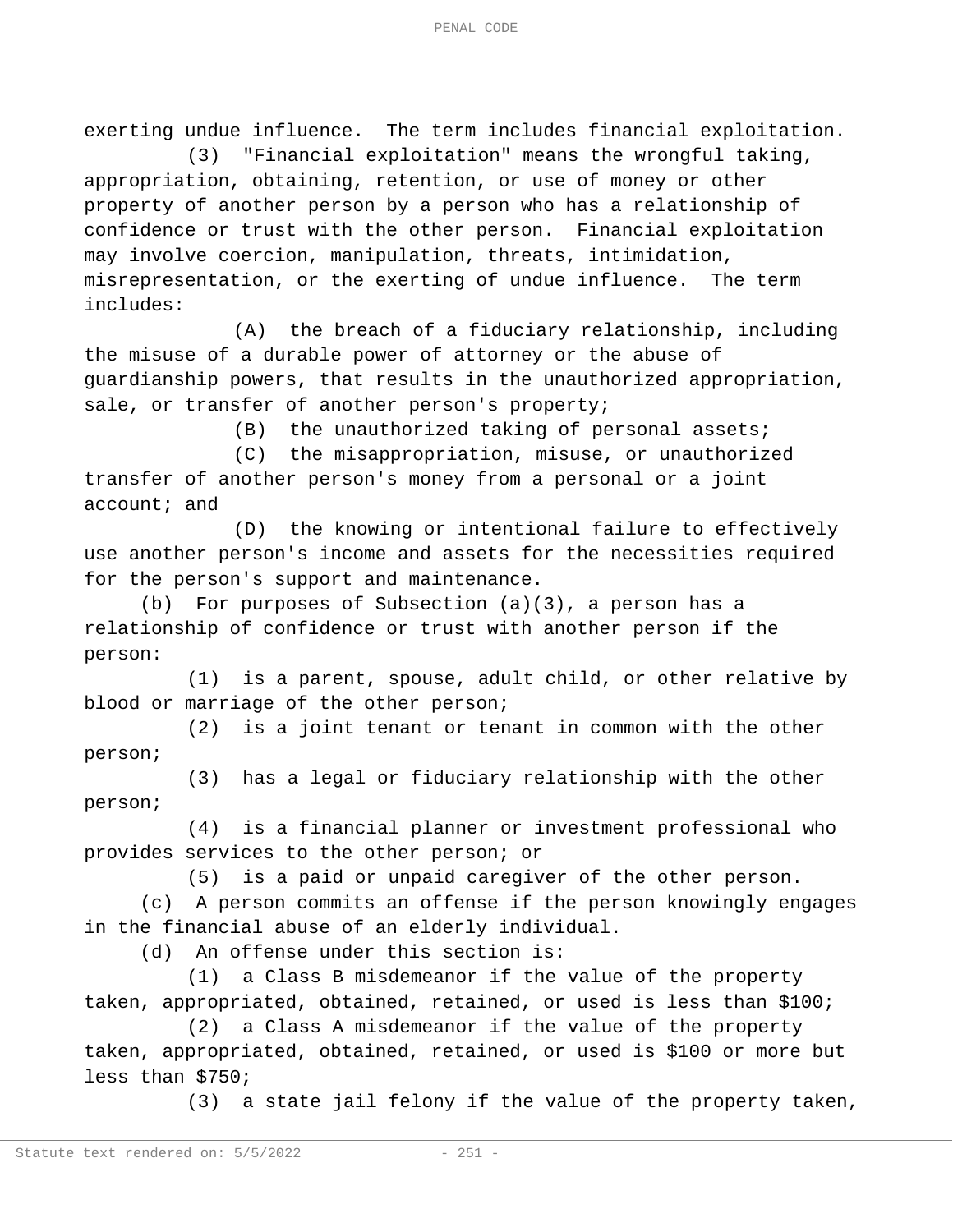appropriated, obtained, retained, or used is \$750 or more but less than \$2,500;

(4) a felony of the third degree if the value of the property taken, appropriated, obtained, retained, or used is \$2,500 or more but less than \$30,000;

(5) a felony of the second degree if the value of the property taken, appropriated, obtained, retained, or used is \$30,000 or more but less than \$150,000; and

(6) a felony of the first degree if the value of the property taken, appropriated, obtained, retained, or used is \$150,000 or more.

(e) A person who is subject to prosecution under both this section and another section of this code may be prosecuted under either section or both sections.

Added by Acts 2021, 87th Leg., R.S., Ch. 456 (H.B. [1156](http://www.legis.state.tx.us/tlodocs/87R/billtext/html/HB01156F.HTM)), Sec. 1, eff. September 1, 2021.

## **CHAPTER 33. COMPUTER CRIMES**

Sec. 33.01. DEFINITIONS. In this chapter:

(1) "Access" means to approach, instruct, communicate with, store data in, retrieve or intercept data from, alter data or computer software in, or otherwise make use of any resource of a computer, computer network, computer program, or computer system.

(2) "Aggregate amount" means the amount of:

(A) any direct or indirect loss incurred by a victim, including the value of money, property, or service stolen, appropriated, or rendered unrecoverable by the offense; or

(B) any expenditure required by the victim to:

(i) determine whether data or a computer, computer network, computer program, or computer system was altered, acquired, appropriated, damaged, deleted, or disrupted by the offense; or

(ii) attempt to restore, recover, or replace any data altered, acquired, appropriated, damaged, deleted, or disrupted. (3) "Communication common carrier" means a person who owns

or operates a telephone system in this state that includes equipment or facilities for the conveyance, transmission, or reception of communications and who receives compensation from persons who use that system.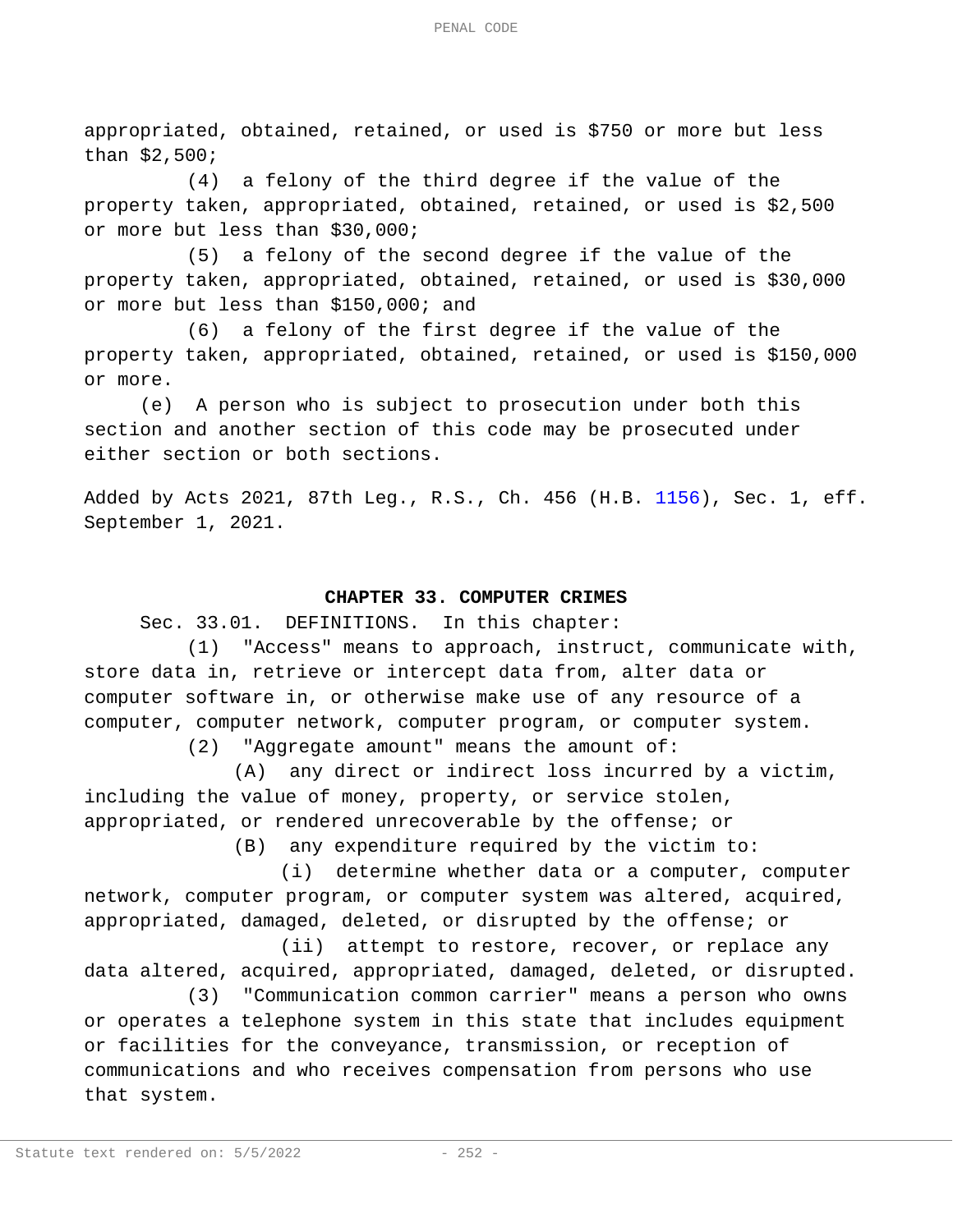(4) "Computer" means an electronic, magnetic, optical, electrochemical, or other high-speed data processing device that performs logical, arithmetic, or memory functions by the manipulations of electronic or magnetic impulses and includes all input, output, processing, storage, or communication facilities that are connected or related to the device.

(5) "Computer network" means the interconnection of two or more computers or computer systems by satellite, microwave, line, or other communication medium with the capability to transmit information among the computers.

(6) "Computer program" means an ordered set of data representing coded instructions or statements that when executed by a computer cause the computer to process data or perform specific functions.

(7) "Computer services" means the product of the use of a computer, the information stored in the computer, or the personnel supporting the computer, including computer time, data processing, and storage functions.

(8) "Computer system" means any combination of a computer or computer network with the documentation, computer software, or physical facilities supporting the computer or computer network.

(9) "Computer software" means a set of computer programs, procedures, and associated documentation related to the operation of a computer, computer system, or computer network.

(10) "Computer virus" means an unwanted computer program or other set of instructions inserted into a computer's memory, operating system, or program that is specifically constructed with the ability to replicate itself or to affect the other programs or files in the computer by attaching a copy of the unwanted program or other set of instructions to one or more computer programs or files.

(10-a) "Critical infrastructure facility" means:

(A) a chemical manufacturing facility;

(B) a refinery;

(C) an electrical power generating facility, substation, switching station, electrical control center, or electrical transmission or distribution facility;

(D) a water intake structure, water treatment facility, wastewater treatment plant, or pump station;

(E) a natural gas transmission compressor station;

(F) a liquid natural gas terminal or storage facility;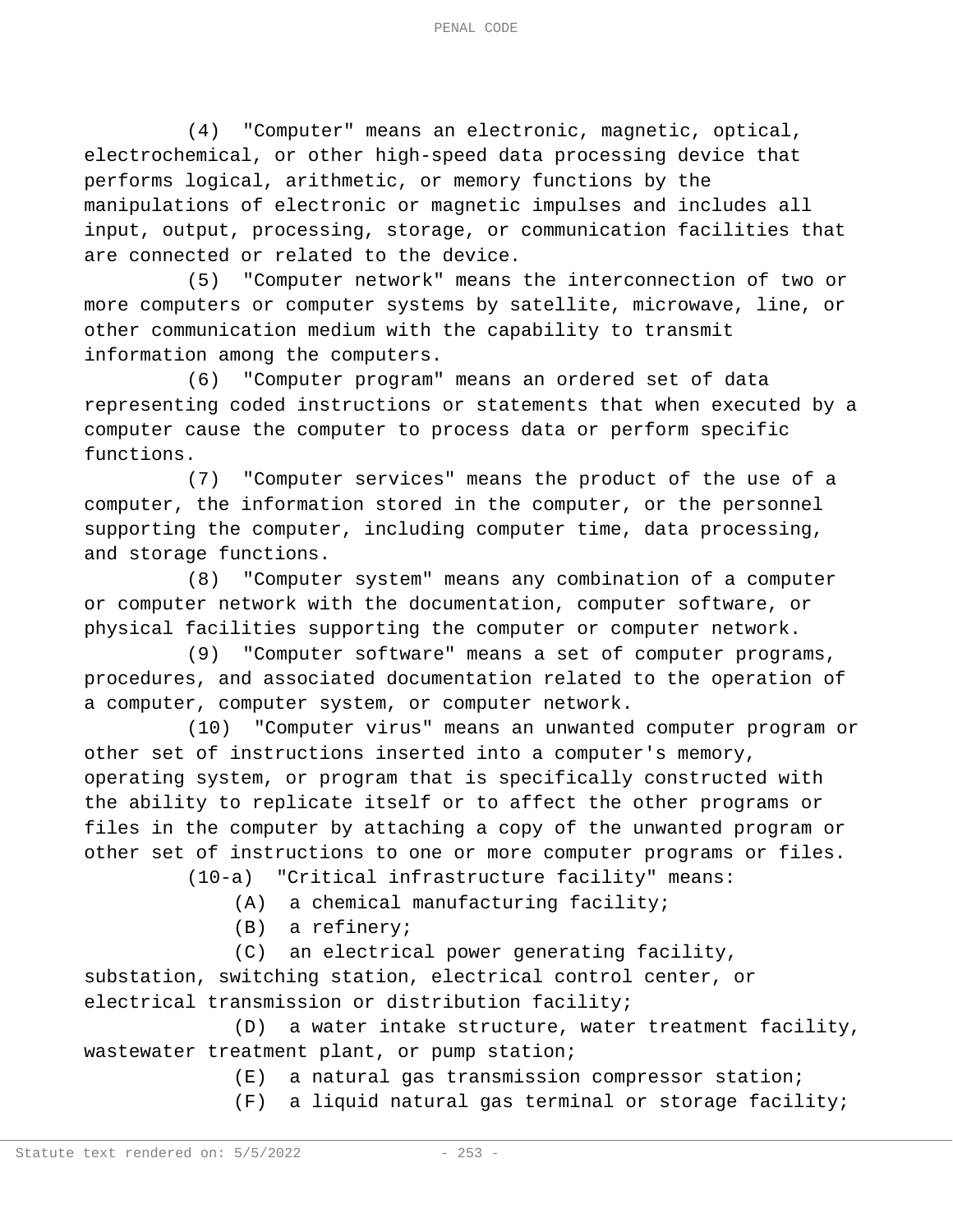(G) a telecommunications central switching office;

(H) a port, railroad switching yard, trucking terminal, or other freight transportation facility;

(I) a gas processing plant, including a plant used in the processing, treatment, or fractionation of natural gas;

(J) a transmission facility used by a federally licensed radio or television station; or

(K) a cable television or video service provider headend.

(11) "Data" means a representation of information,

knowledge, facts, concepts, or instructions that is being prepared or has been prepared in a formalized manner and is intended to be stored or processed, is being stored or processed, or has been stored or processed in a computer. Data may be embodied in any form, including but not limited to computer printouts, magnetic storage media, laser storage media, and punchcards, or may be stored internally in the memory of the computer.

(11-a) "Decryption," "decrypt," or "decrypted" means the decoding of encrypted communications or information, whether by use of a decryption key, by breaking an encryption formula or algorithm, or by the interference with a person's use of an encryption service in a manner that causes information or communications to be stored or transmitted without encryption.

(12) "Effective consent" includes consent by a person legally authorized to act for the owner. Consent is not effective if:

(A) induced by deception, as defined by Section 31.01, or induced by coercion;

(B) given by a person the actor knows is not legally authorized to act for the owner;

(C) given by a person who by reason of youth, mental disease or defect, or intoxication is known by the actor to be unable to make reasonable property dispositions;

(D) given solely to detect the commission of an offense; or

(E) used for a purpose other than that for which the consent was given.

(13) "Electric utility" has the meaning assigned by Section 31.002, Utilities Code.

(13-a) "Encrypted private information" means encrypted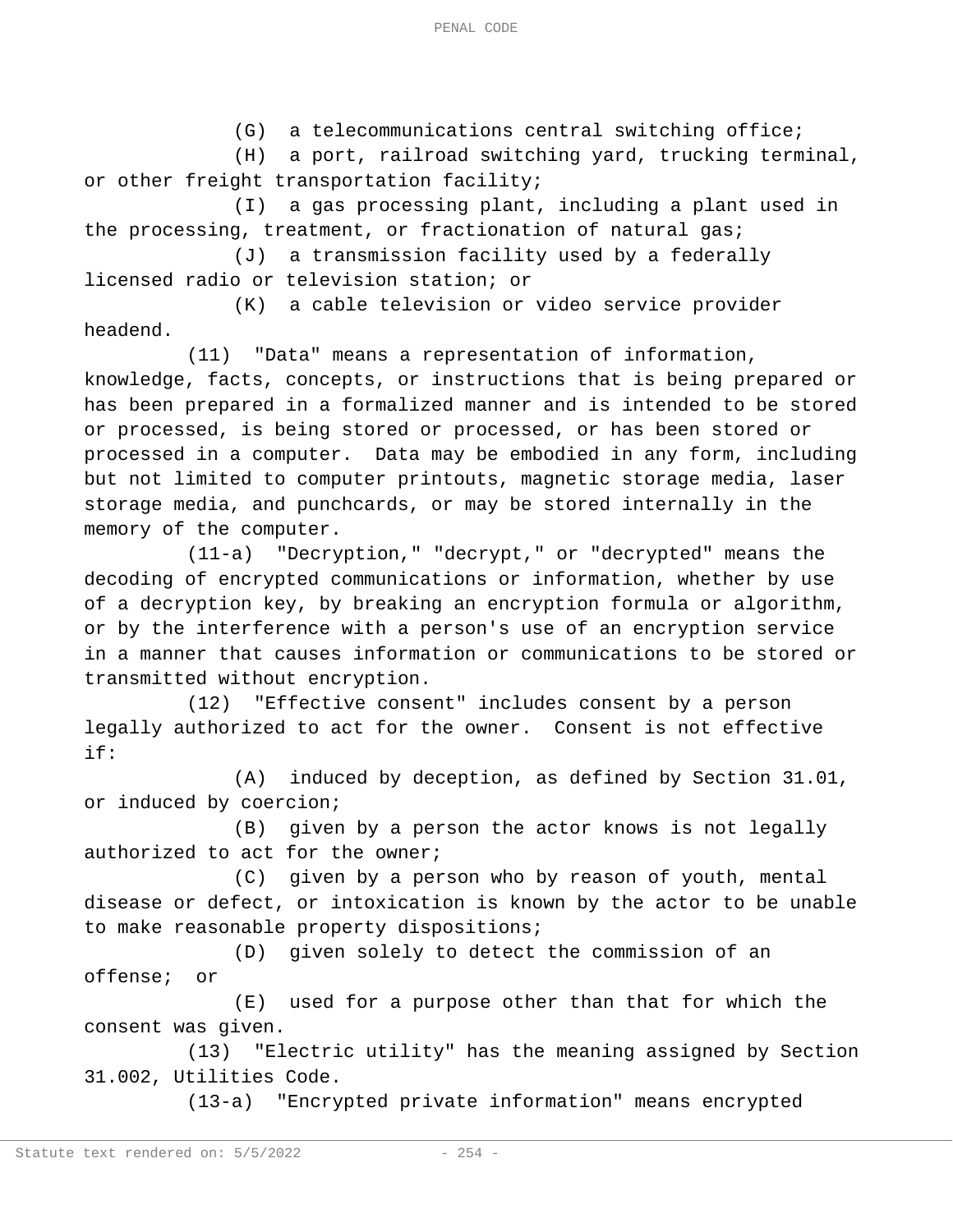data, documents, wire or electronic communications, or other information stored on a computer or computer system, whether in the possession of the owner or a provider of an electronic communications service or a remote computing service, and which has not been accessible to the public.

(13-b) "Encryption," "encrypt," or "encrypted" means the encoding of data, documents, wire or electronic communications, or other information, using mathematical formulas or algorithms in order to preserve the confidentiality, integrity, or authenticity of, and prevent unauthorized access to, such information.

(13-c) "Encryption service" means a computing service, a computer device, computer software, or technology with encryption capabilities, and includes any subsequent version of or update to an encryption service.

(14) "Harm" includes partial or total alteration, damage, or erasure of stored data, interruption of computer services, introduction of a computer virus, or any other loss, disadvantage, or injury that might reasonably be suffered as a result of the actor's conduct.

(14-a) "Identifying information" has the meaning assigned by Section 32.51.

(15) "Owner" means a person who:

(A) has title to the property, possession of the property, whether lawful or not, or a greater right to possession of the property than the actor;

(B) has the right to restrict access to the property;

or

(C) is the licensee of data or computer software.

(15-a) "Privileged information" means:

(A) protected health information, as that term is defined by Section 182.002, Health and Safety Code;

(B) information that is subject to the attorney-client privilege; or

(C) information that is subject to the accountantclient privilege under Section 901.457, Occupations Code, or other law, if the information is on a computer, computer network, or computer system owned by a person possessing a license issued under Subchapter H, Chapter 901, Occupations Code.

(16) "Property" means:

(A) tangible or intangible personal property including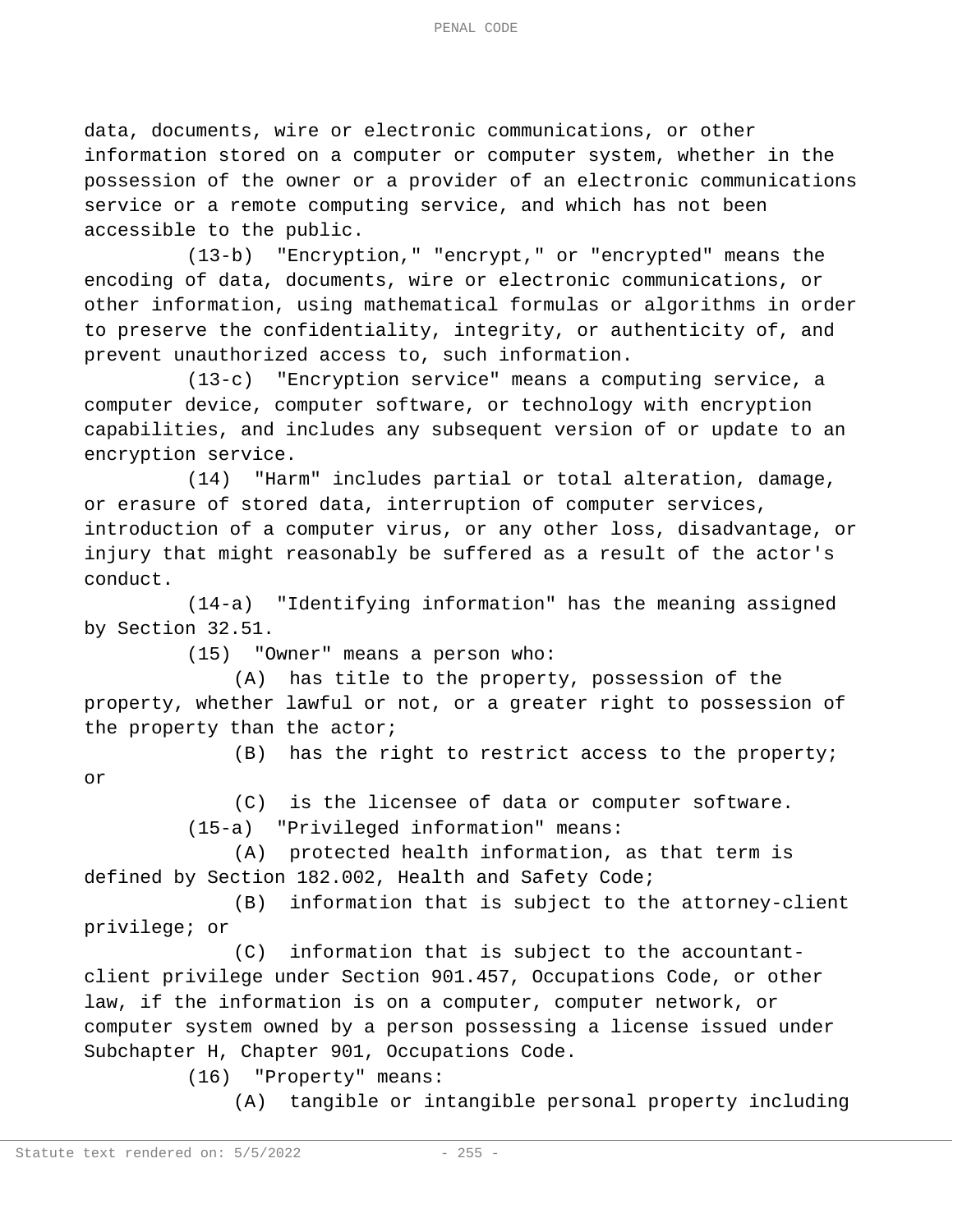a computer, computer system, computer network, computer software, or data; or

(B) the use of a computer, computer system, computer network, computer software, or data.

Added by Acts 1985, 69th Leg., ch. 600, Sec. 1, eff. Sept. 1, 1985. Amended by Acts 1989, 71st Leg., ch. 306, Sec. 1, eff. Sept. 1, 1989; Acts 1993, 73rd Leg., ch. 900, Sec. 1.01, eff. Sept. 1, 1994; Acts 1997, 75th Leg., ch. 306, Sec. 1, eff. Sept. 1, 1997; Acts 1999, 76th Leg., ch. 62, Sec. 18.44, eff. Sept. 1, 1999. Amended by:

Acts 2011, 82nd Leg., R.S., Ch. 1044 (H.B. [3396](http://www.legis.state.tx.us/tlodocs/82R/billtext/html/HB03396F.HTM)), Sec. 1, eff. September 1, 2011.

Acts 2017, 85th Leg., R.S., Ch. 684 (H.B. [9\)](http://www.legis.state.tx.us/tlodocs/85R/billtext/html/HB00009F.HTM), Sec. 2, eff. September 1, 2017.

Acts 2017, 85th Leg., R.S., Ch. 1058 (H.B. [2931](http://www.legis.state.tx.us/tlodocs/85R/billtext/html/HB02931F.HTM)), Sec. 3.17, eff. January 1, 2019.

Sec. 33.02. BREACH OF COMPUTER SECURITY. (a) A person commits an offense if the person knowingly accesses a computer, computer network, or computer system without the effective consent of the owner.

(b) An offense under Subsection (a) is a Class B misdemeanor, except that the offense is a state jail felony if:

(1) the defendant has been previously convicted two or more times of an offense under this chapter; or

(2) the computer, computer network, or computer system is owned by the government or a critical infrastructure facility.

(b-1) A person commits an offense if, with the intent to defraud or harm another or alter, damage, or delete property, the person knowingly accesses:

(1) a computer, computer network, or computer system without the effective consent of the owner; or

(2) a computer, computer network, or computer system:

(A) that is owned by:

(i) the government; or

(ii) a business or other commercial entity engaged in a business activity;

(B) in violation of: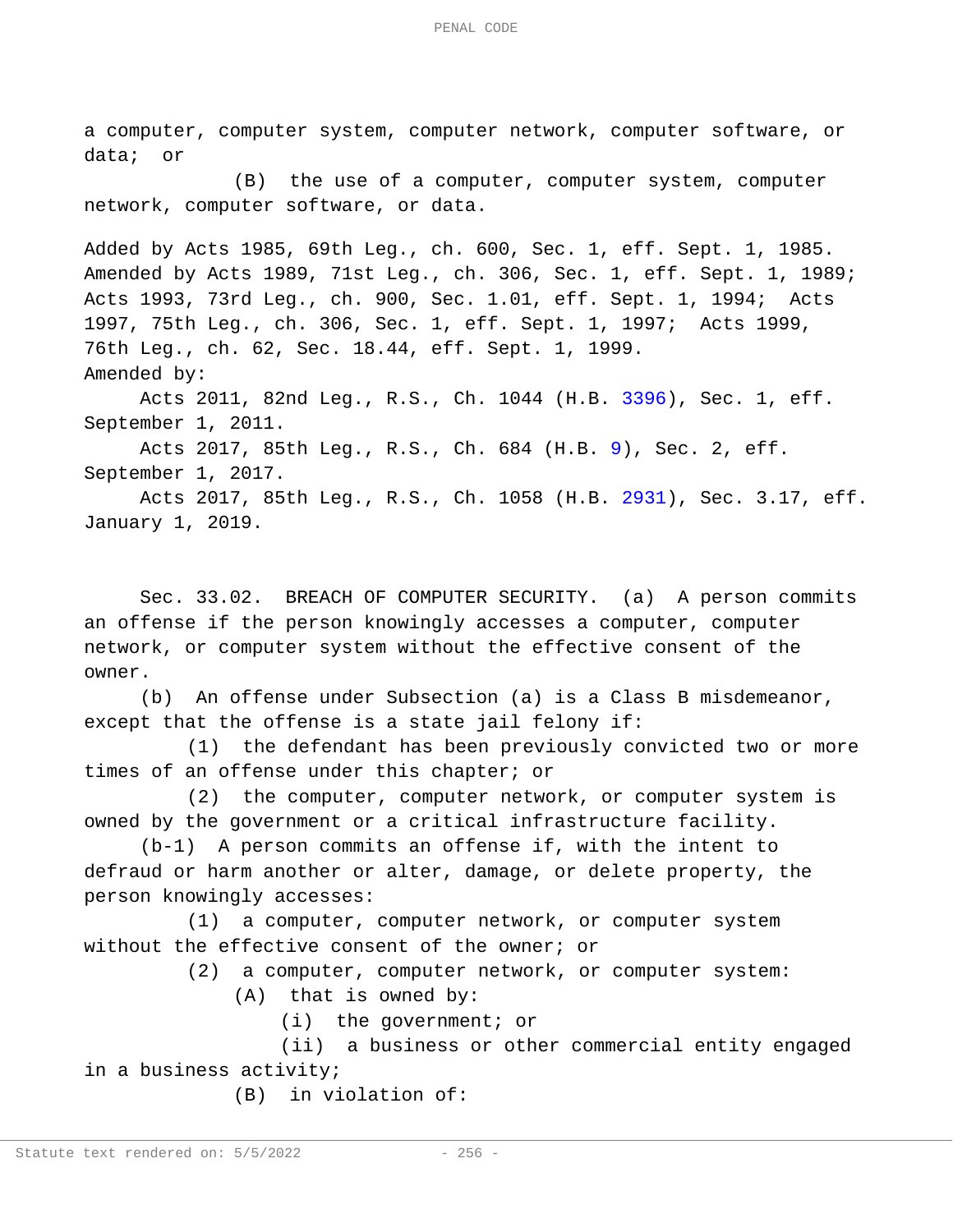(i) a clear and conspicuous prohibition by the owner of the computer, computer network, or computer system; or

(ii) a contractual agreement to which the person has expressly agreed; and

(C) with the intent to obtain or use a file, data, or proprietary information stored in the computer, network, or system to defraud or harm another or alter, damage, or delete property.

(b-2) An offense under Subsection (b-1) is:

(1) a Class C misdemeanor if the aggregate amount involved is less than \$100;

(2) a Class B misdemeanor if the aggregate amount involved is \$100 or more but less than \$750;

(3) a Class A misdemeanor if the aggregate amount involved is \$750 or more but less than \$2,500;

(4) a state jail felony if the aggregate amount involved is \$2,500 or more but less than \$30,000;

(5) a felony of the third degree if the aggregate amount involved is \$30,000 or more but less than \$150,000;

(6) a felony of the second degree if:

(A) the aggregate amount involved is \$150,000 or more but less than \$300,000;

(B) the aggregate amount involved is any amount less than \$300,000 and the computer, computer network, or computer system is owned by the government or a critical infrastructure facility; or

(C) the actor obtains the identifying information of another by accessing only one computer, computer network, or computer system; or

(7) a felony of the first degree if:

or

(A) the aggregate amount involved is \$300,000 or more;

(B) the actor obtains the identifying information of another by accessing more than one computer, computer network, or computer system.

(c) When benefits are obtained, a victim is defrauded or harmed, or property is altered, damaged, or deleted in violation of this section, whether or not in a single incident, the conduct may be considered as one offense and the value of the benefits obtained and of the losses incurred because of the fraud, harm, or alteration, damage, or deletion of property may be aggregated in determining the grade of the offense.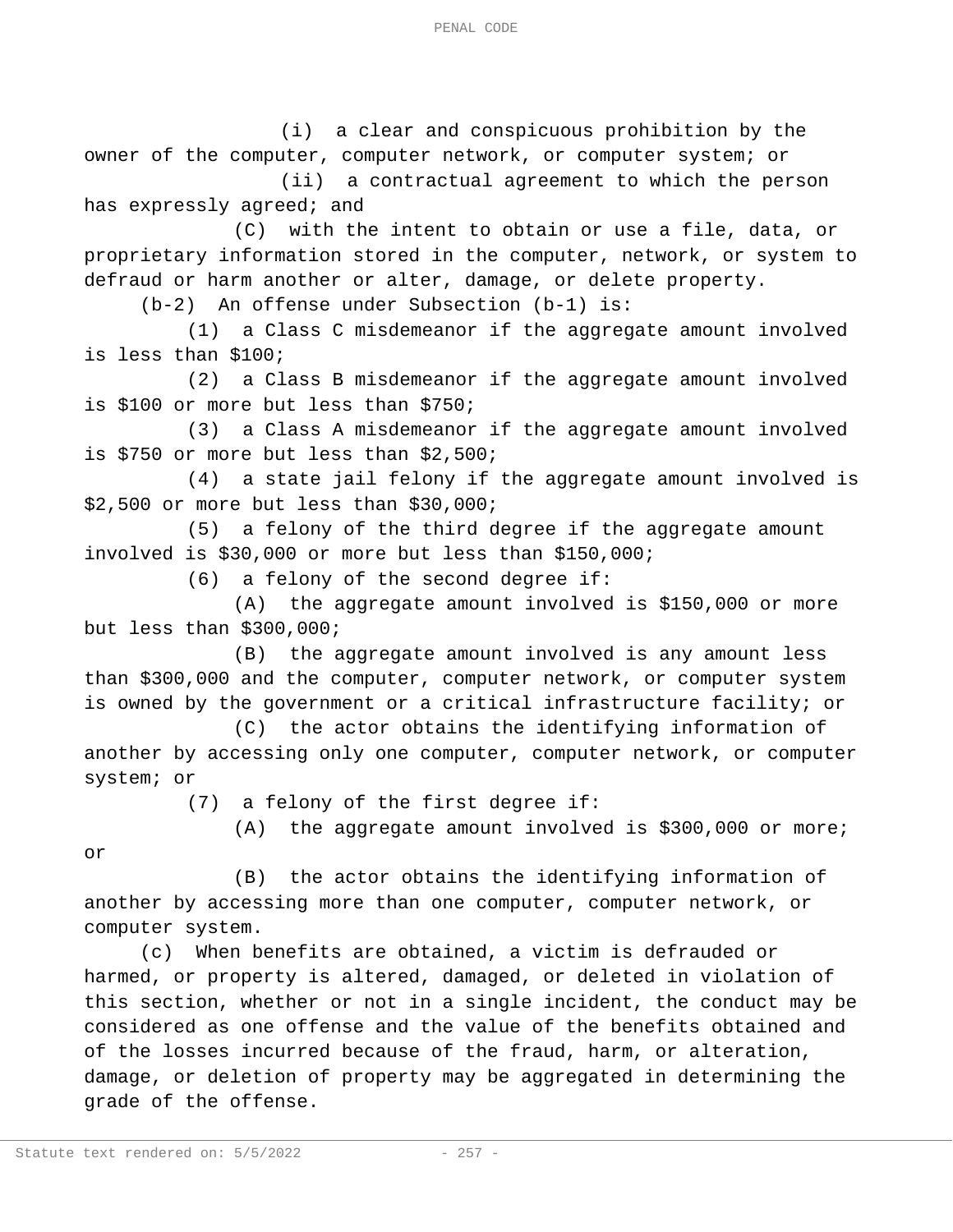PENAL CODE

(d) A person who is subject to prosecution under this section and any other section of this code may be prosecuted under either or both sections.

(e) It is a defense to prosecution under this section that the person acted with the intent to facilitate a lawful seizure or search of, or lawful access to, a computer, computer network, or computer system for a legitimate law enforcement purpose.

(f) It is a defense to prosecution under Subsection (b-1)(2) that the actor's conduct consisted solely of action taken pursuant to a contract that was entered into with the owner of the computer, computer network, or computer system for the purpose of assessing the security of the computer, network, or system or providing other security-related services.

Added by Acts 1985, 69th Leg., ch. 600, Sec. 1, eff. Sept. 1, 1985. Amended by Acts 1989, 71st Leg., ch. 306, Sec. 2, eff. Sept. 1, 1989; Acts 1993, 73rd Leg., ch. 900, Sec. 1.01, eff. Sept. 1, 1994; Acts 1997, 75th Leg., ch. 306, Sec. 2, eff. Sept. 1, 1997; Acts 2001, 77th Leg., ch. 1411, Sec. 1, eff. Sept. 1, 2001. Amended by:

Acts 2011, 82nd Leg., R.S., Ch. 1044 (H.B. [3396](http://www.legis.state.tx.us/tlodocs/82R/billtext/html/HB03396F.HTM)), Sec. 2, eff. September 1, 2011.

Acts 2015, 84th Leg., R.S., Ch. 154 (H.B. [896](http://www.legis.state.tx.us/tlodocs/84R/billtext/html/HB00896F.HTM)), Sec. 1, eff. September 1, 2015.

Acts 2015, 84th Leg., R.S., Ch. 1251 (H.B. [1396](http://www.legis.state.tx.us/tlodocs/84R/billtext/html/HB01396F.HTM)), Sec. 23, eff. September 1, 2015.

Sec. 33.021. ONLINE SOLICITATION OF A MINOR. (a) In this section:

(1) "Minor" means:

(A) an individual who is younger than 17 years of age;

or

(B) an individual whom the actor believes to be younger than 17 years of age.

(2) "Sexual contact," "sexual intercourse," and "deviate sexual intercourse" have the meanings assigned by Section 21.01.

(3) "Sexually explicit" means any communication, language, or material, including a photographic or video image, that relates to or describes sexual conduct, as defined by Section 43.25.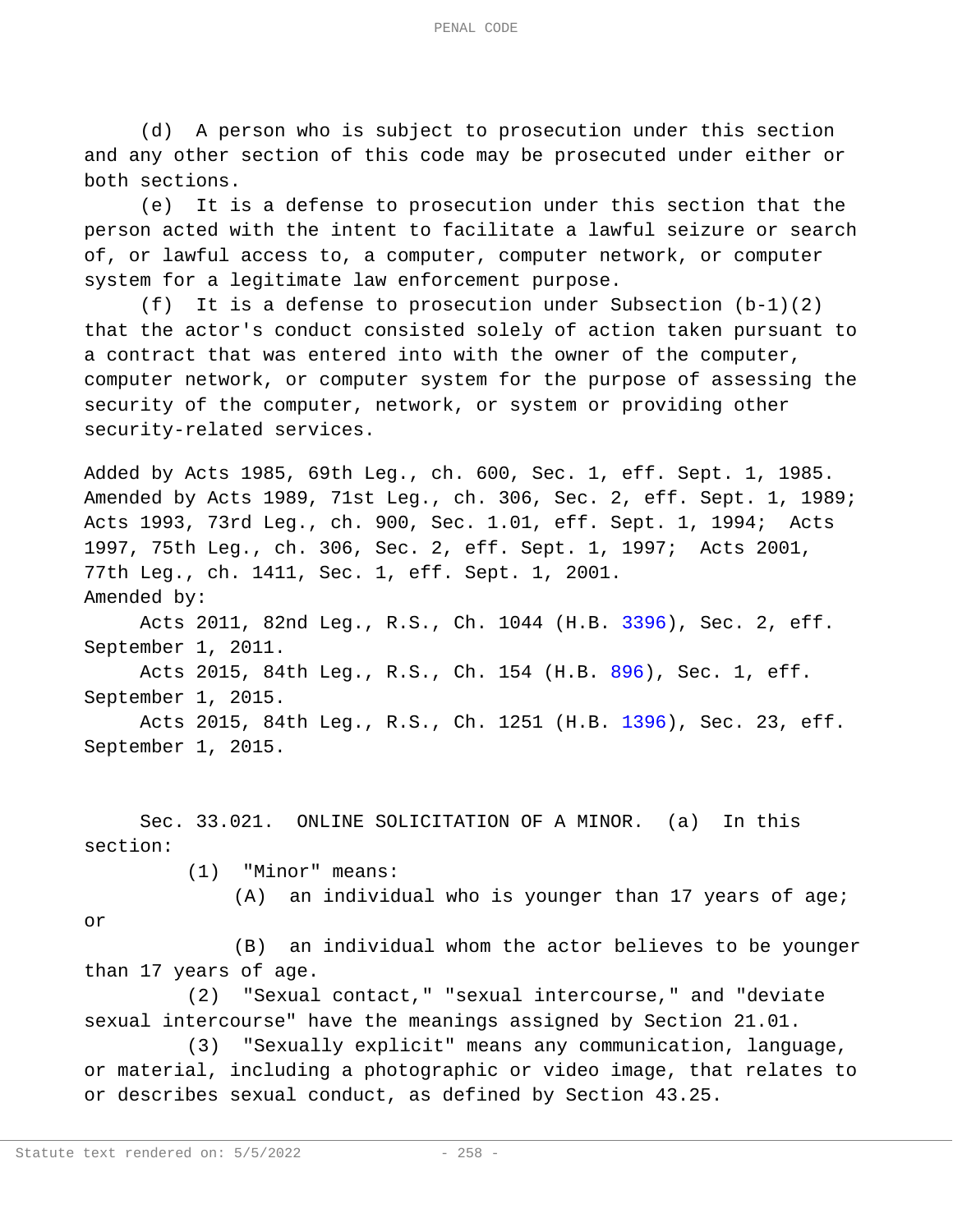(b) A person who is 17 years of age or older commits an offense if, with the intent to commit an offense listed in Article 62.001(5)(A), (B), or (K), Code of Criminal Procedure, the person, over the Internet, by electronic mail or text message or other electronic message service or system, or through a commercial online service, intentionally:

(1) communicates in a sexually explicit manner with a minor; or

(2) distributes sexually explicit material to a minor.

(c) A person commits an offense if the person, over the Internet, by electronic mail or text message or other electronic message service or system, or through a commercial online service, knowingly solicits a minor to meet another person, including the actor, with the intent that the minor will engage in sexual contact, sexual intercourse, or deviate sexual intercourse with the actor or another person.

(d) It is not a defense to prosecution under Subsection (c) that the meeting did not occur.

(e) It is a defense to prosecution under this section that at the time conduct described by Subsection (c) was committed:

(1) the actor was married to the minor; or

(2) the actor was not more than three years older than the minor and the minor consented to the conduct.

(f) An offense under Subsection (b) is a felony of the third degree, except that the offense is a felony of the second degree if the minor is younger than 14 years of age or is an individual whom the actor believes to be younger than 14 years of age at the time of the commission of the offense. An offense under Subsection (c) is a felony of the second degree.

(f-1) The punishment for an offense under this section is increased to the punishment prescribed for the next higher category of offense if it is shown on the trial of the offense that:

(1) the actor committed the offense during regular public or private primary or secondary school hours; and

(2) the actor knew or reasonably should have known that the minor was enrolled in a public or private primary or secondary school at the time of the offense.

(g) If conduct that constitutes an offense under this section also constitutes an offense under any other law, the actor may be prosecuted under this section, the other law, or both.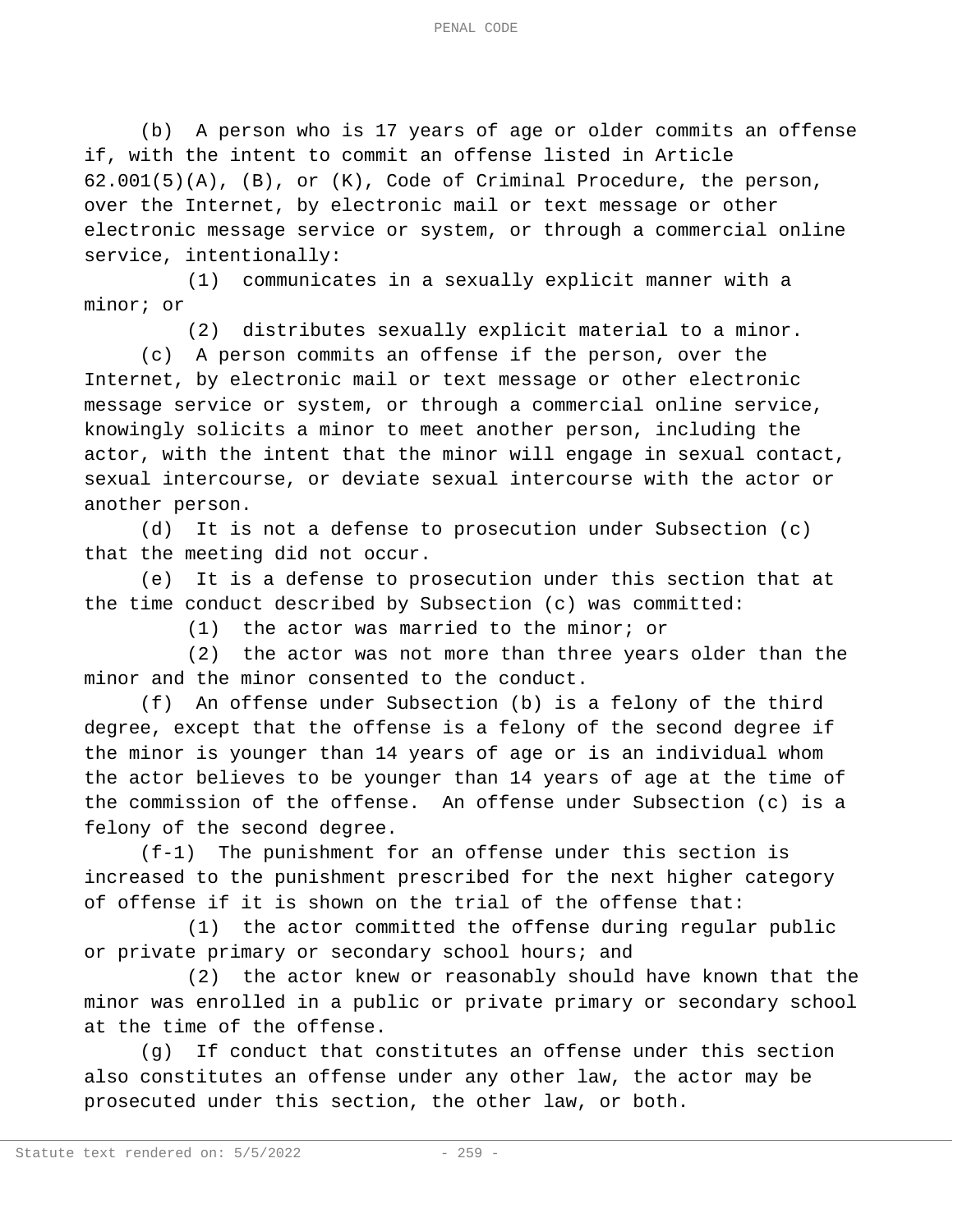Added by Acts 2005, 79th Leg., Ch. 1273 (H.B. [2228](http://www.legis.state.tx.us/tlodocs/79R/billtext/html/HB02228F.HTM)), Sec. 1, eff. June 18, 2005. Amended by: Acts 2007, 80th Leg., R.S., Ch. 610 (H.B. [401](http://www.legis.state.tx.us/tlodocs/80R/billtext/html/HB00401F.HTM)), Sec. 2, eff. September 1, 2007. Acts 2007, 80th Leg., R.S., Ch. 1291 (S.B. [6\)](http://www.legis.state.tx.us/tlodocs/80R/billtext/html/SB00006F.HTM), Sec. 7, eff. September 1, 2007. Acts 2015, 84th Leg., R.S., Ch. 61 (S.B. [344\)](http://www.legis.state.tx.us/tlodocs/84R/billtext/html/SB00344F.HTM), Sec. 1, eff. September 1, 2015. Acts 2015, 84th Leg., R.S., Ch. 61 (S.B. [344\)](http://www.legis.state.tx.us/tlodocs/84R/billtext/html/SB00344F.HTM), Sec. 2, eff. September 1, 2015. Acts 2021, 87th Leg., R.S., Ch. 807 (H.B. [1540](http://www.legis.state.tx.us/tlodocs/87R/billtext/html/HB01540F.HTM)), Sec. 59, eff. September 1, 2021. Acts 2021, 87th Leg., R.S., Ch. 1049 (S.B. [1831](http://www.legis.state.tx.us/tlodocs/87R/billtext/html/SB01831F.HTM)), Sec. 7, eff. September 1, 2021.

Sec. 33.022. ELECTRONIC ACCESS INTERFERENCE. (a) A person, other than a network provider or online service provider acting for a legitimate business purpose, commits an offense if the person intentionally interrupts or suspends access to a computer system or computer network without the effective consent of the owner.

(b) An offense under this section is a third degree felony.

(c) It is a defense to prosecution under this section that the person acted with the intent to facilitate a lawful seizure or search of, or lawful access to, a computer, computer network, or computer system for a legitimate law enforcement purpose.

Added by Acts 2017, 85th Leg., R.S., Ch. 684 (H.B. [9](http://www.legis.state.tx.us/tlodocs/85R/billtext/html/HB00009F.HTM)), Sec. 3, eff. September 1, 2017.

Sec. 33.023. ELECTRONIC DATA TAMPERING. (a) In this section, "ransomware" means a computer contaminant or lock that restricts access by an unauthorized person to a computer, computer system, or computer network or any data in a computer, computer system, or computer network under circumstances in which a person demands money, property, or a service to remove the computer contaminant or lock, restore access to the computer, computer system, computer network, or data, or otherwise remediate the impact of the computer contaminant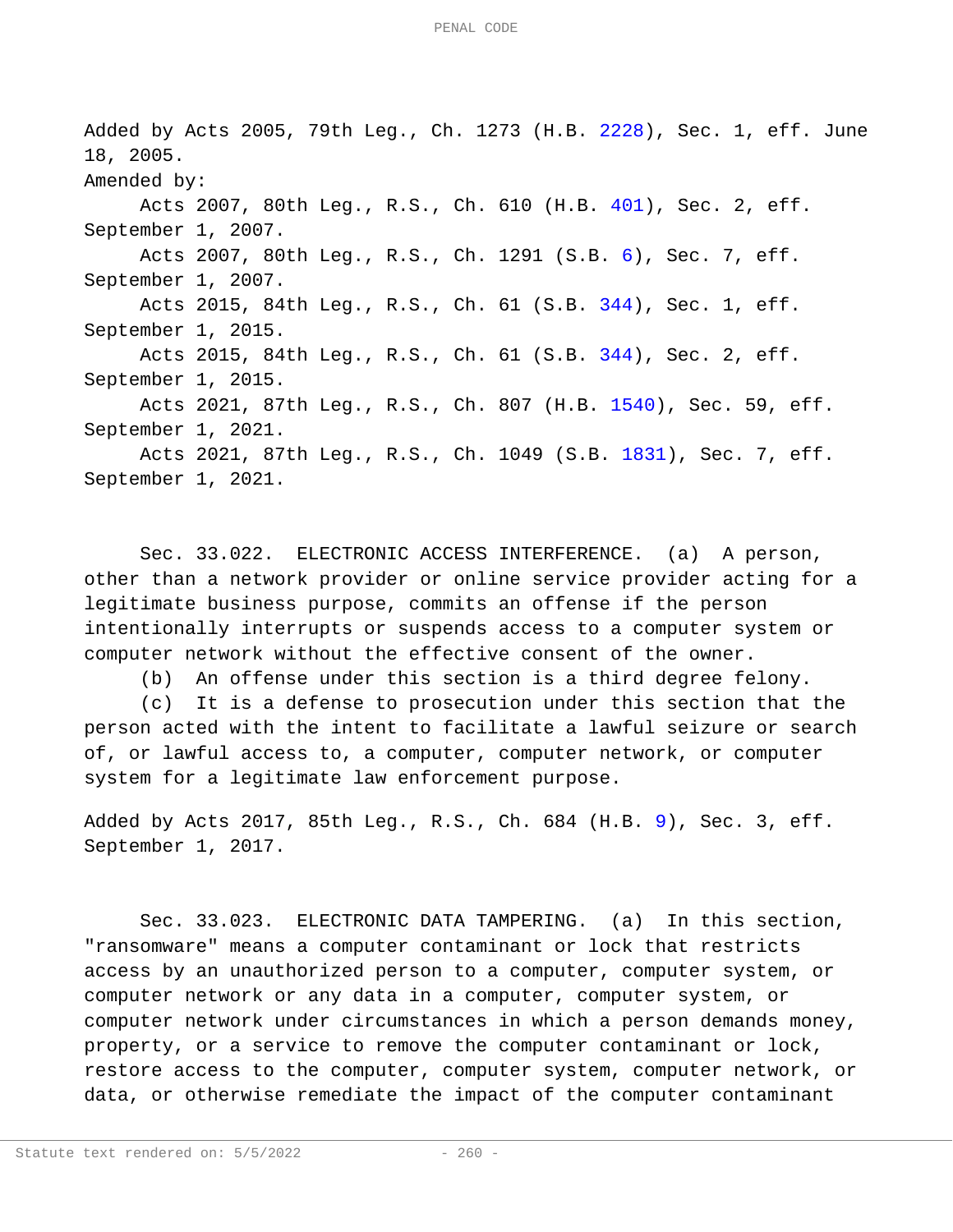or lock.

(b) A person commits an offense if the person intentionally alters data as it transmits between two computers in a computer network or computer system through deception and without a legitimate business purpose.

(c) A person commits an offense if the person intentionally introduces ransomware onto a computer, computer network, or computer system through deception and without a legitimate business purpose.

(d) Subject to Subsections (d-1) and (d-2), an offense under this section is a Class C misdemeanor.

 $(d-1)$  Subject to Subsection  $(d-2)$ , if it is shown on the trial of the offense that the defendant acted with the intent to defraud or harm another, an offense under this section is:

(1) a Class C misdemeanor if the aggregate amount involved is less than \$100 or cannot be determined;

(2) a Class B misdemeanor if the aggregate amount involved is \$100 or more but less than \$750;

(3) a Class A misdemeanor if the aggregate amount involved is \$750 or more but less than \$2,500;

(4) a state jail felony if the aggregate amount involved is \$2,500 or more but less than \$30,000;

(5) a felony of the third degree if the aggregate amount involved is \$30,000 or more but less than \$150,000;

(6) a felony of the second degree if the aggregate amount involved is \$150,000 or more but less than \$300,000; and

(7) a felony of the first degree if the aggregate amount involved is \$300,000 or more.

(d-2) If it is shown on the trial of the offense that the defendant knowingly restricted a victim's access to privileged information, an offense under this section is:

(1) a state jail felony if the value of the aggregate amount involved is less than \$2,500;

(2) a felony of the third degree if:

(A) the value of the aggregate amount involved is \$2,500 or more but less than \$30,000; or

(B) a client or patient of a victim suffered harm attributable to the offense;

(3) a felony of the second degree if:

(A) the value of the aggregate amount involved is \$30,000 or more but less than \$150,000; or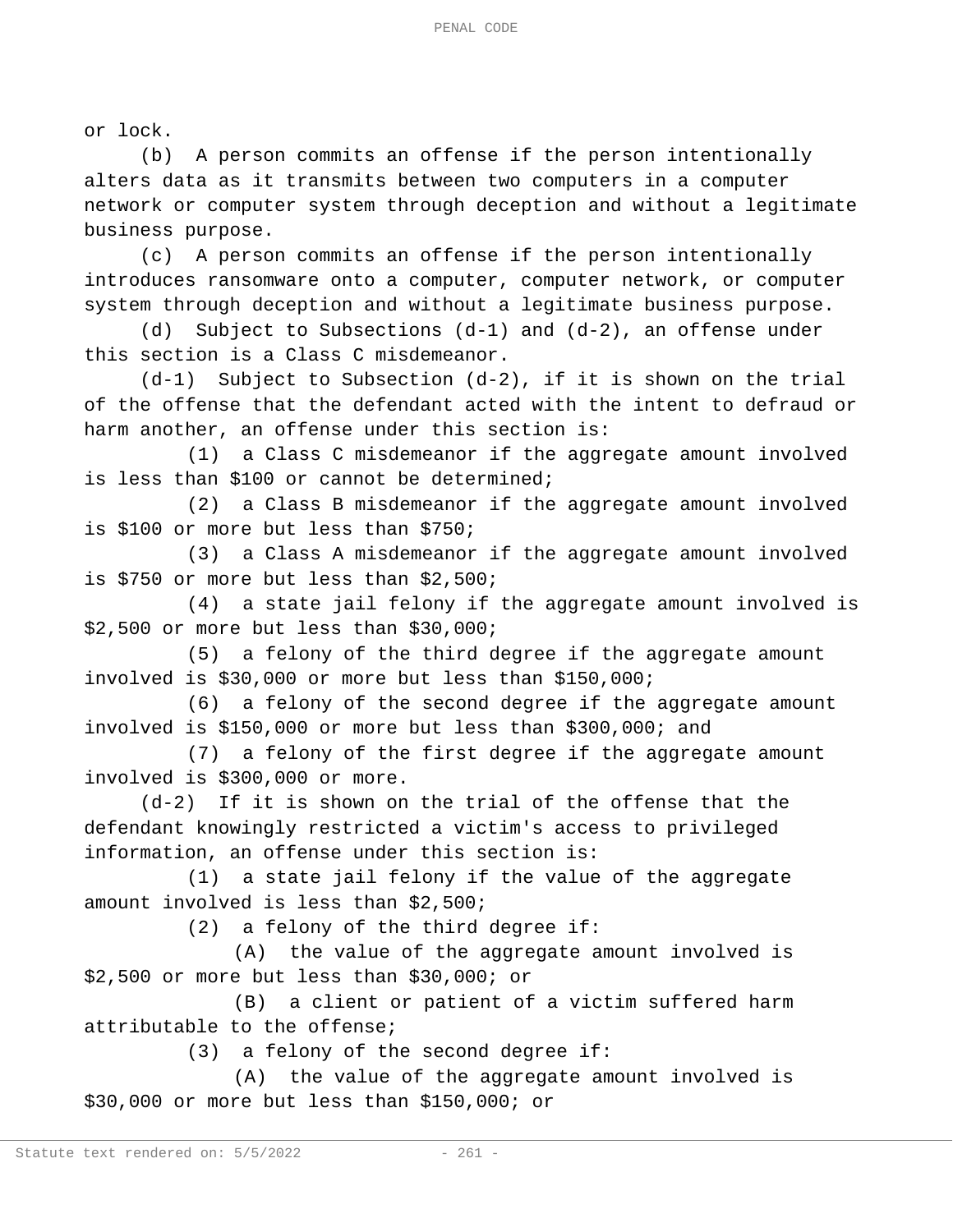(B) a client or patient of a victim suffered bodily injury attributable to the offense; and

(4) a felony of the first degree if:

(A) the value of the aggregate amount involved is \$150,000 or more; or

(B) a client or patient of a victim suffered serious bodily injury or death attributable to the offense.

(e) When benefits are obtained, a victim is defrauded or harmed, or property is altered, appropriated, damaged, or deleted in violation of this section, whether or not in a single incident, the conduct may be considered as one offense and the value of the benefits obtained and of the losses incurred because of the fraud, harm, or alteration, appropriation, damage, or deletion of property may be aggregated in determining the grade of the offense.

(f) A person who is subject to prosecution under this section and any other section of this code may be prosecuted under either or both sections.

(g) Software is not ransomware for the purposes of this section if the software restricts access to data because:

(1) authentication is required to upgrade or access purchased content; or

(2) access to subscription content has been blocked for nonpayment.

Added by Acts 2017, 85th Leg., R.S., Ch. 684 (H.B. [9](http://www.legis.state.tx.us/tlodocs/85R/billtext/html/HB00009F.HTM)), Sec. 3, eff. September 1, 2017.

Sec. 33.024. UNLAWFUL DECRYPTION. (a) A person commits an offense if the person intentionally decrypts encrypted private information through deception and without a legitimate business purpose.

(b) Subject to Subsections (b-1) and (b-2), an offense under this section is a Class C misdemeanor.

 $(b-1)$  Subject to Subsection  $(b-2)$ , if it is shown on the trial of the offense that the defendant acted with the intent to defraud or harm another, an offense under this section is:

(1) a Class C misdemeanor if the value of the aggregate amount involved is less than \$100 or cannot be determined;

(2) a Class B misdemeanor if the value of the aggregate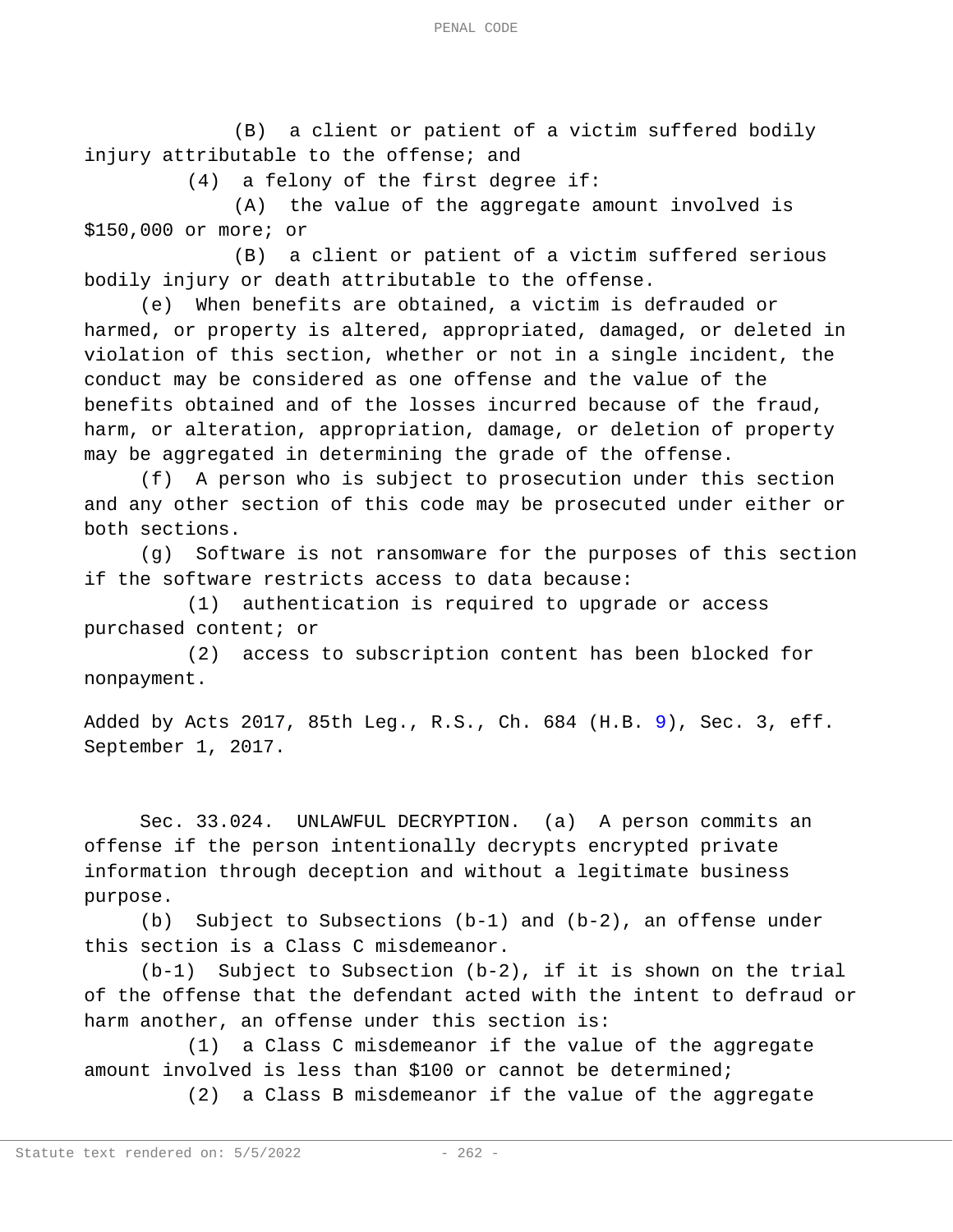amount involved is \$100 or more but less than \$750;

(3) a Class A misdemeanor if the value of the aggregate amount involved is \$750 or more but less than \$2,500;

(4) a state jail felony if the value of the aggregate amount involved is \$2,500 or more but less than \$30,000;

(5) a felony of the third degree if the value of the aggregate amount involved is \$30,000 or more but less than \$150,000;

(6) a felony of the second degree if the value of the aggregate amount involved is \$150,000 or more but less than \$300,000; and

(7) a felony of the first degree if the value of the aggregate amount involved is \$300,000 or more.

(b-2) If it is shown on the trial of the offense that the defendant knowingly decrypted privileged information, an offense under this section is:

(1) a state jail felony if the value of the aggregate amount involved is less than \$2,500;

(2) a felony of the third degree if:

(A) the value of the aggregate amount involved is \$2,500 or more but less than \$30,000; or

(B) a client or patient of a victim suffered harm attributable to the offense;

(3) a felony of the second degree if:

(A) the value of the aggregate amount involved is \$30,000 or more but less than \$150,000; or

(B) a client or patient of a victim suffered bodily injury attributable to the offense; and

(4) a felony of the first degree if:

(A) the value of the aggregate amount involved is \$150,000 or more; or

(B) a client or patient of a victim suffered serious bodily injury or death attributable to the offense.

(c) It is a defense to prosecution under this section that the actor's conduct was pursuant to an agreement entered into with the owner for the purpose of:

(1) assessing or maintaining the security of the information or of a computer, computer network, or computer system; or

(2) providing other services related to security.

(d) A person who is subject to prosecution under this section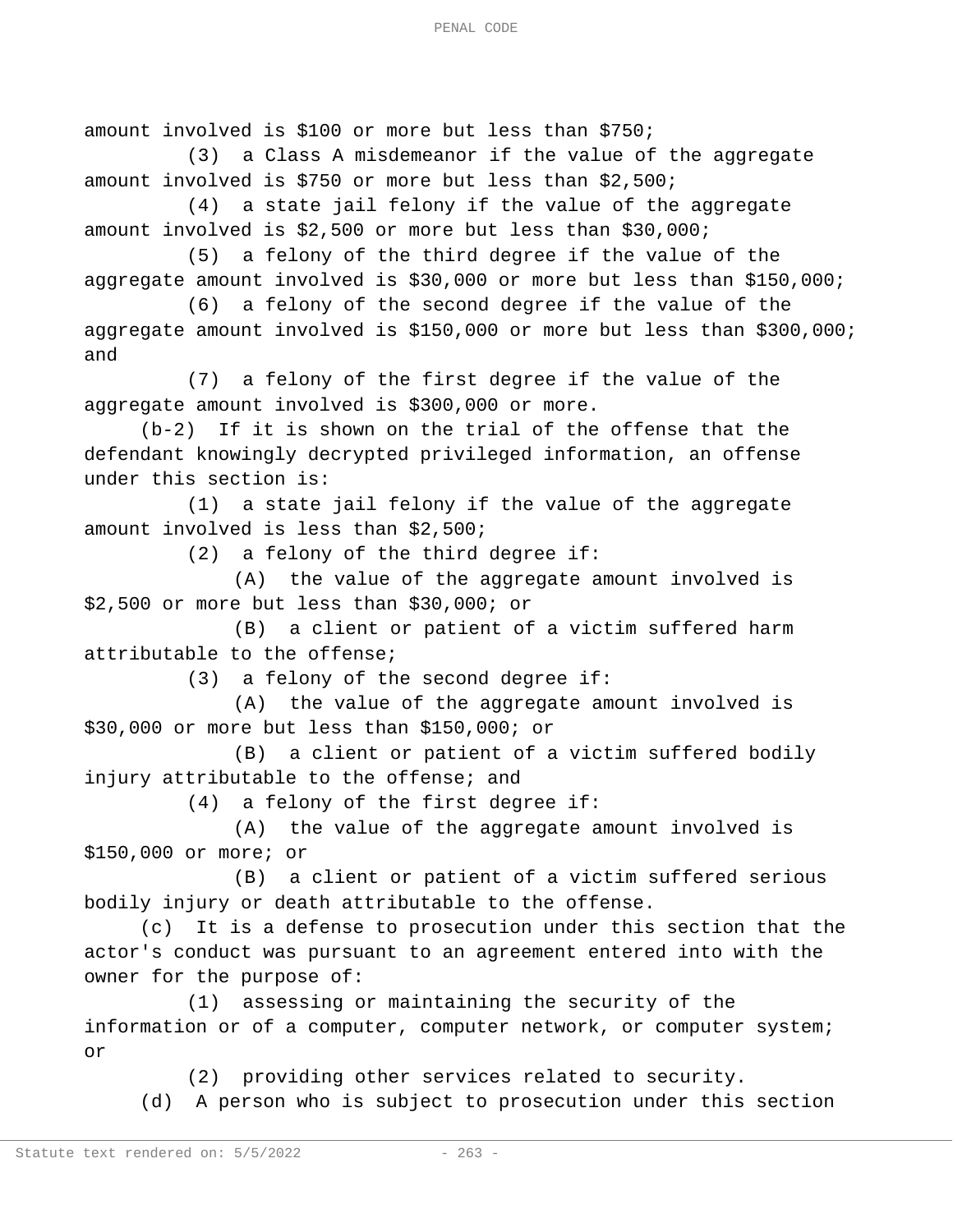and any other section of this code may be prosecuted under either or both sections.

Added by Acts 2017, 85th Leg., R.S., Ch. 684 (H.B. [9](http://www.legis.state.tx.us/tlodocs/85R/billtext/html/HB00009F.HTM)), Sec. 3, eff. September 1, 2017.

For text of section as amended by Acts 2017, 85th Leg., R.S., Ch. 684 (H.B. [9](https://capitol.texas.gov/tlodocs/85R/billtext/html/HB00009F.HTM)), Sec. 4, see other Sec. 33.03. Sec. 33.03. DEFENSES. It is an affirmative defense to prosecution under Section 33.02 or 33.022 that the actor was an officer, employee, or agent of a communication common carrier or electric utility and committed the proscribed act or acts in the course of employment while engaged in an activity that is a necessary incident to the rendition of service or to the protection of the rights or property of the communication common carrier or electric utility.

Added by Acts 1985, 69th Leg., ch. 600, Sec. 1, eff. Sept. 1, 1985. Renumbered from Penal Code Sec. 33.04 and amended by Acts 1993, 73rd Leg., ch. 900, Sec. 1.01, eff. Sept. 1, 1994. Amended by:

Acts 2017, 85th Leg., R.S., Ch. 684 (H.B. [9\)](http://www.legis.state.tx.us/tlodocs/85R/billtext/html/HB00009F.HTM), Sec. 4, eff. September 1, 2017.

Acts 2017, 85th Leg., R.S., Ch. 1058 (H.B. [2931](http://www.legis.state.tx.us/tlodocs/85R/billtext/html/HB02931F.HTM)), Sec. 3.18, eff. January 1, 2019.

Sec. 33.04. ASSISTANCE BY ATTORNEY GENERAL. The attorney general, if requested to do so by a prosecuting attorney, may assist the prosecuting attorney in the investigation or prosecution of an offense under this chapter or of any other offense involving the use of a computer.

Added by Acts 1985, 69th Leg., ch. 600, Sec. 1, eff. Sept. 1, 1985. Renumbered from Penal Code Sec. 33.05 by Acts 1993, 73rd Leg., ch. 900, Sec. 1.01, eff. Sept. 1, 1994.

Sec. 33.05. TAMPERING WITH DIRECT RECORDING ELECTRONIC VOTING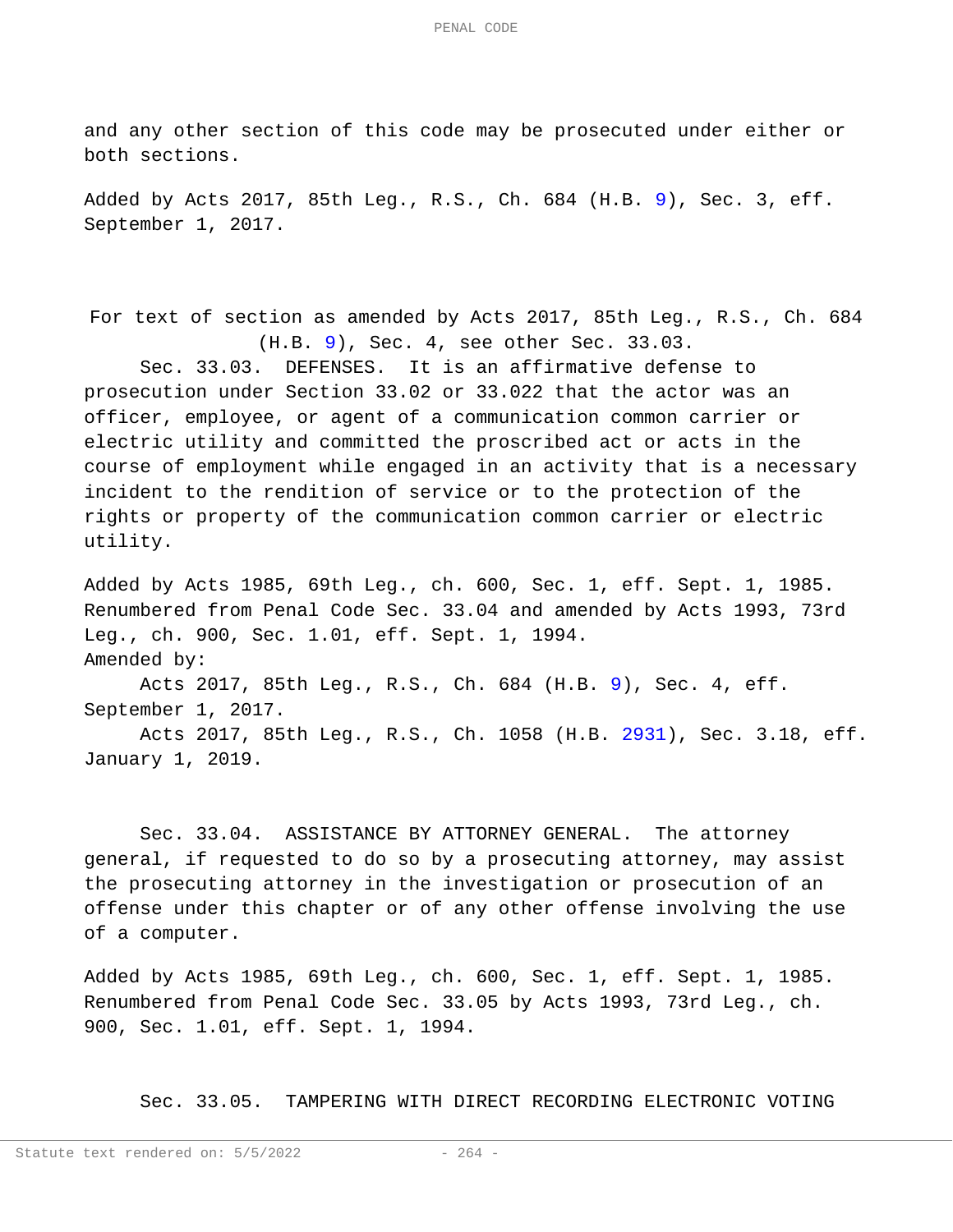MACHINE. (a) In this section:

(1) "Direct recording electronic voting machine" has the meaning assigned by Section 121.003, Election Code.

(2) "Measure" has the meaning assigned by Section 1.005, Election Code.

(b) A person commits an offense if the person knowingly accesses a computer, computer network, computer program, computer software, or computer system that is a part of a voting system that uses direct recording electronic voting machines and by means of that access:

(1) prevents a person from lawfully casting a vote;

(2) changes a lawfully cast vote;

- (3) prevents a lawfully cast vote from being counted; or
- (4) causes a vote that was not lawfully cast to be counted.

(c) An offense under this section does not require that the votes as affected by the person's actions described by Subsection (b) actually be the votes used in the official determination of the outcome of the election.

(d) An offense under this section is a felony of the first degree.

(e) Notwithstanding Section 15.01(d), an offense under Section 15.01(a) is a felony of the third degree if the offense the actor intends to commit is an offense under this section.

(f) With the consent of the appropriate local county or district attorney, the attorney general has concurrent jurisdiction with that consenting local prosecutor to investigate or prosecute an offense under this section.

Added by Acts 2005, 79th Leg., Ch. 470 (H.B. [56](http://www.legis.state.tx.us/tlodocs/79R/billtext/html/HB00056F.HTM)), Sec. 1, eff. September 1, 2005.

Amended by:

Acts 2009, 81st Leg., R.S., Ch. 503 (S.B. [927](http://www.legis.state.tx.us/tlodocs/81R/billtext/html/SB00927F.HTM)), Sec. 1, eff. September 1, 2009.

Sec. 33.07. ONLINE IMPERSONATION. (a) A person commits an offense if the person, without obtaining the other person's consent and with the intent to harm, defraud, intimidate, or threaten any person, uses the name or persona of another person to:

(1) create a web page on a commercial social networking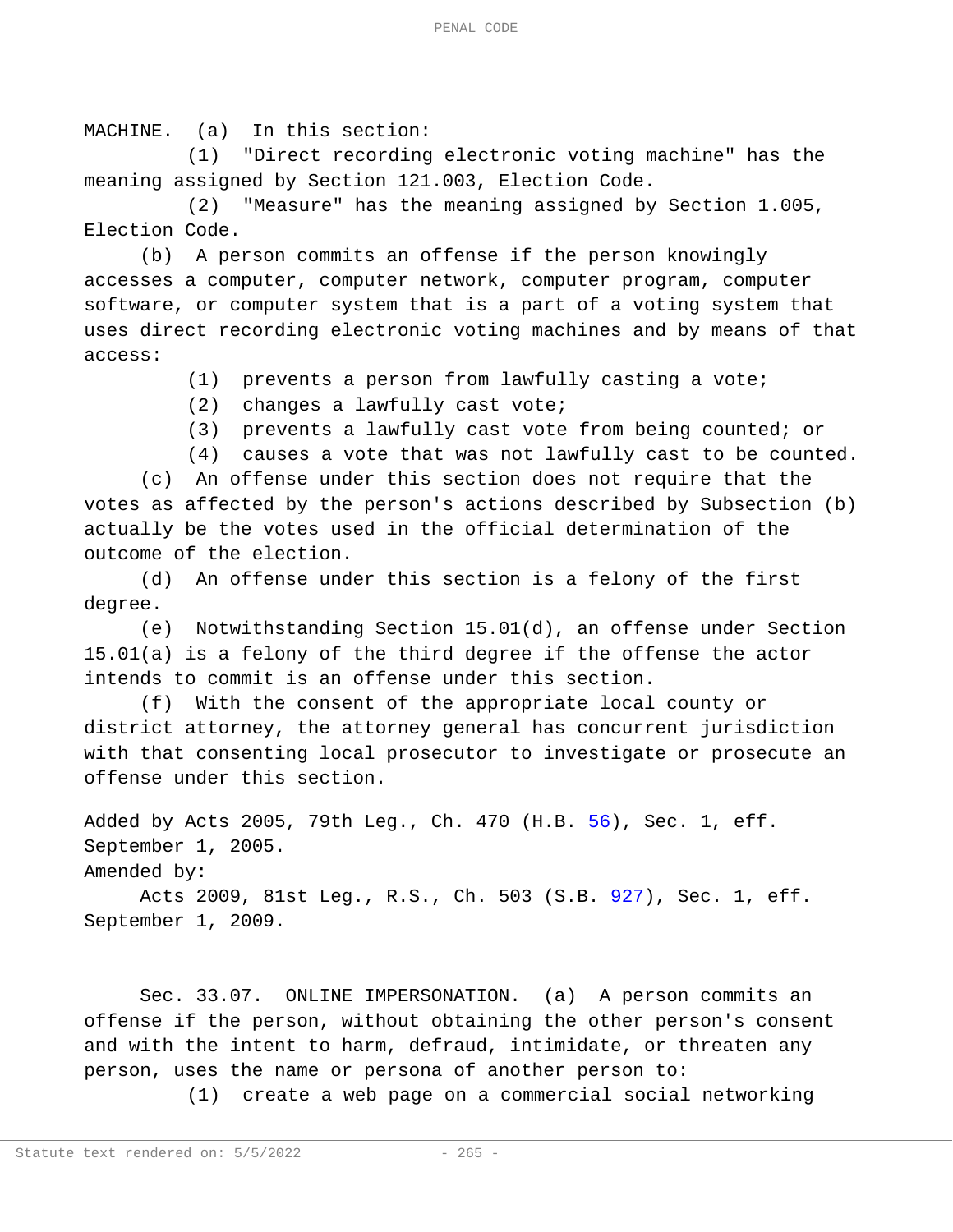site or other Internet website; or

(2) post or send one or more messages on or through a commercial social networking site or other Internet website, other than on or through an electronic mail program or message board program.

(b) A person commits an offense if the person sends an electronic mail, instant message, text message, or similar communication that references a name, domain address, phone number, or other item of identifying information belonging to any person:

(1) without obtaining the other person's consent;

(2) with the intent to cause a recipient of the communication to reasonably believe that the other person authorized or transmitted the communication; and

(3) with the intent to harm or defraud any person.

(c) An offense under Subsection (a) is a felony of the third degree. An offense under Subsection (b) is a Class A misdemeanor, except that the offense is a felony of the third degree if the actor commits the offense with the intent to solicit a response by emergency personnel.

(d) If conduct that constitutes an offense under this section also constitutes an offense under any other law, the actor may be prosecuted under this section, the other law, or both.

(e) It is a defense to prosecution under this section that the actor is any of the following entities or that the actor's conduct consisted solely of action taken as an employee of any of the following entities:

(1) a commercial social networking site;

(2) an Internet service provider;

(3) an interactive computer service, as defined by 47 U.S.C. Section 230;

(4) a telecommunications provider, as defined by Section 51.002, Utilities Code; or

(5) a video service provider or cable service provider, as defined by Section 66.002, Utilities Code.

(f) In this section:

(1) "Commercial social networking site" means any business, organization, or other similar entity operating a website that permits persons to become registered users for the purpose of establishing personal relationships with other users through direct or real-time communication with other users or the creation of web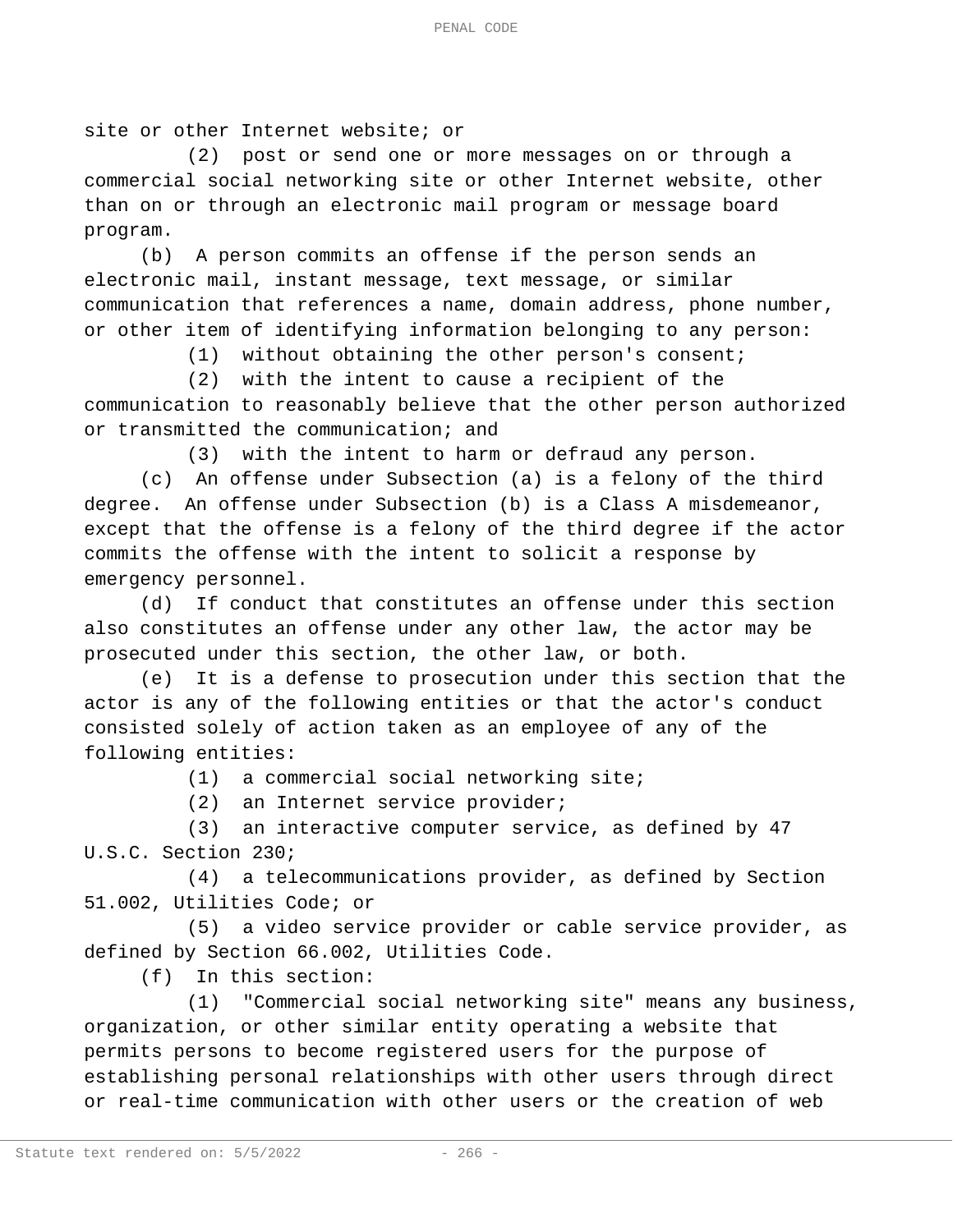pages or profiles available to the public or to other users. The term does not include an electronic mail program or a message board program.

(2) "Identifying information" has the meaning assigned by Section 32.51.

Added by Acts 2009, 81st Leg., R.S., Ch. 911 (H.B. [2003](http://www.legis.state.tx.us/tlodocs/81R/billtext/html/HB02003F.HTM)), Sec. 1, eff. September 1, 2009.

Amended by:

Acts 2011, 82nd Leg., R.S., Ch. 282 (H.B. [1666](http://www.legis.state.tx.us/tlodocs/82R/billtext/html/HB01666F.HTM)), Sec. 1, eff. September 1, 2011.

Acts 2011, 82nd Leg., R.S., Ch. 282 (H.B. [1666](http://www.legis.state.tx.us/tlodocs/82R/billtext/html/HB01666F.HTM)), Sec. 2, eff. September 1, 2011.

## **CHAPTER 33A. TELECOMMUNICATIONS CRIMES**

Sec. 33A.01. DEFINITIONS. In this chapter:

(1) "Counterfeit telecommunications access device" means a telecommunications access device that is false, fraudulent, not issued to a legitimate telecommunications access device subscriber account, or otherwise unlawful or invalid.

(2) "Counterfeit telecommunications device" means a telecommunications device that has been altered or programmed alone or with another telecommunications device to acquire, intercept, receive, or otherwise facilitate the use of a telecommunications service without the authority or consent of the telecommunications service provider and includes a clone telephone, clone microchip, tumbler telephone, tumbler microchip, or wireless scanning device capable of acquiring, intercepting, receiving, or otherwise facilitating the use of a telecommunications service without immediate detection.

(3) "Deliver" means to actually or constructively sell, give, loan, or otherwise transfer a telecommunications device, or a counterfeit telecommunications device or any telecommunications plans, instructions, or materials, to another person.

(4) "Publish" means to communicate information or make information available to another person orally, in writing, or by means of telecommunications and includes communicating information on a computer bulletin board or similar system.

(5) "Telecommunications" means the origination, emission,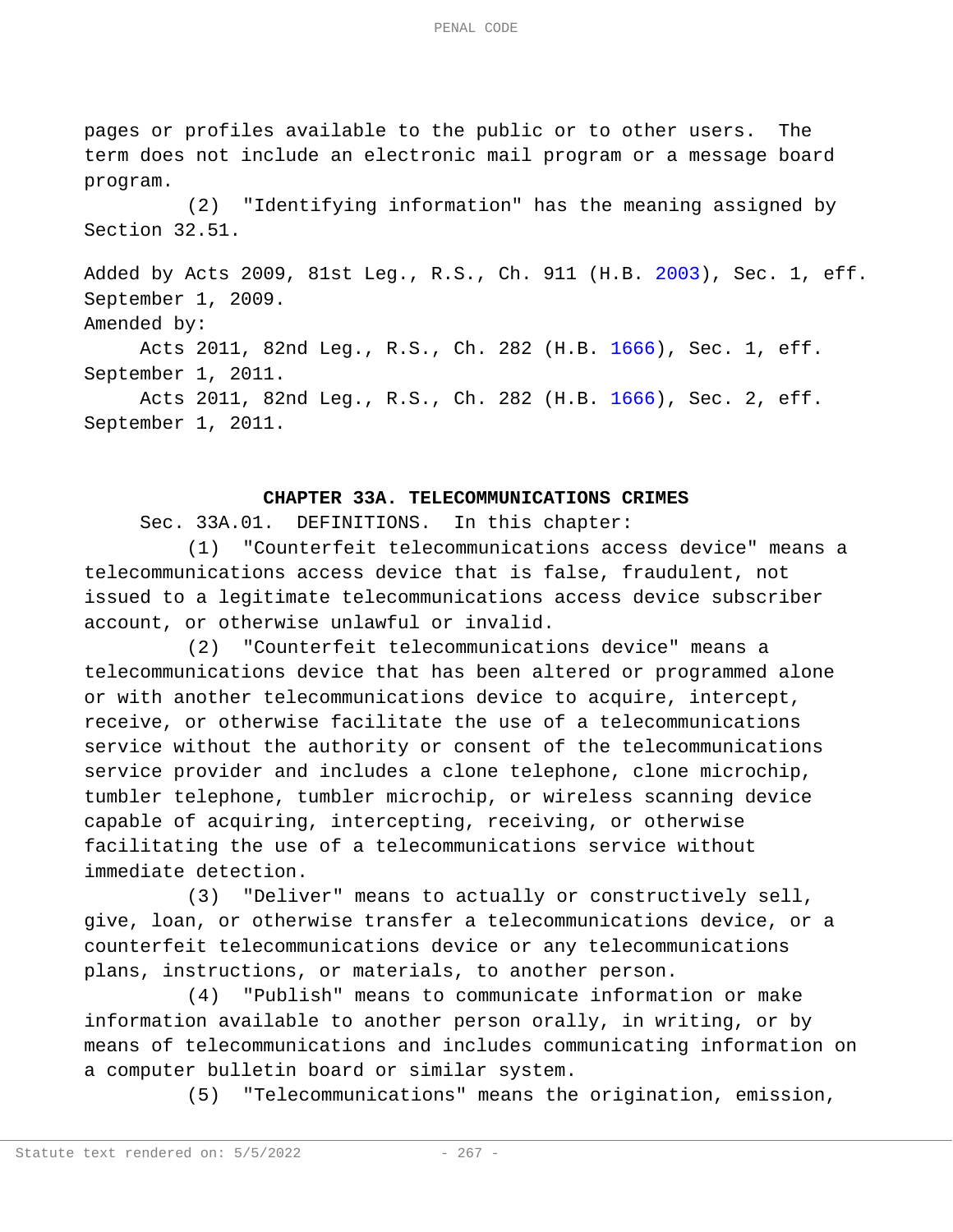transmission, or reception of data, images, signals, sounds, or other intelligence or equivalence of intelligence over a communications system by any method, including an electronic, magnetic, optical, digital, or analog method.

(6) "Telecommunications access device" means an instrument, device, card, plate, code, account number, personal identification number, electronic serial number, mobile identification number, counterfeit number, or financial transaction device that alone or with another telecommunications access device can acquire, intercept, provide, receive, use, or otherwise facilitate the use of a telecommunications device, counterfeit telecommunications device, or telecommunications service.

(7) "Telecommunications device" means any instrument, equipment, machine, or device that facilitates telecommunications and includes a computer, computer chip or circuit, telephone, pager, personal communications device, transponder, receiver, radio, modem, or device that enables use of a modem.

(8) "Telecommunications service" means the provision, facilitation, or generation of telecommunications through the use of a telecommunications device or telecommunications access device over a telecommunications system.

(9) "Value of the telecommunications service obtained or attempted to be obtained" includes the value of:

(A) a lawful charge for telecommunications service avoided or attempted to be avoided;

(B) money, property, or telecommunications service lost, stolen, or rendered unrecoverable by an offense; and

(C) an expenditure incurred by a victim to verify that a telecommunications device or telecommunications access device or telecommunications service was not altered, acquired, damaged, or disrupted as a result of an offense.

Added by Acts 1997, 75th Leg., ch. 306, Sec. 3, eff. Sept. 1, 1997.

Sec. 33A.02. UNAUTHORIZED USE OF TELECOMMUNICATIONS SERVICE. (a) A person commits an offense if the person is an officer, shareholder, partner, employee, agent, or independent contractor of a telecommunications service provider and the person knowingly and without authority uses or diverts telecommunications service for the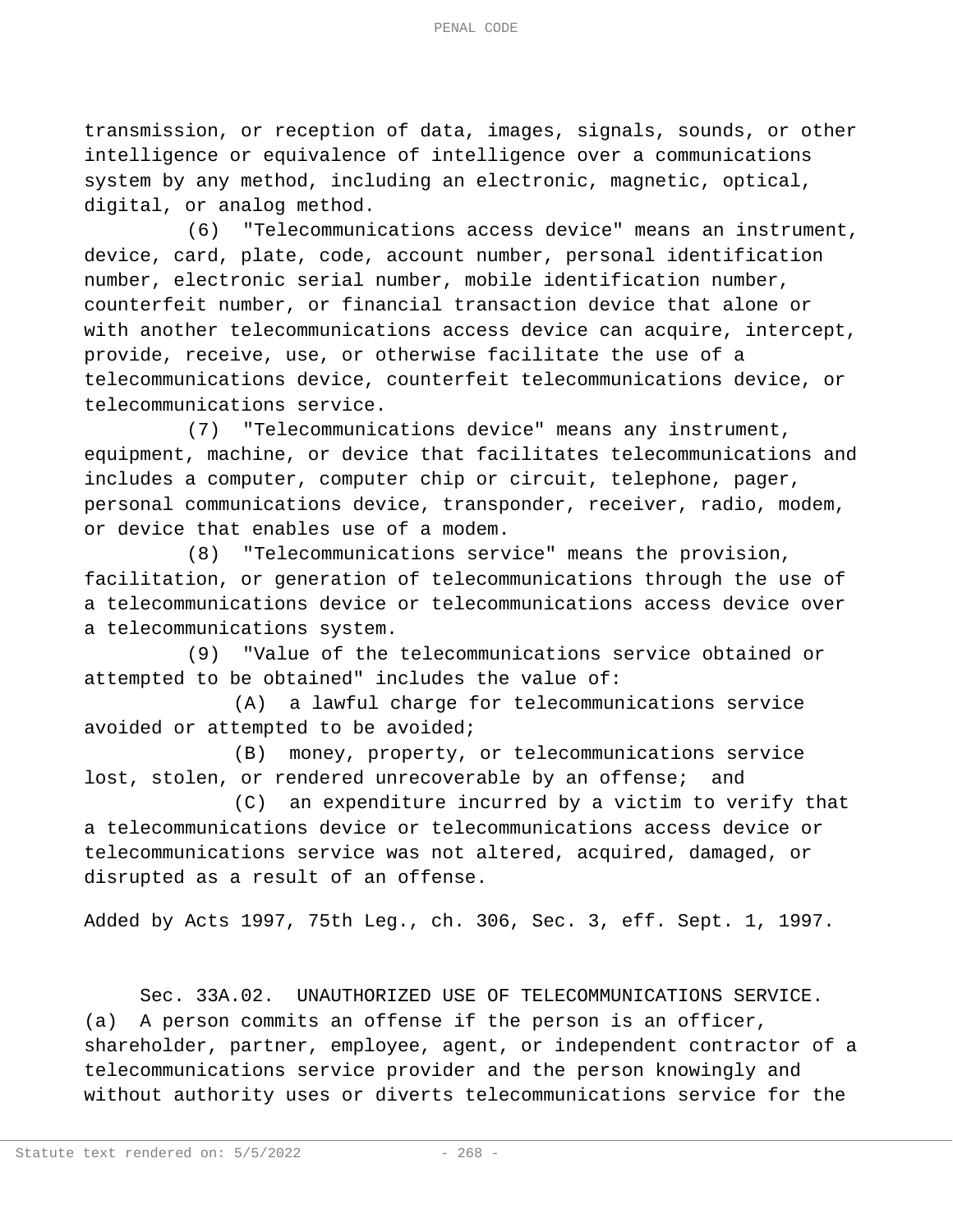person's own benefit or to the benefit of another.

(b) An offense under this section is:

(1) a Class B misdemeanor if the value of the telecommunications service used or diverted is less than \$500;

(2) a Class A misdemeanor if:

(A) the value of the telecommunications service used or diverted is \$500 or more but less than \$1,500; or

(B) the value of the telecommunications service used or diverted is less than \$500 and the defendant has been previously convicted of an offense under this chapter;

(3) a state jail felony if:

(A) the value of the telecommunications service used or diverted is \$1,500 or more but less than \$20,000; or

(B) the value of the telecommunications service used or diverted is less than \$1,500 and the defendant has been previously convicted two or more times of an offense under this chapter;

(4) a felony of the third degree if the value of the telecommunications service used or diverted is \$20,000 or more but less than \$100,000;

(5) a felony of the second degree if the value of the telecommunications service used or diverted is \$100,000 or more but less than \$200,000; or

(6) a felony of the first degree if the value of the telecommunications service used or diverted is \$200,000 or more.

(c) When telecommunications service is used or diverted in violation of this section pursuant to one scheme or continuing course of conduct, whether or not in a single incident, the conduct may be considered as one offense and the values of the service used or diverted may be aggregated in determining the grade of the offense.

Added by Acts 1997, 75th Leg., ch. 306, Sec. 3, eff. Sept. 1, 1997.

Sec. 33A.03. MANUFACTURE, POSSESSION, OR DELIVERY OF UNLAWFUL TELECOMMUNICATIONS DEVICE. (a) A person commits an offense if the person manufactures, possesses, delivers, offers to deliver, or advertises:

(1) a counterfeit telecommunications device; or

(2) a telecommunications device that is intended to be used

to: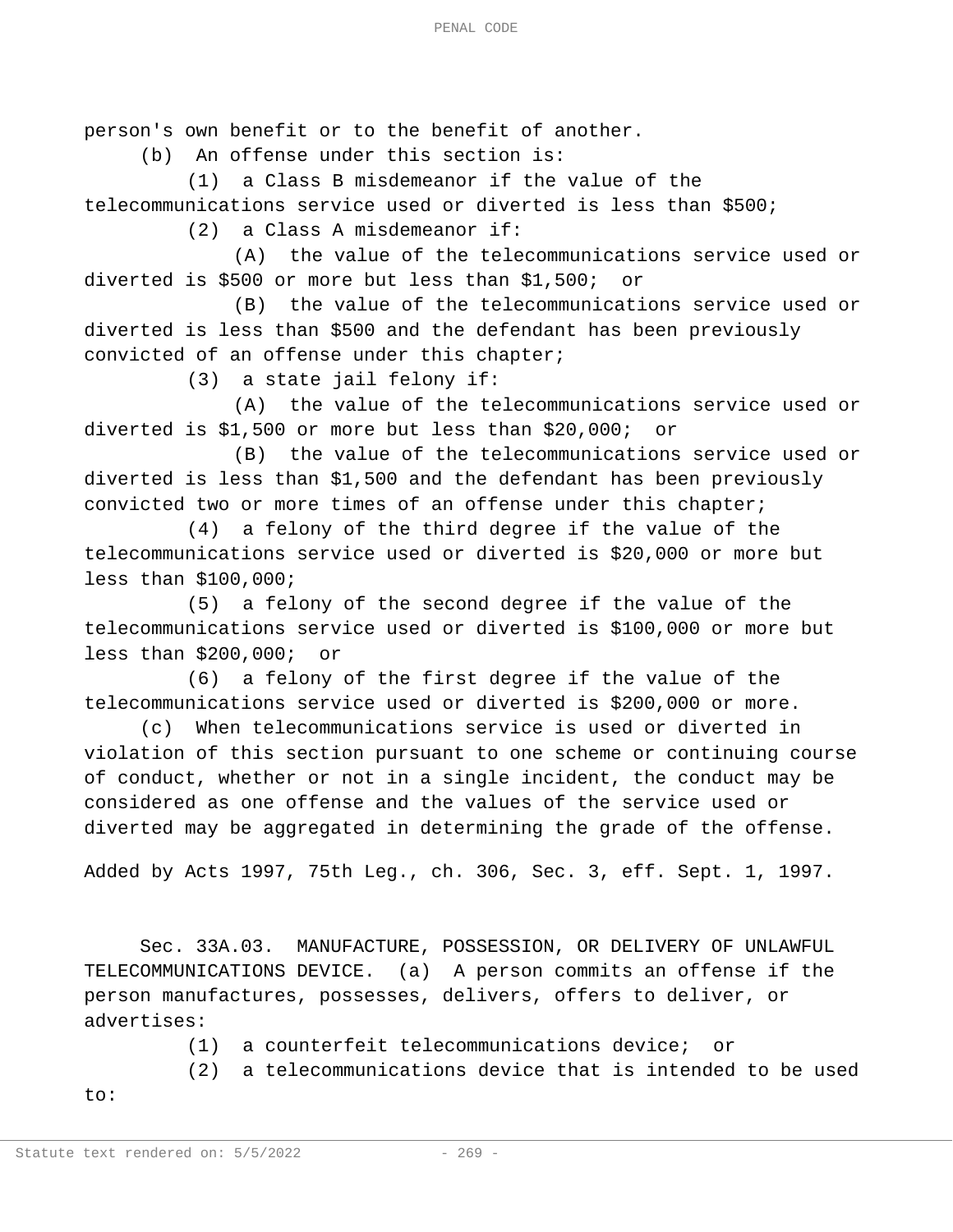(A) commit an offense under Section 33A.04; or

(B) conceal the existence or place of origin or destination of a telecommunications service.

(b) A person commits an offense if the person delivers, offers to deliver, or advertises plans, instructions, or materials for manufacture of:

(1) a counterfeit telecommunications device; or

(2) a telecommunications device that is intended to be used to commit an offense under Subsection (a).

(c) An offense under this section is a felony of the third degree.

(d) It is a defense to prosecution under this section that the person was an officer, agent, or employee of a telecommunications service provider who engaged in the conduct for the purpose of gathering information for a law enforcement investigation related to an offense under this chapter.

Added by Acts 1997, 75th Leg., ch. 306, Sec. 3, eff. Sept. 1, 1997.

Sec. 33A.04. THEFT OF TELECOMMUNICATIONS SERVICE. (a) A person commits an offense if the person knowingly obtains or attempts to obtain telecommunications service to avoid or cause another person to avoid a lawful charge for that service by using:

(1) a telecommunications access device without the authority or consent of the subscriber or lawful holder of the device or pursuant to an agreement for an exchange of value with the subscriber or lawful holder of the device to allow another person to use the device;

(2) a counterfeit telecommunications access device;

(3) a telecommunications device or counterfeit telecommunications device; or

(4) a fraudulent or deceptive scheme, pretense, method, or conspiracy, or other device or means, including a false, altered, or stolen identification.

(b) An offense under this section is:

(1) a Class B misdemeanor if the value of the telecommunications service obtained or attempted to be obtained is less than \$500;

(2) a Class A misdemeanor if: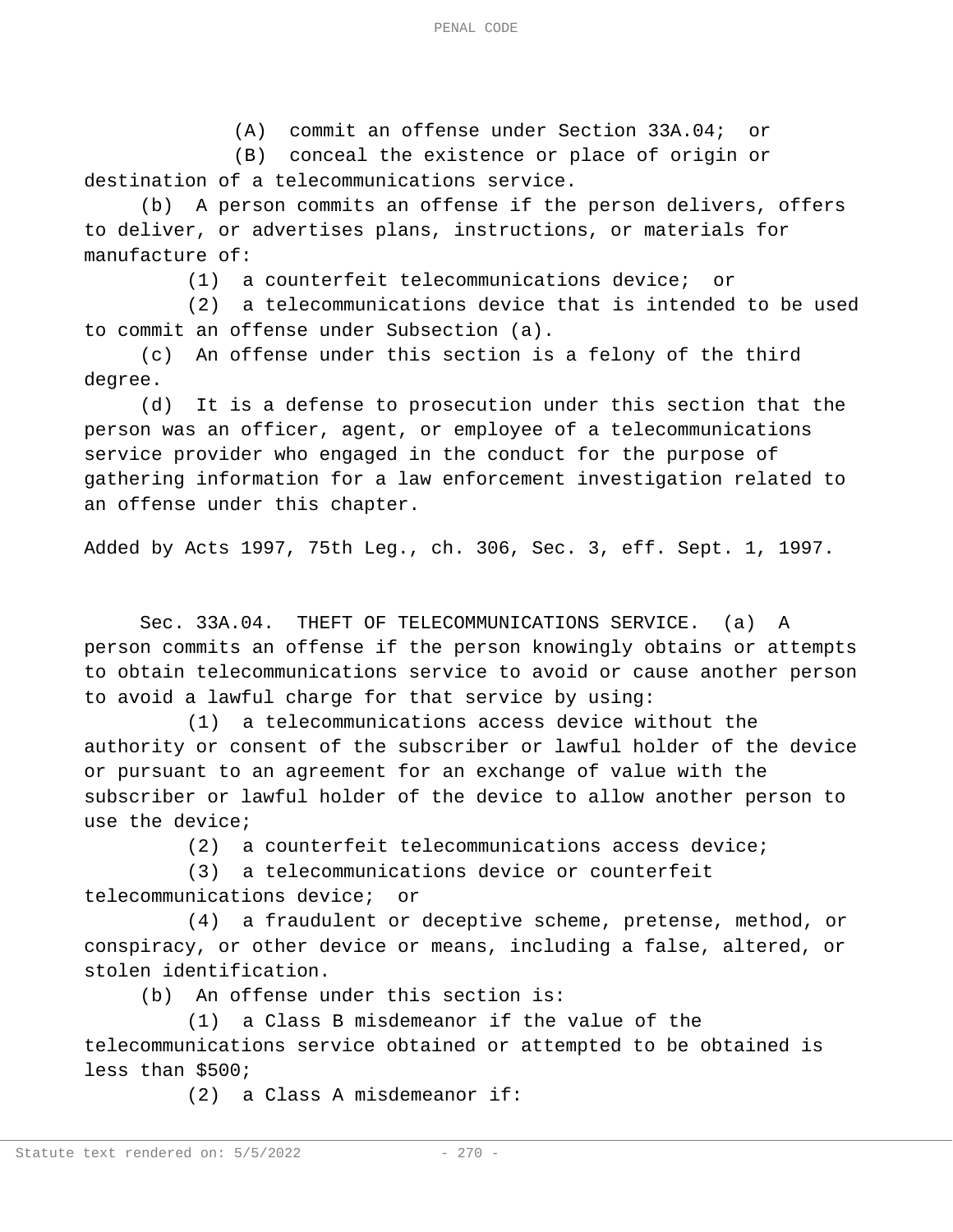(A) the value of the telecommunications service obtained or attempted to be obtained is \$500 or more but less than \$1,500; or

PENAL CODE

(B) the value of the telecommunications service obtained or attempted to be obtained is less than \$500 and the defendant has been previously convicted of an offense under this chapter;

(3) a state jail felony if:

(A) the value of the telecommunications service obtained or attempted to be obtained is \$1,500 or more but less than \$20,000; or

(B) the value of the telecommunications service obtained or attempted to be obtained is less than \$1,500 and the defendant has been previously convicted two or more times of an offense under this chapter;

(4) a felony of the third degree if the value of the telecommunications service obtained or attempted to be obtained is \$20,000 or more but less than \$100,000;

(5) a felony of the second degree if the value of the telecommunications service obtained or attempted to be obtained is \$100,000 or more but less than \$200,000; or

(6) a felony of the first degree if the value of the telecommunications service obtained or attempted to be obtained is \$200,000 or more.

(c) When telecommunications service is obtained or attempted to be obtained in violation of this section pursuant to one scheme or continuing course of conduct, whether or not in a single incident, the conduct may be considered as one offense and the values of the service obtained or attempted to be obtained may be aggregated in determining the grade of the offense.

Added by Acts 1997, 75th Leg., ch. 306, Sec. 3, eff. Sept. 1, 1997.

Sec. 33A.05. PUBLICATION OF TELECOMMUNICATIONS ACCESS DEVICE. (a) A person commits an offense if the person with criminal negligence publishes a telecommunications access device or counterfeit telecommunications access device that is designed to be used to commit an offense under Section 33A.04.

(b) Except as otherwise provided by this subsection, an offense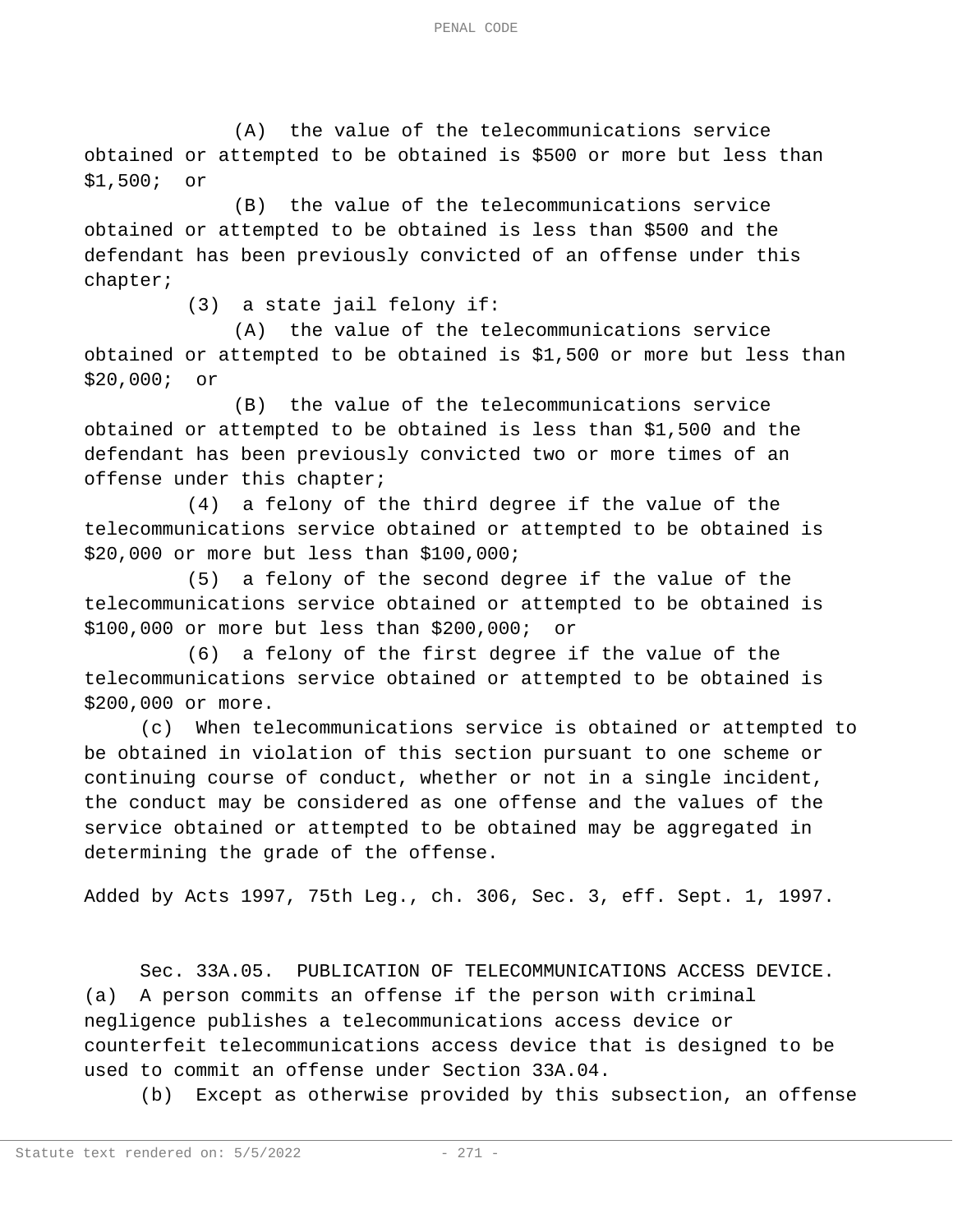under this section is a Class A misdemeanor. An offense under this section is a felony of the third degree if the person has been previously convicted of an offense under this chapter.

Added by Acts 1997, 75th Leg., ch. 306, Sec. 3, eff. Sept. 1, 1997.

Sec. 33A.051. FALSE CALLER IDENTIFICATION INFORMATION DISPLAY. (a) A person commits an offense if the person, with the intent to defraud or cause harm, makes a call or engages in any other conduct using any type of technology that results in the display on another person's telecommunications device of data that misrepresents the actor's identity or telephone number.

(b) An offense under this section is a Class A misdemeanor.

(c) Notwithstanding any other provision of this chapter, a conviction for an offense under this section may not be used for enhancement purposes under any other section of this chapter.

(d) It is a defense to prosecution that the actor:

(1) blocked caller identification information;

(2) was a peace officer or federal law enforcement officer lawfully discharging an official duty;

(3) was an officer, agent, or employee of a federal intelligence or security agency lawfully discharging an official duty;

(4) was an officer, agent, or employee of a telecommunications service provider who was:

(A) acting in the provider's capacity as an intermediary for the transmission of telephone service, a Voice over Internet Protocol transmission, or another type of telecommunications transmission between the caller and the recipient;

(B) providing or configuring a service or service feature as requested by a customer;

(C) acting in a manner that is authorized or required by other law; or

(D) engaging in other conduct that is a necessary incident to the provision of service; or

(5) was a private investigator licensed under Chapter 1702, Occupations Code, lawfully conducting an investigation.

(e) For the purposes of this section, "telecommunications service provider" means a: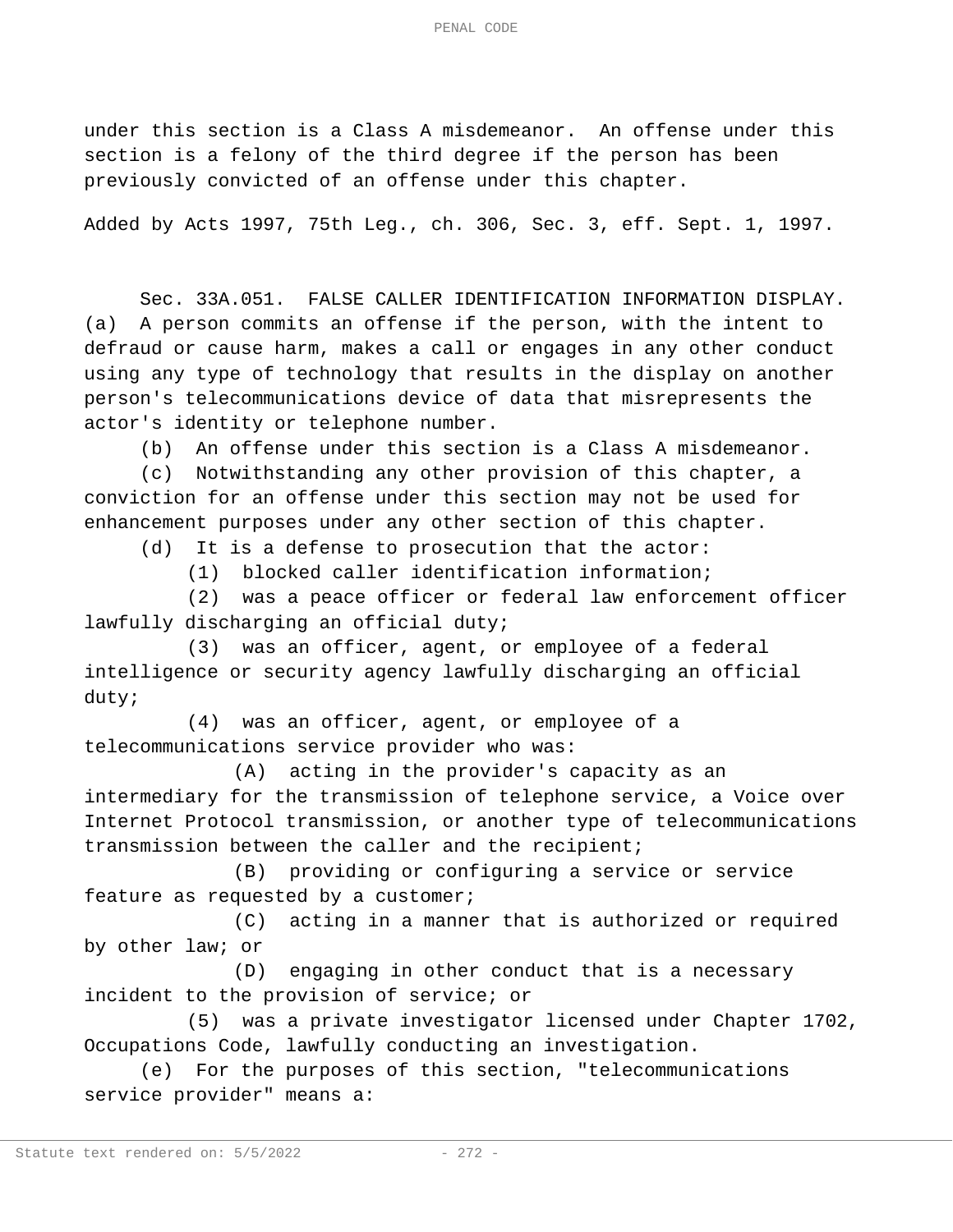(1) telecommunications provider, as defined by Section 51.002, Utilities Code; or

(2) provider of telecommunications service, advanced communications services, or information service, as those terms are defined by 47 U.S.C. Section 153.

Added by Acts 2019, 86th Leg., R.S., Ch. 1355 (H.B. [101](http://www.legis.state.tx.us/tlodocs/86R/billtext/html/HB00101F.HTM)), Sec. 1, eff. September 1, 2019.

Sec. 33A.06. ASSISTANCE BY ATTORNEY GENERAL. The attorney general, if requested to do so by a prosecuting attorney, may assist the prosecuting attorney in the investigation or prosecution of an offense under this chapter or of any other offense involving the use of telecommunications equipment, services, or devices.

Added by Acts 1997, 75th Leg., ch. 306, Sec. 3, eff. Sept. 1, 1997.

## **CHAPTER 34. MONEY LAUNDERING**

Sec. 34.01. DEFINITIONS. In this chapter:

(1) "Criminal activity" means any offense, including any preparatory offense, that is:

(A) classified as a felony under the laws of this state or the United States; or

(B) punishable by confinement for more than one year under the laws of another state.

(2) "Funds" includes:

(A) coin or paper money of the United States or any other country that is designated as legal tender and that circulates and is customarily used and accepted as a medium of exchange in the country of issue;

(B) United States silver certificates, United States Treasury notes, and Federal Reserve System notes;

(C) an official foreign bank note that is customarily used and accepted as a medium of exchange in a foreign country and a foreign bank draft; and

(D) currency or its equivalent, including an electronic fund, a personal check, a bank check, a traveler's check, a money order, a bearer negotiable instrument, a bearer investment security, a bearer security, a certificate of stock in a form that allows title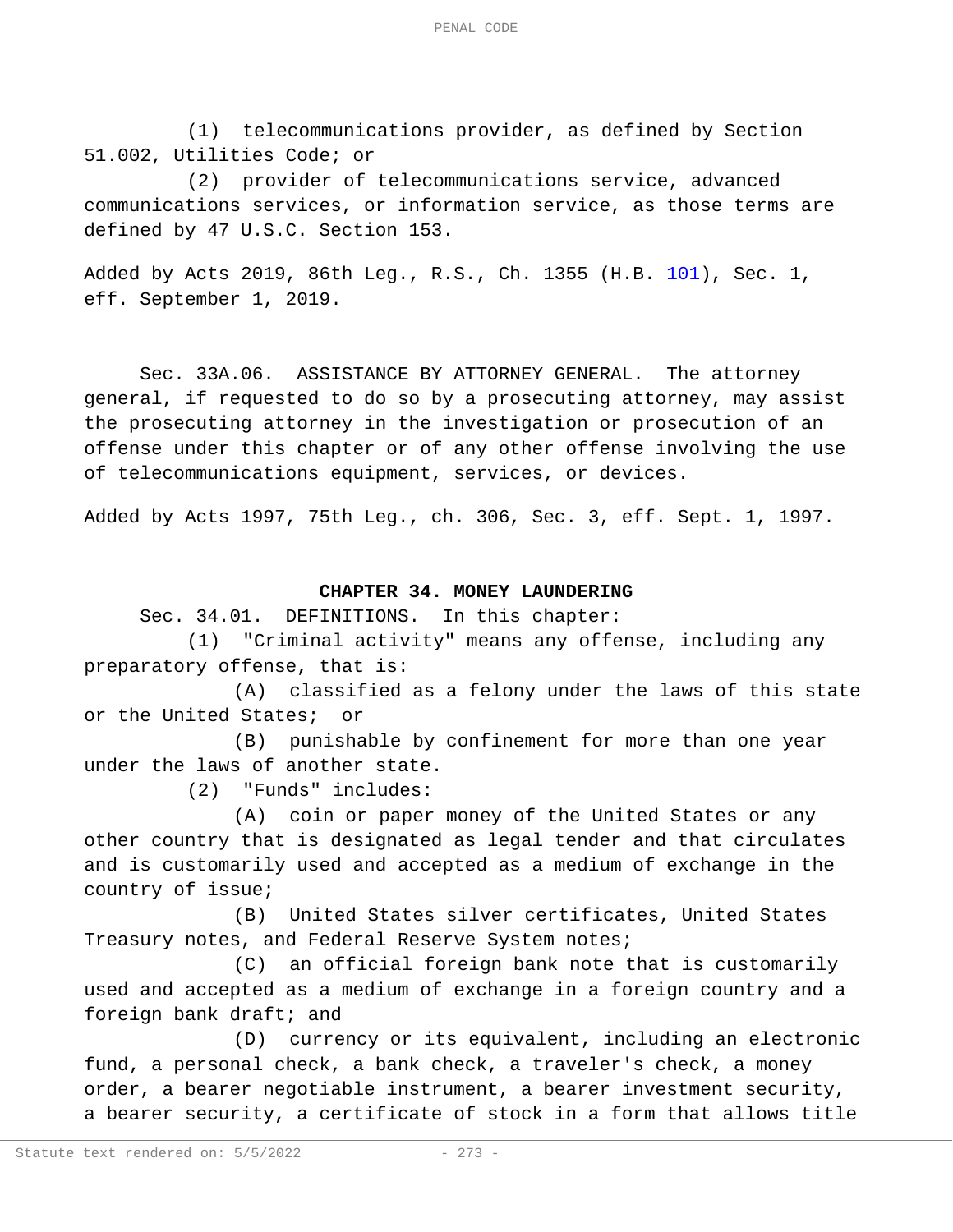to pass on delivery, a stored value card as defined by Section 604.001, Business & Commerce Code, or a digital currency.

(3) "Financial institution" has the meaning assigned by Section 32.01.

(4) "Proceeds" means funds acquired or derived directly or indirectly from, produced through, realized through, or used in the commission of:

(A) an act; or

(B) conduct that constitutes an offense under Section 151.7032, Tax Code.

Added by Acts 1993, 73rd Leg., ch. 761, Sec. 2, eff. Sept. 1, 1993. Amended by:

Acts 2005, 79th Leg., Ch. 1162 (H.B. [3376](http://www.legis.state.tx.us/tlodocs/79R/billtext/html/HB03376F.HTM)), Sec. 1, eff. September 1, 2005.

Acts 2011, 82nd Leg., R.S., Ch. 68 (S.B. [934\)](http://www.legis.state.tx.us/tlodocs/82R/billtext/html/SB00934F.HTM), Sec. 7, eff. September 1, 2011.

Acts 2013, 83rd Leg., R.S., Ch. 928 (H.B. [1523](http://www.legis.state.tx.us/tlodocs/83R/billtext/html/HB01523F.HTM)), Sec. 1, eff. September 1, 2013.

Acts 2013, 83rd Leg., R.S., Ch. 1357 (S.B. [1451](http://www.legis.state.tx.us/tlodocs/83R/billtext/html/SB01451F.HTM)), Sec. 5, eff. September 1, 2013.

Acts 2019, 86th Leg., R.S., Ch. 957 (S.B. [207](http://www.legis.state.tx.us/tlodocs/86R/billtext/html/SB00207F.HTM)), Sec. 1, eff. September 1, 2019.

Sec. 34.02. MONEY LAUNDERING. (a) A person commits an offense if the person knowingly:

(1) acquires or maintains an interest in, conceals, possesses, transfers, or transports the proceeds of criminal activity;

(2) conducts, supervises, or facilitates a transaction involving the proceeds of criminal activity;

(3) invests, expends, or receives, or offers to invest, expend, or receive, the proceeds of criminal activity or funds that the person believes are the proceeds of criminal activity; or

(4) finances or invests or intends to finance or invest funds that the person believes are intended to further the commission of criminal activity.

(a-1) Knowledge of the specific nature of the criminal activity giving rise to the proceeds is not required to establish a culpable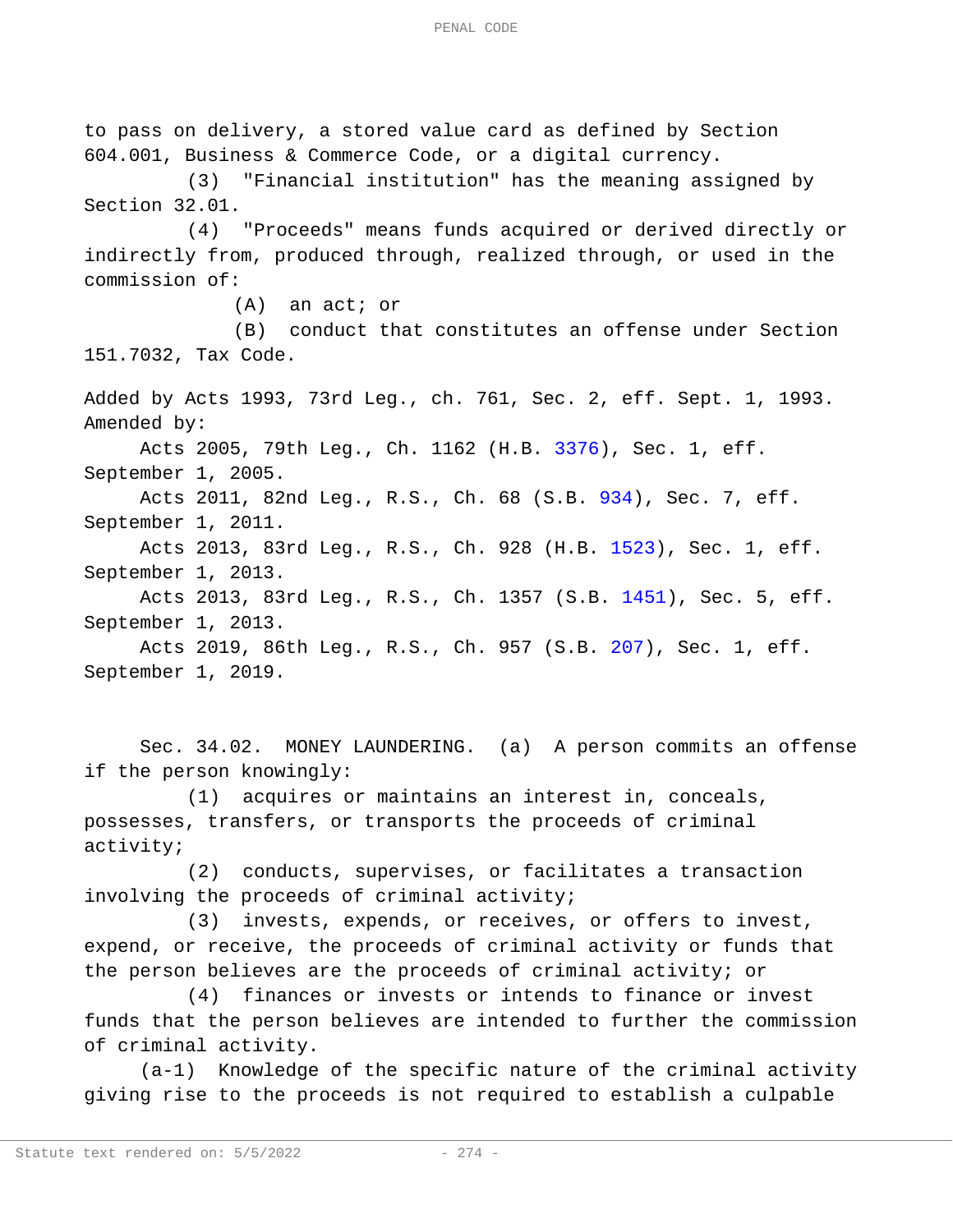mental state under this section.

(b) For purposes of this section, a person is presumed to believe that funds are the proceeds of or are intended to further the commission of criminal activity if a peace officer or a person acting at the direction of a peace officer represents to the person that the funds are proceeds of or are intended to further the commission of criminal activity, as applicable, regardless of whether the peace officer or person acting at the peace officer's direction discloses the person's status as a peace officer or that the person is acting at the direction of a peace officer.

(c) It is a defense to prosecution under this section that the person acted with intent to facilitate the lawful seizure, forfeiture, or disposition of funds or other legitimate law enforcement purpose pursuant to the laws of this state or the United States.

(d) It is a defense to prosecution under this section that the transaction was necessary to preserve a person's right to representation as guaranteed by the Sixth Amendment of the United States Constitution and by Article 1, Section 10, of the Texas Constitution or that the funds were received as bona fide legal fees by a licensed attorney and at the time of their receipt, the attorney did not have actual knowledge that the funds were derived from criminal activity.

(e) An offense under this section is:

(1) a state jail felony if the value of the funds is \$2,500 or more but less than \$30,000;

(2) a felony of the third degree if the value of the funds is \$30,000 or more but less than \$150,000;

(3) a felony of the second degree if the value of the funds is \$150,000 or more but less than \$300,000; or

(4) a felony of the first degree if the value of the funds is \$300,000 or more.

(f) For purposes of this section, if proceeds of criminal activity are related to one scheme or continuing course of conduct, whether from the same or several sources, the conduct may be considered as one offense and the value of the proceeds aggregated in determining the classification of the offense.

(g) For purposes of this section, funds on deposit at a branch of a financial institution are considered the property of that branch and any other branch of the financial institution.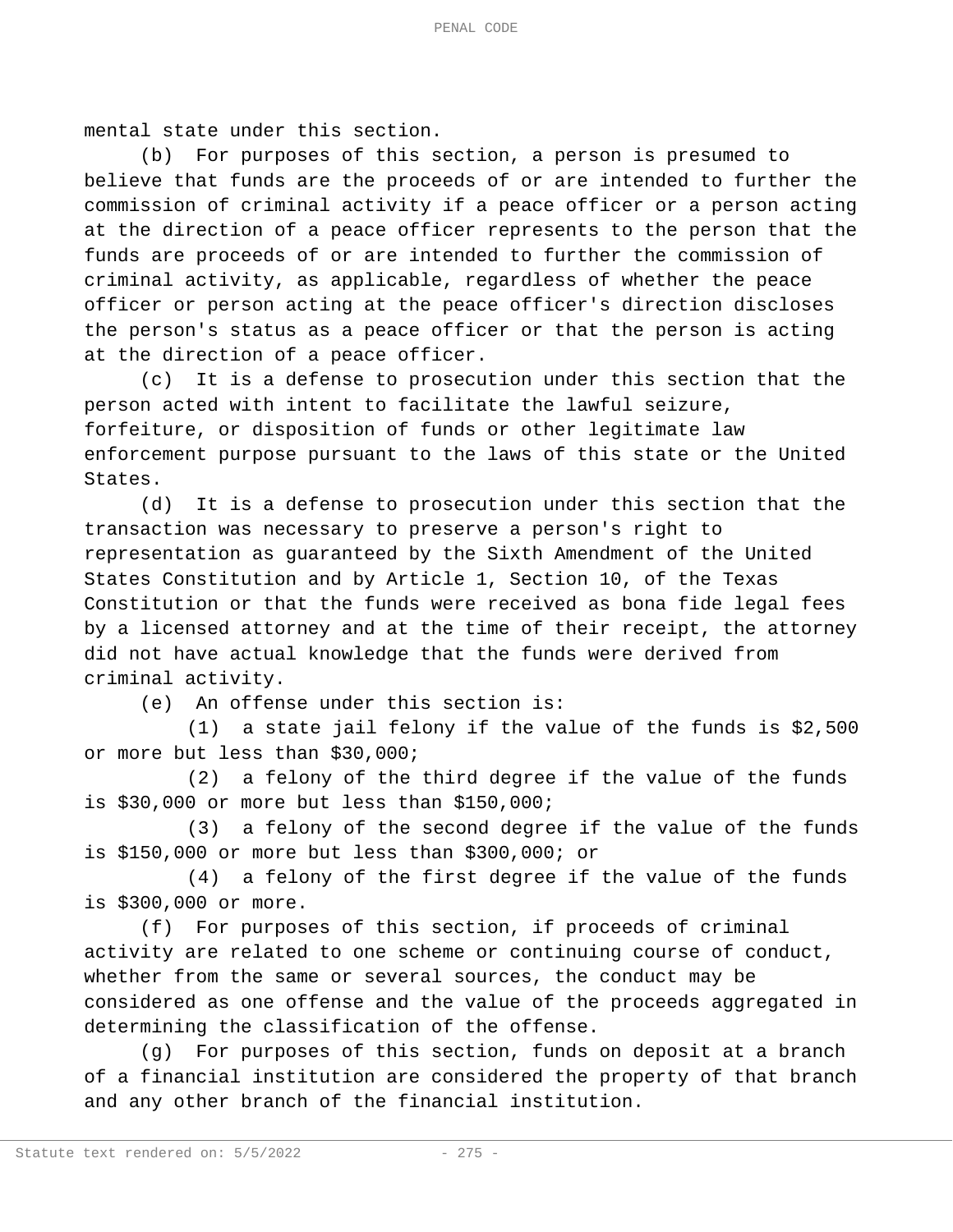(h) If conduct that constitutes an offense under this section also constitutes an offense under any other law, the actor may be prosecuted under this section, the other law, or both.

Added by Acts 1993, 73rd Leg., ch. 761, Sec. 2, eff. Sept. 1, 1993. Amended by:

Acts 2005, 79th Leg., Ch. 1162 (H.B. [3376](http://www.legis.state.tx.us/tlodocs/79R/billtext/html/HB03376F.HTM)), Sec. 2, eff. September 1, 2005.

Acts 2015, 84th Leg., R.S., Ch. 1251 (H.B. [1396](http://www.legis.state.tx.us/tlodocs/84R/billtext/html/HB01396F.HTM)), Sec. 24, eff. September 1, 2015.

Sec. 34.021. PROTECTION FROM CIVIL LIABILITY. Notwithstanding Section 1.03(c), a financial institution or an agent of the financial institution acting in a manner described by Section 34.02(c) is not liable for civil damages to a person who:

(1) claims an ownership interest in funds involved in an offense under Section 34.02; or

(2) conducts with the financial institution or an insurer, as defined by Article 1.02, Insurance Code, a transaction concerning funds involved in an offense under Section 34.02.

Added by Acts 2005, 79th Leg., Ch. 1162 (H.B. [3376](http://www.legis.state.tx.us/tlodocs/79R/billtext/html/HB03376F.HTM)), Sec. 3, eff. September 1, 2005.

Sec. 34.03. ASSISTANCE BY ATTORNEY GENERAL. The attorney general, if requested to do so by a prosecuting attorney, may assist in the prosecution of an offense under this chapter.

Added by Acts 1993, 73rd Leg., ch. 761, Sec. 2, eff. Sept. 1, 1993.

## **CHAPTER 35. INSURANCE FRAUD**

Sec. 35.01. DEFINITIONS. In this chapter:

(1) "Insurance policy" means a written instrument in which is provided the terms of any certificate of insurance, binder of coverage, contract of insurance, benefit plan, nonprofit hospital service plan, motor club service plan, surety bond, cash bond, or any other alternative to insurance authorized by Chapter 601, Transportation Code. The term includes any instrument authorized to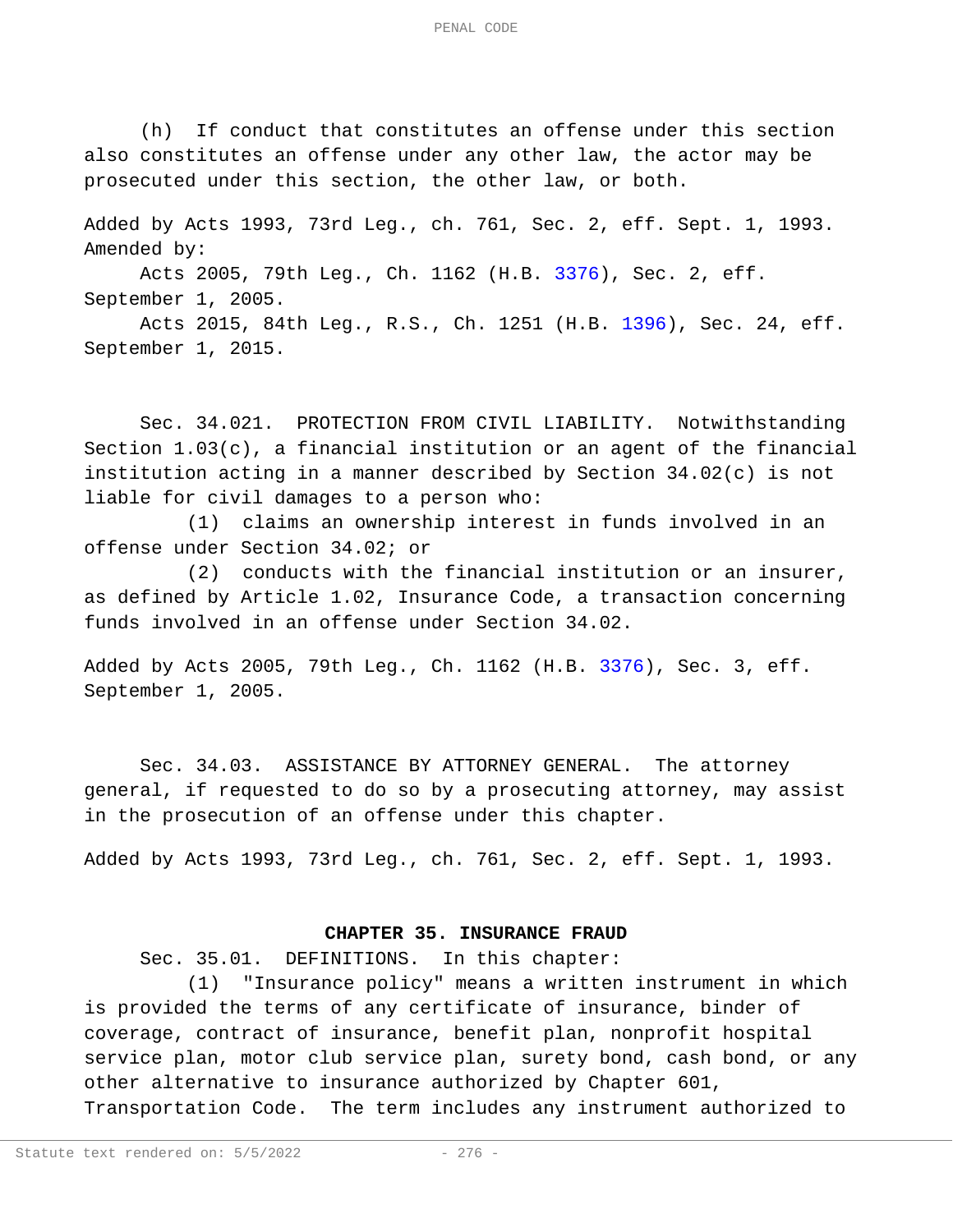be regulated by the Texas Department of Insurance.

(2) "Insurer" has the meaning assigned by Article 1.02, Insurance Code.

(3) "Statement" means an oral or written communication or a record or documented representation of fact made to an insurer. The term includes computer-generated information.

(4) "Value of the claim" means the total dollar amount of a claim for payment under an insurance policy or, as applicable, the value of the claim determined under Section 35.025.

Added by Acts 1995, 74th Leg., ch. 621, Sec. 1, eff. Sept. 1, 1995. Amended by Acts 2001, 77th Leg., ch. 1420, Sec. 14.830, eff. Sept. 1, 2001; Acts 2003, 78th Leg., ch. 1276, Sec. 10A.541, eff. Sept. 1, 2003.

Amended by:

Acts 2005, 79th Leg., Ch. 1162 (H.B. [3376](http://www.legis.state.tx.us/tlodocs/79R/billtext/html/HB03376F.HTM)), Sec. 4, eff. September 1, 2005.

Sec. 35.015. MATERIALITY. A statement is material for the purposes of this chapter, regardless of the admissibility of the statement at trial, if the statement could have affected:

(1) the eligibility for coverage or amount of the payment on a claim for payment under an insurance policy; or

(2) the decision of an insurer whether to issue an insurance policy.

Added by Acts 2005, 79th Leg., Ch. 1162 (H.B. [3376](http://www.legis.state.tx.us/tlodocs/79R/billtext/html/HB03376F.HTM)), Sec. 4, eff. September 1, 2005.

Sec. 35.02. INSURANCE FRAUD. (a) A person commits an offense if, with intent to defraud or deceive an insurer, the person, in support of a claim for payment under an insurance policy:

(1) prepares or causes to be prepared a statement that:

(A) the person knows contains false or misleading material information; and

(B) is presented to an insurer; or

(2) presents or causes to be presented to an insurer a statement that the person knows contains false or misleading material information.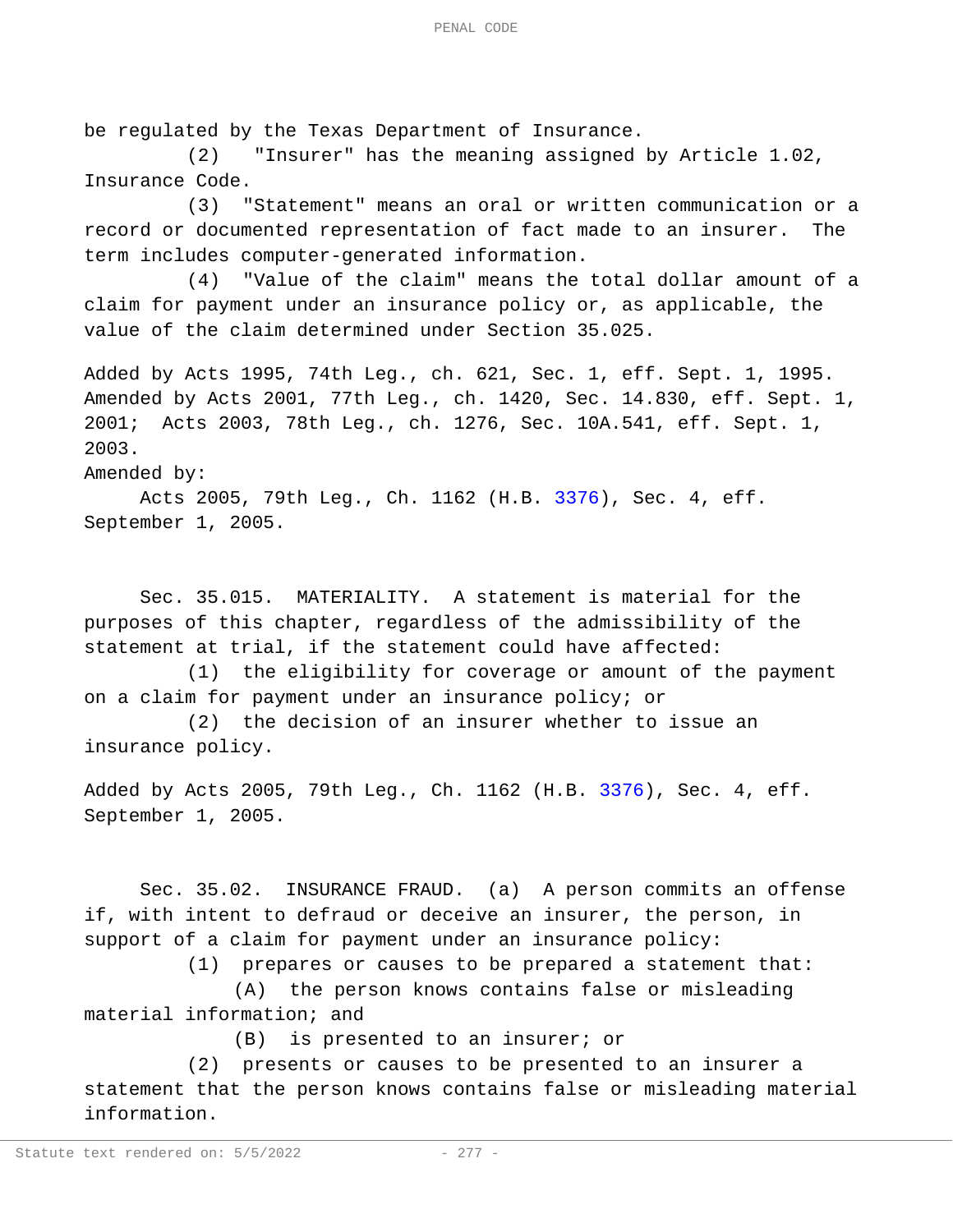(a-1) A person commits an offense if the person, with intent to defraud or deceive an insurer and in support of an application for an insurance policy:

(1) prepares or causes to be prepared a statement that:

(A) the person knows contains false or misleading material information; and

(B) is presented to an insurer; or

(2) presents or causes to be presented to an insurer a statement that the person knows contains false or misleading material information.

(b) A person commits an offense if, with intent to defraud or deceive an insurer, the person solicits, offers, pays, or receives a benefit in connection with the furnishing of goods or services for which a claim for payment is submitted under an insurance policy.

(c) An offense under Subsection (a) or (b) is:

(1) a Class C misdemeanor if the value of the claim is less than \$100;

(2) a Class B misdemeanor if the value of the claim is \$100 or more but less than \$750;

(3) a Class A misdemeanor if the value of the claim is \$750 or more but less than \$2,500;

(4) a state jail felony if the value of the claim is \$2,500 or more but less than \$30,000;

(5) a felony of the third degree if the value of the claim is \$30,000 or more but less than \$150,000;

(6) a felony of the second degree if the value of the claim is \$150,000 or more but less than \$300,000; or

(7) a felony of the first degree if:

(A) the value of the claim is \$300,000 or more; or

(B) an act committed in connection with the commission of the offense places a person at risk of death or serious bodily injury.

(d) An offense under Subsection (a-1) is a state jail felony.

(e) The court shall order a defendant convicted of an offense under this section to pay restitution, including court costs and attorney's fees, to an affected insurer.

(f) If conduct that constitutes an offense under this section also constitutes an offense under any other law, the actor may be prosecuted under this section, the other law, or both.

(g) For purposes of this section, if the actor proves by a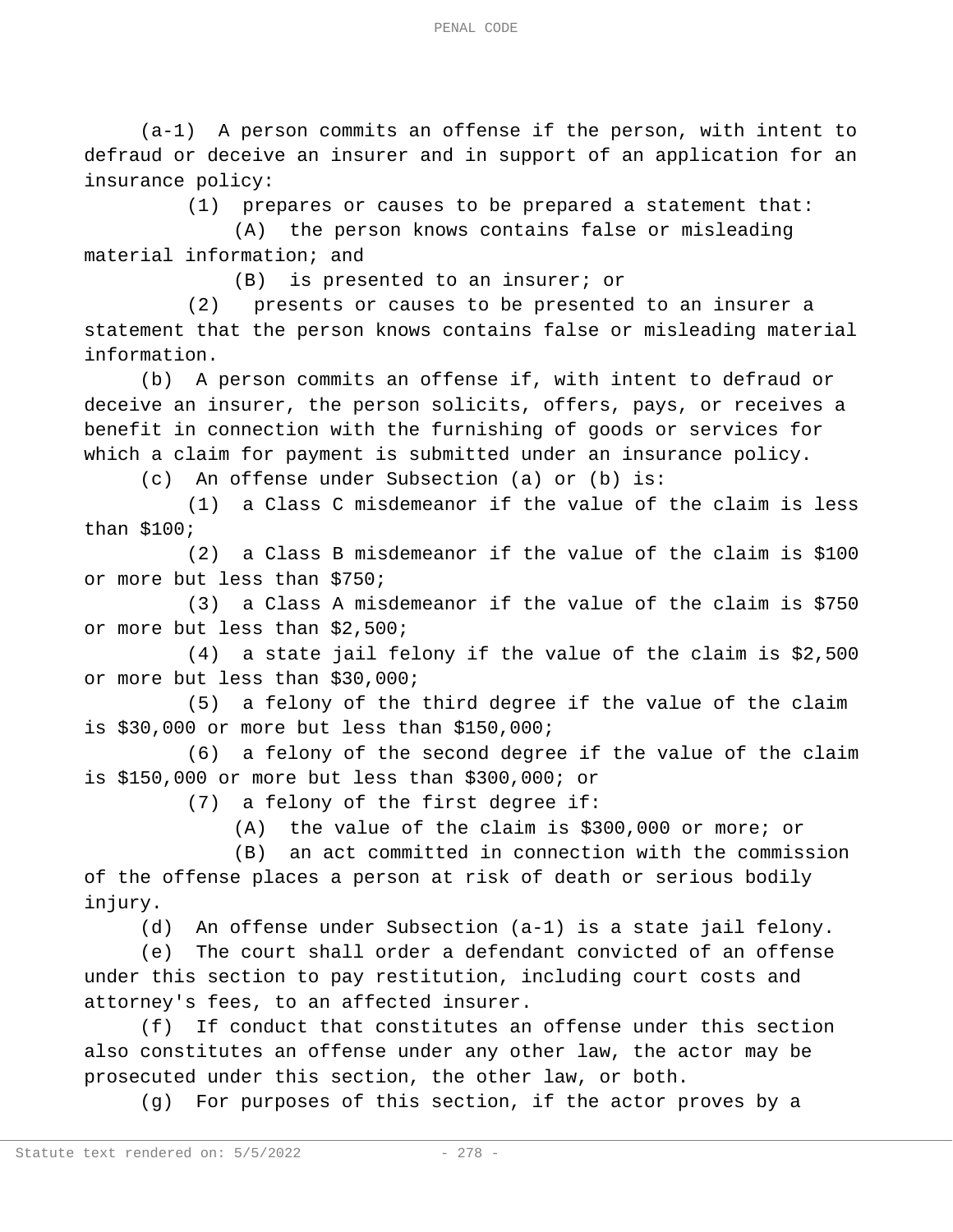preponderance of the evidence that a portion of the claim for payment under an insurance policy resulted from a valid loss, injury, expense, or service covered by the policy, the value of the claim is equal to the difference between the total claim amount and the amount of the valid portion of the claim.

(h) If it is shown on the trial of an offense under this section that the actor submitted a bill for goods or services in support of a claim for payment under an insurance policy to the insurer issuing the policy, a rebuttable presumption exists that the actor caused the claim for payment to be prepared or presented.

Added by Acts 1995, 74th Leg., ch. 621, Sec. 1, eff. Sept. 1, 1995. Amended by Acts 2003, 78th Leg., ch. 605, Sec. 1, eff. Sept. 1, 2003. Amended by:

Acts 2005, 79th Leg., Ch. 1162 (H.B. [3376](http://www.legis.state.tx.us/tlodocs/79R/billtext/html/HB03376F.HTM)), Sec. 4, eff. September 1, 2005.

Acts 2015, 84th Leg., R.S., Ch. 1251 (H.B. [1396](http://www.legis.state.tx.us/tlodocs/84R/billtext/html/HB01396F.HTM)), Sec. 25, eff. September 1, 2015.

Sec. 35.025. VALUE OF CLAIM. (a) Except as provided by Subsection (b) and subject to Subsection (c), for the purposes of Section  $35.02(c)$ , if the value of a claim is not readily ascertainable, the value of the claim is:

(1) the fair market value, at the time and place of the offense, of the goods or services that are the subject of the claim; or

(2) the cost of replacing the goods or services that are the subject of the claim within a reasonable time after the claim.

(b) If goods or services that are the subject of a claim cannot be reasonably ascertained under Subsection (a), the goods or services are considered to have a value of \$750 or more but less than \$2,500.

(c) If the actor proves by a preponderance of the evidence that a portion of the claim for payment under an insurance policy resulted from a valid loss, injury, expense, or service covered by the policy, the value of the claim is equal to the difference between the total claim amount and the amount of the valid portion of the claim.

Added by Acts 2005, 79th Leg., Ch. 1162 (H.B. [3376](http://www.legis.state.tx.us/tlodocs/79R/billtext/html/HB03376F.HTM)), Sec. 4, eff. September 1, 2005. Amended by: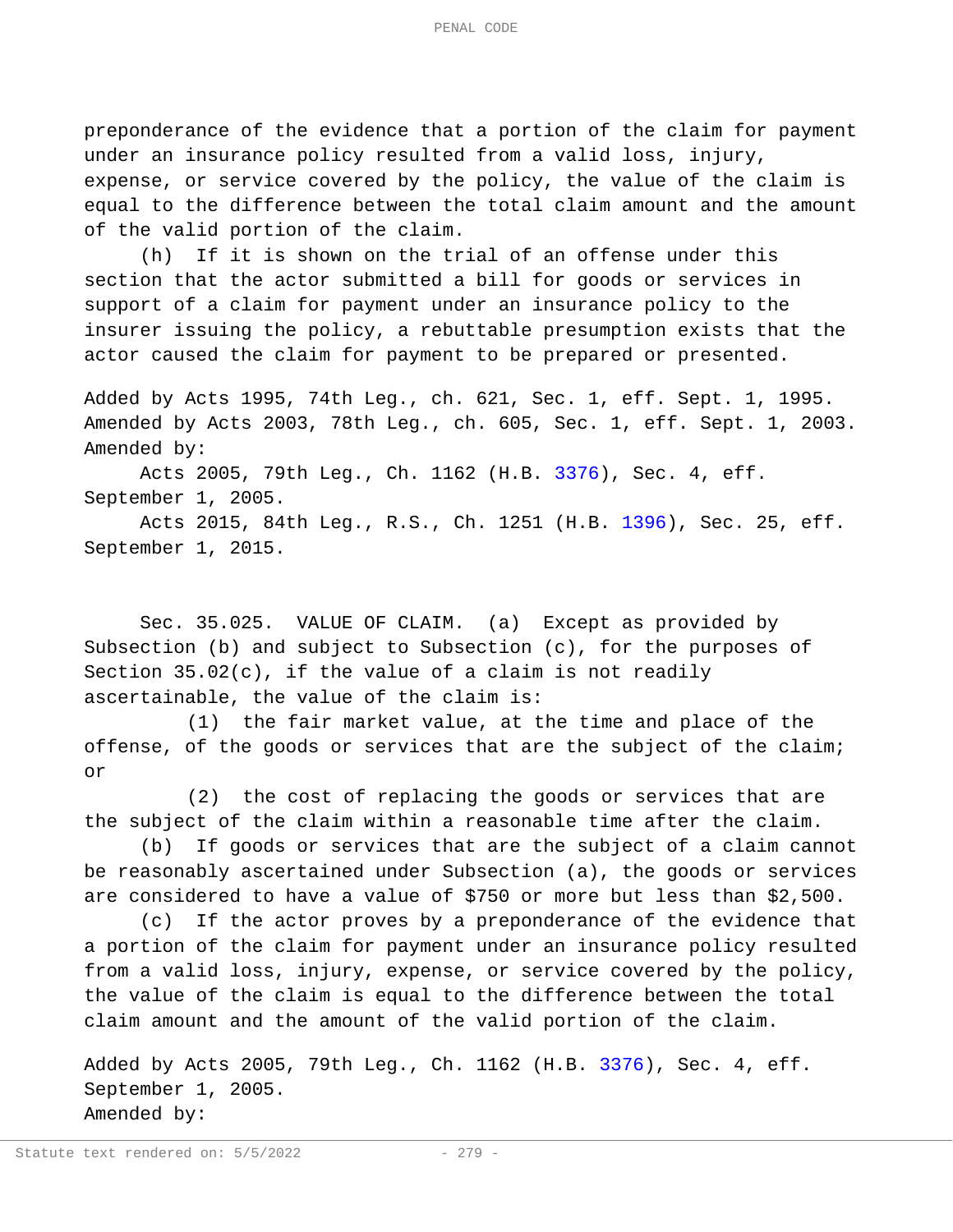Acts 2015, 84th Leg., R.S., Ch. 1251 (H.B. [1396](http://www.legis.state.tx.us/tlodocs/84R/billtext/html/HB01396F.HTM)), Sec. 26, eff. September 1, 2015.

Sec. 35.03. AGGREGATION AND MULTIPLE OFFENSES. (a) When separate claims in violation of this chapter are communicated to an insurer or group of insurers pursuant to one scheme or continuing course of conduct, the conduct may be considered as one offense and the value of the claims aggregated in determining the classification of the offense. If claims are aggregated under this subsection, Subsection (b) shall not apply.

(b) When three or more separate claims in violation of this chapter are communicated to an insurer or group of insurers pursuant to one scheme or continuing course of conduct, the conduct may be considered as one offense, and the classification of the offense shall be one category higher than the most serious single offense proven from the separate claims, except that if the most serious offense is a felony of the first degree, the offense is a felony of the first degree. This subsection shall not be applied if claims are aggregated under Subsection (a).

Added by Acts 1995, 74th Leg., ch. 621, Sec. 1, eff. Sept. 1, 1995.

Sec. 35.04. JURISDICTION OF ATTORNEY GENERAL. (a) The attorney general may offer to an attorney representing the state in the prosecution of an offense under Section 35.02 the investigative, technical, and litigation assistance of the attorney general's office.

(b) The attorney general may prosecute or assist in the prosecution of an offense under Section 35.02 on the request of the attorney representing the state described by Subsection (a).

Added by Acts 1995, 74th Leg., ch. 621, Sec. 1, eff. Sept. 1, 1995.

#### **CHAPTER 35A. HEALTH CARE FRAUD**

Sec. 35A.01. DEFINITIONS. In this chapter:

(1) "Claim" means a written or electronically submitted request or demand that:

(A) is submitted by a provider or the provider's agent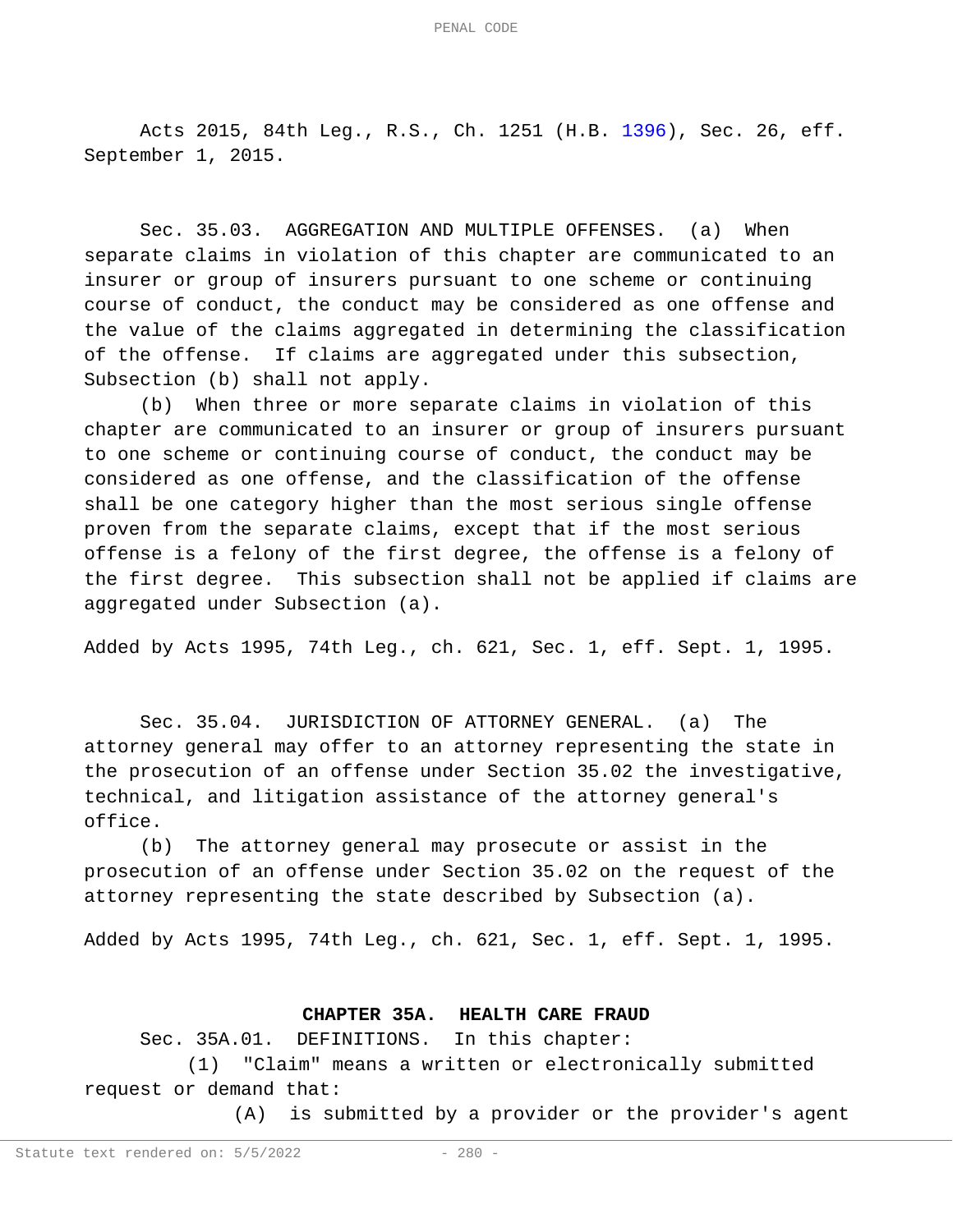and identifies a service or product provided or purported to have been provided to a health care recipient as reimbursable under a health care program, without regard to whether the money that is requested or demanded is paid; or

(B) states the income earned or expense incurred by a provider in providing a service or product and is used to determine a rate of payment under a health care program.

(2) "Fiscal agent" means:

(A) a person who, through a contractual relationship with a state agency or the federal government, receives, processes, and pays a claim under a health care program; or

(B) the designated agent of a person described by Paragraph (A).

(3) "Health care practitioner" means a dentist, podiatrist, psychologist, physical therapist, chiropractor, registered nurse, or other provider licensed to provide health care services in this state.

(4) "Health care program" means a program funded by this state, the federal government, or both and designed to provide health care services to health care recipients, including a program that is administered in whole or in part through a managed care delivery model.

(5) "Health care recipient" means an individual to whom a service or product is provided or purported to have been provided and with respect to whom a person claims or receives a payment for that service or product from a health care program or fiscal agent, without regard to whether the individual was eligible for benefits under the health care program.

(6) "Managed care organization" means a person who is authorized or otherwise permitted by law to arrange for or provide a managed care plan.

(7) "Physician" means a physician licensed to practice medicine in this state.

(8) "Provider" means a person who participates in or has applied to participate in a health care program as a supplier of a service or product and includes:

(A) a management company that manages, operates, or controls another provider;

(B) a person, including a medical vendor, who provides a service or product to another provider or the other provider's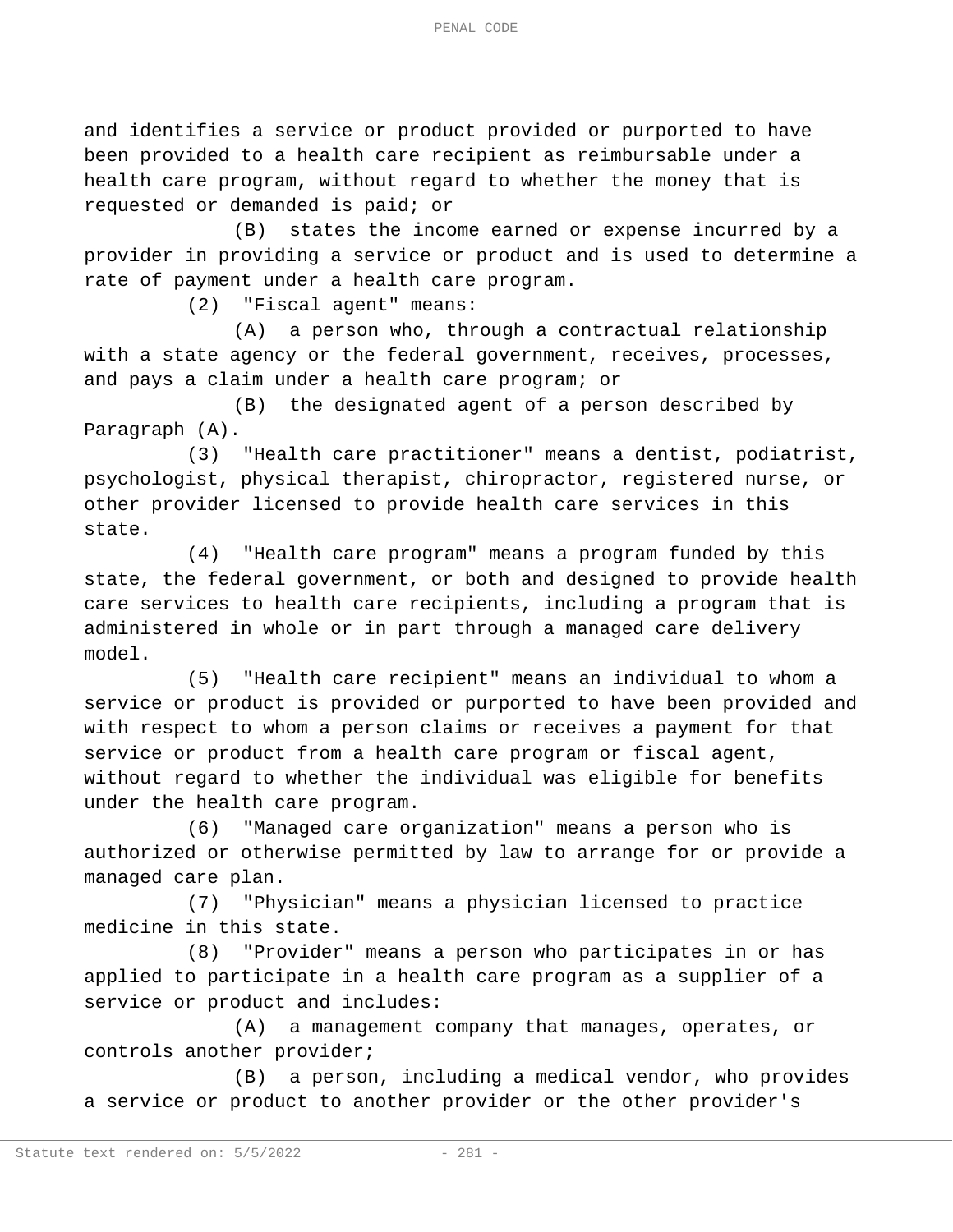agent;

(C) an employee of the person who participates in or has applied to participate in the program;

(D) a managed care organization; and

(E) a manufacturer or distributor of a product for which a health care program provides reimbursement.

(9) "Service" includes care or treatment of a health care recipient.

(10) "High managerial agent" means a director, officer, or employee who is authorized to act on behalf of a provider and has duties of such responsibility that the conduct of the director, officer, or employee reasonably may be assumed to represent the policy or intent of the provider.

Added by Acts 2005, 79th Leg., Ch. 806 (S.B. [563\)](http://www.legis.state.tx.us/tlodocs/79R/billtext/html/SB00563F.HTM), Sec. 16, eff. September 1, 2005.

Amended by:

Acts 2011, 82nd Leg., R.S., Ch. 620 (S.B. [688](http://www.legis.state.tx.us/tlodocs/82R/billtext/html/SB00688F.HTM)), Sec. 8, eff. September 1, 2011.

Acts 2019, 86th Leg., R.S., Ch. 381 (H.B. [2894](http://www.legis.state.tx.us/tlodocs/86R/billtext/html/HB02894F.HTM)), Sec. 6, eff. September 1, 2019.

Sec. 35A.02. HEALTH CARE FRAUD. (a) A person commits an offense if the person:

(1) knowingly makes or causes to be made a false statement or misrepresentation of a material fact to permit a person to receive a benefit or payment under a health care program that is not authorized or that is greater than the benefit or payment that is authorized;

(2) knowingly conceals or fails to disclose information that permits a person to receive a benefit or payment under a health care program that is not authorized or that is greater than the benefit or payment that is authorized;

(3) knowingly applies for and receives a benefit or payment on behalf of another person under a health care program and converts any part of the benefit or payment to a use other than for the benefit of the person on whose behalf it was received;

(4) knowingly makes, causes to be made, induces, or seeks to induce the making of a false statement or misrepresentation of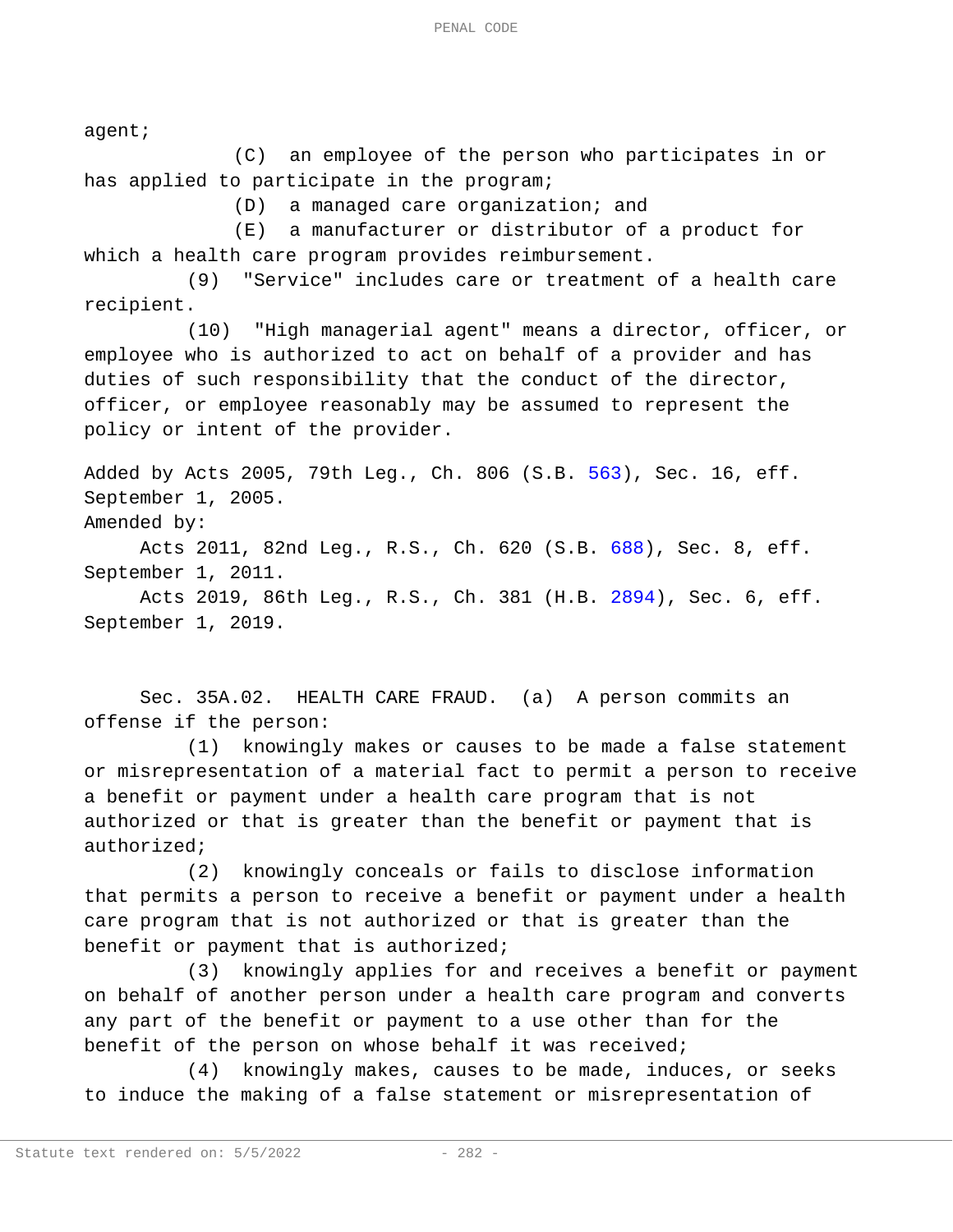material fact concerning:

(A) the conditions or operation of a facility in order that the facility may qualify for certification or recertification under a health care program; or

(B) information required to be provided by a federal or state law, rule, regulation, or provider agreement pertaining to a health care program;

(5) except as authorized under a health care program, knowingly pays, charges, solicits, accepts, or receives, in addition to an amount paid under the health care program, a gift, money, donation, or other consideration as a condition to the provision of a service or product or the continued provision of a service or product if the cost of the service or product is paid for, in whole or in part, under a health care program;

(6) knowingly presents or causes to be presented a claim for payment under a health care program for a product provided or a service rendered by a person who:

(A) is not licensed to provide the product or render the service, if a license is required; or

(B) is not licensed in the manner claimed;

(7) knowingly makes or causes to be made a claim under a health care program for:

(A) a service or product that has not been approved or acquiesced in by a treating physician or health care practitioner;

(B) a service or product that is substantially inadequate or inappropriate when compared to generally recognized standards within the particular discipline or within the health care industry; or

(C) a product that has been adulterated, debased, mislabeled, or that is otherwise inappropriate;

(8) makes a claim under a health care program and knowingly fails to indicate the type of license and the identification number of the licensed health care practitioner who actually provided the service;

(9) knowingly enters into an agreement, combination, or conspiracy to defraud the state or federal government by obtaining or aiding another person in obtaining an unauthorized payment or benefit from a health care program or fiscal agent;

(10) is a managed care organization that contracts with the Health and Human Services Commission, another state agency, or the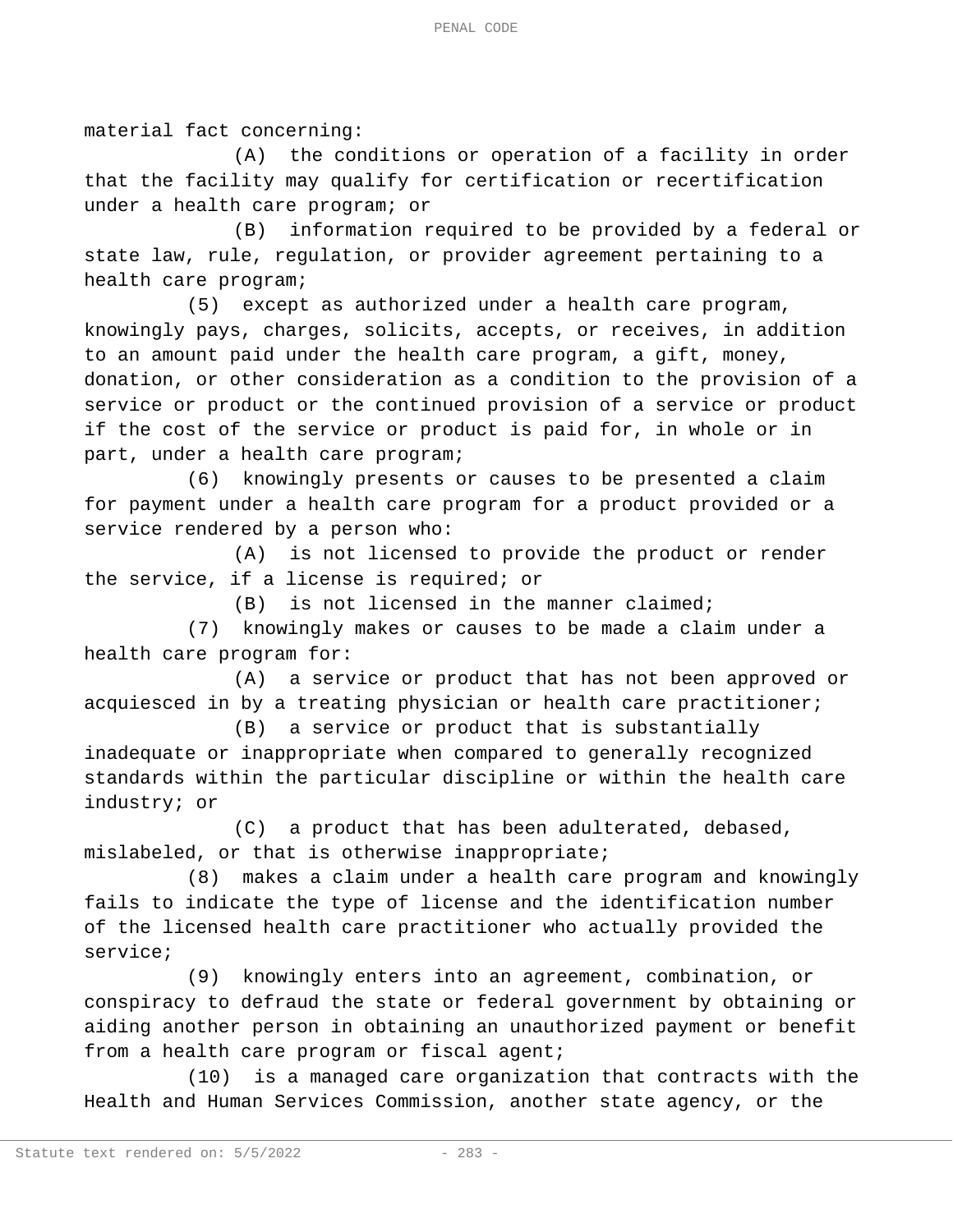federal government to provide or arrange to provide health care benefits or services to individuals eligible under a health care program and knowingly:

(A) fails to provide to an individual a health care benefit or service that the organization is required to provide under the contract;

(B) fails to provide or falsifies information required to be provided by law, rule, or contractual provision; or

(C) engages in a fraudulent activity in connection with the enrollment of an individual eligible under a health care program in the organization's managed care plan or in connection with marketing the organization's services to an individual eligible under a health care program;

(11) knowingly obstructs an investigation by the attorney general of an alleged unlawful act under this section or under Section 32.039, 32.0391, or 36.002, Human Resources Code; or

(12) knowingly makes, uses, or causes the making or use of a false record or statement to conceal, avoid, or decrease an obligation to pay or transmit money or property to this state or the federal government under a health care program.

(b) An offense under this section is:

(1) a Class C misdemeanor if the amount of any payment or the value of any monetary or in-kind benefit provided or claim for payment made under a health care program, directly or indirectly, as a result of the conduct is less than \$100;

(2) a Class B misdemeanor if the amount of any payment or the value of any monetary or in-kind benefit provided or claim for payment made under a health care program, directly or indirectly, as a result of the conduct is \$100 or more but less than \$750;

(3) a Class A misdemeanor if the amount of any payment or the value of any monetary or in-kind benefit provided or claim for payment made under a health care program, directly or indirectly, as a result of the conduct is \$750 or more but less than \$2,500;

(4) a state jail felony if:

(A) the amount of any payment or the value of any monetary or in-kind benefit provided or claim for payment made under a health care program, directly or indirectly, as a result of the conduct is \$2,500 or more but less than \$30,000;

(B) the offense is committed under Subsection  $(a)(11)$ ;

or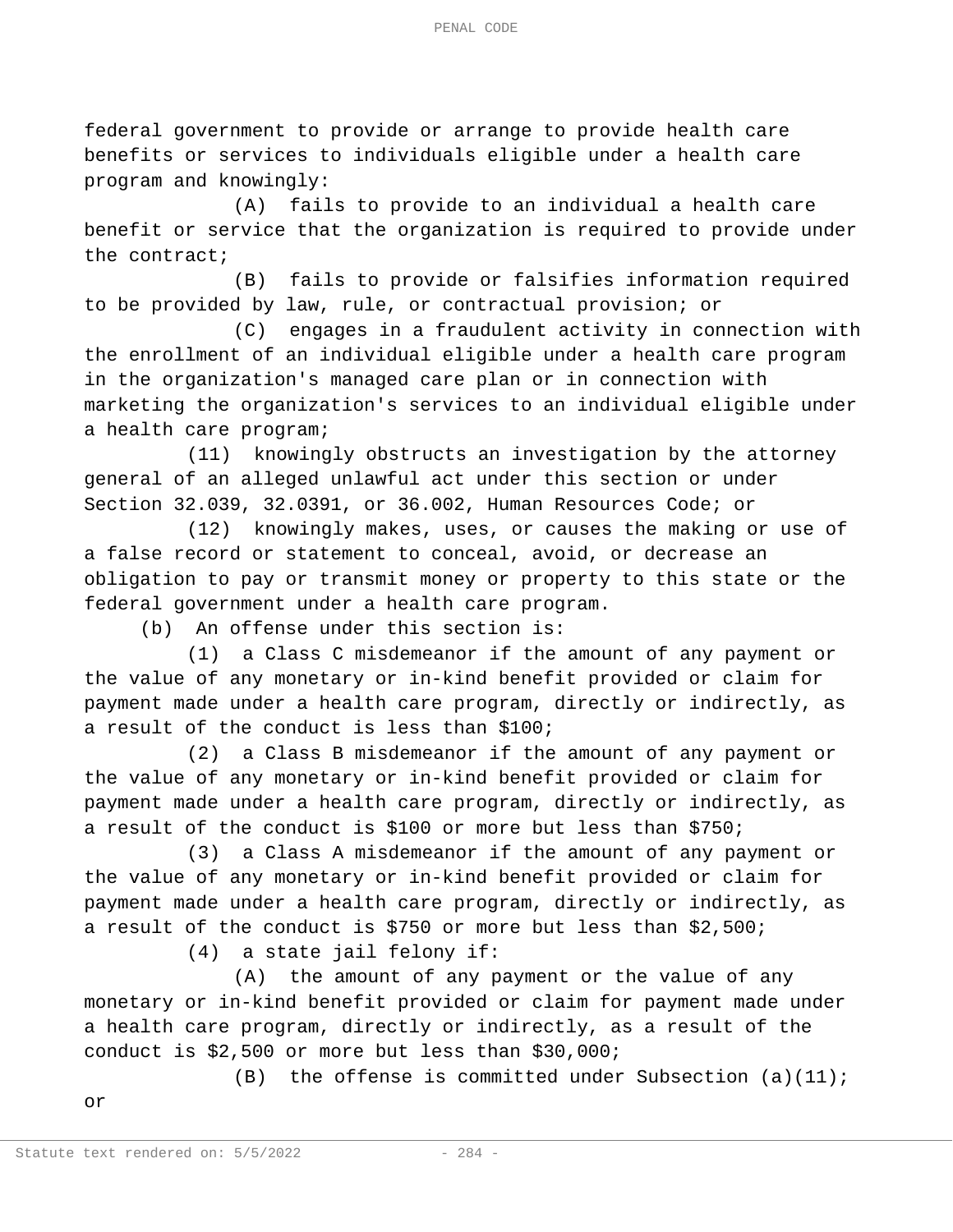(C) it is shown on the trial of the offense that the amount of the payment or value of the benefit described by this subsection cannot be reasonably ascertained;

(5) a felony of the third degree if:

(A) the amount of any payment or the value of any monetary or in-kind benefit provided or claim for payment made under a health care program, directly or indirectly, as a result of the conduct is \$30,000 or more but less than \$150,000; or

(B) it is shown on the trial of the offense that the defendant submitted more than 25 but fewer than 50 fraudulent claims under a health care program and the submission of each claim constitutes conduct prohibited by Subsection (a);

(6) a felony of the second degree if:

(A) the amount of any payment or the value of any monetary or in-kind benefit provided or claim for payment made under a health care program, directly or indirectly, as a result of the conduct is \$150,000 or more but less than \$300,000; or

(B) it is shown on the trial of the offense that the defendant submitted 50 or more fraudulent claims under a health care program and the submission of each claim constitutes conduct prohibited by Subsection (a); or

(7) a felony of the first degree if the amount of any payment or the value of any monetary or in-kind benefit provided or claim for payment made under a health care program, directly or indirectly, as a result of the conduct is \$300,000 or more.

(c) If conduct constituting an offense under this section also constitutes an offense under another section of this code or another provision of law, the actor may be prosecuted under either this section or the other section or provision or both this section and the other section or provision.

(d) When multiple payments or monetary or in-kind benefits are provided under one or more health care programs as a result of one scheme or continuing course of conduct, the conduct may be considered as one offense and the amounts of the payments or monetary or in-kind benefits aggregated in determining the grade of the offense.

(e) The punishment prescribed for an offense under this section, other than the punishment prescribed by Subsection (b)(7), is increased to the punishment prescribed for the next highest category of offense if it is shown beyond a reasonable doubt on the trial of the offense that the actor was a high managerial agent at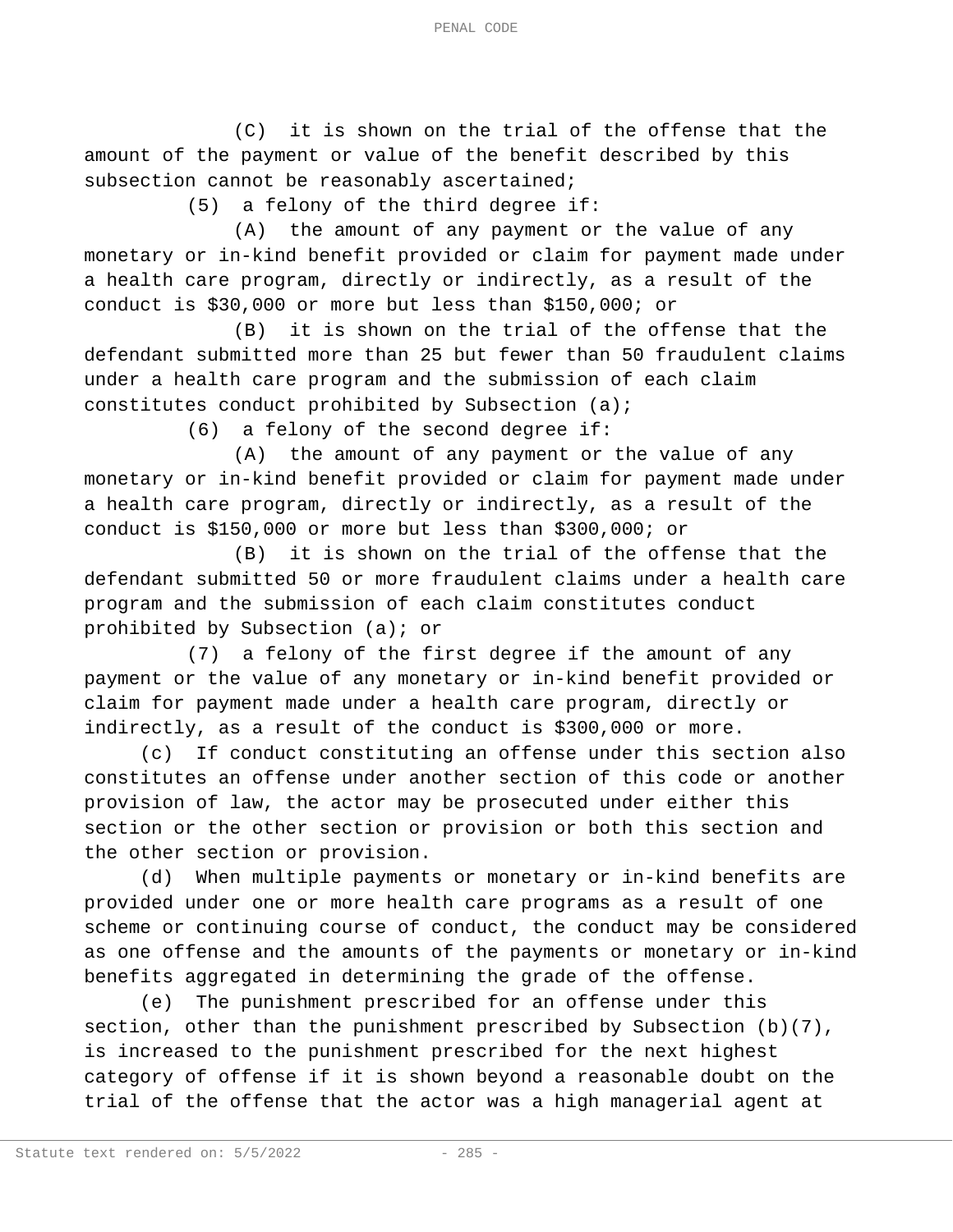the time of the offense.

(f) With the consent of the appropriate local county or district attorney, the attorney general has concurrent jurisdiction with that consenting local prosecutor to prosecute an offense under this section that involves a health care program.

Added by Acts 2005, 79th Leg., Ch. 806 (S.B. [563\)](http://www.legis.state.tx.us/tlodocs/79R/billtext/html/SB00563F.HTM), Sec. 16, eff. September 1, 2005.

# Amended by:

Acts 2007, 80th Leg., R.S., Ch. 127 (S.B. [1694](http://www.legis.state.tx.us/tlodocs/80R/billtext/html/SB01694F.HTM)), Sec. 5, eff. September 1, 2007.

Acts 2011, 82nd Leg., R.S., Ch. 398 (S.B. [544](http://www.legis.state.tx.us/tlodocs/82R/billtext/html/SB00544F.HTM)), Sec. 8, eff. September 1, 2011.

Acts 2011, 82nd Leg., R.S., Ch. 620 (S.B. [688](http://www.legis.state.tx.us/tlodocs/82R/billtext/html/SB00688F.HTM)), Sec. 9, eff. September 1, 2011.

Acts 2015, 84th Leg., R.S., Ch. 1251 (H.B. [1396](http://www.legis.state.tx.us/tlodocs/84R/billtext/html/HB01396F.HTM)), Sec. 27, eff. September 1, 2015.

Acts 2019, 86th Leg., R.S., Ch. 381 (H.B. [2894](http://www.legis.state.tx.us/tlodocs/86R/billtext/html/HB02894F.HTM)), Sec. 6, eff. September 1, 2019.

## **TITLE 8. OFFENSES AGAINST PUBLIC ADMINISTRATION CHAPTER 36. BRIBERY AND CORRUPT INFLUENCE**

Sec. 36.01. DEFINITIONS. In this chapter:

(1) "Custody" means:

(A) detained or under arrest by a peace officer; or

(B) under restraint by a public servant pursuant to an order of a court.

(2) "Party official" means a person who holds any position or office in a political party, whether by election, appointment, or employment.

(3) "Benefit" means anything reasonably regarded as

pecuniary gain or pecuniary advantage, including benefit to any other person in whose welfare the beneficiary has a direct and substantial interest.

(4) "Vote" means to cast a ballot in an election regulated by law.

Acts 1973, 63rd Leg., p. 883, ch. 399, Sec. 1, eff. Jan. 1, 1974. Amended by Acts 1975, 64th Leg., p. 915, ch. 342, Sec. 11, eff. Sept. 1, 1975; Acts 1983, 68th Leg., p. 3237, ch. 558, Sec. 1, eff. Sept.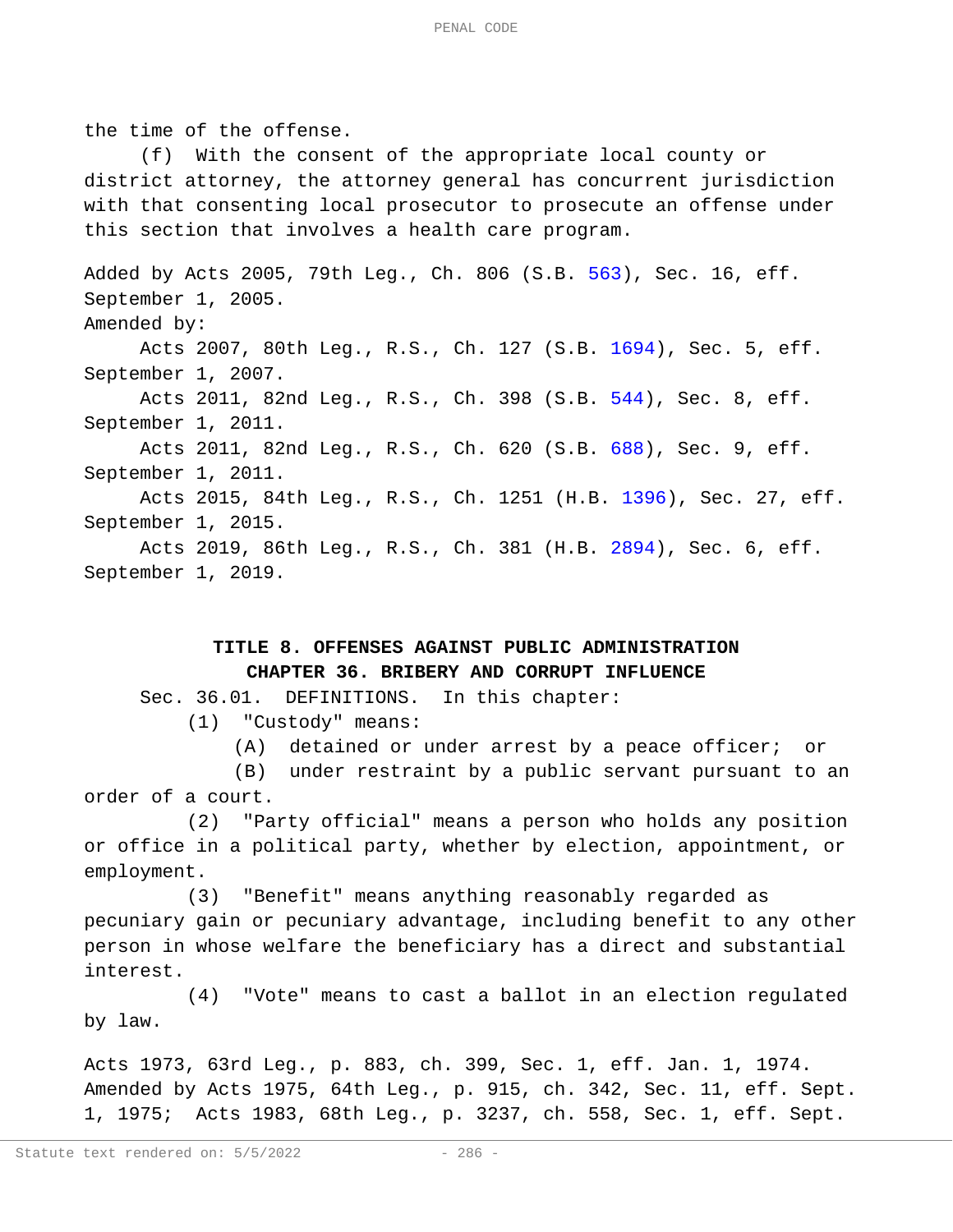1, 1983; Acts 1989, 71st Leg., ch. 67, Sec. 2, eff. Sept. 1, 1989; Acts 1991, 72nd Leg., ch. 304, Sec. 4.01, eff. Jan. 1, 1992; Acts 1991, 72nd Leg., ch. 565, Sec. 3, eff. Sept. 1, 1991; Acts 1993, 73rd Leg., ch. 900, Sec. 1.01, eff. Sept. 1, 1994.

Sec. 36.02. BRIBERY. (a) A person commits an offense if he intentionally or knowingly offers, confers, or agrees to confer on another, or solicits, accepts, or agrees to accept from another:

(1) any benefit as consideration for the recipient's decision, opinion, recommendation, vote, or other exercise of discretion as a public servant, party official, or voter;

(2) any benefit as consideration for the recipient's decision, vote, recommendation, or other exercise of official discretion in a judicial or administrative proceeding;

(3) any benefit as consideration for a violation of a duty imposed by law on a public servant or party official; or

(4) any benefit that is a political contribution as defined by Title 15, Election Code, or that is an expenditure made and reported in accordance with Chapter 305, Government Code, if the benefit was offered, conferred, solicited, accepted, or agreed to pursuant to an express agreement to take or withhold a specific exercise of official discretion if such exercise of official discretion would not have been taken or withheld but for the benefit; notwithstanding any rule of evidence or jury instruction allowing factual inferences in the absence of certain evidence, direct evidence of the express agreement shall be required in any prosecution under this subdivision.

(b) It is no defense to prosecution under this section that a person whom the actor sought to influence was not qualified to act in the desired way whether because he had not yet assumed office or he lacked jurisdiction or for any other reason.

(c) It is no defense to prosecution under this section that the benefit is not offered or conferred or that the benefit is not solicited or accepted until after:

(1) the decision, opinion, recommendation, vote, or other exercise of discretion has occurred; or

(2) the public servant ceases to be a public servant.

(d) It is an exception to the application of Subdivisions (1), (2), and (3) of Subsection (a) that the benefit is a political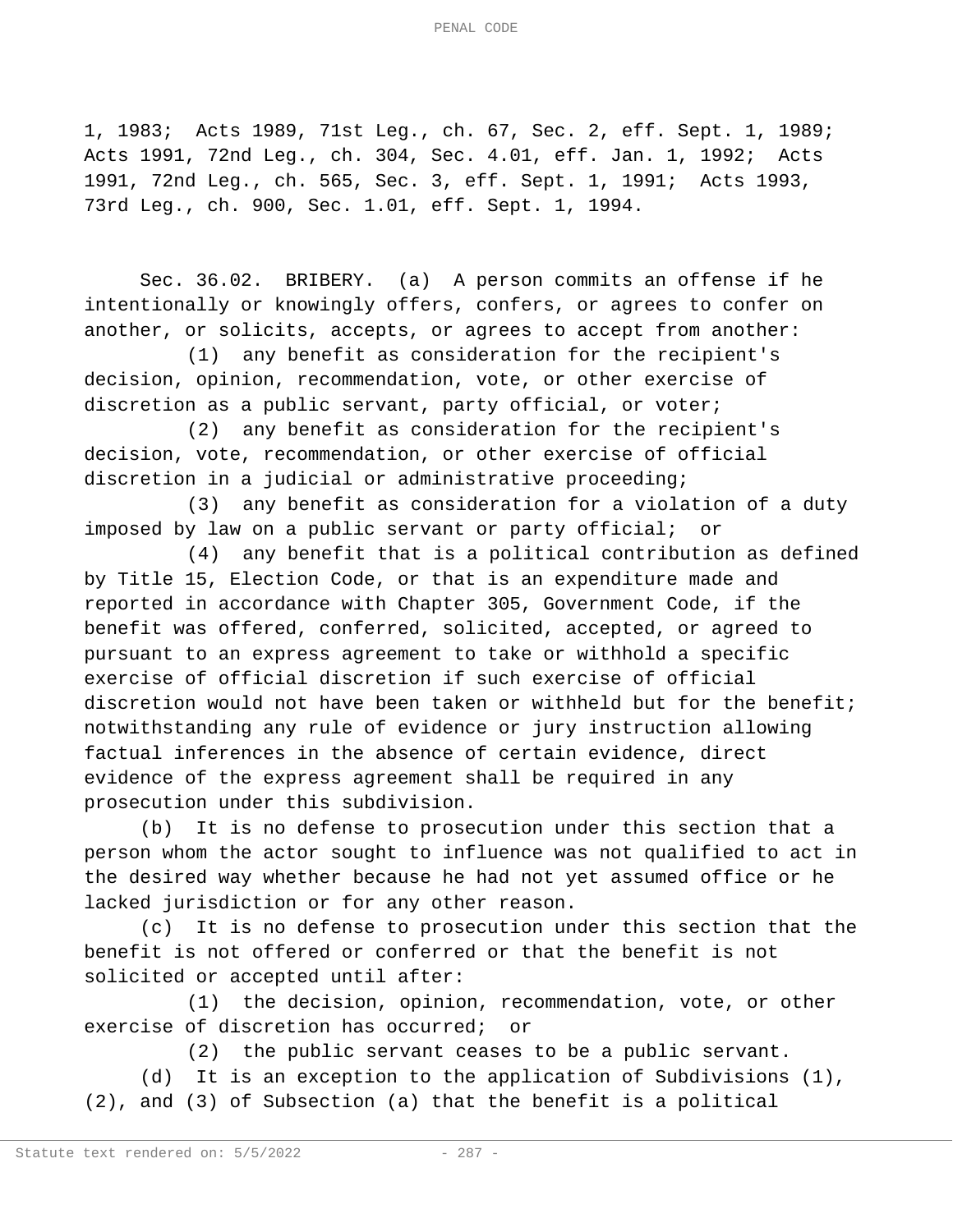contribution as defined by Title 15, Election Code, or an expenditure made and reported in accordance with Chapter 305, Government Code.

(e) An offense under this section is a felony of the second degree.

Acts 1973, 63rd Leg., p. 883, ch. 399, Sec. 1, eff. Jan. 1, 1974. Amended by Acts 1975, 64th Leg., p. 915, ch. 342, Sec. 11, eff. Sept. 1, 1975; Acts 1983, 68th Leg., p. 3237, ch. 558, Sec. 2, eff. Sept. 1, 1983; Acts 1991, 72nd Leg., ch. 304, Sec. 4.02, eff. Jan. 1, 1992; Acts 1993, 73rd Leg., ch. 900, Sec. 1.01, eff. Sept. 1, 1994.

Sec. 36.03. COERCION OF PUBLIC SERVANT OR VOTER. (a) A person commits an offense if by means of coercion he:

(1) influences or attempts to influence a public servant in a specific exercise of his official power or a specific performance of his official duty or influences or attempts to influence a public servant to violate the public servant's known legal duty; or

(2) influences or attempts to influence a voter not to vote or to vote in a particular manner.

(b) An offense under this section is a Class A misdemeanor unless the coercion is a threat to commit a felony, in which event it is a felony of the third degree.

 $(c)$  It is an exception to the application of Subsection  $(a)(1)$ of this section that the person who influences or attempts to influence the public servant is a member of the governing body of a governmental entity, and that the action that influences or attempts to influence the public servant is an official action taken by the member of the governing body. For the purposes of this subsection, the term "official action" includes deliberations by the governing body of a governmental entity.

Acts 1973, 63rd Leg., p. 883, ch. 399, Sec. 1, eff. Jan. 1, 1974. Amended by Acts 1989, 71st Leg., ch. 67, Sec. 1, 3, eff. Sept. 1, 1989; Acts 1993, 73rd Leg., ch. 900, Sec. 1.01, eff. Sept. 1, 1994.

Sec. 36.04. IMPROPER INFLUENCE. (a) A person commits an offense if he privately addresses a representation, entreaty, argument, or other communication to any public servant who exercises or will exercise official discretion in an adjudicatory proceeding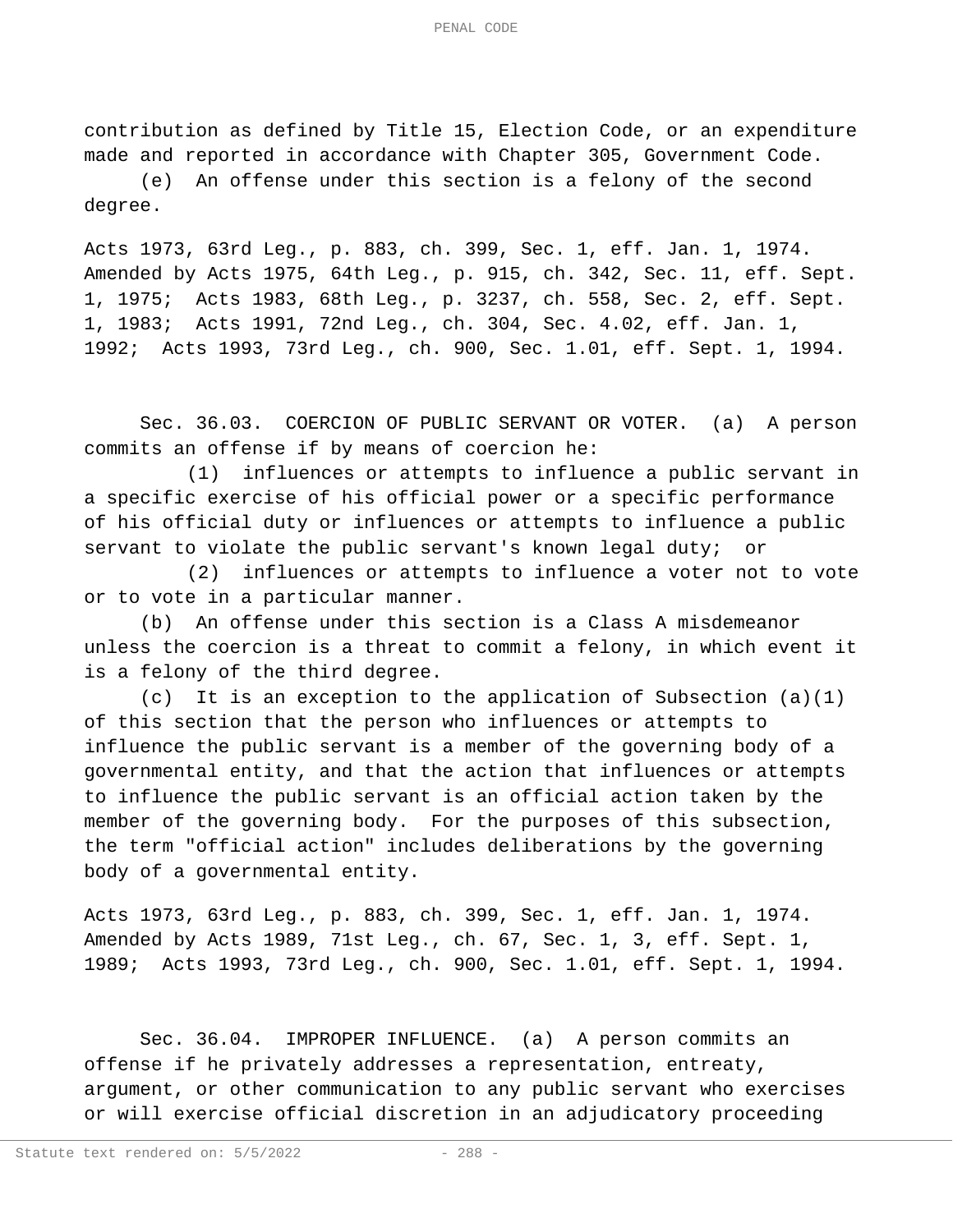with an intent to influence the outcome of the proceeding on the basis of considerations other than those authorized by law.

(b) For purposes of this section, "adjudicatory proceeding" means any proceeding before a court or any other agency of government in which the legal rights, powers, duties, or privileges of specified parties are determined.

(c) An offense under this section is a Class A misdemeanor.

Acts 1973, 63rd Leg., p. 883, ch. 399, Sec. 1, eff. Jan. 1, 1974. Amended by Acts 1993, 73rd Leg., ch. 900, Sec. 1.01, eff. Sept. 1, 1994.

Sec. 36.05. TAMPERING WITH WITNESS. (a) A person commits an offense if, with intent to influence the witness, he offers, confers, or agrees to confer any benefit on a witness or prospective witness in an official proceeding, or he coerces a witness or a prospective witness in an official proceeding:

(1) to testify falsely;

(2) to withhold any testimony, information, document, or thing;

(3) to elude legal process summoning him to testify or supply evidence;

(4) to absent himself from an official proceeding to which he has been legally summoned; or

(5) to abstain from, discontinue, or delay the prosecution of another.

(b) A witness or prospective witness in an official proceeding commits an offense if he knowingly solicits, accepts, or agrees to accept any benefit on the representation or understanding that he will do any of the things specified in Subsection (a).

(c) It is a defense to prosecution under Subsection (a)(5) that the benefit received was:

(1) reasonable restitution for damages suffered by the complaining witness as a result of the offense; and

(2) a result of an agreement negotiated with the assistance or acquiescence of an attorney for the state who represented the state in the case.

(d) An offense under this section is a felony of the third degree, except that if the official proceeding is part of the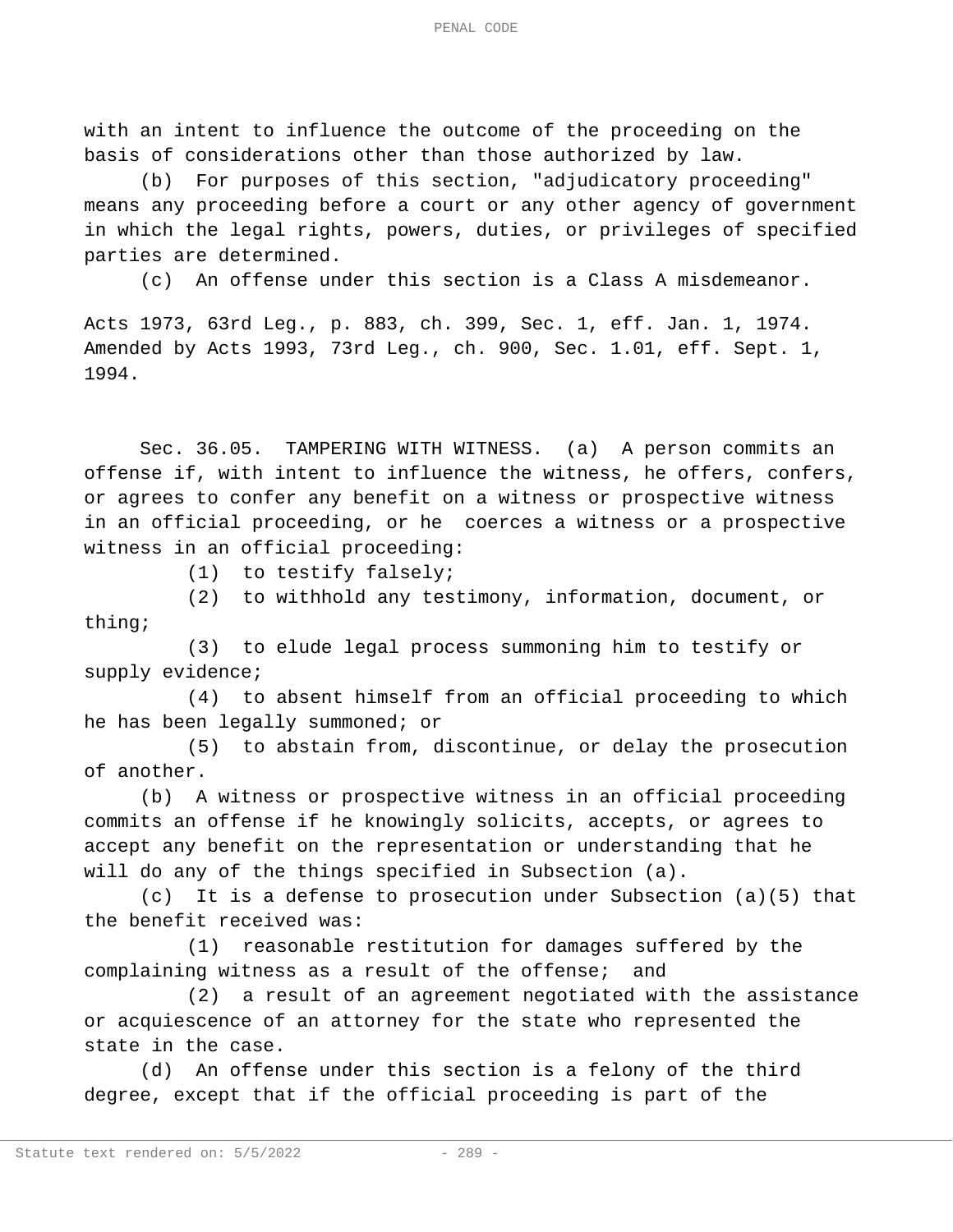prosecution of a criminal case, an offense under this section is the same category of offense as the most serious offense charged in that criminal case.

(e) Notwithstanding Subsection (d), if the most serious offense charged is a capital felony, an offense under this section is a felony of the first degree.

(e-1) Notwithstanding Subsection (d), if the underlying official proceeding involves family violence, as defined by Section 71.004, Family Code, an offense under this section is the greater of:

(1) a felony of the third degree; or

(2) the most serious offense charged in the criminal case. (e-2) Notwithstanding Subsections (d) and (e-1), if the underlying official proceeding involves family violence, as defined by Section 71.004, Family Code, and it is shown at the trial of the offense that the defendant has previously been convicted of an offense involving family violence under the laws of this state or another state, an offense under this section is the greater of:

(1) a felony of the second degree; or

(2) the most serious offense charged in the criminal case. (e-3) For purposes of Subsection (a), a person is considered to coerce a witness or prospective witness if the person commits an act of family violence as defined by Section 71.004, Family Code, that is perpetrated, in part, with the intent to cause the witness's or prospective witness's unavailability or failure to comply and the offense is punishable under Subsection (e-1) or (e-2), as applicable.

(f) If conduct that constitutes an offense under this section also constitutes an offense under any other law, the actor may be prosecuted under this section, the other law, or both.

Acts 1973, 63rd Leg., p. 883, ch. 399, Sec. 1, eff. Jan. 1, 1974. Amended by Acts 1993, 73rd Leg., ch. 900, Sec. 1.01, eff. Sept. 1, 1994; Acts 1997, 75th Leg., ch. 721, Sec. 1, eff. Sept. 1, 1997. Amended by:

Acts 2011, 82nd Leg., R.S., Ch. 770 (H.B. [1856](http://www.legis.state.tx.us/tlodocs/82R/billtext/html/HB01856F.HTM)), Sec. 1, eff. September 1, 2011.

Acts 2013, 83rd Leg., R.S., Ch. 165 (S.B. [1360](http://www.legis.state.tx.us/tlodocs/83R/billtext/html/SB01360F.HTM)), Sec. 1, eff. September 1, 2013.

Acts 2013, 83rd Leg., R.S., Ch. 165 (S.B. [1360](http://www.legis.state.tx.us/tlodocs/83R/billtext/html/SB01360F.HTM)), Sec. 2, eff. September 1, 2013.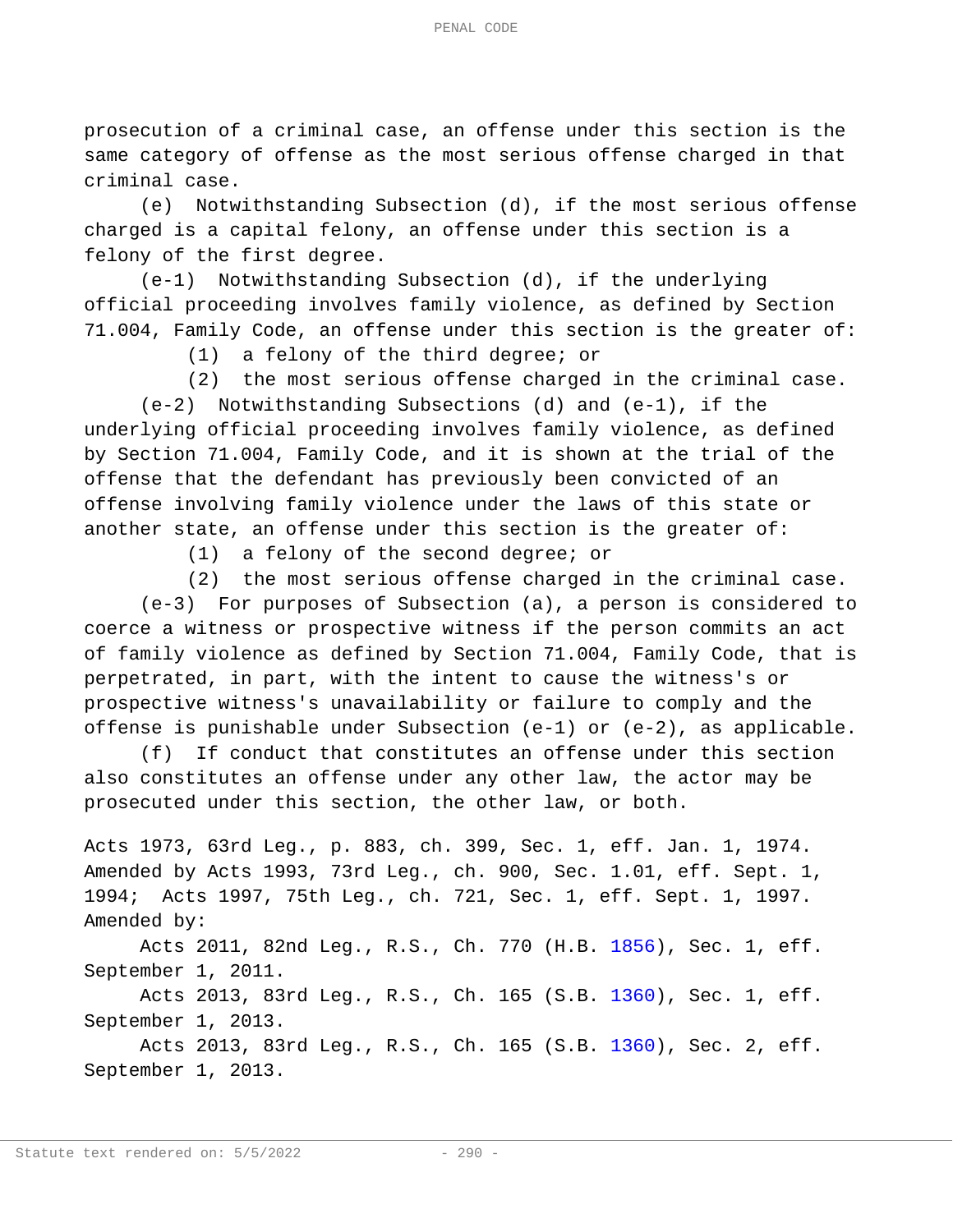Sec. 36.06. OBSTRUCTION OR RETALIATION. (a) A person commits an offense if the person intentionally or knowingly harms or threatens to harm another by an unlawful act:

(1) in retaliation for or on account of the service or status of another as a:

(A) public servant, witness, prospective witness, or informant; or

(B) person who has reported or who the actor knows intends to report the occurrence of a crime; or

(2) to prevent or delay the service of another as a:

(A) public servant, witness, prospective witness, or informant; or

(B) person who has reported or who the actor knows intends to report the occurrence of a crime.

(a-1) A person commits an offense if the person posts on a publicly accessible website the residence address or telephone number of an individual the actor knows is a public servant or a member of a public servant's family or household with the intent to cause harm or a threat of harm to the individual or a member of the individual's family or household in retaliation for or on account of the service or status of the individual as a public servant.

(b) In this section:

(1) "Honorably retired peace officer" means a peace officer who:

(A) did not retire in lieu of any disciplinary action;

(B) was eligible to retire from a law enforcement agency or was ineligible to retire only as a result of an injury received in the course of the officer's employment with the agency; and

(C) is entitled to receive a pension or annuity for service as a law enforcement officer or is not entitled to receive a pension or annuity only because the law enforcement agency that employed the officer does not offer a pension or annuity to its employees.

(2) "Informant" means a person who has communicated information to the government in connection with any governmental function.

(3) "Public servant" has the meaning assigned by Section 1.07, except that the term also includes an honorably retired peace officer.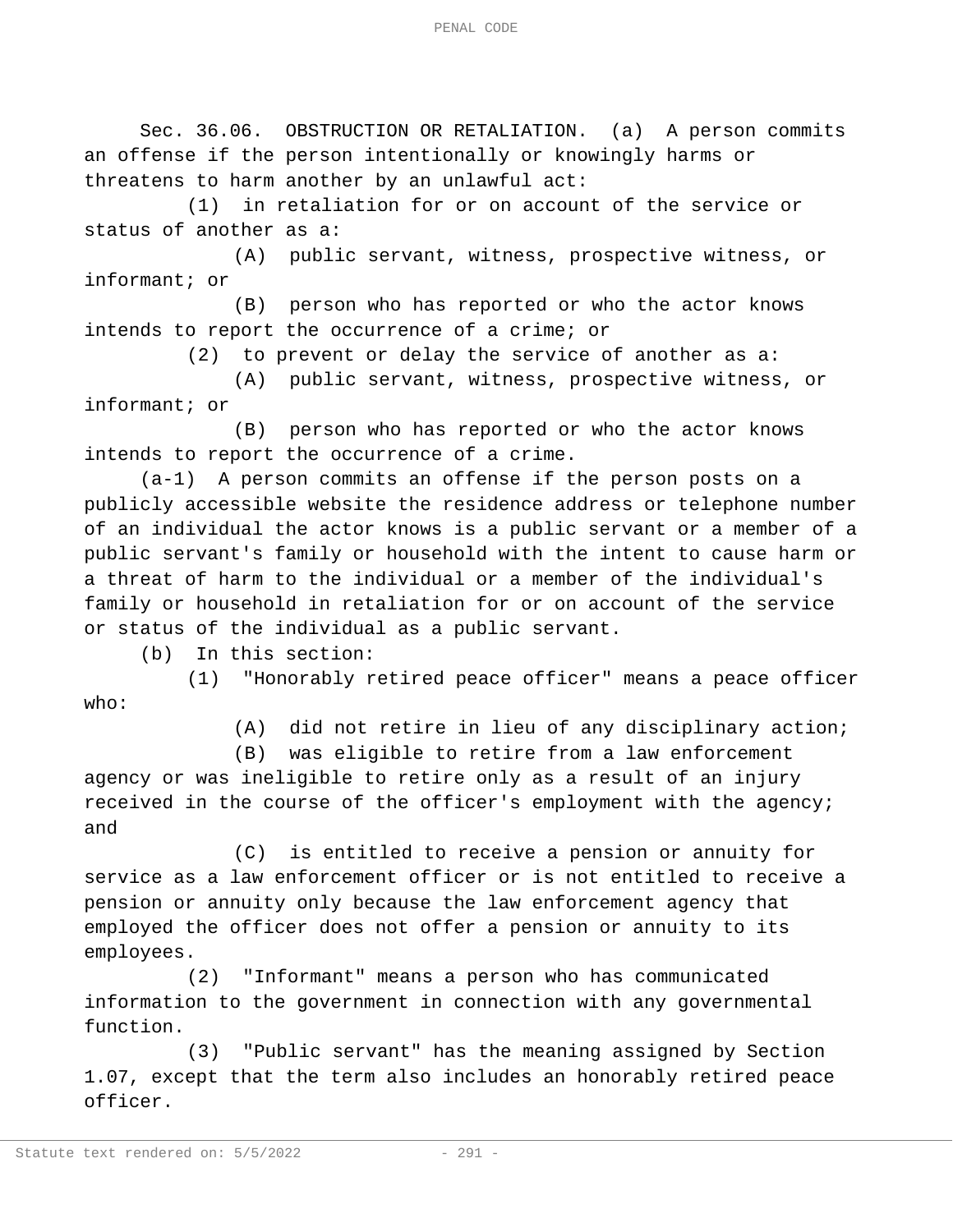(c) An offense under this section is a felony of the third degree, except that the offense is a felony of the second degree if:

(1) the victim of the offense was harmed or threatened because of the victim's service or status as a juror; or

(2) the actor's conduct is described by Subsection (a-1) and results in the bodily injury of a public servant or a member of a public servant's family or household.

(d) For purposes of Subsection (a-1), it is prima facie evidence of the intent to cause harm or a threat of harm to an individual the person knows is a public servant or a member of a public servant's family or household if the actor:

(1) receives a written demand from the individual to not disclose the address or telephone number for reasons of safety; and

(2) either:

(A) fails to remove the address or telephone number from the publicly accessible website within a period of 48 hours after receiving the demand; or

(B) reposts the address or telephone number on the same or a different publicly accessible website, or makes the information publicly available through another medium, within a period of four years after receiving the demand, regardless of whether the individual is no longer a public servant.

Acts 1973, 63rd Leg., p. 883, ch. 399, Sec. 1, eff. Jan. 1, 1974. Amended by Acts 1983, 68th Leg., p. 3238, ch. 558, Sec. 4, eff. Sept. 1, 1983; Acts 1989, 71st Leg., ch. 557, Sec. 1, eff. Sept. 1, 1989; Acts 1993, 73rd Leg., ch. 900, Sec. 1.01, eff. Sept. 1, 1994; Acts 1997, 75th Leg., ch. 239, Sec. 1, eff. Sept. 1, 1997; Acts 2001, 77th Leg., ch. 835, Sec. 1, eff. Sept. 1, 2001; Acts 2003, 78th Leg., ch. 246, Sec. 1, eff. Sept. 1, 2003. Amended by:

Acts 2015, 84th Leg., R.S., Ch. 848 (S.B. [923](http://www.legis.state.tx.us/tlodocs/84R/billtext/html/SB00923F.HTM)), Sec. 2, eff. September 1, 2015.

Sec. 36.07. ACCEPTANCE OF HONORARIUM. (a) A public servant commits an offense if the public servant solicits, accepts, or agrees to accept an honorarium in consideration for services that the public servant would not have been requested to provide but for the public servant's official position or duties.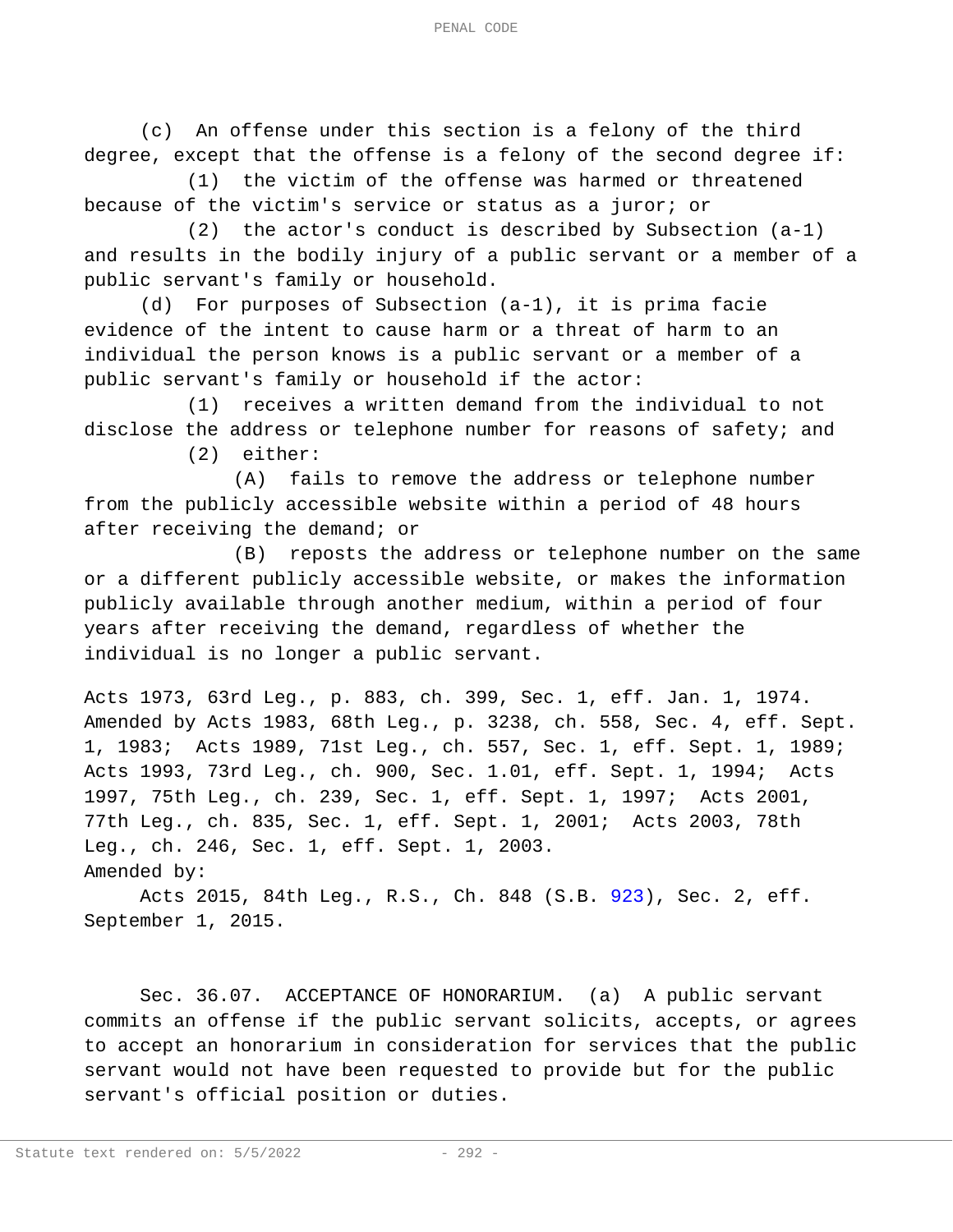(b) This section does not prohibit a public servant from accepting transportation and lodging expenses in connection with a conference or similar event in which the public servant renders services, such as addressing an audience or engaging in a seminar, to the extent that those services are more than merely perfunctory, or from accepting meals in connection with such an event.

(b-1) Transportation, lodging, and meals described by Subsection (b) are not political contributions as defined by Title 15, Election Code.

(c) An offense under this section is a Class A misdemeanor.

Added by Acts 1991, 72nd Leg., ch. 304, Sec. 4.03, eff. Jan. 1, 1992. Amended by Acts 1993, 73rd Leg., ch. 900, Sec. 1.01, eff. Sept. 1, 1994.

Amended by:

Acts 2011, 82nd Leg., R.S., Ch. 56 (S.B. [1269\)](http://www.legis.state.tx.us/tlodocs/82R/billtext/html/SB01269F.HTM), Sec. 1, eff. September 1, 2011.

Sec. 36.08. GIFT TO PUBLIC SERVANT BY PERSON SUBJECT TO HIS JURISDICTION. (a) A public servant in an agency performing regulatory functions or conducting inspections or investigations commits an offense if he solicits, accepts, or agrees to accept any benefit from a person the public servant knows to be subject to regulation, inspection, or investigation by the public servant or his agency.

(b) A public servant in an agency having custody of prisoners commits an offense if he solicits, accepts, or agrees to accept any benefit from a person the public servant knows to be in his custody or the custody of his agency.

(c) A public servant in an agency carrying on civil or criminal litigation on behalf of government commits an offense if he solicits, accepts, or agrees to accept any benefit from a person against whom the public servant knows litigation is pending or contemplated by the public servant or his agency.

(d) A public servant who exercises discretion in connection with contracts, purchases, payments, claims, or other pecuniary transactions of government commits an offense if he solicits, accepts, or agrees to accept any benefit from a person the public servant knows is interested in or likely to become interested in any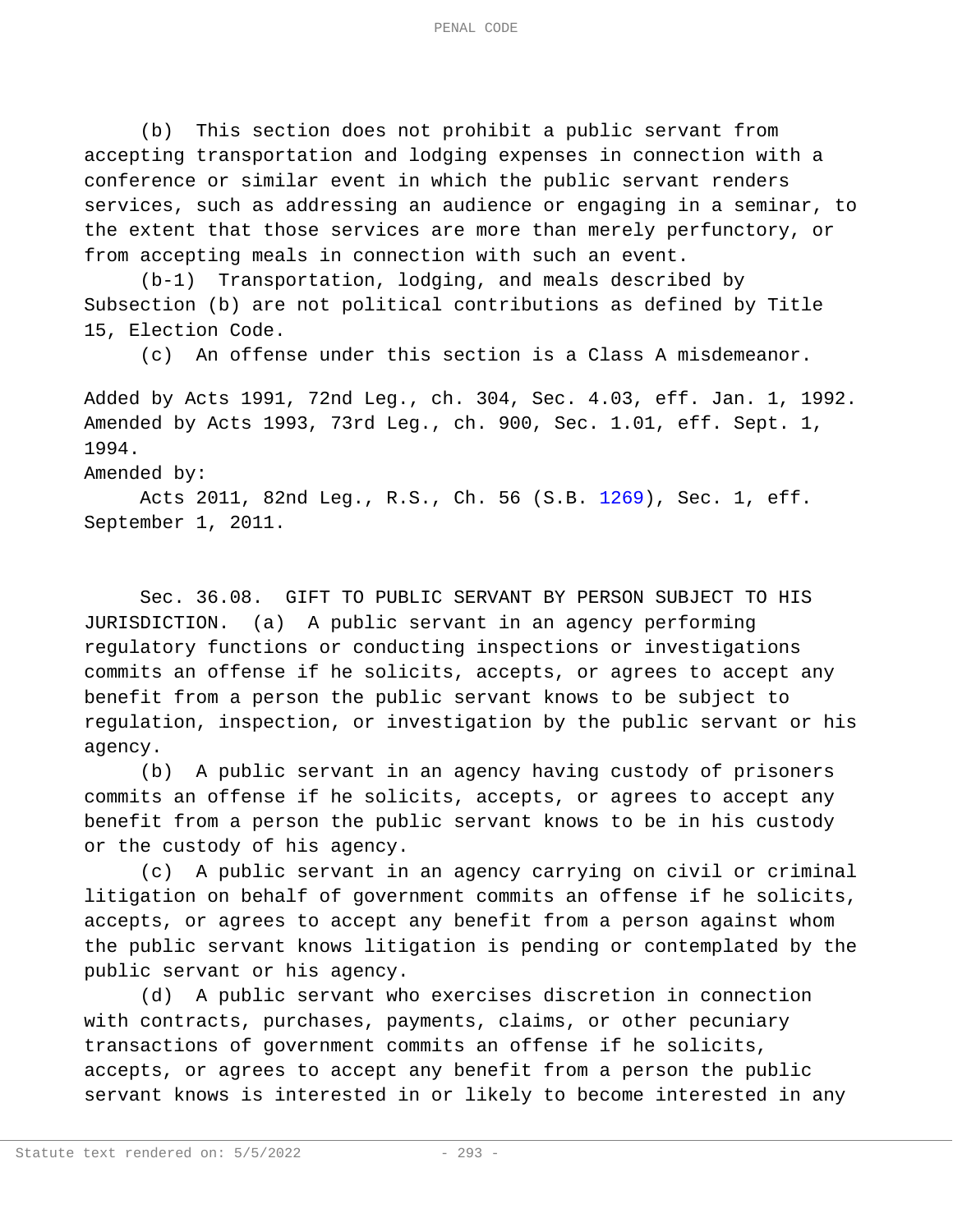contract, purchase, payment, claim, or transaction involving the exercise of his discretion.

(e) A public servant who has judicial or administrative authority, who is employed by or in a tribunal having judicial or administrative authority, or who participates in the enforcement of the tribunal's decision, commits an offense if he solicits, accepts, or agrees to accept any benefit from a person the public servant knows is interested in or likely to become interested in any matter before the public servant or tribunal.

(f) A member of the legislature, the governor, the lieutenant governor, or a person employed by a member of the legislature, the governor, the lieutenant governor, or an agency of the legislature commits an offense if he solicits, accepts, or agrees to accept any benefit from any person.

(g) A public servant who is a hearing examiner employed by an agency performing regulatory functions and who conducts hearings in contested cases commits an offense if the public servant solicits, accepts, or agrees to accept any benefit from any person who is appearing before the agency in a contested case, who is doing business with the agency, or who the public servant knows is interested in any matter before the public servant. The exception provided by Sec. 36.10(b) does not apply to a benefit under this subsection.

(h) An offense under this section is a Class A misdemeanor.

(i) A public servant who receives an unsolicited benefit that the public servant is prohibited from accepting under this section may donate the benefit to a governmental entity that has the authority to accept the gift or may donate the benefit to a recognized tax-exempt charitable organization formed for educational, religious, or scientific purposes.

Acts 1973, 63rd Leg., p. 883, ch. 399, Sec. 1, eff. Jan. 1, 1974. Amended by Acts 1975, 64th Leg., p. 915, ch. 342, Sec. 11, eff. Sept. 1, 1975; Acts 1983, 68th Leg., p. 3238, ch. 558, Sec. 5, eff. Sept. 1, 1983; Acts 1991, 72nd Leg., ch. 304, Sec. 4.04, eff. Jan. 1, 1992; Acts 1993, 73rd Leg., ch. 900, Sec. 1.01, eff. Sept. 1, 1994.

Sec. 36.09. OFFERING GIFT TO PUBLIC SERVANT. (a) A person commits an offense if he offers, confers, or agrees to confer any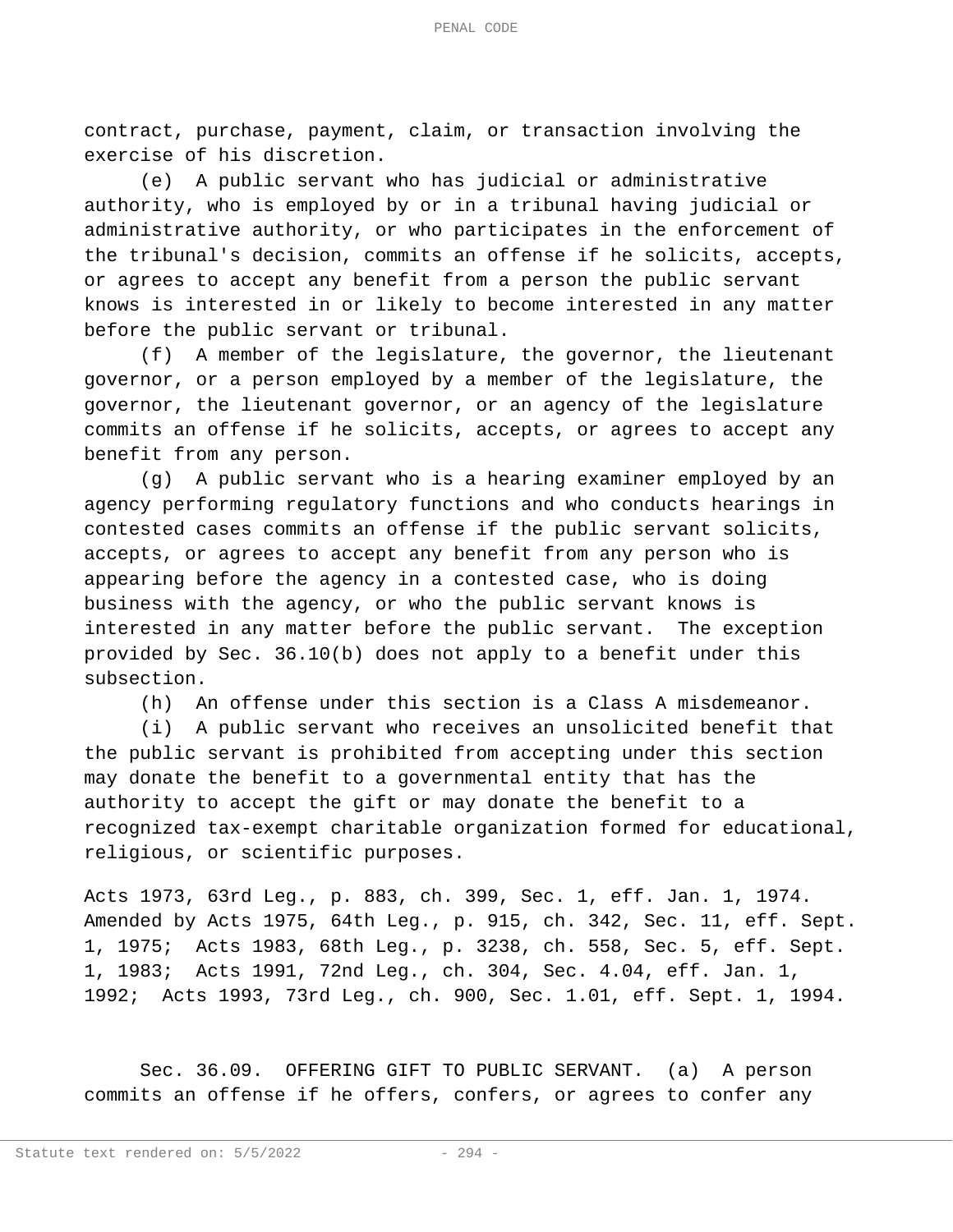benefit on a public servant that he knows the public servant is prohibited by law from accepting.

(b) An offense under this section is a Class A misdemeanor.

Acts 1973, 63rd Leg., p. 883, ch. 399, Sec. 1, eff. Jan. 1, 1974. Amended by Acts 1993, 73rd Leg., ch. 900, Sec. 1.01, eff. Sept. 1, 1994.

Sec. 36.10. NON-APPLICABLE. (a) Sections 36.08 (Gift to Public Servant) and 36.09 (Offering Gift to Public Servant) do not apply to:

(1) a fee prescribed by law to be received by a public servant or any other benefit to which the public servant is lawfully entitled or for which he gives legitimate consideration in a capacity other than as a public servant;

(2) a gift or other benefit conferred on account of kinship or a personal, professional, or business relationship independent of the official status of the recipient;

(3) a benefit to a public servant required to file a statement under Chapter 572, Government Code, or a report under Title 15, Election Code, that is derived from a function in honor or appreciation of the recipient if:

(A) the benefit and the source of any benefit in excess of \$50 is reported in the statement; and

(B) the benefit is used solely to defray the expenses that accrue in the performance of duties or activities in connection with the office which are nonreimbursable by the state or political subdivision;

(4) a political contribution as defined by Title 15, Election Code;

(5) a gift, award, or memento to a member of the legislative or executive branch that is required to be reported under Chapter 305, Government Code;

(6) an item with a value of less than \$50, excluding cash or a negotiable instrument as described by Section 3.104, Business & Commerce Code;

(7) an item issued by a governmental entity that allows the use of property or facilities owned, leased, or operated by the governmental entity;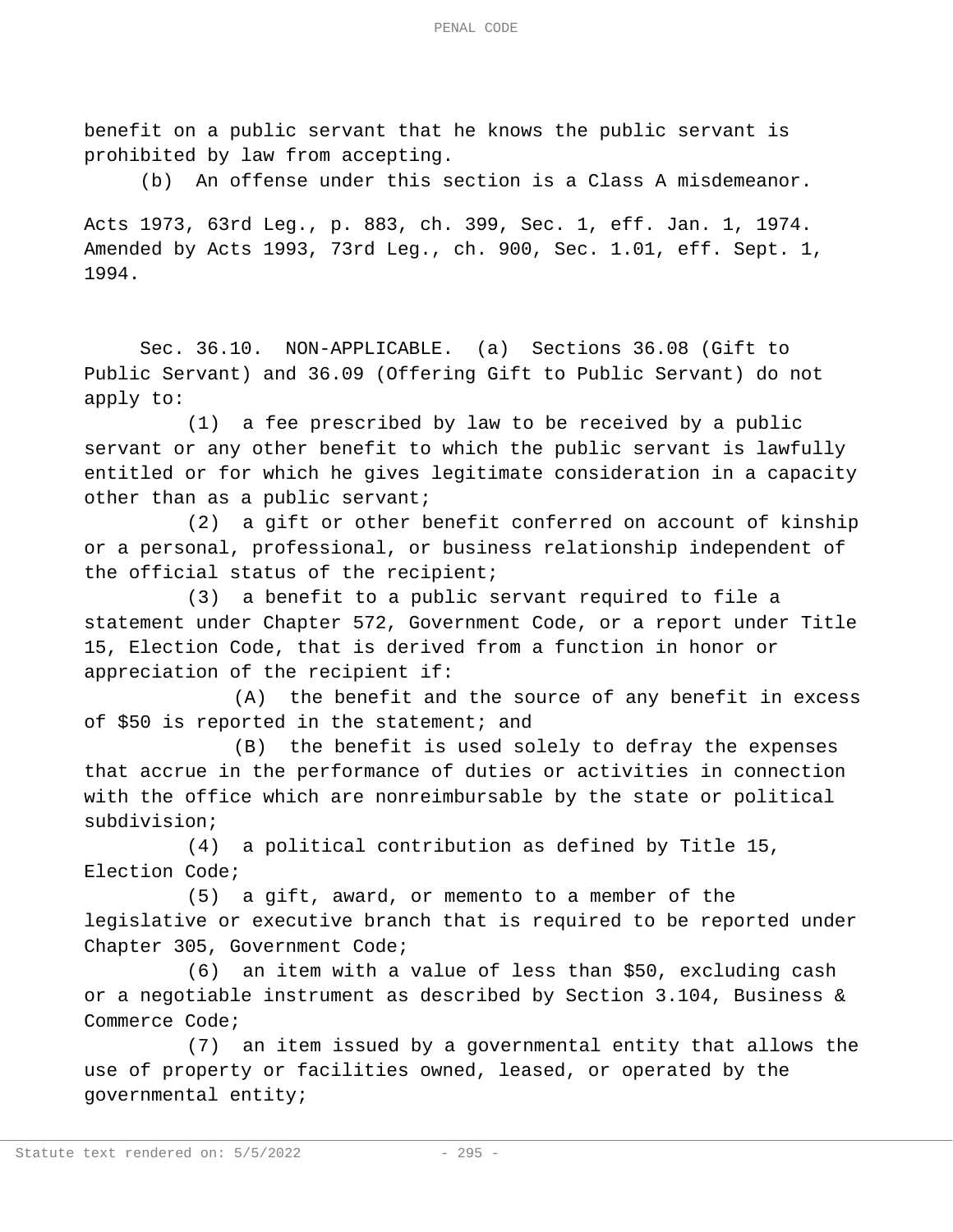(8) transportation, lodging, and meals described by Section 36.07(b); or

(9) complimentary legal advice or legal services relating to a will, power of attorney, advance directive, or other estate planning document rendered:

(A) to a public servant who is a first responder; and

(B) through a program or clinic that is:

(i) operated by a local bar association or the State Bar of Texas; and

(ii) approved by the head of the agency employing the public servant, if the public servant is employed by an agency.

(b) Section 36.08 (Gift to Public Servant) does not apply to food, lodging, transportation, or entertainment accepted as a guest and, if the donee is required by law to report those items, reported by the donee in accordance with that law.

(c) Section 36.09 (Offering Gift to Public Servant) does not apply to food, lodging, transportation, or entertainment accepted as a guest and, if the donor is required by law to report those items, reported by the donor in accordance with that law.

(d) Section 36.08 (Gift to Public Servant) does not apply to a gratuity accepted and reported in accordance with Section 11.0262, Parks and Wildlife Code. Section 36.09 (Offering Gift to Public Servant) does not apply to a gratuity that is offered in accordance with Section 11.0262, Parks and Wildlife Code.

(e) In this section, "first responder" means:

(1) a peace officer whose duties include responding rapidly to an emergency;

(2) fire protection personnel, as that term is defined by Section 419.021, Government Code;

(3) a volunteer firefighter who performs firefighting duties on behalf of a political subdivision and who is not serving as a member of the Texas Legislature or holding a statewide elected office;

(4) an ambulance driver; or

(5) an individual certified as emergency medical services personnel by the Department of State Health Services.

Acts 1973, 63rd Leg., p. 883, ch. 399, Sec. 1, eff. Jan. 1, 1974. Amended by Acts 1975, 64th Leg., p. 915, ch. 342, Sec. 11, eff. Sept. 1, 1975; Acts 1981, 67th Leg., p. 2707, ch. 738, Sec. 1, eff. Jan.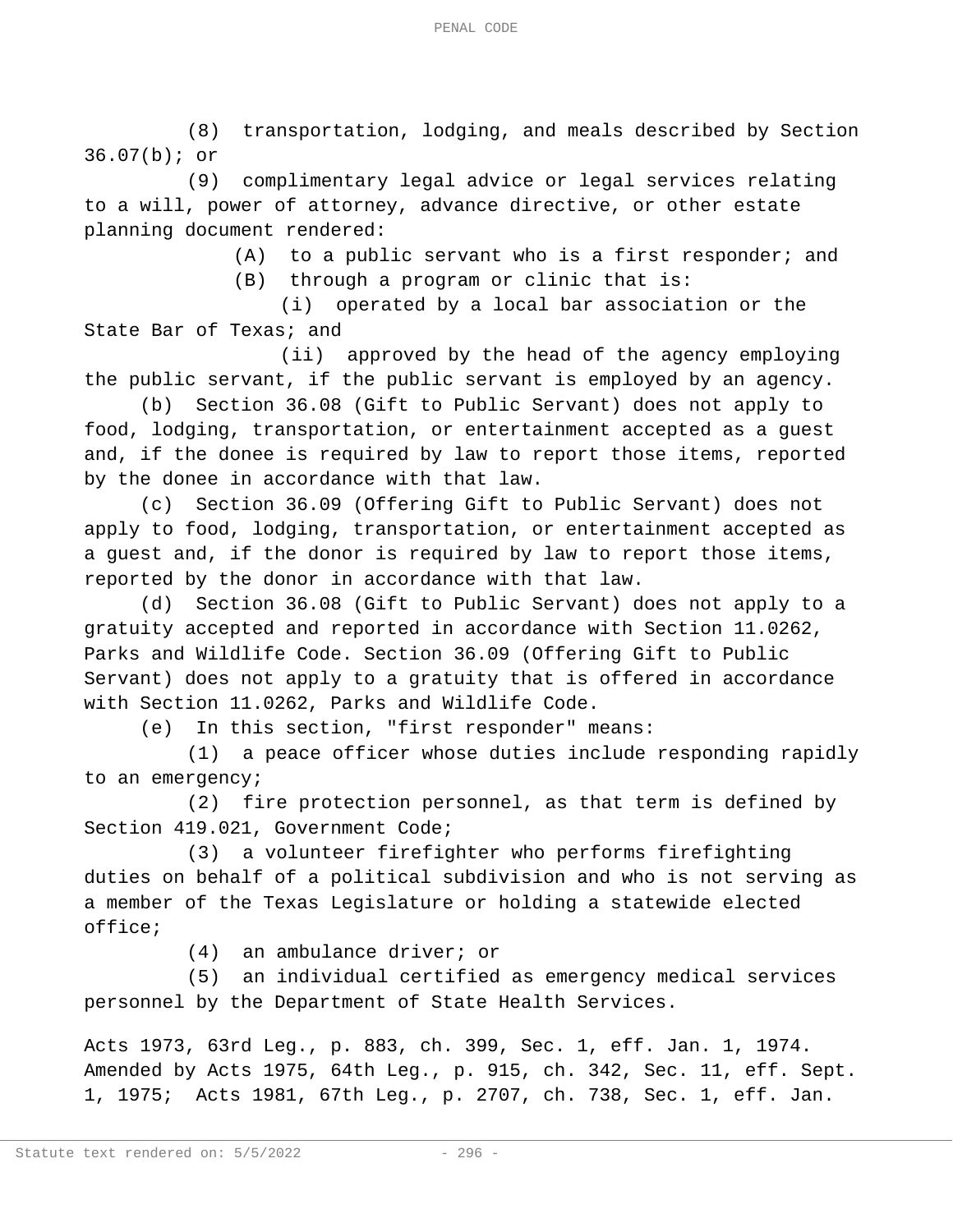1, 1982; Acts 1983, 68th Leg., p. 3240, ch. 558, Sec. 6, eff. Sept. 1, 1983; Acts 1987, 70th Leg., ch. 472, Sec. 60, eff. Sept. 1, 1987; Acts 1991, 72nd Leg., ch. 304, Sec. 4.05, eff. Jan. 1, 1992; Acts 1993, 73rd Leg., ch. 900, Sec. 1.01, eff. Sept. 1, 1994; Acts 1995, 74th Leg., ch. 76, Sec. 5.95(38), eff. Sept. 1, 1995. Amended by: Acts 2005, 79th Leg., Ch. 639 (H.B. [2685\)](http://www.legis.state.tx.us/tlodocs/79R/billtext/html/HB02685F.HTM), Sec. 2, eff. September 1, 2005. Acts 2011, 82nd Leg., R.S., Ch. 56 (S.B. [1269\)](http://www.legis.state.tx.us/tlodocs/82R/billtext/html/SB01269F.HTM), Sec. 2, eff. September 1, 2011. Acts 2013, 83rd Leg., R.S., Ch. 1149 (S.B. [148](http://www.legis.state.tx.us/tlodocs/83R/billtext/html/SB00148F.HTM)), Sec. 1, eff. September 1, 2013.

## **CHAPTER 37. PERJURY AND OTHER FALSIFICATION**

Sec. 37.01. DEFINITIONS. In this chapter:

(1) "Court record" means a decree, judgment, order, subpoena, warrant, minutes, or other document issued by a court of:

- (A) this state;
- (B) another state;
- (C) the United States;

(D) a foreign country recognized by an act of congress or a treaty or other international convention to which the United States is a party;

(E) an Indian tribe recognized by the United States;

## or

(F) any other jurisdiction, territory, or protectorate entitled to full faith and credit in this state under the United States Constitution.

(2) "Governmental record" means:

(A) anything belonging to, received by, or kept by government for information, including a court record;

(B) anything required by law to be kept by others for information of government;

(C) a license, certificate, permit, seal, title, letter of patent, or similar document issued by government, by another state, or by the United States;

(D) a standard proof of motor vehicle liability insurance form described by Section 601.081, Transportation Code, a certificate of an insurance company described by Section 601.083 of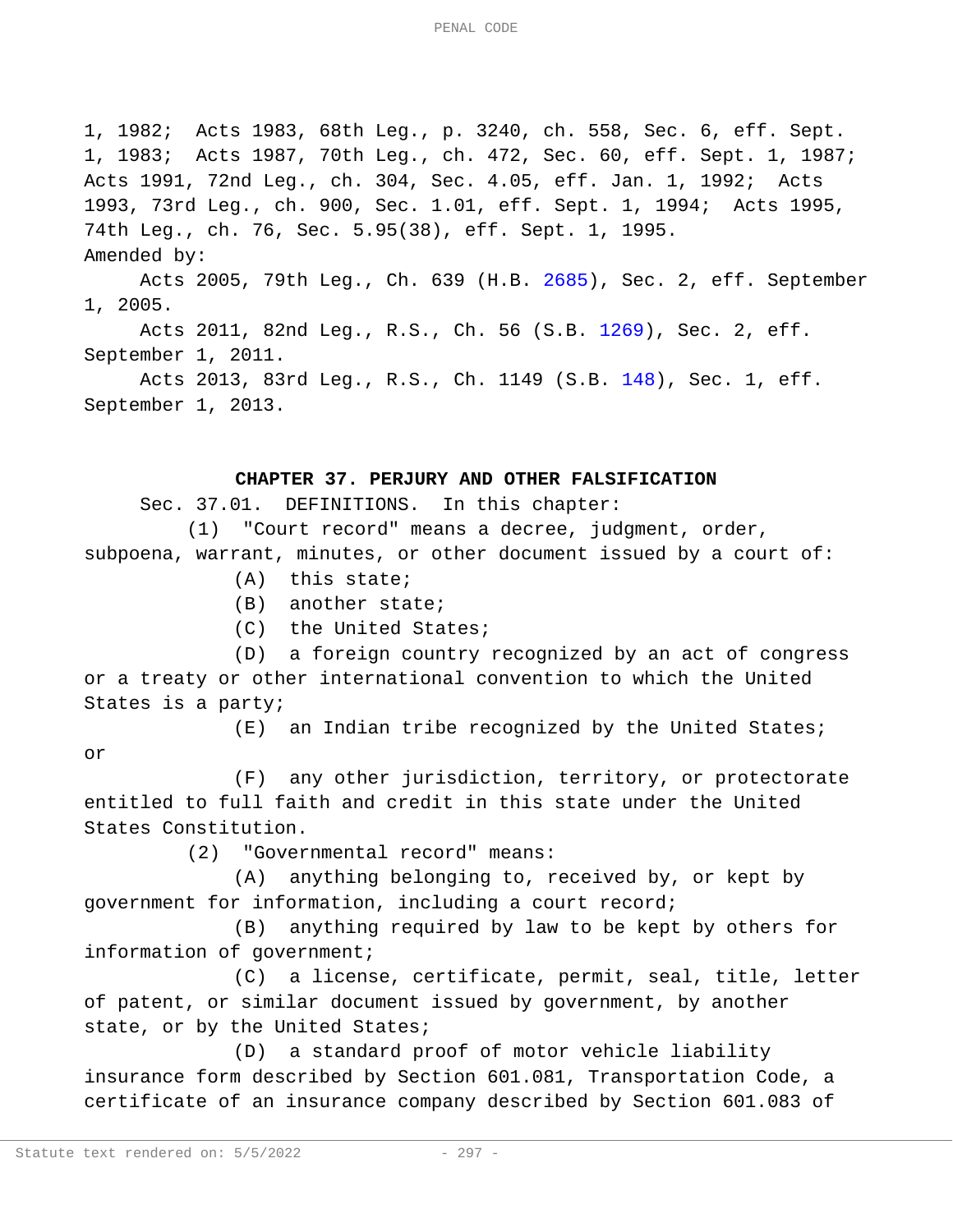that code, a document purporting to be such a form or certificate that is not issued by an insurer authorized to write motor vehicle liability insurance in this state, an electronic submission in a form described by Section 502.046(i), Transportation Code, or an evidence of financial responsibility described by Section 601.053 of that code;

(E) an official ballot or other election record; or

(F) the written documentation a mobile food unit is required to obtain under Section 437.0074, Health and Safety Code. (3) "Statement" means any representation of fact.

Acts 1973, 63rd Leg., p. 883, ch. 399, Sec. 1, eff. Jan. 1, 1974. Amended by Acts 1991, 72nd Leg., ch. 113, Sec. 3, eff. Sept. 1, 1991; Acts 1993, 73rd Leg., ch. 900, Sec. 1.01, eff. Sept. 1, 1994; Acts 1997, 75th Leg., ch. 189, Sec. 5, eff. May 21, 1997; Acts 1997, 75th Leg., ch. 823, Sec. 3, eff. Sept. 1, 1997; Acts 1999, 76th Leg., ch. 659, Sec. 1, eff. Sept. 1, 1999; Acts 2003, 78th Leg., ch. 393, Sec. 21, eff. Sept. 1, 2003. Amended by:

Acts 2007, 80th Leg., R.S., Ch. 1276 (H.B. [3672](http://www.legis.state.tx.us/tlodocs/80R/billtext/html/HB03672F.HTM)), Sec. 2, eff. September 1, 2007.

Acts 2013, 83rd Leg., R.S., Ch. 161 (S.B. [1093](http://www.legis.state.tx.us/tlodocs/83R/billtext/html/SB01093F.HTM)), Sec. 16.004, eff. September 1, 2013.

Sec. 37.02. PERJURY. (a) A person commits an offense if, with intent to deceive and with knowledge of the statement's meaning:

(1) he makes a false statement under oath or swears to the truth of a false statement previously made and the statement is required or authorized by law to be made under oath; or

(2) he makes a false unsworn declaration under Chapter 132, Civil Practice and Remedies Code.

(b) An offense under this section is a Class A misdemeanor.

Acts 1973, 63rd Leg., p. 883, ch. 399, Sec. 1, eff. Jan. 1, 1974. Amended by Acts 1993, 73rd Leg., ch. 900, Sec. 1.01, eff. Sept. 1, 1994.

Sec. 37.03. AGGRAVATED PERJURY. (a) A person commits an offense if he commits perjury as defined in Section 37.02, and the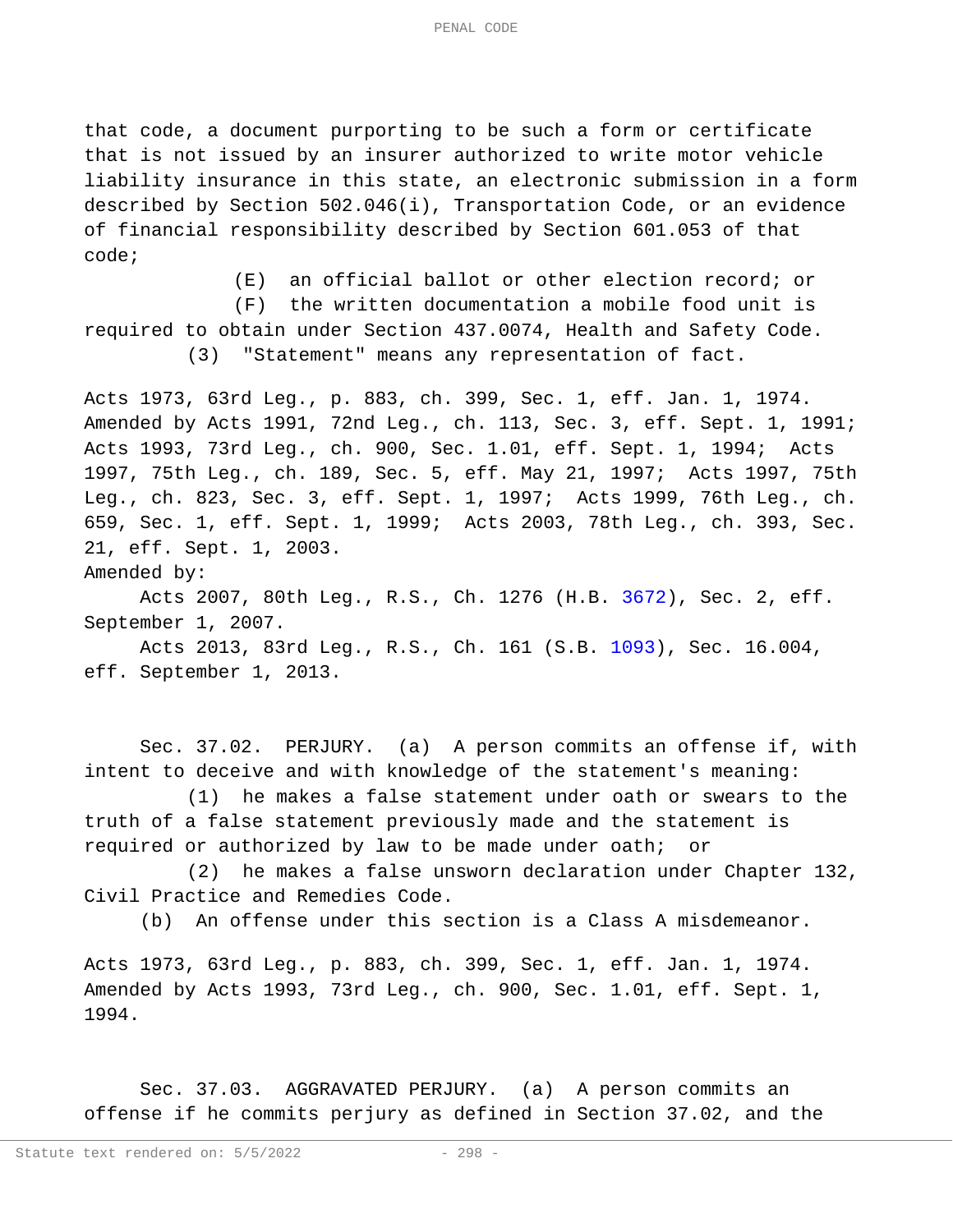false statement:

(1) is made during or in connection with an official proceeding; and

(2) is material.

(b) An offense under this section is a felony of the third degree.

Acts 1973, 63rd Leg., p. 883, ch. 399, Sec. 1, eff. Jan. 1, 1974. Amended by Acts 1993, 73rd Leg., ch. 900, Sec. 1.01, eff. Sept. 1, 1994.

Sec. 37.04. MATERIALITY. (a) A statement is material, regardless of the admissibility of the statement under the rules of evidence, if it could have affected the course or outcome of the official proceeding.

(b) It is no defense to prosecution under Section 37.03 (Aggravated Perjury) that the declarant mistakenly believed the statement to be immaterial.

(c) Whether a statement is material in a given factual situation is a question of law.

Acts 1973, 63rd Leg., p. 883, ch. 399, Sec. 1, eff. Jan. 1, 1974. Amended by Acts 1993, 73rd Leg., ch. 900, Sec. 1.01, eff. Sept. 1, 1994.

Sec. 37.05. RETRACTION. It is a defense to prosecution under Section 37.03 (Aggravated Perjury) that the actor retracted his false statement:

(1) before completion of the testimony at the official proceeding; and

(2) before it became manifest that the falsity of the statement would be exposed.

Acts 1973, 63rd Leg., p. 883, ch. 399, Sec. 1, eff. Jan. 1, 1974. Amended by Acts 1993, 73rd Leg., ch. 900, Sec. 1.01, eff. Sept. 1, 1994.

Sec. 37.06. INCONSISTENT STATEMENTS. An information or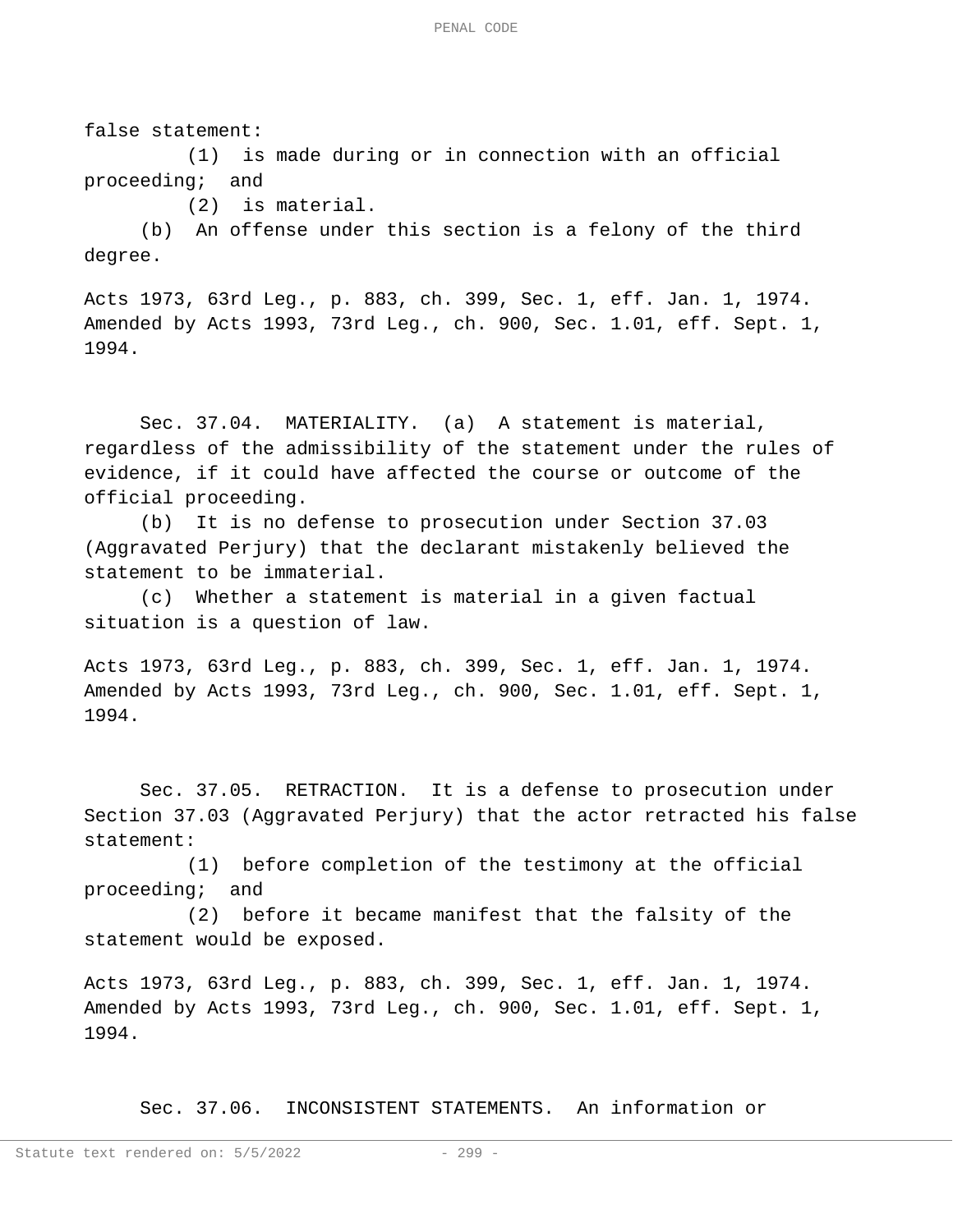indictment for perjury under Section 37.02 or aggravated perjury under Section 37.03 that alleges that the declarant has made statements under oath, both of which cannot be true, need not allege which statement is false. At the trial the prosecution need not prove which statement is false.

Acts 1973, 63rd Leg., p. 883, ch. 399, Sec. 1, eff. Jan. 1, 1974. Amended by Acts 1993, 73rd Leg., ch. 900, Sec. 1.01, eff. Sept. 1, 1994.

Sec. 37.07. IRREGULARITIES NO DEFENSE. (a) It is no defense to prosecution under Section 37.02 (Perjury) or 37.03 (Aggravated Perjury) that the oath was administered or taken in an irregular manner, or that there was some irregularity in the appointment or qualification of the person who administered the oath.

(b) It is no defense to prosecution under Section 37.02 (Perjury) or 37.03 (Aggravated Perjury) that a document was not sworn to if the document contains a recital that it was made under oath, the declarant was aware of the recital when he signed the document, and the document contains the signed jurat of a public servant authorized to administer oaths.

Acts 1973, 63rd Leg., p. 883, ch. 399, Sec. 1, eff. Jan. 1, 1974. Amended by Acts 1993, 73rd Leg., ch. 900, Sec. 1.01, eff. Sept. 1, 1994.

Sec. 37.08. FALSE REPORT TO PEACE OFFICER, FEDERAL SPECIAL INVESTIGATOR, LAW ENFORCEMENT EMPLOYEE, CORRECTIONS OFFICER, OR JAILER. (a) A person commits an offense if, with intent to deceive, he knowingly makes a false statement that is material to a criminal investigation and makes the statement to:

(1) a peace officer or federal special investigator conducting the investigation;

(2) any employee of a law enforcement agency that is authorized by the agency to conduct the investigation and that the actor knows is conducting the investigation; or

(3) a corrections officer or jailer.

(b) In this section, "law enforcement agency" has the meaning assigned by Article 59.01, Code of Criminal Procedure.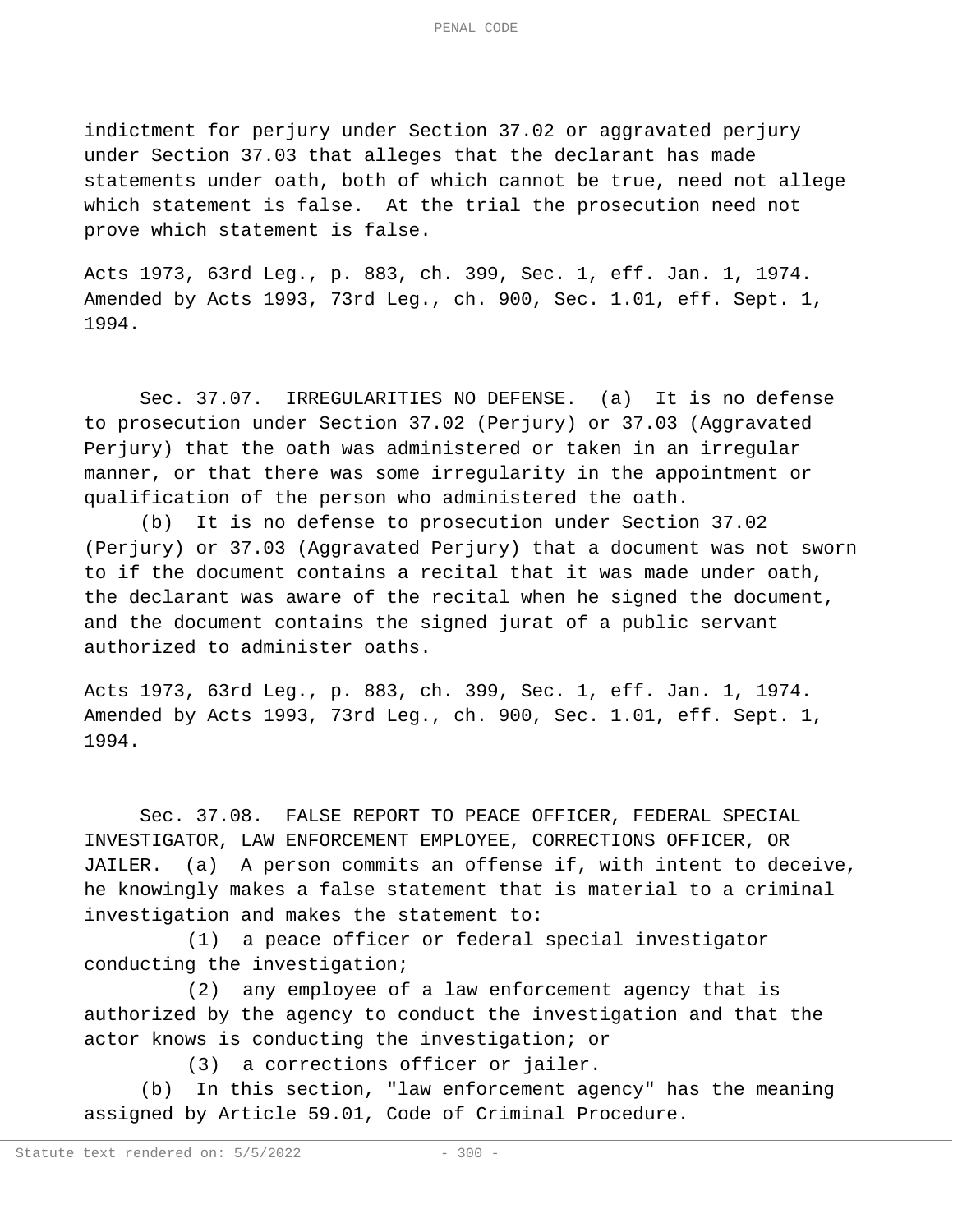PENAL CODE

(c) An offense under this section is a Class B misdemeanor.

Acts 1973, 63rd Leg., p. 883, ch. 399, Sec. 1, eff. Jan. 1, 1974. Amended by Acts 1993, 73rd Leg., ch. 900, Sec. 1.01, eff. Sept. 1, 1994; Acts 1997, 75th Leg., ch. 925, Sec. 1, eff. Sept. 1, 1997. Amended by:

Acts 2011, 82nd Leg., R.S., Ch. 839 (H.B. [3423](http://www.legis.state.tx.us/tlodocs/82R/billtext/html/HB03423F.HTM)), Sec. 3, eff. September 1, 2011.

Acts 2019, 86th Leg., R.S., Ch. 513 (S.B. [405](http://www.legis.state.tx.us/tlodocs/86R/billtext/html/SB00405F.HTM)), Sec. 1, eff. September 1, 2019.

Acts 2019, 86th Leg., R.S., Ch. 513 (S.B. [405](http://www.legis.state.tx.us/tlodocs/86R/billtext/html/SB00405F.HTM)), Sec. 2, eff. September 1, 2019.

Sec. 37.081. FALSE REPORT REGARDING MISSING CHILD OR MISSING PERSON. (a) A person commits an offense if, with intent to deceive, the person knowingly:

(1) files a false report of a missing child or missing person with a law enforcement officer or agency; or

(2) makes a false statement to a law enforcement officer or other employee of a law enforcement agency relating to a missing child or missing person.

(b) An offense under this section is a Class C misdemeanor.

Added by Acts 1999, 76th Leg., ch. 200, Sec. 3, eff. Sept. 1, 1999.

Sec. 37.082. MISREPRESENTING CHILD AS FAMILY MEMBER AT PORT OF ENTRY. (a) In this section:

(1) "Child" means a person younger than 18 years of age.

(2) "Family member" means a person who is related to another person by consanguinity or affinity.

(3) "Port of entry" means a place designated by executive order of the president of the United States, by order of the United States secretary of the treasury, or by act of the United States Congress at which a customs officer is authorized to enforce customs laws.

(b) A person commits an offense if the person, with intent to commit an offense under Section 20A.02, knowingly misrepresents a child as a family member of the person to a peace officer or federal special investigator at a port of entry.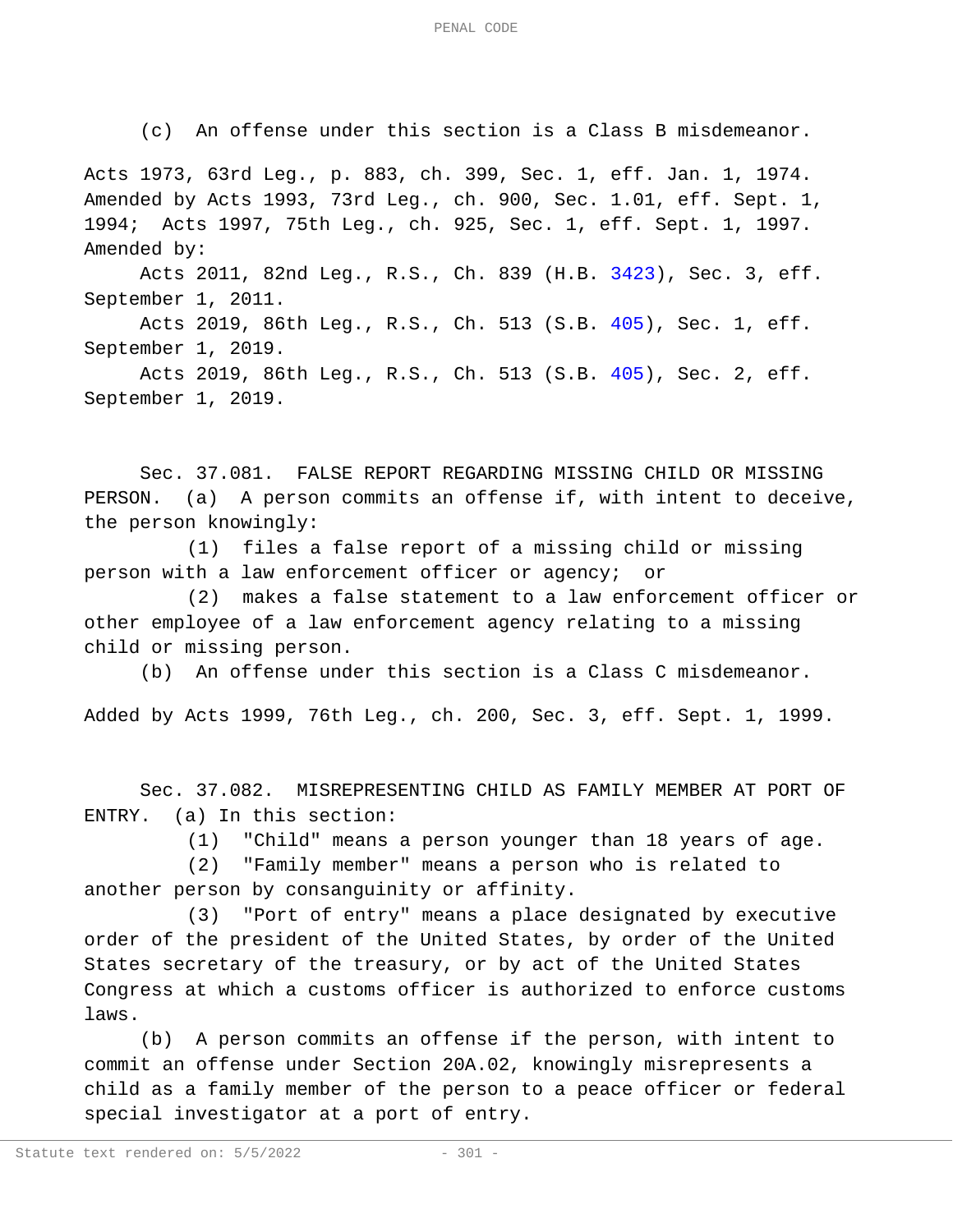(c) An offense under this section is a Class B misdemeanor.

(d) If conduct that constitutes an offense under this section also constitutes an offense under another law, the actor may be prosecuted under this section, the other law, or both.

Added by Acts 2019, 86th Leg., R.S., Ch. 1277 (H.B. [888](http://www.legis.state.tx.us/tlodocs/86R/billtext/html/HB00888F.HTM)), Sec. 1, eff. September 1, 2019.

Sec. 37.09. TAMPERING WITH OR FABRICATING PHYSICAL EVIDENCE. (a) A person commits an offense if, knowing that an investigation or official proceeding is pending or in progress, he:

(1) alters, destroys, or conceals any record, document, or thing with intent to impair its verity, legibility, or availability as evidence in the investigation or official proceeding; or

(2) makes, presents, or uses any record, document, or thing with knowledge of its falsity and with intent to affect the course or outcome of the investigation or official proceeding.

(b) This section shall not apply if the record, document, or thing concealed is privileged or is the work product of the parties to the investigation or official proceeding.

(c) An offense under Subsection (a) or Subsection (d)(1) is a felony of the third degree, unless the thing altered, destroyed, or concealed is a human corpse, in which case the offense is a felony of the second degree. An offense under Subsection (d)(2) is a Class A misdemeanor.

(c-1) It is a defense to prosecution under Subsection (a) or (d)(1) that the record, document, or thing was visual material prohibited under Section 43.261 that was destroyed as described by Subsection (f)(3) of that section.

(d) A person commits an offense if the person:

(1) knowing that an offense has been committed, alters, destroys, or conceals any record, document, or thing with intent to impair its verity, legibility, or availability as evidence in any subsequent investigation of or official proceeding related to the offense; or

(2) observes a human corpse under circumstances in which a reasonable person would believe that an offense had been committed, knows or reasonably should know that a law enforcement agency is not aware of the existence of or location of the corpse, and fails to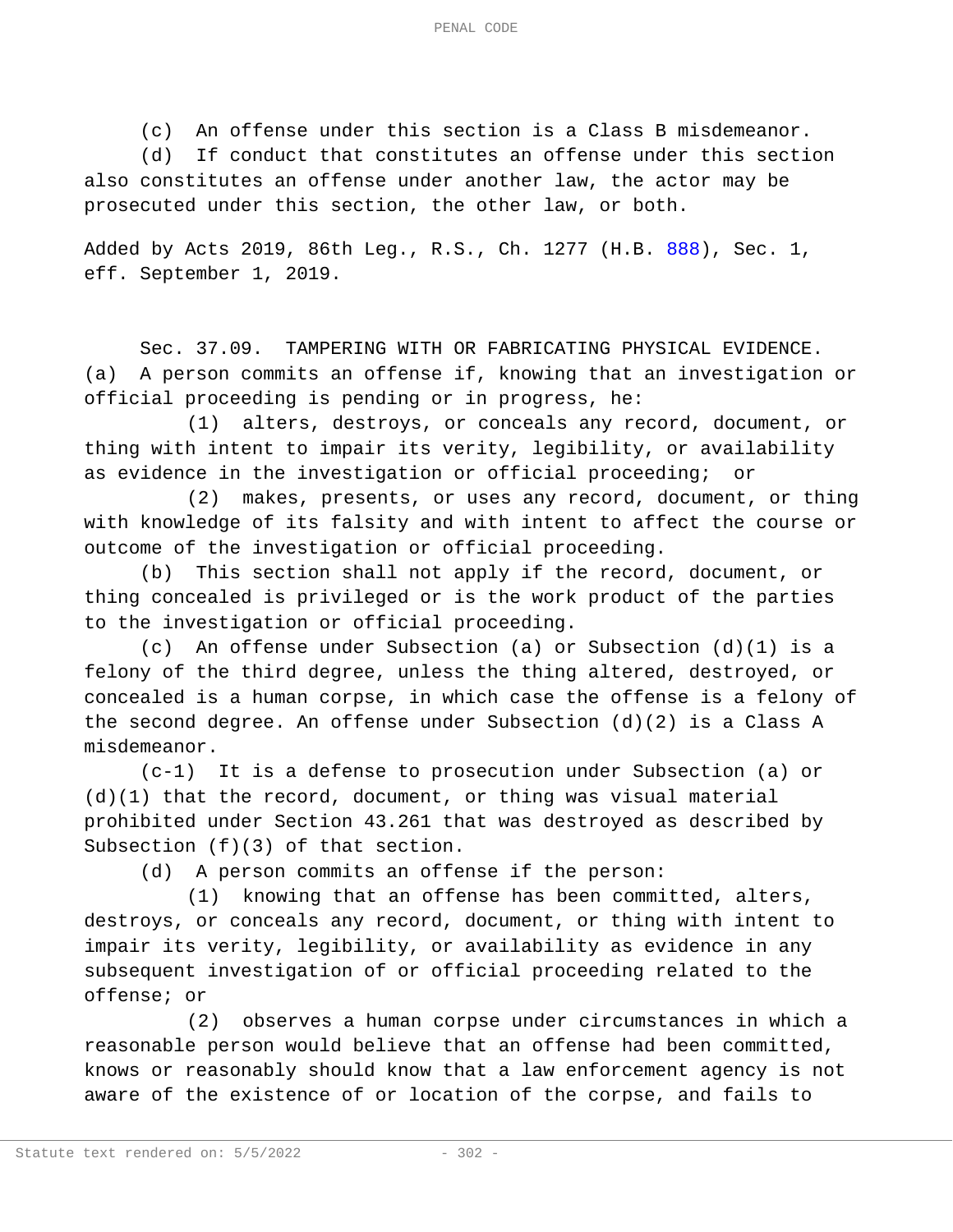report the existence of and location of the corpse to a law enforcement agency.

(e) In this section, "human corpse" has the meaning assigned by Section 42.08.

Acts 1973, 63rd Leg., p. 883, ch. 399, Sec. 1, eff. Jan. 1, 1974. Amended by Acts 1991, 72nd Leg., ch. 565, Sec. 4, eff. Sept. 1, 1991; Acts 1993, 73rd Leg., ch. 900, Sec. 1.01, eff. Sept. 1, 1994; Acts 1997, 75th Leg., ch. 1284, Sec. 1, eff. Sept. 1, 1997. Amended by:

Acts 2007, 80th Leg., R.S., Ch. 287 (H.B. [872](http://www.legis.state.tx.us/tlodocs/80R/billtext/html/HB00872F.HTM)), Sec. 1, eff. September 1, 2007.

Acts 2011, 82nd Leg., R.S., Ch. 1322 (S.B. [407](http://www.legis.state.tx.us/tlodocs/82R/billtext/html/SB00407F.HTM)), Sec. 1, eff. September 1, 2011.

Acts 2021, 87th Leg., R.S., Ch. 915 (H.B. [3607](http://www.legis.state.tx.us/tlodocs/87R/billtext/html/HB03607F.HTM)), Sec. 16.004, eff. September 1, 2021.

Sec. 37.10. TAMPERING WITH GOVERNMENTAL RECORD. (a) A person commits an offense if he:

(1) knowingly makes a false entry in, or false alteration of, a governmental record;

(2) makes, presents, or uses any record, document, or thing with knowledge of its falsity and with intent that it be taken as a genuine governmental record;

(3) intentionally destroys, conceals, removes, or otherwise impairs the verity, legibility, or availability of a governmental record;

(4) possesses, sells, or offers to sell a governmental record or a blank governmental record form with intent that it be used unlawfully;

(5) makes, presents, or uses a governmental record with knowledge of its falsity; or

(6) possesses, sells, or offers to sell a governmental record or a blank governmental record form with knowledge that it was obtained unlawfully.

(b) It is an exception to the application of Subsection  $(a)(3)$ that the governmental record is destroyed pursuant to legal authorization or transferred under Section 441.204, Government Code. With regard to the destruction of a local government record, legal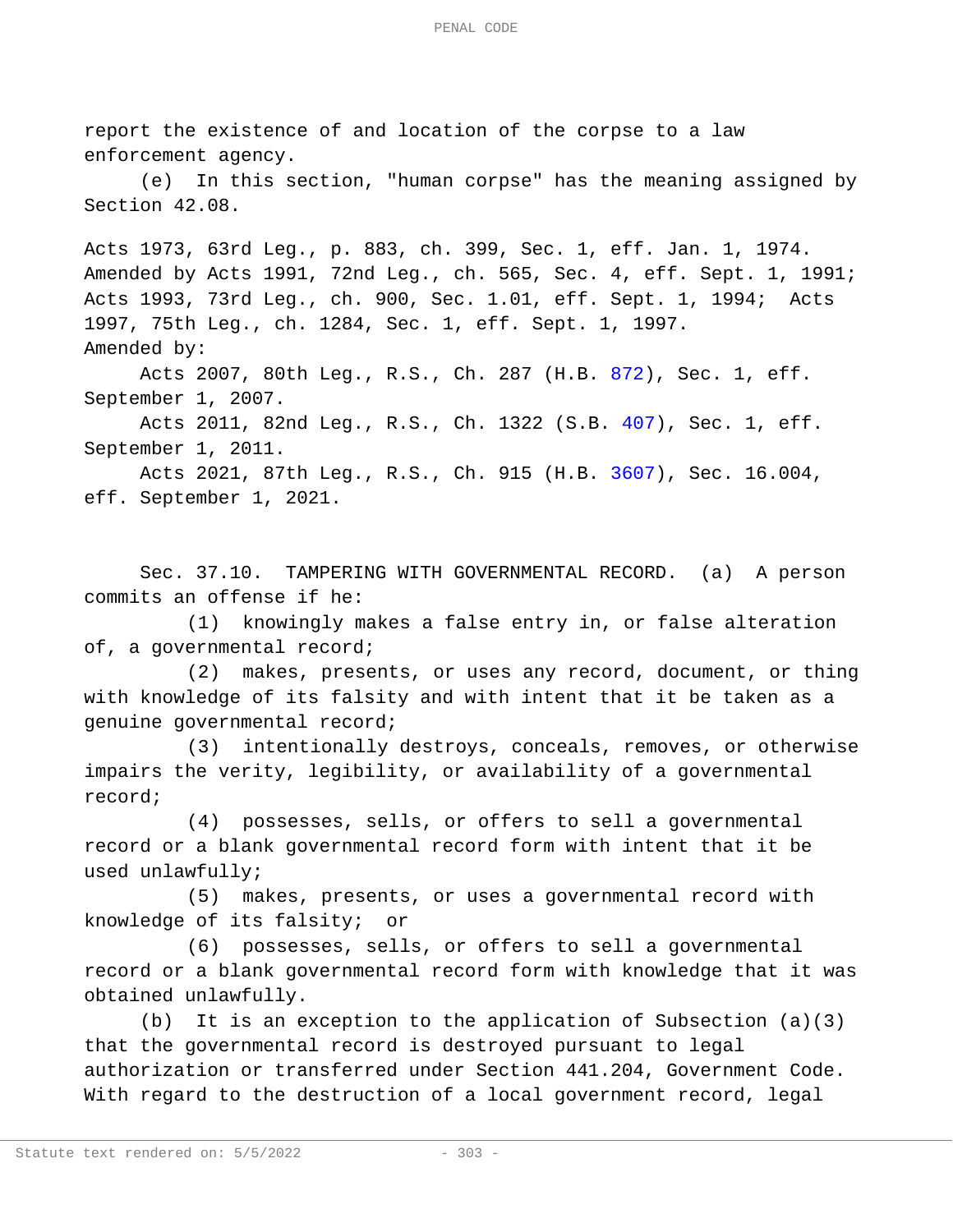authorization includes compliance with the provisions of Subtitle C, Title 6, Local Government Code.

 $(c)(1)$  Except as provided by Subdivisions  $(2)$ ,  $(3)$ ,  $(4)$ , and (5), and by Subsection (d), an offense under this section is a Class A misdemeanor unless the actor's intent is to defraud or harm another, in which event the offense is a state jail felony.

(2) An offense under this section is a felony of the third degree if it is shown on the trial of the offense that the governmental record was:

(A) a public school record, report, or assessment instrument required under Chapter 39, Education Code, data reported for a school district or open-enrollment charter school to the Texas Education Agency through the Public Education Information Management System (PEIMS) described by Sections 48.008 and 48.009, Education Code, under a law or rule requiring that reporting, or a license, certificate, permit, seal, title, letter of patent, or similar document issued by government, by another state, or by the United States, unless the actor's intent is to defraud or harm another, in which event the offense is a felony of the second degree;

(B) a written report of a medical, chemical, toxicological, ballistic, or other expert examination or test performed on physical evidence for the purpose of determining the connection or relevance of the evidence to a criminal action;

(C) a written report of the certification, inspection, or maintenance record of an instrument, apparatus, implement, machine, or other similar device used in the course of an examination or test performed on physical evidence for the purpose of determining the connection or relevance of the evidence to a criminal action; or

(D) a search warrant issued by a magistrate.

(3) An offense under this section is a Class C misdemeanor if it is shown on the trial of the offense that the governmental record is a governmental record that is required for enrollment of a student in a school district and was used by the actor to establish the residency of the student.

(4) An offense under this section is a Class B misdemeanor if it is shown on the trial of the offense that the governmental record is a written appraisal filed with an appraisal review board under Section 41.43(a-1), Tax Code, that was performed by a person who had a contingency interest in the outcome of the appraisal review board hearing.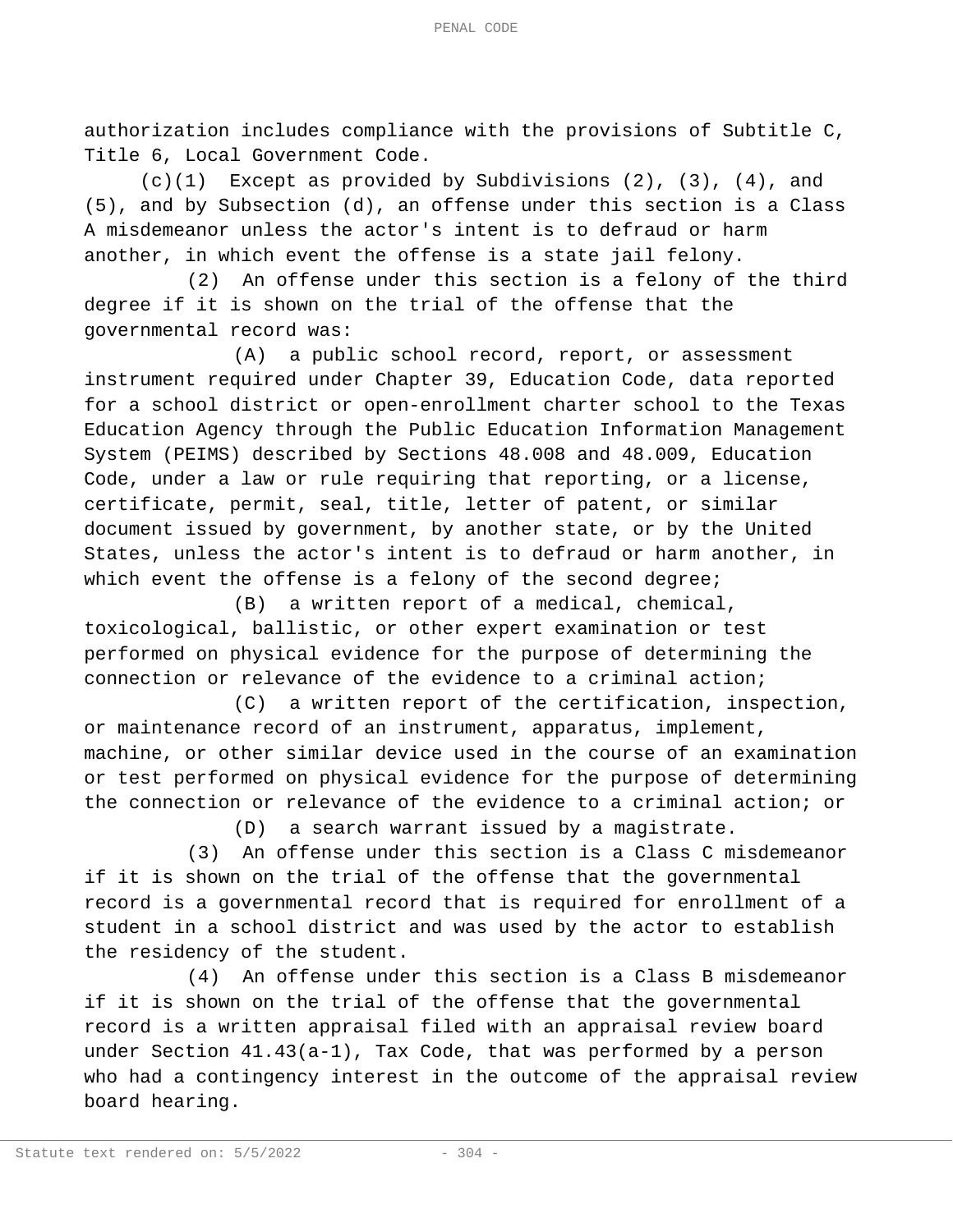(5) An offense under this section is a Class B misdemeanor if the governmental record is an application for a place on the ballot under Section 141.031, Election Code, and the actor knowingly provides false information under Subsection (a)(4)(G) of that section.

(d) An offense under this section, if it is shown on the trial of the offense that the governmental record is described by Section 37.01(2)(D), is:

(1) a Class B misdemeanor if the offense is committed under Subsection (a)(2) or Subsection (a)(5) and the defendant is convicted of presenting or using the record;

(2) a felony of the third degree if the offense is committed under:

(A) Subsection  $(a)(1)$ ,  $(3)$ ,  $(4)$ , or  $(6)$ ; or

(B) Subsection (a)(2) or (5) and the defendant is convicted of making the record; and

(3) a felony of the second degree, notwithstanding Subdivisions (1) and (2), if the actor's intent in committing the offense was to defraud or harm another.

(e) It is an affirmative defense to prosecution for possession under Subsection  $(a)(6)$  that the possession occurred in the actual discharge of official duties as a public servant.

(f) It is a defense to prosecution under Subsection  $(a)(1)$ , (a)(2), or (a)(5) that the false entry or false information could have no effect on the government's purpose for requiring the governmental record.

(g) A person is presumed to intend to defraud or harm another if the person acts with respect to two or more of the same type of governmental records or blank governmental record forms and if each governmental record or blank governmental record form is a license, certificate, permit, seal, title, or similar document issued by government.

(h) If conduct that constitutes an offense under this section also constitutes an offense under Section 32.48 or 37.13, the actor may be prosecuted under any of those sections.

(i) With the consent of the appropriate local county or district attorney, the attorney general has concurrent jurisdiction with that consenting local prosecutor to prosecute an offense under this section that involves the state Medicaid program.

(j) It is not a defense to prosecution under Subsection  $(a)(2)$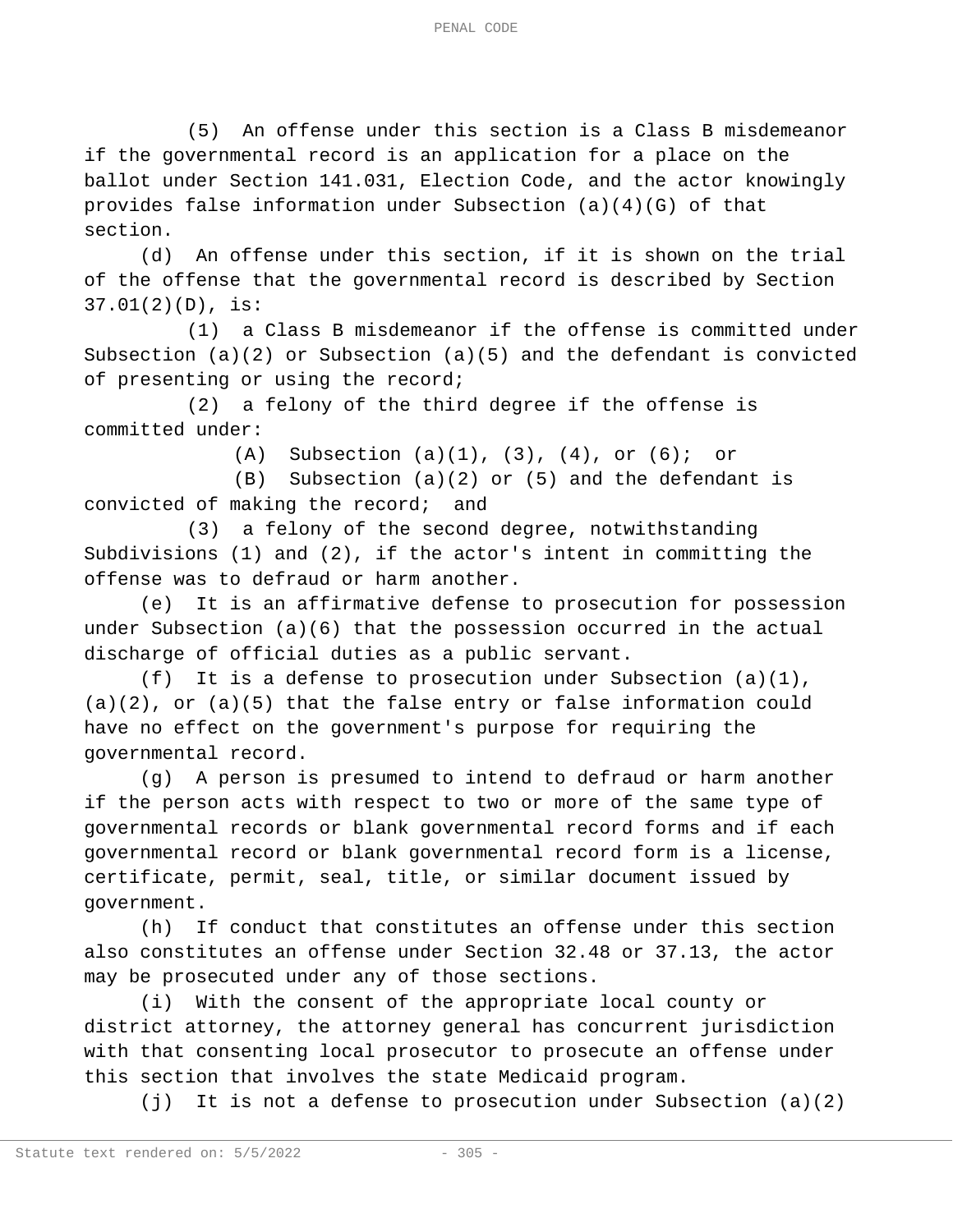that the record, document, or thing made, presented, or used displays or contains the statement "NOT A GOVERNMENT DOCUMENT" or another substantially similar statement intended to alert a person to the falsity of the record, document, or thing, unless the record, document, or thing displays the statement diagonally printed clearly and indelibly on both the front and back of the record, document, or thing in solid red capital letters at least one-fourth inch in height.

Acts 1973, 63rd Leg., p. 883, ch. 399, Sec. 1, eff. Jan. 1, 1974. Amended by Acts 1989, 71st Leg., ch. 1248, Sec. 66, eff. Sept. 1, 1989; Acts 1991, 72nd Leg., ch. 113, Sec. 4, eff. Sept. 1, 1991; Acts 1991, 72nd Leg., ch. 565, Sec. 5, eff. Sept. 1, 1991; Acts 1993, 73rd Leg., ch. 900, Sec. 1.01, eff. Sept. 1, 1994; Acts 1997, 75th Leg., ch. 189, Sec. 6, eff. May 21, 1997; Acts 1997, 75th Leg., ch. 823, Sec. 4, eff. Sept. 1, 1997; Acts 1999, 76th Leg., ch. 659, Sec. 2, eff. Sept. 1, 1999; Acts 1999, 76th Leg., ch. 718, Sec. 1, eff. Sept. 1, 1999; Acts 2001, 77th Leg., ch. 771, Sec. 3, eff. June 13, 2001; Acts 2003, 78th Leg., ch. 198, Sec. 2.139, eff. Sept. 1, 2003; Acts 2003, 78th Leg., ch. 257, Sec. 16, eff. Sept. 1, 2003. Amended by:

Acts 2005, 79th Leg., Ch. 1364 (H.B. [126\)](http://www.legis.state.tx.us/tlodocs/79R/billtext/html/HB00126F.HTM), Sec. 1, eff. June 18, 2005.

Acts 2007, 80th Leg., R.S., Ch. 1085 (H.B. [3024](http://www.legis.state.tx.us/tlodocs/80R/billtext/html/HB03024F.HTM)), Sec. 2, eff. September 1, 2007.

Acts 2009, 81st Leg., R.S., Ch. 73 (H.B. [1813\)](http://www.legis.state.tx.us/tlodocs/81R/billtext/html/HB01813F.HTM), Sec. 1, eff. September 1, 2009.

Acts 2009, 81st Leg., R.S., Ch. 1130 (H.B. [2086](http://www.legis.state.tx.us/tlodocs/81R/billtext/html/HB02086F.HTM)), Sec. 31, eff. September 1, 2009.

Acts 2013, 83rd Leg., R.S., Ch. 510 (S.B. [124](http://www.legis.state.tx.us/tlodocs/83R/billtext/html/SB00124F.HTM)), Sec. 1, eff. September 1, 2013.

Acts 2015, 84th Leg., R.S., Ch. 690 (H.B. [644](http://www.legis.state.tx.us/tlodocs/84R/billtext/html/HB00644F.HTM)), Sec. 3, eff. September 1, 2015.

Acts 2019, 86th Leg., R.S., Ch. 943 (H.B. [3\)](http://www.legis.state.tx.us/tlodocs/86R/billtext/html/HB00003F.HTM), Sec. 3.087, eff. September 1, 2019.

Acts 2021, 87th Leg., R.S., Ch. 1006 (H.B. [4555](http://www.legis.state.tx.us/tlodocs/87R/billtext/html/HB04555F.HTM)), Sec. 3, eff. September 1, 2021.

Sec. 37.101. FRAUDULENT FILING OF FINANCING STATEMENT. (a) A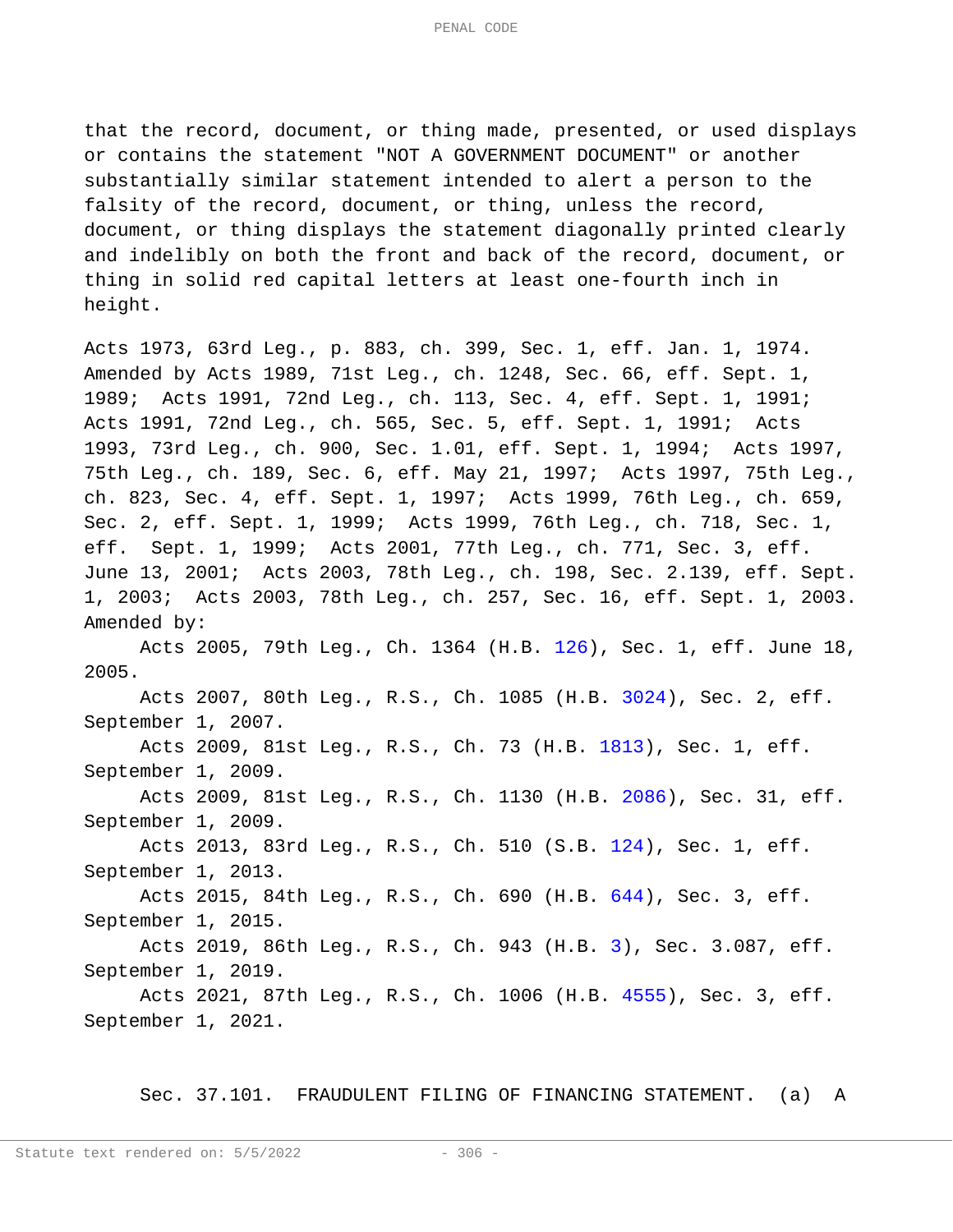person commits an offense if the person knowingly presents for filing or causes to be presented for filing a financing statement that the person knows:

- (1) is forged;
- (2) contains a material false statement; or
- (3) is groundless.

(b) An offense under Subsection (a)(1) is a felony of the third degree, unless it is shown on the trial of the offense that the person had previously been convicted under this section on two or more occasions, in which event the offense is a felony of the second degree. An offense under Subsection  $(a)(2)$  or  $(a)(3)$  is a Class A misdemeanor, unless the person commits the offense with the intent to defraud or harm another, in which event the offense is a state jail felony.

Added by Acts 1997, 75th Leg., ch. 189, Sec. 10, eff. May 21, 1997.

Sec. 37.11. IMPERSONATING PUBLIC SERVANT. (a) A person commits an offense if the person:

(1) impersonates a public servant with intent to induce another to submit to the person's pretended official authority or to rely on the person's pretended official acts; or

(2) knowingly purports to exercise, without legal authority, any function of a public servant or of a public office, including that of a judge and court.

(b) An offense under this section is a felony of the third degree.

Acts 1973, 63rd Leg., p. 883, ch. 399, Sec. 1, eff. Jan. 1, 1974. Amended by Acts 1993, 73rd Leg., ch. 900, Sec. 1.01, eff. Sept. 1, 1994; Acts 1997, 75th Leg., ch. 189, Sec. 7, eff. May 21, 1997. Amended by:

Acts 2019, 86th Leg., R.S., Ch. 243 (S.B. [1820](http://www.legis.state.tx.us/tlodocs/86R/billtext/html/SB01820F.HTM)), Sec. 1, eff. September 1, 2019.

Sec. 37.12. FALSE IDENTIFICATION AS PEACE OFFICER; MISREPRESENTATION OF PROPERTY. (a) A person commits an offense if: (1) the person makes, provides to another person, or possesses a card, document, badge, insignia, shoulder emblem, or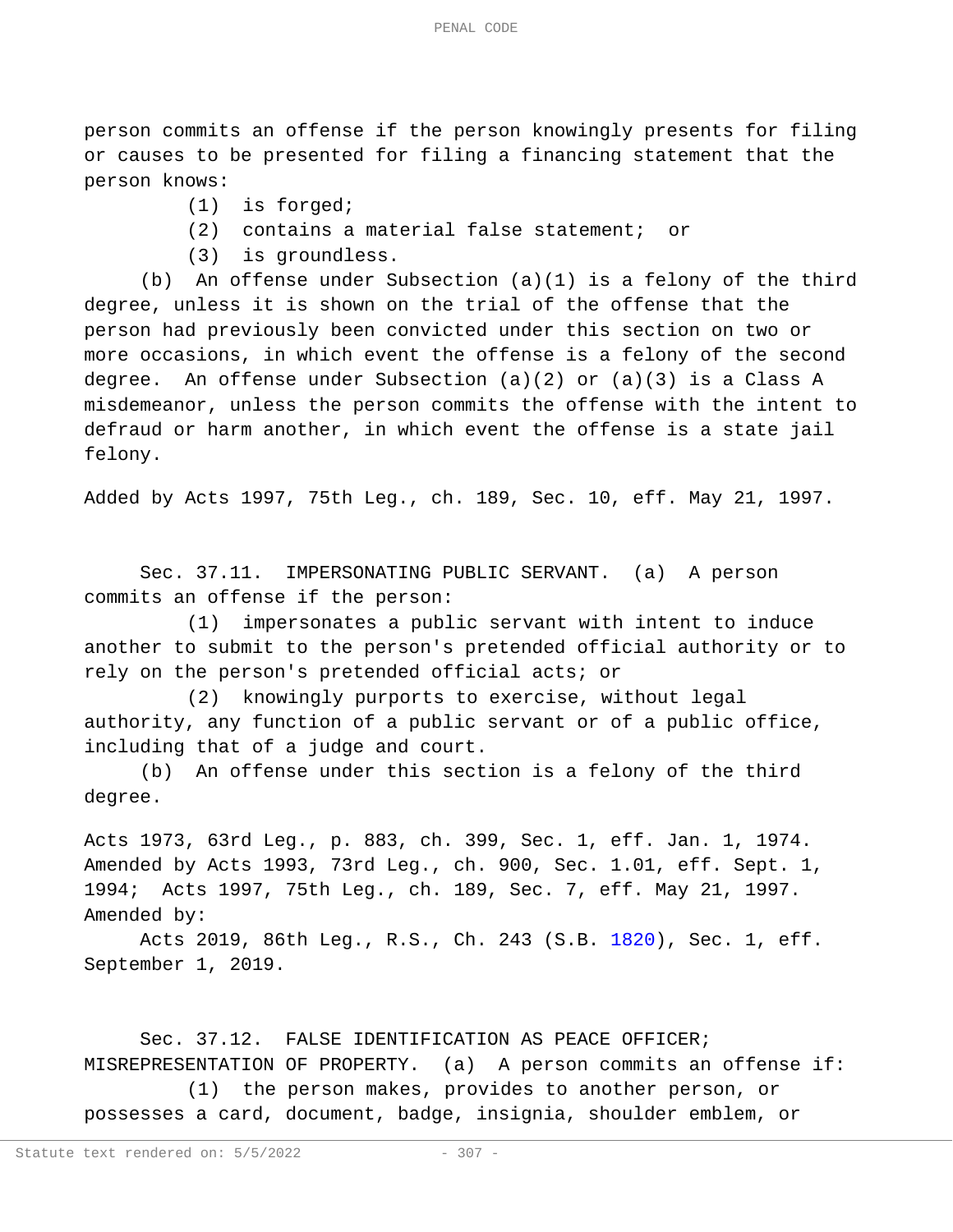other item, including a vehicle, bearing an insignia of a law enforcement agency that identifies a person as a peace officer or a reserve law enforcement officer; and

(2) the person who makes, provides, or possesses the item bearing the insignia knows that the person so identified by the item is not commissioned as a peace officer or reserve law enforcement officer as indicated on the item.

(b) It is a defense to prosecution under this section that:

(1) the card, document, badge, insignia, shoulder emblem, or other item bearing an insignia of a law enforcement agency clearly identifies the person as an honorary or junior peace officer or reserve law enforcement officer, or as a member of a junior posse; or

(2) the person identified as a peace officer or reserve law enforcement officer by the item bearing the insignia was commissioned in that capacity when the item was made.

(b-1) It is an exception to the application of this section that the item was used or intended for use exclusively for decorative purposes or in an artistic or dramatic presentation.

(c) In this section, "reserve law enforcement officer" has the same meaning as is given that term in Section 1701.001, Occupations Code.

(c-1) For purposes of this section, an item bearing an insignia of a law enforcement agency includes an item that contains the word "police," "sheriff," "constable," or "trooper."

(d) A person commits an offense if the person intentionally or knowingly misrepresents an object, including a vehicle, as property belonging to a law enforcement agency. For purposes of this subsection, intentionally or knowingly misrepresenting an object as property belonging to a law enforcement agency includes intentionally or knowingly displaying an item bearing an insignia of a law enforcement agency in a manner that would lead a reasonable person to interpret the item as property belonging to a law enforcement agency.

(e) An offense under this section is a Class B misdemeanor.

Added by Acts 1983, 68th Leg., p. 5672, ch. 1075, Sec. 1, eff. Sept. 1, 1983. Amended by Acts 1987, 70th Leg., ch. 514, Sec. 1, eff. Sept. 1, 1987; Acts 1993, 73rd Leg., ch. 900, Sec. 1.01, eff. Sept. 1, 1994; Acts 2001, 77th Leg., ch. 1420, Sec. 14.831, eff. Sept. 1, 2001. Amended by: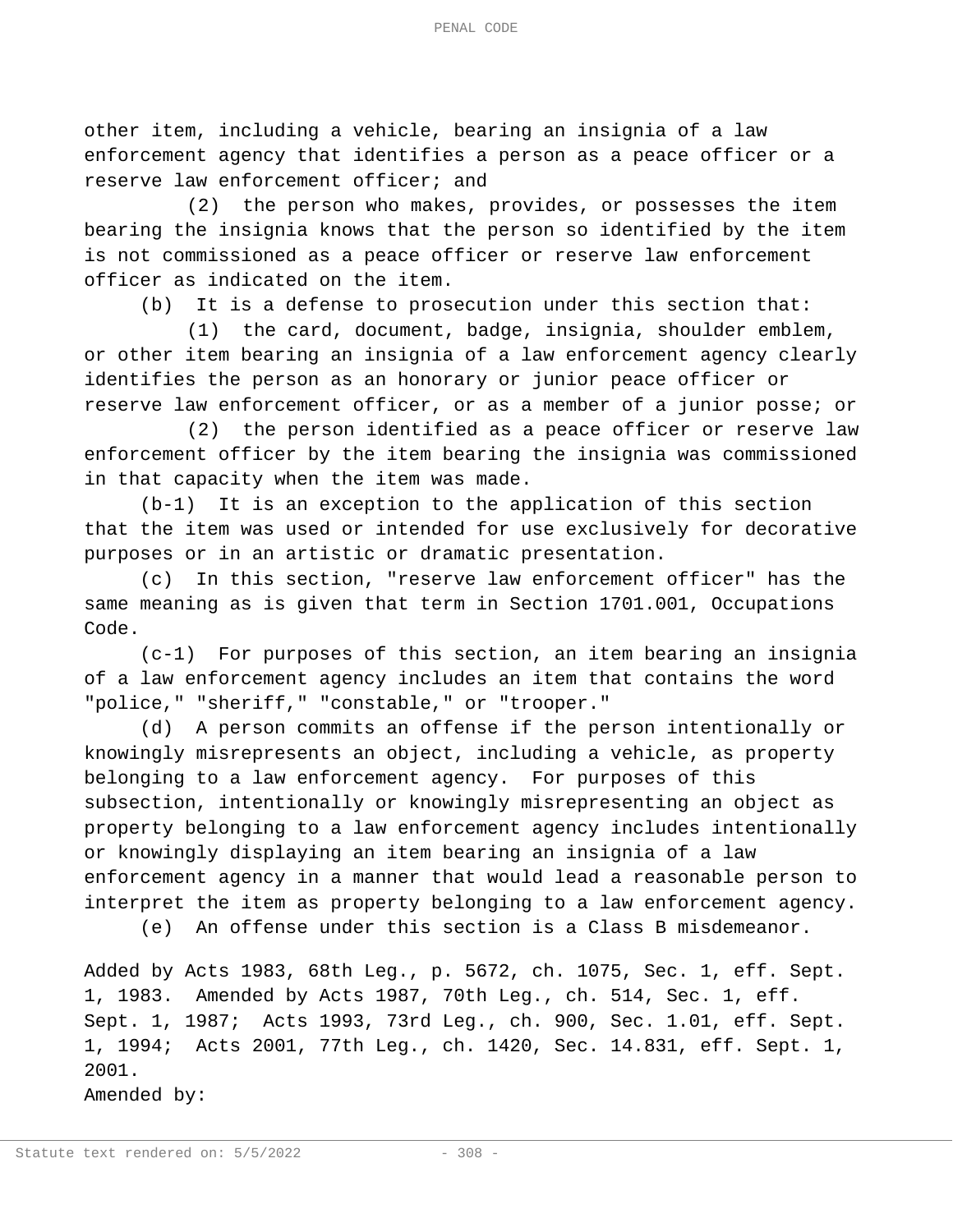Acts 2017, 85th Leg., R.S., Ch. 982 (H.B. [683](http://www.legis.state.tx.us/tlodocs/85R/billtext/html/HB00683F.HTM)), Sec. 3, eff. September 1, 2017.

Sec. 37.13. RECORD OF A FRAUDULENT COURT. (a) A person commits an offense if the person makes, presents, or uses any document or other record with:

(1) knowledge that the document or other record is not a record of a court created under or established by the constitution or laws of this state or of the United States; and

(2) the intent that the document or other record be given the same legal effect as a record of a court created under or established by the constitution or laws of this state or of the United States.

(b) An offense under this section is a Class A misdemeanor, except that the offense is a felony of the third degree if it is shown on the trial of the offense that the defendant has previously been convicted under this section on two or more occasions.

(c) If conduct that constitutes an offense under this section also constitutes an offense under Section 32.48 or 37.10, the actor may be prosecuted under any of those sections.

Added by Acts 1997, 75th Leg., ch. 189, Sec. 8, eff. May 21, 1997.

Sec. 37.14. FALSE STATEMENT REGARDING CHILD CUSTODY DETERMINATION MADE IN FOREIGN COUNTRY. (a) For purposes of this section, "child custody determination" has the meaning assigned by Section 152.102, Family Code.

(b) A person commits an offense if the person knowingly makes or causes to be made a false statement relating to a child custody determination made in a foreign country during a hearing held under Chapter 152 or Subchapter I, Chapter 153, Family Code.

(c) An offense under this section is a felony of the third degree.

Added by Acts 2011, 82nd Leg., R.S., Ch. 92 (S.B. [1490\)](http://www.legis.state.tx.us/tlodocs/82R/billtext/html/SB01490F.HTM), Sec. 3, eff. September 1, 2011.

## **CHAPTER 38. OBSTRUCTING GOVERNMENTAL OPERATION**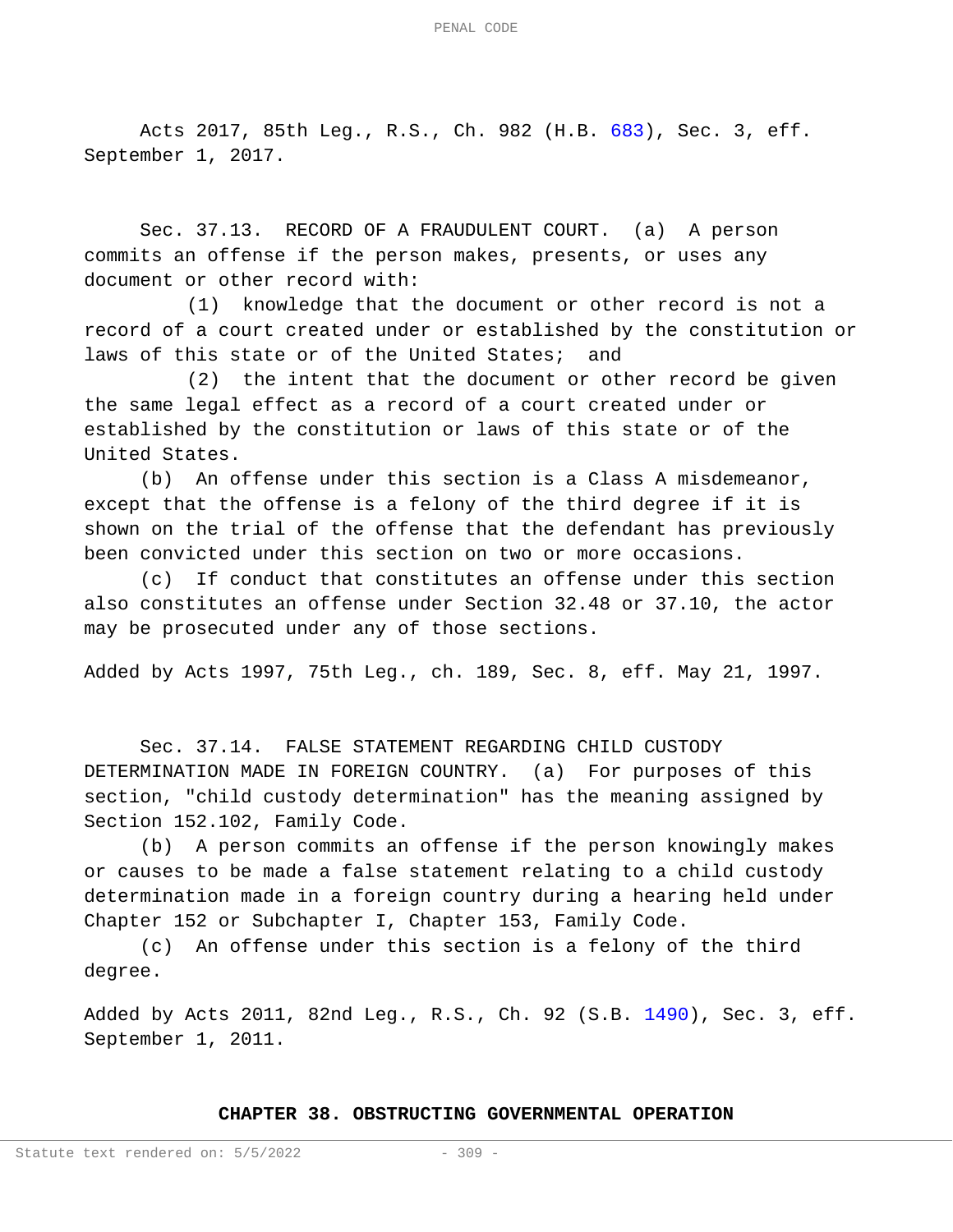Sec. 38.01. DEFINITIONS. In this chapter:

(1) "Custody" means:

(A) under arrest by a peace officer or under restraint by a public servant pursuant to an order of a court of this state or another state of the United States; or

(B) under restraint by an agent or employee of a facility that is operated by or under contract with the United States and that confines persons arrested for, charged with, or convicted of criminal offenses.

(2) "Escape" means unauthorized departure from custody or failure to return to custody following temporary leave for a specific purpose or limited period or leave that is part of an intermittent sentence, but does not include a violation of conditions of community supervision or parole other than conditions that impose a period of confinement in a secure correctional facility.

(3) "Economic benefit" means anything reasonably regarded as an economic gain or advantage, including accepting or offering to accept employment for a fee, accepting or offering to accept a fee, entering into a fee contract, or accepting or agreeing to accept money or anything of value.

(4) "Finance" means to provide funds or capital or to furnish with necessary funds.

(5) "Fugitive from justice" means a person for whom a valid arrest warrant has been issued.

(6) "Governmental function" includes any activity that a public servant is lawfully authorized to undertake on behalf of government.

(7) "Invest funds" means to commit money to earn a financial return.

(8) "Member of the family" means anyone related within the third degree of consanguinity or affinity, as determined under Chapter 573, Government Code.

(9) "Qualified nonprofit organization" means a nonprofit organization that meets the following conditions:

(A) the primary purposes of the organization do not include the rendition of legal services or education regarding legal services;

(B) the recommending, furnishing, paying for, or educating persons regarding legal services is incidental and reasonably related to the primary purposes of the organization;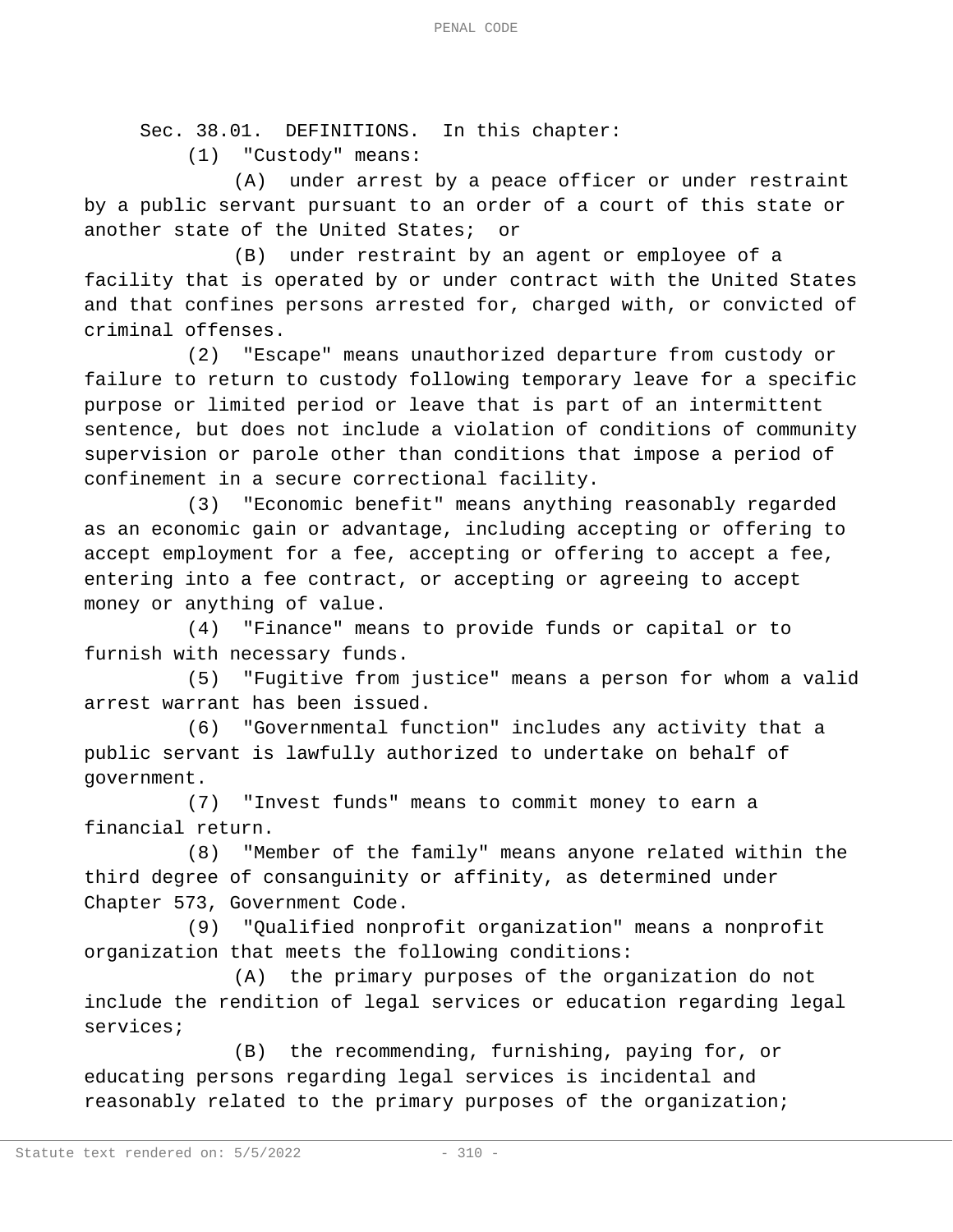(C) the organization does not derive a financial benefit from the rendition of legal services by a lawyer; and

(D) the person for whom the legal services are rendered, and not the organization, is recognized as the client of a lawyer.

(10) "Public media" means a telephone directory or legal directory, newspaper or other periodical, billboard or other sign, radio or television broadcast, recorded message the public may access by dialing a telephone number, or a written communication not prohibited by Section 38.12(d).

(11) "Solicit employment" means to communicate in person or by telephone with a prospective client or a member of the prospective client's family concerning professional employment within the scope of a professional's license, registration, or certification arising out of a particular occurrence or event, or series of occurrences or events, or concerning an existing problem of the prospective client within the scope of the professional's license, registration, or certification, for the purpose of providing professional services to the prospective client, when neither the person receiving the communication nor anyone acting on that person's behalf has requested the communication. The term does not include a communication initiated by a family member of the person receiving a communication, a communication by a professional who has a prior or existing professional-client relationship with the person receiving the communication, or communication by an attorney for a qualified nonprofit organization with the organization's members for the purpose of educating the organization's members to understand the law, to recognize legal problems, to make intelligent selection of legal counsel, or to use available legal services. The term does not include an advertisement by a professional through public media.

(12) "Professional" means an attorney, chiropractor, physician, surgeon, private investigator, or any other person licensed, certified, or registered by a state agency that regulates a health care profession.

Acts 1973, 63rd Leg., p. 883, ch. 399, Sec. 1, eff. Jan. 1, 1974. Amended by Acts 1989, 71st Leg., ch. 866, Sec. 1, eff. Sept. 1, 1989; Acts 1991, 72nd Leg., ch. 14, Sec. 284(14), eff. Sept. 1, 1991; Acts 1991, 72nd Leg., ch. 561, Sec. 42, eff. Aug. 26, 1991; Acts 1993, 73rd Leg., ch. 723, Sec. 1, eff. Sept. 1, 1993; Acts 1993, 73rd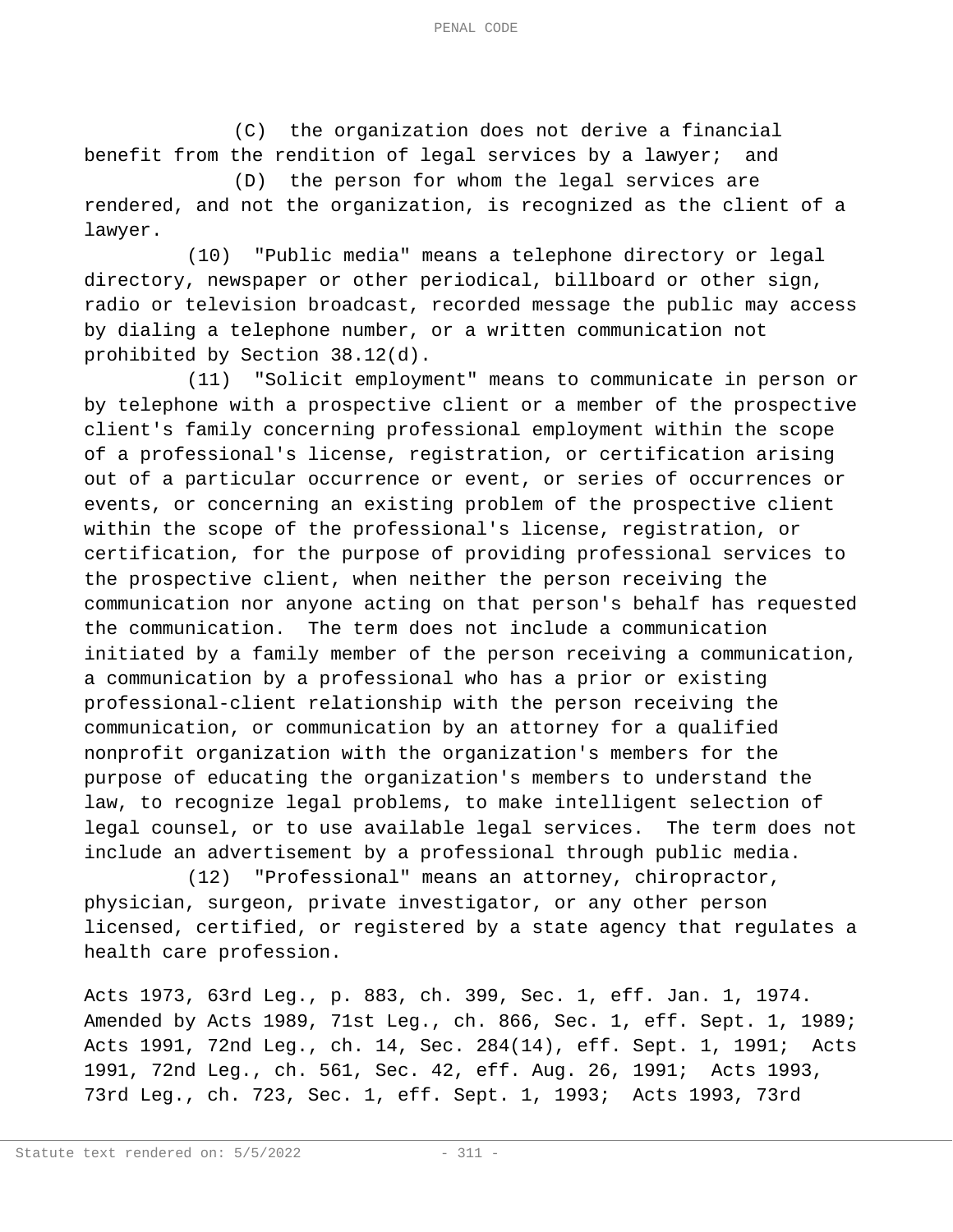Leg., ch. 900, Sec. 1.01, eff. Sept. 1, 1994; Acts 1995, 74th Leg., ch. 76, Sec. 5.95(27), eff. Sept. 1, 1995; Acts 1995, 74th Leg., ch. 321, Sec. 1.103, eff. Sept. 1, 1995; Acts 1997, 75th Leg., ch. 293, Sec. 2, eff. Sept. 1, 1997; Acts 1997, 75th Leg., ch. 750, Sec. 1, eff. Sept. 1, 1997.

Sec. 38.02. FAILURE TO IDENTIFY. (a) A person commits an offense if he intentionally refuses to give his name, residence address, or date of birth to a peace officer who has lawfully arrested the person and requested the information.

(b) A person commits an offense if he intentionally gives a false or fictitious name, residence address, or date of birth to a peace officer who has:

(1) lawfully arrested the person;

(2) lawfully detained the person; or

(3) requested the information from a person that the peace officer has good cause to believe is a witness to a criminal offense.

(c) Except as provided by Subsections (d) and (e), an offense under this section is:

(1) a Class C misdemeanor if the offense is committed under Subsection (a); or

(2) a Class B misdemeanor if the offense is committed under Subsection (b).

(d) If it is shown on the trial of an offense under this section that the defendant was a fugitive from justice at the time of the offense, the offense is:

(1) a Class B misdemeanor if the offense is committed under Subsection (a); or

(2) a Class A misdemeanor if the offense is committed under Subsection (b).

(e) If conduct that constitutes an offense under this section also constitutes an offense under Section 106.07, Alcoholic Beverage Code, the actor may be prosecuted only under Section 106.07.

Acts 1973, 63rd Leg., p. 883, ch. 399, Sec. 1, eff. Jan. 1, 1974. Amended by Acts 1987, 70th Leg., ch. 869, Sec. 1, eff. Sept. 1, 1987. Acts 1991, 72nd Leg., ch. 821, Sec. 1, eff. Sept. 1, 1991; Acts 1993, 73rd Leg., ch. 900, Sec. 1.01, eff. Sept. 1, 1994; Acts 2003, 78th Leg., ch. 1009, Sec. 1, eff. Sept. 1, 2003.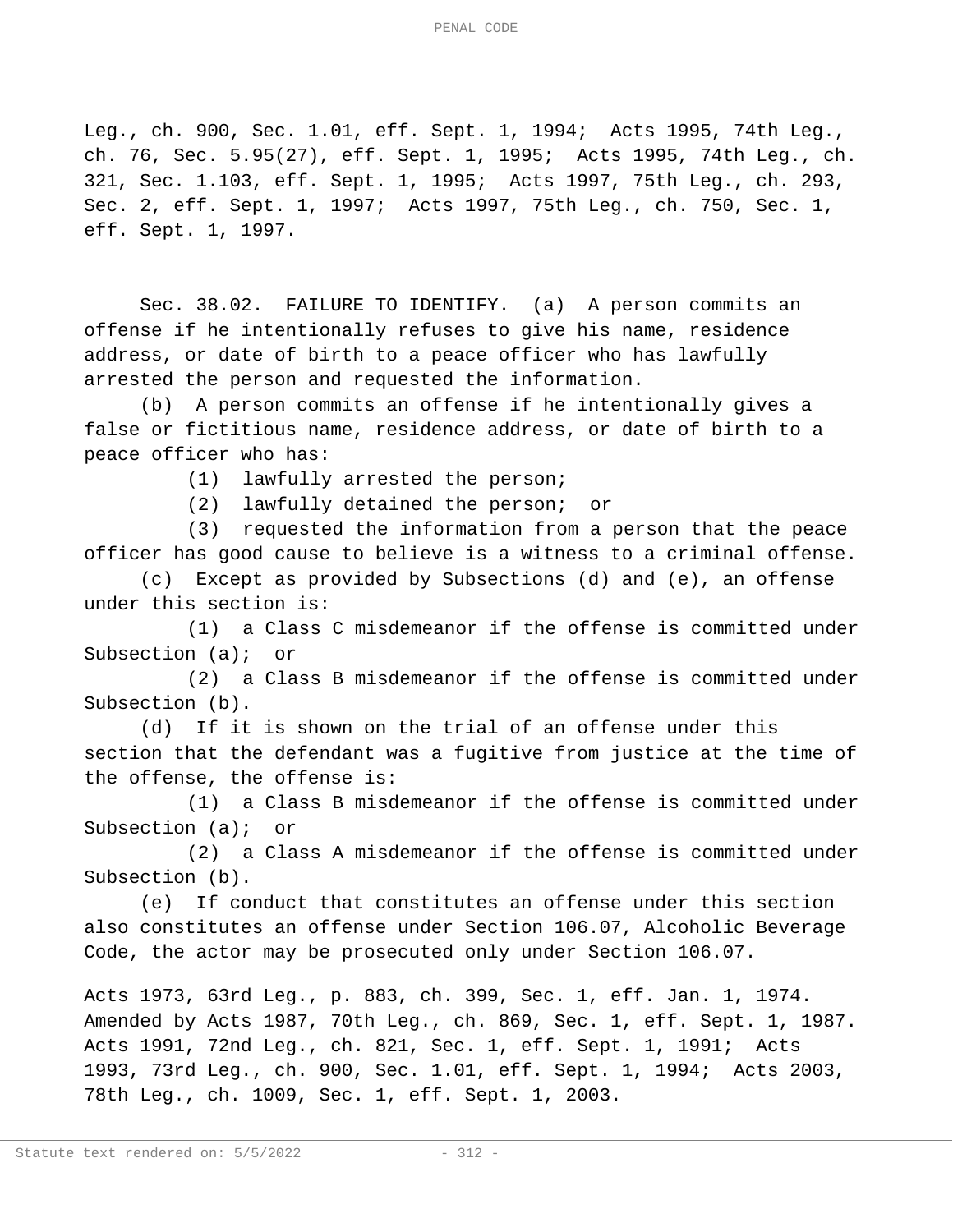Sec. 38.03. RESISTING ARREST, SEARCH, OR TRANSPORTATION. (a) A person commits an offense if he intentionally prevents or obstructs a person he knows is a peace officer or a person acting in a peace officer's presence and at his direction from effecting an arrest, search, or transportation of the actor or another by using force against the peace officer or another.

(b) It is no defense to prosecution under this section that the arrest or search was unlawful.

(c) Except as provided in Subsection (d), an offense under this section is a Class A misdemeanor.

(d) An offense under this section is a felony of the third degree if the actor uses a deadly weapon to resist the arrest or search.

Acts 1973, 63rd Leg., p. 883, ch. 399, Sec. 1, eff. Jan. 1, 1974. Acts 1991, 72nd Leg., ch. 277, Sec. 1, 2, eff. Sept. 1, 1991; Acts 1993, 73rd Leg., ch. 900, Sec. 1.01, eff. Sept. 1, 1994.

Sec. 38.04. EVADING ARREST OR DETENTION. (a) A person commits an offense if he intentionally flees from a person he knows is a peace officer or federal special investigator attempting lawfully to arrest or detain him.

Text of subsection as amended by Acts 2011, 82nd Leg., R.S., Ch. 839 (H.B. [3423](https://capitol.texas.gov/tlodocs/82R/billtext/html/HB03423F.HTM)), Sec. 4, and Ch. 391, Sec. 1

(b) An offense under this section is a Class A misdemeanor, except that the offense is:

(1) a state jail felony if:

(A) the actor has been previously convicted under this section; or

(B) the actor uses a vehicle or watercraft while the actor is in flight and the actor has not been previously convicted under this section;

(2) a felony of the third degree if:

(A) the actor uses a vehicle or watercraft while the actor is in flight and the actor has been previously convicted under this section; or

(B) another suffers serious bodily injury as a direct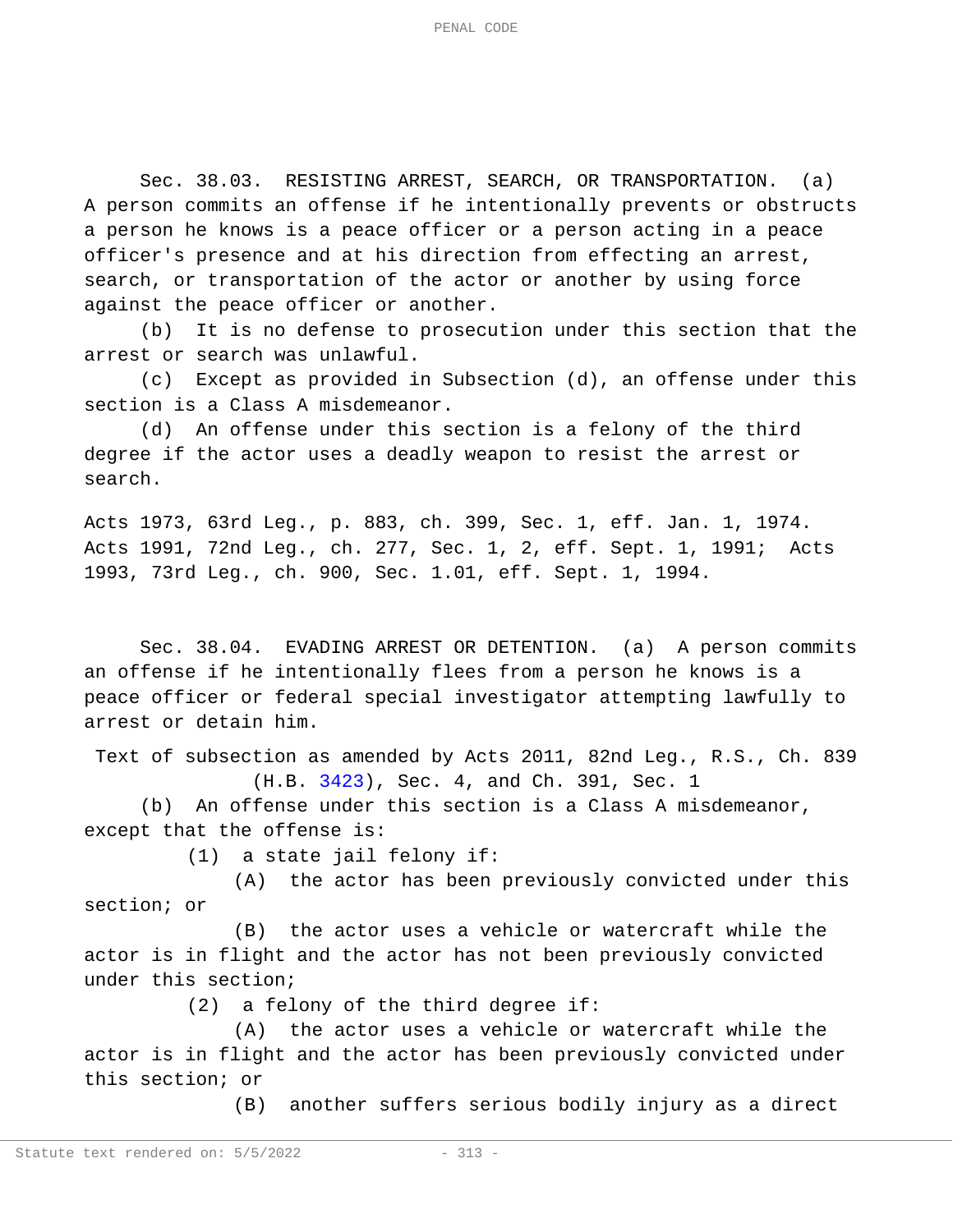result of an attempt by the officer or investigator from whom the actor is fleeing to apprehend the actor while the actor is in flight; or

(3) a felony of the second degree if another suffers death as a direct result of an attempt by the officer or investigator from whom the actor is fleeing to apprehend the actor while the actor is in flight.

Text of subsection as amended by Acts 2011, 82nd Leg., R.S., Ch. 920 (S.B. [1416\)](https://capitol.texas.gov/tlodocs/82R/billtext/html/SB01416F.HTM), Sec. 3

(b) An offense under this section is a Class A misdemeanor, except that the offense is:

(1) a state jail felony if the actor has been previously convicted under this section;

(2) a felony of the third degree if:

(A) the actor uses a vehicle while the actor is in flight;

(B) another suffers serious bodily injury as a direct result of an attempt by the officer from whom the actor is fleeing to apprehend the actor while the actor is in flight; or

(C) the actor uses a tire deflation device against the officer while the actor is in flight; or

(3) a felony of the second degree if:

(A) another suffers death as a direct result of an attempt by the officer from whom the actor is fleeing to apprehend the actor while the actor is in flight; or

(B) another suffers serious bodily injury as a direct result of the actor's use of a tire deflation device while the actor is in flight.

(c) In this section:

(1) "Vehicle" has the meaning assigned by Section 541.201, Transportation Code.

(2) "Tire deflation device" has the meaning assigned by Section 46.01.

(3) "Watercraft" has the meaning assigned by Section 49.01.

(d) A person who is subject to prosecution under both this section and another law may be prosecuted under either or both this section and the other law.

Acts 1973, 63rd Leg., p. 883, ch. 399, Sec. 1, eff. Jan. 1, 1974. Amended by Acts 1987, 70th Leg., ch. 504, Sec. 1, eff. Sept. 1, 1987.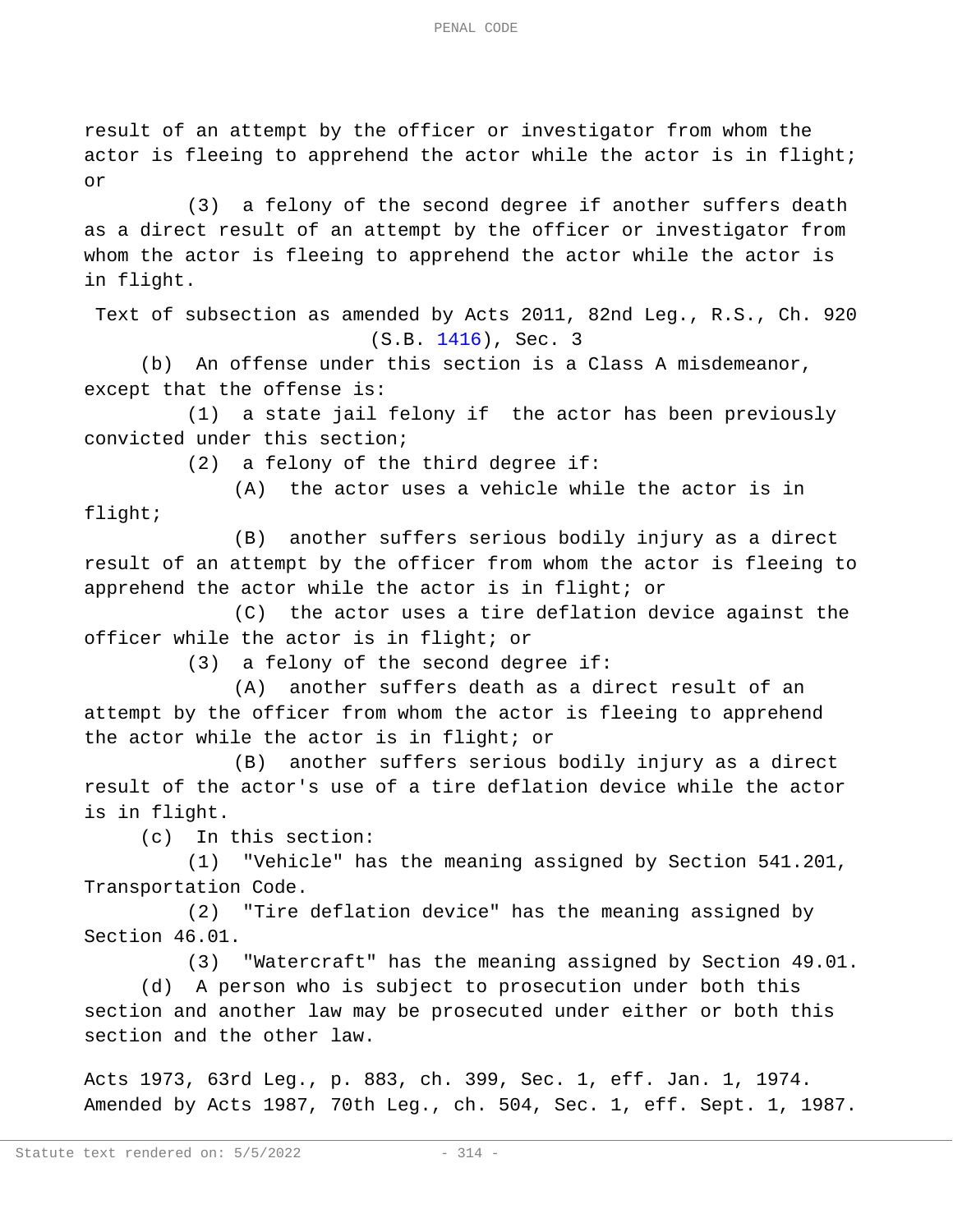Acts 1989, 71st Leg., ch. 126, Sec. 1, eff. Sept. 1, 1989; Acts 1993, 73rd Leg., ch. 900, Sec. 1.01, eff. Sept. 1, 1994; Acts 1995, 74th Leg., ch. 708, Sec. 1, eff. Sept. 1, 1995; Acts 1997, 75th Leg., ch. 165, Sec. 30.240, eff. Sept. 1, 1997; Acts 2001, 77th Leg., ch. 1334, Sec. 3, eff. Sept. 1, 2001; Acts 2001, 77th Leg., ch. 1480, Sec. 1, eff. Sept. 1, 2001. Amended by: Acts 2009, 81st Leg., R.S., Ch. 1400 (H.B. [221](http://www.legis.state.tx.us/tlodocs/81R/billtext/html/HB00221F.HTM)), Sec. 4, eff. September 1, 2009. Acts 2011, 82nd Leg., R.S., Ch. 391 (S.B. [496](http://www.legis.state.tx.us/tlodocs/82R/billtext/html/SB00496F.HTM)), Sec. 1, eff. September 1, 2011. Acts 2011, 82nd Leg., R.S., Ch. 839 (H.B. [3423](http://www.legis.state.tx.us/tlodocs/82R/billtext/html/HB03423F.HTM)), Sec. 4, eff. September 1, 2011. Acts 2011, 82nd Leg., R.S., Ch. 920 (S.B. [1416](http://www.legis.state.tx.us/tlodocs/82R/billtext/html/SB01416F.HTM)), Sec. 3, eff. September 1, 2011. Acts 2013, 83rd Leg., R.S., Ch. 161 (S.B. [1093](http://www.legis.state.tx.us/tlodocs/83R/billtext/html/SB01093F.HTM)), Sec. 22.001(38), eff. September 1, 2013.

Sec. 38.05. HINDERING APPREHENSION OR PROSECUTION. (a) A person commits an offense if, with intent to hinder the arrest, prosecution, conviction, or punishment of another for an offense or, with intent to hinder the arrest, detention, adjudication, or disposition of a child for engaging in delinquent conduct that violates a penal law of the state, or with intent to hinder the arrest of another under the authority of a warrant or capias, he:

(1) harbors or conceals the other;

(2) provides or aids in providing the other with any means of avoiding arrest or effecting escape; or

(3) warns the other of impending discovery or apprehension.

(b) It is a defense to prosecution under Subsection  $(a)(3)$  that the warning was given in connection with an effort to bring another into compliance with the law.

(c) Except as provided by Subsection (d), an offense under this section is a Class A misdemeanor.

(d) An offense under this section is a felony of the third degree if the person who is harbored, concealed, provided with a means of avoiding arrest or effecting escape, or warned of discovery or apprehension is under arrest for, charged with, or convicted of a felony, including an offense under Section 62.102, Code of Criminal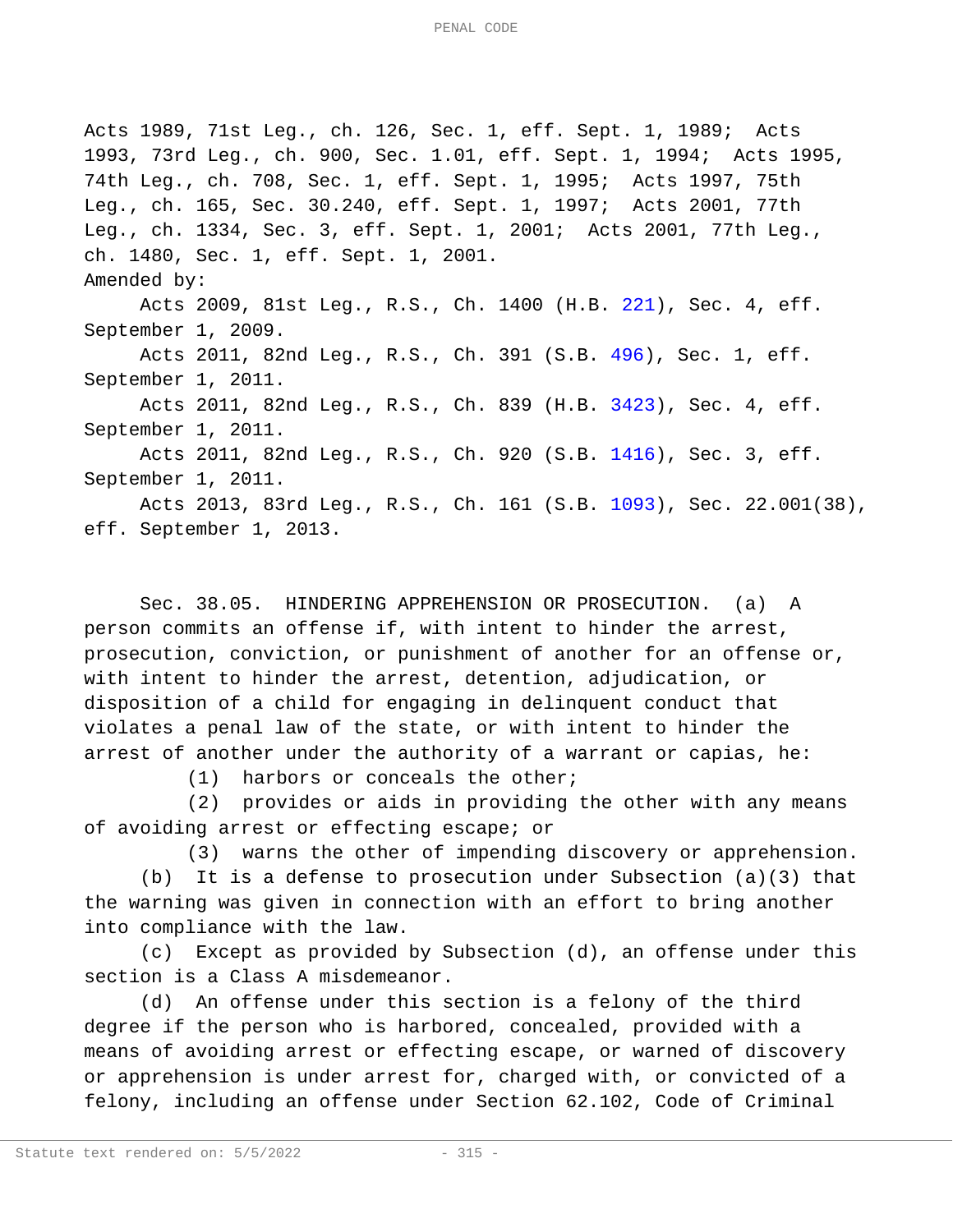Procedure, or is in custody or detention for, is alleged in a petition to have engaged in, or has been adjudicated as having engaged in delinquent conduct that violates a penal law of the grade of felony, including an offense under Section 62.102, Code of Criminal Procedure, and the person charged under this section knew that the person they harbored, concealed, provided with a means of avoiding arrest or effecting escape, or warned of discovery or apprehension is under arrest for, charged with, or convicted of a felony, or is in custody or detention for, is alleged in a petition to have engaged in, or has been adjudicated as having engaged in delinquent conduct that violates a penal law of the grade of felony.

Acts 1973, 63rd Leg., p. 883, ch. 399, Sec. 1, eff. Jan. 1, 1974. Amended by Acts 1991, 72nd Leg., ch. 748, Sec. 1, eff. Sept. 1, 1991; Acts 1993, 73rd Leg., ch. 900, Sec. 1.01, eff. Sept. 1, 1994; Acts 1995, 74th Leg., ch. 318, Sec. 11, eff. Sept. 1, 1995. Amended by:

Acts 2005, 79th Leg., Ch. 607 (H.B. [2104\)](http://www.legis.state.tx.us/tlodocs/79R/billtext/html/HB02104F.HTM), Sec. 1, eff. September 1, 2005.

Acts 2007, 80th Leg., R.S., Ch. 593 (H.B. [8\)](http://www.legis.state.tx.us/tlodocs/80R/billtext/html/HB00008F.HTM), Sec. 1.19, eff. September 1, 2007.

Sec. 38.06. ESCAPE. (a) A person commits an offense if the person escapes from custody when the person is:

(1) under arrest for, lawfully detained for, charged with, or convicted of an offense;

(2) in custody pursuant to a lawful order of a court;

(3) detained in a secure detention facility, as that term is defined by Section 51.02, Family Code; or

(4) in the custody of a juvenile probation officer for violating an order imposed by the juvenile court under Section 52.01, Family Code.

(b) Except as provided in Subsections (c), (d), and (e), an offense under this section is a Class A misdemeanor.

(c) An offense under this section is a felony of the third degree if the actor:

(1) is under arrest for, charged with, or convicted of a felony;

(2) is confined or lawfully detained in a secure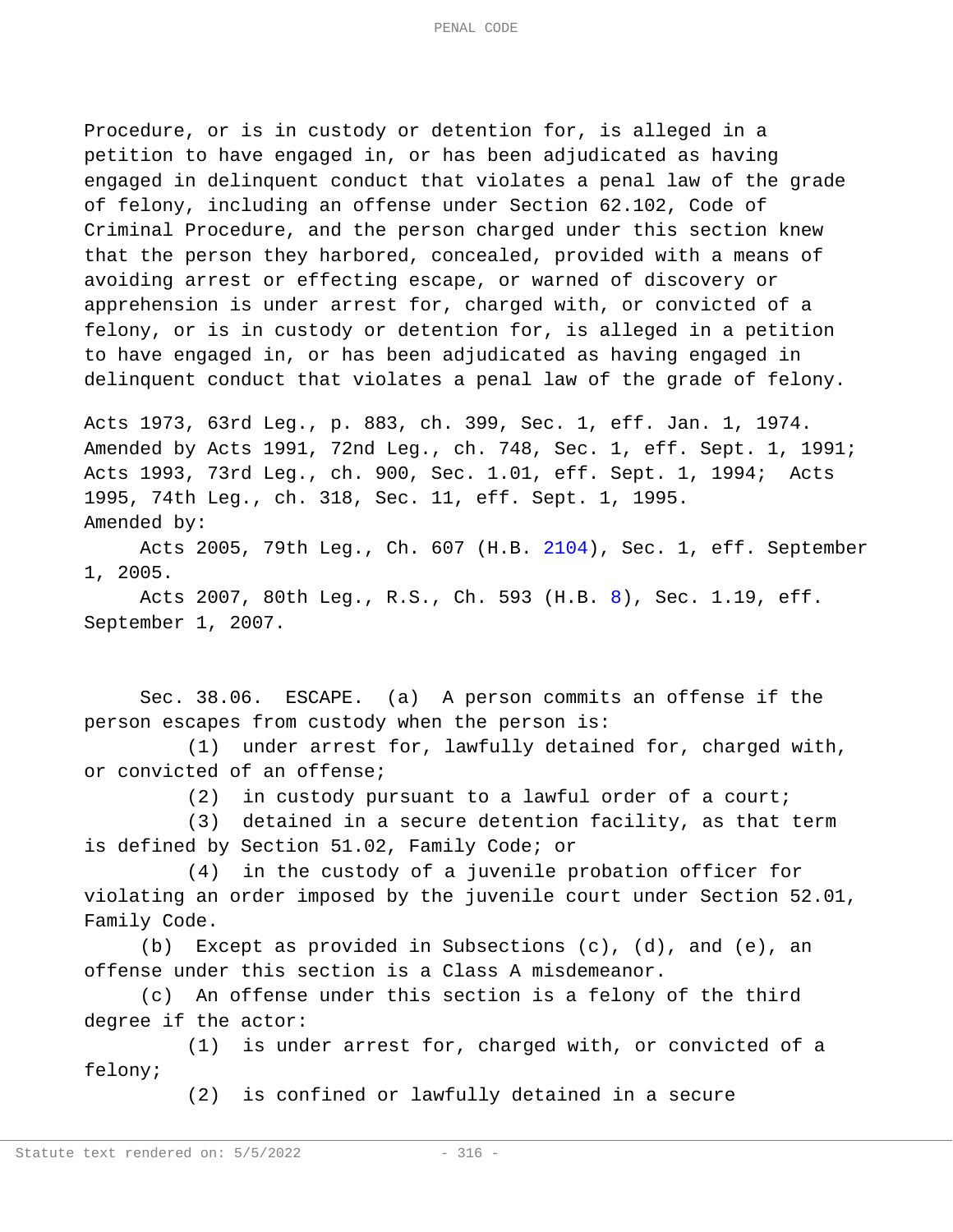correctional facility or law enforcement facility; or

(3) is committed to or lawfully detained in a secure correctional facility, as defined by Section 51.02, Family Code, other than a halfway house, operated by or under contract with the Texas Juvenile Justice Department.

(d) An offense under this section is a felony of the second degree if the actor to effect his escape causes bodily injury.

(e) An offense under this section is a felony of the first degree if to effect his escape the actor:

(1) causes serious bodily injury; or

(2) uses or threatens to use a deadly weapon.

Acts 1973, 63rd Leg., p. 883, ch. 399, Sec. 1, eff. Jan. 1, 1974. Amended by Acts 1985, 69th Leg., ch. 328, Sec. 1, eff. Sept. 1, 1985. Renumbered from Penal Code Sec. 38.07 and amended by Acts 1993, 73rd Leg., ch. 900, Sec. 1.01, eff. Sept. 1, 1994. Amended by Acts 1999, 76th Leg., ch. 526, Sec. 1, eff. Sept. 1, 1999. Amended by:

Acts 2007, 80th Leg., R.S., Ch. 908 (H.B. [2884](http://www.legis.state.tx.us/tlodocs/80R/billtext/html/HB02884F.HTM)), Sec. 38, eff. September 1, 2007.

Acts 2011, 82nd Leg., R.S., Ch. 1330 (S.B. [844](http://www.legis.state.tx.us/tlodocs/82R/billtext/html/SB00844F.HTM)), Sec. 1, eff. September 1, 2011.

Acts 2015, 84th Leg., R.S., Ch. 734 (H.B. [1549](http://www.legis.state.tx.us/tlodocs/84R/billtext/html/HB01549F.HTM)), Sec. 143, eff. September 1, 2015.

Sec. 38.07. PERMITTING OR FACILITATING ESCAPE. (a) An official or employee of a correctional facility commits an offense if he knowingly permits or facilitates the escape of a person in custody.

(b) A person commits an offense if he knowingly causes or facilitates the escape of one who is in custody pursuant to:

(1) an allegation or adjudication of delinquency; or

(2) involuntary commitment for mental illness under Subtitle C, Title 7, Health and Safety Code, or for chemical dependency under Chapter 462, Health and Safety Code.

(c) Except as provided in Subsections (d) and (e), an offense under this section is a Class A misdemeanor.

(d) An offense under this section is a felony of the third degree if the person in custody: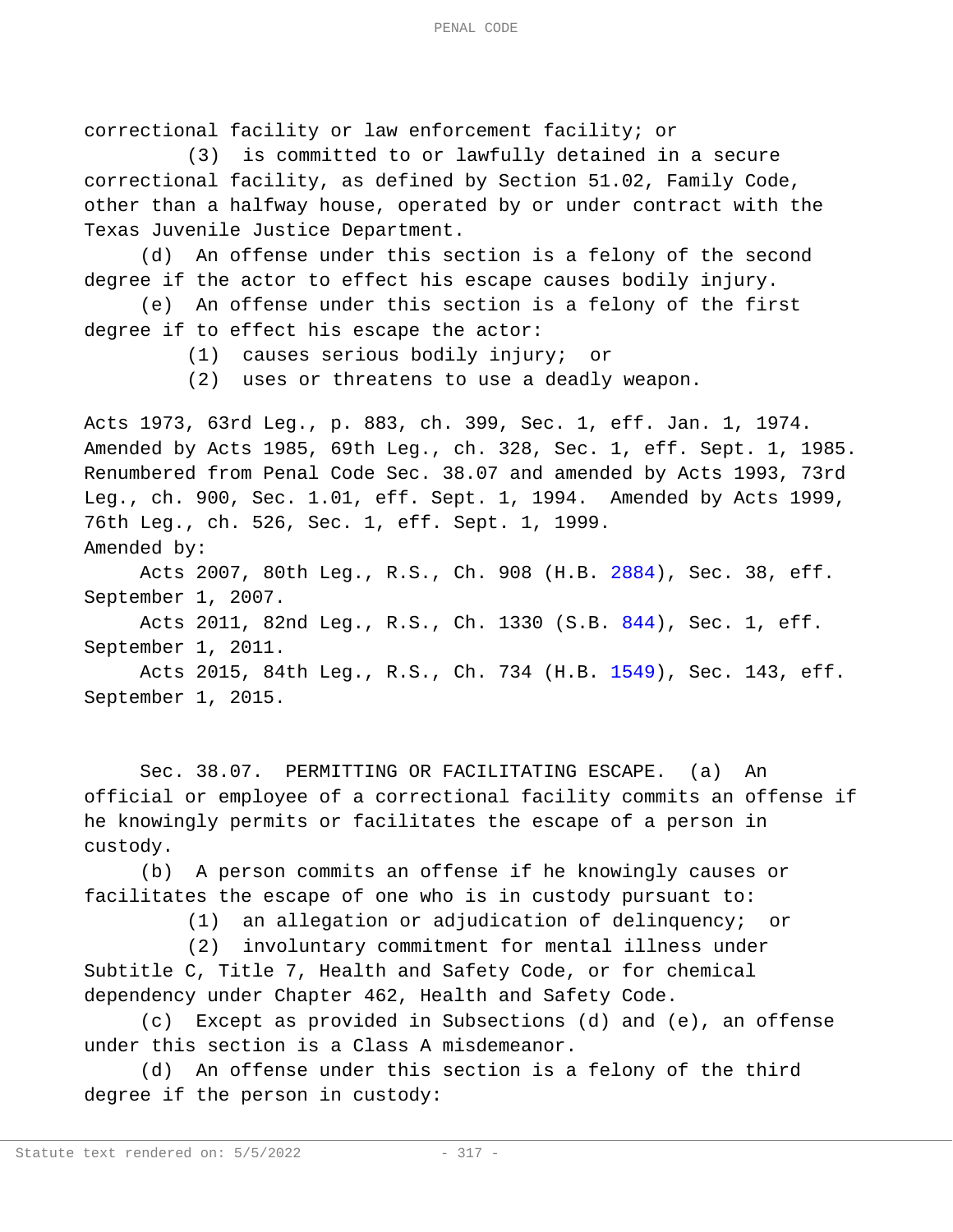(1) was under arrest for, charged with, or convicted of a felony; or

(2) was confined in a correctional facility other than a secure correctional facility after conviction of a felony.

(e) An offense under this section is a felony of the second degree if:

(1) the actor or the person in custody used or threatened to use a deadly weapon to effect the escape; or

(2) the person in custody was confined in a secure correctional facility after conviction of a felony.

(f) In this section, "correctional facility" means:

(1) any place described by Section 1.07(a)(14); or

(2) a "secure correctional facility" or "secure detention facility" as those terms are defined by Section 51.02, Family Code.

Acts 1973, 63rd Leg., p. 883, ch. 399, Sec. 1, eff. Jan. 1, 1974. Renumbered from Penal Code Sec. 38.08 and amended by Acts 1993, 73rd Leg., ch. 900, Sec. 1.01, eff. Sept. 1, 1994. Amended by:

Acts 2007, 80th Leg., R.S., Ch. 908 (H.B. [2884](http://www.legis.state.tx.us/tlodocs/80R/billtext/html/HB02884F.HTM)), Sec. 39, eff. September 1, 2007.

Sec. 38.08. EFFECT OF UNLAWFUL CUSTODY. It is no defense to prosecution under Section 38.06 or 38.07 that the custody was unlawful.

Acts 1973, 63rd Leg., p. 883, ch. 399, Sec. 1, eff. Jan. 1, 1974. Renumbered from Penal Code Sec. 38.09 and amended by Acts 1993, 73rd Leg., ch. 900, Sec. 1.01, eff. Sept. 1, 1994.

Sec. 38.09. IMPLEMENTS FOR ESCAPE. (a) A person commits an offense if, with intent to facilitate escape, he introduces into a correctional facility, or provides a person in custody or an inmate with, a deadly weapon or anything that may be useful for escape.

(b) An offense under this section is a felony of the third degree unless the actor introduced or provided a deadly weapon, in which event the offense is a felony of the second degree.

(c) In this section, "correctional facility" means:

(1) any place described by Section 1.07(a)(14); or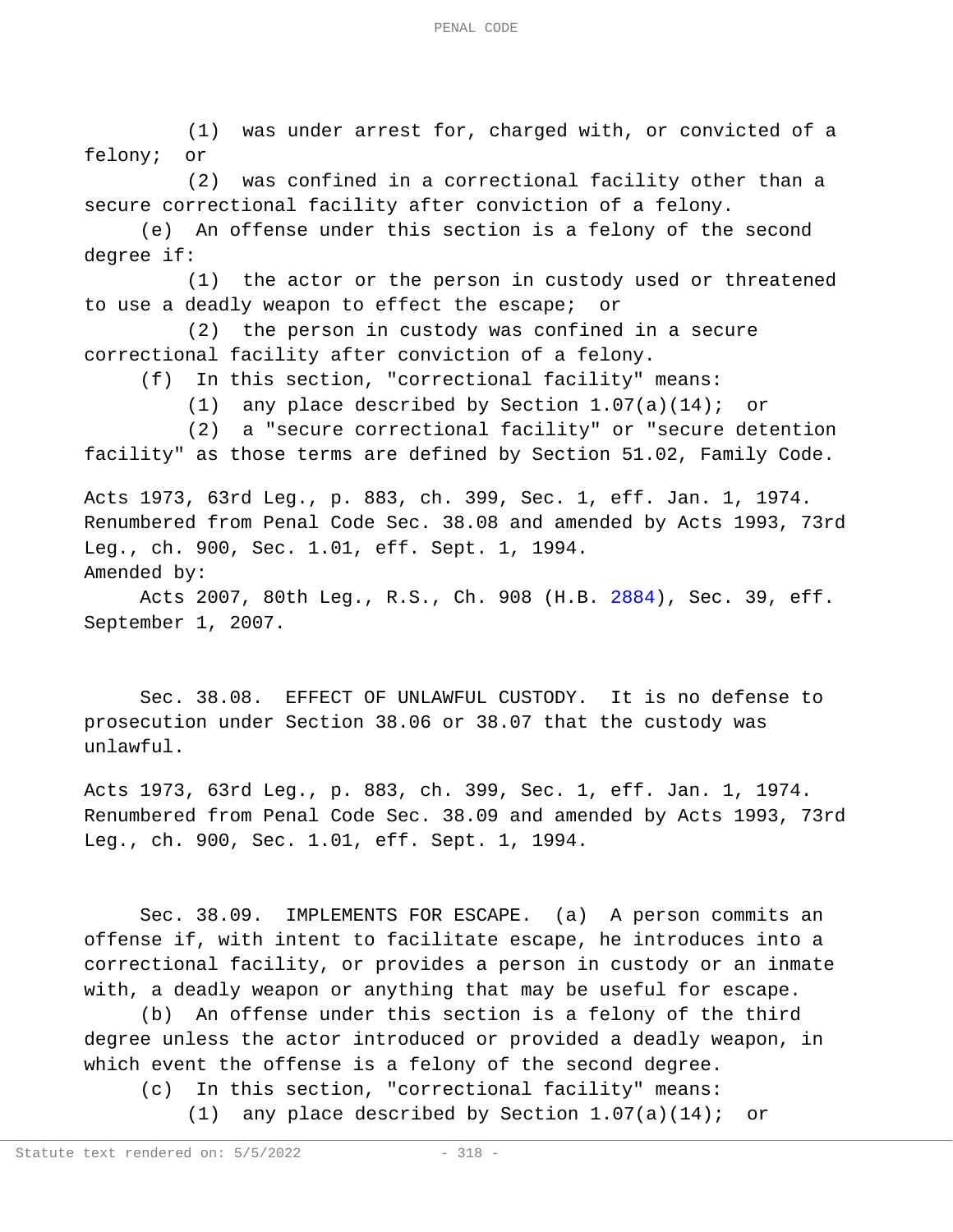(2) a "secure correctional facility" or "secure detention facility" as those terms are defined by Section 51.02, Family Code.

Acts 1973, 63rd Leg., p. 883, ch. 399, Sec. 1, eff. Jan. 1, 1974. Renumbered from Penal Code Sec. 38.10 and amended by Acts 1993, 73rd Leg., ch. 900, Sec. 1.01, eff. Sept. 1, 1994. Amended by:

Acts 2007, 80th Leg., R.S., Ch. 908 (H.B. [2884](http://www.legis.state.tx.us/tlodocs/80R/billtext/html/HB02884F.HTM)), Sec. 40, eff. September 1, 2007.

Sec. 38.10. BAIL JUMPING AND FAILURE TO APPEAR. (a) A person lawfully released from custody, with or without bail, on condition that he subsequently appear commits an offense if he intentionally or knowingly fails to appear in accordance with the terms of his release.

(b) It is a defense to prosecution under this section that the appearance was incident to community supervision, parole, or an intermittent sentence.

(c) It is a defense to prosecution under this section that the actor had a reasonable excuse for his failure to appear in accordance with the terms of his release.

(d) Except as provided in Subsections (e) and (f), an offense under this section is a Class A misdemeanor.

(e) An offense under this section is a Class C misdemeanor if the offense for which the actor's appearance was required is punishable by fine only.

(f) An offense under this section is a felony of the third degree if the offense for which the actor's appearance was required is classified as a felony.

Acts 1973, 63rd Leg., p. 883, ch. 399, Sec. 1, eff. Jan. 1, 1974. Renumbered from Penal Code Sec. 38.11 and amended by Acts 1993, 73rd Leg., ch. 900, Sec. 1.01, eff. Sept. 1, 1994.

Sec. 38.11. PROHIBITED SUBSTANCES AND ITEMS IN CORRECTIONAL OR CIVIL COMMITMENT FACILITY. (a) A person commits an offense if the person provides, or possesses with the intent to provide:

(1) an alcoholic beverage, controlled substance, or dangerous drug to a person in the custody of a correctional facility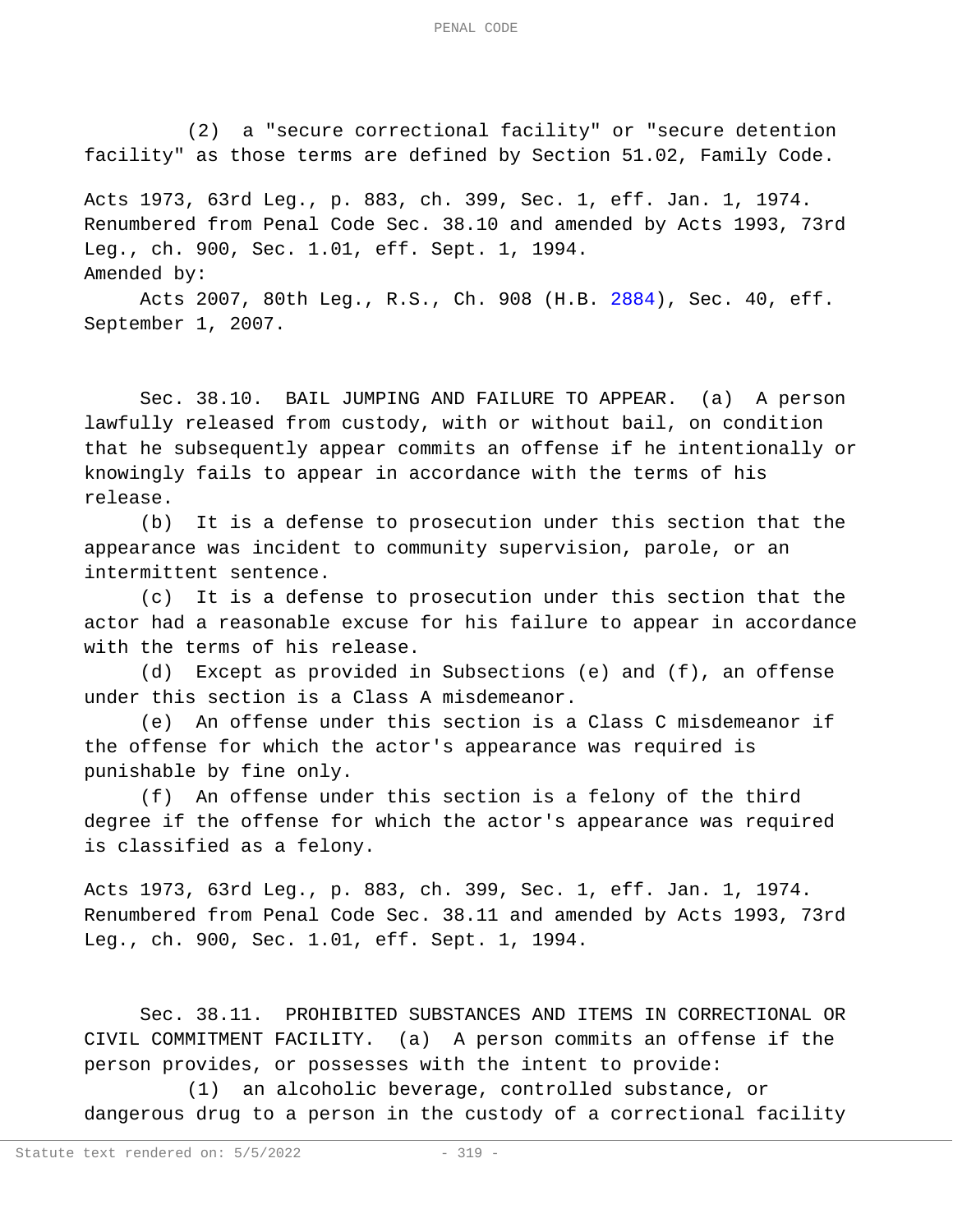or civil commitment facility, except on the prescription of a practitioner;

(2) a deadly weapon to a person in the custody of a correctional facility or civil commitment facility;

(3) a cellular telephone or other wireless communications device or a component of one of those devices to a person in the custody of a correctional facility;

(4) money to a person confined in a correctional facility; or

(5) a cigarette or tobacco product to a person confined in a correctional facility, except that if the facility is a local jail regulated by the Commission on Jail Standards, the person commits an offense only if providing the cigarette or tobacco product violates a rule or regulation adopted by the sheriff or jail administrator that:

(A) prohibits the possession of a cigarette or tobacco product by a person confined in the jail; or

(B) places restrictions on:

(i) the possession of a cigarette or tobacco product by a person confined in the jail; or

(ii) the manner in which a cigarette or tobacco product may be provided to a person confined in the jail.

(b) A person commits an offense if the person takes an alcoholic beverage, controlled substance, or dangerous drug into a correctional facility or civil commitment facility.

(c) A person commits an offense if the person takes a controlled substance or dangerous drug on property owned, used, or controlled by a correctional facility or civil commitment facility.

(d) A person commits an offense if the person:

(1) possesses a controlled substance or dangerous drug while in a correctional facility or civil commitment facility or on property owned, used, or controlled by a correctional facility or civil commitment facility; or

(2) possesses a deadly weapon while in a correctional facility or civil commitment facility.

(e) It is an affirmative defense to prosecution under Subsection (b), (c), or  $(d)(1)$  that the person possessed the alcoholic beverage, controlled substance, or dangerous drug pursuant to a prescription issued by a practitioner or while delivering the beverage, substance, or drug to a warehouse, pharmacy, or practitioner on property owned, used, or controlled by the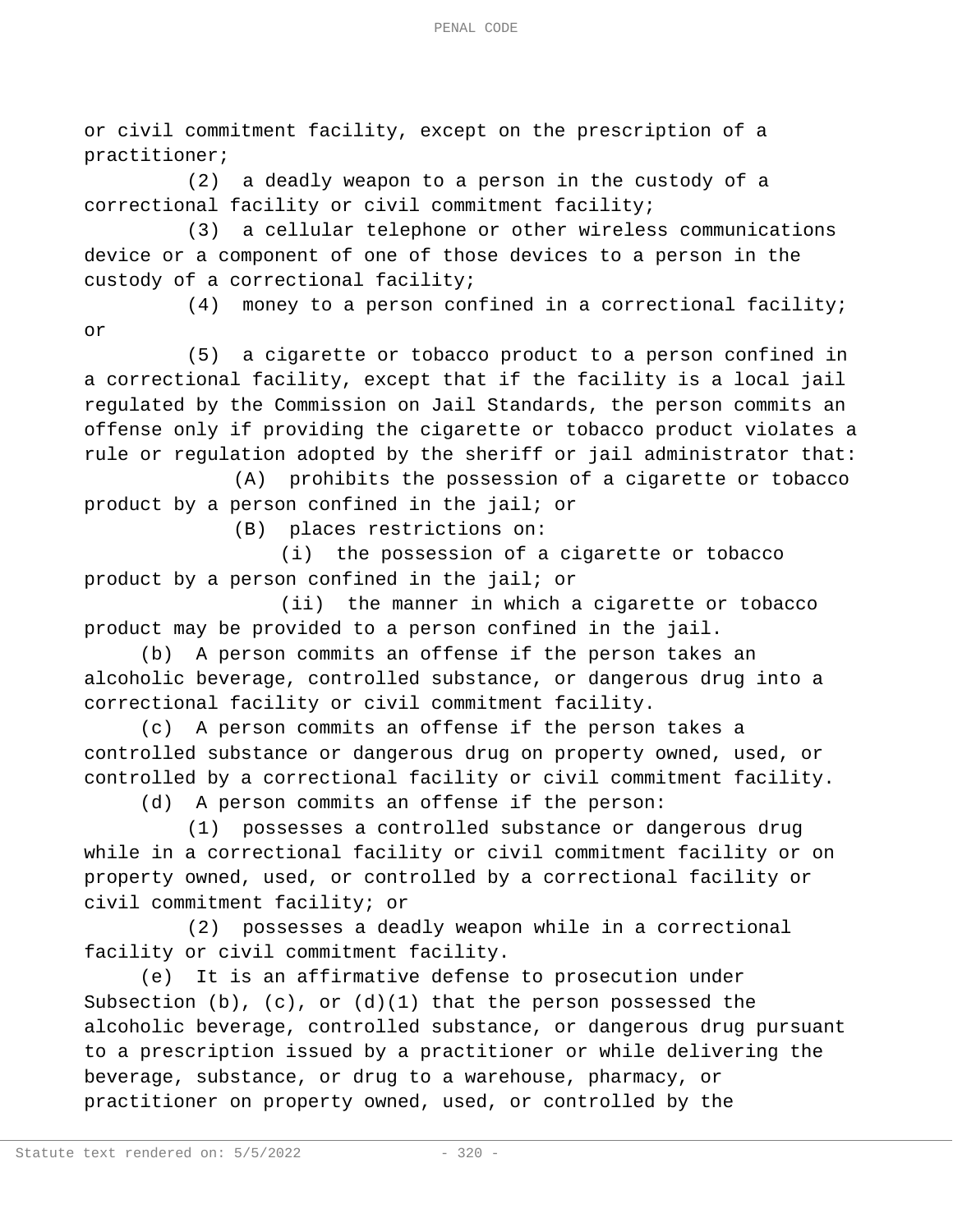correctional facility or civil commitment facility. It is an affirmative defense to prosecution under Subsection (d)(2) that the person possessing the deadly weapon is a peace officer or is an officer or employee of the correctional facility or civil commitment facility who is authorized to possess the deadly weapon while on duty or traveling to or from the person's place of assignment.

(f) In this section:

(1) "Practitioner" has the meaning assigned by Section 481.002, Health and Safety Code.

(2) "Prescription" has the meaning assigned by Section 481.002, Health and Safety Code.

(3) "Cigarette" has the meaning assigned by Section 154.001, Tax Code.

(4) "Tobacco product" has the meaning assigned by Section 155.001, Tax Code.

(5) "Component" means any item necessary for the current, ongoing, or future operation of a cellular telephone or other wireless communications device, including a subscriber identity module card or functionally equivalent portable memory chip, a battery or battery charger, and any number of minutes that have been purchased or for which a contract has been entered into and during which a cellular telephone or other wireless communications device is capable of transmitting or receiving communications.

(6) "Correctional facility" means:

(A) any place described by Section  $1.07(a)(14)(A)$ , (B), or (C); or

(B) a secure correctional facility or secure detention facility, as defined by Section 51.02, Family Code.

(g) An offense under this section is a felony of the third degree.

(h) Notwithstanding Section 15.01(d), if a person commits the offense of criminal attempt to commit an offense under Subsection (a), (b), or (c), the offense committed under Section 15.01 is a felony of the third degree.

(i) It is an affirmative defense to prosecution under Subsection (b) that the actor:

(1) is a duly authorized member of the clergy with rights and privileges granted by an ordaining authority that includes administration of a religious ritual or ceremony requiring the presence or consumption of an alcoholic beverage; and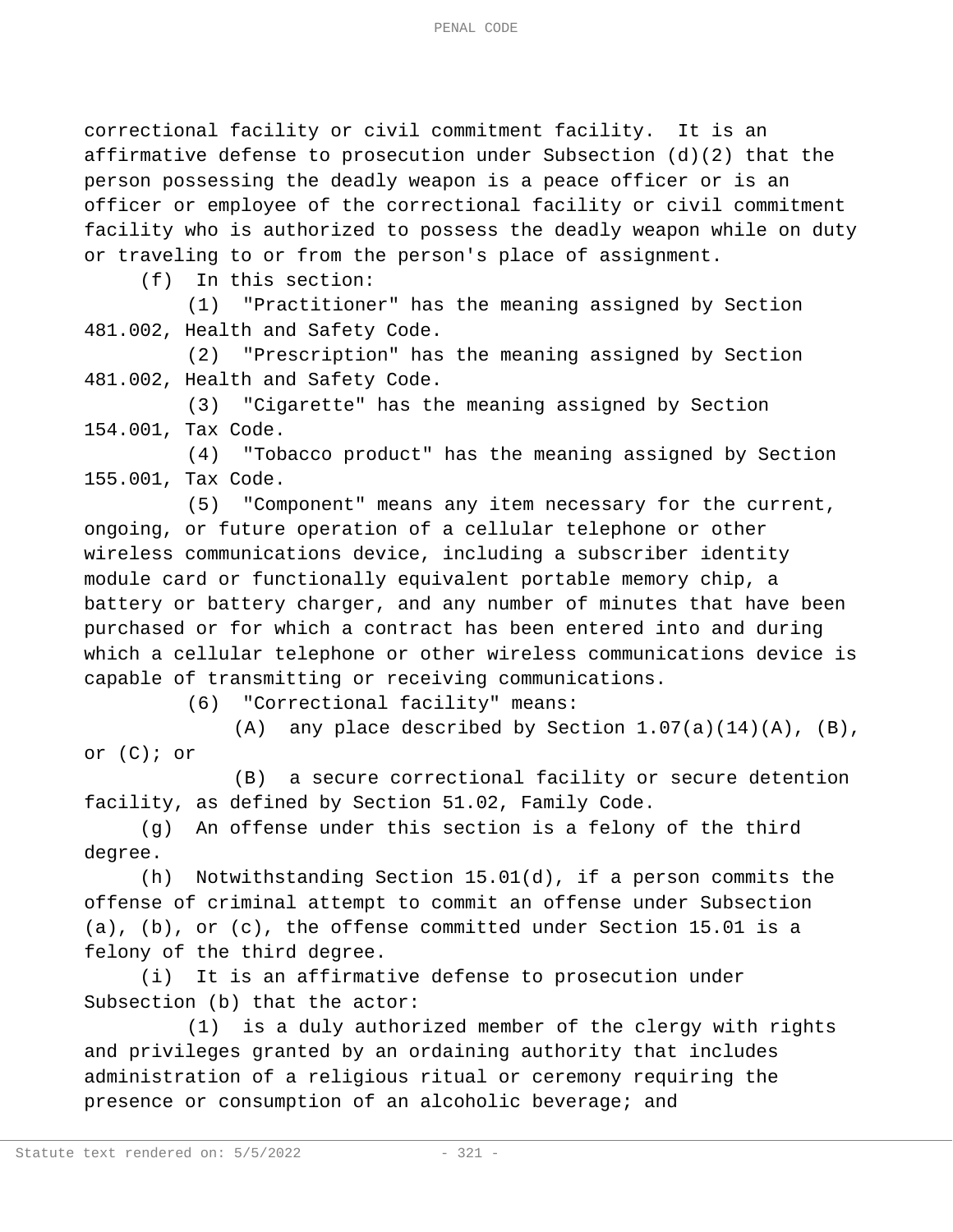(2) takes four ounces or less of an alcoholic beverage into a correctional facility and personally consumes all of the alcoholic beverage or departs from the facility with any portion of the beverage not consumed.

(j) A person commits an offense if the person, while confined in a correctional facility, possesses a cellular telephone or other wireless communications device or a component of one of those devices.

(k) A person commits an offense if, with the intent to provide to or make a cellular telephone or other wireless communications device or a component of one of those devices available for use by a person in the custody of a correctional facility, the person:

(1) acquires a cellular telephone or other wireless communications device or a component of one of those devices to be delivered to the person in custody;

(2) provides a cellular telephone or other wireless communications device or a component of one of those devices to another person for delivery to the person in custody; or

(3) makes a payment to a communication common carrier, as defined by Article 18A.001, Code of Criminal Procedure, or to any communication service that provides to its users the ability to send or receive wire or electronic communications.

Added by Acts 1991, 72nd Leg., 2nd C.S., ch. 10, Sec. 5.01, eff. Oct. 1, 1991. Renumbered from Penal Code Sec. 38.112 and amended by Acts 1993, 73rd Leg., ch. 900, Sec. 1.01, eff. Sept. 1, 1994. Amended by Acts 1999, 76th Leg., ch. 362, Sec. 1, eff. Sept. 1, 1999; Acts 1999, 76th Leg., ch. 649, Sec. 1, eff. Sept. 1, 1999; Acts 2003, 78th Leg., ch. 470, Sec. 1 to 3, eff. Sept. 1, 2003. Amended by:

Acts 2005, 79th Leg., Ch. 499 (H.B. [549\)](http://www.legis.state.tx.us/tlodocs/79R/billtext/html/HB00549F.HTM), Sec. 1, eff. June 17, 2005.

Acts 2005, 79th Leg., Ch. 949 (H.B. [1575\)](http://www.legis.state.tx.us/tlodocs/79R/billtext/html/HB01575F.HTM), Sec. 48, eff. September 1, 2005.

Acts 2005, 79th Leg., Ch. 1092 (H.B. [2077](http://www.legis.state.tx.us/tlodocs/79R/billtext/html/HB02077F.HTM)), Sec. 1, eff. September 1, 2005. Reenacted and amended by Acts 2009, 81st Leg., R.S., Ch. 1169 (H.B.

[3228\)](http://www.legis.state.tx.us/tlodocs/81R/billtext/html/HB03228F.HTM), Sec. 1, eff. September 1, 2009.

Amended by:

Acts 2017, 85th Leg., R.S., Ch. 34 (S.B. [1576\)](http://www.legis.state.tx.us/tlodocs/85R/billtext/html/SB01576F.HTM), Sec. 30, eff.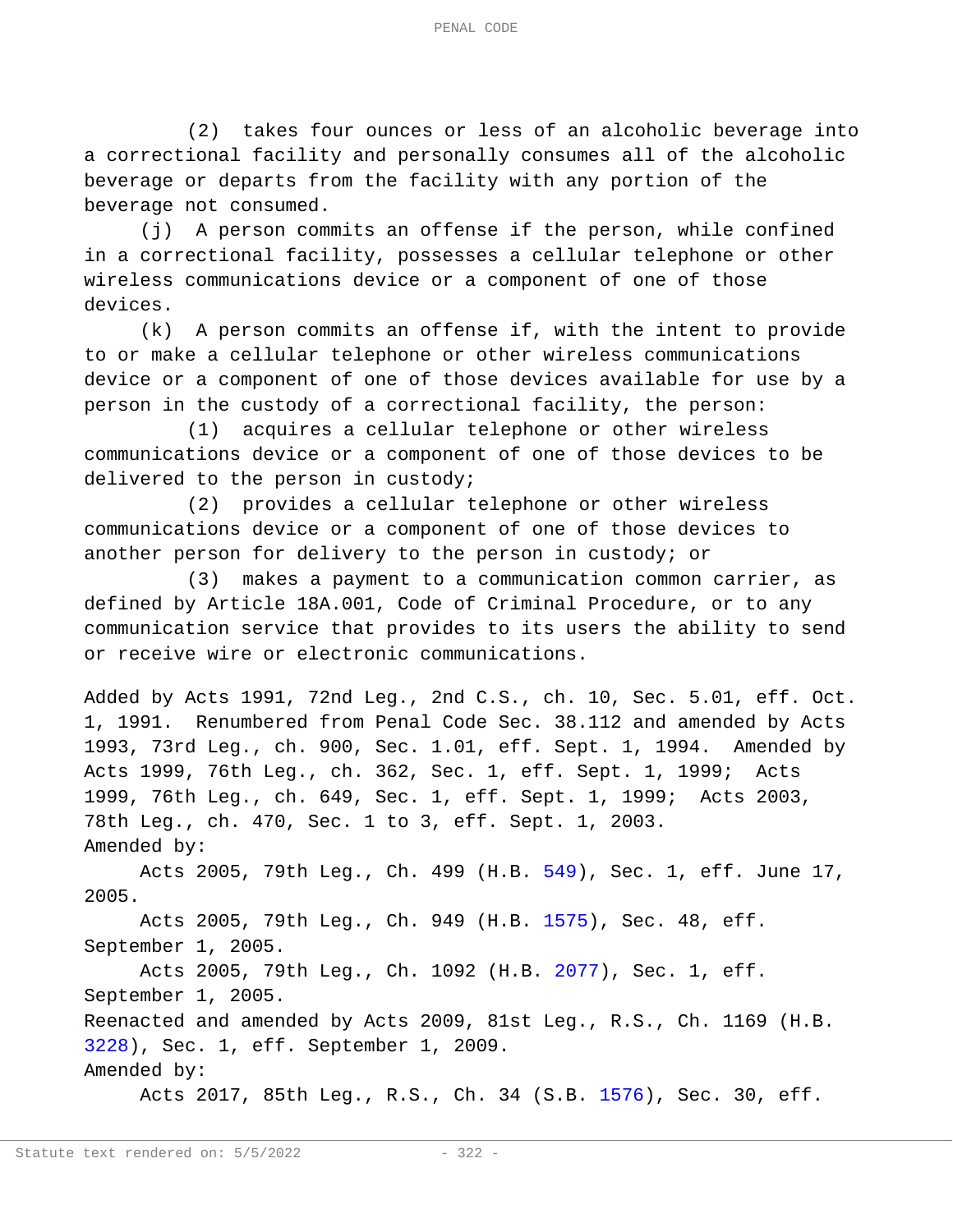September 1, 2017.

Acts 2017, 85th Leg., R.S., Ch. 34 (S.B. [1576\)](http://www.legis.state.tx.us/tlodocs/85R/billtext/html/SB01576F.HTM), Sec. 31, eff. September 1, 2017.

Acts 2017, 85th Leg., R.S., Ch. 1058 (H.B. [2931](http://www.legis.state.tx.us/tlodocs/85R/billtext/html/HB02931F.HTM)), Sec. 3.19, eff. January 1, 2019.

Sec. 38.111. IMPROPER CONTACT WITH VICTIM. (a) A person commits an offense if the person, while confined in a correctional facility after being charged with or convicted of an offense listed in Article 62.001(5), Code of Criminal Procedure, contacts by letter, telephone, or any other means, either directly or through a third party, a victim of the offense or a member of the victim's family, if the director of the correctional facility has not, before the person makes contact with the victim:

(1) received written and dated consent to the contact from:

(A) the victim, if the victim was 17 years of age or older at the time of the commission of the offense for which the person is confined; or

(B) if the victim was younger than 17 years of age at the time of the commission of the offense for which the person is confined:

(i) a parent of the victim;

(ii) a legal guardian of the victim;

(iii) the victim, if the victim is 17 years of age or older at the time of giving the consent; or

(iv) a member of the victim's family who is 17 years of age or older; and

(2) provided the person with a copy of the consent.

(b) The person confined in a correctional facility may not give the written consent required under Subsection  $(a)(2)(A)$ .

(c) It is an affirmative defense to prosecution under this section that the contact was:

(1) indirect contact made through an attorney representing the person in custody; and

(2) solely for the purpose of representing the person in a criminal proceeding.

(d) An offense under this section is a Class A misdemeanor unless the actor is confined in a correctional facility after being convicted of a felony described by Subsection (a), in which event the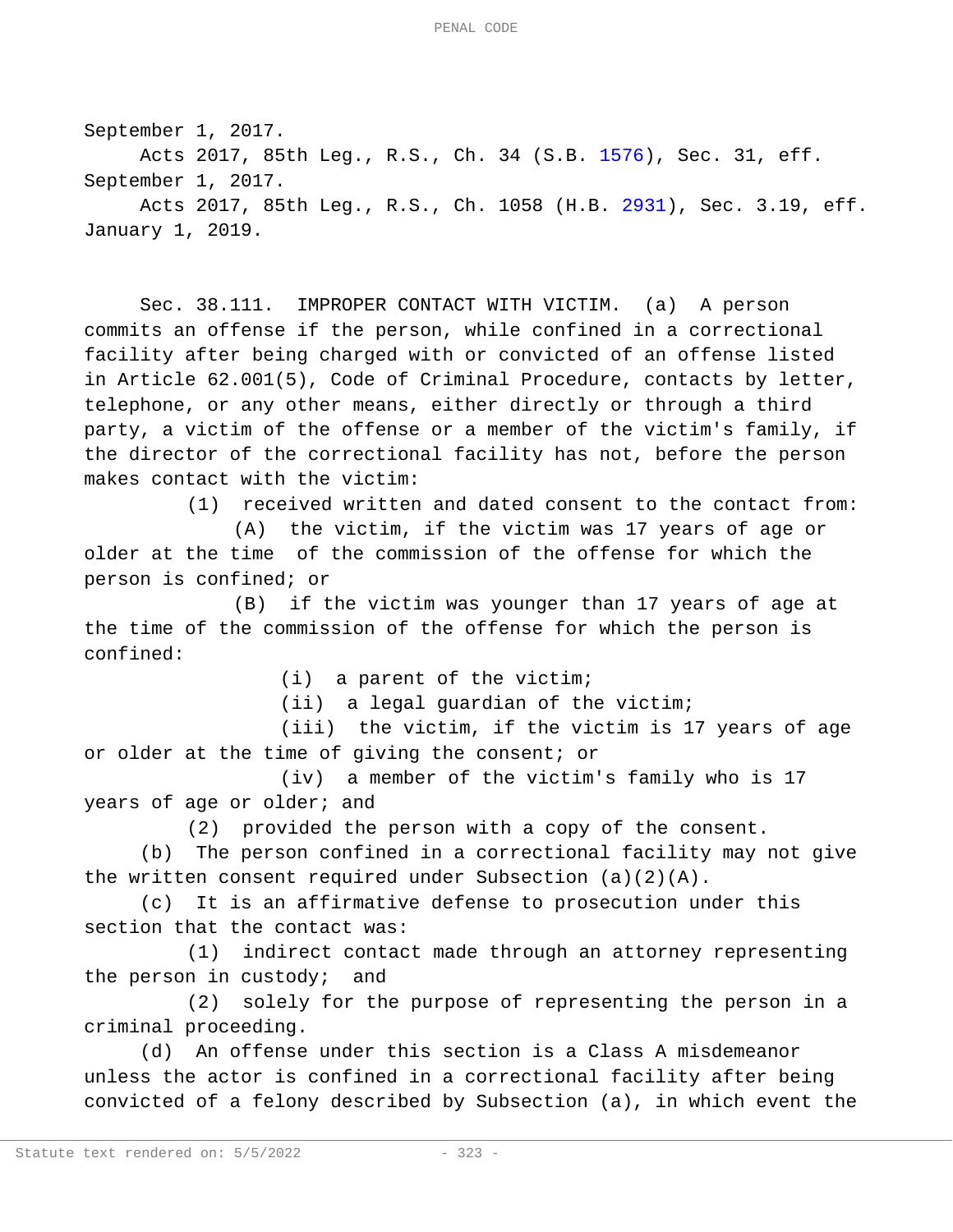offense is a felony of the third degree.

(e) In this section, "correctional facility" means:

(1) any place described by Section 1.07(a)(14); or

(2) a "secure correctional facility" or "secure detention facility" as those terms are defined by Section 51.02, Family Code.

Added by Acts 2001, 77th Leg., ch. 1337, Sec. 1, eff. Sept. 1, 2001. Amended by:

Acts 2005, 79th Leg., Ch. 1008 (H.B. [867\)](http://www.legis.state.tx.us/tlodocs/79R/billtext/html/HB00867F.HTM), Sec. 2.11, eff. September 1, 2005.

Acts 2007, 80th Leg., R.S., Ch. 908 (H.B. [2884](http://www.legis.state.tx.us/tlodocs/80R/billtext/html/HB02884F.HTM)), Sec. 41, eff. September 1, 2007.

Acts 2019, 86th Leg., R.S., Ch. 1066 (H.B. [1343](http://www.legis.state.tx.us/tlodocs/86R/billtext/html/HB01343F.HTM)), Sec. 5, eff. September 1, 2019.

Sec. 38.113. UNAUTHORIZED ABSENCE FROM COMMUNITY CORRECTIONS FACILITY, COUNTY CORRECTIONAL CENTER, OR ASSIGNMENT SITE. (a) A person commits an offense if the person:

(1) is sentenced to or is required as a condition of community supervision or correctional programming to submit to a period of detention or treatment in a community corrections facility or county correctional center;

(2) fails to report to or leaves the facility, the center, or a community service assignment site as directed by the court, community supervision and corrections department supervising the person, or director of the facility or center in which the person is detained or treated, as appropriate; and

(3) in failing to report or leaving acts without the approval of the court, the community supervision and corrections department supervising the person, or the director of the facility or center in which the person is detained or treated.

(b) An offense under this section is a state jail felony.

Added by Acts 1993, 73rd Leg., ch. 900, Sec. 1.01, eff. Sept. 1, 1994. Amended by Acts 1995, 74th Leg., ch. 318, Sec. 12, eff. Sept. 1, 1995.

Sec. 38.114. CONTRABAND IN CORRECTIONAL FACILITY. (a) A person commits an offense if the person: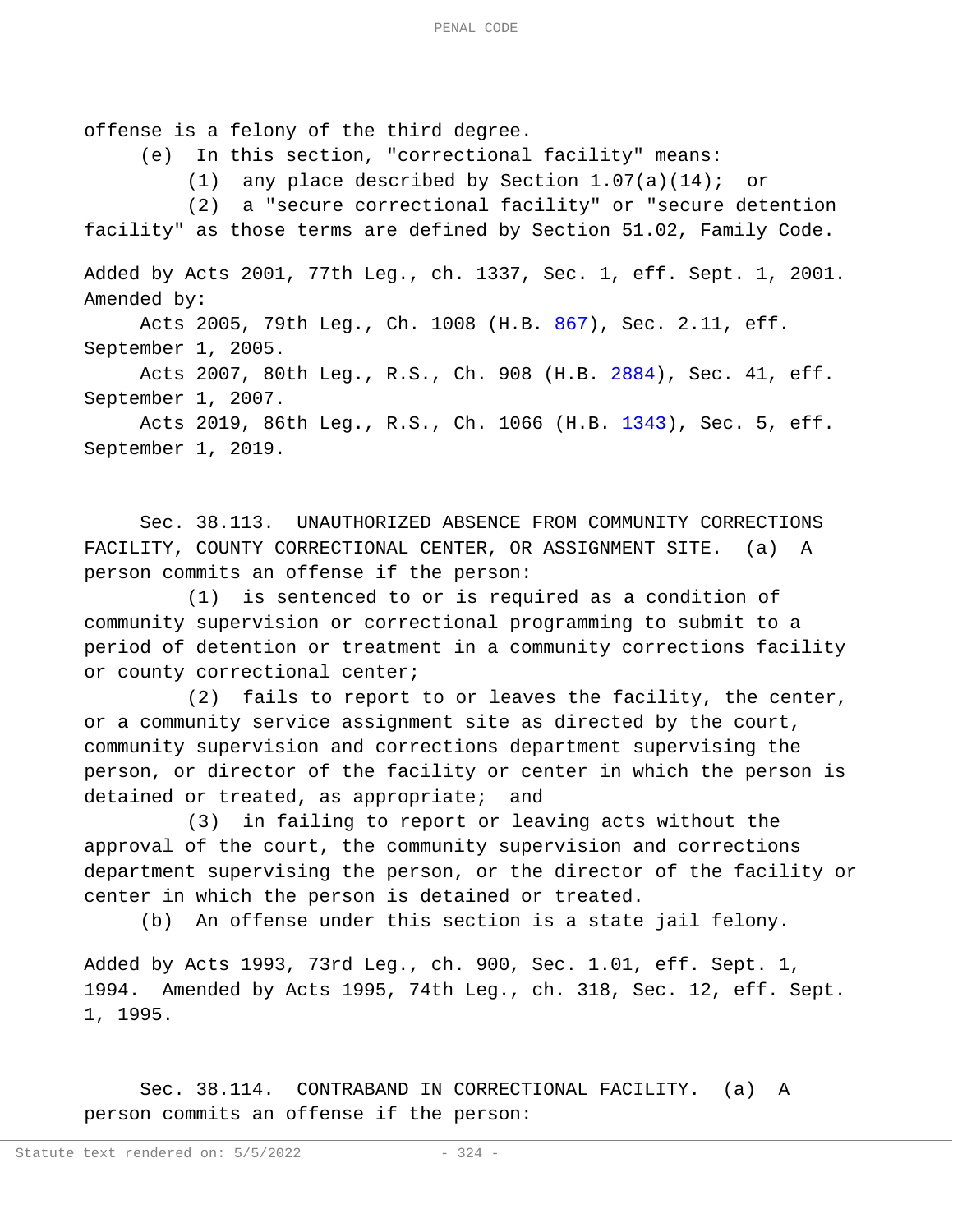(1) provides contraband to an inmate of a correctional facility;

(2) otherwise introduces contraband into a correctional facility; or

(3) possesses contraband while confined in a correctional facility.

(b) In this section, "contraband":

(1) means:

(A) any item not provided by or authorized by the operator of the correctional facility; or

(B) any item provided by or authorized by the operator of the correctional facility that has been altered to accommodate a use other than the originally intended use; and

(2) does not include any item specifically prohibited under Section 38.11.

(c) An offense under this section is a Class C misdemeanor, unless the offense is committed by an employee or a volunteer of the correctional facility, in which event the offense is a Class B misdemeanor.

(d) In this section, "correctional facility" means:

(1) any place described by Section 1.07(a)(14); or

(2) a "secure correctional facility" or "secure detention facility" as those terms are defined by Section 51.02, Family Code.

Added by Acts 2005, 79th Leg., Ch. 499 (H.B. [549\)](http://www.legis.state.tx.us/tlodocs/79R/billtext/html/HB00549F.HTM), Sec. 2, eff. June 17, 2005.

Amended by:

Acts 2007, 80th Leg., R.S., Ch. 908 (H.B. [2884](http://www.legis.state.tx.us/tlodocs/80R/billtext/html/HB02884F.HTM)), Sec. 42, eff. September 1, 2007.

Sec. 38.12. BARRATRY AND SOLICITATION OF PROFESSIONAL EMPLOYMENT. (a) A person commits an offense if, with intent to obtain an economic benefit the person:

(1) knowingly institutes a suit or claim that the person has not been authorized to pursue;

(2) solicits employment, either in person or by telephone, for himself or for another;

(3) pays, gives, or advances or offers to pay, give, or advance to a prospective client money or anything of value to obtain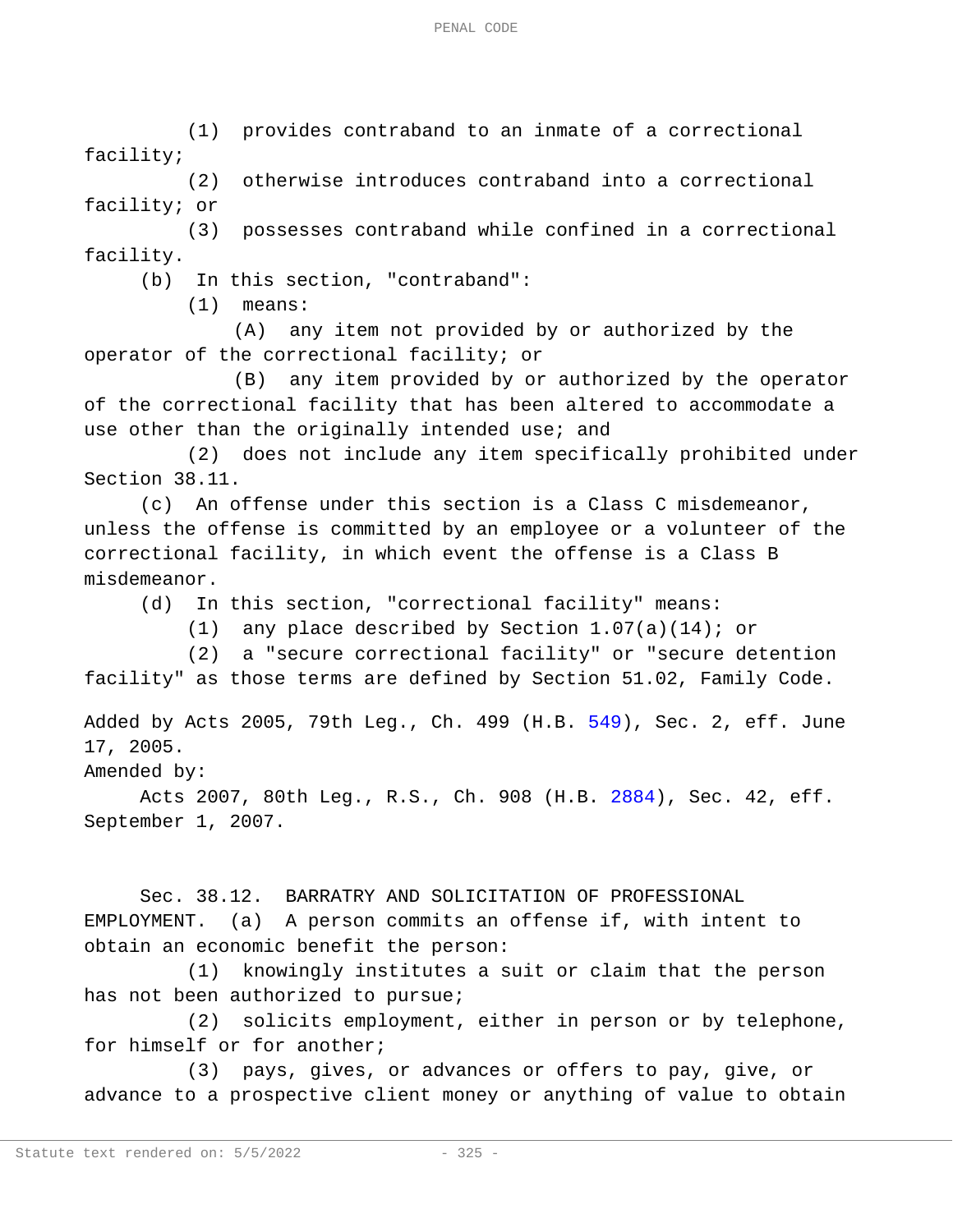employment as a professional from the prospective client;

(4) pays or gives or offers to pay or give a person money or anything of value to solicit employment;

(5) pays or gives or offers to pay or give a family member of a prospective client money or anything of value to solicit employment; or

(6) accepts or agrees to accept money or anything of value to solicit employment.

(b) A person commits an offense if the person:

(1) knowingly finances the commission of an offense under Subsection (a);

(2) invests funds the person knows or believes are intended to further the commission of an offense under Subsection (a); or

(3) is a professional who knowingly accepts employment within the scope of the person's license, registration, or certification that results from the solicitation of employment in violation of Subsection (a).

(c) It is an exception to prosecution under Subsection (a) or (b) that the person's conduct is authorized by the Texas Disciplinary Rules of Professional Conduct or any rule of court.

(d) A person commits an offense if the person:

(1) is an attorney, chiropractor, physician, surgeon, or private investigator licensed to practice in this state or any person licensed, certified, or registered by a health care regulatory agency of this state; and

(2) with the intent to obtain professional employment for the person or for another, provides or knowingly permits to be provided to an individual who has not sought the person's employment, legal representation, advice, or care a written communication or a solicitation, including a solicitation in person or by telephone, that:

(A) concerns an action for personal injury or wrongful death or otherwise relates to an accident or disaster involving the person to whom the communication or solicitation is provided or a relative of that person and that was provided before the 31st day after the date on which the accident or disaster occurred;

(B) concerns a specific matter and relates to legal representation and the person knows or reasonably should know that the person to whom the communication or solicitation is directed is represented by a lawyer in the matter;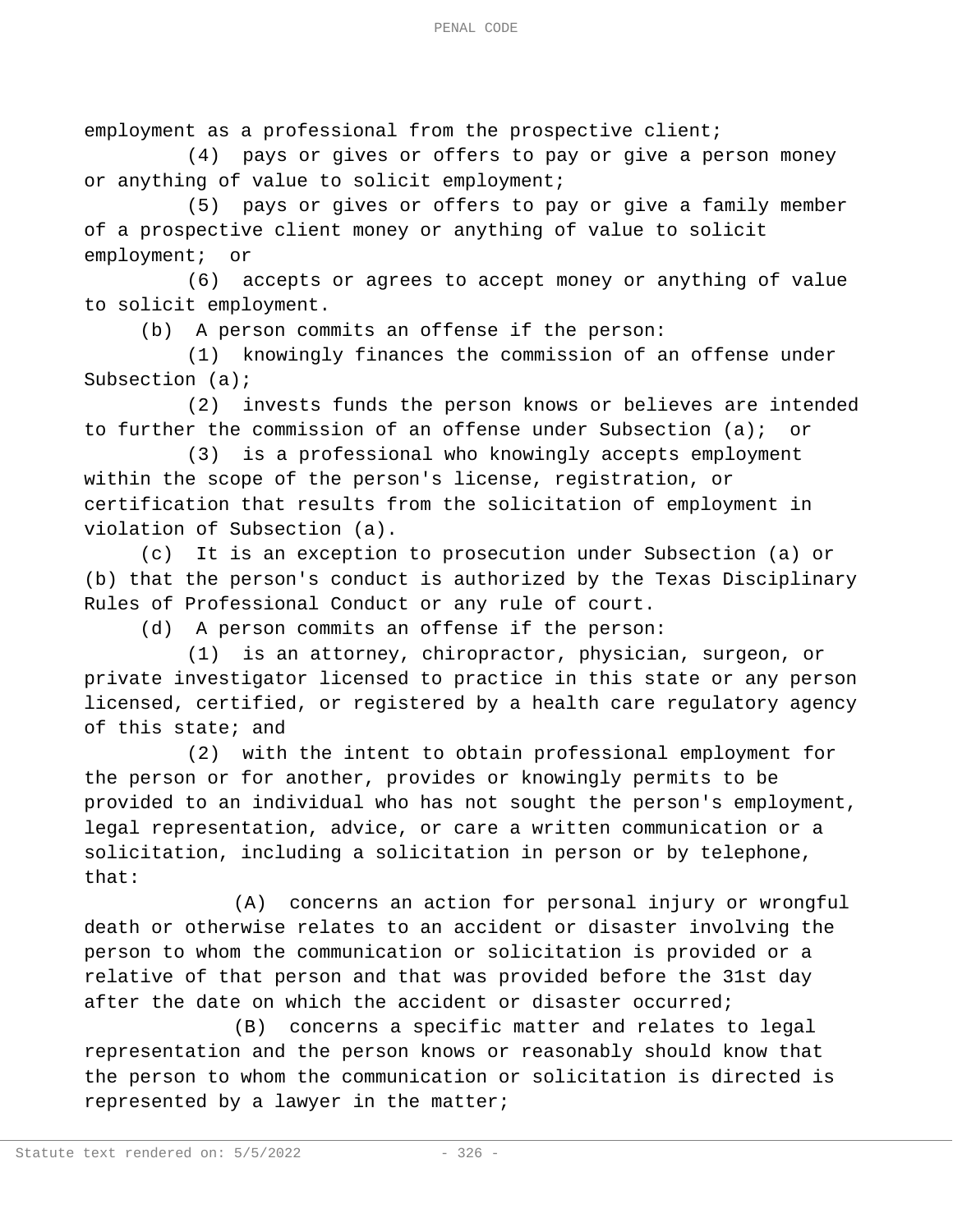(C) concerns a lawsuit of any kind, including an action for divorce, in which the person to whom the communication or solicitation is provided is a defendant or a relative of that person, unless the lawsuit in which the person is named as a defendant has been on file for more than 31 days before the date on which the communication or solicitation was provided;

(D) is provided or permitted to be provided by a person who knows or reasonably should know that the injured person or relative of the injured person has indicated a desire not to be contacted by or receive communications or solicitations concerning employment;

(E) involves coercion, duress, fraud, overreaching, harassment, intimidation, or undue influence; or

(F) contains a false, fraudulent, misleading, deceptive, or unfair statement or claim.

(e) For purposes of Subsection (d)(2)(D), a desire not to be contacted is presumed if an accident report reflects that such an indication has been made by an injured person or that person's relative.

(f) An offense under Subsection (a) or (b) is a felony of the third degree.

(g) Except as provided by Subsection (h), an offense under Subsection (d) is a Class A misdemeanor.

(h) An offense under Subsection (d) is a felony of the third degree if it is shown on the trial of the offense that the defendant has previously been convicted under Subsection (d).

(i) Final conviction of felony barratry is a serious crime for all purposes and acts, specifically including the State Bar Rules and the Texas Rules of Disciplinary Procedure.

Acts 1973, 63rd Leg., p. 883, ch. 399, Sec. 1, eff. Jan. 1, 1974. Amended by Acts 1989, 71st Leg., ch. 866, Sec. 2, eff. Sept. 1, 1989; Acts 1993, 73rd Leg., ch. 723, Sec. 2, eff. Sept. 1, 1993; Acts 1993, 73rd Leg., ch. 900, Sec. 1.01, eff. Sept. 1, 1994; Acts 1997, 75th Leg., ch. 750, Sec. 2, eff. Sept. 1, 1997. Amended by:

Acts 2009, 81st Leg., R.S., Ch. 1252 (H.B. [148](http://www.legis.state.tx.us/tlodocs/81R/billtext/html/HB00148F.HTM)), Sec. 1, eff. September 1, 2009.

Acts 2013, 83rd Leg., R.S., Ch. 315 (H.B. [1711](http://www.legis.state.tx.us/tlodocs/83R/billtext/html/HB01711F.HTM)), Sec. 3, eff. September 1, 2013.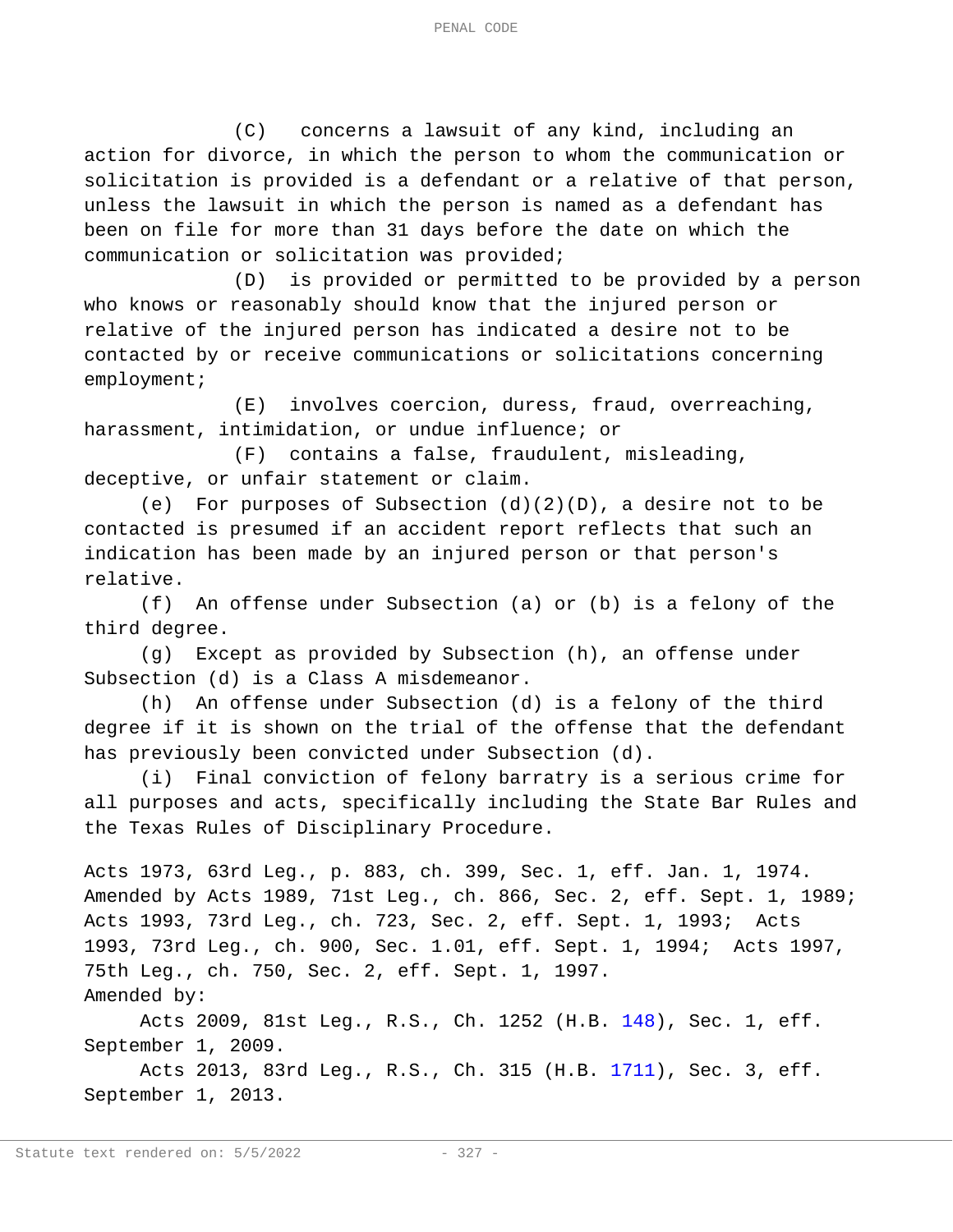Sec. 38.122. FALSELY HOLDING ONESELF OUT AS A LAWYER. (a) A person commits an offense if, with intent to obtain an economic benefit for himself or herself, the person holds himself or herself out as a lawyer, unless he or she is currently licensed to practice law in this state, another state, or a foreign country and is in good standing with the State Bar of Texas and the state bar or licensing authority of any and all other states and foreign countries where licensed.

(b) An offense under Subsection (a) of this section is a felony of the third degree.

(c) Final conviction of falsely holding oneself out to be a lawyer is a serious crime for all purposes and acts, specifically including the State Bar Rules.

Added by Acts 1993, 73rd Leg., ch. 723, Sec. 5, eff. Sept. 1, 1993.

Sec. 38.123. UNAUTHORIZED PRACTICE OF LAW. (a) A person commits an offense if, with intent to obtain an economic benefit for himself or herself, the person:

(1) contracts with any person to represent that person with regard to personal causes of action for property damages or personal injury;

(2) advises any person as to the person's rights and the advisability of making claims for personal injuries or property damages;

(3) advises any person as to whether or not to accept an offered sum of money in settlement of claims for personal injuries or property damages;

(4) enters into any contract with another person to represent that person in personal injury or property damage matters on a contingent fee basis with an attempted assignment of a portion of the person's cause of action; or

(5) enters into any contract with a third person which purports to grant the exclusive right to select and retain legal counsel to represent the individual in any legal proceeding.

(b) This section does not apply to a person currently licensed to practice law in this state, another state, or a foreign country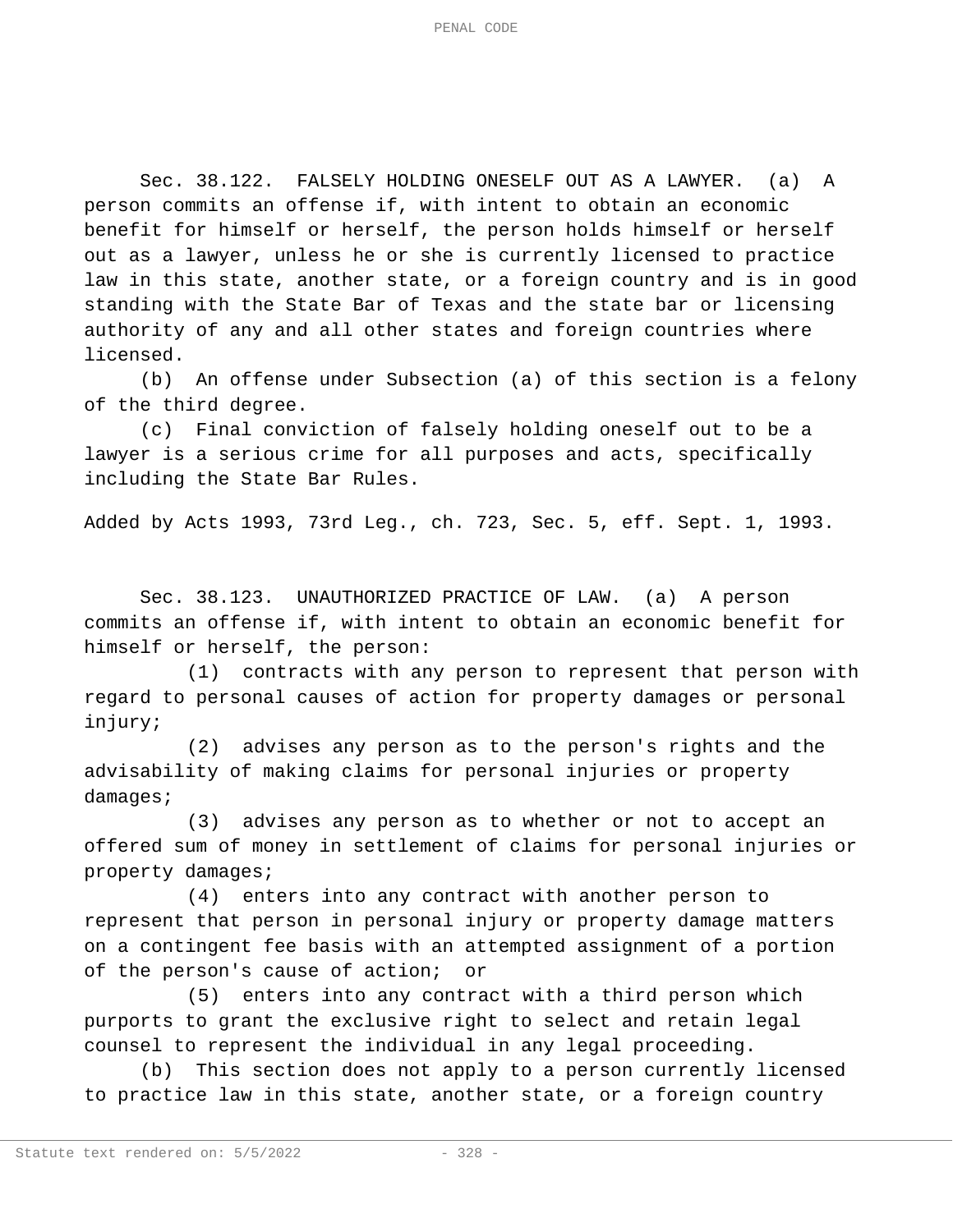and in good standing with the State Bar of Texas and the state bar or licensing authority of any and all other states and foreign countries where licensed.

(c) Except as provided by Subsection (d) of this section, an offense under Subsection (a) of this section is a Class A misdemeanor.

(d) An offense under Subsection (a) of this section is a felony of the third degree if it is shown on the trial of the offense that the defendant has previously been convicted under Subsection (a) of this section.

Added by Acts 1993, 73rd Leg., ch. 723, Sec. 5, eff. Sept. 1, 1993.

Sec. 38.13. HINDERING PROCEEDINGS BY DISORDERLY CONDUCT. (a) A person commits an offense if he intentionally hinders an official proceeding by noise or violent or tumultuous behavior or disturbance.

(b) A person commits an offense if he recklessly hinders an official proceeding by noise or violent or tumultuous behavior or disturbance and continues after explicit official request to desist.

(c) An offense under this section is a Class A misdemeanor.

Added by Acts 1973, 63rd Leg., p. 833, ch. 399, Sec. 1, eff. Jan. 1, 1974. Amended by Acts 1993, 73rd Leg., ch. 900, Sec. 1.01, eff. Sept. 1, 1994.

Sec. 38.14. TAKING OR ATTEMPTING TO TAKE WEAPON FROM PEACE OFFICER, FEDERAL SPECIAL INVESTIGATOR, EMPLOYEE OR OFFICIAL OF CORRECTIONAL FACILITY, PAROLE OFFICER, COMMUNITY SUPERVISION AND CORRECTIONS DEPARTMENT OFFICER, OR COMMISSIONED SECURITY OFFICER. (a) In this section:

(1) "Firearm" has the meanings assigned by Section 46.01.

(2) "Stun gun" means a device designed to propel darts or other projectiles attached to wires that, on contact, will deliver an electrical pulse capable of incapacitating a person.

(3) "Commissioned security officer" has the meaning assigned by Section 1702.002(5), Occupations Code.

(b) A person commits an offense if the person intentionally or knowingly and with force takes or attempts to take from a peace officer, federal special investigator, employee or official of a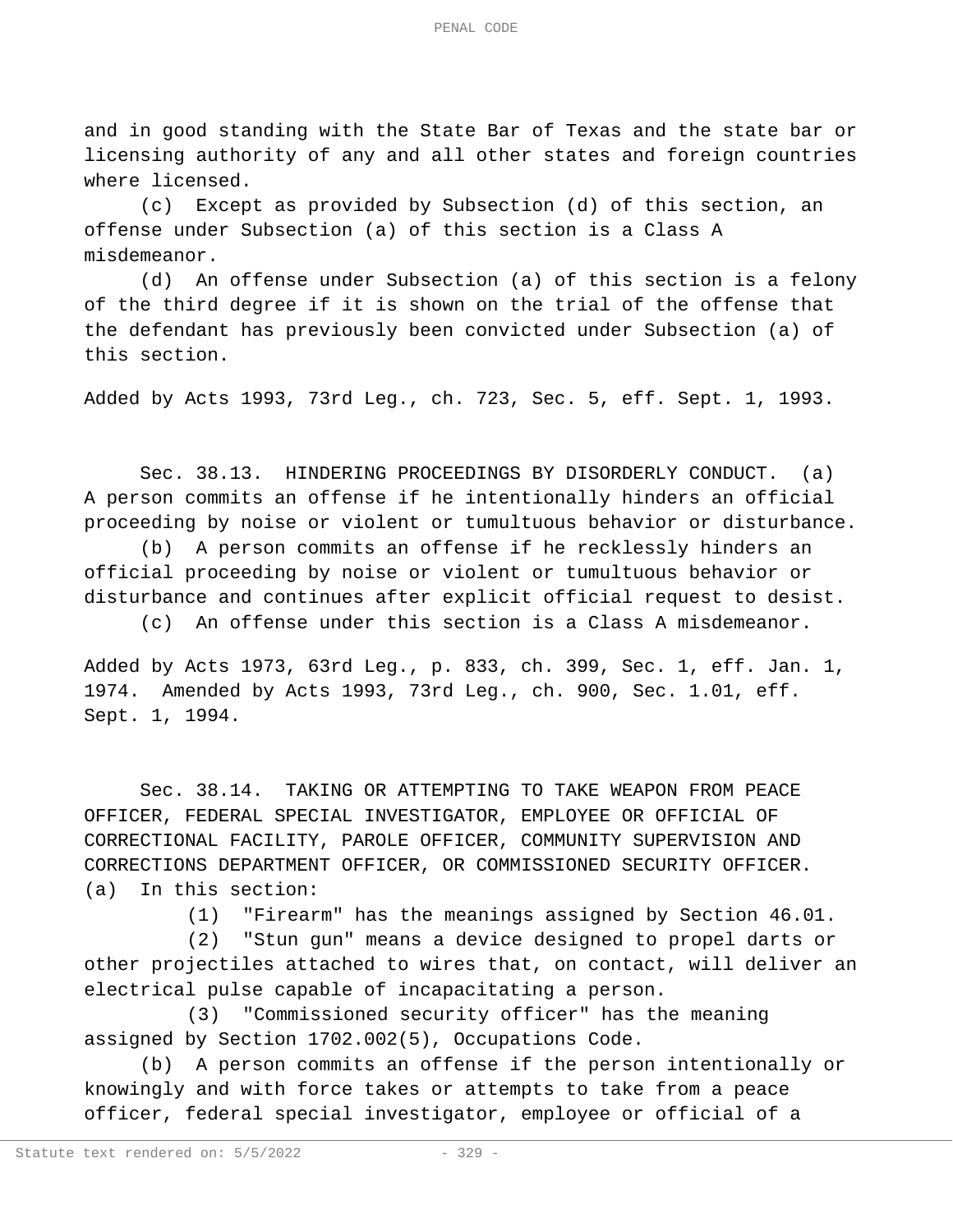correctional facility, parole officer, community supervision and corrections department officer, or commissioned security officer the officer's, investigator's, employee's, or official's firearm, nightstick, stun gun, or personal protection chemical dispensing device.

(c) The actor is presumed to have known that the peace officer, federal special investigator, employee or official of a correctional facility, parole officer, community supervision and corrections department officer, or commissioned security officer was a peace officer, federal special investigator, employee or official of a correctional facility, parole officer, community supervision and corrections department officer, or commissioned security officer if:

(1) the officer, investigator, employee, or official was wearing a distinctive uniform or badge indicating his employment; or

(2) the officer, investigator, employee, or official identified himself as a peace officer, federal special investigator, employee or official of a correctional facility, parole officer, community supervision and corrections department officer, or commissioned security officer.

(d) It is a defense to prosecution under this section that the defendant took or attempted to take the weapon from a peace officer, federal special investigator, employee or official of a correctional facility, parole officer, community supervision and corrections department officer, or commissioned security officer who was using force against the defendant or another in excess of the amount of force permitted by law.

(e) An offense under this section is:

(1) a felony of the third degree, if the defendant took a weapon described by Subsection (b) from an officer, investigator, employee, or official described by that subsection; and

(2) a state jail felony, if the defendant attempted to take a weapon described by Subsection (b) from an officer, investigator, employee, or official described by that subsection.

Added by Acts 1989, 71st Leg., ch. 986, Sec. 1, eff. Sept. 1, 1989. Renumbered from Penal Code Sec. 38.16 by Acts 1990, 71st Leg., 6th C.S., ch. 12, Sec. 2(25), eff. Sept. 6, 1990. Renumbered from Penal Code Sec. 38.17 and amended by Acts 1993, 73rd Leg., ch. 900, Sec. 1.01, eff. Sept. 1, 1994. Amended by Acts 1999, 76th Leg., ch. 714, Sec. 1, eff. Sept. 1, 1999; Acts 2001, 77th Leg., ch. 322, Sec. 1,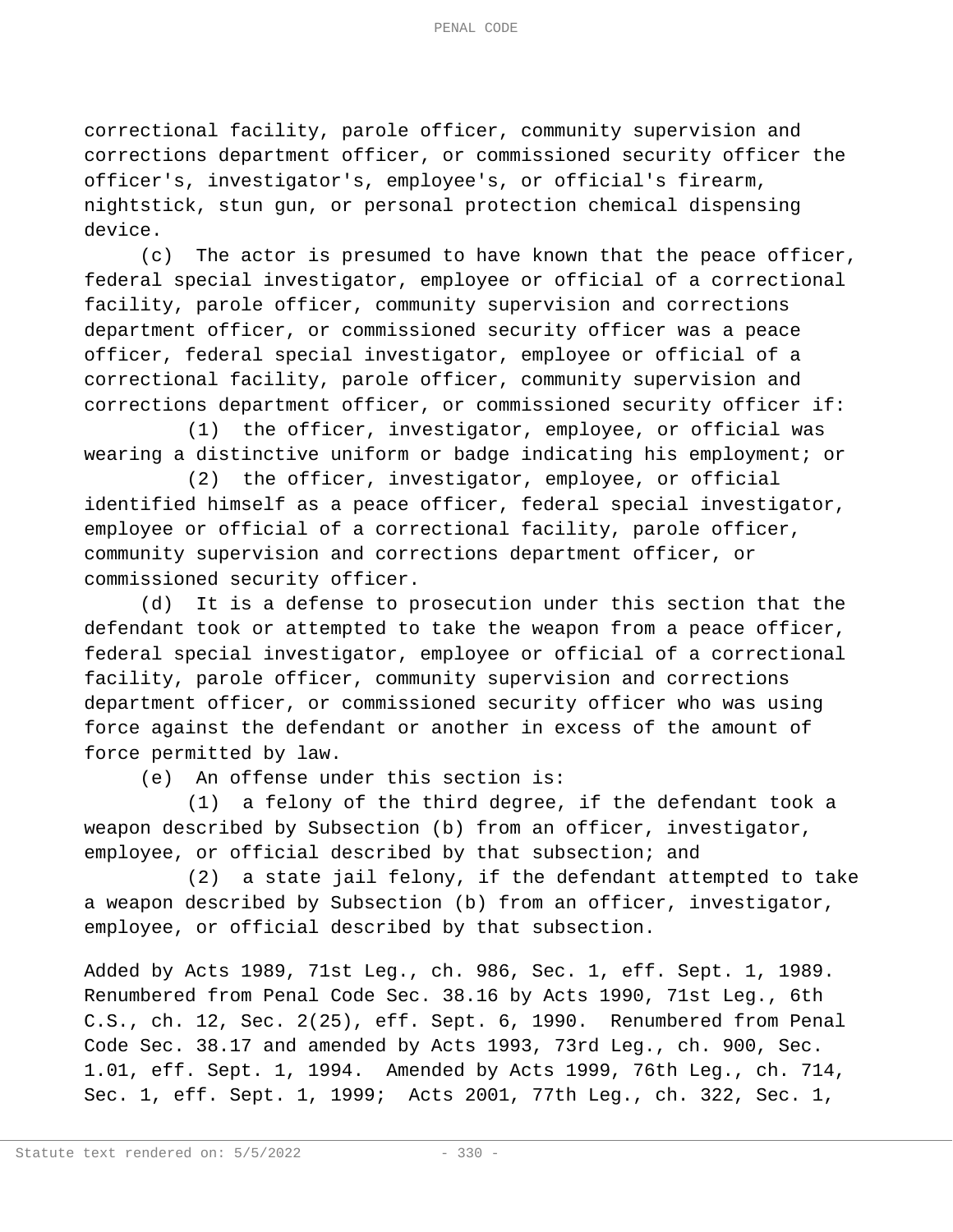eff. Sept. 1, 2001. Amended by: Acts 2005, 79th Leg., Ch. 1201 (H.B. [582\)](http://www.legis.state.tx.us/tlodocs/79R/billtext/html/HB00582F.HTM), Sec. 1, eff. September 1, 2005. Acts 2009, 81st Leg., R.S., Ch. 394 (H.B. [1721](http://www.legis.state.tx.us/tlodocs/81R/billtext/html/HB01721F.HTM)), Sec. 2, eff. September 1, 2009. Acts 2009, 81st Leg., R.S., Ch. 942 (H.B. [3147](http://www.legis.state.tx.us/tlodocs/81R/billtext/html/HB03147F.HTM)), Sec. 1, eff. September 1, 2009. Acts 2009, 81st Leg., R.S., Ch. 942 (H.B. [3147](http://www.legis.state.tx.us/tlodocs/81R/billtext/html/HB03147F.HTM)), Sec. 2, eff. September 1, 2009. Acts 2009, 81st Leg., R.S., Ch. 942 (H.B. [3147](http://www.legis.state.tx.us/tlodocs/81R/billtext/html/HB03147F.HTM)), Sec. 3, eff. September 1, 2009. Acts 2011, 82nd Leg., R.S., Ch. 839 (H.B. [3423](http://www.legis.state.tx.us/tlodocs/82R/billtext/html/HB03423F.HTM)), Sec. 5, eff. September 1, 2011. Acts 2011, 82nd Leg., R.S., Ch. 839 (H.B. [3423](http://www.legis.state.tx.us/tlodocs/82R/billtext/html/HB03423F.HTM)), Sec. 6, eff. September 1, 2011. Acts 2019, 86th Leg., R.S., Ch. 647 (S.B. [1754](http://www.legis.state.tx.us/tlodocs/86R/billtext/html/SB01754F.HTM)), Sec. 1, eff. September 1, 2019.

Sec. 38.15. INTERFERENCE WITH PUBLIC DUTIES. (a) A person commits an offense if the person with criminal negligence interrupts, disrupts, impedes, or otherwise interferes with:

(1) a peace officer while the peace officer is performing a duty or exercising authority imposed or granted by law;

(2) a person who is employed to provide emergency medical services including the transportation of ill or injured persons while the person is performing that duty;

(3) a fire fighter, while the fire fighter is fighting a fire or investigating the cause of a fire;

(4) an animal under the supervision of a peace officer, corrections officer, or jailer, if the person knows the animal is being used for law enforcement, corrections, prison or jail security, or investigative purposes;

(5) the transmission of a communication over a citizen's band radio channel, the purpose of which communication is to inform or inquire about an emergency;

(6) an officer with responsibility for animal control in a county or municipality, while the officer is performing a duty or exercising authority imposed or granted under Chapter 821 or 822,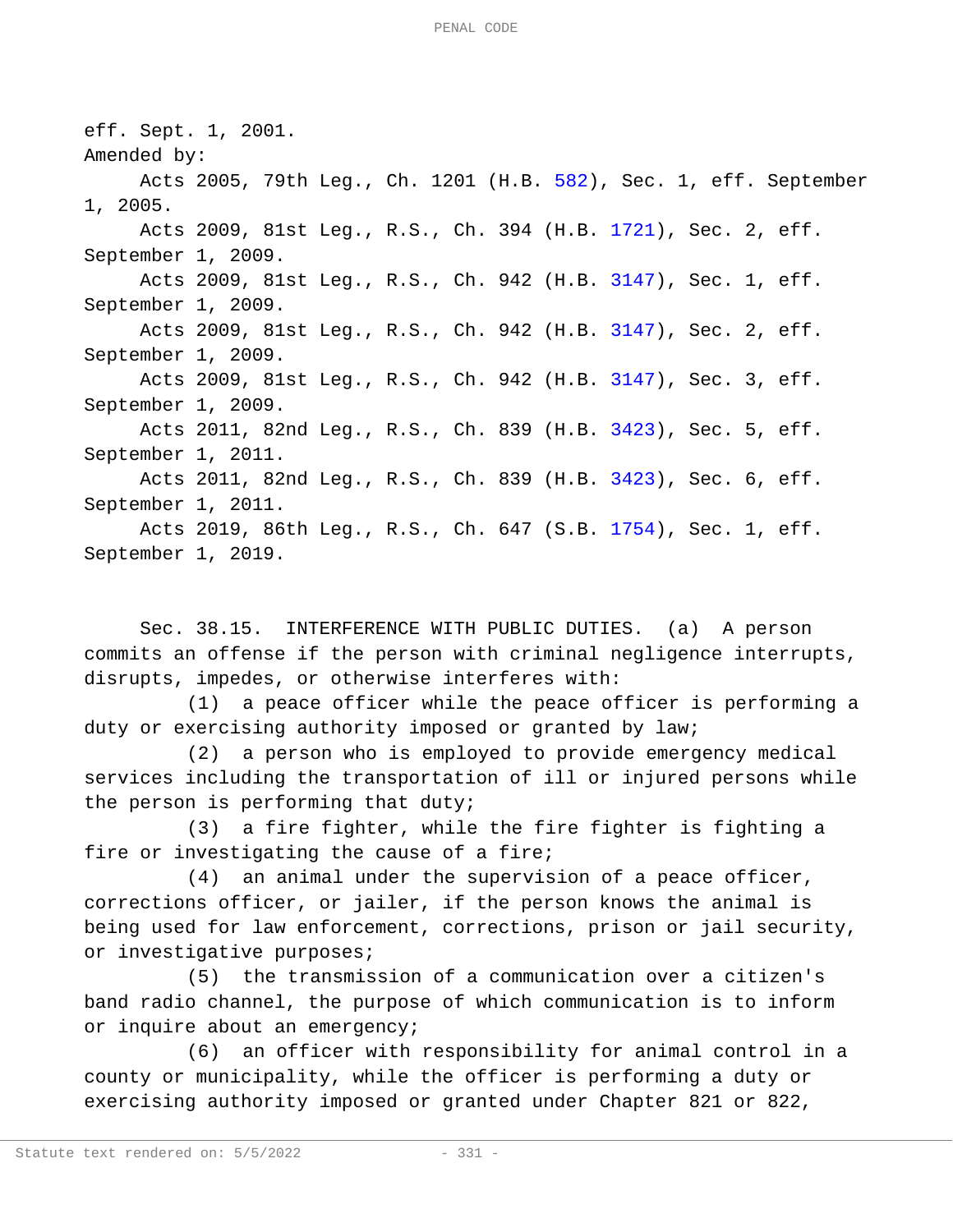Health and Safety Code; or

(7) a person who:

(A) has responsibility for assessing, enacting, or enforcing public health, environmental, radiation, or safety measures for the state or a county or municipality;

(B) is investigating a particular site as part of the person's responsibilities under Paragraph (A);

(C) is acting in accordance with policies and procedures related to the safety and security of the site described by Paragraph  $(B)$ ; and

(D) is performing a duty or exercising authority imposed or granted under the Agriculture Code, Health and Safety Code, Occupations Code, or Water Code.

(b) An offense under this section is a Class B misdemeanor.

(c) It is a defense to prosecution under Subsection (a)(1) that the conduct engaged in by the defendant was intended to warn a person operating a motor vehicle of the presence of a peace officer who was enforcing Subtitle C, Title 7, Transportation Code.

(d) It is a defense to prosecution under this section that the interruption, disruption, impediment, or interference alleged consisted of speech only.

(d-1) Except as provided by Subsection (d-2), in a prosecution for an offense under Subsection (a)(1), there is a rebuttable presumption that the actor interferes with a peace officer if it is shown on the trial of the offense that the actor intentionally disseminated the home address, home telephone number, emergency contact information, or social security number of the officer or a family member of the officer or any other information that is specifically described by Section 552.117(a), Government Code.

(d-2) The presumption in Subsection (d-1) does not apply to information disseminated by:

(1) a radio or television station that holds a license issued by the Federal Communications Commission; or

(2) a newspaper that is:

(A) a free newspaper of general circulation or qualified to publish legal notices;

(B) published at least once a week; and

(C) available and of interest to the general public.

(e) In this section, "emergency" means a condition or circumstance in which an individual is or is reasonably believed by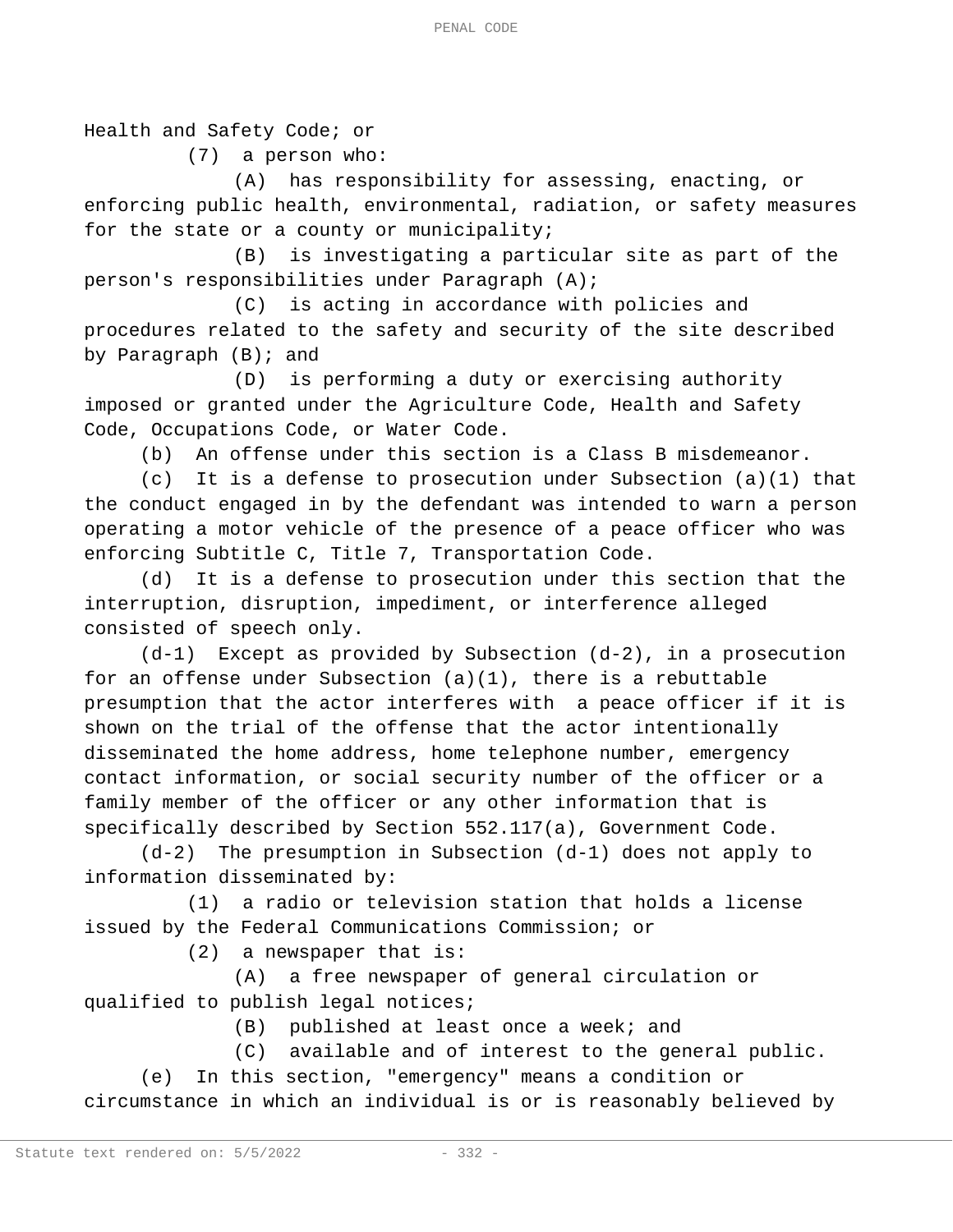the person transmitting the communication to be in imminent danger of serious bodily injury or in which property is or is reasonably believed by the person transmitting the communication to be in imminent danger of damage or destruction.

Added by Acts 1989, 71st Leg., ch. 1162, Sec. 1, eff. Sept. 1, 1989. Renumbered from Penal Code Sec. 38.16 by Acts 1990, 71st Leg., 6th C.S., ch. 12, Sec. 2(26), eff. Sept. 6, 1990. Renumbered from Penal Code Sec. 38.18 and amended by Acts 1993, 73rd Leg., ch. 900, Sec. 1.01, eff. Sept. 1, 1994. Amended by Acts 1997, 75th Leg., ch. 165, Sec. 30.241, eff. Sept. 1, 1997. Amended by:

Acts 2005, 79th Leg., Ch. 1212 (H.B. [825\)](http://www.legis.state.tx.us/tlodocs/79R/billtext/html/HB00825F.HTM), Sec. 1, eff. September 1, 2005.

Acts 2007, 80th Leg., R.S., Ch. 1251 (H.B. [2703](http://www.legis.state.tx.us/tlodocs/80R/billtext/html/HB02703F.HTM)), Sec. 1, eff. September 1, 2007.

Acts 2015, 84th Leg., R.S., Ch. 519 (H.B. [1061](http://www.legis.state.tx.us/tlodocs/84R/billtext/html/HB01061F.HTM)), Sec. 1, eff. September 1, 2015.

Sec. 38.151. INTERFERENCE WITH POLICE SERVICE ANIMALS. (a) In this section:

(1) "Area of control" includes a vehicle, trailer, kennel, pen, or yard.

(2) "Handler or rider" means a peace officer, corrections officer, or jailer who is specially trained to use a police service animal for law enforcement, corrections, prison or jail security, or investigative purposes.

(3) "Police service animal" means a dog, horse, or other domesticated animal that is specially trained for use by a handler or rider.

(b) A person commits an offense if the person recklessly:

(1) taunts, torments, or strikes a police service animal;

(2) throws an object or substance at a police service animal;

(3) interferes with or obstructs a police service animal or interferes with or obstructs the handler or rider of a police service animal in a manner that:

(A) inhibits or restricts the handler's or rider's control of the animal; or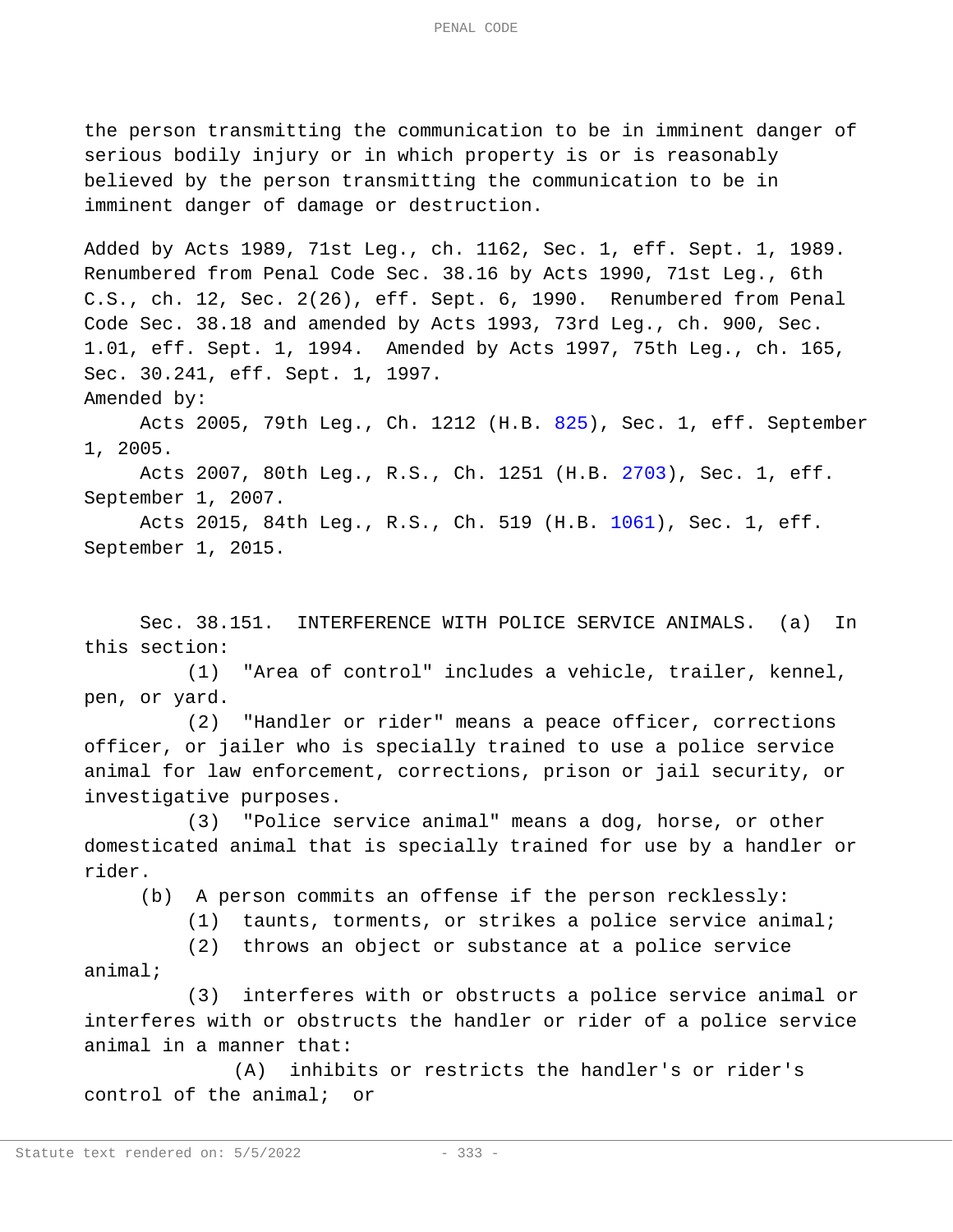(B) deprives the handler or rider of control of the animal;

(4) releases a police service animal from its area of control;

(5) enters the area of control of a police service animal without the effective consent of the handler or rider, including placing food or any other object or substance into that area;

(6) injures or kills a police service animal; or

(7) engages in conduct likely to injure or kill a police service animal, including administering or setting a poison, trap, or any other object or substance.

(c) An offense under this section is:

(1) a Class C misdemeanor if the person commits an offense under Subsection (b)(1);

(2) a Class B misdemeanor if the person commits an offense under Subsection (b)(2);

(3) a Class A misdemeanor if the person commits an offense under Subsection  $(b)(3)$ ,  $(4)$ , or  $(5)$ ;

(4) except as provided by Subdivision (5), a state jail felony if the person commits an offense under Subsection (b)(6) or (7) by injuring a police service animal or by engaging in conduct likely to injure the animal; or

(5) a felony of the second degree if the person commits an offense under Subsection (b)(6) or (7) by:

(A) killing a police service animal or engaging in conduct likely to kill the animal;

(B) injuring a police service animal in a manner that materially and permanently affects the ability of the animal to perform as a police service animal; or

(C) engaging in conduct likely to injure a police service animal in a manner that would materially and permanently affect the ability of the animal to perform as a police service animal.

Added by Acts 2001, 77th Leg., ch. 979, Sec. 1, eff. Sept. 1, 2001. Amended by:

Acts 2007, 80th Leg., R.S., Ch. 1331 (S.B. [1562](http://www.legis.state.tx.us/tlodocs/80R/billtext/html/SB01562F.HTM)), Sec. 5, eff. September 1, 2007.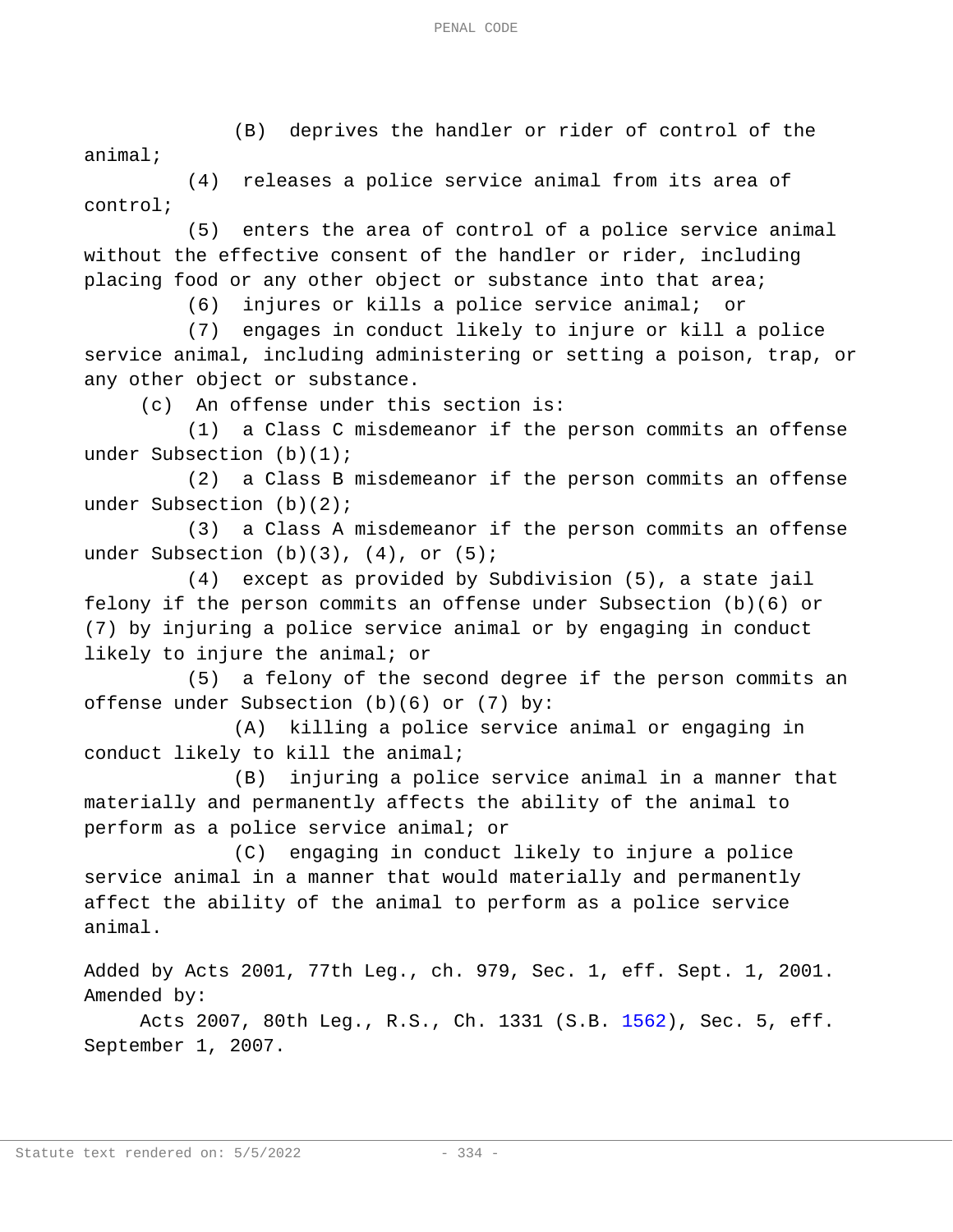Sec. 38.152. INTERFERENCE WITH RADIO FREQUENCY LICENSED TO GOVERNMENT ENTITY. (a) A person commits an offense if, without the effective consent of the law enforcement agency, fire department, or emergency medical services provider, the person intentionally interrupts, disrupts, impedes, jams, or otherwise interferes with a radio frequency that is licensed by the Federal Communications Commission to a government entity and is used by the law enforcement agency, fire department, or emergency medical services provider.

(b) An offense under this section is a Class A misdemeanor, except that the offense is a state jail felony if the actor committed the offense with the intent to:

(1) facilitate the commission of another offense; or

(2) interfere with the ability of a law enforcement agency, a fire department, or an emergency medical services provider to respond to an emergency.

(c) In this section:

(1) "Emergency" has the meaning assigned by Section 38.15.

(2) "Emergency medical services provider" has the meaning assigned by Section 773.003, Health and Safety Code.

(3) "Law enforcement agency" has the meaning assigned by Article 59.01, Code of Criminal Procedure.

(d) If conduct constituting an offense under this section also constitutes an offense under another section of this code, the actor may be prosecuted under either section or under both sections.

Added by Acts 2009, 81st Leg., R.S., Ch. 1222 (S.B. [1273](http://www.legis.state.tx.us/tlodocs/81R/billtext/html/SB01273F.HTM)), Sec. 1, eff. September 1, 2009.

Sec. 38.16. PREVENTING EXECUTION OF CIVIL PROCESS. (a) A person commits an offense if he intentionally or knowingly by words or physical action prevents the execution of any process in a civil cause.

(b) It is an exception to the application of this section that the actor evaded service of process by avoiding detection.

(c) An offense under this section is a Class C misdemeanor.

Added by Acts 1995, 74th Leg., ch. 318, Sec. 13, eff. Sept. 1, 1995.

Sec. 38.17. FAILURE TO STOP OR REPORT AGGRAVATED SEXUAL ASSAULT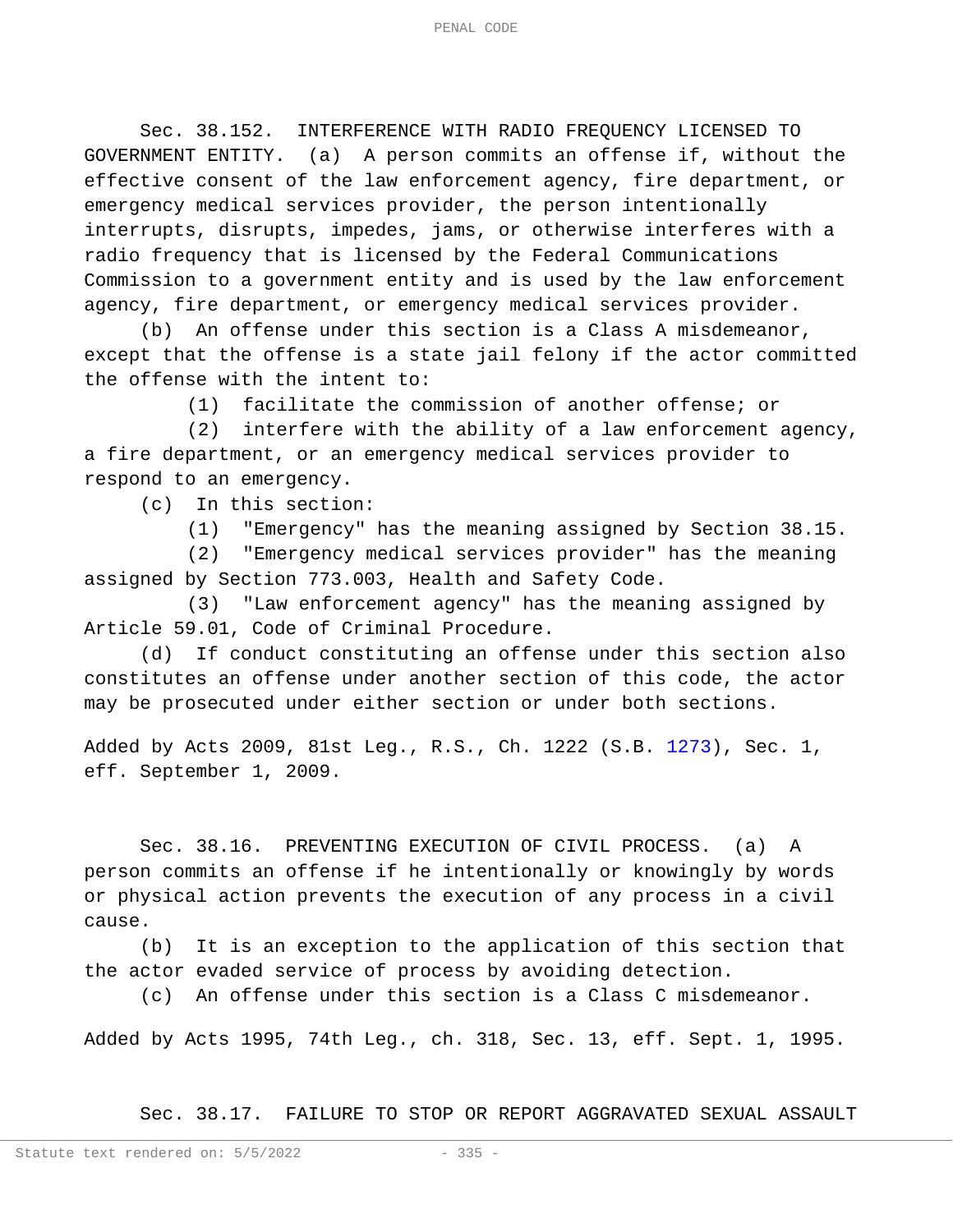OF CHILD. (a) A person, other than a person who has a relationship with a child described by Section  $22.04(b)$ , commits an offense if:

(1) the actor observes the commission or attempted commission of an offense prohibited by Section 21.02 or 22.021(a)(2)(B) under circumstances in which a reasonable person would believe that an offense of a sexual or assaultive nature was being committed or was about to be committed against the child;

(2) the actor fails to assist the child or immediately report the commission of the offense to a peace officer or law enforcement agency; and

(3) the actor could assist the child or immediately report the commission of the offense without placing the actor in danger of suffering serious bodily injury or death.

(b) An offense under this section is a Class A misdemeanor.

Added by Acts 1999, 76th Leg., ch. 1344, Sec. 1, eff. Sept. 1, 1999. Amended by:

Acts 2007, 80th Leg., R.S., Ch. 593 (H.B. [8\)](http://www.legis.state.tx.us/tlodocs/80R/billtext/html/HB00008F.HTM), Sec. 3.50, eff. September 1, 2007.

Sec. 38.171. FAILURE TO REPORT FELONY. (a) A person commits an offense if the person:

(1) observes the commission of a felony under circumstances in which a reasonable person would believe that an offense had been committed in which serious bodily injury or death may have resulted; and

(2) fails to immediately report the commission of the offense to a peace officer or law enforcement agency under circumstances in which:

(A) a reasonable person would believe that the commission of the offense had not been reported; and

(B) the person could immediately report the commission of the offense without placing himself or herself in danger of suffering serious bodily injury or death.

(b) An offense under this section is a Class A misdemeanor.

Added by Acts 2003, 78th Leg., ch. 1009, Sec. 2, eff. Sept. 1, 2003.

Sec. 38.18. USE OF ACCIDENT REPORT INFORMATION AND OTHER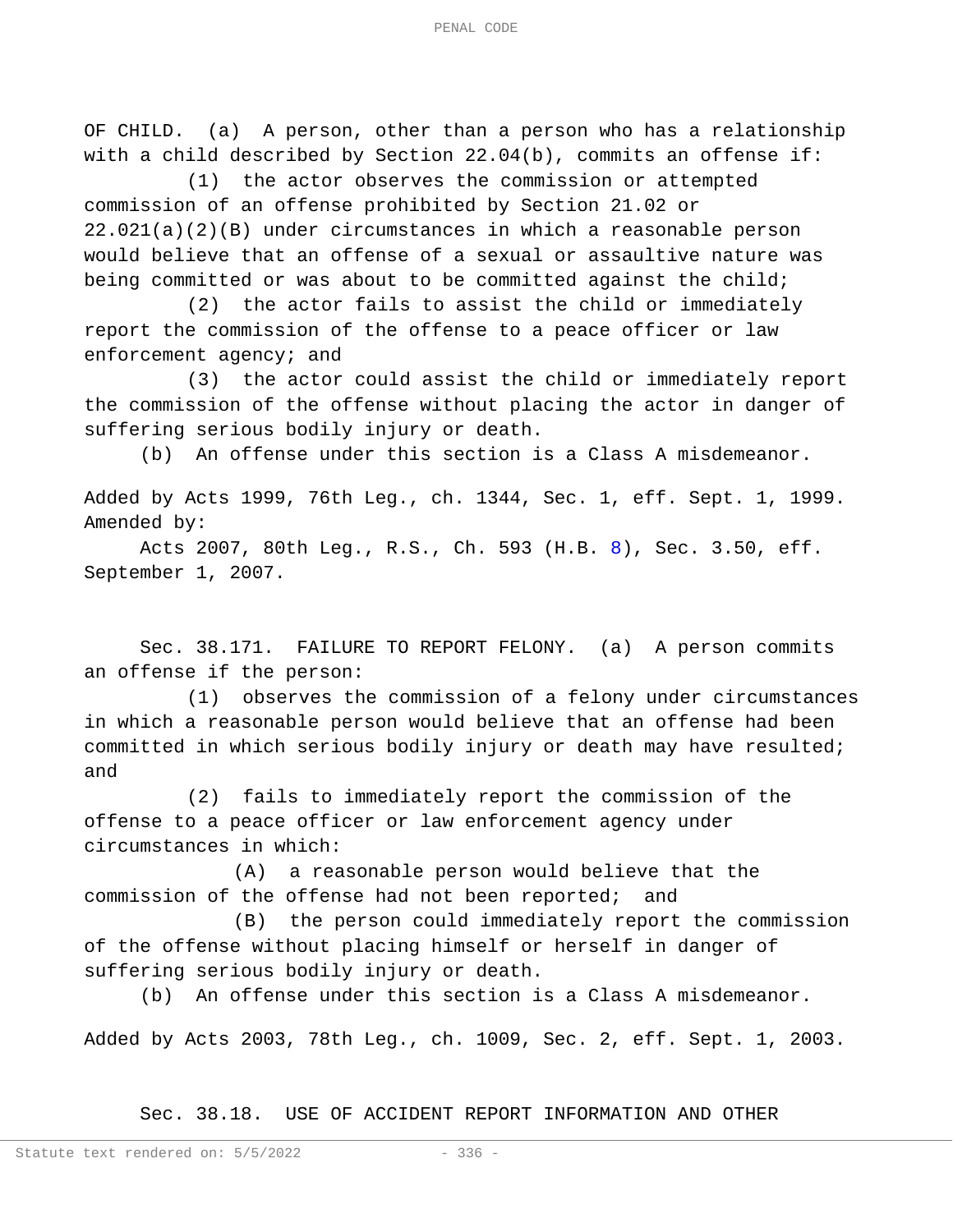INFORMATION FOR PECUNIARY GAIN. (a) This section applies to:

(1) information described by Section 550.065(a), Transportation Code;

(2) information reported under Chapter 772, Health and Safety Code, other than information that is confidential under that chapter; and

(3) information contained in a dispatch log, a towing record, or a record of a 9-1-1 service provider, other than information that is confidential under Chapter 772, Health and Safety Code.

(b) A person commits an offense if:

(1) the person obtains information described by Subsection (a) from the Department of Public Safety of the State of Texas or other governmental entity; and

(2) the information is subsequently used for the direct solicitation of business or employment for pecuniary gain by:

- (A) the person;
- (B) an agent or employee of the person; or

(C) the person on whose behalf the information was requested.

(c) A person who employs or engages another to obtain information described by Subsection (a) from the Department of Public Safety or other governmental entity commits an offense if the person subsequently uses the information for direct solicitation of business or employment for pecuniary gain.

(d) An offense under this section is a Class B misdemeanor.

Added by Acts 2001, 77th Leg., ch. 1032, Sec. 1, eff. Sept. 1, 2001.

Sec. 38.19. FAILURE TO PROVIDE NOTICE AND REPORT OF DEATH OF RESIDENT OF INSTITUTION. (a) A superintendent or general manager of an institution commits an offense if, as required by Article 49.24 or 49.25, Code of Criminal Procedure, the person fails to:

(1) provide notice of the death of an individual under the care, custody, or control of or residing in the institution;

(2) submit a report on the death of the individual; or

(3) include in the report material facts known or

discovered by the person at the time the report was filed.

(b) An offense under this section is a Class B misdemeanor.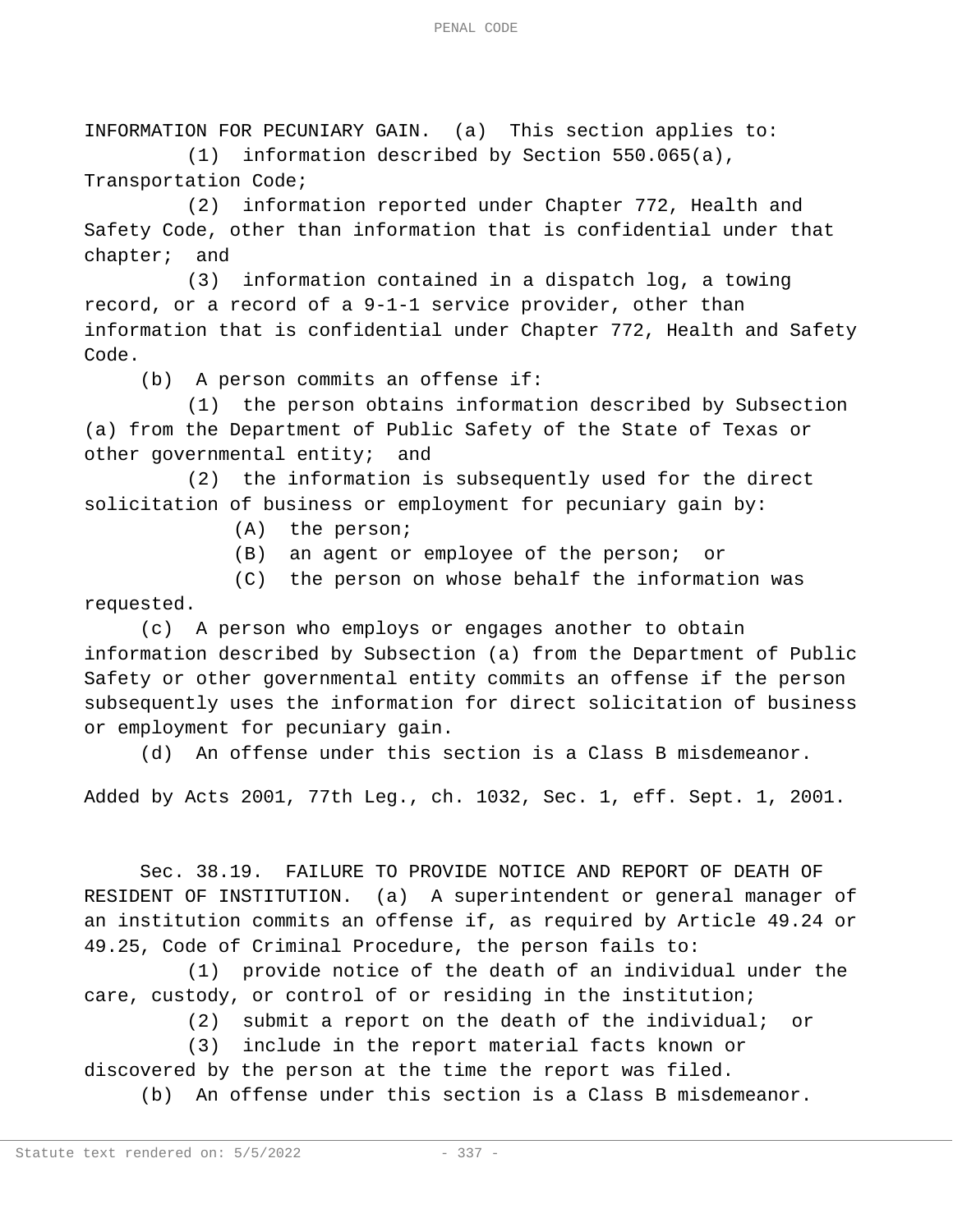Added by Acts 2003, 78th Leg., ch. 894, Sec. 4, eff. Sept. 1, 2003.

## **CHAPTER 39. ABUSE OF OFFICE**

Sec. 39.01. DEFINITIONS. In this chapter:

(1) "Law relating to a public servant's office or employment" means a law that specifically applies to a person acting in the capacity of a public servant and that directly or indirectly:

(A) imposes a duty on the public servant; or

(B) governs the conduct of the public servant.

(2) "Misuse" means to deal with property contrary to:

(A) an agreement under which the public servant holds the property;

(B) a contract of employment or oath of office of a public servant;

(C) a law, including provisions of the General Appropriations Act specifically relating to government property, that prescribes the manner of custody or disposition of the property; or

(D) a limited purpose for which the property is delivered or received.

Added by Acts 1993, 73rd Leg., ch. 900, Sec. 1.01, eff. Sept. 1, 1994.

Sec. 39.015. CONCURRENT JURISDICTION TO PROSECUTE OFFENSES UNDER THIS CHAPTER. With the consent of the appropriate local county or district attorney, the attorney general has concurrent jurisdiction with that consenting local prosecutor to prosecute an offense under this chapter.

Added by Acts 2007, 80th Leg., R.S., Ch. 378 (S.B. [563\)](http://www.legis.state.tx.us/tlodocs/80R/billtext/html/SB00563F.HTM), Sec. 2, eff. June 15, 2007.

Sec. 39.02. ABUSE OF OFFICIAL CAPACITY. (a) A public servant commits an offense if, with intent to obtain a benefit or with intent to harm or defraud another, he intentionally or knowingly:

(1) violates a law relating to the public servant's office or employment; or

(2) misuses government property, services, personnel, or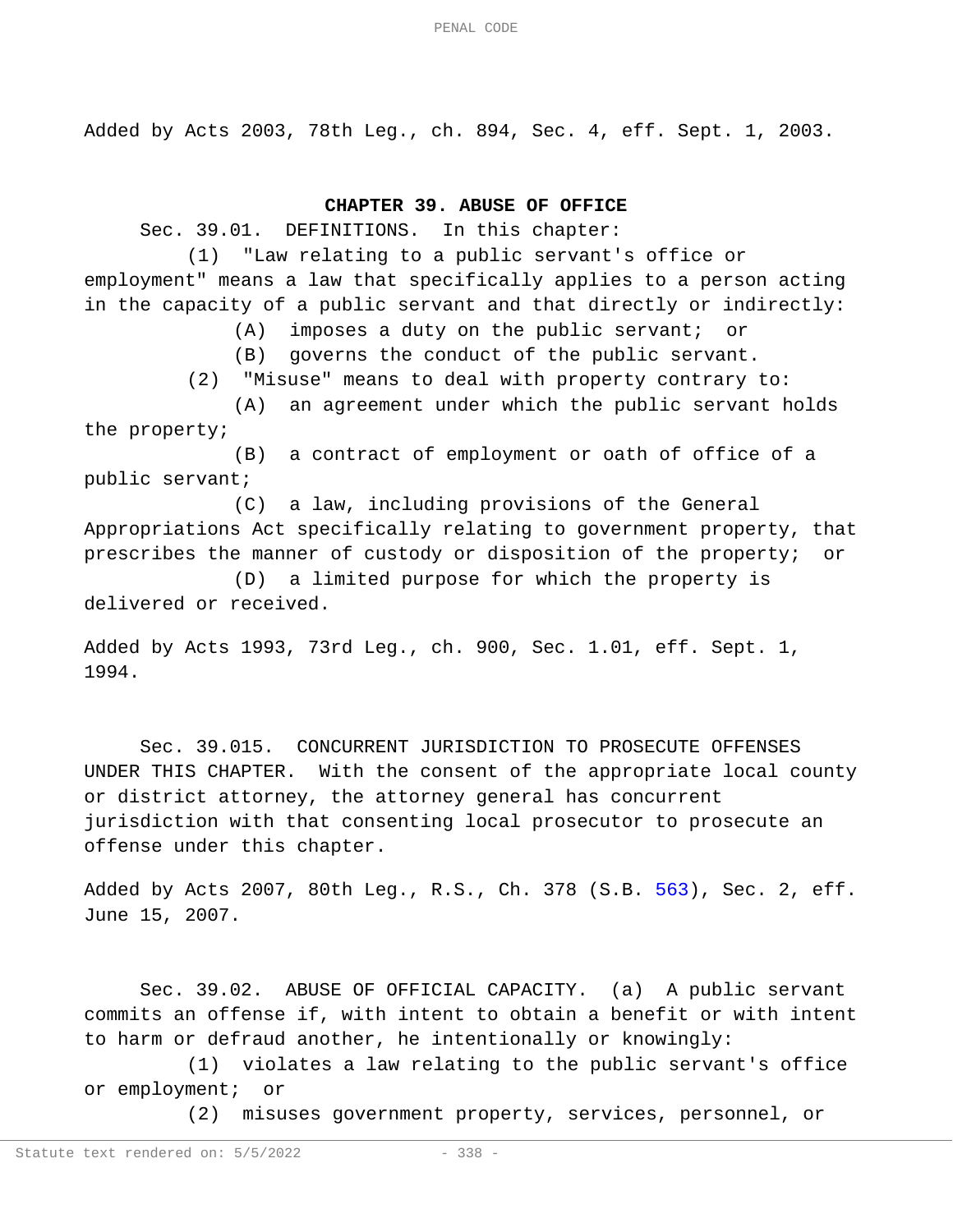any other thing of value belonging to the government that has come into the public servant's custody or possession by virtue of the public servant's office or employment.

(b) An offense under Subsection (a)(1) is a Class A misdemeanor.

(c) An offense under Subsection (a)(2) is:

(1) a Class C misdemeanor if the value of the use of the thing misused is less than \$100;

(2) a Class B misdemeanor if the value of the use of the thing misused is \$100 or more but less than \$750;

(3) a Class A misdemeanor if the value of the use of the thing misused is \$750 or more but less than \$2,500;

(4) a state jail felony if the value of the use of the thing misused is \$2,500 or more but less than \$30,000;

(5) a felony of the third degree if the value of the use of the thing misused is \$30,000 or more but less than \$150,000;

(6) a felony of the second degree if the value of the use of the thing misused is \$150,000 or more but less than \$300,000; or

(7) a felony of the first degree if the value of the use of the thing misused is \$300,000 or more.

(d) A discount or award given for travel, such as frequent flyer miles, rental car or hotel discounts, or food coupons, are not things of value belonging to the government for purposes of this section due to the administrative difficulty and cost involved in recapturing the discount or award for a governmental entity.

(e) If separate transactions that violate Subsection (a)(2) are conducted pursuant to one scheme or continuing course of conduct, the conduct may be considered as one offense and the value of the use of the things misused in the transactions may be aggregated in determining the classification of the offense.

(f) The value of the use of a thing of value misused under Subsection (a)(2) may not exceed:

(1) the fair market value of the thing at the time of the offense; or

(2) if the fair market value of the thing cannot be ascertained, the cost of replacing the thing within a reasonable time after the offense.

Acts 1973, 63rd Leg., p. 883, ch. 399, Sec. 1, eff. Jan. 1, 1974. Amended by Acts 1983, 68th Leg., p. 3241, ch. 558, Sec. 7, eff. Sept.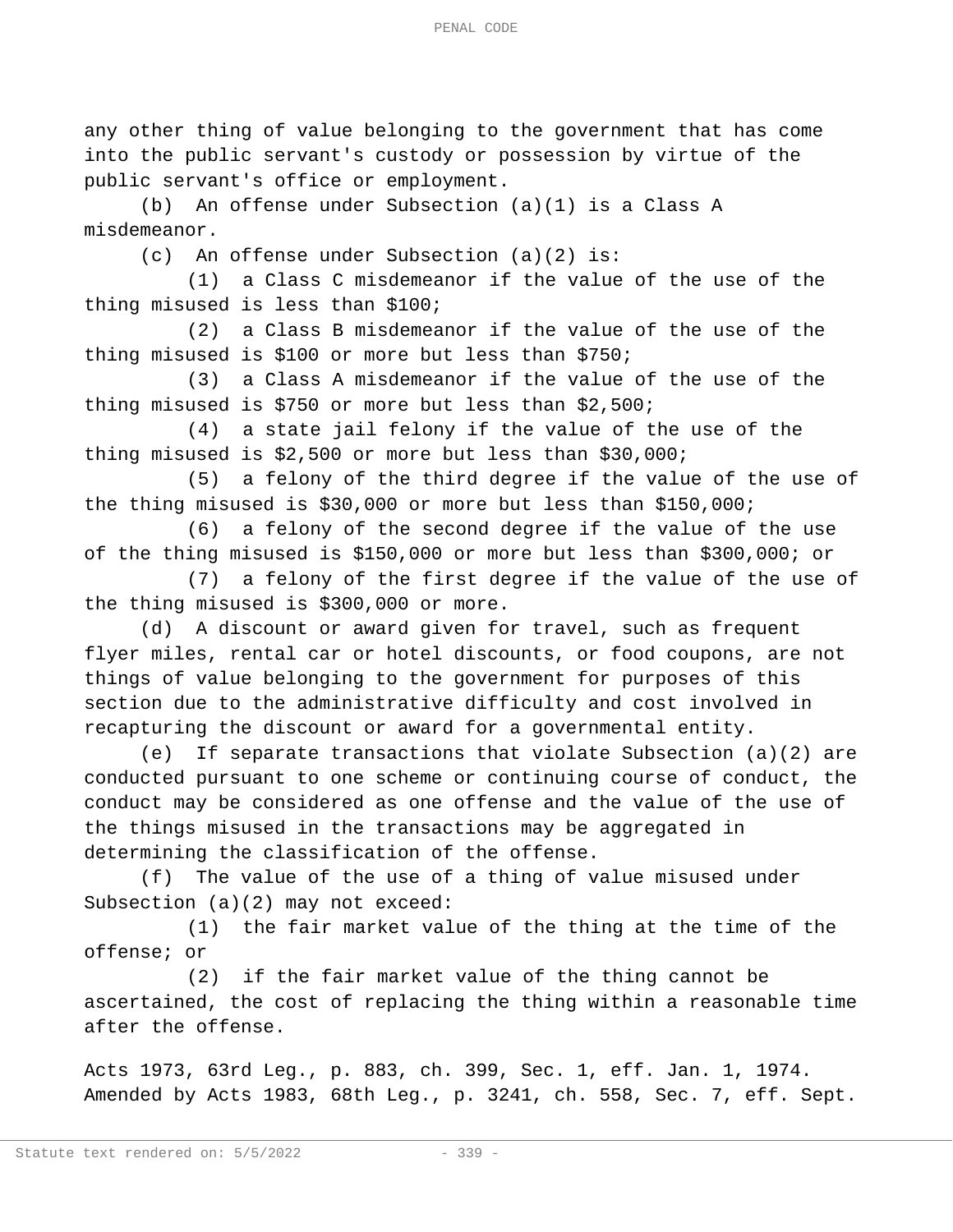1, 1983. Renumbered from Penal Code Sec. 39.01 and amended by Acts 1993, 73rd Leg., ch. 900, Sec. 1.01, eff. Sept. 1, 1994. Amended by:

Acts 2009, 81st Leg., R.S., Ch. 82 (S.B. [828\)](http://www.legis.state.tx.us/tlodocs/81R/billtext/html/SB00828F.HTM), Sec. 1, eff. September 1, 2009.

Acts 2015, 84th Leg., R.S., Ch. 1251 (H.B. [1396](http://www.legis.state.tx.us/tlodocs/84R/billtext/html/HB01396F.HTM)), Sec. 28, eff. September 1, 2015.

Sec. 39.03. OFFICIAL OPPRESSION. (a) A public servant acting under color of his office or employment commits an offense if he:

(1) intentionally subjects another to mistreatment or to arrest, detention, search, seizure, dispossession, assessment, or lien that he knows is unlawful;

(2) intentionally denies or impedes another in the exercise or enjoyment of any right, privilege, power, or immunity, knowing his conduct is unlawful; or

(3) intentionally subjects another to sexual harassment.

(b) For purposes of this section, a public servant acts under color of his office or employment if he acts or purports to act in an official capacity or takes advantage of such actual or purported capacity.

(c) In this section, "sexual harassment" means unwelcome sexual advances, requests for sexual favors, or other verbal or physical conduct of a sexual nature, submission to which is made a term or condition of a person's exercise or enjoyment of any right, privilege, power, or immunity, either explicitly or implicitly.

(d) An offense under this section is a Class A misdemeanor, except that an offense is a felony of the third degree if the public servant acted with the intent to impair the accuracy of data reported to the Texas Education Agency through the Public Education Information Management System (PEIMS) described by Sections 48.008 and 48.009, Education Code, under a law requiring that reporting.

Acts 1973, 63rd Leg., p. 883, ch. 399, Sec. 1, eff. Jan. 1, 1974. Amended by Acts 1989, 71st Leg., ch. 1217, Sec. 1, eff. Sept. 1, 1989; Acts 1991, 72nd Leg., ch. 16, Sec. 19.01(34), eff. Aug. 26, 1991. Renumbered from Penal Code Sec. 39.02 by Acts 1993, 73rd Leg., ch. 900, Sec. 1.01, eff. Sept. 1, 1994. Amended by: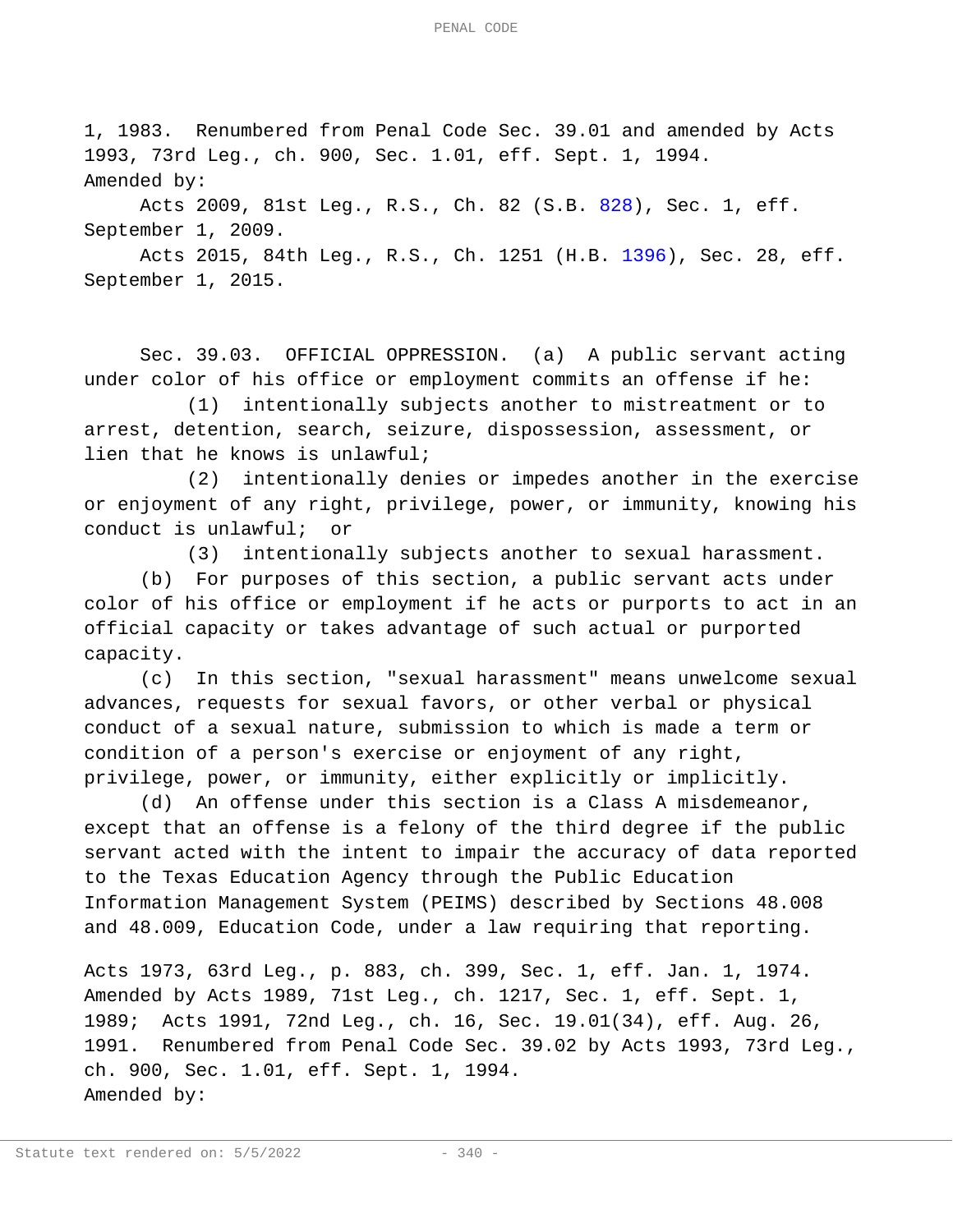Acts 2013, 83rd Leg., R.S., Ch. 510 (S.B. [124](http://www.legis.state.tx.us/tlodocs/83R/billtext/html/SB00124F.HTM)), Sec. 2, eff. September 1, 2013.

Acts 2019, 86th Leg., R.S., Ch. 943 (H.B. [3\)](http://www.legis.state.tx.us/tlodocs/86R/billtext/html/HB00003F.HTM), Sec. 3.088, eff. September 1, 2019.

Sec. 39.04. VIOLATIONS OF THE CIVIL RIGHTS OF PERSON IN CUSTODY; IMPROPER SEXUAL ACTIVITY WITH PERSON IN CUSTODY OR UNDER SUPERVISION. (a) An official of a correctional facility or juvenile facility, an employee of a correctional facility or juvenile facility, a person other than an employee who works for compensation at a correctional facility or juvenile facility, a volunteer at a correctional facility or juvenile facility, or a peace officer commits an offense if the person intentionally:

(1) denies or impedes a person in custody in the exercise or enjoyment of any right, privilege, or immunity knowing his conduct is unlawful; or

(2) engages in sexual contact, sexual intercourse, or deviate sexual intercourse with an individual in custody or, in the case of an individual in the custody of the Texas Juvenile Justice Department or placed in a juvenile facility, employs, authorizes, or induces the individual to engage in sexual conduct or a sexual performance.

Text of subsection as amended by Acts 2021, 87th Leg., R.S., Ch. 895 (H.B. [3157\)](https://capitol.texas.gov/tlodocs/87R/billtext/html/HB03157F.HTM), Sec. 1

(b) An offense under Subsection  $(a)(1)$  is a felony of the third degree. An offense under Subsection (a)(2) is a felony of the second degree, except that an offense under Subsection (a)(2) is a felony of the first degree if the offense is committed against:

(1) an individual in the custody of the Texas Juvenile Justice Department or placed in a juvenile facility; or

(2) a juvenile offender detained in or committed to a correctional facility.

Text of subsection as amended by Acts 2021, 87th Leg., R.S., Ch. 939 (S.B. [312](https://capitol.texas.gov/tlodocs/87R/billtext/html/SB00312F.HTM)), Sec. 1

(b) An offense under Subsection (a)(1) is a Class A misdemeanor. An offense under Subsection (a)(2) is a felony of the second degree.

(c) This section shall not preclude prosecution for any other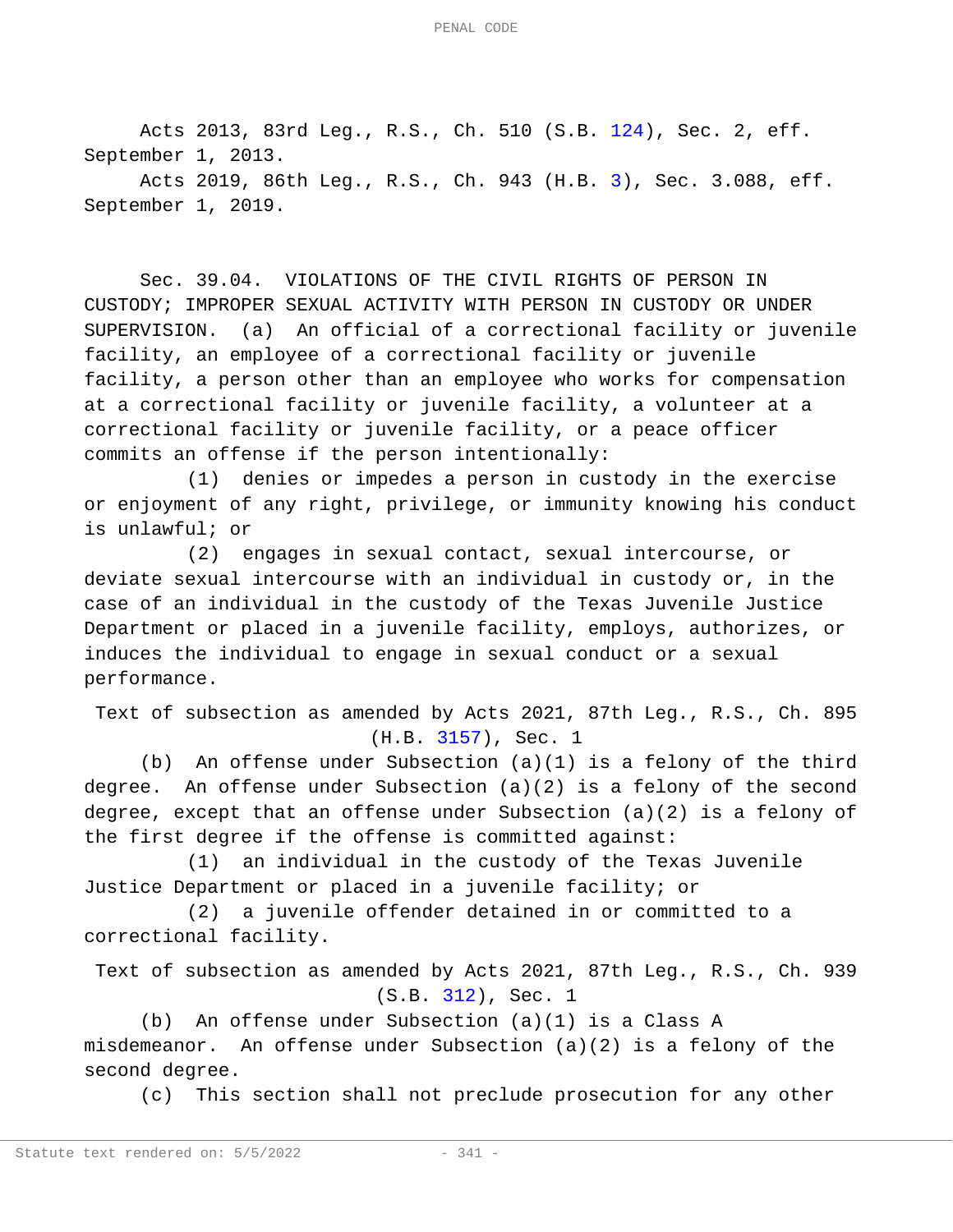offense set out in this code.

(d) The Attorney General of Texas shall have concurrent jurisdiction with law enforcement agencies to investigate violations of this statute involving serious bodily injury or death.

(e) In this section:

Text of subdivision as amended by Acts 2015, 84th Leg., R.S., Ch. 216 (H.B. [511](https://capitol.texas.gov/tlodocs/84R/billtext/html/HB00511F.HTM)), Sec. 1

(1) "Correctional facility" means:

(A) any place described by Section  $1.07(a)(14)$ ;

(B) any place or facility designated for the detention of a person suspected of violating a provision of the Immigration and Nationality Act (8 U.S.C. Section 1101 et seq.); or

(C) a "secure correctional facility" or "secure detention facility" as defined by Section 51.02, Family Code.

Text of subdivision as amended by Acts 2015, 84th Leg., R.S., Ch. 1136 (S.B. [183](https://capitol.texas.gov/tlodocs/84R/billtext/html/SB00183F.HTM)), Sec. 2

(1) "Correctional facility" means any place described by Section 1.07(a)(14).

(2) "Custody" means the detention, arrest, or confinement of an adult offender, the detention of a juvenile offender, or the commitment of a juvenile offender to a correctional facility or juvenile facility.

(2-a) "Juvenile facility" means:

(A) a facility operated by the Texas Juvenile Justice Department or a private vendor under a contract with the Texas Juvenile Justice Department; or

(B) a facility for the detention or placement of juveniles under juvenile court jurisdiction and that is operated wholly or partly by a juvenile board or another governmental unit or by a private vendor under a contract with the juvenile board or governmental unit.

(3) "Sexual contact," "sexual intercourse," and "deviate sexual intercourse" have the meanings assigned by Section 21.01.

(4) "Sexual conduct" and "performance" have the meanings assigned by Section 43.25.

(5) "Sexual performance" means any performance or part thereof that includes sexual conduct by an individual.

(f) An employee of the Texas Department of Criminal Justice, the Texas Juvenile Justice Department, a juvenile facility, a local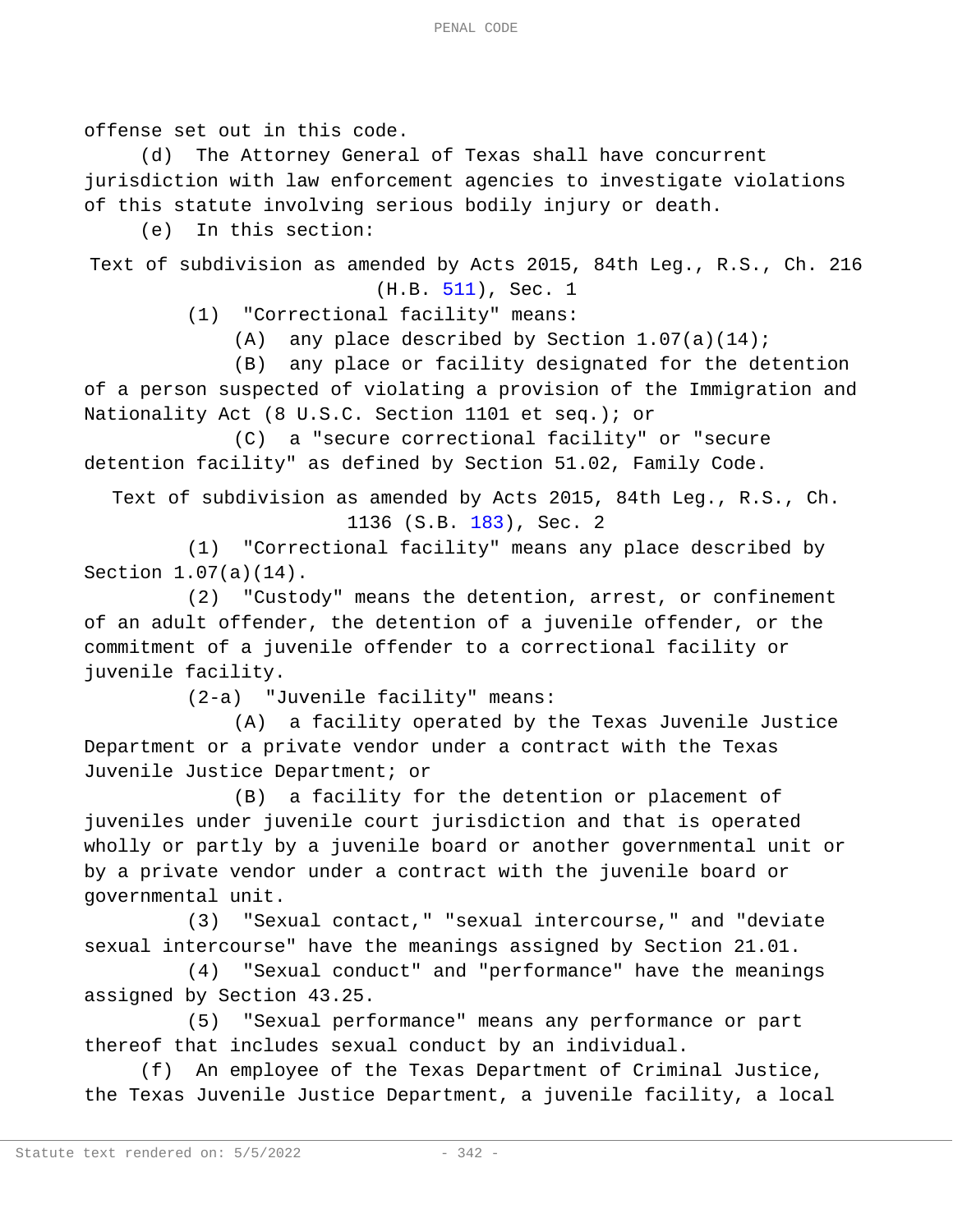juvenile probation department, or a community supervision and corrections department established under Chapter 76, Government Code, a person other than an employee who works for compensation at a juvenile facility or local juvenile probation department, or a volunteer at a juvenile facility or local juvenile probation department commits an offense if the actor engages in sexual contact, sexual intercourse, or deviate sexual intercourse with an individual who the actor knows is under the supervision of the Texas Department of Criminal Justice, Texas Juvenile Justice Department, probation department, or community supervision and corrections department but not in the custody of the Texas Department of Criminal Justice, Texas Juvenile Justice Department, probation department, or community supervision and corrections department.

(g) An offense under Subsection (f) is a state jail felony.

(h) It is an affirmative defense to prosecution under Subsection (f) that the actor was the spouse of the individual at the time of the offense.

Added by Acts 1979, 66th Leg., p. 1383, ch. 618, Sec. 1, eff. Sept. 1, 1979. Amended by Acts 1983, 68th Leg., p. 3242, ch. 558, Sec. 8, eff. Sept. 1, 1983; Acts 1987, 70th Leg., ch. 18, Sec. 5, eff. April 15, 1987. Renumbered from Penal Code Sec. 39.021 and amended by Acts 1993, 73rd Leg., ch. 900, Sec. 1.01, eff. Sept. 1, 1994. Amended by Acts 1997, 75th Leg., ch. 1406, Sec. 1, eff. Sept. 1, 1997; Acts 1999, 76th Leg., ch. 158, Sec. 1 to 3, eff. Sept. 1, 1999; Acts 2001, 77th Leg., ch. 1070, Sec. 1, eff. Sept. 1, 2001; Acts 2001, 77th Leg., ch. 1297, Sec. 69, eff. Sept. 1, 2001. Amended by: Acts 2007, 80th Leg., R.S., Ch. 263 (S.B. [103](http://www.legis.state.tx.us/tlodocs/80R/billtext/html/SB00103F.HTM)), Sec. 62, eff. June 8, 2007. Acts 2007, 80th Leg., R.S., Ch. 263 (S.B. [103](http://www.legis.state.tx.us/tlodocs/80R/billtext/html/SB00103F.HTM)), Sec. 63, eff. June 8, 2007. Acts 2007, 80th Leg., R.S., Ch. 378 (S.B. [563](http://www.legis.state.tx.us/tlodocs/80R/billtext/html/SB00563F.HTM)), Sec. 3, eff. June 15, 2007. Acts 2007, 80th Leg., R.S., Ch. 908 (H.B. [2884](http://www.legis.state.tx.us/tlodocs/80R/billtext/html/HB02884F.HTM)), Sec. 43, eff. September 1, 2007. Acts 2009, 81st Leg., R.S., Ch. 87 (S.B. [1969\)](http://www.legis.state.tx.us/tlodocs/81R/billtext/html/SB01969F.HTM), Sec. 19.003, eff. September 1, 2009. Acts 2009, 81st Leg., R.S., Ch. 260 (H.B. [549](http://www.legis.state.tx.us/tlodocs/81R/billtext/html/HB00549F.HTM)), Sec. 5, eff.

September 1, 2009.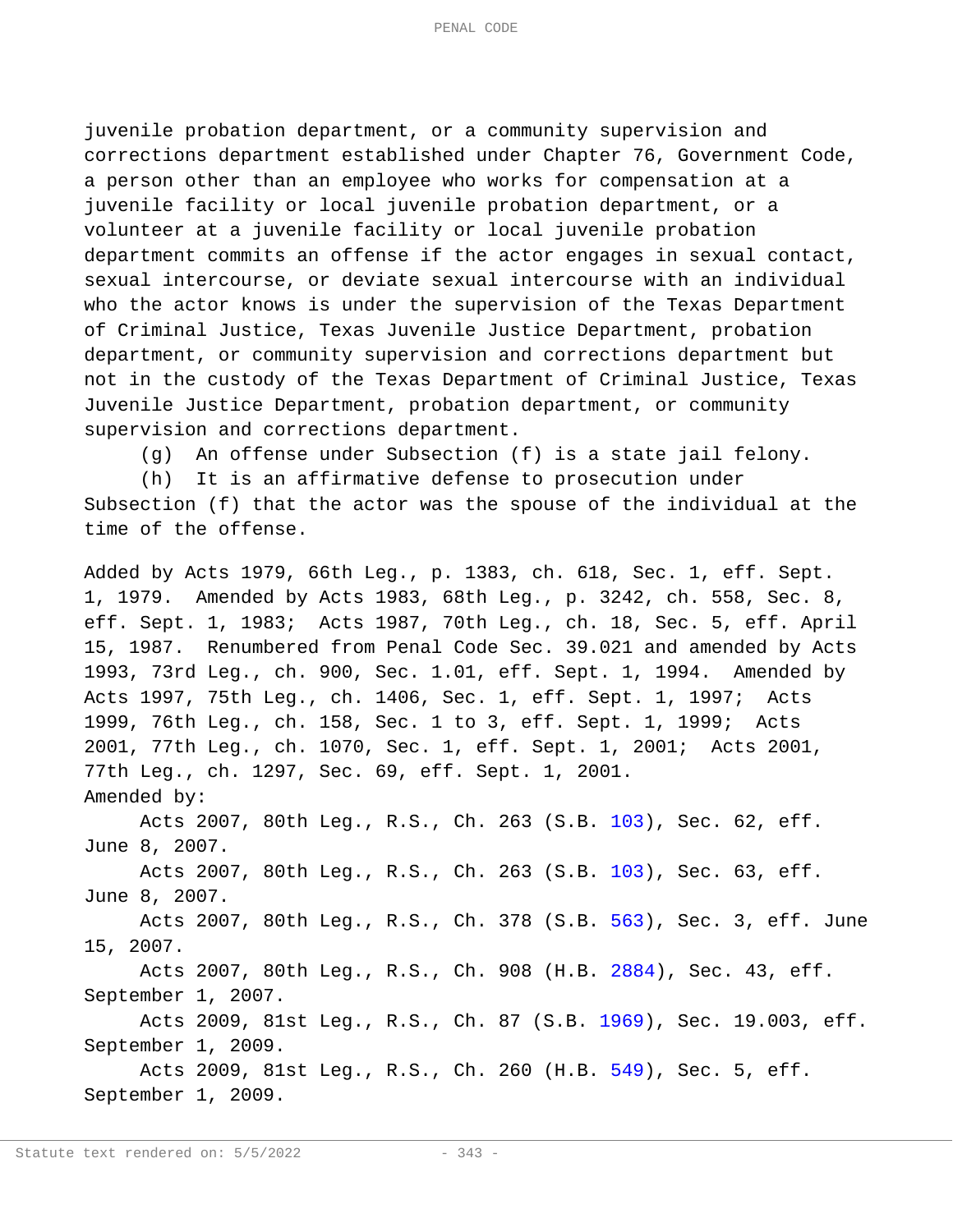Acts 2015, 84th Leg., R.S., Ch. 216 (H.B. [511](http://www.legis.state.tx.us/tlodocs/84R/billtext/html/HB00511F.HTM)), Sec. 1, eff. September 1, 2015. Acts 2015, 84th Leg., R.S., Ch. 734 (H.B. [1549](http://www.legis.state.tx.us/tlodocs/84R/billtext/html/HB01549F.HTM)), Sec. 144, eff. September 1, 2015. Acts 2015, 84th Leg., R.S., Ch. 734 (H.B. [1549](http://www.legis.state.tx.us/tlodocs/84R/billtext/html/HB01549F.HTM)), Sec. 145, eff. September 1, 2015. Acts 2015, 84th Leg., R.S., Ch. 1136 (S.B. [183](http://www.legis.state.tx.us/tlodocs/84R/billtext/html/SB00183F.HTM)), Sec. 1, eff. September 1, 2015. Acts 2015, 84th Leg., R.S., Ch. 1136 (S.B. [183](http://www.legis.state.tx.us/tlodocs/84R/billtext/html/SB00183F.HTM)), Sec. 2, eff. September 1, 2015. Acts 2017, 85th Leg., R.S., Ch. 540 (S.B. [343](http://www.legis.state.tx.us/tlodocs/85R/billtext/html/SB00343F.HTM)), Sec. 1, eff. September 1, 2017. Acts 2017, 85th Leg., R.S., Ch. 540 (S.B. [343](http://www.legis.state.tx.us/tlodocs/85R/billtext/html/SB00343F.HTM)), Sec. 2, eff. September 1, 2017. Acts 2017, 85th Leg., R.S., Ch. 540 (S.B. [343](http://www.legis.state.tx.us/tlodocs/85R/billtext/html/SB00343F.HTM)), Sec. 3, eff. September 1, 2017. Acts 2021, 87th Leg., R.S., Ch. 895 (H.B. [3157](http://www.legis.state.tx.us/tlodocs/87R/billtext/html/HB03157F.HTM)), Sec. 1, eff. September 1, 2021. Acts 2021, 87th Leg., R.S., Ch. 939 (S.B. [312](http://www.legis.state.tx.us/tlodocs/87R/billtext/html/SB00312F.HTM)), Sec. 1, eff. September 1, 2021.

Sec. 39.05. FAILURE TO REPORT DEATH OF PRISONER. (a) A person commits an offense if the person is required to conduct an investigation and file a report by Article 49.18, Code of Criminal Procedure, and the person fails to investigate the death, fails to file the report as required, or fails to include in a filed report facts known or discovered in the investigation.

(b) A person commits an offense if the person is required by Section 501.055, Government Code, to:

(1) give notice of the death of an inmate and the person fails to give the notice; or

(2) conduct an investigation and file a report and the person:

(A) fails to conduct the investigation or file the report; or

(B) fails to include in the report facts known to the person or discovered by the person in the investigation.

(c) An offense under this section is a Class B misdemeanor.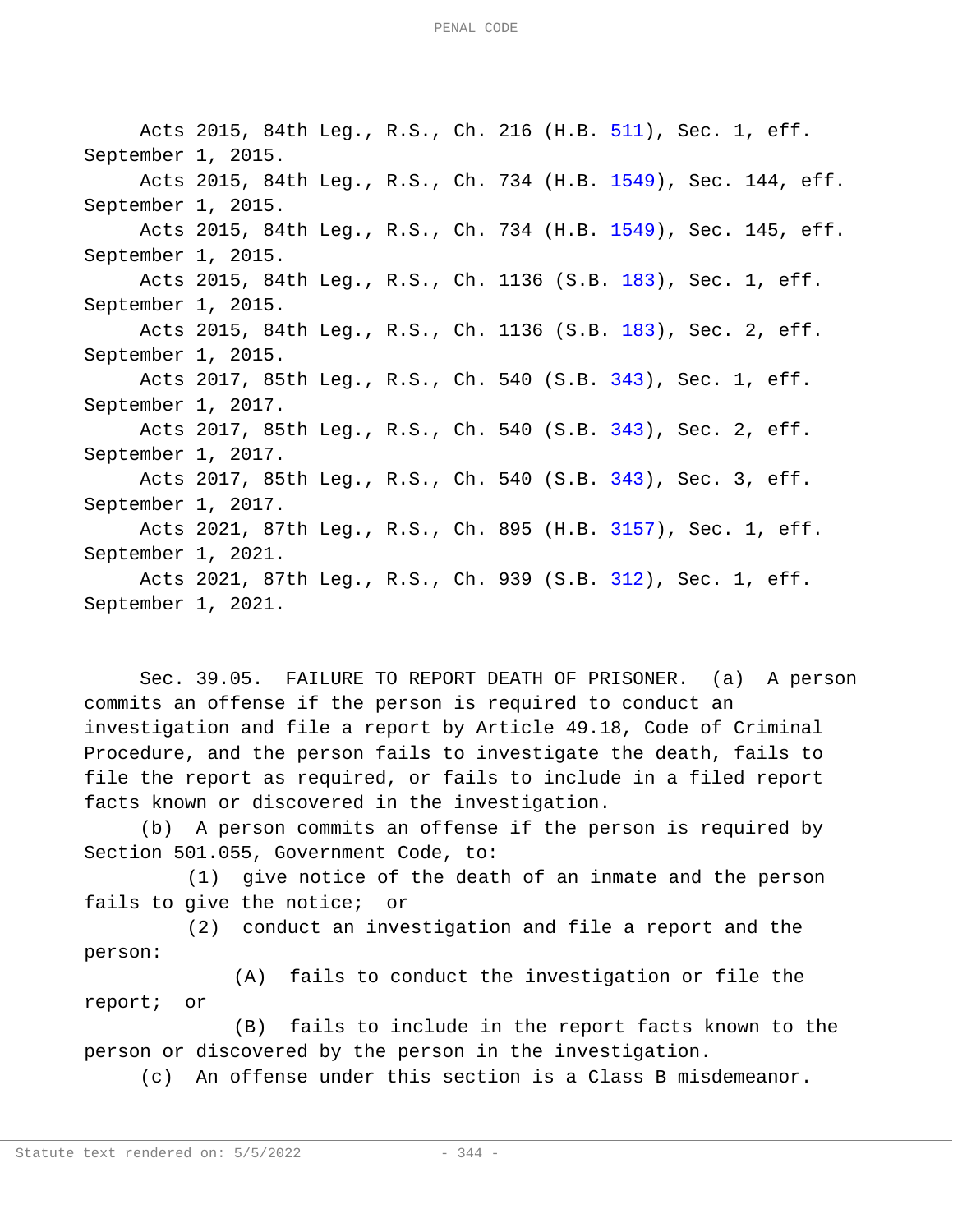Added by Acts 1983, 68th Leg., p. 2510, ch. 441, Sec. 2, eff. Sept. 1, 1983. Renumbered from Penal Code Sec. 39.022 and amended by Acts 1993, 73rd Leg., ch. 900, Sec. 1.01, eff. Sept. 1, 1994. Amended by Acts 1995, 74th Leg., ch. 321, Sec. 1.104, eff. Sept. 1, 1995.

Sec. 39.06. MISUSE OF OFFICIAL INFORMATION. (a) A public servant commits an offense if, in reliance on information to which the public servant has access by virtue of the person's office or employment and that has not been made public, the person:

(1) acquires or aids another to acquire a pecuniary interest in any property, transaction, or enterprise that may be affected by the information;

(2) speculates or aids another to speculate on the basis of the information; or

(3) as a public servant, including as a school administrator, coerces another into suppressing or failing to report that information to a law enforcement agency.

(b) A public servant commits an offense if with intent to obtain a benefit or with intent to harm or defraud another, he discloses or uses information for a nongovernmental purpose that:

(1) he has access to by means of his office or employment; and

(2) has not been made public.

(c) A person commits an offense if, with intent to obtain a benefit or with intent to harm or defraud another, he solicits or receives from a public servant information that:

(1) the public servant has access to by means of his office or employment; and

(2) has not been made public.

(d) In this section, "information that has not been made public" means any information to which the public does not generally have access, and that is prohibited from disclosure under Chapter 552, Government Code.

(e) Except as provided by Subsection (f), an offense under this section is a felony of the third degree.

(f) An offense under Subsection (a)(3) is a Class C misdemeanor.

Acts 1973, 63rd Leg., p. 883, ch. 399, Sec. 1, eff. Jan. 1, 1974.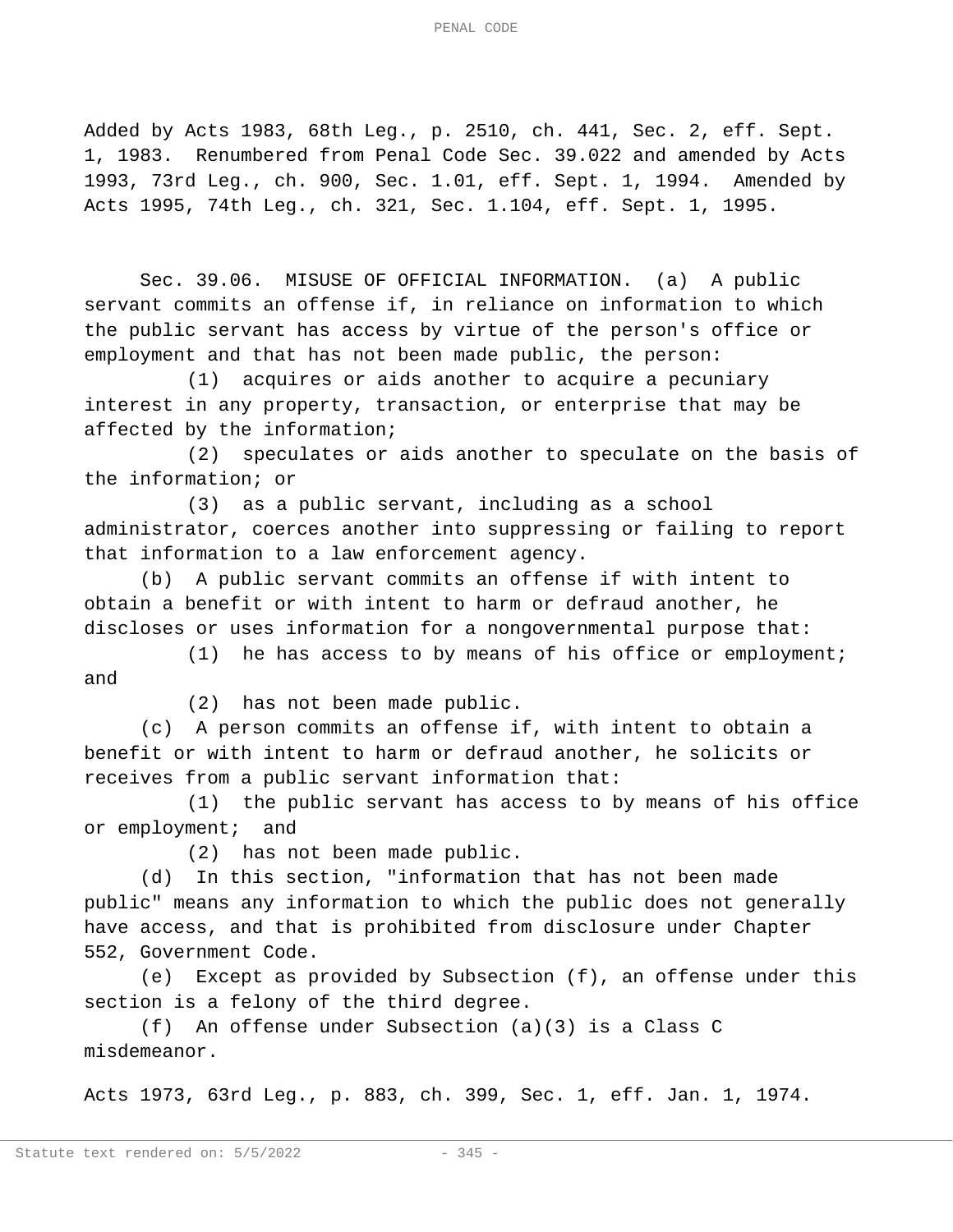Amended by Acts 1983, 68th Leg., p. 3243, ch. 558, Sec. 9, eff. Sept. 1, 1983; Acts 1987, 70th Leg., ch. 30, Sec. 1, eff. Sept. 1, 1987; Acts 1987, 70th Leg., 2nd C.S., ch. 43, Sec. 3, eff. Oct. 20, 1987; Acts 1989, 71st Leg., ch. 927, Sec. 1, eff. Aug. 28, 1989. Renumbered from Penal Code Sec. 39.03 and amended by Acts 1993, 73rd Leg., ch. 900, Sec. 1.01, eff. Sept. 1, 1994. Amended by Acts 1995, 74th Leg., ch. 76, Sec. 5.95(90), eff. Sept. 1, 1995; Acts 1995, 74th Leg., ch. 76, Sec. 14.52, eff. Sept. 1, 1995. Amended by:

Acts 2015, 84th Leg., R.S., Ch. 1043 (H.B. [1783](http://www.legis.state.tx.us/tlodocs/84R/billtext/html/HB01783F.HTM)), Sec. 5, eff. September 1, 2015.

Sec. 39.07. FAILURE TO COMPLY WITH IMMIGRATION DETAINER REQUEST. (a) A person who is a sheriff, chief of police, or constable or a person who otherwise has primary authority for administering a jail commits an offense if the person:

(1) has custody of a person subject to an immigration detainer request issued by United States Immigration and Customs Enforcement; and

(2) knowingly fails to comply with the detainer request.

(b) An offense under this section is a Class A misdemeanor.

(c) It is an exception to the application of this section that the person who was subject to an immigration detainer request described by Subsection (a)(1) had provided proof that the person is a citizen of the United States or that the person has lawful immigration status in the United States, such as a Texas driver's license or similar government-issued identification.

Added by Acts 2017, 85th Leg., R.S., Ch. 4 (S.B. [4](http://www.legis.state.tx.us/tlodocs/85R/billtext/html/SB00004F.HTM)), Sec. 5.02, eff. September 1, 2017.

## **TITLE 9. OFFENSES AGAINST PUBLIC ORDER AND DECENCY CHAPTER 42. DISORDERLY CONDUCT AND RELATED OFFENSES**

Sec. 42.01. DISORDERLY CONDUCT. (a) A person commits an offense if he intentionally or knowingly:

(1) uses abusive, indecent, profane, or vulgar language in a public place, and the language by its very utterance tends to incite an immediate breach of the peace;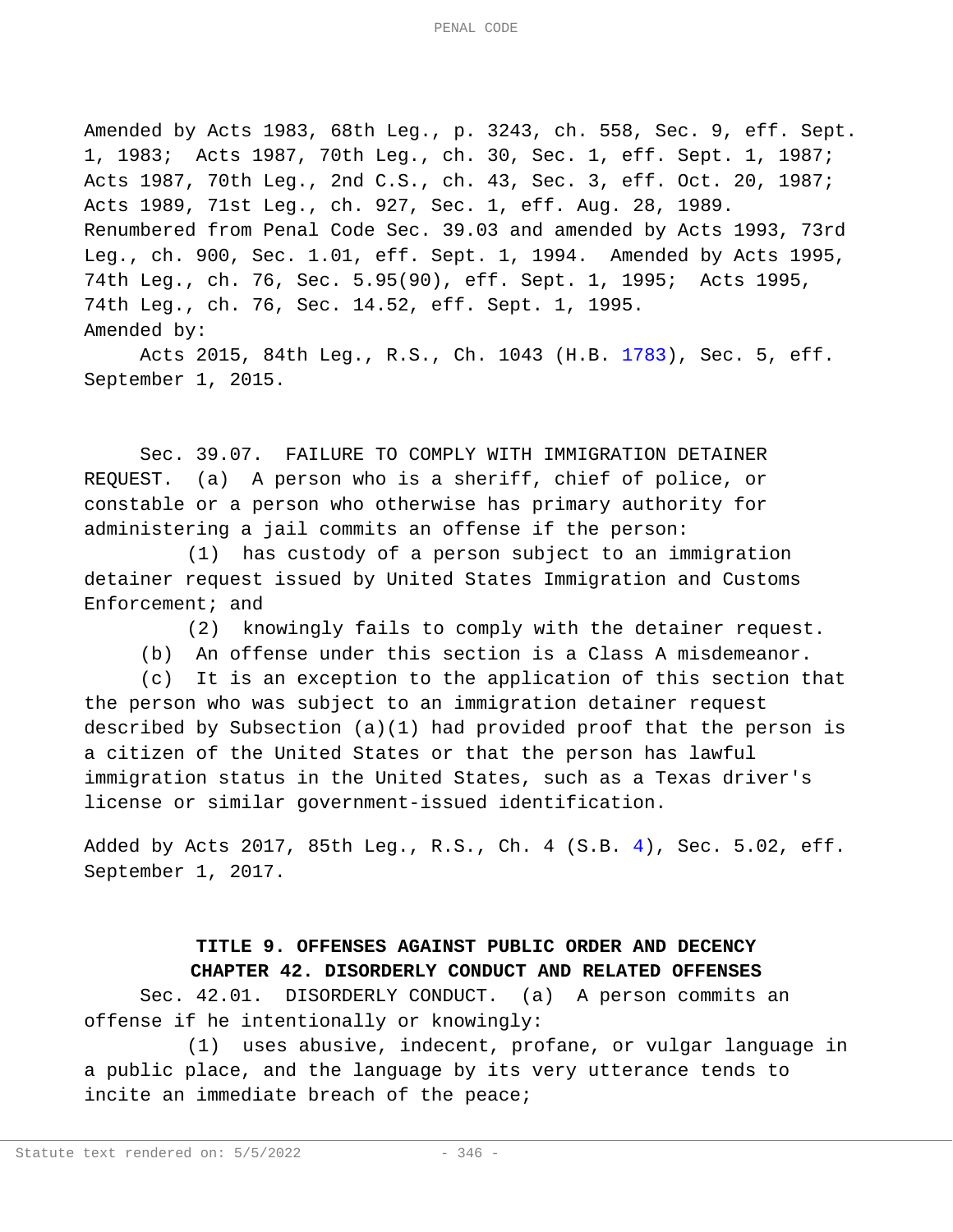(2) makes an offensive gesture or display in a public place, and the gesture or display tends to incite an immediate breach of the peace;

(3) creates, by chemical means, a noxious and unreasonable odor in a public place;

(4) abuses or threatens a person in a public place in an obviously offensive manner;

(5) makes unreasonable noise in a public place other than a sport shooting range, as defined by Section 250.001, Local Government Code, or in or near a private residence that he has no right to occupy;

(6) fights with another in a public place;

(7) discharges a firearm in a public place other than a public road or a sport shooting range, as defined by Section 250.001, Local Government Code;

(8) displays a firearm or other deadly weapon in a public place in a manner calculated to alarm;

(9) discharges a firearm on or across a public road;

(10) exposes his anus or genitals in a public place and is reckless about whether another may be present who will be offended or alarmed by his act; or

(11) for a lewd or unlawful purpose:

(A) enters on the property of another and looks into a dwelling on the property through any window or other opening in the dwelling;

(B) while on the premises of a hotel or comparable establishment, looks into a guest room not the person's own through a window or other opening in the room; or

(C) while on the premises of a public place, looks into an area such as a restroom or shower stall or changing or dressing room that is designed to provide privacy to a person using the area.

(a-1) For purposes of Subsection (a), the term "public place" includes a public school campus or the school grounds on which a public school is located.

(b) It is a defense to prosecution under Subsection (a)(4) that the actor had significant provocation for his abusive or threatening conduct.

(c) For purposes of this section:

(1) an act is deemed to occur in a public place or near a private residence if it produces its offensive or proscribed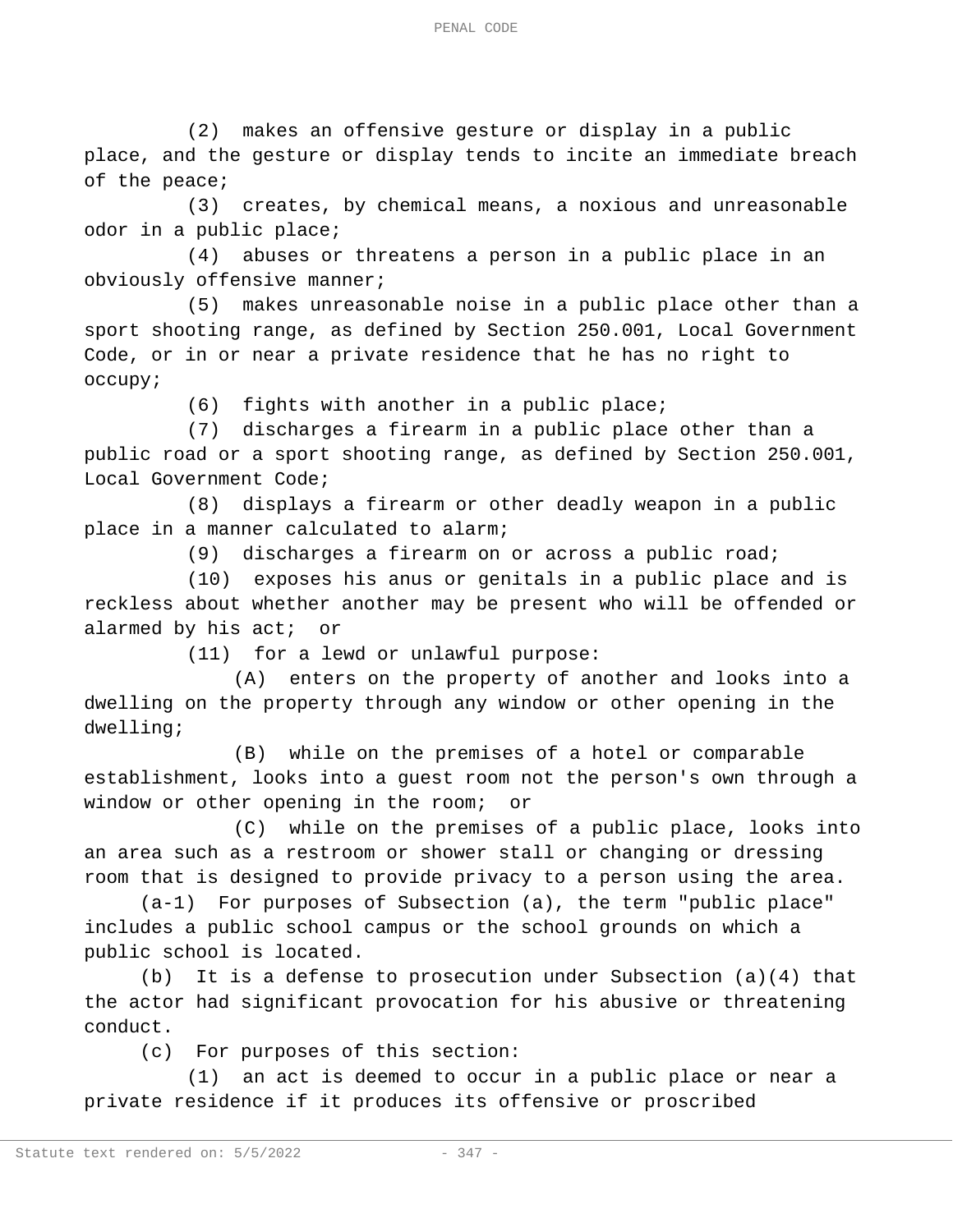consequences in the public place or near a private residence; and

(2) a noise is presumed to be unreasonable if the noise exceeds a decibel level of 85 after the person making the noise receives notice from a magistrate or peace officer that the noise is a public nuisance.

(d) An offense under this section is a Class C misdemeanor unless committed under Subsection  $(a)(7)$  or  $(a)(8)$ , in which event it is a Class B misdemeanor.

(e) It is a defense to prosecution for an offense under Subsection (a)(7) or (9) that the person who discharged the firearm had a reasonable fear of bodily injury to the person or to another by a dangerous wild animal as defined by Section 822.101, Health and Safety Code.

(f) Subsections  $(a)(1)$ ,  $(2)$ ,  $(3)$ ,  $(5)$ , and  $(6)$  do not apply to a person who, at the time the person engaged in conduct prohibited under the applicable subdivision, was a student younger than 12 years of age, and the prohibited conduct occurred at a public school campus during regular school hours.

(g) Noise arising from space flight activities, as defined by Section 100A.001, Civil Practice and Remedies Code, if lawfully conducted, does not constitute "unreasonable noise" for purposes of this section.

Acts 1973, 63rd Leg., p. 883, ch. 399, Sec. 1, eff. Jan. 1, 1974. Amended by Acts 1977, 65th Leg., p. 181, ch. 89, Sec. 1, 2, eff. Aug. 29, 1977; Acts 1983, 68th Leg., p. 4641, ch. 800, Sec. 1, eff. Sept. 1, 1983; Acts 1991, 72nd Leg., ch. 145, Sec. 2, eff. Aug. 26, 1991; Acts 1993, 73rd Leg., ch. 900, Sec. 1.01, eff. Sept. 1, 1994; Acts 1995, 74th Leg., ch. 318, Sec. 14, eff. Sept. 1, 1995; Acts 2001, 77th Leg., ch. 54, Sec. 4, eff. Sept. 1, 2001; Acts 2003, 78th Leg., ch. 389, Sec. 1, eff. Sept. 1, 2003. Amended by:

Acts 2011, 82nd Leg., R.S., Ch. 691 (H.B. [359](http://www.legis.state.tx.us/tlodocs/82R/billtext/html/HB00359F.HTM)), Sec. 6, eff. September 1, 2011. Acts 2013, 83rd Leg., R.S., Ch. 953 (H.B. [1791](http://www.legis.state.tx.us/tlodocs/83R/billtext/html/HB01791F.HTM)), Sec. 6, eff. September 1, 2013. Acts 2013, 83rd Leg., R.S., Ch. 1407 (S.B. [393](http://www.legis.state.tx.us/tlodocs/83R/billtext/html/SB00393F.HTM)), Sec. 19, eff. September 1, 2013. Acts 2013, 83rd Leg., R.S., Ch. 1409 (S.B. [1114](http://www.legis.state.tx.us/tlodocs/83R/billtext/html/SB01114F.HTM)), Sec. 9, eff.

September 1, 2013.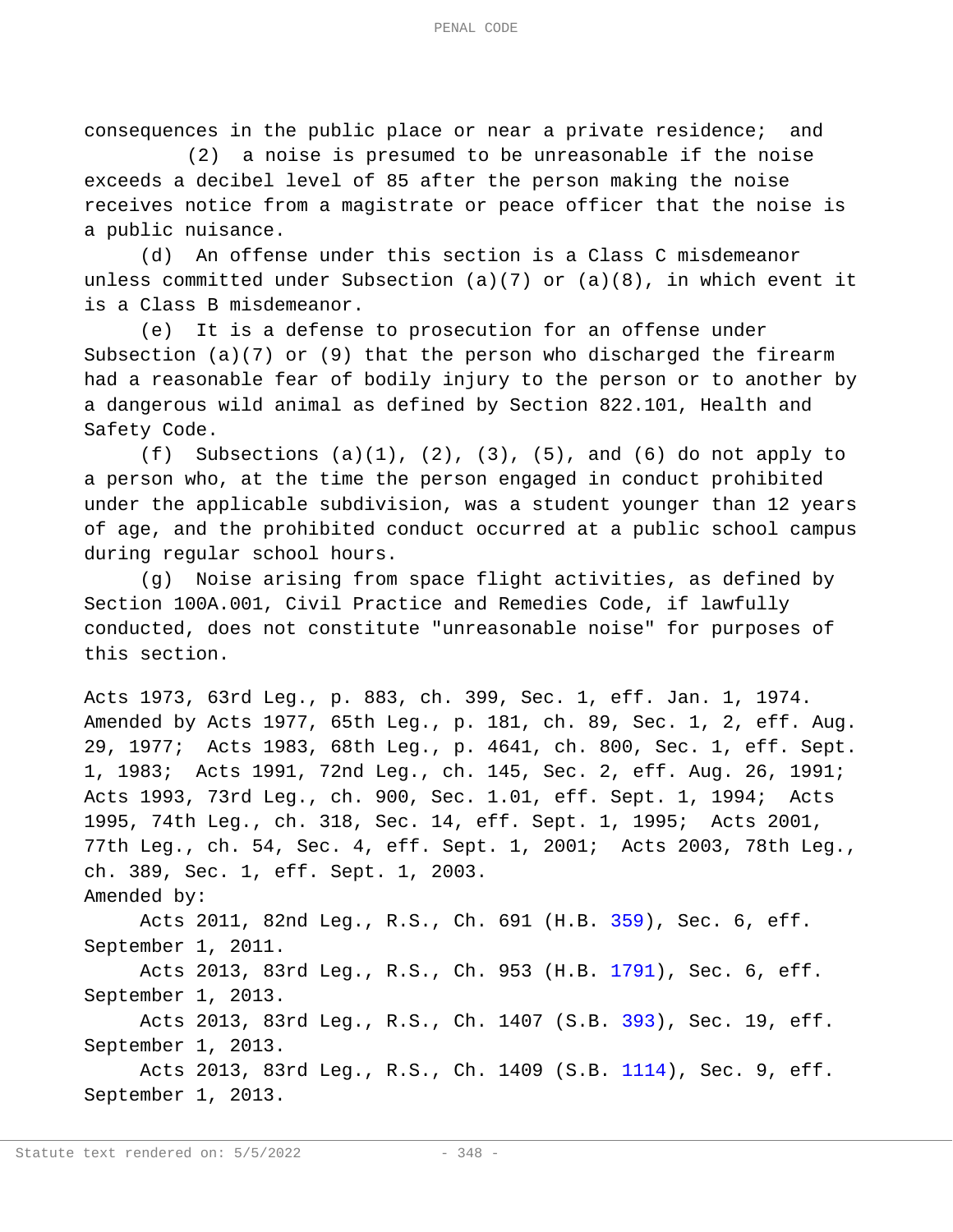Sec. 42.02. RIOT. (a) For the purpose of this section, "riot" means the assemblage of seven or more persons resulting in conduct which:

(1) creates an immediate danger of damage to property or injury to persons;

(2) substantially obstructs law enforcement or other governmental functions or services; or

(3) by force, threat of force, or physical action deprives any person of a legal right or disturbs any person in the enjoyment of a legal right.

(b) A person commits an offense if he knowingly participates in a riot.

(c) It is a defense to prosecution under this section that the assembly was at first lawful and when one of those assembled manifested an intent to engage in conduct enumerated in Subsection (a), the actor retired from the assembly.

(d) It is no defense to prosecution under this section that another who was a party to the riot has been acquitted, has not been arrested, prosecuted, or convicted, has been convicted of a different offense or of a different type or class of offense, or is immune from prosecution.

(e) Except as provided in Subsection (f), an offense under this section is a Class B misdemeanor.

(f) An offense under this section is an offense of the same classification as any offense of a higher grade committed by anyone engaged in the riot if the offense was:

(1) in the furtherance of the purpose of the assembly; or

(2) an offense which should have been anticipated as a result of the assembly.

Acts 1973, 63rd Leg., p. 883, ch. 399, Sec. 1, eff. Jan. 1, 1974. Amended by Acts 1993, 73rd Leg., ch. 900, Sec. 1.01, eff. Sept. 1, 1994.

Sec. 42.03. OBSTRUCTING HIGHWAY OR OTHER PASSAGEWAY. (a) A person commits an offense if, without legal privilege or authority, he intentionally, knowingly, or recklessly: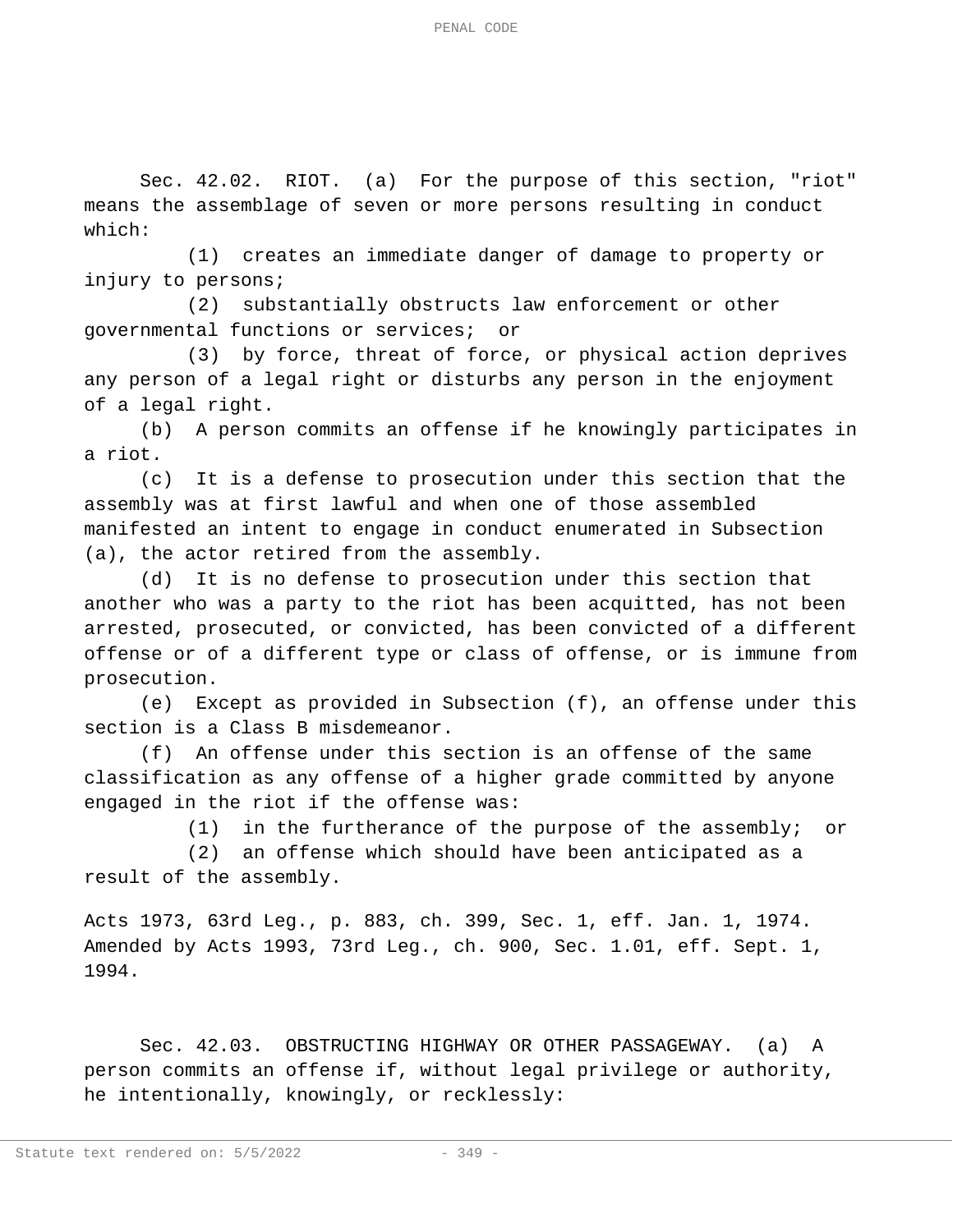(1) obstructs a highway, street, sidewalk, railway, waterway, elevator, aisle, hallway, entrance, or exit to which the public or a substantial group of the public has access, or any other place used for the passage of persons, vehicles, or conveyances, regardless of the means of creating the obstruction and whether the obstruction arises from his acts alone or from his acts and the acts of others; or

(2) disobeys a reasonable request or order to move issued by a person the actor knows to be or is informed is a peace officer, a fireman, or a person with authority to control the use of the premises:

(A) to prevent obstruction of a highway or any of those areas mentioned in Subdivision (1); or

(B) to maintain public safety by dispersing those gathered in dangerous proximity to a fire, riot, or other hazard.

(b) For purposes of this section, "obstruct" means to render impassable or to render passage unreasonably inconvenient or hazardous.

Text of subsection as amended by Acts 2021, 87th Leg., R.S., Ch. 197 (H.B. [9\)](https://capitol.texas.gov/tlodocs/87R/billtext/html/HB00009F.HTM), Sec. 2

(c) An offense under this section is a Class B misdemeanor, except that the offense is a state jail felony if, in committing the offense, the actor knowingly:

(1) prevents the passage of an authorized emergency vehicle, as defined by Section 541.201, Transportation Code, that is operating the vehicle's emergency audible or visual signals required by Section 546.003, Transportation Code; or

(2) obstructs access to a hospital licensed under Chapter 241, Health and Safety Code, or other health care facility that provides emergency medical care, as defined by Section 773.003, Health and Safety Code.

Text of subsection as amended by Acts 2021, 87th Leg., R.S., Ch. 949 (S.B. [1495\)](https://capitol.texas.gov/tlodocs/87R/billtext/html/SB01495F.HTM), Sec. 1

(c) Except as otherwise provided by Subsections (d) and (e), an offense under this section is a Class B misdemeanor.

(d) Subject to Subsection (e), an offense under this section is a Class A misdemeanor if it is shown on the trial of the offense that, at the time of the offense, the person was operating a motor vehicle while engaging in a reckless driving exhibition.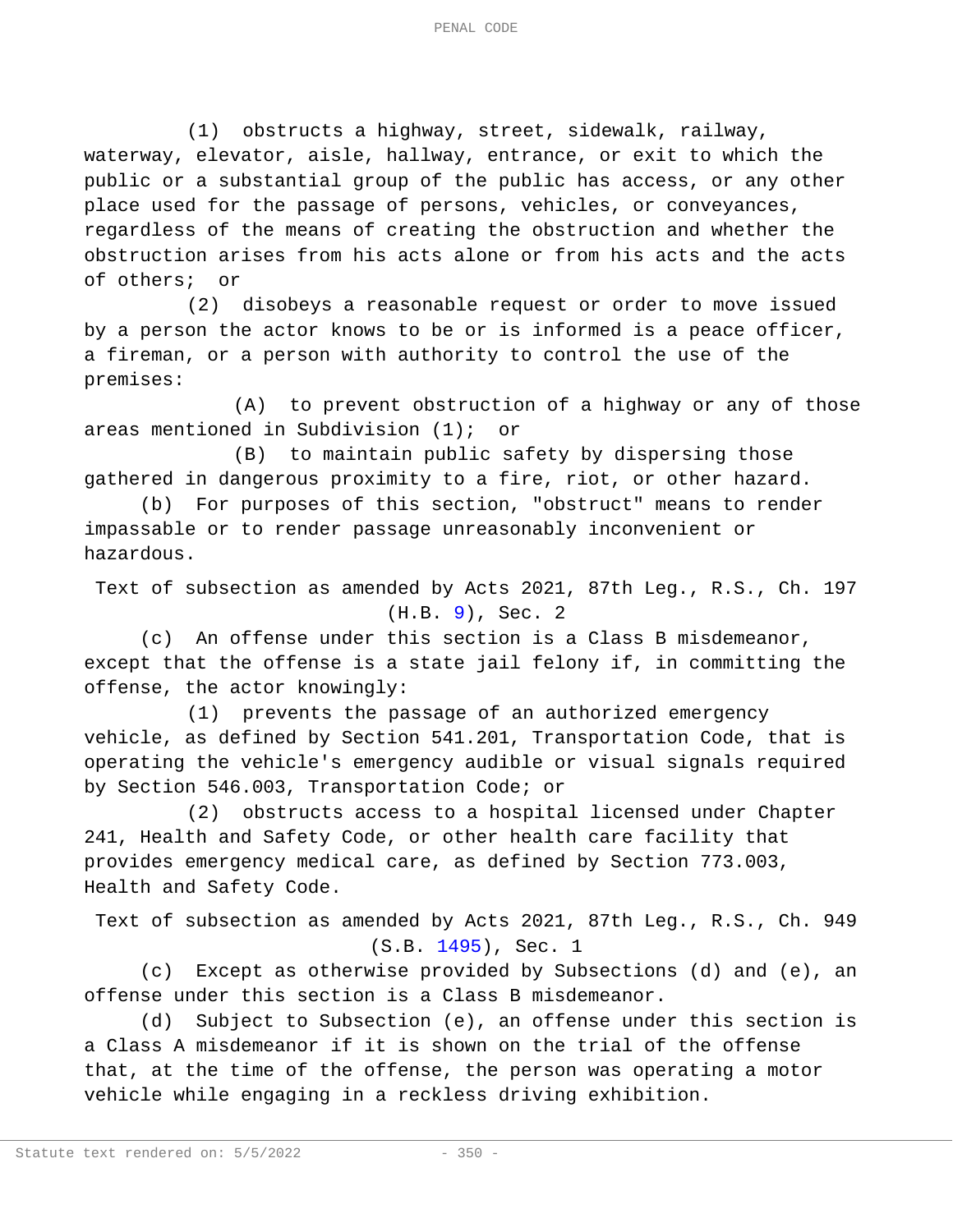(e) An offense under this section is a state jail felony if it is shown on the trial of the offense that, at the time of the offense, the person was operating a motor vehicle while engaging in a reckless driving exhibition, and:

(1) the person has previously been convicted of an offense punishable under Subsection (d);

(2) at the time of the offense, the person was operating a motor vehicle while intoxicated, as defined by Section 49.01; or

(3) a person suffered bodily injury as a result of the offense.

(f) For purposes of this section, "reckless driving exhibition" means an operator of a motor vehicle, on a highway or street and in the presence of two or more persons assembled for the purpose of spectating the conduct, intentionally:

(1) breaking the traction of the vehicle's rear tires;

(2) spinning the vehicle's rear tires continuously by pressing the accelerator and increasing the engine speed; and

(3) steering the vehicle in a manner designed to rotate the vehicle.

Acts 1973, 63rd Leg., p. 883, ch. 399, Sec. 1, eff. Jan. 1, 1974. Amended by Acts 1993, 73rd Leg., ch. 900, Sec. 1.01, eff. Sept. 1, 1994.

Amended by:

Acts 2021, 87th Leg., R.S., Ch. 197 (H.B. [9\)](http://www.legis.state.tx.us/tlodocs/87R/billtext/html/HB00009F.HTM), Sec. 2, eff. September 1, 2021.

Acts 2021, 87th Leg., R.S., Ch. 949 (S.B. [1495](http://www.legis.state.tx.us/tlodocs/87R/billtext/html/SB01495F.HTM)), Sec. 1, eff. September 1, 2021.

Sec. 42.04. DEFENSE WHEN CONDUCT CONSISTS OF SPEECH OR OTHER EXPRESSION. (a) If conduct that would otherwise violate Section 42.01(a)(5) (Unreasonable Noise), 42.03 (Obstructing Passageway), or 42.055 (Funeral Service Disruptions) consists of speech or other communication, of gathering with others to hear or observe such speech or communication, or of gathering with others to picket or otherwise express in a nonviolent manner a position on social, economic, political, or religious questions, the actor must be ordered to move, disperse, or otherwise remedy the violation prior to his arrest if he has not yet intentionally harmed the interests of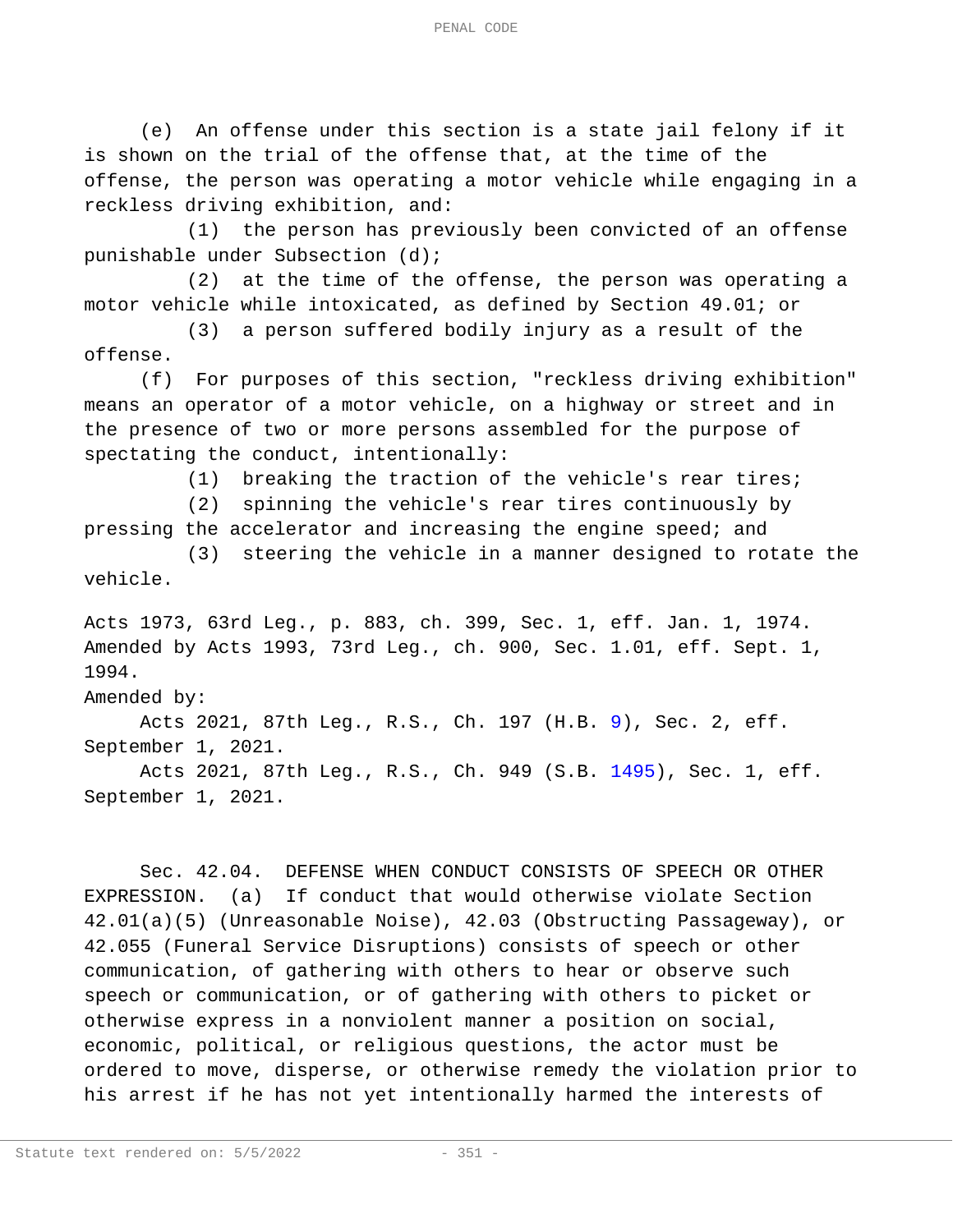others which those sections seek to protect.

(b) The order required by this section may be given by a peace officer, a fireman, a person with authority to control the use of the premises, or any person directly affected by the violation.

(c) It is a defense to prosecution under Section 42.01(a)(5), 42.03, or 42.055:

(1) that in circumstances in which this section requires an order no order was given;

(2) that an order, if given, was manifestly unreasonable in scope; or

(3) that an order, if given, was promptly obeyed.

Acts 1973, 63rd Leg., p. 883, ch. 399, Sec. 1, eff. Jan. 1, 1974. Amended by Acts 1993, 73rd Leg., ch. 900, Sec. 1.01, eff. Sept. 1, 1994.

Amended by:

Acts 2006, 79th Leg., 3rd C.S., Ch. 2 (H.B. [97](http://www.legis.state.tx.us/tlodocs/793/billtext/html/HB00097F.HTM)), Sec. 2, eff. May 19, 2006.

Sec. 42.05. DISRUPTING MEETING OR PROCESSION. (a) A person commits an offense if, with intent to prevent or disrupt a lawful meeting, procession, or gathering, he obstructs or interferes with the meeting, procession, or gathering by physical action or verbal utterance.

(b) An offense under this section is a Class B misdemeanor.

Acts 1973, 63rd Leg., p. 883, ch. 399, Sec. 1, eff. Jan. 1, 1974. Amended by Acts 1993, 73rd Leg., ch. 900, Sec. 1.01, eff. Sept. 1, 1994.

Sec. 42.055. FUNERAL SERVICE DISRUPTIONS. (a) In this section:

(1) "Facility" means a building at which any portion of a funeral service takes place, including a funeral parlor, mortuary, private home, or established place of worship.

(2) "Funeral service" means a ceremony, procession, or memorial service, including a wake or viewing, held in connection with the burial or cremation of the dead.

(3) "Picketing" means: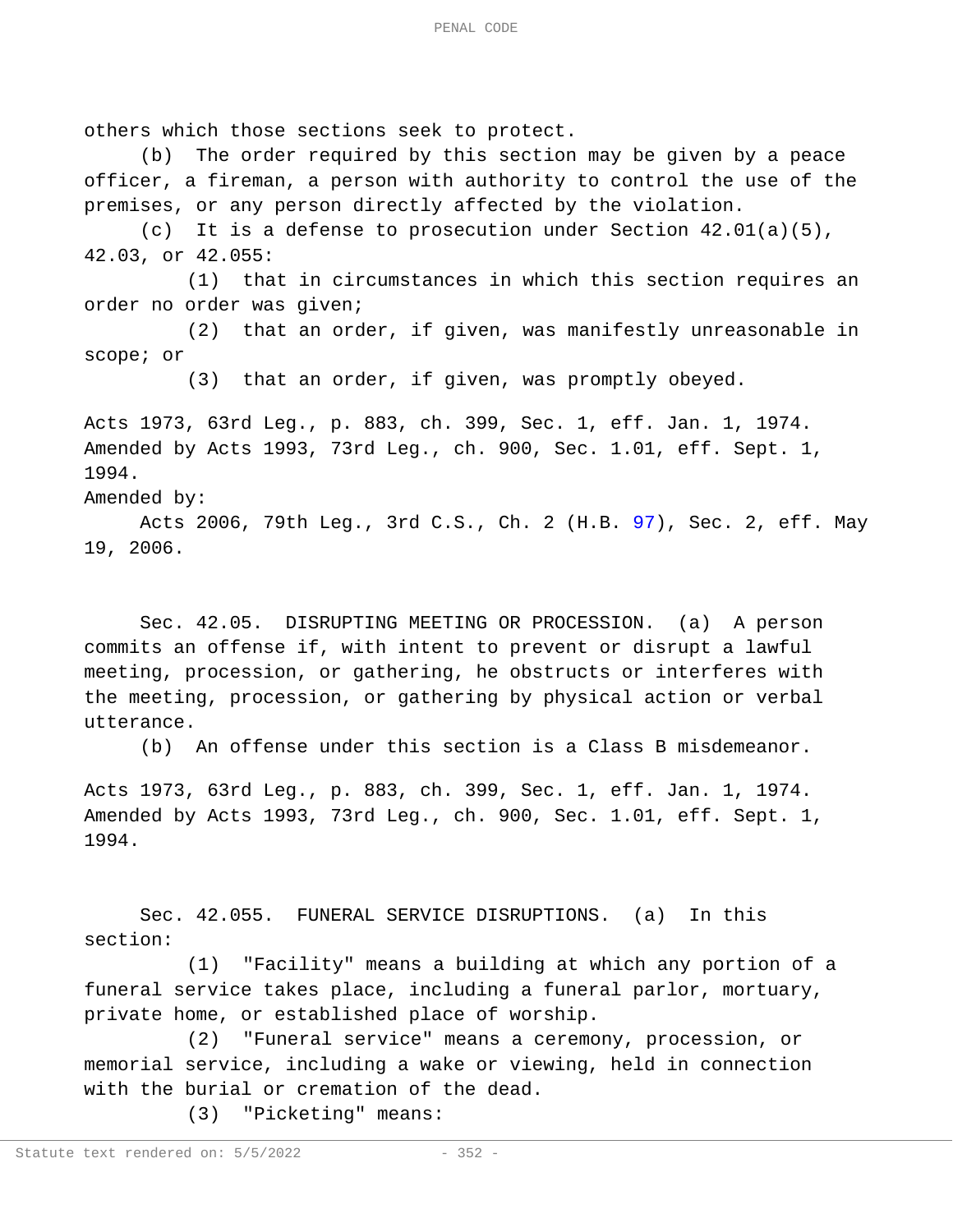(A) standing, sitting, or repeated walking, riding, driving, or other similar action by a person displaying or carrying a banner, placard, or sign;

(B) engaging in loud singing, chanting, whistling, or yelling, with or without noise amplification through a device such as a bullhorn or microphone; or

(C) blocking access to a facility or cemetery being used for a funeral service.

(b) A person commits an offense if, during the period beginning three hours before the service begins and ending three hours after the service is completed, the person engages in picketing within 1,000 feet of a facility or cemetery being used for a funeral service.

(c) An offense under this section is a Class B misdemeanor.

Added by Acts 2006, 79th Leg., 3rd C.S., Ch. 2 (H.B. [97](http://www.legis.state.tx.us/tlodocs/793/billtext/html/HB00097F.HTM)), Sec. 1, eff. May 19, 2006.

Amended by:

Acts 2007, 80th Leg., R.S., Ch. 256 (H.B. [1093](http://www.legis.state.tx.us/tlodocs/80R/billtext/html/HB01093F.HTM)), Sec. 1, eff. June 4, 2007.

Acts 2011, 82nd Leg., R.S., Ch. 716 (H.B. [718](http://www.legis.state.tx.us/tlodocs/82R/billtext/html/HB00718F.HTM)), Sec. 1, eff. September 1, 2011.

Sec. 42.06. FALSE ALARM OR REPORT. (a) A person commits an offense if he knowingly initiates, communicates or circulates a report of a present, past, or future bombing, fire, offense, or other emergency that he knows is false or baseless and that would ordinarily:

(1) cause action by an official or volunteer agency organized to deal with emergencies;

(2) place a person in fear of imminent serious bodily injury; or

(3) prevent or interrupt the occupation of a building, room, place of assembly, place to which the public has access, or aircraft, automobile, or other mode of conveyance.

(b) An offense under this section is a Class A misdemeanor unless the false report is of an emergency involving a public or private institution of higher education or involving a public primary or secondary school, public communications, public transportation,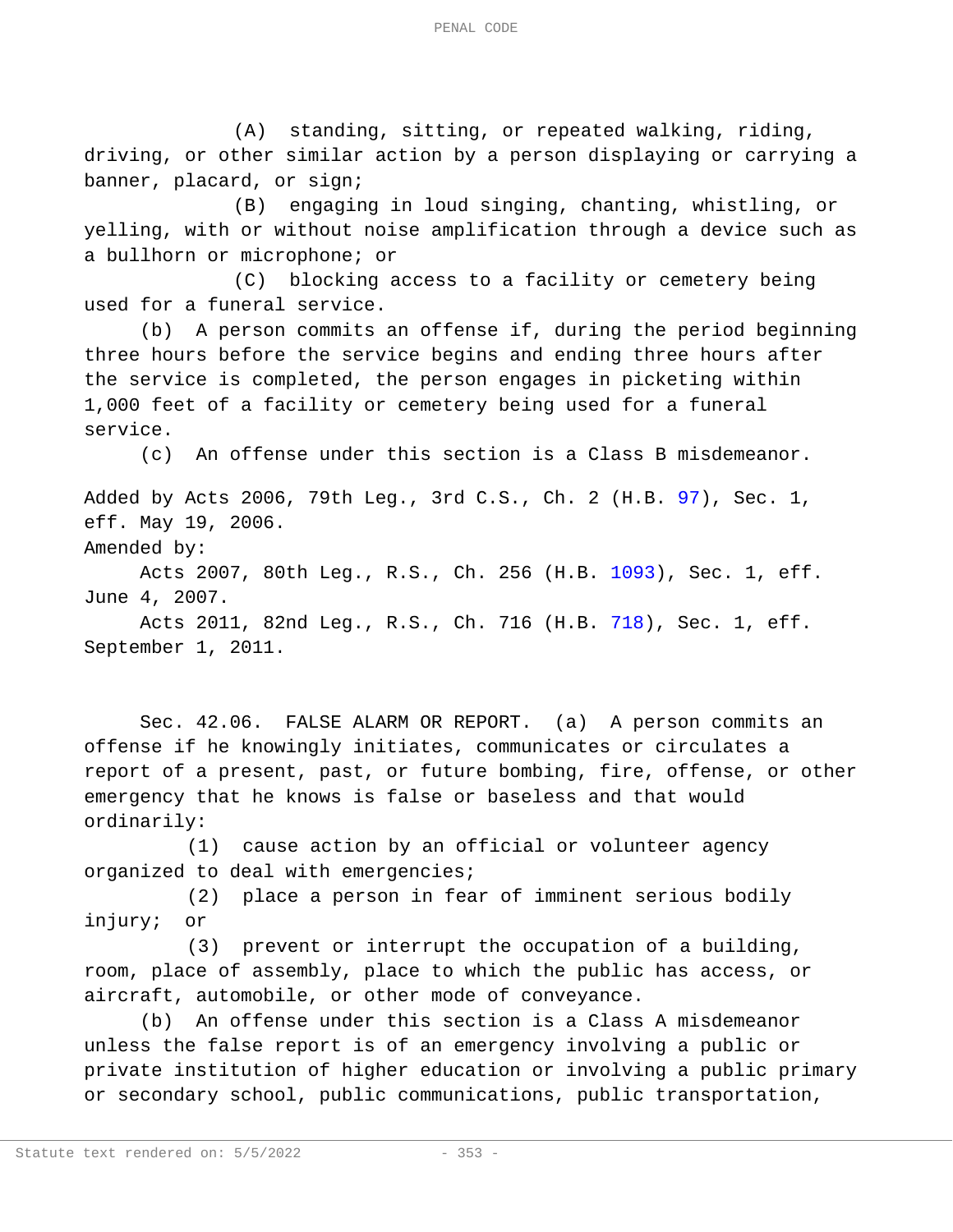public water, gas, or power supply or other public service, in which event the offense is a state jail felony.

Acts 1973, 63rd Leg., p. 883, ch. 399, Sec. 1, eff. Jan. 1, 1974. Amended by Acts 1979, 66th Leg., p. 1114, ch. 530, Sec. 4, eff. Aug. 27, 1979; Acts 1993, 73rd Leg., ch. 900, Sec. 1.01, eff. Sept. 1, 1994.

Amended by:

Acts 2013, 83rd Leg., R.S., Ch. 910 (H.B. [1284](http://www.legis.state.tx.us/tlodocs/83R/billtext/html/HB01284F.HTM)), Sec. 2, eff. June 14, 2013.

Sec. 42.0601. FALSE REPORT TO INDUCE EMERGENCY RESPONSE. (a) A person commits an offense if:

(1) the person makes a report of a criminal offense or an emergency or causes a report of a criminal offense or an emergency to be made to a peace officer, law enforcement agency, 9-1-1 service as defined by Section 771.001, Health and Safety Code, official or volunteer agency organized to deal with emergencies, or any other governmental employee or contractor who is authorized to receive reports of a criminal offense or emergency;

(2) the person knows that the report is false;

(3) the report causes an emergency response from a law enforcement agency or other emergency responder; and

(4) in making the report or causing the report to be made, the person is reckless with regard to whether the emergency response by a law enforcement agency or other emergency responder may directly result in bodily injury to another person.

(b) An offense under this section is a Class A misdemeanor, except that the offense is:

(1) a state jail felony if it is shown on the trial of the offense that the defendant has previously been convicted two or more times of an offense under this section; or

(2) a felony of the third degree if:

(A) the false report was of a criminal offense to which a law enforcement agency or other emergency responder responded; and

(B) a person suffered serious bodily injury or death as a direct result of lawful conduct arising out of that response.

(c) If conduct constituting an offense under this section also constitutes an offense under another section of this code, the actor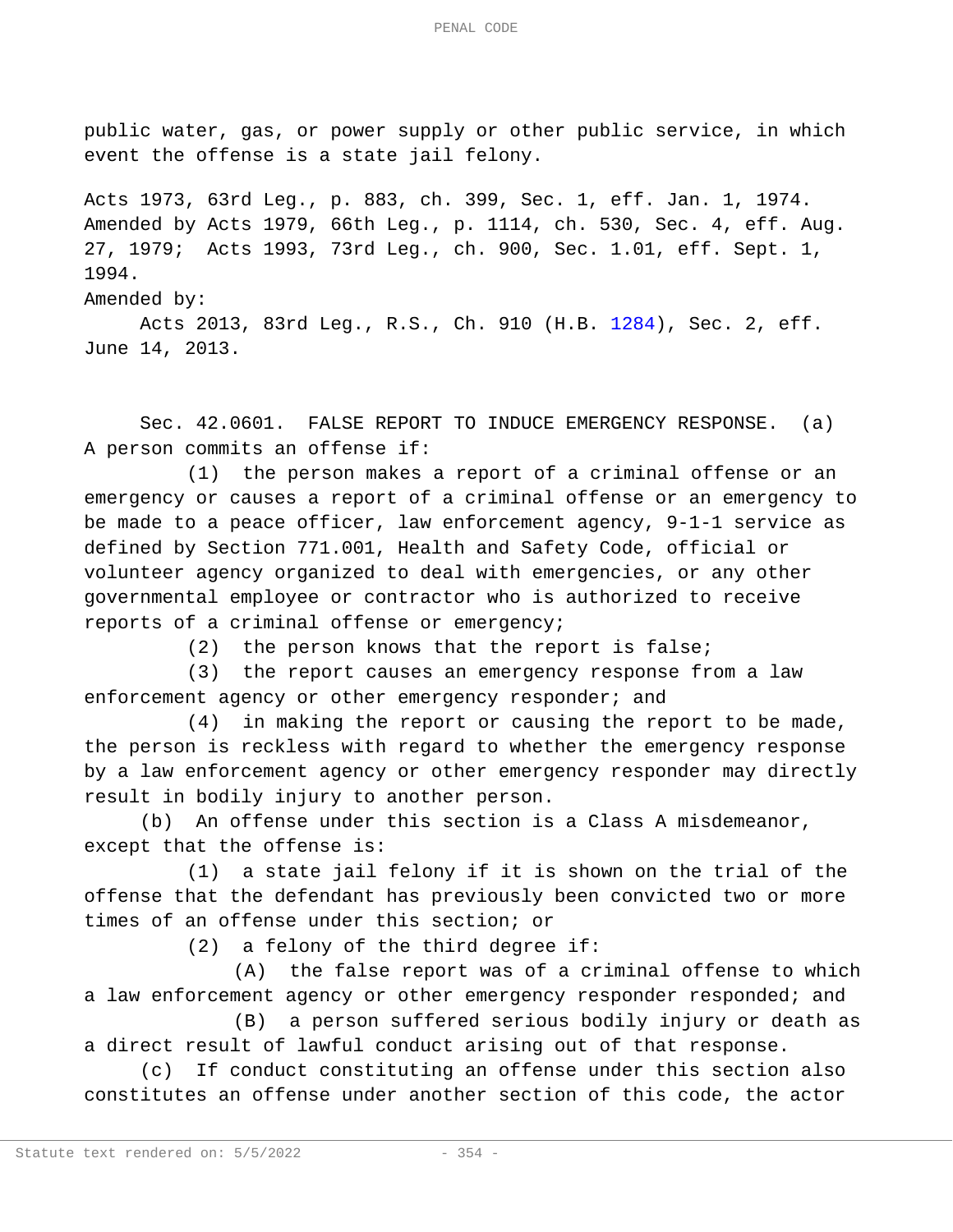may be prosecuted under either section or both sections.

(d) This section may not be construed in any manner to conflict with 47 U.S.C. Section 230 or 42 U.S.C. Section 1983.

Added by Acts 2021, 87th Leg., R.S., Ch. 945 (S.B. [1056](http://www.legis.state.tx.us/tlodocs/87R/billtext/html/SB01056F.HTM)), Sec. 1, eff. September 1, 2021.

Sec. 42.061. SILENT OR ABUSIVE CALLS TO 9-1-1 SERVICE. (a) In this section "9-1-1 service" and "public safety answering point" or "PSAP" have the meanings assigned by Section 771.001, Health and Safety Code.

(b) A person commits an offense if the person makes a call to a 9-1-1 service, or requests 9-1-1 service using an electronic communications device, when there is not an emergency and knowingly or intentionally:

(1) remains silent; or

(2) makes abusive or harassing statements to a PSAP employee.

(c) A person commits an offense if the person knowingly permits an electronic communications device, including a telephone, under the person's control to be used by another person in a manner described in Subsection (b).

(d) An offense under this section is a Class B misdemeanor.

Added by Acts 1989, 71st Leg., ch. 582, Sec. 1, eff. Sept. 1, 1989. Amended by Acts 1991, 72nd Leg., ch. 14, Sec. 284(2), eff. Sept. 1, 1991; Acts 1993, 73rd Leg., ch. 900, Sec. 1.01, eff. Sept. 1, 1994. Amended by:

Acts 2013, 83rd Leg., R.S., Ch. 331 (H.B. [1972](http://www.legis.state.tx.us/tlodocs/83R/billtext/html/HB01972F.HTM)), Sec. 6, eff. September 1, 2013.

Sec. 42.062. INTERFERENCE WITH EMERGENCY REQUEST FOR ASSISTANCE. (a) An individual commits an offense if the individual knowingly prevents or interferes with another individual's ability to place an emergency call or to request assistance, including a request for assistance using an electronic communications device, in an emergency from a law enforcement agency, medical facility, or other agency or entity the primary purpose of which is to provide for the safety of individuals.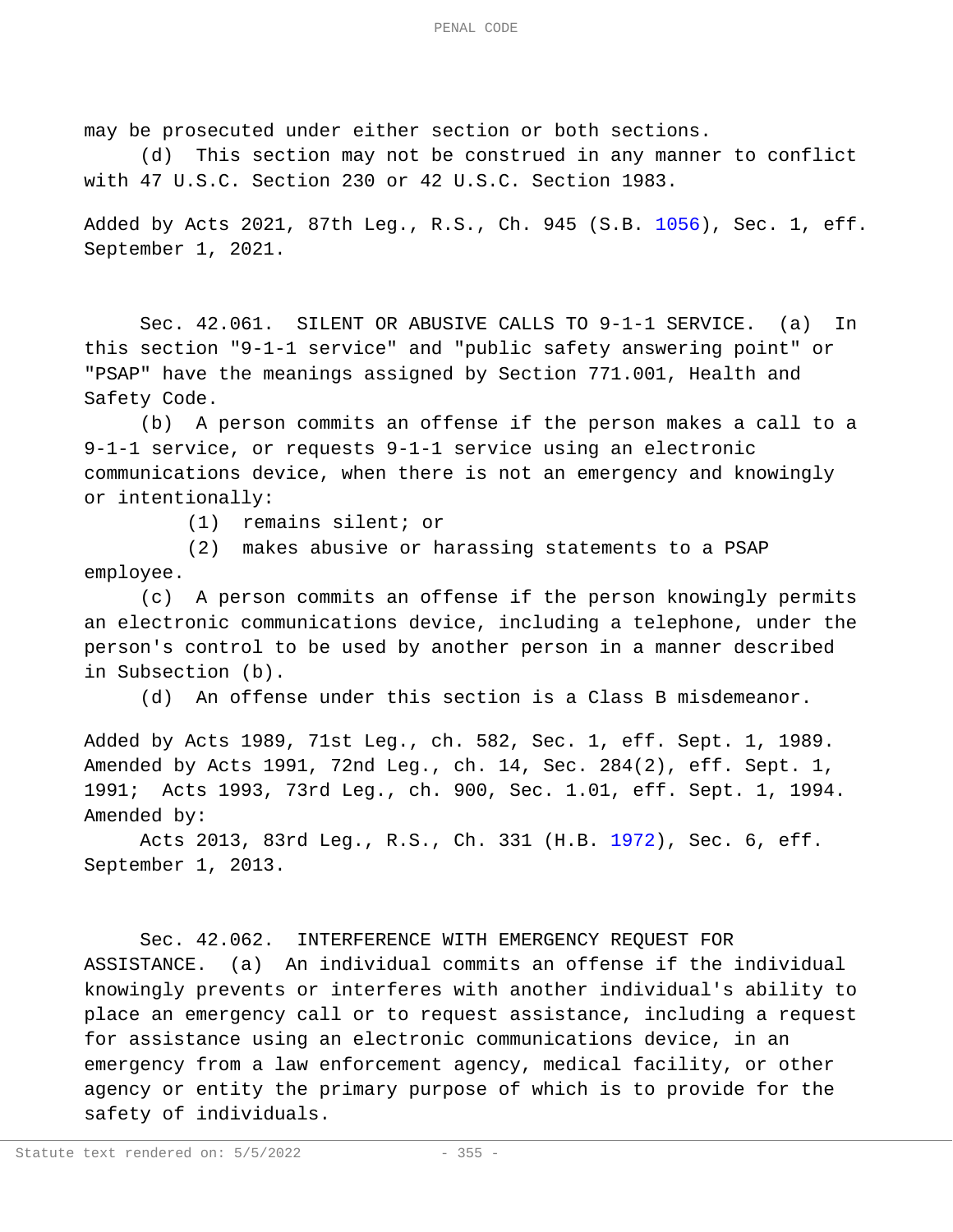(b) An individual commits an offense if the individual recklessly renders unusable an electronic communications device, including a telephone, that would otherwise be used by another individual to place an emergency call or to request assistance in an emergency from a law enforcement agency, medical facility, or other agency or entity the primary purpose of which is to provide for the safety of individuals.

(c) An offense under this section is a Class A misdemeanor, except that the offense is a state jail felony if the actor has previously been convicted under this section.

(d) In this section, "emergency" means a condition or circumstance in which any individual is or is reasonably believed by the individual making a call or requesting assistance to be in fear of imminent assault or in which property is or is reasonably believed by the individual making the call or requesting assistance to be in imminent danger of damage or destruction.

Added by Acts 2001, 77th Leg., ch. 690, Sec. 1, eff. Sept. 1, 2001. Amended by Acts 2003, 78th Leg., ch. 460, Sec. 1, eff. Sept. 1, 2003; Acts 2003, 78th Leg., ch. 1164, Sec. 1, eff. Sept. 1, 2003. Amended by:

Acts 2013, 83rd Leg., R.S., Ch. 331 (H.B. [1972](http://www.legis.state.tx.us/tlodocs/83R/billtext/html/HB01972F.HTM)), Sec. 7, eff. September 1, 2013.

Acts 2013, 83rd Leg., R.S., Ch. 331 (H.B. [1972](http://www.legis.state.tx.us/tlodocs/83R/billtext/html/HB01972F.HTM)), Sec. 8, eff. September 1, 2013.

Sec. 42.07. HARASSMENT. (a) A person commits an offense if, with intent to harass, annoy, alarm, abuse, torment, or embarrass another, the person:

(1) initiates communication and in the course of the communication makes a comment, request, suggestion, or proposal that is obscene;

(2) threatens, in a manner reasonably likely to alarm the person receiving the threat, to inflict bodily injury on the person or to commit a felony against the person, a member of the person's family or household, or the person's property;

(3) conveys, in a manner reasonably likely to alarm the person receiving the report, a false report, which is known by the conveyor to be false, that another person has suffered death or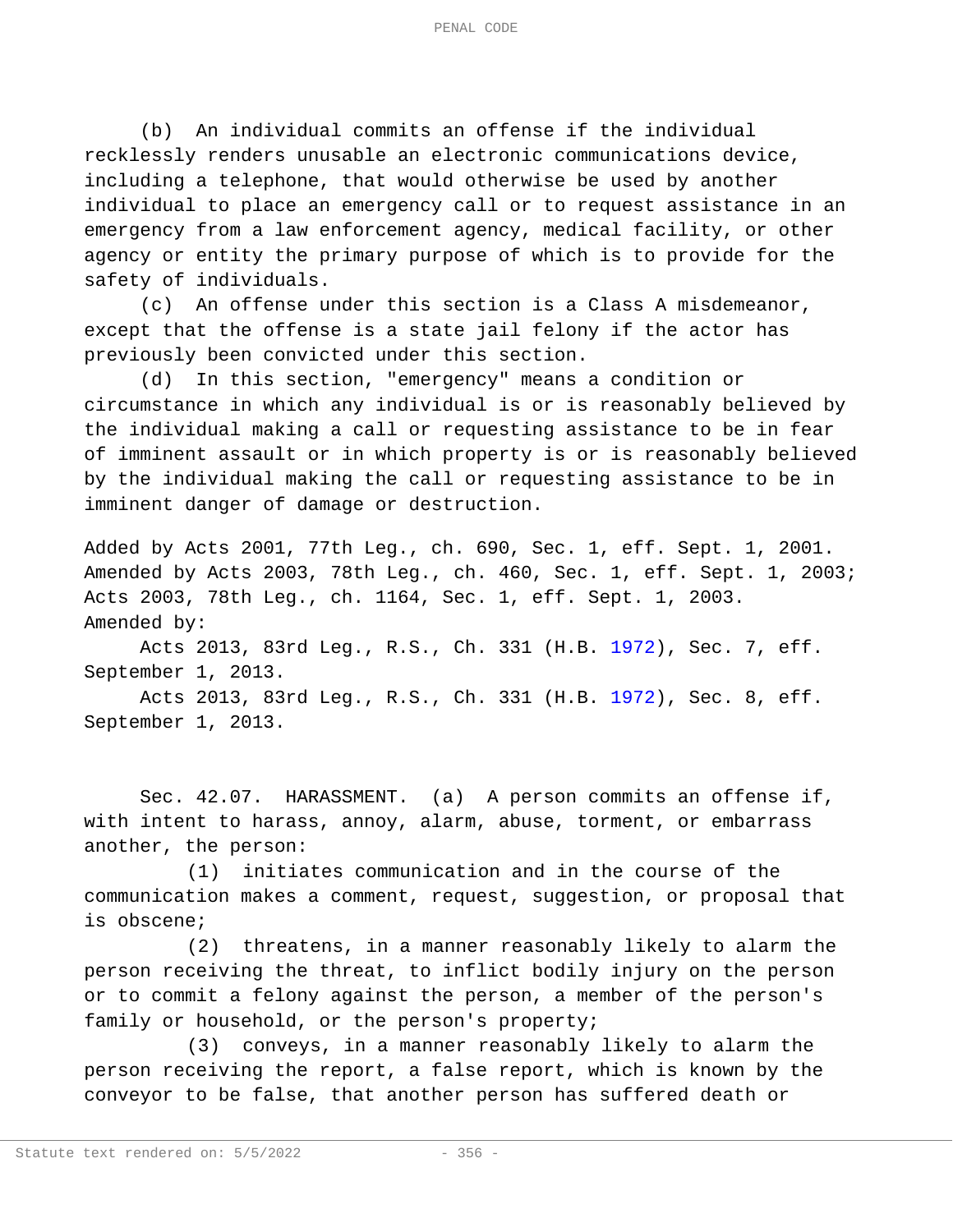serious bodily injury;

(4) causes the telephone of another to ring repeatedly or makes repeated telephone communications anonymously or in a manner reasonably likely to harass, annoy, alarm, abuse, torment, embarrass, or offend another;

(5) makes a telephone call and intentionally fails to hang up or disengage the connection;

(6) knowingly permits a telephone under the person's control to be used by another to commit an offense under this section;

(7) sends repeated electronic communications in a manner reasonably likely to harass, annoy, alarm, abuse, torment, embarrass, or offend another; or

(8) publishes on an Internet website, including a social media platform, repeated electronic communications in a manner reasonably likely to cause emotional distress, abuse, or torment to another person, unless the communications are made in connection with a matter of public concern.

(b) In this section:

(1) "Electronic communication" means a transfer of signs, signals, writing, images, sounds, data, or intelligence of any nature transmitted in whole or in part by a wire, radio, electromagnetic, photoelectronic, or photo-optical system. The term includes:

(A) a communication initiated through the use of electronic mail, instant message, network call, a cellular or other type of telephone, a computer, a camera, text message, a social media platform or application, an Internet website, any other Internetbased communication tool, or facsimile machine; and

(B) a communication made to a pager.

(2) "Family" and "household" have the meaning assigned by Chapter 71, Family Code.

(3) "Obscene" means containing a patently offensive description of or a solicitation to commit an ultimate sex act, including sexual intercourse, masturbation, cunnilingus, fellatio, or anilingus, or a description of an excretory function.

(c) An offense under this section is a Class B misdemeanor, except that the offense is a Class A misdemeanor if:

(1) the actor has previously been convicted under this section; or

(2) the offense was committed under Subsection (a)(7) or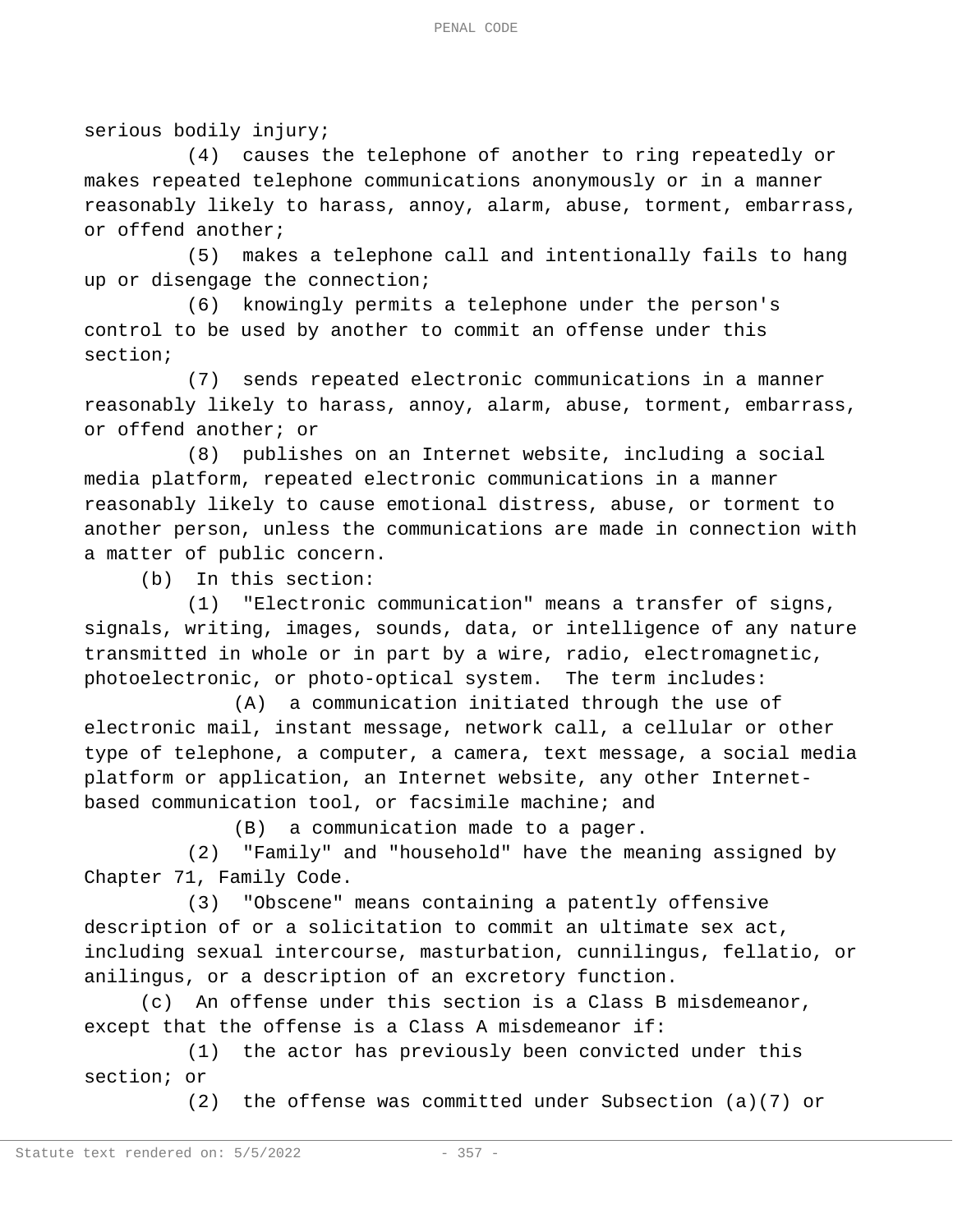(8) and:

(A) the offense was committed against a child under 18 years of age with the intent that the child:

(i) commit suicide; or

(ii) engage in conduct causing serious bodily injury to the child; or

(B) the actor has previously violated a temporary restraining order or injunction issued under Chapter 129A, Civil Practice and Remedies Code.

(d) In this section, "matter of public concern" has the meaning assigned by Section 27.001, Civil Practice and Remedies Code.

Acts 1973, 63rd Leg., p. 883, ch. 399, Sec. 1, eff. Jan. 1, 1974. Amended by Acts 1983, 68th Leg., p. 2204, ch. 411, Sec. 1, eff. Sept. 1, 1983; Acts 1993, 73rd Leg., ch. 10, Sec. 1, eff. March 19, 1993; Acts 1993, 73rd Leg., ch. 900, Sec. 1.01, eff. Sept. 1, 1994; Acts 1995, 74th Leg., ch. 657, Sec. 1, eff. June 14, 1995; Acts 1999, 76th Leg., ch. 62, Sec. 15.02(d), eff. Sept. 1, 1999; Acts 2001, 77th Leg., ch. 1222, Sec. 1, eff. Sept. 1, 2001. Amended by:

Acts 2013, 83rd Leg., R.S., Ch. 1278 (H.B. [1606](http://www.legis.state.tx.us/tlodocs/83R/billtext/html/HB01606F.HTM)), Sec. 1, eff. September 1, 2013.

Acts 2017, 85th Leg., R.S., Ch. 522 (S.B. [179](http://www.legis.state.tx.us/tlodocs/85R/billtext/html/SB00179F.HTM)), Sec. 13, eff. September 1, 2017.

Acts 2017, 85th Leg., R.S., Ch. 522 (S.B. [179](http://www.legis.state.tx.us/tlodocs/85R/billtext/html/SB00179F.HTM)), Sec. 14, eff. September 1, 2017.

Acts 2021, 87th Leg., R.S., Ch. 178 (S.B. [530](http://www.legis.state.tx.us/tlodocs/87R/billtext/html/SB00530F.HTM)), Sec. 1, eff. September 1, 2021.

Sec. 42.072. STALKING. (a) A person commits an offense if the person, on more than one occasion and pursuant to the same scheme or course of conduct that is directed specifically at another person, knowingly engages in conduct that:

(1) constitutes an offense under Section 42.07, or that the actor knows or reasonably should know the other person will regard as threatening:

(A) bodily injury or death for the other person;

(B) bodily injury or death for a member of the other

person's family or household or for an individual with whom the other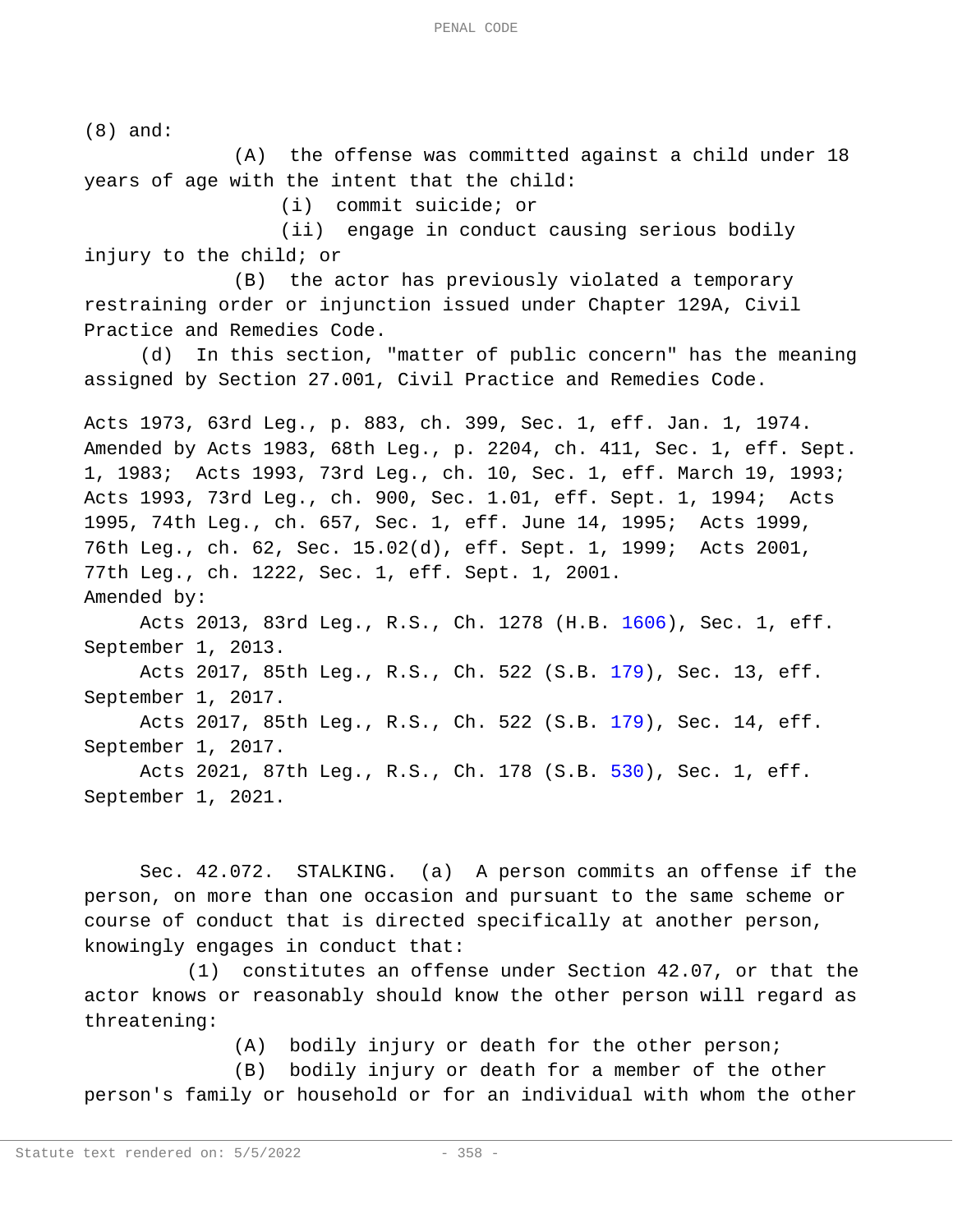person has a dating relationship; or

(C) that an offense will be committed against the other person's property;

(2) causes the other person, a member of the other person's family or household, or an individual with whom the other person has a dating relationship to be placed in fear of bodily injury or death or in fear that an offense will be committed against the other person's property, or to feel harassed, annoyed, alarmed, abused, tormented, embarrassed, or offended; and

(3) would cause a reasonable person to:

(A) fear bodily injury or death for himself or herself;

(B) fear bodily injury or death for a member of the person's family or household or for an individual with whom the person has a dating relationship;

(C) fear that an offense will be committed against the person's property; or

(D) feel harassed, annoyed, alarmed, abused, tormented, embarrassed, or offended.

(b) An offense under this section is a felony of the third degree, except that the offense is a felony of the second degree if the actor has previously been convicted of an offense under this section or of an offense under any of the following laws that contains elements that are substantially similar to the elements of an offense under this section:

- (1) the laws of another state;
- (2) the laws of a federally recognized Indian tribe;
- (3) the laws of a territory of the United States; or
- (4) federal law.

(c) For purposes of this section, a trier of fact may find that different types of conduct described by Subsection (a), if engaged in on more than one occasion, constitute conduct that is engaged in pursuant to the same scheme or course of conduct.

(d) In this section:

(1) "Dating relationship," "family," "household," and "member of a household" have the meanings assigned by Chapter 71, Family Code.

(2) "Property" includes a pet, companion animal, or assistance animal, as defined by Section 121.002, Human Resources Code.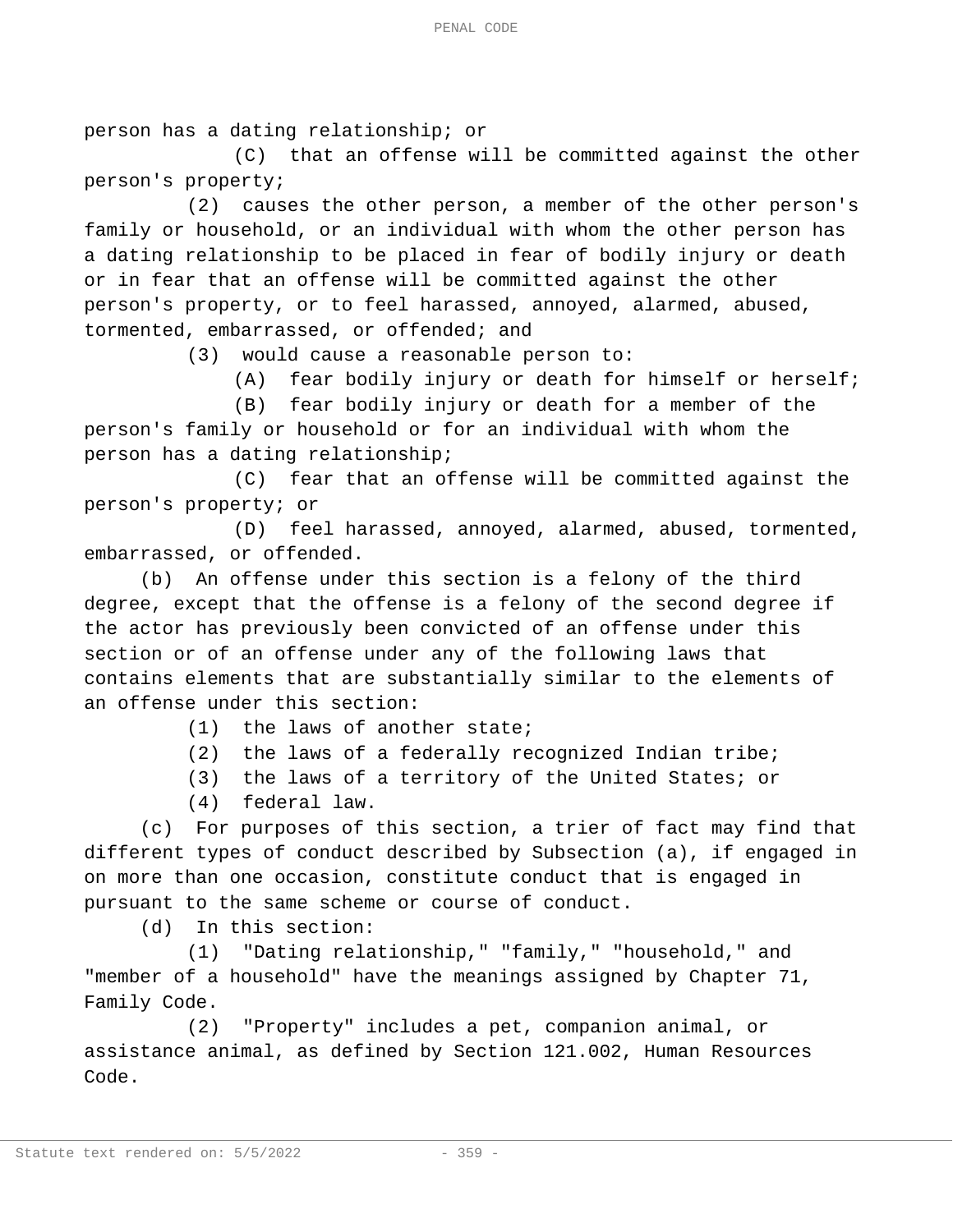Added by Acts 1997, 75th Leg., ch. 1, Sec. 1, eff. Jan. 28, 1997. Amended by Acts 1999, 76th Leg., ch. 62, Sec. 15.02(e), eff. Sept. 1, 1999; Acts 2001, 77th Leg., ch. 1222, Sec. 2, eff. Sept. 1, 2001. Amended by:

Acts 2011, 82nd Leg., R.S., Ch. 591 (S.B. [82\)](http://www.legis.state.tx.us/tlodocs/82R/billtext/html/SB00082F.HTM), Sec. 1, eff. September 1, 2011.

Acts 2013, 83rd Leg., R.S., Ch. 1278 (H.B. [1606](http://www.legis.state.tx.us/tlodocs/83R/billtext/html/HB01606F.HTM)), Sec. 2, eff. September 1, 2013.

Sec. 42.075. DISCLOSURE OF CONFIDENTIAL INFORMATION REGARDING FAMILY VIOLENCE OR VICTIMS OF TRAFFICKING SHELTER CENTER. (a) In this section, "family violence shelter center" and "victims of trafficking shelter center" have the meanings assigned by Section 552.138, Government Code.

(b) A person commits an offense if the person, with the intent to threaten the safety of any inhabitant of a family violence shelter center or victims of trafficking shelter center, discloses or publicizes the location or physical layout of the center.

(c) An offense under this section is a Class A misdemeanor.

(d) If conduct constituting an offense under this section also constitutes an offense under Section 552.352, Government Code, the actor may be prosecuted under either section.

Added by Acts 2019, 86th Leg., R.S., Ch. 1152 (H.B. [3091](http://www.legis.state.tx.us/tlodocs/86R/billtext/html/HB03091F.HTM)), Sec. 2, eff. September 1, 2019.

Sec. 42.08. ABUSE OF CORPSE. (a) A person commits an offense if the person, without legal authority, knowingly:

(1) disinters, disturbs, damages, dissects, in whole or in part, carries away, or treats in an offensive manner a human corpse;

(2) conceals a human corpse knowing it to be illegally disinterred;

(3) sells or buys a human corpse or in any way traffics in a human corpse;

(4) transmits or conveys, or procures to be transmitted or conveyed, a human corpse to a place outside the state; or

(5) vandalizes, damages, or treats in an offensive manner the space in which a human corpse has been interred or otherwise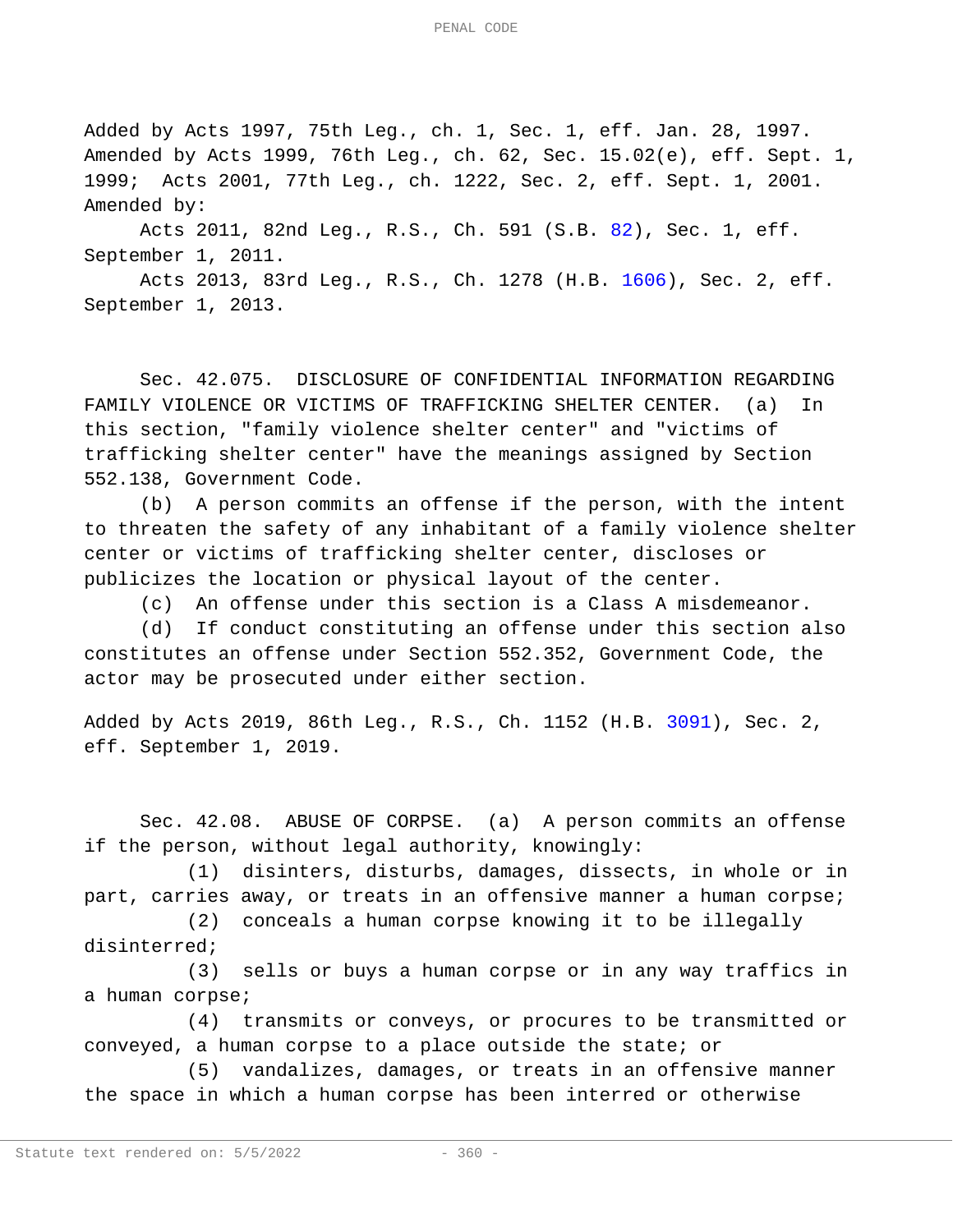permanently laid to rest.

(b) An offense under this section is a state jail felony, except that an offense under Subsection (a)(5) is a Class A misdemeanor.

(c) In this section, "human corpse" includes:

(1) any portion of a human corpse;

(2) the cremated remains of a human corpse; or

(3) any portion of the cremated remains of a human corpse.

(d) If conduct constituting an offense under this section also constitutes an offense under another section of this code, the actor may be prosecuted under either section or both sections.

(e) It is a defense to prosecution under this section that the actor:

(1) as a member or agent of a cemetery organization, removed or damaged anything that had been placed in or on any portion of the organization's cemetery in violation of the rules of the organization; or

(2) removed anything:

(A) placed in the cemetery in violation of the rules of the cemetery organization; or

(B) placed in the cemetery by or with the cemetery organization's consent but that, in the organization's judgment, had become wrecked, unsightly, or dilapidated.

(f) In this section, "cemetery" and "cemetery organization" have the meanings assigned by Section 711.001, Health and Safety Code.

Acts 1973, 63rd Leg., p. 883, ch. 399, Sec. 1, eff. Jan. 1, 1974. Renumbered from Penal Code Sec. 42.10 by Acts 1993, 73rd Leg., ch. 900, Sec. 1.01, eff. Sept. 1, 1994. Amended by:

Acts 2005, 79th Leg., Ch. 1025 (H.B. [1012](http://www.legis.state.tx.us/tlodocs/79R/billtext/html/HB01012F.HTM)), Sec. 1, eff. June 18, 2005.

Acts 2017, 85th Leg., R.S., Ch. 299 (S.B. [524](http://www.legis.state.tx.us/tlodocs/85R/billtext/html/SB00524F.HTM)), Sec. 1, eff. September 1, 2017.

Sec. 42.09. CRUELTY TO LIVESTOCK ANIMALS. (a) A person commits an offense if the person intentionally or knowingly: (1) tortures a livestock animal;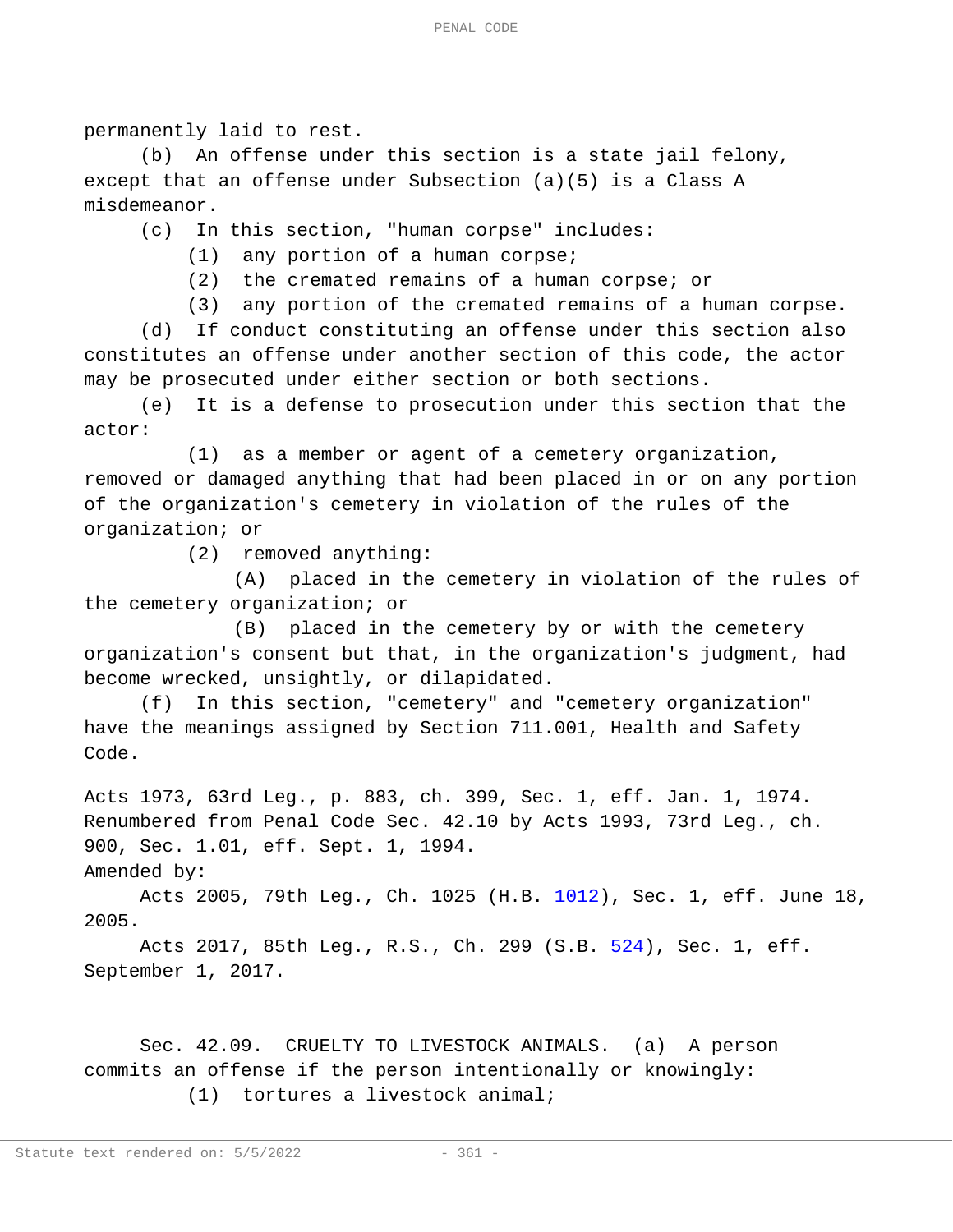(2) fails unreasonably to provide necessary food, water, or care for a livestock animal in the person's custody;

(3) abandons unreasonably a livestock animal in the person's custody;

(4) transports or confines a livestock animal in a cruel and unusual manner;

(5) administers poison to a livestock animal, other than cattle, horses, sheep, swine, or goats, belonging to another without legal authority or the owner's effective consent;

(6) causes one livestock animal to fight with another livestock animal or with an animal as defined by Section 42.092;

(7) uses a live livestock animal as a lure in dog race training or in dog coursing on a racetrack;

(8) trips a horse; or

(9) seriously overworks a livestock animal.

(b) In this section:

(1) "Abandon" includes abandoning a livestock animal in the person's custody without making reasonable arrangements for assumption of custody by another person.

(2) "Cruel manner" includes a manner that causes or permits unjustified or unwarranted pain or suffering.

(3) "Custody" includes responsibility for the health, safety, and welfare of a livestock animal subject to the person's care and control, regardless of ownership of the livestock animal.

(4) "Depredation" has the meaning assigned by Section 71.001, Parks and Wildlife Code.

(5) "Livestock animal" means:

(A) cattle, sheep, swine, goats, ratites, or poultry commonly raised for human consumption;

(B) a horse, pony, mule, donkey, or hinny;

(C) native or nonnative hoofstock raised under agriculture practices; or

(D) native or nonnative fowl commonly raised under agricultural practices.

(6) "Necessary food, water, or care" includes food, water, or care provided to the extent required to maintain the livestock animal in a state of good health.

(7) "Torture" includes any act that causes unjustifiable pain or suffering.

(8) "Trip" means to use an object to cause a horse to fall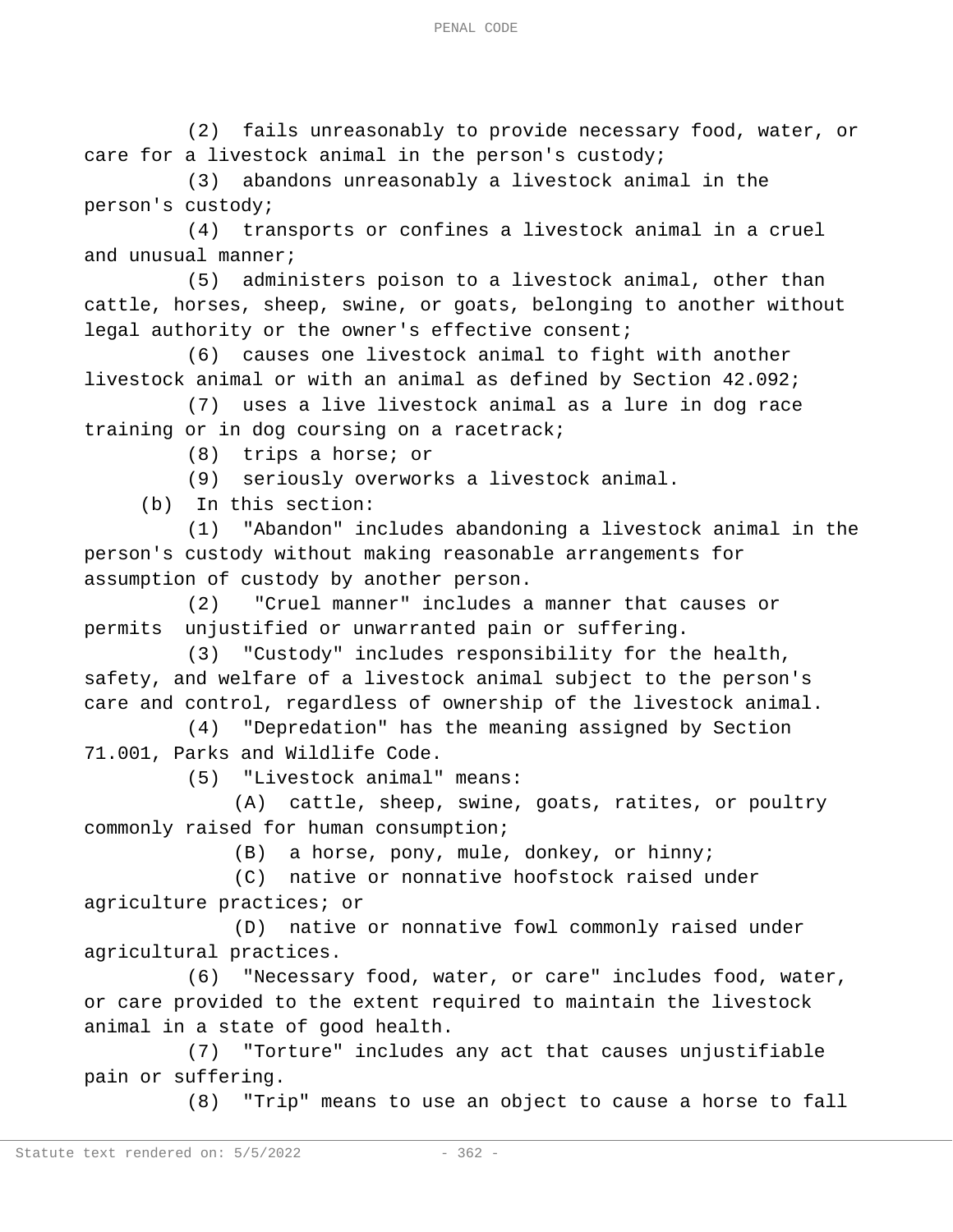or lose its balance.

(c) An offense under Subsection  $(a)(2)$ ,  $(3)$ ,  $(4)$ , or  $(9)$  is a Class A misdemeanor, except that the offense is a state jail felony if the person has previously been convicted two times under this section, two times under Section 42.092, or one time under this section and one time under Section 42.092. An offense under Subsection  $(a)(1)$ ,  $(5)$ ,  $(6)$ ,  $(7)$ , or  $(8)$  is a state jail felony, except that the offense is a felony of the third degree if the person has previously been convicted two times under this section, two times under Section 42.092, or one time under this section and one time under Section 42.092.

(d) It is a defense to prosecution under Subsection (a)(8) that the actor tripped the horse for the purpose of identifying the ownership of the horse or giving veterinary care to the horse.

(e) It is a defense to prosecution for an offense under this section that the actor was engaged in bona fide experimentation for scientific research.

(f) It is an exception to the application of this section that the conduct engaged in by the actor is a generally accepted and otherwise lawful:

(1) form of conduct occurring solely for the purpose of or in support of:

(A) fishing, hunting, or trapping; or

(B) wildlife management, wildlife or depredation control, or shooting preserve practices as regulated by state and federal law; or

(2) animal husbandry or agriculture practice involving livestock animals.

(g) This section does not create a civil cause of action for damages or enforcement of this section.

Acts 1973, 63rd Leg., p. 883, ch. 399, Sec. 1, eff. Jan. 1, 1974. Amended by Acts 1975, 64th Leg., p. 917, ch. 342, Sec. 12, eff. Sept. 1, 1975; Acts 1985, 69th Leg., ch. 549, Sec. 1, eff. Sept. 1, 1985; Acts 1991, 72nd Leg., ch. 78, Sec. 1, eff. Aug. 26, 1991. Renumbered from Penal Code Sec. 42.11 and amended by Acts 1993, 73rd Leg., ch. 900, Sec. 1.01, eff. Sept. 1, 1994. Amended by Acts 1995, 74th Leg., ch. 318, Sec. 15, eff. Sept. 1, 1995; Acts 1997, 75th Leg., ch. 1283, Sec. 1, eff. Sept. 1, 1997; Acts 2001, 77th Leg., ch. 54, Sec. 3, eff. Sept. 1, 2001; Acts 2001, 77th Leg., ch. 450, Sec. 1, eff.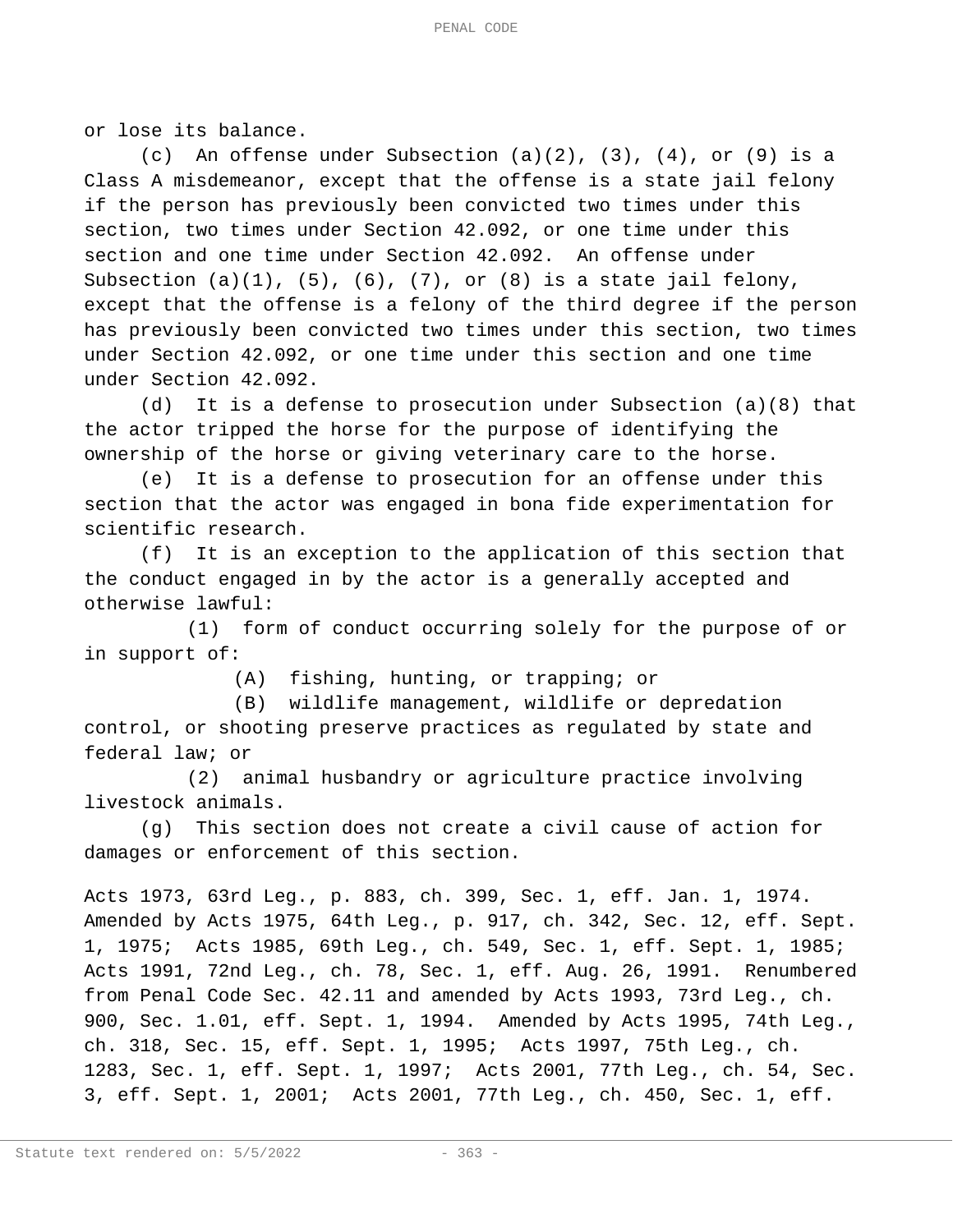Sept. 1, 2001; Acts 2003, 78th Leg., ch. 1275, Sec. 2(116), eff. Sept. 1, 2003. Amended by: Acts 2007, 80th Leg., R.S., Ch. 886 (H.B. [2328](http://www.legis.state.tx.us/tlodocs/80R/billtext/html/HB02328F.HTM)), Sec. 1, eff.

September 1, 2007.

Sec. 42.091. ATTACK ON ASSISTANCE ANIMAL. (a) A person commits an offense if the person intentionally, knowingly, or recklessly attacks, injures, or kills an assistance animal.

(b) A person commits an offense if the person intentionally, knowingly, or recklessly incites or permits an animal owned by or otherwise in the custody of the actor to attack, injure, or kill an assistance animal and, as a result of the person's conduct, the assistance animal is attacked, injured, or killed.

(c) An offense under this section is a:

(1) Class A misdemeanor if the actor or an animal owned by or otherwise in the custody of the actor attacks an assistance animal;

(2) state jail felony if the actor or an animal owned by or otherwise in the custody of the actor injures an assistance animal; or

(3) felony of the third degree if the actor or an animal owned by or otherwise in the custody of the actor kills an assistance animal.

(d) A court shall order a defendant convicted of an offense under Subsection (a) to make restitution to the owner of the assistance animal for:

(1) related veterinary or medical bills;

(2) the cost of:

(A) replacing the assistance animal; or

(B) retraining an injured assistance animal by an organization generally recognized by agencies involved in the rehabilitation of persons with disabilities as reputable and competent to provide special equipment for or special training to an animal to help a person with a disability; and

(3) any other expense reasonably incurred as a result of the offense.

(e) In this section:

(1) "Assistance animal" has the meaning assigned by Section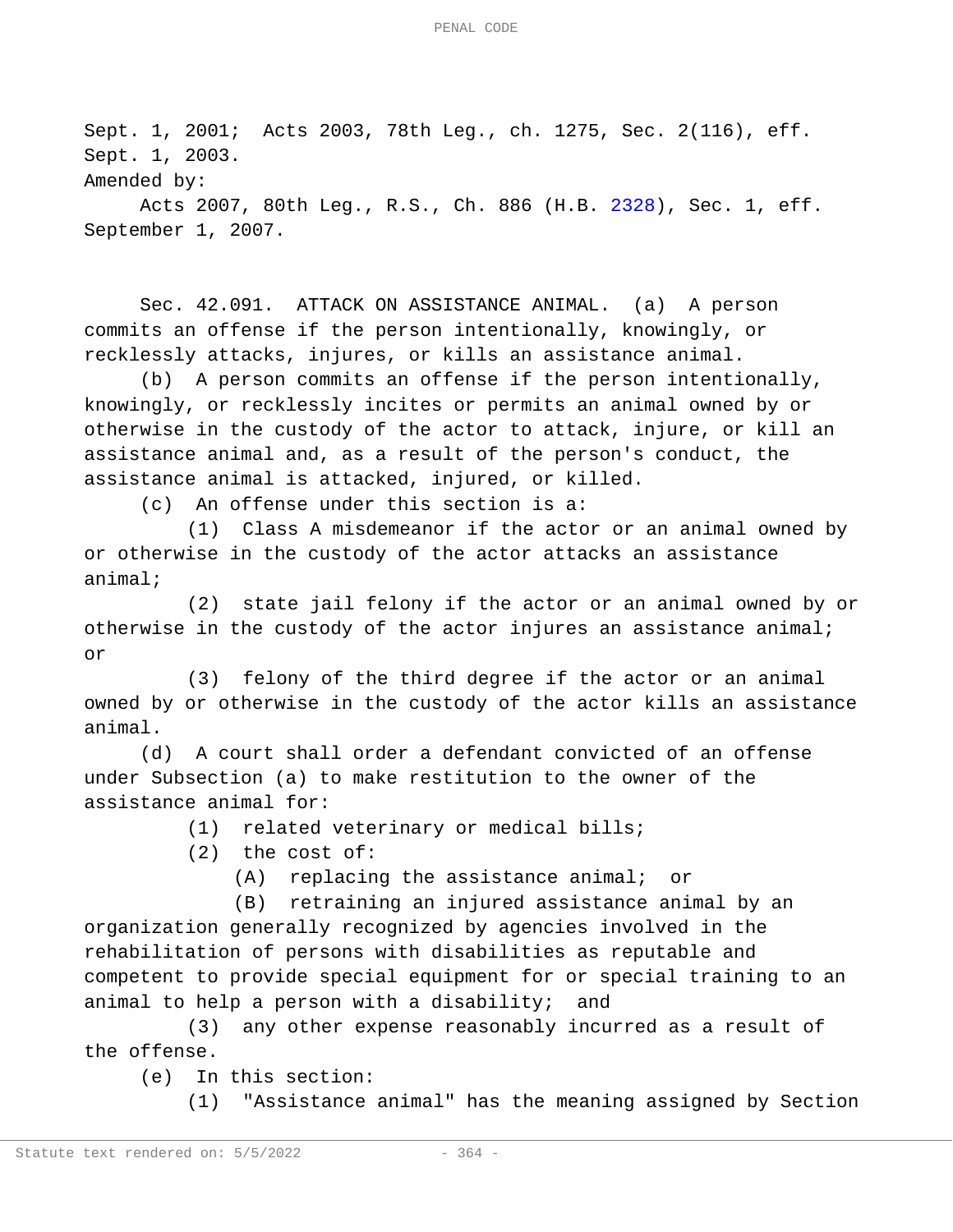121.002, Human Resources Code.

(2) "Custody" has the meaning assigned by Section 42.09.

Added by Acts 2003, 78th Leg., ch. 710, Sec. 2, eff. Sept. 1, 2003.

Sec. 42.092. CRUELTY TO NONLIVESTOCK ANIMALS. (a) In this section:

(1) "Abandon" includes abandoning an animal in the person's custody without making reasonable arrangements for assumption of custody by another person.

(2) "Animal" means a domesticated living creature, including any stray or feral cat or dog, and a wild living creature previously captured. The term does not include an uncaptured wild living creature or a livestock animal.

(3) "Cruel manner" includes a manner that causes or permits unjustified or unwarranted pain or suffering.

(4) "Custody" includes responsibility for the health, safety, and welfare of an animal subject to the person's care and control, regardless of ownership of the animal.

(5) "Depredation" has the meaning assigned by Section 71.001, Parks and Wildlife Code.

(6) "Livestock animal" has the meaning assigned by Section 42.09.

(7) "Necessary food, water, care, or shelter" includes food, water, care, or shelter provided to the extent required to maintain the animal in a state of good health.

(8) "Torture" includes any act that causes unjustifiable pain or suffering.

(b) A person commits an offense if the person intentionally, knowingly, or recklessly:

(1) tortures an animal or in a cruel manner kills or causes serious bodily injury to an animal;

(2) without the owner's effective consent, kills, administers poison to, or causes serious bodily injury to an animal; (3) fails unreasonably to provide necessary food, water,

care, or shelter for an animal in the person's custody;

(4) abandons unreasonably an animal in the person's custody;

(5) transports or confines an animal in a cruel manner;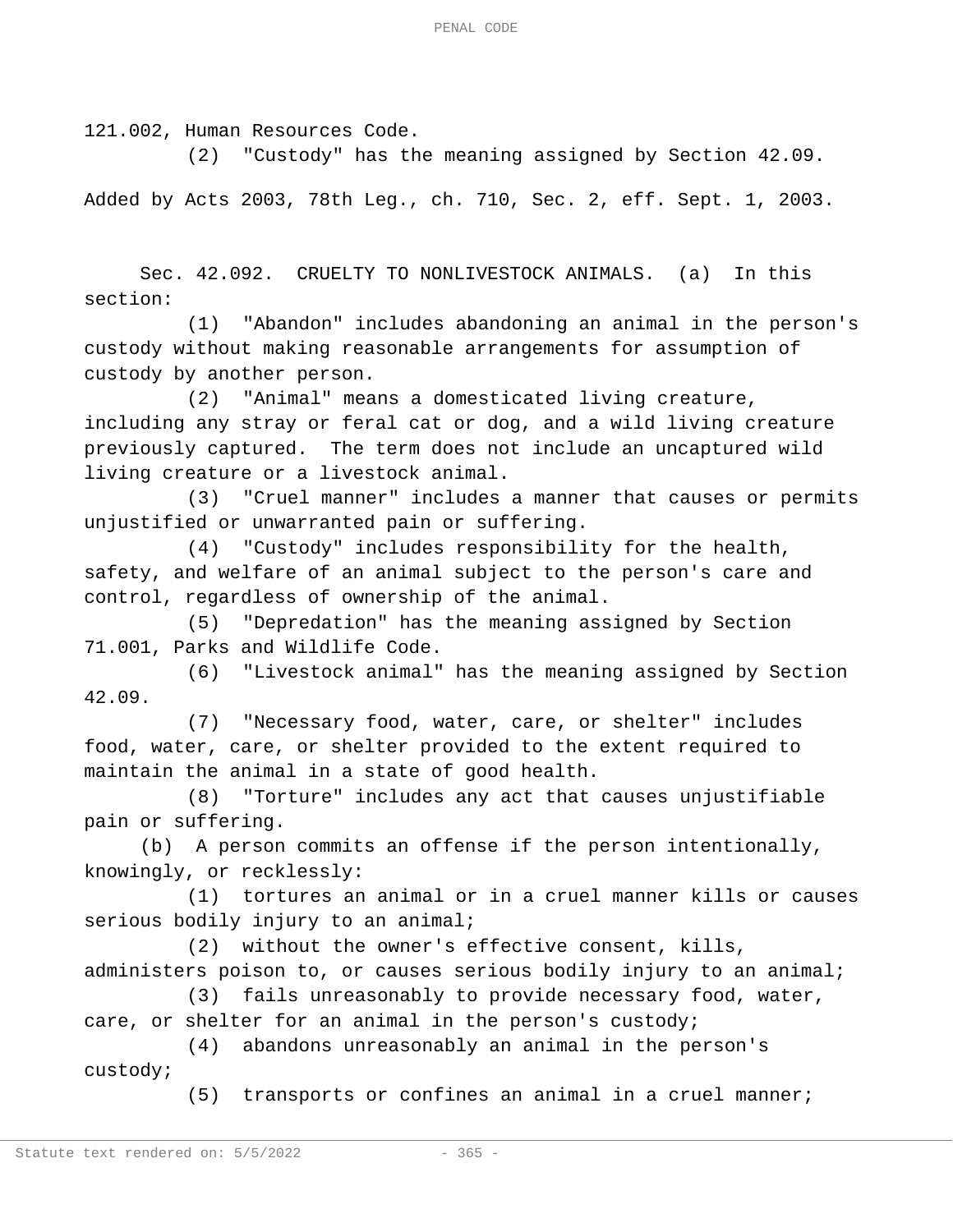(6) without the owner's effective consent, causes bodily injury to an animal;

(7) causes one animal to fight with another animal, if either animal is not a dog;

(8) uses a live animal as a lure in dog race training or in dog coursing on a racetrack; or

(9) seriously overworks an animal.

(c) An offense under Subsection  $(b)(3)$ ,  $(4)$ ,  $(5)$ ,  $(6)$ , or  $(9)$ is a Class A misdemeanor, except that the offense is a state jail felony if the person has previously been convicted two times under this section, two times under Section 42.09, or one time under this section and one time under Section 42.09.

(c-1) An offense under Subsection (b)(1) or (2) is a felony of the third degree, except that the offense is a felony of the second degree if the person has previously been convicted under Subsection (b)(1), (2), (7), or (8) or under Section 42.09.

(c-2) An offense under Subsection (b)(7) or (8) is a state jail felony, except that the offense is a felony of the third degree if the person has previously been convicted under this section or under Section 42.09.

(d) It is a defense to prosecution under this section that:

(1) the actor had a reasonable fear of bodily injury to the actor or to another person by a dangerous wild animal as defined by Section 822.101, Health and Safety Code; or

(2) the actor was engaged in bona fide experimentation for scientific research.

(e) It is a defense to prosecution under Subsection (b)(2) or  $(6)$  that:

(1) the animal was discovered on the person's property in the act of or after injuring or killing the person's livestock animals or damaging the person's crops and that the person killed or injured the animal at the time of this discovery; or

(2) the person killed or injured the animal within the scope of the person's employment as a public servant or in furtherance of activities or operations associated with electricity transmission or distribution, electricity generation or operations associated with the generation of electricity, or natural gas delivery.

(f) It is an exception to the application of this section that the conduct engaged in by the actor is a generally accepted and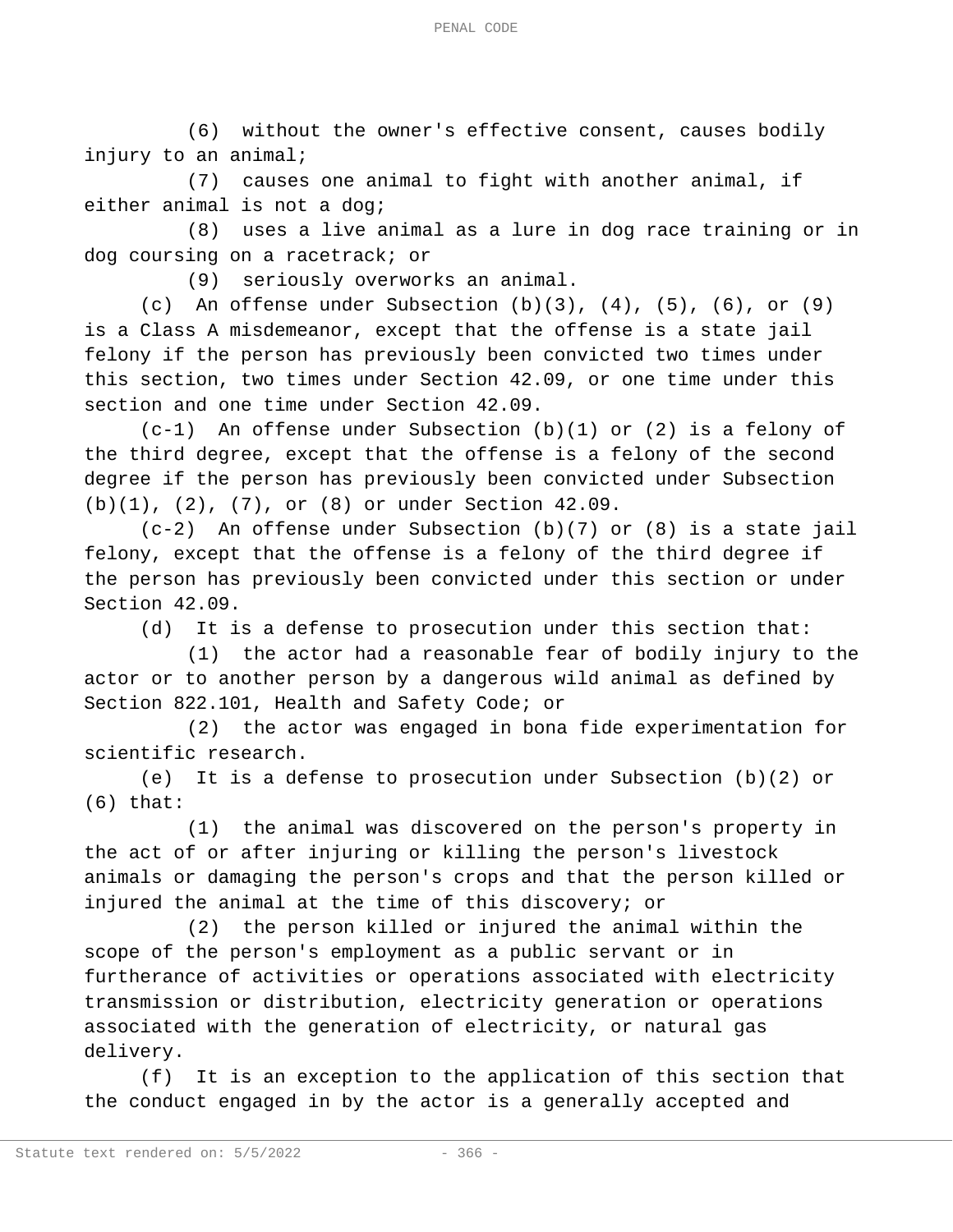otherwise lawful: (1) form of conduct occurring solely for the purpose of or in support of: (A) fishing, hunting, or trapping; or (B) wildlife management, wildlife or depredation control, or shooting preserve practices as regulated by state and federal law; or (2) animal husbandry or agriculture practice involving livestock animals. (g) This section does not create a civil cause of action for damages or enforcement of the section. Added by Acts 2007, 80th Leg., R.S., Ch. 886 (H.B. [2328](http://www.legis.state.tx.us/tlodocs/80R/billtext/html/HB02328F.HTM)), Sec. 2, eff. September 1, 2007.

Amended by:

Acts 2017, 85th Leg., R.S., Ch. 576 (S.B. [762](http://www.legis.state.tx.us/tlodocs/85R/billtext/html/SB00762F.HTM)), Sec. 1, eff. September 1, 2017.

Acts 2017, 85th Leg., R.S., Ch. 739 (S.B. [1232](http://www.legis.state.tx.us/tlodocs/85R/billtext/html/SB01232F.HTM)), Sec. 3, eff. September 1, 2017.

Sec. 42.10. DOG FIGHTING. (a) A person commits an offense if the person intentionally or knowingly:

(1) causes a dog to fight with another dog;

(2) participates in the earnings of or operates a facility used for dog fighting;

(3) uses or permits another to use any real estate, building, room, tent, arena, or other property for dog fighting;

(4) owns or possesses dog-fighting equipment with the intent that the equipment be used to train a dog for dog fighting or in furtherance of dog fighting;

(5) owns or trains a dog with the intent that the dog be used in an exhibition of dog fighting; or

(6) attends as a spectator an exhibition of dog fighting.

(b) In this section:

(1) "Dog fighting" means any situation in which one dog attacks or fights with another dog.

(2) "Dog-fighting equipment" has the meaning assigned by Article 18.18(g), Code of Criminal Procedure.

(c) A conviction under Subsection (a)(2) or (3) may be had upon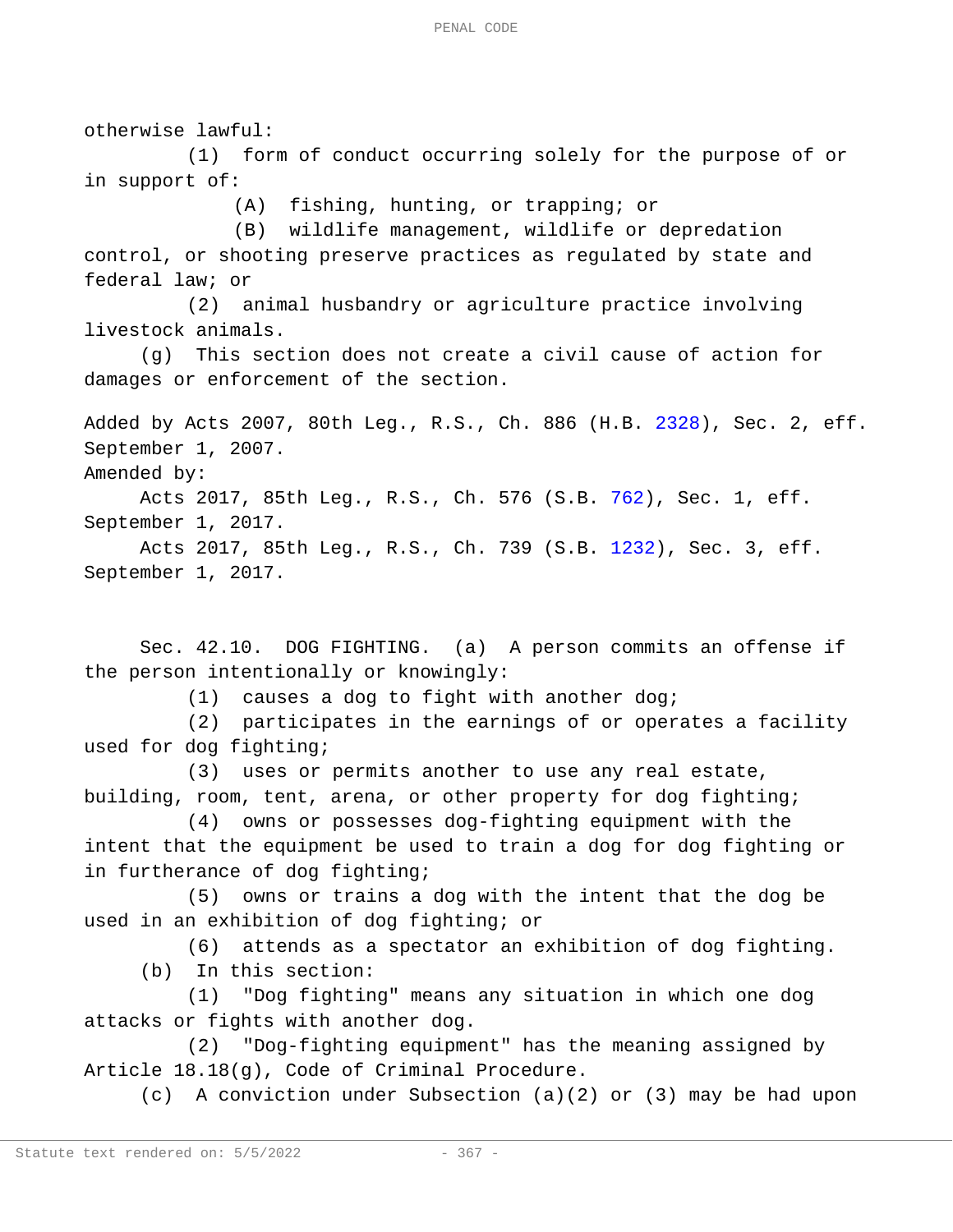the uncorroborated testimony of a party to the offense.

(d) It is a defense to prosecution under Subsection (a)(1) that the actor caused a dog to fight with another dog to protect livestock, other property, or a person from the other dog, and for no other purpose.

(e) An offense under Subsection  $(a)(4)$ ,  $(5)$ , or  $(6)$  is a Class A misdemeanor. An offense under Subsection (a)(1), (2), or (3) is a state jail felony.

Added by Acts 1983, 68th Leg., p. 1610, ch. 305, Sec. 1, eff. Sept. 1, 1983. Renumbered from Penal Code Sec. 42.111 and amended by Acts 1993, 73rd Leg., ch. 900, Sec. 1.01, eff. Sept. 1, 1994. Amended by:

Acts 2007, 80th Leg., R.S., Ch. 644 (H.B. [916](http://www.legis.state.tx.us/tlodocs/80R/billtext/html/HB00916F.HTM)), Sec. 1, eff. September 1, 2007.

Acts 2009, 81st Leg., R.S., Ch. 1357 (S.B. [554](http://www.legis.state.tx.us/tlodocs/81R/billtext/html/SB00554F.HTM)), Sec. 1, eff. September 1, 2009.

Sec. 42.105. COCKFIGHTING. (a) In this section:

(1) "Bridle" means a leather device designed to fit over the head and beak of a cock to prevent the cock from injuring another cock.

(2) "Cock" means the male of any type of domestic fowl.

(3) "Cockfighting" means any situation in which one cock attacks or fights with another cock.

(4) "Gaff" means an artificial steel spur designed to attach to the leg of a cock to replace or supplement the cock's natural spur.

(5) "Slasher" means a steel weapon resembling a curved knife blade designed to attach to the foot of a cock.

(b) A person commits an offense if the person knowingly:

(1) causes a cock to fight with another cock;

(2) participates in the earnings of a cockfight;

(3) uses or permits another to use any real estate,

building, room, tent, arena, or other property for cockfighting; (4) owns or trains a cock with the intent that the cock be

used in an exhibition of cockfighting;

(5) manufactures, buys, sells, barters, exchanges, possesses, advertises, or otherwise offers a gaff, slasher, or other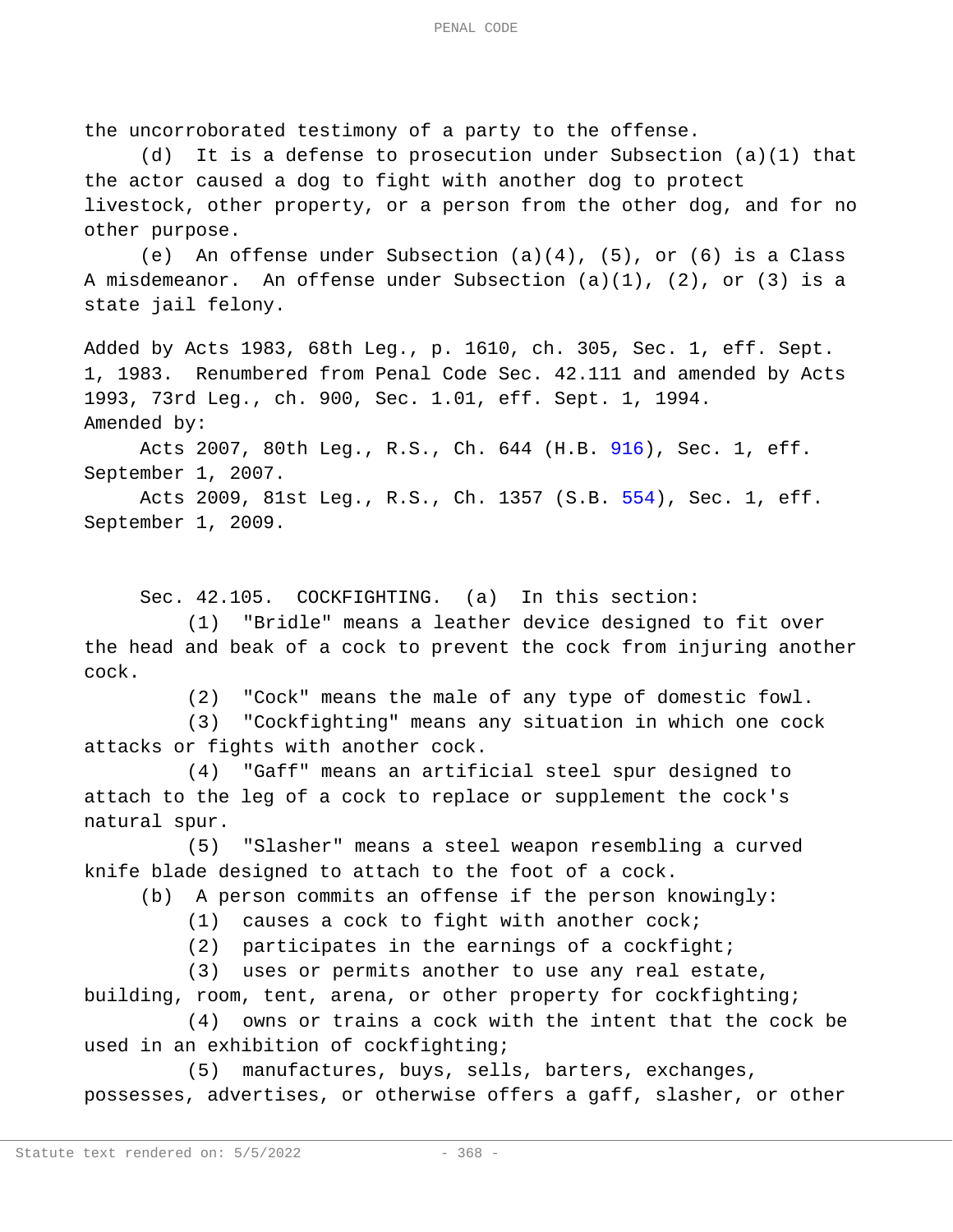sharp implement designed for attachment to a cock with the intent that the implement be used in cockfighting; or

(6) attends as a spectator an exhibition of cockfighting.

(c) It is an affirmative defense to prosecution under this section that the actor's conduct:

(1) occurred solely for the purpose of or in support of breeding cocks for poultry shows in which a cock is judged by the cock's physical appearance; or

(2) was incidental to collecting bridles, gaffs, or slashers.

(d) An affirmative defense to prosecution is not available under Subsection (c) if evidence shows that the actor is also engaging in use of the cocks for cockfighting.

(e) It is a defense to prosecution for an offense under this section that:

(1) the actor was engaged in bona fide experimentation for scientific research; or

(2) the conduct engaged in by the actor is a generally accepted and otherwise lawful animal husbandry or agriculture practice involving livestock animals.

(f) It is an exception to the application of Subsection (b)(6) that the actor is 15 years of age or younger at the time of the offense.

(g) An offense under Subsection (b)(1) or (2) is a state jail felony. An offense under Subsection (b)(3), (4), or (5) is a Class A misdemeanor. An offense under Subsection (b)(6) is a Class C misdemeanor, except that the offense is a Class A misdemeanor if it is shown on the trial of the offense that the person has been previously convicted of an offense under that subdivision.

Added by Acts 2011, 82nd Leg., R.S., Ch. 952 (H.B. [1043](http://www.legis.state.tx.us/tlodocs/82R/billtext/html/HB01043F.HTM)), Sec. 1, eff. September 1, 2011.

Sec. 42.11. DESTRUCTION OF FLAG. (a) A person commits an offense if the person intentionally or knowingly damages, defaces, mutilates, or burns the flag of the United States or the State of Texas.

(b) In this section, "flag" means an emblem, banner, or other standard or a copy of an emblem, standard, or banner that is an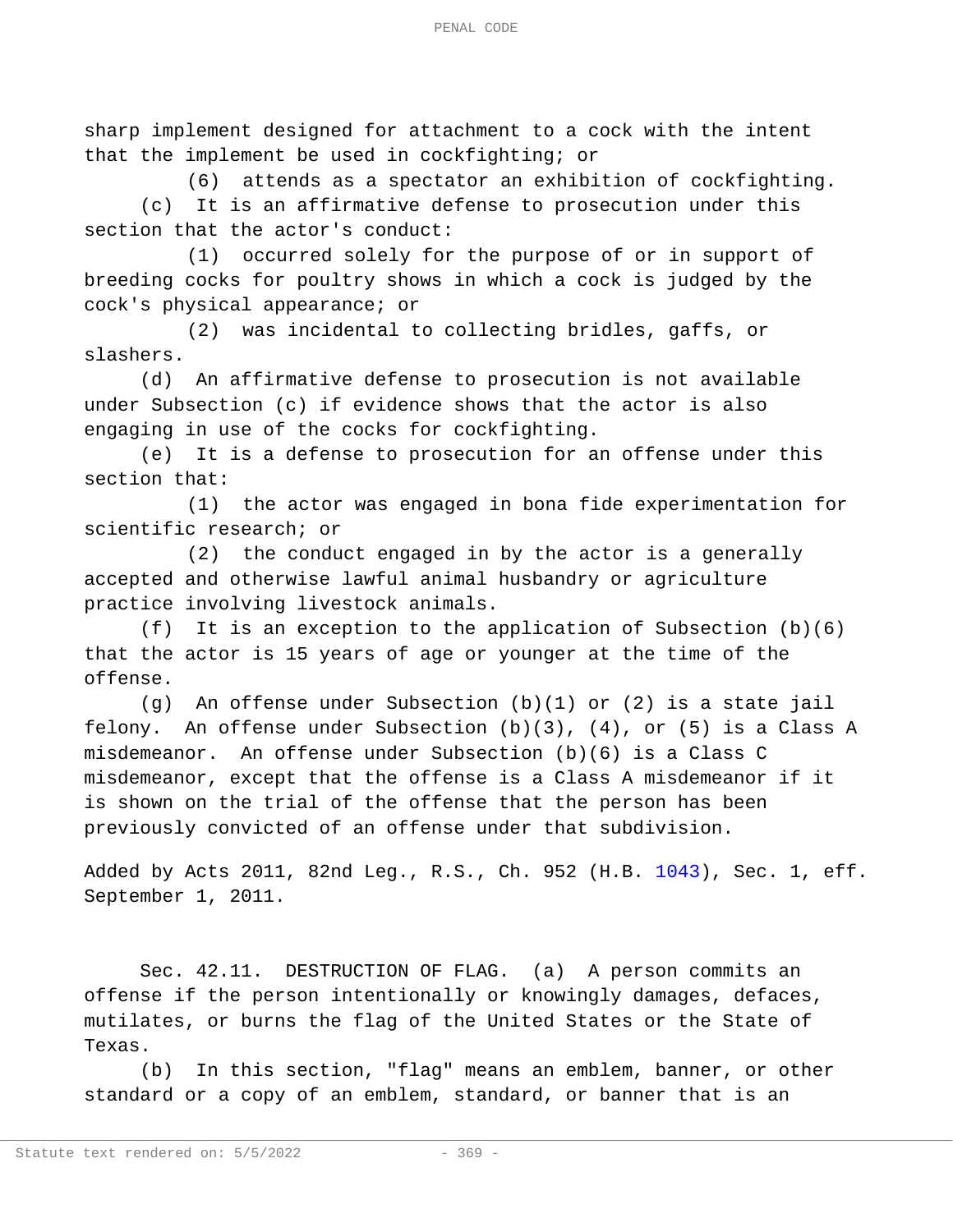PENAL CODE

official or commonly recognized depiction of the flag of the United States or of this state and is capable of being flown from a staff of any character or size. The term does not include a representation of a flag on a written or printed document, a periodical, stationery, a painting or photograph, or an article of clothing or jewelry.

(c) It is an exception to the application of this section that the act that would otherwise constitute an offense is done in conformity with statutes of the United States or of this state relating to the proper disposal of damaged flags.

(d) An offense under this section is a Class A misdemeanor.

Added by Acts 1989, 71st Leg., 1st C.S., ch. 27, Sec. 1, eff. Sept. 1, 1989. Renumbered from Penal Code Sec. 42.14 by Acts 1993, 73rd Leg., ch. 900, Sec. 1.01, eff. Sept. 1, 1994.

Sec. 42.12. DISCHARGE OF FIREARM IN CERTAIN MUNICIPALITIES. (a) A person commits an offense if the person recklessly discharges a firearm inside the corporate limits of a municipality having a population of 100,000 or more.

(b) An offense under this section is a Class A misdemeanor.

(c) If conduct constituting an offense under this section also constitutes an offense under another section of this code, the person may be prosecuted under either section.

(d) Subsection (a) does not affect the authority of a municipality to enact an ordinance which prohibits the discharge of a firearm.

Added by Acts 1995, 74th Leg., ch. 663, Sec. 1, eff. Sept. 1, 1995.

Sec. 42.13. USE OF LASER POINTERS. (a) A person commits an offense if the person knowingly directs a light from a laser pointer at a uniformed safety officer, including a peace officer, security guard, firefighter, emergency medical service worker, or other uniformed municipal, state, or federal officer.

(b) In this section, "laser pointer" means a device that emits a visible light amplified by the stimulated emission of radiation.

(c) An offense under this section is a Class C misdemeanor, except that the offense is:

(1) a felony of the third degree if the conduct causes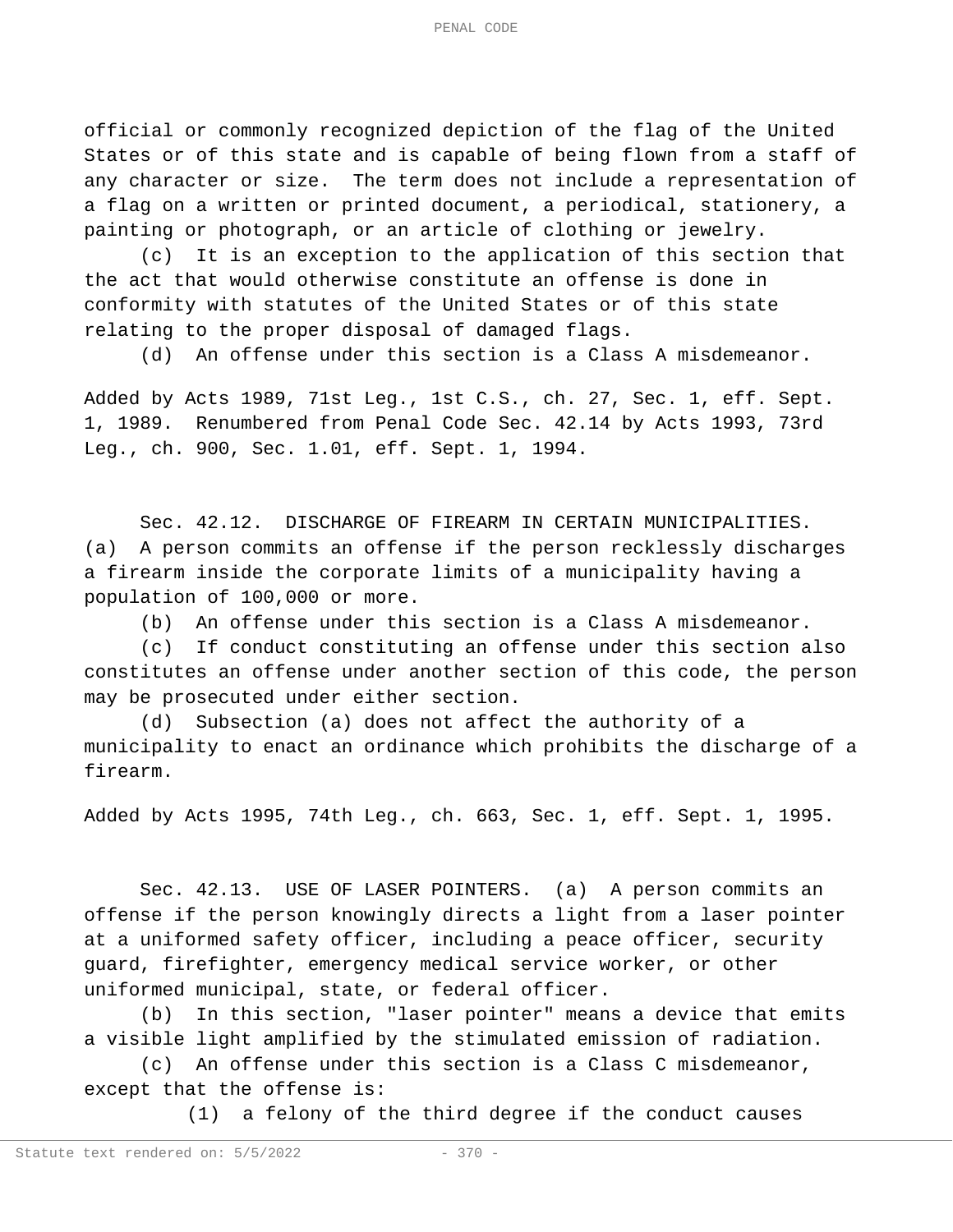bodily injury to the officer; or

(2) a felony of the first degree if the conduct causes serious bodily injury to the officer.

(d) If conduct that constitutes an offense under this section also constitutes an offense under any other law, the actor may be prosecuted under this section or the other law, but not both.

Added by Acts 2003, 78th Leg., ch. 467, Sec. 1, eff. Sept. 1, 2003. Amended by:

Acts 2021, 87th Leg., R.S., Ch. 200 (H.B. [2366](http://www.legis.state.tx.us/tlodocs/87R/billtext/html/HB02366F.HTM)), Sec. 1, eff. September 1, 2021.

Sec. 42.14. ILLUMINATION OF AIRCRAFT BY INTENSE LIGHT. (a) A person commits an offense if:

(1) the person intentionally directs a light from a laser pointer or other light source at an aircraft; and

(2) the light has an intensity sufficient to impair the operator's ability to control the aircraft.

(b) It is an affirmative defense to prosecution under this section that the actor was using the light to send an emergency distress signal.

(c) An offense under this section is a Class C misdemeanor unless the intensity of the light impairs the operator's ability to control the aircraft, in which event the offense is a Class A misdemeanor.

(d) If conduct that constitutes an offense under this section also constitutes an offense under any other law, the actor may be prosecuted under this section or the other law.

(e) In this section, "laser pointer" has the meaning assigned by Section 42.13.

Added by Acts 2007, 80th Leg., R.S., Ch. 680 (H.B. [1586](http://www.legis.state.tx.us/tlodocs/80R/billtext/html/HB01586F.HTM)), Sec. 1, eff. September 1, 2007.

## **CHAPTER 43. PUBLIC INDECENCY SUBCHAPTER A. PROSTITUTION**

Sec. 43.01. DEFINITIONS. In this subchapter:

(1) "Access software provider" means a provider of software, including client or server software, or enabling tools that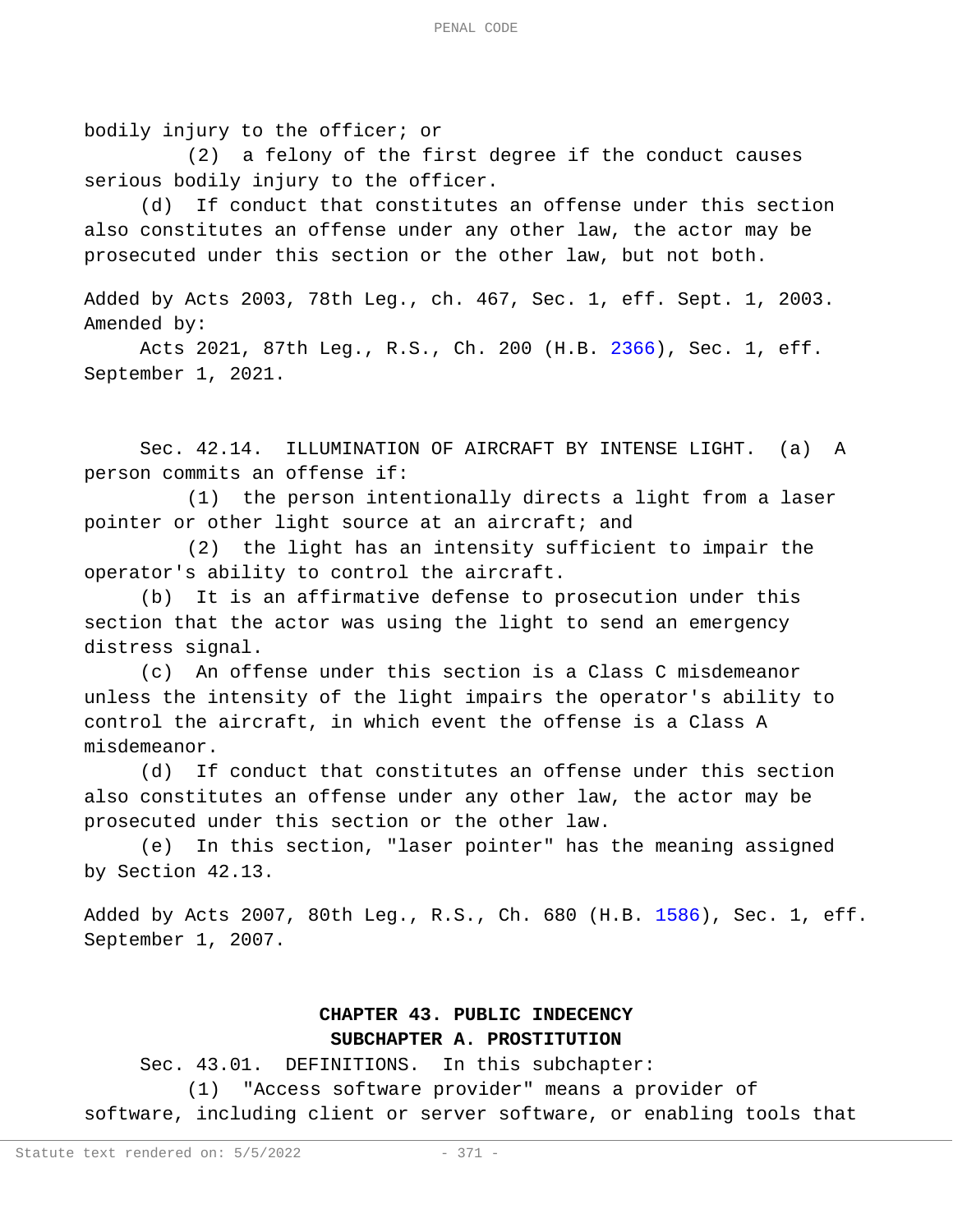perform one or more of the following functions:

(A) filter, screen, allow, or disallow content;

(B) select, analyze, or digest content; or

(C) transmit, receive, display, forward, cache, search, subset, organize, reorganize, or translate content.

(1-a) "Deviate sexual intercourse" means any contact between the genitals of one person and the mouth or anus of another person.

(1-b) "Fee" means the payment or offer of payment in the form of money, goods, services, or other benefit.

(1-c) "Information content provider" means any person or entity that is wholly or partly responsible for the creation or development of information provided through the Internet or any other interactive computer service.

(1-d) "Interactive computer service" means any information service, system, or access software provider that provides or enables computer access to a computer server by multiple users, including a service or system that provides access to the Internet or a system operated or service offered by a library or educational institution.

(1-e) "Internet" means the international computer network of both federal and nonfederal interoperable packet switched data networks.

(1-f) "Premises" has the meaning assigned by Section 481.134, Health and Safety Code.

(2) "Prostitution" means the offense defined in Section 43.02.

(2-a) "School" means a public or private primary or secondary school.

(3) "Sexual contact" means any touching of the anus, breast, or any part of the genitals of another person with intent to arouse or gratify the sexual desire of any person.

(4) "Sexual conduct" includes deviate sexual intercourse, sexual contact, and sexual intercourse.

(5) "Sexual intercourse" means any penetration of the female sex organ by the male sex organ.

(6) "Solicitation of prostitution" means the offense defined in Section 43.021.

Acts 1973, 63rd Leg., p. 883, ch. 399, Sec. 1, eff. Jan. 1, 1974. Amended by Acts 1979, 66th Leg., p. 373, ch. 168, Sec. 2, eff. Aug.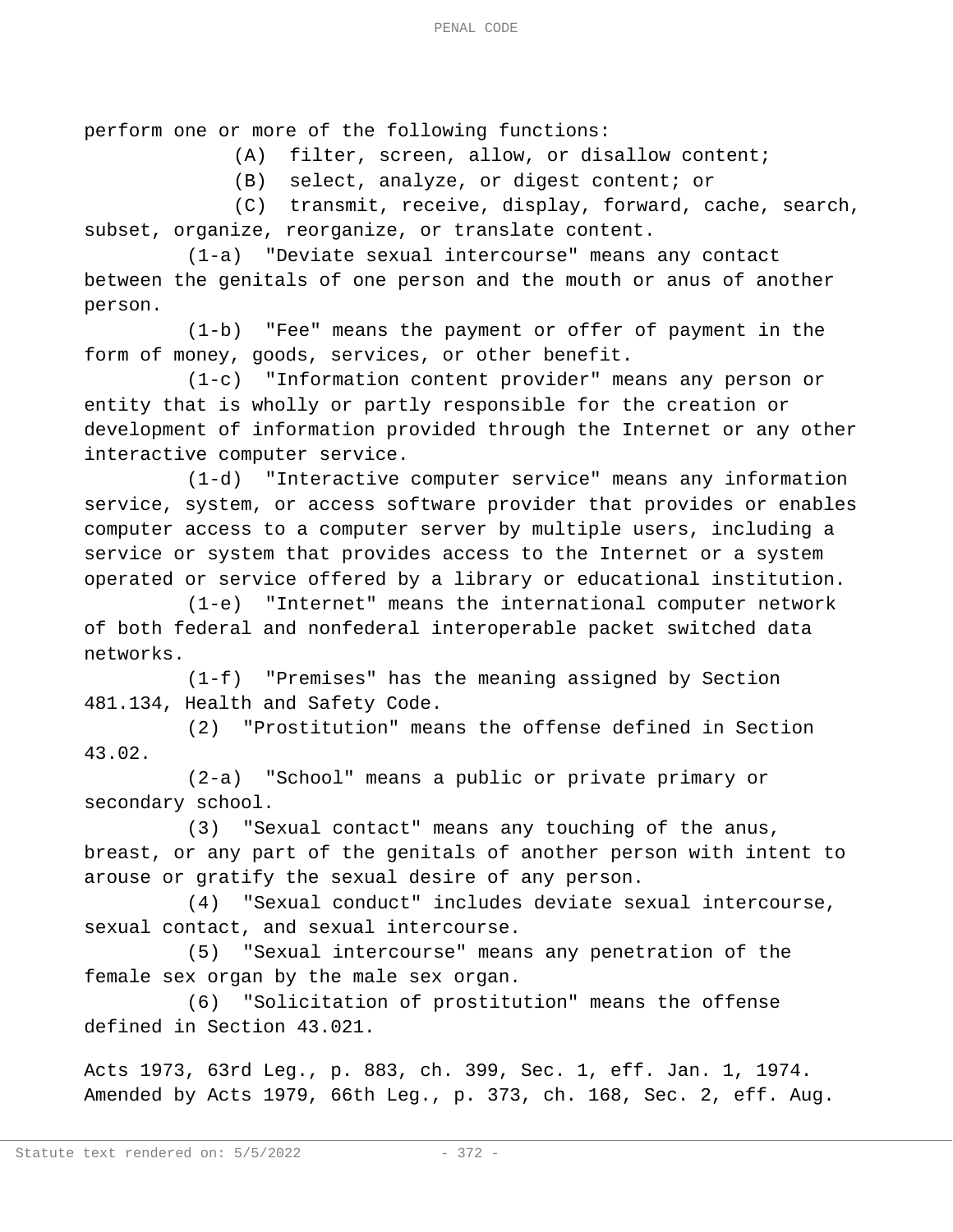27, 1979; Acts 1993, 73rd Leg., ch. 900, Sec. 1.01, eff. Sept. 1, 1994. Amended by: Acts 2017, 85th Leg., R.S., Ch. 685 (H.B. [29\)](http://www.legis.state.tx.us/tlodocs/85R/billtext/html/HB00029F.HTM), Sec. 35, eff. September 1, 2017. Acts 2019, 86th Leg., R.S., Ch. 413 (S.B. [20\)](http://www.legis.state.tx.us/tlodocs/86R/billtext/html/SB00020F.HTM), Sec. 3.01, eff. September 1, 2019. Acts 2021, 87th Leg., R.S., Ch. 807 (H.B. [1540](http://www.legis.state.tx.us/tlodocs/87R/billtext/html/HB01540F.HTM)), Sec. 54, eff. September 1, 2021. Acts 2021, 87th Leg., R.S., Ch. 807 (H.B. [1540](http://www.legis.state.tx.us/tlodocs/87R/billtext/html/HB01540F.HTM)), Sec. 60, eff. September 1, 2021. Acts 2021, 87th Leg., R.S., Ch. 1049 (S.B. [1831](http://www.legis.state.tx.us/tlodocs/87R/billtext/html/SB01831F.HTM)), Sec. 8, eff. September 1, 2021.

Sec. 43.02. PROSTITUTION. (a) A person commits an offense if the person knowingly offers or agrees to receive a fee from another to engage in sexual conduct.

(b-1) Repealed by Acts 2017, 85th Leg., R.S., Ch. 685 (H.B. [29](https://capitol.texas.gov/tlodocs/85R/billtext/html/HB00029F.HTM) ), Sec. 44(2), eff. September 1, 2017.

(c) An offense under Subsection (a) is a Class B misdemeanor, except that the offense is:

(1) a Class A misdemeanor if the actor has previously been convicted one or two times of an offense under Subsection (a); or

(2) a state jail felony if the actor has previously been convicted three or more times of an offense under Subsection (a).

(c-2) The punishment prescribed for an offense under Subsection (b) is increased to the punishment prescribed for the next highest category of offense if it is shown on the trial of the offense that the actor committed the offense in a location that was:

(1) on the premises of or within 1,000 feet of the premises of a school; or

(2) on premises or within 1,000 feet of premises where:

(A) an official school function was taking place; or

(B) an event sponsored or sanctioned by the University Interscholastic League was taking place.

(d) It is a defense to prosecution for an offense under Subsection (a) that the actor engaged in the conduct that constitutes the offense because the actor was the victim of conduct that constitutes an offense under Section 20A.02 or 43.05.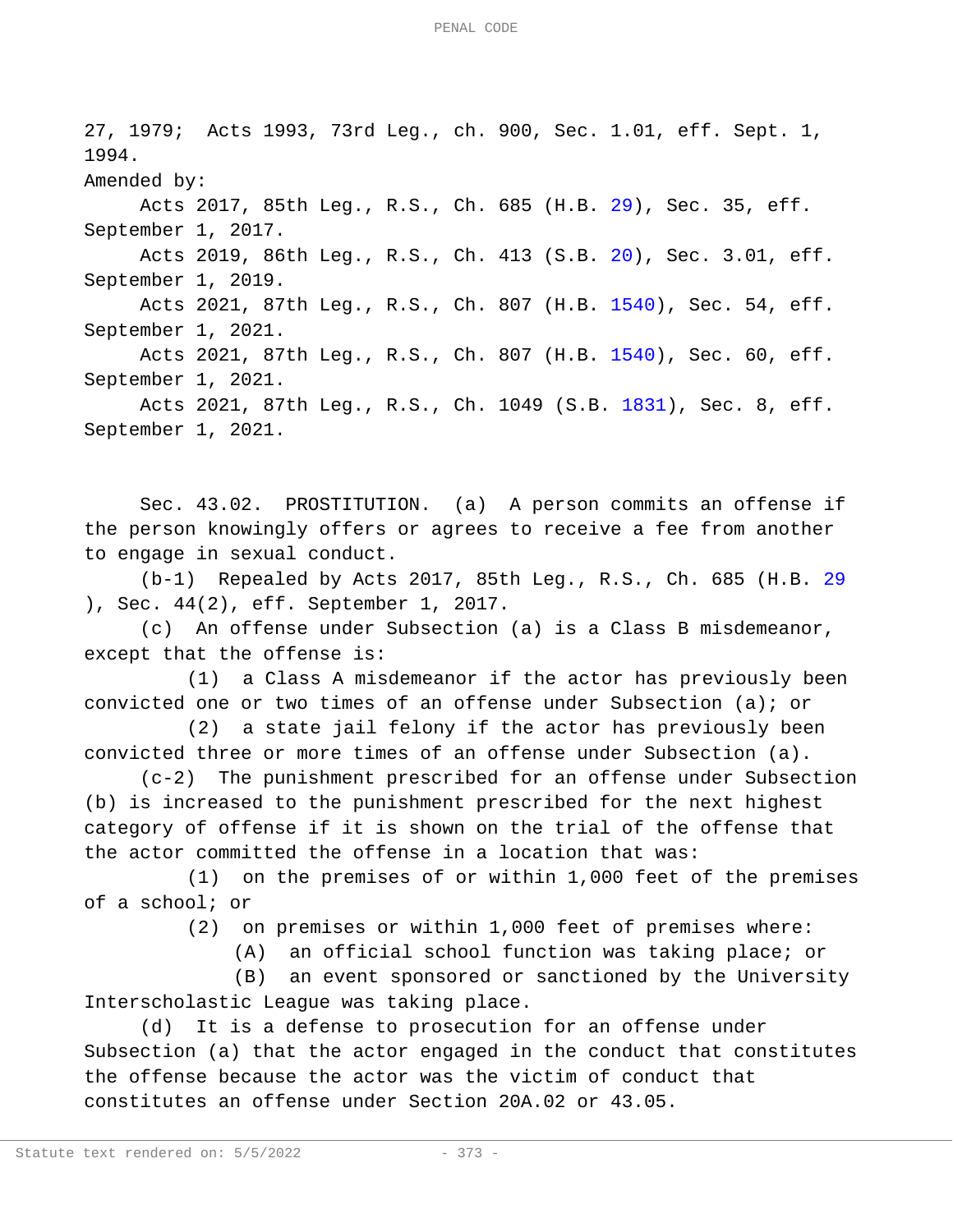(e) A conviction may be used for purposes of enhancement under this section or enhancement under Subchapter D, Chapter 12, but not under both this section and Subchapter D, Chapter 12. For purposes of enhancement of penalties under this section or Subchapter D, Chapter 12, a defendant is previously convicted of an offense under this section if the defendant was adjudged guilty of the offense or entered a plea of guilty or nolo contendere in return for a grant of deferred adjudication, regardless of whether the sentence for the offense was ever imposed or whether the sentence was probated and the defendant was subsequently discharged from community supervision.

Acts 1973, 63rd Leg., p. 883, ch. 399, Sec. 1, eff. Jan. 1, 1974. Amended by Acts 1977, 65th Leg., p. 757, ch. 286, Sec. 1, eff. May 27, 1977; Acts 1993, 73rd Leg., ch. 900, Sec. 1.01, eff. Sept. 1, 1994; Acts 2001, 77th Leg., ch. 987, Sec. 1, eff. Sept. 1, 2001. Amended by: Acts 2009, 81st Leg., R.S., Ch. 1002 (H.B. [4009](http://www.legis.state.tx.us/tlodocs/81R/billtext/html/HB04009F.HTM)), Sec. 8, eff. September 1, 2009. Acts 2011, 82nd Leg., R.S., Ch. 515 (H.B. [2014](http://www.legis.state.tx.us/tlodocs/82R/billtext/html/HB02014F.HTM)), Sec. 4.02, eff. September 1, 2011.

Acts 2013, 83rd Leg., R.S., Ch. 1252 (H.B. [8\)](http://www.legis.state.tx.us/tlodocs/83R/billtext/html/HB00008F.HTM), Sec. 15, eff. September 1, 2013.

Acts 2015, 84th Leg., R.S., Ch. 332 (H.B. [10\)](http://www.legis.state.tx.us/tlodocs/84R/billtext/html/HB00010F.HTM), Sec. 14, eff. September 1, 2015.

Acts 2015, 84th Leg., R.S., Ch. 1273 (S.B. [825](http://www.legis.state.tx.us/tlodocs/84R/billtext/html/SB00825F.HTM)), Sec. 1, eff. September 1, 2015.

Acts 2017, 85th Leg., R.S., Ch. 685 (H.B. [29\)](http://www.legis.state.tx.us/tlodocs/85R/billtext/html/HB00029F.HTM), Sec. 36, eff. September 1, 2017.

Reenacted and amended by Acts 2017, 85th Leg., R.S., Ch. 685 (H.B. [29](http://www.legis.state.tx.us/tlodocs/85R/billtext/html/HB00029F.HTM) ), Sec. 37, eff. September 1, 2017.

Amended by: Acts 2017, 85th Leg., R.S., Ch. 685 (H.B. [29\)](http://www.legis.state.tx.us/tlodocs/85R/billtext/html/HB00029F.HTM), Sec. 44(2), eff. September 1, 2017. Reenacted and amended by Acts 2017, 85th Leg., R.S., Ch. 1038 (H.B. [1808\)](http://www.legis.state.tx.us/tlodocs/85R/billtext/html/HB01808F.HTM), Sec. 8, eff. September 1, 2017. Amended by:

Acts 2019, 86th Leg., R.S., Ch. 413 (S.B. [20\)](http://www.legis.state.tx.us/tlodocs/86R/billtext/html/SB00020F.HTM), Sec. 2.05, eff. September 1, 2019.

Acts 2021, 87th Leg., R.S., Ch. 807 (H.B. [1540](http://www.legis.state.tx.us/tlodocs/87R/billtext/html/HB01540F.HTM)), Sec. 29, eff. September 1, 2021.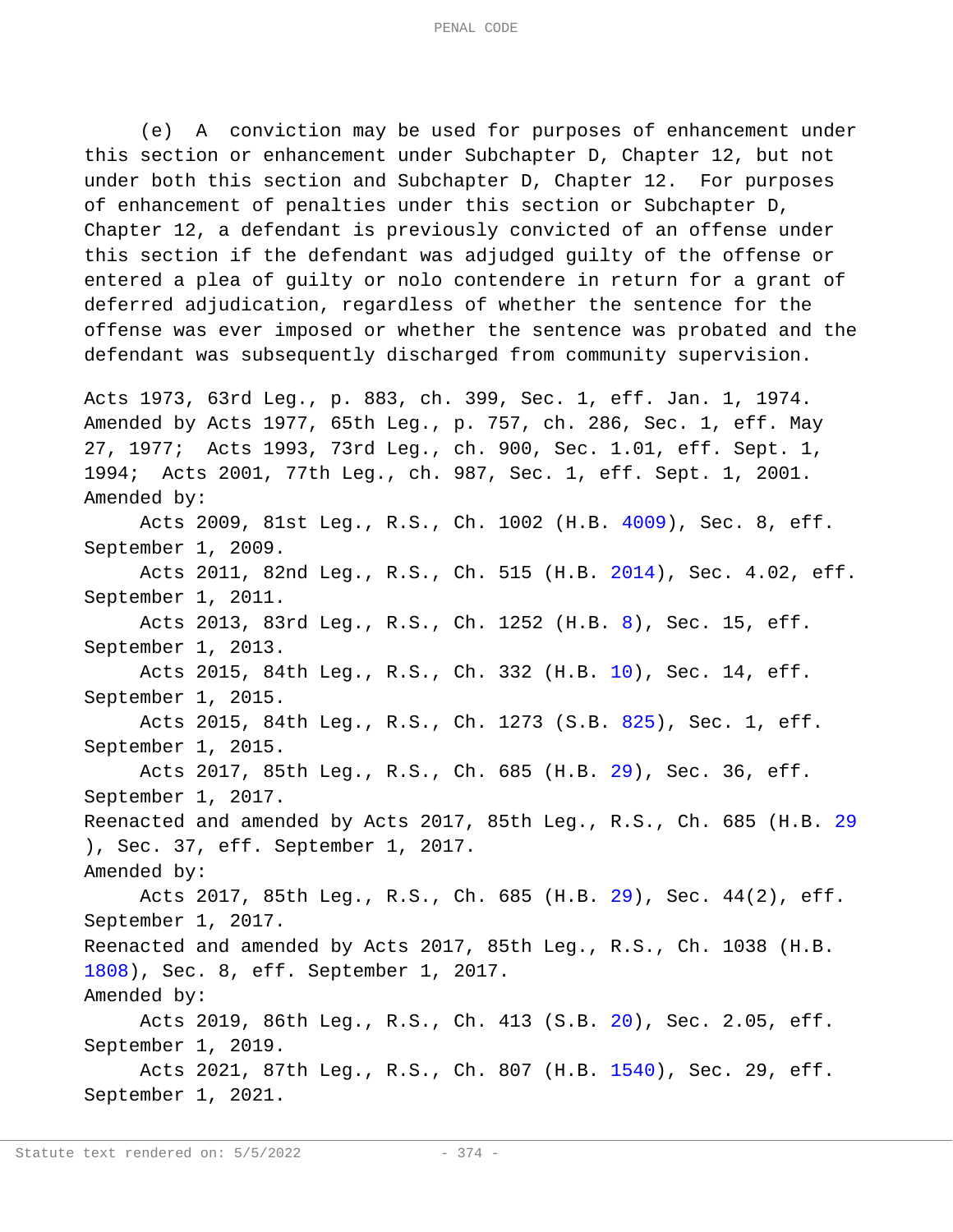Acts 2021, 87th Leg., R.S., Ch. 807 (H.B. [1540](http://www.legis.state.tx.us/tlodocs/87R/billtext/html/HB01540F.HTM)), Sec. 61, eff. September 1, 2021.

Acts 2021, 87th Leg., R.S., Ch. 1049 (S.B. [1831](http://www.legis.state.tx.us/tlodocs/87R/billtext/html/SB01831F.HTM)), Sec. 9, eff. September 1, 2021.

Sec. 43.021. SOLICITATION OF PROSTITUTION. (a) A person commits an offense if the person knowingly offers or agrees to pay a fee to another person for the purpose of engaging in sexual conduct with that person or another.

(b) An offense under Subsection (a) is a state jail felony, except that the offense is:

(1) a felony of the third degree if the actor has previously been convicted of an offense under Subsection (a) or under Section 43.02(b), as that law existed before September 1, 2021; or

(2) a felony of the second degree if the person with whom the actor agrees to engage in sexual conduct is:

(A) younger than 18 years of age, regardless of whether the actor knows the age of the person at the time of the offense;

(B) represented to the actor as being younger than 18 years of age; or

(C) believed by the actor to be younger than 18 years of age.

(c) A conviction may be used for purposes of enhancement under this section or enhancement under Subchapter D, Chapter 12, but not under both this section and that subchapter. For purposes of enhancement of penalties under this section or Subchapter D, Chapter 12, a defendant is considered to have been previously convicted of an offense under this section or under Section 43.02(b), as that law existed before September 1, 2021, if the defendant was adjudged guilty of the offense or entered a plea of guilty or nolo contendere in return for a grant of deferred adjudication, regardless of whether the sentence for the offense was ever imposed or whether the sentence was probated and the defendant was subsequently discharged from community supervision.

Added by Acts 2021, 87th Leg., R.S., Ch. 807 (H.B. [1540](http://www.legis.state.tx.us/tlodocs/87R/billtext/html/HB01540F.HTM)), Sec. 28, eff. September 1, 2021. Amended by: Acts 2021, 87th Leg., R.S., Ch. 807 (H.B. [1540](http://www.legis.state.tx.us/tlodocs/87R/billtext/html/HB01540F.HTM)), Sec. 29, eff.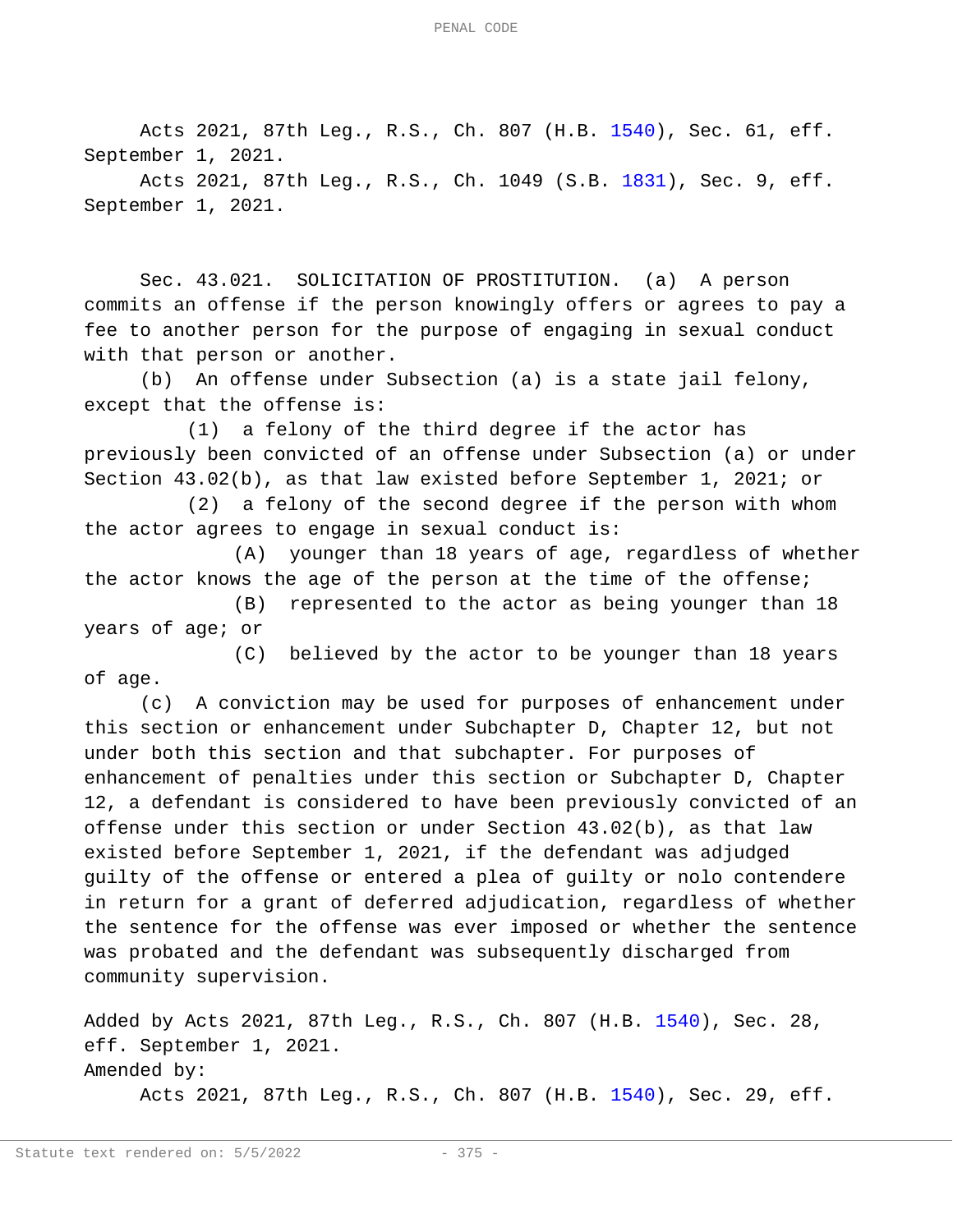September 1, 2021. Acts 2021, 87th Leg., R.S., Ch. 807 (H.B. [1540](http://www.legis.state.tx.us/tlodocs/87R/billtext/html/HB01540F.HTM)), Sec. 30, eff. September 1, 2021.

Sec. 43.03. PROMOTION OF PROSTITUTION. (a) A person commits an offense if, acting other than as a prostitute receiving compensation for personally rendered prostitution services, he or she knowingly:

(1) receives money or other property pursuant to an agreement to participate in the proceeds of prostitution; or

(2) solicits another to engage in sexual conduct with another person for compensation.

(b) An offense under this section is a felony of the third degree, except that the offense is:

(1) a felony of the second degree if the actor has been previously convicted of an offense under this section; or

(2) a felony of the first degree if the actor engages in conduct described by Subsection  $(a)(1)$  or  $(2)$  involving a person younger than 18 years of age engaging in prostitution, regardless of whether the actor knows the age of the person at the time of the offense.

Acts 1973, 63rd Leg., p. 883, ch. 399, Sec. 1, eff. Jan. 1, 1974. Amended by Acts 1977, 65th Leg., p. 758, ch. 287, Sec. 1, eff. May 27, 1977; Acts 1993, 73rd Leg., ch. 900, Sec. 1.01, eff. Sept. 1, 1994.

Amended by:

Acts 2013, 83rd Leg., R.S., Ch. 1252 (H.B. [8\)](http://www.legis.state.tx.us/tlodocs/83R/billtext/html/HB00008F.HTM), Sec. 16, eff. September 1, 2013.

Acts 2017, 85th Leg., R.S., Ch. 685 (H.B. [29\)](http://www.legis.state.tx.us/tlodocs/85R/billtext/html/HB00029F.HTM), Sec. 38, eff. September 1, 2017.

Acts 2017, 85th Leg., R.S., Ch. 1038 (H.B. [1808](http://www.legis.state.tx.us/tlodocs/85R/billtext/html/HB01808F.HTM)), Sec. 9, eff. September 1, 2017.

Acts 2019, 86th Leg., R.S., Ch. 273 (S.B. [1802](http://www.legis.state.tx.us/tlodocs/86R/billtext/html/SB01802F.HTM)), Sec. 3, eff. September 1, 2019.

Sec. 43.031. ONLINE PROMOTION OF PROSTITUTION. (a) A person commits an offense if the person owns, manages, or operates an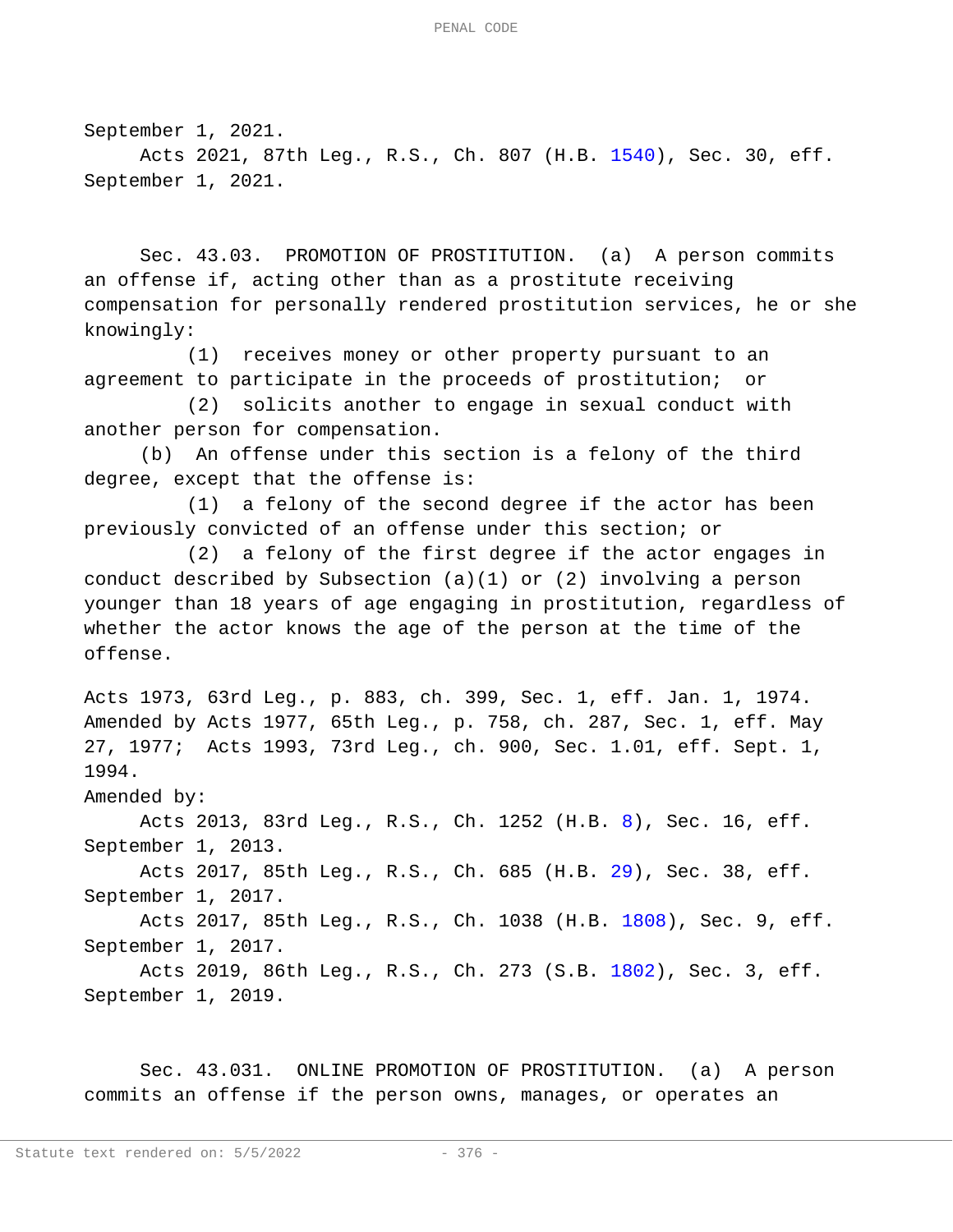interactive computer service or information content provider, or operates as an information content provider, with the intent to promote the prostitution of another person or facilitate another person to engage in prostitution or solicitation of prostitution.

(b) An offense under this section is a felony of the third degree, except that the offense is a felony of the second degree if the actor:

(1) has been previously convicted of an offense under this section or Section 43.041; or

(2) engages in conduct described by Subsection (a) involving a person younger than 18 years of age engaging in prostitution, regardless of whether the actor knows the age of the person at the time of the offense.

Added by Acts 2019, 86th Leg., R.S., Ch. 413 (S.B. [20\)](http://www.legis.state.tx.us/tlodocs/86R/billtext/html/SB00020F.HTM), Sec. 3.02, eff. September 1, 2019. Amended by:

Acts 2021, 87th Leg., R.S., Ch. 807 (H.B. [1540](http://www.legis.state.tx.us/tlodocs/87R/billtext/html/HB01540F.HTM)), Sec. 55, eff. September 1, 2021.

Sec. 43.04. AGGRAVATED PROMOTION OF PROSTITUTION. (a) A person commits an offense if he knowingly owns, invests in, finances, controls, supervises, or manages a prostitution enterprise that uses two or more prostitutes.

(b) An offense under this section is a felony of the first degree.

Acts 1973, 63rd Leg., p. 883, ch. 399, Sec. 1, eff. Jan. 1, 1974. Amended by Acts 1993, 73rd Leg., ch. 900, Sec. 1.01, eff. Sept. 1, 1994.

Amended by:

Acts 2013, 83rd Leg., R.S., Ch. 1252 (H.B. [8\)](http://www.legis.state.tx.us/tlodocs/83R/billtext/html/HB00008F.HTM), Sec. 17, eff. September 1, 2013. Acts 2017, 85th Leg., R.S., Ch. 685 (H.B. [29\)](http://www.legis.state.tx.us/tlodocs/85R/billtext/html/HB00029F.HTM), Sec. 39, eff. September 1, 2017.

Acts 2017, 85th Leg., R.S., Ch. 1038 (H.B. [1808](http://www.legis.state.tx.us/tlodocs/85R/billtext/html/HB01808F.HTM)), Sec. 10, eff. September 1, 2017.

Acts 2019, 86th Leg., R.S., Ch. 273 (S.B. [1802](http://www.legis.state.tx.us/tlodocs/86R/billtext/html/SB01802F.HTM)), Sec. 4, eff. September 1, 2019.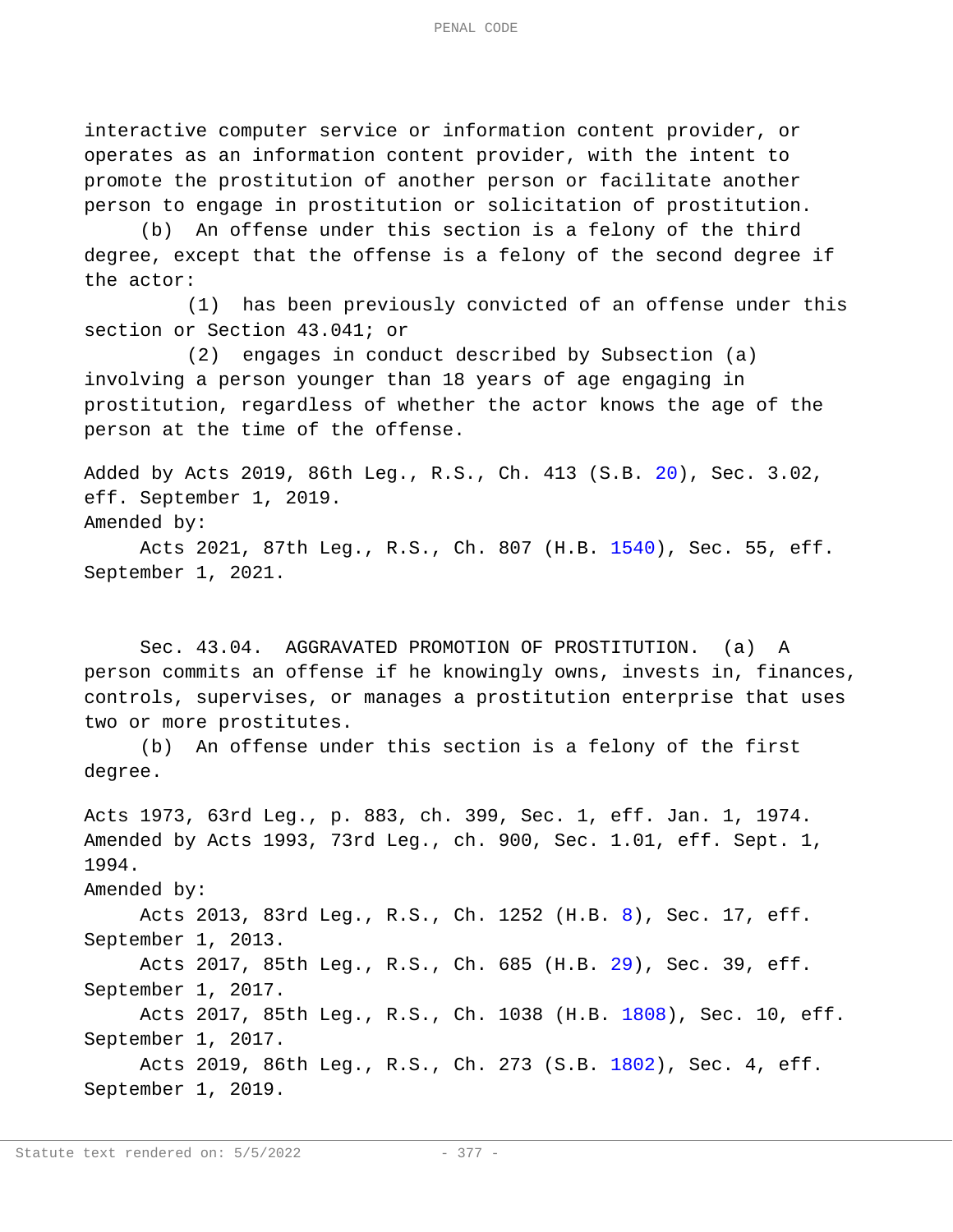Sec. 43.041. AGGRAVATED ONLINE PROMOTION OF PROSTITUTION. (a) A person commits an offense if the person owns, manages, or operates an interactive computer service or information content provider, or operates as an information content provider, with the intent to promote the prostitution of five or more persons or facilitate five or more persons to engage in prostitution or solicitation of prostitution.

(b) An offense under this section is a felony of the second degree, except that the offense is a felony of the first degree if the actor:

(1) has been previously convicted of an offense under this section; or

(2) engages in conduct described by Subsection (a) involving two or more persons younger than 18 years of age engaging in prostitution, regardless of whether the actor knows the age of the persons at the time of the offense.

Added by Acts 2019, 86th Leg., R.S., Ch. 413 (S.B. [20\)](http://www.legis.state.tx.us/tlodocs/86R/billtext/html/SB00020F.HTM), Sec. 3.02, eff. September 1, 2019. Amended by:

Acts 2021, 87th Leg., R.S., Ch. 807 (H.B. [1540](http://www.legis.state.tx.us/tlodocs/87R/billtext/html/HB01540F.HTM)), Sec. 56, eff. September 1, 2021.

Sec. 43.05. COMPELLING PROSTITUTION. (a) A person commits an offense if the person knowingly:

(1) causes another by force, threat, coercion, or fraud to commit prostitution; or

(2) causes by any means a child younger than 18 years to commit prostitution, regardless of whether the actor knows the age of the child at the time of the offense.

(b) An offense under this section is a felony of the first degree.

(c) If conduct constituting an offense under this section also constitutes an offense under another section of this code, the actor may be prosecuted under either section or under both sections.

(d) For purposes of this section, "coercion" as defined by Section 1.07 includes:

(1) destroying, concealing, confiscating, or withholding from a person, or threatening to destroy, conceal, confiscate, or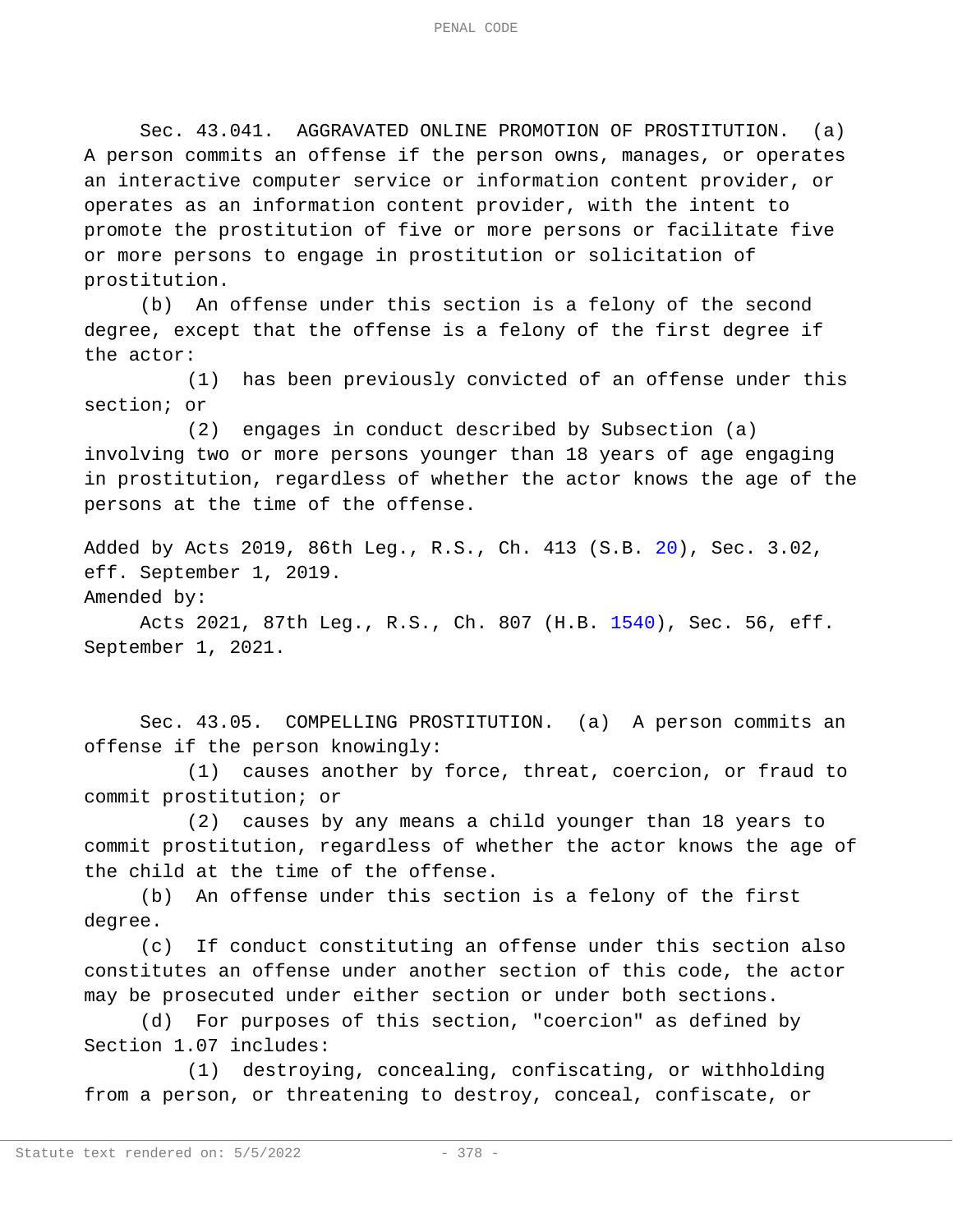withhold from a person, the person's actual or purported:

- (A) government records; or
- (B) identifying information or documents;

(2) causing a person, without the person's consent, to become intoxicated, as defined by Section 49.01, to a degree that impairs the person's ability to appraise the nature of the person's conduct that constitutes prostitution or to resist engaging in that conduct; or

(3) withholding alcohol or a controlled substance to a degree that impairs the ability of a person with a chemical dependency, as defined by Section 462.001, Health and Safety Code, to appraise the nature of the person's conduct that constitutes prostitution or to resist engaging in that conduct.

Acts 1973, 63rd Leg., p. 883, ch. 399, Sec. 1, eff. Jan. 1, 1974. Amended by Acts 1993, 73rd Leg., ch. 900, Sec. 1.01, eff. Sept. 1, 1994.

Amended by:

Acts 2009, 81st Leg., R.S., Ch. 1002 (H.B. [4009](http://www.legis.state.tx.us/tlodocs/81R/billtext/html/HB04009F.HTM)), Sec. 9, eff. September 1, 2009. Acts 2011, 82nd Leg., R.S., Ch. 1 (S.B. [24](http://www.legis.state.tx.us/tlodocs/82R/billtext/html/SB00024F.HTM)), Sec. 1.03, eff. September 1, 2011. Acts 2015, 84th Leg., R.S., Ch. 1273 (S.B. [825](http://www.legis.state.tx.us/tlodocs/84R/billtext/html/SB00825F.HTM)), Sec. 2, eff. September 1, 2015. Acts 2017, 85th Leg., R.S., Ch. 685 (H.B. [29\)](http://www.legis.state.tx.us/tlodocs/85R/billtext/html/HB00029F.HTM), Sec. 40, eff. September 1, 2017. Acts 2017, 85th Leg., R.S., Ch. 1038 (H.B. [1808](http://www.legis.state.tx.us/tlodocs/85R/billtext/html/HB01808F.HTM)), Sec. 11, eff. September 1, 2017. Acts 2019, 86th Leg., R.S., Ch. 273 (S.B. [1802](http://www.legis.state.tx.us/tlodocs/86R/billtext/html/SB01802F.HTM)), Sec. 5, eff. September 1, 2019.

Sec. 43.06. ACCOMPLICE WITNESS; TESTIMONY AND IMMUNITY. (a) A party to an offense under this subchapter may be required to furnish evidence or testify about the offense.

(b) A party to an offense under this subchapter may not be prosecuted for any offense about which he is required to furnish evidence or testify, and the evidence and testimony may not be used against the party in any adjudicatory proceeding except a prosecution for aggravated perjury.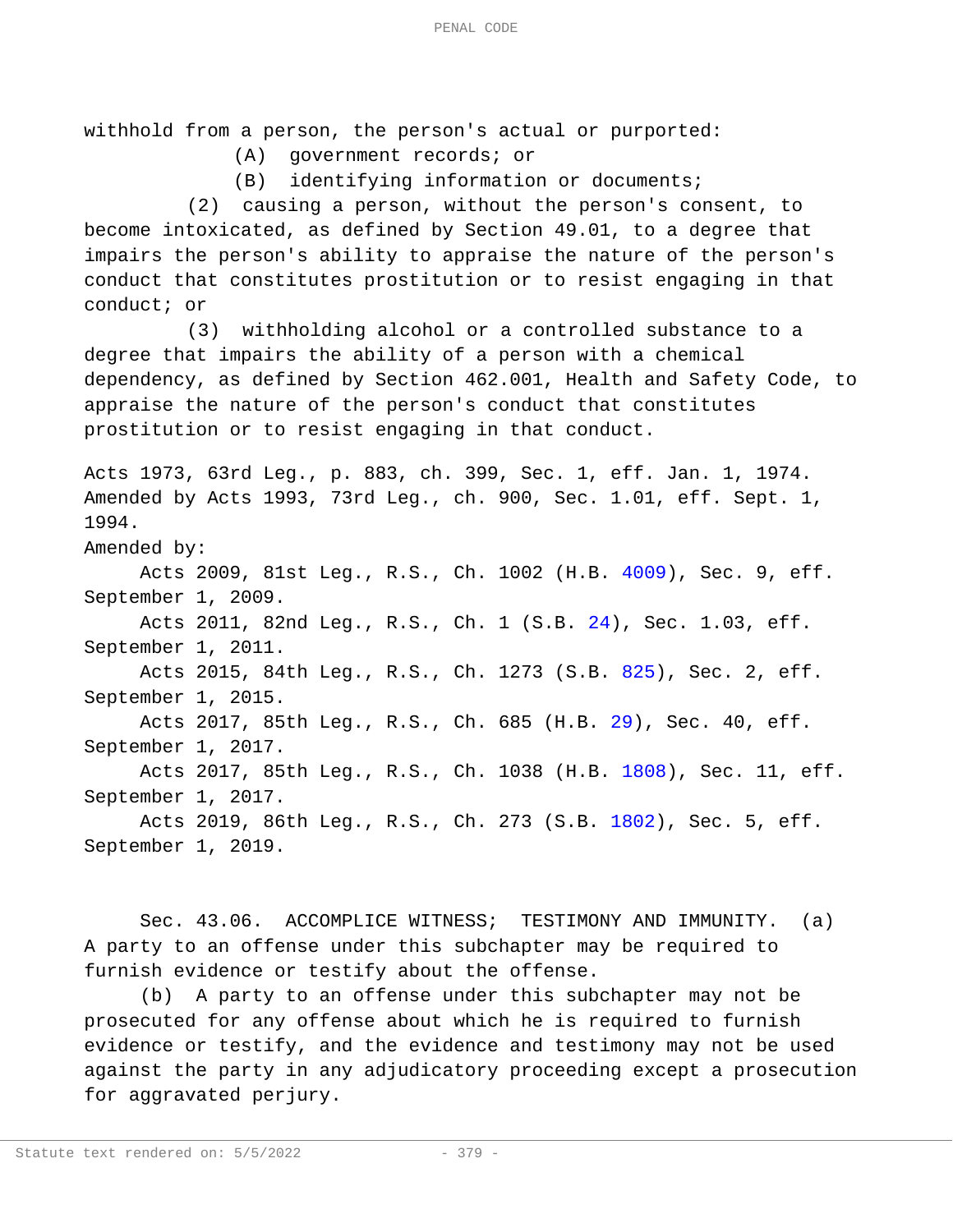(c) For purposes of this section, "adjudicatory proceeding" means a proceeding before a court or any other agency of government in which the legal rights, powers, duties, or privileges of specified parties are determined.

(d) A conviction under this subchapter may be had upon the uncorroborated testimony of a party to the offense.

Acts 1973, 63rd Leg., p. 883, ch. 399, Sec. 1, eff. Jan. 1, 1974. Amended by Acts 1993, 73rd Leg., ch. 900, Sec. 1.01, eff. Sept. 1, 1994.

## **SUBCHAPTER B. OBSCENITY**

Sec. 43.21. DEFINITIONS. (a) In this subchapter:

(1) "Obscene" means material or a performance that:

(A) the average person, applying contemporary community standards, would find that taken as a whole appeals to the prurient interest in sex;

(B) depicts or describes:

(i) patently offensive representations or descriptions of ultimate sexual acts, normal or perverted, actual or simulated, including sexual intercourse, sodomy, and sexual bestiality; or

(ii) patently offensive representations or descriptions of masturbation, excretory functions, sadism, masochism, lewd exhibition of the genitals, the male or female genitals in a state of sexual stimulation or arousal, covered male genitals in a discernibly turgid state or a device designed and marketed as useful primarily for stimulation of the human genital organs; and

(C) taken as a whole, lacks serious literary, artistic, political, and scientific value.

(2) "Material" means anything tangible that is capable of being used or adapted to arouse interest, whether through the medium of reading, observation, sound, or in any other manner, but does not include an actual three dimensional obscene device.

(3) "Performance" means a play, motion picture, dance, or other exhibition performed before an audience.

(4) "Patently offensive" means so offensive on its face as to affront current community standards of decency.

(5) "Promote" means to manufacture, issue, sell, give,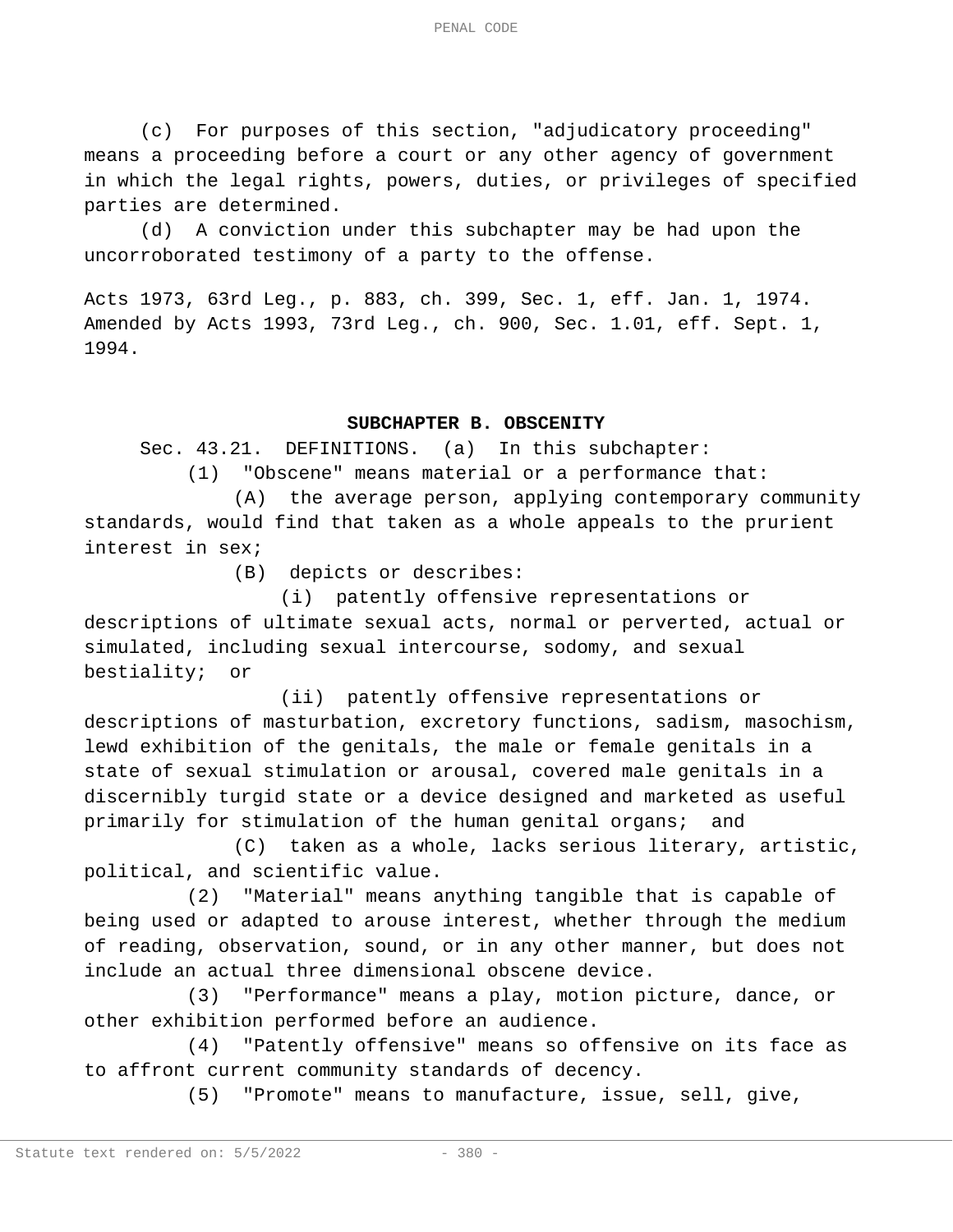provide, lend, mail, deliver, transfer, transmit, publish, distribute, circulate, disseminate, present, exhibit, or advertise, or to offer or agree to do the same.

(6) "Wholesale promote" means to manufacture, issue, sell, provide, mail, deliver, transfer, transmit, publish, distribute, circulate, disseminate, or to offer or agree to do the same for purpose of resale.

(7) "Obscene device" means a device including a dildo or artificial vagina, designed or marketed as useful primarily for the stimulation of human genital organs.

(b) If any of the depictions or descriptions of sexual conduct described in this section are declared by a court of competent jurisdiction to be unlawfully included herein, this declaration shall not invalidate this section as to other patently offensive sexual conduct included herein.

Acts 1973, 63rd Leg., p. 883, ch. 399, Sec. 1, eff. Jan. 1, 1974. Amended by Acts 1975, 64th Leg., p. 372, ch. 163, Sec. 1, eff. Sept. 1, 1975; Acts 1979, 66th Leg., p. 1974, ch. 778, Sec. 1, eff. Sept. 1, 1979; Acts 1993, 73rd Leg., ch. 900, Sec. 1.01, eff. Sept. 1, 1994.

Sec. 43.22. OBSCENE DISPLAY OR DISTRIBUTION. (a) A person commits an offense if he intentionally or knowingly displays or distributes an obscene photograph, drawing, or similar visual representation or other obscene material and is reckless about whether a person is present who will be offended or alarmed by the display or distribution.

(b) An offense under this section is a Class C misdemeanor.

Acts 1973, 63rd Leg., p. 883, ch. 399, Sec. 1, eff. Jan. 1, 1974. Amended by Acts 1993, 73rd Leg., ch. 900, Sec. 1.01, eff. Sept. 1, 1994.

Sec. 43.23. OBSCENITY. (a) A person commits an offense if, knowing its content and character, he wholesale promotes or possesses with intent to wholesale promote any obscene material or obscene device.

(b) Except as provided by Subsection (h), an offense under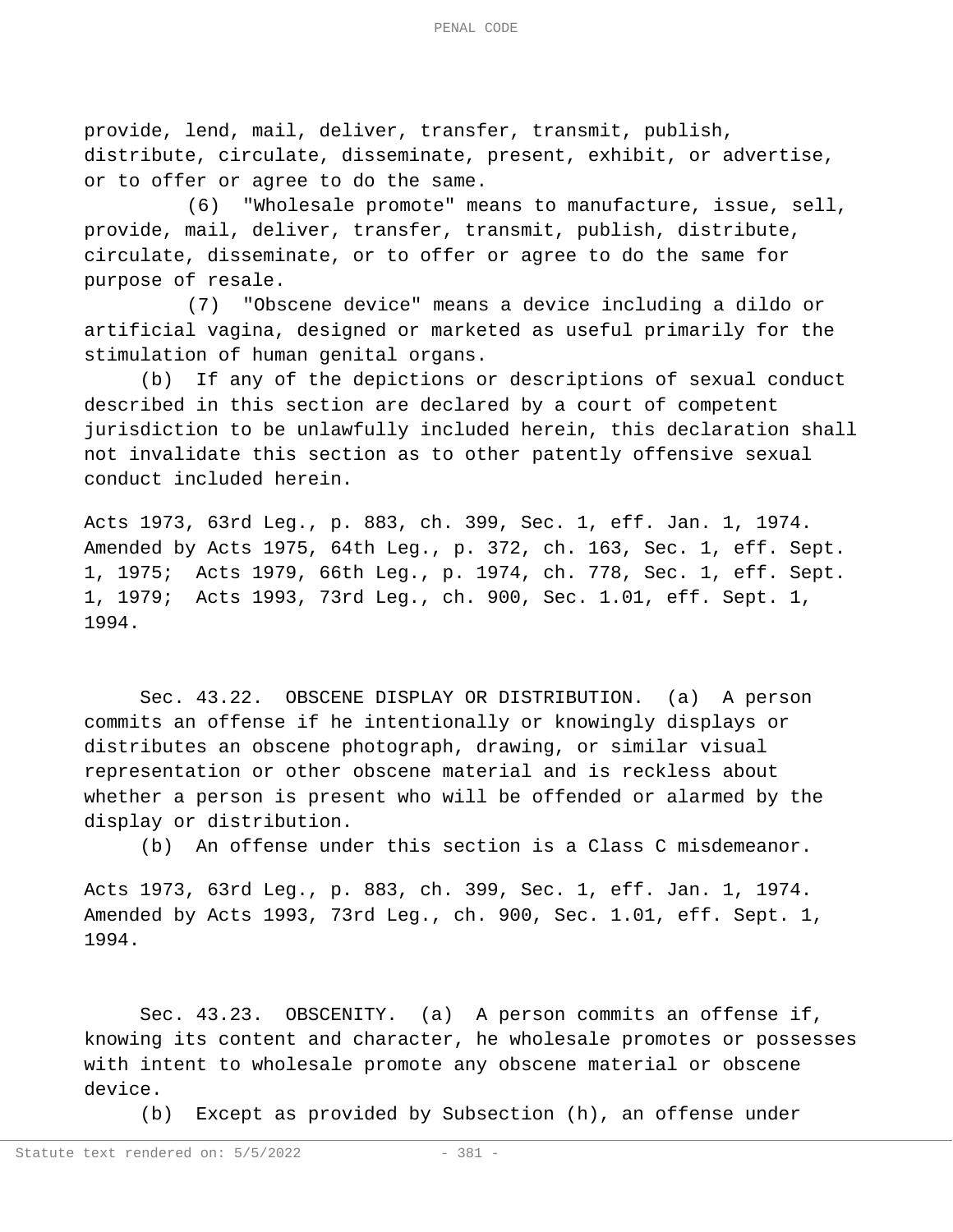Subsection (a) is a state jail felony.

(c) A person commits an offense if, knowing its content and character, he:

(1) promotes or possesses with intent to promote any obscene material or obscene device; or

(2) produces, presents, or directs an obscene performance or participates in a portion thereof that is obscene or that contributes to its obscenity.

(d) Except as provided by Subsection (h), an offense under Subsection (c) is a Class A misdemeanor.

(e) A person who promotes or wholesale promotes obscene material or an obscene device or possesses the same with intent to promote or wholesale promote it in the course of his business is presumed to do so with knowledge of its content and character.

(f) A person who possesses six or more obscene devices or identical or similar obscene articles is presumed to possess them with intent to promote the same.

(g) It is an affirmative defense to prosecution under this section that the person who possesses or promotes material or a device proscribed by this section does so for a bona fide medical, psychiatric, judicial, legislative, or law enforcement purpose.

(h) The punishment for an offense under Subsection (a) or (c) is increased to the punishment for a felony of the second degree if it is shown on the trial of the offense that obscene material that is the subject of the offense visually depicts activities described by Section  $43.21(a)(1)(B)$  engaged in by:

(1) a child younger than 18 years of age at the time the image of the child was made;

(2) an image that to a reasonable person would be virtually indistinguishable from the image of a child younger than 18 years of age; or

(3) an image created, adapted, or modified to be the image of an identifiable child.

(i) In this section, "identifiable child" means a person, recognizable as an actual person by the person's face, likeness, or other distinguishing characteristic, such as a unique birthmark or other recognizable feature:

(1) who was younger than 18 years of age at the time the visual depiction was created, adapted, or modified; or

(2) whose image as a person younger than 18 years of age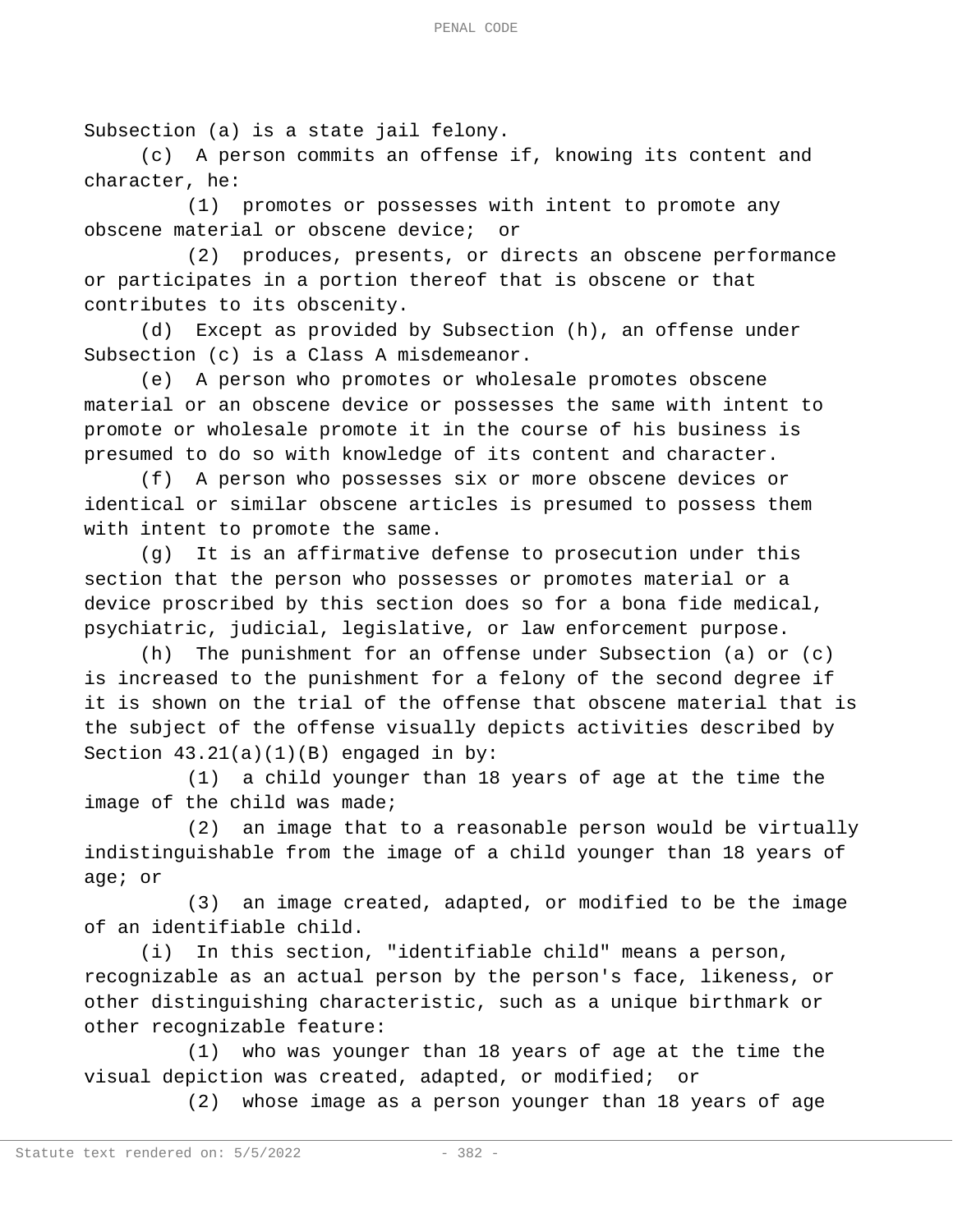was used in creating, adapting, or modifying the visual depiction.

(j) An attorney representing the state who seeks an increase in punishment under Subsection (h)(3) is not required to prove the actual identity of an identifiable child.

Acts 1973, 63rd Leg., p. 883, ch. 399, Sec. 1, eff. Jan. 1, 1974. Amended by Acts 1979, 66th Leg., p. 1975, ch. 778, Sec. 2, eff. Sept. 1, 1979; Acts 1993, 73rd Leg., ch. 900, Sec. 1.01, eff. Sept. 1, 1994; Acts 2003, 78th Leg., ch. 1005, Sec. 1, eff. Sept. 1, 2003. Amended by:

Acts 2013, 83rd Leg., R.S., Ch. 1252 (H.B. [8\)](http://www.legis.state.tx.us/tlodocs/83R/billtext/html/HB00008F.HTM), Sec. 19, eff. September 1, 2013.

Sec. 43.24. SALE, DISTRIBUTION, OR DISPLAY OF HARMFUL MATERIAL TO MINOR. (a) For purposes of this section:

(1) "Minor" means an individual younger than 18 years.

(2) "Harmful material" means material whose dominant theme taken as a whole:

(A) appeals to the prurient interest of a minor, in sex, nudity, or excretion;

(B) is patently offensive to prevailing standards in the adult community as a whole with respect to what is suitable for minors; and

(C) is utterly without redeeming social value for minors.

(b) A person commits an offense if, knowing that the material is harmful:

(1) and knowing the person is a minor, he sells, distributes, exhibits, or possesses for sale, distribution, or exhibition to a minor harmful material;

(2) he displays harmful material and is reckless about whether a minor is present who will be offended or alarmed by the display; or

(3) he hires, employs, or uses a minor to do or accomplish or assist in doing or accomplishing any of the acts prohibited in Subsection  $(b)(1)$  or  $(b)(2)$ .

(c) It is an affirmative defense to prosecution under this section that the sale, distribution, or exhibition was by a person having scientific, educational, governmental, or other similar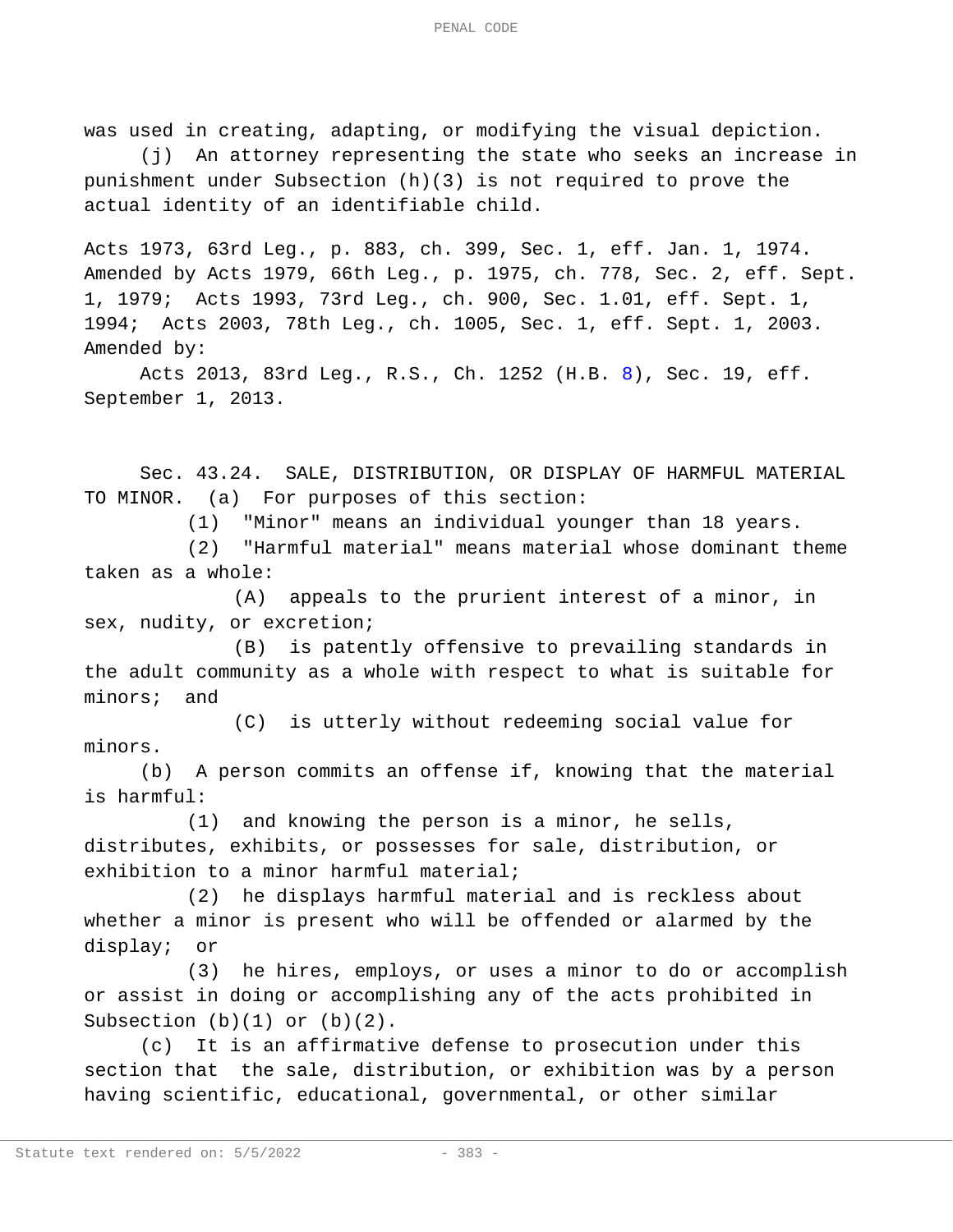justification.

(c-1) It is a defense to prosecution under this section that the actor was the spouse of the minor at the time of the offense.

(d) An offense under this section is a Class A misdemeanor unless it is committed under Subsection (b)(3) in which event it is a felony of the third degree.

Acts 1973, 63rd Leg., p. 883, ch. 399, Sec. 1, eff. Jan. 1, 1974. Amended by Acts 1993, 73rd Leg., ch. 900, Sec. 1.01, eff. Sept. 1, 1994.

Amended by:

Acts 2011, 82nd Leg., R.S., Ch. 497 (H.B. [1344](http://www.legis.state.tx.us/tlodocs/82R/billtext/html/HB01344F.HTM)), Sec. 1, eff. September 1, 2011.

Sec. 43.25. SEXUAL PERFORMANCE BY A CHILD. (a) In this section:

(1) "Sexual performance" means any performance or part thereof that includes sexual conduct by a child younger than 18 years of age.

(2) "Sexual conduct" means sexual contact, actual or simulated sexual intercourse, deviate sexual intercourse, sexual bestiality, masturbation, sado-masochistic abuse, or lewd exhibition of the genitals, the anus, or any portion of the female breast below the top of the areola.

(3) "Performance" means any play, motion picture, photograph, dance, or other visual representation that can be exhibited before an audience of one or more persons.

(4) "Produce" with respect to a sexual performance includes any conduct that directly contributes to the creation or manufacture of the sexual performance.

(5) "Promote" means to procure, manufacture, issue, sell, give, provide, lend, mail, deliver, transfer, transmit, publish, distribute, circulate, disseminate, present, exhibit, or advertise or to offer or agree to do any of the above.

(6) "Simulated" means the explicit depiction of sexual conduct that creates the appearance of actual sexual conduct and during which a person engaging in the conduct exhibits any uncovered portion of the breasts, genitals, or buttocks.

(7) "Deviate sexual intercourse" and "sexual contact" have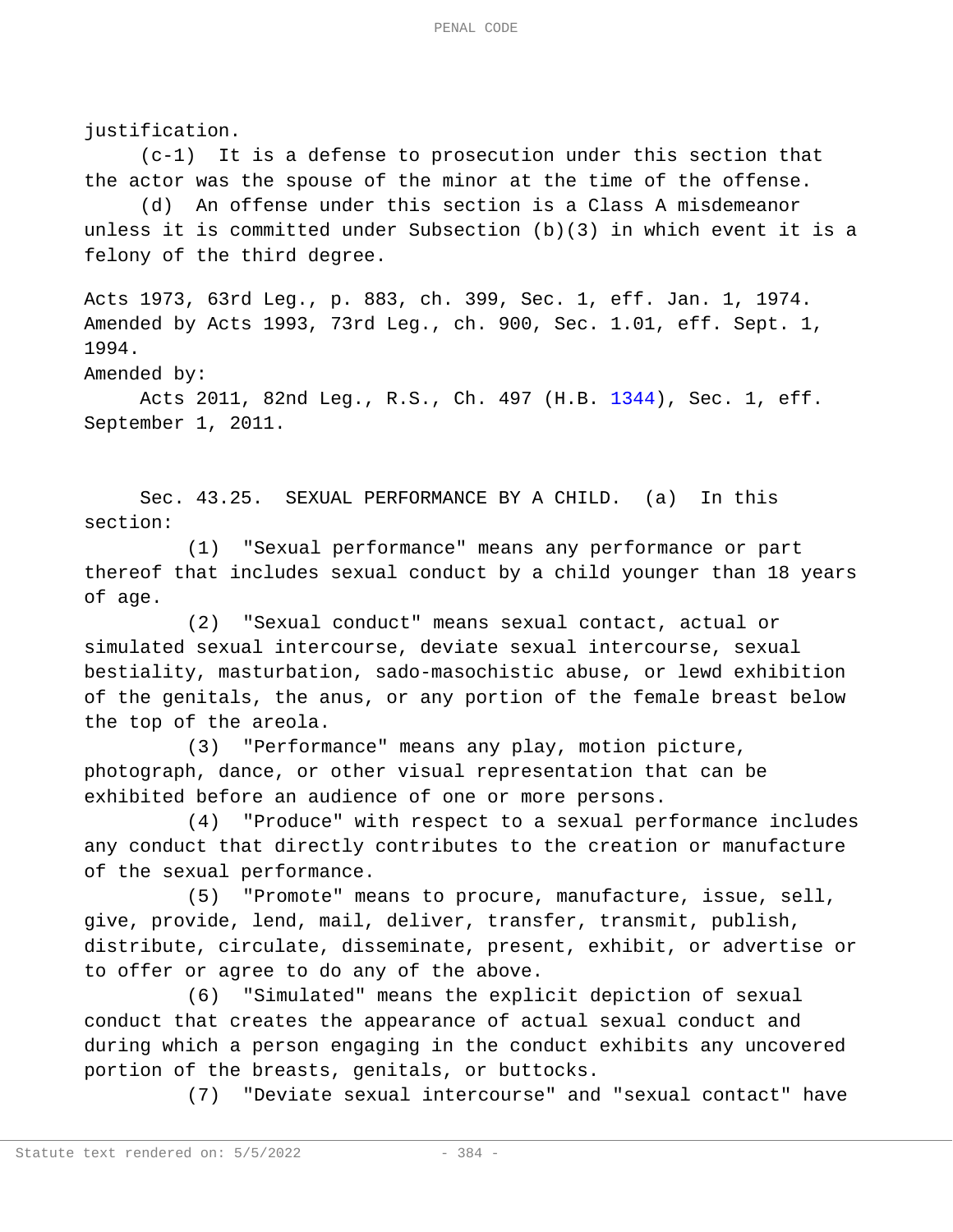the meanings assigned by Section 43.01.

(b) A person commits an offense if, knowing the character and content thereof, he employs, authorizes, or induces a child younger than 18 years of age to engage in sexual conduct or a sexual performance. A parent or legal guardian or custodian of a child younger than 18 years of age commits an offense if he consents to the participation by the child in a sexual performance.

(c) An offense under Subsection (b) is a felony of the second degree, except that the offense is a felony of the first degree if the victim is younger than 14 years of age at the time the offense is committed, regardless of whether the actor knows the age of the victim at the time of the offense.

(d) A person commits an offense if, knowing the character and content of the material, he produces, directs, or promotes a performance that includes sexual conduct by a child younger than 18 years of age.

(e) An offense under Subsection (d) is a felony of the third degree, except that the offense is a felony of the second degree if the victim is younger than 14 years of age at the time the offense is committed, regardless of whether the actor knows the age of the victim at the time of the offense.

(f) It is an affirmative defense to a prosecution under this section that:

(1) the defendant was the spouse of the child at the time of the offense;

(2) the conduct was for a bona fide educational, medical, psychological, psychiatric, judicial, law enforcement, or legislative purpose; or

(3) the defendant is not more than two years older than the child.

(g) When it becomes necessary for the purposes of this section or Section 43.26 to determine whether a child who participated in sexual conduct was younger than 18 years of age, the court or jury may make this determination by any of the following methods:

(1) personal inspection of the child;

(2) inspection of the photograph or motion picture that shows the child engaging in the sexual performance;

(3) oral testimony by a witness to the sexual performance as to the age of the child based on the child's appearance at the time;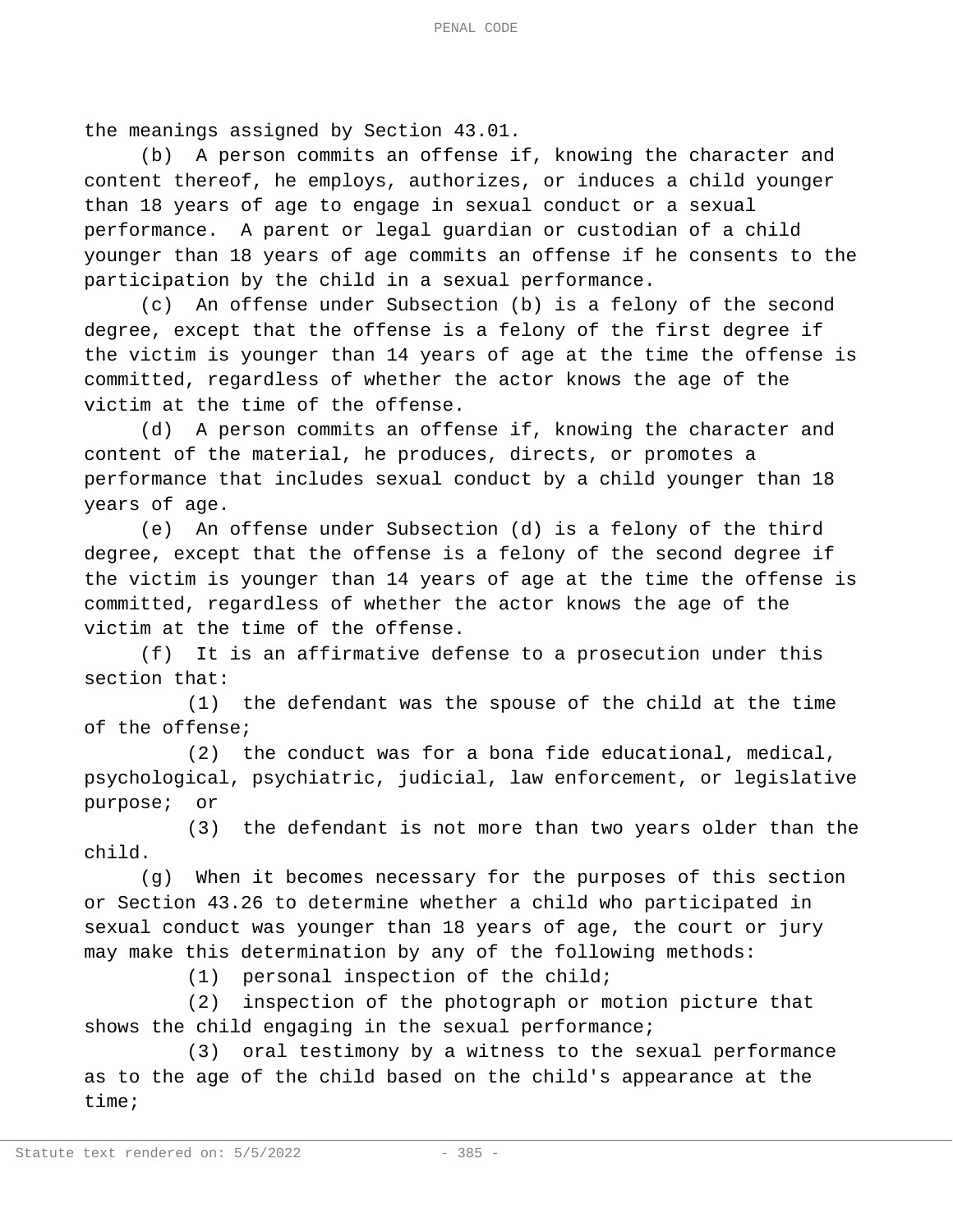(4) expert medical testimony based on the appearance of the child engaging in the sexual performance; or

(5) any other method authorized by law or by the rules of evidence at common law.

(h) Conduct under this section constitutes an offense regardless of whether the actor knows the age of the victim at the time of the offense.

Added by Acts 1977, 65th Leg., p. 1035, ch. 381, Sec. 1, eff. June 10, 1977. Amended by Acts 1979, 66th Leg., p. 1976, ch. 779, Sec. 1, eff. Sept. 1, 1979; Acts 1985, 69th Leg., ch. 530, Sec. 1, eff. Sept. 1, 1985; Acts 1993, 73rd Leg., ch. 900, Sec. 1.01, eff. Sept. 1, 1994; Acts 1999, 76th Leg., ch. 1415, Sec. 22(b), eff. Sept. 1, 1999; Acts 2003, 78th Leg., ch. 1005, Sec. 4, 5 eff. Sept. 1, 2003. Amended by:

Acts 2007, 80th Leg., R.S., Ch. 593 (H.B. [8\)](http://www.legis.state.tx.us/tlodocs/80R/billtext/html/HB00008F.HTM), Sec. 1.20, eff. September 1, 2007.

Acts 2017, 85th Leg., R.S., Ch. 685 (H.B. [29\)](http://www.legis.state.tx.us/tlodocs/85R/billtext/html/HB00029F.HTM), Sec. 41, eff. September 1, 2017.

Acts 2017, 85th Leg., R.S., Ch. 1038 (H.B. [1808](http://www.legis.state.tx.us/tlodocs/85R/billtext/html/HB01808F.HTM)), Sec. 12, eff. September 1, 2017.

Sec. 43.251. EMPLOYMENT HARMFUL TO CHILDREN. (a) In this section:

(1) "Child" means a person younger than 21 years of age.

(2) "Massage" has the meaning assigned to the term "massage therapy" by Section 455.001, Occupations Code.

(3) "Massage establishment" has the meaning assigned by Section 455.001, Occupations Code.

(4) "Nude" means a child who is:

(A) entirely unclothed; or

(B) clothed in a manner that leaves uncovered or visible through less than fully opaque clothing any portion of the breasts below the top of the areola of the breasts, if the child is female, or any portion of the genitals or buttocks.

(5) "Sexually oriented commercial activity" means a massage establishment, nude studio, modeling studio, love parlor, or other similar commercial enterprise the primary business of which is the offering of a service that is intended to provide sexual stimulation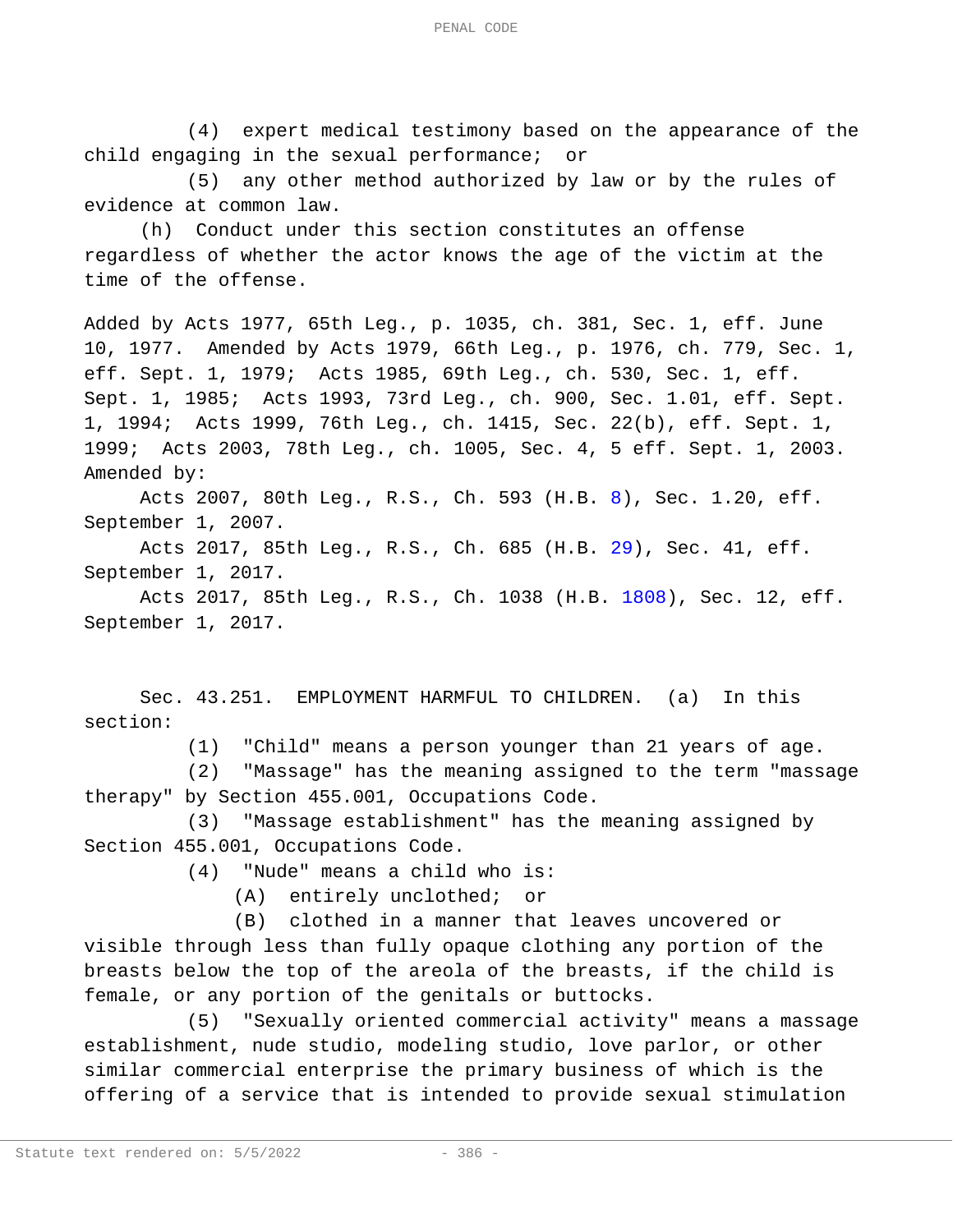or sexual gratification to the customer.

(6) "Topless" means a female child clothed in a manner that leaves uncovered or visible through less than fully opaque clothing any portion of her breasts below the top of the areola.

(b) A person commits an offense if the person employs, authorizes, or induces a child to work:

(1) in a sexually oriented commercial activity; or

(2) in any place of business permitting, requesting, or requiring a child to work nude or topless.

Text of subsection as amended by Acts 2017, 85th Leg., R.S., Ch. 685 (H.B. [29\)](https://capitol.texas.gov/tlodocs/85R/billtext/html/HB00029F.HTM), Sec. 42

(c) An offense under this section is a felony of the second degree, except that the offense is a felony of the first degree if the child is younger than 14 years of age at the time the offense is committed, regardless of whether the actor knows the age of the child at the time of the offense.

Text of subsection as amended by Acts 2017, 85th Leg., R.S., Ch. 1038 (H.B. [1808](https://capitol.texas.gov/tlodocs/85R/billtext/html/HB01808F.HTM)), Sec. 13

(c) An offense under this section is a felony of the second degree, except that the offense is a felony of the first degree if the victim is younger than 14 years of age at the time the offense is committed, regardless of whether the actor knows the age of the victim at the time of the offense.

Text of subsection as added by Acts 2017, 85th Leg., R.S., Ch. 685 (H.B. [29\)](https://capitol.texas.gov/tlodocs/85R/billtext/html/HB00029F.HTM), Sec. 42

(d) Conduct under this section constitutes an offense regardless of whether the actor knows the age of the child at the time of the offense.

Text of subsection as added by Acts 2017, 85th Leg., R.S., Ch. 1038 (H.B. [1808](https://capitol.texas.gov/tlodocs/85R/billtext/html/HB01808F.HTM)), Sec. 13

(d) Conduct under this section constitutes an offense regardless of whether the actor knows the age of the victim at the time of the offense.

Added by Acts 1987, 70th Leg., ch. 783, Sec. 1, eff. Aug. 31, 1987. Amended by Acts 1993, 73rd Leg., ch. 900, Sec. 1.01, eff. Sept. 1, 1994; Acts 2001, 77th Leg., ch. 1420, Sec. 14.832, eff. Sept. 1, 2001. Amended by: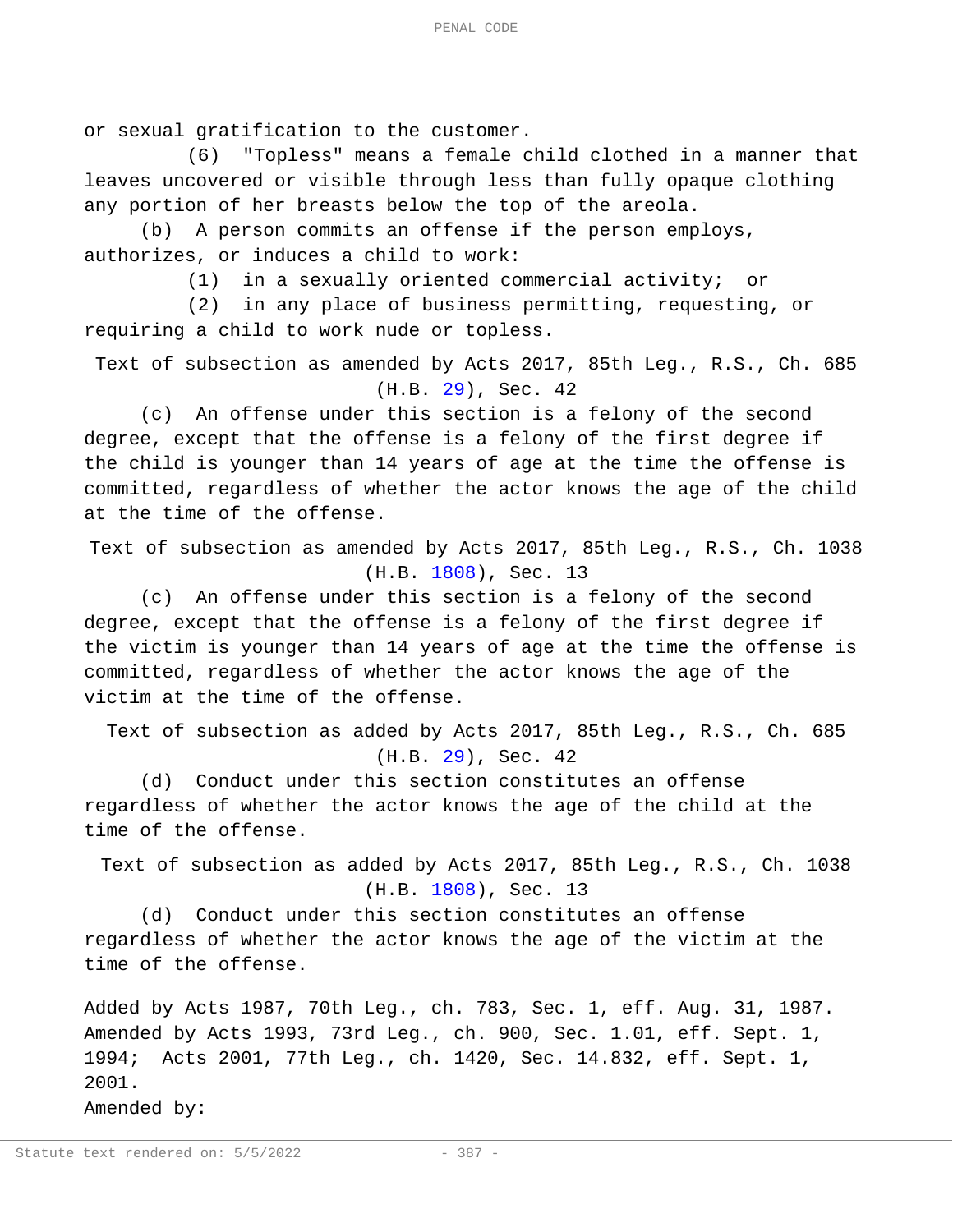Acts 2011, 82nd Leg., R.S., Ch. 515 (H.B. [2014](http://www.legis.state.tx.us/tlodocs/82R/billtext/html/HB02014F.HTM)), Sec. 4.03, eff. September 1, 2011. Acts 2011, 82nd Leg., R.S., Ch. 938 (H.B. [290](http://www.legis.state.tx.us/tlodocs/82R/billtext/html/HB00290F.HTM)), Sec. 1, eff. September 1, 2011. Acts 2013, 83rd Leg., R.S., Ch. 1252 (H.B. [8\)](http://www.legis.state.tx.us/tlodocs/83R/billtext/html/HB00008F.HTM), Sec. 18, eff. September 1, 2013. Acts 2017, 85th Leg., R.S., Ch. 685 (H.B. [29\)](http://www.legis.state.tx.us/tlodocs/85R/billtext/html/HB00029F.HTM), Sec. 42, eff. September 1, 2017. Acts 2017, 85th Leg., R.S., Ch. 1038 (H.B. [1808](http://www.legis.state.tx.us/tlodocs/85R/billtext/html/HB01808F.HTM)), Sec. 13, eff. September 1, 2017. Acts 2021, 87th Leg., R.S., Ch. 79 (S.B. [315\)](http://www.legis.state.tx.us/tlodocs/87R/billtext/html/SB00315F.HTM), Sec. 8, eff. May 24, 2021. Acts 2021, 87th Leg., R.S., Ch. 942 (S.B. [766](http://www.legis.state.tx.us/tlodocs/87R/billtext/html/SB00766F.HTM)), Sec. 8, eff. September 1, 2021.

Sec. 43.26. POSSESSION OR PROMOTION OF CHILD PORNOGRAPHY. (a) A person commits an offense if:

(1) the person knowingly or intentionally possesses, or knowingly or intentionally accesses with intent to view, visual material that visually depicts a child younger than 18 years of age at the time the image of the child was made who is engaging in sexual conduct, including a child who engages in sexual conduct as a victim of an offense under Section 20A.02(a)(5), (6), (7), or  $(8)$ ; and

(2) the person knows that the material depicts the child as described by Subdivision (1).

(b) In this section:

(1) "Promote" has the meaning assigned by Section 43.25.

(2) "Sexual conduct" has the meaning assigned by Section 43.25.

(3) "Visual material" means:

(A) any film, photograph, videotape, negative, or slide or any photographic reproduction that contains or incorporates in any manner any film, photograph, videotape, negative, or slide; or

(B) any disk, diskette, or other physical medium that allows an image to be displayed on a computer or other video screen and any image transmitted to a computer or other video screen by telephone line, cable, satellite transmission, or other method.

(c) The affirmative defenses provided by Section 43.25(f) also apply to a prosecution under this section.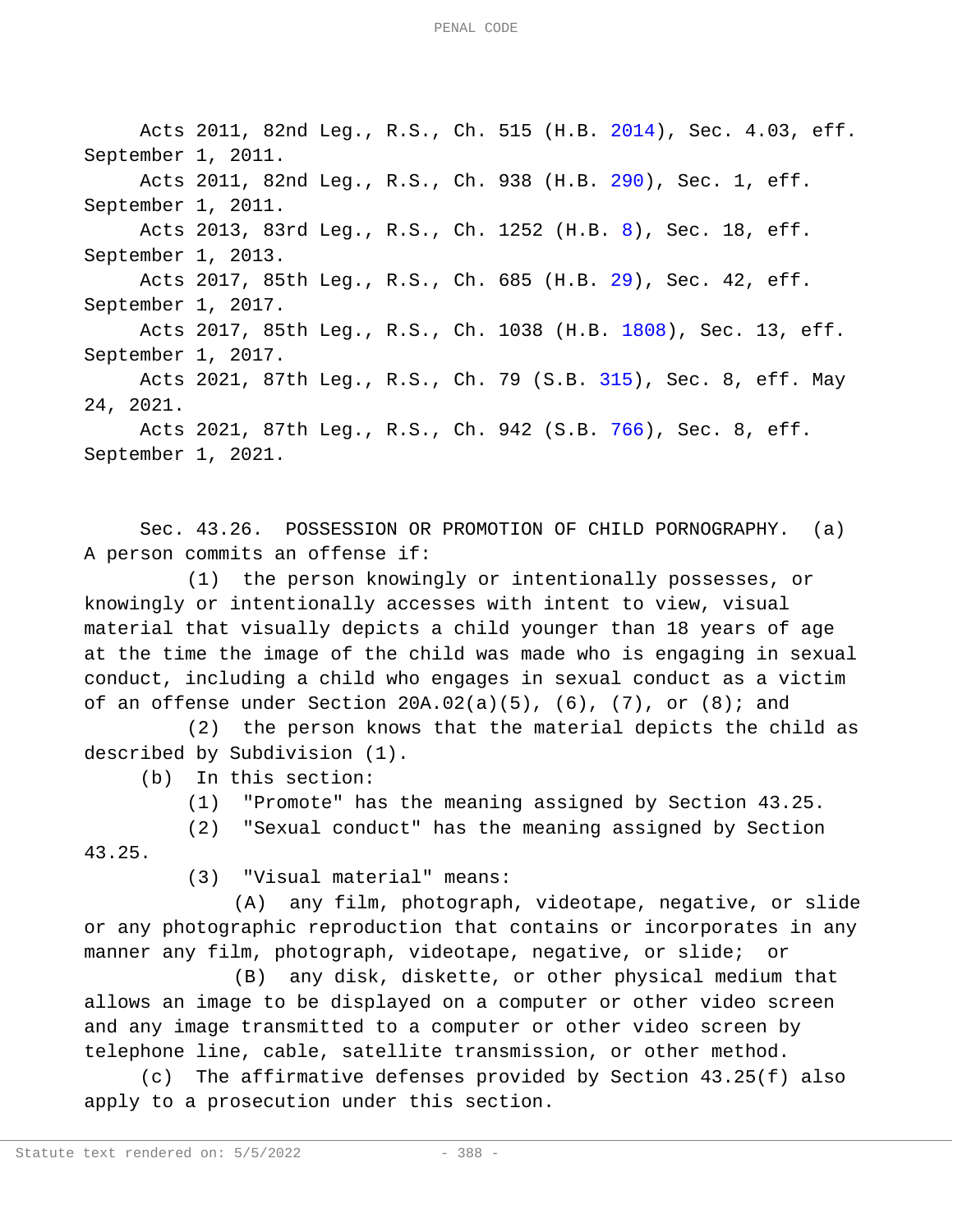(d) An offense under Subsection (a) is a felony of the third degree, except that the offense is:

(1) a felony of the second degree if it is shown on the trial of the offense that the person has been previously convicted one time of an offense under that subsection; and

(2) a felony of the first degree if it is shown on the trial of the offense that the person has been previously convicted two or more times of an offense under that subsection.

(e) A person commits an offense if:

(1) the person knowingly or intentionally promotes or possesses with intent to promote material described by Subsection  $(a)(1);$  and

(2) the person knows that the material depicts the child as described by Subsection (a)(1).

(f) A person who possesses visual material that contains six or more identical visual depictions of a child as described by Subsection  $(a)(1)$  is presumed to possess the material with the intent to promote the material.

(g) An offense under Subsection (e) is a felony of the second degree, except that the offense is a felony of the first degree if it is shown on the trial of the offense that the person has been previously convicted of an offense under that subsection.

(h) It is a defense to prosecution under Subsection (a) or (e) that the actor is a law enforcement officer or a school administrator who:

(1) possessed or accessed the visual material in good faith solely as a result of an allegation of a violation of Section 43.261;

(2) allowed other law enforcement or school administrative personnel to possess or access the material only as appropriate based on the allegation described by Subdivision (1); and

(3) took reasonable steps to destroy the material within an appropriate period following the allegation described by Subdivision (1).

Added by Acts 1985, 69th Leg., ch. 530, Sec. 2, eff. Sept. 1, 1985. Amended by Acts 1989, 71st Leg., ch. 361, Sec. 1, eff. Sept. 1, 1989; Acts 1989, 71st Leg., ch. 968, Sec. 1, eff. Sept. 1, 1989; Acts 1993, 73rd Leg., ch. 900, Sec. 1.01, eff. Sept. 1, 1994; Acts 1995, 74th Leg., ch. 76, Sec. 14.51, eff. Sept. 1, 1995; Acts 1997, 75th Leg., ch. 933, Sec. 1, eff. Sept. 1, 1997; Acts 1999, 76th Leg., ch.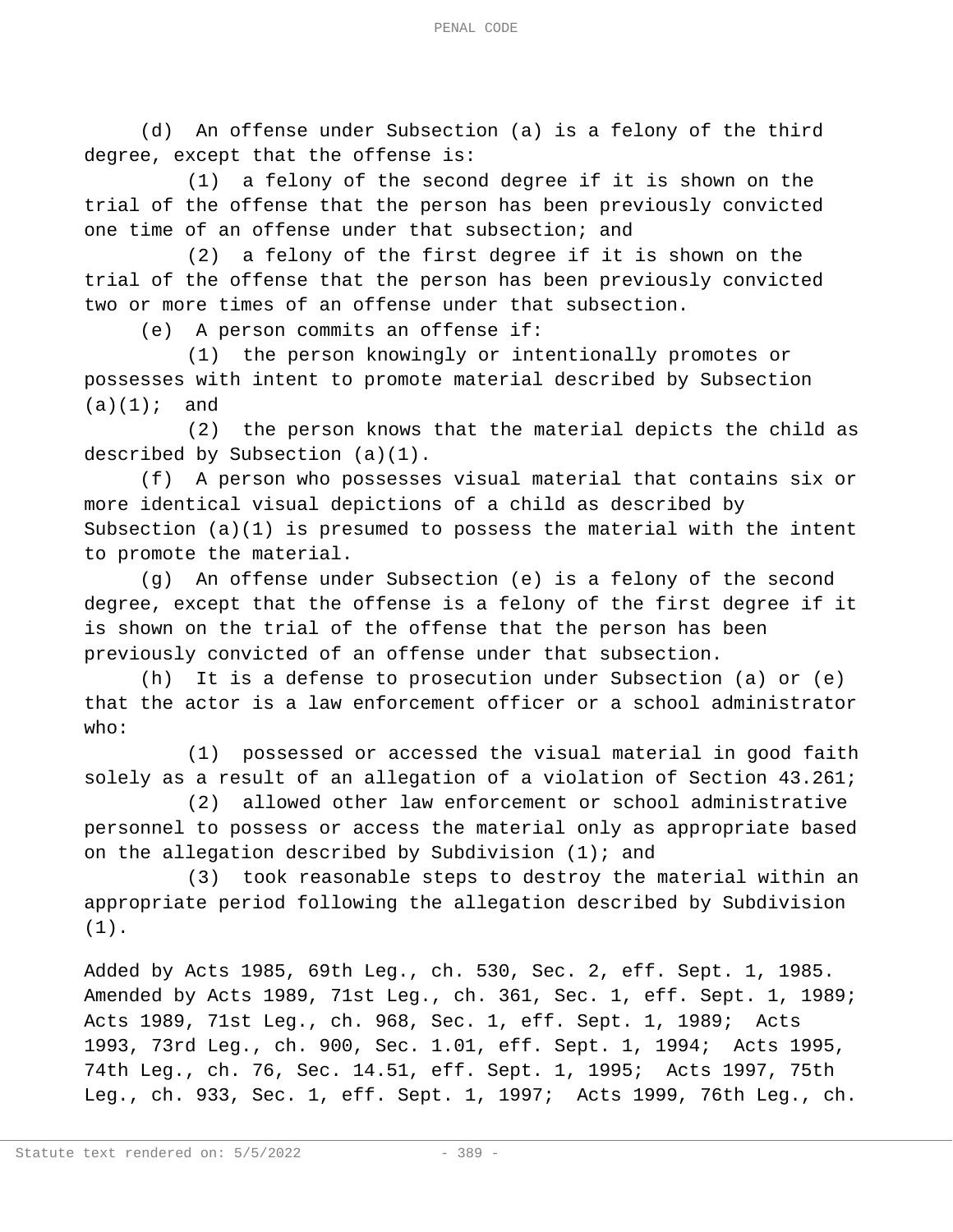1415, Sec. 22(c), eff. Sept. 1, 1999. Amended by: Acts 2011, 82nd Leg., R.S., Ch. 1322 (S.B. [407](http://www.legis.state.tx.us/tlodocs/82R/billtext/html/SB00407F.HTM)), Sec. 2, eff. September 1, 2011. Acts 2013, 83rd Leg., R.S., Ch. 1252 (H.B. [8\)](http://www.legis.state.tx.us/tlodocs/83R/billtext/html/HB00008F.HTM), Sec. 20, eff.

September 1, 2013.

Acts 2015, 84th Leg., R.S., Ch. 933 (H.B. [2291](http://www.legis.state.tx.us/tlodocs/84R/billtext/html/HB02291F.HTM)), Sec. 2, eff. September 1, 2015.

Sec. 43.261. ELECTRONIC TRANSMISSION OF CERTAIN VISUAL MATERIAL DEPICTING MINOR. (a) In this section:

(1) "Dating relationship" has the meaning assigned by Section 71.0021, Family Code.

(2) "Minor" means a person younger than 18 years of age.

(3) "Produce" with respect to visual material includes any conduct that directly contributes to the creation or manufacture of the material.

(4) "Promote" has the meaning assigned by Section 43.25.

(5) "Sexual conduct" has the meaning assigned by Section 43.25.

(6) "Visual material" has the meaning assigned by Section 43.26.

(b) A person who is a minor commits an offense if the person intentionally or knowingly:

(1) by electronic means promotes to another minor visual material depicting a minor, including the actor, engaging in sexual conduct, if the actor produced the visual material or knows that another minor produced the visual material; or

(2) possesses in an electronic format visual material depicting another minor engaging in sexual conduct, if the actor produced the visual material or knows that another minor produced the visual material.

(c) An offense under Subsection (b)(1) is a Class C misdemeanor, except that the offense is:

(1) a Class B misdemeanor if it is shown on the trial of the offense that the actor:

(A) promoted the visual material with intent to harass, annoy, alarm, abuse, torment, embarrass, or offend another; or (B) except as provided by Subdivision (2)(A), has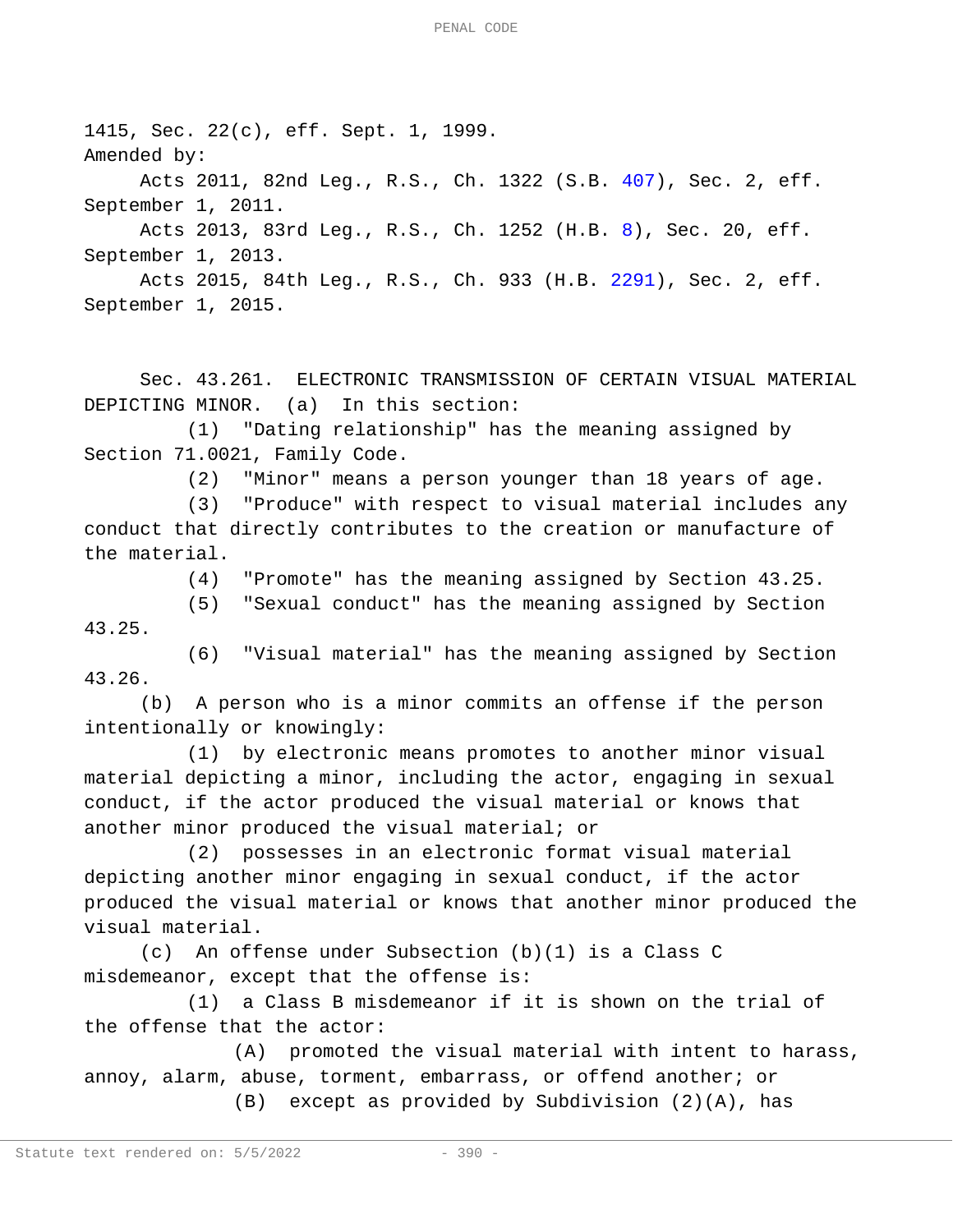previously been convicted one time of any offense under this section; or

(2) a Class A misdemeanor if it is shown on the trial of the offense that the actor has previously been:

(A) convicted one or more times of an offense punishable under Subdivision (1)(A); or

(B) convicted two or more times of any offense under this section.

(d) An offense under Subsection (b)(2) is a Class C misdemeanor, except that the offense is:

(1) a Class B misdemeanor if it is shown on the trial of the offense that the actor has previously been convicted one time of any offense under this section; or

(2) a Class A misdemeanor if it is shown on the trial of the offense that the actor has previously been convicted two or more times of any offense under this section.

(e) It is an affirmative defense to prosecution under this section that the visual material:

(1) depicted only the actor or another minor:

(A) who is not more than two years older or younger than the actor and with whom the actor had a dating relationship at the time of the offense; or

(B) who was the spouse of the actor at the time of the offense; and

(2) was promoted or received only to or from the actor and the other minor.

(f) It is a defense to prosecution under Subsection (b)(2) that the actor:

(1) did not produce or solicit the visual material;

(2) possessed the visual material only after receiving the material from another minor; and

(3) destroyed the visual material within a reasonable amount of time after receiving the material from another minor.

(g) If conduct that constitutes an offense under this section also constitutes an offense under another law, the defendant may be prosecuted under this section, the other law, or both.

(h) Notwithstanding Section 51.13, Family Code, a finding that a person has engaged in conduct in violation of this section is considered a conviction for the purposes of Subsections (c) and (d).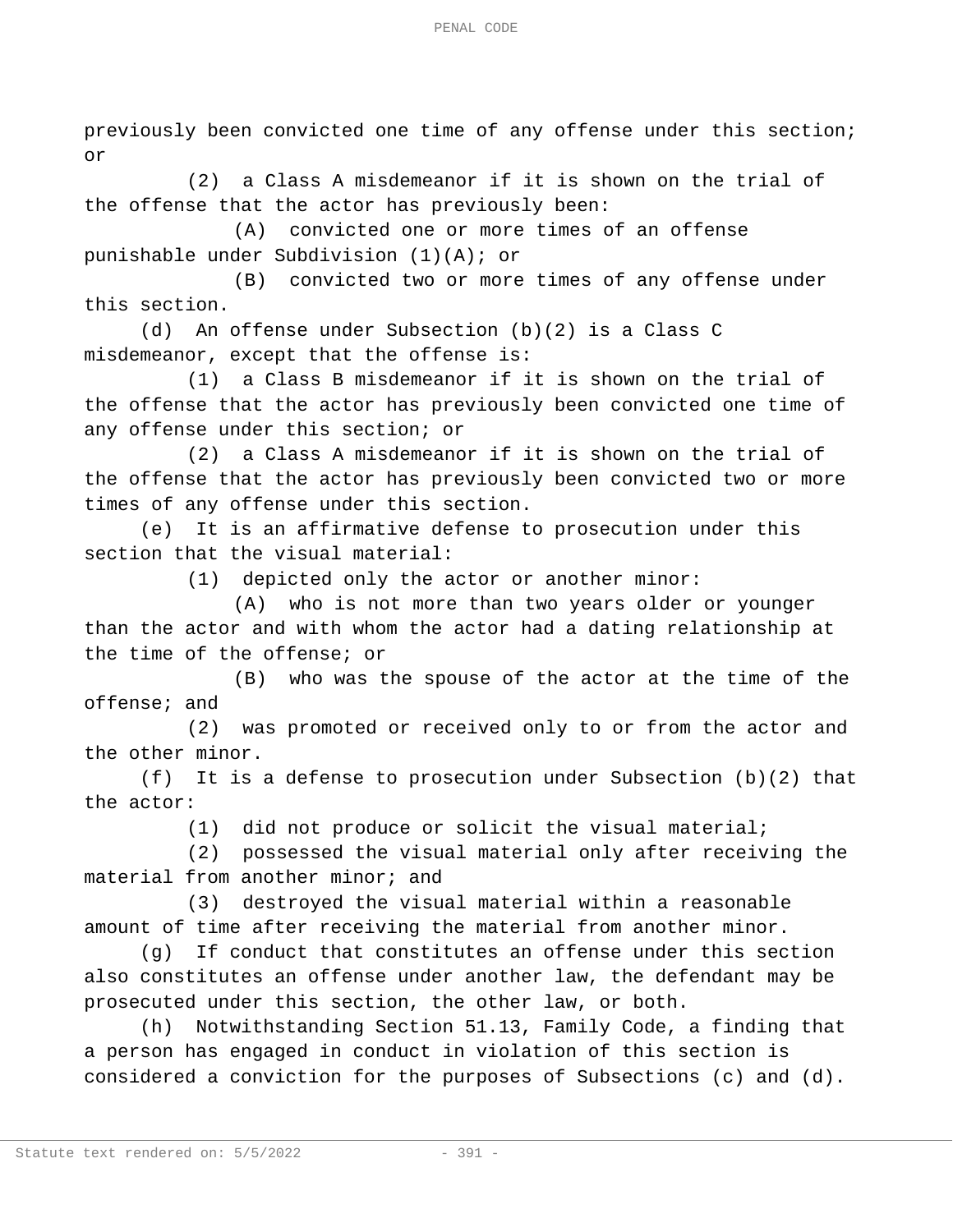Added by Acts 2011, 82nd Leg., R.S., Ch. 1322 (S.B. [407](http://www.legis.state.tx.us/tlodocs/82R/billtext/html/SB00407F.HTM)), Sec. 3, eff. September 1, 2011.

Sec. 43.262. POSSESSION OR PROMOTION OF LEWD VISUAL MATERIAL DEPICTING CHILD. (a) In this section:

(1) "Promote" and "sexual conduct" have the meanings assigned by Section 43.25.

(2) "Visual material" has the meaning assigned by Section 43.26.

(b) A person commits an offense if the person knowingly possesses, accesses with intent to view, or promotes visual material that:

(1) depicts the lewd exhibition of the genitals or pubic area of an unclothed, partially clothed, or clothed child who is younger than 18 years of age at the time the visual material was created;

(2) appeals to the prurient interest in sex; and

(3) has no serious literary, artistic, political, or scientific value.

(c) An offense under this section is a state jail felony, except that the offense is:

(1) a felony of the third degree if it is shown on the trial of the offense that the person has been previously convicted one time of an offense under this section or Section 43.26; and

(2) a felony of the second degree if it is shown on the trial of the offense that the person has been previously convicted two or more times of an offense under this section or Section 43.26.

(d) It is not a defense to prosecution under this section that the depicted child consented to the creation of the visual material.

Added by Acts 2017, 85th Leg., R.S., Ch. 350 (H.B. [1810](http://www.legis.state.tx.us/tlodocs/85R/billtext/html/HB01810F.HTM)), Sec. 1, eff. September 1, 2017.

Sec. 43.27. DUTY TO REPORT. (a) For purposes of this section, " visual material" has the meaning assigned by Section 43.26.

(b) A business that develops or processes visual material and determines that the material may be evidence of a criminal offense under this subchapter shall report the existence of the visual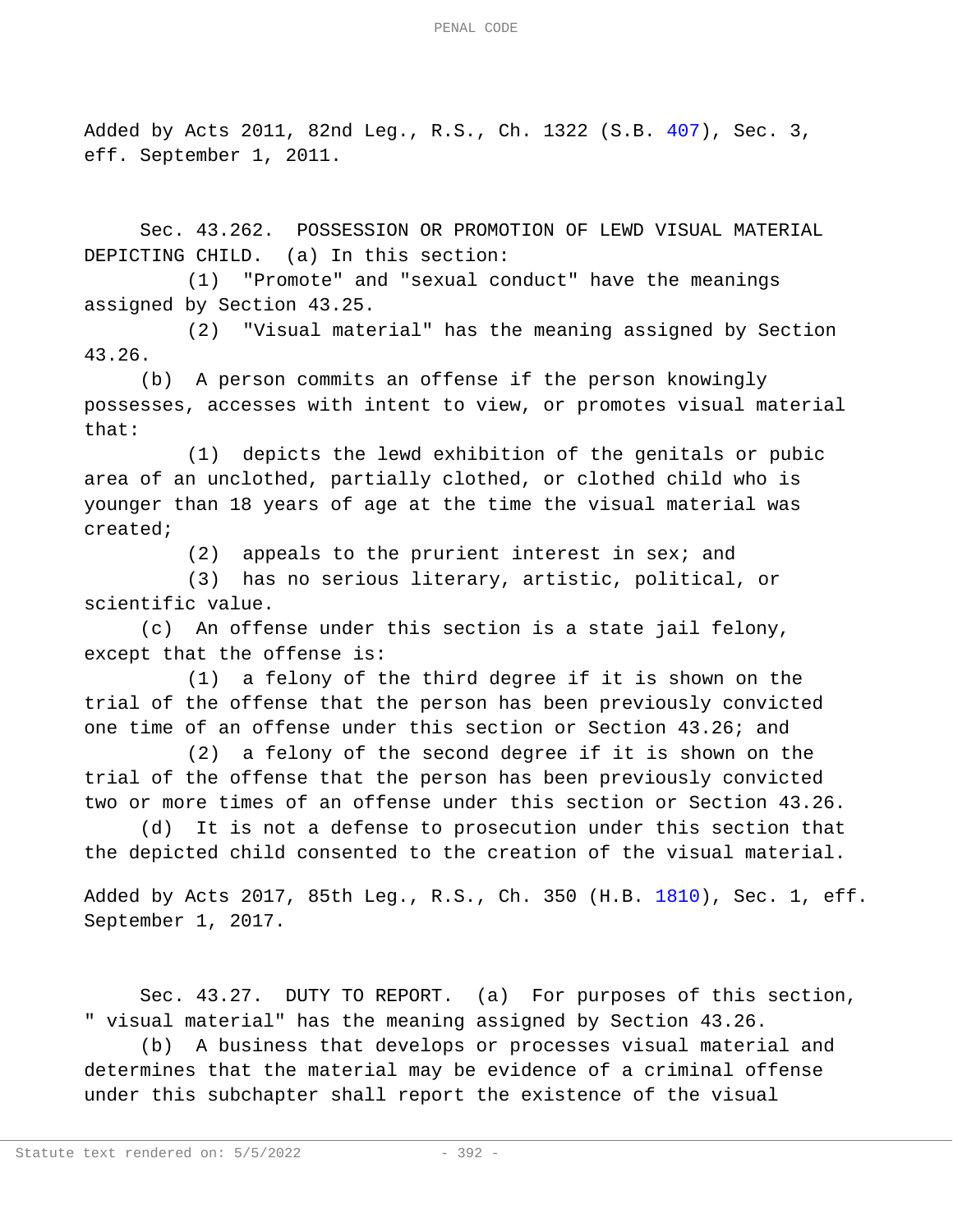material to a local law enforcement agency.

Added by Acts 2003, 78th Leg., ch. 1005, Sec. 6, eff. Sept. 1, 2003.

## **TITLE 10. OFFENSES AGAINST PUBLIC HEALTH, SAFETY, AND MORALS CHAPTER 46. WEAPONS**

Sec. 46.01. DEFINITIONS. In this chapter:

(1) "Club" means an instrument that is specially designed, made, or adapted for the purpose of inflicting serious bodily injury or death by striking a person with the instrument, and includes but is not limited to the following:

- (A) blackjack;
- (B) nightstick;
- (C) mace;
- (D) tomahawk.

(2) "Explosive weapon" means any explosive or incendiary bomb, grenade, rocket, or mine, that is designed, made, or adapted for the purpose of inflicting serious bodily injury, death, or substantial property damage, or for the principal purpose of causing such a loud report as to cause undue public alarm or terror, and includes a device designed, made, or adapted for delivery or shooting an explosive weapon.

(3) "Firearm" means any device designed, made, or adapted to expel a projectile through a barrel by using the energy generated by an explosion or burning substance or any device readily convertible to that use. Firearm does not include a firearm that may have, as an integral part, a folding knife blade or other characteristics of weapons made illegal by this chapter and that is:

(A) an antique or curio firearm manufactured before 1899; or

(B) a replica of an antique or curio firearm manufactured before 1899, but only if the replica does not use rim fire or center fire ammunition.

(4) Repealed by Acts 2021, 87th Leg., R.S., Ch. 642 (H.B. [957\)](https://capitol.texas.gov/tlodocs/87R/billtext/html/HB00957F.HTM), Sec. 3, eff. September 1, 2021.

(5) "Handgun" means any firearm that is designed, made, or adapted to be fired with one hand.

(6) "Location-restricted knife" means a knife with a blade over five and one-half inches.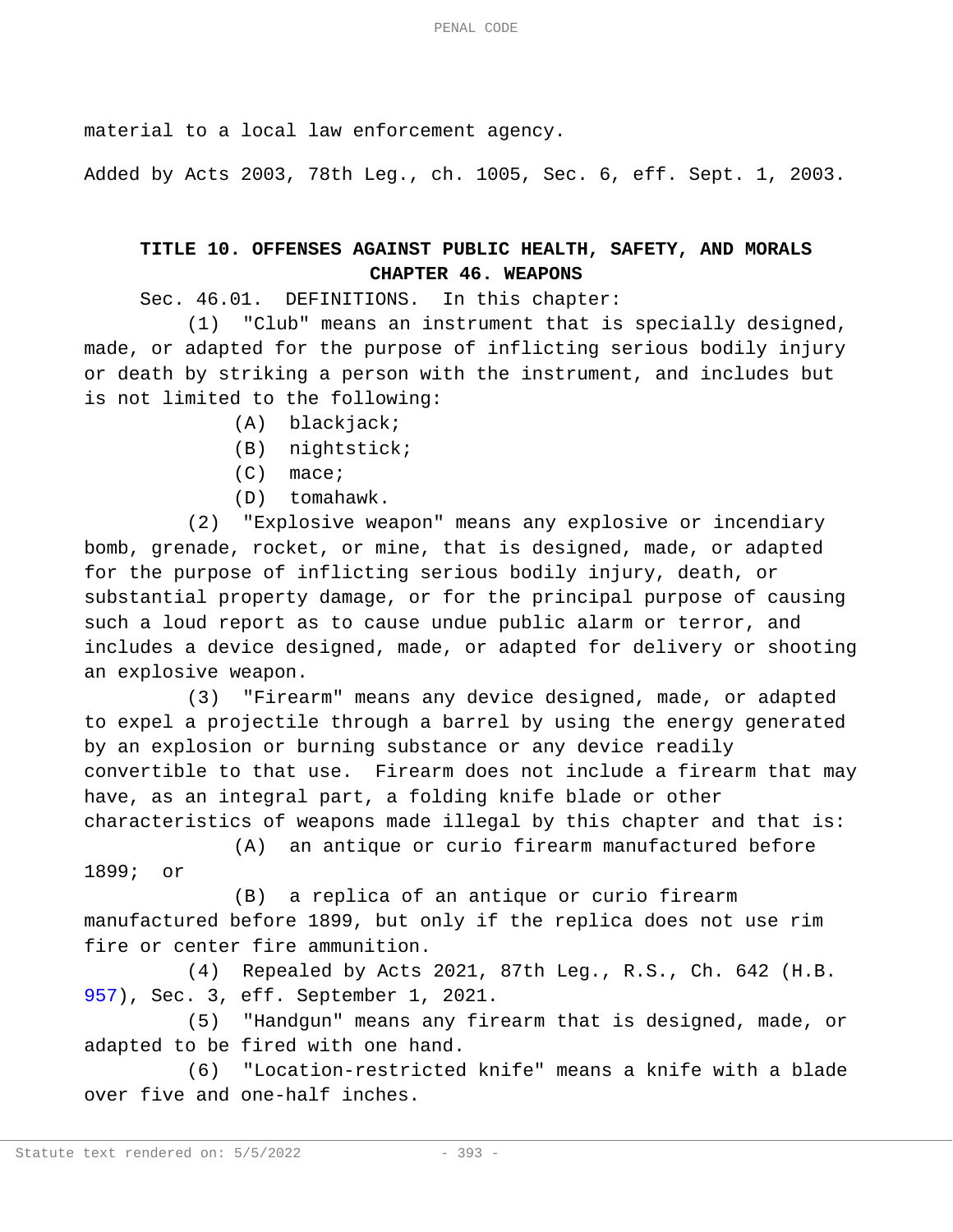(7) "Knife" means any bladed hand instrument that is capable of inflicting serious bodily injury or death by cutting or stabbing a person with the instrument.

(8) Repealed by Acts 2019, 86th Leg., R.S., Ch. 216 (H.B. [446\)](https://capitol.texas.gov/tlodocs/86R/billtext/html/HB00446F.HTM), Sec. 4, eff. September 1, 2019.

(9) "Machine gun" means any firearm that is capable of shooting more than two shots automatically, without manual reloading, by a single function of the trigger.

(10) "Short-barrel firearm" means a rifle with a barrel length of less than 16 inches or a shotgun with a barrel length of less than 18 inches, or any weapon made from a shotgun or rifle if, as altered, it has an overall length of less than 26 inches.

(11) Repealed by Acts 2017, 85th Leg., R.S., Ch. 324 (S.B. [1488\)](https://capitol.texas.gov/tlodocs/85R/billtext/html/SB01488F.HTM), Sec. 15.002, eff. September 1, 2017.

(12) "Armor-piercing ammunition" means handgun ammunition that is designed primarily for the purpose of penetrating metal or body armor and to be used principally in pistols and revolvers.

(13) "Hoax bomb" means a device that:

(A) reasonably appears to be an explosive or incendiary device; or

(B) by its design causes alarm or reaction of any type by an official of a public safety agency or a volunteer agency organized to deal with emergencies.

(14) "Chemical dispensing device" means a device, other than a small chemical dispenser sold commercially for personal protection, that is designed, made, or adapted for the purpose of dispensing a substance capable of causing an adverse psychological or physiological effect on a human being.

(15) "Racetrack" has the meaning assigned that term by Section 2021.003(41), Occupations Code.

(16) "Zip gun" means a device or combination of devices that was not originally a firearm and is adapted to expel a projectile through a smooth-bore or rifled-bore barrel by using the energy generated by an explosion or burning substance.

(17) "Tire deflation device" means a device, including a caltrop or spike strip, that, when driven over, impedes or stops the movement of a wheeled vehicle by puncturing one or more of the vehicle's tires. The term does not include a traffic control device that:

(A) is designed to puncture one or more of a vehicle's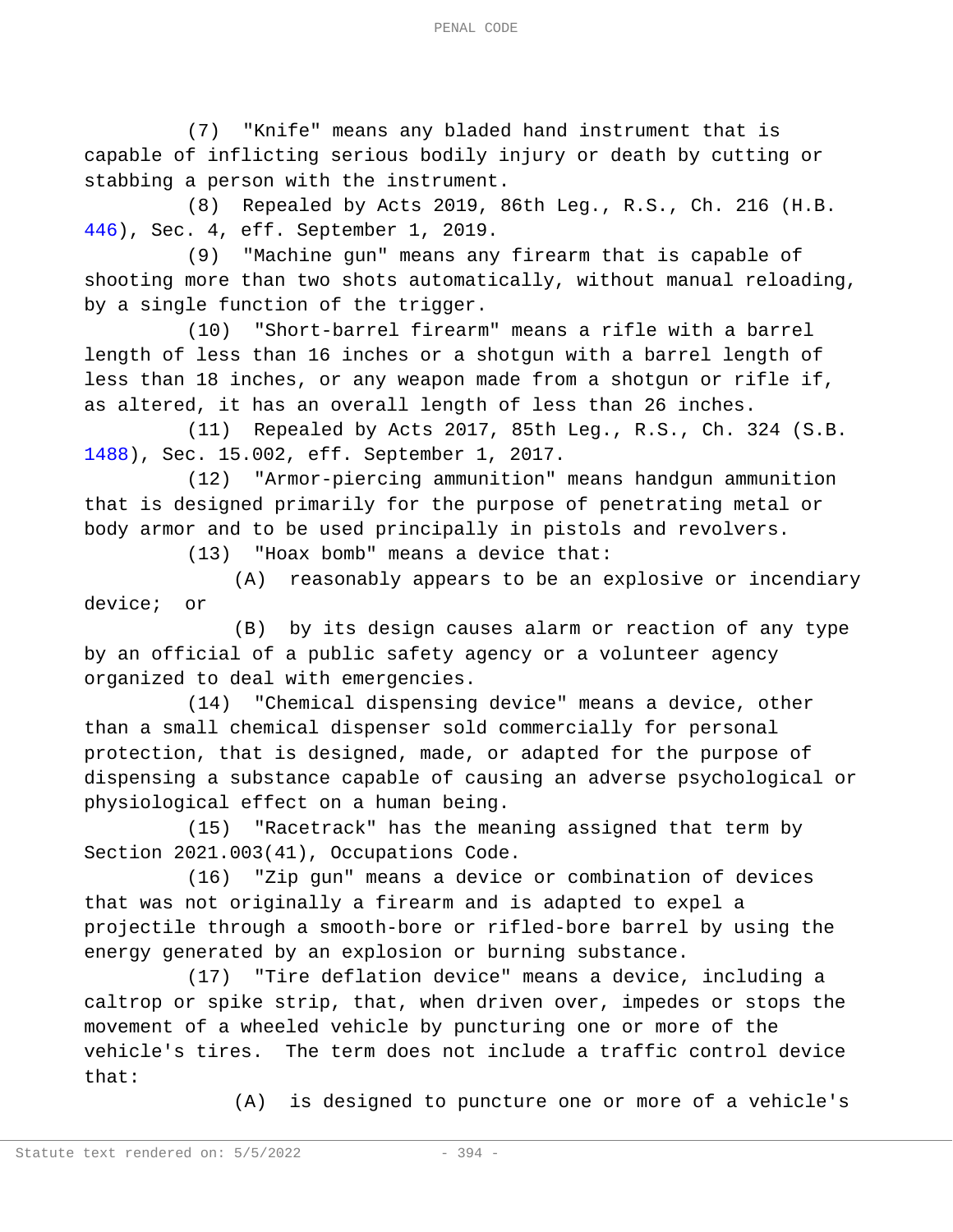tires when driven over in a specific direction; and

(B) has a clearly visible sign posted in close proximity to the traffic control device that prohibits entry or warns motor vehicle operators of the traffic control device.

(18) "Volunteer emergency services personnel" includes a volunteer firefighter, an emergency medical services volunteer as defined by Section 773.003, Health and Safety Code, and any individual who, as a volunteer, provides services for the benefit of the general public during emergency situations. The term does not include a peace officer or reserve law enforcement officer, as those terms are defined by Section 1701.001, Occupations Code, who is performing law enforcement duties.

(19) "Improvised explosive device" means a completed and operational bomb designed to cause serious bodily injury, death, or substantial property damage that is fabricated in an improvised manner using nonmilitary components. The term does not include:

(A) unassembled components that can be legally purchased and possessed without a license, permit, or other governmental approval; or

(B) an exploding target that is used for firearms practice, sold in kit form, and contains the components of a binary explosive.

(20) "First responder" means a public safety employee whose duties include responding rapidly to an emergency. The term includes fire protection personnel as defined by Section 419.021, Government Code, and emergency medical services personnel as defined by Section 773.003, Health and Safety Code. The term does not include:

(A) volunteer emergency services personnel;

(B) an emergency medical services volunteer, as defined by Section 773.003, Health and Safety Code; or

(C) a peace officer or reserve law enforcement officer, as those terms are defined by Section 1701.001, Occupations Code, who is performing law enforcement duties.

Acts 1973, 63rd Leg., p. 883, ch. 399, Sec. 1, eff. Jan. 1, 1974. Amended by Acts 1975, 64th Leg., p. 917, ch. 342, Sec. 13, eff. Sept. 1, 1975; Acts 1983, 68th Leg., p. 2650, ch. 457, Sec. 1, eff. Sept. 1, 1983; Acts 1983, 68th Leg., p. 4830, ch. 852, Sec. 1, eff. Sept. 1, 1983; Acts 1987, 70th Leg., ch. 167, Sec. 5.01(a)(46), eff. Sept. 1, 1987; Acts 1989, 71st Leg., ch. 749, Sec. 1, eff. Sept. 1, 1989;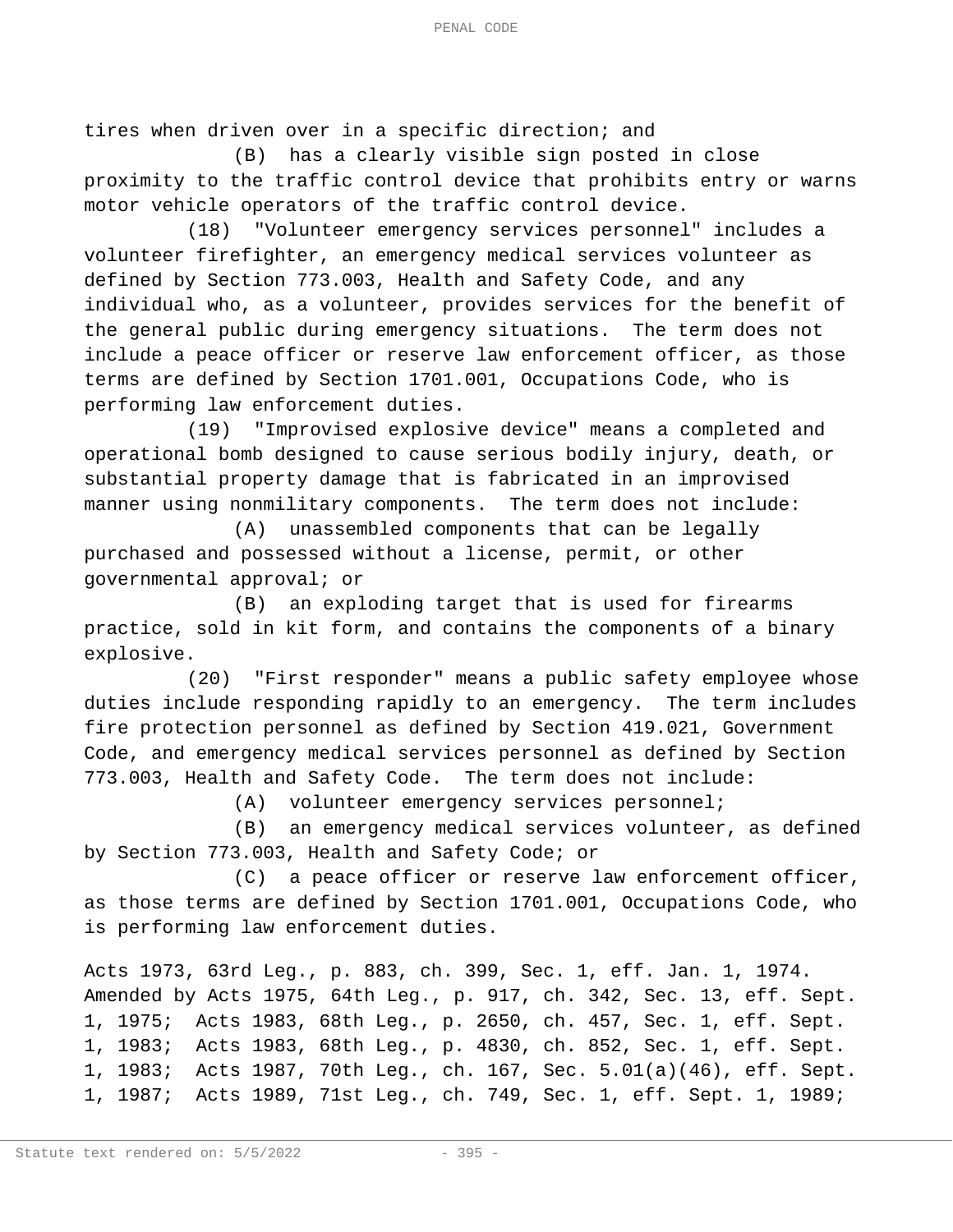Acts 1991, 72nd Leg., ch. 229, Sec. 1, eff. Sept. 1, 1991; Acts 1993, 73rd Leg., ch. 900, Sec. 1.01, eff. Sept. 1, 1994; Acts 1999, 76th Leg., ch. 1445, Sec. 1, eff. Sept. 1, 1999. Amended by: Acts 2007, 80th Leg., R.S., Ch. 921 (H.B. [3167](http://www.legis.state.tx.us/tlodocs/80R/billtext/html/HB03167F.HTM)), Sec. 12A.001, eff. September 1, 2007. Acts 2009, 81st Leg., R.S., Ch. 1199 (H.B. [4456](http://www.legis.state.tx.us/tlodocs/81R/billtext/html/HB04456F.HTM)), Sec. 1, eff. September 1, 2009. Acts 2011, 82nd Leg., R.S., Ch. 920 (S.B. [1416](http://www.legis.state.tx.us/tlodocs/82R/billtext/html/SB01416F.HTM)), Sec. 1, eff. September 1, 2011. Acts 2017, 85th Leg., R.S., Ch. 324 (S.B. [1488](http://www.legis.state.tx.us/tlodocs/85R/billtext/html/SB01488F.HTM)), Sec. 15.002, eff. September 1, 2017. Acts 2017, 85th Leg., R.S., Ch. 814 (H.B. [913](http://www.legis.state.tx.us/tlodocs/85R/billtext/html/HB00913F.HTM)), Sec. 1, eff. September 1, 2017. Acts 2017, 85th Leg., R.S., Ch. 963 (S.B. [1969](http://www.legis.state.tx.us/tlodocs/85R/billtext/html/SB01969F.HTM)), Sec. 2.07, eff. April 1, 2019. Acts 2017, 85th Leg., R.S., Ch. 1049 (H.B. [1935](http://www.legis.state.tx.us/tlodocs/85R/billtext/html/HB01935F.HTM)), Sec. 3, eff. September 1, 2017. Acts 2017, 85th Leg., R.S., Ch. 1143 (H.B. [435](http://www.legis.state.tx.us/tlodocs/85R/billtext/html/HB00435F.HTM)), Sec. 10, eff. September 1, 2017. Acts 2019, 86th Leg., R.S., Ch. 216 (H.B. [446](http://www.legis.state.tx.us/tlodocs/86R/billtext/html/HB00446F.HTM)), Sec. 4, eff. September 1, 2019. Acts 2019, 86th Leg., R.S., Ch. 467 (H.B. [4170](http://www.legis.state.tx.us/tlodocs/86R/billtext/html/HB04170F.HTM)), Sec. 21.001(40), eff. September 1, 2019. Acts 2021, 87th Leg., R.S., Ch. 642 (H.B. [957](http://www.legis.state.tx.us/tlodocs/87R/billtext/html/HB00957F.HTM)), Sec. 3, eff. September 1, 2021. Acts 2021, 87th Leg., R.S., Ch. 1026 (H.B. [1069](http://www.legis.state.tx.us/tlodocs/87R/billtext/html/HB01069F.HTM)), Sec. 7, eff. September 1, 2021.

Sec. 46.02. UNLAWFUL CARRYING WEAPONS. (a) A person commits an offense if the person:

(1) intentionally, knowingly, or recklessly carries on or about his or her person a handgun;

(2) at the time of the offense:

(A) is younger than 21 years of age; or

(B) has been convicted of an offense under Section 22.01(a)(1), 22.05, 22.07, or 42.01(a)(7) or (8) committed in the five-year period preceding the date the instant offense was committed; and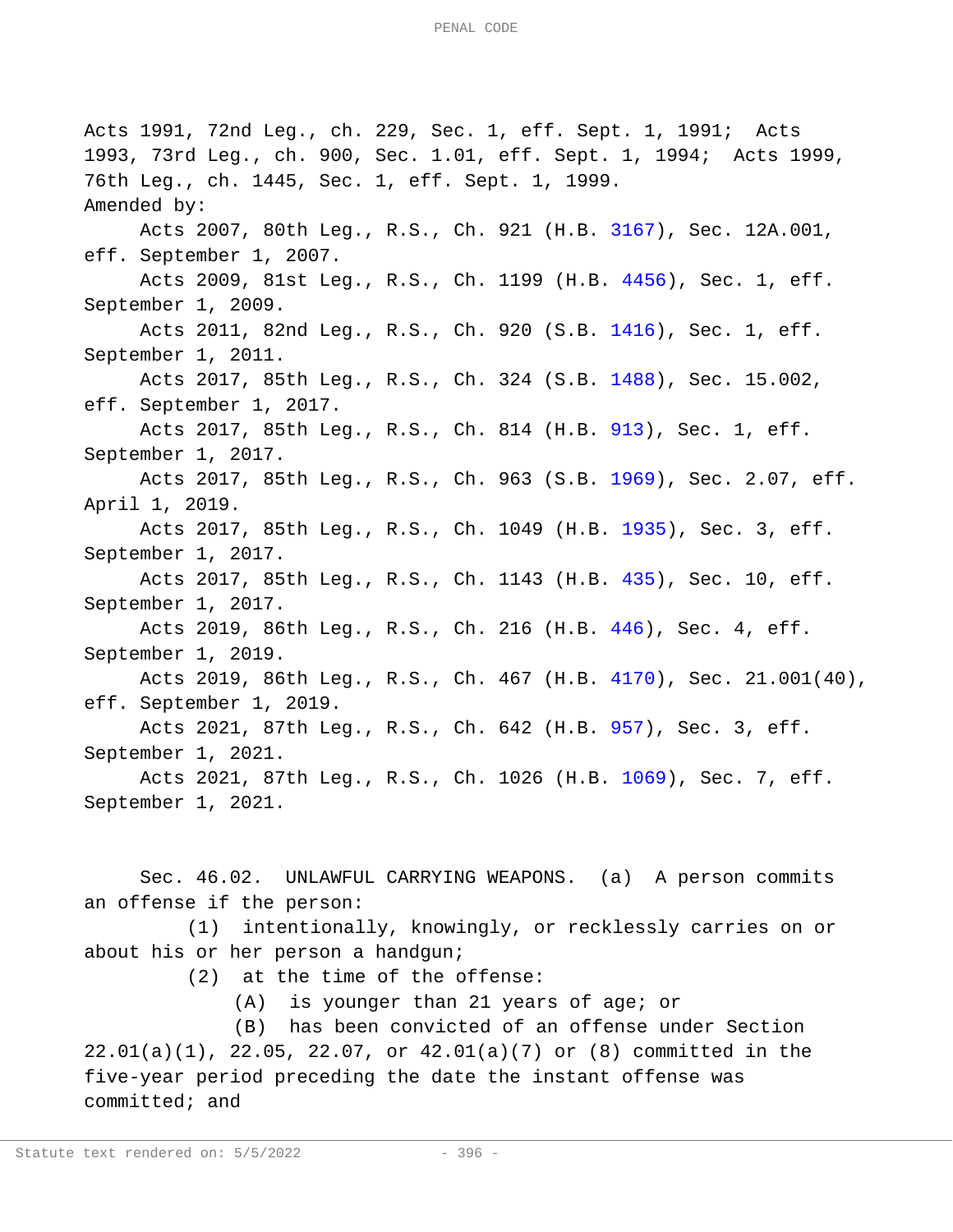(3) is not:

(A) on the person's own premises or premises under the person's control; or

(B) inside of or directly en route to a motor vehicle or watercraft that is owned by the person or under the person's control.

(a-1) A person commits an offense if the person intentionally, knowingly, or recklessly carries on or about his or her person a handgun in a motor vehicle or watercraft that is owned by the person or under the person's control at any time in which:

(1) the handgun is in plain view, unless the person is 21 years of age or older or is licensed to carry a handgun under Subchapter H, Chapter 411, Government Code, and the handgun is carried in a holster; or

(2) the person is:

(A) engaged in criminal activity, other than a Class C misdemeanor that is a violation of a law or ordinance regulating traffic or boating; or

(B) prohibited by law from possessing a firearm. (a-2) For purposes of this section, "premises" includes real property and a recreational vehicle that is being used as living quarters, regardless of whether that use is temporary or permanent. In this subsection, "recreational vehicle" means a motor vehicle primarily designed as temporary living quarters or a vehicle that contains temporary living quarters and is designed to be towed by a motor vehicle. The term includes a travel trailer, camping trailer, truck camper, motor home, and horse trailer with living quarters.

(a-3) For purposes of this section, "watercraft" means any boat, motorboat, vessel, or personal watercraft, other than a seaplane on water, used or capable of being used for transportation on water.

(a-4) A person commits an offense if the person:

(1) intentionally, knowingly, or recklessly carries on or about his or her person a location-restricted knife;

(2) is younger than 18 years of age at the time of the offense; and

(3) is not:

(A) on the person's own premises or premises under the person's control;

(B) inside of or directly en route to a motor vehicle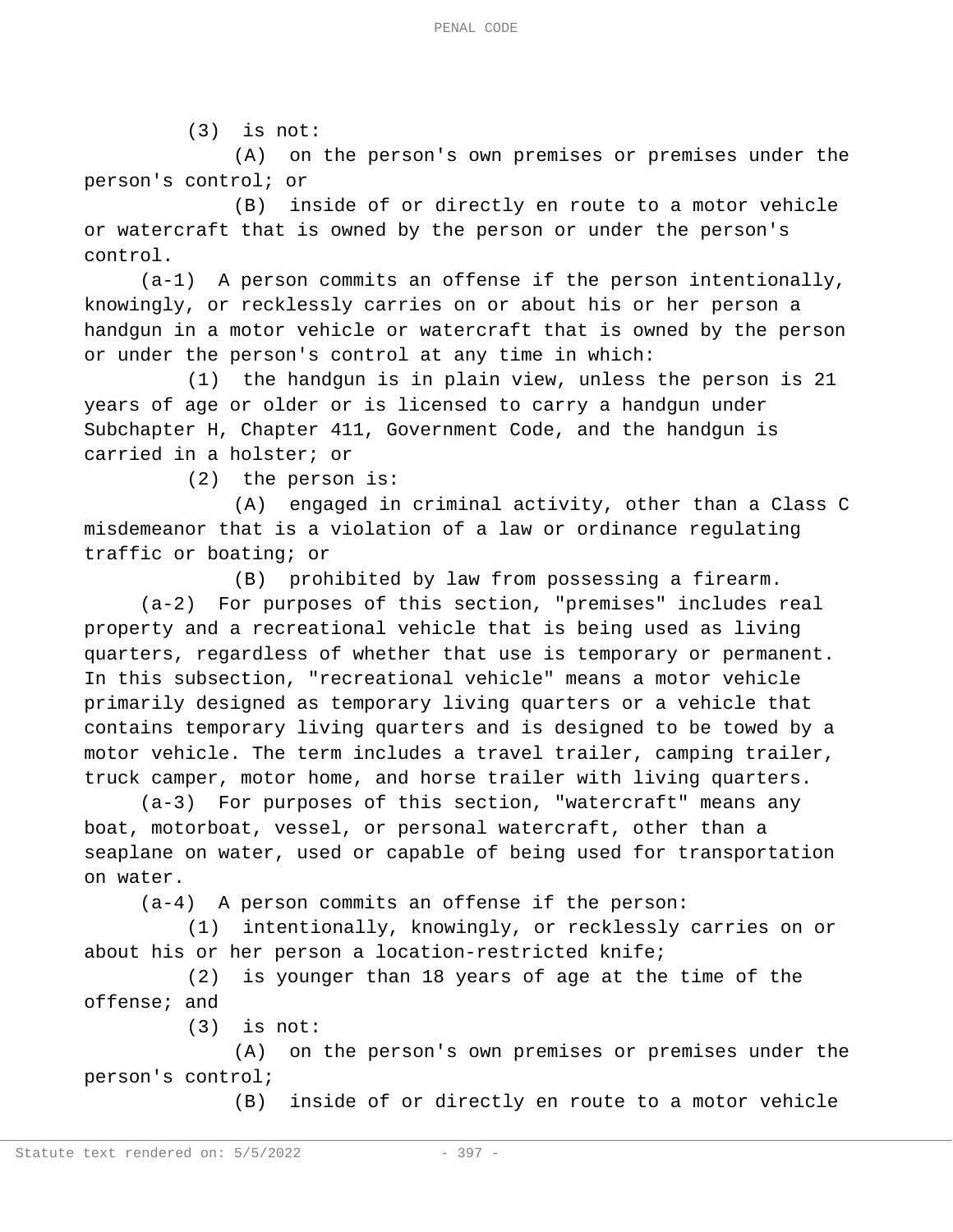or watercraft that is owned by the person or under the person's control; or

(C) under the direct supervision of a parent or legal guardian of the person.

(a-5) A person commits an offense if the person carries a handgun and intentionally displays the handgun in plain view of another person in a public place. It is an exception to the application of this subsection that the handgun was partially or wholly visible but was carried in a holster.

(a-6) A person commits an offense if the person:

(1) carries a handgun while the person is intoxicated; and (2) is not:

(A) on the person's own property or property under the person's control or on private property with the consent of the owner of the property; or

(B) inside of or directly en route to a motor vehicle or watercraft:

(i) that is owned by the person or under the person's control; or

(ii) with the consent of the owner or operator of the vehicle or watercraft.

(a-7) A person commits an offense if the person:

(1) intentionally, knowingly, or recklessly carries on or about his or her person a handgun;

(2) is not:

(A) on the person's own premises or premises under the person's control; or

(B) inside of or directly en route to a motor vehicle or watercraft that is owned by the person or under the person's control; and

(3) at the time of the offense, was prohibited from possessing a firearm under Section 46.04(a), (b), or (c).

(a-8) If conduct constituting an offense under Subsection (a-7) constitutes an offense under another provision of law, the actor may be prosecuted under Subsection (a-7) or under both provisions.

(b) Except as provided by Subsection (d) or (e), an offense under this section is a Class A misdemeanor.

(c) Repealed by Acts 2021, 87th Leg., R.S., Ch. 809 (H.B. [1927](https://capitol.texas.gov/tlodocs/87R/billtext/html/HB01927F.HTM) ), Sec. 26(8), eff. September 1, 2021.

(d) An offense under Subsection (a-4) is a Class C misdemeanor.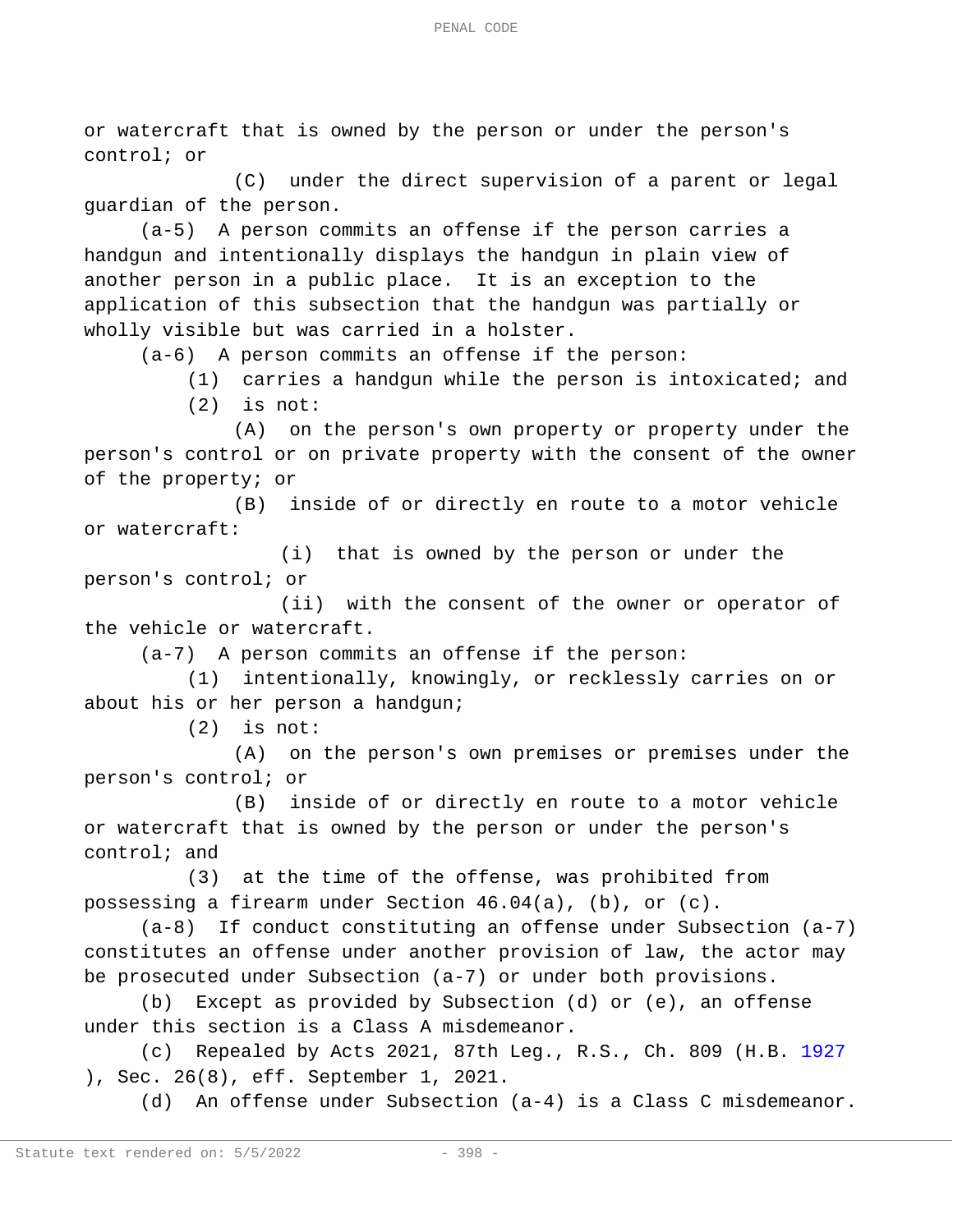(e) An offense under Subsection (a-7) is:

(1) a felony of the second degree with a minimum term of imprisonment of five years, if the actor was prohibited from possessing a firearm under Section 46.04(a); or

(2) a felony of the third degree, if the actor was prohibited from possessing a firearm under Section 46.04(b) or (c).

Acts 1973, 63rd Leg., p. 883, ch. 399, Sec. 1, eff. Jan. 1, 1974. Amended by Acts 1975, 64th Leg., p. 109, ch. 49, Sec. 1, eff. April 15, 1975; Acts 1975, 64th Leg., p. 918, ch. 342, Sec. 14, eff. Sept. 1, 1975; Acts 1975, 64th Leg., p. 1330, ch. 494, Sec. 2, eff. June 19, 1975; Acts 1977, 65th Leg., p. 1879, ch. 746, Sec. 26, eff. Aug. 29, 1977; Acts 1981, 67th Leg., p. 2273, ch. 552, Sec. 1, eff. Aug. 31, 1981; Acts 1983, 68th Leg., p. 5113, ch. 931, Sec. 1, eff. Aug. 29, 1983; Acts 1987, 70th Leg., ch. 262, Sec. 21, eff. Sept. 1, 1987; Acts 1987, 70th Leg., ch. 873, Sec. 25, eff. Sept. 1, 1987; Acts 1991, 72nd Leg., ch. 168, Sec. 1, eff. Sept. 1, 1991. Redesignated from Penal Code Sec. 46.02, 46.03 and amended by Acts 1993, 73rd Leg., ch. 900, Sec. 1.01, eff. Sept. 1, 1994. Amended by Acts 1995, 74th Leg., ch. 229, Sec. 2, eff. Sept. 1, 1995; Acts 1995, 74th Leg., ch. 318, Sec. 16, eff. Sept. 1, 1995; Acts 1995, 74th Leg., ch. 754, Sec. 15, eff. Sept. 1, 1995; Acts 1995, 74th Leg., ch. 790, Sec. 16, eff. Sept. 1, 1995; Acts 1995, 74th Leg., ch. 998, Sec. 3, eff. Sept. 1, 1995; Acts 1997, 75th Leg., ch. 165, Sec. 10.02, eff. Sept. 1, 1997; Acts 1997, 75th Leg., ch. 1221, Sec. 1, eff. June 20, 1997; Acts 1997, 75th Leg., ch. 1261, Sec. 24, eff. Sept. 1, 1997. Amended by: Acts 2007, 80th Leg., R.S., Ch. 693 (H.B. [1815](http://www.legis.state.tx.us/tlodocs/80R/billtext/html/HB01815F.HTM)), Sec. 1, eff. September 1, 2007. Acts 2011, 82nd Leg., R.S., Ch. 679 (H.B. [25\)](http://www.legis.state.tx.us/tlodocs/82R/billtext/html/HB00025F.HTM), Sec. 1, eff. September 1, 2011. Acts 2015, 84th Leg., R.S., Ch. 437 (H.B. [910](http://www.legis.state.tx.us/tlodocs/84R/billtext/html/HB00910F.HTM)), Sec. 45, eff. January 1, 2016. Acts 2017, 85th Leg., R.S., Ch. 1049 (H.B. [1935](http://www.legis.state.tx.us/tlodocs/85R/billtext/html/HB01935F.HTM)), Sec. 4, eff. September 1, 2017. Acts 2019, 86th Leg., R.S., Ch. 216 (H.B. [446](http://www.legis.state.tx.us/tlodocs/86R/billtext/html/HB00446F.HTM)), Sec. 1, eff.

September 1, 2019.

Acts 2021, 87th Leg., R.S., Ch. 481 (H.B. [2112](http://www.legis.state.tx.us/tlodocs/87R/billtext/html/HB02112F.HTM)), Sec. 3, eff. September 1, 2021.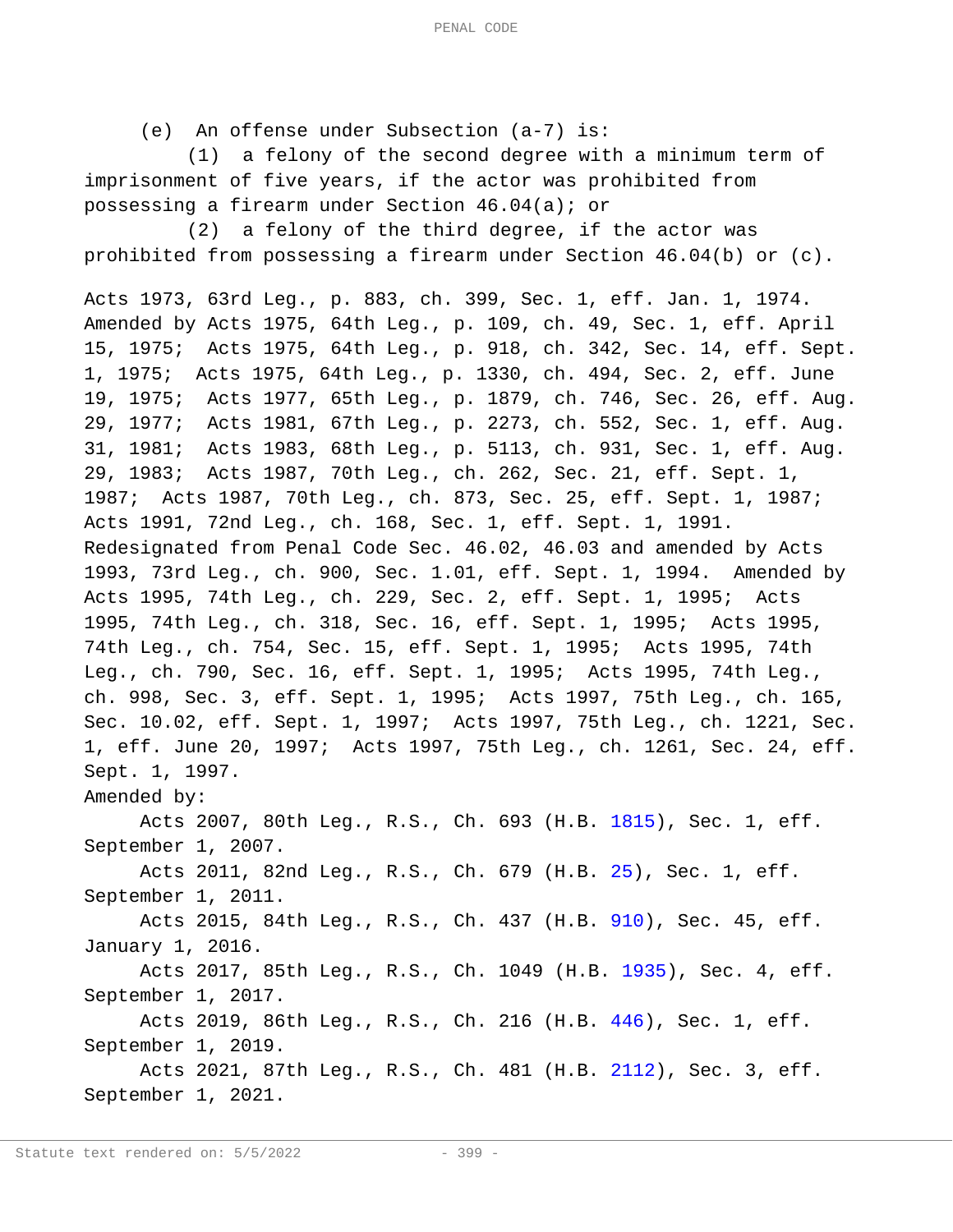Acts 2021, 87th Leg., R.S., Ch. 518 (S.B. [550](http://www.legis.state.tx.us/tlodocs/87R/billtext/html/SB00550F.HTM)), Sec. 4, eff. September 1, 2021.

Acts 2021, 87th Leg., R.S., Ch. 809 (H.B. [1927](http://www.legis.state.tx.us/tlodocs/87R/billtext/html/HB01927F.HTM)), Sec. 22, eff. September 1, 2021.

Acts 2021, 87th Leg., R.S., Ch. 809 (H.B. [1927](http://www.legis.state.tx.us/tlodocs/87R/billtext/html/HB01927F.HTM)), Sec. 26(8), eff. September 1, 2021.

Sec. 46.03. PLACES WEAPONS PROHIBITED. (a) A person commits an offense if the person intentionally, knowingly, or recklessly possesses or goes with a firearm, location-restricted knife, club, or prohibited weapon listed in Section 46.05(a):

(1) on the physical premises of a school or educational institution, any grounds or building on which an activity sponsored by a school or educational institution is being conducted, or a passenger transportation vehicle of a school or educational institution, whether the school or educational institution is public or private, unless:

(A) pursuant to written regulations or written authorization of the institution; or

(B) the person possesses or goes with a concealed handgun that the person is licensed to carry under Subchapter H, Chapter 411, Government Code, and no other weapon to which this section applies, on the premises of an institution of higher education or private or independent institution of higher education, on any grounds or building on which an activity sponsored by the institution is being conducted, or in a passenger transportation vehicle of the institution;

(2) on the premises of a polling place on the day of an election or while early voting is in progress;

(3) on the premises of any government court or offices utilized by the court, unless pursuant to written regulations or written authorization of the court;

- (4) on the premises of a racetrack;
- (5) in or into a secured area of an airport;

(6) within 1,000 feet of premises the location of which is designated by the Texas Department of Criminal Justice as a place of execution under Article 43.19, Code of Criminal Procedure, on a day that a sentence of death is set to be imposed on the designated premises and the person received notice that: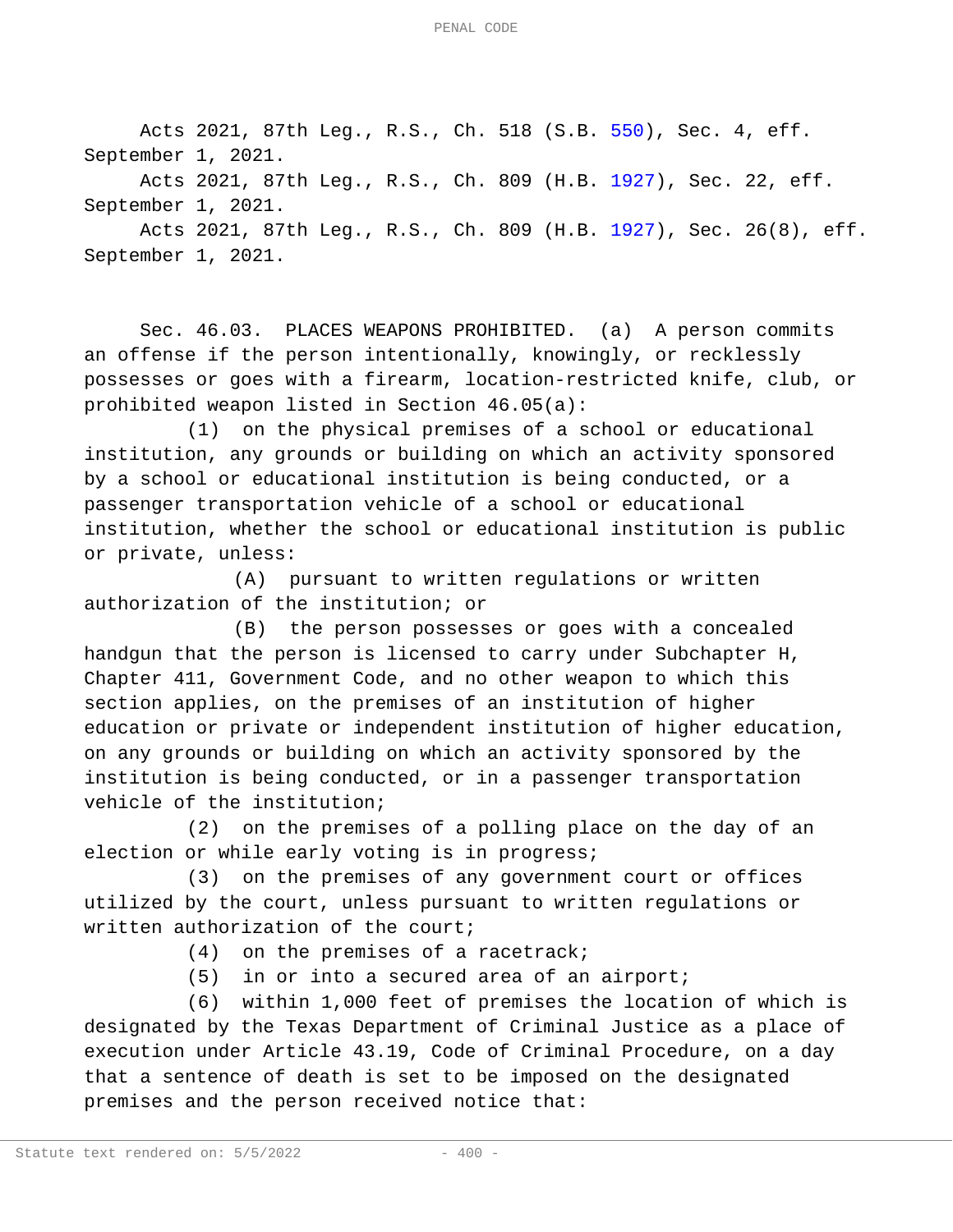(A) going within 1,000 feet of the premises with a weapon listed under this subsection was prohibited; or

(B) possessing a weapon listed under this subsection within 1,000 feet of the premises was prohibited;

(7) on the premises of a business that has a permit or license issued under Chapter 25, 28, 32, 69, or 74, Alcoholic Beverage Code, if the business derives 51 percent or more of its income from the sale or service of alcoholic beverages for onpremises consumption, as determined by the Texas Alcoholic Beverage Commission under Section 104.06, Alcoholic Beverage Code;

(8) on the premises where a high school, collegiate, or professional sporting event or interscholastic event is taking place, unless the person is a participant in the event and a firearm, location-restricted knife, club, or prohibited weapon listed in Section 46.05(a) is used in the event;

(9) on the premises of a correctional facility;

(10) on the premises of a civil commitment facility;

(11) on the premises of a hospital licensed under Chapter 241, Health and Safety Code, or on the premises of a nursing facility licensed under Chapter 242, Health and Safety Code, unless the person has written authorization of the hospital or nursing facility administration, as appropriate;

(12) on the premises of a mental hospital, as defined by Section 571.003, Health and Safety Code, unless the person has written authorization of the mental hospital administration;

(13) in an amusement park; or

(14) in the room or rooms where a meeting of a governmental entity is held, if the meeting is an open meeting subject to Chapter 551, Government Code, and if the entity provided notice as required by that chapter.

(a-1) Repealed by Acts 2021, 87th Leg., R.S., Ch. 809 (H.B. [1927\)](https://capitol.texas.gov/tlodocs/87R/billtext/html/HB01927F.HTM), Sec. 26(9), eff. September 1, 2021.

(a-2) Notwithstanding Section 46.02(a-5), a license holder commits an offense if the license holder carries a partially or wholly visible handgun, regardless of whether the handgun is holstered, on or about the license holder's person under the authority of Subchapter H, Chapter 411, Government Code, and intentionally or knowingly displays the handgun in plain view of another person:

(1) on the premises of an institution of higher education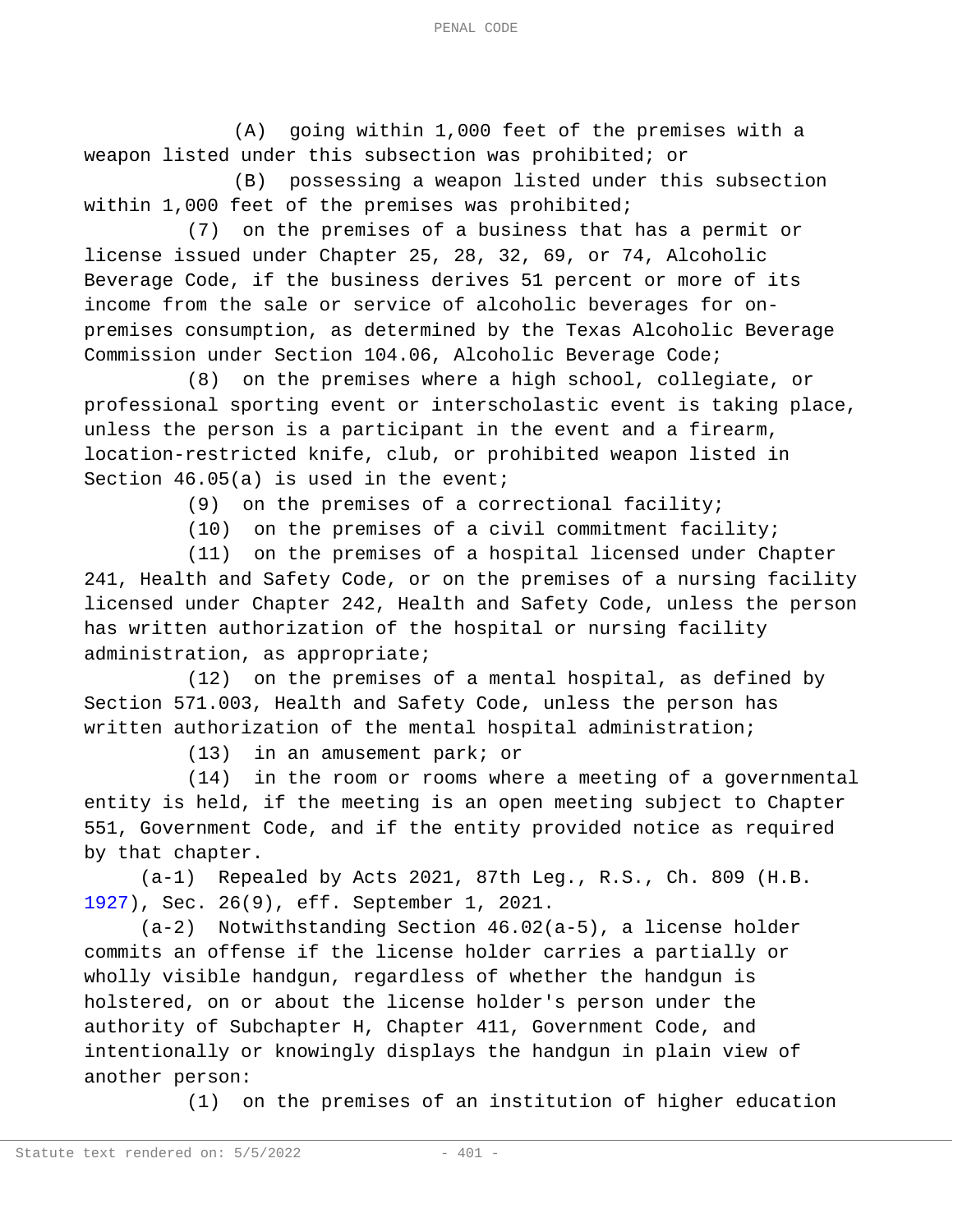or private or independent institution of higher education; or

(2) on any public or private driveway, street, sidewalk or walkway, parking lot, parking garage, or other parking area of an institution of higher education or private or independent institution of higher education.

(a-3) Notwithstanding Subsection (a) or Section 46.02(a-5), a license holder commits an offense if the license holder carries a handgun on the campus of a private or independent institution of higher education in this state that has established rules, regulations, or other provisions prohibiting license holders from carrying handguns pursuant to Section 411.2031(e), Government Code, or on the grounds or building on which an activity sponsored by such an institution is being conducted, or in a passenger transportation vehicle of such an institution, regardless of whether the handgun is concealed, provided the institution gives effective notice under Section 30.06.

(a-4) Notwithstanding Subsection (a) or Section 46.02(a-5), a license holder commits an offense if the license holder intentionally carries a concealed handgun on a portion of a premises located on the campus of an institution of higher education in this state on which the carrying of a concealed handgun is prohibited by rules, regulations, or other provisions established under Section 411.2031(d-1), Government Code, provided the institution gives effective notice under Section 30.06 with respect to that portion.

(b) It is a defense to prosecution under Subsections  $(a)(1)-(4)$ that the actor possessed a firearm while in the actual discharge of his official duties as a member of the armed forces or national guard or a guard employed by a penal institution, or an officer of the court.

(c) In this section:

(1) "Amusement park" means a permanent indoor or outdoor facility or park where amusement rides are available for use by the public that is located in a county with a population of more than one million, encompasses at least 75 acres in surface area, is enclosed with access only through controlled entries, is open for operation more than 120 days in each calendar year, and has security guards on the premises at all times. The term does not include any public or private driveway, street, sidewalk or walkway, parking lot, parking garage, or other parking area.

(2) "Institution of higher education" and "private or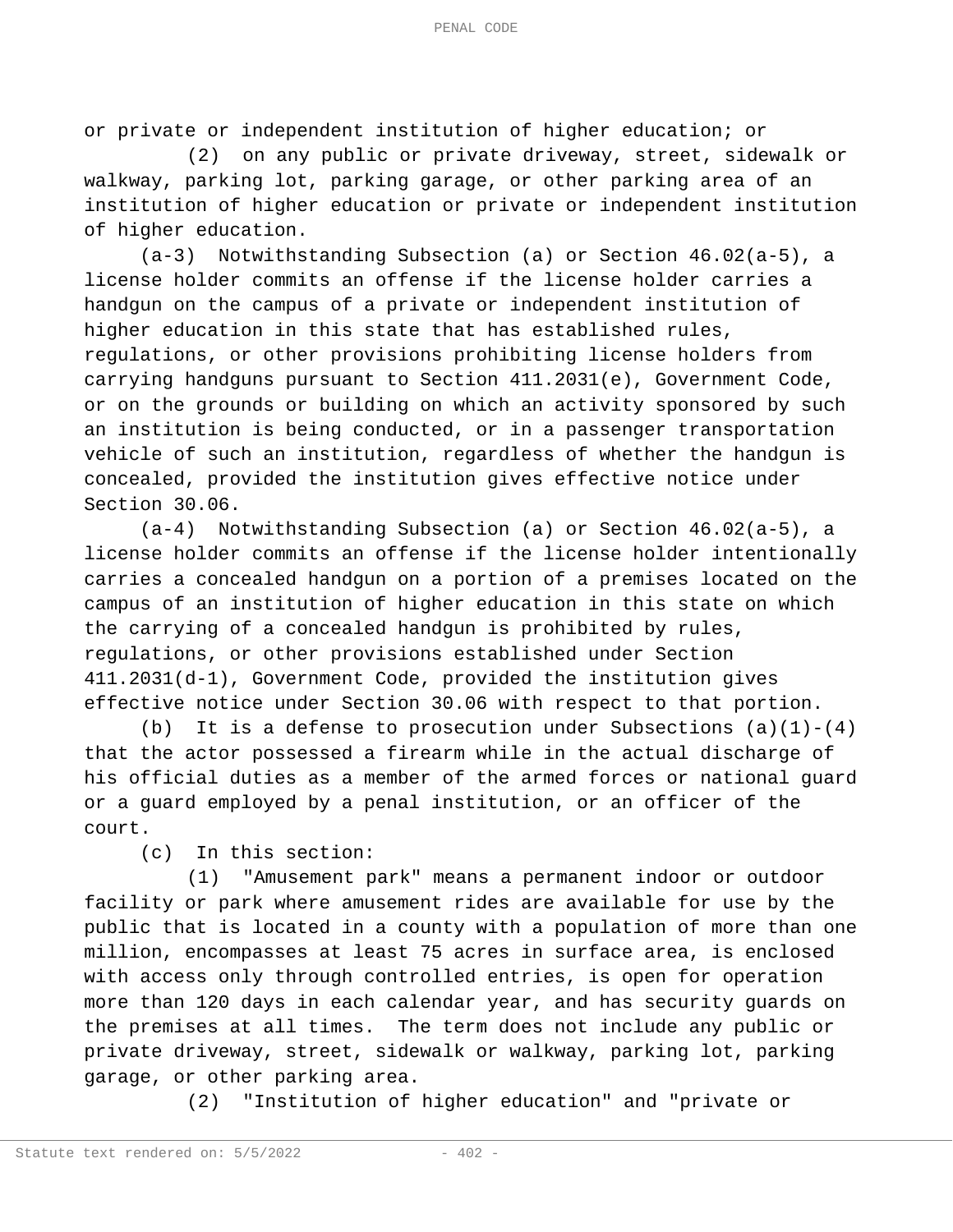independent institution of higher education" have the meanings assigned by Section 61.003, Education Code.

(3) "License holder" means a person licensed to carry a handgun under Subchapter H, Chapter 411, Government Code.

(4) "Premises" means a building or a portion of a building. The term does not include any public or private driveway, street, sidewalk or walkway, parking lot, parking garage, or other parking area.

(5) "Secured area" means an area of an airport terminal building to which access is controlled by the inspection of persons and property under federal law, or an aircraft parking area that is used by common carriers in air transportation but not by general aviation and to which access is controlled under federal law. The term does not include a baggage claim area, a motor vehicle parking area used by passengers, employees, or persons awaiting an arrival, or an area used by the public to pick up or drop off passengers or employees.

(d) It is a defense to prosecution under Subsection (a)(5) that the actor possessed a firearm or club while traveling to or from the actor's place of assignment or in the actual discharge of duties as:

(1) a member of the armed forces or national guard;

(2) a guard employed by a penal institution; or

(3) a security officer commissioned by the Texas Private Security Board if:

(A) the actor is wearing a distinctive uniform; and

(B) the firearm or club is in plain view; or

(4) a security officer who holds a personal protection authorization under Chapter 1702, Occupations Code, provided that the officer is either:

(A) wearing the uniform of a security officer, including any uniform or apparel described by Section 1702.323(d), Occupations Code, and carrying the officer's firearm in plain view; or

(B) not wearing the uniform of a security officer and carrying the officer's firearm in a concealed manner.

(e) It is a defense to prosecution under Subsection (a)(5) that the actor:

(1) checked all firearms as baggage in accordance with federal or state law or regulations before entering a secured area; or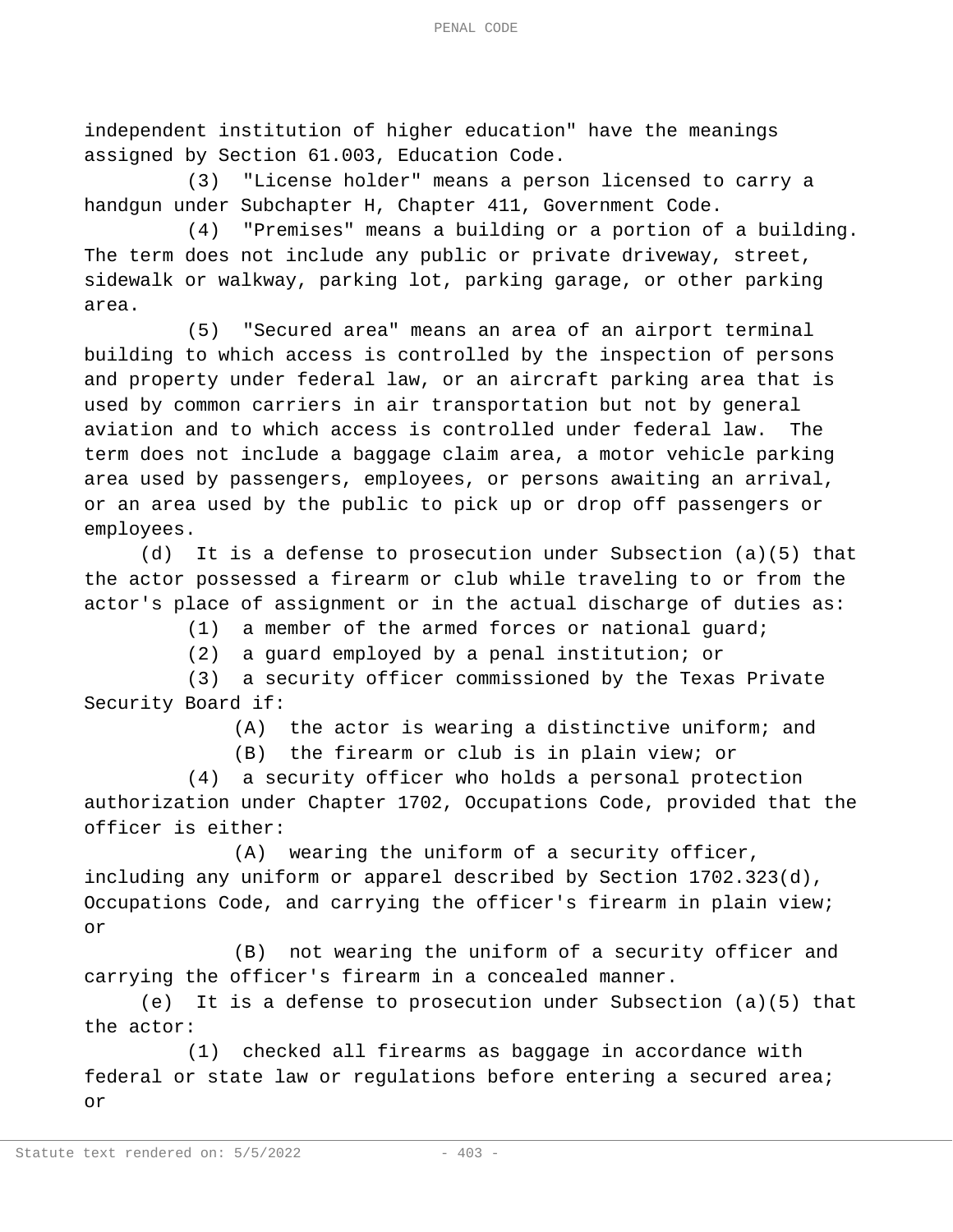(2) was authorized by a federal agency or the airport operator to possess a firearm in a secured area.

(e-1) It is a defense to prosecution under Subsection (a)(5) that the actor:

(1) possessed, at the screening checkpoint for the secured area, a handgun that the actor was licensed to carry under Subchapter H, Chapter 411, Government Code; and

(2) exited the screening checkpoint for the secured area immediately upon completion of the required screening processes and notification that the actor possessed the handgun.

(e-2) A peace officer investigating conduct that may constitute an offense under Subsection  $(a)(5)$  and that consists only of an actor's possession of a handgun that the actor is licensed to carry under Subchapter H, Chapter 411, Government Code, may not arrest the actor for the offense unless:

(1) the officer advises the actor of the defense available under Subsection (e-1) and gives the actor an opportunity to exit the screening checkpoint for the secured area; and

(2) the actor does not immediately exit the checkpoint upon completion of the required screening processes.

(f) Except as provided by Subsection (e-1), it is not a defense to prosecution under this section that the actor possessed a handgun and was licensed to carry a handgun under Subchapter H, Chapter 411, Government Code.

(g) Except as provided by Subsections (g-1) and (g-2), an offense under this section is a felony of the third degree.

(g-1) If the weapon that is the subject of the offense is a location-restricted knife, an offense under this section is a Class C misdemeanor, except that the offense is a felony of the third degree if the offense is committed under Subsection (a)(1).

 $(q-2)$  An offense committed under Subsection  $(a)(8)$ ,  $(a)(10)$ ,  $(a)(11)$ ,  $(a)(13)$ ,  $(a-2)$ ,  $(a-3)$ , or  $(a-4)$  is a Class A misdemeanor.

(h) It is a defense to prosecution under Subsection  $(a)(4)$  that the actor possessed a firearm or club while traveling to or from the actor's place of assignment or in the actual discharge of duties as a security officer commissioned by the Texas Board of Private Investigators and Private Security Agencies, if:

- (1) the actor is wearing a distinctive uniform; and
- (2) the firearm or club is in plain view.
- (i) It is an exception to the application of Subsection (a)(6)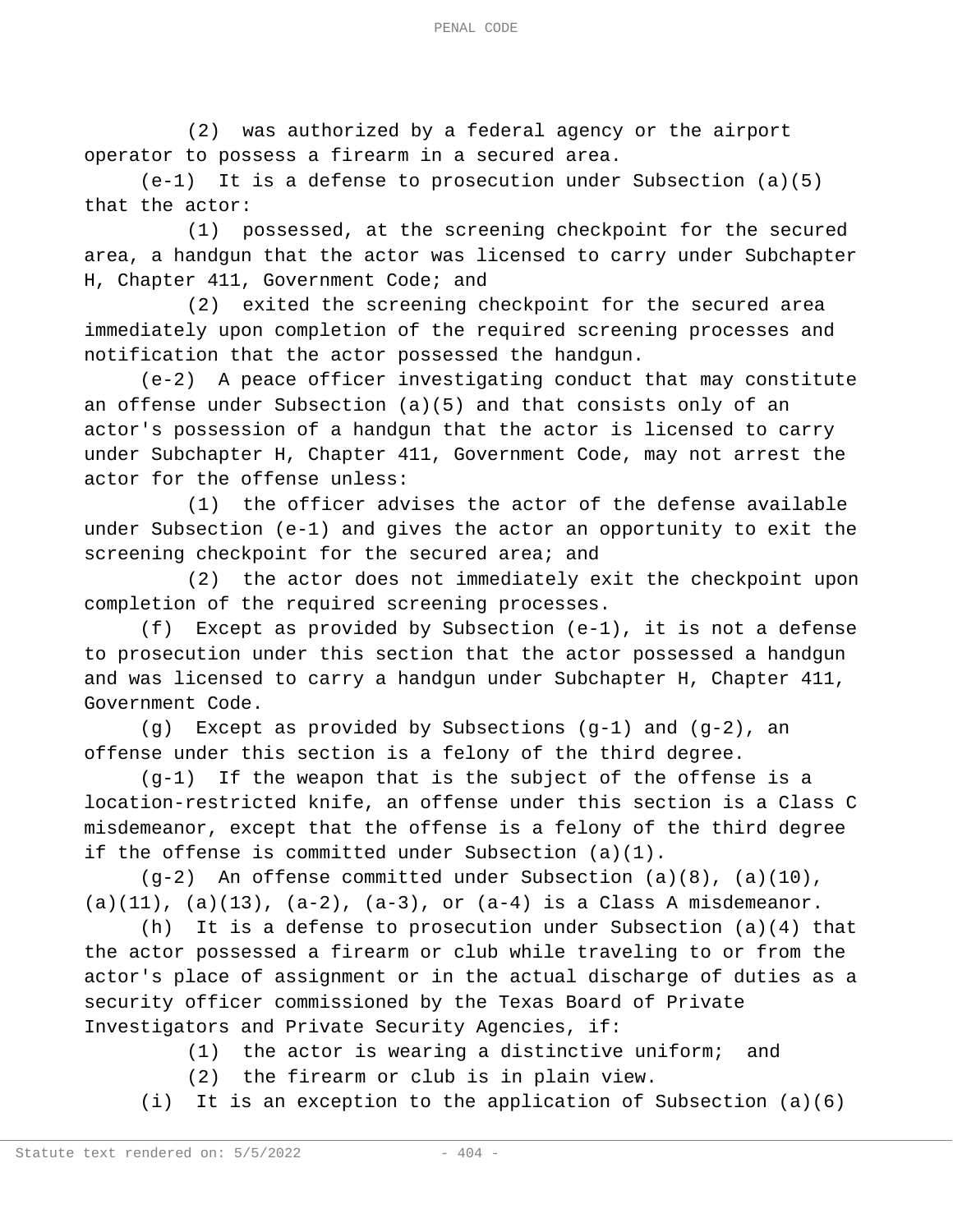that the actor possessed a firearm or club:

(1) while in a vehicle being driven on a public road; or

(2) at the actor's residence or place of employment.

Acts 1973, 63rd Leg., p. 883, ch. 399, Sec. 1, eff. Jan. 1, 1974. Amended by Acts 1983, 68th Leg., p. 2962, ch. 508, Sec. 1, eff. Aug. 29, 1983; Acts 1989, 71st Leg., ch. 749, Sec. 2, eff. Sept. 1, 1989; Acts 1991, 72nd Leg., ch. 203, Sec. 2.79; Acts 1991, 72nd Leg., ch. 386, Sec. 71, eff. Aug. 26, 1991; Acts 1991, 72nd Leg., ch. 433, Sec. 1, eff. Sept. 1, 1991; Acts 1991, 72nd Leg., ch. 554, Sec. 50, eff. Sept. 1, 1991. Renumbered from Penal Code Sec. 46.04 and amended by Acts 1993, 73rd Leg., ch. 900, Sec. 1.01, eff. Sept. 1, 1994. Amended by Acts 1995, 74th Leg., ch. 229, Sec. 3, eff. Sept. 1, 1995; Acts 1995, 74th Leg., ch. 260, Sec. 42, eff. May 30, 1995; Acts 1995, 74th Leg., ch. 318, Sec. 17, eff. Sept. 1, 1995; Acts 1995, 74th Leg., ch. 790, Sec. 17, eff. Sept. 1, 1995; Acts 1997, 75th Leg., ch. 165, Sec. 10.03, 31.01(70), eff. Sept. 1, 1997; Acts 1997, 75th Leg., ch. 1043, Sec. 1, eff. Sept. 1, 1997; Acts 1997, 75th Leg., ch. 1221, Sec. 2, 3, eff. June 20, 1997; Acts 1997, 75th Leg., ch. 1261, Sec. 25, eff. Sept. 1, 1997; Acts 2001, 77th Leg., ch. 1060, Sec. 1, 2 eff. Sept. 1, 2001; Acts 2003, 78th Leg., ch. 1178, Sec. 3, eff. Sept. 1, 2003. Amended by: Acts 2009, 81st Leg., R.S., Ch. 1146 (H.B. [2730](http://www.legis.state.tx.us/tlodocs/81R/billtext/html/HB02730F.HTM)), Sec. 4B.21, eff. September 1, 2009. Acts 2015, 84th Leg., R.S., Ch. 437 (H.B. [910](http://www.legis.state.tx.us/tlodocs/84R/billtext/html/HB00910F.HTM)), Sec. 46, eff. January 1, 2016. Acts 2015, 84th Leg., R.S., Ch. 438 (S.B. [11\)](http://www.legis.state.tx.us/tlodocs/84R/billtext/html/SB00011F.HTM), Sec. 3, eff. August 1, 2016. Acts 2015, 84th Leg., R.S., Ch. 1001 (H.B. [554](http://www.legis.state.tx.us/tlodocs/84R/billtext/html/HB00554F.HTM)), Sec. 1, eff. September 1, 2015. Acts 2017, 85th Leg., R.S., Ch. 324 (S.B. [1488](http://www.legis.state.tx.us/tlodocs/85R/billtext/html/SB01488F.HTM)), Sec. 15.003, eff. September 1, 2017. Acts 2017, 85th Leg., R.S., Ch. 1049 (H.B. [1935](http://www.legis.state.tx.us/tlodocs/85R/billtext/html/HB01935F.HTM)), Sec. 5, eff. September 1, 2017.

Acts 2017, 85th Leg., R.S., Ch. 1049 (H.B. [1935](http://www.legis.state.tx.us/tlodocs/85R/billtext/html/HB01935F.HTM)), Sec. 6, eff. September 1, 2017. Acts 2021, 87th Leg., R.S., Ch. 325 (H.B. [1920](http://www.legis.state.tx.us/tlodocs/87R/billtext/html/HB01920F.HTM)), Sec. 1, eff.

September 1, 2021.

Acts 2021, 87th Leg., R.S., Ch. 325 (H.B. [1920](http://www.legis.state.tx.us/tlodocs/87R/billtext/html/HB01920F.HTM)), Sec. 2, eff.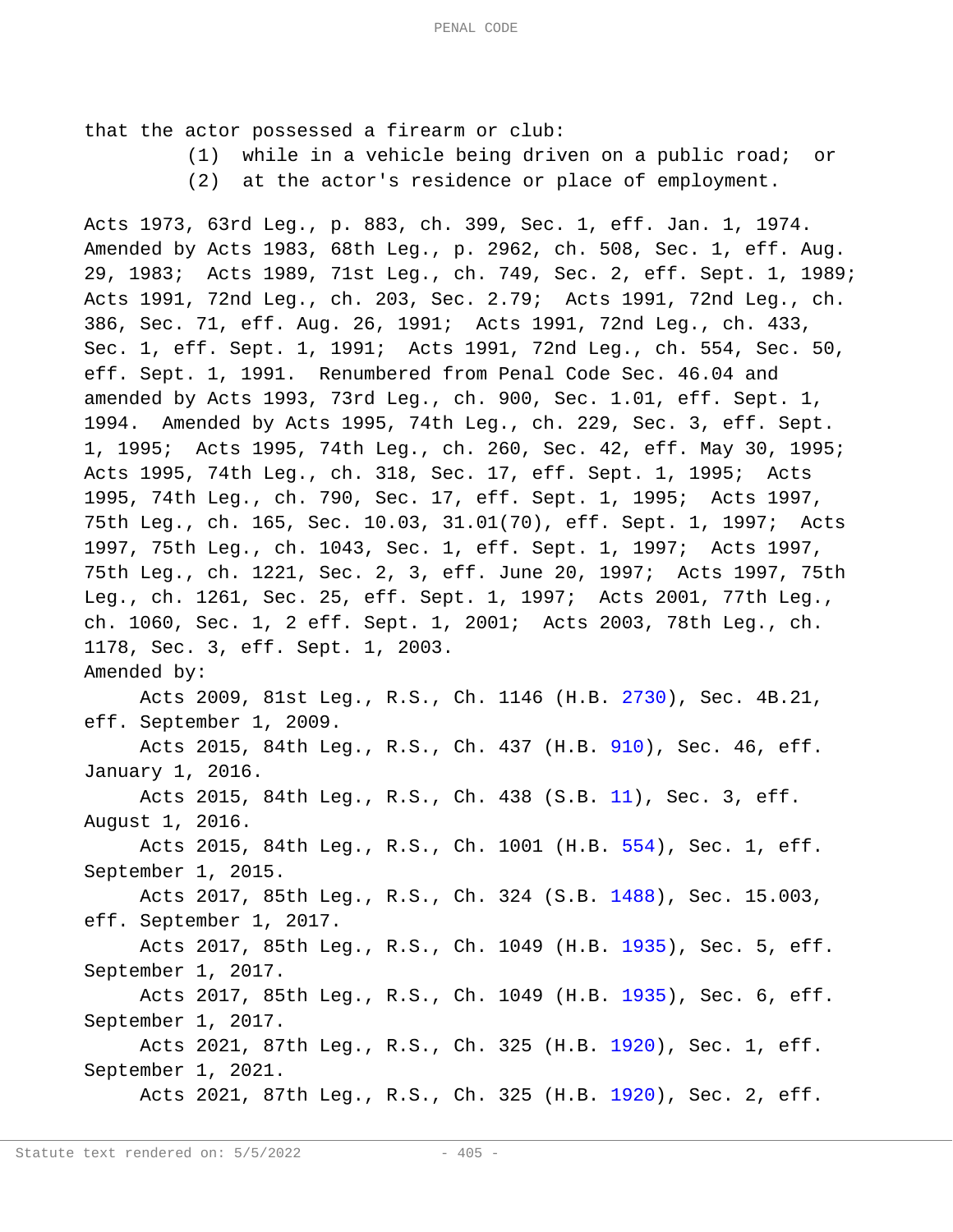September 1, 2021. Acts 2021, 87th Leg., R.S., Ch. 809 (H.B. [1927](http://www.legis.state.tx.us/tlodocs/87R/billtext/html/HB01927F.HTM)), Sec. 23, eff. September 1, 2021. Acts 2021, 87th Leg., R.S., Ch. 809 (H.B. [1927](http://www.legis.state.tx.us/tlodocs/87R/billtext/html/HB01927F.HTM)), Sec. 26(9), eff. September 1, 2021.

Without reference to the amendment of this section, this section was repealed by Acts 2021, 87th Leg., R.S., Ch. 809 (H.B. [1927\)](https://capitol.texas.gov/tlodocs/87R/billtext/html/HB01927F.HTM), Sec. 26(10), eff. September 1, 2021.

Sec. 46.035. UNLAWFUL CARRYING OF HANDGUN BY LICENSE HOLDER. (a) A license holder commits an offense if the license holder carries a handgun on or about the license holder's person under the authority of Subchapter H, Chapter 411, Government Code, and intentionally displays the handgun in plain view of another person in a public place. It is an exception to the application of this subsection that the handgun was partially or wholly visible but was:

(1) carried in a holster by the license holder; or

(2) in a holster, and the handgun and the license holder were in a motor vehicle.

(b) A license holder commits an offense if the license holder intentionally, knowingly, or recklessly carries a handgun under the authority of Subchapter H, Chapter 411, Government Code, regardless of whether the handgun is concealed or carried in a holster, on or about the license holder's person:

(1) on the premises of a business that has a permit or license issued under Chapter 25, 28, 32, 69, or 74, Alcoholic Beverage Code, if the business derives 51 percent or more of its income from the sale or service of alcoholic beverages for onpremises consumption, as determined by the Texas Alcoholic Beverage Commission under Section 104.06, Alcoholic Beverage Code;

(2) on the premises where a high school, collegiate, or professional sporting event or interscholastic event is taking place, unless the license holder is a participant in the event and a handgun is used in the event;

(3) on the premises of a correctional facility;

(4) on the premises of a hospital licensed under Chapter 241, Health and Safety Code, or on the premises of a nursing facility licensed under Chapter 242, Health and Safety Code, unless the license holder has written authorization of the hospital or nursing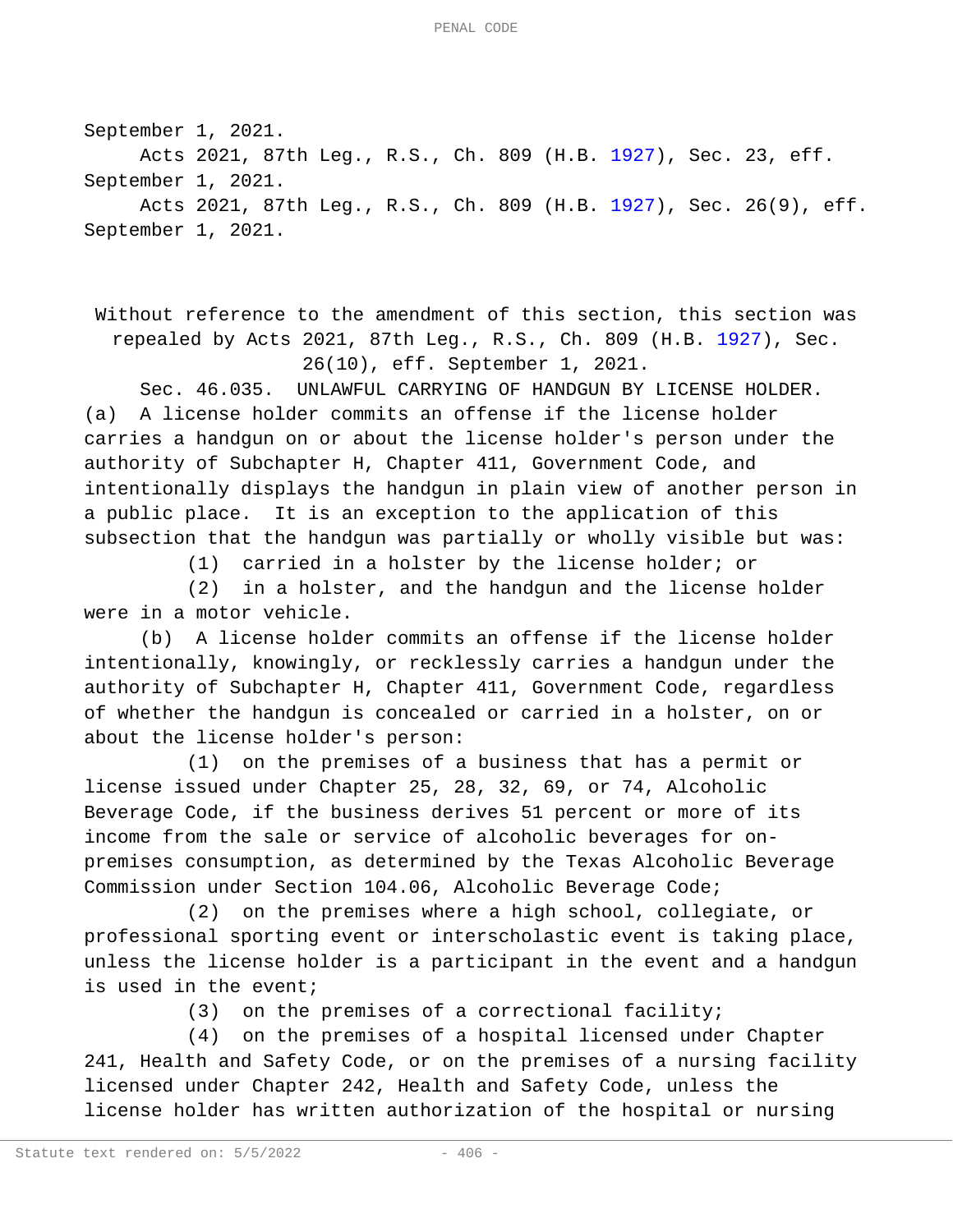facility administration, as appropriate;

- (5) in an amusement park; or
- (6) on the premises of a civil commitment facility.

(c) A license holder commits an offense if the license holder intentionally, knowingly, or recklessly carries a handgun under the authority of Subchapter H, Chapter 411, Government Code, regardless of whether the handgun is concealed or carried in a holster, in the room or rooms where a meeting of a governmental entity is held and if the meeting is an open meeting subject to Chapter 551, Government Code, and the entity provided notice as required by that chapter.

(d) A license holder commits an offense if, while intoxicated, the license holder carries a handgun under the authority of Subchapter H, Chapter 411, Government Code, regardless of whether the handgun is concealed or carried in a holster.

Added by Acts 1995, 74th Leg., ch. 229, Sec. 4, eff. Sept. 1, 1995. Amended by Acts 1997, 75th Leg., ch. 165, Sec. 10.04, eff. Sept. 1, 1997; Acts 1997, 75th Leg., ch. 1261, Sec. 26, 27, eff. Sept. 1, 1997; Acts 2001, 77th Leg., ch. 1420, Sec. 14.833, eff. Sept. 1, 2001. Amended by: Acts 2005, 79th Leg., Ch. 976 (H.B. [1813\)](http://www.legis.state.tx.us/tlodocs/79R/billtext/html/HB01813F.HTM), Sec. 3, eff. September 1, 2005. Acts 2007, 80th Leg., R.S., Ch. 1214 (H.B. [1889](http://www.legis.state.tx.us/tlodocs/80R/billtext/html/HB01889F.HTM)), Sec. 2, eff. June 15, 2007. Acts 2007, 80th Leg., R.S., Ch. 1222 (H.B. [2300](http://www.legis.state.tx.us/tlodocs/80R/billtext/html/HB02300F.HTM)), Sec. 5, eff. June 15, 2007. Acts 2009, 81st Leg., R.S., Ch. 687 (H.B. [2664](http://www.legis.state.tx.us/tlodocs/81R/billtext/html/HB02664F.HTM)), Sec. 1, eff. September 1, 2009. Acts 2013, 83rd Leg., R.S., Ch. 72 (S.B. [299\)](http://www.legis.state.tx.us/tlodocs/83R/billtext/html/SB00299F.HTM), Sec. 1, eff. September 1, 2013. Acts 2015, 84th Leg., R.S., Ch. 437 (H.B. [910](http://www.legis.state.tx.us/tlodocs/84R/billtext/html/HB00910F.HTM)), Sec. 47, eff. January 1, 2016. Acts 2015, 84th Leg., R.S., Ch. 437 (H.B. [910](http://www.legis.state.tx.us/tlodocs/84R/billtext/html/HB00910F.HTM)), Sec. 48, eff. January 1, 2016. Acts 2015, 84th Leg., R.S., Ch. 438 (S.B. [11\)](http://www.legis.state.tx.us/tlodocs/84R/billtext/html/SB00011F.HTM), Sec. 4, eff. August 1, 2016. Acts 2015, 84th Leg., R.S., Ch. 438 (S.B. [11\)](http://www.legis.state.tx.us/tlodocs/84R/billtext/html/SB00011F.HTM), Sec. 5, eff. August 1, 2016. Acts 2015, 84th Leg., R.S., Ch. 593 (S.B. [273](http://www.legis.state.tx.us/tlodocs/84R/billtext/html/SB00273F.HTM)), Sec. 2, eff.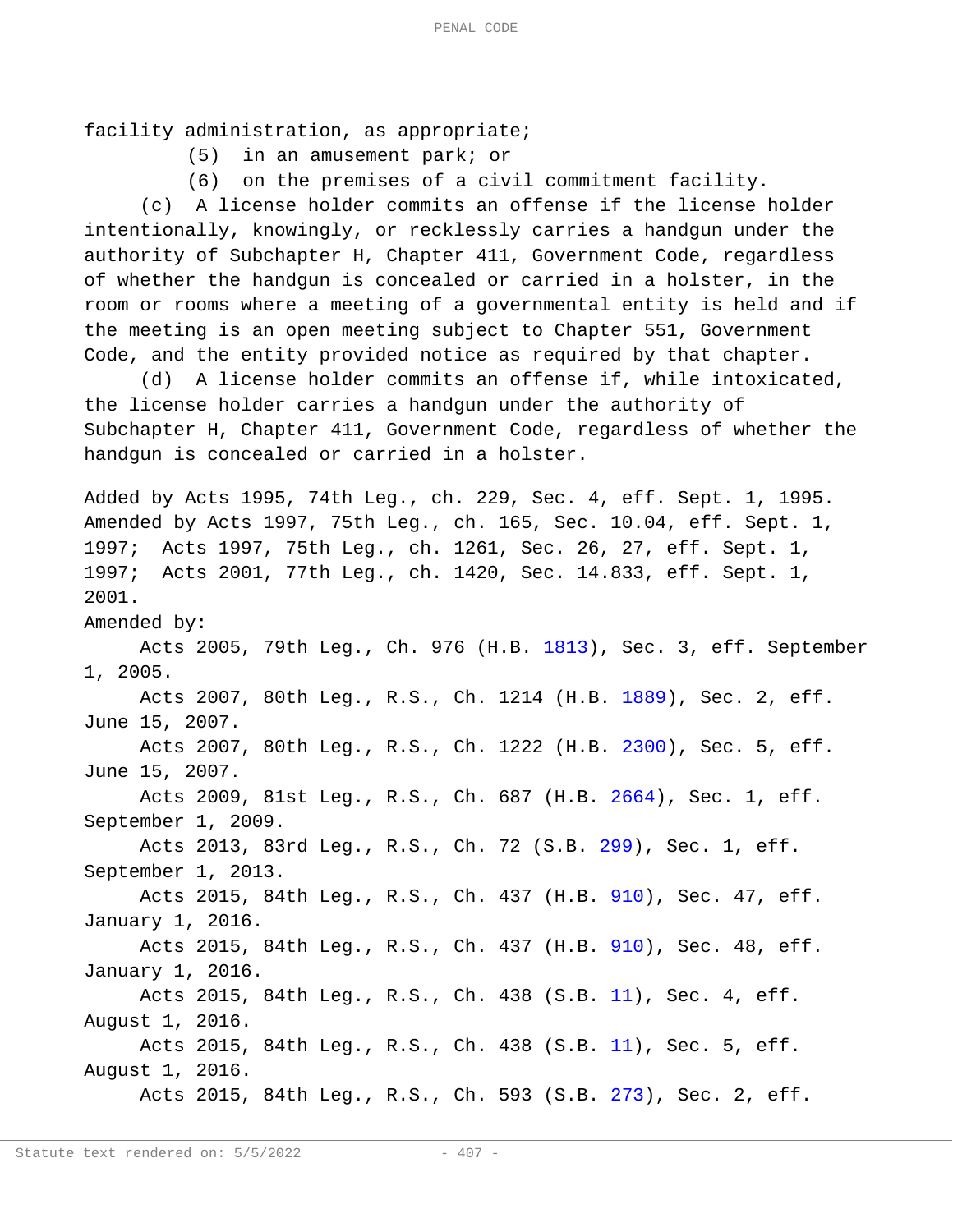September 1, 2015. Acts 2017, 85th Leg., R.S., Ch. 34 (S.B. [1576\)](http://www.legis.state.tx.us/tlodocs/85R/billtext/html/SB01576F.HTM), Sec. 32, eff. September 1, 2017. Acts 2017, 85th Leg., R.S., Ch. 324 (S.B. [1488](http://www.legis.state.tx.us/tlodocs/85R/billtext/html/SB01488F.HTM)), Sec. 15.004, eff. September 1, 2017. Acts 2017, 85th Leg., R.S., Ch. 324 (S.B. [1488](http://www.legis.state.tx.us/tlodocs/85R/billtext/html/SB01488F.HTM)), Sec. 15.005, eff. September 1, 2017. Acts 2017, 85th Leg., R.S., Ch. 1143 (H.B. [435](http://www.legis.state.tx.us/tlodocs/85R/billtext/html/HB00435F.HTM)), Sec. 11, eff. September 1, 2017. Acts 2017, 85th Leg., R.S., Ch. 1143 (H.B. [435](http://www.legis.state.tx.us/tlodocs/85R/billtext/html/HB00435F.HTM)), Sec. 12, eff. September 1, 2017. Acts 2019, 86th Leg., R.S., Ch. 520 (S.B. [535](http://www.legis.state.tx.us/tlodocs/86R/billtext/html/SB00535F.HTM)), Sec. 1, eff. September 1, 2019. Acts 2019, 86th Leg., R.S., Ch. 520 (S.B. [535](http://www.legis.state.tx.us/tlodocs/86R/billtext/html/SB00535F.HTM)), Sec. 2, eff. September 1, 2019. Acts 2021, 87th Leg., R.S., Ch. 481 (H.B. [2112](http://www.legis.state.tx.us/tlodocs/87R/billtext/html/HB02112F.HTM)), Sec. 4, eff. September 1, 2021. Acts 2021, 87th Leg., R.S., Ch. 518 (S.B. [550](http://www.legis.state.tx.us/tlodocs/87R/billtext/html/SB00550F.HTM)), Sec. 1, eff. September 1, 2021. Acts 2021, 87th Leg., R.S., Ch. 809 (H.B. [1927](http://www.legis.state.tx.us/tlodocs/87R/billtext/html/HB01927F.HTM)), Sec. 26(10), eff. September 1, 2021. Acts 2021, 87th Leg., R.S., Ch. 1027 (H.B. [1407](http://www.legis.state.tx.us/tlodocs/87R/billtext/html/HB01407F.HTM)), Sec. 1, eff. September 1, 2021.

Sec. 46.04. UNLAWFUL POSSESSION OF FIREARM. (a) A person who has been convicted of a felony commits an offense if he possesses a firearm:

(1) after conviction and before the fifth anniversary of the person's release from confinement following conviction of the felony or the person's release from supervision under community supervision, parole, or mandatory supervision, whichever date is later; or

(2) after the period described by Subdivision (1), at any location other than the premises at which the person lives.

(a-1) A person who is a member of a criminal street gang, as defined by Section 71.01, commits an offense if the person intentionally, knowingly, or recklessly carries on or about his or her person a handgun in a motor vehicle or watercraft.

(b) A person who has been convicted of an offense under Section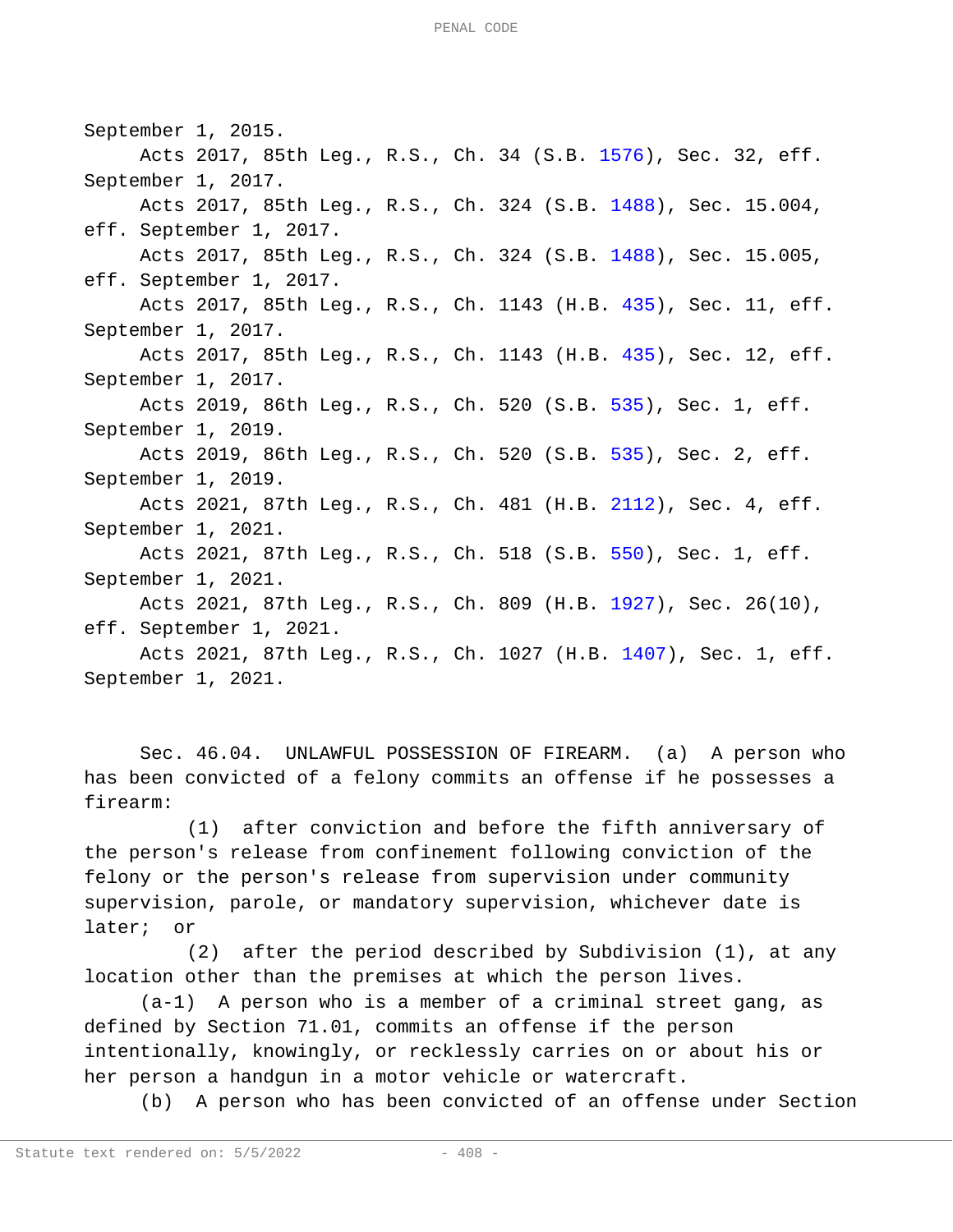22.01, punishable as a Class A misdemeanor and involving a member of the person's family or household, commits an offense if the person possesses a firearm before the fifth anniversary of the later of:

(1) the date of the person's release from confinement following conviction of the misdemeanor; or

(2) the date of the person's release from community supervision following conviction of the misdemeanor.

(c) A person, other than a peace officer, as defined by Section 1.07, actively engaged in employment as a sworn, full-time paid employee of a state agency or political subdivision, who is subject to an order issued under Section 6.504 or Chapter 85, Family Code, under Article 17.292 or Subchapter A, Chapter 7B, Code of Criminal Procedure, or by another jurisdiction as provided by Chapter 88, Family Code, commits an offense if the person possesses a firearm after receiving notice of the order and before expiration of the order.

(d) In this section, "family," "household," and "member of a household" have the meanings assigned by Chapter 71, Family Code.

(e) An offense under Subsection (a) is a felony of the third degree. An offense under Subsection (a-1), (b), or (c) is a Class A misdemeanor.

(f) For the purposes of this section, an offense under the laws of this state, another state, or the United States is, except as provided by Subsection (g), a felony if, at the time it is committed, the offense:

(1) is designated by a law of this state as a felony;

(2) contains all the elements of an offense designated by a law of this state as a felony; or

(3) is punishable by confinement for one year or more in a penitentiary.

(g) An offense is not considered a felony for purposes of Subsection (f) if, at the time the person possesses a firearm, the offense:

(1) is not designated by a law of this state as a felony; and

(2) does not contain all the elements of any offense designated by a law of this state as a felony.

Acts 1973, 63rd Leg., p. 883, ch. 399, Sec. 1, eff. Jan. 1, 1974. Renumbered from Penal Code Sec. 46.05 and amended by Acts 1993, 73rd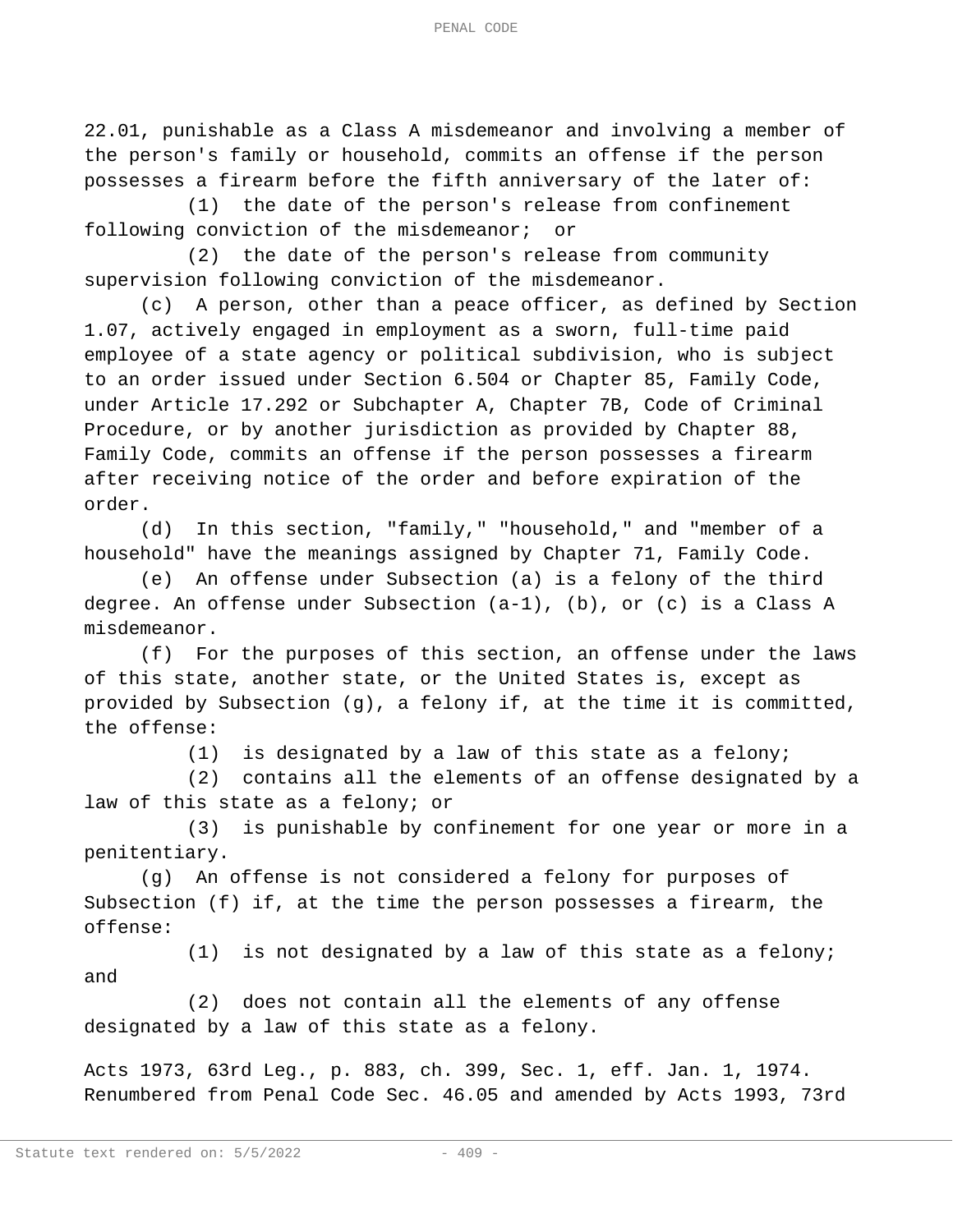Leg., ch. 900, Sec. 1.01, eff. Sept. 1, 1994. Amended by Acts 2001, 77th Leg., ch. 23, Sec. 2, eff. Sept. 1, 2001; Acts 2003, 78th Leg., ch. 836, Sec. 4, eff. Sept. 1, 2003. Amended by:

Acts 2009, 81st Leg., R.S., Ch. 1146 (H.B. [2730](http://www.legis.state.tx.us/tlodocs/81R/billtext/html/HB02730F.HTM)), Sec. 11.24, eff. September 1, 2009.

Acts 2019, 86th Leg., R.S., Ch. 469 (H.B. [4173](http://www.legis.state.tx.us/tlodocs/86R/billtext/html/HB04173F.HTM)), Sec. 2.60, eff. January 1, 2021.

Acts 2021, 87th Leg., R.S., Ch. 809 (H.B. [1927](http://www.legis.state.tx.us/tlodocs/87R/billtext/html/HB01927F.HTM)), Sec. 24, eff. September 1, 2021.

Sec. 46.041. UNLAWFUL POSSESSION OF METAL OR BODY ARMOR BY FELON. (a) In this section, "metal or body armor" means any body covering manifestly designed, made, or adapted for the purpose of protecting a person against gunfire.

(b) A person who has been convicted of a felony commits an offense if after the conviction the person possesses metal or body armor.

(c) An offense under this section is a felony of the third degree.

Added by Acts 2001, 77th Leg., ch. 452, Sec. 1, eff. Sept. 1, 2001.

Sec. 46.05. PROHIBITED WEAPONS. (a) A person commits an offense if the person intentionally or knowingly possesses, manufactures, transports, repairs, or sells:

(1) any of the following items, unless the item is registered in the National Firearms Registration and Transfer Record maintained by the Bureau of Alcohol, Tobacco, Firearms and Explosives or otherwise not subject to that registration requirement or unless the item is classified as a curio or relic by the United States Department of Justice:

- (A) an explosive weapon;
- (B) a machine gun; or
- (C) a short-barrel firearm;
- (2) armor-piercing ammunition;
- (3) a chemical dispensing device;
- (4) a zip gun;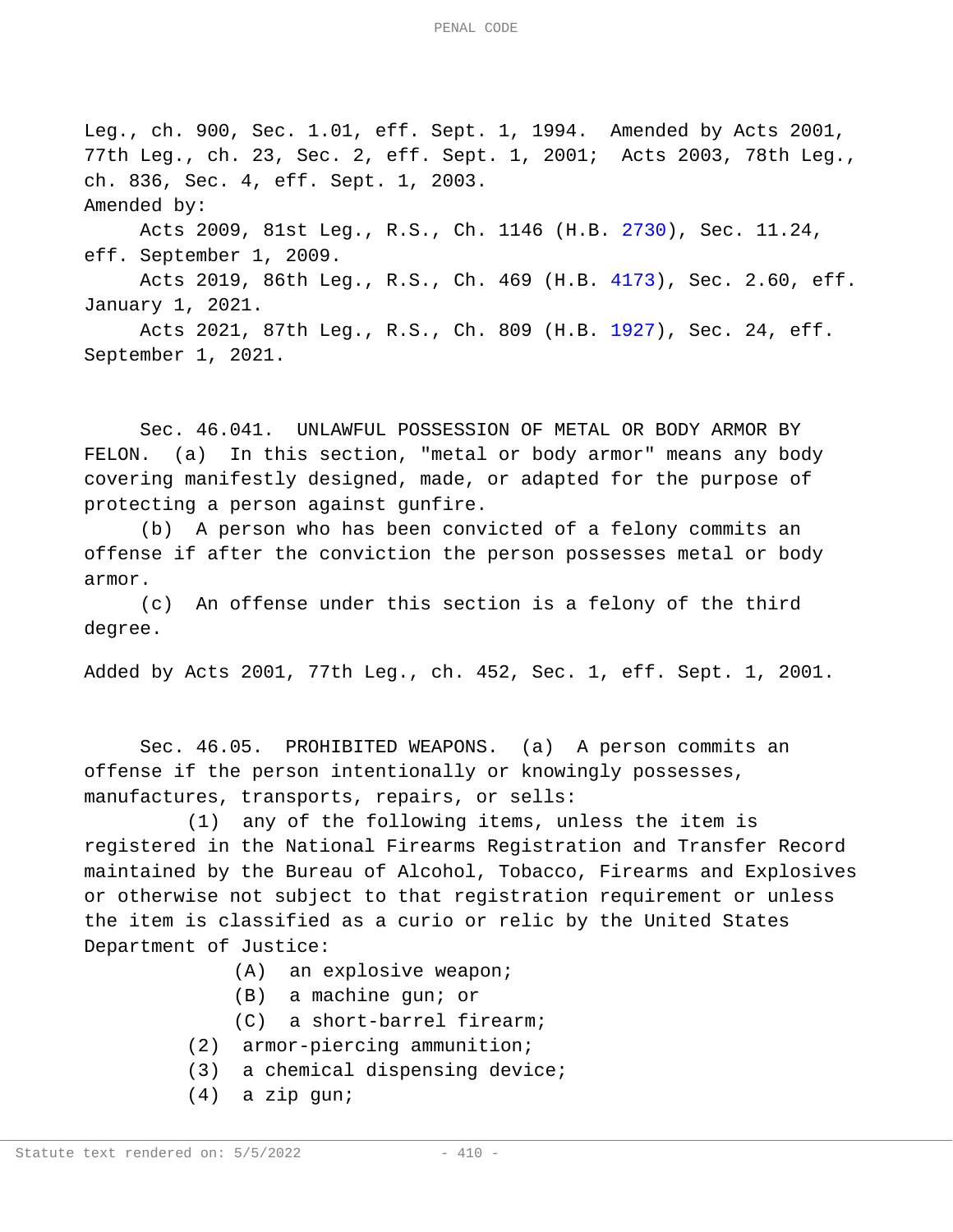(5) a tire deflation device; or

(6) an improvised explosive device.

(b) It is a defense to prosecution under this section that the actor's conduct was incidental to the performance of official duty by the armed forces or national guard, a governmental law enforcement agency, or a correctional facility.

(c) Repealed by Acts 2015, 84th Leg., R.S., Ch. 69 , Sec. 2, eff. September 1, 2015.

(d) It is an affirmative defense to prosecution under this section that the actor's conduct:

(1) was incidental to dealing with a short-barrel firearm or tire deflation device solely as an antique or curio;

(2) was incidental to dealing with armor-piercing ammunition solely for the purpose of making the ammunition available to an organization, agency, or institution listed in Subsection (b); or

(3) was incidental to dealing with a tire deflation device solely for the purpose of making the device available to an organization, agency, or institution listed in Subsection (b).

(e) Except as otherwise provided by this subsection, an offense under this section is a felony of the third degree. An offense under Subsection (a)(5) is a state jail felony.

(f) It is a defense to prosecution under this section for the possession of a chemical dispensing device that the actor is a security officer and has received training on the use of the chemical dispensing device by a training program that is:

(1) provided by the Texas Commission on Law Enforcement; or

(2) approved for the purposes described by this subsection by the Texas Private Security Board of the Department of Public Safety.

(g) In Subsection (f), "security officer" means a commissioned security officer as defined by Section 1702.002, Occupations Code, or a noncommissioned security officer registered under Section 1702.221, Occupations Code.

Acts 1973, 63rd Leg., p. 883, ch. 399, Sec. 1, eff. Jan. 1, 1974. Amended by Acts 1975, 64th Leg., p. 918, ch. 342, Sec. 15, eff. Sept. 1, 1975; Acts 1983, 68th Leg., p. 2650, ch. 457, Sec. 2, eff. Sept. 1, 1983; Acts 1983, 68th Leg., p. 4831, ch. 852, Sec. 2, eff. Sept. 1, 1983; Acts 1987, 70th Leg., ch. 167, Sec. 5.01(a)(47), eff. Sept.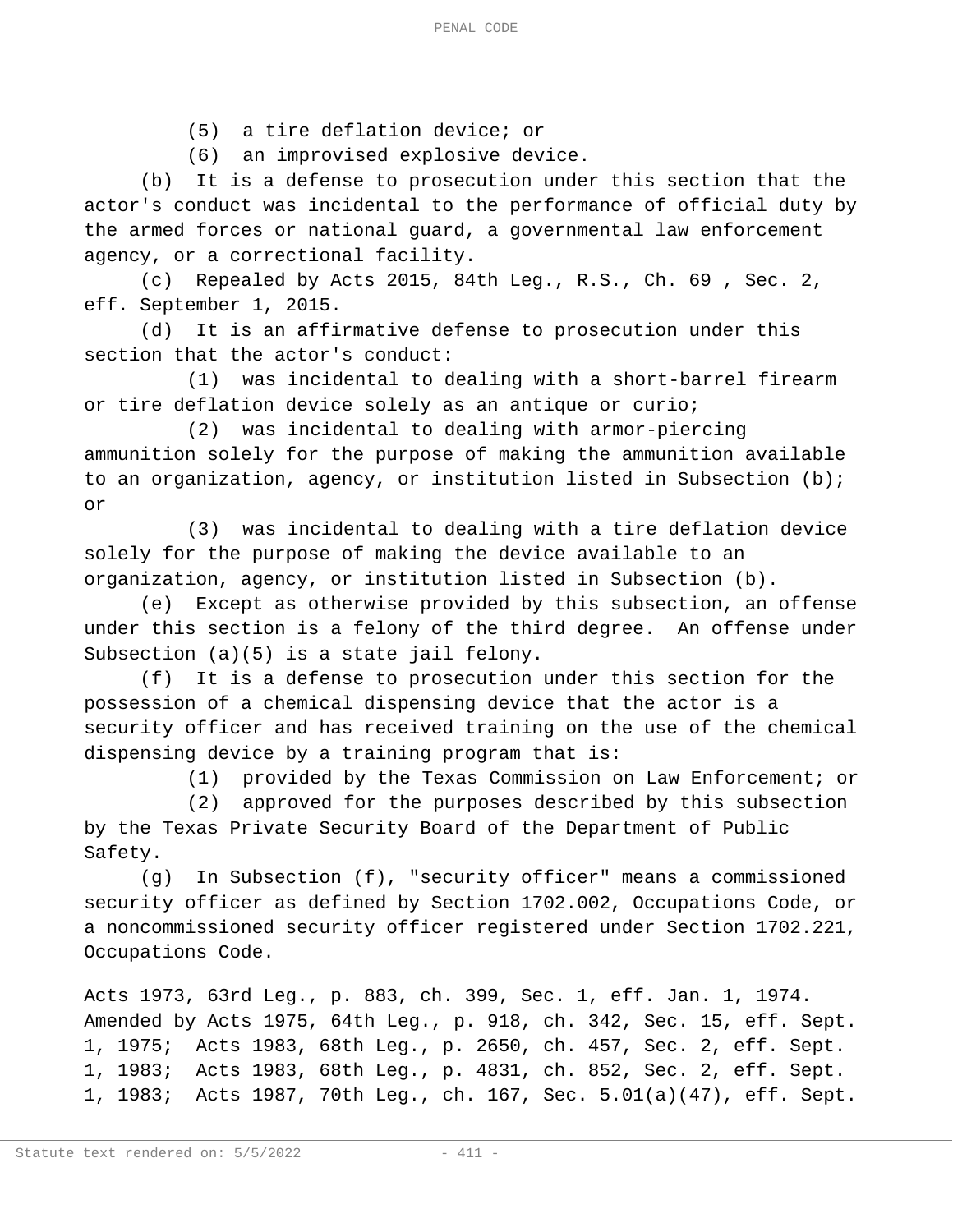1, 1987; Acts 1991, 72nd Leg., ch. 229, Sec. 2, eff. Sept. 1, 1991; Renumbered from Penal Code Sec. 46.06 and amended by Acts 1993, 73rd Leg., ch. 900, Sec. 1.01, eff. Sept. 1, 1994; Acts 2003, 78th Leg., ch. 1071, Sec. 1, eff. Sept. 1, 2003. Amended by: Acts 2005, 79th Leg., Ch. 1035 (H.B. [1132](http://www.legis.state.tx.us/tlodocs/79R/billtext/html/HB01132F.HTM)), Sec. 2.01, eff. September 1, 2005. Acts 2005, 79th Leg., Ch. 1278 (H.B. [2303](http://www.legis.state.tx.us/tlodocs/79R/billtext/html/HB02303F.HTM)), Sec. 7, eff. September 1, 2005. Acts 2011, 82nd Leg., R.S., Ch. 920 (S.B. [1416](http://www.legis.state.tx.us/tlodocs/82R/billtext/html/SB01416F.HTM)), Sec. 2, eff. September 1, 2011. Acts 2013, 83rd Leg., R.S., Ch. 93 (S.B. [686\)](http://www.legis.state.tx.us/tlodocs/83R/billtext/html/SB00686F.HTM), Sec. 2.60, eff. May 18, 2013. Acts 2013, 83rd Leg., R.S., Ch. 960 (H.B. [1862](http://www.legis.state.tx.us/tlodocs/83R/billtext/html/HB01862F.HTM)), Sec. 1, eff. September 1, 2013. Acts 2015, 84th Leg., R.S., Ch. 69 (S.B. [473\)](http://www.legis.state.tx.us/tlodocs/84R/billtext/html/SB00473F.HTM), Sec. 1, eff. September 1, 2015. Acts 2015, 84th Leg., R.S., Ch. 69 (S.B. [473\)](http://www.legis.state.tx.us/tlodocs/84R/billtext/html/SB00473F.HTM), Sec. 2, eff. September 1, 2015. Acts 2017, 85th Leg., R.S., Ch. 155 (H.B. [1819](http://www.legis.state.tx.us/tlodocs/85R/billtext/html/HB01819F.HTM)), Sec. 1, eff. September 1, 2017. Acts 2017, 85th Leg., R.S., Ch. 814 (H.B. [913](http://www.legis.state.tx.us/tlodocs/85R/billtext/html/HB00913F.HTM)), Sec. 2, eff. September 1, 2017. Acts 2019, 86th Leg., R.S., Ch. 216 (H.B. [446](http://www.legis.state.tx.us/tlodocs/86R/billtext/html/HB00446F.HTM)), Sec. 2, eff. September 1, 2019. Acts 2019, 86th Leg., R.S., Ch. 467 (H.B. [4170](http://www.legis.state.tx.us/tlodocs/86R/billtext/html/HB04170F.HTM)), Sec. 13.001, eff. September 1, 2019. Acts 2021, 87th Leg., R.S., Ch. 642 (H.B. [957](http://www.legis.state.tx.us/tlodocs/87R/billtext/html/HB00957F.HTM)), Sec. 2, eff. September 1, 2021.

Sec. 46.06. UNLAWFUL TRANSFER OF CERTAIN WEAPONS. (a) A person commits an offense if the person:

(1) sells, rents, leases, loans, or gives a handgun to any person knowing that the person to whom the handgun is to be delivered intends to use it unlawfully or in the commission of an unlawful act;

(2) intentionally or knowingly sells, rents, leases, or gives or offers to sell, rent, lease, or give to any child younger than 18 years of age any firearm, club, or location-restricted knife; (3) intentionally, knowingly, or recklessly sells a firearm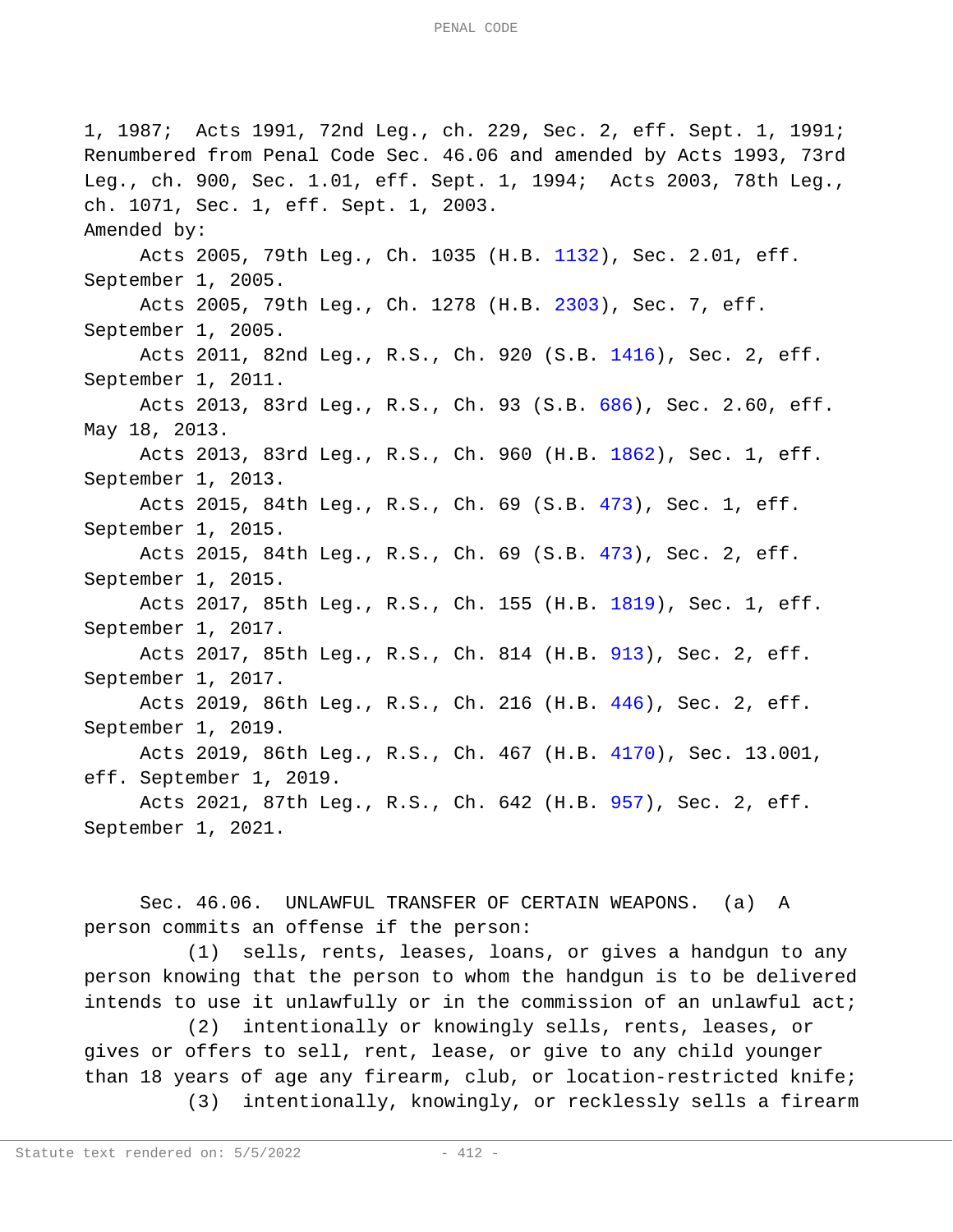or ammunition for a firearm to any person who is intoxicated;

(4) knowingly sells a firearm or ammunition for a firearm to any person who has been convicted of a felony before the fifth anniversary of the later of the following dates:

(A) the person's release from confinement following conviction of the felony; or

(B) the person's release from supervision under community supervision, parole, or mandatory supervision following conviction of the felony;

(5) sells, rents, leases, loans, or gives a handgun to any person knowing that an active protective order is directed to the person to whom the handgun is to be delivered;

(6) knowingly purchases, rents, leases, or receives as a loan or gift from another a handgun while an active protective order is directed to the actor; or

(7) while prohibited from possessing a firearm under state or federal law, knowingly makes a material false statement on a form that is:

(A) required by state or federal law for the purchase, sale, or other transfer of a firearm; and

(B) submitted to a licensed firearms dealer, as defined by 18 U.S.C. Section 923.

(b) In this section:

(1) "Intoxicated" means substantial impairment of mental or physical capacity resulting from introduction of any substance into the body.

(2) "Active protective order" means a protective order issued under Title 4, Family Code, that is in effect. The term does not include a temporary protective order issued before the court holds a hearing on the matter.

(c) It is an affirmative defense to prosecution under Subsection  $(a)(2)$  that the transfer was to a minor whose parent or the person having legal custody of the minor had given written permission for the sale or, if the transfer was other than a sale, the parent or person having legal custody had given effective consent.

(d) An offense under this section is a Class A misdemeanor, except that:

(1) an offense under Subsection (a)(2) is a state jail felony if the weapon that is the subject of the offense is a handgun;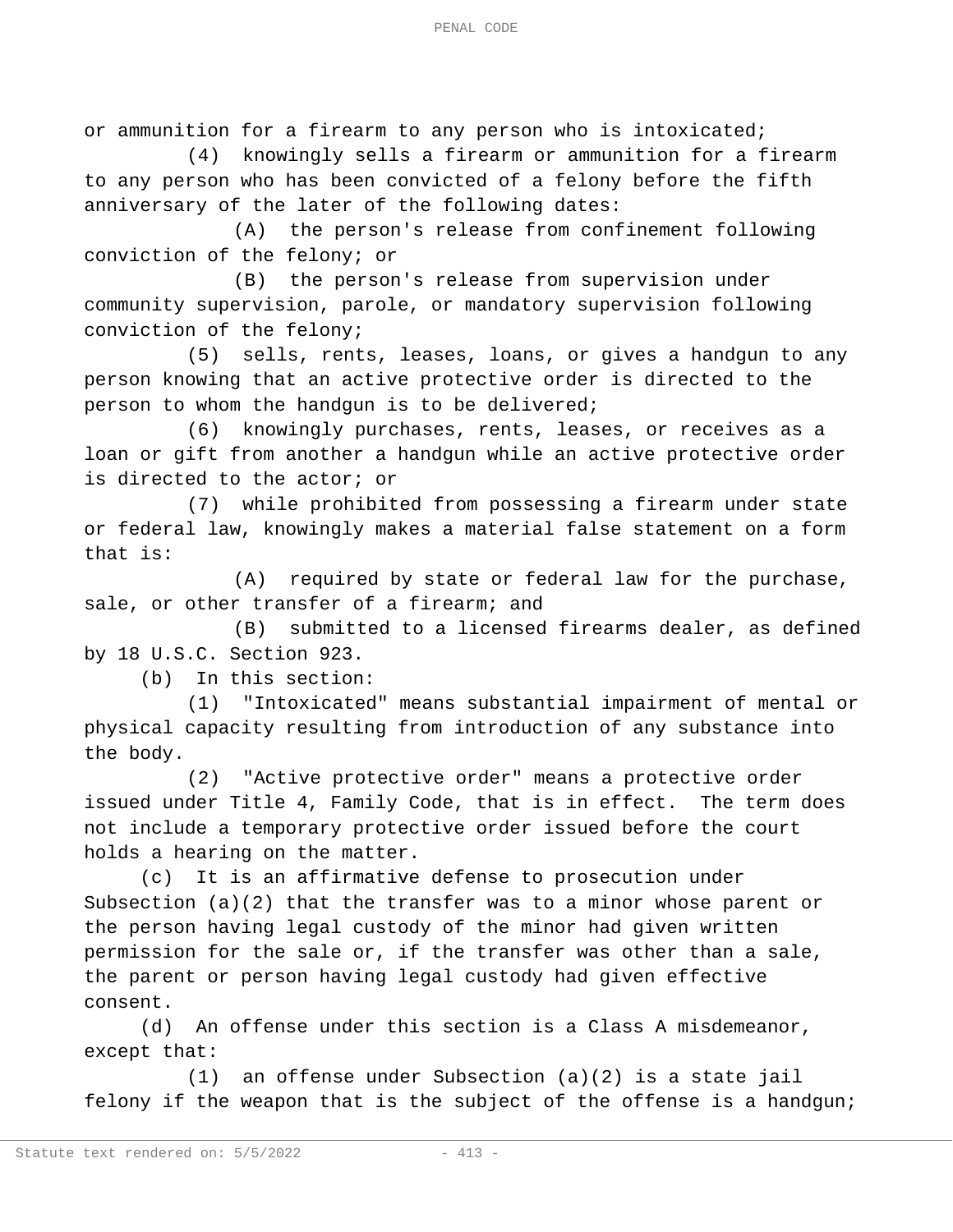and (2) an offense under Subsection (a)(7) is a state jail felony. Acts 1973, 63rd Leg., p. 883, ch. 399, Sec. 1, eff. Jan. 1, 1974. Amended by Acts 1985, 69th Leg., ch. 686, Sec. 1, eff. Sept. 1, 1985. Renumbered from Penal Code Sec. 46.07 and amended by Acts 1993, 73rd Leg., ch. 900, Sec. 1.01, eff. Sept. 1, 1994. Amended by Acts 1995, 74th Leg., ch. 324, Sec. 1, eff. Jan. 1, 1996; Acts 1997, 75th Leg., ch. 1193, Sec. 22, eff. Sept. 1, 1997; Acts 1997, 75th Leg., ch. 1304, Sec. 1, eff. Sept. 1, 1997; Acts 1999, 76th Leg., ch. 62, Sec. 15.02(f), eff. Sept. 1, 1999. Amended by: Acts 2017, 85th Leg., R.S., Ch. 1049 (H.B. [1935](http://www.legis.state.tx.us/tlodocs/85R/billtext/html/HB01935F.HTM)), Sec. 7, eff. September 1, 2017.

Acts 2021, 87th Leg., R.S., Ch. 173 (S.B. [162](http://www.legis.state.tx.us/tlodocs/87R/billtext/html/SB00162F.HTM)), Sec. 1, eff. September 1, 2021.

Sec. 46.07. INTERSTATE PURCHASE. A resident of this state may, if not otherwise precluded by law, purchase firearms, ammunition, reloading components, or firearm accessories in another state. This authorization is enacted in conformance with 18 U.S.C. Section  $922(b)(3)(A)$ .

Acts 1973, 63rd Leg., p. 883, ch. 399, Sec. 1, eff. Jan. 1, 1974. Renumbered from Penal Code Sec. 46.08 by Acts 1993, 73rd Leg., ch. 900, Sec. 1.01, eff. Sept. 1, 1994. Amended by:

Acts 2009, 81st Leg., R.S., Ch. 280 (S.B. [1188](http://www.legis.state.tx.us/tlodocs/81R/billtext/html/SB01188F.HTM)), Sec. 1, eff. May 30, 2009.

Sec. 46.08. HOAX BOMBS. (a) A person commits an offense if the person knowingly manufactures, sells, purchases, transports, or possesses a hoax bomb with intent to use the hoax bomb to:

(1) make another believe that the hoax bomb is an explosive or incendiary device; or

(2) cause alarm or reaction of any type by an official of a public safety agency or volunteer agency organized to deal with emergencies.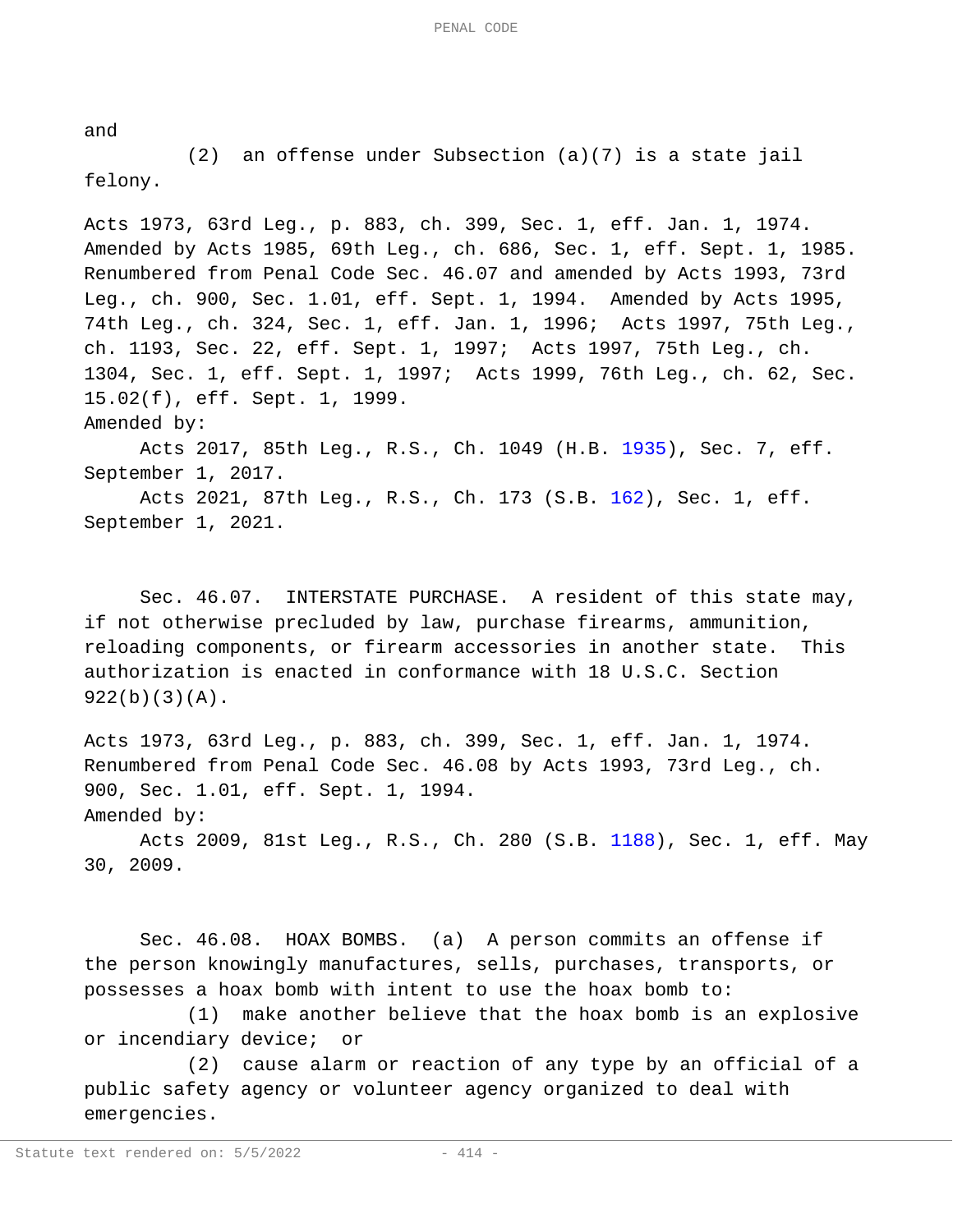(b) An offense under this section is a Class A misdemeanor.

Added by Acts 1983, 68th Leg., p. 4831, ch. 852, Sec. 3, eff. Sept. 1, 1983. Renumbered from Penal Code Sec. 46.09 by Acts 1993, 73rd Leg., ch. 900, Sec. 1.01, eff. Sept. 1, 1994.

Sec. 46.09. COMPONENTS OF EXPLOSIVES. (a) A person commits an offense if the person knowingly possesses components of an explosive weapon with the intent to combine the components into an explosive weapon for use in a criminal endeavor.

(b) An offense under this section is a felony of the third degree.

Added by Acts 1983, 68th Leg., p. 4832, ch. 852, Sec. 4, eff. Sept. 1, 1983. Renumbered from Penal Code Sec. 46.10 by Acts 1993, 73rd Leg., ch. 900, Sec. 1.01, eff. Sept. 1, 1994.

Sec. 46.10. DEADLY WEAPON IN PENAL INSTITUTION. (a) A person commits an offense if, while confined in a penal institution, he intentionally, knowingly, or recklessly:

(1) carries on or about his person a deadly weapon; or

(2) possesses or conceals a deadly weapon in the penal institution.

(b) It is an affirmative defense to prosecution under this section that at the time of the offense the actor was engaged in conduct authorized by an employee of the penal institution.

(c) A person who is subject to prosecution under both this section and another section under this chapter may be prosecuted under either section.

(d) An offense under this section is a felony of the third degree.

Added by Acts 1985, 69th Leg., ch. 46, Sec. 1, eff. Sept. 1, 1985. Amended by Acts 1987, 70th Leg., ch. 714, Sec. 1, eff. Sept. 1, 1987. Renumbered from Penal Code Sec. 46.11 by Acts 1993, 73rd Leg., ch. 900, Sec. 1.01, eff. Sept. 1, 1994.

Sec. 46.11. PENALTY IF OFFENSE COMMITTED WITHIN WEAPON-FREE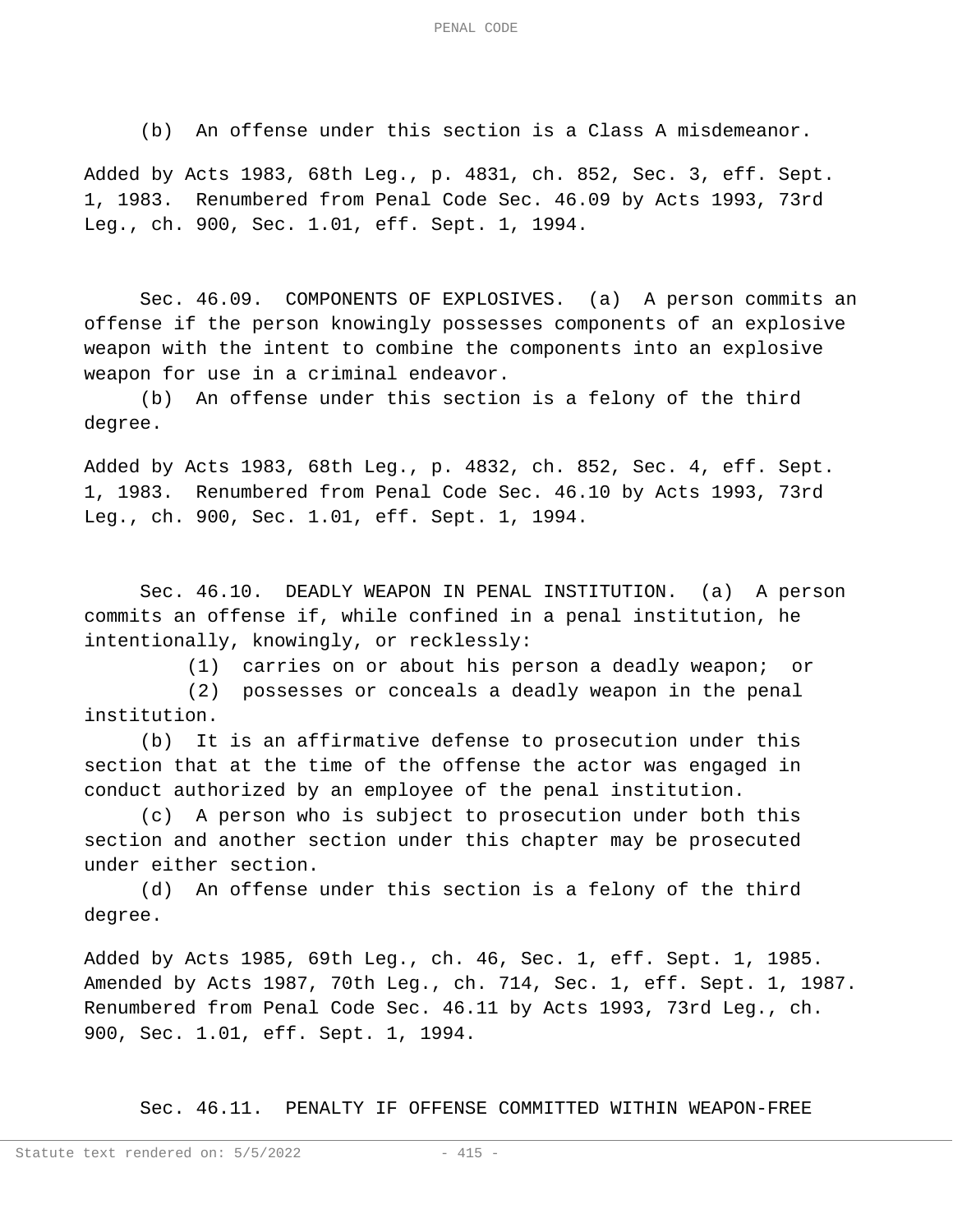SCHOOL ZONE. (a) Except as provided by Subsection (b), the punishment prescribed for an offense under this chapter is increased to the punishment prescribed for the next highest category of offense if it is shown beyond a reasonable doubt on the trial of the offense that the actor committed the offense in a place that the actor knew was:

(1) within 300 feet of the premises of a school; or

(2) on premises where:

(A) an official school function is taking place; or

(B) an event sponsored or sanctioned by the University Interscholastic League is taking place.

(b) This section does not apply to an offense under Section 46.03(a)(1).

(c) In this section:

(1) "Premises" has the meaning assigned by Section 481.134, Health and Safety Code.

(2) "School" means a private or public elementary or secondary school.

Added by Acts 1995, 74th Leg., ch. 320, Sec. 1, eff. Sept. 1, 1995. Amended by Acts 1997, 75th Leg., ch. 1063, Sec. 10, eff. Sept. 1, 1997.

Amended by:

Acts 2011, 82nd Leg., R.S., Ch. 91 (S.B. [1303\)](http://www.legis.state.tx.us/tlodocs/82R/billtext/html/SB01303F.HTM), Sec. 20.002, eff. September 1, 2011.

Sec. 46.12. MAPS AS EVIDENCE OF LOCATION OR AREA. (a) In a prosecution of an offense for which punishment is increased under Section 46.11, a map produced or reproduced by a municipal or county engineer for the purpose of showing the location and boundaries of weapon-free zones is admissible in evidence and is prima facie evidence of the location or boundaries of those areas if the governing body of the municipality or county adopts a resolution or ordinance approving the map as an official finding and record of the location or boundaries of those areas.

(b) A municipal or county engineer may, on request of the governing body of the municipality or county, revise a map that has been approved by the governing body of the municipality or county as provided by Subsection (a).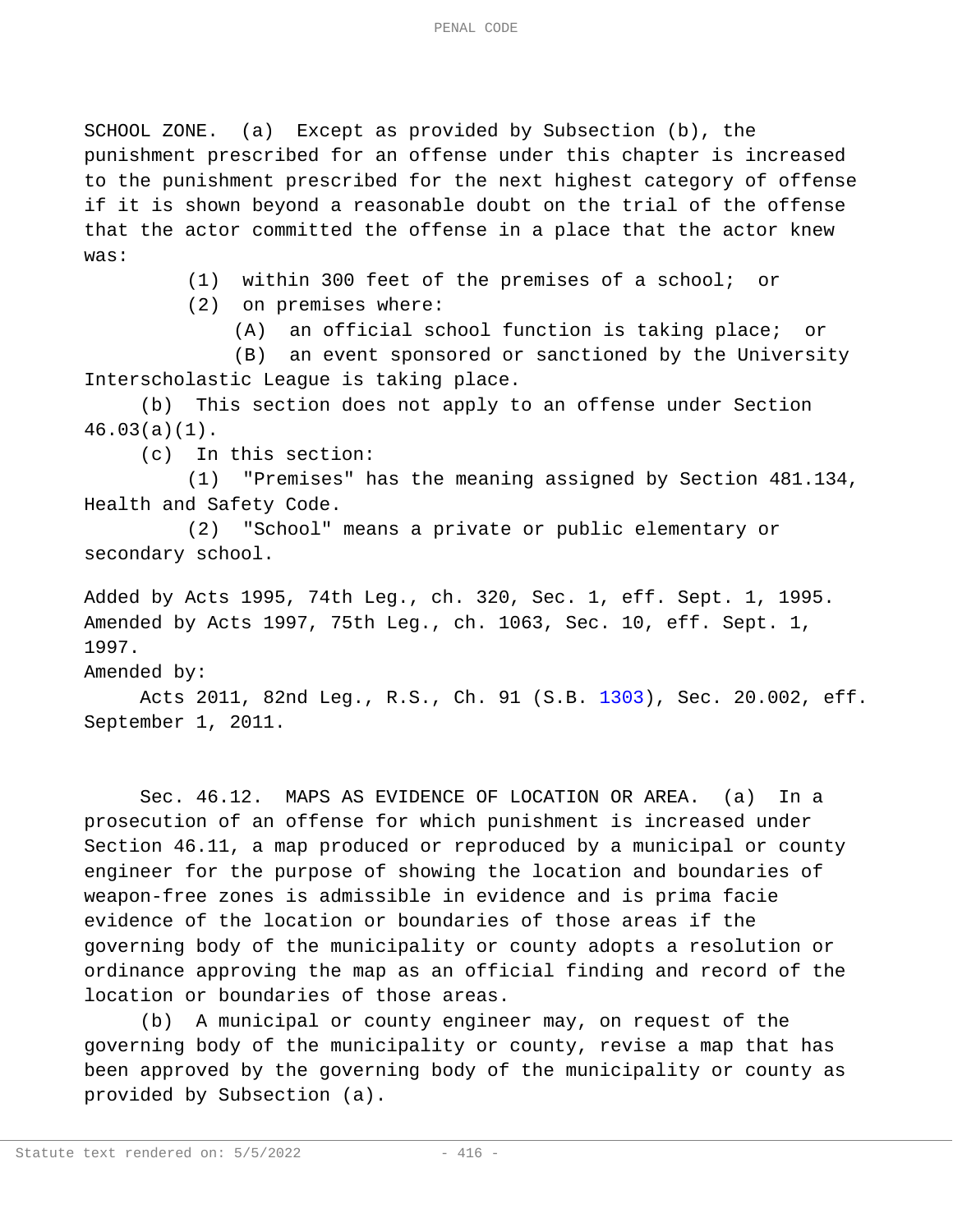(c) A municipal or county engineer shall file the original or a copy of every approved or revised map approved as provided by Subsection (a) with the county clerk of each county in which the area is located.

(d) This section does not prevent the prosecution from:

(1) introducing or relying on any other evidence or testimony to establish any element of an offense for which punishment is increased under Section 46.11; or

(2) using or introducing any other map or diagram otherwise admissible under the Texas Rules of Evidence.

Added by Acts 1995, 74th Leg., ch. 320, Sec. 2, eff. Sept. 1, 1995. Amended by:

Acts 2005, 79th Leg., Ch. 728 (H.B. [2018\)](http://www.legis.state.tx.us/tlodocs/79R/billtext/html/HB02018F.HTM), Sec. 16.004, eff. September 1, 2005.

Sec. 46.13. MAKING A FIREARM ACCESSIBLE TO A CHILD. (a) In this section:

(1) "Child" means a person younger than 17 years of age.

(2) "Readily dischargeable firearm" means a firearm that is loaded with ammunition, whether or not a round is in the chamber.

(3) "Secure" means to take steps that a reasonable person would take to prevent the access to a readily dischargeable firearm by a child, including but not limited to placing a firearm in a locked container or temporarily rendering the firearm inoperable by a trigger lock or other means.

(b) A person commits an offense if a child gains access to a readily dischargeable firearm and the person with criminal negligence:

(1) failed to secure the firearm; or

(2) left the firearm in a place to which the person knew or should have known the child would gain access.

(c) It is an affirmative defense to prosecution under this section that the child's access to the firearm:

(1) was supervised by a person older than 18 years of age and was for hunting, sporting, or other lawful purposes;

(2) consisted of lawful defense by the child of people or property;

(3) was gained by entering property in violation of this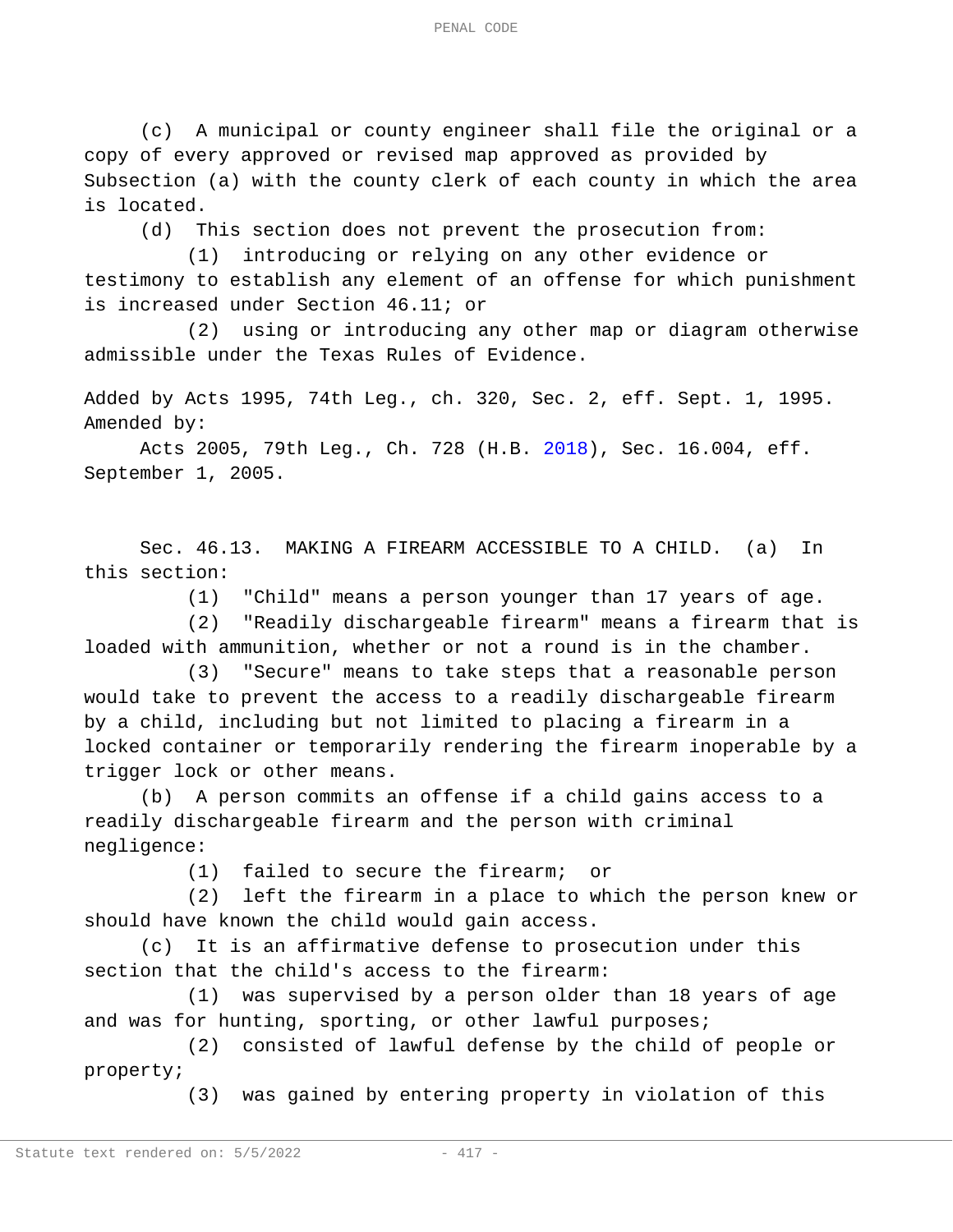code; or

(4) occurred during a time when the actor was engaged in an agricultural enterprise.

(d) Except as provided by Subsection (e), an offense under this section is a Class C misdemeanor.

(e) An offense under this section is a Class A misdemeanor if the child discharges the firearm and causes death or serious bodily injury to himself or another person.

(f) A peace officer or other person may not arrest the actor before the seventh day after the date on which the offense is committed if:

(1) the actor is a member of the family, as defined by Section 71.003, Family Code, of the child who discharged the firearm; and

(2) the child in discharging the firearm caused the death of or serious injury to the child.

(g) A dealer of firearms shall post in a conspicuous position on the premises where the dealer conducts business a sign that contains the following warning in block letters not less than one inch in height:

"IT IS UNLAWFUL TO STORE, TRANSPORT, OR ABANDON AN UNSECURED FIREARM IN A PLACE WHERE CHILDREN ARE LIKELY TO BE AND CAN OBTAIN ACCESS TO THE FIREARM."

Added by Acts 1995, 74th Leg., ch. 83, Sec. 1, eff. Sept. 1, 1995. Amended by Acts 1999, 76th Leg., ch. 62, Sec. 15.02(g), eff. Sept. 1, 1999.

Sec. 46.14. FIREARM SMUGGLING. (a) A person commits an offense if the person knowingly engages in the business of transporting or transferring a firearm that the person knows was acquired in violation of the laws of any state or of the United States. For purposes of this subsection, a person is considered to engage in the business of transporting or transferring a firearm if the person engages in that conduct:

(1) on more than one occasion; or

(2) for profit or any other form of remuneration.

(b) An offense under this section is a felony of the third degree, unless it is shown on the trial of the offense that the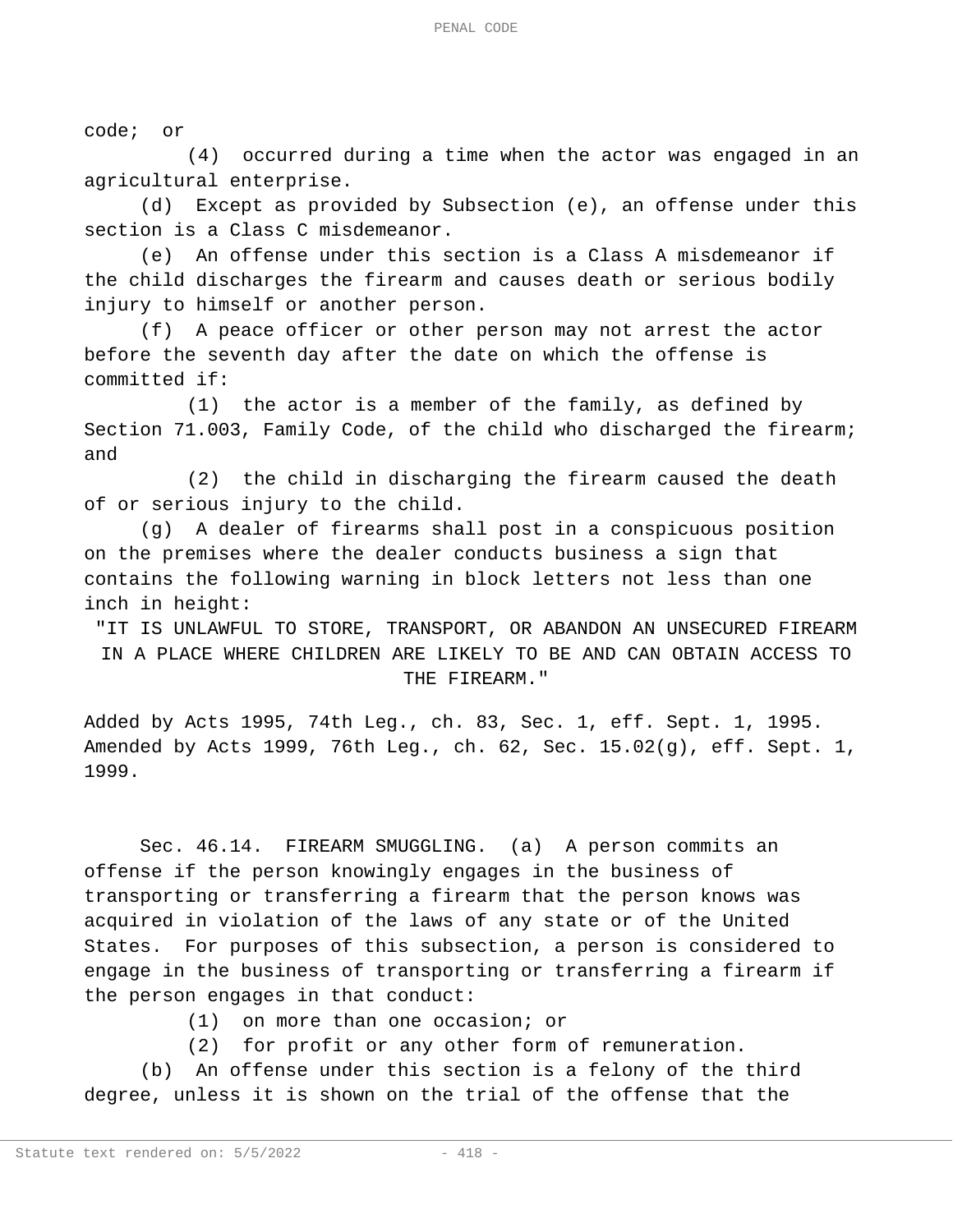offense was committed with respect to three or more firearms in a single criminal episode, in which event the offense is a felony of the second degree.

(c) This section does not apply to a peace officer who is engaged in the actual discharge of an official duty.

(d) If conduct that constitutes an offense under this section also constitutes an offense under any other law, the actor may be prosecuted under this section, the other law, or both.

Added by Acts 2009, 81st Leg., R.S., Ch. 153 (S.B. [2225](http://www.legis.state.tx.us/tlodocs/81R/billtext/html/SB02225F.HTM)), Sec. 1, eff. September 1, 2009.

Sec. 46.15. NONAPPLICABILITY. (a) Sections 46.02 and 46.03 do not apply to:

(1) peace officers or special investigators under Article 2.122, Code of Criminal Procedure, and neither section prohibits a peace officer or special investigator from carrying a weapon in this state, including in an establishment in this state serving the public, regardless of whether the peace officer or special investigator is engaged in the actual discharge of the officer's or investigator's duties while carrying the weapon;

(2) parole officers, and neither section prohibits an officer from carrying a weapon in this state if the officer is:

(A) engaged in the actual discharge of the officer's duties while carrying the weapon; and

(B) in compliance with policies and procedures adopted by the Texas Department of Criminal Justice regarding the possession of a weapon by an officer while on duty;

(3) community supervision and corrections department officers appointed or employed under Section 76.004, Government Code, and neither section prohibits an officer from carrying a weapon in this state if the officer is:

(A) engaged in the actual discharge of the officer's duties while carrying the weapon; and

(B) authorized to carry a weapon under Section 76.0051, Government Code;

(4) an active judicial officer as defined by Section 411.201, Government Code, who is licensed to carry a handgun under Subchapter H, Chapter 411, Government Code;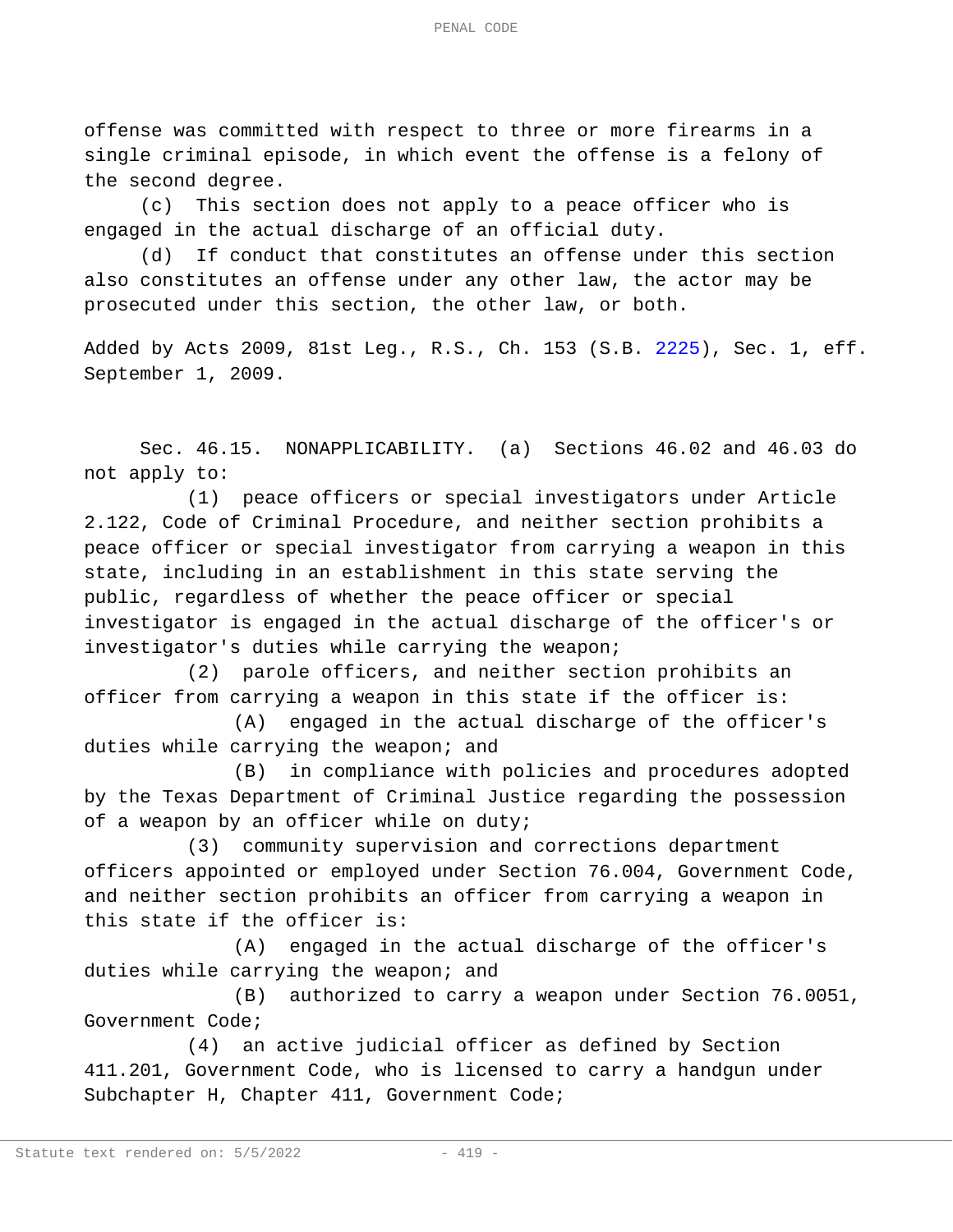(5) an honorably retired peace officer or other qualified retired law enforcement officer, as defined by 18 U.S.C. Section 926C, who holds a certificate of proficiency issued under Section 1701.357, Occupations Code, and is carrying a photo identification that is issued by a federal, state, or local law enforcement agency, as applicable, and that verifies that the officer is an honorably retired peace officer or other qualified retired law enforcement officer;

(6) the attorney general or a United States attorney, district attorney, criminal district attorney, county attorney, or municipal attorney who is licensed to carry a handgun under Subchapter H, Chapter 411, Government Code;

(7) an assistant United States attorney, assistant attorney general, assistant district attorney, assistant criminal district attorney, or assistant county attorney who is licensed to carry a handgun under Subchapter H, Chapter 411, Government Code;

(8) a bailiff designated by an active judicial officer as defined by Section 411.201, Government Code, who is:

(A) licensed to carry a handgun under Subchapter H, Chapter 411, Government Code; and

(B) engaged in escorting the judicial officer;

(9) a juvenile probation officer who is authorized to carry a firearm under Section 142.006, Human Resources Code; or

(10) a person who is volunteer emergency services personnel if the person is:

(A) carrying a handgun under the authority of Subchapter H, Chapter 411, Government Code; and

(B) engaged in providing emergency services.

(b) Sections  $46.02$ ,  $46.03(a)(14)$ , and  $46.04(a-1)$  do not apply to a person who:

(1) is in the actual discharge of official duties as a member of the armed forces or state military forces as defined by Section 437.001, Government Code, or as a guard employed by a penal institution;

(2) is traveling;

(3) is engaging in lawful hunting, fishing, or other sporting activity on the immediate premises where the activity is conducted, or is en route between the premises and the actor's residence, motor vehicle, or watercraft, if the weapon is a type commonly used in the activity;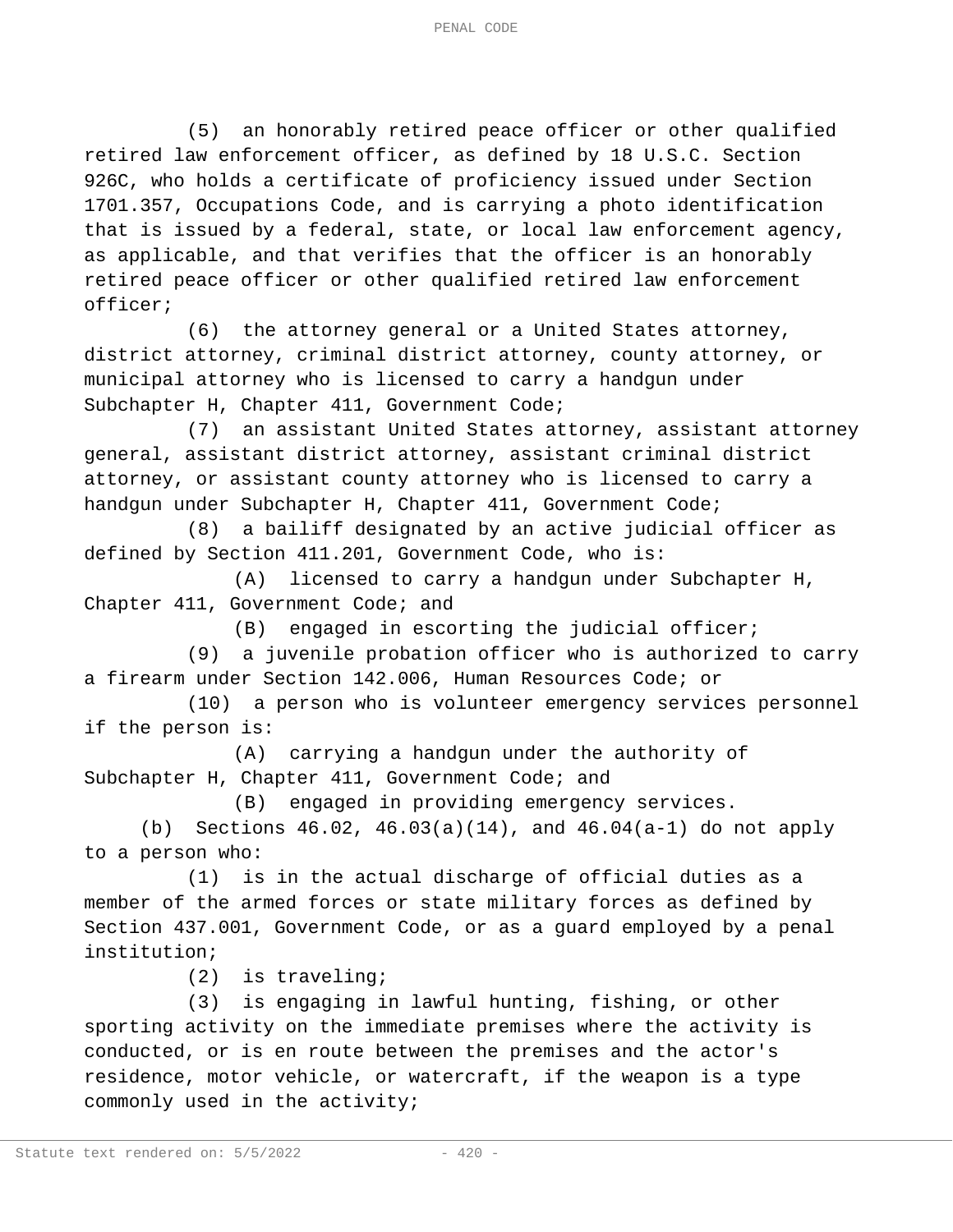PENAL CODE

(4) holds a security officer commission issued by the Texas Private Security Board, if the person is engaged in the performance of the person's duties as an officer commissioned under Chapter 1702, Occupations Code, or is traveling to or from the person's place of assignment and is wearing the officer's uniform and carrying the officer's weapon in plain view;

(5) acts as a personal protection officer and carries the person's security officer commission and personal protection officer authorization, if the person:

(A) is engaged in the performance of the person's duties as a personal protection officer under Chapter 1702, Occupations Code, or is traveling to or from the person's place of assignment; and

(B) is either:

(i) wearing the uniform of a security officer, including any uniform or apparel described by Section 1702.323(d), Occupations Code, and carrying the officer's weapon in plain view; or

(ii) not wearing the uniform of a security officer and carrying the officer's weapon in a concealed manner;

(6) is carrying:

(A) a license issued under Subchapter H, Chapter 411, Government Code, to carry a handgun; and

(B) a handgun:

(i) in a concealed manner; or

(ii) in a holster;

(7) holds an alcoholic beverage permit or license or is an employee of a holder of an alcoholic beverage permit or license if the person is supervising the operation of the permitted or licensed premises; or

(8) is a student in a law enforcement class engaging in an activity required as part of the class, if the weapon is a type commonly used in the activity and the person is:

(A) on the immediate premises where the activity is conducted; or

(B) en route between those premises and the person's residence and is carrying the weapon unloaded.

(c) Repealed by Acts 2019, 86th Leg., R.S., Ch. 216  $(H.B. 446)$  $(H.B. 446)$  $(H.B. 446)$ ), Sec. 4, eff. September 1, 2019.

(d) The provisions of Section 46.02 prohibiting the carrying of a firearm do not apply to a public security officer employed by the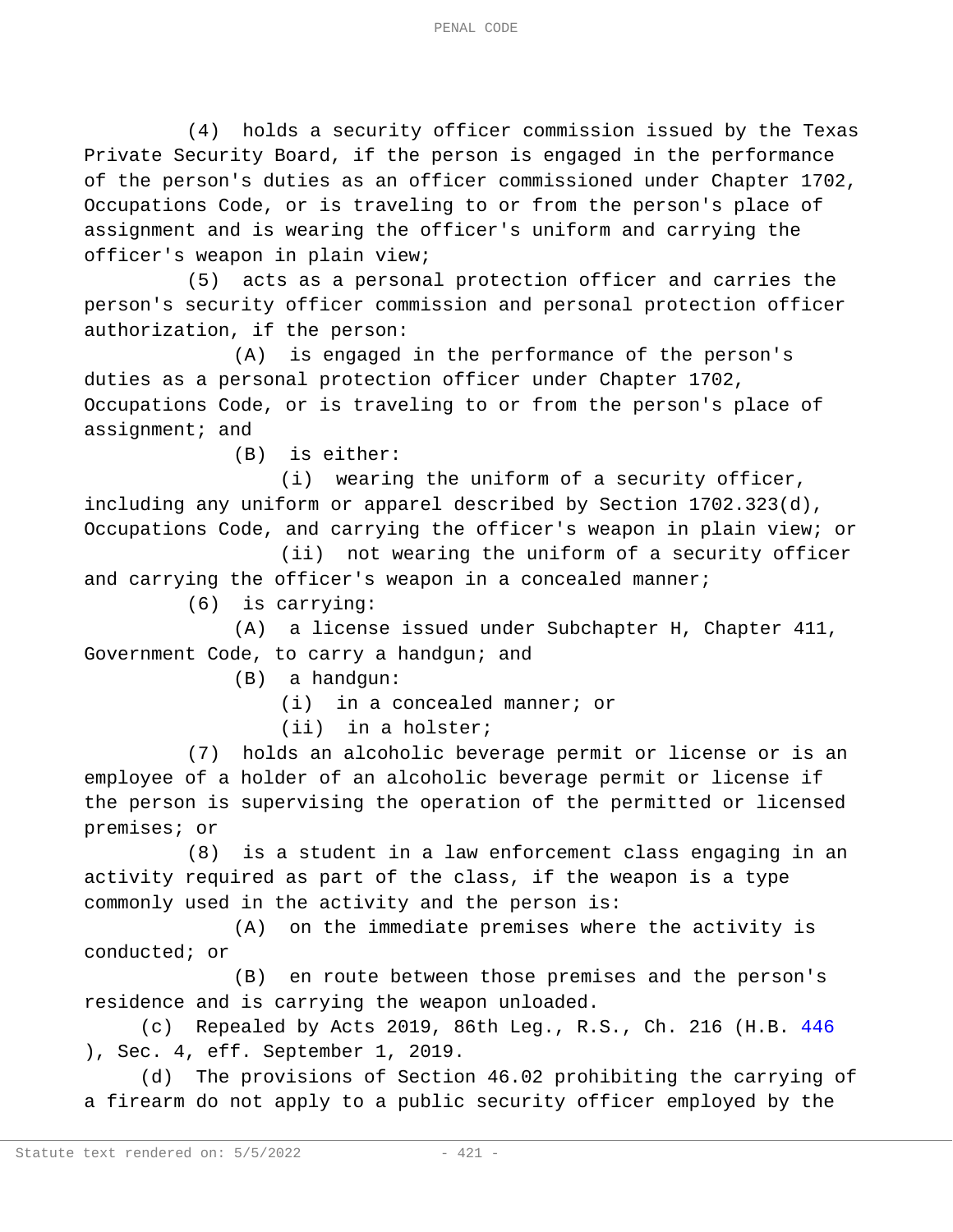adjutant general under Section 437.053, Government Code, in performance of official duties or while traveling to or from a place of duty.

(e) Section 46.02(a-4) does not apply to an individual carrying a location-restricted knife used in a historical demonstration or in a ceremony in which the knife is significant to the performance of the ceremony.

(f) Section 46.03(a)(6) does not apply to a person who possesses a firearm or club while in the actual discharge of official duties as:

(1) a member of the armed forces or state military forces, as defined by Section 437.001, Government Code; or

(2) an employee of a penal institution.

(g) The provisions of Section 46.03 prohibiting the possession or carrying of a club do not apply to an animal control officer who holds a certificate issued under Section 829.006, Health and Safety Code, and who possesses or carries an instrument used specifically for deterring the bite of an animal while the officer is in the performance of official duties under the Health and Safety Code or is traveling to or from a place of duty.

(h) The provisions of Section 46.03 prohibiting the possession or carrying of a club do not apply to a code enforcement officer who:

(1) holds a certificate of registration issued under Chapter 1952, Occupations Code; and

(2) possesses or carries an instrument used specifically for deterring an animal bite while the officer is:

(A) performing official duties; or

(B) traveling to or from a place of duty.

(i) Repealed by Acts 2007, 80th Leg., R.S., Ch. 693, Sec. 3(2), eff. September 1, 2007.

(j) The provisions of Sections  $46.02$  and  $46.03(a)(7)$ ,  $(a-2)$ , (a-3), and (a-4) do not apply to an individual who carries a handgun as a participant in a historical reenactment performed in accordance with the rules of the Texas Alcoholic Beverage Commission.

(k) Section 46.02 does not apply to a person who carries a handgun if:

(1) the person carries the handgun while:

(A) evacuating from an area following the declaration of a state of disaster under Section 418.014, Government Code, or a local state of disaster under Section 418.108, Government Code, with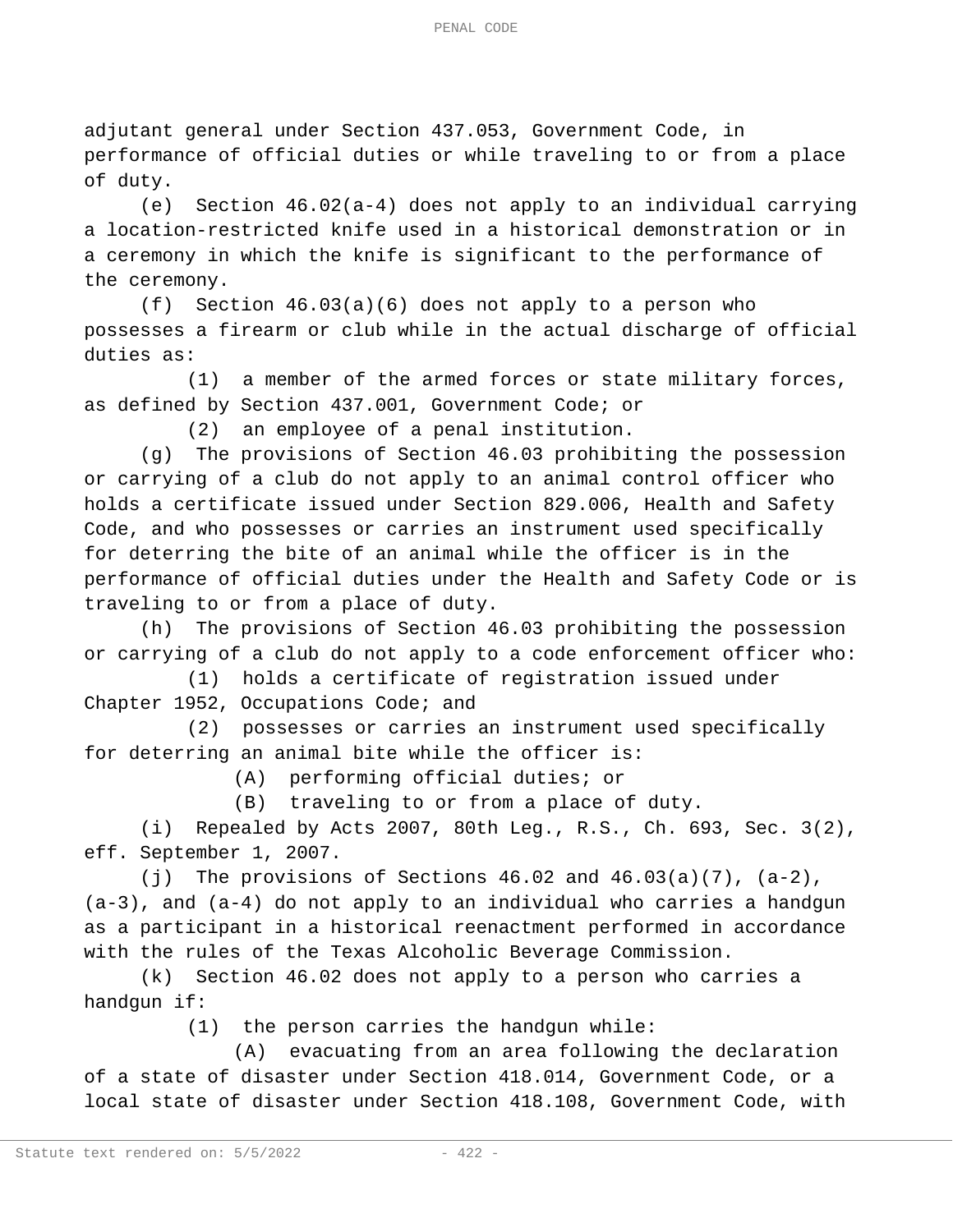respect to that area; or

(B) reentering that area following the person's evacuation;

(2) not more than 168 hours have elapsed since the state of disaster or local state of disaster was declared, or more than 168 hours have elapsed since the time the declaration was made and the governor has extended the period during which a person may carry a handgun under this subsection; and

(3) the person is not prohibited by state or federal law from possessing a firearm.

(l) Sections 46.02 and 46.03(a)(1), (a)(2), (a)(3), and (a)(4) do not apply to a person who carries a handgun if:

(1) the person carries the handgun on the premises, as defined by the statute providing the applicable offense, of a location operating as an emergency shelter during a state of disaster declared under Section 418.014, Government Code, or a local state of disaster declared under Section 418.108, Government Code;

(2) the owner, controller, or operator of the premises or a person acting with the apparent authority of the owner, controller, or operator, authorized the carrying of the handgun;

(3) the person carrying the handgun complies with any rules and regulations of the owner, controller, or operator of the premises that govern the carrying of a handgun on the premises; and

(4) the person is not prohibited by state or federal law from possessing a firearm.

Text of subsection as added by Acts 2021, 87th Leg., R.S., Ch. 809 (H.B. [1927](https://capitol.texas.gov/tlodocs/87R/billtext/html/HB01927F.HTM)), Sec. 25

(m) It is a defense to prosecution under Section 46.03 that the actor:

(1) carries a handgun on a premises or other property on which the carrying of a weapon is prohibited under that section;

(2) personally received from the owner of the property, or from another person with apparent authority to act for the owner, notice that carrying a firearm or other weapon on the premises or other property, as applicable, was prohibited; and

(3) promptly departed from the premises or other property.

Text of subsection as added by Acts 2021, 87th Leg., R.S., Ch. 1026 (H.B. [1069\)](https://capitol.texas.gov/tlodocs/87R/billtext/html/HB01069F.HTM), Sec. 8

(m) Sections 46.02, 46.03, and 46.035(b) and (c) do not apply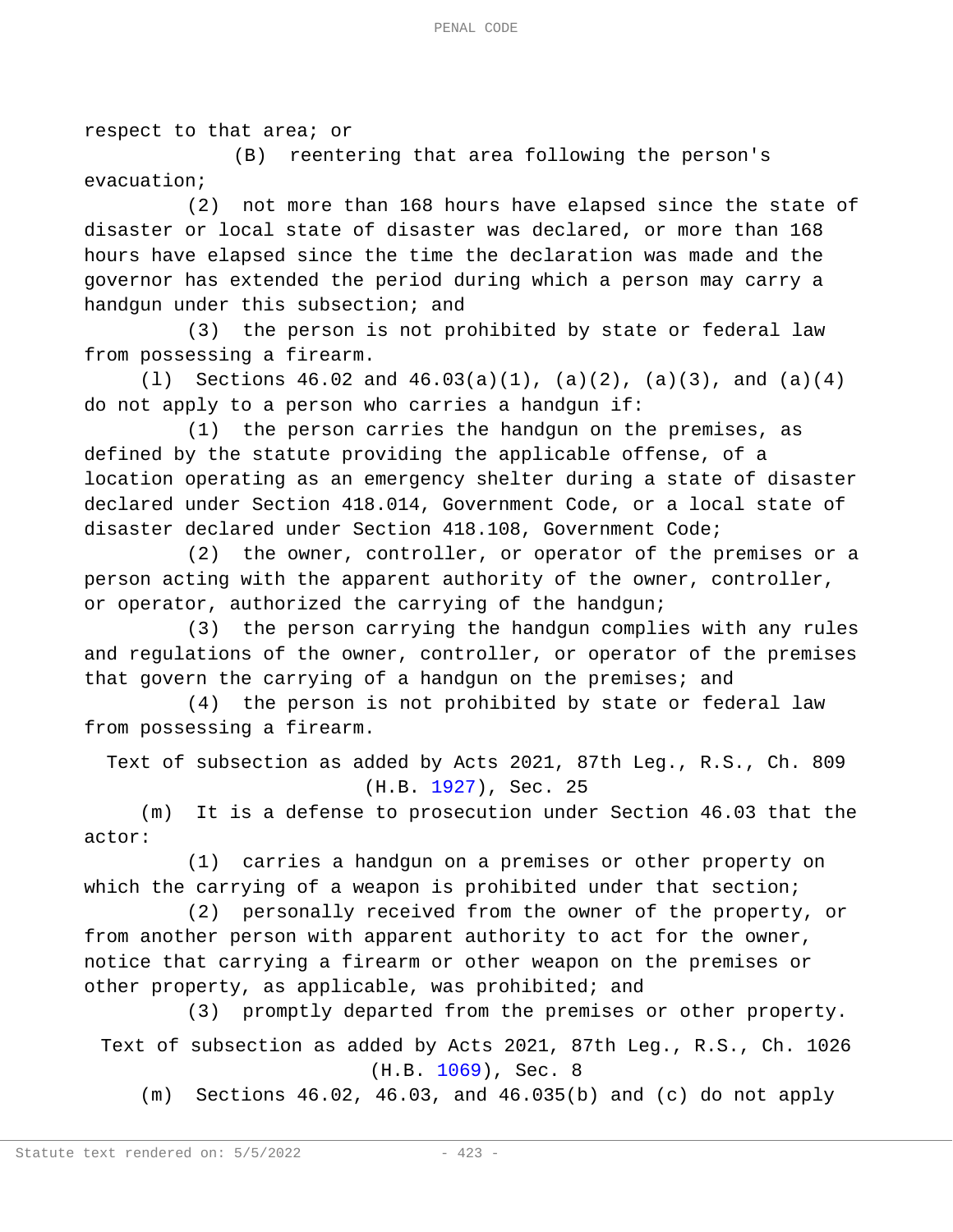to a first responder who:

(1) was carrying a handgun in a concealed manner or in a shoulder or belt holster;

(2) holds an unexpired certificate of completion under Section 411.184, Government Code, at the time of engaging in the applicable conduct;

(3) was engaged in the actual discharge of the first responder's duties while carrying the handgun; and

(4) was employed or supervised by a municipality or county to which Chapter 179, Local Government Code, applies.

(n) The defense provided by Subsection (m) does not apply if:

(1) a sign described by Subsection (o) was posted prominently at each entrance to the premises or other property, as applicable; or

(2) at the time of the offense, the actor knew that carrying a firearm or other weapon on the premises or other property was prohibited.

(o) A person may provide notice that firearms and other weapons are prohibited under Section 46.03 on the premises or other property, as applicable, by posting a sign at each entrance to the premises or other property that:

(1) includes language that is identical to or substantially similar to the following: "Pursuant to Section 46.03, Penal Code (places weapons prohibited), a person may not carry a firearm or other weapon on this property";

(2) includes the language described by Subdivision (1) in both English and Spanish;

(3) appears in contrasting colors with block letters at least one inch in height; and

(4) is displayed in a conspicuous manner clearly visible to the public.

 $(p)$  Sections  $46.03(a)(7)$ ,  $(11)$ , and  $(13)$  do not apply if the actor:

(1) carries a handgun on the premises or other property, as applicable;

(2) holds a license to carry a handgun issued under Subchapter H, Chapter 411, Government Code; and

(3) was not given effective notice under Section 30.06 or 30.07 of this code or Section 411.204, Government Code, as applicable.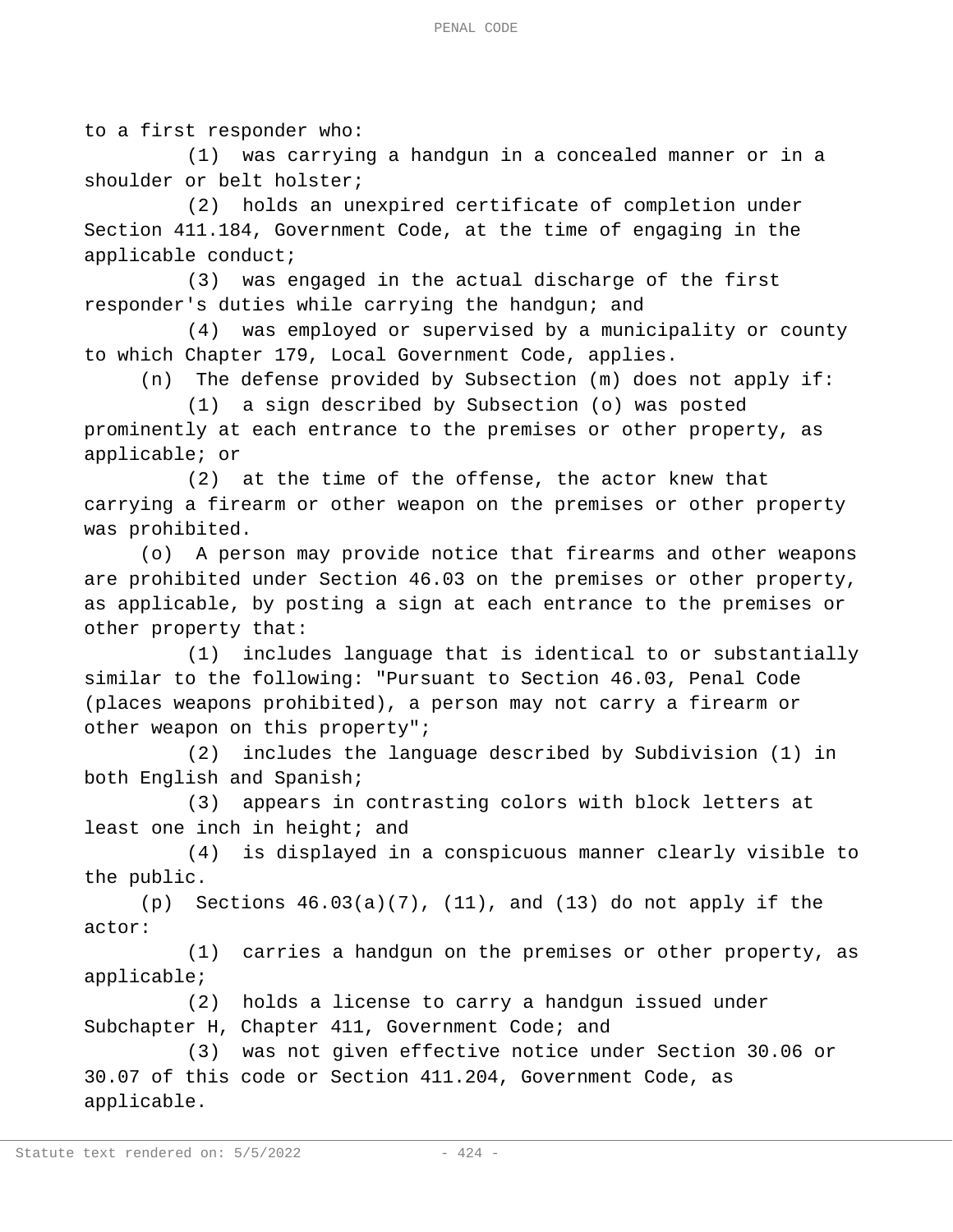(q) Section 46.03(a)(8) does not apply if the actor:

(1) carries a handgun on a premises where a collegiate sporting event is taking place;

(2) holds a license to carry a handgun issued under Subchapter H, Chapter 411, Government Code; and

(3) was not given effective notice under Section 30.06 or 30.07 of this code, as applicable.

Added by Acts 1995, 74th Leg., ch. 318, Sec. 18, eff. Sept. 1, 1995. Amended by Acts 1997, 75th Leg., ch. 1221, Sec. 4, eff. June 20, 1997; Acts 1997, 75th Leg., ch. 1261, Sec. 28, eff. Sept. 1, 1997; Acts 1999, 76th Leg., ch. 62, Sec. 9.25, eff. Sept. 1, 1999; Acts 1999, 76th Leg., ch. 1445, Sec. 2, eff. Sept. 1, 1999; Acts 2001, 77th Leg., ch. 1060, Sec. 3, eff. Sept. 1, 2001; Acts 2003, 78th Leg., ch. 325, Sec. 2, eff. Sept. 1, 2003; Acts 2003, 78th Leg., ch. 421, Sec. 1, eff. Sept. 1, 2003; Acts 2003, 78th Leg., ch. 795, Sec. 1, eff. June 20, 2003.

Amended by:

Acts 2005, 79th Leg., Ch. 288 (H.B. [823\)](http://www.legis.state.tx.us/tlodocs/79R/billtext/html/HB00823F.HTM), Sec. 1, eff. September 1, 2005.

Acts 2005, 79th Leg., Ch. 728 (H.B. [2018\)](http://www.legis.state.tx.us/tlodocs/79R/billtext/html/HB02018F.HTM), Sec. 23.001(78), eff. September 1, 2005.

Acts 2005, 79th Leg., Ch. 976 (H.B. [1813\)](http://www.legis.state.tx.us/tlodocs/79R/billtext/html/HB01813F.HTM), Sec. 4, eff. September 1, 2005.

Acts 2005, 79th Leg., Ch. 1093 (H.B. [2110](http://www.legis.state.tx.us/tlodocs/79R/billtext/html/HB02110F.HTM)), Sec. 1, eff.

September 1, 2005.

Acts 2005, 79th Leg., Ch. 1093 (H.B. [2110](http://www.legis.state.tx.us/tlodocs/79R/billtext/html/HB02110F.HTM)), Sec. 4, eff.

September 1, 2005.

Acts 2005, 79th Leg., Ch. 1179 (S.B. [578\)](http://www.legis.state.tx.us/tlodocs/79R/billtext/html/SB00578F.HTM), Sec. 2, eff. September 1, 2005.

Acts 2005, 79th Leg., Ch. 1179 (S.B. [578\)](http://www.legis.state.tx.us/tlodocs/79R/billtext/html/SB00578F.HTM), Sec. 3, eff. September 1, 2005.

Acts 2007, 80th Leg., R.S., Ch. 647 (H.B. [964](http://www.legis.state.tx.us/tlodocs/80R/billtext/html/HB00964F.HTM)), Sec. 1, eff. September 1, 2007.

Acts 2007, 80th Leg., R.S., Ch. 693 (H.B. [1815](http://www.legis.state.tx.us/tlodocs/80R/billtext/html/HB01815F.HTM)), Sec. 2, eff.

September 1, 2007.

Acts 2007, 80th Leg., R.S., Ch. 693 (H.B. [1815](http://www.legis.state.tx.us/tlodocs/80R/billtext/html/HB01815F.HTM)), Sec. 3(1), eff. September 1, 2007.

Acts 2007, 80th Leg., R.S., Ch. 693 (H.B. [1815](http://www.legis.state.tx.us/tlodocs/80R/billtext/html/HB01815F.HTM)), Sec. 3(2), eff. September 1, 2007.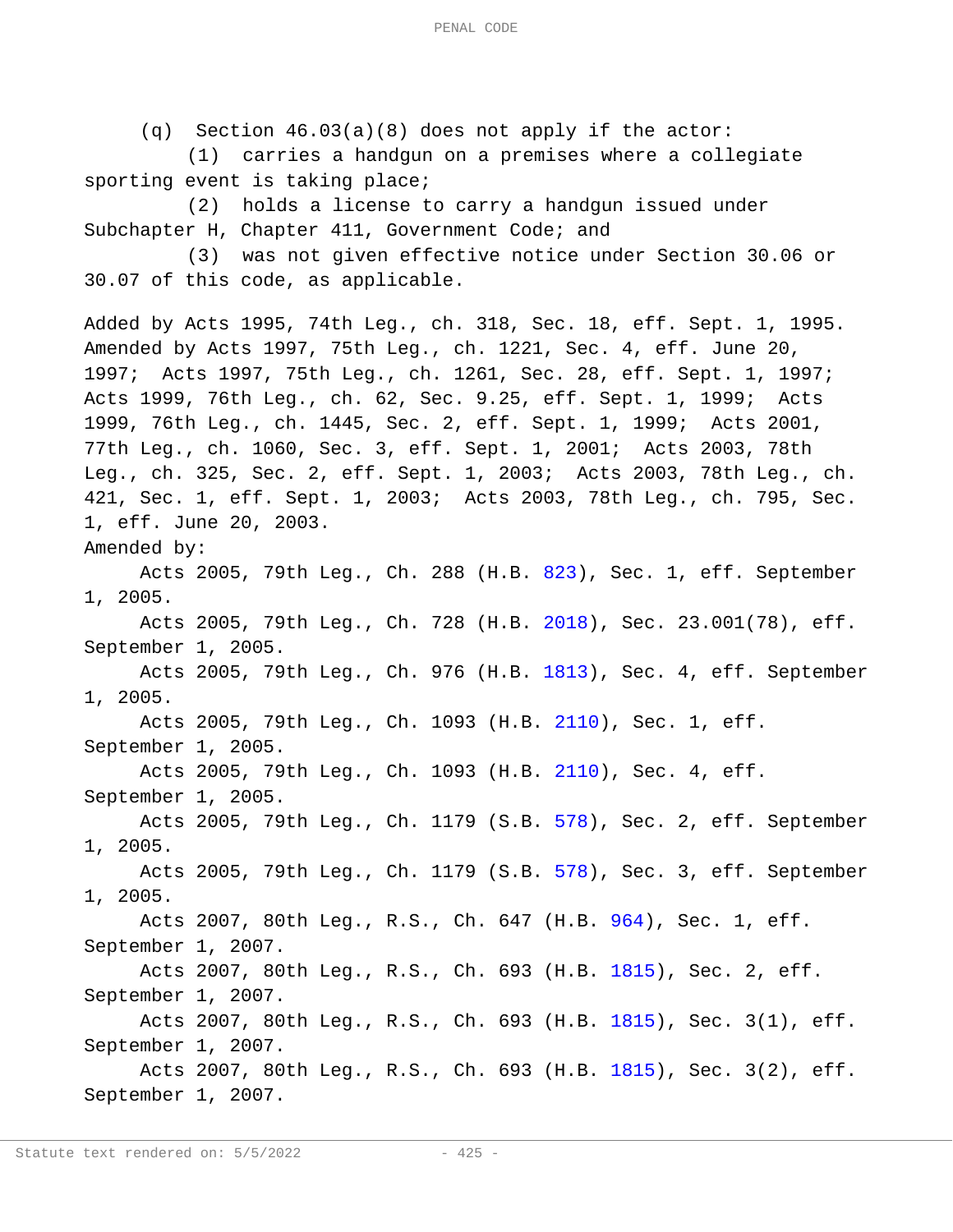Acts 2007, 80th Leg., R.S., Ch. 921 (H.B. [3167](http://www.legis.state.tx.us/tlodocs/80R/billtext/html/HB03167F.HTM)), Sec. 17.001(62), eff. September 1, 2007. Acts 2007, 80th Leg., R.S., Ch. 1048 (H.B. [2101](http://www.legis.state.tx.us/tlodocs/80R/billtext/html/HB02101F.HTM)), Sec. 3, eff. September 1, 2007. Acts 2007, 80th Leg., R.S., Ch. 1214 (H.B. [1889](http://www.legis.state.tx.us/tlodocs/80R/billtext/html/HB01889F.HTM)), Sec. 1, eff. June 15, 2007. Acts 2007, 80th Leg., R.S., Ch. 1222 (H.B. [2300](http://www.legis.state.tx.us/tlodocs/80R/billtext/html/HB02300F.HTM)), Sec. 6, eff. June 15, 2007. Acts 2009, 81st Leg., R.S., Ch. 87 (S.B. [1969\)](http://www.legis.state.tx.us/tlodocs/81R/billtext/html/SB01969F.HTM), Sec. 19.004, eff. September 1, 2009. Acts 2009, 81st Leg., R.S., Ch. 299 (H.B. [405](http://www.legis.state.tx.us/tlodocs/81R/billtext/html/HB00405F.HTM)), Sec. 1, eff. June 19, 2009. Acts 2009, 81st Leg., R.S., Ch. 794 (S.B. [1237](http://www.legis.state.tx.us/tlodocs/81R/billtext/html/SB01237F.HTM)), Sec. 4, eff. June 19, 2009. Acts 2009, 81st Leg., R.S., Ch. 1146 (H.B. [2730](http://www.legis.state.tx.us/tlodocs/81R/billtext/html/HB02730F.HTM)), Sec. 4B.22, eff. September 1, 2009. Acts 2011, 82nd Leg., R.S., Ch. 679 (H.B. [25\)](http://www.legis.state.tx.us/tlodocs/82R/billtext/html/HB00025F.HTM), Sec. 2, eff. September 1, 2011. Acts 2011, 82nd Leg., 1st C.S., Ch. 3 (H.B. [79](http://www.legis.state.tx.us/tlodocs/821/billtext/html/HB00079F.HTM)), Sec. 13.02, eff. September 28, 2011. Acts 2013, 83rd Leg., R.S., Ch. 1080 (H.B. [3370](http://www.legis.state.tx.us/tlodocs/83R/billtext/html/HB03370F.HTM)), Sec. 4, eff. September 1, 2013. Acts 2013, 83rd Leg., R.S., Ch. 1217 (S.B. [1536](http://www.legis.state.tx.us/tlodocs/83R/billtext/html/SB01536F.HTM)), Sec. 3.20, eff. September 1, 2013. Acts 2013, 83rd Leg., R.S., Ch. 1302 (H.B. [3142](http://www.legis.state.tx.us/tlodocs/83R/billtext/html/HB03142F.HTM)), Sec. 13, eff. June 14, 2013. Acts 2015, 84th Leg., R.S., Ch. 437 (H.B. [910](http://www.legis.state.tx.us/tlodocs/84R/billtext/html/HB00910F.HTM)), Sec. 49, eff. January 1, 2016. Acts 2017, 85th Leg., R.S., Ch. 1049 (H.B. [1935](http://www.legis.state.tx.us/tlodocs/85R/billtext/html/HB01935F.HTM)), Sec. 8, eff. September 1, 2017. Acts 2017, 85th Leg., R.S., Ch. 1143 (H.B. [435](http://www.legis.state.tx.us/tlodocs/85R/billtext/html/HB00435F.HTM)), Sec. 13, eff. September 1, 2017. Acts 2019, 86th Leg., R.S., Ch. 216 (H.B. [446](http://www.legis.state.tx.us/tlodocs/86R/billtext/html/HB00446F.HTM)), Sec. 3, eff. September 1, 2019. Acts 2019, 86th Leg., R.S., Ch. 216 (H.B. [446](http://www.legis.state.tx.us/tlodocs/86R/billtext/html/HB00446F.HTM)), Sec. 4, eff. September 1, 2019. Acts 2019, 86th Leg., R.S., Ch. 1126 (H.B. [2584](http://www.legis.state.tx.us/tlodocs/86R/billtext/html/HB02584F.HTM)), Sec. 1, eff. September 1, 2019. Acts 2019, 86th Leg., R.S., Ch. 1234 (H.B. [1552](http://www.legis.state.tx.us/tlodocs/86R/billtext/html/HB01552F.HTM)), Sec. 6, eff. September 1, 2019.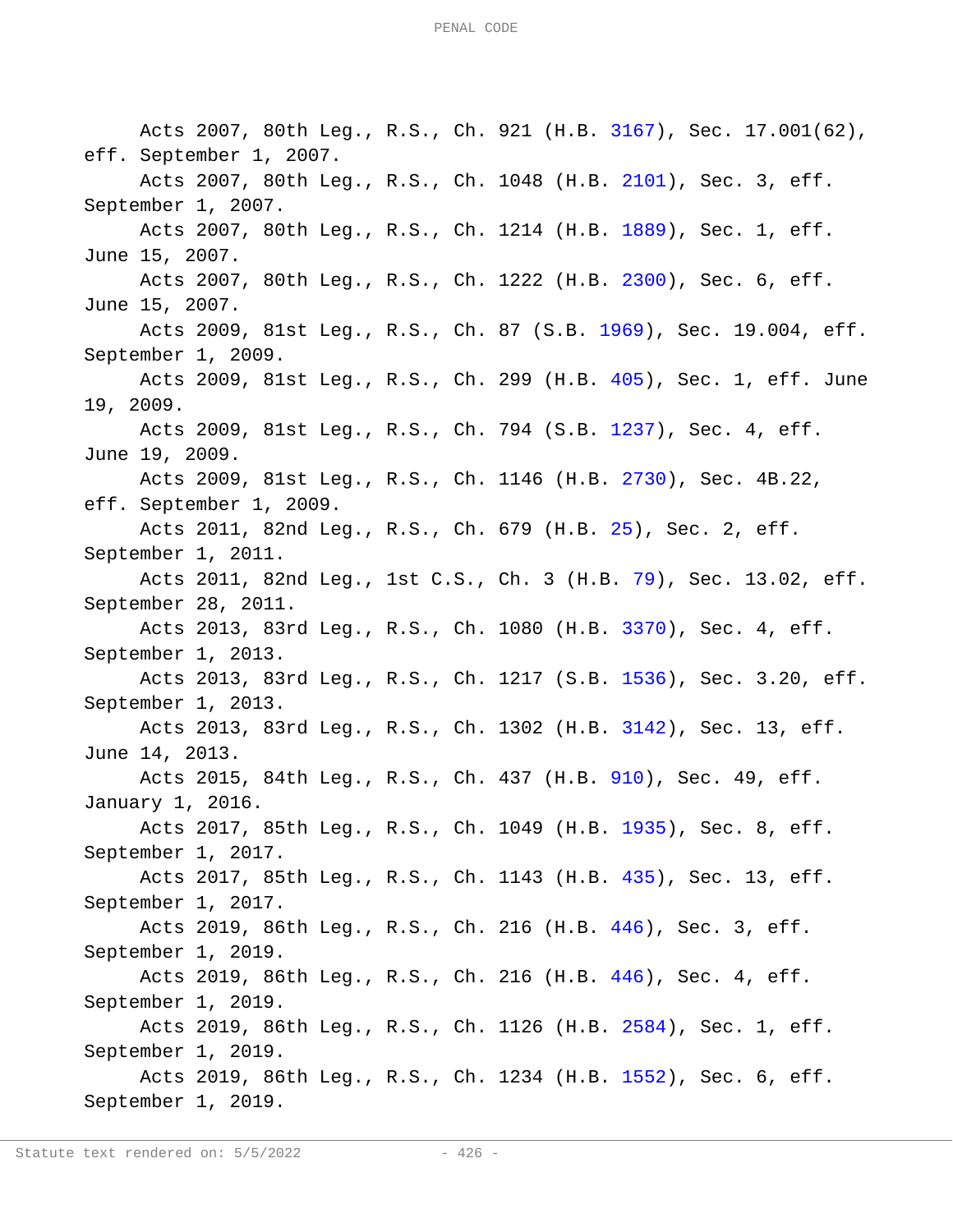Acts 2019, 86th Leg., R.S., Ch. 1281 (H.B. [1177](http://www.legis.state.tx.us/tlodocs/86R/billtext/html/HB01177F.HTM)), Sec. 1, eff. September 1, 2019. Acts 2021, 87th Leg., R.S., Ch. 481 (H.B. [2112](http://www.legis.state.tx.us/tlodocs/87R/billtext/html/HB02112F.HTM)), Sec. 5, eff. September 1, 2021. Acts 2021, 87th Leg., R.S., Ch. 518 (S.B. [550](http://www.legis.state.tx.us/tlodocs/87R/billtext/html/SB00550F.HTM)), Sec. 5, eff. September 1, 2021. Acts 2021, 87th Leg., R.S., Ch. 809 (H.B. [1927](http://www.legis.state.tx.us/tlodocs/87R/billtext/html/HB01927F.HTM)), Sec. 25, eff. September 1, 2021. Acts 2021, 87th Leg., R.S., Ch. 915 (H.B. [3607](http://www.legis.state.tx.us/tlodocs/87R/billtext/html/HB03607F.HTM)), Sec. 16.005, eff. September 1, 2021. Acts 2021, 87th Leg., R.S., Ch. 1026 (H.B. [1069](http://www.legis.state.tx.us/tlodocs/87R/billtext/html/HB01069F.HTM)), Sec. 8, eff. September 1, 2021.

## **CHAPTER 47. GAMBLING**

Sec. 47.01. DEFINITIONS. In this chapter:

(1) "Bet" means an agreement to win or lose something of value solely or partially by chance. A bet does not include:

(A) contracts of indemnity or guaranty, or life, health, property, or accident insurance;

(B) an offer of a prize, award, or compensation to the actual contestants in a bona fide contest for the determination of skill, speed, strength, or endurance or to the owners of animals, vehicles, watercraft, or aircraft entered in a contest; or

(C) an offer of merchandise, with a value not greater than \$25, made by the proprietor of a bona fide carnival contest conducted at a carnival sponsored by a nonprofit religious, fraternal, school, law enforcement, youth, agricultural, or civic group, including any nonprofit agricultural or civic group incorporated by the state before 1955, if the person to receive the merchandise from the proprietor is the person who performs the carnival contest.

(2) "Bookmaking" means:

(A) to receive and record or to forward more than five bets or offers to bet in a period of 24 hours;

(B) to receive and record or to forward bets or offers to bet totaling more than \$1,000 in a period of 24 hours; or

(C) a scheme by three or more persons to receive, record, or forward a bet or an offer to bet.

(3) "Gambling place" means any real estate, building, room,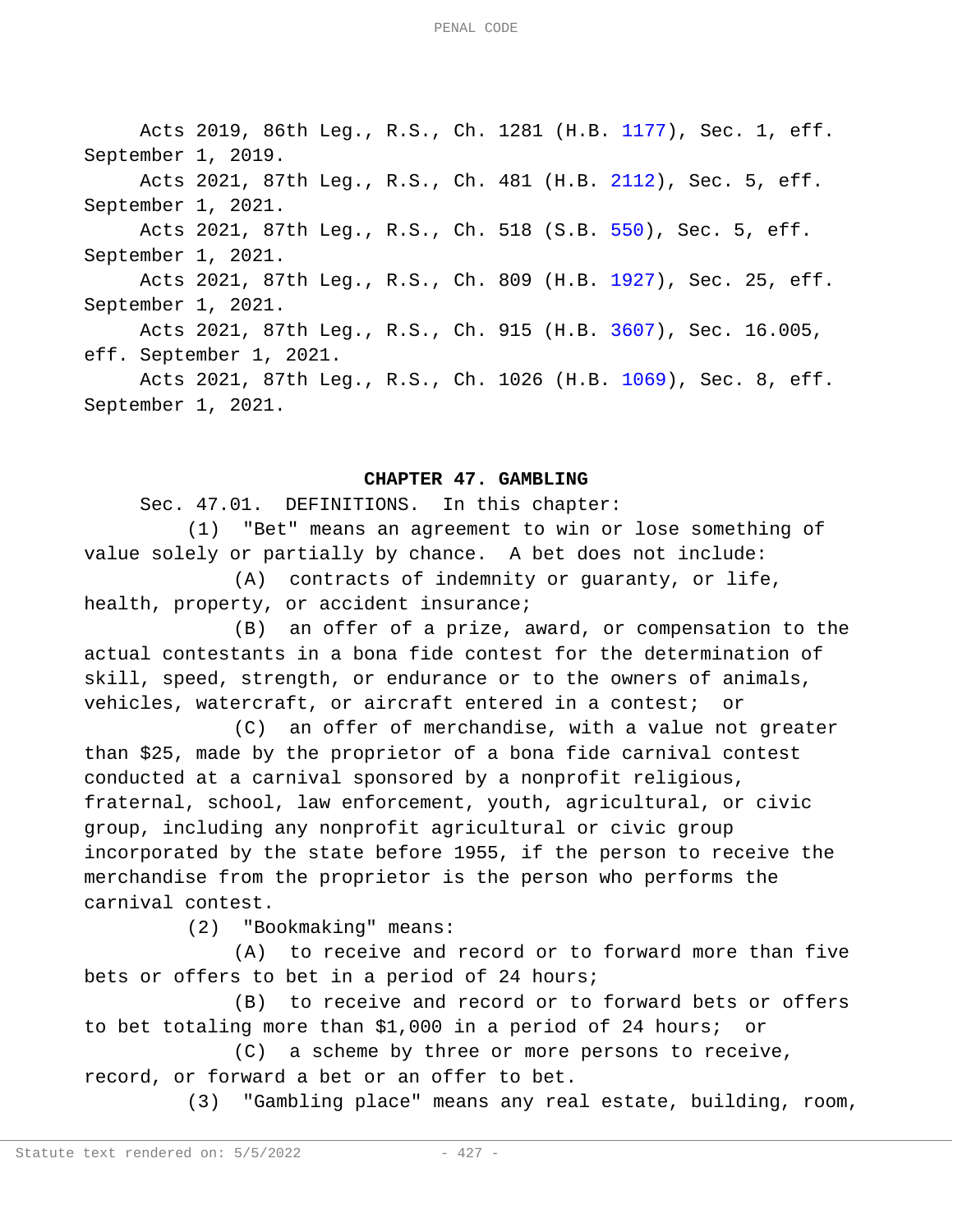tent, vehicle, boat, or other property whatsoever, one of the uses of which is the making or settling of bets, bookmaking, or the conducting of a lottery or the playing of gambling devices.

(4) "Gambling device" means any electronic, electromechanical, or mechanical contrivance not excluded under Paragraph (B) that for a consideration affords the player an opportunity to obtain anything of value, the award of which is determined solely or partially by chance, even though accompanied by some skill, whether or not the prize is automatically paid by the contrivance. The term:

(A) includes, but is not limited to, gambling device versions of bingo, keno, blackjack, lottery, roulette, video poker, or similar electronic, electromechanical, or mechanical games, or facsimiles thereof, that operate by chance or partially so, that as a result of the play or operation of the game award credits or free games, and that record the number of free games or credits so awarded and the cancellation or removal of the free games or credits; and

(B) does not include any electronic, electromechanical, or mechanical contrivance designed, made, and adapted solely for bona fide amusement purposes if the contrivance rewards the player exclusively with noncash merchandise prizes, toys, or novelties, or a representation of value redeemable for those items, that have a wholesale value available from a single play of the game or device of not more than 10 times the amount charged to play the game or device once or \$5, whichever is less.

(5) "Altered gambling equipment" means any contrivance that has been altered in some manner, including, but not limited to, shaved dice, loaded dice, magnetic dice, mirror rings, electronic sensors, shaved cards, marked cards, and any other equipment altered or designed to enhance the actor's chances of winning.

(6) "Gambling paraphernalia" means any book, instrument, or apparatus by means of which bets have been or may be recorded or registered; any record, ticket, certificate, bill, slip, token, writing, scratch sheet, or other means of carrying on bookmaking, wagering pools, lotteries, numbers, policy, or similar games.

(7) "Lottery" means any scheme or procedure whereby one or more prizes are distributed by chance among persons who have paid or promised consideration for a chance to win anything of value, whether such scheme or procedure is called a pool, lottery, raffle, gift, gift enterprise, sale, policy game, or some other name.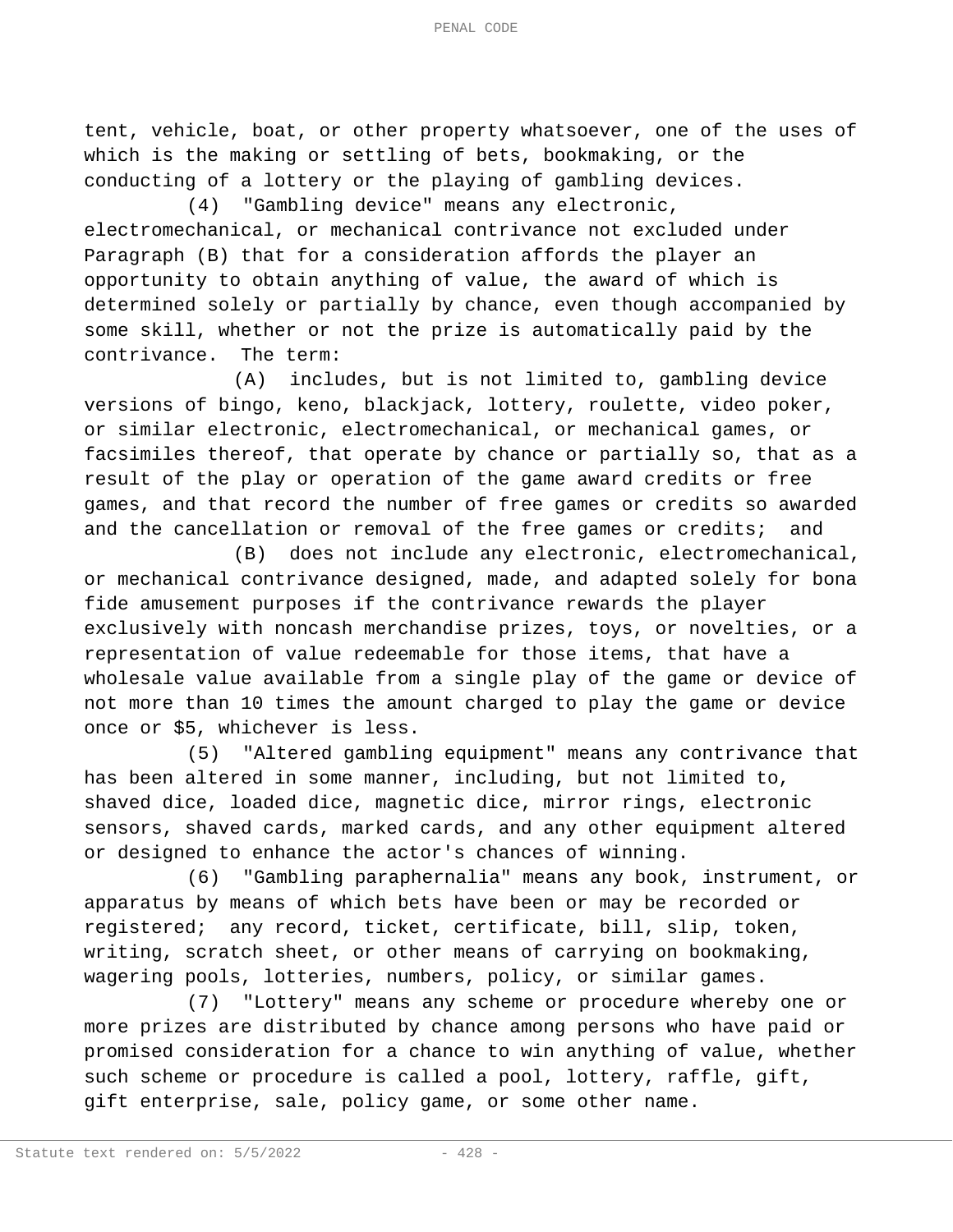(8) "Private place" means a place to which the public does not have access, and excludes, among other places, streets, highways, restaurants, taverns, nightclubs, schools, hospitals, and the common areas of apartment houses, hotels, motels, office buildings, transportation facilities, and shops.

(9) "Thing of value" means any benefit, but does not include an unrecorded and immediate right of replay not exchangeable for value.

Acts 1973, 63rd Leg., p. 883, ch. 399, Sec. 1, eff. Jan. 1, 1974. Amended by Acts 1987, 70th Leg., ch. 313, Sec. 1, 2, eff. Sept. 1, 1987; Acts 1989, 71st Leg., ch. 396, Sec. 1, eff. June 14, 1989; Acts 1993, 73rd Leg., ch. 774, Sec. 1, eff. Aug. 30, 1993; Acts 1993, 73rd Leg., ch. 900, Sec. 1.01, eff. Sept. 1, 1994; Acts 1995, 74th Leg., ch. 318, Sec. 19, eff. Sept. 1, 1995.

Sec. 47.02. GAMBLING. (a) A person commits an offense if he: (1) makes a bet on the partial or final result of a game or contest or on the performance of a participant in a game or contest;

(2) makes a bet on the result of any political nomination, appointment, or election or on the degree of success of any nominee, appointee, or candidate; or

(3) plays and bets for money or other thing of value at any game played with cards, dice, balls, or any other gambling device.

(b) It is a defense to prosecution under this section that:

(1) the actor engaged in gambling in a private place;

(2) no person received any economic benefit other than personal winnings; and

(3) except for the advantage of skill or luck, the risks of losing and the chances of winning were the same for all participants.

(c) It is a defense to prosecution under this section that the actor reasonably believed that the conduct:

(1) was permitted under Chapter 2001, Occupations Code;

(2) was permitted under Chapter 2002, Occupations Code;

(3) was permitted under Chapter 2004, Occupations Code;

(4) consisted entirely of participation in the state

lottery authorized by the State Lottery Act (Chapter 466, Government Code);

(5) was permitted under Subtitle A-1, Title 13, Occupations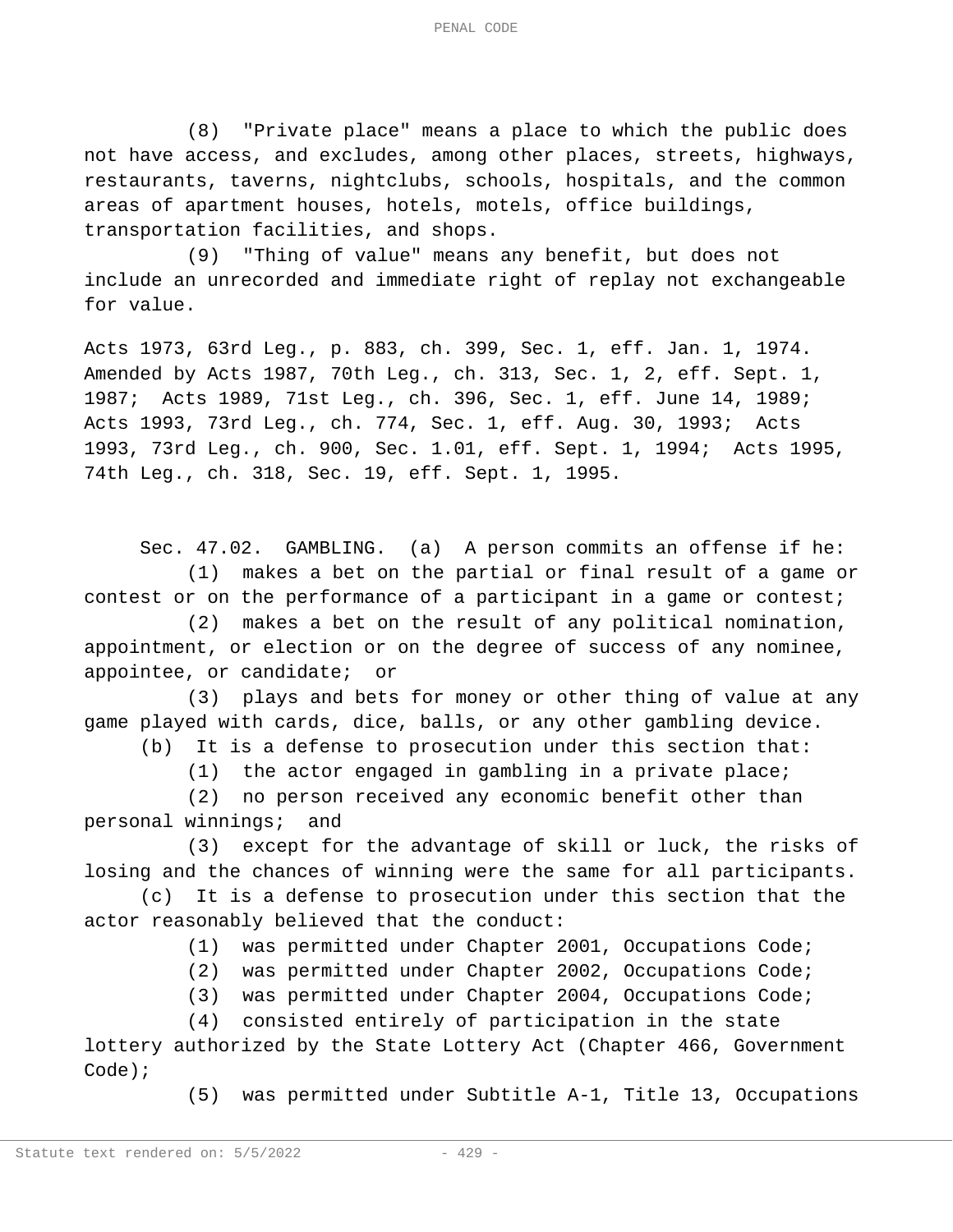Code (Texas Racing Act); or

(6) consisted entirely of participation in a drawing for the opportunity to participate in a hunting, fishing, or other recreational event conducted by the Parks and Wildlife Department.

(d) An offense under this section is a Class C misdemeanor.

(e) It is a defense to prosecution under this section that a person played for something of value other than money using an electronic, electromechanical, or mechanical contrivance excluded from the definition of "gambling device" under Section 47.01(4)(B).

Acts 1973, 63rd Leg., p. 883, ch. 399, Sec. 1, eff. Jan. 1, 1974. Amended by Acts 1981, 67th Leg., 1st C.S., p. 101, ch. 11, Sec. 43, eff. Nov. 10, 1981; Acts 1989, 71st Leg., ch. 957, Sec. 2, eff. Jan. 1, 1990; Acts 1991, 72nd Leg., 1st C.S., ch. 6, Sec. 3; Acts 1993, 73rd Leg., ch. 107, Sec. 4.04, eff. Aug. 30, 1993; Acts 1993, 73rd Leg., ch. 774, Sec. 2, eff. Aug. 30, 1993. Acts 1993, 73rd Leg., ch. 900, Sec. 1.01, eff. Sept. 1, 1994; Acts 1995, 74th Leg., ch. 76, Sec. 14.53, eff. Sept. 1, 1995; Acts 1995, 74th Leg., ch. 318, Sec. 20, eff. Sept. 1, 1995; Acts 1995, 74th Leg., ch. 931, Sec. 79, eff. June 16, 1995; Acts 1997, 75th Leg., ch. 1256, Sec. 124, eff. Sept. 1, 1997; Acts 2001, 77th Leg., ch. 1420, Sec. 14.834, eff. Sept. 1, 2001.

Amended by:

Acts 2015, 84th Leg., R.S., Ch. 47 (H.B. [975\)](http://www.legis.state.tx.us/tlodocs/84R/billtext/html/HB00975F.HTM), Sec. 2, eff. January 1, 2016.

Acts 2017, 85th Leg., R.S., Ch. 963 (S.B. [1969](http://www.legis.state.tx.us/tlodocs/85R/billtext/html/SB01969F.HTM)), Sec. 2.08, eff. April 1, 2019.

Sec. 47.03. GAMBLING PROMOTION. (a) A person commits an offense if he intentionally or knowingly does any of the following acts:

(1) operates or participates in the earnings of a gambling place;

(2) engages in bookmaking;

(3) for gain, becomes a custodian of anything of value bet or offered to be bet;

(4) sells chances on the partial or final result of or on the margin of victory in any game or contest or on the performance of any participant in any game or contest or on the result of any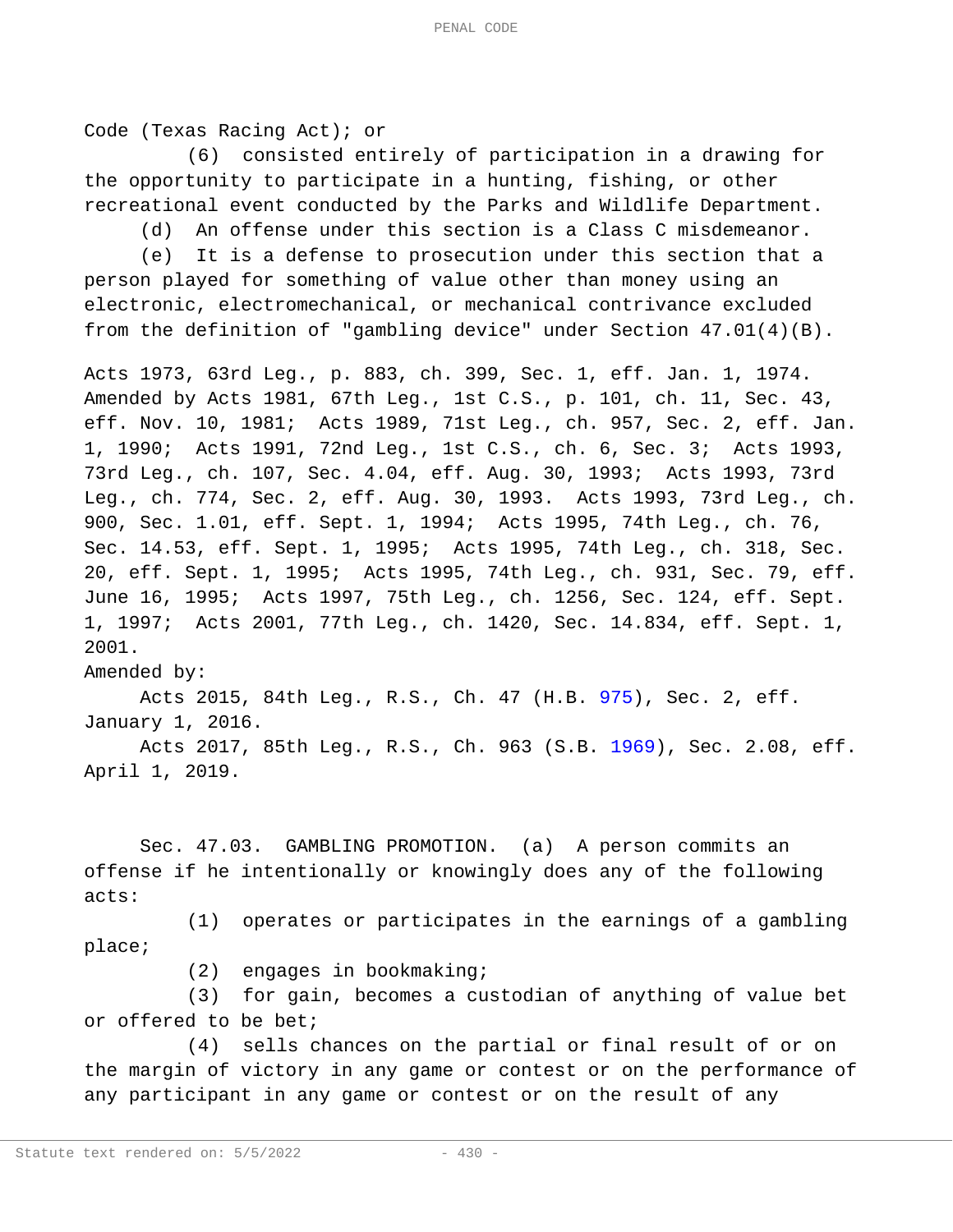political nomination, appointment, or election or on the degree of success of any nominee, appointee, or candidate; or

(5) for gain, sets up or promotes any lottery or sells or offers to sell or knowingly possesses for transfer, or transfers any card, stub, ticket, check, or other device designed to serve as evidence of participation in any lottery.

(b) An offense under this section is a Class A misdemeanor.

Acts 1973, 63rd Leg., p. 883, ch. 399, Sec. 1, eff. Jan. 1, 1974. Amended by Acts 1987, 70th Leg., ch. 313, Sec. 3, eff. Sept. 1, 1987; Acts 1993, 73rd Leg., ch. 900, Sec. 1.01, eff. Sept. 1, 1994.

Sec. 47.04. KEEPING A GAMBLING PLACE. (a) A person commits an offense if he knowingly uses or permits another to use as a gambling place any real estate, building, room, tent, vehicle, boat, or other property whatsoever owned by him or under his control, or rents or lets any such property with a view or expectation that it be so used.

(b) It is an affirmative defense to prosecution under this section that:

(1) the gambling occurred in a private place;

(2) no person received any economic benefit other than personal winnings; and

(3) except for the advantage of skill or luck, the risks of losing and the chances of winning were the same for all participants.

(c) An offense under this section is a Class A misdemeanor.

Acts 1973, 63rd Leg., p. 883, ch. 399, Sec. 1, eff. Jan. 1, 1974. Amended by Acts 1977, 65th Leg., p. 667, ch. 251, Sec. 1, eff. Aug. 29, 1977. Acts 1989, 71st Leg., ch. 1030, Sec. 1, eff. Sept. 1, 1989. Acts 1993, 73rd Leg., ch. 900, Sec. 1.01, eff. Sept. 1, 1994.

Sec. 47.05. COMMUNICATING GAMBLING INFORMATION. (a) A person commits an offense if, with the intent to further gambling, he knowingly communicates information as to bets, betting odds, or changes in betting odds or he knowingly provides, installs, or maintains equipment for the transmission or receipt of such information.

(b) It is an exception to the application of Subsection (a) that the information communicated is intended for use in placing a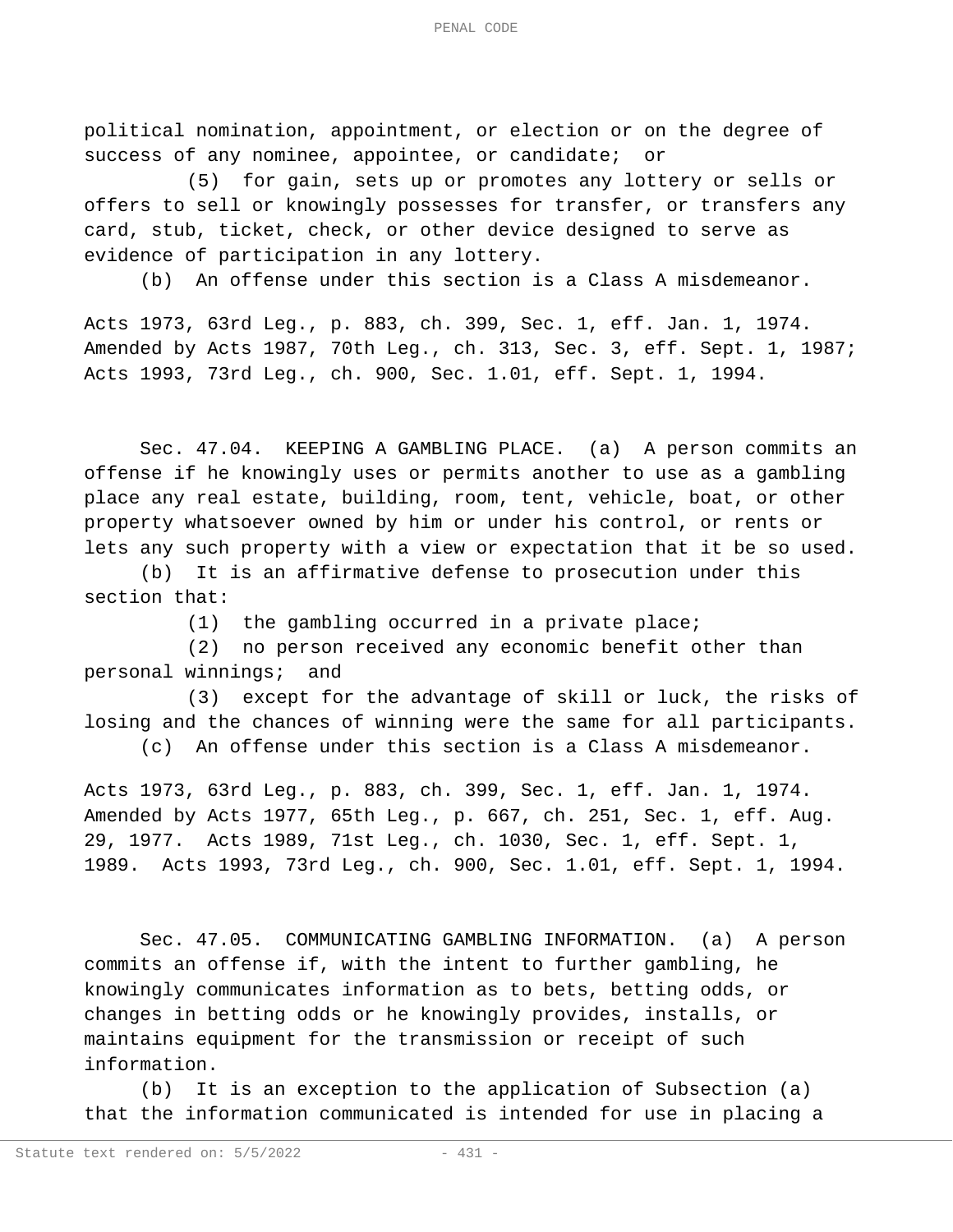lawful wager under Chapter 2027, Occupations Code, and is not communicated in violation of Section 2033.013, Occupations Code.

(c) An offense under this section is a Class A misdemeanor.

Acts 1973, 63rd Leg., p. 883, ch. 399, Sec. 1, eff. Jan. 1, 1974. Amended by Acts 1993, 73rd Leg., ch. 900, Sec. 1.01, eff. Sept. 1, 1994.

Amended by:

Acts 2017, 85th Leg., R.S., Ch. 963 (S.B. [1969](http://www.legis.state.tx.us/tlodocs/85R/billtext/html/SB01969F.HTM)), Sec. 2.09, eff. April 1, 2019.

Sec. 47.06. POSSESSION OF GAMBLING DEVICE, EQUIPMENT, OR PARAPHERNALIA. (a) A person commits an offense if, with the intent to further gambling, he knowingly owns, manufactures, transfers, or possesses any gambling device that he knows is designed for gambling purposes or any equipment that he knows is designed as a subassembly or essential part of a gambling device.

(b) A person commits an offense if, with the intent to further gambling, he knowingly owns, manufactures, transfers commercially, or possesses any altered gambling equipment that he knows is designed for gambling purposes or any equipment that he knows is designed as a subassembly or essential part of such device.

(c) A person commits an offense if, with the intent to further gambling, the person knowingly owns, manufactures, transfers commercially, or possesses gambling paraphernalia.

(d) It is a defense to prosecution under Subsections (a) and (c) that:

(1) the device, equipment, or paraphernalia is used for or is intended for use in gambling that is to occur entirely in a private place;

(2) a person involved in the gambling does not receive any economic benefit other than personal winnings; and

(3) except for the advantage of skill or luck, the chance of winning is the same for all participants.

(e) An offense under this section is a Class A misdemeanor.

(f) It is a defense to prosecution under Subsection (a) or (c) that the person owned, manufactured, transferred, or possessed the gambling device, equipment, or paraphernalia for the sole purpose of shipping it to another jurisdiction where the possession or use of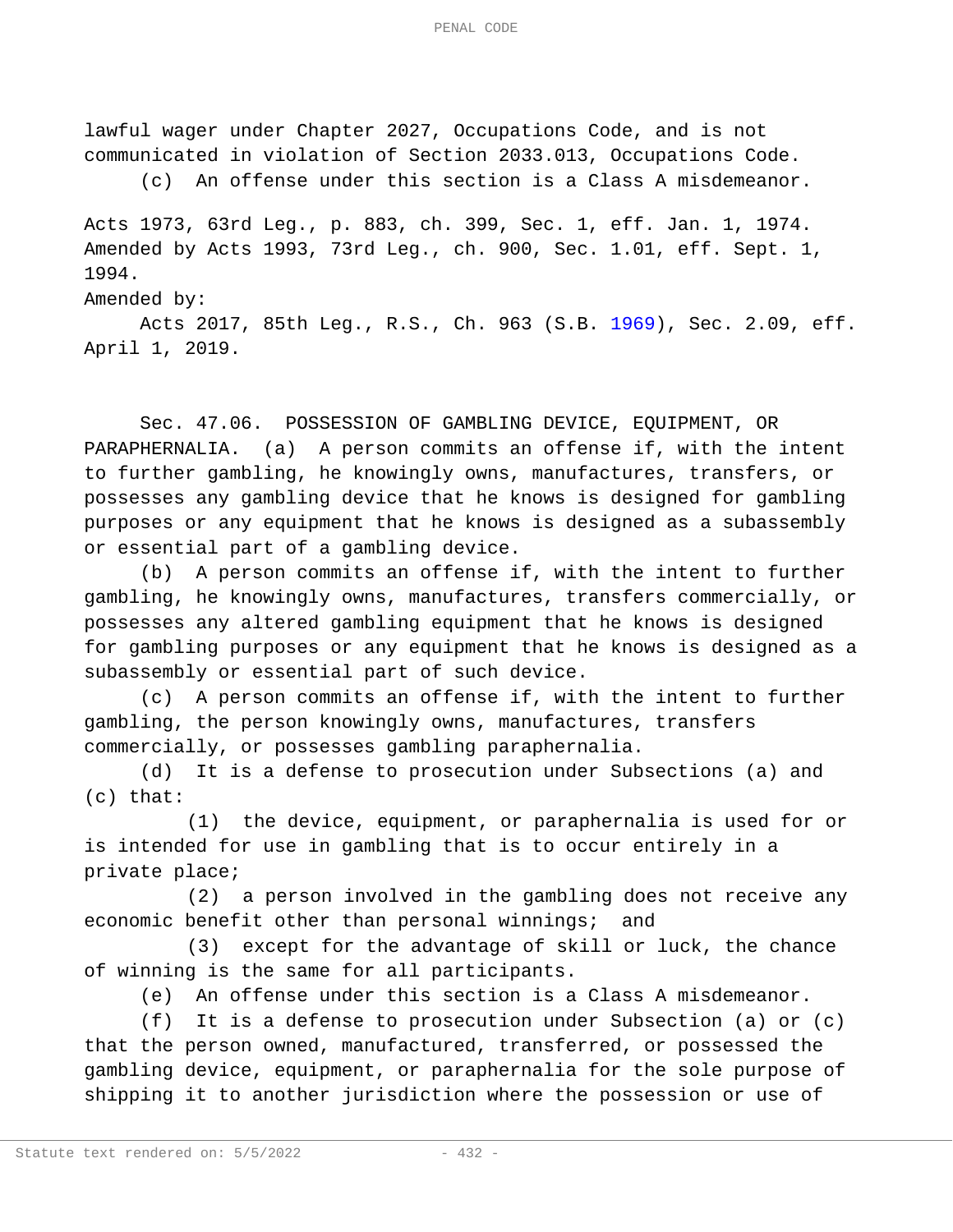the device, equipment, or paraphernalia was legal.

(g) A district or county attorney is not required to have a search warrant or subpoena to inspect a gambling device or gambling equipment or paraphernalia on an ocean-going vessel that enters the territorial waters of this state to call at a port in this state.

Acts 1973, 63rd Leg., p. 883, ch. 399, Sec. 1, eff. Jan. 1, 1974. Amended by Acts 1977, 65th Leg., p. 668, ch. 251, Sec. 2, eff. Aug. 29, 1977; Acts 1977, 65th Leg., p. 1865, ch. 741, Sec. 1, eff. Aug. 29, 1977; Acts 1987, 70th Leg., ch. 167, Sec. 5.01(a)(48), eff. Sept. 1, 1987; Acts 1987, 70th Leg., ch. 458, Sec. 1, eff. Sept. 1, 1987; Acts 1989, 71st Leg., ch. 1030, Sec. 2, eff. Sept. 1, 1989; Acts 1991, 72nd Leg., ch. 44, Sec. 1, eff. Aug. 26, 1991; Acts 1991, 72nd Leg., ch. 315, Sec. 1, eff. Sept. 1, 1991; Acts 1991, 72nd Leg., 1st C.S., ch. 6, Sec. 4; Acts 1993, 73rd Leg., ch. 107, Sec. 4.05, eff. Aug. 30, 1993; Acts 1993, 73rd Leg., ch. 284, Sec. 30, eff. Sept. 1, 1993; Acts 1993, 73rd Leg., ch. 900, Sec. 1.01, eff. Sept. 1, 1994.

Sec. 47.07. EVIDENCE. In any prosecution under this chapter in which it is relevant to prove the occurrence of a sporting event, a published report of its occurrence in a daily newspaper, magazine, or other periodically printed publication of general circulation shall be admissible in evidence and is prima facie evidence that the event occurred.

Acts 1973, 63rd Leg., p. 883, ch. 399, Sec. 1, eff. Jan. 1, 1974. Renumbered from Penal Code Sec. 47.08 and amended by Acts 1993, 73rd Leg., ch. 900, Sec. 1.01, eff. Sept. 1, 1994.

Sec. 47.08. TESTIMONIAL IMMUNITY. (a) A party to an offense under this chapter may be required to furnish evidence or testify about the offense.

(b) A party to an offense under this chapter may not be prosecuted for any offense about which he is required to furnish evidence or testify, and the evidence and testimony may not be used against the party in any adjudicatory proceeding except a prosecution for aggravated perjury.

(c) For purposes of this section, "adjudicatory proceeding"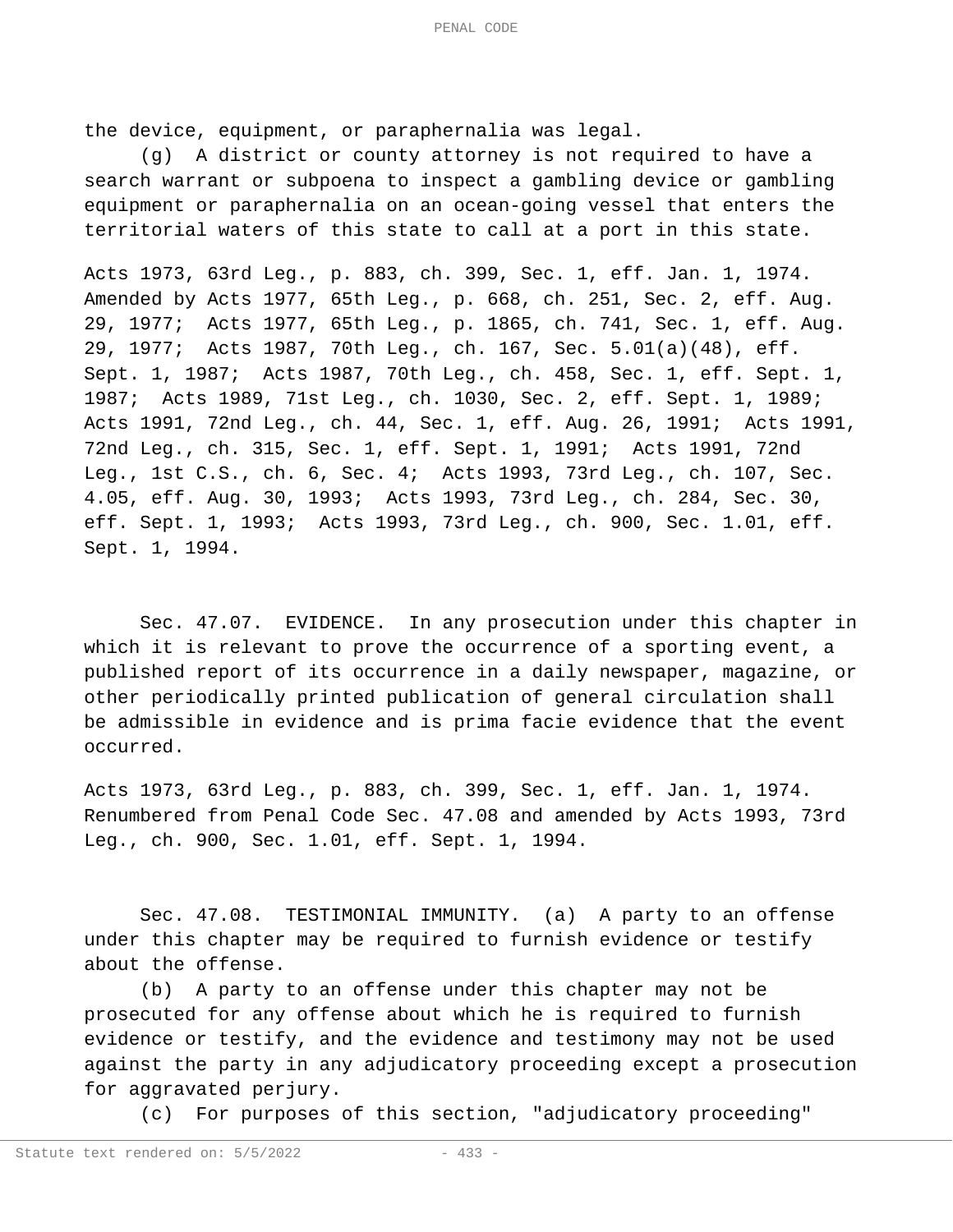means a proceeding before a court or any other agency of government in which the legal rights, powers, duties, or privileges of specified parties are determined.

(d) A conviction under this chapter may be had upon the uncorroborated testimony of a party to the offense.

Acts 1973, 63rd Leg., p. 883, ch. 399, Sec. 1, eff. Jan. 1, 1974. Renumbered from Penal Code Sec. 47.09 by Acts 1993, 73rd Leg., ch. 900, Sec. 1.01, eff. Sept. 1, 1994.

Sec. 47.09. OTHER DEFENSES. (a) It is a defense to prosecution under this chapter that the conduct:

(1) was authorized under:

(A) Chapter 2001, Occupations Code;

(B) Chapter 2002, Occupations Code;

(C) Chapter 2004, Occupations Code;

(D) Subtitle A-1, Title 13, Occupations Code (Texas Racing Act); or

(E) Chapter 280, Finance Code;

(2) consisted entirely of participation in the state lottery authorized by Chapter 466, Government Code; or

(3) was a necessary incident to the operation of the state lottery and was directly or indirectly authorized by:

(A) Chapter 466, Government Code;

(B) the lottery division of the Texas Lottery

Commission;

(C) the Texas Lottery Commission; or

(D) the director of the lottery division of the Texas Lottery Commission.

(b) It is an affirmative defense to prosecution under Sections 47.04, 47.06(a), and 47.06(c) that the gambling device, equipment, or paraphernalia is aboard an ocean-going vessel that enters the territorial waters of this state to call at a port in this state if:

(1) before the vessel enters the territorial waters of this state, the district attorney or, if there is no district attorney, the county attorney for the county in which the port is located receives notice of the existence of the device, equipment, or paraphernalia on board the vessel and of the anticipated dates on which the vessel will enter and leave the territorial waters of this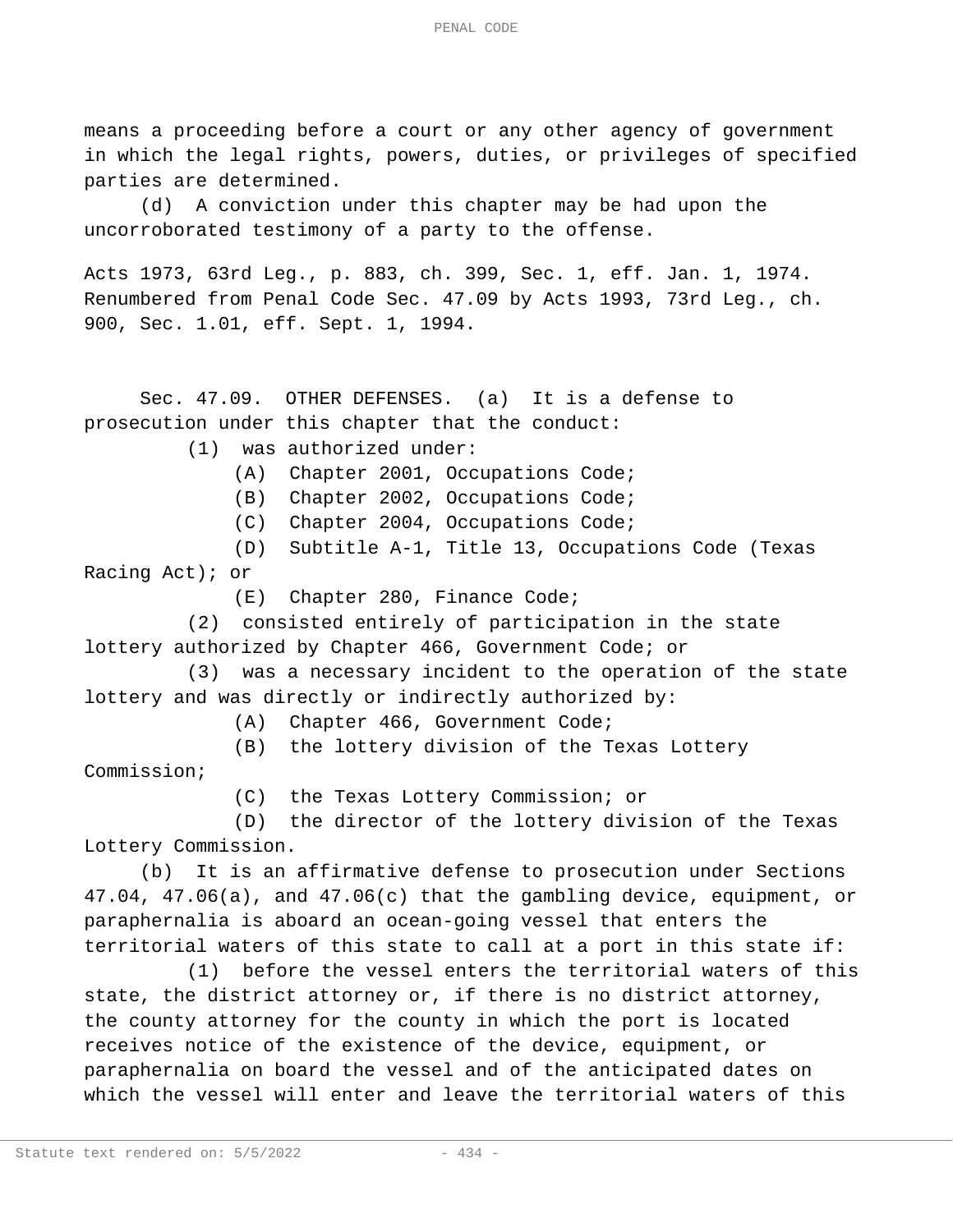state;

(2) at all times while the vessel is in the territorial waters of this state all devices, equipment, or paraphernalia are disabled, electronically or by another method, from a remote and secured area of the vessel in a manner that allows only the master or crew of the vessel to remove any disabling device;

(3) at all times while the vessel is in the territorial waters of this state any disabling device is not removed except for the purposes of inspecting or repairing the device, equipment, or paraphernalia; and

(4) the device, equipment, or paraphernalia is not used for gambling or other gaming purposes while the vessel is in the territorial waters of this state.

Added by Acts 1993, 73rd Leg., ch. 900, Sec. 1.01, eff. Sept. 1, 1994. Amended by Acts 1995, 74th Leg., ch. 76, Sec. 14.54, eff. Sept. 1, 1995; Acts 1997, 75th Leg., ch. 111, Sec. 1, eff. May 16, 1997; Acts 1997, 75th Leg., ch. 1035, Sec. 55, eff. June 19, 1997; Acts 1999, 76th Leg., ch. 844, Sec. 1, eff. Sept. 1, 1999; Acts 2001, 77th Leg., ch. 1420, Sec. 14.835, eff. Sept. 1, 2001. Amended by:

Acts 2015, 84th Leg., R.S., Ch. 47 (H.B. [975\)](http://www.legis.state.tx.us/tlodocs/84R/billtext/html/HB00975F.HTM), Sec. 3, eff. January 1, 2016.

Acts 2017, 85th Leg., R.S., Ch. 963 (S.B. [1969](http://www.legis.state.tx.us/tlodocs/85R/billtext/html/SB01969F.HTM)), Sec. 2.10, eff. April 1, 2019.

Acts 2017, 85th Leg., R.S., Ch. 978 (H.B. [471](http://www.legis.state.tx.us/tlodocs/85R/billtext/html/HB00471F.HTM)), Sec. 5, eff. November 7, 2017.

Sec. 47.10. AMERICAN DOCUMENTATION OF VESSEL REQUIRED. If 18 U.S.C. Section 1082 is repealed, the affirmative defenses provided by Section 47.09(b) apply only if the vessel is documented under the laws of the United States.

Added by Acts 1989, 71st Leg., ch. 1030, Sec. 4, eff. Sept. 1, 1989. Renumbered from Penal Code Sec. 47.12 by Acts 1990, 71st Leg., 6th C.S., ch. 12, Sec. 2(27), eff. Sept. 6, 1990. Renumbered from Penal Code Sec. 47.13 and amended by Acts 1993, 73rd Leg., ch. 900, Sec. 1.01, eff. Sept. 1, 1994.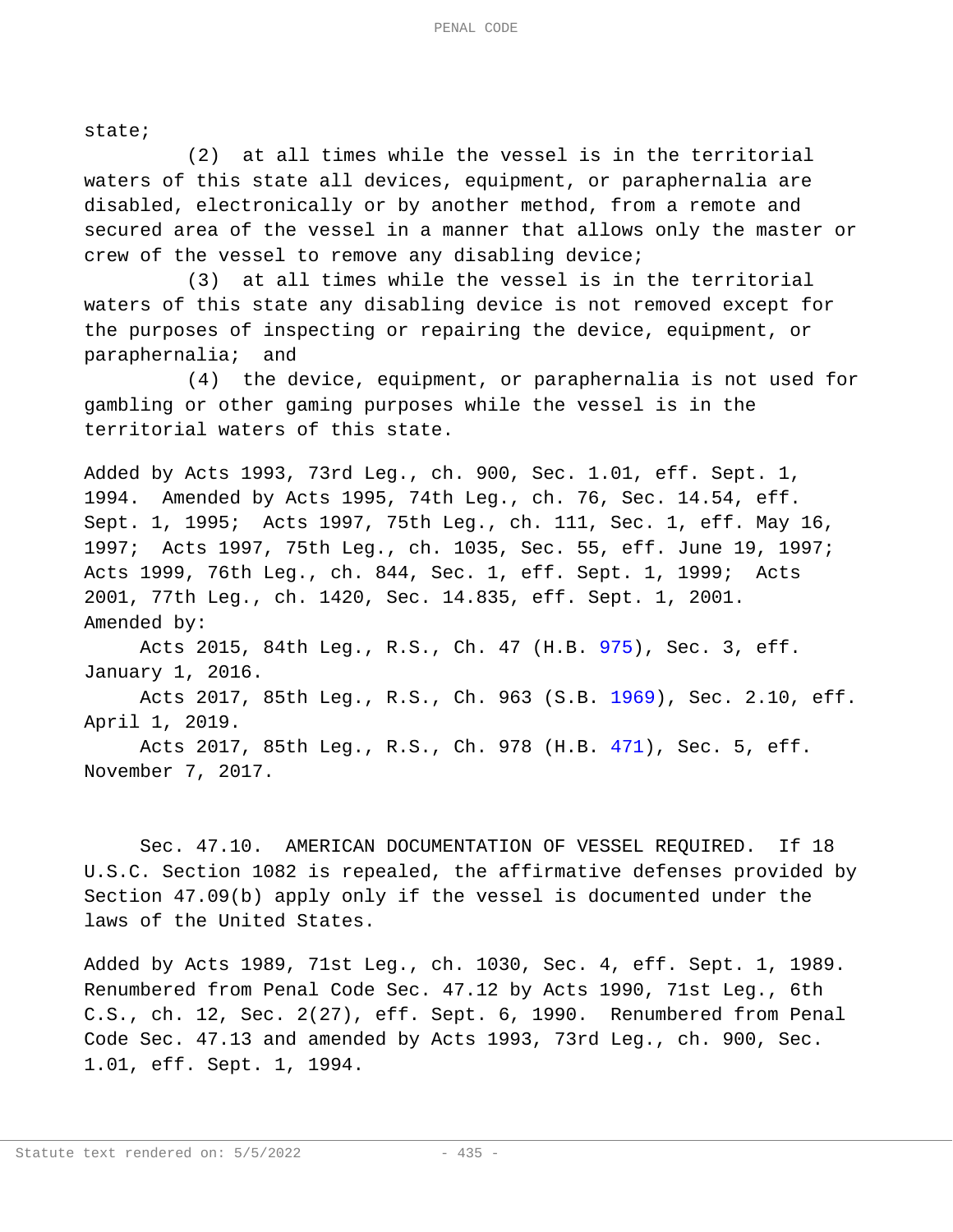Sec. 47.11. DEPOSITS IN CERTAIN ACCOUNTS NOT CONSIDERATION. For purposes of this chapter, opening or making a deposit in a savings account or other savings program subject to a savings promotion raffle under Chapter 280, Finance Code, does not constitute consideration.

Added by Acts 2017, 85th Leg., R.S., Ch. 978 (H.B. [471\)](http://www.legis.state.tx.us/tlodocs/85R/billtext/html/HB00471F.HTM), Sec. 6, eff. November 7, 2017.

#### **CHAPTER 48. CONDUCT AFFECTING PUBLIC HEALTH**

Sec. 48.01. SMOKING TOBACCO. (a) In this section, "ecigarette" has the meaning assigned by Section 161.081, Health and Safety Code.

(a-1) A person commits an offense if the person is in possession of a burning tobacco product, smokes tobacco, or operates an e-cigarette in a facility of a public primary or secondary school or an elevator, enclosed theater or movie house, library, museum, hospital, transit system bus, intrastate bus, plane, or train which is a public place.

(b) It is a defense to prosecution under this section that the conveyance or public place in which the offense takes place does not have prominently displayed a reasonably sized notice that smoking is prohibited by state law in such conveyance or public place and that an offense is punishable by a fine not to exceed \$500.

(c) All conveyances and public places set out in Subsection (a-1) shall be equipped with facilities for extinguishment of smoking materials and it shall be a defense to prosecution under this section if the conveyance or public place within which the offense takes place is not so equipped.

(d) It is an exception to the application of Subsection (a-1) if the person is in possession of the burning tobacco product, smokes tobacco, or operates the e-cigarette exclusively within an area designated for smoking tobacco or operating an e-cigarette or as a participant in an authorized theatrical performance.

(e) An area designated for smoking tobacco or operating an ecigarette on a transit system bus or intrastate plane or train must also include the area occupied by the operator of the transit system bus, plane, or train.

(f) An offense under this section is punishable as a Class C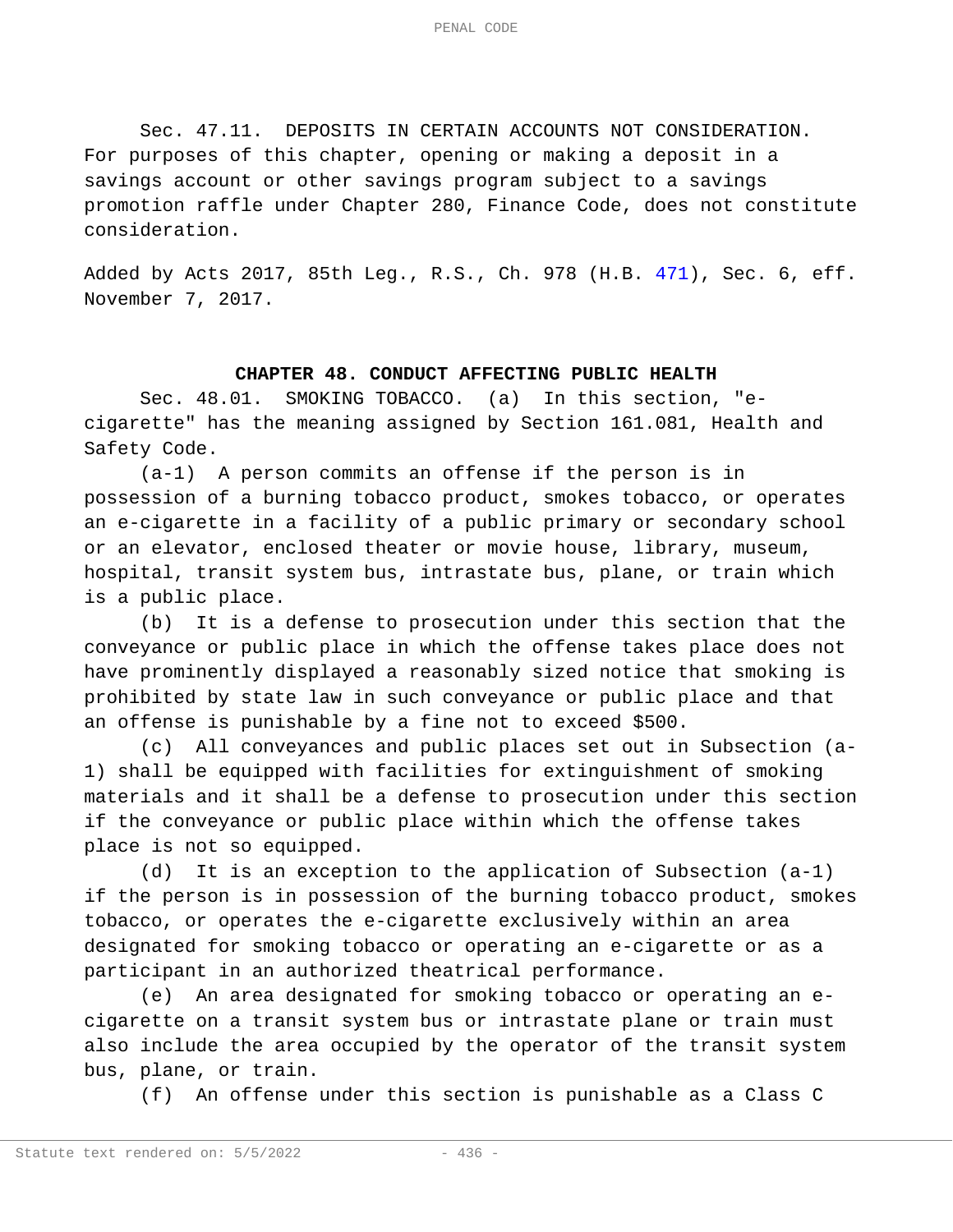misdemeanor.

Added by Acts 1975, 64th Leg., p. 744, ch. 290, Sec. 1, eff. Sept. 1, 1975. Amended by Acts 1991, 72nd Leg., ch. 108, Sec. 2, eff. Sept. 1, 1991; Acts 1993, 73rd Leg., ch. 900, Sec. 1.01, eff. Sept. 1, 1994; Acts 1997, 75th Leg., ch. 165, Sec. 30.242, eff. Sept. 1, 1997.

## Amended by:

Acts 2015, 84th Leg., R.S., Ch. 181 (S.B. [97\)](http://www.legis.state.tx.us/tlodocs/84R/billtext/html/SB00097F.HTM), Sec. 39, eff. October 1, 2015.

Sec. 48.015. PROHIBITIONS RELATING TO CERTAIN CIGARETTES. (a) A person may not acquire, hold, own, possess, or transport for sale or distribution in this state or import or cause to be imported into this state for sale or distribution in this state:

(1) cigarettes that do not comply with all applicable requirements imposed by or under federal law and implementing regulations; or

(2) cigarettes to which stamps may not be affixed under Section 154.0415, Tax Code, other than cigarettes lawfully imported or brought into the state for personal use and cigarettes lawfully sold or intended to be sold as duty-free merchandise by a duty-free sales enterprise in accordance with 19 U.S.C. Section 1555(b), as amended.

(b) A person who commits an act prohibited by Subsection (a), knowing or having reason to know that the person is doing so, is guilty of a Class A misdemeanor.

Added by Acts 2001, 77th Leg., ch. 1104, Sec. 6, eff. Sept. 1, 2001.

Sec. 48.02. PROHIBITION OF THE PURCHASE AND SALE OF HUMAN ORGANS. (a) In this section, "human organ" means the human kidney, liver, heart, lung, pancreas, eye, bone, skin, or any other human organ or tissue, but does not include hair or blood, blood components (including plasma), blood derivatives, or blood reagents. The term does not include human fetal tissue as defined by Section 48.03.

(b) A person commits an offense if he or she knowingly or intentionally offers to buy, offers to sell, acquires, receives, sells, or otherwise transfers any human organ for valuable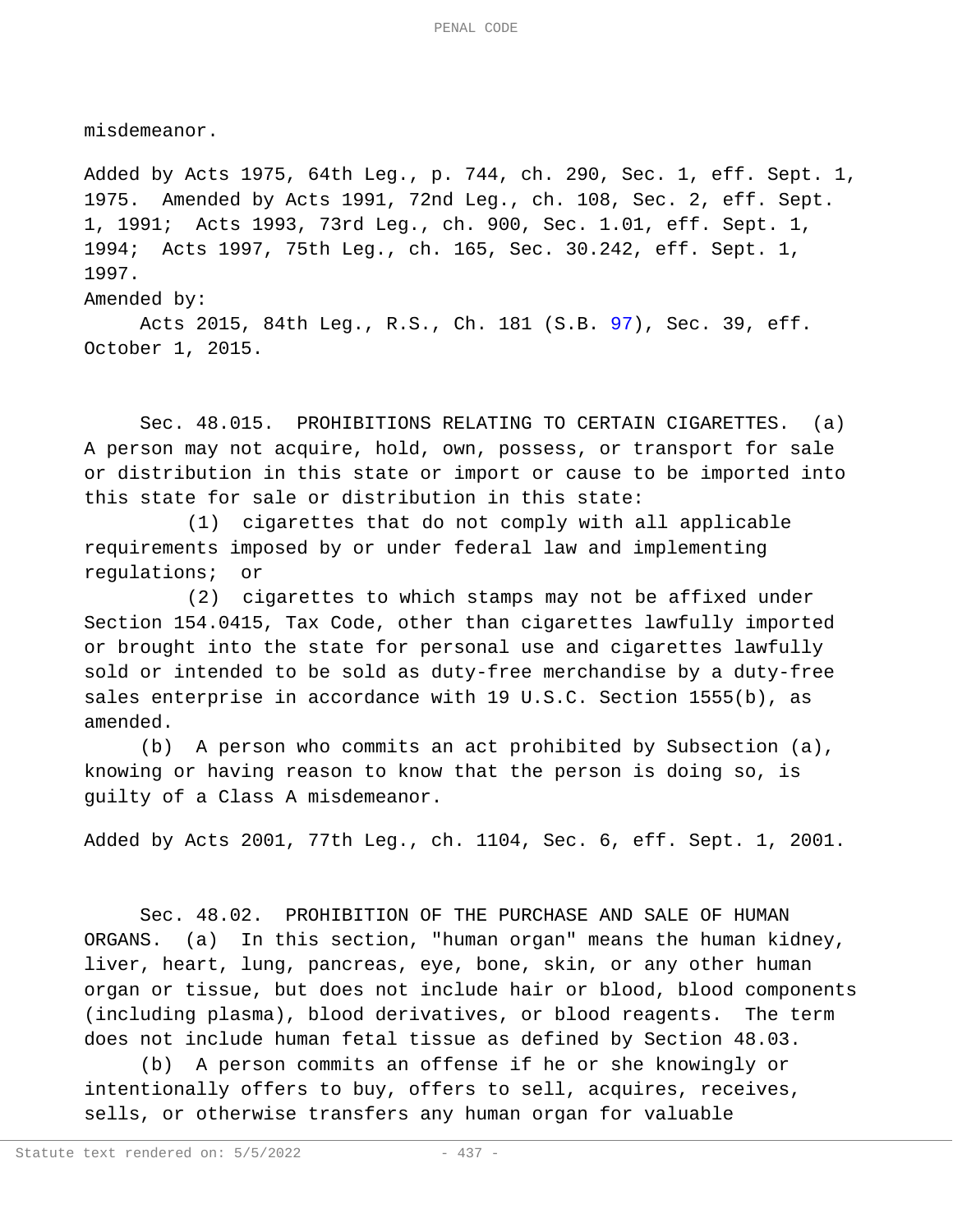consideration.

(c) It is an exception to the application of this section that the valuable consideration is: (1) a fee paid to a physician or to other medical personnel for services rendered in the usual course of medical practice or a fee paid for hospital or other clinical services; (2) reimbursement of legal or medical expenses incurred for the benefit of the ultimate receiver of the organ; or (3) reimbursement of expenses of travel, housing, and lost wages incurred by the donor of a human organ in connection with the donation of the organ.

(d) A violation of this section is a Class A misdemeanor.

Added by Acts 1985, 69th Leg., ch. 40, Sec. 1, eff. Aug. 26, 1985. Amended by Acts 1993, 73rd Leg., ch. 900, Sec. 1.01, eff. Sept. 1, 1994.

Amended by:

Acts 2017, 85th Leg., R.S., Ch. 441 (S.B. [8\)](http://www.legis.state.tx.us/tlodocs/85R/billtext/html/SB00008F.HTM), Sec. 16, eff. September 1, 2017.

Sec. 48.03. PROHIBITION ON PURCHASE AND SALE OF HUMAN FETAL TISSUE. (a) In this section, "human fetal tissue" has the meaning assigned by Section 173.001, Health and Safety Code.

(b) A person commits an offense if the person knowingly offers to buy, offers to sell, acquires, receives, sells, or otherwise transfers any human fetal tissue for economic benefit.

(c) An offense under this section is a state jail felony.

(d) It is a defense to prosecution under this section that the actor:

(1) is an employee of or under contract with an accredited public or private institution of higher education; and

(2) acquires, receives, or transfers human fetal tissue solely for the purpose of fulfilling a donation authorized by Section 173.005, Health and Safety Code.

(e) This section does not apply to:

(1) human fetal tissue acquired, received, or transferred solely for diagnostic or pathological testing;

(2) human fetal tissue acquired, received, or transferred solely for the purposes of a criminal investigation;

(3) human fetal tissue acquired, received, or transferred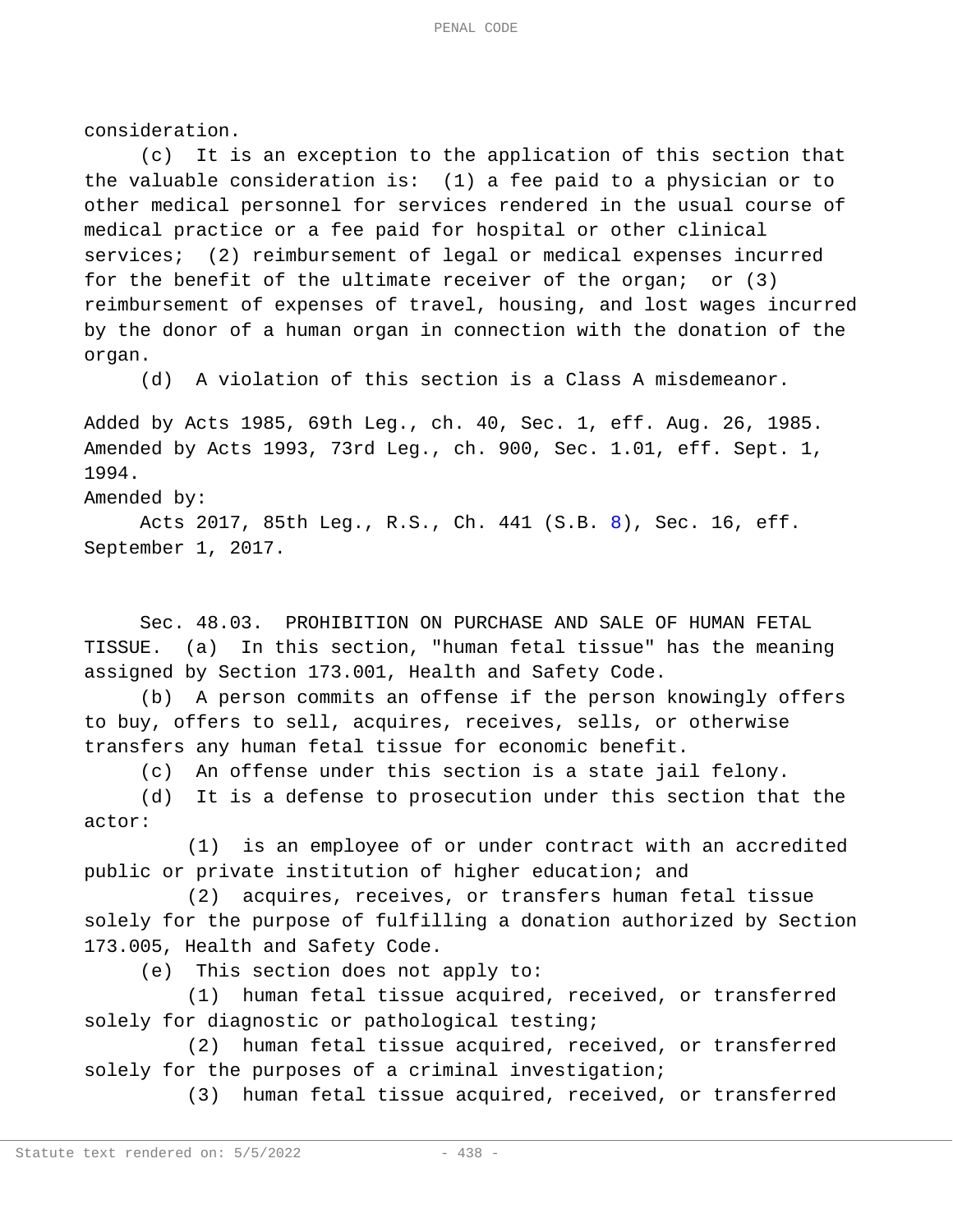solely for the purpose of disposing of the tissue in accordance with state law or rules applicable to the disposition of human fetal tissue remains;

(4) human fetal tissue or human tissue acquired during pregnancy or at delivery of a child, provided the tissue is acquired by an accredited public or private institution of higher education for use in research approved by an institutional review board or another appropriate board, committee, or body charged with oversight applicable to the research; or

(5) cell lines derived from human fetal tissue or human tissue existing on September 1, 2017, that are used by an accredited public or private institution of higher education in research approved by an institutional review board or another appropriate board, committee, or body charged with oversight applicable to the research.

(f) With the consent of the appropriate local county or district attorney, the attorney general has concurrent jurisdiction with that consenting local prosecutor to prosecute an offense under this section.

Added by Acts 2017, 85th Leg., R.S., Ch. 441 (S.B. [8](http://www.legis.state.tx.us/tlodocs/85R/billtext/html/SB00008F.HTM)), Sec. 17, eff. September 1, 2017.

Sec. 48.04. PROHIBITION ON PURCHASE AND SALE OF ADULT STEM CELLS FOR CERTAIN INVESTIGATIONAL TREATMENTS. (a) In this section:

(1) "Adult stem cell" means an undifferentiated cell that is:

(A) found in differentiated tissue; and

(B) able to renew itself and differentiate to yield all or nearly all of the specialized cell types of the tissue from which the cell originated.

(2) "Investigational stem cell treatment" means an adult stem cell treatment that:

(A) is under investigation in a clinical trial and being administered to human participants in that trial; and

(B) has not yet been approved for general use by the United States Food and Drug Administration.

(b) A person commits an offense if the person knowingly offers to buy, offers to sell, acquires, receives, sells, or otherwise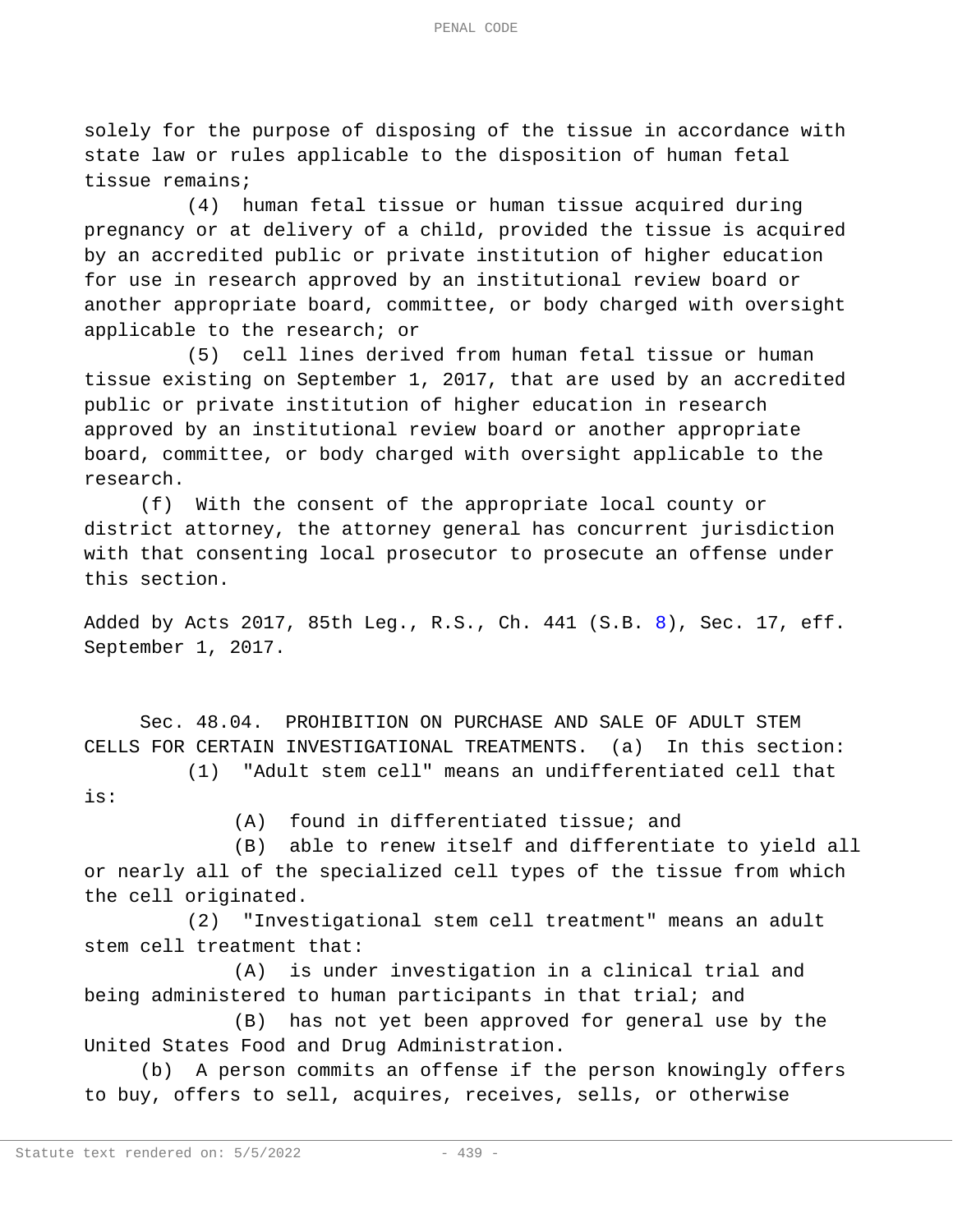transfers any adult stem cells for valuable consideration for use in an investigational stem cell treatment.

(c) It is an exception to the application of this section that the valuable consideration is:

(1) a fee paid to a physician or to other medical personnel for services rendered in the usual course of medical practice or a fee paid for hospital or other clinical services;

(2) reimbursement of legal or medical expenses incurred for the benefit of the ultimate receiver of the investigational stem cell treatment; or

(3) reimbursement of expenses of travel, housing, and lost wages incurred by the donor of adult stem cells in connection with the donation of the adult stem cells.

(d) It is an exception to the application of this section that the actor engaged in conduct authorized under Chapter 162, Health and Safety Code.

(e) A violation of this section is a Class A misdemeanor.

Added by Acts 2017, 85th Leg., R.S., Ch. 697 (H.B. [810\)](http://www.legis.state.tx.us/tlodocs/85R/billtext/html/HB00810F.HTM), Sec. 4, eff. September 1, 2017.

Redesignated from Penal Code, Section 48.03 by Acts 2019, 86th Leg., R.S., Ch. 467 (H.B. [4170\)](http://www.legis.state.tx.us/tlodocs/86R/billtext/html/HB04170F.HTM), Sec. 21.001(41), eff. September 1, 2019.

Sec. 48.05. PROHIBITED CAMPING. (a) In this section: (1) "Camp" means to reside temporarily in a place, with shelter.

(2) "Shelter" includes a tent, tarpaulin, lean-to, sleeping bag, bedroll, blankets, or any form of temporary, semipermanent, or permanent shelter, other than clothing or any handheld device, designed to protect a person from weather conditions that threaten personal health and safety.

(b) A person commits an offense if the person intentionally or knowingly camps in a public place without the effective consent of the officer or agency having the legal duty or authority to manage the public place.

(c) The actor's intent or knowledge may be established through evidence of activities associated with sustaining a living accommodation that are conducted in a public place, including:

(1) cooking;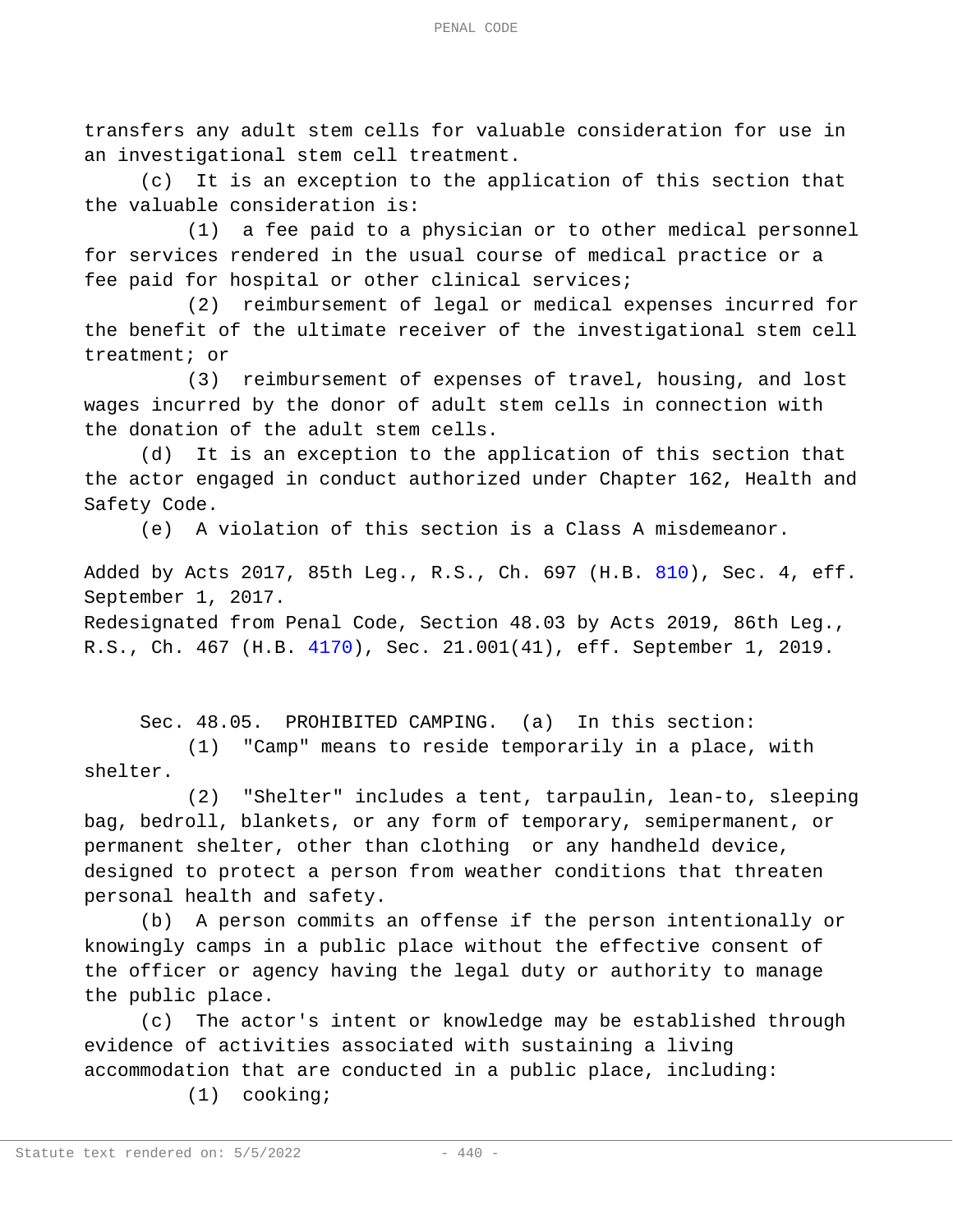- (2) making a fire;
- (3) storing personal belongings for an extended period;
- (4) digging; or
- (5) sleeping.

(d) Consent given by an officer or agency of a political subdivision is not effective for purposes of Subsection (b), unless given to authorize the person to camp for:

(1) recreational purposes;

(2) purposes of sheltering homeless individuals, if the property on which the camping occurs is subject to a plan approved under Subchapter PP, Chapter 2306, Government Code, and the camping occurs in a manner that complies with the plan;

(3) purposes permitted by a beach access plan that has been approved under Section 61.015, Natural Resources Code, and the camping occurs in a manner that complies with the plan; or

(4) purposes related to providing emergency shelter during a disaster declared under Section 418.014, Government Code, or a local disaster declared under Section 418.108 of that code.

(e) An offense under this section is a Class C misdemeanor.

(f) This section does not preempt an ordinance, order, rule, or other regulation adopted by a state agency or political subdivision relating to prohibiting camping in a public place or affect the authority of a state agency or political subdivision to adopt or enforce an ordinance, order, rule, or other regulation relating to prohibiting camping in a public place if the ordinance, order, rule, or other regulation:

(1) is compatible with and equal to or more stringent than the offense prescribed by this section; or

(2) relates to an issue not specifically addressed by this section.

(g) Except as provided by Subsection (h), before or at the time a peace officer issues a citation to a person for an offense under this section, the peace officer must make a reasonable effort to:

(1) advise the person of an alternative place at which the person may lawfully camp; and

(2) contact, if reasonable and appropriate, an appropriate official of the political subdivision in which the public place is located, or an appropriate nonprofit organization operating within that political subdivision, and request the official or organization to provide the person with: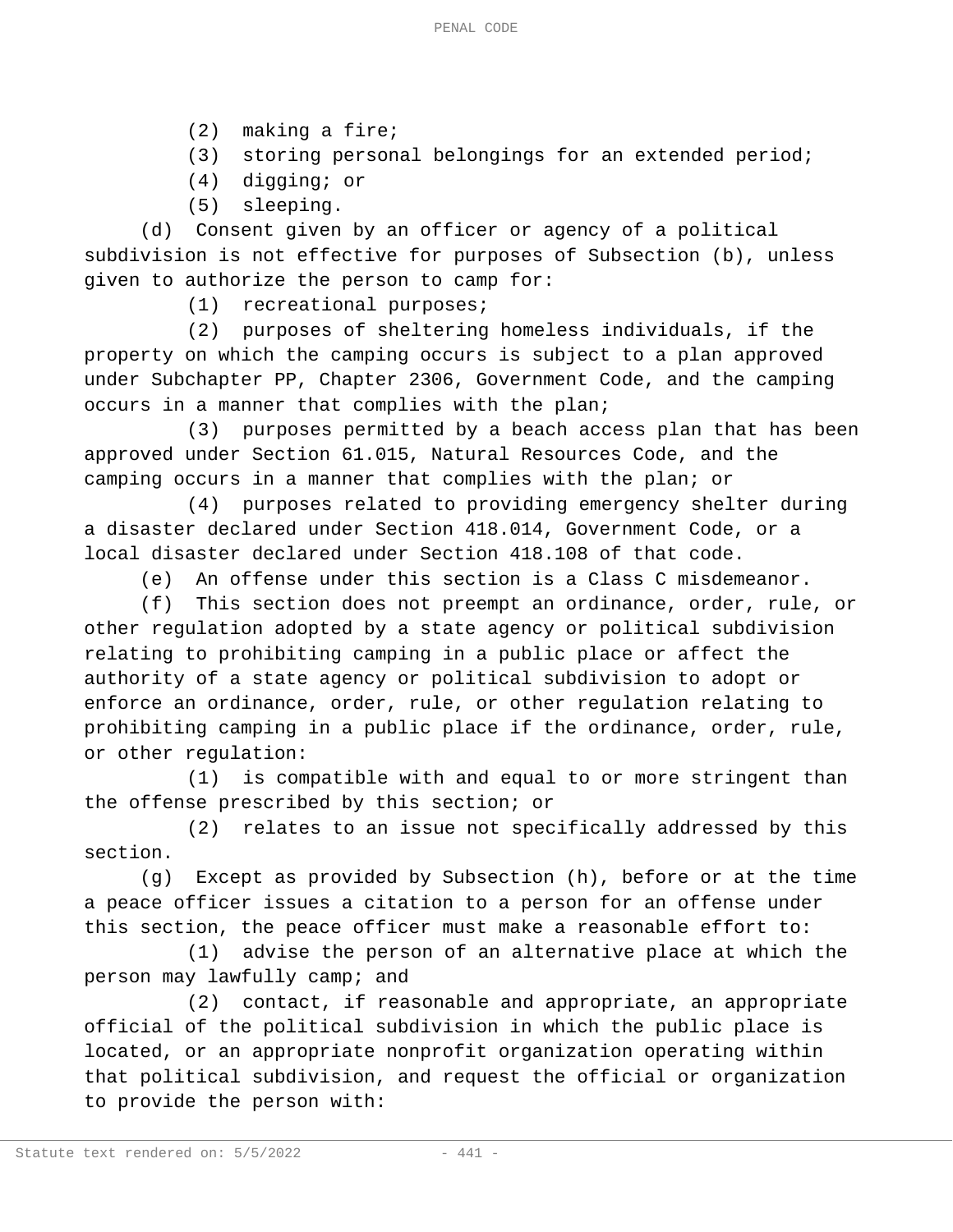(A) information regarding the prevention of human trafficking; or

(B) any other services that would reduce the likelihood of the person suspected of committing the offense continuing to camp in the public place.

(h) Subsection (g) does not apply if the peace officer determines there is an imminent threat to the health or safety of any person to the extent that compliance with that subsection is impracticable.

(i) If the person is arrested or detained solely for an offense under this section, a peace officer enforcing this section shall ensure that all of the person's personal property not designated as contraband under other law is preserved by:

(1) permitting the person to remove all the property from the public place at the time of the person's departure; or

(2) taking custody of the property and allowing the person to retrieve the property after the person is released from custody.

(j) A fee may not be charged for the storage or release of property under Subsection (i)(2).

Added by Acts 2021, 87th Leg., R.S., Ch. 677 (H.B. [1925](http://www.legis.state.tx.us/tlodocs/87R/billtext/html/HB01925F.HTM)), Sec. 1, eff. September 1, 2021.

### **CHAPTER 49. INTOXICATION AND ALCOHOLIC BEVERAGE OFFENSES**

Sec. 49.01. DEFINITIONS. In this chapter:

(1) "Alcohol concentration" means the number of grams of alcohol per:

- (A) 210 liters of breath;
- (B) 100 milliliters of blood; or
- (C) 67 milliliters of urine.
- (2) "Intoxicated" means:

(A) not having the normal use of mental or physical faculties by reason of the introduction of alcohol, a controlled substance, a drug, a dangerous drug, a combination of two or more of those substances, or any other substance into the body; or

(B) having an alcohol concentration of 0.08 or more.

(3) "Motor vehicle" has the meaning assigned by Section 32.34(a).

(4) "Watercraft" means a vessel, one or more water skis, an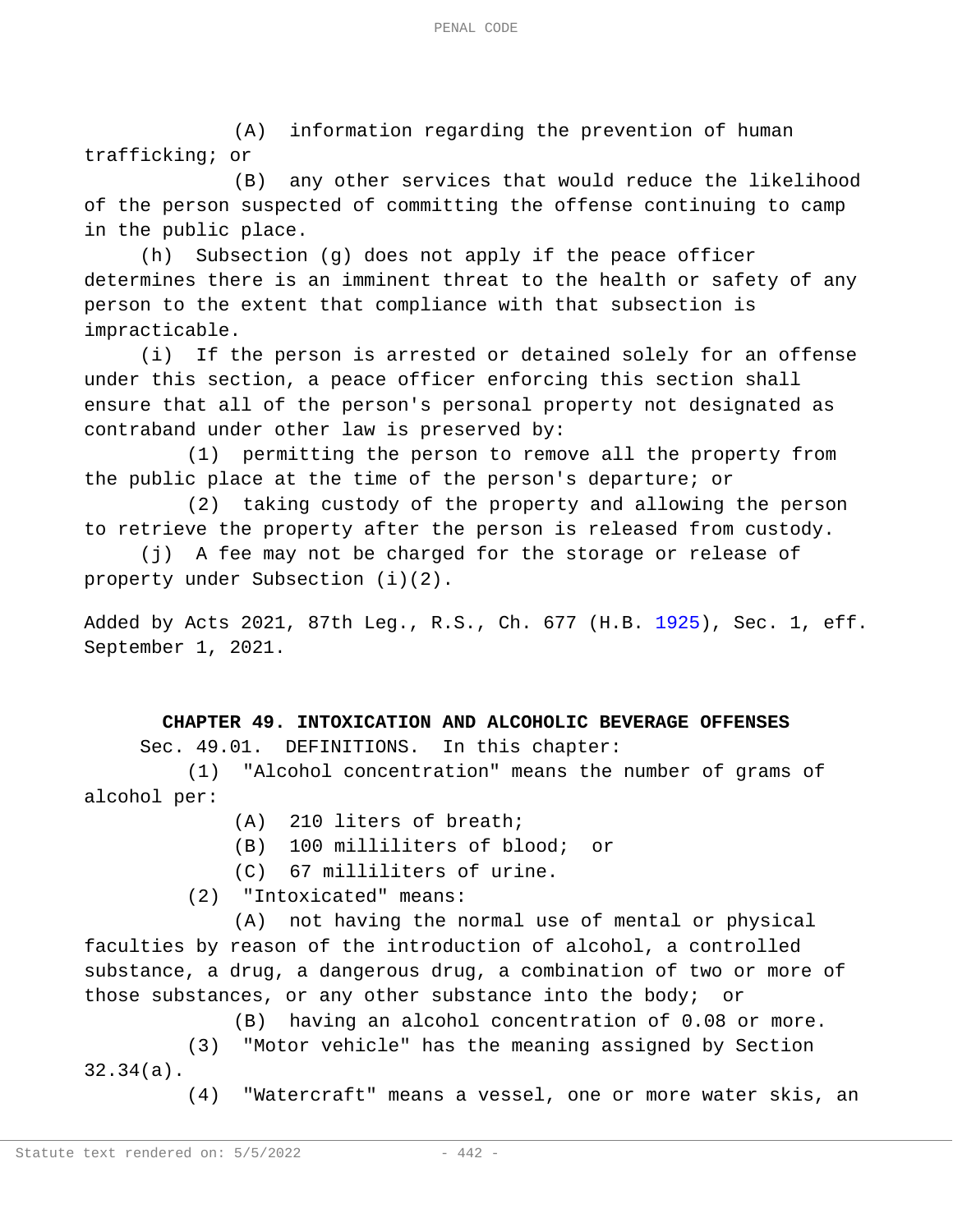PENAL CODE

aquaplane, or another device used for transporting or carrying a person on water, other than a device propelled only by the current of water.

(5) "Amusement ride" has the meaning assigned by Section 2151.002, Occupations Code.

(6) "Mobile amusement ride" has the meaning assigned by Section 2151.002, Occupations Code.

Added by Acts 1993, 73rd Leg., ch. 900, Sec. 1.01, eff. Sept. 1, 1994. Amended by Acts 1999, 76th Leg., ch. 234, Sec. 1, eff. Sept. 1, 1999; Acts 1999, 76th Leg., ch. 1364, Sec. 8, eff. Jan. 1, 2000; Acts 2001, 77th Leg., ch. 1420, Sec. 14.707, eff. Sept. 1, 2001.

Sec. 49.02. PUBLIC INTOXICATION. (a) A person commits an offense if the person appears in a public place while intoxicated to the degree that the person may endanger the person or another.

(a-1) For the purposes of this section, a premises licensed or permitted under the Alcoholic Beverage Code is a public place.

(b) It is a defense to prosecution under this section that the alcohol or other substance was administered for therapeutic purposes and as a part of the person's professional medical treatment by a licensed physician.

(c) Except as provided by Subsection (e), an offense under this section is a Class C misdemeanor.

(d) An offense under this section is not a lesser included offense under Section 49.04.

(e) An offense under this section committed by a person younger than 21 years of age is punishable in the same manner as if the minor committed an offense to which Section 106.071, Alcoholic Beverage Code, applies.

Added by Acts 1993, 73rd Leg., ch. 900, Sec. 1.01, eff. Sept. 1, 1994. Amended by Acts 1997, 75th Leg., ch. 1013, Sec. 12, eff. Sept. 1, 1997.

Amended by:

Acts 2007, 80th Leg., R.S., Ch. 68 (S.B. [904\)](http://www.legis.state.tx.us/tlodocs/80R/billtext/html/SB00904F.HTM), Sec. 25, eff. September 1, 2007.

Sec. 49.031. POSSESSION OF ALCOHOLIC BEVERAGE IN MOTOR VEHICLE.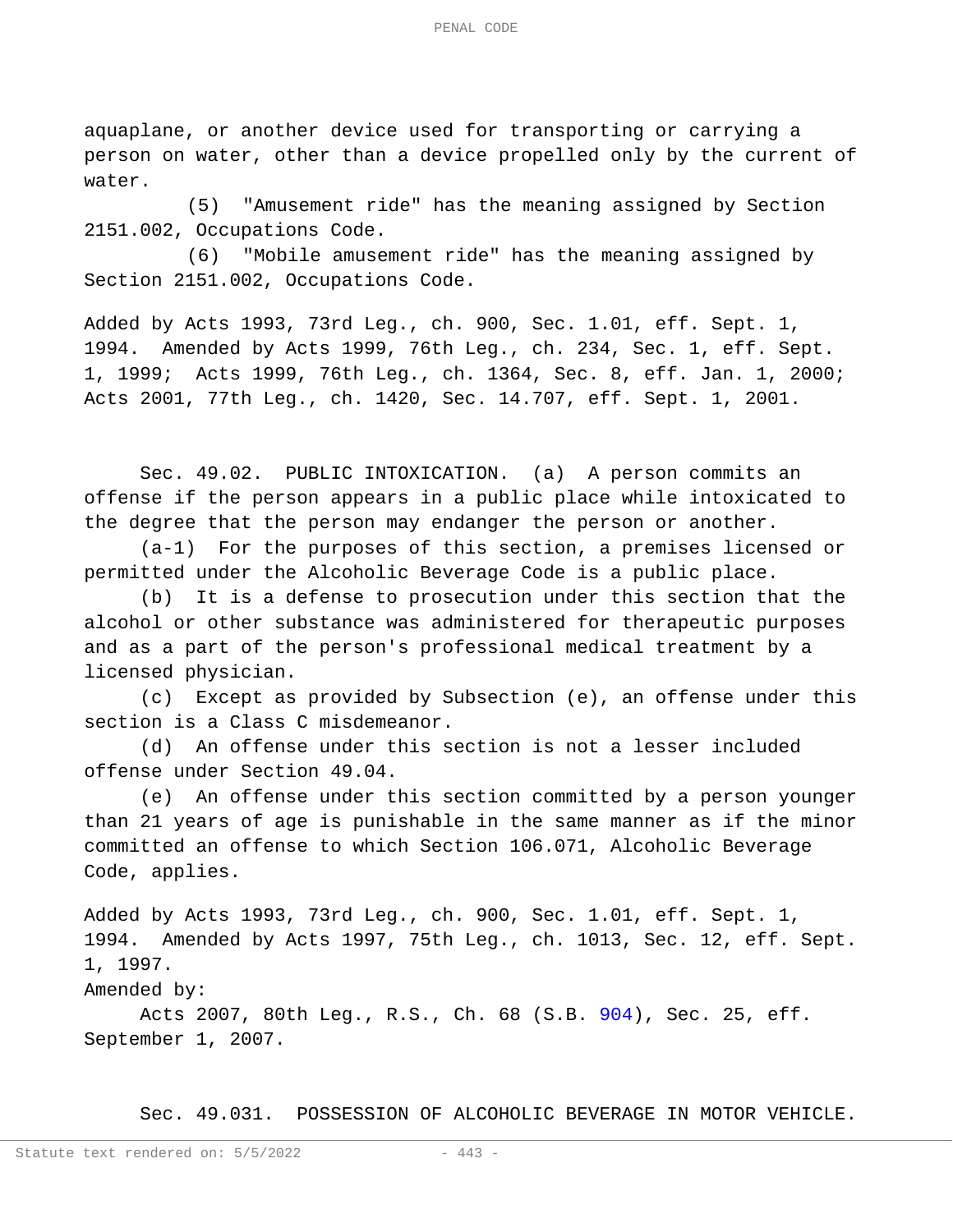(a) In this section:

(1) "Open container" means a bottle, can, or other receptacle that contains any amount of alcoholic beverage and that is open, that has been opened, that has a broken seal, or the contents of which are partially removed.

(2) "Passenger area of a motor vehicle" means the area of a motor vehicle designed for the seating of the operator and passengers of the vehicle. The term does not include:

(A) a glove compartment or similar storage container that is locked;

(B) the trunk of a vehicle; or

(C) the area behind the last upright seat of the vehicle, if the vehicle does not have a trunk.

(3) "Public highway" means the entire width between and immediately adjacent to the boundary lines of any public road, street, highway, interstate, or other publicly maintained way if any part is open for public use for the purpose of motor vehicle travel. The term includes the right-of-way of a public highway.

(b) A person commits an offense if the person knowingly possesses an open container in a passenger area of a motor vehicle that is located on a public highway, regardless of whether the vehicle is being operated or is stopped or parked. Possession by a person of one or more open containers in a single criminal episode is a single offense.

(c) It is an exception to the application of Subsection (b) that at the time of the offense the defendant was a passenger in:

(1) the passenger area of a motor vehicle designed, maintained, or used primarily for the transportation of persons for compensation, including a bus, taxicab, or limousine; or

(2) the living quarters of a motorized house coach or motorized house trailer, including a self-contained camper, a motor home, or a recreational vehicle.

(d) An offense under this section is a Class C misdemeanor.

(e) A peace officer charging a person with an offense under this section, instead of taking the person before a magistrate, shall issue to the person a written citation and notice to appear that contains the time and place the person must appear before a magistrate, the name and address of the person charged, and the offense charged. If the person makes a written promise to appear before the magistrate by signing in duplicate the citation and notice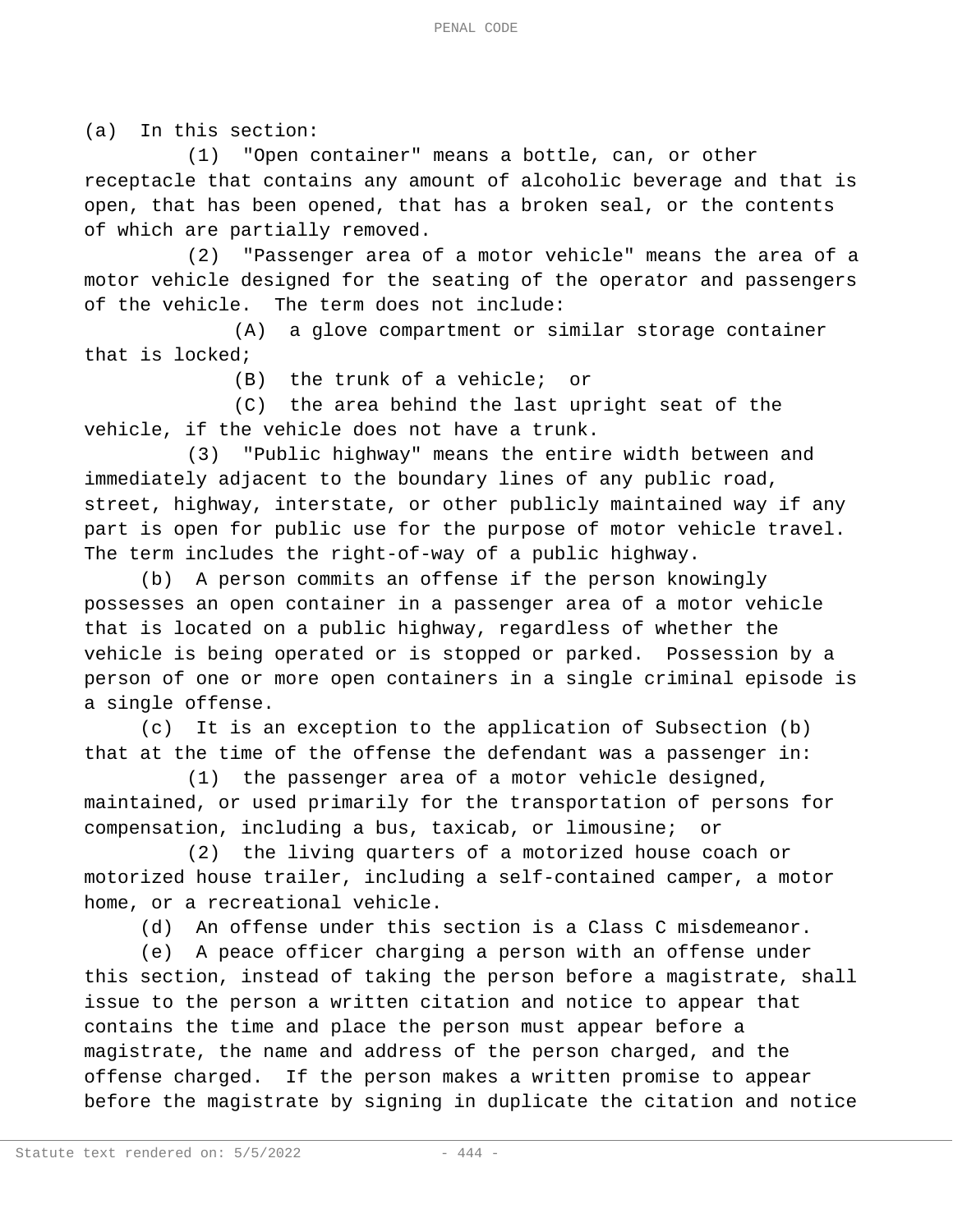to appear issued by the officer, the officer shall release the person.

Added by Acts 2001, 77th Leg., ch. 969, Sec. 2, eff. Sept. 1, 2001.

Sec. 49.04. DRIVING WHILE INTOXICATED. (a) A person commits an offense if the person is intoxicated while operating a motor vehicle in a public place.

(b) Except as provided by Subsections (c) and (d) and Section 49.09, an offense under this section is a Class B misdemeanor, with a minimum term of confinement of 72 hours.

(c) If it is shown on the trial of an offense under this section that at the time of the offense the person operating the motor vehicle had an open container of alcohol in the person's immediate possession, the offense is a Class B misdemeanor, with a minimum term of confinement of six days.

(d) If it is shown on the trial of an offense under this section that an analysis of a specimen of the person's blood, breath, or urine showed an alcohol concentration level of 0.15 or more at the time the analysis was performed, the offense is a Class A misdemeanor.

Added by Acts 1993, 73rd Leg., ch. 900, Sec. 1.01, eff. Sept. 1, 1994. Amended by Acts 1995, 74th Leg., ch. 76, Sec. 14.55, eff. Sept. 1, 1995. Amended by:

Acts 2011, 82nd Leg., R.S., Ch. 960 (H.B. [1199](http://www.legis.state.tx.us/tlodocs/82R/billtext/html/HB01199F.HTM)), Sec. 2, eff. September 1, 2011.

Sec. 49.045. DRIVING WHILE INTOXICATED WITH CHILD PASSENGER. (a) A person commits an offense if:

(1) the person is intoxicated while operating a motor vehicle in a public place; and

(2) the vehicle being operated by the person is occupied by a passenger who is younger than 15 years of age.

(b) An offense under this section is a state jail felony.

Added by Acts 2003, 78th Leg., ch. 787, Sec. 1, eff. Sept. 1, 2003.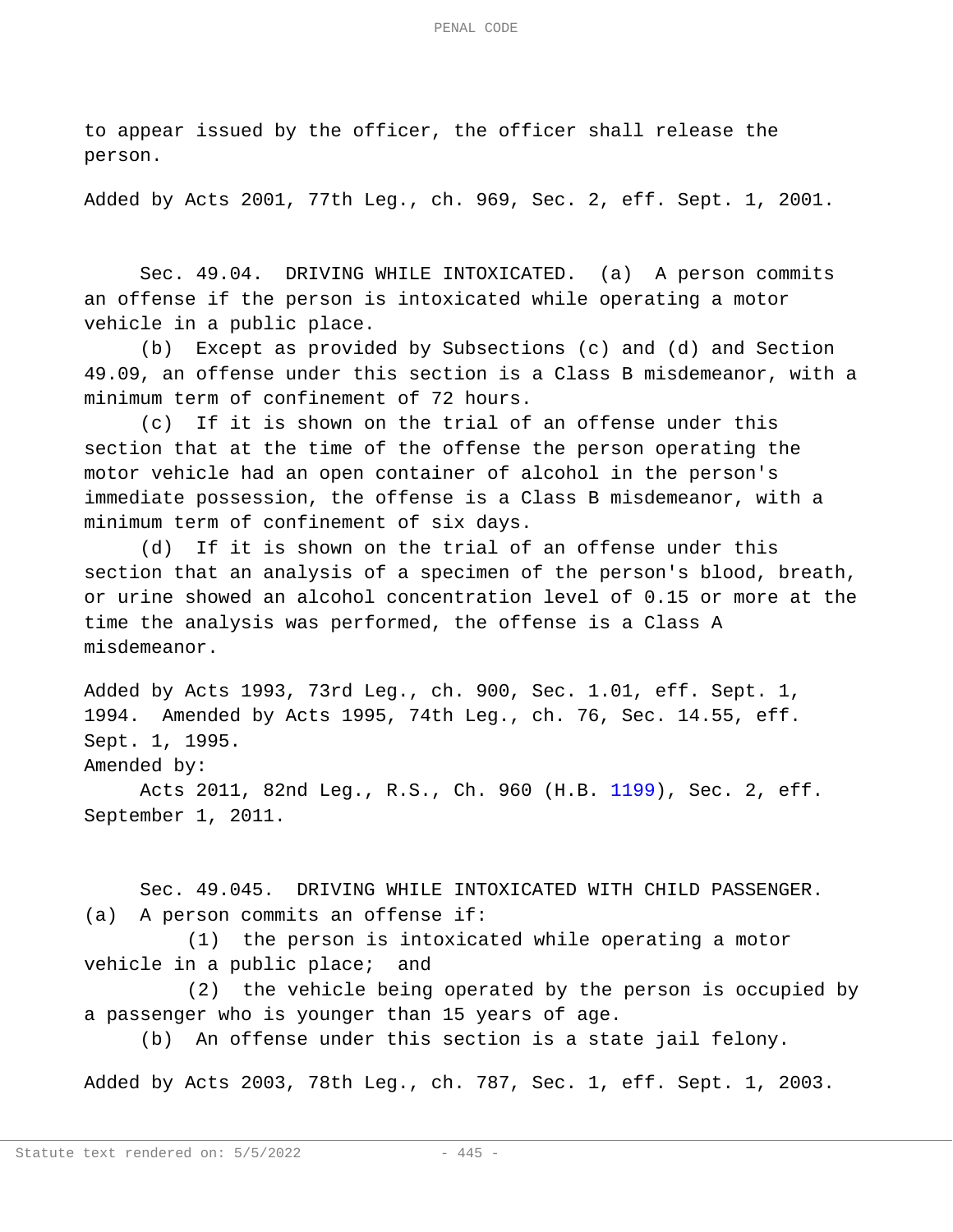Sec. 49.05. FLYING WHILE INTOXICATED. (a) A person commits an offense if the person is intoxicated while operating an aircraft.

(b) Except as provided by Section 49.09, an offense under this section is a Class B misdemeanor, with a minimum term of confinement of 72 hours.

Added by Acts 1993, 73rd Leg., ch. 900, Sec. 1.01, eff. Sept. 1, 1994.

Sec. 49.06. BOATING WHILE INTOXICATED. (a) A person commits an offense if the person is intoxicated while operating a watercraft.

(b) Except as provided by Section 49.09, an offense under this section is a Class B misdemeanor, with a minimum term of confinement of 72 hours.

Added by Acts 1993, 73rd Leg., ch. 900, Sec. 1.01, eff. Sept. 1, 1994.

Sec. 49.065. ASSEMBLING OR OPERATING AN AMUSEMENT RIDE WHILE INTOXICATED. (a) A person commits an offense if the person is intoxicated while operating an amusement ride or while assembling a mobile amusement ride.

(b) Except as provided by Subsection (c) and Section 49.09, an offense under this section is a Class B misdemeanor with a minimum term of confinement of 72 hours.

(c) If it is shown on the trial of an offense under this section that at the time of the offense the person operating the amusement ride or assembling the mobile amusement ride had an open container of alcohol in the person's immediate possession, the offense is a Class B misdemeanor with a minimum term of confinement of six days.

Added by Acts 1999, 76th Leg., ch. 1364, Sec. 9, eff. Jan. 1, 2000.

Sec. 49.07. INTOXICATION ASSAULT. (a) A person commits an offense if the person, by accident or mistake:

(1) while operating an aircraft, watercraft, or amusement ride while intoxicated, or while operating a motor vehicle in a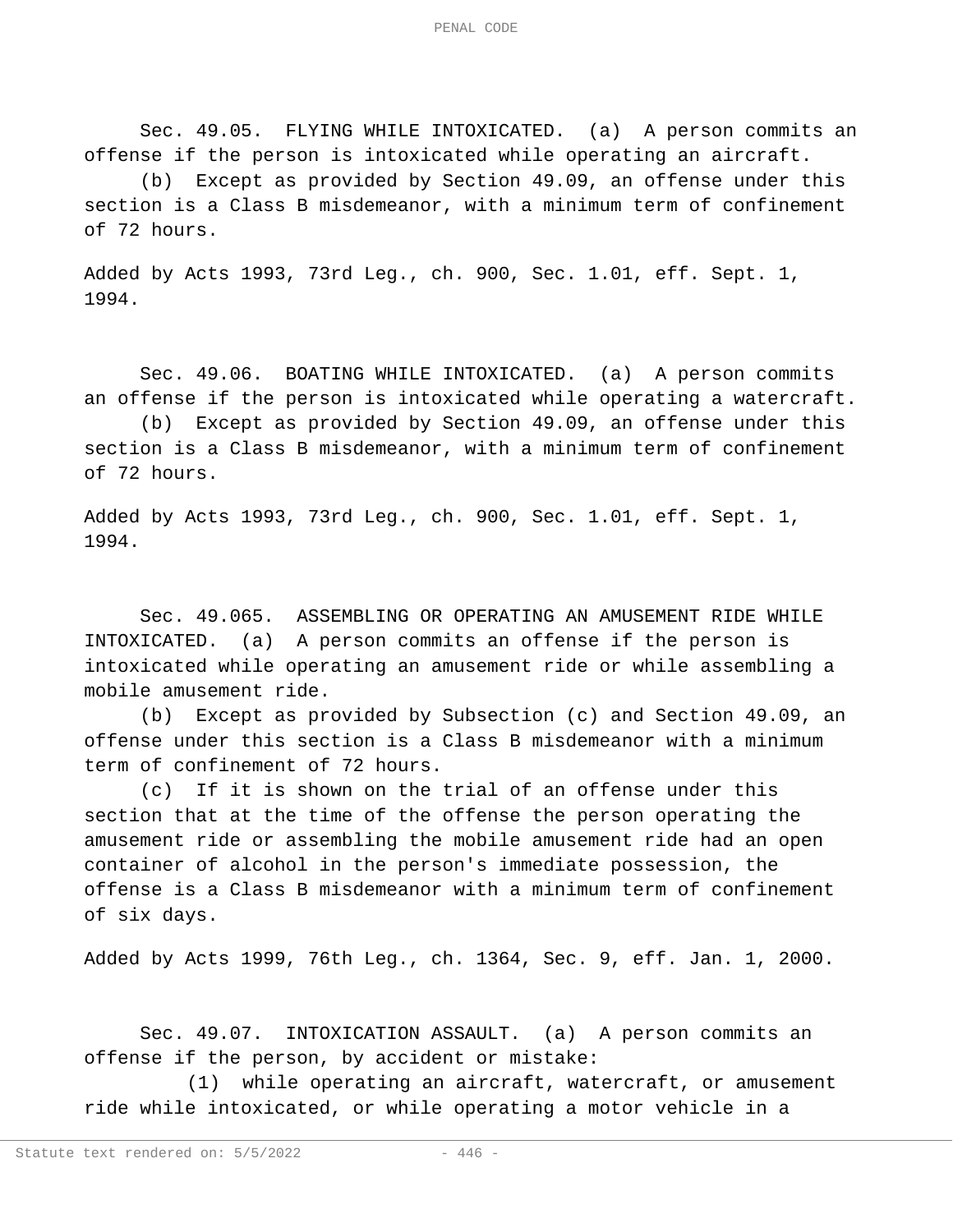public place while intoxicated, by reason of that intoxication causes serious bodily injury to another; or

(2) as a result of assembling a mobile amusement ride while intoxicated causes serious bodily injury to another.

(b) In this section, "serious bodily injury" means injury that creates a substantial risk of death or that causes serious permanent disfigurement or protracted loss or impairment of the function of any bodily member or organ.

(c) Except as provided by Section 49.09, an offense under this section is a felony of the third degree.

Added by Acts 1993, 73rd Leg., ch. 900, Sec. 1.01, eff. Sept. 1, 1994. Amended by Acts 1999, 76th Leg., ch. 1364, Sec. 10, eff. Jan. 1, 2000.

#### Amended by:

Acts 2007, 80th Leg., R.S., Ch. 662 (H.B. [1212](http://www.legis.state.tx.us/tlodocs/80R/billtext/html/HB01212F.HTM)), Sec. 2, eff. September 1, 2007.

Sec. 49.08. INTOXICATION MANSLAUGHTER. (a) A person commits an offense if the person:

(1) operates a motor vehicle in a public place, operates an aircraft, a watercraft, or an amusement ride, or assembles a mobile amusement ride; and

(2) is intoxicated and by reason of that intoxication causes the death of another by accident or mistake.

(b) Except as provided by Section 49.09, an offense under this section is a felony of the second degree.

Added by Acts 1993, 73rd Leg., ch. 900, Sec. 1.01, eff. Sept. 1, 1994. Amended by Acts 1999, 76th Leg., ch. 1364, Sec. 11, eff. Jan. 1, 2000.

Amended by:

Acts 2007, 80th Leg., R.S., Ch. 662 (H.B. [1212](http://www.legis.state.tx.us/tlodocs/80R/billtext/html/HB01212F.HTM)), Sec. 3, eff. September 1, 2007.

Sec. 49.09. ENHANCED OFFENSES AND PENALTIES. (a) Except as provided by Subsection (b), an offense under Section 49.04, 49.05, 49.06, or 49.065 is a Class A misdemeanor, with a minimum term of confinement of 30 days, if it is shown on the trial of the offense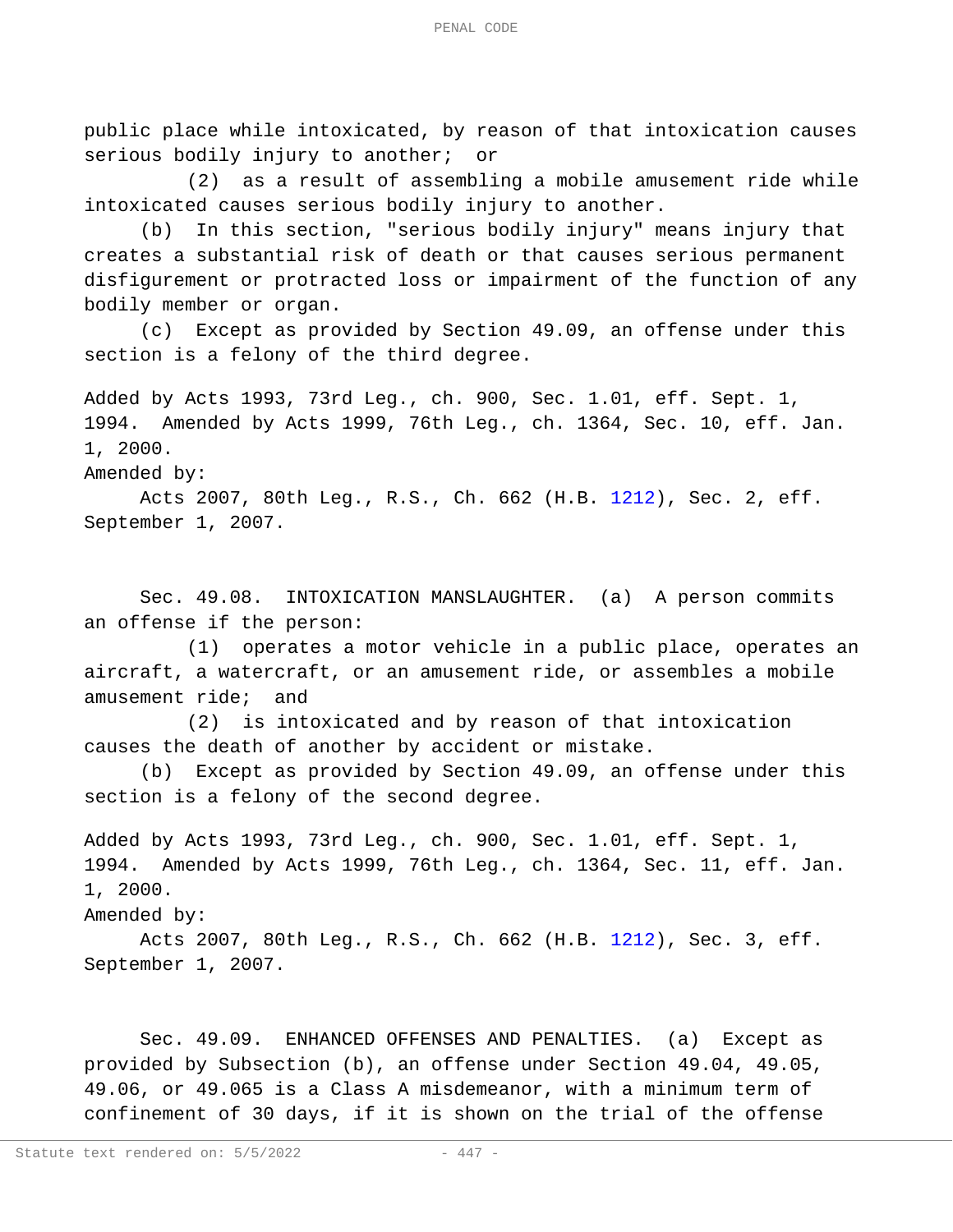that the person has previously been convicted one time of an offense relating to the operating of a motor vehicle while intoxicated, an offense of operating an aircraft while intoxicated, an offense of operating a watercraft while intoxicated, or an offense of operating or assembling an amusement ride while intoxicated.

(b) An offense under Section 49.04, 49.045, 49.05, 49.06, or 49.065 is a felony of the third degree if it is shown on the trial of the offense that the person has previously been convicted:

(1) one time of an offense under Section 49.08 or an offense under the laws of another state if the offense contains elements that are substantially similar to the elements of an offense under Section 49.08; or

(2) two times of any other offense relating to the operating of a motor vehicle while intoxicated, operating an aircraft while intoxicated, operating a watercraft while intoxicated, or operating or assembling an amusement ride while intoxicated.

(b-1) An offense under Section 49.07 is:

(1) a felony of the second degree if it is shown on the trial of the offense that the person caused serious bodily injury to a firefighter or emergency medical services personnel while in the actual discharge of an official duty; or

(2) a felony of the first degree if it is shown on the trial of the offense that the person caused serious bodily injury to a peace officer or judge while the officer or judge was in the actual discharge of an official duty.

(b-2) An offense under Section 49.08 is a felony of the first degree if it is shown on the trial of the offense that the person caused the death of a person described by Subsection (b-1).

(b-3) For the purposes of Subsection (b-1):

(1) "Emergency medical services personnel" has the meaning assigned by Section 773.003, Health and Safety Code.

(2) "Firefighter" means:

(A) an individual employed by this state or by a political or legal subdivision of this state who is subject to certification by the Texas Commission on Fire Protection; or

(B) a member of an organized volunteer fire-fighting unit that:

(i) renders fire-fighting services without remuneration; and

(ii) conducts a minimum of two drills each month,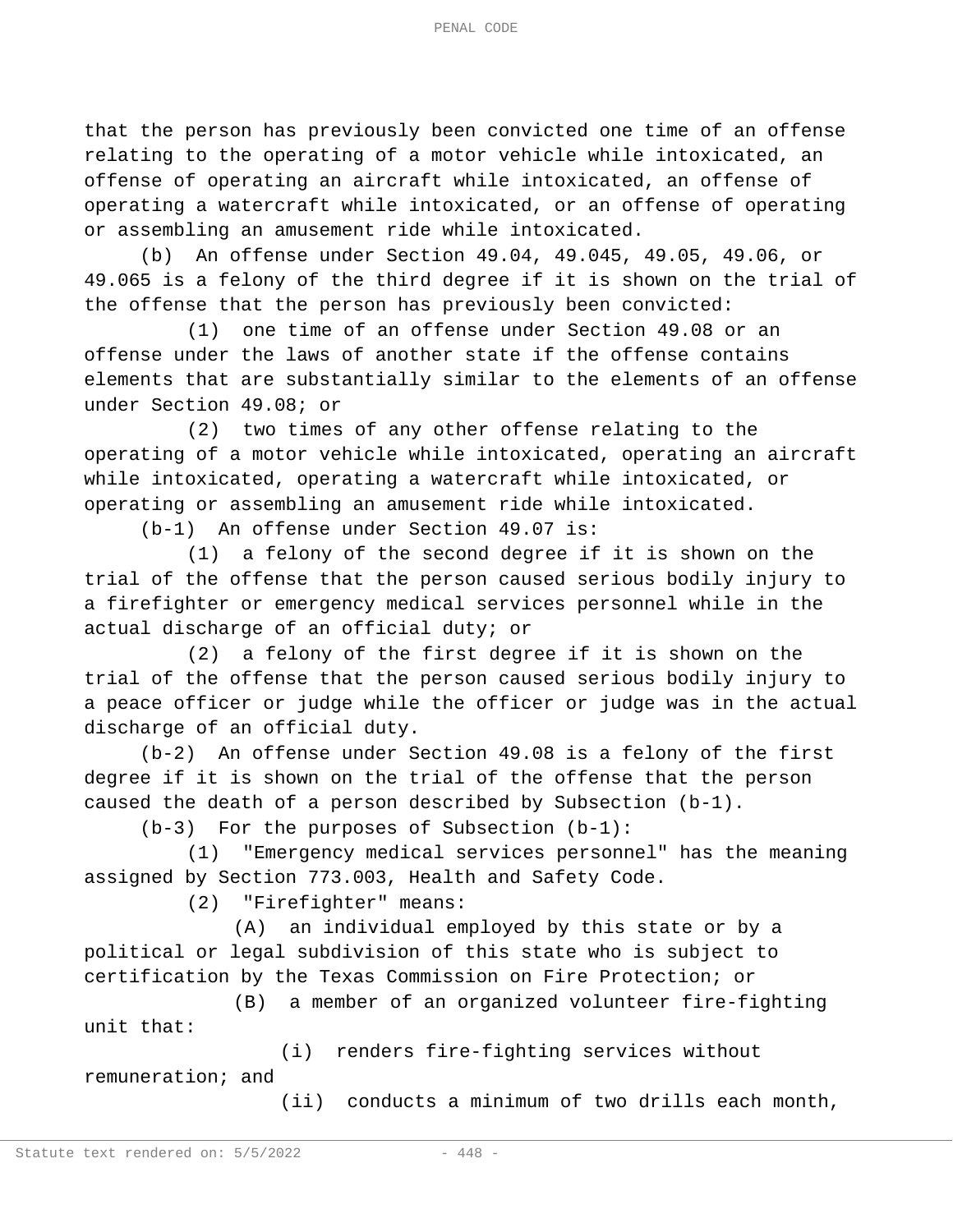each at least two hours long.

(b-4) An offense under Section 49.07 is a felony of the second degree if it is shown on the trial of the offense that the person caused serious bodily injury to another in the nature of a traumatic brain injury that results in a persistent vegetative state.

(c) For the purposes of this section:

(1) "Offense relating to the operating of a motor vehicle while intoxicated" means:

(A) an offense under Section 49.04 or 49.045;

(B) an offense under Section 49.07 or 49.08, if the vehicle operated was a motor vehicle;

(C) an offense under Article 6701l-1, Revised Statutes, as that law existed before September 1, 1994;

(D) an offense under Article 6701l-2, Revised Statutes, as that law existed before January 1, 1984;

(E) an offense under Section 19.05(a)(2), as that law existed before September 1, 1994, if the vehicle operated was a motor vehicle; or

(F) an offense under the laws of another state that prohibit the operation of a motor vehicle while intoxicated.

(2) "Offense of operating an aircraft while intoxicated" means:

(A) an offense under Section 49.05;

(B) an offense under Section 49.07 or 49.08, if the vehicle operated was an aircraft;

(C) an offense under Section 1, Chapter 46, Acts of the 58th Legislature, Regular Session, 1963 (Article 46f-3, Vernon's Texas Civil Statutes), as that law existed before September 1, 1994;

(D) an offense under Section 19.05(a)(2), as that law existed before September 1, 1994, if the vehicle operated was an aircraft; or

(E) an offense under the laws of another state that prohibit the operation of an aircraft while intoxicated.

(3) "Offense of operating a watercraft while intoxicated" means:

(A) an offense under Section 49.06;

(B) an offense under Section 49.07 or 49.08, if the vehicle operated was a watercraft;

(C) an offense under Section 31.097, Parks and Wildlife Code, as that law existed before September 1, 1994;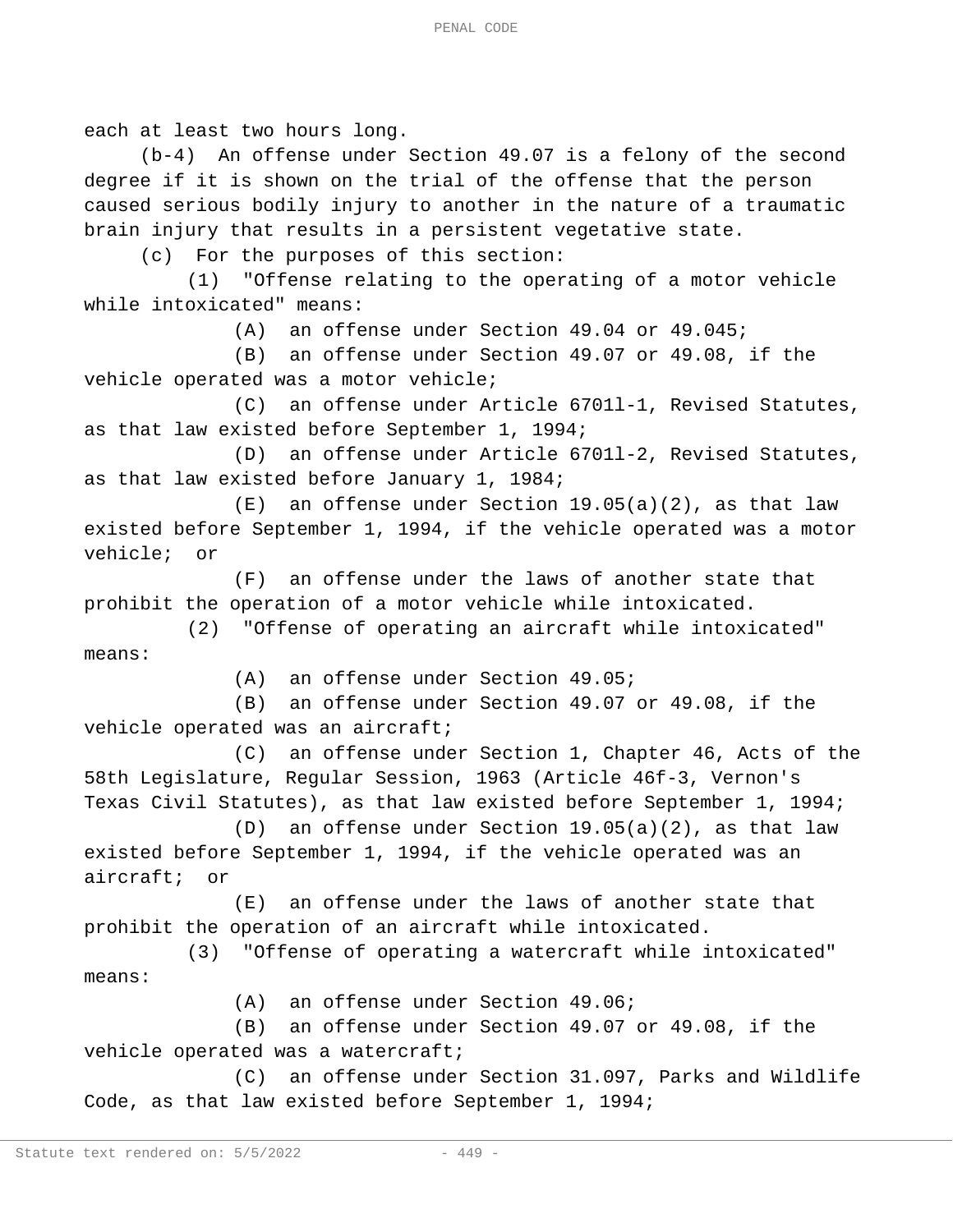(D) an offense under Section 19.05(a)(2), as that law existed before September 1, 1994, if the vehicle operated was a watercraft; or

(E) an offense under the laws of another state that prohibit the operation of a watercraft while intoxicated.

(4) "Offense of operating or assembling an amusement ride while intoxicated" means:

(A) an offense under Section 49.065;

(B) an offense under Section 49.07 or 49.08, if the offense involved the operation or assembly of an amusement ride; or

(C) an offense under the law of another state that prohibits the operation of an amusement ride while intoxicated or the assembly of a mobile amusement ride while intoxicated.

(d) For the purposes of this section, a conviction for an offense under Section 49.04, 49.045, 49.05, 49.06, 49.065, 49.07, or 49.08 that occurs on or after September 1, 1994, is a final conviction, whether the sentence for the conviction is imposed or probated.

(e) Repealed by Acts 2005, 79th Leg., Ch. 996, Sec. 3, eff. September 1, 2005.

(f) Repealed by Acts 2005, 79th Leg., Ch. 996, Sec. 3, eff. September 1, 2005.

(g) A conviction may be used for purposes of enhancement under this section or enhancement under Subchapter D, Chapter 12, but not under both this section and Subchapter D. For purposes of this section, a person is considered to have been convicted of an offense under Section 49.04 or 49.06 if the person was placed on deferred adjudication community supervision for the offense under Article 42A.102, Code of Criminal Procedure.

(h) This subsection applies only to a person convicted of a second or subsequent offense relating to the operating of a motor vehicle while intoxicated committed within five years of the date on which the most recent preceding offense was committed. The court shall enter an order that requires the defendant to have a device installed, on each motor vehicle owned or operated by the defendant, that uses a deep-lung breath analysis mechanism to make impractical the operation of the motor vehicle if ethyl alcohol is detected in the breath of the operator, and that requires that before the first anniversary of the ending date of the period of license suspension under Section 521.344, Transportation Code, the defendant not operate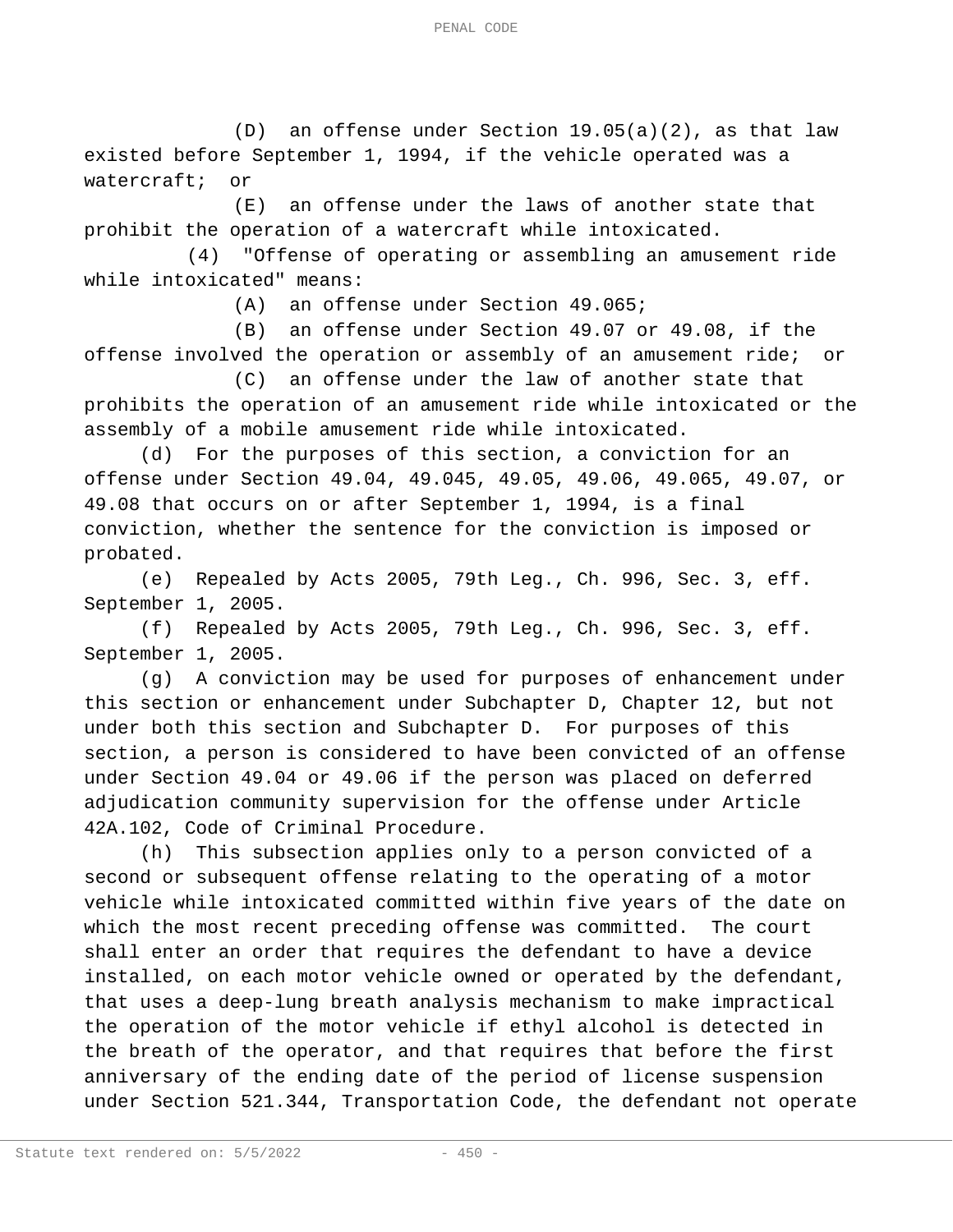any motor vehicle that is not equipped with that device. The court shall require the defendant to obtain the device at the defendant's own cost on or before that ending date, require the defendant to provide evidence to the court on or before that ending date that the device has been installed on each appropriate vehicle, and order the device to remain installed on each vehicle until the first anniversary of that ending date. If the court determines the offender is unable to pay for the device, the court may impose a reasonable payment schedule not to extend beyond the first anniversary of the date of installation. The Department of Public Safety shall approve devices for use under this subsection. Section 521.247, Transportation Code, applies to the approval of a device under this subsection and the consequences of that approval. Failure to comply with an order entered under this subsection is punishable by contempt. For the purpose of enforcing this subsection, the court that enters an order under this subsection retains jurisdiction over the defendant until the date on which the device is no longer required to remain installed. To the extent of a conflict between this subsection and Subchapter I, Chapter 42A, Code of Criminal Procedure, this subsection controls.

Added by Acts 1993, 73rd Leg., ch. 900, Sec. 1.01, eff. Sept. 1, 1994. Amended by Acts 1995, 74th Leg., ch. 76, Sec. 14.56, eff. Sept. 1, 1995; Acts 1995, 74th Leg., ch. 318, Sec. 21, eff. Sept. 1, 1995; Acts 1999, 76th Leg., ch. 1364, Sec. 12, 13, eff. Jan. 1, 2000; Acts 2001, 77th Leg., ch. 648, Sec. 1, 2, eff, Sept. 1, 2001; Acts 2001, 77th Leg., ch. 969, Sec. 3, eff. Sept. 1, 2001; Acts 2003, 78th Leg., ch. 787, Sec. 2, eff. Sept. 1, 2003; Acts 2003, 78th Leg., ch. 1275, Sec. 2(117), eff. Sept. 1, 2003. Amended by:

Acts 2005, 79th Leg., Ch. 996 (H.B. [51\)](http://www.legis.state.tx.us/tlodocs/79R/billtext/html/HB00051F.HTM), Sec. 1, eff. September 1, 2005.

Acts 2005, 79th Leg., Ch. 996 (H.B. [51\)](http://www.legis.state.tx.us/tlodocs/79R/billtext/html/HB00051F.HTM), Sec. 3, eff. September 1, 2005.

Acts 2007, 80th Leg., R.S., Ch. 662 (H.B. [1212](http://www.legis.state.tx.us/tlodocs/80R/billtext/html/HB01212F.HTM)), Sec. 4, eff. September 1, 2007.

Acts 2011, 82nd Leg., R.S., Ch. 960 (H.B. [1199](http://www.legis.state.tx.us/tlodocs/82R/billtext/html/HB01199F.HTM)), Sec. 3, eff. September 1, 2011.

Acts 2015, 84th Leg., R.S., Ch. 770 (H.B. [2299](http://www.legis.state.tx.us/tlodocs/84R/billtext/html/HB02299F.HTM)), Sec. 2.84, eff. January 1, 2017.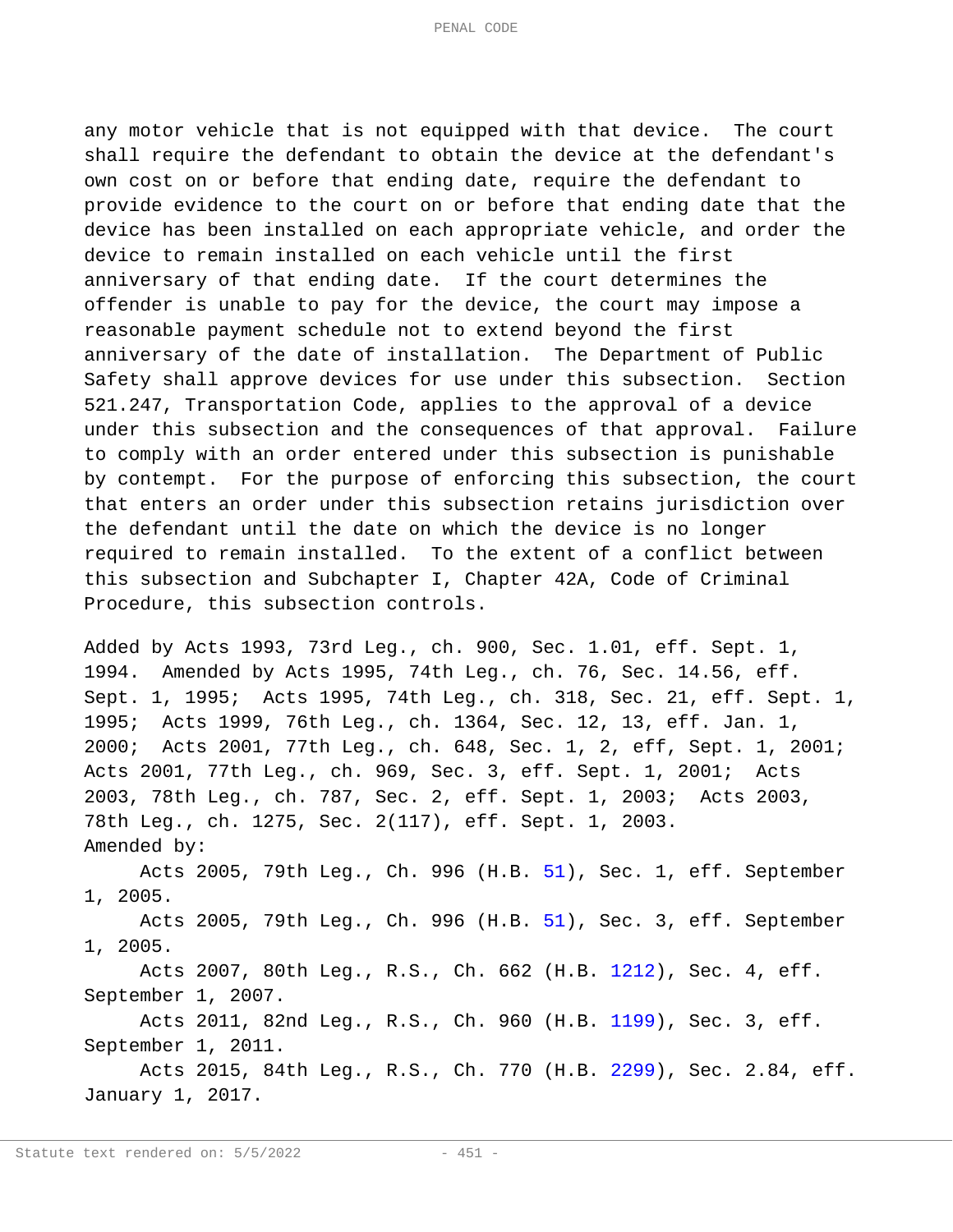Acts 2015, 84th Leg., R.S., Ch. 1067 (H.B. [2246](http://www.legis.state.tx.us/tlodocs/84R/billtext/html/HB02246F.HTM)), Sec. 2, eff. September 1, 2015.

Acts 2017, 85th Leg., R.S., Ch. 324 (S.B. [1488](http://www.legis.state.tx.us/tlodocs/85R/billtext/html/SB01488F.HTM)), Sec. 23.010, eff. September 1, 2017.

Acts 2017, 85th Leg., R.S., Ch. 440 (H.B. [2908](http://www.legis.state.tx.us/tlodocs/85R/billtext/html/HB02908F.HTM)), Sec. 5, eff. September 1, 2017.

Acts 2019, 86th Leg., R.S., Ch. 1298 (H.B. [3582](http://www.legis.state.tx.us/tlodocs/86R/billtext/html/HB03582F.HTM)), Sec. 7, eff. September 1, 2019.

Sec. 49.10. NO DEFENSE. In a prosecution under Section 49.03, 49.04, 49.045, 49.05, 49.06, 49.065, 49.07, or 49.08, the fact that the defendant is or has been entitled to use the alcohol, controlled substance, drug, dangerous drug, or other substance is not a defense.

Added by Acts 1993, 73rd Leg., ch. 900, Sec. 1.01, eff. Sept. 1, 1994. Amended by Acts 1999, 76th Leg., ch. 1364, Sec. 14, eff. Jan. 1, 2000; Acts 2003, 78th Leg., ch. 787, Sec. 3, eff. Sept. 1, 2003.

Sec. 49.11. PROOF OF MENTAL STATE UNNECESSARY. (a) Notwithstanding Section 6.02(b), proof of a culpable mental state is not required for conviction of an offense under this chapter.

(b) Subsection (a) does not apply to an offense under Section 49.031.

Added by Acts 1995, 74th Leg., ch. 318, Sec. 22, eff. Sept. 1, 1995. Amended by Acts 2001, 77th Leg., ch. 969, Sec. 4, eff. Sept. 1, 2001.

Sec. 49.12. APPLICABILITY TO CERTAIN CONDUCT. Sections 49.07 and 49.08 do not apply to injury to or the death of an unborn child if the conduct charged is conduct committed by the mother of the unborn child.

Added by Acts 2003, 78th Leg., ch. 822, Sec. 2.05, eff. Sept. 1, 2003.

#### **CHAPTER 50. FIREWORKS**

Sec. 50.01. DEFINITIONS. In this chapter: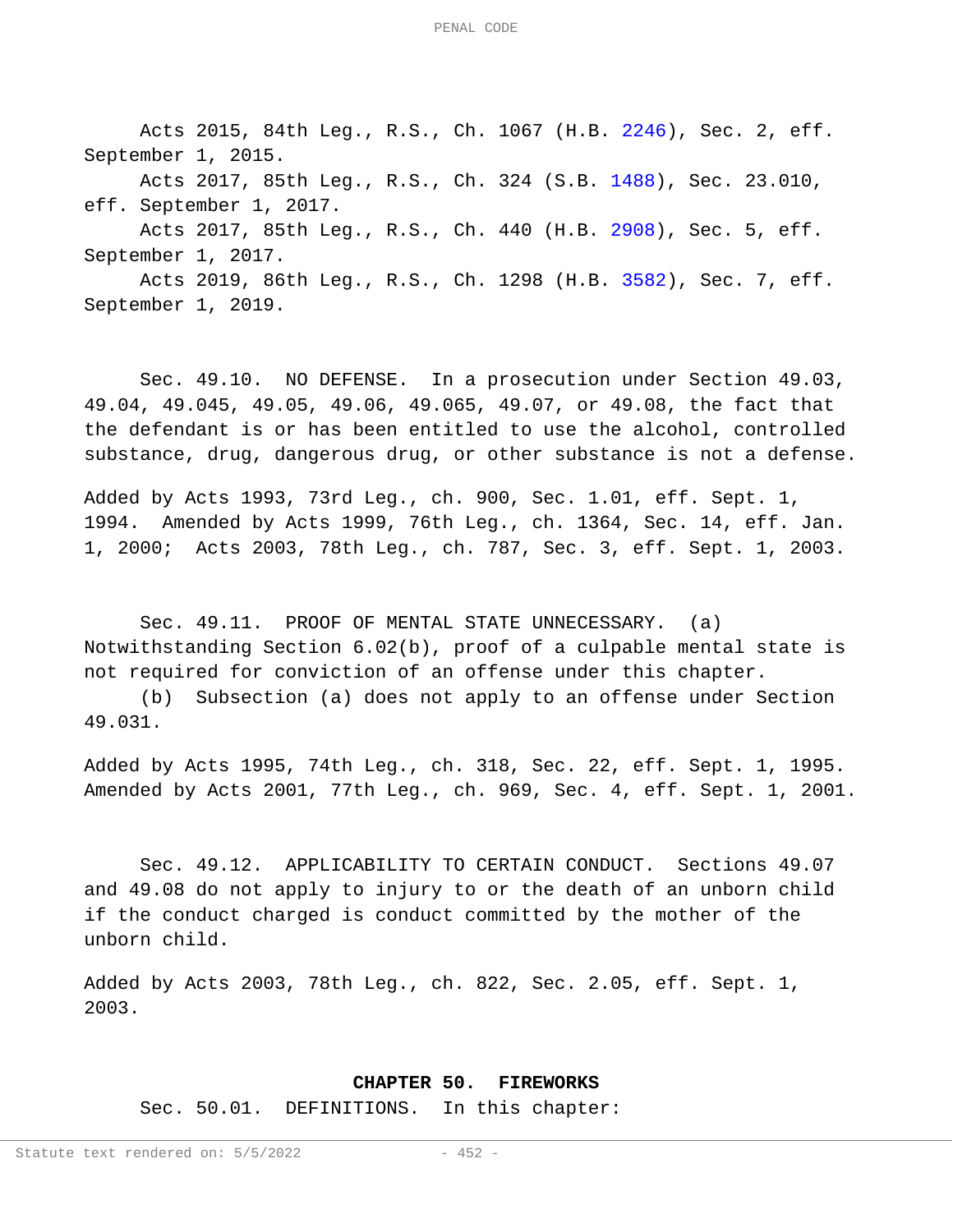(1) "Consumer firework" and "fireworks" have the meanings assigned by 49 C.F.R. Section 173.59.

(2) "Law enforcement officer" means a person who is a peace officer under Article 2.12, Code of Criminal Procedure, or a person who is a federal law enforcement officer, as defined by 5 U.S.C. Section 8331(20).

Added by Acts 2021, 87th Leg., R.S., Ch. 200 (H.B. [2366](http://www.legis.state.tx.us/tlodocs/87R/billtext/html/HB02366F.HTM)), Sec. 2, eff. September 1, 2021.

Sec. 50.02. UNLAWFUL USE OF FIREWORKS. (a) A person commits an offense if the person explodes or ignites fireworks with the intent to:

(1) interfere with the lawful performance of an official duty by a law enforcement officer; or

(2) flee from a person the actor knows is a law enforcement officer attempting to lawfully arrest or detain the actor.

(b) Except as provided by Subsections (c) and (d), an offense under this section is a state jail felony.

(c) An offense under this section that involves any firework that is not a consumer firework is a second degree felony.

(d) Notwithstanding Subsection (c), an offense under this section is a felony of the first degree if the offense causes serious bodily injury to a person the actor knows is a law enforcement officer while the law enforcement officer is lawfully discharging an official duty or in retaliation or on account of an exercise of official power or performance of an official duty as a law enforcement officer.

(e) If conduct constituting an offense under this section also constitutes an offense under any other law, the actor may be prosecuted under this section, the other law, or both.

Added by Acts 2021, 87th Leg., R.S., Ch. 200 (H.B. [2366](http://www.legis.state.tx.us/tlodocs/87R/billtext/html/HB02366F.HTM)), Sec. 2, eff. September 1, 2021.

# **TITLE 11. ORGANIZED CRIME CHAPTER 71. ORGANIZED CRIME**

Sec. 71.01. DEFINITIONS. In this chapter, (a) "Combination" means three or more persons who collaborate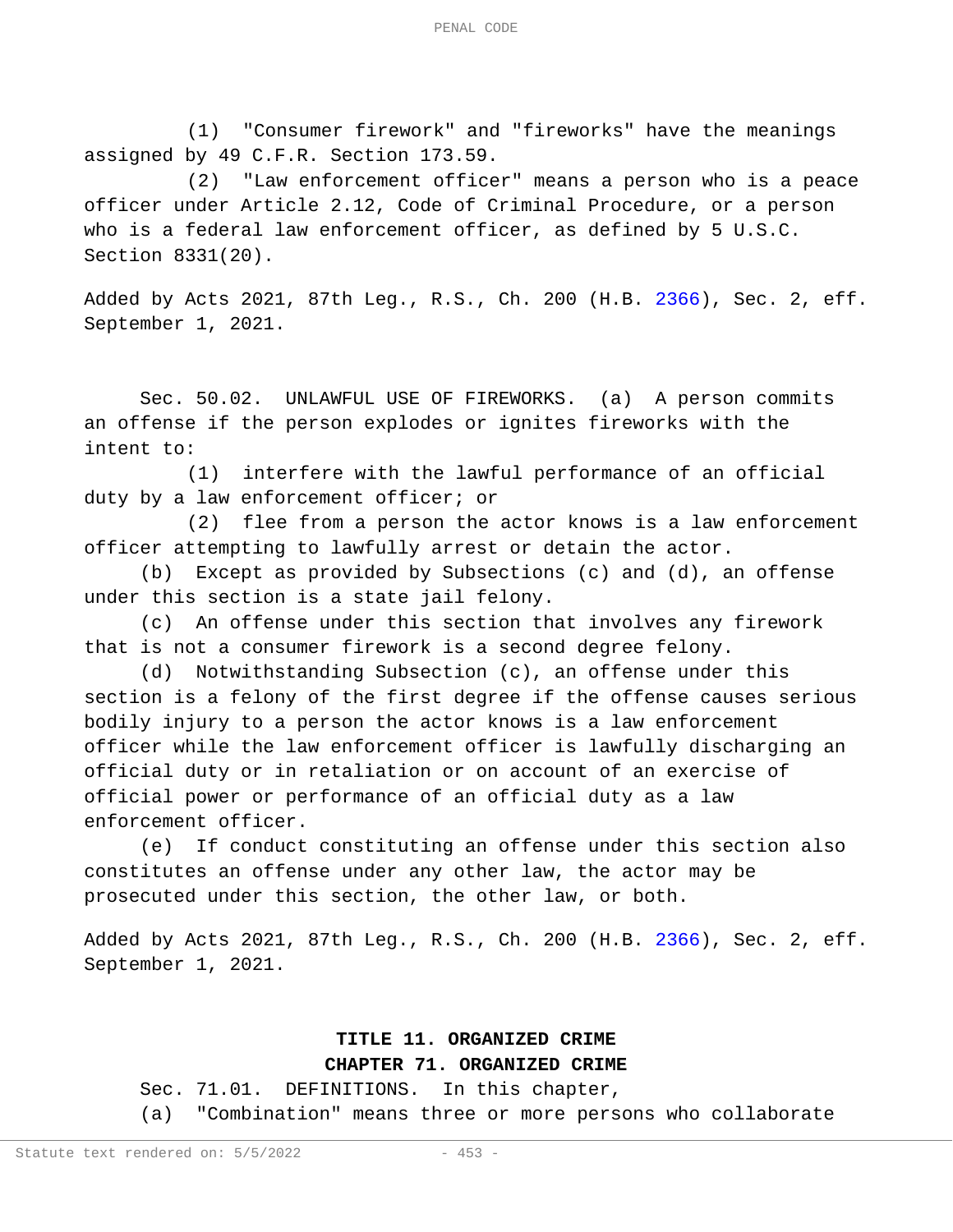in carrying on criminal activities, although:

(1) participants may not know each other's identity;

(2) membership in the combination may change from time to time; and

(3) participants may stand in a wholesaler-retailer or other arm's-length relationship in illicit distribution operations.

(b) "Conspires to commit" means that a person agrees with one or more persons that they or one or more of them engage in conduct that would constitute the offense and that person and one or more of them perform an overt act in pursuance of the agreement. An agreement constituting conspiring to commit may be inferred from the acts of the parties.

(c) "Profits" means property constituting or derived from any proceeds obtained, directly or indirectly, from an offense listed in Section 71.02.

(d) "Criminal street gang" means three or more persons having a common identifying sign or symbol or an identifiable leadership who continuously or regularly associate in the commission of criminal activities.

Added by Acts 1977, 65th Leg., p. 922, ch. 346, Sec. 1, eff. June 10, 1977. Amended by Acts 1989, 71st Leg., ch. 782, Sec. 1, eff. Sept. 1, 1989; Acts 1991, 72nd Leg., ch. 555, Sec. 1, eff. Sept. 1, 1991; Acts 1993, 73rd Leg., ch. 900, Sec. 1.01, eff. Sept. 1, 1994; Acts 1995, 74th Leg., ch. 318, Sec. 23, eff. Sept. 1, 1995.

Sec. 71.02. ENGAGING IN ORGANIZED CRIMINAL ACTIVITY. (a) A person commits an offense if, with the intent to establish, maintain, or participate in a combination or in the profits of a combination or as a member of a criminal street gang, the person commits or conspires to commit one or more of the following:

(1) murder, capital murder, arson, aggravated robbery, robbery, burglary, theft, aggravated kidnapping, kidnapping, aggravated assault, aggravated sexual assault, sexual assault, continuous sexual abuse of young child or disabled individual, solicitation of a minor, forgery, deadly conduct, assault punishable as a Class A misdemeanor, burglary of a motor vehicle, or unauthorized use of a motor vehicle;

(2) any gambling offense punishable as a Class A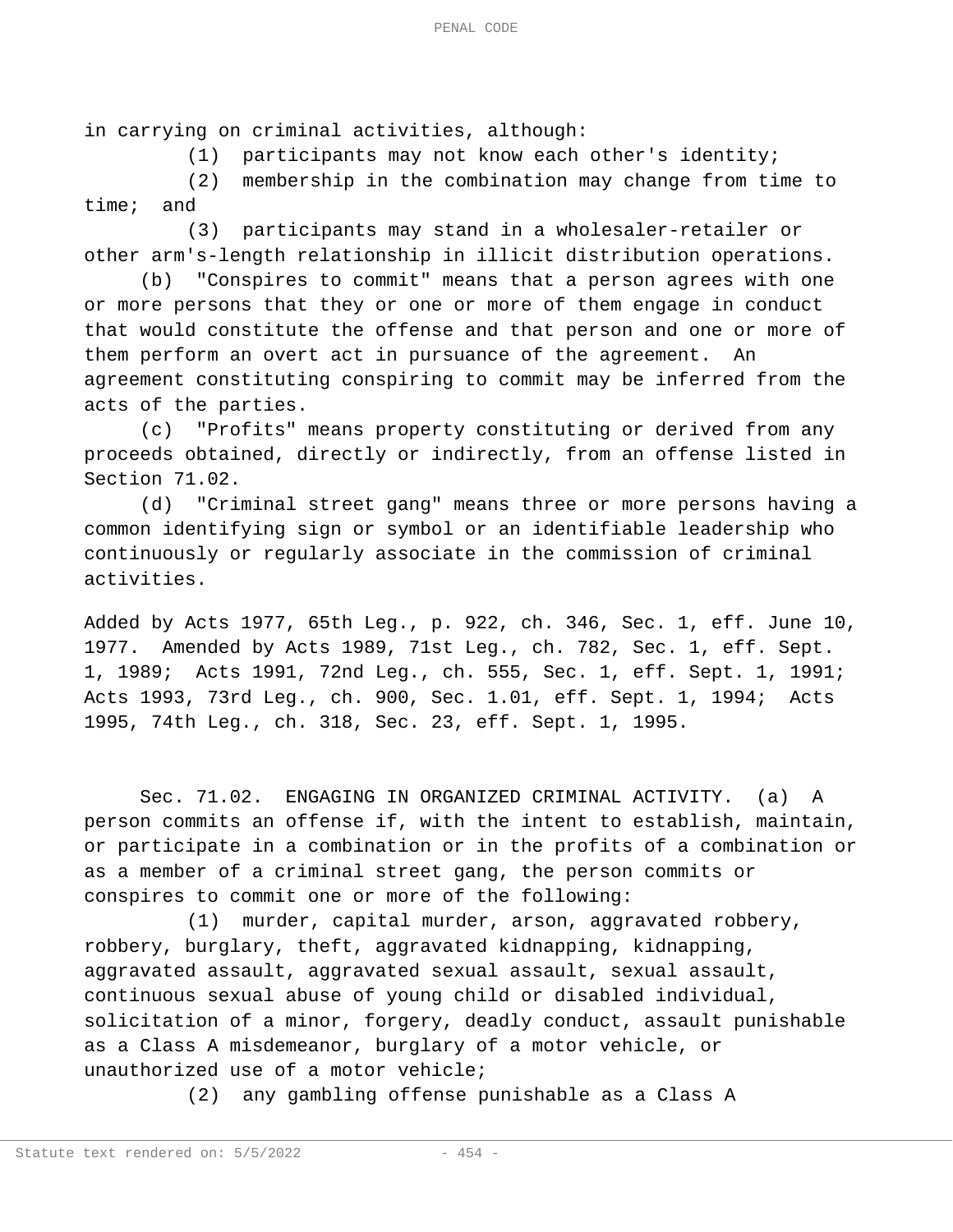misdemeanor;

(3) promotion of prostitution, aggravated promotion of prostitution, or compelling prostitution;

(4) unlawful manufacture, transportation, repair, or sale of firearms or prohibited weapons;

(5) unlawful manufacture, delivery, dispensation, or distribution of a controlled substance or dangerous drug, or unlawful possession of a controlled substance or dangerous drug through forgery, fraud, misrepresentation, or deception;

(5-a) causing the unlawful delivery, dispensation, or distribution of a controlled substance or dangerous drug in violation of Subtitle B, Title 3, Occupations Code;

(6) any unlawful wholesale promotion or possession of any obscene material or obscene device with the intent to wholesale promote the same;

(7) any offense under Subchapter B, Chapter 43, depicting or involving conduct by or directed toward a child younger than 18 years of age;

|   | (8)  | any felony offense under Chapter 32;                   |  |
|---|------|--------------------------------------------------------|--|
|   | (9)  | any offense under Chapter 36;                          |  |
|   | (10) | any offense under Chapter 34, 35, or 35A;              |  |
|   | (11) | any offense under Section 37.11(a);                    |  |
|   |      | $(12)$ any offense under Chapter 20A;                  |  |
|   |      | (13) any offense under Section 37.10;                  |  |
|   | (14) | any offense under Section 38.06, 38.07, 38.09, or      |  |
| ÷ |      |                                                        |  |
|   | (15) | any offense under Section 42.10;                       |  |
|   | (16) | any offense under Section $46.06(a)(1)$ or $46.14i$    |  |
|   |      | $(17)$ any offense under Section 20.05 or 20.06;       |  |
|   | (18) | any offense under Section 16.02; or                    |  |
|   | (19) | any offense classified as a felony under the Tax Code. |  |

(b) Except as provided in Subsections (c) and (d), an offense under this section is one category higher than the most serious offense listed in Subsection (a) that was committed, and if the most serious offense is a Class A misdemeanor, the offense is a state jail felony, except that the offense is a felony of the first degree punishable by imprisonment in the Texas Department of Criminal Justice for:

(1) life without parole, if the most serious offense is an aggravated sexual assault and if at the time of that offense the

38.11;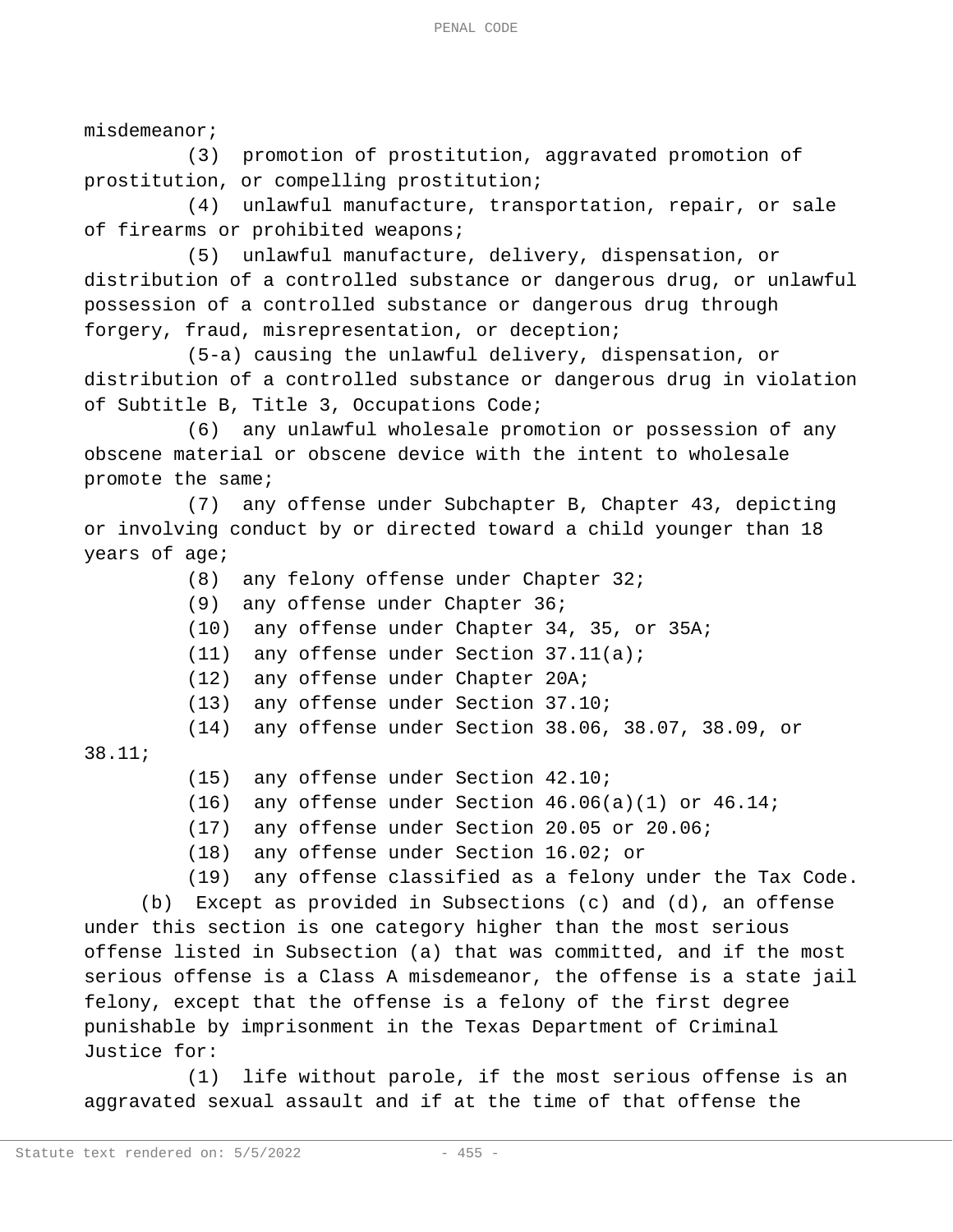defendant is 18 years of age or older and:

(A) the victim of the offense is younger than six years of age;

(B) the victim of the offense is younger than 14 years of age and the actor commits the offense in a manner described by Section 22.021(a)(2)(A); or

(C) the victim of the offense is younger than 17 years of age and suffered serious bodily injury as a result of the offense;

(2) life or for any term of not more than 99 years or less than 30 years if the most serious offense is an offense under Section 20.06 that is punishable under Subsection (g) of that section; or

(3) life or for any term of not more than 99 years or less than 15 years if the most serious offense is an offense punishable as a felony of the first degree, other than an offense described by Subdivision (1) or (2).

(c) Conspiring to commit an offense under this section is of the same degree as the most serious offense listed in Subsection (a) that the person conspired to commit.

(d) At the punishment stage of a trial, the defendant may raise the issue as to whether in voluntary and complete renunciation of the offense he withdrew from the combination before commission of an offense listed in Subsection (a) and made substantial effort to prevent the commission of the offense. If the defendant proves the issue in the affirmative by a preponderance of the evidence the offense is the same category of offense as the most serious offense listed in Subsection (a) that is committed, unless the defendant is convicted of conspiring to commit the offense, in which event the offense is one category lower than the most serious offense that the defendant conspired to commit.

Added by Acts 1977, 65th Leg., p. 922, ch. 346, Sec. 1, eff. June 10, 1977. Amended by Acts 1981, 67th Leg., p. 2373, ch. 587, Sec. 1 to 3, eff. Sept. 1, 1981; Acts 1989, 71st Leg., ch. 782, Sec. 2, eff. Sept. 1, 1989; Acts 1991, 72nd Leg., ch. 555, Sec. 1, eff. Sept. 1, 1991; Acts 1993, 73rd Leg., ch. 761, Sec. 3, eff. Sept. 1, 1993; Acts 1993, 73rd Leg., ch. 900, Sec. 1.01, eff. Sept. 1, 1994; Acts 1995, 74th Leg., ch. 318, Sec. 24, eff. Sept. 1, 1995; Acts 1997, 75th Leg., ch. 189, Sec. 9, eff. May 21, 1997; Acts 1999, 76th Leg., ch. 685, Sec. 8, eff. Sept. 1, 1999; Acts 2003, 78th Leg., ch. 641, Sec. 3, eff. Sept. 1, 2003.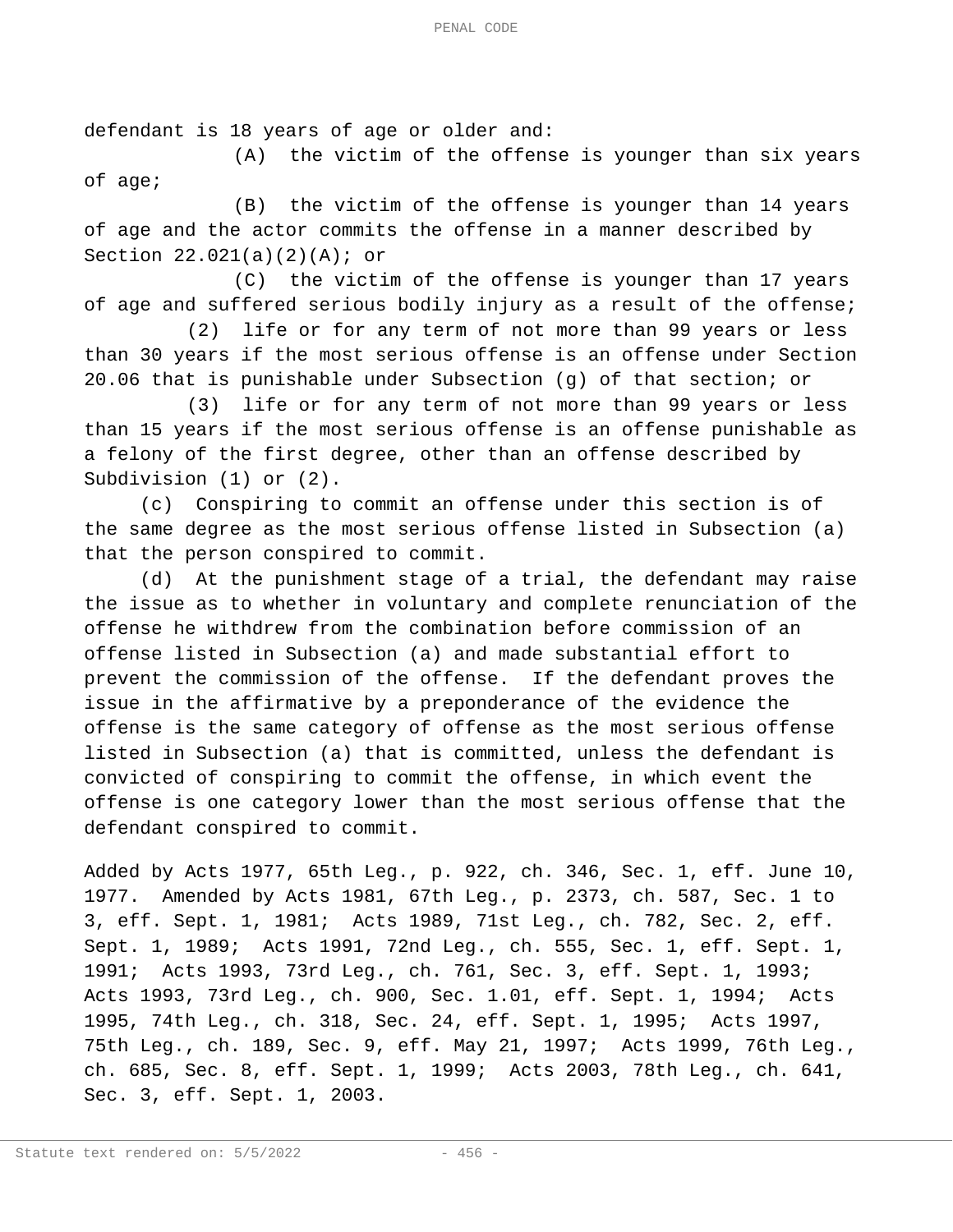Amended by: Acts 2005, 79th Leg., Ch. 1162 (H.B. [3376](http://www.legis.state.tx.us/tlodocs/79R/billtext/html/HB03376F.HTM)), Sec. 5, eff. September 1, 2005. Acts 2007, 80th Leg., R.S., Ch. 1163 (H.B. [126](http://www.legis.state.tx.us/tlodocs/80R/billtext/html/HB00126F.HTM)), Sec. 2, eff. September 1, 2007. Acts 2009, 81st Leg., R.S., Ch. 153 (S.B. [2225](http://www.legis.state.tx.us/tlodocs/81R/billtext/html/SB02225F.HTM)), Sec. 2, eff. September 1, 2009. Acts 2009, 81st Leg., R.S., Ch. 1130 (H.B. [2086](http://www.legis.state.tx.us/tlodocs/81R/billtext/html/HB02086F.HTM)), Sec. 1, eff. September 1, 2009. Acts 2009, 81st Leg., R.S., Ch. 1357 (S.B. [554](http://www.legis.state.tx.us/tlodocs/81R/billtext/html/SB00554F.HTM)), Sec. 2, eff. September 1, 2009. Acts 2011, 82nd Leg., R.S., Ch. 68 (S.B. [934\)](http://www.legis.state.tx.us/tlodocs/82R/billtext/html/SB00934F.HTM), Sec. 8, eff. September 1, 2011. Acts 2011, 82nd Leg., R.S., Ch. 91 (S.B. [1303\)](http://www.legis.state.tx.us/tlodocs/82R/billtext/html/SB01303F.HTM), Sec. 20.003, eff. September 1, 2011. Acts 2011, 82nd Leg., R.S., Ch. 223 (H.B. [260](http://www.legis.state.tx.us/tlodocs/82R/billtext/html/HB00260F.HTM)), Sec. 3, eff. September 1, 2011. Acts 2011, 82nd Leg., R.S., Ch. 620 (S.B. [688](http://www.legis.state.tx.us/tlodocs/82R/billtext/html/SB00688F.HTM)), Sec. 10, eff. September 1, 2011. Acts 2011, 82nd Leg., R.S., Ch. 1200 (S.B. [158](http://www.legis.state.tx.us/tlodocs/82R/billtext/html/SB00158F.HTM)), Sec. 3, eff. September 1, 2011. Acts 2011, 82nd Leg., R.S., Ch. 1200 (S.B. [158](http://www.legis.state.tx.us/tlodocs/82R/billtext/html/SB00158F.HTM)), Sec. 4, eff. September 1, 2011. Acts 2013, 83rd Leg., R.S., Ch. 161 (S.B. [1093](http://www.legis.state.tx.us/tlodocs/83R/billtext/html/SB01093F.HTM)), Sec. 16.005, eff. September 1, 2013. Acts 2013, 83rd Leg., R.S., Ch. 1252 (H.B. [8\)](http://www.legis.state.tx.us/tlodocs/83R/billtext/html/HB00008F.HTM), Sec. 21, eff. September 1, 2013. Acts 2013, 83rd Leg., R.S., Ch. 1325 (S.B. [549](http://www.legis.state.tx.us/tlodocs/83R/billtext/html/SB00549F.HTM)), Sec. 4(b), eff. September 1, 2013. Acts 2015, 84th Leg., R.S., Ch. 333 (H.B. [11\)](http://www.legis.state.tx.us/tlodocs/84R/billtext/html/HB00011F.HTM), Sec. 16, eff. September 1, 2015. Acts 2019, 86th Leg., R.S., Ch. 253 (H.B. [869](http://www.legis.state.tx.us/tlodocs/86R/billtext/html/HB00869F.HTM)), Sec. 1, eff. September 1, 2019. Acts 2021, 87th Leg., R.S., Ch. 221 (H.B. [375](http://www.legis.state.tx.us/tlodocs/87R/billtext/html/HB00375F.HTM)), Sec. 2.27, eff. September 1, 2021.

Sec. 71.021. VIOLATION OF COURT ORDER ENJOINING ORGANIZED CRIMINAL ACTIVITY. (a) A person commits an offense if the person knowingly violates a temporary or permanent order issued under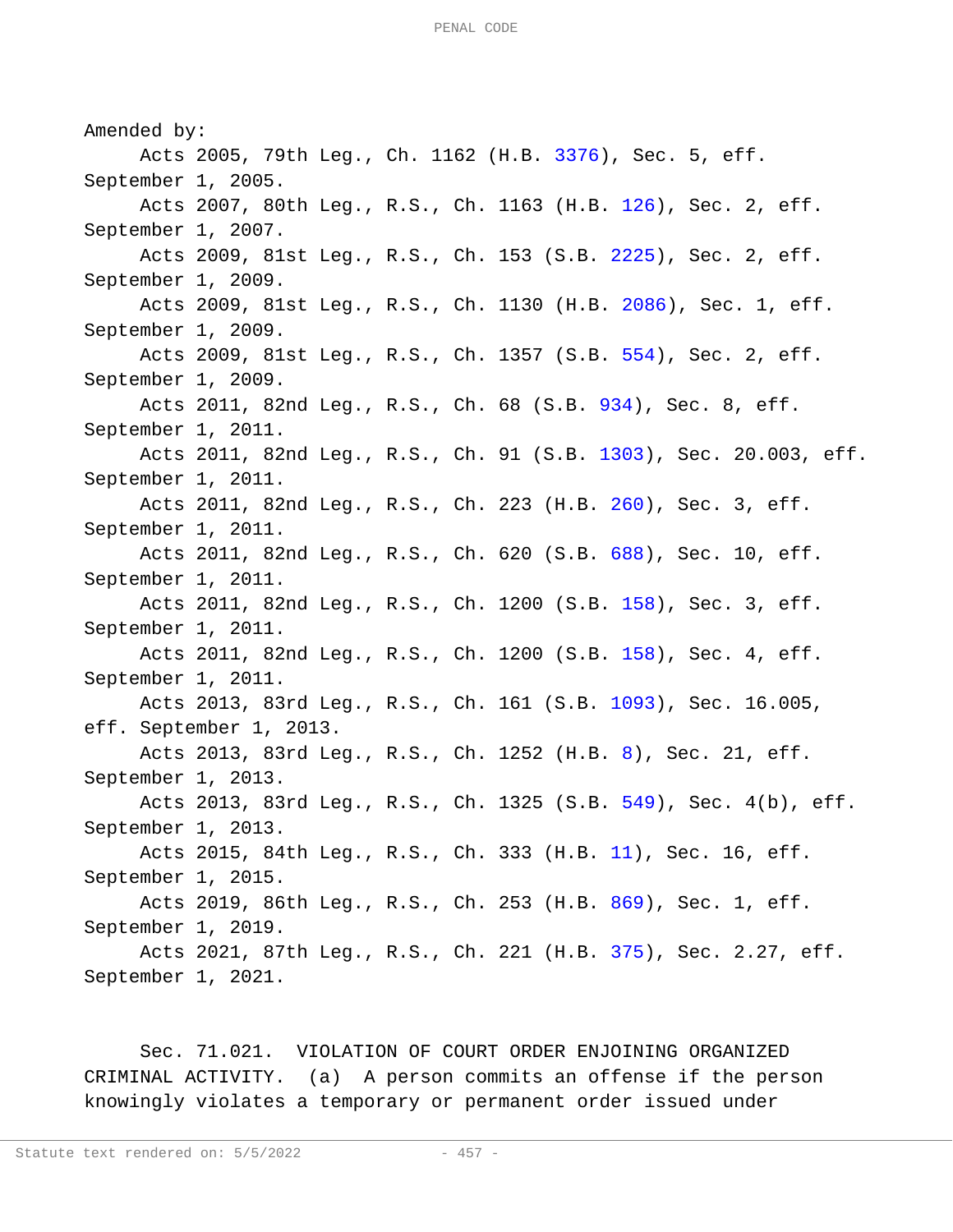Section 125.065(a) or (b), Civil Practice and Remedies Code.

(b) If conduct constituting an offense under this section also constitutes an offense under another section of this code, the actor may be prosecuted under either section or under both sections.

(c) An offense under this section is a Class A misdemeanor.

Added by Acts 1995, 74th Leg., ch. 584, Sec. 1, eff. Sept. 1, 1995.

Sec. 71.022. COERCING, INDUCING, OR SOLICITING MEMBERSHIP IN A CRIMINAL STREET GANG. (a) A person commits an offense if the person knowingly causes, enables, encourages, recruits, or solicits another person to become a member of a criminal street gang which, as a condition of initiation, admission, membership, or continued membership, requires the commission of any conduct which constitutes an offense punishable as a Class A misdemeanor or a felony.

(a-1) A person commits an offense if, with intent to coerce, induce, or solicit a child to actively participate in the activities of a criminal street gang, the person:

(1) threatens the child or a member of the child's family with imminent bodily injury; or

(2) causes bodily injury to the child or a member of the child's family.

(b) Except as provided by Subsection (c), an offense under this section is a felony of the third degree.

(c) A second or subsequent offense under this section is a felony of the second degree.

(d) In this section:

(1) "Child" means an individual younger than 17 years of age.

(2) "Family" has the meaning assigned by Section 71.003, Family Code.

Added by Acts 1999, 76th Leg., ch. 1555, Sec. 1, eff. Sept. 1, 1999. Amended by:

Acts 2009, 81st Leg., R.S., Ch. 435 (H.B. [2187](http://www.legis.state.tx.us/tlodocs/81R/billtext/html/HB02187F.HTM)), Sec. 1, eff. September 1, 2009.

Acts 2009, 81st Leg., R.S., Ch. 435 (H.B. [2187](http://www.legis.state.tx.us/tlodocs/81R/billtext/html/HB02187F.HTM)), Sec. 2, eff. September 1, 2009.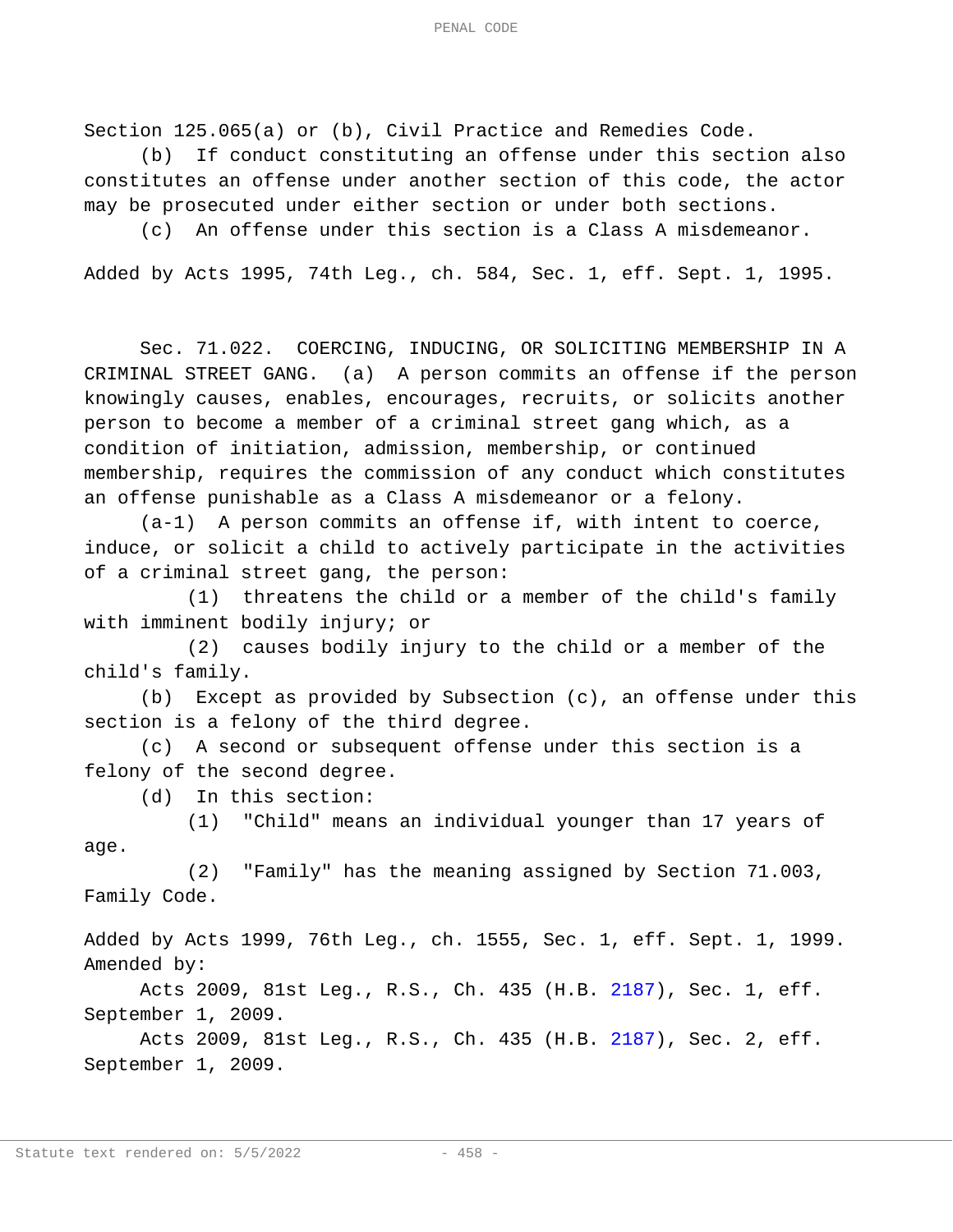Sec. 71.023. DIRECTING ACTIVITIES OF CRIMINAL STREET GANGS. (a) A person commits an offense if the person, as part of the identifiable leadership of a criminal street gang, knowingly finances, directs, or supervises the commission of, or a conspiracy to commit, one or more of the following offenses by members of a criminal street gang:

(1) a felony offense that is listed in Article 42A.054(a), Code of Criminal Procedure;

(2) a felony offense for which it is shown that a deadly weapon, as defined by Section 1.07, was used or exhibited during the commission of the offense or during immediate flight from the commission of the offense; or

(3) an offense that is punishable under Section  $481.112(e)$ or (f), 481.1121(b)(4), 481.1123(d), (e), or (f), 481.115(f), or 481.120(b)(6), Health and Safety Code.

(b) An offense under this section is a felony of the first degree punishable by imprisonment in the Texas Department of Criminal Justice for life or for any term of not more than 99 years or less than 25 years.

Added by Acts 2009, 81st Leg., R.S., Ch. 1130 (H.B. [2086](http://www.legis.state.tx.us/tlodocs/81R/billtext/html/HB02086F.HTM)), Sec. 3, eff. September 1, 2009.

Amended by:

Acts 2013, 83rd Leg., R.S., Ch. 1325 (S.B. [549](http://www.legis.state.tx.us/tlodocs/83R/billtext/html/SB00549F.HTM)), Sec. 5, eff. September 1, 2013.

Acts 2015, 84th Leg., R.S., Ch. 770 (H.B. [2299](http://www.legis.state.tx.us/tlodocs/84R/billtext/html/HB02299F.HTM)), Sec. 2.85, eff. January 1, 2017.

Acts 2021, 87th Leg., R.S., Ch. 584 (S.B. [768](http://www.legis.state.tx.us/tlodocs/87R/billtext/html/SB00768F.HTM)), Sec. 20, eff. September 1, 2021.

Sec. 71.028. GANG-FREE ZONES. (a) In this section: (1) "General residential operation" has the meaning assigned by Section 42.002, Human Resources Code.

(2) "Institution of higher education," "playground," "premises," "school," "video arcade facility," and "youth center" have the meanings assigned by Section 481.134, Health and Safety Code.

(3) "Shopping mall" means an enclosed public walkway or hall area that connects retail, service, or professional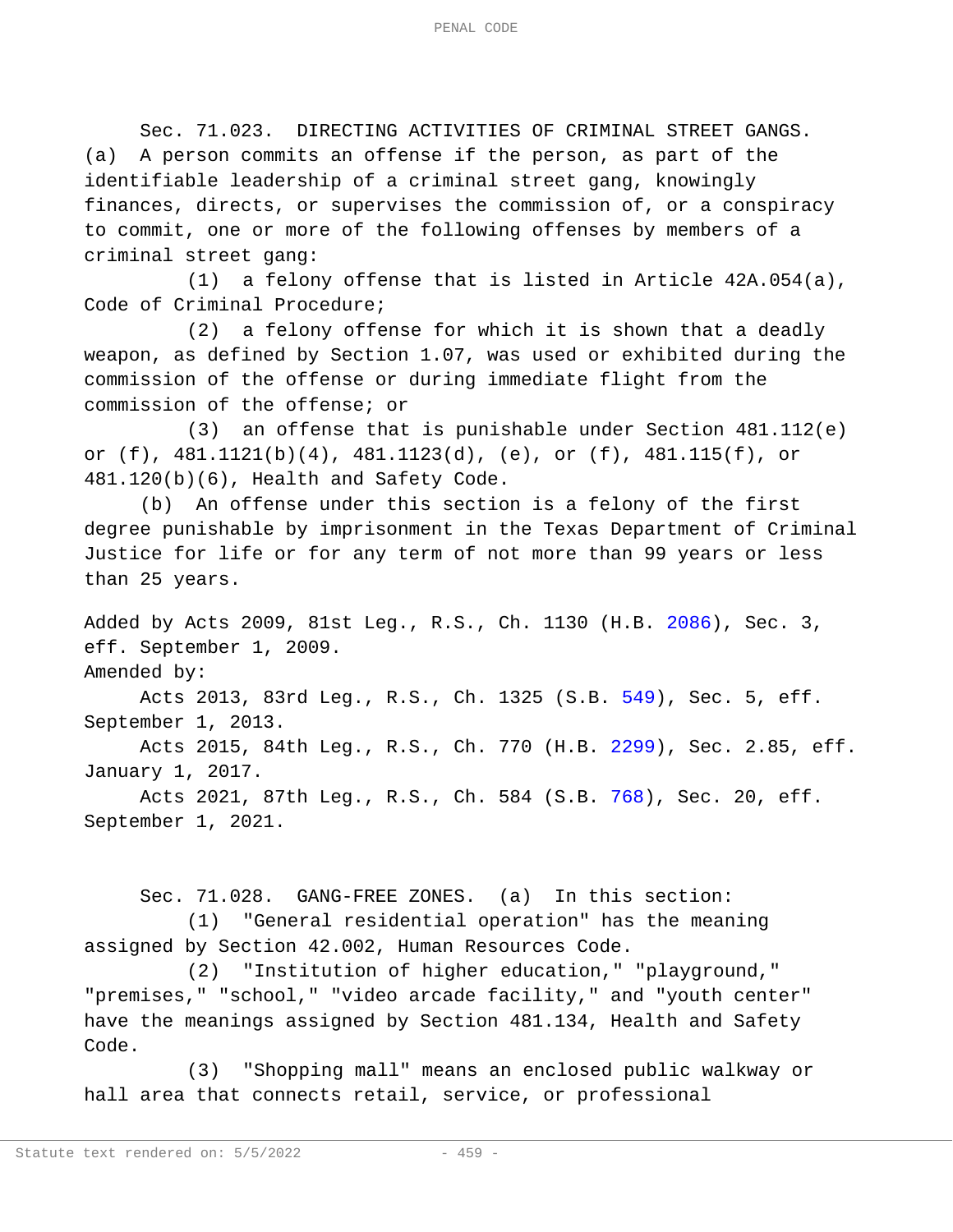establishments.

(b) This section applies to an offense listed in Section  $71.02(a)(1)$ ,  $(4)$ , or  $(7)$ , other than burglary, theft, burglary of a motor vehicle, or unauthorized use of a motor vehicle.

(c) Except as provided by Subsection (d), the punishment prescribed for an offense described by Subsection (b) is increased to the punishment prescribed for the next highest category of offense if the actor is 17 years of age or older and it is shown beyond a reasonable doubt on the trial of the offense that the actor committed the offense at a location that was:

(1) in, on, or within 1,000 feet of any:

(A) real property that is owned, rented, or leased by a school or school board;

(B) premises owned, rented, or leased by an institution of higher education;

(C) premises of a public or private youth center;

(D) playground; or

(E) general residential operation operating as a residential treatment center;

(2) in, on, or within 300 feet of any:

- (A) shopping mall;
- (B) movie theater;
- (C) premises of a public swimming pool; or
- (D) premises of a video arcade facility; or
- (3) on a school bus.

(d) The punishment for an offense described by Subsection (b) may not be increased under this section if the offense is punishable under Section 71.02 as a felony of the first degree.

Added by Acts 2009, 81st Leg., R.S., Ch. 1130 (H.B. [2086](http://www.legis.state.tx.us/tlodocs/81R/billtext/html/HB02086F.HTM)), Sec. 3, eff. September 1, 2009. Amended by: Acts 2021, 87th Leg., R.S., Ch. 807 (H.B. [1540](http://www.legis.state.tx.us/tlodocs/87R/billtext/html/HB01540F.HTM)), Sec. 26, eff. September 1, 2021.

Acts 2021, 87th Leg., R.S., Ch. 807 (H.B. [1540](http://www.legis.state.tx.us/tlodocs/87R/billtext/html/HB01540F.HTM)), Sec. 27, eff. September 1, 2021.

Sec. 71.029. MAPS AS EVIDENCE OF LOCATION OR AREA. (a) In a prosecution of an offense for which punishment is increased under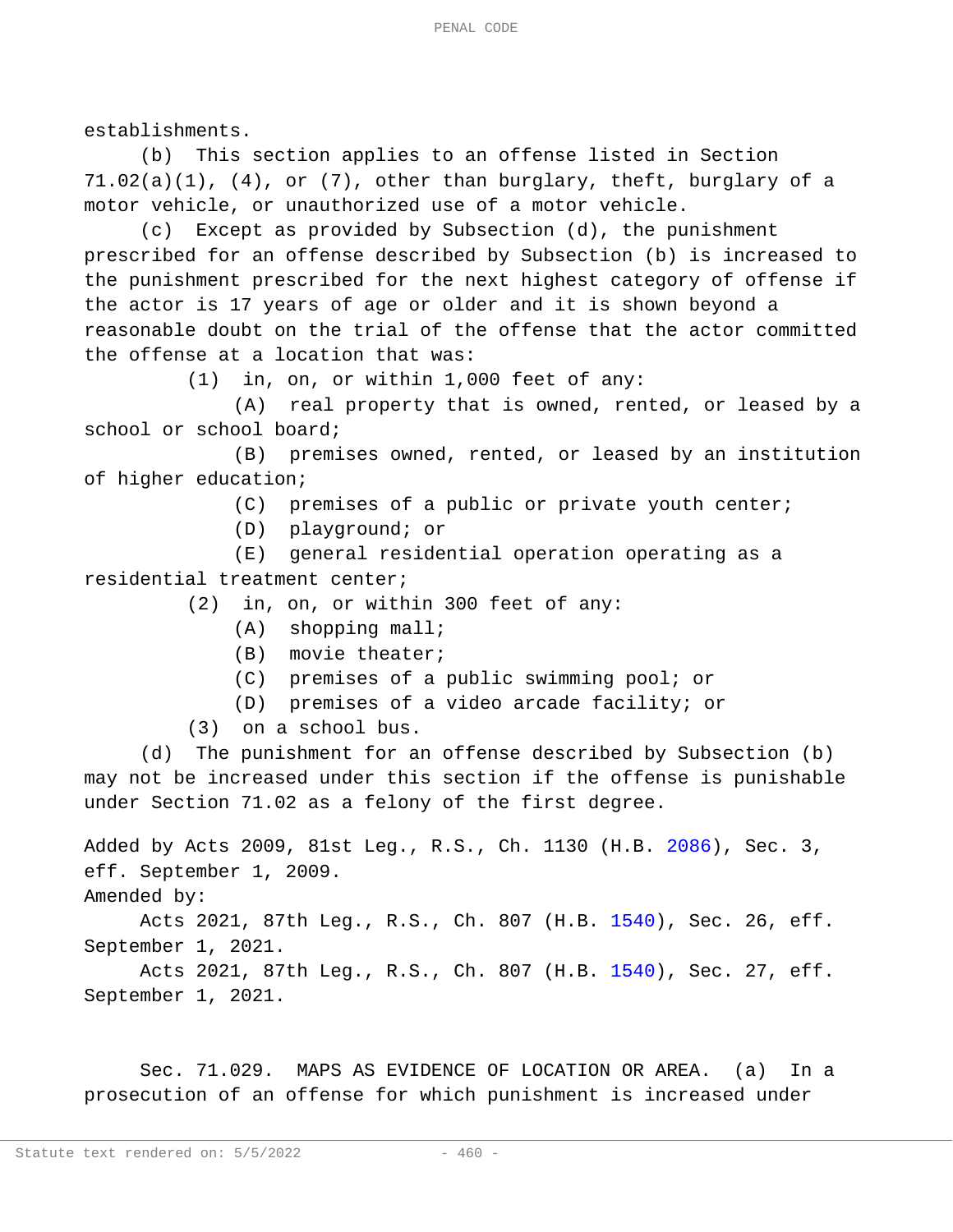Section 71.028, a map produced or reproduced by a municipal or county engineer for the purpose of showing the location and boundaries of gang-free zones is admissible in evidence and is prima facie evidence of the location or boundaries of those zones if the governing body of the municipality or county adopts a resolution or ordinance approving the map as an official finding and record of the location or boundaries of those zones.

(b) A municipal or county engineer may, on request of the governing body of the municipality or county, revise a map that has been approved by the governing body of the municipality or county as provided by Subsection (a).

(c) A municipal or county engineer shall file the original or a copy of every approved or revised map approved as provided by Subsection (a) with the county clerk of each county in which the zone is located.

(d) This section does not prevent the prosecution from:

(1) introducing or relying on any other evidence or testimony to establish any element of an offense for which punishment is increased under Section 71.028; or

(2) using or introducing any other map or diagram otherwise admissible under the Texas Rules of Evidence.

Added by Acts 2009, 81st Leg., R.S., Ch. 1130 (H.B. [2086](http://www.legis.state.tx.us/tlodocs/81R/billtext/html/HB02086F.HTM)), Sec. 3, eff. September 1, 2009.

Sec. 71.03. DEFENSES EXCLUDED. It is no defense to prosecution under Section 71.02 that:

(1) one or more members of the combination are not criminally responsible for the object offense;

(2) one or more members of the combination have been acquitted, have not been prosecuted or convicted, have been convicted of a different offense, or are immune from prosecution;

(3) a person has been charged with, acquitted, or convicted of any offense listed in Subsection (a) of Section 71.02; or

(4) once the initial combination of three or more persons is formed there is a change in the number or identity of persons in the combination as long as two or more persons remain in the combination and are involved in a continuing course of conduct constituting an offense under this chapter.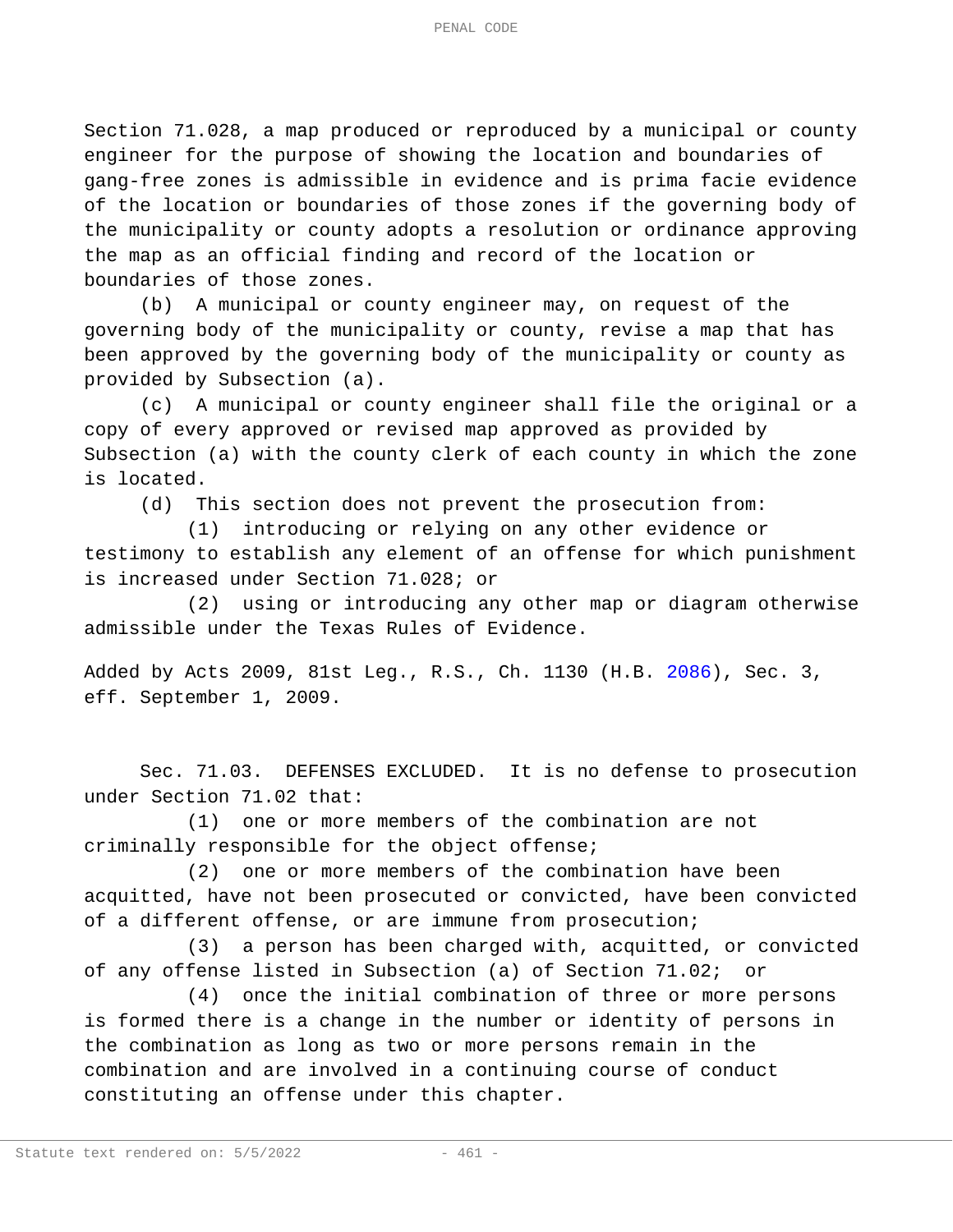Added by Acts 1977, 65th Leg., p. 922, ch. 346, Sec. 1, eff. June 10, 1977. Amended by Acts 1993, 73rd Leg., ch. 900, Sec. 1.01, eff. Sept. 1, 1994.

Sec. 71.04. TESTIMONIAL IMMUNITY. (a) A party to an offense under this chapter may be required to furnish evidence or testify about the offense.

(b) No evidence or testimony required to be furnished under the provisions of this section nor any information directly or indirectly derived from such evidence or testimony may be used against the witness in any criminal case, except a prosecution for aggravated perjury or contempt.

Added by Acts 1977, 65th Leg., p. 922, ch. 346, Sec. 1, eff. June 10, 1977. Amended by Acts 1993, 73rd Leg., ch. 900, Sec. 1.01, eff. Sept. 1, 1994.

Sec. 71.05. RENUNCIATION DEFENSE. (a) It is an affirmative defense to prosecution under Section 71.02 that under circumstances manifesting a voluntary and complete renunciation of the actor's criminal objective, the actor withdrew from the combination before commission of an offense listed in Section 71.02(a) and took further affirmative action that prevented the commission of the offense.

(b) For the purposes of this section and Subsection (d) of Section 71.02, renunciation is not voluntary if it is motivated in whole or in part:

(1) by circumstances not present or apparent at the inception of the actor's course of conduct that increase the probability of detection or apprehension or that make more difficult the accomplishment of the objective; or

(2) by a decision to postpone the criminal conduct until another time or to transfer the criminal act to another but similar objective or victim.

(c) Evidence that the defendant withdrew from the combination before commission of an offense listed in Section 71.02(a) and made substantial effort to prevent the commission of an offense listed in Section 71.02(a) shall be admissible as mitigation at the hearing on punishment if the actor has been found guilty under Section 71.02,